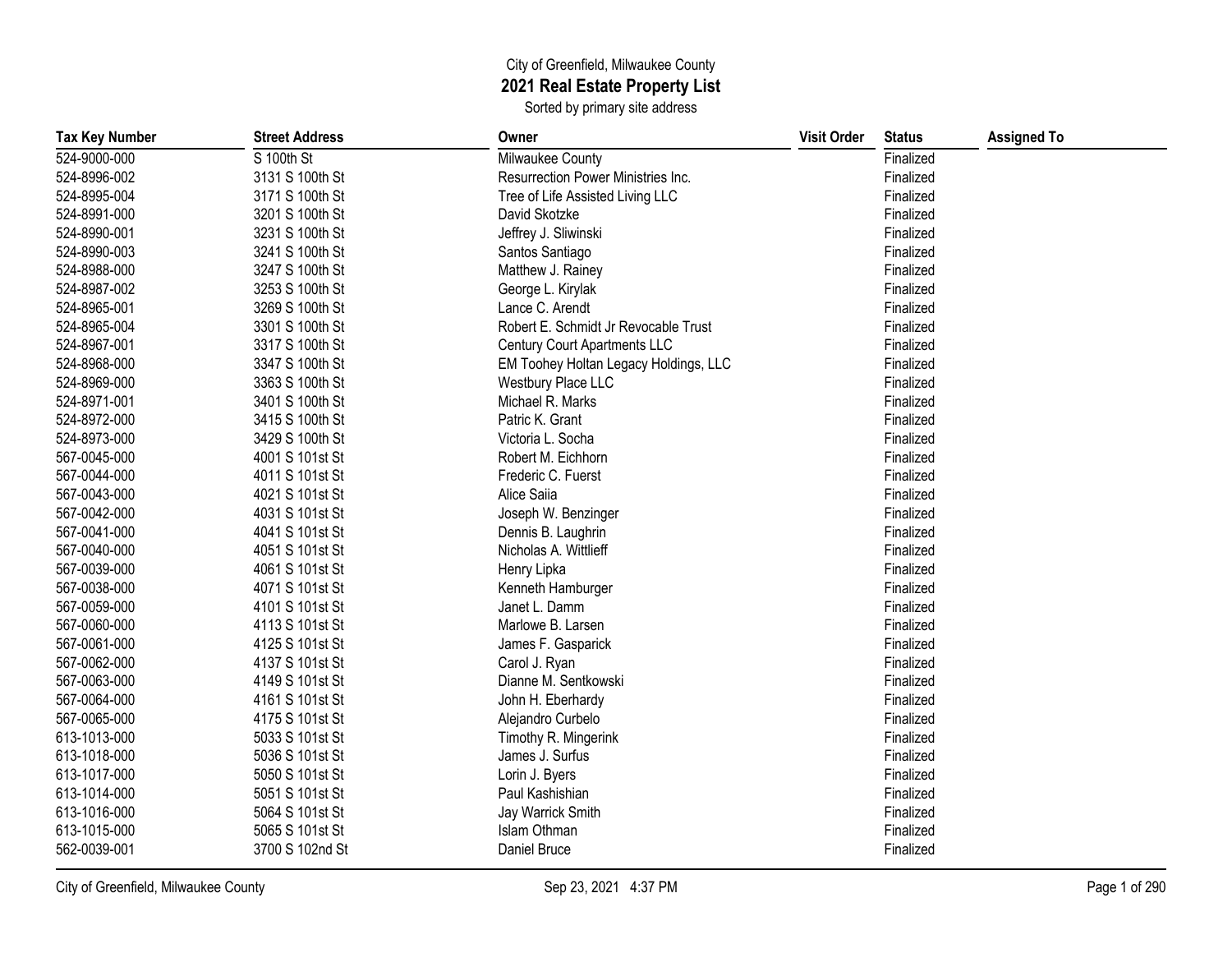| <b>Tax Key Number</b> | <b>Street Address</b> | Owner                                              | <b>Visit Order</b> | <b>Status</b> | <b>Assigned To</b> |
|-----------------------|-----------------------|----------------------------------------------------|--------------------|---------------|--------------------|
| 562-0038-000          | 3731 S 102nd St       | Joseph S. Hallett                                  |                    | Finalized     |                    |
| 562-0041-000          | 3732 S 102nd St       | Mary Clare Fabishak                                |                    | Finalized     |                    |
| 562-0037-000          | 3747 S 102nd St       | Chad D. Lawson                                     |                    | Finalized     |                    |
| 562-0042-000          | 3748 S 102nd St       | Marie Ferrito                                      |                    | Finalized     |                    |
| 562-0036-000          | 3763 S 102nd St       | <b>Scott Davis</b>                                 |                    | Finalized     |                    |
| 562-0043-000          | 3764 S 102nd St       | David J. Floryance                                 |                    | Finalized     |                    |
| 562-0035-000          | 3779 S 102nd St       | Steven Kaplan                                      |                    | Finalized     |                    |
| 562-0044-000          | 3780 S 102nd St       | James A. Koski                                     |                    | Finalized     |                    |
| 562-0045-000          | 3808 S 102nd St       | Jared C. Anderson                                  |                    | Finalized     |                    |
| 562-0034-000          | 3811 S 102nd St       | Lisa L. Rezash                                     |                    | Finalized     |                    |
| 562-0046-001          | 3824 S 102nd St       | Todd P. Levra                                      |                    | Finalized     |                    |
| 562-0033-000          | 3825 S 102nd St       | Bruce S. Szolwinski                                |                    | Finalized     |                    |
| 562-0046-002          | 3838 S 102nd St       | Thomas R. Sass                                     |                    | Finalized     |                    |
| 562-0032-000          | 3839 S 102nd St       | David B. Willoughby                                |                    | Finalized     |                    |
| 562-0031-000          | 3853 S 102nd St       | Christopher Kraase                                 |                    | Finalized     |                    |
| 562-0046-003          | 3854 S 102nd St       | David J. Rozwadowski                               |                    | Finalized     |                    |
| 562-0030-001          | 3867 S 102nd St       | Wayne A. Kestner                                   |                    | Finalized     |                    |
| 562-0046-004          | 3880 S 102nd St       | Juan Flores                                        |                    | Finalized     |                    |
| 562-0028-002          | 3881 S 102nd St       | Ronald J. Sense                                    |                    | Finalized     |                    |
| 562-0027-000          | 3895 S 102nd St       | Hector M. Lopez                                    |                    | Finalized     |                    |
| 613-1010-000          | 5050 S 102nd St       | Mark G. Smyczek                                    |                    | Finalized     |                    |
| 613-1008-000          | 5065 S 102nd St       | Scott Gilberson                                    |                    | Finalized     |                    |
| 613-1009-000          | 5066 S 102nd St       | Sharon Keane Kendziorski                           |                    | Finalized     |                    |
| 524-8986-035          | S 103rd St            | Steamfitters Local 601                             |                    | Finalized     |                    |
| 524-8986-036          | 3200 S 103rd St       | QPS Employment Group, Inc.                         |                    | Finalized     |                    |
| 524-8986-026          | 3223 S 103rd St       | Surgicenter Of Greater Milwaukee                   |                    | Finalized     |                    |
| 524-8986-024          | 3303 S 103rd St       | International Brotherhood Of Elec Workers Local 4  |                    | Finalized     |                    |
| 524-8986-018          | 3333 S 103rd St       | Steamfitters Local 601                             |                    | Finalized     |                    |
| 524-8986-025          | 3365 S 103rd St       | <b>Greenway Medical LLC</b>                        |                    | Finalized     |                    |
| 524-8986-028          | 3380 S 103rd St       | Steamfitters Local 601                             |                    | Finalized     |                    |
| 524-8986-027          | 3400 S 103rd St       | Steamfitters Local Union No. 601, Unincorporated A |                    | Finalized     |                    |
| 524-8986-020          | 3442 S 103rd St       | Progressive Casualty Ins Co                        |                    | Finalized     |                    |
| 562-9998-003          | 3502 S 103rd St       | Ronald R. Rice                                     |                    | Finalized     |                    |
| 562-0006-000          | 3658 S 103rd St       | Joanne Lager 2020 Revocable Trust                  |                    | Finalized     |                    |
| 562-0003-000          | 3673 S 103rd St       | Daniel M. Gigowski                                 |                    | Finalized     |                    |
| 562-0004-000          | 3691 S 103rd St       | Michelle O. Montgomery                             |                    | Finalized     |                    |
| 562-0005-000          | 3709 S 103rd St       | Roman E. Socolick                                  |                    | Finalized     |                    |
| 562-0015-000          | 3710 S 103rd St       | Nicole M. Halbur                                   |                    | Finalized     |                    |
| 562-9915-000          | 3720 S 103rd St       | Ronald H. Swirth                                   |                    | Finalized     |                    |
| 567-0030-000          | 4000 S 103rd St       | Alvard Schroeder                                   |                    | Finalized     |                    |
| 567-0031-000          | 4010 S 103rd St       | Christopher D. Schuebel                            |                    | Finalized     |                    |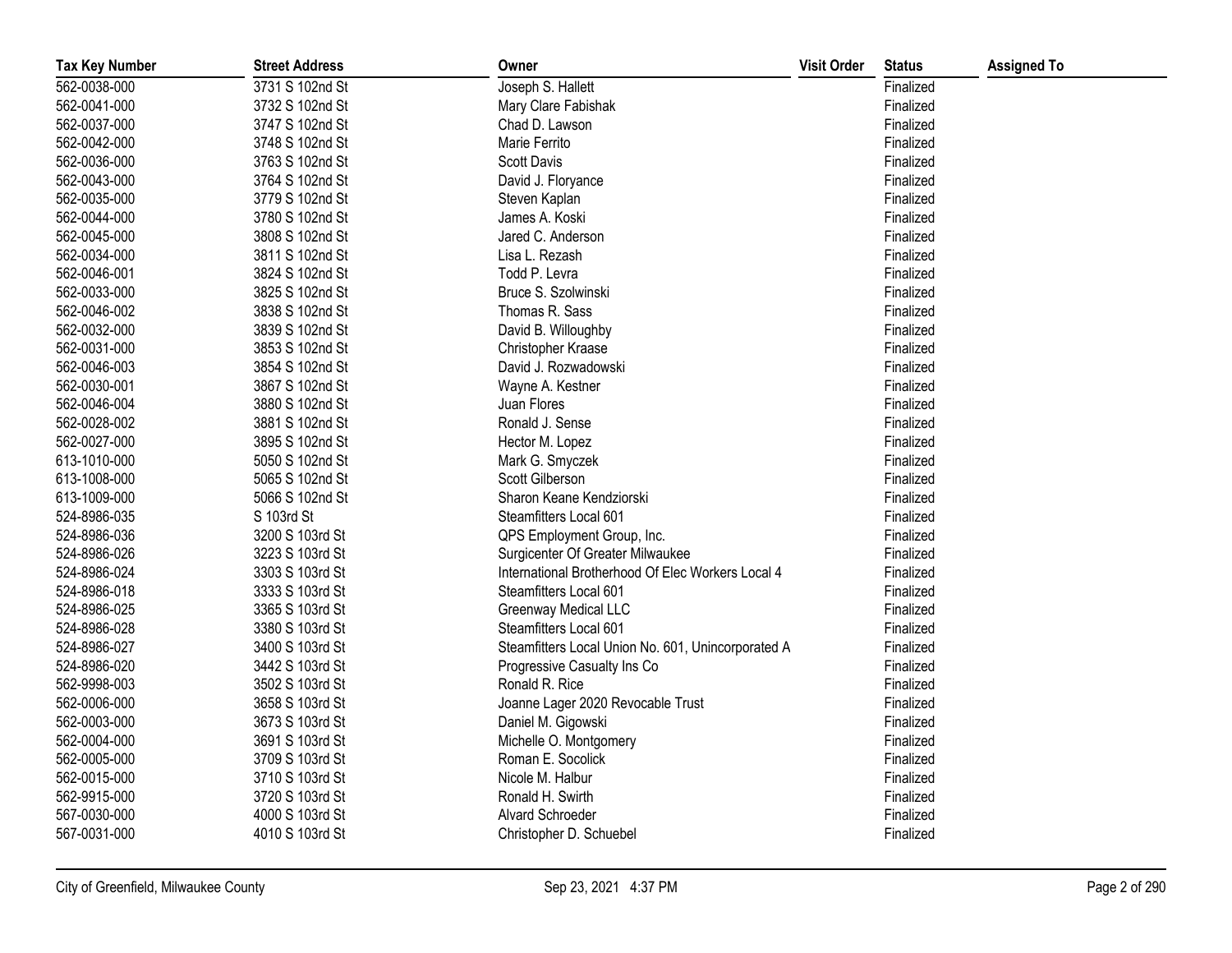| <b>Tax Key Number</b> | <b>Street Address</b> | Owner                                              | <b>Visit Order</b> | <b>Status</b> | <b>Assigned To</b> |
|-----------------------|-----------------------|----------------------------------------------------|--------------------|---------------|--------------------|
| 567-0032-000          | 4020 S 103rd St       | Michael T. Szukalski Jr                            |                    | Finalized     |                    |
| 567-0049-000          | 4021 S 103rd St       | Fred G. Gafner                                     |                    | Finalized     |                    |
| 567-0033-000          | 4030 S 103rd St       | Michael P. Saskowski                               |                    | Finalized     |                    |
| 567-0050-000          | 4035 S 103rd St       | Jayne M. Singer                                    |                    | Finalized     |                    |
| 567-0034-000          | 4040 S 103rd St       | Sandy L. Thompson                                  |                    | Finalized     |                    |
| 567-9983-000          | 4045 S 103rd St       | Thomas Lorang                                      |                    | Finalized     |                    |
| 567-0035-000          | 4050 S 103rd St       | James H. Minster & Kathleen A. Minster Revoc Liv 1 |                    | Finalized     |                    |
| 567-9982-004          | 4055 S 103rd St       | Janet E. Brusky                                    |                    | Finalized     |                    |
| 567-0036-000          | 4060 S 103rd St       | Raymond B Dauk & Mary Elizabeth Dauk Revocable     |                    | Finalized     |                    |
| 567-0037-000          | 4070 S 103rd St       | Sara M. Feuling                                    |                    | Finalized     |                    |
| 567-0077-000          | 4075 S 103rd St       | George M. Bergin                                   |                    | Finalized     |                    |
| 567-0078-000          | 4101 S 103rd St       | Craig A. Kuhtz                                     |                    | Finalized     |                    |
| 567-0076-000          | 4110 S 103rd St       | Randall W. Nerby                                   |                    | Finalized     |                    |
| 567-0075-000          | 4120 S 103rd St       | Omar Mansoor                                       |                    | Finalized     |                    |
| 567-0079-000          | 4121 S 103rd St       | Muriel K. Gomaz                                    |                    | Finalized     |                    |
| 567-0074-000          | 4130 S 103rd St       | Elma Schmidt Living Trust                          |                    | Finalized     |                    |
| 567-0080-000          | 4131 S 103rd St       | Robert P. Barak                                    |                    | Finalized     |                    |
| 567-0073-000          | 4140 S 103rd St       | Michael Malinger                                   |                    | Finalized     |                    |
| 567-0081-000          | 4141 S 103rd St       | Lefonzia F. Bender                                 |                    | Finalized     |                    |
| 567-0072-000          | 4150 S 103rd St       | Michael R. Nick                                    |                    | Finalized     |                    |
| 567-0082-000          | 4151 S 103rd St       | Salvatore R. De lanni                              |                    | Finalized     |                    |
| 567-0071-000          | 4160 S 103rd St       | Sandy M. Romans                                    |                    | Finalized     |                    |
| 613-1041-000          | 4915 S 103rd St       | Thomas C. Nieman                                   |                    | Finalized     |                    |
| 613-1040-000          | 4920 S 103rd St       | Samuel Jasti                                       |                    | Finalized     |                    |
| 613-1042-000          | 4931 S 103rd St       | Joshua J. Yach and Mary R. DeFranco Revocable T    |                    | Finalized     |                    |
| 613-1043-000          | 4949 S 103rd St       | Thomas P. Lukaszewicz                              |                    | Finalized     |                    |
| 613-1039-000          | 4950 S 103rd St       | Salvation Army                                     |                    | Finalized     |                    |
| 613-1044-000          | 4985 S 103rd St       | Aaron J. Henning                                   |                    | Finalized     |                    |
| 567-0096-002          | S 104th St            | City of Greenfield                                 |                    | Finalized     |                    |
| 524-1000-000          | 3401 S 104th St       | <b>Allan Fliss</b>                                 |                    | Finalized     |                    |
| 524-1004-000          | 3406 S 104th St       | <b>Dettlaff Revoc Marital Trust</b>                |                    | Finalized     |                    |
| 524-1001-000          | 3421 S 104th St       | Marian Lagiewka                                    |                    | Finalized     |                    |
| 524-1005-000          | 3426 S 104th St       | Amrik Singh                                        |                    | Finalized     |                    |
| 524-1002-000          | 3441 S 104th St       | Steven C. Bahr                                     |                    | Finalized     |                    |
| 524-1006-000          | 3446 S 104th St       | James D. Rathke                                    |                    | Finalized     |                    |
| 524-1003-000          | 3455 S 104th St       | Daniel Waraxa                                      |                    | Finalized     |                    |
| 524-1007-000          | 3470 S 104th St       | Philip J. Huebner                                  |                    | Finalized     |                    |
| 524-1008-000          | 3504 S 104th St       | Roberta L. Zientara                                |                    | Finalized     |                    |
| 524-1009-000          | 3505 S 104th St       | Richard L. and Marlene K. Voelkel Revocable Trust  |                    | Finalized     |                    |
| 562-9941-002          | 3636 S 104th St       | Lynne M. Stern                                     |                    | Finalized     |                    |
| 562-9940-004          | 3660 S 104th St       | Jonathan D. Puccetti                               |                    | Finalized     |                    |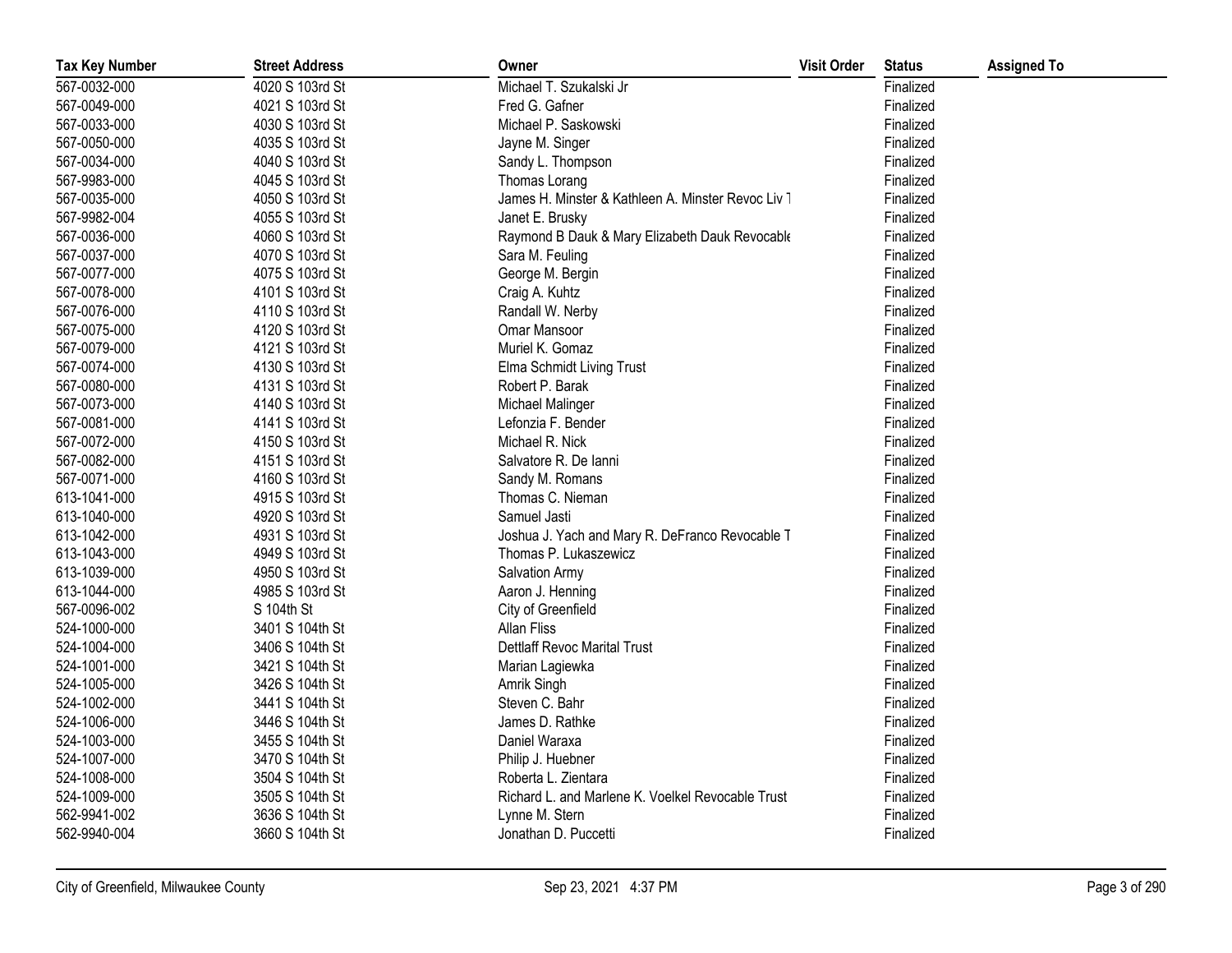| <b>Tax Key Number</b> | <b>Street Address</b> | Owner                                             | <b>Visit Order</b> | <b>Status</b> | <b>Assigned To</b> |
|-----------------------|-----------------------|---------------------------------------------------|--------------------|---------------|--------------------|
| 562-9939-002          | 3680 S 104th St       | David Hecker Irrevocable Trust                    |                    | Finalized     |                    |
| 562-9937-003          | 3685 S 104th St       | Ralph C. Kirsch                                   |                    | Finalized     |                    |
| 562-0025-000          | 3700 S 104th St       | Paul R Haas and Corinne A Haas Revocable Trust of |                    | Finalized     |                    |
| 562-9937-005          | 3711 S 104th St       | David A. Passinault                               |                    | Finalized     |                    |
| 562-9937-008          | 3721 S 104th St       | Andrew McLean                                     |                    | Finalized     |                    |
| 562-0024-000          | 3724 S 104th St       | Jay J. Schuh                                      |                    | Finalized     |                    |
| 562-0023-000          | 3736 S 104th St       | Gary W. Mahnke                                    |                    | Finalized     |                    |
| 562-9936-000          | 3737 S 104th St       | Jay T. Pantone                                    |                    | Finalized     |                    |
| 562-9935-000          | 3755 S 104th St       | Robert J. Charland                                |                    | Finalized     |                    |
| 562-0022-000          | 3808 S 104th St       | Ackmann Revocable Trust                           |                    | Finalized     |                    |
| 562-9934-002          | 3815 S 104th St       | Gary A. Hollman                                   |                    | Finalized     |                    |
| 562-0021-000          | 3820 S 104th St       | John C. Cram                                      |                    | Finalized     |                    |
| 562-9933-000          | 3825 S 104th St       | Lindsey A. Anderson                               |                    | Finalized     |                    |
| 562-0020-000          | 3840 S 104th St       | Andrew T. Sorenson                                |                    | Finalized     |                    |
| 562-9932-000          | 3855 S 104th St       | Martha R. Crawford                                |                    | Finalized     |                    |
| 562-9931-000          | 3873 S 104th St       | Michael B. Capps                                  |                    | Finalized     |                    |
| 562-0018-003          | 3880 S 104th St       | Rick R. Rozanske, LLC                             |                    | Finalized     |                    |
| 562-0018-004          | 3890 S 104th St       | Kevin R. Bye                                      |                    | Finalized     |                    |
| 567-9999-002          | 3901 S 104th St       | Anthony C C. Templin                              |                    | Finalized     |                    |
| 567-9998-001          | 3925 S 104th St       | Paul S. Bierwagen                                 |                    | Finalized     |                    |
| 567-9987-009          | 3951 S 104th St       | <b>Tracy Arnold</b>                               |                    | Finalized     |                    |
| 567-9987-004          | 3965 S 104th St       | James R. Tatera                                   |                    | Finalized     |                    |
| 567-9987-008          | 3977 S 104th St       | Leonard J. Haubert                                |                    | Finalized     |                    |
| 567-9986-000          | 4000 S 104th St       | Steven L. Harry                                   |                    | Finalized     |                    |
| 567-9985-000          | 4010 S 104th St       | Theodore J. Humpal                                |                    | Finalized     |                    |
| 567-9980-002          | 4012 S 104th St       | Mark S. Frautschy                                 |                    | Finalized     |                    |
| 567-9980-003          | 4016 S 104th St       | John C. Repka                                     |                    | Finalized     |                    |
| 567-9987-002          | 4017 S 104th St       | Elma Schmidt Living Trust                         |                    | Finalized     |                    |
| 567-9979-000          | 4033 S 104th St       | Jason A. Rush                                     |                    | Finalized     |                    |
| 567-9978-000          | 4045 S 104th St       | Patricia Andrejat                                 |                    | Finalized     |                    |
| 567-9977-000          | 4065 S 104th St       | Cynthia L. Ross                                   |                    | Finalized     |                    |
| 567-0086-000          | 4076 S 104th St       | Richard L. Seaman                                 |                    | Finalized     |                    |
| 567-9976-001          | 4081 S 104th St       | Anthony V. Schmalfelt                             |                    | Finalized     |                    |
| 567-0085-000          | 4100 S 104th St       | Nicole Leslie McGuire                             |                    | Finalized     |                    |
| 567-0087-000          | 4111 S 104th St       | Kevin L. Hurst                                    |                    | Finalized     |                    |
| 567-0084-000          | 4114 S 104th St       | <b>Richard Widuch</b>                             |                    | Finalized     |                    |
| 567-0088-000          | 4121 S 104th St       | Jack C. Yunker Jr                                 |                    | Finalized     |                    |
| 567-0083-000          | 4130 S 104th St       | Scott A. Cychosz                                  |                    | Finalized     |                    |
| 567-0089-000          | 4135 S 104th St       | Karen L. Hurst                                    |                    | Finalized     |                    |
| 567-0090-000          | 4151 S 104th St       | Alicia M. Hurst                                   |                    | Finalized     |                    |
| 567-0091-000          | 4161 S 104th St       | Karen L. Hurst                                    |                    | Finalized     |                    |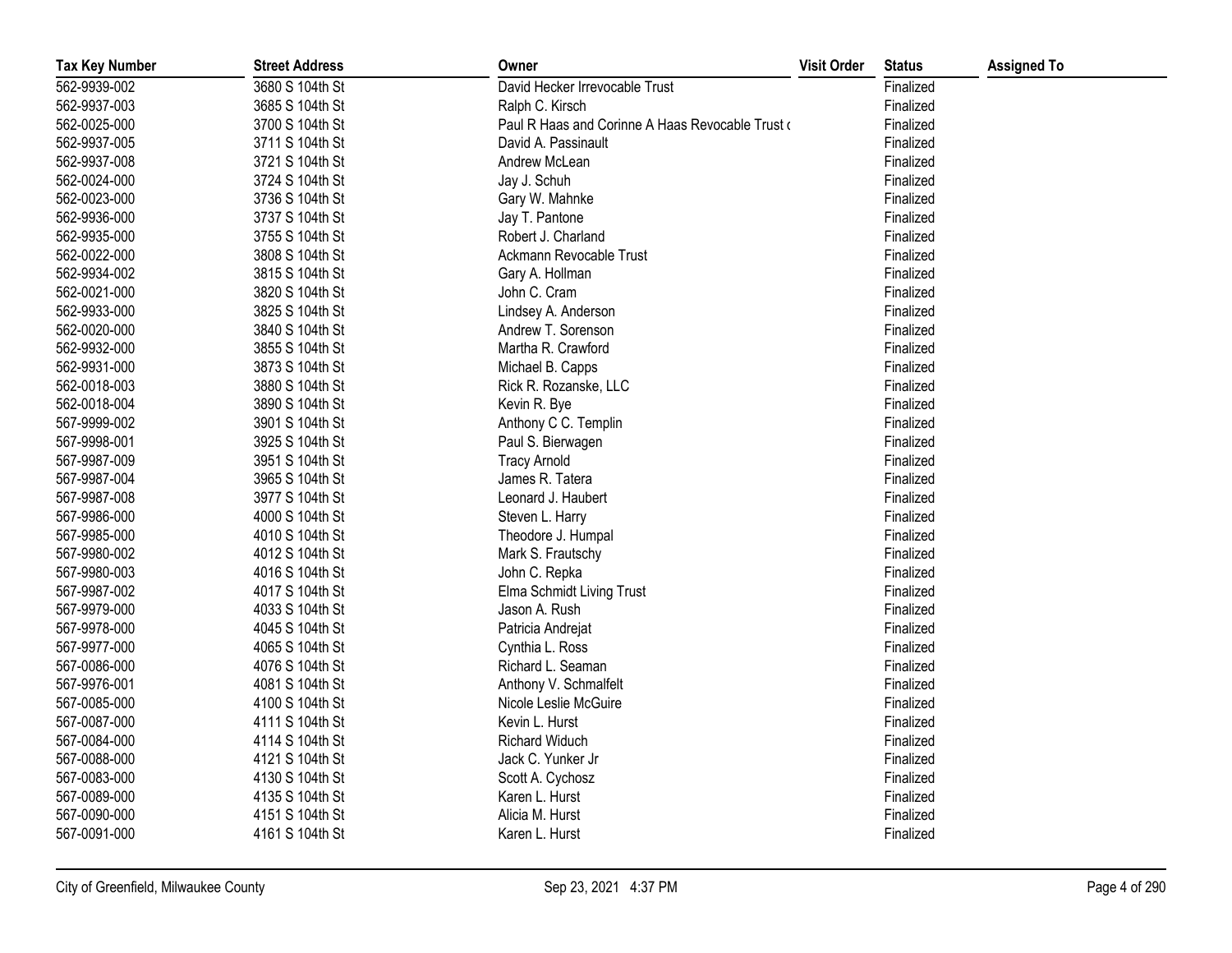| <b>Tax Key Number</b> | <b>Street Address</b> | Owner                                      | <b>Visit Order</b> | <b>Status</b> | <b>Assigned To</b> |
|-----------------------|-----------------------|--------------------------------------------|--------------------|---------------|--------------------|
| 567-0092-000          | 4171 S 104th St       | Dean M. Sokol                              |                    | Finalized     |                    |
| 567-0070-000          | 4200 S 104th St       | William T. Corrao Jr                       |                    | Finalized     |                    |
| 567-0093-000          | 4201 S 104th St       | Kenneth L. Anderson                        |                    | Finalized     |                    |
| 567-0094-000          | 4211 S 104th St       | Jon C. Gorzalski                           |                    | Finalized     |                    |
| 567-0069-000          | 4216 S 104th St       | Keith N. Perszyk                           |                    | Finalized     |                    |
| 567-0095-000          | 4221 S 104th St       | Sean J. Licht                              |                    | Finalized     |                    |
| 567-0096-001          | 4231 S 104th St       | Carl A. Soczka                             |                    | Finalized     |                    |
| 613-1048-000          | 4986 S 104th St       | Elyn M. Feinauer                           |                    | Finalized     |                    |
| 613-1047-000          | 4992 S 104th St       | Gerald L & Karen S Peltier Revocable Trust |                    | Finalized     |                    |
| 613-1050-000          | 5005 S 104th St       | Mark R & Carolyn S Silber Revocable Trust  |                    | Finalized     |                    |
| 613-1024-000          | 5055 S 104th St       | Deborah A. Steffens Family Trust           |                    | Finalized     |                    |
| 613-1022-000          | 5060 S 104th St       | Juan M. Carrasquillo                       |                    | Finalized     |                    |
| 613-1023-000          | 5077 S 104th St       | Rick Steven Norton                         |                    | Finalized     |                    |
| 524-8977-003          | S 106th St            | Milwaukee County                           |                    | Finalized     |                    |
| 567-0119-000          | 3906 S 106th St       | Casimir J. Mierzejewski Jr                 |                    | Finalized     |                    |
| 567-0118-000          | 3907 S 106th St       | Ronald L. Baker                            |                    | Finalized     |                    |
| 567-0120-000          | 3918 S 106th St       | Christopher A. Huth                        |                    | Finalized     |                    |
| 567-0117-000          | 3919 S 106th St       | John R. Hadfield                           |                    | Finalized     |                    |
| 567-0121-000          | 3930 S 106th St       | Mark A. Hurst                              |                    | Finalized     |                    |
| 567-0116-000          | 3931 S 106th St       | Joseph Campion                             |                    | Finalized     |                    |
| 567-0122-000          | 3942 S 106th St       | Janice K. Enslen                           |                    | Finalized     |                    |
| 567-0115-000          | 3943 S 106th St       | Manuel A. Villa                            |                    | Finalized     |                    |
| 567-0123-000          | 3954 S 106th St       | Kenneth Malczewski                         |                    | Finalized     |                    |
| 567-0114-000          | 3955 S 106th St       | James Konecny                              |                    | Finalized     |                    |
| 567-0113-000          | 3977 S 106th St       | Aaron Perkovich                            |                    | Finalized     |                    |
| 567-0112-000          | 3989 S 106th St       | Leslie M. Harwell                          |                    | Finalized     |                    |
| 567-0111-000          | 4013 S 106th St       | John Karegeannes                           |                    | Finalized     |                    |
| 567-0110-000          | 4025 S 106th St       | David Marek                                |                    | Finalized     |                    |
| 567-0103-000          | 4026 S 106th St       | Nather D. Hussary                          |                    | Finalized     |                    |
| 567-0109-000          | 4037 S 106th St       | Christopher Perez                          |                    | Finalized     |                    |
| 567-0104-000          | 4038 S 106th St       | Robert J. Edenharder                       |                    | Finalized     |                    |
| 567-0105-000          | 4050 S 106th St       | Jeanne M. Ziebka                           |                    | Finalized     |                    |
| 567-0108-000          | 4059 S 106th St       | David J. Woppert                           |                    | Finalized     |                    |
| 567-0106-001          | 4062 S 106th St       | Burt J. Clark                              |                    | Finalized     |                    |
| 567-0107-000          | 4063 S 106th St       | Gregory M. Bartels                         |                    | Finalized     |                    |
| 613-8986-001          | 4921 S 106th St       | William Schreiner                          |                    | Finalized     |                    |
| 613-8985-000          | 4924 S 106th St       | Jason D. Christiansen                      |                    | Finalized     |                    |
| 613-8987-003          | 4931 S 106th St       | Mary J. Gould                              |                    | Finalized     |                    |
| 613-8984-002          | 4940 S 106th St       | <b>Martin Biwer</b>                        |                    | Finalized     |                    |
| 613-8987-002          | 4951 S 106th St       | Paul W. Rediske                            |                    | Finalized     |                    |
| 613-8984-017          | 4960 S 106th St       | Stephen J. Haning                          |                    | Finalized     |                    |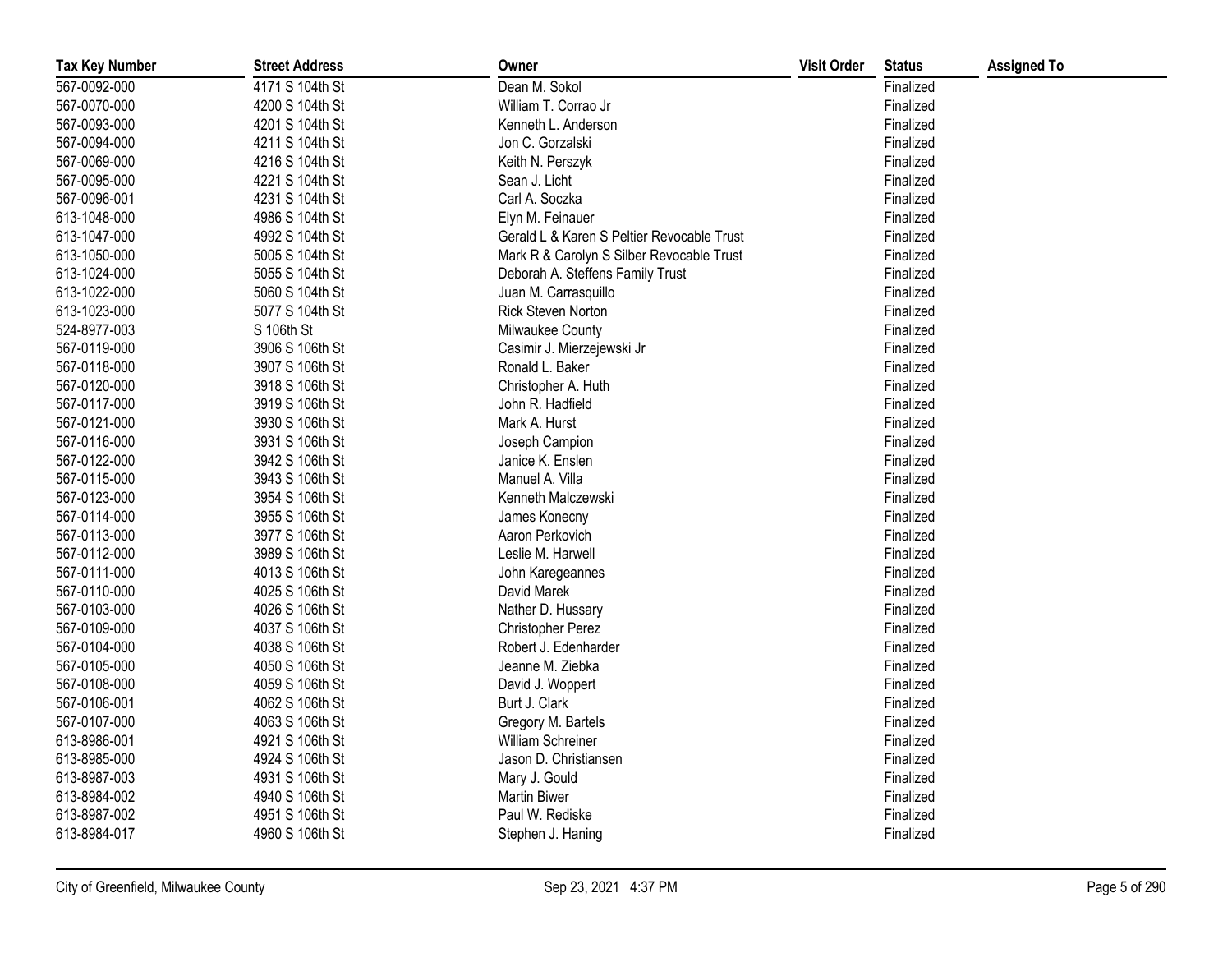| <b>Tax Key Number</b> | <b>Street Address</b> | Owner                                                | <b>Visit Order</b> | <b>Status</b> | <b>Assigned To</b> |
|-----------------------|-----------------------|------------------------------------------------------|--------------------|---------------|--------------------|
| 613-8988-000          | 4961 S 106th St       | Marsha A. Marin                                      |                    | Finalized     |                    |
| 613-8984-016          | 4980 S 106th St       | Jed R. Anderson                                      |                    | Finalized     |                    |
| 613-0005-001          | 5011 S 106th St       | Richard L. Heddleson                                 |                    | Finalized     |                    |
| 613-8990-006          | 5000 S 107th St       | MSP Real Estate, Inc                                 |                    | Finalized     |                    |
| 613-8990-003          | 5020 S 107th St       | Lexington Heritage                                   |                    | Finalized     |                    |
| 608-9995-014          | S 108th St            | Ridge Community Church Corp.                         |                    | Finalized     |                    |
| 566-9999-001          | S 108th St            | Milwaukee County                                     |                    | Finalized     |                    |
| 613-8990-004          | S 108th St            | Lopiparo's Property Management LLC                   |                    | Finalized     |                    |
| 609-9994-009          | S 108th St            | Greenfield Highlands LLC                             |                    | Finalized     |                    |
| 567-9988-001          | S 108th St            | Milwaukee County                                     |                    | Finalized     |                    |
| 563-0014-000          | S 108th St            | <b>JCJ Greenfield Holdings LLC</b>                   |                    | Finalized     |                    |
| 524-8980-003          | 3260 S 108th St       | Imprex Inc                                           |                    | Finalized     |                    |
| 524-8980-001          | 3370 S 108th St       | Boschi Investments                                   |                    | Finalized     |                    |
| 524-8979-006          | 3380 S 108th St       | LJL Holdings LLC                                     |                    | Finalized     |                    |
| 524-8978-003          | 3450 S 108th St       | B & M Leasing                                        |                    | Finalized     |                    |
| 563-9999-001          | 3515 S 108th St       | UT Properties, LLC, A Wisconsin Limited Liability Co |                    | Finalized     |                    |
| 562-9997-001          | 3520 S 108th St       | Sophia Doucas Revocable Trust                        |                    | Finalized     |                    |
| 562-9979-001          | 3550 S 108th St       | R & J Koehn, LLC                                     |                    | Finalized     |                    |
| 563-0013-000          | 3573 S 108th St       | Jaskolski Properties LLC                             |                    | Finalized     |                    |
| 562-9979-002          | 3578 S 108th St       | Jeff & Robin Property LLC                            |                    | Finalized     |                    |
| 562-9978-000          | 3600 S 108th St       | Sheetal Holdings LLC                                 |                    | Finalized     |                    |
| 563-9986-007          | 3615 S 108th St       | <b>JCJ Greenfield Holdings LLC</b>                   |                    | Finalized     |                    |
| 562-9958-000          | 3636 S 108th St       | Delta Partners, Inc.                                 |                    | Finalized     |                    |
| 563-9986-004          | 3655 S 108th St       | Pcc, LLC                                             |                    | Finalized     |                    |
| 562-9954-002          | 3670 S 108th St       | Milwaukee Emergency Center For Animals LLC           |                    | Finalized     |                    |
| 562-9953-000          | 3700 S 108th St       | Gerald W. Dipiazza                                   |                    | Finalized     |                    |
| 563-9986-002          | 3725 S 108th St       | Javic Realty Partnership                             |                    | Finalized     |                    |
| 562-9951-007          | 3740 S 108th St       | <b>Embers Family Restaurant LLC</b>                  |                    | Finalized     |                    |
| 563-9986-008          | 3765 S 108th St       | Garden Mall LLC                                      |                    | Finalized     |                    |
| 562-9950-000          | 3800 S 108th St       | <b>RSRN LLC</b>                                      |                    | Finalized     |                    |
| 562-9949-000          | 3812 S 108th St       | David L. Ewig                                        |                    | Finalized     |                    |
| 563-9990-002          | 3813 S 108th St       | Robert A. Knackert                                   |                    | Finalized     |                    |
| 562-9948-000          | 3840 S 108th St       | David L. Ewig                                        |                    | Finalized     |                    |
| 562-9945-006          | 3870 S 108th St       | <b>BCN Properties LLC</b>                            |                    | Finalized     |                    |
| 566-9958-002          | 4111 S 108th St       | Fred & Penny 4111 LLC                                |                    | Finalized     |                    |
| 567-9972-001          | 4140 S 108th St       | D F Investments                                      |                    | Finalized     |                    |
| 566-9960-002          | 4141 S 108th St       | Boucher Holdings LLC                                 |                    | Finalized     |                    |
| 567-9972-003          | 4150 S 108th St       | Milwaukee Habitat For Humanity                       |                    | Finalized     |                    |
| 567-9972-004          | 4160 S 108th St       | James M Petr                                         |                    | Finalized     |                    |
| 566-9962-002          | 4225 S 108th St       | Aldi Inc                                             |                    | Finalized     |                    |
| 567-9971-005          | 4262 S 108th St       | Nolan Real Estate Management, LLC                    |                    | Finalized     |                    |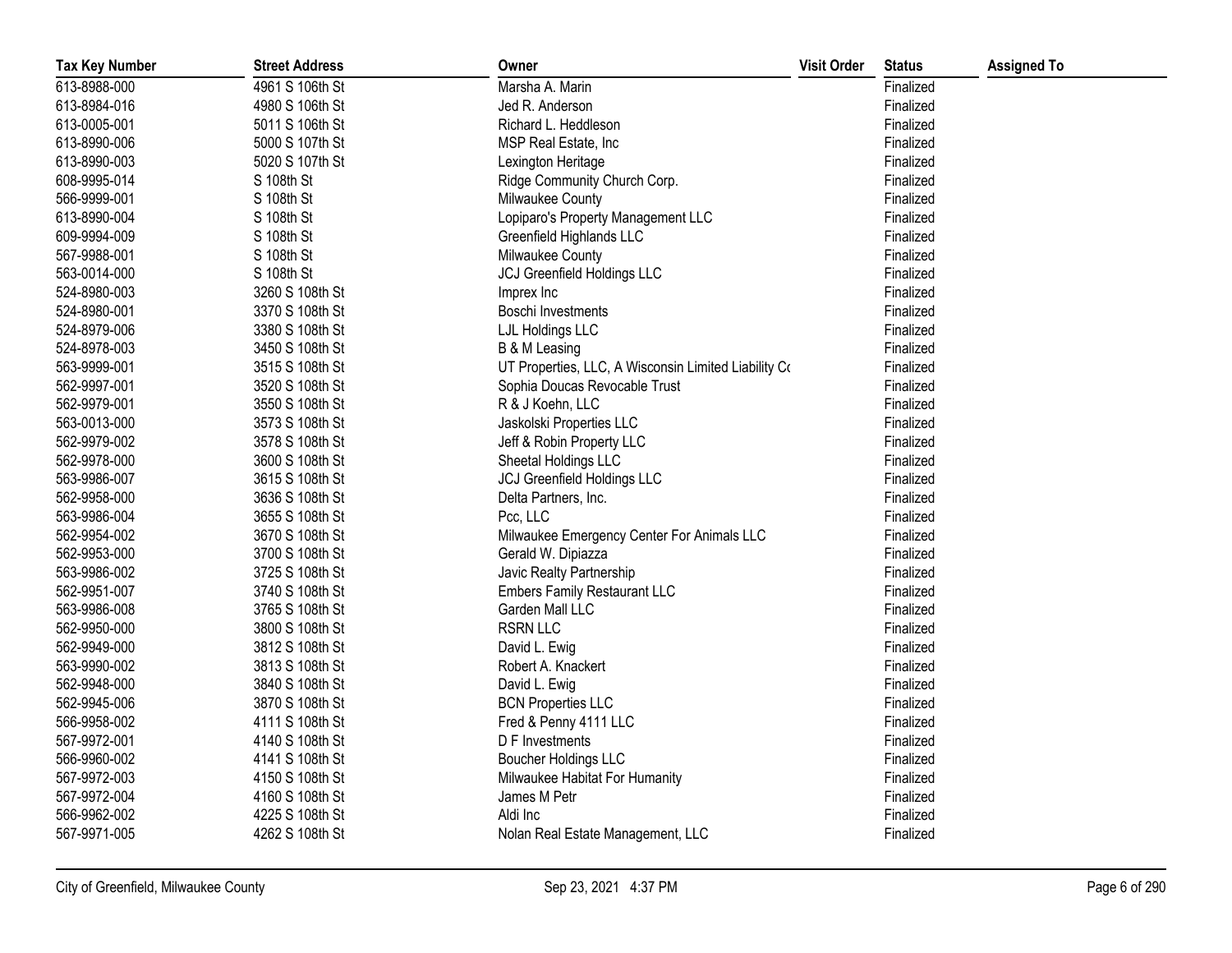| <b>Tax Key Number</b> | <b>Street Address</b> | Owner                                                | <b>Visit Order</b> | <b>Status</b> | <b>Assigned To</b> |
|-----------------------|-----------------------|------------------------------------------------------|--------------------|---------------|--------------------|
| 566-9962-003          | 4275 S 108th St       | <b>LCLW Property LLC</b>                             |                    | Finalized     |                    |
| 567-9971-003          | 4280 S 108th St       | Jack R Styza Rentals LLC                             |                    | Finalized     |                    |
| 609-9999-001          | 4305 S 108th St       | Williquette #1 LLC                                   |                    | Finalized     |                    |
| 609-9995-002          | 4333 S 108th St       | Greenfield Investments LLC                           |                    | Finalized     |                    |
| 609-9995-003          | 4353 S 108th St       | Paikowski LLC                                        |                    | Finalized     |                    |
| 608-9991-001          | 4420 S 108th St       | Franz Klagmann                                       |                    | Finalized     |                    |
| 608-9991-002          | 4450 S 108th St       | Jurceka Properties, LLC, A Wisconsin Limited Liabili |                    | Finalized     |                    |
| 609-9994-012          | 4455 S 108th St       | Broadstone MCW Wisconsin, LLC                        |                    | Finalized     |                    |
| 609-9994-013          | 4475 S 108th St       | Greenfield Highlands LLC                             |                    | Finalized     |                    |
| 608-9995-013          | 4476 S 108th St       | St. Vincent De Paul Society of Milwaukee, A Wiscon   |                    | Finalized     |                    |
| 608-9995-015          | 4478 S 108th St       | Galway Church Gf, LLC                                |                    | Finalized     |                    |
| 608-9995-016          | 4500 S 108th St       | Ridge Community Church Corp.                         |                    | Finalized     |                    |
| 608-9995-011          | 4520 S 108th St       | Wal-Mart Prop Inc #01-1394                           |                    | Finalized     |                    |
| 608-9995-007          | 4550 S 108th St       | <b>McDonalds Corporation</b>                         |                    | Finalized     |                    |
| 608-9990-002          | 4600 S 108th St       | Genuine Parts Company                                |                    | Finalized     |                    |
| 609-0036-001          | 4607 S 108th St       | Real Vet Wisconsin LLC                               |                    | Finalized     |                    |
| 609-0033-001          | 4631 S 108th St       | Forest Homes Investors I                             |                    | Finalized     |                    |
| 608-9990-001          | 4688 S 108th St       | Silver Shield, LLC                                   |                    | Finalized     |                    |
| 609-0030-001          | 4695 S 108th St       | Road Real Estate LLC                                 |                    | Finalized     |                    |
| 613-8995-000          | 4710 S 108th St       | 7810 LLC                                             |                    | Finalized     |                    |
| 612-9000-001          | 4711 S 108th St       | Three Owners LLC                                     |                    | Finalized     |                    |
| 612-8997-006          | 4737 S 108th St       | William Wos                                          |                    | Finalized     |                    |
| 613-8996-015          | 4750 S 108th St       | Public Storage Management Inc                        |                    | Finalized     |                    |
| 612-8997-007          | 4751 S 108th St       | John E & Patricia A Schwab Revoc Liv Trust           |                    | Finalized     |                    |
| 612-8997-005          | 4757 S 108th St       | <b>Balestrieri Land Management LLC</b>               |                    | Finalized     |                    |
| 612-8997-003          | 4781 S 108th St       | MRP 108th Street, LLC                                |                    | Finalized     |                    |
| 613-8990-005          | 5050 S 108th St       | Lopiparo's Property Management LLC                   |                    | Finalized     |                    |
| 563-0006-000          | 3561 S 109th St       | Giulio A. Leonardelli                                |                    | Finalized     |                    |
| 563-0007-000          | 3569 S 109th St       | William J. Gunderson                                 |                    | Finalized     |                    |
| 563-0016-000          | 3574 S 109th St       | Eileen A. Quade                                      |                    | Finalized     |                    |
| 563-0008-000          | 3583 S 109th St       | George M. Jonovic                                    |                    | Finalized     |                    |
| 563-0015-000          | 3586 S 109th St       | Janice J. Blaney                                     |                    | Finalized     |                    |
| 609-0037-000          | 4604 S 109th St       | Leroy H. Wysocki                                     |                    | Finalized     |                    |
| 609-0053-000          | 4609 S 109th St       | Aaron J. Fowle                                       |                    | Finalized     |                    |
| 609-0038-000          | 4616 S 109th St       | Rick A. Regeth                                       |                    | Finalized     |                    |
| 609-0051-001          | 4627 S 109th St       | Melvin L. North                                      |                    | Finalized     |                    |
| 609-0039-000          | 4628 S 109th St       | Gail Anne Gibson                                     |                    | Finalized     |                    |
| 609-0040-000          | 4638 S 109th St       | Steven J. Prado                                      |                    | Finalized     |                    |
| 609-0050-001          | 4639 S 109th St       | Susan L. Radtke                                      |                    | Finalized     |                    |
| 609-0041-000          | 4650 S 109th St       | <b>Brian Walker</b>                                  |                    | Finalized     |                    |
| 609-0049-002          | 4651 S 109th St       | Marcy Jo Lakvold                                     |                    | Finalized     |                    |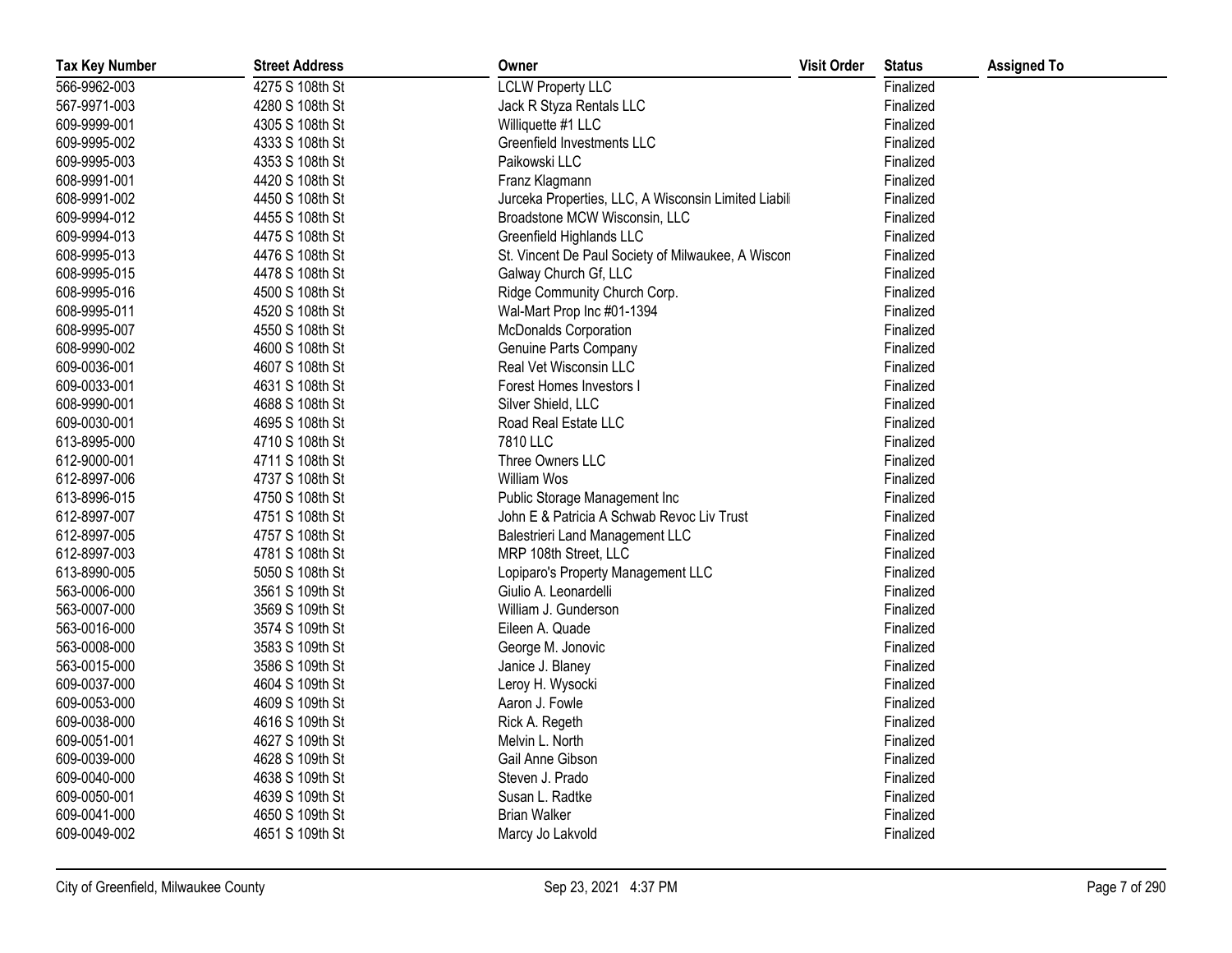| <b>Tax Key Number</b> | <b>Street Address</b> | Owner                     | <b>Visit Order</b> | <b>Status</b> | <b>Assigned To</b> |
|-----------------------|-----------------------|---------------------------|--------------------|---------------|--------------------|
| 609-0042-000          | 4664 S 109th St       | Jerry A. Luell            |                    | Finalized     |                    |
| 609-0047-003          | 4671 S 109th St       | Andrew C. Halbrucker      |                    | Finalized     |                    |
| 609-0047-004          | 4675 S 109th St       | Michael Benjamin Einstein |                    | Finalized     |                    |
| 609-0043-000          | 4676 S 109th St       | Dennis A. Clark           |                    | Finalized     |                    |
| 609-0214-000          | 4320 S 110th St       | Greenfield Highlands LLC  |                    | Finalized     |                    |
| 609-0184-000          | 4321 S 110th St       | Greenfield Highlands LLC  |                    | Finalized     |                    |
| 609-0215-000          | 4322 S 110th St       | Greenfield Highlands LLC  |                    | Finalized     |                    |
| 609-0185-000          | 4323 S 110th St       | Greenfield Highlands LLC  |                    | Finalized     |                    |
| 609-0216-000          | 4324 S 110th St       | Greenfield Highlands LLC  |                    | Finalized     |                    |
| 609-0186-000          | 4325 S 110th St       | Greenfield Highlands LLC  |                    | Finalized     |                    |
| 609-0217-000          | 4326 S 110th St       | Greenfield Highlands LLC  |                    | Finalized     |                    |
| 609-0187-000          | 4327 S 110th St       | Greenfield Highlands LLC  |                    | Finalized     |                    |
| 609-0218-000          | 4328 S 110th St       | Greenfield Highlands LLC  |                    | Finalized     |                    |
| 609-0188-000          | 4329 S 110th St       | Greenfield Highlands LLC  |                    | Finalized     |                    |
| 609-0219-000          | 4330 S 110th St       | Greenfield Highlands LLC  |                    | Finalized     |                    |
| 609-0189-000          | 4331 S 110th St       | Greenfield Highlands LLC  |                    | Finalized     |                    |
| 609-0220-000          | 4332 S 110th St       | Greenfield Highlands LLC  |                    | Finalized     |                    |
| 609-0190-000          | 4333 S 110th St       | Greenfield Highlands LLC  |                    | Finalized     |                    |
| 609-0221-000          | 4334 S 110th St       | Greenfield Highlands LLC  |                    | Finalized     |                    |
| 609-0191-000          | 4335 S 110th St       | Greenfield Highlands LLC  |                    | Finalized     |                    |
| 609-0222-000          | 4336 S 110th St       | Greenfield Highlands LLC  |                    | Finalized     |                    |
| 609-0192-000          | 4337 S 110th St       | Greenfield Highlands LLC  |                    | Finalized     |                    |
| 609-0223-000          | 4338 S 110th St       | Greenfield Highlands LLC  |                    | Finalized     |                    |
| 609-0193-000          | 4339 S 110th St       | Greenfield Highlands LLC  |                    | Finalized     |                    |
| 609-0224-000          | 4340 S 110th St       | Greenfield Highlands LLC  |                    | Finalized     |                    |
| 609-0194-000          | 4341 S 110th St       | Greenfield Highlands LLC  |                    | Finalized     |                    |
| 609-0225-000          | 4342 S 110th St       | Greenfield Highlands LLC  |                    | Finalized     |                    |
| 609-0195-000          | 4343 S 110th St       | Greenfield Highlands LLC  |                    | Finalized     |                    |
| 609-0226-000          | 4344 S 110th St       | Greenfield Highlands LLC  |                    | Finalized     |                    |
| 609-0196-000          | 4345 S 110th St       | Greenfield Highlands LLC  |                    | Finalized     |                    |
| 609-0227-000          | 4346 S 110th St       | Greenfield Highlands LLC  |                    | Finalized     |                    |
| 609-0197-000          | 4347 S 110th St       | Greenfield Highlands LLC  |                    | Finalized     |                    |
| 609-0228-000          | 4348 S 110th St       | Greenfield Highlands LLC  |                    | Finalized     |                    |
| 609-0198-000          | 4349 S 110th St       | Greenfield Highlands LLC  |                    | Finalized     |                    |
| 609-0229-000          | 4350 S 110th St       | Greenfield Highlands LLC  |                    | Finalized     |                    |
| 609-0199-000          | 4351 S 110th St       | Greenfield Highlands LLC  |                    | Finalized     |                    |
| 609-0230-000          | 4352 S 110th St       | Greenfield Highlands LLC  |                    | Finalized     |                    |
| 609-0200-000          | 4353 S 110th St       | Greenfield Highlands LLC  |                    | Finalized     |                    |
| 609-0231-000          | 4354 S 110th St       | Greenfield Highlands LLC  |                    | Finalized     |                    |
| 609-0201-000          | 4355 S 110th St       | Greenfield Highlands LLC  |                    | Finalized     |                    |
| 609-0232-000          | 4356 S 110th St       | Greenfield Highlands LLC  |                    | Finalized     |                    |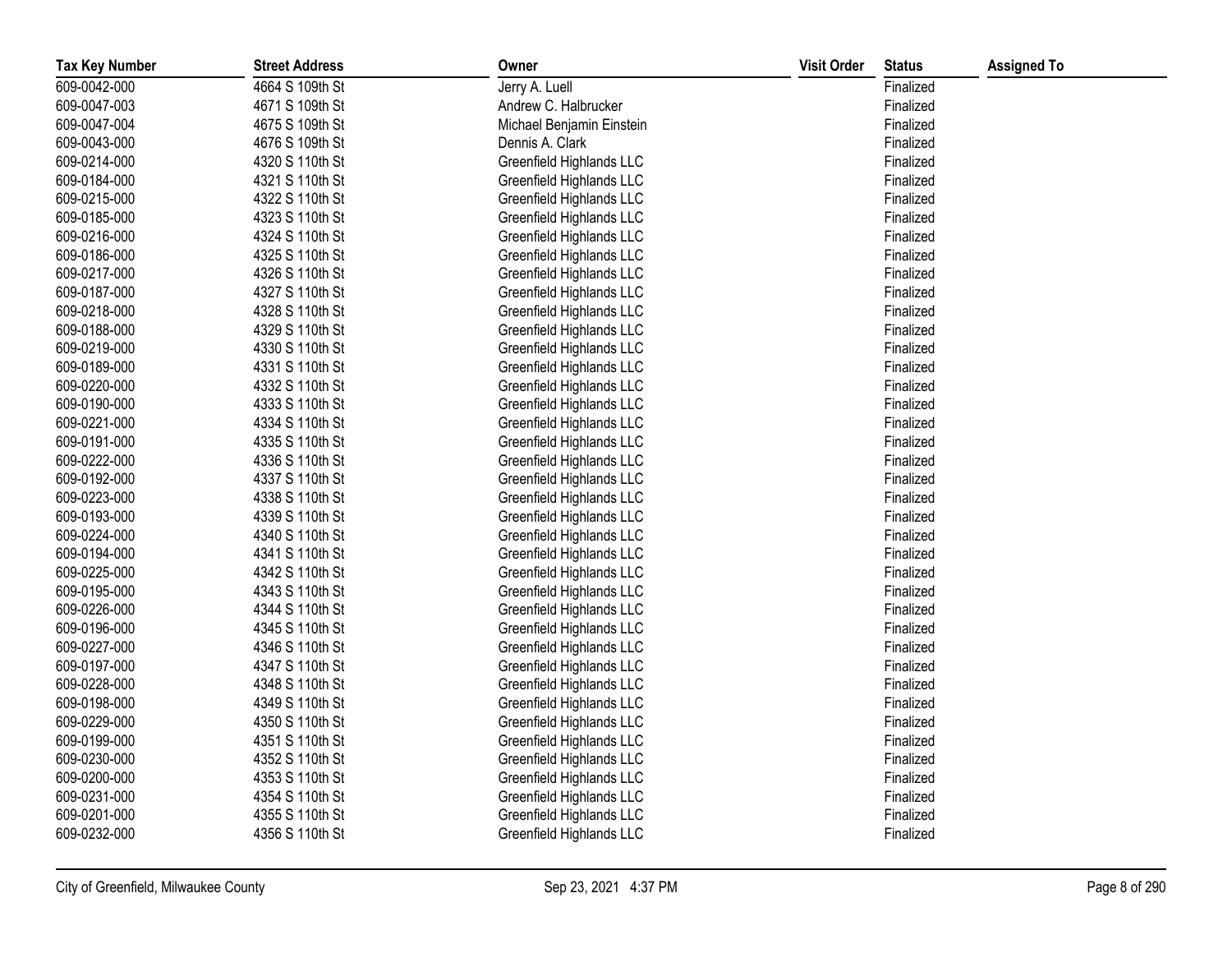| <b>Tax Key Number</b> | <b>Street Address</b> | Owner                    | <b>Visit Order</b> | <b>Status</b> | <b>Assigned To</b> |
|-----------------------|-----------------------|--------------------------|--------------------|---------------|--------------------|
| 609-0202-000          | 4357 S 110th St       | Greenfield Highlands LLC |                    | Finalized     |                    |
| 609-0233-000          | 4358 S 110th St       | Greenfield Highlands LLC |                    | Finalized     |                    |
| 609-0203-000          | 4359 S 110th St       | Greenfield Highlands LLC |                    | Finalized     |                    |
| 609-0234-000          | 4360 S 110th St       | Greenfield Highlands LLC |                    | Finalized     |                    |
| 609-0204-000          | 4361 S 110th St       | Greenfield Highlands LLC |                    | Finalized     |                    |
| 609-0235-000          | 4362 S 110th St       | Greenfield Highlands LLC |                    | Finalized     |                    |
| 609-0205-000          | 4363 S 110th St       | Greenfield Highlands LLC |                    | Finalized     |                    |
| 609-0236-000          | 4364 S 110th St       | Greenfield Highlands LLC |                    | Finalized     |                    |
| 609-0206-000          | 4365 S 110th St       | Greenfield Highlands LLC |                    | Finalized     |                    |
| 609-0237-000          | 4366 S 110th St       | Greenfield Highlands LLC |                    | Finalized     |                    |
| 609-0207-000          | 4367 S 110th St       | Greenfield Highlands LLC |                    | Finalized     |                    |
| 609-0238-000          | 4368 S 110th St       | Greenfield Highlands LLC |                    | Finalized     |                    |
| 609-0208-000          | 4369 S 110th St       | Greenfield Highlands LLC |                    | Finalized     |                    |
| 609-0239-000          | 4370 S 110th St       | Greenfield Highlands LLC |                    | Finalized     |                    |
| 609-0209-000          | 4371 S 110th St       | Greenfield Highlands LLC |                    | Finalized     |                    |
| 609-0240-000          | 4372 S 110th St       | Greenfield Highlands LLC |                    | Finalized     |                    |
| 609-0210-000          | 4373 S 110th St       | Greenfield Highlands LLC |                    | Finalized     |                    |
| 609-0241-000          | 4374 S 110th St       | Greenfield Highlands LLC |                    | Finalized     |                    |
| 609-0211-000          | 4375 S 110th St       | Greenfield Highlands LLC |                    | Finalized     |                    |
| 609-0242-000          | 4376 S 110th St       | Greenfield Highlands LLC |                    | Finalized     |                    |
| 609-0212-000          | 4377 S 110th St       | Greenfield Highlands LLC |                    | Finalized     |                    |
| 609-0243-000          | 4378 S 110th St       | Greenfield Highlands LLC |                    | Finalized     |                    |
| 609-0213-000          | 4379 S 110th St       | Greenfield Highlands LLC |                    | Finalized     |                    |
| 609-0094-000          | 4380 S 110th St       | Greenfield Highlands LLC |                    | Finalized     |                    |
| 609-0095-000          | 4382 S 110th St       | Greenfield Highlands LLC |                    | Finalized     |                    |
| 609-0096-000          | 4384 S 110th St       | Greenfield Highlands LLC |                    | Finalized     |                    |
| 609-0097-000          | 4386 S 110th St       | Greenfield Highlands LLC |                    | Finalized     |                    |
| 609-0098-000          | 4388 S 110th St       | Greenfield Highlands LLC |                    | Finalized     |                    |
| 609-0099-000          | 4390 S 110th St       | Greenfield Highlands LLC |                    | Finalized     |                    |
| 609-0100-000          | 4392 S 110th St       | Greenfield Highlands LLC |                    | Finalized     |                    |
| 609-0101-000          | 4394 S 110th St       | Greenfield Highlands LLC |                    | Finalized     |                    |
| 609-0102-000          | 4396 S 110th St       | Greenfield Highlands LLC |                    | Finalized     |                    |
| 609-0103-000          | 4398 S 110th St       | Greenfield Highlands LLC |                    | Finalized     |                    |
| 609-0104-000          | 4400 S 110th St       | Greenfield Highlands LLC |                    | Finalized     |                    |
| 609-0105-000          | 4402 S 110th St       | Greenfield Highlands LLC |                    | Finalized     |                    |
| 609-0106-000          | 4404 S 110th St       | Greenfield Highlands LLC |                    | Finalized     |                    |
| 609-0107-000          | 4406 S 110th St       | Greenfield Highlands LLC |                    | Finalized     |                    |
| 609-0108-000          | 4408 S 110th St       | Greenfield Highlands LLC |                    | Finalized     |                    |
| 609-0109-000          | 4410 S 110th St       | Greenfield Highlands LLC |                    | Finalized     |                    |
| 609-0154-000          | 4411 S 110th St       | Greenfield Highlands LLC |                    | Finalized     |                    |
| 609-0110-000          | 4412 S 110th St       | Greenfield Highlands LLC |                    | Finalized     |                    |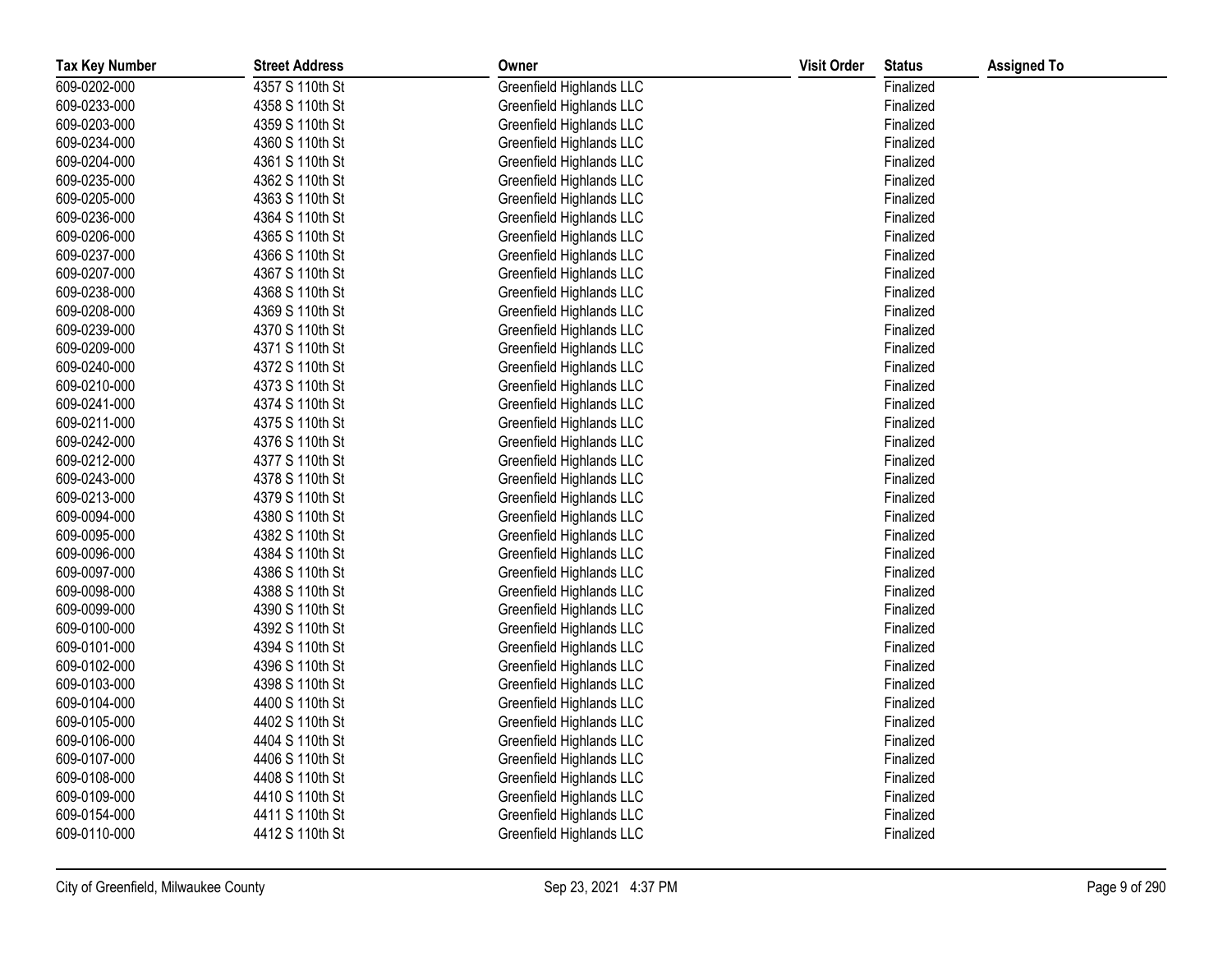| <b>Tax Key Number</b> | <b>Street Address</b> | Owner                    | <b>Visit Order</b> | <b>Status</b> | <b>Assigned To</b> |
|-----------------------|-----------------------|--------------------------|--------------------|---------------|--------------------|
| 609-0155-000          | 4413 S 110th St       | Greenfield Highlands LLC |                    | Finalized     |                    |
| 609-0111-000          | 4414 S 110th St       | Greenfield Highlands LLC |                    | Finalized     |                    |
| 609-0156-000          | 4415 S 110th St       | Greenfield Highlands LLC |                    | Finalized     |                    |
| 609-0112-000          | 4416 S 110th St       | Greenfield Highlands LLC |                    | Finalized     |                    |
| 609-0157-000          | 4417 S 110th St       | Greenfield Highlands LLC |                    | Finalized     |                    |
| 609-0113-000          | 4418 S 110th St       | Greenfield Highlands LLC |                    | Finalized     |                    |
| 609-0158-000          | 4419 S 110th St       | Greenfield Highlands LLC |                    | Finalized     |                    |
| 609-0114-000          | 4420 S 110th St       | Greenfield Highlands LLC |                    | Finalized     |                    |
| 609-0159-000          | 4421 S 110th St       | Greenfield Highlands LLC |                    | Finalized     |                    |
| 609-0115-000          | 4422 S 110th St       | Greenfield Highlands LLC |                    | Finalized     |                    |
| 609-0160-000          | 4423 S 110th St       | Greenfield Highlands LLC |                    | Finalized     |                    |
| 609-0116-000          | 4424 S 110th St       | Greenfield Highlands LLC |                    | Finalized     |                    |
| 609-0161-000          | 4425 S 110th St       | Greenfield Highlands LLC |                    | Finalized     |                    |
| 609-0117-000          | 4426 S 110th St       | Greenfield Highlands LLC |                    | Finalized     |                    |
| 609-0162-000          | 4427 S 110th St       | Greenfield Highlands LLC |                    | Finalized     |                    |
| 609-0118-000          | 4428 S 110th St       | Greenfield Highlands LLC |                    | Finalized     |                    |
| 609-0163-000          | 4429 S 110th St       | Greenfield Highlands LLC |                    | Finalized     |                    |
| 609-0119-000          | 4430 S 110th St       | Greenfield Highlands LLC |                    | Finalized     |                    |
| 609-0164-000          | 4431 S 110th St       | Greenfield Highlands LLC |                    | Finalized     |                    |
| 609-0120-000          | 4432 S 110th St       | Greenfield Highlands LLC |                    | Finalized     |                    |
| 609-0165-000          | 4433 S 110th St       | Greenfield Highlands LLC |                    | Finalized     |                    |
| 609-0121-000          | 4434 S 110th St       | Greenfield Highlands LLC |                    | Finalized     |                    |
| 609-0166-000          | 4435 S 110th St       | Greenfield Highlands LLC |                    | Finalized     |                    |
| 609-0122-000          | 4436 S 110th St       | Greenfield Highlands LLC |                    | Finalized     |                    |
| 609-0167-000          | 4437 S 110th St       | Greenfield Highlands LLC |                    | Finalized     |                    |
| 609-0123-000          | 4438 S 110th St       | Greenfield Highlands LLC |                    | Finalized     |                    |
| 609-0168-000          | 4439 S 110th St       | Greenfield Highlands LLC |                    | Finalized     |                    |
| 609-0244-000          | 4440 S 110th St       | Greenfield Highlands LLC |                    | Finalized     |                    |
| 609-0169-000          | 4441 S 110th St       | Greenfield Highlands LLC |                    | Finalized     |                    |
| 609-0245-000          | 4442 S 110th St       | Greenfield Highlands LLC |                    | Finalized     |                    |
| 609-0170-000          | 4443 S 110th St       | Greenfield Highlands LLC |                    | Finalized     |                    |
| 609-0246-000          | 4444 S 110th St       | Greenfield Highlands LLC |                    | Finalized     |                    |
| 609-0171-000          | 4445 S 110th St       | Greenfield Highlands LLC |                    | Finalized     |                    |
| 609-0247-000          | 4446 S 110th St       | Greenfield Highlands LLC |                    | Finalized     |                    |
| 609-0172-000          | 4447 S 110th St       | Greenfield Highlands LLC |                    | Finalized     |                    |
| 609-0248-000          | 4448 S 110th St       | Greenfield Highlands LLC |                    | Finalized     |                    |
| 609-0173-000          | 4449 S 110th St       | Greenfield Highlands LLC |                    | Finalized     |                    |
| 609-0249-000          | 4450 S 110th St       | Greenfield Highlands LLC |                    | Finalized     |                    |
| 609-0174-000          | 4451 S 110th St       | Greenfield Highlands LLC |                    | Finalized     |                    |
| 609-0250-000          | 4452 S 110th St       | Greenfield Highlands LLC |                    | Finalized     |                    |
| 609-0175-000          | 4453 S 110th St       | Greenfield Highlands LLC |                    | Finalized     |                    |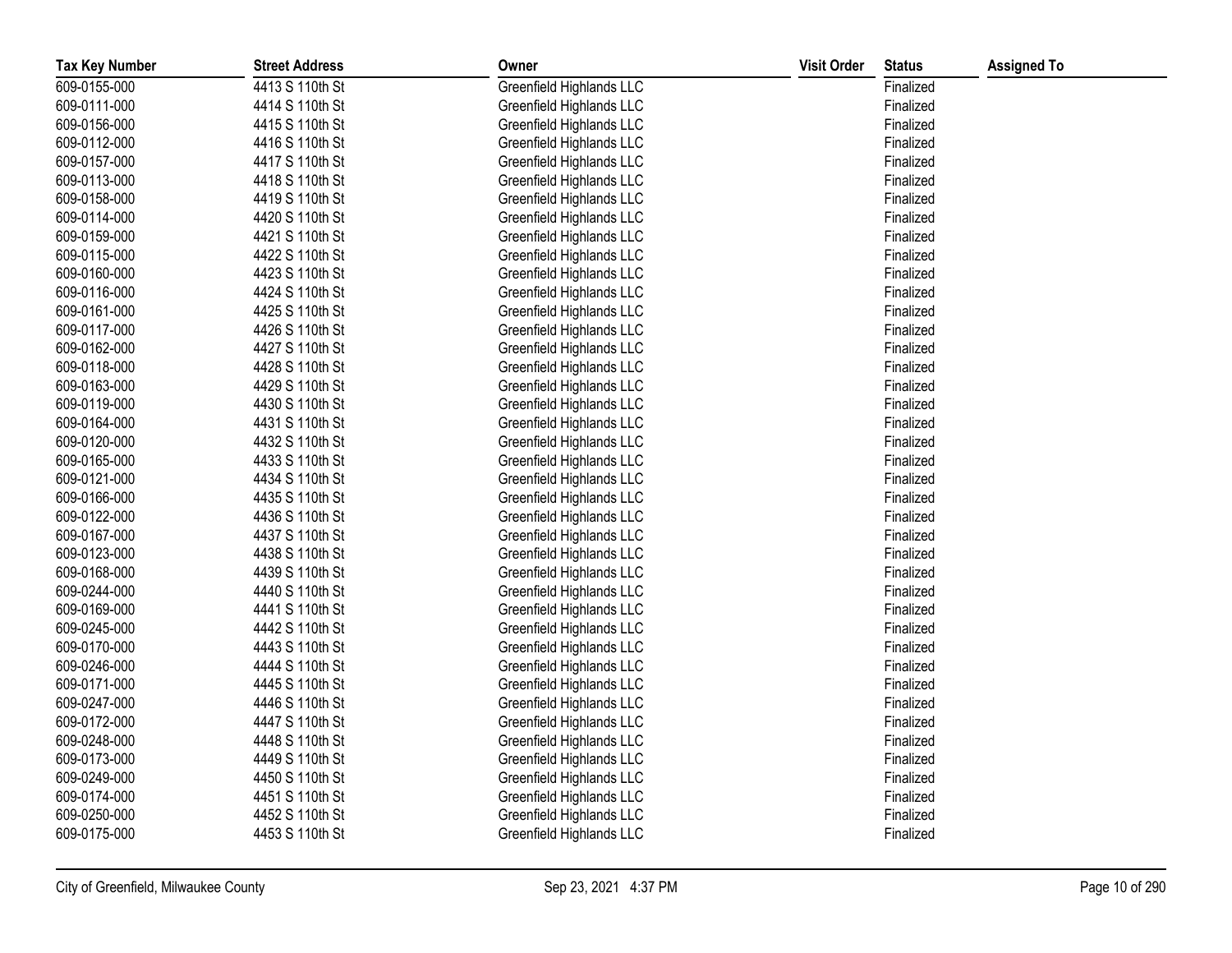| <b>Tax Key Number</b> | <b>Street Address</b> | Owner                    | <b>Visit Order</b> | <b>Status</b> | <b>Assigned To</b> |
|-----------------------|-----------------------|--------------------------|--------------------|---------------|--------------------|
| 609-0251-000          | 4454 S 110th St       | Greenfield Highlands LLC |                    | Finalized     |                    |
| 609-0176-000          | 4455 S 110th St       | Greenfield Highlands LLC |                    | Finalized     |                    |
| 609-0252-000          | 4456 S 110th St       | Greenfield Highlands LLC |                    | Finalized     |                    |
| 609-0177-000          | 4457 S 110th St       | Greenfield Highlands LLC |                    | Finalized     |                    |
| 609-0253-000          | 4458 S 110th St       | Greenfield Highlands LLC |                    | Finalized     |                    |
| 609-0178-000          | 4459 S 110th St       | Greenfield Highlands LLC |                    | Finalized     |                    |
| 609-0254-000          | 4460 S 110th St       | Greenfield Highlands LLC |                    | Finalized     |                    |
| 609-0179-000          | 4461 S 110th St       | Greenfield Highlands LLC |                    | Finalized     |                    |
| 609-0255-000          | 4462 S 110th St       | Greenfield Highlands LLC |                    | Finalized     |                    |
| 609-0180-000          | 4463 S 110th St       | Greenfield Highlands LLC |                    | Finalized     |                    |
| 609-0256-000          | 4464 S 110th St       | Greenfield Highlands LLC |                    | Finalized     |                    |
| 609-0181-000          | 4465 S 110th St       | Greenfield Highlands LLC |                    | Finalized     |                    |
| 609-0257-000          | 4466 S 110th St       | Greenfield Highlands LLC |                    | Finalized     |                    |
| 609-0182-000          | 4467 S 110th St       | Greenfield Highlands LLC |                    | Finalized     |                    |
| 609-0258-000          | 4468 S 110th St       | Greenfield Highlands LLC |                    | Finalized     |                    |
| 609-0183-000          | 4469 S 110th St       | Greenfield Highlands LLC |                    | Finalized     |                    |
| 609-0259-000          | 4470 S 110th St       | Greenfield Highlands LLC |                    | Finalized     |                    |
| 609-0124-000          | 4471 S 110th St       | Greenfield Highlands LLC |                    | Finalized     |                    |
| 609-0260-000          | 4472 S 110th St       | Greenfield Highlands LLC |                    | Finalized     |                    |
| 609-0125-000          | 4473 S 110th St       | Greenfield Highlands LLC |                    | Finalized     |                    |
| 609-0261-000          | 4474 S 110th St       | Greenfield Highlands LLC |                    | Finalized     |                    |
| 609-0126-000          | 4475 S 110th St       | Greenfield Highlands LLC |                    | Finalized     |                    |
| 609-0262-000          | 4476 S 110th St       | Greenfield Highlands LLC |                    | Finalized     |                    |
| 609-0127-000          | 4477 S 110th St       | Greenfield Highlands LLC |                    | Finalized     |                    |
| 609-0263-000          | 4478 S 110th St       | Greenfield Highlands LLC |                    | Finalized     |                    |
| 609-0128-000          | 4479 S 110th St       | Greenfield Highlands LLC |                    | Finalized     |                    |
| 609-0264-000          | 4480 S 110th St       | Greenfield Highlands LLC |                    | Finalized     |                    |
| 609-0129-000          | 4481 S 110th St       | Greenfield Highlands LLC |                    | Finalized     |                    |
| 609-0265-000          | 4482 S 110th St       | Greenfield Highlands LLC |                    | Finalized     |                    |
| 609-0130-000          | 4483 S 110th St       | Greenfield Highlands LLC |                    | Finalized     |                    |
| 609-0266-000          | 4484 S 110th St       | Greenfield Highlands LLC |                    | Finalized     |                    |
| 609-0131-000          | 4485 S 110th St       | Greenfield Highlands LLC |                    | Finalized     |                    |
| 609-0267-000          | 4486 S 110th St       | Greenfield Highlands LLC |                    | Finalized     |                    |
| 609-0132-000          | 4487 S 110th St       | Greenfield Highlands LLC |                    | Finalized     |                    |
| 609-0268-000          | 4488 S 110th St       | Greenfield Highlands LLC |                    | Finalized     |                    |
| 609-0133-000          | 4489 S 110th St       | Greenfield Highlands LLC |                    | Finalized     |                    |
| 609-0269-000          | 4490 S 110th St       | Greenfield Highlands LLC |                    | Finalized     |                    |
| 609-0134-000          | 4491 S 110th St       | Greenfield Highlands LLC |                    | Finalized     |                    |
| 609-0270-000          | 4492 S 110th St       | Greenfield Highlands LLC |                    | Finalized     |                    |
| 609-0135-000          | 4493 S 110th St       | Greenfield Highlands LLC |                    | Finalized     |                    |
| 609-0271-000          | 4494 S 110th St       | Greenfield Highlands LLC |                    | Finalized     |                    |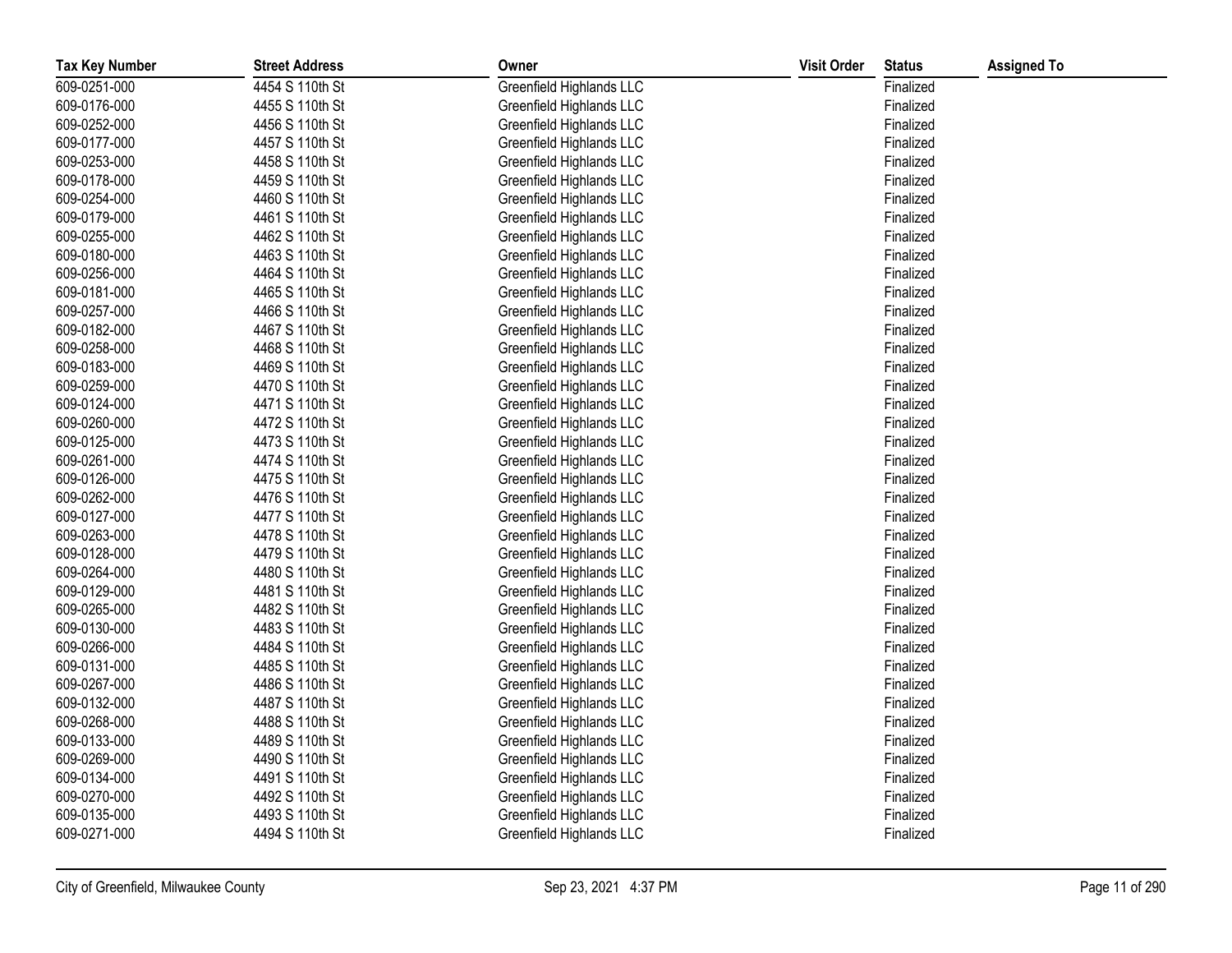| <b>Tax Key Number</b> | <b>Street Address</b> | Owner                                     | <b>Visit Order</b> | <b>Status</b> | <b>Assigned To</b> |
|-----------------------|-----------------------|-------------------------------------------|--------------------|---------------|--------------------|
| 609-0136-000          | 4495 S 110th St       | Greenfield Highlands LLC                  |                    | Finalized     |                    |
| 609-0272-000          | 4496 S 110th St       | Greenfield Highlands LLC                  |                    | Finalized     |                    |
| 609-0137-000          | 4497 S 110th St       | Greenfield Highlands LLC                  |                    | Finalized     |                    |
| 609-0273-000          | 4498 S 110th St       | Greenfield Highlands LLC                  |                    | Finalized     |                    |
| 609-0138-000          | 4499 S 110th St       | Greenfield Highlands LLC                  |                    | Finalized     |                    |
| 609-0139-000          | 4501 S 110th St       | Greenfield Highlands LLC                  |                    | Finalized     |                    |
| 609-0140-000          | 4503 S 110th St       | Greenfield Highlands LLC                  |                    | Finalized     |                    |
| 609-0141-000          | 4505 S 110th St       | Greenfield Highlands LLC                  |                    | Finalized     |                    |
| 609-0142-000          | 4507 S 110th St       | Greenfield Highlands LLC                  |                    | Finalized     |                    |
| 609-0143-000          | 4509 S 110th St       | Greenfield Highlands LLC                  |                    | Finalized     |                    |
| 609-0144-000          | 4511 S 110th St       | Greenfield Highlands LLC                  |                    | Finalized     |                    |
| 609-0145-000          | 4513 S 110th St       | Greenfield Highlands LLC                  |                    | Finalized     |                    |
| 609-0146-000          | 4515 S 110th St       | Greenfield Highlands LLC                  |                    | Finalized     |                    |
| 609-0147-000          | 4517 S 110th St       | Greenfield Highlands LLC                  |                    | Finalized     |                    |
| 609-0148-000          | 4519 S 110th St       | Greenfield Highlands LLC                  |                    | Finalized     |                    |
| 609-0149-000          | 4521 S 110th St       | Greenfield Highlands LLC                  |                    | Finalized     |                    |
| 609-0150-000          | 4523 S 110th St       | Greenfield Highlands LLC                  |                    | Finalized     |                    |
| 609-0151-000          | 4525 S 110th St       | Greenfield Highlands LLC                  |                    | Finalized     |                    |
| 609-0152-000          | 4527 S 110th St       | Greenfield Highlands LLC                  |                    | Finalized     |                    |
| 609-0153-000          | 4529 S 110th St       | Greenfield Highlands LLC                  |                    | Finalized     |                    |
| 609-0054-000          | 4602 S 110th St       | Jerome B. Pedersen                        |                    | Finalized     |                    |
| 609-0055-000          | 4614 S 110th St       | Dennis J. Spangenberg                     |                    | Finalized     |                    |
| 609-0070-000          | 4615 S 110th St       | Gayhardt W. Niebuhr                       |                    | Finalized     |                    |
| 609-0056-001          | 4622 S 110th St       | Ryan A. Mullins                           |                    | Finalized     |                    |
| 609-0069-000          | 4631 S 110th St       | Oanh TK Do                                |                    | Finalized     |                    |
| 609-0056-002          | 4632 S 110th St       | First Onward LLC                          |                    | Finalized     |                    |
| 609-0068-000          | 4639 S 110th St       | Jeffry L. Lundgren                        |                    | Finalized     |                    |
| 609-0058-000          | 4650 S 110th St       | Jeffrey D. Lemon                          |                    | Finalized     |                    |
| 609-0067-000          | 4651 S 110th St       | Todd M. Balistreri Revocable Living Trust |                    | Finalized     |                    |
| 609-0059-000          | 4664 S 110th St       | Michael J. Beckemeier                     |                    | Finalized     |                    |
| 609-0066-000          | 4665 S 110th St       | Mark A. Schwebke                          |                    | Finalized     |                    |
| 609-0065-000          | 4673 S 110th St       | S&S Family Properties LLC                 |                    | Finalized     |                    |
| 609-0060-000          | 4678 S 110th St       | Dolores R. Berube                         |                    | Finalized     |                    |
| 609-0064-001          | 4681 S 110th St       | Verica Basic                              |                    | Finalized     |                    |
| 609-0064-002          | 4691 S 110th St       | 4691-93 South 110th Street LLC            |                    | Finalized     |                    |
| 609-0063-001          | 4696 S 110th St       | <b>Gale Roberts</b>                       |                    | Finalized     |                    |
| 612-8971-014          | 4949 S 110th St       | Everbrite Investment Co                   |                    | Finalized     |                    |
| 612-8971-005          | 5000 S 110th St       | <b>WTA Holdings LLC</b>                   |                    | Finalized     |                    |
| 612-8971-006          | 5015 S 110th St       | Landmark Recovery of Louisville, LLC      |                    | Finalized     |                    |
| 612-8972-005          | 5020 S 110th St       | <b>KTRLLP</b>                             |                    | Finalized     |                    |
| 612-8974-001          | 5055 S 110th St       | <b>JJMF Transition Trust</b>              |                    | Finalized     |                    |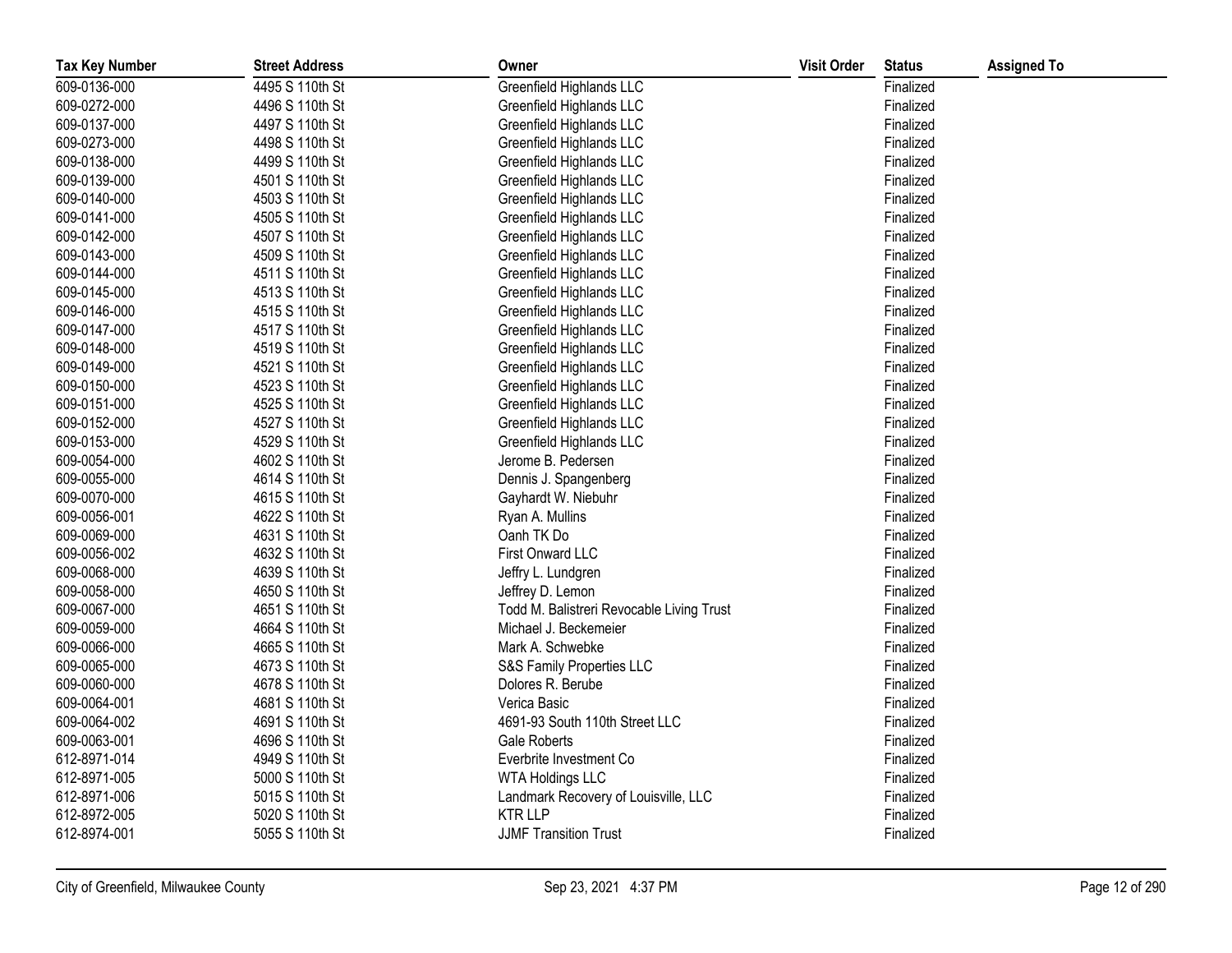| <b>Tax Key Number</b> | <b>Street Address</b> | Owner                                   | <b>Visit Order</b> | <b>Status</b> | <b>Assigned To</b> |
|-----------------------|-----------------------|-----------------------------------------|--------------------|---------------|--------------------|
| 563-9997-004          | 3510 S 111th St       | John Bromberek                          |                    | Finalized     |                    |
| 563-0011-000          | 3540 S 111th St       | Terese G. Fabian                        |                    | Finalized     |                    |
| 563-0010-000          | 3560 S 111th St       | Ryan E. Bragg                           |                    | Finalized     |                    |
| 609-0073-000          | 4620 S 111th St       | Donald Valentino                        |                    | Finalized     |                    |
| 609-0074-001          | 4626 S 111th St       | Nicholas T. Diedrich                    |                    | Finalized     |                    |
| 609-9942-015          | 4646 S 111th St       | Gary Ebertowski                         |                    | Finalized     |                    |
| 609-9942-014          | 4656 S 111th St       | Timothy J. Risse                        |                    | Finalized     |                    |
| 609-9942-011          | 4665 S 111th St       | Noel A. Darling                         |                    | Finalized     |                    |
| 609-9942-013          | 4666 S 111th St       | Mark H. Bomberg                         |                    | Finalized     |                    |
| 609-9942-005          | 4685 S 111th St       | Henry Wojtczak                          |                    | Finalized     |                    |
| 609-9942-012          | 4686 S 111th St       | Alexandra I. Doos                       |                    | Finalized     |                    |
| 609-9942-009          | 4690 S 111th St       | Richard Piotrowski                      |                    | Finalized     |                    |
| 609-9942-007          | 4693 S 111th St       | James A. Jensen                         |                    | Finalized     |                    |
| 566-9956-010          | S 112th St            | Faith Bible Church Inc                  |                    | Finalized     |                    |
| 566-9970-001          | S 112th St            | Milwaukee County                        |                    | Finalized     |                    |
| 566-9976-001          | S 112th St            | Milwaukee County                        |                    | Finalized     |                    |
| 566-9996-000          | 4035 S 112th St       | Gary L. Jaeschke                        |                    | Finalized     |                    |
| 566-9986-000          | 4075 S 112th St       | Dale A. Peters                          |                    | Finalized     |                    |
| 566-9985-002          | 4101 S 112th St       | Osbee Sampson Living Trust              |                    | Finalized     |                    |
| 566-9985-001          | 4121 S 112th St       | Joshua J. Gann                          |                    | Finalized     |                    |
| 566-9984-001          | 4131 S 112th St       | Anthony M. Hodnik                       |                    | Finalized     |                    |
| 566-9972-001          | 4136 S 112th St       | Vanh Oudanonh                           |                    | Finalized     |                    |
| 566-9972-002          | 4144 S 112th St       | Rudy P. Zwiebel                         |                    | Finalized     |                    |
| 566-9983-000          | 4145 S 112th St       | Gary R. Dorgay                          |                    | Finalized     |                    |
| 566-9974-003          | 4160 S 112th St       | <b>Chad Strack</b>                      |                    | Finalized     |                    |
| 566-9982-001          | 4175 S 112th St       | Faith Bible Church Inc                  |                    | Finalized     |                    |
| 566-9974-002          | 4180 S 112th St       | Kenneth J. Statza                       |                    | Finalized     |                    |
| 566-9975-001          | 4200 S 112th St       | James Dean Bodoh                        |                    | Finalized     |                    |
| 566-9975-002          | 4210 S 112th St       | Timothy L. Minger                       |                    | Finalized     |                    |
| 566-9977-003          | 4275 S 112th St       | Milwaukee First Korean Methodist Church |                    | Finalized     |                    |
| 609-9980-000          | 4301 S 112th St       | Anthony J. Marschner                    |                    | Finalized     |                    |
| 609-9978-009          | 4317 S 112th St       | Todd M. Mauck                           |                    | Finalized     |                    |
| 609-9982-000          | 4324 S 112th St       | Matthew Krawczyk                        |                    | Finalized     |                    |
| 609-9978-010          | 4325 S 112th St       | Christopher W. Merritt                  |                    | Finalized     |                    |
| 609-9981-001          | 4340 S 112th St       | Thomas J. Clark                         |                    | Finalized     |                    |
| 609-9978-011          | 4343 S 112th St       | Shayne Suminski                         |                    | Finalized     |                    |
| 609-9981-002          | 4360 S 112th St       | Marcis Davidson                         |                    | Finalized     |                    |
| 609-9978-005          | 4371 S 112th St       | Scott Johnson                           |                    | Finalized     |                    |
| 609-9987-001          | 4376 S 112th St       | Thomas A. Schaefer                      |                    | Finalized     |                    |
| 609-9969-003          | 4401 S 112th St       | Erin M. Haubert                         |                    | Finalized     |                    |
| 609-9987-002          | 4408 S 112th St       | Anthony J. Dombrowski                   |                    | Finalized     |                    |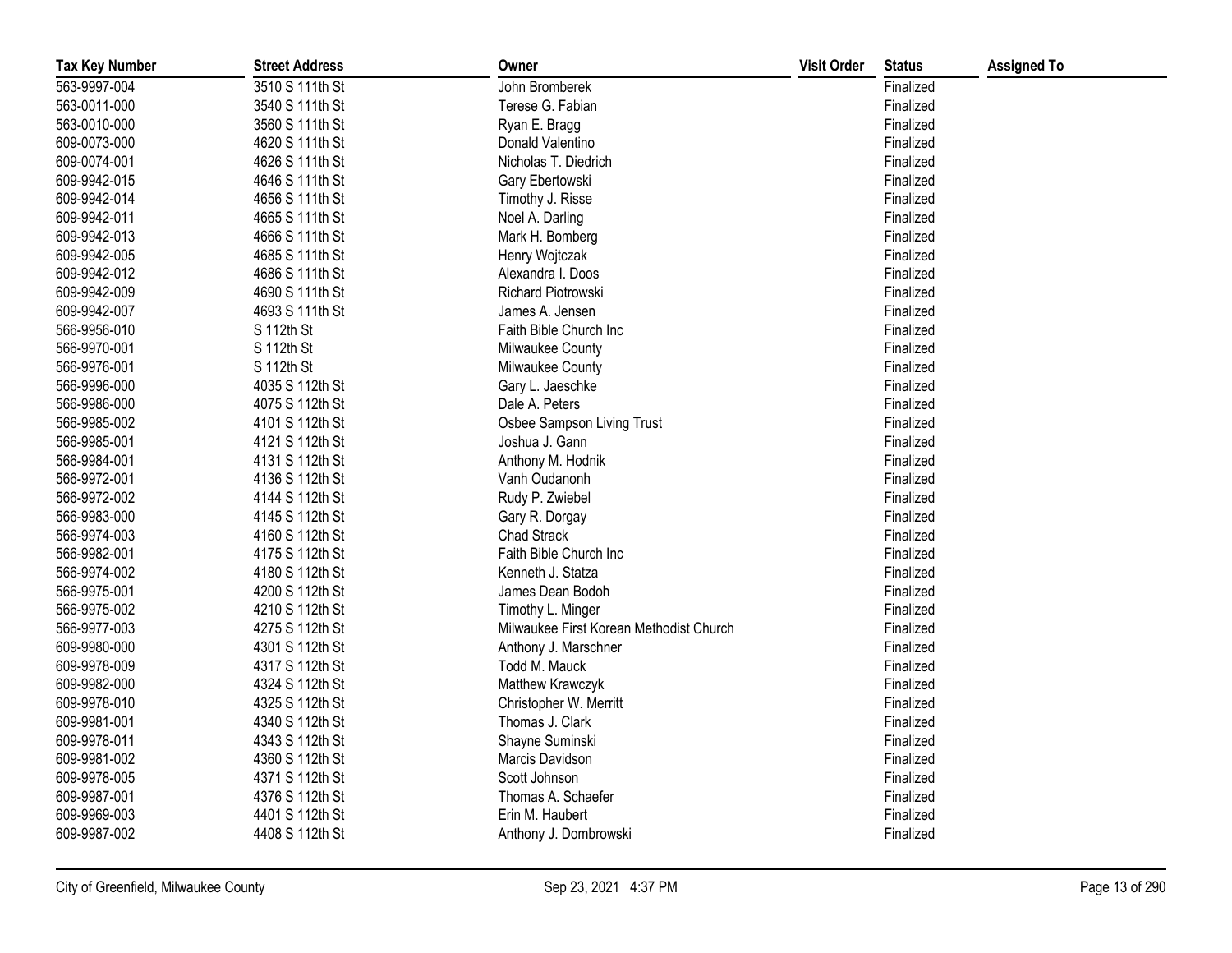| <b>Tax Key Number</b> | <b>Street Address</b> | Owner                                     | <b>Visit Order</b> | <b>Status</b> | <b>Assigned To</b> |
|-----------------------|-----------------------|-------------------------------------------|--------------------|---------------|--------------------|
| 609-9968-008          | 4415 S 112th St       | George E. Paulos                          |                    | Finalized     |                    |
| 609-9968-007          | 4421 S 112th St       | Jeanne L. Luckow                          |                    | Finalized     |                    |
| 609-9988-002          | 4430 S 112th St       | Robert A. Ganiere Jr                      |                    | Finalized     |                    |
| 609-9967-003          | 4433 S 112th St       | Tahir Abdelmawla                          |                    | Finalized     |                    |
| 609-9988-003          | 4444 S 112th St       | Steven and Haviland Brick Revocable Trust |                    | Finalized     |                    |
| 609-9966-004          | 4449 S 112th St       | Ernesto M. Arteaga                        |                    | Finalized     |                    |
| 609-9989-003          | 4456 S 112th St       | Frederick S. Smith                        |                    | Finalized     |                    |
| 609-0085-000          | 4480 S 112th St       | Wanda Bussey                              |                    | Finalized     |                    |
| 609-9965-005          | 4485 S 112th St       | Timothy D. Herzog                         |                    | Finalized     |                    |
| 609-9964-002          | 4509 S 112th St       | <b>Justin Martens</b>                     |                    | Finalized     |                    |
| 609-9963-005          | 4517 S 112th St       | Matthew M. Riley                          |                    | Finalized     |                    |
| 609-9962-002          | 4535 S 112th St       | John R. Kaye                              |                    | Finalized     |                    |
| 609-9991-000          | 4544 S 112th St       | Cynthia Kraft                             |                    | Finalized     |                    |
| 609-9960-000          | 4545 S 112th St       | Sandra I. Daubner                         |                    | Finalized     |                    |
| 609-9958-004          | 4551 S 112th St       | Christopher Scott                         |                    | Finalized     |                    |
| 609-0078-000          | 4600 S 112th St       | Luz Ramon Alcaraz Esparza                 |                    | Finalized     |                    |
| 609-9957-000          | 4601 S 112th St       | Shannon Daubner                           |                    | Finalized     |                    |
| 609-9955-001          | 4611 S 112th St       | Steven T. Patzke                          |                    | Finalized     |                    |
| 609-9954-000          | 4625 S 112th St       | Patrick J. Gibson                         |                    | Finalized     |                    |
| 609-9953-005          | 4629 S 112th St       | Daniel S. Geraci                          |                    | Finalized     |                    |
| 609-9944-001          | 4630 S 112th St       | Judith J. Kaye                            |                    | Finalized     |                    |
| 609-9952-005          | 4631 S 112th St       | <b>Eddie Davis</b>                        |                    | Finalized     |                    |
| 609-9951-002          | 4661 S 112th St       | Joseph W. Martin                          |                    | Finalized     |                    |
| 609-9943-001          | 4666 S 112th St       | Scott Sievert                             |                    | Finalized     |                    |
| 609-9951-004          | 4667 S 112th St       | Amanda Kaye                               |                    | Finalized     |                    |
| 609-9943-002          | 4670 S 112th St       | David Krause                              |                    | Finalized     |                    |
| 609-9950-001          | 4675 S 112th St       | David R. Lewandowski                      |                    | Finalized     |                    |
| 609-9942-004          | 4680 S 112th St       | Helen Gbur                                |                    | Finalized     |                    |
| 609-9950-002          | 4683 S 112th St       | Daniel J. Knoblauch                       |                    | Finalized     |                    |
| 609-9942-006          | 4688 S 112th St       | Brandon M. Clement                        |                    | Finalized     |                    |
| 609-9950-003          | 4691 S 112th St       | Thomas B. Kronenburg                      |                    | Finalized     |                    |
| 612-8988-000          | 4733 S 112th St       | Jacob J. Konkel                           |                    | Finalized     |                    |
| 612-8990-008          | 4738 S 112th St       | Cindy M. Sancinati                        |                    | Finalized     |                    |
| 612-8987-001          | 4755 S 112th St       | John F. Suhm                              |                    | Finalized     |                    |
| 612-8990-009          | 4770 S 112th St       | Bruce A. Erdmann                          |                    | Finalized     |                    |
| 609-9959-002          | S 113th St            | Sandra I. Daubner                         |                    | Finalized     |                    |
| 609-9969-002          | 4404 S 113th St       | Arshak R. Alexanian                       |                    | Finalized     |                    |
| 609-9969-001          | 4405 S 113th St       | Kathleen R. Beckmann                      |                    | Finalized     |                    |
| 609-9968-005          | 4416 S 113th St       | Michael R. Plautz                         |                    | Finalized     |                    |
| 609-9968-001          | 4417 S 113th St       | Neil J. Houtler                           |                    | Finalized     |                    |
| 609-9968-006          | 4424 S 113th St       | Jennifer Flamboe                          |                    | Finalized     |                    |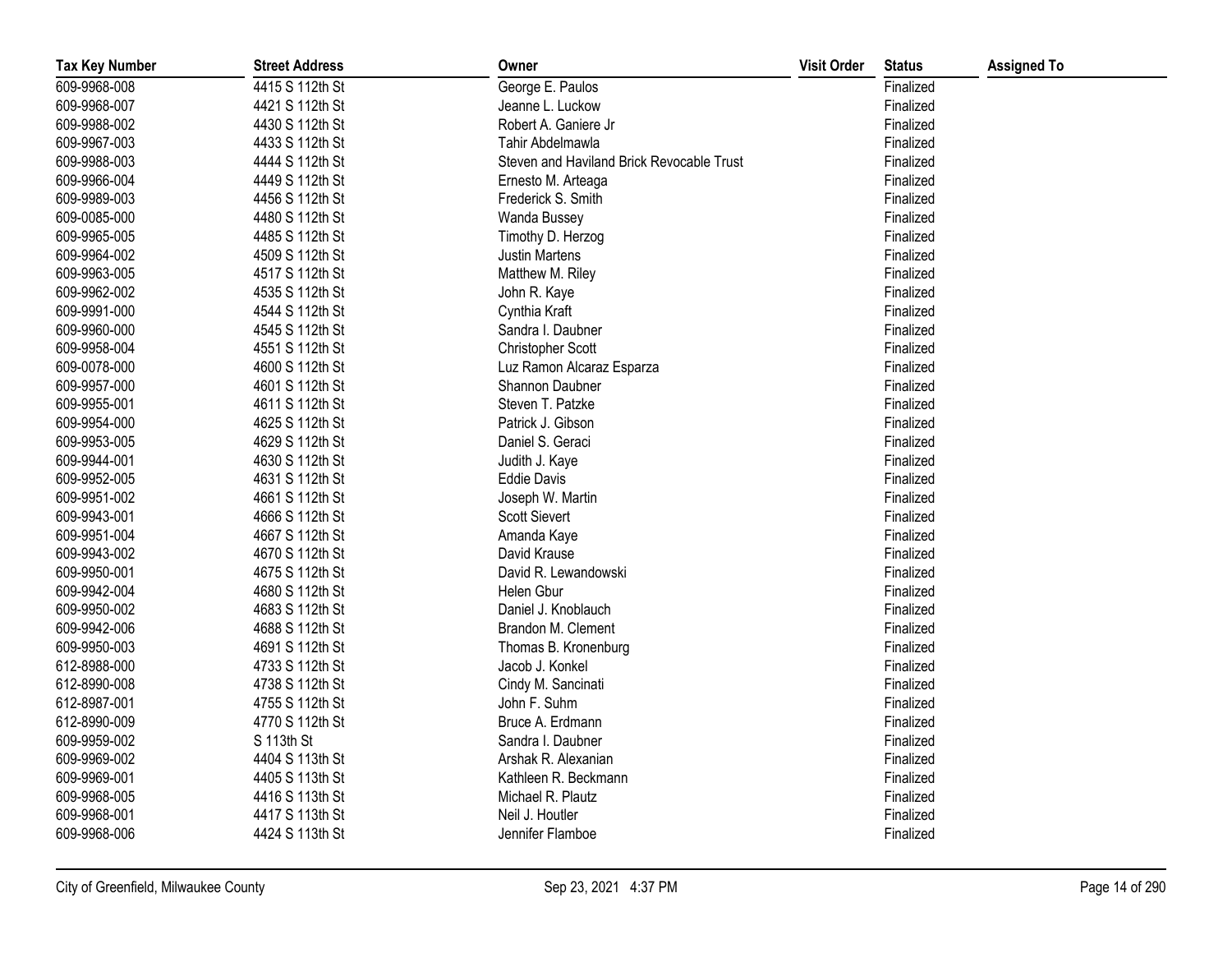| <b>Tax Key Number</b> | <b>Street Address</b> | Owner                                        | <b>Visit Order</b> | <b>Status</b> | <b>Assigned To</b> |
|-----------------------|-----------------------|----------------------------------------------|--------------------|---------------|--------------------|
| 609-9968-002          | 4425 S 113th St       | Glenn L. Meyers                              |                    | Finalized     |                    |
| 609-9967-004          | 4432 S 113th St       | David J. Leon                                |                    | Finalized     |                    |
| 609-9967-005          | 4433 S 113th St       | James K Doss and Toni J Doss Revocable Trust |                    | Finalized     |                    |
| 609-9966-002          | 4445 S 113th St       | Philip G. Van Dyke                           |                    | Finalized     |                    |
| 609-9966-003          | 4458 S 113th St       | Matthew A. Weber                             |                    | Finalized     |                    |
| 609-9965-002          | 4477 S 113th St       | Dickson Woo                                  |                    | Finalized     |                    |
| 609-9965-007          | 4480 S 113th St       | Ryan Joseph Turek                            |                    | Finalized     |                    |
| 609-9965-003          | 4485 S 113th St       | Daryl J. Kleser Revocable Living Trust       |                    | Finalized     |                    |
| 609-9963-002          | 4515 S 113th St       | Don A. Mcallister                            |                    | Finalized     |                    |
| 609-9963-006          | 4516 S 113th St       | Donald D. Boehm                              |                    | Finalized     |                    |
| 609-9962-001          | 4530 S 113th St       | Steven J. Waraczynski                        |                    | Finalized     |                    |
| 609-9961-001          | 4531 S 113th St       | Zachary Finn                                 |                    | Finalized     |                    |
| 609-9959-001          | 4543 S 113th St       | James D. Bieganski                           |                    | Finalized     |                    |
| 609-9958-002          | 4551 S 113th St       | Roger A. Dudek                               |                    | Finalized     |                    |
| 609-9958-003          | 4552 S 113th St       | David J. Ingish                              |                    | Finalized     |                    |
| 609-9956-002          | 4602 S 113th St       | David A. Meinerz                             |                    | Finalized     |                    |
| 609-9956-001          | 4603 S 113th St       | Abrar Ali                                    |                    | Finalized     |                    |
| 609-9955-002          | 4612 S 113th St       | Randal W. Katzuba                            |                    | Finalized     |                    |
| 609-9955-003          | 4613 S 113th St       | <b>Catherine Silvast</b>                     |                    | Finalized     |                    |
| 609-9953-003          | 4620 S 113th St       | Robert A. Klosinski                          |                    | Finalized     |                    |
| 609-9953-006          | 4621 S 113th St       | John Mejac                                   |                    | Finalized     |                    |
| 609-9953-004          | 4626 S 113th St       | Nicholas S. Kasten                           |                    | Finalized     |                    |
| 609-9953-007          | 4627 S 113th St       | Muhammad Waseem                              |                    | Finalized     |                    |
| 609-9952-004          | 4632 S 113th St       | Aaron Rogers                                 |                    | Finalized     |                    |
| 609-9952-003          | 4633 S 113th St       | Richard L. Nowak                             |                    | Finalized     |                    |
| 609-9951-001          | 4650 S 113th St       | Steven W. Schultz                            |                    | Finalized     |                    |
| 609-9951-003          | 4664 S 113th St       | James A. Cottrill                            |                    | Finalized     |                    |
| 609-9949-004          | 4665 S 113th St       | Keith W. Thompson                            |                    | Finalized     |                    |
| 609-9949-005          | 4675 S 113th St       | Ronald S. Hansen                             |                    | Finalized     |                    |
| 609-9950-005          | 4676 S 113th St       | Kurt T. Becker                               |                    | Finalized     |                    |
| 609-9950-006          | 4684 S 113th St       | Richard A. Mlagan                            |                    | Finalized     |                    |
| 609-9949-002          | 4685 S 113th St       | Ronald S. Hansen                             |                    | Finalized     |                    |
| 609-9950-007          | 4692 S 113th St       | Robert M. Wolski                             |                    | Finalized     |                    |
| 609-9971-013          | 4323 S 114th St       | Michael C. Howard                            |                    | Finalized     |                    |
| 609-9975-002          | 4334 S 114th St       | Mark J. Graziano                             |                    | Finalized     |                    |
| 609-9971-031          | 4335 S 114th St       | Andrew Karow                                 |                    | Finalized     |                    |
| 609-9971-019          | 4343 S 114th St       | Aleksander S. Miskov                         |                    | Finalized     |                    |
| 609-9971-029          | 4365 S 114th St       | Brian S. Shepherd                            |                    | Finalized     |                    |
| 609-9971-017          | 4370 S 114th St       | <b>Robert Briedis</b>                        |                    | Finalized     |                    |
| 609-9971-027          | 4403 S 114th St       | Susan L. Walker                              |                    | Finalized     |                    |
| 609-9971-022          | 4404 S 114th St       | David Enriquez Lopez                         |                    | Finalized     |                    |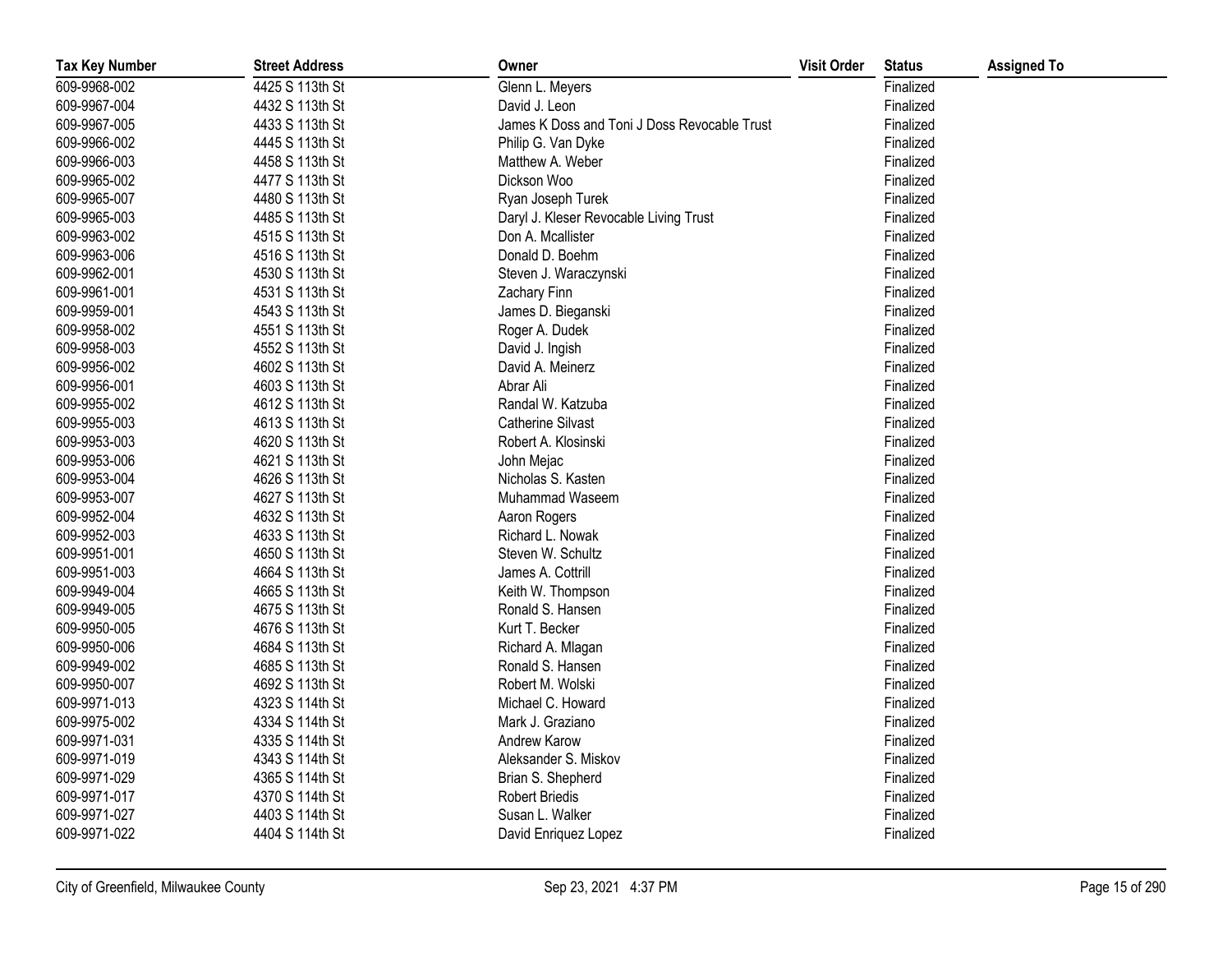| <b>Tax Key Number</b> | <b>Street Address</b> | Owner                                          | <b>Visit Order</b> | <b>Status</b> | <b>Assigned To</b> |
|-----------------------|-----------------------|------------------------------------------------|--------------------|---------------|--------------------|
| 609-9971-004          | 4423 S 114th St       | Anton Johnson                                  |                    | Finalized     |                    |
| 609-9971-023          | 4424 S 114th St       | Gregory J. Jackowski                           |                    | Finalized     |                    |
| 609-9970-000          | 4444 S 114th St       | Kenneth J. Kujawa Joint Revocable Living Trust |                    | Finalized     |                    |
| 609-9971-003          | 4445 S 114th St       | Haitham Hafez                                  |                    | Finalized     |                    |
| 609-0022-000          | 4460 S 114th St       | Keith M. Wiczek                                |                    | Finalized     |                    |
| 609-0023-000          | 4480 S 114th St       | Enrique Lopez                                  |                    | Finalized     |                    |
| 609-0017-000          | 4481 S 114th St       | Richard T. Breutzmann                          |                    | Finalized     |                    |
| 609-0024-000          | 4486 S 114th St       | Lesley A. Runge                                |                    | Finalized     |                    |
| 609-0025-000          | 4491 S 114th St       | Russell P. Malkowski                           |                    | Finalized     |                    |
| 609-9948-000          | 4492 S 114th St       | Cory Gunderson                                 |                    | Finalized     |                    |
| 609-9947-000          | 4532 S 114th St       | Victor Murillo                                 |                    | Finalized     |                    |
| 609-0011-000          | 4544 S 114th St       | Duane A. Larson                                |                    | Finalized     |                    |
| 609-0016-000          | 4545 S 114th St       | Dennis W. Iding Revocable Trust                |                    | Finalized     |                    |
| 609-0010-000          | 4554 S 114th St       | Jesse J. James                                 |                    | Finalized     |                    |
| 609-0015-000          | 4605 S 114th St       | Gregory M. Kulis                               |                    | Finalized     |                    |
| 609-0009-000          | 4610 S 114th St       | Joan M. Diestler                               |                    | Finalized     |                    |
| 609-0014-000          | 4611 S 114th St       | James Garhart                                  |                    | Finalized     |                    |
| 609-0008-000          | 4624 S 114th St       | <b>Blake Prusak</b>                            |                    | Finalized     |                    |
| 609-0013-000          | 4625 S 114th St       | Randy S. Schwanke                              |                    | Finalized     |                    |
| 609-0012-000          | 4635 S 114th St       | Sally A. Mane                                  |                    | Finalized     |                    |
| 609-0007-000          | 4640 S 114th St       | Walter S. Schuk                                |                    | Finalized     |                    |
| 609-0003-000          | 4657 S 114th St       | Jerome & Rosemary Heinz Tr                     |                    | Finalized     |                    |
| 609-0006-000          | 4662 S 114th St       | Kurt W. Wilke                                  |                    | Finalized     |                    |
| 609-0005-000          | 4674 S 114th St       | David Banach                                   |                    | Finalized     |                    |
| 609-0002-000          | 4675 S 114th St       | John M. Pook                                   |                    | Finalized     |                    |
| 609-0004-000          | 4690 S 114th St       | Chad Slominski                                 |                    | Finalized     |                    |
| 609-0001-000          | 4691 S 114th St       | Pamela Mata                                    |                    | Finalized     |                    |
| 564-9996-000          | S 116th St            | City of Greenfield                             |                    | Finalized     |                    |
| 563-9994-000          | S 116th St            | Milwaukee County                               |                    | Finalized     |                    |
| 563-9993-002          | S 116th St            | Milwaukee County                               |                    | Finalized     |                    |
| 563-9993-001          | 3700 S 116th St       | 3700 Real Estate LLC                           |                    | Finalized     |                    |
| 610-9999-003          | 4325 S 116th St       | Randall J. Iverson                             |                    | Finalized     |                    |
| 610-9999-002          | 4335 S 116th St       | Nancy C. Shusta                                |                    | Finalized     |                    |
| 609-9972-002          | 4340 S 116th St       | <b>ASB Properties LLC</b>                      |                    | Finalized     |                    |
| 610-9999-001          | 4345 S 116th St       | Andrew J. Umhoefer                             |                    | Finalized     |                    |
| 609-9971-030          | 4350 S 116th St       | Birinder Robert Boveja                         |                    | Finalized     |                    |
| 610-0217-000          | 4355 S 116th St       | Ignacio Tapia Franco                           |                    | Finalized     |                    |
| 610-0216-000          | 4375 S 116th St       | Frederick H. Butz                              |                    | Finalized     |                    |
| 609-9971-018          | 4380 S 116th St       | Jack G. Mueller                                |                    | Finalized     |                    |
| 610-0215-000          | 4385 S 116th St       | Steven F. Butz                                 |                    | Finalized     |                    |
| 609-9971-028          | 4390 S 116th St       | Bernard J. Gratz                               |                    | Finalized     |                    |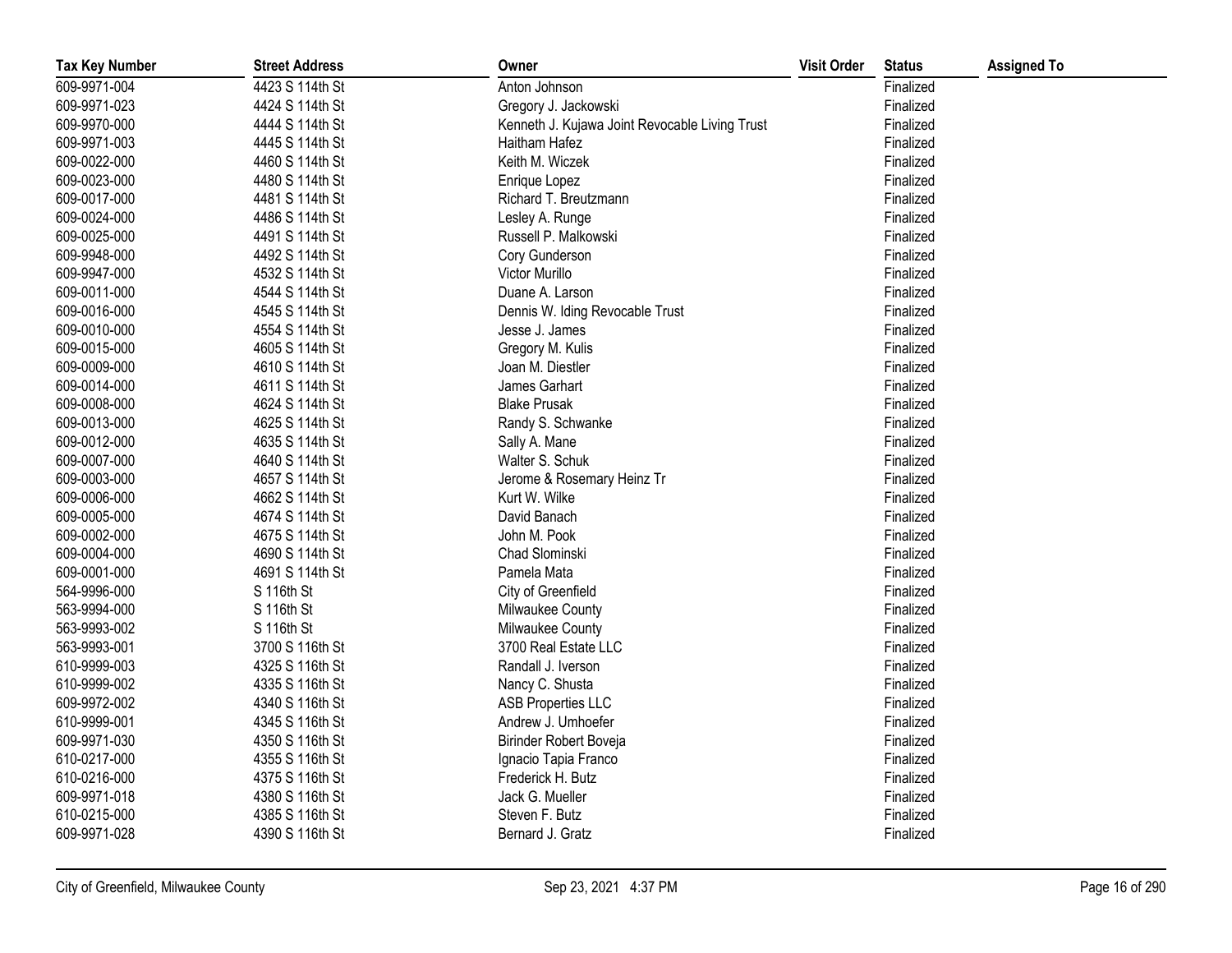| <b>Tax Key Number</b> | <b>Street Address</b> | Owner                                    | <b>Visit Order</b> | <b>Status</b> | <b>Assigned To</b> |
|-----------------------|-----------------------|------------------------------------------|--------------------|---------------|--------------------|
| 610-0214-000          | 4395 S 116th St       | Christopher Hayre                        |                    | Finalized     |                    |
| 610-0213-000          | 4401 S 116th St       | Phillip A. Plautz                        |                    | Finalized     |                    |
| 610-0212-000          | 4421 S 116th St       | David R. Jenich                          |                    | Finalized     |                    |
| 609-9971-026          | 4422 S 116th St       | Michael Jekelis                          |                    | Finalized     |                    |
| 610-0211-000          | 4441 S 116th St       | Emilee Packee                            |                    | Finalized     |                    |
| 609-9971-020          | 4442 S 116th St       | Mirjana Babic                            |                    | Finalized     |                    |
| 610-0210-000          | 4461 S 116th St       | James J. Schrimpf                        |                    | Finalized     |                    |
| 610-0209-000          | 4471 S 116th St       | Joseph M. Zientek                        |                    | Finalized     |                    |
| 609-9971-021          | 4472 S 116th St       | Roman Sydor                              |                    | Finalized     |                    |
| 610-0208-000          | 4481 S 116th St       | Tom D. LaLicata                          |                    | Finalized     |                    |
| 610-0098-000          | 4505 S 116th St       | Douglas V. Kluth                         |                    | Finalized     |                    |
| 610-0225-000          | 4515 S 116th St       | Kirk D. Moffatt                          |                    | Finalized     |                    |
| 610-0224-000          | 4525 S 116th St       | Randy L. Lenzke                          |                    | Finalized     |                    |
| 609-0079-000          | 4540 S 116th St       | Steven J. Peckham Revocable Living Trust |                    | Finalized     |                    |
| 610-0223-000          | 4545 S 116th St       | Waldemar M. Morics II                    |                    | Finalized     |                    |
| 609-0080-000          | 4550 S 116th St       | Daniel A. Dalton                         |                    | Finalized     |                    |
| 610-0222-000          | 4555 S 116th St       | William J. Remschak                      |                    | Finalized     |                    |
| 609-0081-000          | 4560 S 116th St       | Charles C. Baker                         |                    | Finalized     |                    |
| 610-0221-000          | 4565 S 116th St       | Mark K. Borucki                          |                    | Finalized     |                    |
| 609-0082-000          | 4570 S 116th St       | Bryan E. Gleisner                        |                    | Finalized     |                    |
| 610-0220-000          | 4575 S 116th St       | Andrew J. Mankowski                      |                    | Finalized     |                    |
| 609-0083-000          | 4580 S 116th St       | <b>Timothy Willms</b>                    |                    | Finalized     |                    |
| 610-0219-000          | 4585 S 116th St       | Michael G. Otto                          |                    | Finalized     |                    |
| 609-0084-000          | 4590 S 116th St       | Peckham Jt Revoc Trust                   |                    | Finalized     |                    |
| 610-0218-000          | 4595 S 116th St       | Patrick K. McHugh                        |                    | Finalized     |                    |
| 611-9000-007          | 4741 S 116th St       | Geraldine M Brenneis Life Est            |                    | Finalized     |                    |
| 612-8978-007          | 5000 S 116th St       | <b>Whitnall School District</b>          |                    | Finalized     |                    |
| 611-8960-009          | 5025 S 116th St       | Whitnall School District                 |                    | Finalized     |                    |
| 565-0160-000          | 3902 S 117th St       | Gurinder Singh                           |                    | Finalized     |                    |
| 565-0078-000          | 3916 S 117th St       | <b>Brienzo Trust</b>                     |                    | Finalized     |                    |
| 565-0077-000          | 3930 S 117th St       | Charles J. Mcmahon                       |                    | Finalized     |                    |
| 565-0076-000          | 3944 S 117th St       | Robert W. Ciepluch                       |                    | Finalized     |                    |
| 565-0075-000          | 3958 S 117th St       | Gary J. and Barbara A. Nahey Trust       |                    | Finalized     |                    |
| 565-0094-000          | 3961 S 117th St       | Stephen A. Hecker                        |                    | Finalized     |                    |
| 565-0074-000          | 3972 S 117th St       | Arthur A. Harmann                        |                    | Finalized     |                    |
| 565-0093-000          | 3975 S 117th St       | Adam T. Fiedler                          |                    | Finalized     |                    |
| 565-0092-000          | 4001 S 117th St       | Michael P. Nasby                         |                    | Finalized     |                    |
| 565-0073-000          | 4006 S 117th St       | Josef H. Kraus                           |                    | Finalized     |                    |
| 565-0091-000          | 4015 S 117th St       | David K. Schlichting                     |                    | Finalized     |                    |
| 565-0072-000          | 4020 S 117th St       | Andrew Janocik                           |                    | Finalized     |                    |
| 565-0071-000          | 4034 S 117th St       | Michael J. Tobin                         |                    | Finalized     |                    |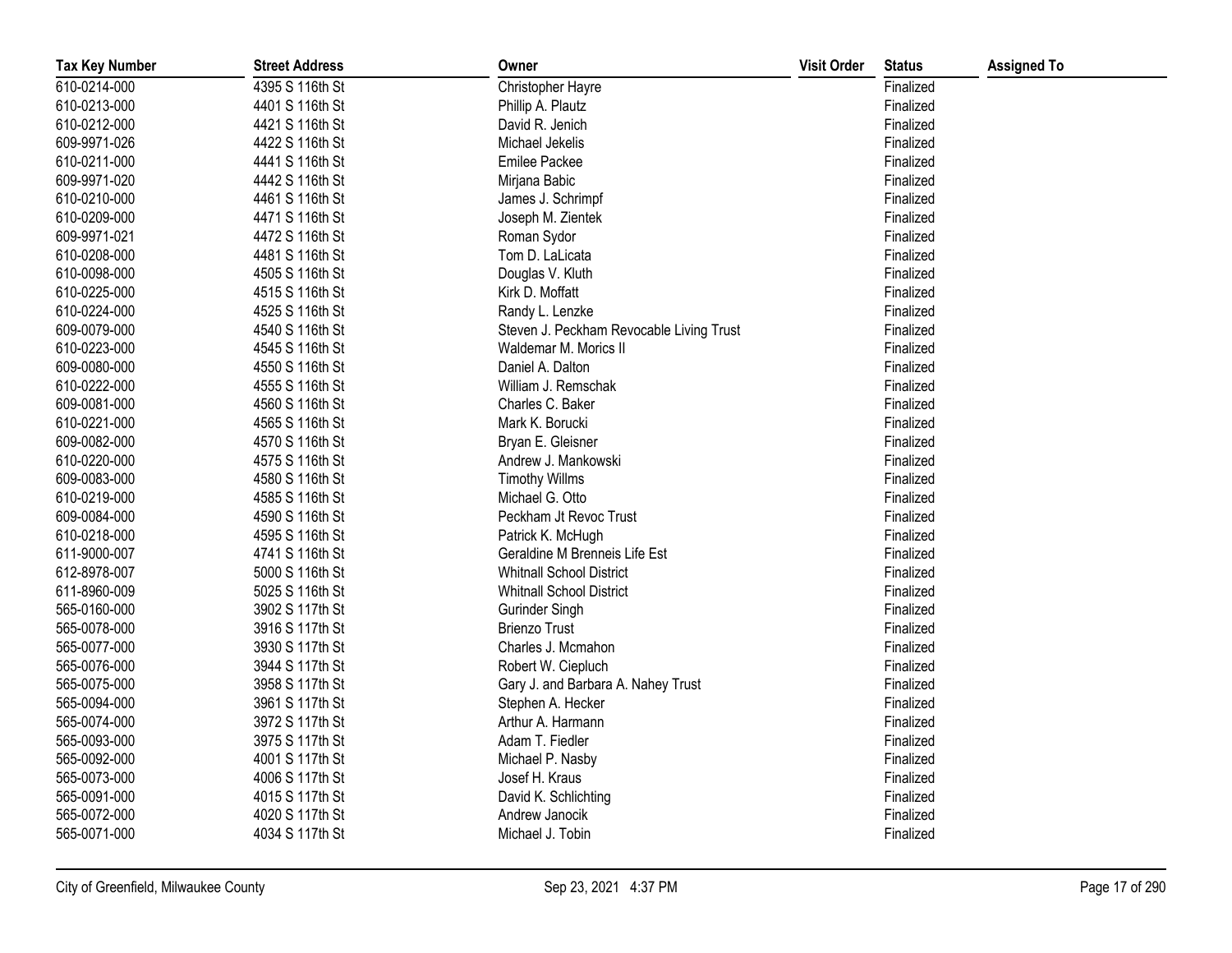| <b>Tax Key Number</b> | <b>Street Address</b> | Owner                         | <b>Visit Order</b> | <b>Status</b> | <b>Assigned To</b> |
|-----------------------|-----------------------|-------------------------------|--------------------|---------------|--------------------|
| 565-0070-000          | 4048 S 117th St       | Patrick H. Crawley            |                    | Finalized     |                    |
| 565-0069-000          | 4062 S 117th St       | Lorraine J. Wejrowski         |                    | Finalized     |                    |
| 610-0076-000          | 4400 S 117th St       | Stylianos Georgakas           |                    | Finalized     |                    |
| 610-0087-000          | 4415 S 117th St       | Patrick S. Jagiello           |                    | Finalized     |                    |
| 610-0077-000          | 4420 S 117th St       | Charles R. Damro              |                    | Finalized     |                    |
| 610-0078-000          | 4440 S 117th St       | Vimal Kapila                  |                    | Finalized     |                    |
| 610-0088-000          | 4445 S 117th St       | Thomas A. Lutomski            |                    | Finalized     |                    |
| 610-0089-000          | 4455 S 117th St       | Jay J. Mathwick               |                    | Finalized     |                    |
| 610-0090-000          | 4475 S 117th St       | Charles W. Palmtag            |                    | Finalized     |                    |
| 610-0079-000          | 4480 S 117th St       | Wahab Hussaini                |                    | Finalized     |                    |
| 610-0091-000          | 4485 S 117th St       | Thomas J. Deisinger           |                    | Finalized     |                    |
| 610-0080-000          | 4490 S 117th St       | Dale Edward Kuehn             |                    | Finalized     |                    |
| 610-0092-000          | 4495 S 117th St       | Karl D. Stave                 |                    | Finalized     |                    |
| 610-0093-000          | 4507 S 117th St       | Gerard A. Psenko              |                    | Finalized     |                    |
| 610-0094-000          | 4517 S 117th St       | Curtis J. Akre                |                    | Finalized     |                    |
| 610-0112-000          | 4520 S 117th St       | Radovan Beric                 |                    | Finalized     |                    |
| 610-0113-000          | 4530 S 117th St       | Nicholas A. Jones             |                    | Finalized     |                    |
| 610-0100-000          | 4537 S 117th St       | Gilbert P. Murillo            |                    | Finalized     |                    |
| 610-0114-000          | 4540 S 117th St       | Matthew F. Imperl             |                    | Finalized     |                    |
| 610-0101-000          | 4547 S 117th St       | Matthew S. Egan               |                    | Finalized     |                    |
| 610-0115-000          | 4550 S 117th St       | James A. Rutkowski            |                    | Finalized     |                    |
| 610-0116-000          | 4560 S 117th St       | Timothy J. Boknevitz          |                    | Finalized     |                    |
| 610-0117-000          | 4570 S 117th St       | ORP Real Estate Holdings LLC  |                    | Finalized     |                    |
| 610-0118-000          | 4580 S 117th St       | Julie A. Power                |                    | Finalized     |                    |
| 610-0119-000          | 4590 S 117th St       | Sandra J. Olsen               |                    | Finalized     |                    |
| 565-0110-000          | 3943 S 118th St       | James R. Goldamer             |                    | Finalized     |                    |
| 565-0111-000          | 3957 S 118th St       | Frederick C. Chudy            |                    | Finalized     |                    |
| 565-0096-000          | 3970 S 118th St       | Eugene Borysenko              |                    | Finalized     |                    |
| 565-0112-000          | 3971 S 118th St       | Nathan S. Johnson             |                    | Finalized     |                    |
| 565-0097-000          | 3984 S 118th St       | <b>Elroy Broeckel</b>         |                    | Finalized     |                    |
| 565-0113-000          | 3985 S 118th St       | Frank J. Rosiak Jr            |                    | Finalized     |                    |
| 565-0098-000          | 4012 S 118th St       | Ralph C. Ehlert               |                    | Finalized     |                    |
| 565-0099-000          | 4026 S 118th St       | Jaindra V. Malde              |                    | Finalized     |                    |
| 565-0100-000          | 4040 S 118th St       | Thomas R. Angerer             |                    | Finalized     |                    |
| 565-0101-000          | 4056 S 118th St       | Hoepfl Revocable Trust        |                    | Finalized     |                    |
| 610-0064-000          | 4303 S 118th St       | Daniel B. Blonsky             |                    | Finalized     |                    |
| 610-0065-000          | 4323 S 118th St       | <b>Trevor Rakow</b>           |                    | Finalized     |                    |
| 610-0070-000          | 4340 S 118th St       | Long C. Yang                  |                    | Finalized     |                    |
| 610-0066-000          | 4343 S 118th St       | Rodney P. Roberts             |                    | Finalized     |                    |
| 610-0071-000          | 4360 S 118th St       | Edmund A. Eykmans             |                    | Finalized     |                    |
| 610-0067-000          | 4363 S 118th St       | Richard A. Shane Living Trust |                    | Finalized     |                    |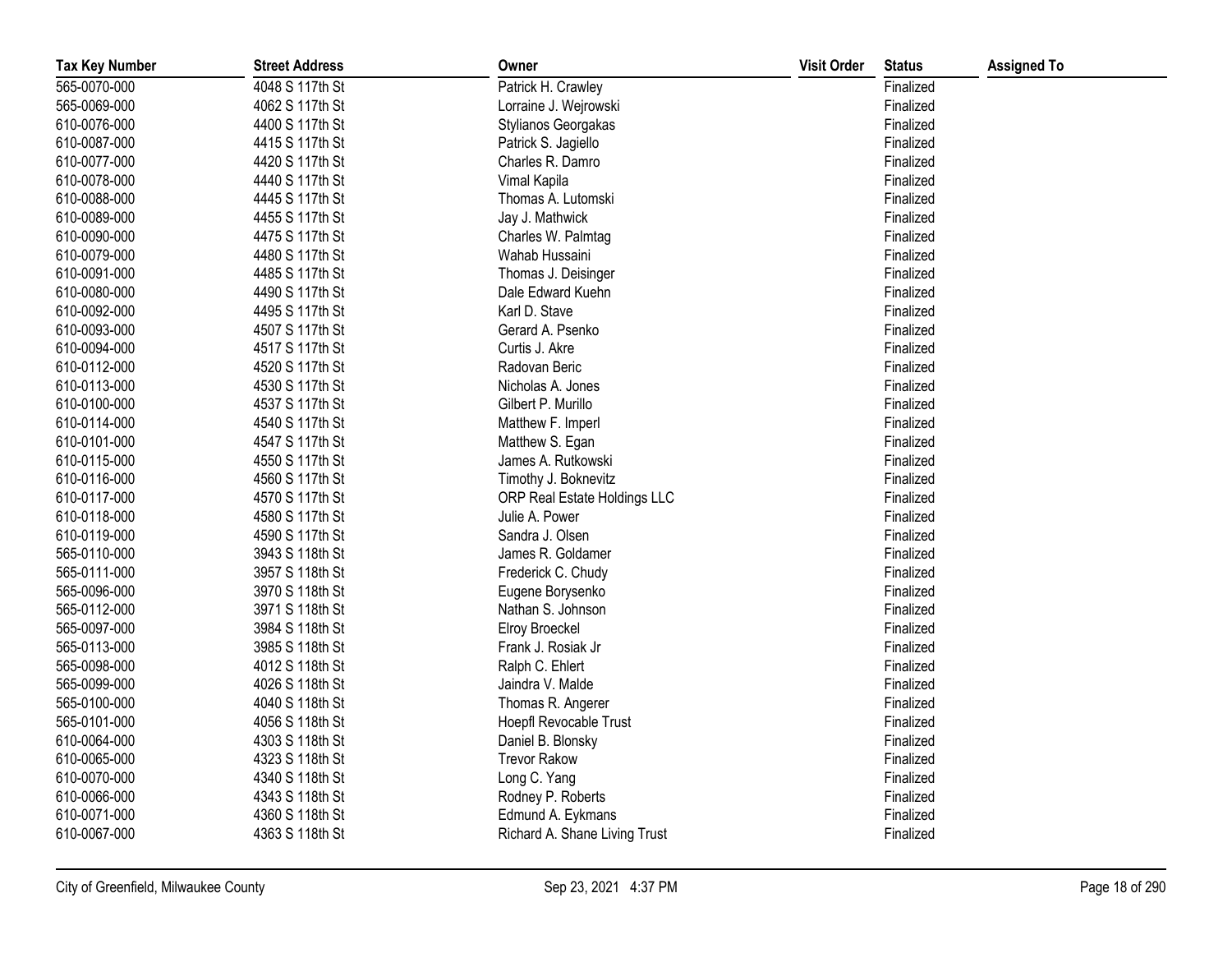| <b>Tax Key Number</b> | <b>Street Address</b> | Owner                                            | <b>Visit Order</b> | <b>Status</b> | <b>Assigned To</b> |
|-----------------------|-----------------------|--------------------------------------------------|--------------------|---------------|--------------------|
| 610-0072-000          | 4370 S 118th St       | James R. Wurm                                    |                    | Finalized     |                    |
| 610-0068-000          | 4373 S 118th St       | James Shkiele                                    |                    | Finalized     |                    |
| 610-0073-000          | 4390 S 118th St       | Ted A & Nancy J Mueller Trust                    |                    | Finalized     |                    |
| 611-1087-000          | S 119th St            | Libertyville Ventures LLC                        |                    | Finalized     |                    |
| 565-0161-000          | 3920 S 119th St       | Glenn A. Danz                                    |                    | Finalized     |                    |
| 565-0138-001          | 3937 S 119th St       | Joshua Fink                                      |                    | Finalized     |                    |
| 565-0121-000          | 3938 S 119th St       | Martin Rozeski                                   |                    | Finalized     |                    |
| 565-0139-000          | 3949 S 119th St       | Larry L. Lennert                                 |                    | Finalized     |                    |
| 565-0120-000          | 3952 S 119th St       | Kenneth J. Tillman                               |                    | Finalized     |                    |
| 565-0140-000          | 3959 S 119th St       | Nicholas J. Johnson                              |                    | Finalized     |                    |
| 565-0119-000          | 3966 S 119th St       | Roger C. Pyzyk                                   |                    | Finalized     |                    |
| 565-0141-000          | 3975 S 119th St       | Michael K. Klug                                  |                    | Finalized     |                    |
| 565-0118-000          | 3980 S 119th St       | James T. Herro                                   |                    | Finalized     |                    |
| 565-0142-000          | 4001 S 119th St       | James E. Jeske                                   |                    | Finalized     |                    |
| 565-0117-000          | 4002 S 119th St       | Joseph L & Luzmaria Dulay Revocable Living Trust |                    | Finalized     |                    |
| 565-0143-000          | 4013 S 119th St       | Leased Homes LLC                                 |                    | Finalized     |                    |
| 565-0144-000          | 4027 S 119th St       | Michael A. Ruppin                                |                    | Finalized     |                    |
| 565-0080-000          | 4030 S 119th St       | David L. Podeszwa                                |                    | Finalized     |                    |
| 565-0145-000          | 4035 S 119th St       | Paul A. Gumm                                     |                    | Finalized     |                    |
| 565-0081-000          | 4054 S 119th St       | Stephen W. Kulasa                                |                    | Finalized     |                    |
| 565-0124-000          | 4100 S 119th St       | Raymond H. Horack                                |                    | Finalized     |                    |
| 565-0043-000          | 4113 S 119th St       | <b>Brian Torres</b>                              |                    | Finalized     |                    |
| 565-0123-000          | 4114 S 119th St       | Kathryn L. Koch                                  |                    | Finalized     |                    |
| 610-0151-000          | 4500 S 119th St       | Timothy R. Walther                               |                    | Finalized     |                    |
| 610-0150-000          | 4502 S 119th St       | Alan J. Gasvoda                                  |                    | Finalized     |                    |
| 610-0175-000          | 4509 S 119th St       | Arshad Ali                                       |                    | Finalized     |                    |
| 610-0149-000          | 4510 S 119th St       | Catherine M. Choppa                              |                    | Finalized     |                    |
| 610-0176-000          | 4519 S 119th St       | Scott G. Ried                                    |                    | Finalized     |                    |
| 610-0148-000          | 4520 S 119th St       | Brian R. Wyrowski                                |                    | Finalized     |                    |
| 610-0177-000          | 4529 S 119th St       | David L. Smith                                   |                    | Finalized     |                    |
| 610-0147-000          | 4530 S 119th St       | Michael W. Scharlau                              |                    | Finalized     |                    |
| 610-0178-000          | 4539 S 119th St       | Jean M. Fischer                                  |                    | Finalized     |                    |
| 610-0146-000          | 4540 S 119th St       | John A. Young                                    |                    | Finalized     |                    |
| 610-0179-000          | 4549 S 119th St       | Thomas Meverden                                  |                    | Finalized     |                    |
| 610-0145-000          | 4550 S 119th St       | Mark J. Sabljak                                  |                    | Finalized     |                    |
| 610-0180-000          | 4559 S 119th St       | Michael Clarizio                                 |                    | Finalized     |                    |
| 610-0144-000          | 4560 S 119th St       | <b>Christopher Price</b>                         |                    | Finalized     |                    |
| 610-0181-000          | 4569 S 119th St       | Joseph A. Pavletich                              |                    | Finalized     |                    |
| 610-0143-000          | 4570 S 119th St       | Thomas R. Millmann                               |                    | Finalized     |                    |
| 610-0182-000          | 4579 S 119th St       | Michael P. Meyer                                 |                    | Finalized     |                    |
| 610-0142-000          | 4580 S 119th St       | Jace R. Erdmann                                  |                    | Finalized     |                    |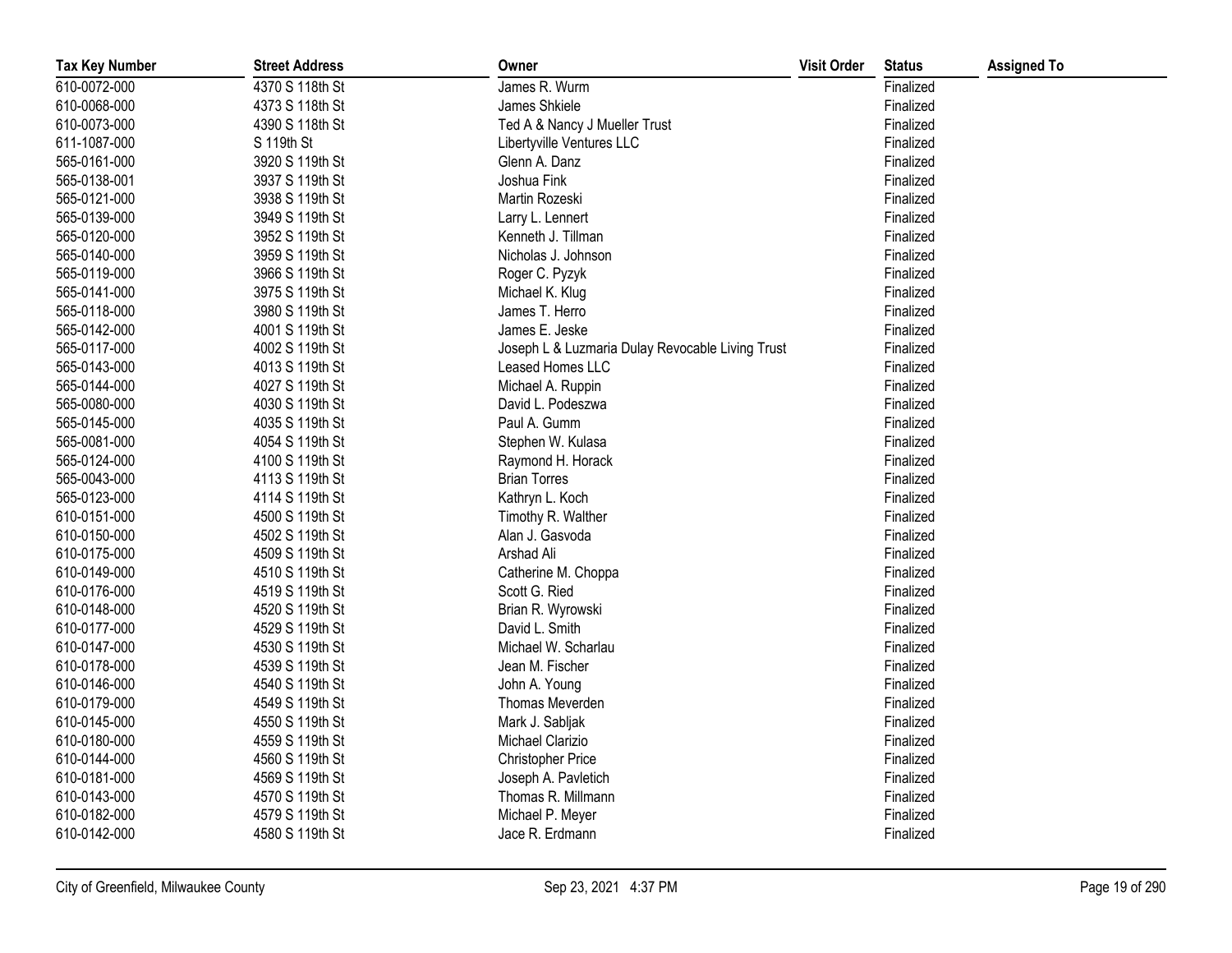| <b>Tax Key Number</b> | <b>Street Address</b> | Owner                                             | <b>Visit Order</b> | <b>Status</b> | <b>Assigned To</b> |
|-----------------------|-----------------------|---------------------------------------------------|--------------------|---------------|--------------------|
| 610-0183-000          | 4589 S 119th St       | Steven McNeill                                    |                    | Finalized     |                    |
| 610-0141-000          | 4590 S 119th St       | John M. Morgan                                    |                    | Finalized     |                    |
| 610-0184-000          | 4599 S 119th St       | <b>Brian Owens</b>                                |                    | Finalized     |                    |
| 611-1083-000          | 4800 S 119th St       | Swapnil Y. Modi                                   |                    | Finalized     |                    |
| 611-1082-000          | 4820 S 119th St       | Marcus J. Sengstock                               |                    | Finalized     |                    |
| 611-1075-000          | 4833 S 119th St       | Marcia Gardocki                                   |                    | Finalized     |                    |
| 611-1081-000          | 4840 S 119th St       | Samuel C. Goeb                                    |                    | Finalized     |                    |
| 611-1076-000          | 4855 S 119th St       | Jason C. Page                                     |                    | Finalized     |                    |
| 611-1080-000          | 4860 S 119th St       | Dean E. Sievert                                   |                    | Finalized     |                    |
| 611-1077-000          | 4877 S 119th St       | Brian S. Dobrzynski                               |                    | Finalized     |                    |
| 611-1079-000          | 4880 S 119th St       | Darren D. Michalak                                |                    | Finalized     |                    |
| 611-1078-000          | 4895 S 119th St       | Doug A. Kloss                                     |                    | Finalized     |                    |
| 564-0019-000          | 3500 S 120th St       | Thomas Gordon                                     |                    | Finalized     |                    |
| 564-0074-000          | 3501 S 120th St       | Charles A. Konkol                                 |                    | Finalized     |                    |
| 564-0020-000          | 3510 S 120th St       | 124th Street Real Estate LLC                      |                    | Finalized     |                    |
| 564-0021-000          | 3530 S 120th St       | Vinayak Venkatesh Dixit Revocable Living Trust    |                    | Finalized     |                    |
| 564-0073-000          | 3531 S 120th St       | Mark H. Scholz                                    |                    | Finalized     |                    |
| 564-0022-000          | 3540 S 120th St       | Edmund A. Nunez                                   |                    | Finalized     |                    |
| 564-0072-000          | 3541 S 120th St       | Joseph Murphy                                     |                    | Finalized     |                    |
| 564-0023-000          | 3550 S 120th St       | William M. & Dorothy K. Klemmer Revocable Trust   |                    | Finalized     |                    |
| 564-0024-000          | 3560 S 120th St       | Ricky Sabbatini                                   |                    | Finalized     |                    |
| 564-0071-000          | 3561 S 120th St       | William L. Prost                                  |                    | Finalized     |                    |
| 564-0025-000          | 3570 S 120th St       | Alan Straub                                       |                    | Finalized     |                    |
| 564-0070-000          | 3571 S 120th St       | Andrew V & Vasiliki A Vehmas Rev Trust Dtd 6/25/1 |                    | Finalized     |                    |
| 564-0026-000          | 3590 S 120th St       | Jeffrey L. Nolder                                 |                    | Finalized     |                    |
| 564-0027-000          | 3600 S 120th St       | Lloyd B. Rumble                                   |                    | Finalized     |                    |
| 564-0028-000          | 3630 S 120th St       | William J. Semrad                                 |                    | Finalized     |                    |
| 564-0029-000          | 3650 S 120th St       | Kelsey J. Pohlmann                                |                    | Finalized     |                    |
| 564-0030-000          | 3670 S 120th St       | Nancy Crawford                                    |                    | Finalized     |                    |
| 565-0187-000          | 3920 S 120th St       | Dennis C. Sobush                                  |                    | Finalized     |                    |
| 565-0186-000          | 3930 S 120th St       | Gottfried Urban                                   |                    | Finalized     |                    |
| 565-0168-000          | 3945 S 120th St       | Scott A. Godfrey                                  |                    | Finalized     |                    |
| 565-0185-000          | 3948 S 120th St       | Eric J. Underly                                   |                    | Finalized     |                    |
| 565-0169-000          | 3955 S 120th St       | Raymond G. Schaefer                               |                    | Finalized     |                    |
| 565-0170-000          | 3969 S 120th St       | Eric M. Van Veghel                                |                    | Finalized     |                    |
| 565-0171-000          | 3981 S 120th St       | Larsen Revocable Living Trust                     |                    | Finalized     |                    |
| 565-0172-000          | 4005 S 120th St       | Kim R. Cory                                       |                    | Finalized     |                    |
| 565-0179-000          | 4006 S 120th St       | James F. Rehagen                                  |                    | Finalized     |                    |
| 565-0173-002          | 4015 S 120th St       | William A Ross Revocable Trust                    |                    | Finalized     |                    |
| 565-0061-000          | 4081 S 120th St       | Michael E. Kraemer                                |                    | Finalized     |                    |
| 564-0066-000          | 3532 S 121st Ct       | Edgardo Bauzo Santiago                            |                    | Finalized     |                    |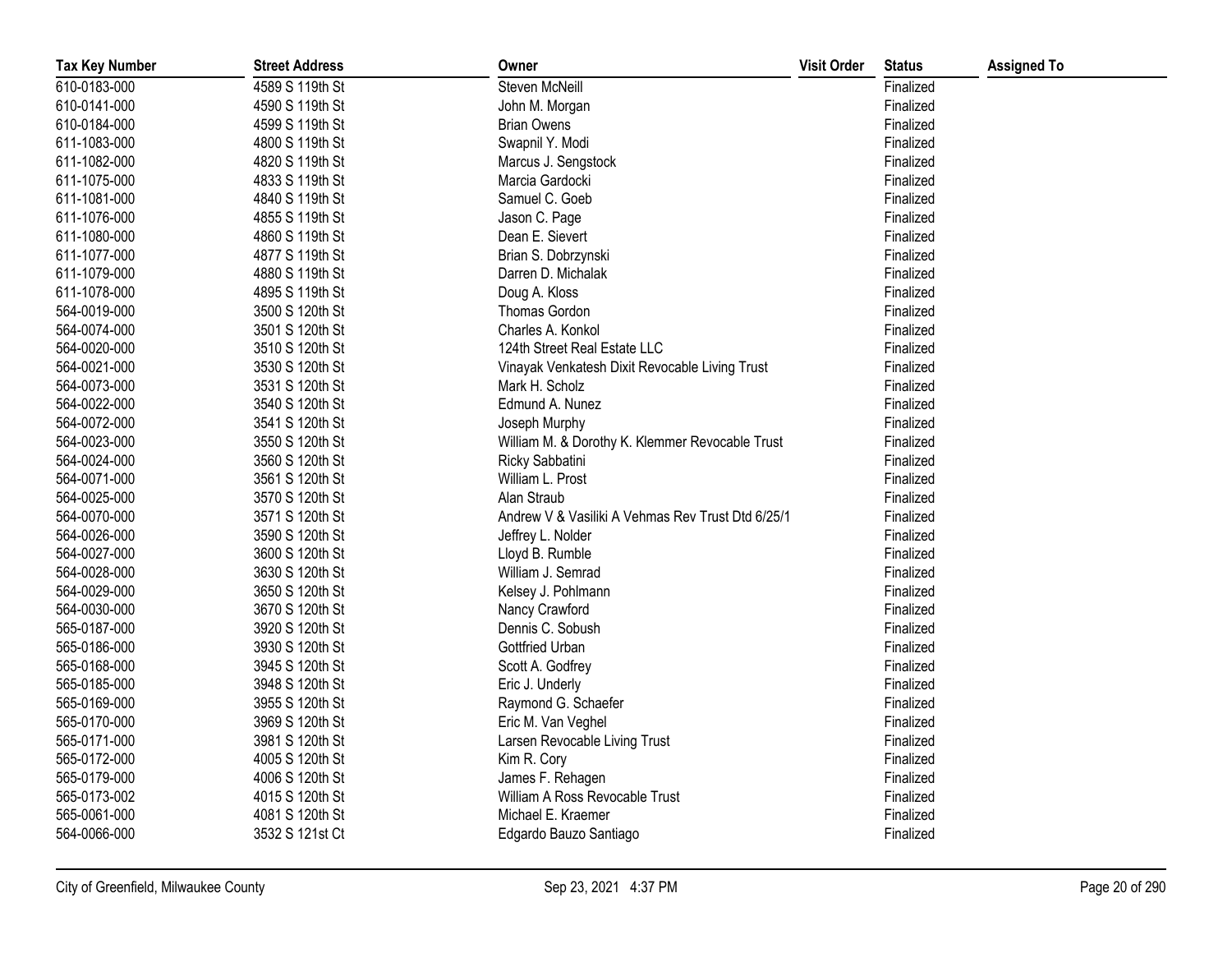| <b>Tax Key Number</b> | <b>Street Address</b> | Owner                                             | <b>Visit Order</b> | <b>Status</b> | <b>Assigned To</b> |
|-----------------------|-----------------------|---------------------------------------------------|--------------------|---------------|--------------------|
| 564-0065-000          | 3533 S 121st Ct       | John J. Kostan Jr                                 |                    | Finalized     |                    |
| 564-0067-000          | 3552 S 121st Ct       | Rocky A. Belveal                                  |                    | Finalized     |                    |
| 564-0064-000          | 3553 S 121st Ct       | Stan M. Buehrer                                   |                    | Finalized     |                    |
| 565-9993-000          | 3930 S 121st St       | Greg Worman and June Worman Revocable Trust D     |                    | Finalized     |                    |
| 565-0028-000          | 4199 S 121st St       | Dawn M. O'Boyle                                   |                    | Finalized     |                    |
| 565-0027-000          | 4205 S 121st St       | Ashley Bennett                                    |                    | Finalized     |                    |
| 565-0031-000          | 4208 S 121st St       | Piero U. Simoni                                   |                    | Finalized     |                    |
| 565-0026-000          | 4223 S 121st St       | Robert G. Bogart                                  |                    | Finalized     |                    |
| 565-0025-000          | 4239 S 121st St       | Raymond F & Juliann T Wolf Revocable Living Trust |                    | Finalized     |                    |
| 565-0155-000          | 4251 S 121st St       | Marc Ownley                                       |                    | Finalized     |                    |
| 565-0154-000          | 4275 S 121st St       | S&S Family Properties LLC                         |                    | Finalized     |                    |
| 610-0239-000          | 4415 S 121st St       | Gerald R. Behling                                 |                    | Finalized     |                    |
| 610-0263-000          | 4444 S 121st St       | Scott A. Schmidlkofer                             |                    | Finalized     |                    |
| 610-0264-000          | 4454 S 121st St       | Michael W. Vallier                                |                    | Finalized     |                    |
| 610-0284-000          | 4455 S 121st St       | Christopher Vahl                                  |                    | Finalized     |                    |
| 610-0265-000          | 4494 S 121st St       | Tamara L. Klemmer                                 |                    | Finalized     |                    |
| 610-0266-000          | 4500 S 121st St       | Robin D. Talbott                                  |                    | Finalized     |                    |
| 610-0283-000          | 4501 S 121st St       | Sheila K. Milbrath                                |                    | Finalized     |                    |
| 610-0267-000          | 4512 S 121st St       | James M. Campbell                                 |                    | Finalized     |                    |
| 610-0282-000          | 4527 S 121st St       | Andrew J. Mandli                                  |                    | Finalized     |                    |
| 610-0268-000          | 4542 S 121st St       | Paul A. Cunningham                                |                    | Finalized     |                    |
| 610-0281-000          | 4547 S 121st St       | Christopher J. Schlehlein                         |                    | Finalized     |                    |
| 610-0269-000          | 4552 S 121st St       | Shane V. Moisio                                   |                    | Finalized     |                    |
| 610-0280-000          | 4557 S 121st St       | Robert J. Hanel                                   |                    | Finalized     |                    |
| 610-0270-000          | 4572 S 121st St       | Robert W & Debra M Beyer Revocable Living Trust   |                    | Finalized     |                    |
| 610-0271-000          | 4582 S 121st St       | Dale R. Culver                                    |                    | Finalized     |                    |
| 610-0279-000          | 4587 S 121st St       | Hung Trust                                        |                    | Finalized     |                    |
| 610-0272-000          | 4592 S 121st St       | Nada Cosic                                        |                    | Finalized     |                    |
| 610-0009-000          | 4600 S 121st St       | Ronald A. Schroeder                               |                    | Finalized     |                    |
| 564-0059-000          | 3534 S 122nd Ct       | Ulice Payne Jr                                    |                    | Finalized     |                    |
| 564-0058-000          | 3535 S 122nd Ct       | Patrick A. Sutterfield                            |                    | Finalized     |                    |
| 564-0060-000          | 3554 S 122nd Ct       | Mark A. Meier                                     |                    | Finalized     |                    |
| 564-0057-000          | 3555 S 122nd Ct       | Denise M. Konopasek                               |                    | Finalized     |                    |
| 564-0061-000          | 3594 S 122nd Ct       | David A. Fularczyk                                |                    | Finalized     |                    |
| 565-9990-007          | S 122nd St            | David M. Fennelly                                 |                    | Finalized     |                    |
| 611-8968-000          | S 122nd St            | Anita E. Heffernan Rev Living Trust Et Al         |                    | Finalized     |                    |
| 565-0001-000          | 4081 S 122nd St       | Marjorie L Peters Life Estate                     |                    | Finalized     |                    |
| 565-0002-000          | 4095 S 122nd St       | John J. Menzia                                    |                    | Finalized     |                    |
| 565-0003-000          | 4107 S 122nd St       | Sandra L. Kaczmarek                               |                    | Finalized     |                    |
| 565-0004-000          | 4119 S 122nd St       | Dustin Losey                                      |                    | Finalized     |                    |
| 565-0048-000          | 4122 S 122nd St       | Richard P. Matte                                  |                    | Finalized     |                    |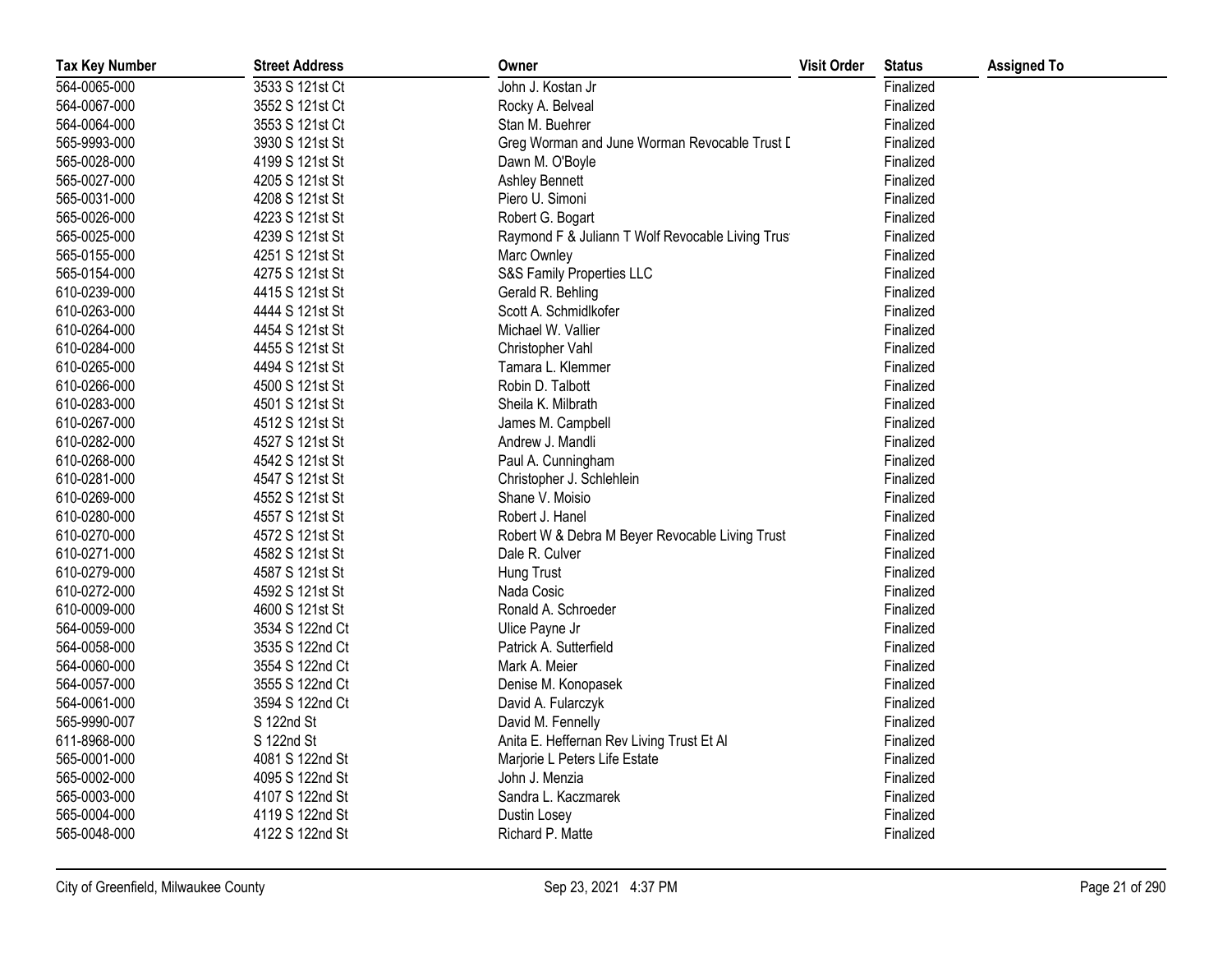| <b>Tax Key Number</b> | <b>Street Address</b> | Owner                                    | <b>Visit Order</b> | <b>Status</b> | <b>Assigned To</b> |
|-----------------------|-----------------------|------------------------------------------|--------------------|---------------|--------------------|
| 565-0005-000          | 4131 S 122nd St       | Joseph A. and Karla L. Strzykalski Trust |                    | Finalized     |                    |
| 565-0049-000          | 4134 S 122nd St       | Robert W. Kubiak                         |                    | Finalized     |                    |
| 565-0006-000          | 4145 S 122nd St       | Rebecca L. Stark                         |                    | Finalized     |                    |
| 565-0050-000          | 4148 S 122nd St       | Scott H. Reimer                          |                    | Finalized     |                    |
| 565-0007-000          | 4159 S 122nd St       | Peter Swanda                             |                    | Finalized     |                    |
| 565-0051-000          | 4160 S 122nd St       | Chin Yoo Ho                              |                    | Finalized     |                    |
| 565-0008-000          | 4171 S 122nd St       | David J. Dyer                            |                    | Finalized     |                    |
| 565-0009-000          | 4185 S 122nd St       | Dao Vang                                 |                    | Finalized     |                    |
| 565-0017-000          | 4200 S 122nd St       | Christopher Michael Porterfield          |                    | Finalized     |                    |
| 565-0010-000          | 4201 S 122nd St       | Prodoehl Revocable Trust                 |                    | Finalized     |                    |
| 565-0011-000          | 4211 S 122nd St       | James Donohoo                            |                    | Finalized     |                    |
| 565-0018-000          | 4212 S 122nd St       | Brian M. Schaber                         |                    | Finalized     |                    |
| 565-0012-000          | 4223 S 122nd St       | John A. Koller                           |                    | Finalized     |                    |
| 565-0019-000          | 4224 S 122nd St       | Michael A. Chellman                      |                    | Finalized     |                    |
| 565-0013-000          | 4237 S 122nd St       | John H. Smith III                        |                    | Finalized     |                    |
| 565-0020-000          | 4238 S 122nd St       | <b>Robert Gold</b>                       |                    | Finalized     |                    |
| 565-0014-000          | 4251 S 122nd St       | Stephanie Jaworski Living Trust          |                    | Finalized     |                    |
| 565-0021-000          | 4252 S 122nd St       | Paul Saxby                               |                    | Finalized     |                    |
| 565-0015-001          | 4259 S 122nd St       | James S. Hmilowicz                       |                    | Finalized     |                    |
| 565-0214-000          | 4264 S 122nd St       | Christopher A. Tellier                   |                    | Finalized     |                    |
| 565-0215-000          | 4266 S 122nd St       | Richard Kleeba                           |                    | Finalized     |                    |
| 565-0149-000          | 4280 S 122nd St       | Thomas P. Prust                          |                    | Finalized     |                    |
| 610-0273-000          | 4440 S 122nd St       | David C. Mills                           |                    | Finalized     |                    |
| 610-0274-000          | 4506 S 122nd St       | William J. Mongan                        |                    | Finalized     |                    |
| 610-0275-000          | 4526 S 122nd St       | Michael A. Meyer                         |                    | Finalized     |                    |
| 610-0276-000          | 4546 S 122nd St       | <b>Tarlok Bhatia</b>                     |                    | Finalized     |                    |
| 610-0296-000          | 4575 S 122nd St       | Steven J. Yahnke                         |                    | Finalized     |                    |
| 610-0277-000          | 4576 S 122nd St       | Richard T. Roche                         |                    | Finalized     |                    |
| 610-0278-000          | 4586 S 122nd St       | Patricia R. Rickun                       |                    | Finalized     |                    |
| 610-0031-000          | 4641 S 122nd St       | Richard V. Kiedrowski                    |                    | Finalized     |                    |
| 610-0041-000          | 4660 S 122nd St       | Chue Her                                 |                    | Finalized     |                    |
| 611-8975-030          | 4850 S 122nd St       | Michael A. Sobczak                       |                    | Finalized     |                    |
| 611-8975-028          | 4860 S 122nd St       | Lorraine M. Shawley                      |                    | Finalized     |                    |
| 611-8975-009          | 4861 S 122nd St       | Robert J. Klar                           |                    | Finalized     |                    |
| 611-8975-029          | 4870 S 122nd St       | <b>Robert Crozier</b>                    |                    | Finalized     |                    |
| 611-8975-010          | 4871 S 122nd St       | Mosser Family Irrevocable Trust          |                    | Finalized     |                    |
| 611-8975-017          | 4880 S 122nd St       | Daniel J. Buss                           |                    | Finalized     |                    |
| 611-8975-011          | 4881 S 122nd St       | Kathlene L. Kovacic                      |                    | Finalized     |                    |
| 611-1016-000          | 4893 S 122nd St       | Bonnie J. Chiesa                         |                    | Finalized     |                    |
| 611-1015-000          | 4901 S 122nd St       | Jerold A. Lenz                           |                    | Finalized     |                    |
| 611-1014-000          | 4921 S 122nd St       | Jacob Misiak                             |                    | Finalized     |                    |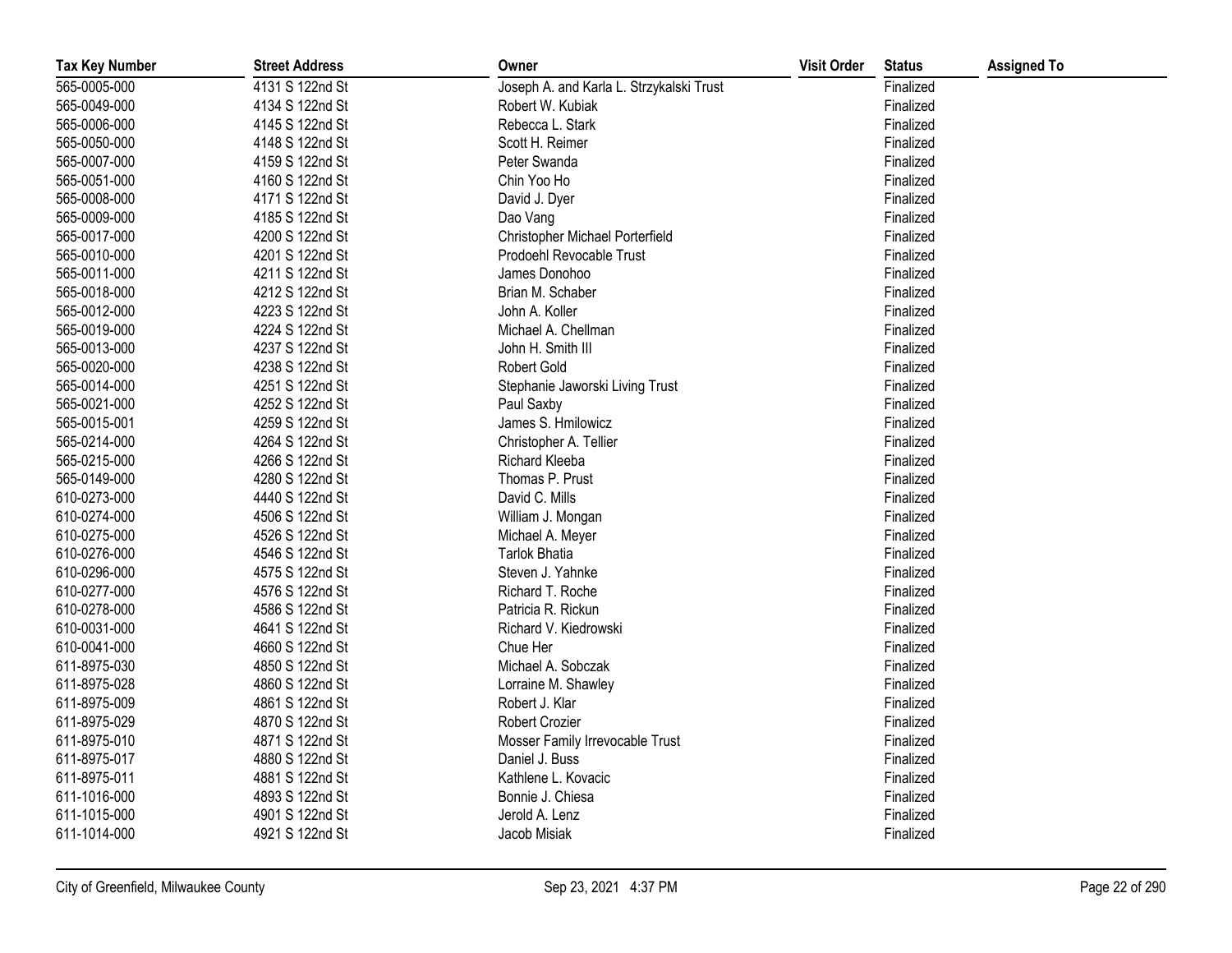| <b>Tax Key Number</b> | <b>Street Address</b> | Owner                                            | <b>Visit Order</b> | <b>Status</b> | <b>Assigned To</b> |
|-----------------------|-----------------------|--------------------------------------------------|--------------------|---------------|--------------------|
| 611-1028-000          | 4930 S 122nd St       | Kyle P. White                                    |                    | Finalized     |                    |
| 611-1013-000          | 4939 S 122nd St       | Steven J. Cardenas                               |                    | Finalized     |                    |
| 565-9969-004          | S 123rd St            | Scott A. Chapko                                  |                    | Finalized     |                    |
| 565-9970-003          | S 123rd St            | Nikole Vazquez                                   |                    | Finalized     |                    |
| 565-9970-004          | S 123rd St            | Dennis N. Vlahoulis                              |                    | Finalized     |                    |
| 564-0008-000          | 3537 S 123rd St       | Kenneth S. Butler                                |                    | Finalized     |                    |
| 564-0007-000          | 3557 S 123rd St       | Preston P. Hoffman                               |                    | Finalized     |                    |
| 564-0006-000          | 3577 S 123rd St       | Anselmo Villarreal                               |                    | Finalized     |                    |
| 564-0005-000          | 3597 S 123rd St       | Barry Revocable Trust                            |                    | Finalized     |                    |
| 564-0004-000          | 3607 S 123rd St       | Ronnie V. Murray                                 |                    | Finalized     |                    |
| 564-0088-000          | 3636 S 123rd St       | Samuel J. Miller                                 |                    | Finalized     |                    |
| 564-0003-000          | 3637 S 123rd St       | Timothy J. Doucette                              |                    | Finalized     |                    |
| 564-0053-000          | 3666 S 123rd St       | Michael & Wendy Matel 2016 Revocable Trust Date  |                    | Finalized     |                    |
| 564-0002-000          | 3667 S 123rd St       | Bjorn Hoverson                                   |                    | Finalized     |                    |
| 564-0001-000          | 3697 S 123rd St       | Kenton Fritz                                     |                    | Finalized     |                    |
| 610-0259-000          | 4510 S 123rd St       | Michael J. Kawczynski                            |                    | Finalized     |                    |
| 610-0302-000          | 4550 S 123rd St       | Gregory M. Ponto Revocable Trust U/A/D 9/29/1999 |                    | Finalized     |                    |
| 610-0318-000          | 4555 S 123rd St       | James A. Gust                                    |                    | Finalized     |                    |
| 610-0319-000          | 4595 S 123rd St       | Dagoberto Arteaga                                |                    | Finalized     |                    |
| 610-0020-000          | 4601 S 123rd St       | Ruth C. Gust                                     |                    | Finalized     |                    |
| 610-0021-000          | 4611 S 123rd St       | Stephen J. Turnacliff                            |                    | Finalized     |                    |
| 610-0022-000          | 4621 S 123rd St       | Timothy E. Arneson                               |                    | Finalized     |                    |
| 610-0023-000          | 4631 S 123rd St       | Max J. Timmers                                   |                    | Finalized     |                    |
| 611-8980-004          | 4717 S 123rd St       | Ralph D. Socolick                                |                    | Finalized     |                    |
| 611-8980-009          | 4737 S 123rd St       | Robert K. Bocek                                  |                    | Finalized     |                    |
| 611-8984-001          | 4738 S 123rd St       | Eric L. Gonzales                                 |                    | Finalized     |                    |
| 611-8984-002          | 4744 S 123rd St       | Steven R. Griesmaier                             |                    | Finalized     |                    |
| 611-8979-000          | 4747 S 123rd St       | Michael A. Nowak                                 |                    | Finalized     |                    |
| 611-8975-024          | 4862 S 123rd St       | Jeffrey A. Steck                                 |                    | Finalized     |                    |
| 611-8975-022          | 4863 S 123rd St       | Dewayne Martinez                                 |                    | Finalized     |                    |
| 611-8975-025          | 4872 S 123rd St       | Shannon Prohaska                                 |                    | Finalized     |                    |
| 611-8975-021          | 4873 S 123rd St       | Mark Stasiewicz                                  |                    | Finalized     |                    |
| 611-8975-026          | 4882 S 123rd St       | Chester A. Zurawik Family Trust                  |                    | Finalized     |                    |
| 611-8975-007          | 4883 S 123rd St       | David J. Czerwinski                              |                    | Finalized     |                    |
| 611-1008-000          | 4905 S 123rd St       | Wayne S. Liss                                    |                    | Finalized     |                    |
| 611-1009-000          | 4906 S 123rd St       | <b>Becker Living Trust</b>                       |                    | Finalized     |                    |
| 611-1010-000          | 4920 S 123rd St       | Gerard F. Dayton                                 |                    | Finalized     |                    |
| 611-1007-000          | 4921 S 123rd St       | Carrie Jo Poppy                                  |                    | Finalized     |                    |
| 611-1011-000          | 4930 S 123rd St       | Jerry C. Brooks                                  |                    | Finalized     |                    |
| 611-1006-000          | 4931 S 123rd St       | Walczak Revocable Trust                          |                    | Finalized     |                    |
| 611-1012-000          | 4950 S 123rd St       | Thomas V. Pritzlaff Jr                           |                    | Finalized     |                    |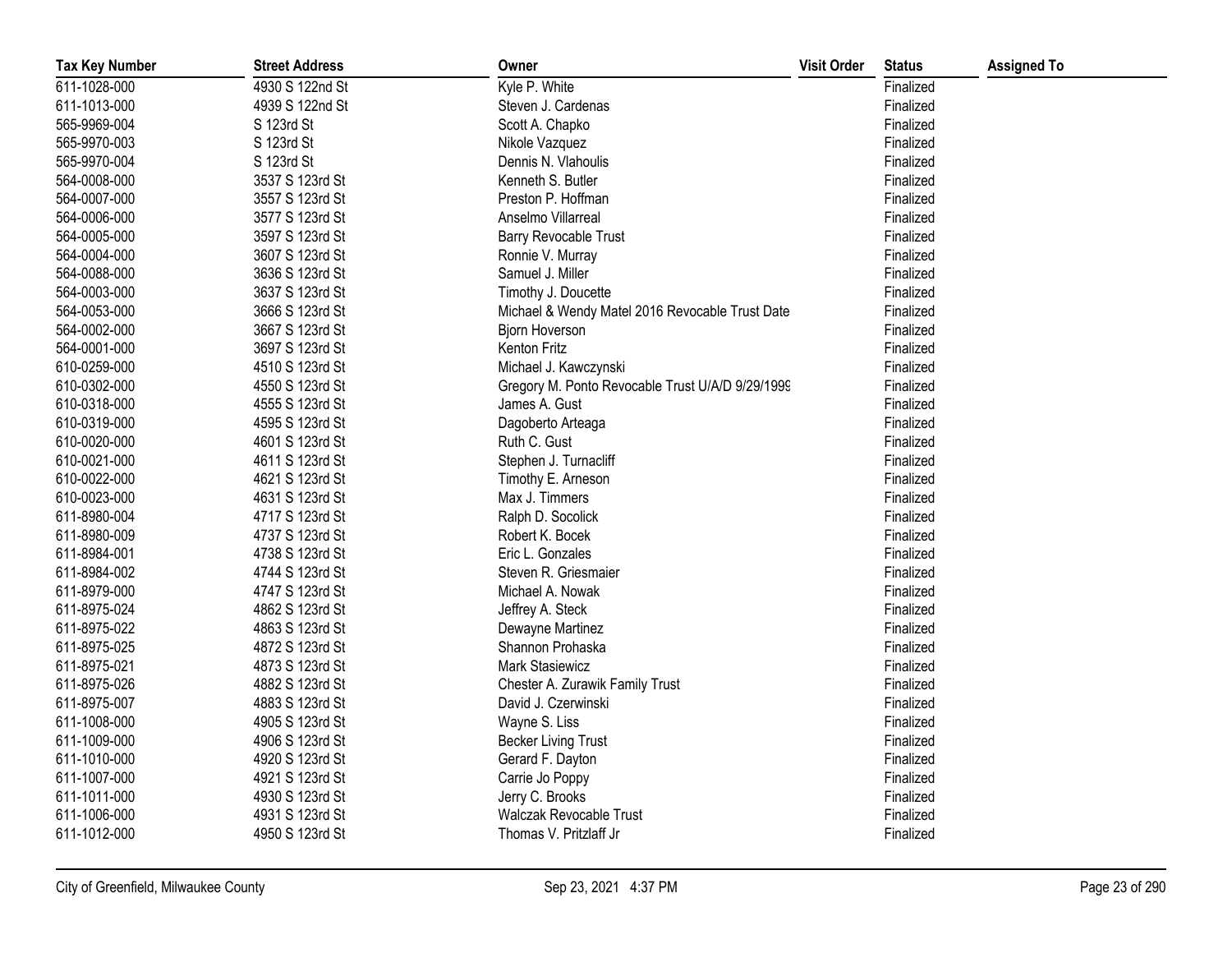| <b>Tax Key Number</b> | <b>Street Address</b> | Owner                                     | <b>Visit Order</b> | <b>Status</b> | <b>Assigned To</b> |
|-----------------------|-----------------------|-------------------------------------------|--------------------|---------------|--------------------|
| 611-1005-000          | 4955 S 123rd St       | Robert Opichka                            |                    | Finalized     |                    |
| 611-8971-001          | S 124th St            | Robert J. Lauer                           |                    | Finalized     |                    |
| 611-8972-001          | S 124th St            | Anita E. Heffernan Rev Living Trust Et Al |                    | Finalized     |                    |
| 564-9972-000          | S 124th St            | City of Greenfield                        |                    | Finalized     |                    |
| 564-9981-000          | 3700 S 124th St       | Matthew S. Bautch                         |                    | Finalized     |                    |
| 564-9980-001          | 3724 S 124th St       | Paul Jaszczenski                          |                    | Finalized     |                    |
| 564-9980-002          | 3732 S 124th St       | David R. Zeman                            |                    | Finalized     |                    |
| 564-9979-000          | 3740 S 124th St       | William R. Buchholz                       |                    | Finalized     |                    |
| 564-9978-000          | 3756 S 124th St       | Harold C. Palen Revocable Living Trust    |                    | Finalized     |                    |
| 564-9977-001          | 3772 S 124th St       | Larry A. James                            |                    | Finalized     |                    |
| 564-9977-002          | 3786 S 124th St       | Terrence J. Olson                         |                    | Finalized     |                    |
| 564-9976-000          | 3810 S 124th St       | Madelyn E. Bailey                         |                    | Finalized     |                    |
| 564-9975-000          | 3820 S 124th St       | George W. Mech                            |                    | Finalized     |                    |
| 564-9974-000          | 3826 S 124th St       | Anton G. Sadilek                          |                    | Finalized     |                    |
| 565-9981-000          | 3900 S 124th St       | William Paszkiewicz                       |                    | Finalized     |                    |
| 565-9980-000          | 3920 S 124th St       | <b>Russell Richter</b>                    |                    | Finalized     |                    |
| 565-9979-000          | 3936 S 124th St       | Walter J. O'Haver                         |                    | Finalized     |                    |
| 565-9976-001          | 4040 S 124th St       | Terrance J. Stephens                      |                    | Finalized     |                    |
| 565-9975-001          | 4060 S 124th St       | PF Development Corporation                |                    | Finalized     |                    |
| 565-9974-003          | 4108 S 124th St       | Pamela A. Dziedzic                        |                    | Finalized     |                    |
| 565-9974-002          | 4114 S 124th St       | Paul H. Ochtrup Jr                        |                    | Finalized     |                    |
| 565-9974-001          | 4120 S 124th St       | Bernard D. Litza                          |                    | Finalized     |                    |
| 565-9973-000          | 4150 S 124th St       | Charles L. Kafura                         |                    | Finalized     |                    |
| 565-9972-000          | 4170 S 124th St       | William B. Davey                          |                    | Finalized     |                    |
| 565-9971-000          | 4186 S 124th St       | Thu-Phuong Thi Do                         |                    | Finalized     |                    |
| 565-9970-002          | 4212 S 124th St       | Dennis N. Vlahoulis                       |                    | Finalized     |                    |
| 565-9970-001          | 4224 S 124th St       | Nikole Vazquez                            |                    | Finalized     |                    |
| 565-9969-005          | 4234 S 124th St       | Meagan T. Strmsek                         |                    | Finalized     |                    |
| 565-9969-001          | 4242 S 124th St       | Gary Dobrzynski                           |                    | Finalized     |                    |
| 610-9986-001          | 4340 S 124th St       | Matthew J. Free                           |                    | Finalized     |                    |
| 610-9986-002          | 4352 S 124th St       | Theresa Kartye                            |                    | Finalized     |                    |
| 610-9982-000          | 4374 S 124th St       | Lisa M. Schmidt                           |                    | Finalized     |                    |
| 610-9981-000          | 4400 S 124th St       | Jameson Bentrup                           |                    | Finalized     |                    |
| 610-0199-000          | 4500 S 124th St       | <b>Foxwood Crossing LLC</b>               |                    | Finalized     |                    |
| 610-0198-000          | 4540 S 124th St       | <b>Foxwood Crossing LLC</b>               |                    | Finalized     |                    |
| 610-9978-003          | 4570 S 124th St       | Patricia A. Betttes Living Trust          |                    | Finalized     |                    |
| 610-9978-004          | 4600 S 124th St       | Arlene C. Paetsch                         |                    | Finalized     |                    |
| 610-9977-001          | 4610 S 124th St       | James Ulatowski                           |                    | Finalized     |                    |
| 610-9977-002          | 4616 S 124th St       | Michael L. Redetzke                       |                    | Finalized     |                    |
| 610-9976-001          | 4626 S 124th St       | Richard L. Baker II                       |                    | Finalized     |                    |
| 610-9975-001          | 4646 S 124th St       | William J. Hoepner                        |                    | Finalized     |                    |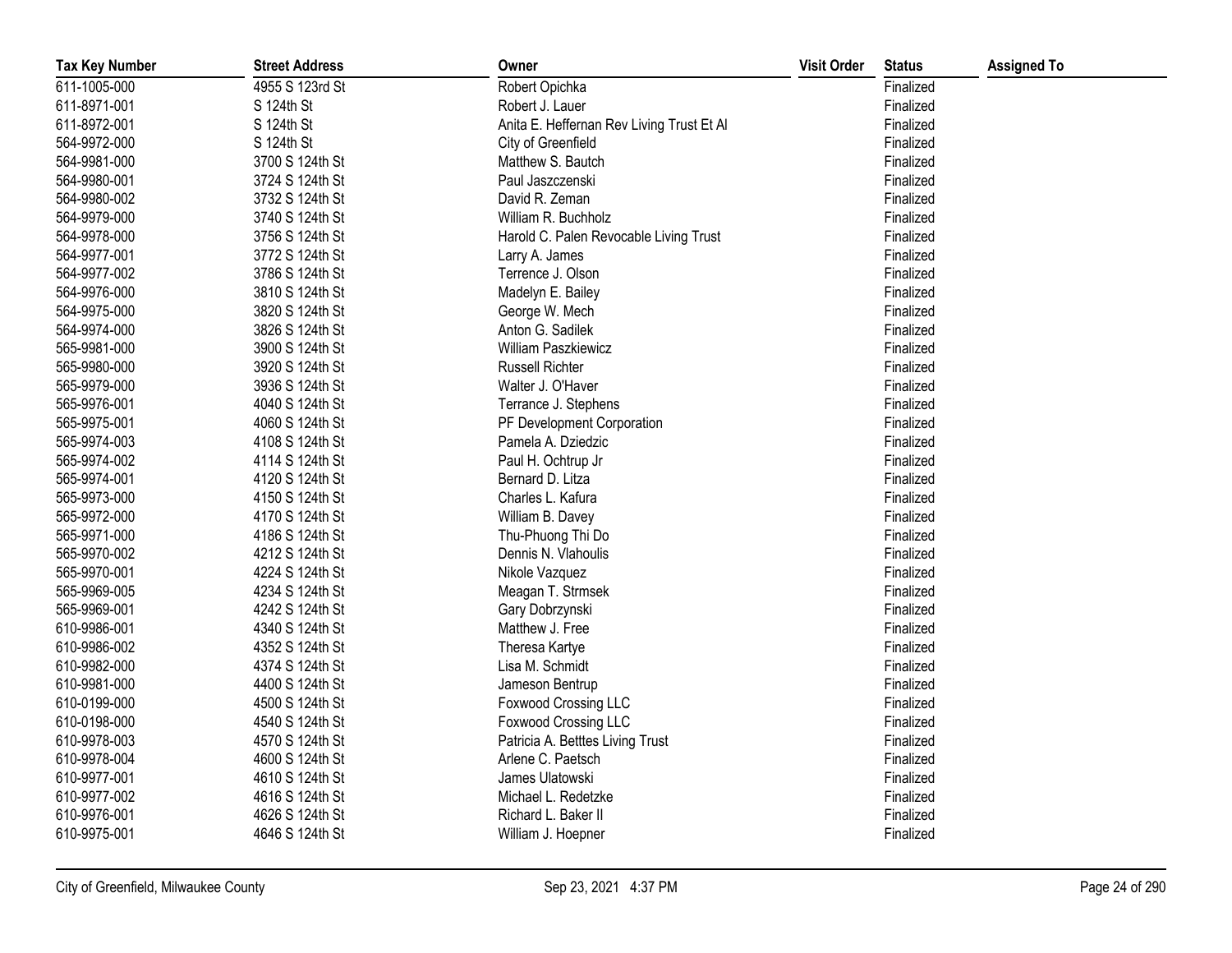| <b>Tax Key Number</b> | <b>Street Address</b> | Owner                                      | <b>Visit Order</b> | <b>Status</b> | <b>Assigned To</b> |
|-----------------------|-----------------------|--------------------------------------------|--------------------|---------------|--------------------|
| 611-8980-010          | 4728 S 124th St       | Joseph J. Peroceschi                       |                    | Finalized     |                    |
| 611-8980-011          | 4748 S 124th St       | Neal F. Lehman                             |                    | Finalized     |                    |
| 611-8975-039          | 4830 S 124th St       | Karl J. Hetzel                             |                    | Finalized     |                    |
| 611-8975-006          | 4840 S 124th St       | Ronald A. Janick                           |                    | Finalized     |                    |
| 611-8974-001          | 4860 S 124th St       | <b>Courtland Hanson</b>                    |                    | Finalized     |                    |
| 611-1001-000          | 4904 S 124th St       | Michael Wartgow                            |                    | Finalized     |                    |
| 611-1002-000          | 4920 S 124th St       | Kara Raisanen                              |                    | Finalized     |                    |
| 611-1003-000          | 4930 S 124th St       | <b>Brad Krawczyk</b>                       |                    | Finalized     |                    |
| 611-1004-000          | 4940 S 124th St       | Kevin B. Phenis                            |                    | Finalized     |                    |
| 691-9841-017          | 27th St               | College Venture JV, LLC                    |                    | Finalized     |                    |
| 691-0138-000          | S 27th St             | Michael G. Borchardt Family Trust          |                    | Finalized     |                    |
| 691-9994-001          | S 27th St             | Milwaukee County                           |                    | Finalized     |                    |
| 576-9999-003          | 4001 S 27th St        | S.E. Cemeteries of Wisconsin, Inc.         |                    | Finalized     |                    |
| 576-9999-001          | 4141 S 27th St        | S.E. Cemeteries of Wisconsin, Inc.         |                    | Finalized     |                    |
| 576-9997-002          | 4201 S 27th St        | Wisconsin Electric Power Company           |                    | Finalized     |                    |
| 576-9995-001          | 4201 S 27th St        | BRE 1 LLC                                  |                    | Finalized     |                    |
| 576-9995-002          | 4241 S 27th St        | BRE 2 LLC                                  |                    | Finalized     |                    |
| 576-9978-000          | 4251 S 27th St        | Majdoch Holdings LLC                       |                    | Finalized     |                    |
| 576-9977-003          | 4275 S 27th St        | Ros No 17 LLC                              |                    | Finalized     |                    |
| 599-9000-001          | 4333 S 27th St        | US Bank Corp Real Estate                   |                    | Finalized     |                    |
| 599-8996-000          | 4343 S 27th St        | Thomas G & Judith M. Weiss Revocable Trust |                    | Finalized     |                    |
| 599-8949-000          | 4353 S 27th St        | David Golla                                |                    | Finalized     |                    |
| 599-8947-001          | 4377 S 27th St        | LCM Funds 37 Auto LLC                      |                    | Finalized     |                    |
| 599-8946-000          | 4387 S 27th St        | Darlene Jurczyk                            |                    | Finalized     |                    |
| 599-9997-001          | 4433 S 27th St        | AAA Michigan                               |                    | Finalized     |                    |
| 599-8922-005          | 4595 S 27th St        | At Home Stores, LLC                        |                    | Finalized     |                    |
| 599-8893-006          | 4625 S 27th St        | Ros No 11 LLC                              |                    | Finalized     |                    |
| 599-8893-005          | 4651 S 27th St        | I Investments, LLC                         |                    | Finalized     |                    |
| 599-8893-003          | 4661 S 27th St        | First-Citizens Bank & Trust Company        |                    | Finalized     |                    |
| 599-8892-000          | 4671 S 27th St        | Fred W Storm, LLC                          |                    | Finalized     |                    |
| 599-8888-000          | 4691 S 27th St        | Tajinder Singh                             |                    | Finalized     |                    |
| 622-9999-000          | 4715 S 27th St        | Greenfield Bp LLC                          |                    | Finalized     |                    |
| 622-9998-000          | 4739 S 27th St        | Tymek Properties LLC                       |                    | Finalized     |                    |
| 622-9988-007          | 4763 S 27th St        | Limestone Son, LLC                         |                    | Finalized     |                    |
| 622-9988-015          | 4771 S 27th St        | 4771 South 27th Greenfield LLC             |                    | Finalized     |                    |
| 622-9988-005          | 4775 S 27th St        | Great Midwest Savings & Loan               |                    | Finalized     |                    |
| 622-9988-016          | 4777 S 27th St        | MKB Greenfield, LLC                        |                    | Finalized     |                    |
| 622-9991-000          | 4839 S 27th St        | Sills Greenfield LLC                       |                    | Finalized     |                    |
| 622-9988-014          | 4841 S 27th St        | Carisch Brothers LP                        |                    | Finalized     |                    |
| 622-9988-012          | 4861 S 27th St        | JMC Properties LOC110 LLC                  |                    | Finalized     |                    |
| 622-0001-000          | 4901 S 27th St        | Ross W. Stein                              |                    | Finalized     |                    |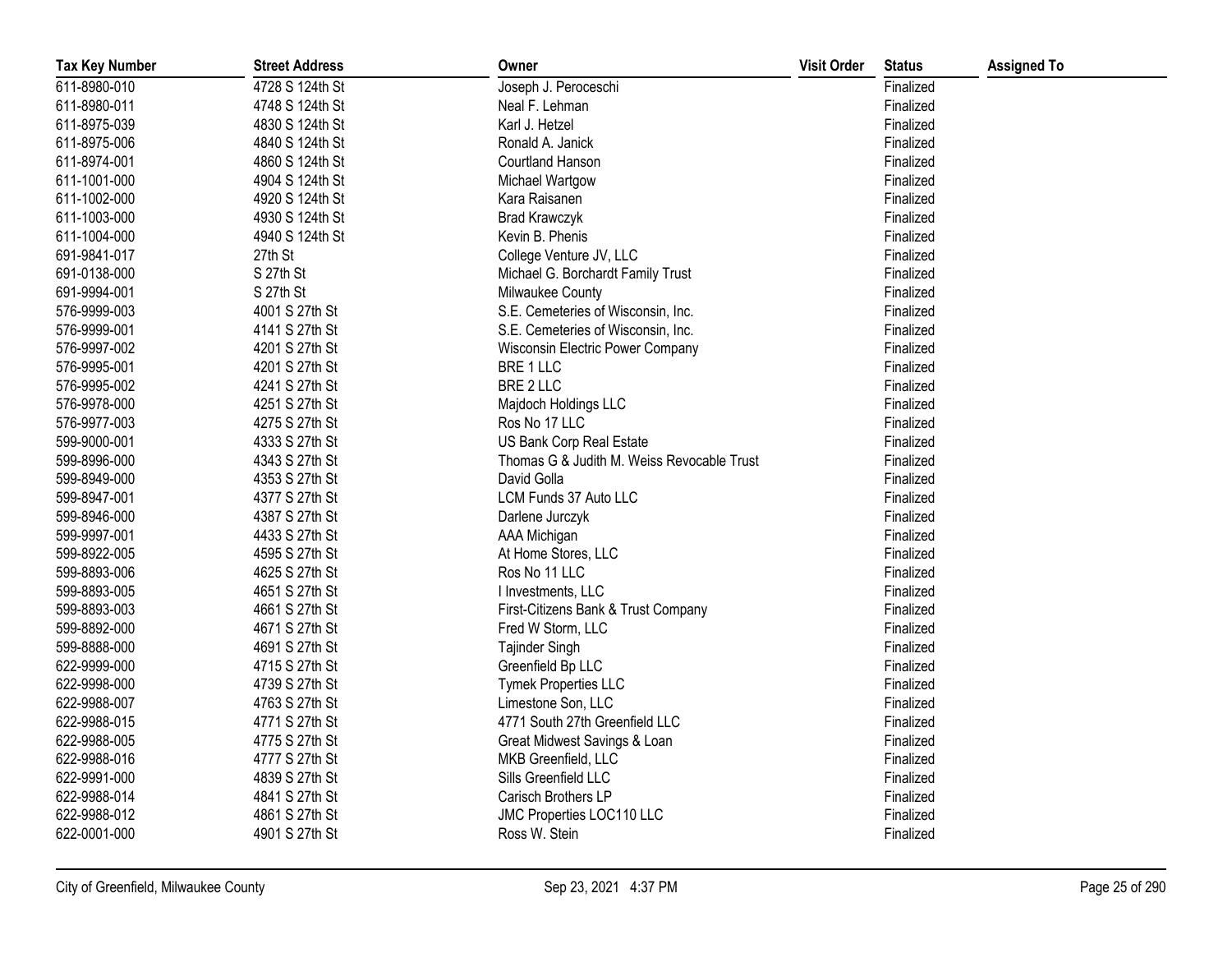| <b>Tax Key Number</b> | <b>Street Address</b> | Owner                                          | <b>Visit Order</b> | <b>Status</b> | <b>Assigned To</b> |
|-----------------------|-----------------------|------------------------------------------------|--------------------|---------------|--------------------|
| 622-0002-001          | 4931 S 27th St        | <b>LOTO Investments LLC</b>                    |                    | Finalized     |                    |
| 622-0005-000          | 4955 S 27th St        | Agya Paul P. Sidhu                             |                    | Finalized     |                    |
| 622-0006-000          | 4969 S 27th St        | Agya P. Sidhu                                  |                    | Finalized     |                    |
| 622-0047-001          | 5029 S 27th St        | Auto Zone Inc                                  |                    | Finalized     |                    |
| 622-9948-000          | 5033 S 27th St        | John T. Albanese                               |                    | Finalized     |                    |
| 622-9946-001          | 5051 S 27th St        | Herrera Properties, LLC                        |                    | Finalized     |                    |
| 622-9944-002          | 5077 S 27th St        | Team R N' B Wisconsin, LLC                     |                    | Finalized     |                    |
| 645-9992-000          | 5101 S 27th St        | <b>Old National Bank</b>                       |                    | Finalized     |                    |
| 645-0058-000          | 5105 S 27th St        | Knur Patel Property LLC                        |                    | Finalized     |                    |
| 645-0001-002          | 5141 S 27th St        | Mary T. Ennis                                  |                    | Finalized     |                    |
| 645-0008-001          | 5175 S 27th St        | James Letizia                                  |                    | Finalized     |                    |
| 645-0009-000          | 5207 S 27th St        | Antonio Rentas                                 |                    | Finalized     |                    |
| 645-0010-001          | 5233 S 27th St        | Hanry Limited Partnership                      |                    | Finalized     |                    |
| 645-0012-000          | 5251 S 27th St        | Ronald H. & Harriet A. Czerwinski Family Trust |                    | Finalized     |                    |
| 645-0013-000          | 5265 S 27th St        | Ronald H. & Harriet A. Czerwinski Family Trust |                    | Finalized     |                    |
| 645-0019-000          | 5301 S 27th St        | James Letizia                                  |                    | Finalized     |                    |
| 645-0020-000          | 5325 S 27th St        | James Letizia                                  |                    | Finalized     |                    |
| 645-0021-000          | 5341 S 27th St        | 5341 LLC                                       |                    | Finalized     |                    |
| 645-0022-000          | 5355 S 27th St        | Sammy's Auto Class, Inc                        |                    | Finalized     |                    |
| 645-0023-000          | 5371 S 27th St        | Rajeh Assad                                    |                    | Finalized     |                    |
| 645-9001-000          | 5415 S 27th St        | <b>DPMD LLC</b>                                |                    | Finalized     |                    |
| 668-9000-012          | 5505 S 27th St        | JMR Properties IV, LLC                         |                    | Finalized     |                    |
| 691-9999-002          | 5909 S 27th St        | Ali's Oil Co Inc                               |                    | Finalized     |                    |
| 691-9995-001          | 5945 S 27th St        | Muhammad N. Choudry                            |                    | Finalized     |                    |
| 691-9994-002          | 5949 S 27th St        | Joseph C. Fuchs                                |                    | Finalized     |                    |
| 691-9993-001          | 5981 S 27th St        | Pahlvan LLC                                    |                    | Finalized     |                    |
| 691-9993-003          | 6001 S 27th St        | Dura Service LLC                               |                    | Finalized     |                    |
| 691-9992-000          | 6011 S 27th St        | Harmony Foundation Inc.                        |                    | Finalized     |                    |
| 691-9845-000          | 6015 S 27th St        | Michael G. Borchardt Family Trust              |                    | Finalized     |                    |
| 691-9846-003          | 6025 S 27th St        | Our Fathers Ev Lutheran Church                 |                    | Finalized     |                    |
| 691-9844-001          | 6061 S 27th St        | Michael G. Borchardt Family Trust              |                    | Finalized     |                    |
| 691-9842-000          | 6101 S 27th St        | Michael G. Borchardt                           |                    | Finalized     |                    |
| 691-9844-005          | 6101 S 27th St        | Michael G. Borchardt                           |                    | Finalized     |                    |
| 691-9841-007          | 6125 S 27th St        | Romine's High Pockets Property LLC             |                    | Finalized     |                    |
| 691-9841-009          | 6133 S 27th St        | ZAAE Properties, LLC                           |                    | Finalized     |                    |
| 691-9841-014          | 6141 S 27th St        | <b>Boyland Properties Greenfield LLC</b>       |                    | Finalized     |                    |
| 691-9841-016          | 6205 S 27th St        | College Venture JV, LLC                        |                    | Finalized     |                    |
| 691-9841-004          | 6279 S 27th St        | Wisconsin Department of Transportation         |                    | Finalized     |                    |
| 599-8897-000          | S 28th St             | Ros No 11 LLC                                  |                    | Finalized     |                    |
| 622-0013-000          | 4901 S 28th St        | Philip J. Zimmer                               |                    | Finalized     |                    |
| 622-0012-000          | 4902 S 28th St        | Nicholas P. Sanicola                           |                    | Finalized     |                    |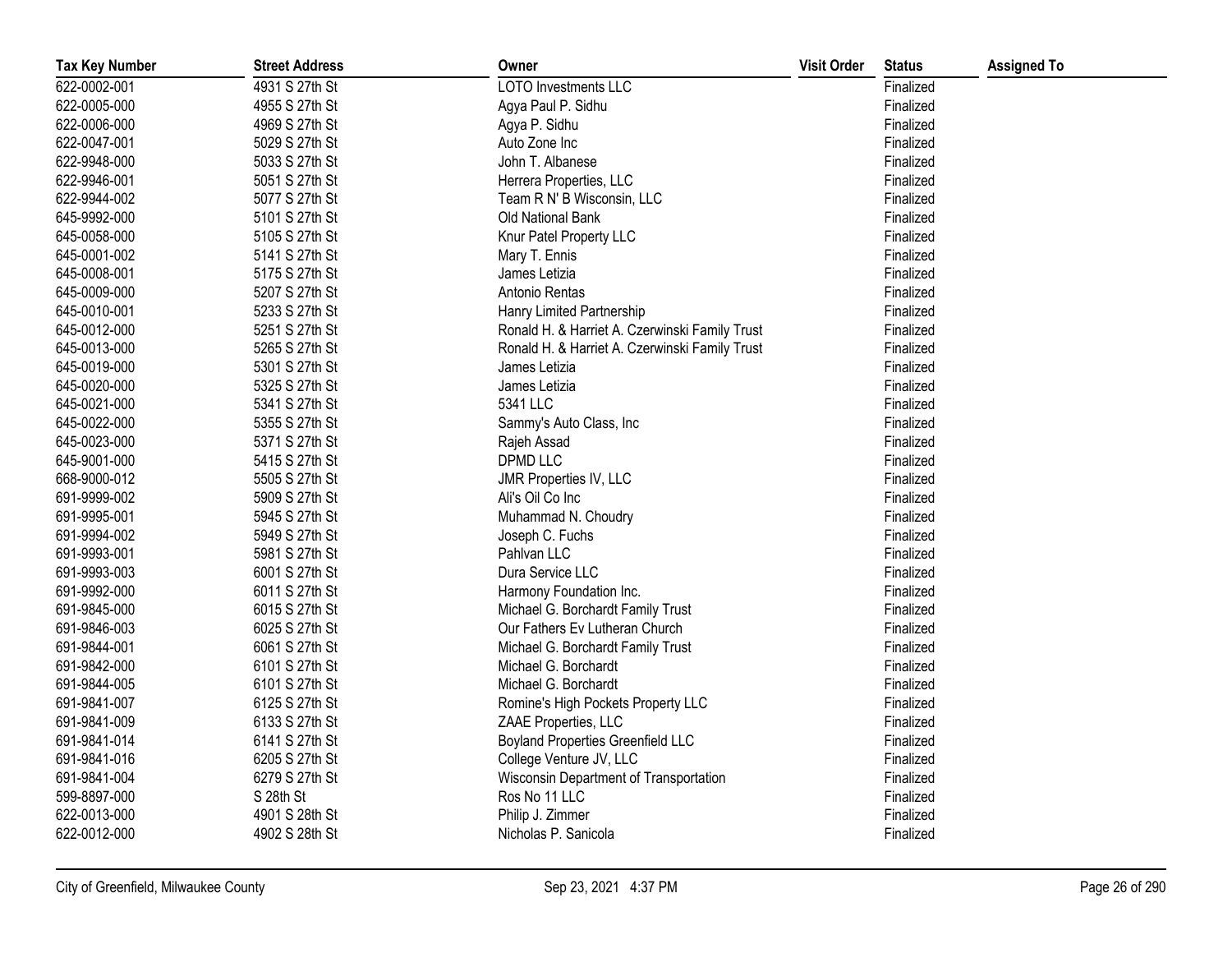| <b>Tax Key Number</b> | <b>Street Address</b> | Owner                        | <b>Visit Order</b> | <b>Status</b> | <b>Assigned To</b> |
|-----------------------|-----------------------|------------------------------|--------------------|---------------|--------------------|
| 622-0011-000          | 4916 S 28th St        | Karol A. Afaneh              |                    | Finalized     |                    |
| 622-0014-000          | 4917 S 28th St        | Lilly Ortega Thomas          |                    | Finalized     |                    |
| 622-0010-000          | 4930 S 28th St        | Benjamin Petrick             |                    | Finalized     |                    |
| 622-0015-000          | 4933 S 28th St        | Robert A. Rick               |                    | Finalized     |                    |
| 622-0009-000          | 4942 S 28th St        | Melissa Moore                |                    | Finalized     |                    |
| 622-0016-000          | 4945 S 28th St        | Thomas M. Sromek             |                    | Finalized     |                    |
| 622-0017-000          | 4955 S 28th St        | Attila Barabas               |                    | Finalized     |                    |
| 622-0008-000          | 4956 S 28th St        | Gino Siragusa                |                    | Finalized     |                    |
| 622-0007-000          | 4966 S 28th St        | <b>Troy Waldron</b>          |                    | Finalized     |                    |
| 622-0018-000          | 4967 S 28th St        | Michael V. Miller            |                    | Finalized     |                    |
| 622-0048-000          | 5000 S 28th St        | Norman D. Uttke Family Trust |                    | Finalized     |                    |
| 622-9951-000          | 5020 S 28th St        | Thomas M. Kugi               |                    | Finalized     |                    |
| 622-0142-000          | 5025 S 28th St        | Joseph H. Dietz              |                    | Finalized     |                    |
| 622-9952-000          | 5030 S 28th St        | Anthony P. Albanese          |                    | Finalized     |                    |
| 622-9953-000          | 5040 S 28th St        | Jennifer A. Gyurina          |                    | Finalized     |                    |
| 622-9954-000          | 5048 S 28th St        | Thang D. Nguyen              |                    | Finalized     |                    |
| 645-0048-000          | 5203 S 28th St        | Kevin Raczkiewicz            |                    | Finalized     |                    |
| 645-0017-000          | 5218 S 28th St        | <b>Richard Hoeppner</b>      |                    | Finalized     |                    |
| 645-0049-000          | 5231 S 28th St        | Frances M. Nichols           |                    | Finalized     |                    |
| 645-0016-000          | 5232 S 28th St        | James L. Wiest               |                    | Finalized     |                    |
| 645-0050-000          | 5239 S 28th St        | Russell F. Mutza             |                    | Finalized     |                    |
| 645-0015-000          | 5248 S 28th St        | James Letizia                |                    | Finalized     |                    |
| 645-0051-000          | 5257 S 28th St        | John F. Weis                 |                    | Finalized     |                    |
| 645-0028-000          | 5304 S 28th St        | Ernest Mendoza               |                    | Finalized     |                    |
| 645-0038-000          | 5305 S 28th St        | Ricardo Salazar              |                    | Finalized     |                    |
| 645-0039-000          | 5317 S 28th St        | Dorothy M. Salazar           |                    | Finalized     |                    |
| 645-0027-000          | 5324 S 28th St        | Michael J. Linski            |                    | Finalized     |                    |
| 645-0040-000          | 5333 S 28th St        | Joseph F. Devcich            |                    | Finalized     |                    |
| 645-0026-000          | 5336 S 28th St        | Richard And L. Feedar        |                    | Finalized     |                    |
| 645-0041-000          | 5345 S 28th St        | Michael T. Koktowski         |                    | Finalized     |                    |
| 645-0025-000          | 5354 S 28th St        | <b>Quintin Harris</b>        |                    | Finalized     |                    |
| 645-0042-000          | 5361 S 28th St        | Patti Ann Guse               |                    | Finalized     |                    |
| 691-9985-000          | 5920 S 28th St        | <b>Nataly Aguirre</b>        |                    | Finalized     |                    |
| 691-9986-000          | 5928 S 28th St        | Sandie Fojut                 |                    | Finalized     |                    |
| 691-9987-004          | 5946 S 28th St        | Eric J. Eide                 |                    | Finalized     |                    |
| 691-9987-005          | 5962 S 28th St        | Grzegorz Osobinski           |                    | Finalized     |                    |
| 691-9988-000          | 5964 S 28th St        | Kristine J. Piccirillo       |                    | Finalized     |                    |
| 691-9989-000          | 5970 S 28th St        | Doris J. Strop               |                    | Finalized     |                    |
| 622-0024-000          | 4900 S 30th St        | Manuel Barrera               |                    | Finalized     |                    |
| 622-0025-000          | 4901 S 30th St        | Robin F. Van Hoff Jr         |                    | Finalized     |                    |
| 622-0023-000          | 4914 S 30th St        | Bradley D. Cress             |                    | Finalized     |                    |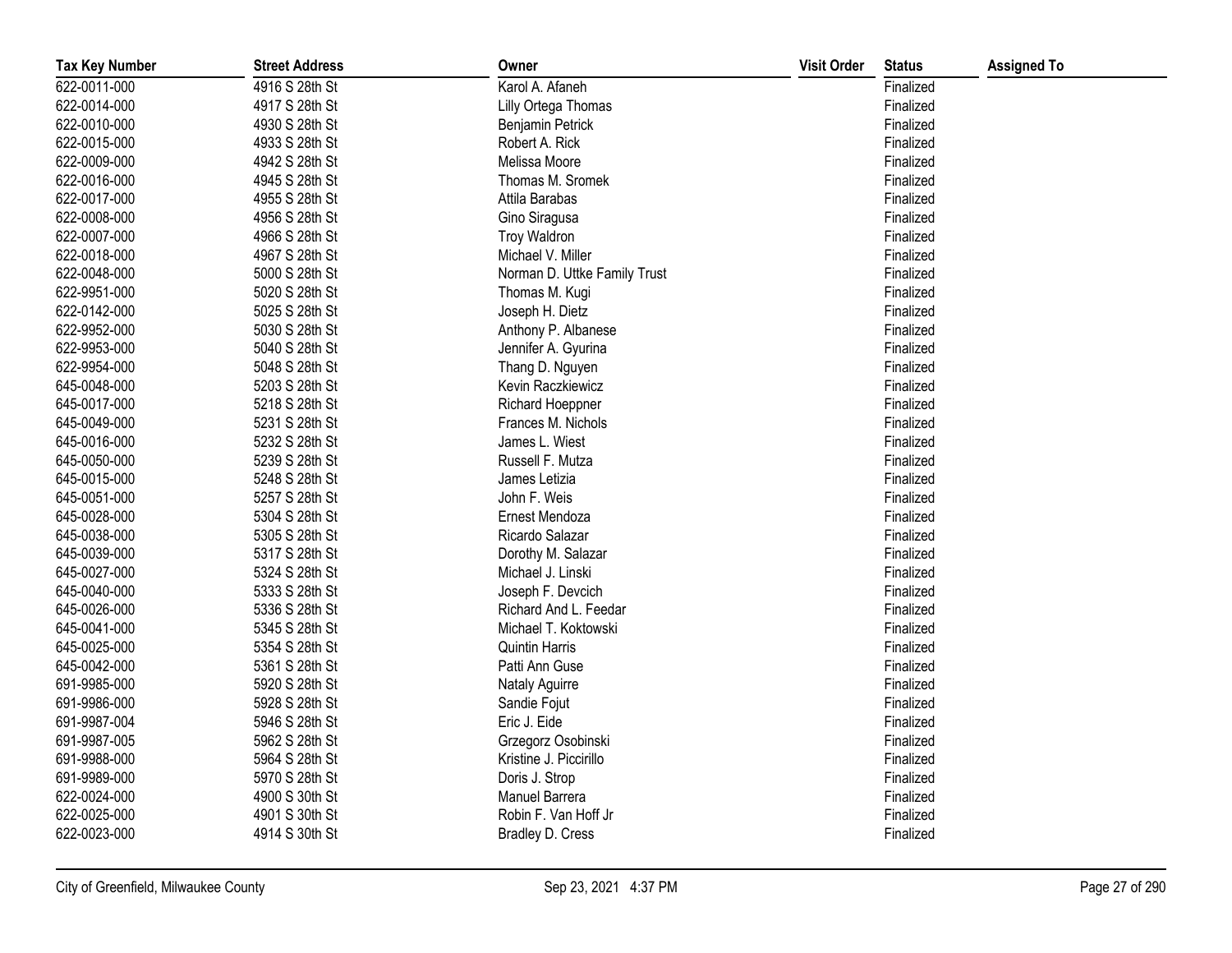| <b>Tax Key Number</b> | <b>Street Address</b> | Owner                          | <b>Visit Order</b> | <b>Status</b> | <b>Assigned To</b> |
|-----------------------|-----------------------|--------------------------------|--------------------|---------------|--------------------|
| 622-0026-000          | 4915 S 30th St        | Mitchell J. Mueller            |                    | Finalized     |                    |
| 622-0022-000          | 4930 S 30th St        | Paul R. Lenhart                |                    | Finalized     |                    |
| 622-0027-000          | 4931 S 30th St        | Lawrence W. Ringwall           |                    | Finalized     |                    |
| 622-0021-000          | 4944 S 30th St        | Kathleen B. Gueller            |                    | Finalized     |                    |
| 622-0028-000          | 4945 S 30th St        | Frederick G. Trick             |                    | Finalized     |                    |
| 622-0029-000          | 4955 S 30th St        | Christopher Schallhorn         |                    | Finalized     |                    |
| 622-0020-000          | 4960 S 30th St        | Luis A. Laureano               |                    | Finalized     |                    |
| 622-0019-000          | 4974 S 30th St        | Steven P. Krueger              |                    | Finalized     |                    |
| 622-0030-000          | 4975 S 30th St        | Jay D. Baillargeon             |                    | Finalized     |                    |
| 622-0051-001          | 5000 S 30th St        | Aleksas Meilus                 |                    | Finalized     |                    |
| 622-0052-000          | 5001 S 30th St        | Jeffrey Schneider              |                    | Finalized     |                    |
| 622-0053-000          | 5011 S 30th St        | Carly A. Schneeberg            |                    | Finalized     |                    |
| 622-0143-000          | 5028 S 30th St        | Vicente Murillo                |                    | Finalized     |                    |
| 622-0135-000          | 5031 S 30th St        | Michael A. Velnetske           |                    | Finalized     |                    |
| 622-0144-000          | 5070 S 30th St        | William Cope                   |                    | Finalized     |                    |
| 645-0064-000          | 5122 S 30th St        | Jonathan T. Capasso            |                    | Finalized     |                    |
| 645-0069-000          | 5125 S 30th St        | John R. Campbell               |                    | Finalized     |                    |
| 645-0063-000          | 5140 S 30th St        | Paulino M. Sanchez             |                    | Finalized     |                    |
| 645-0070-000          | 5141 S 30th St        | Judith M. Gregory              |                    | Finalized     |                    |
| 645-0035-001          | 5400 S 30th St        | David R. Pries                 |                    | Finalized     |                    |
| 645-0102-000          | 5407 S 30th St        | Cherly Folz                    |                    | Finalized     |                    |
| 645-0034-000          | 5420 S 30th St        | Harry D. Polzer                |                    | Finalized     |                    |
| 645-0103-000          | 5437 S 30th St        | Jameson Ewan                   |                    | Finalized     |                    |
| 645-0033-000          | 5440 S 30th St        | Jarrett Adam Kazmierski        |                    | Finalized     |                    |
| 645-0104-000          | 5447 S 30th St        | Peter G. Sterny                |                    | Finalized     |                    |
| 668-9000-003          | 5530 S 30th St        | James F. Belcher               |                    | Finalized     |                    |
| 668-9000-014          | 5533 S 30th St        | Patricia C Hansen Revoc Liv Tr |                    | Finalized     |                    |
| 553-0010-000          | S 31st St             | James Letizia                  |                    | Finalized     |                    |
| 553-0005-000          | 3525 S 31st St        | Israel Zepeda Rodriguez        |                    | Finalized     |                    |
| 553-0006-000          | 3529 S 31st St        | John J. Bednarski              |                    | Finalized     |                    |
| 553-0007-000          | 3537 S 31st St        | Amanda Perez-Lara              |                    | Finalized     |                    |
| 553-0008-001          | 3543 S 31st St        | Victoria Lopez                 |                    | Finalized     |                    |
| 553-0011-000          | 3555 S 31st St        | James Letizia                  |                    | Finalized     |                    |
| 553-0012-000          | 3561 S 31st St        | Phillip J. Leet                |                    | Finalized     |                    |
| 553-0013-001          | 3567 S 31st St        | Craig Richard Hoormann         |                    | Finalized     |                    |
| 553-0015-001          | 3575 S 31st St        | Michael G. Zach                |                    | Finalized     |                    |
| 553-0184-000          | 3601 S 31st St        | Francisco J. Martinez          |                    | Finalized     |                    |
| 553-0185-000          | 3605 S 31st St        | Meng Chen                      |                    | Finalized     |                    |
| 553-0186-001          | 3623 S 31st St        | Marie L. Rivas                 |                    | Finalized     |                    |
| 553-0192-001          | 3637 S 31st St        | Roman E. Fleis                 |                    | Finalized     |                    |
| 599-8958-001          | 4360 S 31st St        | Harold E. Ahles                |                    | Finalized     |                    |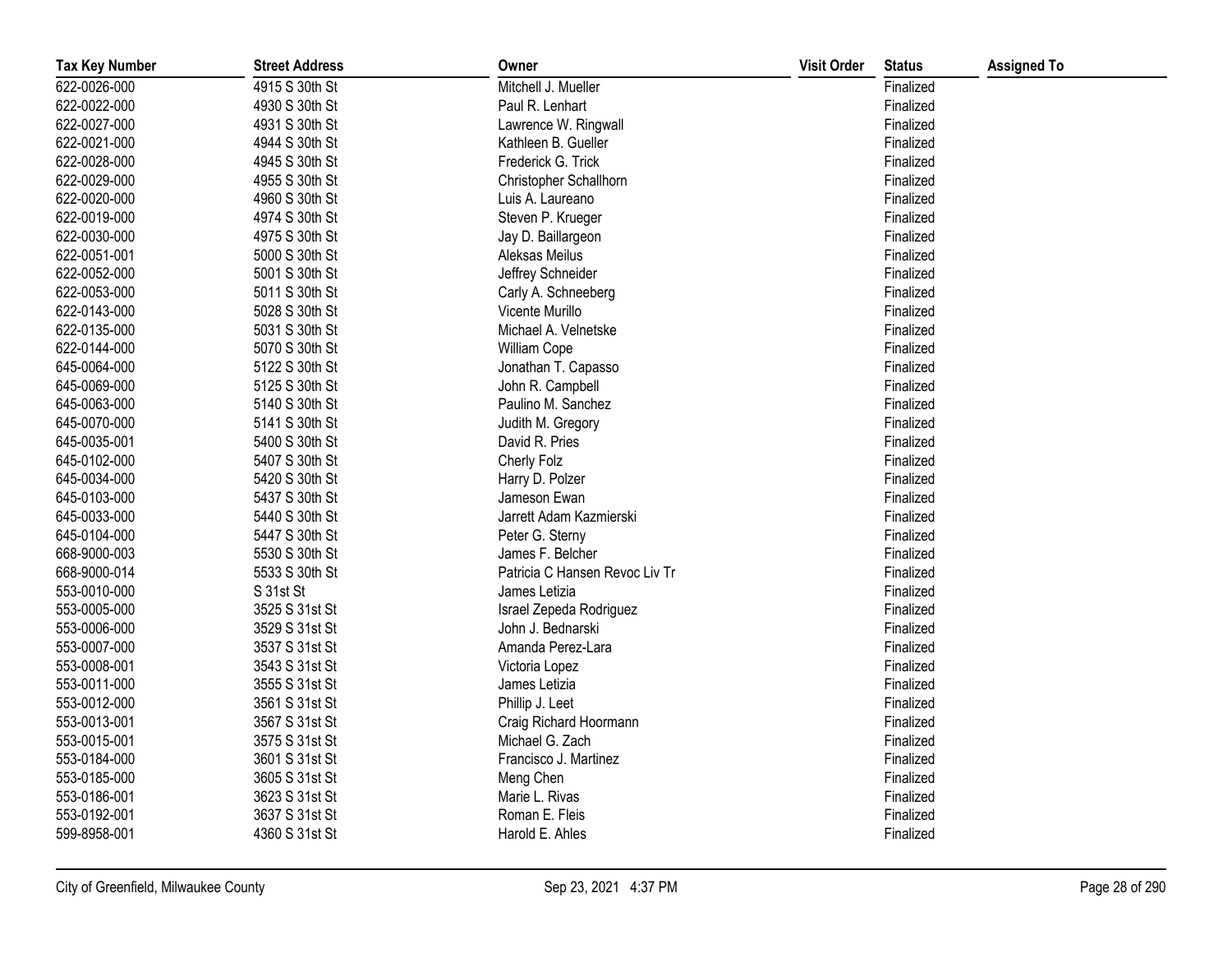| <b>Tax Key Number</b> | <b>Street Address</b> | Owner                 | <b>Visit Order</b> | <b>Status</b> | <b>Assigned To</b> |
|-----------------------|-----------------------|-----------------------|--------------------|---------------|--------------------|
| 599-8959-002          | 4361 S 31st St        | Scott Weber           |                    | Finalized     |                    |
| 599-8958-002          | 4370 S 31st St        | Efren Angel           |                    | Finalized     |                    |
| 599-8959-003          | 4375 S 31st St        | Amita Banger          |                    | Finalized     |                    |
| 599-8958-003          | 4380 S 31st St        | Thomas E. Podziemski  |                    | Finalized     |                    |
| 599-8959-004          | 4383 S 31st St        | Concepcion Munoz      |                    | Finalized     |                    |
| 599-8936-001          | 4400 S 31st St        | Patricia M. Brown     |                    | Finalized     |                    |
| 599-8936-002          | 4422 S 31st St        | Xingye Property LLC   |                    | Finalized     |                    |
| 599-8936-005          | 4460 S 31st St        | Karen M. Lopez        |                    | Finalized     |                    |
| 622-0037-000          | 4901 S 31st St        | Leonard L. Blomberg   |                    | Finalized     |                    |
| 622-0036-000          | 4904 S 31st St        | Michael J. Takavitz   |                    | Finalized     |                    |
| 622-0035-000          | 4916 S 31st St        | Richard A. Phillips   |                    | Finalized     |                    |
| 622-0038-000          | 4919 S 31st St        | Alan Thordson         |                    | Finalized     |                    |
| 622-0034-000          | 4930 S 31st St        | Charles R. Pipke      |                    | Finalized     |                    |
| 622-0039-000          | 4931 S 31st St        | Patricia A. Dobrinska |                    | Finalized     |                    |
| 622-0033-000          | 4942 S 31st St        | James M. Last         |                    | Finalized     |                    |
| 622-0040-000          | 4945 S 31st St        | Gary E. Zingsheim     |                    | Finalized     |                    |
| 622-0032-000          | 4954 S 31st St        | Arlee L. Fitzlaff     |                    | Finalized     |                    |
| 622-0041-000          | 4957 S 31st St        | Michael A. Withington |                    | Finalized     |                    |
| 622-0031-000          | 4966 S 31st St        | Brian Jasinski        |                    | Finalized     |                    |
| 622-0055-000          | 5010 S 31st St        | Daniel Grossmeyer     |                    | Finalized     |                    |
| 622-0061-000          | 5015 S 31st St        | Susan M. Steger       |                    | Finalized     |                    |
| 622-0054-000          | 5016 S 31st St        | Paul Dallmann         |                    | Finalized     |                    |
| 622-0136-000          | 5030 S 31st St        | Jeffrey M. Hoffman    |                    | Finalized     |                    |
| 622-0129-000          | 5035 S 31st St        | Anton Tomaszewski Jr  |                    | Finalized     |                    |
| 622-0131-000          | 5044 S 31st St        | Dong T. Nguyen        |                    | Finalized     |                    |
| 645-0075-000          | 5104 S 31st St        | Wendy A. Cheever      |                    | Finalized     |                    |
| 645-0074-000          | 5120 S 31st St        | Sigmund P. Makarski   |                    | Finalized     |                    |
| 645-0073-000          | 5140 S 31st St        | Dennis M. Roth        |                    | Finalized     |                    |
| 645-0072-000          | 5160 S 31st St        | Robert A. Lemanski    |                    | Finalized     |                    |
| 645-0086-000          | 5220 S 31st St        | Chantel T. Ortiz      |                    | Finalized     |                    |
| 645-0085-000          | 5234 S 31st St        | Michele M. Brunlinger |                    | Finalized     |                    |
| 645-0084-000          | 5250 S 31st St        | Timothy T. Cotton     |                    | Finalized     |                    |
| 645-0083-000          | 5264 S 31st St        | Scott M. Keske        |                    | Finalized     |                    |
| 645-0082-000          | 5280 S 31st St        | Dominic J. Corso      |                    | Finalized     |                    |
| 645-0101-000          | 5300 S 31st St        | Jan D. Jocham         |                    | Finalized     |                    |
| 645-0100-000          | 5320 S 31st St        | Ronald H. Updegraff   |                    | Finalized     |                    |
| 645-0099-000          | 5336 S 31st St        | Roldan Arce           |                    | Finalized     |                    |
| 645-0098-000          | 5350 S 31st St        | Thomas G. Plewa       |                    | Finalized     |                    |
| 645-0097-000          | 5360 S 31st St        | Thomas Zhuckkahosee   |                    | Finalized     |                    |
| 645-0096-001          | 5380 S 31st St        | Larry L. Peterson     |                    | Finalized     |                    |
| 645-0111-000          | 5406 S 31st St        | Martago Hicks         |                    | Finalized     |                    |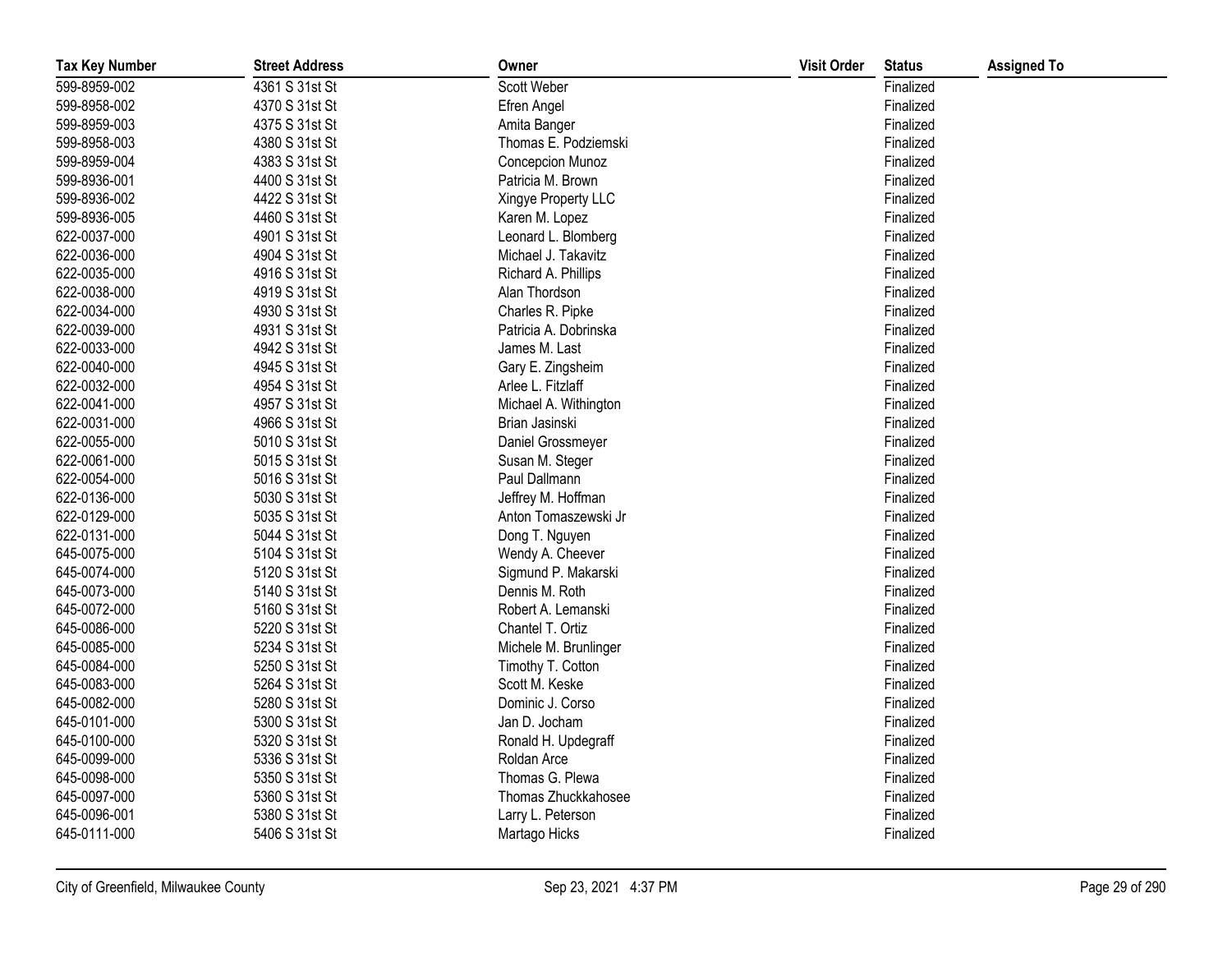| <b>Tax Key Number</b> | <b>Street Address</b> | Owner                            | <b>Visit Order</b> | <b>Status</b> | <b>Assigned To</b> |
|-----------------------|-----------------------|----------------------------------|--------------------|---------------|--------------------|
| 645-0110-000          | 5416 S 31st St        | Paul D. Detrie                   |                    | Finalized     |                    |
| 645-0109-001          | 5436 S 31st St        | Roderic R. Sievert               |                    | Finalized     |                    |
| 668-8993-003          | 5535 S 31st St        | Stephen Bauer                    |                    | Finalized     |                    |
| 668-8993-004          | 5545 S 31st St        | David K. Elliot                  |                    | Finalized     |                    |
| 668-8993-005          | 5555 S 31st St        | Richard D. Zynski                |                    | Finalized     |                    |
| 691-9944-000          | 5920 S 31st St        | Aatish Khindri                   |                    | Finalized     |                    |
| 691-9926-000          | 5921 S 31st St        | Sharif Jaber                     |                    | Finalized     |                    |
| 691-9925-000          | 5925 S 31st St        | Theresa M. Spivey                |                    | Finalized     |                    |
| 691-9924-000          | 5933 S 31st St        | Timothy D. O'Connor              |                    | Finalized     |                    |
| 691-9923-000          | 5949 S 31st St        | Thomas J. Gray                   |                    | Finalized     |                    |
| 691-9922-000          | 5955 S 31st St        | Rodney D. Effinger               |                    | Finalized     |                    |
| 691-9921-000          | 5963 S 31st St        | Santiago Cisneros                |                    | Finalized     |                    |
| 691-9929-000          | 5974 S 31st St        | Bruce F. Mineau                  |                    | Finalized     |                    |
| 691-9920-000          | 5979 S 31st St        | Sandra S. Foti                   |                    | Finalized     |                    |
| 691-9930-000          | 5986 S 31st St        | Cindy A. Gauthier                |                    | Finalized     |                    |
| 691-9919-000          | 5987 S 31st St        | Marcia M. Gabriel                |                    | Finalized     |                    |
| 691-9918-000          | 5995 S 31st St        | Drew G. Miller                   |                    | Finalized     |                    |
| 691-0121-000          | 6006 S 31st St        | Kuldeep Oberoi                   |                    | Finalized     |                    |
| 691-0126-000          | 6022 S 31st St        | Javid I. Mohammad                |                    | Finalized     |                    |
| 691-0123-000          | 6041 S 31st St        | Henry A. Kroeger                 |                    | Finalized     |                    |
| 691-0127-000          | 6060 S 31st St        | <b>Richard Schultz</b>           |                    | Finalized     |                    |
| 691-0128-000          | 6082 S 31st St        | James H. Poetter                 |                    | Finalized     |                    |
| 691-0139-000          | 6101 S 31st St        | Alessandro Scordato              |                    | Finalized     |                    |
| 691-9841-012          | 6105 S 31st St        | Sunburst Apartments Inc          |                    | Finalized     |                    |
| 691-9841-005          | 6110 S 31st St        | Sunburst Apartments Inc          |                    | Finalized     |                    |
| 691-9841-013          | 6171 S 31st St        | Sunburst Apartments Inc          |                    | Finalized     |                    |
| 691-9832-004          | 6208 S 31st St        | Blasa Hernandez                  |                    | Finalized     |                    |
| 691-9832-005          | 6224 S 31st St        | Howi N. Kok                      |                    | Finalized     |                    |
| 691-9832-007          | 6240 S 31st St        | Surinder Singh                   |                    | Finalized     |                    |
| 691-9832-008          | 6254 S 31st St        | Hamir K. Keshvala                |                    | Finalized     |                    |
| 691-9832-010          | 6274 S 31st St        | P.E. Marshall Properties II, LLC |                    | Finalized     |                    |
| 691-9832-011          | 6290 S 31st St        | George L. Vairaktarakis          |                    | Finalized     |                    |
| 553-0019-000          | S 32nd St             | James J. Krukowski               |                    | Finalized     |                    |
| 553-0043-001          | 3535 S 32nd St        | lan Renteria                     |                    | Finalized     |                    |
| 553-0023-000          | 3542 S 32nd St        | Eduardo Hernandez Chavez         |                    | Finalized     |                    |
| 553-0045-000          | 3543 S 32nd St        | Loraine E Hansen Revoc Trust     |                    | Finalized     |                    |
| 553-0022-000          | 3548 S 32nd St        | Kathryn J. Baisley               |                    | Finalized     |                    |
| 553-0046-000          | 3549 S 32nd St        | Robert Sanchez                   |                    | Finalized     |                    |
| 553-0047-000          | 3553 S 32nd St        | Salvador Berrocales-Ramos Jr     |                    | Finalized     |                    |
| 553-0021-000          | 3554 S 32nd St        | Jun Guo Xiao                     |                    | Finalized     |                    |
| 553-0048-000          | 3559 S 32nd St        | <b>Taylor Bucki</b>              |                    | Finalized     |                    |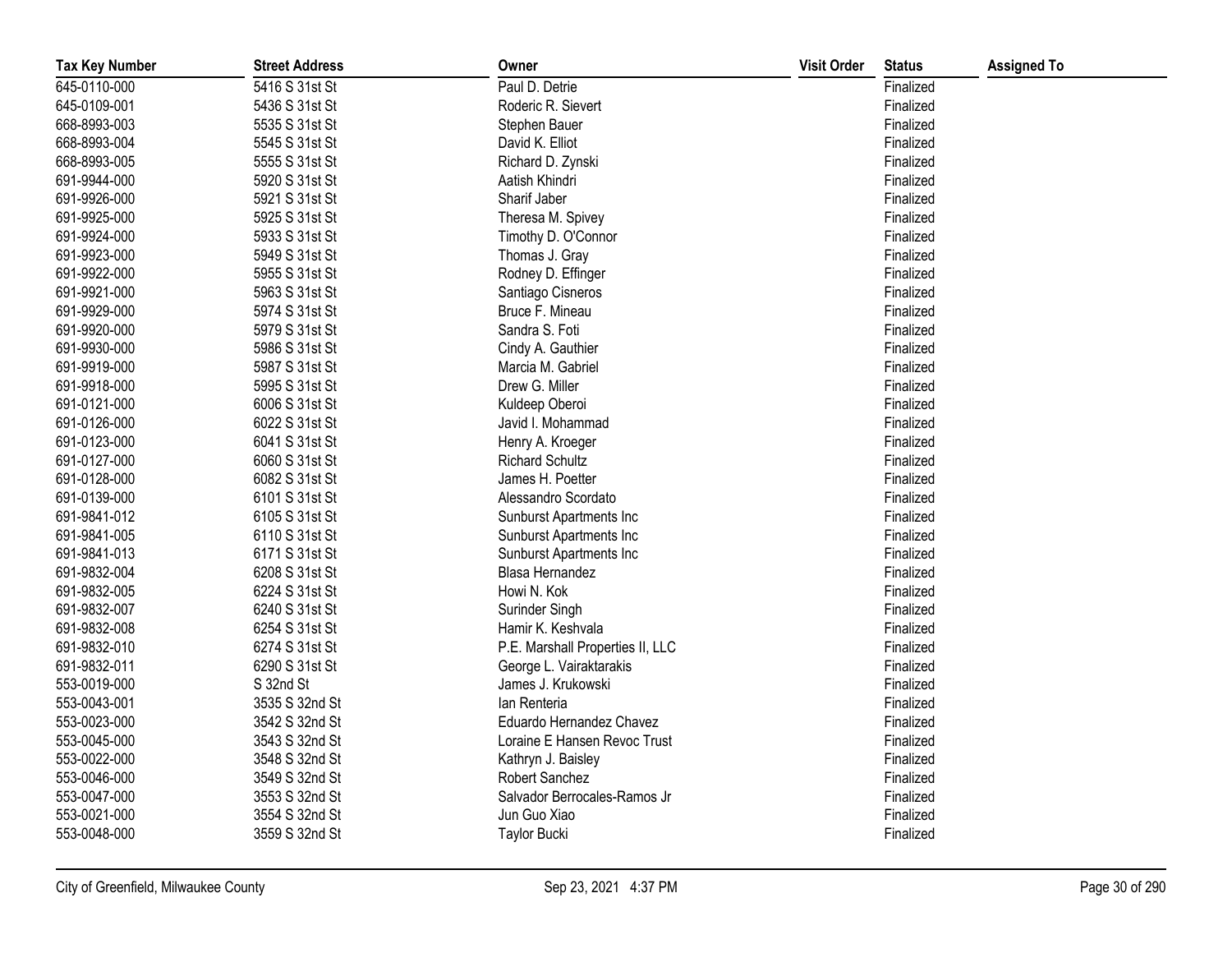| <b>Tax Key Number</b> | <b>Street Address</b> | Owner                                 | <b>Visit Order</b> | <b>Status</b> | <b>Assigned To</b> |
|-----------------------|-----------------------|---------------------------------------|--------------------|---------------|--------------------|
| 553-0020-000          | 3560 S 32nd St        | James J. Krukowski                    |                    | Finalized     |                    |
| 553-0018-000          | 3568 S 32nd St        | Robert Hallada                        |                    | Finalized     |                    |
| 553-0049-000          | 3573 S 32nd St        | Eberhard R. Grimm                     |                    | Finalized     |                    |
| 553-0050-000          | 3575 S 32nd St        | Ruth A. Klimers                       |                    | Finalized     |                    |
| 553-0017-000          | 3576 S 32nd St        | Henry A. Boynton                      |                    | Finalized     |                    |
| 553-0051-000          | 3577 S 32nd St        | Onalee K. McNally                     |                    | Finalized     |                    |
| 553-0171-000          | 3601 S 32nd St        | Cynthia A. Koller                     |                    | Finalized     |                    |
| 553-0198-000          | 3604 S 32nd St        | Robert Buchholz III                   |                    | Finalized     |                    |
| 553-0197-000          | 3610 S 32nd St        | Oscar D. De Anda                      |                    | Finalized     |                    |
| 553-0172-000          | 3611 S 32nd St        | You Cang Yang                         |                    | Finalized     |                    |
| 553-0173-001          | 3613 S 32nd St        | Elizabeth Martinez                    |                    | Finalized     |                    |
| 553-0196-000          | 3616 S 32nd St        | BHD, LLC                              |                    | Finalized     |                    |
| 553-0195-000          | 3622 S 32nd St        | Tfra LLC                              |                    | Finalized     |                    |
| 553-0175-000          | 3629 S 32nd St        | Yesenia Gonzalez Martinez             |                    | Finalized     |                    |
| 553-0194-000          | 3632 S 32nd St        | Norman A. Behling                     |                    | Finalized     |                    |
| 553-0176-000          | 3633 S 32nd St        | Richard R. Kanitz                     |                    | Finalized     |                    |
| 553-0177-000          | 3635 S 32nd St        | Sheree A. Gutierrez                   |                    | Finalized     |                    |
| 553-0193-000          | 3636 S 32nd St        | Justin M. Liberacki                   |                    | Finalized     |                    |
| 553-0301-001          | 3640 S 32nd St        | Sara R. Hopkins                       |                    | Finalized     |                    |
| 553-0324-001          | 3641 S 32nd St        | Dennis E. Welk                        |                    | Finalized     |                    |
| 553-0303-001          | 3650 S 32nd St        | Colleen H. Brown                      |                    | Finalized     |                    |
| 553-0321-001          | 3657 S 32nd St        | Juan C. Contreras                     |                    | Finalized     |                    |
| 553-0305-000          | 3662 S 32nd St        | Timothy Herman                        |                    | Finalized     |                    |
| 553-0320-001          | 3665 S 32nd St        | Jared Glaze                           |                    | Finalized     |                    |
| 553-0320-002          | 3673 S 32nd St        | Nicole L. Davies                      |                    | Finalized     |                    |
| 553-0319-000          | 3679 S 32nd St        | Kate M. Cerra                         |                    | Finalized     |                    |
| 553-0318-000          | 3685 S 32nd St        | Jeffrey A. Smith                      |                    | Finalized     |                    |
| 691-9907-001          | 5915 S 32nd St        | Gary Geib                             |                    | Finalized     |                    |
| 691-9906-001          | 5921 S 32nd St        | Gene S. Camarillo                     |                    | Finalized     |                    |
| 691-9910-000          | 5922 S 32nd St        | Christopher G. Olson                  |                    | Finalized     |                    |
| 691-9906-002          | 5923 S 32nd St        | John E. Polster Aka John E Polster Sr |                    | Finalized     |                    |
| 691-9911-000          | 5928 S 32nd St        | Erin L. Bermingham                    |                    | Finalized     |                    |
| 691-9905-000          | 5933 S 32nd St        | Rada Grubisic                         |                    | Finalized     |                    |
| 691-9904-001          | 5939 S 32nd St        | James M. Hackl                        |                    | Finalized     |                    |
| 691-9912-001          | 5942 S 32nd St        | George E. Perantoni                   |                    | Finalized     |                    |
| 691-9912-002          | 5944 S 32nd St        | Narinderpal Singh                     |                    | Finalized     |                    |
| 691-9904-002          | 5949 S 32nd St        | Rolando J. Monterrey                  |                    | Finalized     |                    |
| 691-9912-003          | 5952 S 32nd St        | <b>Edith Rivas</b>                    |                    | Finalized     |                    |
| 691-9913-000          | 5960 S 32nd St        | Minnie Daniels                        |                    | Finalized     |                    |
| 691-9914-000          | 5960 S 32nd St        | <b>Minnie Daniels</b>                 |                    | Finalized     |                    |
| 691-9903-000          | 5961 S 32nd St        | Susan A. Forsberg                     |                    | Finalized     |                    |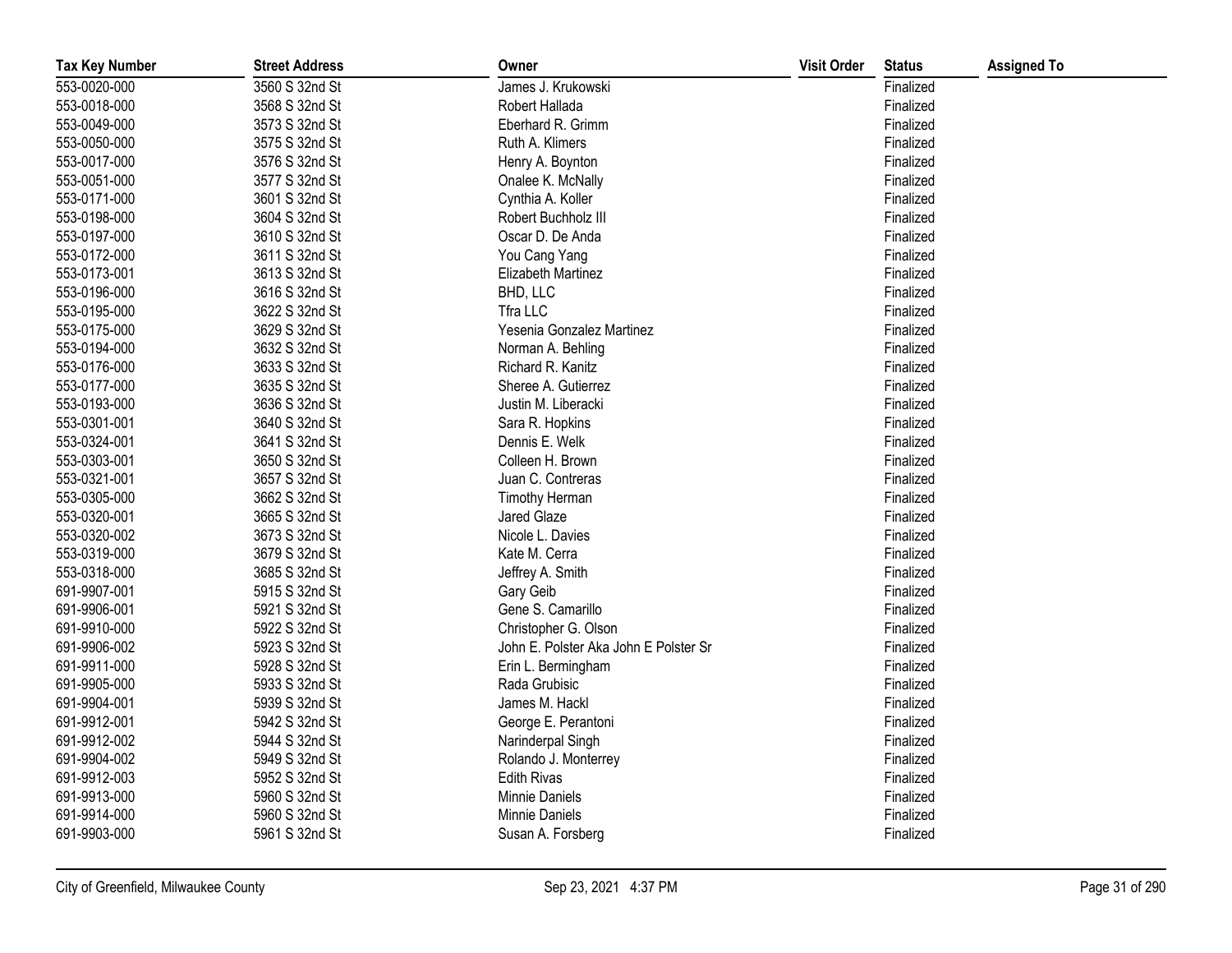| <b>Tax Key Number</b> | <b>Street Address</b> | Owner                    | <b>Visit Order</b> | <b>Status</b> | <b>Assigned To</b> |
|-----------------------|-----------------------|--------------------------|--------------------|---------------|--------------------|
| 691-9902-000          | 5963 S 32nd St        | Lawrence E. Ochs         |                    | Finalized     |                    |
| 691-9915-000          | 5970 S 32nd St        | Stephen H. Huettl        |                    | Finalized     |                    |
| 691-9901-000          | 5971 S 32nd St        | Linda Brown              |                    | Finalized     |                    |
| 691-9916-000          | 5972 S 32nd St        | Michael J. Garner        |                    | Finalized     |                    |
| 691-9900-000          | 5973 S 32nd St        | Ideal Rentals, LLC       |                    | Finalized     |                    |
| 691-9917-000          | 5994 S 32nd St        | Austin A. Berns          |                    | Finalized     |                    |
| 691-9899-000          | 5995 S 32nd St        | Candace M. Schwartz      |                    | Finalized     |                    |
| 553-0077-000          | 3519 S 33rd St        | Qefli Neziri             |                    | Finalized     |                    |
| 553-0078-000          | 3525 S 33rd St        | Diane M. Dorobilski      |                    | Finalized     |                    |
| 553-0061-000          | 3528 S 33rd St        | Donald Schroeder         |                    | Finalized     |                    |
| 553-0079-000          | 3531 S 33rd St        | Anthony Yvarra           |                    | Finalized     |                    |
| 553-0060-000          | 3534 S 33rd St        | Erica L. Shaw            |                    | Finalized     |                    |
| 553-0080-000          | 3535 S 33rd St        | Elizabeth A. Thompson    |                    | Finalized     |                    |
| 553-0081-000          | 3541 S 33rd St        | Jazmin Gonzalez-Avina    |                    | Finalized     |                    |
| 553-0058-001          | 3544 S 33rd St        | Jorge Otero              |                    | Finalized     |                    |
| 553-0082-000          | 3547 S 33rd St        | Tina M. Henn             |                    | Finalized     |                    |
| 553-0056-001          | 3552 S 33rd St        | Thomas A. Pluskota       |                    | Finalized     |                    |
| 553-0083-000          | 3553 S 33rd St        | Salvador Garcia Sr       |                    | Finalized     |                    |
| 553-0084-000          | 3557 S 33rd St        | K and P Real Estate, LLC |                    | Finalized     |                    |
| 553-0055-000          | 3558 S 33rd St        | Hieu T. Nguyen           |                    | Finalized     |                    |
| 553-0054-000          | 3564 S 33rd St        | Gerald A. Peschong       |                    | Finalized     |                    |
| 553-0085-000          | 3565 S 33rd St        | Gordon H. Migacz         |                    | Finalized     |                    |
| 553-0053-000          | 3568 S 33rd St        | Cynthia L. McCall        |                    | Finalized     |                    |
| 553-0086-000          | 3571 S 33rd St        | Diane J. Migacz          |                    | Finalized     |                    |
| 553-0052-000          | 3576 S 33rd St        | Diane S. Lindberg        |                    | Finalized     |                    |
| 553-0087-000          | 3577 S 33rd St        | <b>Bill Her</b>          |                    | Finalized     |                    |
| 553-0183-000          | 3600 S 33rd St        | Andrew G. Boisvert       |                    | Finalized     |                    |
| 553-0157-001          | 3601 S 33rd St        | Allen Roth               |                    | Finalized     |                    |
| 553-0159-000          | 3609 S 33rd St        | Robert Herlache          |                    | Finalized     |                    |
| 553-0182-000          | 3614 S 33rd St        | Araceliz Echevarria      |                    | Finalized     |                    |
| 553-0160-000          | 3617 S 33rd St        | Maria C. Munoz-Cervera   |                    | Finalized     |                    |
| 553-0181-000          | 3618 S 33rd St        | Moises Saavedra          |                    | Finalized     |                    |
| 553-0161-000          | 3621 S 33rd St        | Adam Wroblewski          |                    | Finalized     |                    |
| 553-0180-000          | 3624 S 33rd St        | Adam Wroblewski          |                    | Finalized     |                    |
| 553-0162-004          | 3629 S 33rd St        | Esperanza Islas-Herrera  |                    | Finalized     |                    |
| 553-0179-000          | 3632 S 33rd St        | Brew City Holdings, LLC  |                    | Finalized     |                    |
| 553-0163-000          | 3635 S 33rd St        | Peggy L. Castillo        |                    | Finalized     |                    |
| 553-0178-001          | 3640 S 33rd St        | Andrew Rozeski           |                    | Finalized     |                    |
| 553-0354-000          | 3641 S 33rd St        | Phillip Mark Juco        |                    | Finalized     |                    |
| 553-0353-000          | 3643 S 33rd St        | Donald J. Gaszak         |                    | Finalized     |                    |
| 553-0307-000          | 3646 S 33rd St        | Jorge H. Solorzano       |                    | Finalized     |                    |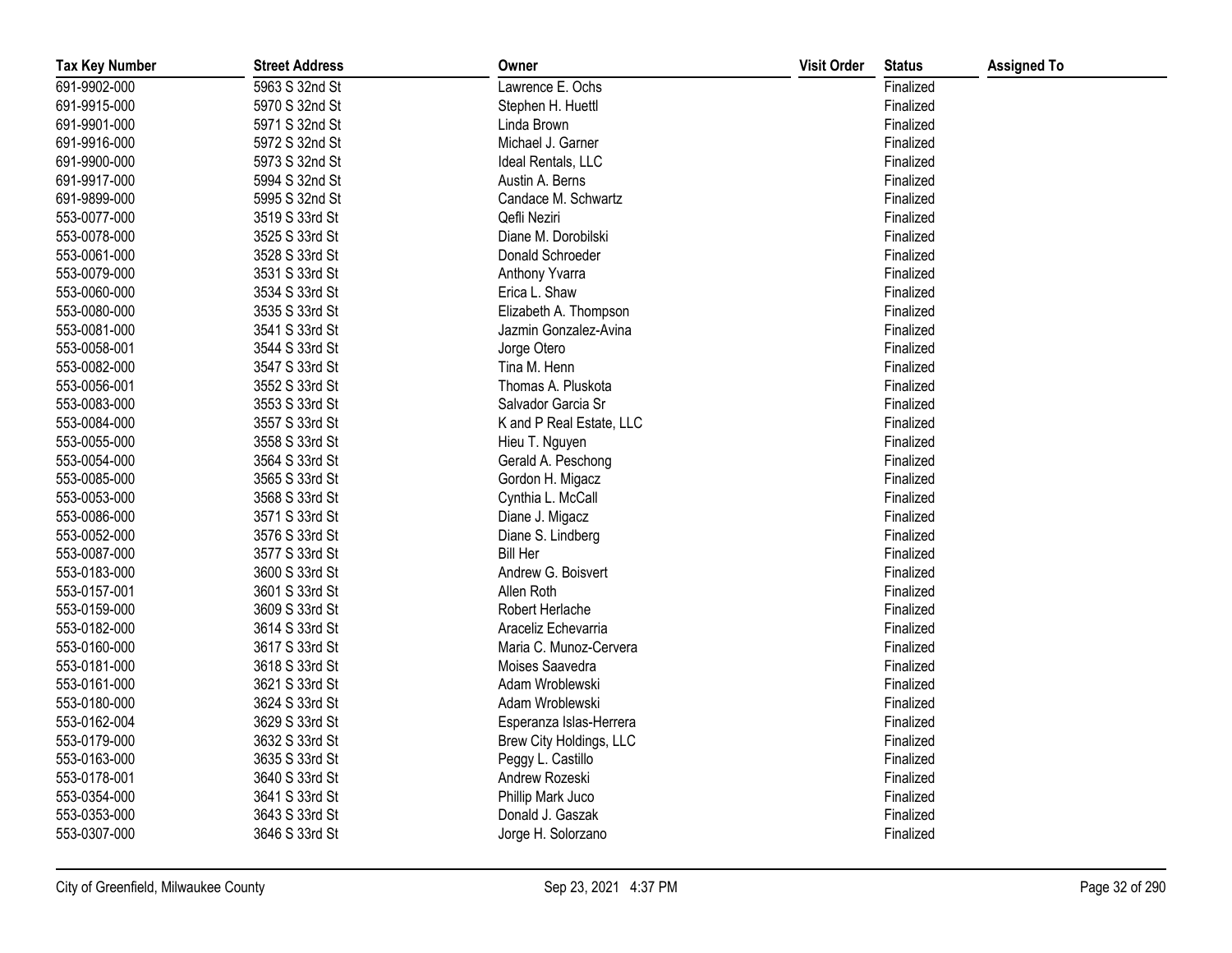| <b>Tax Key Number</b> | <b>Street Address</b> | Owner                                               | <b>Visit Order</b> | <b>Status</b> | <b>Assigned To</b> |
|-----------------------|-----------------------|-----------------------------------------------------|--------------------|---------------|--------------------|
| 553-0308-000          | 3650 S 33rd St        | Dante Nash                                          |                    | Finalized     |                    |
| 553-0352-000          | 3653 S 33rd St        | Rita Ann Pierce                                     |                    | Finalized     |                    |
| 553-0309-000          | 3656 S 33rd St        | Carlos I. Hernandez                                 |                    | Finalized     |                    |
| 553-0351-000          | 3659 S 33rd St        | Jarod Mayhall                                       |                    | Finalized     |                    |
| 553-0310-000          | 3660 S 33rd St        | Joseph A. Reuter                                    |                    | Finalized     |                    |
| 553-0350-000          | 3663 S 33rd St        | Thu T. Nguyen                                       |                    | Finalized     |                    |
| 553-0311-000          | 3666 S 33rd St        | Mitchwisit, LLC                                     |                    | Finalized     |                    |
| 553-0349-000          | 3669 S 33rd St        | Gerard J. Walden                                    |                    | Finalized     |                    |
| 553-0348-003          | 3671 S 33rd St        | Admir Rizvic                                        |                    | Finalized     |                    |
| 553-0312-000          | 3672 S 33rd St        | Daniel P Schwalbach 1997 Revocable Trust            |                    | Finalized     |                    |
| 553-0313-000          | 3684 S 33rd St        | Zachary J. Ovanin                                   |                    | Finalized     |                    |
| 553-0348-004          | 3701 S 33rd St        | Kristopher Hanrahan                                 |                    | Finalized     |                    |
| 553-0345-000          | 3703 S 33rd St        | Zachary Mazurek                                     |                    | Finalized     |                    |
| 553-0314-003          | 3710 S 33rd St        | Daniel Gene Pierdzioch                              |                    | Finalized     |                    |
| 553-0344-000          | 3711 S 33rd St        | Milan Markos                                        |                    | Finalized     |                    |
| 553-0315-000          | 3714 S 33rd St        | Gustavo Marquez                                     |                    | Finalized     |                    |
| 553-0343-000          | 3715 S 33rd St        | Andrew B. Czarnecki                                 |                    | Finalized     |                    |
| 553-0342-000          | 3719 S 33rd St        | David W. Brueckner                                  |                    | Finalized     |                    |
| 553-0316-000          | 3720 S 33rd St        | Jose D. Ramirez                                     |                    | Finalized     |                    |
| 553-0341-000          | 3727 S 33rd St        | Virginia R. Willms                                  |                    | Finalized     |                    |
| 553-0340-000          | 3733 S 33rd St        | Christopher Yaeger                                  |                    | Finalized     |                    |
| 553-0445-000          | 3755 S 33rd St        | Luis Villanueva                                     |                    | Finalized     |                    |
| 622-0046-000          | 4904 S 33rd St        | Pedro Rodriguez Jr                                  |                    | Finalized     |                    |
| 622-0056-000          | 4905 S 33rd St        | Ken Au Heng Tang                                    |                    | Finalized     |                    |
| 622-0045-000          | 4918 S 33rd St        | Ernest M Alamilla Revocable Living Trust, Dated 1/7 |                    | Finalized     |                    |
| 622-0057-000          | 4919 S 33rd St        | Joseph Zacharias                                    |                    | Finalized     |                    |
| 622-0058-000          | 4929 S 33rd St        | Harmony Lee Rich                                    |                    | Finalized     |                    |
| 622-0044-000          | 4930 S 33rd St        | David T. Mooney                                     |                    | Finalized     |                    |
| 622-0043-000          | 4944 S 33rd St        | Edward J. Cook                                      |                    | Finalized     |                    |
| 622-0059-000          | 4947 S 33rd St        | Katherine Collette Mooney-Mattin                    |                    | Finalized     |                    |
| 622-0062-000          | 5012 S 33rd St        | John S. Wojtecki                                    |                    | Finalized     |                    |
| 622-0065-000          | 5015 S 33rd St        | Robert Sokol                                        |                    | Finalized     |                    |
| 622-0066-000          | 5021 S 33rd St        | Satnam Singh                                        |                    | Finalized     |                    |
| 622-0130-000          | 5034 S 33rd St        | David J. St Peter                                   |                    | Finalized     |                    |
| 622-0122-000          | 5035 S 33rd St        | Raymond B. Fritsch                                  |                    | Finalized     |                    |
| 622-0121-000          | 5047 S 33rd St        | Sandra A. Gall                                      |                    | Finalized     |                    |
| 691-9891-000          | 5920 S 33rd St        | Timothy A. Meka                                     |                    | Finalized     |                    |
| 691-9887-000          | 5923 S 33rd St        | Carol L. Anadell                                    |                    | Finalized     |                    |
| 691-9886-001          | 5929 S 33rd St        | David Krueger                                       |                    | Finalized     |                    |
| 691-9892-001          | 5934 S 33rd St        | Janis A. Nowak                                      |                    | Finalized     |                    |
| 691-9886-002          | 5935 S 33rd St        | Sarah Hoene                                         |                    | Finalized     |                    |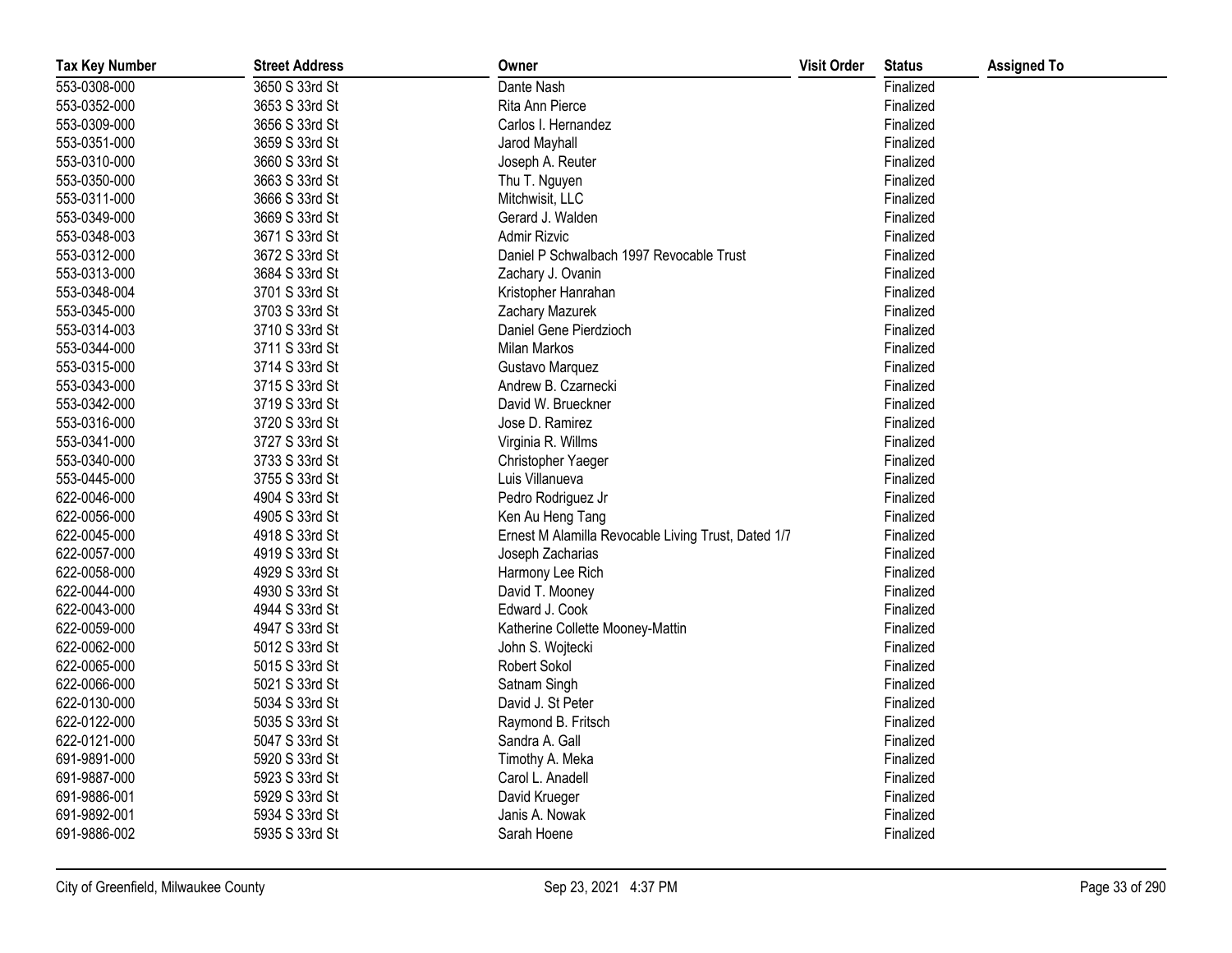| <b>Tax Key Number</b> | <b>Street Address</b> | Owner                       | <b>Visit Order</b> | <b>Status</b> | <b>Assigned To</b> |
|-----------------------|-----------------------|-----------------------------|--------------------|---------------|--------------------|
| 691-9892-002          | 5938 S 33rd St        | <b>Baljit Singh</b>         |                    | Finalized     |                    |
| 691-9885-000          | 5939 S 33rd St        | Jesus J. Ramirez            |                    | Finalized     |                    |
| 691-9893-000          | 5940 S 33rd St        | Melissa Vasquez             |                    | Finalized     |                    |
| 691-9894-000          | 5946 S 33rd St        | Tony L. Willbur             |                    | Finalized     |                    |
| 691-9884-000          | 5951 S 33rd St        | Dennis J. Jozwiak           |                    | Finalized     |                    |
| 691-9895-000          | 5956 S 33rd St        | Susan J. Glogowski          |                    | Finalized     |                    |
| 691-9883-000          | 5959 S 33rd St        | Melissa Putzell             |                    | Finalized     |                    |
| 691-9882-000          | 5971 S 33rd St        | Nghia Chau                  |                    | Finalized     |                    |
| 691-9896-000          | 5984 S 33rd St        | Lauren A. Tauchen           |                    | Finalized     |                    |
| 691-9881-000          | 5985 S 33rd St        | Jason Koziczkowski          |                    | Finalized     |                    |
| 691-9880-000          | 5987 S 33rd St        | Garcia Revocable Trust      |                    | Finalized     |                    |
| 691-9897-000          | 5988 S 33rd St        | Lisa Gelhar                 |                    | Finalized     |                    |
| 691-9898-000          | 5994 S 33rd St        | Luis Velazquez              |                    | Finalized     |                    |
| 691-9879-000          | 5995 S 33rd St        | Judith Keckeisen            |                    | Finalized     |                    |
| 691-0039-000          | 6050 S 33rd St        | Jodie L. Buetow             |                    | Finalized     |                    |
| 691-0040-000          | 6062 S 33rd St        | Jack S. Trentadue           |                    | Finalized     |                    |
| 691-0018-000          | 6065 S 33rd St        | Michael C. Dziedzic         |                    | Finalized     |                    |
| 691-0041-000          | 6074 S 33rd St        | Eugene A. Siech             |                    | Finalized     |                    |
| 691-0019-000          | 6075 S 33rd St        | Ronald A. Reszczynski       |                    | Finalized     |                    |
| 691-0020-000          | 6103 S 33rd St        | Jennifer Miller             |                    | Finalized     |                    |
| 691-0042-000          | 6106 S 33rd St        | Jerome A. Dombrowski        |                    | Finalized     |                    |
| 691-0043-000          | 6118 S 33rd St        | Annamarie Kirsanoff         |                    | Finalized     |                    |
| 691-0044-000          | 6130 S 33rd St        | Brian D. Schell             |                    | Finalized     |                    |
| 691-0021-000          | 6139 S 33rd St        | Robert Marak                |                    | Finalized     |                    |
| 691-0045-000          | 6142 S 33rd St        | Nancy J. Baker              |                    | Finalized     |                    |
| 691-0046-000          | 6154 S 33rd St        | Raymond Ropel               |                    | Finalized     |                    |
| 691-0022-000          | 6157 S 33rd St        | Myron E. Anton              |                    | Finalized     |                    |
| 553-0332-000          | S 34th St             | George E Krukowski Trust    |                    | Finalized     |                    |
| 553-0331-000          | S 34th St             | George E Krukowski Trust    |                    | Finalized     |                    |
| 553-0096-000          | 3532 S 34th St        | John C. Klein               |                    | Finalized     |                    |
| 553-0095-000          | 3540 S 34th St        | Dennis J. Sirna             |                    | Finalized     |                    |
| 553-0094-000          | 3546 S 34th St        | Estela Mercado              |                    | Finalized     |                    |
| 553-0093-000          | 3552 S 34th St        | Mark A. Chidester           |                    | Finalized     |                    |
| 553-0092-000          | 3558 S 34th St        | Deborah A. Domagalski       |                    | Finalized     |                    |
| 553-0091-000          | 3562 S 34th St        | David Kozinski              |                    | Finalized     |                    |
| 553-0090-000          | 3568 S 34th St        | Adam Rosenbaum              |                    | Finalized     |                    |
| 553-0122-001          | 3569 S 34th St        | Marcelino Guerrero Zamora   |                    | Finalized     |                    |
| 553-0088-001          | 3572 S 34th St        | Pattie Kay A. Daniels       |                    | Finalized     |                    |
| 553-0123-000          | 3573 S 34th St        | Theresa K. Strandt          |                    | Finalized     |                    |
| 553-0170-000          | 3604 S 34th St        | Antonio Valentino Hernandez |                    | Finalized     |                    |
| 553-0169-000          | 3612 S 34th St        | Bartosz Mikulski            |                    | Finalized     |                    |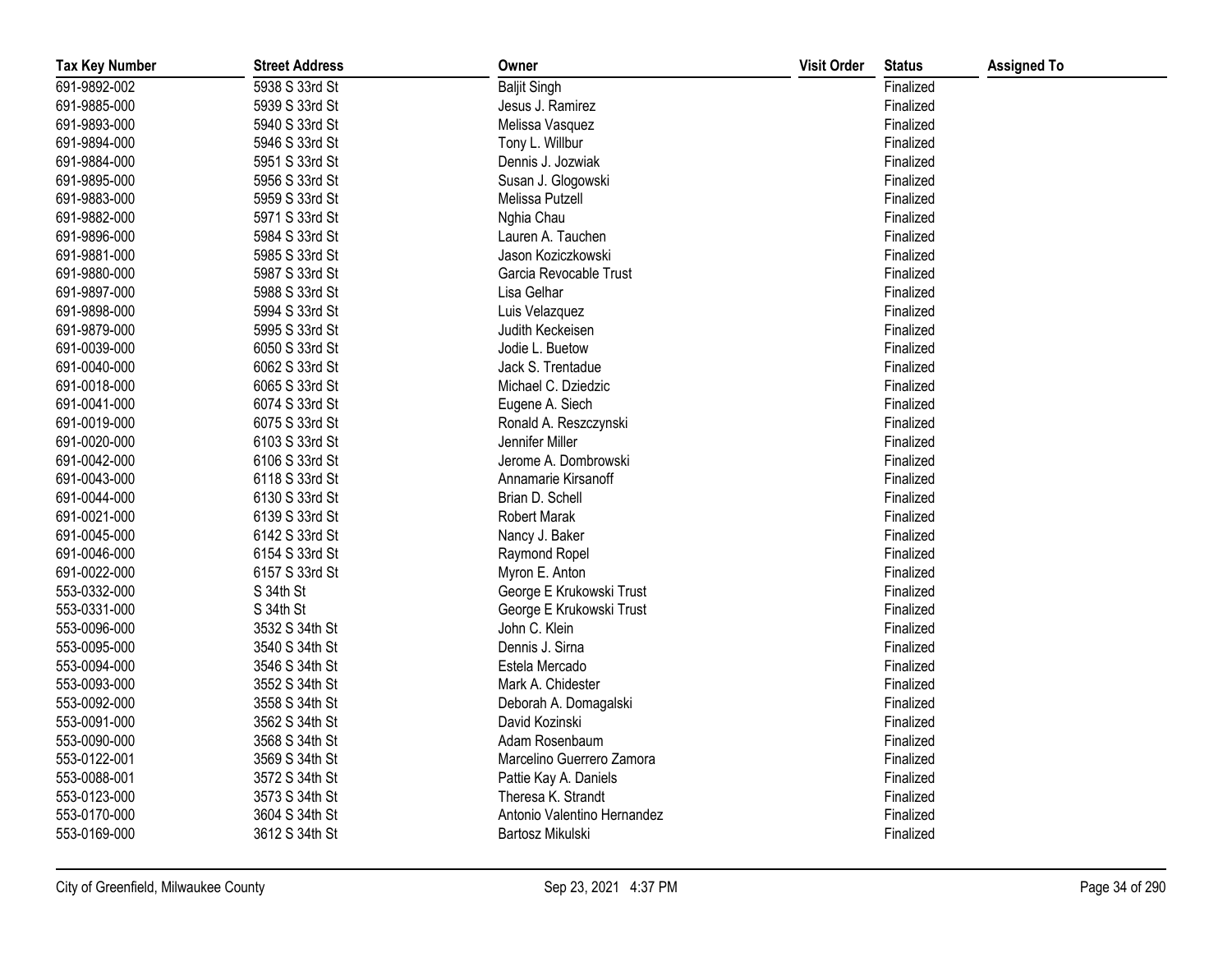| <b>Tax Key Number</b> | <b>Street Address</b> | Owner                     | <b>Visit Order</b> | <b>Status</b> | <b>Assigned To</b> |
|-----------------------|-----------------------|---------------------------|--------------------|---------------|--------------------|
| 553-0140-000          | 3613 S 34th St        | John M. Warren            |                    | Finalized     |                    |
| 553-0168-000          | 3616 S 34th St        | Jun Guo Xiao              |                    | Finalized     |                    |
| 553-0141-000          | 3619 S 34th St        | Marco Velasco H. Guzman   |                    | Finalized     |                    |
| 553-0167-000          | 3620 S 34th St        | <b>Manuel Macias Rios</b> |                    | Finalized     |                    |
| 553-0166-000          | 3624 S 34th St        | Serena H. Messer          |                    | Finalized     |                    |
| 553-0142-000          | 3625 S 34th St        | Phong T. Le               |                    | Finalized     |                    |
| 553-0165-000          | 3630 S 34th St        | Peggy B. Fortier          |                    | Finalized     |                    |
| 553-0143-002          | 3631 S 34th St        | Alan D. Vogelmann         |                    | Finalized     |                    |
| 553-0164-001          | 3634 S 34th St        | Elizabeth A. Archibald    |                    | Finalized     |                    |
| 553-0145-001          | 3637 S 34th St        | Debra J. Golla            |                    | Finalized     |                    |
| 553-0387-000          | 3643 S 34th St        | Jonathan Ramirez          |                    | Finalized     |                    |
| 553-0326-000          | 3646 S 34th St        | David Lumley              |                    | Finalized     |                    |
| 553-0386-000          | 3649 S 34th St        | Cynthia J. Liss           |                    | Finalized     |                    |
| 553-0327-000          | 3650 S 34th St        | Katrice Brooks            |                    | Finalized     |                    |
| 553-0385-000          | 3653 S 34th St        | David Reyes               |                    | Finalized     |                    |
| 553-0328-000          | 3656 S 34th St        | Miguel Angel Sanchez Cruz |                    | Finalized     |                    |
| 553-0329-000          | 3660 S 34th St        | Christopher J. Weber      |                    | Finalized     |                    |
| 553-0384-000          | 3661 S 34th St        | Michael J. Ermis          |                    | Finalized     |                    |
| 553-0383-000          | 3665 S 34th St        | Luz Adriana Cruz          |                    | Finalized     |                    |
| 553-0382-000          | 3667 S 34th St        | <b>Enes Besic</b>         |                    | Finalized     |                    |
| 553-0330-000          | 3668 S 34th St        | Troy M. Thieme            |                    | Finalized     |                    |
| 553-0381-000          | 3671 S 34th St        | Robert Holmes             |                    | Finalized     |                    |
| 553-0380-000          | 3681 S 34th St        | George E Krukowski Trust  |                    | Finalized     |                    |
| 553-0333-000          | 3684 S 34th St        | George E Krukowski Trust  |                    | Finalized     |                    |
| 553-0379-000          | 3685 S 34th St        | George E Krukowski Trust  |                    | Finalized     |                    |
| 553-0334-000          | 3702 S 34th St        | Clarissa Jimenez          |                    | Finalized     |                    |
| 553-0378-000          | 3707 S 34th St        | Brandon D. Johnsen        |                    | Finalized     |                    |
| 553-0335-000          | 3710 S 34th St        | Steve Valadez             |                    | Finalized     |                    |
| 553-0377-000          | 3711 S 34th St        | Gregory Karcher           |                    | Finalized     |                    |
| 553-0376-000          | 3715 S 34th St        | Janis B. Allan            |                    | Finalized     |                    |
| 553-0337-001          | 3718 S 34th St        | Joel Befus                |                    | Finalized     |                    |
| 553-0375-000          | 3721 S 34th St        | Maria A. Braun            |                    | Finalized     |                    |
| 553-0338-000          | 3724 S 34th St        | Paul J. Bondar            |                    | Finalized     |                    |
| 553-0374-000          | 3725 S 34th St        | <b>Patrick Sykes</b>      |                    | Finalized     |                    |
| 553-0339-000          | 3730 S 34th St        | John D. Andryczak         |                    | Finalized     |                    |
| 553-0373-000          | 3733 S 34th St        | Mark H. Bradford          |                    | Finalized     |                    |
| 599-8973-005          | 4333 S 34th St        | Marco Carini              |                    | Finalized     |                    |
| 599-8973-006          | 4343 S 34th St        | Johsua E. Hansen          |                    | Finalized     |                    |
| 599-1008-000          | 4357 S 34th St        | Gregory J. Krystek        |                    | Finalized     |                    |
| 599-1007-000          | 4363 S 34th St        | David A. Peterson         |                    | Finalized     |                    |
| 599-1006-000          | 4371 S 34th St        | Stanley G. Szupica        |                    | Finalized     |                    |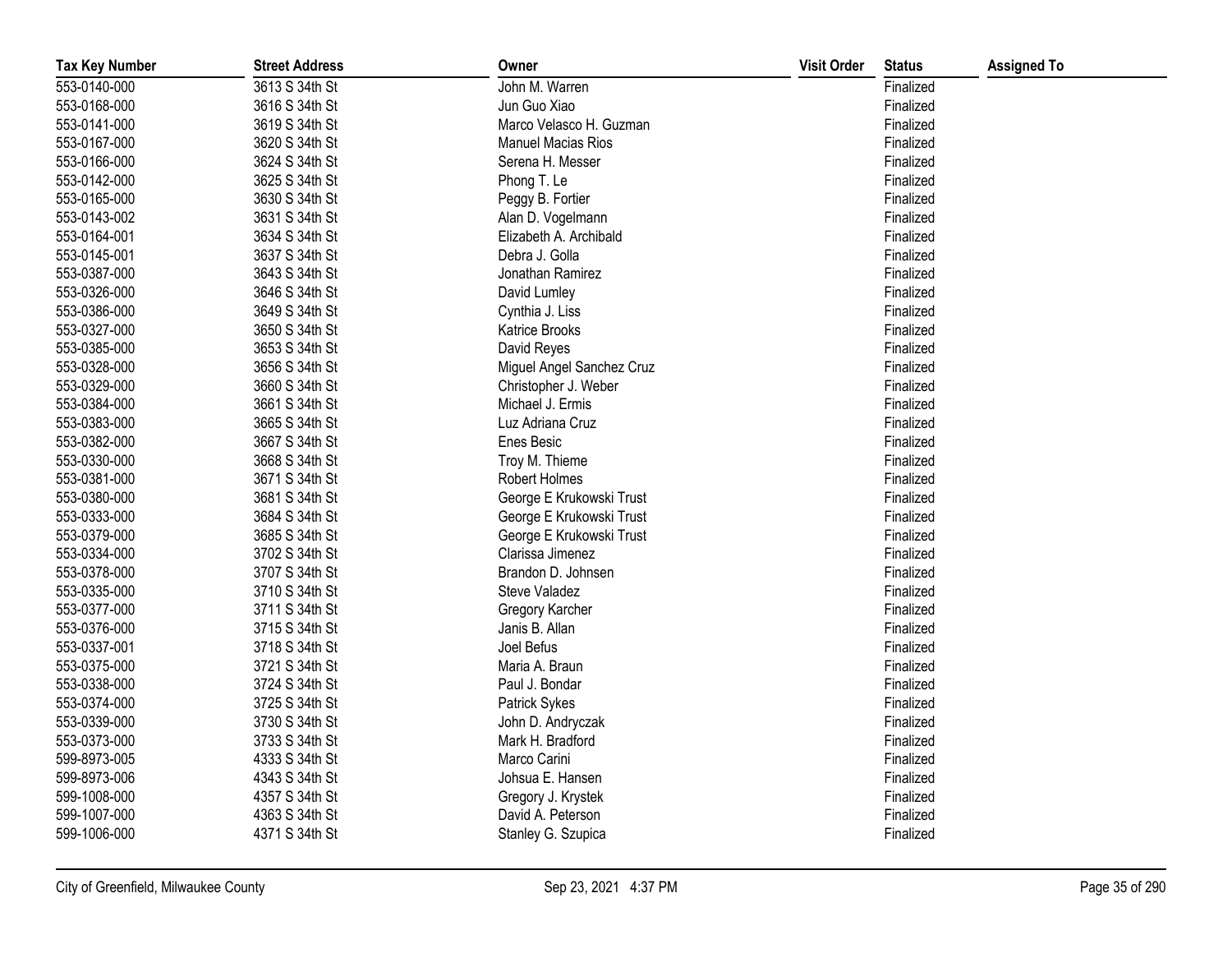| <b>Tax Key Number</b> | <b>Street Address</b> | Owner                              | <b>Visit Order</b> | <b>Status</b> | <b>Assigned To</b> |
|-----------------------|-----------------------|------------------------------------|--------------------|---------------|--------------------|
| 599-8968-004          | 4376 S 34th St        | Donald B. Weinert                  |                    | Finalized     |                    |
| 599-8968-001          | 4378 S 34th St        | Jerome P. Stache                   |                    | Finalized     |                    |
| 599-8967-000          | 4380 S 34th St        | Lisa A. Ewert                      |                    | Finalized     |                    |
| 599-1016-001          | 4400 S 34th St        | Frederick I. Jorgenson             |                    | Finalized     |                    |
| 599-1018-001          | 4420 S 34th St        | Peter J. Benson                    |                    | Finalized     |                    |
| 599-1014-000          | 4421 S 34th St        | Javad Saberi Shakib                |                    | Finalized     |                    |
| 599-1013-000          | 4433 S 34th St        | <b>Barbara Pearce</b>              |                    | Finalized     |                    |
| 599-8924-000          | 4444 S 34th St        | Arturo Medina                      |                    | Finalized     |                    |
| 599-8926-000          | 4445 S 34th St        | Alain Zdung Q. Tran                |                    | Finalized     |                    |
| 622-0075-000          | 4905 S 34th St        | Keith E. Bernam                    |                    | Finalized     |                    |
| 622-0069-000          | 4906 S 34th St        | Teresa K. Przespolewski            |                    | Finalized     |                    |
| 622-0068-000          | 4928 S 34th St        | Michael H. Prehn                   |                    | Finalized     |                    |
| 622-0074-000          | 4929 S 34th St        | Richard J. Derse Revocable Trust   |                    | Finalized     |                    |
| 622-0067-000          | 4946 S 34th St        | Susan J. Konkel                    |                    | Finalized     |                    |
| 622-0080-000          | 5016 S 34th St        | Kyle J. Bast                       |                    | Finalized     |                    |
| 622-0079-000          | 5025 S 34th St        | Joseph R. Barnes                   |                    | Finalized     |                    |
| 622-0123-000          | 5034 S 34th St        | Darlene J. Smith                   |                    | Finalized     |                    |
| 622-0089-000          | 5035 S 34th St        | Kurt J. Freitag                    |                    | Finalized     |                    |
| 622-0090-000          | 5045 S 34th St        | Pamela L. Caldwell                 |                    | Finalized     |                    |
| 622-0091-000          | 5055 S 34th St        | Steven J. Beske                    |                    | Finalized     |                    |
| 622-0092-000          | 5065 S 34th St        | Gary A. Gertz                      |                    | Finalized     |                    |
| 622-0093-000          | 5075 S 34th St        | Adolfo Trujillo                    |                    | Finalized     |                    |
| 622-0094-000          | 5085 S 34th St        | Mark A. Manning                    |                    | Finalized     |                    |
| 691-9870-000          | 5908 S 34th St        | Christopher Maldonado              |                    | Finalized     |                    |
| 691-9867-000          | 5919 S 34th St        | Rachel A. Poston                   |                    | Finalized     |                    |
| 691-9872-001          | 5920 S 34th St        | Jason Michael Koch                 |                    | Finalized     |                    |
| 691-9866-000          | 5925 S 34th St        | Robert Gonzalez                    |                    | Finalized     |                    |
| 691-9872-002          | 5926 S 34th St        | John W. Buth JLBF Transition Trust |                    | Finalized     |                    |
| 691-9865-000          | 5931 S 34th St        | David R. Schumacher                |                    | Finalized     |                    |
| 691-9873-000          | 5936 S 34th St        | Jerald A. Dempsey                  |                    | Finalized     |                    |
| 691-9874-000          | 5938 S 34th St        | Katherine A. Pirlot                |                    | Finalized     |                    |
| 691-9864-000          | 5945 S 34th St        | James R. Derwae                    |                    | Finalized     |                    |
| 691-9875-000          | 5950 S 34th St        | Alexandra K. Kresa                 |                    | Finalized     |                    |
| 691-9863-000          | 5955 S 34th St        | Gregg W. Schenk                    |                    | Finalized     |                    |
| 691-9876-000          | 5962 S 34th St        | Garrett P. Rakowski                |                    | Finalized     |                    |
| 691-9862-000          | 5963 S 34th St        | Kenneth J. Klapka                  |                    | Finalized     |                    |
| 691-9861-000          | 5969 S 34th St        | Gayle M. Meyer                     |                    | Finalized     |                    |
| 691-9877-001          | 5970 S 34th St        | Arlene E. Burton                   |                    | Finalized     |                    |
| 691-9877-002          | 5976 S 34th St        | Djuro Drazic                       |                    | Finalized     |                    |
| 691-9860-000          | 5977 S 34th St        | Barbara D. Roohr                   |                    | Finalized     |                    |
| 691-9877-003          | 5984 S 34th St        | Sarah Y. Sylla                     |                    | Finalized     |                    |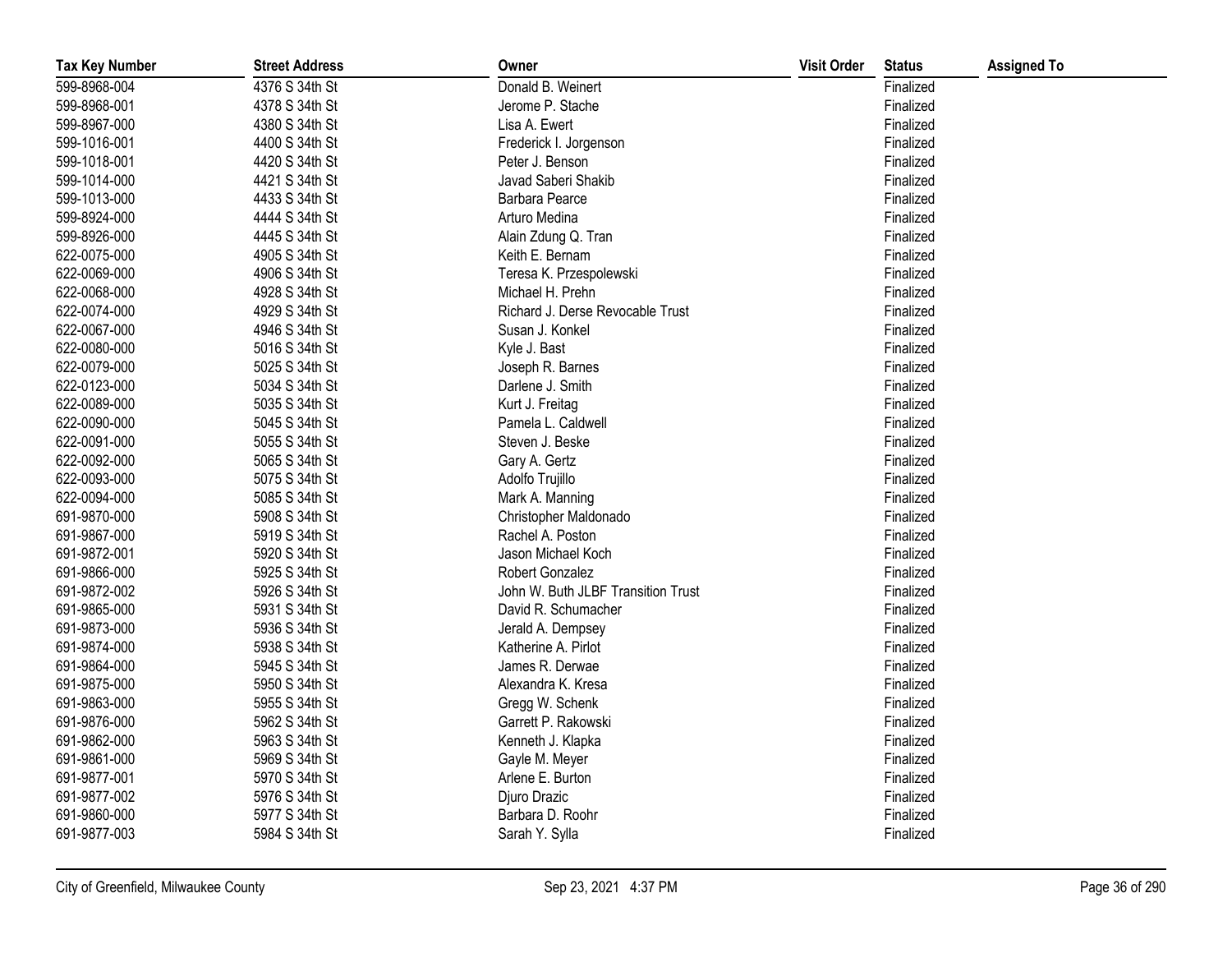| <b>Tax Key Number</b> | <b>Street Address</b> | Owner                                   | <b>Visit Order</b> | <b>Status</b> | <b>Assigned To</b> |
|-----------------------|-----------------------|-----------------------------------------|--------------------|---------------|--------------------|
| 691-9859-000          | 5985 S 34th St        | Steve Rodziczak                         |                    | Finalized     |                    |
| 691-9878-000          | 5992 S 34th St        | Travis M. Brewer                        |                    | Finalized     |                    |
| 691-9858-002          | 5995 S 34th St        | Christopher R. Kramer                   |                    | Finalized     |                    |
| 691-0029-000          | 6051 S 34th St        | Kurt M. Kujawa                          |                    | Finalized     |                    |
| 691-0030-000          | 6063 S 34th St        | Raimund W. Graf                         |                    | Finalized     |                    |
| 691-0026-000          | 6070 S 34th St        | Heidi M. Lieske                         |                    | Finalized     |                    |
| 691-0031-000          | 6075 S 34th St        | DV Residential, LLC                     |                    | Finalized     |                    |
| 691-0025-000          | 6084 S 34th St        | Mathew Alvarez                          |                    | Finalized     |                    |
| 691-0032-000          | 6087 S 34th St        | Curtis R. Sliwinski                     |                    | Finalized     |                    |
| 691-0033-000          | 6105 S 34th St        | Jennifer R. Ortega                      |                    | Finalized     |                    |
| 691-0024-000          | 6112 S 34th St        | <b>Ferdinand Torres</b>                 |                    | Finalized     |                    |
| 691-0034-000          | 6119 S 34th St        | Mark A. Bielski                         |                    | Finalized     |                    |
| 691-0035-000          | 6133 S 34th St        | James M. Grahek                         |                    | Finalized     |                    |
| 691-0023-000          | 6136 S 34th St        | Carole J. Martin                        |                    | Finalized     |                    |
| 691-0047-000          | 6166 S 34th St        | Adam Croft                              |                    | Finalized     |                    |
| 691-0050-000          | 6179 S 34th St        | Patricia K. Brannin                     |                    | Finalized     |                    |
| 691-0048-000          | 6180 S 34th St        | Ronald J. Bilski                        |                    | Finalized     |                    |
| 691-0049-000          | 6191 S 34th St        | Michael W. Deckow                       |                    | Finalized     |                    |
| 621-9992-002          | S 35th St             | Mary Borowski                           |                    | Finalized     |                    |
| 621-9992-005          | S 35th St             | Mary Borowski                           |                    | Finalized     |                    |
| 621-9989-003          | S 35th St             | Amber L. Stroschin                      |                    | Finalized     |                    |
| 621-9993-000          | S 35th St             | JAEF Transition Trust of April 23, 2013 |                    | Finalized     |                    |
| 576-9994-009          | S 35th St             | City of Greenfield                      |                    | Finalized     |                    |
| 553-0419-000          | S 35th St             | Joseph A. Kumprey                       |                    | Finalized     |                    |
| 553-0365-000          | 3674 S 35th St        | Shannon R. Sonnenberg-Pietila           |                    | Finalized     |                    |
| 553-0366-000          | 3678 S 35th St        | Anthony J. Randazzo                     |                    | Finalized     |                    |
| 553-0367-000          | 3700 S 35th St        | Jason P. Grimes                         |                    | Finalized     |                    |
| 553-0368-000          | 3704 S 35th St        | William J. Pawlak                       |                    | Finalized     |                    |
| 553-0369-000          | 3708 S 35th St        | Joyce M. Boncher                        |                    | Finalized     |                    |
| 553-0370-000          | 3714 S 35th St        | Jim Brensinger                          |                    | Finalized     |                    |
| 553-0371-000          | 3718 S 35th St        | BHD, LLC                                |                    | Finalized     |                    |
| 553-0372-000          | 3726 S 35th St        | Vladimir Ilic                           |                    | Finalized     |                    |
| 553-0388-001          | 3746 S 35th St        | Steven N. Bakazan                       |                    | Finalized     |                    |
| 554-8996-003          | 3747 S 35th St        | <b>TJH Enterprises LLC</b>              |                    | Finalized     |                    |
| 553-0390-000          | 3754 S 35th St        | Elvia Conchi                            |                    | Finalized     |                    |
| 553-0391-000          | 3760 S 35th St        | Christine Moreno                        |                    | Finalized     |                    |
| 554-8999-001          | 3763 S 35th St        | Franklin Lizardo Manzanillo             |                    | Finalized     |                    |
| 553-0392-000          | 3772 S 35th St        | Jacqueline L. Flores                    |                    | Finalized     |                    |
| 554-8998-001          | 3775 S 35th St        | Kelly J. Laabs                          |                    | Finalized     |                    |
| 553-0393-000          | 3776 S 35th St        | Matthew L. Puthoff                      |                    | Finalized     |                    |
| 554-8997-001          | 3781 S 35th St        | Michael Robeson                         |                    | Finalized     |                    |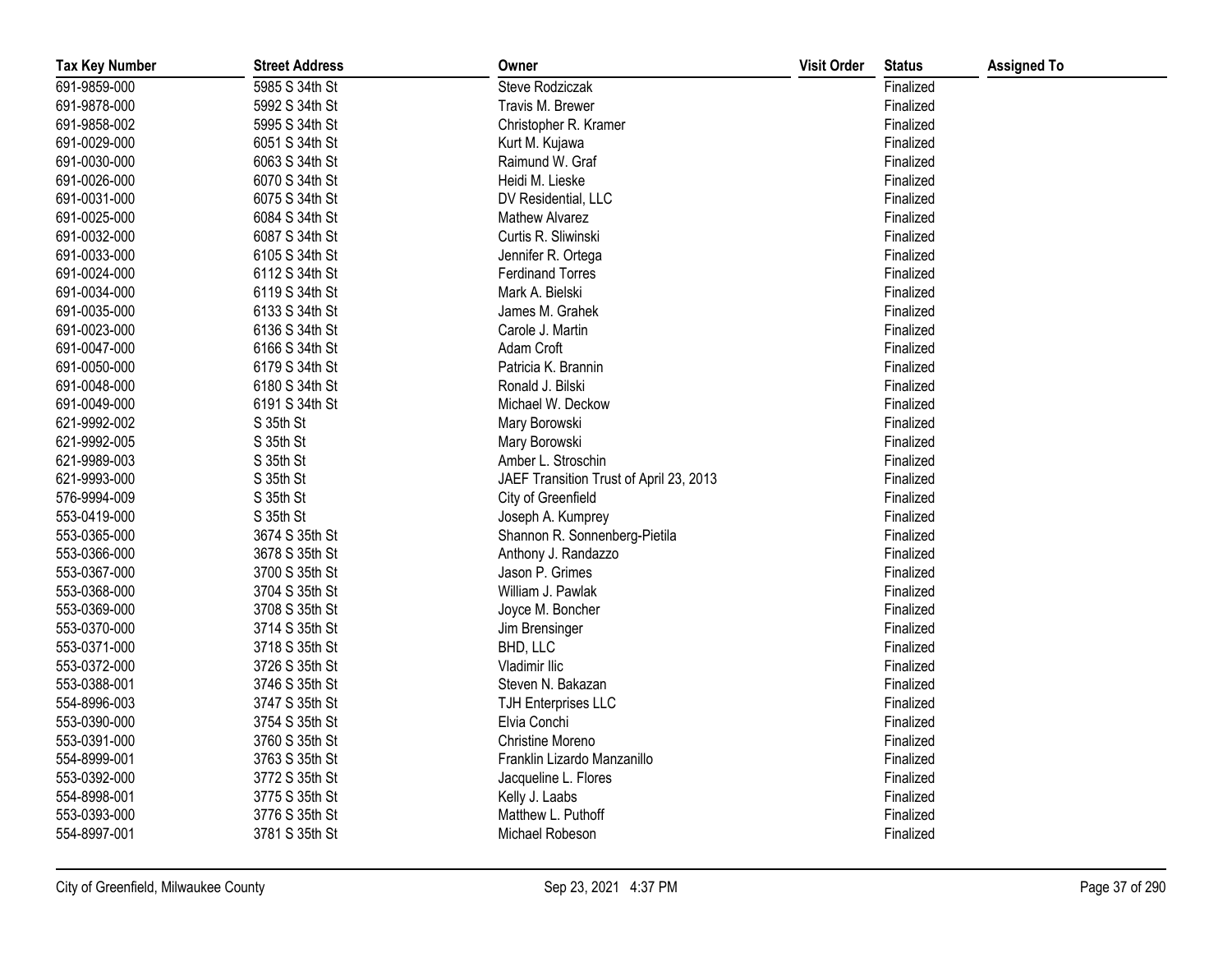| <b>Tax Key Number</b> | <b>Street Address</b> | Owner                                            | <b>Visit Order</b> | <b>Status</b> | <b>Assigned To</b> |
|-----------------------|-----------------------|--------------------------------------------------|--------------------|---------------|--------------------|
| 553-0394-000          | 3786 S 35th St        | Mary Immel                                       |                    | Finalized     |                    |
| 553-0395-000          | 3808 S 35th St        | June P. Napieralski                              |                    | Finalized     |                    |
| 554-8996-004          | 3809 S 35th St        | Shovers Family Irrevoc Trust                     |                    | Finalized     |                    |
| 553-0396-000          | 3814 S 35th St        | Eugene R. Weber                                  |                    | Finalized     |                    |
| 553-0397-000          | 3820 S 35th St        | Glen J. Sopa                                     |                    | Finalized     |                    |
| 554-8994-000          | 3833 S 35th St        | Abel Scott                                       |                    | Finalized     |                    |
| 553-0398-000          | 3838 S 35th St        | Steven C. Sisson                                 |                    | Finalized     |                    |
| 554-8991-001          | 3839 S 35th St        | Jason Hass                                       |                    | Finalized     |                    |
| 554-8990-000          | 3843 S 35th St        | Benaiah Hatfield                                 |                    | Finalized     |                    |
| 553-0417-000          | 3850 S 35th St        | William B. Monks                                 |                    | Finalized     |                    |
| 553-0418-000          | 3854 S 35th St        | Home Path Financial, L.P.                        |                    | Finalized     |                    |
| 554-8989-000          | 3857 S 35th St        | Joyce C. Jacobson                                |                    | Finalized     |                    |
| 554-8988-000          | 3867 S 35th St        | Aaron Teska                                      |                    | Finalized     |                    |
| 575-8897-004          | 4057 S 35th St        | <b>Metropolitan Associates</b>                   |                    | Finalized     |                    |
| 575-8930-000          | 4161 S 35th St        | Wisconsin Electric Power Company                 |                    | Finalized     |                    |
| 576-9997-001          | 4162 S 35th St        | Wisconsin Electric Power Company                 |                    | Finalized     |                    |
| 576-9995-004          | 4200 S 35th St        | WOAH LLC                                         |                    | Finalized     |                    |
| 575-8896-000          | 4209 S 35th St        | Raymond T. Krueger                               |                    | Finalized     |                    |
| 576-9995-005          | 4210 S 35th St        | City of Greenfield                               |                    | Finalized     |                    |
| 575-8895-000          | 4225 S 35th St        | John Drexler                                     |                    | Finalized     |                    |
| 575-8894-000          | 4235 S 35th St        | Mary F. Kliebenstein                             |                    | Finalized     |                    |
| 576-9994-008          | 4250 S 35th St        | David G. Green                                   |                    | Finalized     |                    |
| 575-8893-001          | 4255 S 35th St        | Jacob Olson                                      |                    | Finalized     |                    |
| 576-9994-007          | 4260 S 35th St        | Michael L. Gorman                                |                    | Finalized     |                    |
| 575-8893-002          | 4275 S 35th St        | Kenneth D. Keaton                                |                    | Finalized     |                    |
| 575-8893-007          | 4275 S 35th St        | Edith E. Ellis                                   |                    | Finalized     |                    |
| 600-9999-000          | 4309 S 35th St        | Charles B. Guenther                              |                    | Finalized     |                    |
| 599-8972-000          | 4320 S 35th St        | Janice I. Orcutt                                 |                    | Finalized     |                    |
| 600-9998-000          | 4325 S 35th St        | Daniel A. Morrison                               |                    | Finalized     |                    |
| 599-8971-000          | 4330 S 35th St        | William J. Willkomm                              |                    | Finalized     |                    |
| 600-9997-000          | 4335 S 35th St        | Mark W. Rooney                                   |                    | Finalized     |                    |
| 600-9996-000          | 4343 S 35th St        | Bernard F. Koch                                  |                    | Finalized     |                    |
| 599-8969-001          | 4346 S 35th St        | Jose C. Rivera                                   |                    | Finalized     |                    |
| 599-1000-001          | 4354 S 35th St        | Barbara Spolowicz                                |                    | Finalized     |                    |
| 600-9995-000          | 4359 S 35th St        | Byron J. Skillings                               |                    | Finalized     |                    |
| 599-1001-001          | 4366 S 35th St        | Rachel Hernandez                                 |                    | Finalized     |                    |
| 599-1002-001          | 4378 S 35th St        | Rungano S. Dzikamunhenga                         |                    | Finalized     |                    |
| 600-9994-001          | 4385 S 35th St        | William J Wenninger & Linda A Wenninger Revoc Ti |                    | Finalized     |                    |
| 600-9994-002          | 4385 S 35th St        | William J Wenninger & Linda A Wenninger Revoc Ti |                    | Finalized     |                    |
| 600-9993-001          | 4397 S 35th St        | <b>Matt Niebler</b>                              |                    | Finalized     |                    |
| 599-1009-001          | 4400 S 35th St        | Peter N. Jorgenson                               |                    | Finalized     |                    |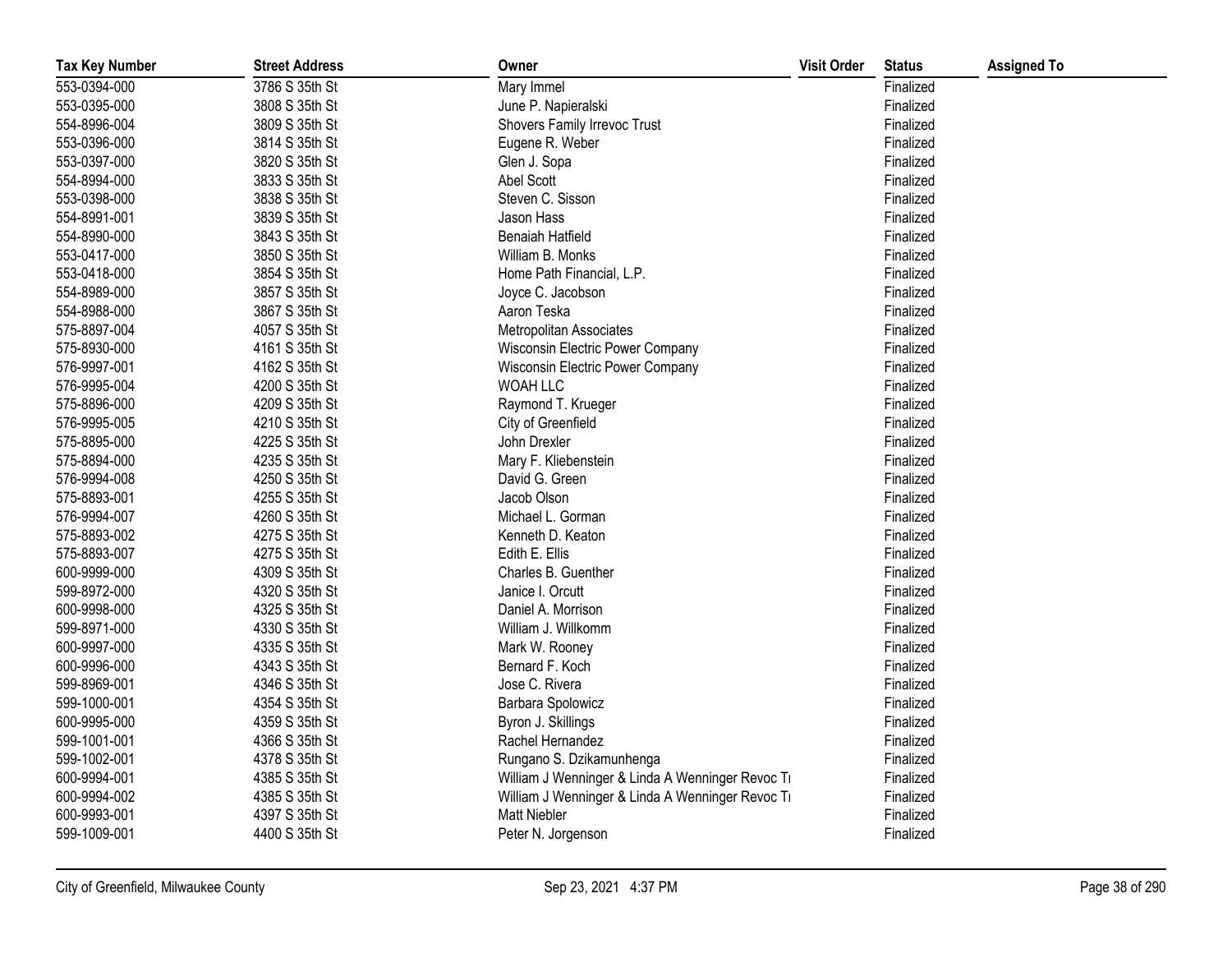| <b>Tax Key Number</b> | <b>Street Address</b> | Owner                                   | <b>Visit Order</b> | <b>Status</b> | <b>Assigned To</b> |
|-----------------------|-----------------------|-----------------------------------------|--------------------|---------------|--------------------|
| 600-9993-002          | 4401 S 35th St        | Steven M. Smith                         |                    | Finalized     |                    |
| 599-1010-001          | 4420 S 35th St        | Shirley M. Killough                     |                    | Finalized     |                    |
| 600-9992-000          | 4421 S 35th St        | Curtis Coffin                           |                    | Finalized     |                    |
| 600-9991-000          | 4425 S 35th St        | Debra Squire                            |                    | Finalized     |                    |
| 599-1012-002          | 4434 S 35th St        | Gerald S. Kujawa                        |                    | Finalized     |                    |
| 599-8927-000          | 4440 S 35th St        | Jean E. Halvorsen Family Trust          |                    | Finalized     |                    |
| 600-9990-000          | 4451 S 35th St        | William S. Brushwood                    |                    | Finalized     |                    |
| 599-8925-000          | 4456 S 35th St        | Richard E. Dane                         |                    | Finalized     |                    |
| 600-0099-001          | 4621 S 35th St        | Veronica Streich                        |                    | Finalized     |                    |
| 600-0098-000          | 4635 S 35th St        | Marshall T. Berlin                      |                    | Finalized     |                    |
| 600-0097-000          | 4647 S 35th St        | Samuel Foti                             |                    | Finalized     |                    |
| 600-0096-000          | 4659 S 35th St        | Kamlesh Chand                           |                    | Finalized     |                    |
| 599-8921-000          | 4666 S 35th St        | J&B Properties 4666 LLC                 |                    | Finalized     |                    |
| 621-9999-003          | 4701 S 35th St        | Dep T. Bui                              |                    | Finalized     |                    |
| 622-9963-000          | 4710 S 35th St        | Djurdje Ponjavic                        |                    | Finalized     |                    |
| 622-9962-001          | 4724 S 35th St        | Audrey Fosnight                         |                    | Finalized     |                    |
| 621-9997-001          | 4725 S 35th St        | Robert C. Kabella Jr                    |                    | Finalized     |                    |
| 622-9961-001          | 4734 S 35th St        | Matthew J. Hernigle                     |                    | Finalized     |                    |
| 621-9996-001          | 4735 S 35th St        | Salena Ann Gonzalez                     |                    | Finalized     |                    |
| 622-9960-001          | 4750 S 35th St        | Kelle Jacobsen                          |                    | Finalized     |                    |
| 621-9996-002          | 4757 S 35th St        | Salena Ann Gonzalez                     |                    | Finalized     |                    |
| 622-9960-002          | 4760 S 35th St        | Shawn A. Clifton                        |                    | Finalized     |                    |
| 621-9996-003          | 4769 S 35th St        | Salena Ann Gonzales                     |                    | Finalized     |                    |
| 621-9995-000          | 4781 S 35th St        | JAEF Transition Trust of April 23, 2013 |                    | Finalized     |                    |
| 621-9994-000          | 4811 S 35th St        | Patricia L. Koch Revocable Trust        |                    | Finalized     |                    |
| 621-9992-001          | 4821 S 35th St        | Lisa M. Reyes                           |                    | Finalized     |                    |
| 621-9991-000          | 4835 S 35th St        | Janet K. Melloch                        |                    | Finalized     |                    |
| 621-9990-000          | 4849 S 35th St        | Ellen A. Budny                          |                    | Finalized     |                    |
| 621-9989-004          | 4875 S 35th St        | Amber L. Stroschin                      |                    | Finalized     |                    |
| 622-0070-000          | 4900 S 35th St        | Ramadan Bektesi                         |                    | Finalized     |                    |
| 621-9899-000          | 4905 S 35th St        | Robert D. Buege                         |                    | Finalized     |                    |
| 621-9900-009          | 4919 S 35th St        | Mark H. Barker                          |                    | Finalized     |                    |
| 622-0071-000          | 4928 S 35th St        | Steven J. Hermanson                     |                    | Finalized     |                    |
| 621-9898-001          | 4931 S 35th St        | Nevenka Momich                          |                    | Finalized     |                    |
| 622-0072-000          | 4946 S 35th St        | Shayleen Morales                        |                    | Finalized     |                    |
| 621-9898-002          | 4951 S 35th St        | James D. Braatz                         |                    | Finalized     |                    |
| 621-9896-000          | 5001 S 35th St        | Susan J. Otto                           |                    | Finalized     |                    |
| 621-9897-007          | 5021 S 35th St        | Tauna L. McCarthy                       |                    | Finalized     |                    |
| 622-0076-000          | 5024 S 35th St        | Jodie T. Borak                          |                    | Finalized     |                    |
| 621-9894-000          | 5027 S 35th St        | Richard Cwiklinski Jr                   |                    | Finalized     |                    |
| 621-9895-001          | 5031 S 35th St        | Adam R. Jaeck                           |                    | Finalized     |                    |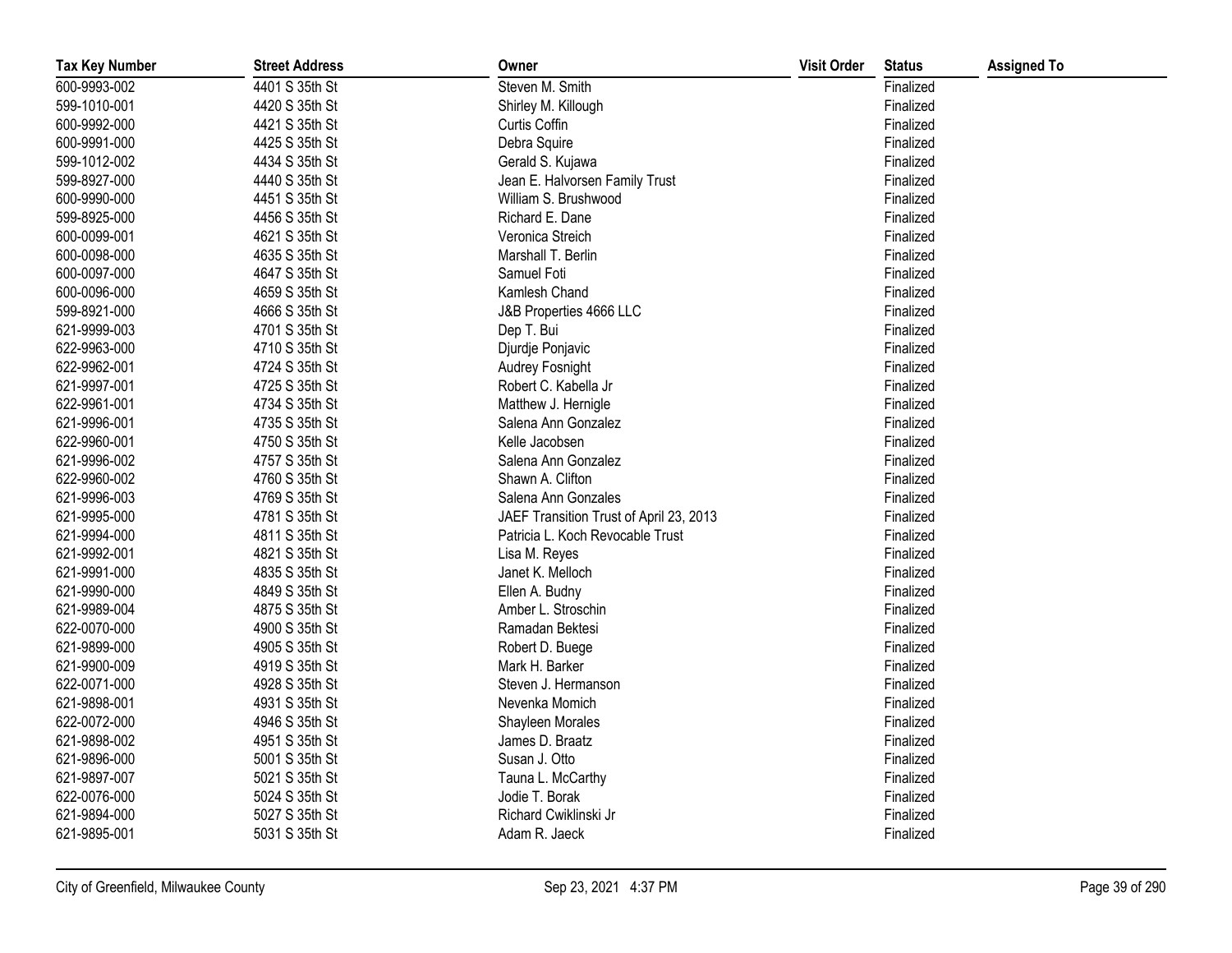| <b>Tax Key Number</b> | <b>Street Address</b> | Owner                                                 | <b>Visit Order</b> | <b>Status</b> | <b>Assigned To</b> |
|-----------------------|-----------------------|-------------------------------------------------------|--------------------|---------------|--------------------|
| 622-0088-000          | 5034 S 35th St        | Jeffrey R. Sidello and Julie A. Sidello Revocable Tru |                    | Finalized     |                    |
| 621-9893-000          | 5035 S 35th St        | Maria Torrijos                                        |                    | Finalized     |                    |
| 621-9892-002          | 5039 S 35th St        | Julian E. Haliga Sr                                   |                    | Finalized     |                    |
| 622-0087-000          | 5044 S 35th St        | Kenneth Duchin                                        |                    | Finalized     |                    |
| 621-9891-006          | 5045 S 35th St        | Marcus E. Jensen                                      |                    | Finalized     |                    |
| 622-0086-000          | 5054 S 35th St        | Jose M. Rojo                                          |                    | Finalized     |                    |
| 622-0085-000          | 5064 S 35th St        | Dale G & Corinne A Herold Survivor's Trust            |                    | Finalized     |                    |
| 622-0084-000          | 5074 S 35th St        | Theresa Pham                                          |                    | Finalized     |                    |
| 621-9885-000          | 5075 S 35th St        | Kevin J. Boucher                                      |                    | Finalized     |                    |
| 622-0083-000          | 5084 S 35th St        | Ruth Bauer Revocable Trust Dated January 26, 201      |                    | Finalized     |                    |
| 622-0082-000          | 5094 S 35th St        | Amer G. Alam                                          |                    | Finalized     |                    |
| 691-9849-000          | 5920 S 35th St        | Robert J. Vogds                                       |                    | Finalized     |                    |
| 691-9850-000          | 5926 S 35th St        | Barbara D. Jensen Revocable Living Trust              |                    | Finalized     |                    |
| 692-8999-001          | 5933 S 35th St        | Michael H. Gierl                                      |                    | Finalized     |                    |
| 691-9851-000          | 5936 S 35th St        | Alvin R & Gale M Moe Irrevocable Trust                |                    | Finalized     |                    |
| 692-8999-002          | 5941 S 35th St        | Clarence E & Janice M Schwark Trust                   |                    | Finalized     |                    |
| 691-9852-000          | 5944 S 35th St        | Holly J. Brunke                                       |                    | Finalized     |                    |
| 691-9853-000          | 5952 S 35th St        | Elliot W. Hughes                                      |                    | Finalized     |                    |
| 691-9854-000          | 5960 S 35th St        | Tahlia Nunez Williams                                 |                    | Finalized     |                    |
| 692-1000-000          | 5961 S 35th St        | Jeanne K. Moran                                       |                    | Finalized     |                    |
| 691-9855-000          | 5968 S 35th St        | Richard D. Kasten                                     |                    | Finalized     |                    |
| 692-1001-000          | 5975 S 35th St        | Elaine C. Generotzky Revocable Trust                  |                    | Finalized     |                    |
| 691-9856-000          | 5976 S 35th St        | Anthony J. Frittitta                                  |                    | Finalized     |                    |
| 691-9857-000          | 5984 S 35th St        | Miguel Martinez-Flores                                |                    | Finalized     |                    |
| 692-1002-000          | 5993 S 35th St        | Misty D. Donough                                      |                    | Finalized     |                    |
| 691-9858-001          | 5994 S 35th St        | Jeffrey Patin                                         |                    | Finalized     |                    |
| 692-1003-000          | 6005 S 35th St        | Genevieve Parra                                       |                    | Finalized     |                    |
| 692-1175-000          | 6051 S 35th St        | Robert G. Shilling                                    |                    | Finalized     |                    |
| 692-1176-000          | 6063 S 35th St        | Paul B. Reamer                                        |                    | Finalized     |                    |
| 692-1177-000          | 6075 S 35th St        | Richard J. St Antoine                                 |                    | Finalized     |                    |
| 692-1178-000          | 6109 S 35th St        | James M. Vaughn                                       |                    | Finalized     |                    |
| 692-1179-000          | 6121 S 35th St        | Michael P. Luce                                       |                    | Finalized     |                    |
| 692-1180-000          | 6135 S 35th St        | Christopher Matecki                                   |                    | Finalized     |                    |
| 692-8976-002          | 6145 S 35th St        | Carlitos Perez Jr                                     |                    | Finalized     |                    |
| 692-8975-001          | 6155 S 35th St        | Alexander A. Prier                                    |                    | Finalized     |                    |
| 692-8975-002          | 6175 S 35th St        | James J. Karasek                                      |                    | Finalized     |                    |
| 692-8974-003          | 6181 S 35th St        | Robert J. Murnane                                     |                    | Finalized     |                    |
| 691-0059-000          | 6210 S 35th St        | Pranvera Bermema                                      |                    | Finalized     |                    |
| 692-8971-001          | 6217 S 35th St        | Rafael A. Jimenez                                     |                    | Finalized     |                    |
| 692-8971-005          | 6225 S 35th St        | Brian J. Champagne                                    |                    | Finalized     |                    |
| 692-8964-003          | 6233 S 35th St        | Frank A. Bednar Jr                                    |                    | Finalized     |                    |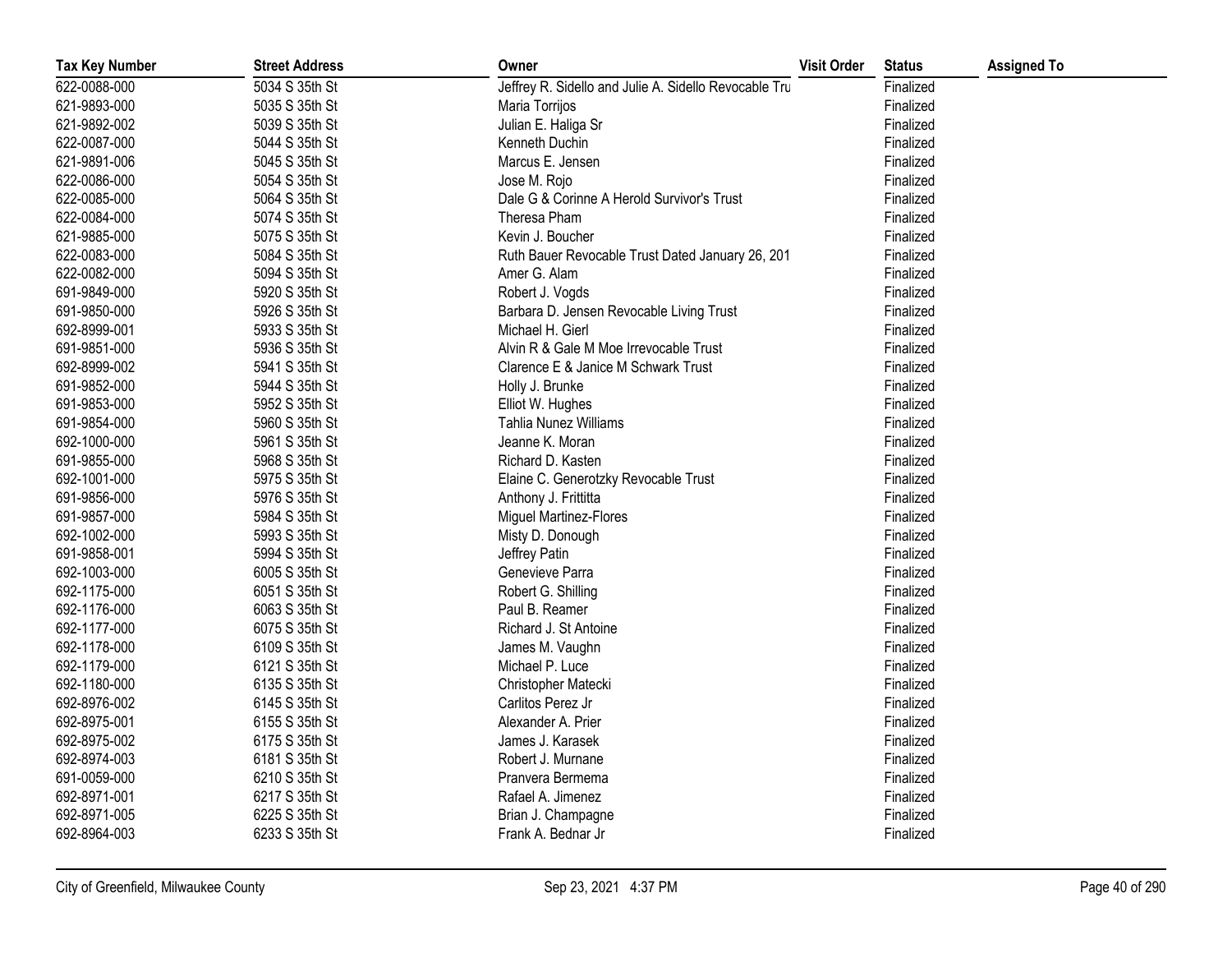| <b>Tax Key Number</b> | <b>Street Address</b> | Owner                      | <b>Visit Order</b> | <b>Status</b> | <b>Assigned To</b> |
|-----------------------|-----------------------|----------------------------|--------------------|---------------|--------------------|
| 691-0058-000          | 6236 S 35th St        | George C. Kusak            |                    | Finalized     |                    |
| 692-8964-002          | 6241 S 35th St        | Theresa H. Koss            |                    | Finalized     |                    |
| 691-0065-000          | 6266 S 35th St        | Richard J. Niemczyk        |                    | Finalized     |                    |
| 621-9989-001          | S 36th St             | Amber L. Stroschin         |                    | Finalized     |                    |
| 621-9989-002          | S 36th St             | Amber L. Stroschin         |                    | Finalized     |                    |
| 575-8893-010          | S 36th St             | Edith E. Ellis             |                    | Finalized     |                    |
| 600-0020-000          | S 36th St             | City of Greenfield         |                    | Finalized     |                    |
| 554-8993-002          | 3826 S 36th St        | <b>JHN Properties LLC</b>  |                    | Finalized     |                    |
| 554-1000-000          | 3829 S 36th St        | Karen M. Krajewski         |                    | Finalized     |                    |
| 554-8993-003          | 3834 S 36th St        | Royce P. Konkel            |                    | Finalized     |                    |
| 554-1001-000          | 3835 S 36th St        | Makayla L. Tanner          |                    | Finalized     |                    |
| 554-1002-000          | 3841 S 36th St        | Larissa R. Peszko          |                    | Finalized     |                    |
| 554-8993-004          | 3844 S 36th St        | George A. Potvin Trust     |                    | Finalized     |                    |
| 554-1003-000          | 3845 S 36th St        | Carlos Olmos               |                    | Finalized     |                    |
| 554-1004-000          | 3853 S 36th St        | Jorge A. Sotomayor         |                    | Finalized     |                    |
| 554-1005-000          | 3859 S 36th St        | Orhan Senel                |                    | Finalized     |                    |
| 600-0048-000          | 4305 S 36th St        | Darren R. Hull             |                    | Finalized     |                    |
| 600-0001-001          | 4306 S 36th St        | Dennis Mabry               |                    | Finalized     |                    |
| 600-0049-000          | 4315 S 36th St        | Zaki Shaikh                |                    | Finalized     |                    |
| 600-0002-001          | 4316 S 36th St        | Gregg J. Parnau            |                    | Finalized     |                    |
| 600-0003-000          | 4336 S 36th St        | Tom Xiong                  |                    | Finalized     |                    |
| 600-0004-000          | 4344 S 36th St        | Generoso R. Gonzalez       |                    | Finalized     |                    |
| 600-0023-000          | 4345 S 36th St        | Richard C. Kasza           |                    | Finalized     |                    |
| 600-0005-000          | 4352 S 36th St        | Paul J. Beitzel            |                    | Finalized     |                    |
| 600-0024-000          | 4357 S 36th St        | Georgiann M. Brinkman      |                    | Finalized     |                    |
| 600-0006-000          | 4358 S 36th St        | Alan K. Genke              |                    | Finalized     |                    |
| 600-0025-000          | 4365 S 36th St        | <b>Gurmeet Singh</b>       |                    | Finalized     |                    |
| 600-0007-000          | 4366 S 36th St        | Emily K. Takacs            |                    | Finalized     |                    |
| 600-0026-000          | 4373 S 36th St        | Zachary Ciesielczyk        |                    | Finalized     |                    |
| 600-0008-000          | 4376 S 36th St        | Claire Erin Carter         |                    | Finalized     |                    |
| 600-0027-000          | 4381 S 36th St        | Matthew M. Mccann          |                    | Finalized     |                    |
| 600-0009-000          | 4384 S 36th St        | Audrey Baur Thompson       |                    | Finalized     |                    |
| 600-0010-000          | 4390 S 36th St        | Mary Jo T Widmann          |                    | Finalized     |                    |
| 600-0028-000          | 4391 S 36th St        | Thaddeus M. Spenneberg     |                    | Finalized     |                    |
| 600-0029-000          | 4401 S 36th St        | Christopher J. Mcatee      |                    | Finalized     |                    |
| 600-0011-000          | 4406 S 36th St        | Michael L. Driscoll Jr     |                    | Finalized     |                    |
| 600-0030-000          | 4411 S 36th St        | Richard A. Weeden          |                    | Finalized     |                    |
| 600-0012-000          | 4414 S 36th St        | Rodrigo Hernandez Gonzalez |                    | Finalized     |                    |
| 600-0031-000          | 4419 S 36th St        | Jerome W. Trewyn           |                    | Finalized     |                    |
| 600-0013-000          | 4422 S 36th St        | Brittany R. Buford         |                    | Finalized     |                    |
| 600-0032-000          | 4427 S 36th St        | Daren A. Purgill           |                    | Finalized     |                    |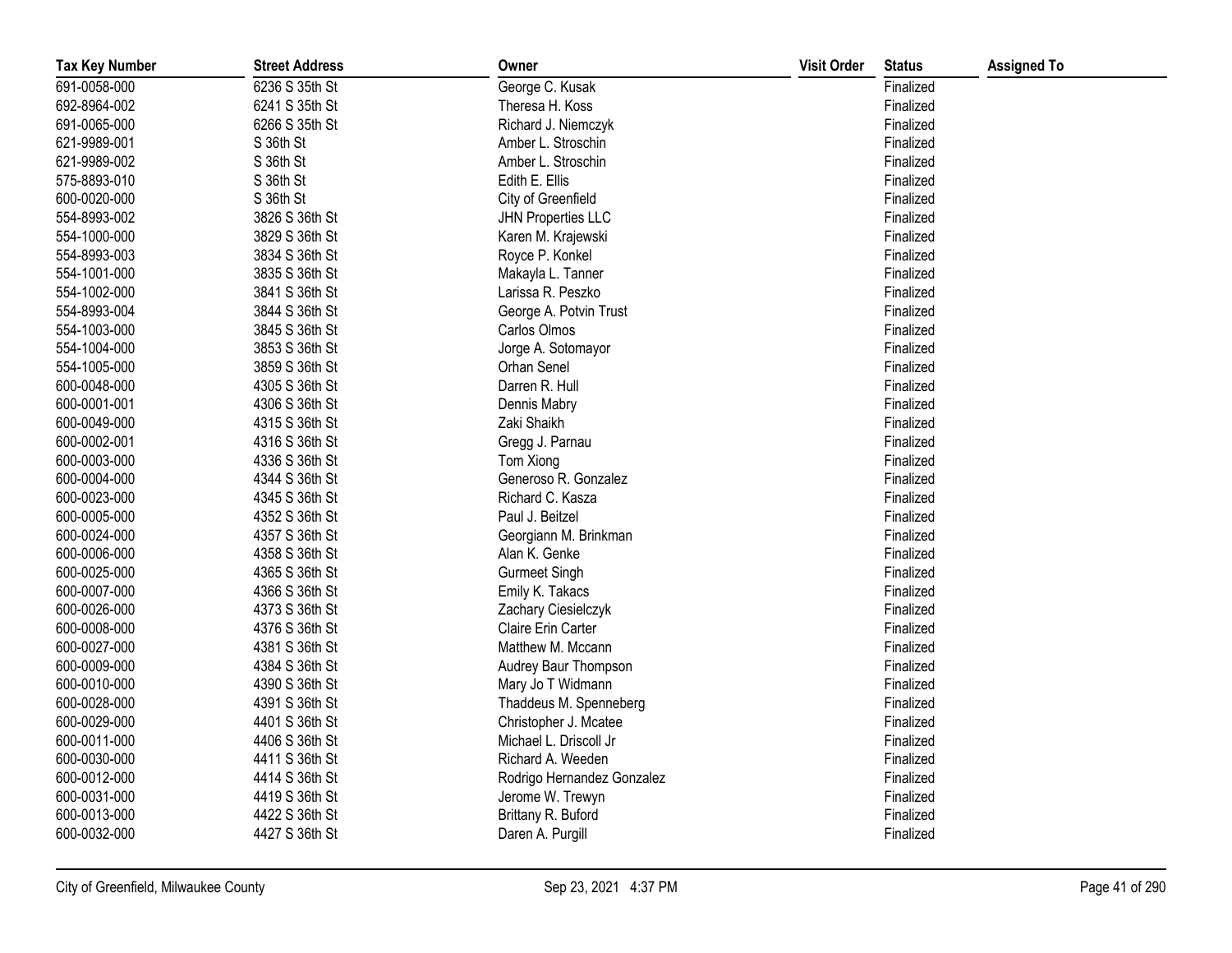| <b>Tax Key Number</b> | <b>Street Address</b> | Owner                                           | <b>Visit Order</b> | <b>Status</b> | <b>Assigned To</b> |
|-----------------------|-----------------------|-------------------------------------------------|--------------------|---------------|--------------------|
| 600-0014-000          | 4430 S 36th St        | Orlando Munoz                                   |                    | Finalized     |                    |
| 600-0033-000          | 4437 S 36th St        | Amy Lass                                        |                    | Finalized     |                    |
| 600-0015-000          | 4438 S 36th St        | Charles A. Schwalbach                           |                    | Finalized     |                    |
| 600-0016-000          | 4446 S 36th St        | Daniel W Ewert and Nadine M Ewert Revocable Tru |                    | Finalized     |                    |
| 600-0017-000          | 4454 S 36th St        | John M. Hyatt                                   |                    | Finalized     |                    |
| 600-0018-000          | 4460 S 36th St        | LaFong Vang                                     |                    | Finalized     |                    |
| 600-0019-000          | 4468 S 36th St        | Laura L. Waarvik                                |                    | Finalized     |                    |
| 600-0091-001          | 4620 S 36th St        | Terresa Shkoukani                               |                    | Finalized     |                    |
| 600-0108-001          | 4621 S 36th St        | Brian D. Hans                                   |                    | Finalized     |                    |
| 600-0092-000          | 4634 S 36th St        | Jack D. Snodgrass                               |                    | Finalized     |                    |
| 600-0109-000          | 4635 S 36th St        | Richard W. Vander Hyden                         |                    | Finalized     |                    |
| 600-0093-000          | 4646 S 36th St        | Robert A. Zima                                  |                    | Finalized     |                    |
| 600-0110-000          | 4647 S 36th St        | Ross R. Haagensen                               |                    | Finalized     |                    |
| 600-0094-000          | 4658 S 36th St        | Jonathan F. Kurth                               |                    | Finalized     |                    |
| 621-9900-008          | 4916 S 36th St        | William L. Sayles                               |                    | Finalized     |                    |
| 621-9900-010          | 4920 S 36th St        | Alton Porter Revocable Living Trust             |                    | Finalized     |                    |
| 621-9898-004          | 4934 S 36th St        | Mitchell Urich                                  |                    | Finalized     |                    |
| 621-9898-006          | 4935 S 36th St        | Lois M. Lister Leslie                           |                    | Finalized     |                    |
| 621-9898-007          | 4953 S 36th St        | Dale P. Bruss                                   |                    | Finalized     |                    |
| 621-9897-002          | 4977 S 36th St        | Amy M. Young                                    |                    | Finalized     |                    |
| 621-9898-003          | 4980 S 36th St        | Amy A. Bruzan                                   |                    | Finalized     |                    |
| 621-9897-004          | 4991 S 36th St        | John E. Starkl                                  |                    | Finalized     |                    |
| 621-9897-006          | 5000 S 36th St        | Stefano Carini                                  |                    | Finalized     |                    |
| 621-0006-000          | 5005 S 36th St        | Lisa M. Bulowicz                                |                    | Finalized     |                    |
| 621-0001-000          | 5006 S 36th St        | Frederick J. Pedersen                           |                    | Finalized     |                    |
| 621-0005-000          | 5025 S 36th St        | Justin M. Pawlowski                             |                    | Finalized     |                    |
| 621-0002-000          | 5028 S 36th St        | Larry W. Washburn                               |                    | Finalized     |                    |
| 621-9892-004          | 5032 S 36th St        | Brian P. Killoran                               |                    | Finalized     |                    |
| 621-9892-006          | 5035 S 36th St        | Debra A. Parker                                 |                    | Finalized     |                    |
| 621-9891-005          | 5042 S 36th St        | Bryan J. Cook                                   |                    | Finalized     |                    |
| 621-9891-003          | 5045 S 36th St        | Nancy A. Koch                                   |                    | Finalized     |                    |
| 621-9886-001          | 5050 S 36th St        | Elliott R. Nelson                               |                    | Finalized     |                    |
| 621-9887-002          | 5061 S 36th St        | Mamoun Qadadha                                  |                    | Finalized     |                    |
| 692-1010-003          | 5955 S 36th St        | Paul J. Kilp                                    |                    | Finalized     |                    |
| 692-1008-000          | 5974 S 36th St        | Paul A. Goral                                   |                    | Finalized     |                    |
| 692-8978-000          | 5975 S 36th St        | Elaine E. Friedl                                |                    | Finalized     |                    |
| 692-1007-000          | 5992 S 36th St        | James B. Cieslik                                |                    | Finalized     |                    |
| 692-1011-000          | 5995 S 36th St        | Leon A. Wilcox                                  |                    | Finalized     |                    |
| 692-1006-000          | 6000 S 36th St        | Harold G. Kasulke                               |                    | Finalized     |                    |
| 692-1012-000          | 6015 S 36th St        | Dawn M. Szymakowski                             |                    | Finalized     |                    |
| 692-1013-001          | 6025 S 36th St        | William P. Streicher                            |                    | Finalized     |                    |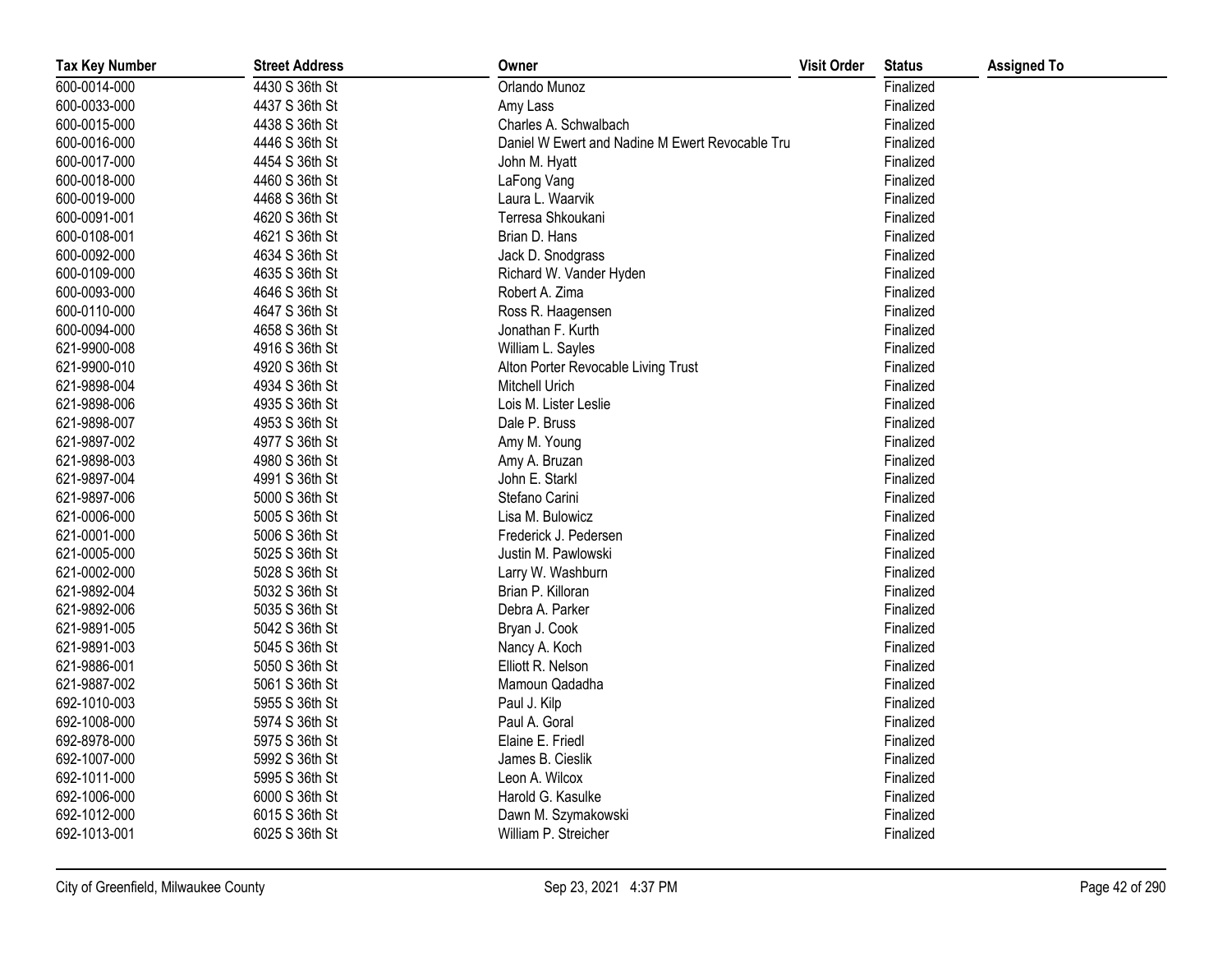| <b>Tax Key Number</b> | <b>Street Address</b> | Owner                                             | <b>Visit Order</b> | <b>Status</b> | <b>Assigned To</b> |
|-----------------------|-----------------------|---------------------------------------------------|--------------------|---------------|--------------------|
| 692-1014-001          | 6045 S 36th St        | Alan T. Czajczynski LE                            |                    | Finalized     |                    |
| 692-1026-001          | 6048 S 36th St        | Aaron Ryan Ovsienko                               |                    | Finalized     |                    |
| 692-1014-002          | 6055 S 36th St        | Kathleen A. Kneiser Revocable Living Trust        |                    | Finalized     |                    |
| 692-1025-000          | 6062 S 36th St        | Bruce N. Ponga                                    |                    | Finalized     |                    |
| 692-1015-000          | 6103 S 36th St        | James M. Champagne                                |                    | Finalized     |                    |
| 692-1024-000          | 6110 S 36th St        | Wayne M. Klamecki                                 |                    | Finalized     |                    |
| 692-8977-000          | 6121 S 36th St        | Scott A. Kwasniewski                              |                    | Finalized     |                    |
| 692-1023-000          | 6124 S 36th St        | Thomas G. Surwillo                                |                    | Finalized     |                    |
| 692-8976-001          | 6136 S 36th St        | Eric Schneider                                    |                    | Finalized     |                    |
| 692-1016-001          | 6141 S 36th St        | John W. Marks                                     |                    | Finalized     |                    |
| 692-8975-004          | 6154 S 36th St        | Joshua J. Denk                                    |                    | Finalized     |                    |
| 692-1016-002          | 6155 S 36th St        | David R. Spengler                                 |                    | Finalized     |                    |
| 692-1017-000          | 6171 S 36th St        | James Holmes                                      |                    | Finalized     |                    |
| 692-8975-003          | 6172 S 36th St        | Joy E. Fricke                                     |                    | Finalized     |                    |
| 692-8974-005          | 6184 S 36th St        | Janae C. Magnuson                                 |                    | Finalized     |                    |
| 621-9976-004          | S 37th St             | Christopher Lukas                                 |                    | Finalized     |                    |
| 621-9977-002          | S 37th St             | Elaine Thoennes                                   |                    | Finalized     |                    |
| 621-9978-002          | S 37th St             | Steven D Hamilton Living Trust                    |                    | Finalized     |                    |
| 621-9979-001          | S 37th St             | Marilyn F. Rohner                                 |                    | Finalized     |                    |
| 554-1017-000          | 3828 S 37th St        | Nicholas A. Pfister                               |                    | Finalized     |                    |
| 554-1018-000          | 3829 S 37th St        | Justin Froehlich                                  |                    | Finalized     |                    |
| 554-1016-000          | 3834 S 37th St        | Jose Gonzalez Garza Revocable Trust               |                    | Finalized     |                    |
| 554-1019-000          | 3835 S 37th St        | Theresa A. Kalsch                                 |                    | Finalized     |                    |
| 554-1015-000          | 3840 S 37th St        | Marybeth A. Picard                                |                    | Finalized     |                    |
| 554-1020-000          | 3841 S 37th St        | Robert J. Kawczynski                              |                    | Finalized     |                    |
| 554-1014-000          | 3846 S 37th St        | Jeffrey L. Miracola                               |                    | Finalized     |                    |
| 554-1021-000          | 3847 S 37th St        | Gary W. Merriman                                  |                    | Finalized     |                    |
| 554-1013-000          | 3852 S 37th St        | Yvonne R. Krupa                                   |                    | Finalized     |                    |
| 554-1022-000          | 3853 S 37th St        | Ronald J. Breckler                                |                    | Finalized     |                    |
| 554-1012-000          | 3858 S 37th St        | Joseph M. Stake                                   |                    | Finalized     |                    |
| 554-1023-000          | 3859 S 37th St        | Mark Stager                                       |                    | Finalized     |                    |
| 600-0044-000          | 4362 S 37th St        | Mark J. Greenholdt                                |                    | Finalized     |                    |
| 600-0043-000          | 4370 S 37th St        | Erik Malmstadt                                    |                    | Finalized     |                    |
| 600-0042-000          | 4378 S 37th St        | James R Hessling Rev Living Trust Dated 9/18/2014 |                    | Finalized     |                    |
| 600-0080-000          | 4381 S 37th St        | Barbara Multhauf                                  |                    | Finalized     |                    |
| 600-0041-000          | 4386 S 37th St        | <b>Blake Jalovec</b>                              |                    | Finalized     |                    |
| 600-0079-000          | 4391 S 37th St        | Timothy J. Evica                                  |                    | Finalized     |                    |
| 600-0040-000          | 4394 S 37th St        | Rosemary Kollenbroich Revocable Trust             |                    | Finalized     |                    |
| 600-0078-000          | 4403 S 37th St        | Nicholas J. Flanders                              |                    | Finalized     |                    |
| 600-0039-000          | 4406 S 37th St        | Nancyann Marigomen                                |                    | Finalized     |                    |
| 600-0077-000          | 4411 S 37th St        | Michael R. Kasprzak                               |                    | Finalized     |                    |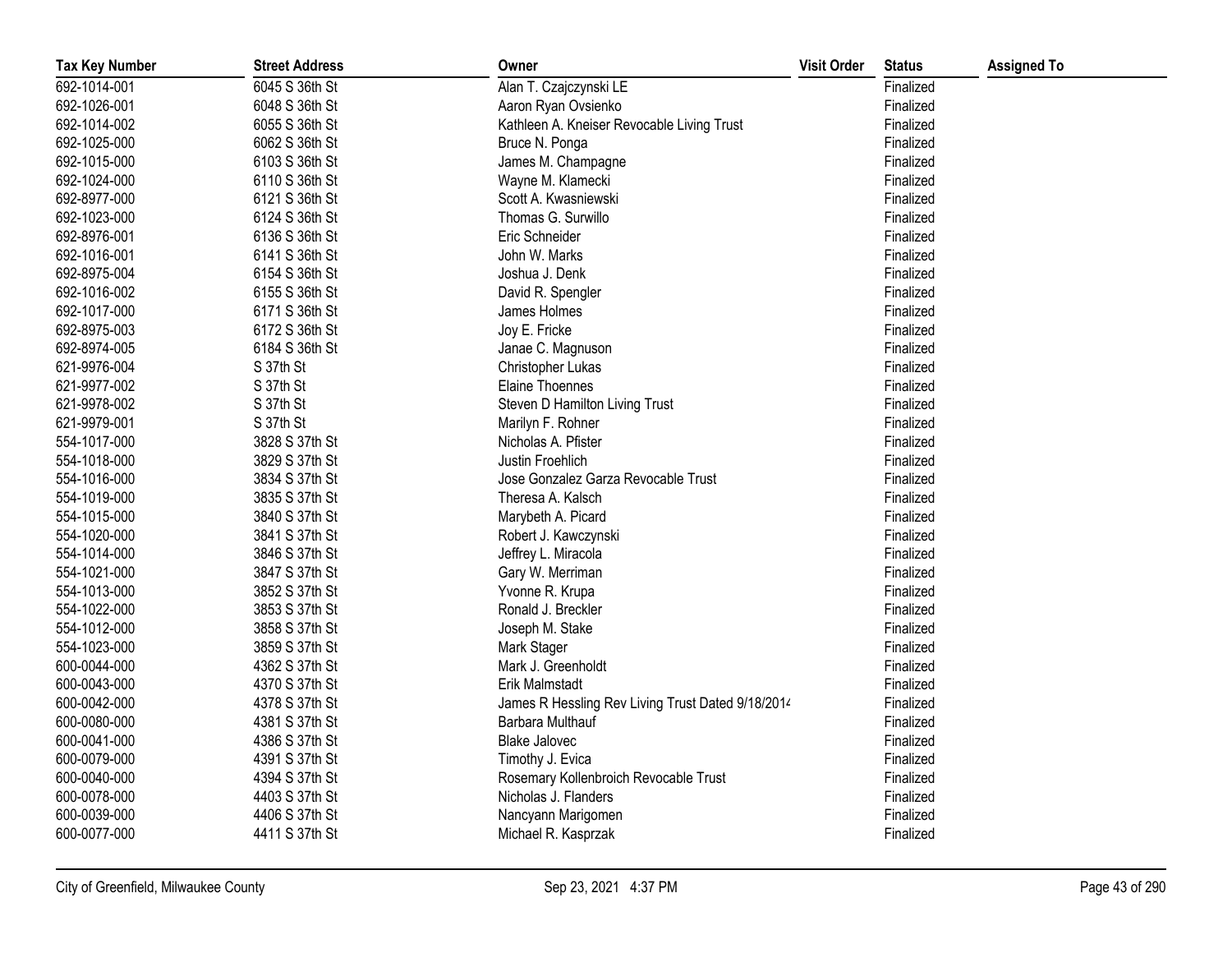| <b>Tax Key Number</b> | <b>Street Address</b> | Owner                                       | <b>Visit Order</b> | <b>Status</b> | <b>Assigned To</b> |
|-----------------------|-----------------------|---------------------------------------------|--------------------|---------------|--------------------|
| 600-0038-000          | 4414 S 37th St        | Cheryl M. Neu                               |                    | Finalized     |                    |
| 600-0076-000          | 4419 S 37th St        | JoLeC LLC                                   |                    | Finalized     |                    |
| 600-0037-000          | 4420 S 37th St        | Beth Duerr N Lilly                          |                    | Finalized     |                    |
| 621-9988-004          | 4870 S 37th St        | Steven Hamilton Living Trust                |                    | Finalized     |                    |
| 621-9988-003          | 4880 S 37th St        | Gary R. Ringe                               |                    | Finalized     |                    |
| 621-9898-009          | 4960 S 37th St        | Julio A. Guix                               |                    | Finalized     |                    |
| 621-9898-008          | 4982 S 37th St        | Richard R. Mrochinski                       |                    | Finalized     |                    |
| 621-9897-001          | 5010 S 37th St        | Brian J. Temke                              |                    | Finalized     |                    |
| 621-9897-003          | 5018 S 37th St        | David Schwonek                              |                    | Finalized     |                    |
| 621-0003-000          | 5026 S 37th St        | Craig Spakowitz                             |                    | Finalized     |                    |
| 621-0004-000          | 5034 S 37th St        | Keith A. Behling                            |                    | Finalized     |                    |
| 621-9892-005          | 5038 S 37th St        | Marc S. Czarnecki                           |                    | Finalized     |                    |
| 621-0010-000          | 5039 S 37th St        | Trust Agreement of Joseph and Maria Iwinski |                    | Finalized     |                    |
| 621-9891-004          | 5050 S 37th St        | Pablo Soto                                  |                    | Finalized     |                    |
| 621-0009-000          | 5053 S 37th St        | Harry Diament                               |                    | Finalized     |                    |
| 621-9890-001          | 5060 S 37th St        | Orris E. Beal Revocable Trust 12-07-2007    |                    | Finalized     |                    |
| 621-0008-000          | 5067 S 37th St        | Arnold M. Guida                             |                    | Finalized     |                    |
| 621-0007-000          | 5081 S 37th St        | Halina Garcia                               |                    | Finalized     |                    |
| 646-0009-000          | 5121 S 37th St        | Susan E. McCabe                             |                    | Finalized     |                    |
| 646-0007-000          | 5140 S 37th St        | Sandra L. Walworth                          |                    | Finalized     |                    |
| 646-0306-000          | 5215 S 37th St        | Michele A. Allen                            |                    | Finalized     |                    |
| 646-0317-000          | 5220 S 37th St        | Laura D. Martinez Bravo                     |                    | Finalized     |                    |
| 646-0307-000          | 5225 S 37th St        | Kyle R. Gilbert                             |                    | Finalized     |                    |
| 646-0316-000          | 5230 S 37th St        | Michael Vincent Paddock                     |                    | Finalized     |                    |
| 646-0308-000          | 5235 S 37th St        | Brent J. Butterfield                        |                    | Finalized     |                    |
| 646-0315-000          | 5240 S 37th St        | Duane Peterson                              |                    | Finalized     |                    |
| 646-0309-000          | 5245 S 37th St        | David D. Zabler                             |                    | Finalized     |                    |
| 646-0314-000          | 5250 S 37th St        | Abdiel Jose Guad Irizarry                   |                    | Finalized     |                    |
| 646-0310-000          | 5255 S 37th St        | Mark VanGorder                              |                    | Finalized     |                    |
| 646-0313-000          | 5260 S 37th St        | Kevin H. Scholz                             |                    | Finalized     |                    |
| 646-0311-000          | 5265 S 37th St        | Kristine M. Knitter                         |                    | Finalized     |                    |
| 646-0312-000          | 5275 S 37th St        | Lisa M. Haney                               |                    | Finalized     |                    |
| 692-1124-000          | 5924 S 37th St        | Geffrey R. Sorenson                         |                    | Finalized     |                    |
| 692-1125-000          | 5936 S 37th St        | Miguel Sotelo                               |                    | Finalized     |                    |
| 692-1126-000          | 5944 S 37th St        | Victoria D'Amato                            |                    | Finalized     |                    |
| 692-1036-000          | 5945 S 37th St        | Judith A. Dzik                              |                    | Finalized     |                    |
| 692-1127-000          | 5956 S 37th St        | James A. Stanke                             |                    | Finalized     |                    |
| 692-1037-000          | 5957 S 37th St        | Robert J. Padden                            |                    | Finalized     |                    |
| 692-1128-000          | 5966 S 37th St        | Christopher G. Zacher                       |                    | Finalized     |                    |
| 692-1038-000          | 5967 S 37th St        | Andre J. Zauner                             |                    | Finalized     |                    |
| 692-1129-000          | 5976 S 37th St        | Paul N. Chase                               |                    | Finalized     |                    |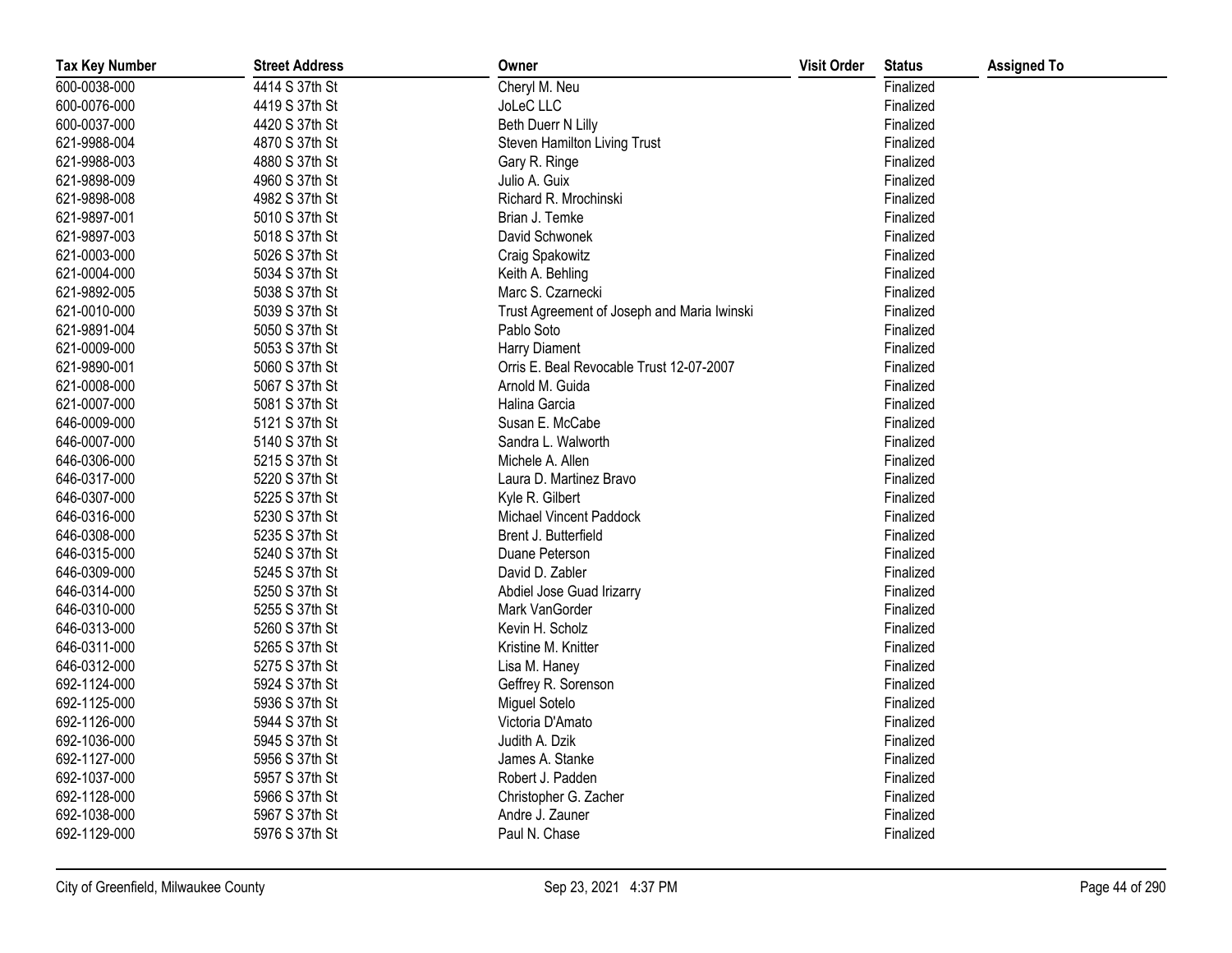| <b>Tax Key Number</b> | <b>Street Address</b> | Owner                                            | <b>Visit Order</b> | <b>Status</b> | <b>Assigned To</b> |
|-----------------------|-----------------------|--------------------------------------------------|--------------------|---------------|--------------------|
| 692-1130-000          | 5984 S 37th St        | Jeffrey E. Cavett                                |                    | Finalized     |                    |
| 692-1131-000          | 5992 S 37th St        | Gregory J. Bach                                  |                    | Finalized     |                    |
| 692-1132-000          | 6000 S 37th St        | Patsy J. Perry                                   |                    | Finalized     |                    |
| 692-1133-000          | 6010 S 37th St        | Timothy J. Lipovsek                              |                    | Finalized     |                    |
| 692-1134-000          | 6034 S 37th St        | Sharon Novak                                     |                    | Finalized     |                    |
| 692-1135-000          | 6042 S 37th St        | John E. Sivertsen                                |                    | Finalized     |                    |
| 692-1136-000          | 6100 S 37th St        | David G. Sievert                                 |                    | Finalized     |                    |
| 692-1099-000          | 6101 S 37th St        | Robert J. Adamus                                 |                    | Finalized     |                    |
| 692-1100-000          | 6113 S 37th St        | Janis L. Kramer                                  |                    | Finalized     |                    |
| 692-1137-000          | 6114 S 37th St        | Tracy E. Staudt                                  |                    | Finalized     |                    |
| 692-1101-000          | 6123 S 37th St        | Mark C. Staat                                    |                    | Finalized     |                    |
| 692-1138-000          | 6124 S 37th St        | Fue Yang                                         |                    | Finalized     |                    |
| 692-1102-000          | 6133 S 37th St        | Susan A. Schuhmann                               |                    | Finalized     |                    |
| 692-1139-000          | 6134 S 37th St        | Lynn R. Strey                                    |                    | Finalized     |                    |
| 692-1103-000          | 6143 S 37th St        | Pang V. Thao                                     |                    | Finalized     |                    |
| 692-1140-000          | 6144 S 37th St        | William R. Stingl                                |                    | Finalized     |                    |
| 692-1104-000          | 6153 S 37th St        | Benjamin Cruz                                    |                    | Finalized     |                    |
| 692-1141-000          | 6154 S 37th St        | Orrin K. Pries                                   |                    | Finalized     |                    |
| 692-1105-000          | 6163 S 37th St        | Marcyann Lofy                                    |                    | Finalized     |                    |
| 692-1142-000          | 6164 S 37th St        | Daniel Stern                                     |                    | Finalized     |                    |
| 692-1106-000          | 6173 S 37th St        | Scott A. Drankiewicz                             |                    | Finalized     |                    |
| 692-1143-000          | 6174 S 37th St        | Mike Grossbier                                   |                    | Finalized     |                    |
| 692-1144-000          | 6180 S 37th St        | Frederick K. Socha                               |                    | Finalized     |                    |
| 692-1107-000          | 6185 S 37th St        | Brian C. Guenette                                |                    | Finalized     |                    |
| 692-1145-000          | 6188 S 37th St        | Charlotte A. Manson                              |                    | Finalized     |                    |
| 692-1146-000          | 6196 S 37th St        | Season A. Jimenez                                |                    | Finalized     |                    |
| 692-1108-000          | 6197 S 37th St        | Kevin R. & Juana M. Makowiak Revocable Living Tr |                    | Finalized     |                    |
| 554-1035-000          | 3828 S 38th St        | Kurt L. Susek                                    |                    | Finalized     |                    |
| 554-1036-000          | 3829 S 38th St        | Aaron Quinn Daniels                              |                    | Finalized     |                    |
| 554-1037-000          | 3835 S 38th St        | Melissa J. Delgado                               |                    | Finalized     |                    |
| 554-1034-000          | 3836 S 38th St        | Anna M. Guerrero                                 |                    | Finalized     |                    |
| 554-1033-000          | 3840 S 38th St        | Maria De La Luz Zaragoza-Estrada                 |                    | Finalized     |                    |
| 554-1038-000          | 3841 S 38th St        | Dennis L. Green Jr                               |                    | Finalized     |                    |
| 554-1032-000          | 3846 S 38th St        | Cheryl Scherkenbach                              |                    | Finalized     |                    |
| 554-1039-000          | 3847 S 38th St        | Maria D. Rivera                                  |                    | Finalized     |                    |
| 554-1031-000          | 3852 S 38th St        | Joseph J. Johnson                                |                    | Finalized     |                    |
| 554-1040-000          | 3853 S 38th St        | Steven R. Wasielewski                            |                    | Finalized     |                    |
| 554-1042-000          | 3857 S 38th St        | Milwaukee American Legion Post #18               |                    | Finalized     |                    |
| 554-1030-000          | 3858 S 38th St        | Gail J. Scherkenbach                             |                    | Finalized     |                    |
| 554-1041-000          | 3859 S 38th St        | Cameron Vugrinovich                              |                    | Finalized     |                    |
| 600-0124-000          | 4300 S 38th St        | Erwin C. Heidemann                               |                    | Finalized     |                    |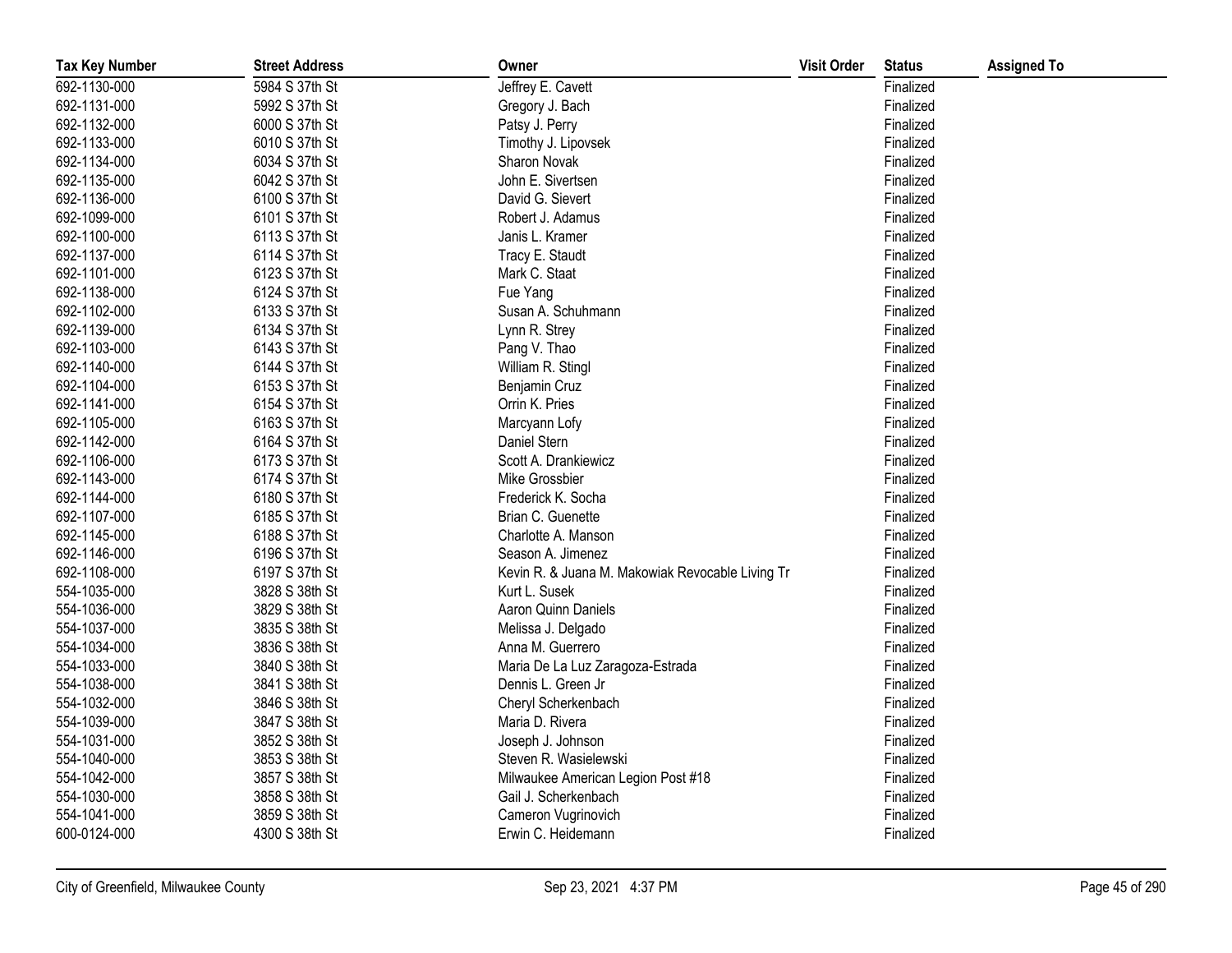| <b>Tax Key Number</b> | <b>Street Address</b> | Owner                                     | <b>Visit Order</b> | <b>Status</b> | <b>Assigned To</b> |
|-----------------------|-----------------------|-------------------------------------------|--------------------|---------------|--------------------|
| 600-0138-000          | 4303 S 38th St        | Manonton Butargabe                        |                    | Finalized     |                    |
| 600-0125-000          | 4320 S 38th St        | Jason P. Wondra                           |                    | Finalized     |                    |
| 600-0137-000          | 4323 S 38th St        | Juan Saavedra                             |                    | Finalized     |                    |
| 600-0126-000          | 4330 S 38th St        | Red Dot Real Estate & Housing Program LLC |                    | Finalized     |                    |
| 600-0127-000          | 4340 S 38th St        | Mang Cin Sung                             |                    | Finalized     |                    |
| 600-0136-000          | 4343 S 38th St        | Renad Jaraba Revocable Living Trust       |                    | Finalized     |                    |
| 600-0128-000          | 4350 S 38th St        | John E. Danes                             |                    | Finalized     |                    |
| 600-0135-000          | 4353 S 38th St        | Vilay Inthamavong                         |                    | Finalized     |                    |
| 600-0129-000          | 4370 S 38th St        | Salvatore Lococo                          |                    | Finalized     |                    |
| 600-0134-000          | 4373 S 38th St        | Michael Matthew Altschwager               |                    | Finalized     |                    |
| 600-0130-000          | 4380 S 38th St        | Paul J. Caravello                         |                    | Finalized     |                    |
| 600-0133-000          | 4383 S 38th St        | Brandon Koster                            |                    | Finalized     |                    |
| 600-0131-000          | 4390 S 38th St        | Ernesto Becerra-Sainz                     |                    | Finalized     |                    |
| 600-0132-000          | 4393 S 38th St        | Tom Duong                                 |                    | Finalized     |                    |
| 600-0052-000          | 4403 S 38th St        | Robert W. Sokol                           |                    | Finalized     |                    |
| 600-0053-000          | 4409 S 38th St        | Kenneth J. Lemmer                         |                    | Finalized     |                    |
| 600-0069-000          | 4410 S 38th St        | Monica R. Skarban                         |                    | Finalized     |                    |
| 600-0054-000          | 4417 S 38th St        | Robert A. Francis                         |                    | Finalized     |                    |
| 600-0070-000          | 4418 S 38th St        | Vang Yang                                 |                    | Finalized     |                    |
| 600-0055-000          | 4425 S 38th St        | Brandon J. Shea                           |                    | Finalized     |                    |
| 600-0071-000          | 4426 S 38th St        | Sean Sinsky                               |                    | Finalized     |                    |
| 600-0056-000          | 4431 S 38th St        | George R. Pindel                          |                    | Finalized     |                    |
| 600-0072-000          | 4436 S 38th St        | Glenn A. Susalla                          |                    | Finalized     |                    |
| 600-0057-000          | 4439 S 38th St        | Michael P. Collins                        |                    | Finalized     |                    |
| 600-0058-000          | 4447 S 38th St        | Kevin C. Ward                             |                    | Finalized     |                    |
| 600-0116-000          | 4608 S 38th St        | BHD, LLC                                  |                    | Finalized     |                    |
| 600-0115-000          | 4611 S 38th St        | Stanley L. Stefanowski                    |                    | Finalized     |                    |
| 600-0117-000          | 4624 S 38th St        | Sabiha Kharoufa                           |                    | Finalized     |                    |
| 600-0114-000          | 4633 S 38th St        | D. Michele Lindsay                        |                    | Finalized     |                    |
| 600-0118-000          | 4650 S 38th St        | Nationstar Mortgage LLC                   |                    | Finalized     |                    |
| 600-0113-000          | 4655 S 38th St        | Bajabar, LLC                              |                    | Finalized     |                    |
| 600-9936-001          | 4671 S 38th St        | Christy L. Hierz-Siebauer                 |                    | Finalized     |                    |
| 600-0119-000          | 4672 S 38th St        | James A. Reif                             |                    | Finalized     |                    |
| 600-9936-003          | 4681 S 38th St        | Cain Yang                                 |                    | Finalized     |                    |
| 600-0120-000          | 4684 S 38th St        | Michael J. Koel                           |                    | Finalized     |                    |
| 600-9936-004          | 4685 S 38th St        | Nicholas J. Narlock                       |                    | Finalized     |                    |
| 692-1120-000          | 6100 S 38th St        | Margerie Family Trust                     |                    | Finalized     |                    |
| 692-1060-000          | 6109 S 38th St        | Michael J. Wisniewski                     |                    | Finalized     |                    |
| 692-1119-000          | 6114 S 38th St        | Kristaps A. Tomsevics                     |                    | Finalized     |                    |
| 692-1061-000          | 6119 S 38th St        | David W. Goyette                          |                    | Finalized     |                    |
| 692-1118-000          | 6124 S 38th St        | Joan C. Szalacinski                       |                    | Finalized     |                    |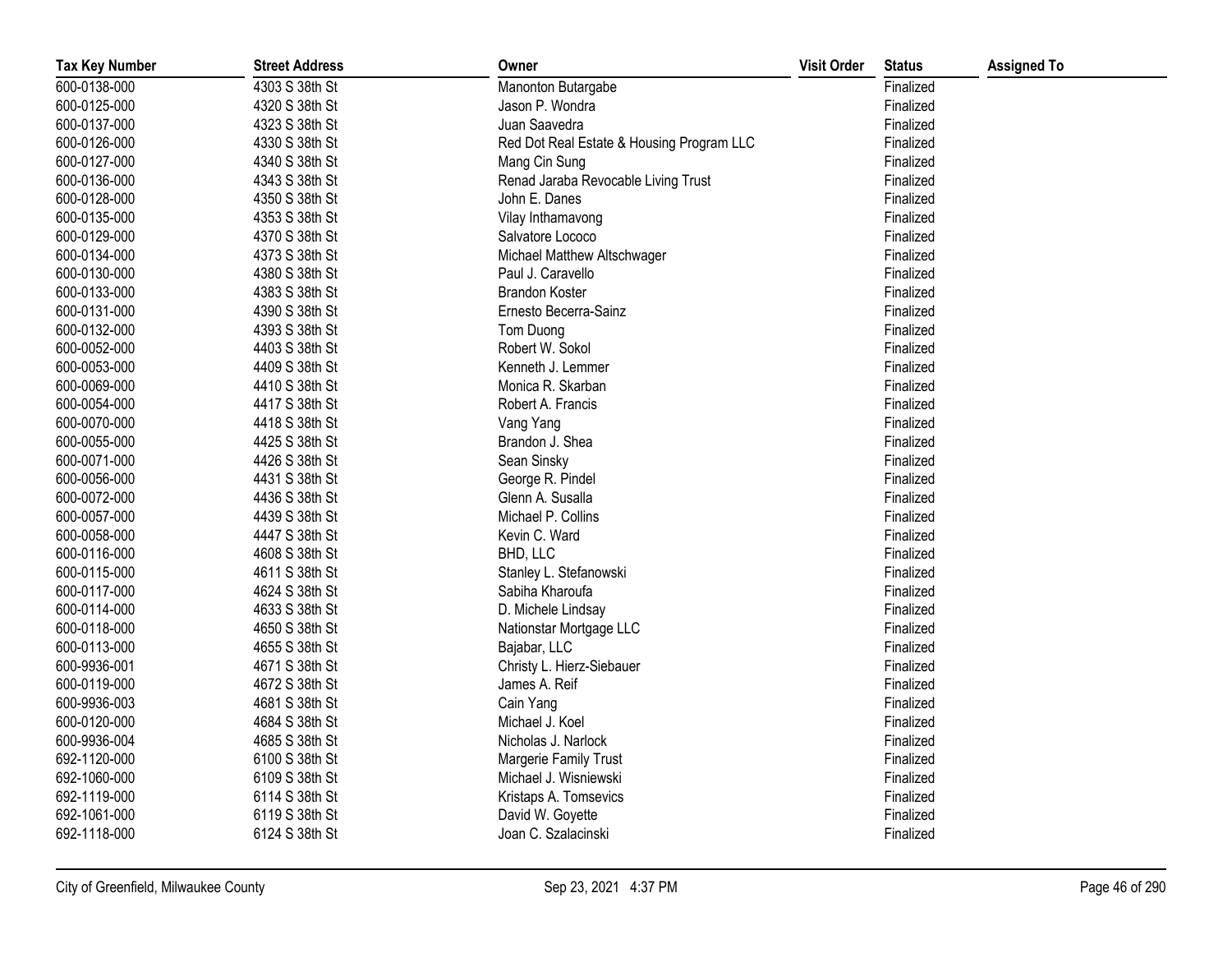| <b>Tax Key Number</b> | <b>Street Address</b> | Owner                                              | <b>Visit Order</b> | <b>Status</b> | <b>Assigned To</b> |
|-----------------------|-----------------------|----------------------------------------------------|--------------------|---------------|--------------------|
| 692-1062-000          | 6129 S 38th St        | Samantha R. Koski                                  |                    | Finalized     |                    |
| 692-1117-000          | 6134 S 38th St        | Michael R. Jones                                   |                    | Finalized     |                    |
| 692-1063-000          | 6139 S 38th St        | Cathryne J. Falk                                   |                    | Finalized     |                    |
| 692-1116-000          | 6144 S 38th St        | James A. Czarnecki                                 |                    | Finalized     |                    |
| 692-1064-000          | 6149 S 38th St        | Miguel Avalos Villafuerte                          |                    | Finalized     |                    |
| 692-1115-000          | 6154 S 38th St        | Gerald L Javoroski & Nellie M Javoroski Revoc Trus |                    | Finalized     |                    |
| 692-1065-000          | 6159 S 38th St        | <b>Christopher Malek</b>                           |                    | Finalized     |                    |
| 692-1114-000          | 6164 S 38th St        | David M. Klein Revocable Trust                     |                    | Finalized     |                    |
| 692-1066-000          | 6169 S 38th St        | Vera A. Payton                                     |                    | Finalized     |                    |
| 692-1113-000          | 6174 S 38th St        | Anthony R. Spadafora                               |                    | Finalized     |                    |
| 692-1067-000          | 6179 S 38th St        | Rick J. Kuklinski                                  |                    | Finalized     |                    |
| 692-1112-000          | 6184 S 38th St        | Jose F. Cruz                                       |                    | Finalized     |                    |
| 692-1068-000          | 6185 S 38th St        | Richard A. Andrews                                 |                    | Finalized     |                    |
| 692-1111-000          | 6192 S 38th St        | Raid Hamdan                                        |                    | Finalized     |                    |
| 692-1069-000          | 6193 S 38th St        | Susan L. Fink                                      |                    | Finalized     |                    |
| 692-1070-000          | 6197 S 38th St        | Stephen J. Baraniak                                |                    | Finalized     |                    |
| 692-1071-000          | 6201 S 38th St        | Brian A. Majewski                                  |                    | Finalized     |                    |
| 692-1072-000          | 6215 S 38th St        | Jeremiah A. Bergum                                 |                    | Finalized     |                    |
| 692-1073-000          | 6225 S 38th St        | Stephanie K. Kienert                               |                    | Finalized     |                    |
| 692-1074-000          | 6235 S 38th St        | Joyce G. Pawelski                                  |                    | Finalized     |                    |
| 692-1075-000          | 6245 S 38th St        | P.R. Family Trust of 2015                          |                    | Finalized     |                    |
| 692-1076-000          | 6255 S 38th St        | Christine A. Smith                                 |                    | Finalized     |                    |
| 692-1077-000          | 6265 S 38th St        | David Maenpaa                                      |                    | Finalized     |                    |
| 554-1053-000          | 3828 S 39th St        | Carmelo Cortes                                     |                    | Finalized     |                    |
| 554-1054-000          | 3829 S 39th St        | Fred Plowmaker                                     |                    | Finalized     |                    |
| 554-1052-000          | 3834 S 39th St        | Monte Goodwin                                      |                    | Finalized     |                    |
| 554-1055-000          | 3835 S 39th St        | Gary L. Rhoden                                     |                    | Finalized     |                    |
| 554-1051-000          | 3840 S 39th St        | Rochelle Herrmann                                  |                    | Finalized     |                    |
| 554-1056-000          | 3841 S 39th St        | Mung Ra                                            |                    | Finalized     |                    |
| 554-1050-000          | 3844 S 39th St        | Rolando J. Monterrey                               |                    | Finalized     |                    |
| 554-1049-000          | 3852 S 39th St        | Alejandro D. Lezama                                |                    | Finalized     |                    |
| 554-1057-001          | 3853 S 39th St        | <b>Taylor Rivera</b>                               |                    | Finalized     |                    |
| 554-1059-000          | 3859 S 39th St        | Juan S. Mejia                                      |                    | Finalized     |                    |
| 554-1048-000          | 3860 S 39th St        | Roger W. Hipke                                     |                    | Finalized     |                    |
| 621-9974-001          | 4715 S 39th St        | Umer Mohammad Haroon                               |                    | Finalized     |                    |
| 621-9970-002          | 4735 S 39th St        | Michael J. Sabljak                                 |                    | Finalized     |                    |
| 621-9983-001          | 4740 S 39th St        | Michael S J. Jens                                  |                    | Finalized     |                    |
| 621-9982-000          | 4742 S 39th St        | Matthew S. Konicki                                 |                    | Finalized     |                    |
| 621-9970-001          | 4749 S 39th St        | Megan E. Luedcke                                   |                    | Finalized     |                    |
| 621-9981-001          | 4750 S 39th St        | Michael T. Konicki                                 |                    | Finalized     |                    |
| 621-9969-001          | 4759 S 39th St        | Raymond H. Kastern Jr                              |                    | Finalized     |                    |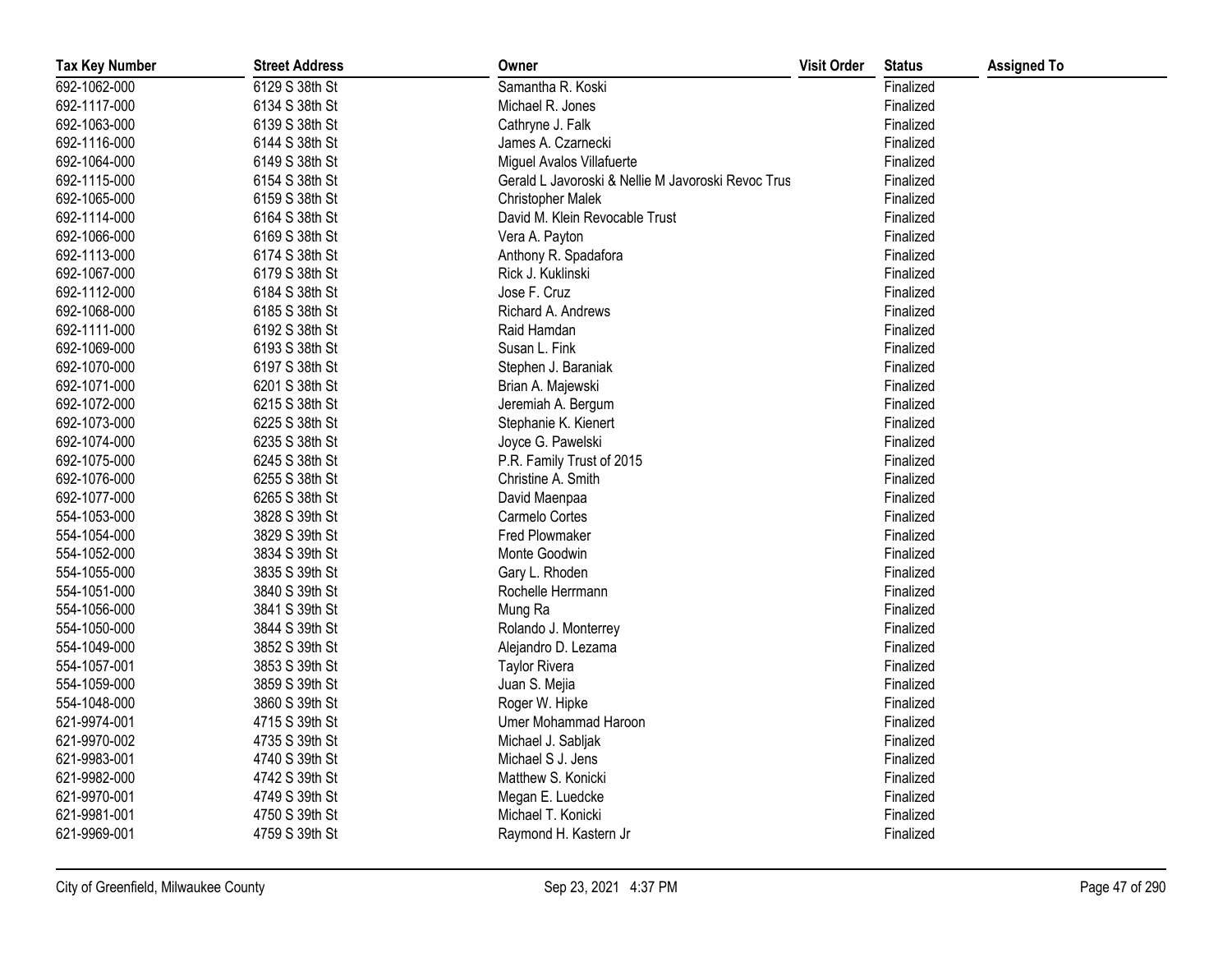| <b>Tax Key Number</b> | <b>Street Address</b> | Owner                                              | <b>Visit Order</b> | <b>Status</b> | <b>Assigned To</b> |
|-----------------------|-----------------------|----------------------------------------------------|--------------------|---------------|--------------------|
| 621-9981-002          | 4764 S 39th St        | Ralph M. Dahlman                                   |                    | Finalized     |                    |
| 621-9980-000          | 4776 S 39th St        | Matthew K. Williams                                |                    | Finalized     |                    |
| 621-9969-002          | 4781 S 39th St        | Manojlo Verzich                                    |                    | Finalized     |                    |
| 621-9979-002          | 4800 S 39th St        | Marilyn F. Rohner                                  |                    | Finalized     |                    |
| 621-9968-000          | 4805 S 39th St        | Ky And D. Nguyen                                   |                    | Finalized     |                    |
| 621-9978-001          | 4812 S 39th St        | Pauline Steinke                                    |                    | Finalized     |                    |
| 621-9967-000          | 4815 S 39th St        | Karen A Steckhahn Revocable Trust                  |                    | Finalized     |                    |
| 621-9966-003          | 4825 S 39th St        | David Sleik                                        |                    | Finalized     |                    |
| 621-9977-001          | 4828 S 39th St        | Frederick W. Krah                                  |                    | Finalized     |                    |
| 621-9975-001          | 4850 S 39th St        | David O. Eidsmoe                                   |                    | Finalized     |                    |
| 621-9965-001          | 4851 S 39th St        | Steven Pundsack                                    |                    | Finalized     |                    |
| 692-1247-000          | 6095 S 39th St        | Ross P. Wiemer                                     |                    | Finalized     |                    |
| 692-1267-000          | 6098 S 39th St        | Joseph T. Heinowski                                |                    | Finalized     |                    |
| 692-1246-000          | 6109 S 39th St        | Christopher J. Marx                                |                    | Finalized     |                    |
| 692-8985-004          | 6114 S 39th St        | Teena Shimeta                                      |                    | Finalized     |                    |
| 692-1245-000          | 6115 S 39th St        | Juan Parra                                         |                    | Finalized     |                    |
| 692-1244-000          | 6121 S 39th St        | Eugene Hahn                                        |                    | Finalized     |                    |
| 692-8985-005          | 6122 S 39th St        | Javid I. Mohammad                                  |                    | Finalized     |                    |
| 692-8985-006          | 6128 S 39th St        | Randall T Foeckler and/or Suzanne L Foeckler Liv T |                    | Finalized     |                    |
| 692-1243-000          | 6129 S 39th St        | Charles R. Kranich                                 |                    | Finalized     |                    |
| 692-8985-001          | 6132 S 39th St        | Randall T. and/or Suzanne L. Foeckler Living Trust |                    | Finalized     |                    |
| 692-1242-000          | 6133 S 39th St        | Daniel A. Stutzman                                 |                    | Finalized     |                    |
| 692-1163-000          | 6134 S 39th St        | Randall T. and/or Suzanne L. Foeckler Living Trust |                    | Finalized     |                    |
| 692-1174-000          | 6139 S 39th St        | Michael Weller                                     |                    | Finalized     |                    |
| 692-1173-000          | 6149 S 39th St        | Cyrill S. and Sharon L. Hoffmann Irrevocable Trust |                    | Finalized     |                    |
| 692-1162-000          | 6154 S 39th St        | Krista L. Stier                                    |                    | Finalized     |                    |
| 692-1172-000          | 6159 S 39th St        | Kenneth M. Nitka                                   |                    | Finalized     |                    |
| 692-1161-000          | 6164 S 39th St        | Joy L. Willis                                      |                    | Finalized     |                    |
| 692-1171-000          | 6169 S 39th St        | Lisa M. Kania                                      |                    | Finalized     |                    |
| 692-1160-000          | 6174 S 39th St        | Gamache Trust                                      |                    | Finalized     |                    |
| 692-1170-000          | 6179 S 39th St        | Mark D. Winiarski                                  |                    | Finalized     |                    |
| 692-1159-000          | 6184 S 39th St        | <b>Bozidar Ristic</b>                              |                    | Finalized     |                    |
| 692-1169-000          | 6185 S 39th St        | Charles R. Kranich                                 |                    | Finalized     |                    |
| 692-1158-000          | 6190 S 39th St        | Timothy R. Hoyt                                    |                    | Finalized     |                    |
| 692-1168-000          | 6193 S 39th St        | Joanne Seaks                                       |                    | Finalized     |                    |
| 692-1167-000          | 6197 S 39th St        | Jessica L. Mahsem                                  |                    | Finalized     |                    |
| 692-1166-000          | 6205 S 39th St        | John A. Dingel                                     |                    | Finalized     |                    |
| 692-1165-000          | 6215 S 39th St        | Mary R Hicks Living Trust                          |                    | Finalized     |                    |
| 692-1154-000          | 6220 S 39th St        | Wildt 2014 Revocable Trust                         |                    | Finalized     |                    |
| 692-1164-000          | 6225 S 39th St        | Lawrence R. Schelske                               |                    | Finalized     |                    |
| 692-1153-000          | 6230 S 39th St        | Travis W. & Kara A. Nehring Revocable Trust        |                    | Finalized     |                    |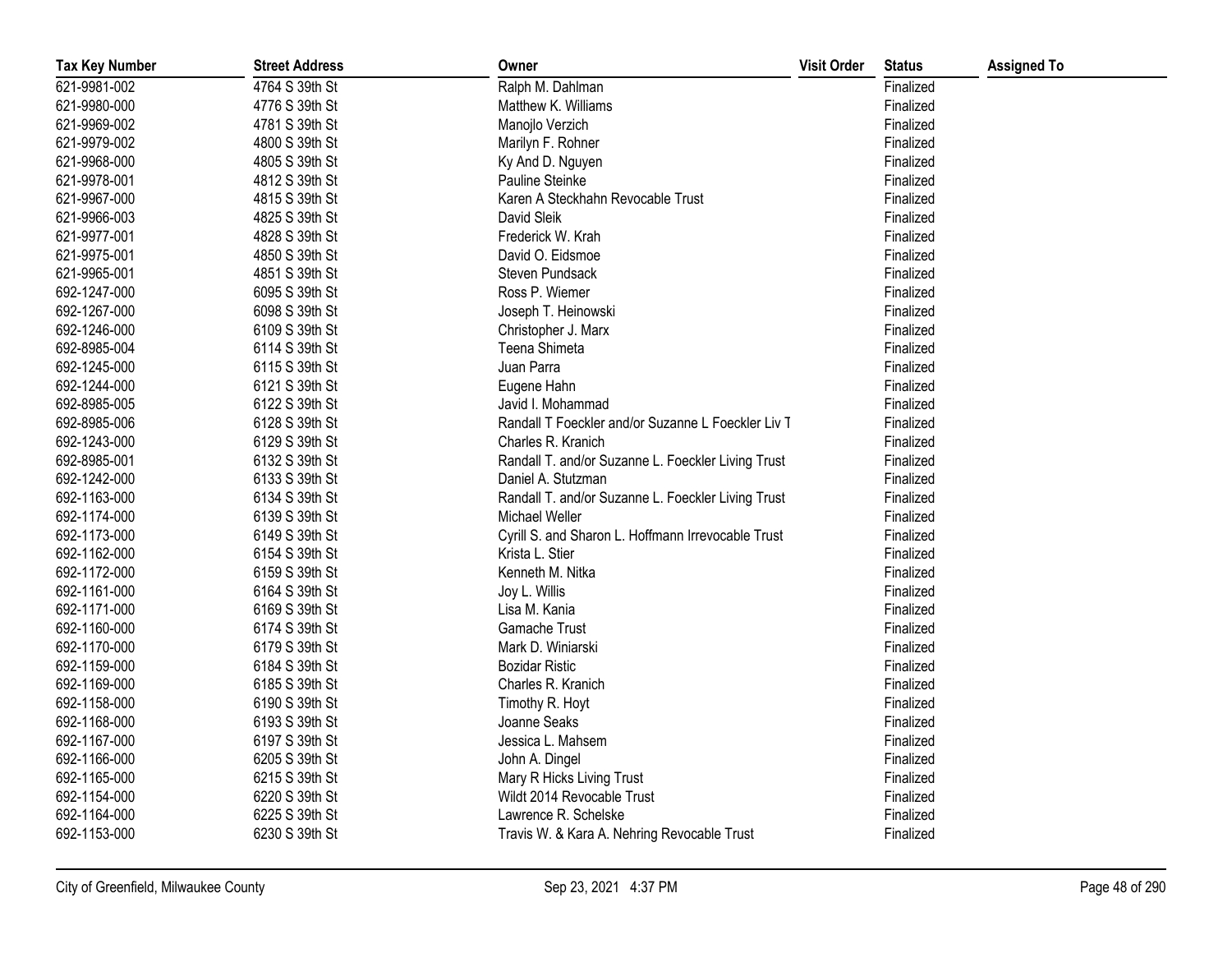| <b>Tax Key Number</b> | <b>Street Address</b> | Owner                                      | <b>Visit Order</b> | <b>Status</b> | <b>Assigned To</b> |
|-----------------------|-----------------------|--------------------------------------------|--------------------|---------------|--------------------|
| 692-8981-004          | 6235 S 39th St        | Jorge L. Cruz                              |                    | Finalized     |                    |
| 692-1152-000          | 6240 S 39th St        | Charles O. Ehlers                          |                    | Finalized     |                    |
| 692-8981-003          | 6245 S 39th St        | Paulin Orozco                              |                    | Finalized     |                    |
| 692-1151-000          | 6250 S 39th St        | Benjamin H. Crosby                         |                    | Finalized     |                    |
| 646-9935-001          | S 40th St             | Marian Parmley                             |                    | Finalized     |                    |
| 646-9931-001          | S 40th St             | James J. Krukowski                         |                    | Finalized     |                    |
| 692-1264-000          | S 40th St             | Granada Meadows LLC                        |                    | Finalized     |                    |
| 554-1070-000          | S 40th St             | Daniel G. Chirpke                          |                    | Finalized     |                    |
| 692-1255-000          | S 40th St             | Ramsey Meadows West Homeowners Association |                    | Finalized     |                    |
| 554-1071-000          | 3828 S 40th St        | Daniel G. Chirpke                          |                    | Finalized     |                    |
| 554-1069-000          | 3840 S 40th St        | Thomas M. Andrejczak                       |                    | Finalized     |                    |
| 554-1068-000          | 3846 S 40th St        | Samantha L. Curry                          |                    | Finalized     |                    |
| 554-1067-000          | 3852 S 40th St        | Dennis L. Radtke                           |                    | Finalized     |                    |
| 554-1066-000          | 3858 S 40th St        | Timothy R. Sherry                          |                    | Finalized     |                    |
| 575-8995-000          | 3925 S 40th St        | Craig M. Finger                            |                    | Finalized     |                    |
| 575-8994-000          | 3931 S 40th St        | Jeanette M. Kaffenberger                   |                    | Finalized     |                    |
| 575-8993-000          | 3937 S 40th St        | Jean M. Reinhardt                          |                    | Finalized     |                    |
| 575-8992-000          | 3941 S 40th St        | Ronald L. Pohl                             |                    | Finalized     |                    |
| 575-8991-001          | 3947 S 40th St        | Fernando Ortiz Herrera                     |                    | Finalized     |                    |
| 575-8989-001          | 3959 S 40th St        | James L. Judd                              |                    | Finalized     |                    |
| 575-8988-000          | 3973 S 40th St        | James Siegler                              |                    | Finalized     |                    |
| 575-0145-000          | 3981 S 40th St        | Youqin Tang                                |                    | Finalized     |                    |
| 575-0146-000          | 3983 S 40th St        | Joshua Foltz                               |                    | Finalized     |                    |
| 575-0141-000          | 3987 S 40th St        | Vikram Naik                                |                    | Finalized     |                    |
| 575-0142-000          | 3989 S 40th St        | Pisal Thitikunakorn                        |                    | Finalized     |                    |
| 575-0143-000          | 3991 S 40th St        | Loi Bui                                    |                    | Finalized     |                    |
| 575-0144-000          | 3993 S 40th St        | Louisa Nee                                 |                    | Finalized     |                    |
| 575-8987-004          | 4013 S 40th St        | Rebekah Freda                              |                    | Finalized     |                    |
| 575-8981-000          | 4019 S 40th St        | Dennis R Doro & Mary Kay Doro Revoc Tr     |                    | Finalized     |                    |
| 575-8980-000          | 4025 S 40th St        | Hbs Homes LLC                              |                    | Finalized     |                    |
| 575-8979-000          | 4031 S 40th St        | <b>Richard Poos</b>                        |                    | Finalized     |                    |
| 575-8978-000          | 4041 S 40th St        | Judith A. Maher                            |                    | Finalized     |                    |
| 575-8977-000          | 4051 S 40th St        | Mark A. Kowalski                           |                    | Finalized     |                    |
| 575-8976-000          | 4061 S 40th St        | David G. Fowler                            |                    | Finalized     |                    |
| 575-8975-000          | 4071 S 40th St        | Jose C. Valle                              |                    | Finalized     |                    |
| 575-8974-000          | 4081 S 40th St        | Alfred L. White                            |                    | Finalized     |                    |
| 621-9912-001          | 4919 S 40th St        | Lawrence B. Schultz Revocable Living Trust |                    | Finalized     |                    |
| 621-9911-000          | 4920 S 40th St        | Richard A. Habas                           |                    | Finalized     |                    |
| 621-9912-002          | 4927 S 40th St        | Thomas E. Czarapata                        |                    | Finalized     |                    |
| 621-9910-000          | 4930 S 40th St        | Thomas Leo Ricco                           |                    | Finalized     |                    |
| 621-9909-000          | 4940 S 40th St        | <b>Richard Larson</b>                      |                    | Finalized     |                    |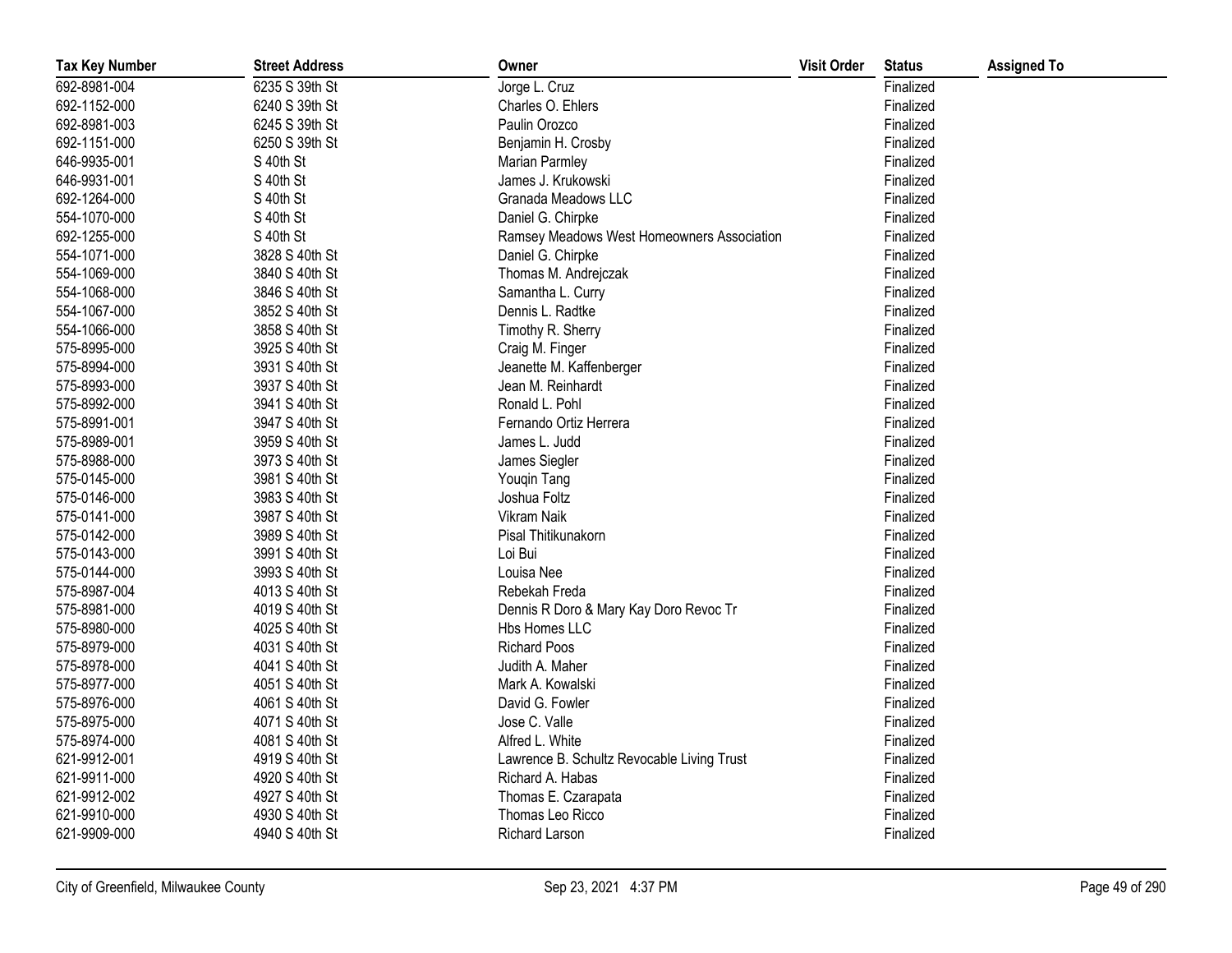| <b>Tax Key Number</b> | <b>Street Address</b> | Owner                                             | <b>Visit Order</b> | <b>Status</b> | <b>Assigned To</b> |
|-----------------------|-----------------------|---------------------------------------------------|--------------------|---------------|--------------------|
| 621-9913-001          | 4941 S 40th St        | Carly E. Santi                                    |                    | Finalized     |                    |
| 621-9908-001          | 4956 S 40th St        | Barbara A. Bury                                   |                    | Finalized     |                    |
| 621-9914-000          | 4961 S 40th St        | Richard L. Mehalko II                             |                    | Finalized     |                    |
| 621-9908-002          | 4976 S 40th St        | Edward C. Welniak                                 |                    | Finalized     |                    |
| 621-9915-000          | 5001 S 40th St        | Jerome Tietyen                                    |                    | Finalized     |                    |
| 621-9916-000          | 5009 S 40th St        | Kathleen A. Woitekaitis                           |                    | Finalized     |                    |
| 621-9907-000          | 5010 S 40th St        | James L. Hotvedt                                  |                    | Finalized     |                    |
| 621-9906-000          | 5030 S 40th St        | Jerome E. Borzymowski                             |                    | Finalized     |                    |
| 621-9917-001          | 5035 S 40th St        | Benjamin C. Sweeney                               |                    | Finalized     |                    |
| 621-9917-002          | 5045 S 40th St        | Kevin Page                                        |                    | Finalized     |                    |
| 621-9918-000          | 5057 S 40th St        | Rick A. Ruditys                                   |                    | Finalized     |                    |
| 667-1035-000          | 5611 S 40th St        | Robert A. Gabor                                   |                    | Finalized     |                    |
| 667-1043-000          | 5612 S 40th St        | Diane L. Kirchoff                                 |                    | Finalized     |                    |
| 667-1036-000          | 5631 S 40th St        | Henry M. Pietrie                                  |                    | Finalized     |                    |
| 667-1044-000          | 5632 S 40th St        | Jeffrey A. Buzzell                                |                    | Finalized     |                    |
| 667-1045-000          | 5700 S 40th St        | Andrea Beth Matusiak                              |                    | Finalized     |                    |
| 667-1037-000          | 5701 S 40th St        | Sunrise Properties, LLC                           |                    | Finalized     |                    |
| 667-1046-000          | 5720 S 40th St        | Katherine S. Chmielewski                          |                    | Finalized     |                    |
| 667-1038-000          | 5721 S 40th St        | Todd W. Johnson                                   |                    | Finalized     |                    |
| 667-1039-000          | 5741 S 40th St        | Kathleen C. Tewelis                               |                    | Finalized     |                    |
| 667-1047-000          | 5742 S 40th St        | Patricia E. Flynn                                 |                    | Finalized     |                    |
| 667-1040-000          | 5809 S 40th St        | Patricia A. Dobersek                              |                    | Finalized     |                    |
| 667-1048-000          | 5810 S 40th St        | Repinski Revocable Trust                          |                    | Finalized     |                    |
| 667-1041-000          | 5819 S 40th St        | Susan K. Emanuelson                               |                    | Finalized     |                    |
| 667-1049-000          | 5820 S 40th St        | Andrew J. Burzynski and Kathleen J. Burzynski Rev |                    | Finalized     |                    |
| 667-1050-000          | 5828 S 40th St        | Darryl E. Badzinski                               |                    | Finalized     |                    |
| 667-1042-000          | 5829 S 40th St        | Jeffrey A. Reynolds                               |                    | Finalized     |                    |
| 692-1235-000          | 6015 S 40th St        | Carol Ostrenga                                    |                    | Finalized     |                    |
| 692-1234-000          | 6035 S 40th St        | Mark E. Kruschke                                  |                    | Finalized     |                    |
| 692-1233-000          | 6055 S 40th St        | Alfonzo M. Canzoneri                              |                    | Finalized     |                    |
| 692-1251-000          | 6060 S 40th St        | Sunnen Xiong                                      |                    | Finalized     |                    |
| 692-1232-000          | 6085 S 40th St        | Patrick L. Donahue                                |                    | Finalized     |                    |
| 692-1252-000          | 6090 S 40th St        | Angel A. Colon                                    |                    | Finalized     |                    |
| 692-1231-000          | 6105 S 40th St        | Norman Jasinski Revocable Trust                   |                    | Finalized     |                    |
| 692-1253-000          | 6110 S 40th St        | Kevin J. Heder                                    |                    | Finalized     |                    |
| 692-1230-000          | 6111 S 40th St        | Brian P. Hackmann                                 |                    | Finalized     |                    |
| 692-1229-000          | 6119 S 40th St        | Brian W. Arney                                    |                    | Finalized     |                    |
| 692-1254-000          | 6120 S 40th St        | Matthew L. Goelz                                  |                    | Finalized     |                    |
| 692-1228-000          | 6127 S 40th St        | Christopher D. Roscoe                             |                    | Finalized     |                    |
| 692-1258-000          | 6130 S 40th St        | City of Greenfield                                |                    | Finalized     |                    |
| 692-1227-000          | 6135 S 40th St        | Melissa M. Wantuch                                |                    | Finalized     |                    |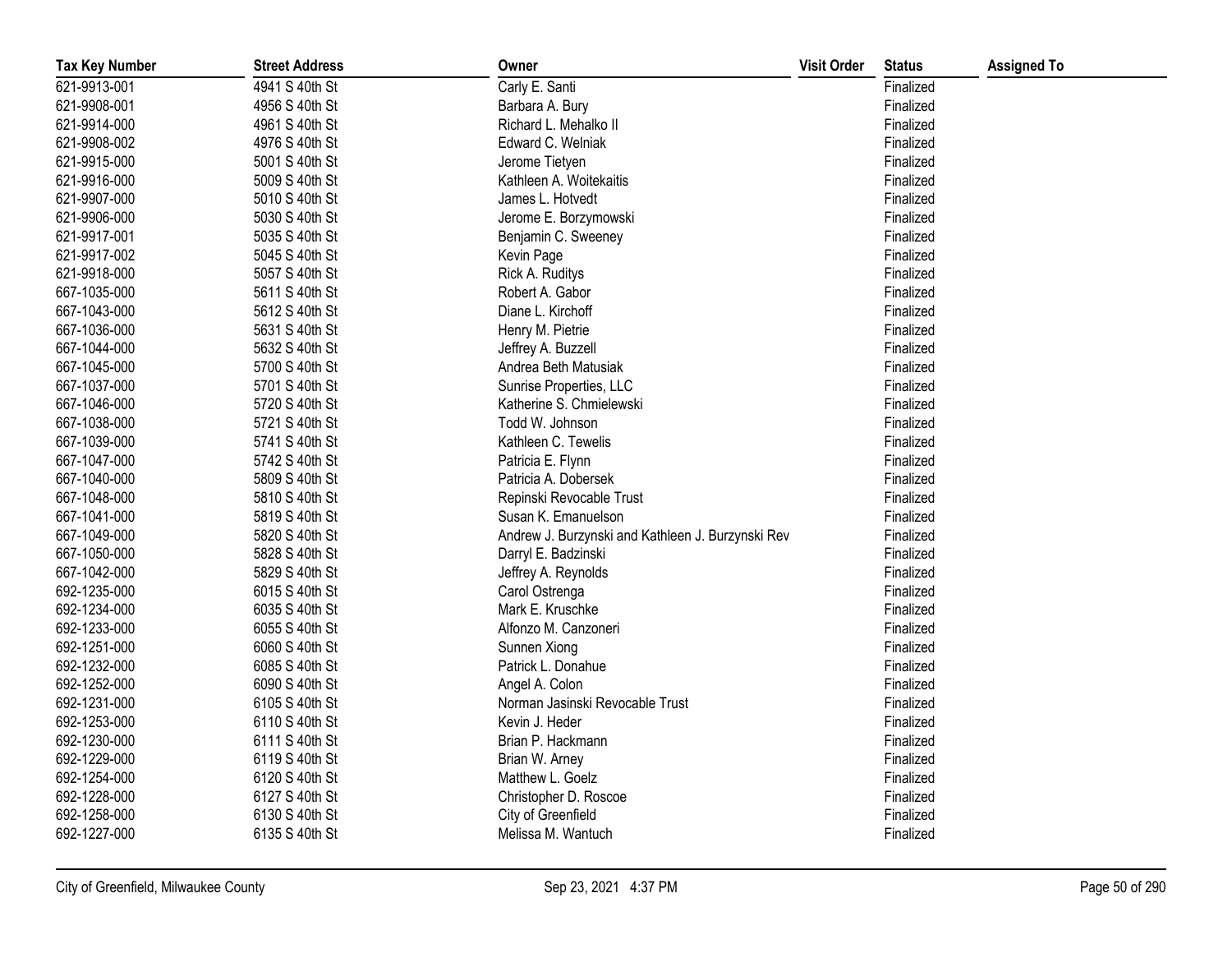| <b>Tax Key Number</b> | <b>Street Address</b> | Owner                                   | <b>Visit Order</b> | <b>Status</b> | <b>Assigned To</b> |
|-----------------------|-----------------------|-----------------------------------------|--------------------|---------------|--------------------|
| 692-8986-009          | 6146 S 40th St        | Cyrill W. Hoffmann                      |                    | Finalized     |                    |
| 692-1272-000          | 6153 S 40th St        | Naser Berisha                           |                    | Finalized     |                    |
| 692-1271-000          | 6163 S 40th St        | Michael Roth                            |                    | Finalized     |                    |
| 692-1259-000          | 6170 S 40th St        | Tihomir Pikelja                         |                    | Finalized     |                    |
| 692-1270-000          | 6173 S 40th St        | Michael Parajecki                       |                    | Finalized     |                    |
| 692-1260-000          | 6176 S 40th St        | Hassan A. Khan and Javeria Haque        |                    | Finalized     |                    |
| 692-1269-000          | 6183 S 40th St        | Jayantilal L. Nagada                    |                    | Finalized     |                    |
| 692-1268-000          | 6193 S 40th St        | Jennifer L. Cadman                      |                    | Finalized     |                    |
| 692-1261-000          | 6196 S 40th St        | Paul R. Hanson                          |                    | Finalized     |                    |
| 646-9953-008          | S 41st St             | Rick J. Przybyla                        |                    | Finalized     |                    |
| 646-9953-009          | S 41st St             | Rick J. Przybyla                        |                    | Finalized     |                    |
| 575-8967-000          | S 41st St             | City of Greenfield                      |                    | Finalized     |                    |
| 575-8950-001          | 3923 S 41st St        | Michelle Harrer                         |                    | Finalized     |                    |
| 575-8956-000          | 3924 S 41st St        | J&O Advantage LLC                       |                    | Finalized     |                    |
| 575-8949-003          | 3927 S 41st St        | MTK Investments, LLC                    |                    | Finalized     |                    |
| 575-8949-004          | 3929 S 41st St        | Brian D. Backe                          |                    | Finalized     |                    |
| 575-8957-000          | 3930 S 41st St        | Robert J. Makal                         |                    | Finalized     |                    |
| 575-8958-000          | 3934 S 41st St        | Darla J. Stone                          |                    | Finalized     |                    |
| 575-8959-000          | 3940 S 41st St        | Jose Montenegro C. Carrasco             |                    | Finalized     |                    |
| 575-8946-000          | 3941 S 41st St        | Janet M. Ross                           |                    | Finalized     |                    |
| 575-8960-000          | 3950 S 41st St        | Laura Rodriguez                         |                    | Finalized     |                    |
| 575-8945-000          | 3951 S 41st St        | Mitchell E. Buhler                      |                    | Finalized     |                    |
| 575-8961-000          | 3956 S 41st St        | Meranda J. Hidalgo                      |                    | Finalized     |                    |
| 575-8944-000          | 3957 S 41st St        | Warren W. Steiner                       |                    | Finalized     |                    |
| 575-8962-000          | 3960 S 41st St        | Christian R. Wood                       |                    | Finalized     |                    |
| 575-8941-000          | 3967 S 41st St        | Paul S. Barnett                         |                    | Finalized     |                    |
| 575-8963-000          | 3968 S 41st St        | Brian J. Lewein                         |                    | Finalized     |                    |
| 575-8940-000          | 3971 S 41st St        | Scott J. Hernandez                      |                    | Finalized     |                    |
| 575-8939-000          | 3973 S 41st St        | Nicolette A. Tarantino                  |                    | Finalized     |                    |
| 575-8964-000          | 3976 S 41st St        | James J. Winiarski Revocable Trust      |                    | Finalized     |                    |
| 575-8965-000          | 4000 S 41st St        | <b>Courtney Norris</b>                  |                    | Finalized     |                    |
| 575-8937-002          | 4007 S 41st St        | Susan M. Zitzke                         |                    | Finalized     |                    |
| 575-8966-000          | 4008 S 41st St        | Allen J. Schultz Revocable Trust        |                    | Finalized     |                    |
| 575-8935-000          | 4015 S 41st St        | Lloyd & Carole Trust Chwala             |                    | Finalized     |                    |
| 575-8968-000          | 4016 S 41st St        | Jose G. Zapata Ramirez                  |                    | Finalized     |                    |
| 575-8969-000          | 4020 S 41st St        | Michael K. Keller                       |                    | Finalized     |                    |
| 575-8934-002          | 4023 S 41st St        | Martha M Cisler Revocable Trust         |                    | Finalized     |                    |
| 575-8933-001          | 4035 S 41st St        | Kyle A. Egide                           |                    | Finalized     |                    |
| 575-8970-000          | 4040 S 41st St        | Jerome L. Sinkovec                      |                    | Finalized     |                    |
| 575-8971-000          | 4046 S 41st St        | Guerrero Construction & Remodeling, LLC |                    | Finalized     |                    |
| 575-8933-003          | 4049 S 41st St        | Philip L. Turner                        |                    | Finalized     |                    |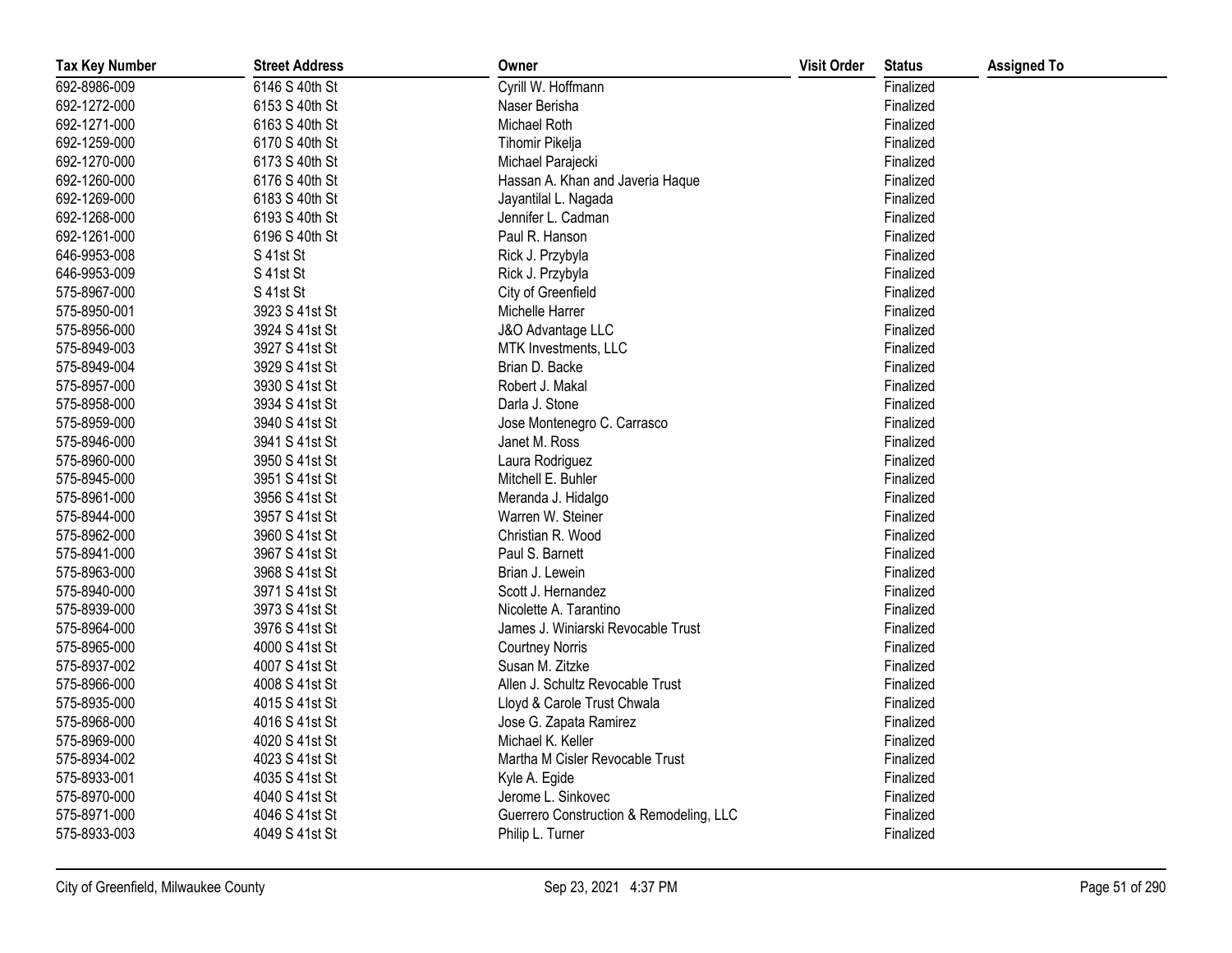| <b>Tax Key Number</b> | <b>Street Address</b> | Owner                                             | <b>Visit Order</b> | <b>Status</b> | <b>Assigned To</b> |
|-----------------------|-----------------------|---------------------------------------------------|--------------------|---------------|--------------------|
| 575-8972-000          | 4050 S 41st St        | Andrew J. Thorsen                                 |                    | Finalized     |                    |
| 575-8933-004          | 4055 S 41st St        | Linda M. Villwock                                 |                    | Finalized     |                    |
| 575-8973-002          | 4060 S 41st St        | Michael W. Vogt Jr                                |                    | Finalized     |                    |
| 575-8931-002          | 4063 S 41st St        | Robert M. Tauer                                   |                    | Finalized     |                    |
| 575-8973-001          | 4070 S 41st St        | Michael W. Vogt Jr                                |                    | Finalized     |                    |
| 575-8931-003          | 4073 S 41st St        | Michael W. Vogt Jr                                |                    | Finalized     |                    |
| 621-0050-000          | 4930 S 41st St        | Irfan J. Shanti                                   |                    | Finalized     |                    |
| 621-0058-000          | 4941 S 41st St        | Ryan Doss                                         |                    | Finalized     |                    |
| 621-0051-000          | 4960 S 41st St        | William J. Koback                                 |                    | Finalized     |                    |
| 621-0052-000          | 4990 S 41st St        | Michael Zoltak                                    |                    | Finalized     |                    |
| 621-0057-000          | 4991 S 41st St        | Emily Mae Benz                                    |                    | Finalized     |                    |
| 621-0053-000          | 5000 S 41st St        | Karen A. Juneau Revocable Trust                   |                    | Finalized     |                    |
| 621-0056-000          | 5001 S 41st St        | Brian J. Rutkowski                                |                    | Finalized     |                    |
| 621-0054-000          | 5004 S 41st St        | Charles P. Bauch                                  |                    | Finalized     |                    |
| 621-0055-000          | 5005 S 41st St        | David J. Schuenke                                 |                    | Finalized     |                    |
| 621-9921-005          | 5010 S 41st St        | Andrea Morgese                                    |                    | Finalized     |                    |
| 621-9929-007          | 5011 S 41st St        | Dustin W. Heacox                                  |                    | Finalized     |                    |
| 621-9921-006          | 5020 S 41st St        | Mark D. Stawicki                                  |                    | Finalized     |                    |
| 621-9929-005          | 5025 S 41st St        | Bernard Freckmann                                 |                    | Finalized     |                    |
| 621-9921-007          | 5030 S 41st St        | Joshua P. Lechusz                                 |                    | Finalized     |                    |
| 621-9927-002          | 5037 S 41st St        | Daniel R. Cork                                    |                    | Finalized     |                    |
| 621-9921-008          | 5040 S 41st St        | Travis D. Mueller                                 |                    | Finalized     |                    |
| 621-9921-009          | 5050 S 41st St        | <b>Brian Peters</b>                               |                    | Finalized     |                    |
| 621-9927-003          | 5051 S 41st St        | Kerry Walker                                      |                    | Finalized     |                    |
| 621-9923-001          | 5065 S 41st St        | Adil Chohan                                       |                    | Finalized     |                    |
| 646-0182-000          | 5212 S 41st St        | Robert A. Vajgrt                                  |                    | Finalized     |                    |
| 646-0183-000          | 5225 S 41st St        | Neal D. Grunert and Joyce R. Grunert Revocable Tr |                    | Finalized     |                    |
| 646-0181-000          | 5232 S 41st St        | Linda D. Teschner                                 |                    | Finalized     |                    |
| 646-0184-000          | 5245 S 41st St        | Scott A. Nagorski                                 |                    | Finalized     |                    |
| 646-0185-000          | 5255 S 41st St        | Amardeep Chhina                                   |                    | Finalized     |                    |
| 646-0180-000          | 5260 S 41st St        | <b>Mitchell Fait</b>                              |                    | Finalized     |                    |
| 646-0179-000          | 5272 S 41st St        | Suzanne J. Pitts                                  |                    | Finalized     |                    |
| 646-0186-001          | 5275 S 41st St        | James & Susan Weber Revoc Tr                      |                    | Finalized     |                    |
| 667-1004-000          | 5535 S 41st St        | Arthur Romaldo Sanchez                            |                    | Finalized     |                    |
| 667-1005-000          | 5541 S 41st St        | TMP Homes, LLC                                    |                    | Finalized     |                    |
| 667-1027-000          | 5548 S 41st St        | Margaret A. Kramer-Ellison                        |                    | Finalized     |                    |
| 667-1006-000          | 5555 S 41st St        | <b>DSLF Transition Trust</b>                      |                    | Finalized     |                    |
| 667-1028-000          | 5568 S 41st St        | Lowell E. Peterson                                |                    | Finalized     |                    |
| 667-1007-000          | 5569 S 41st St        | Ronald A. Petricek                                |                    | Finalized     |                    |
| 667-1008-000          | 5611 S 41st St        | Mary E. Zarnik                                    |                    | Finalized     |                    |
| 667-1022-000          | 5612 S 41st St        | Gabriel Nelson                                    |                    | Finalized     |                    |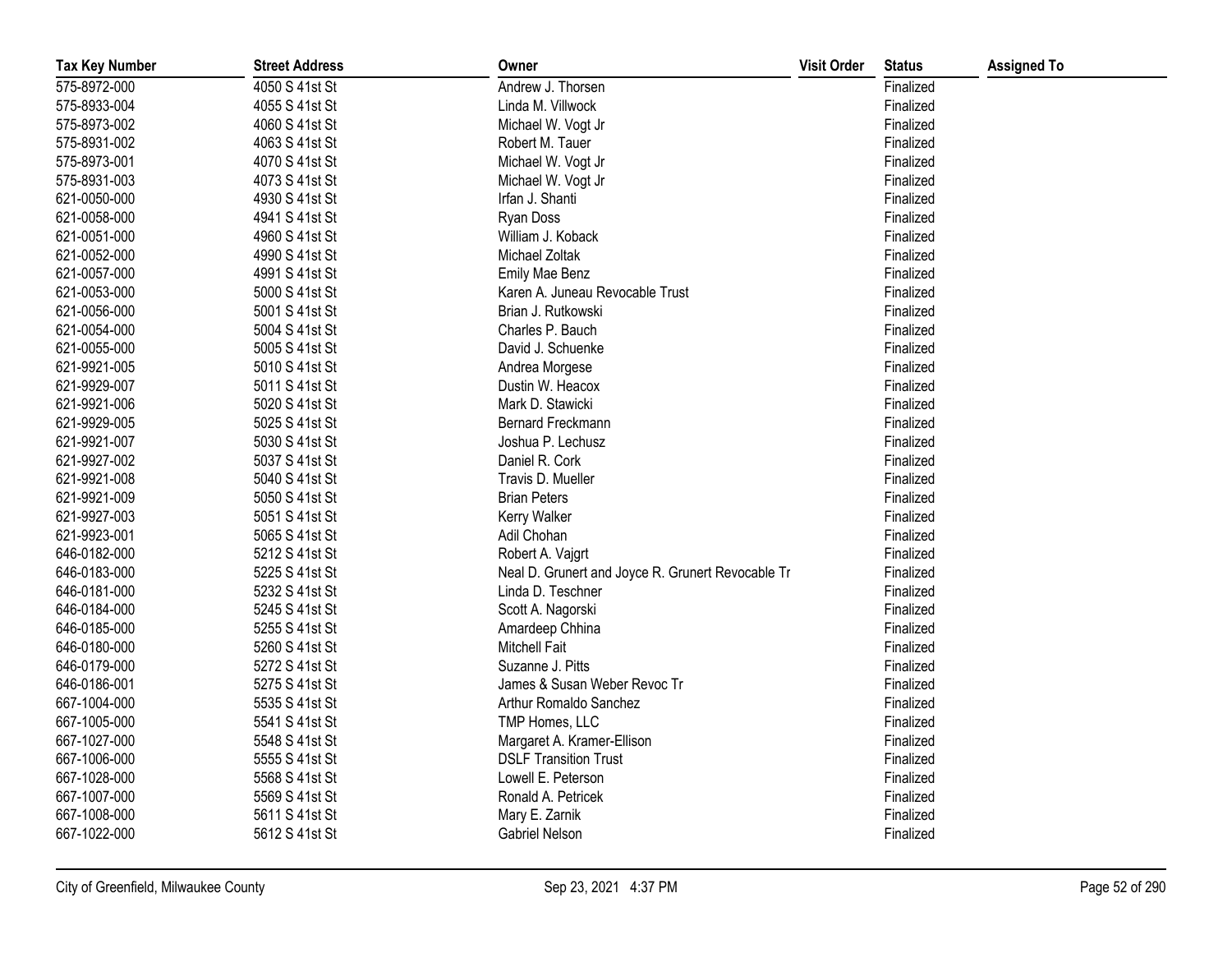| <b>Tax Key Number</b> | <b>Street Address</b> | Owner                             | <b>Visit Order</b> | <b>Status</b> | <b>Assigned To</b> |
|-----------------------|-----------------------|-----------------------------------|--------------------|---------------|--------------------|
| 667-1009-000          | 5631 S 41st St        | Alex J. Blom                      |                    | Finalized     |                    |
| 667-1023-000          | 5632 S 41st St        | Maxine K. Young                   |                    | Finalized     |                    |
| 667-1024-000          | 5700 S 41st St        | Judith M. Klingbeil               |                    | Finalized     |                    |
| 667-1010-000          | 5701 S 41st St        | Michael Stempniewski              |                    | Finalized     |                    |
| 667-1025-000          | 5720 S 41st St        | Justin K. Krimmer                 |                    | Finalized     |                    |
| 667-1011-000          | 5721 S 41st St        | Gerald J. Flint                   |                    | Finalized     |                    |
| 667-1012-000          | 5741 S 41st St        | Samuel San Miguel                 |                    | Finalized     |                    |
| 667-1026-003          | 5742 S 41st St        | Jaskaran Singh Jeji               |                    | Finalized     |                    |
| 667-1026-002          | 5750 S 41st St        | Zbigniew Przybysz                 |                    | Finalized     |                    |
| 667-1013-000          | 5807 S 41st St        | Lawrence J. Bialcik               |                    | Finalized     |                    |
| 667-1026-001          | 5810 S 41st St        | Kenneth N. Borzick                |                    | Finalized     |                    |
| 667-1014-000          | 5827 S 41st St        | James T. Pedriana                 |                    | Finalized     |                    |
| 667-1021-001          | 5828 S 41st St        | Chad Berka                        |                    | Finalized     |                    |
| 667-1021-002          | 5836 S 41st St        | Nael Mohammad                     |                    | Finalized     |                    |
| 667-1015-000          | 5839 S 41st St        | Benjamin Ryan                     |                    | Finalized     |                    |
| 667-1018-000          | 5854 S 41st St        | Andrew M. Johnson                 |                    | Finalized     |                    |
| 667-1016-000          | 5855 S 41st St        | Ronald T. Gross                   |                    | Finalized     |                    |
| 667-1019-000          | 5870 S 41st St        | William W. Watters                |                    | Finalized     |                    |
| 667-1017-000          | 5871 S 41st St        | Keith Dahl                        |                    | Finalized     |                    |
| 692-1224-000          | 6150 S 41st St        | Joseph R. Sobczak                 |                    | Finalized     |                    |
| 692-1223-000          | 6151 S 41st St        | Ayman Khatib                      |                    | Finalized     |                    |
| 692-8982-002          | 6224 S 41st St        | Ryan J. Patefield                 |                    | Finalized     |                    |
| 692-8982-003          | 6236 S 41st St        | Susan M. Gilliland                |                    | Finalized     |                    |
| 692-8982-004          | 6248 S 41st St        | Ronald G. Tays                    |                    | Finalized     |                    |
| 692-8982-005          | 6260 S 41st St        | Evelyn M Shebelski Rev Trust      |                    | Finalized     |                    |
| 646-9948-003          | S 42nd St             | James J. Krukowski                |                    | Finalized     |                    |
| 646-9948-004          | S 42nd St             | James J. Krukowski                |                    | Finalized     |                    |
| 575-8947-001          | S 42nd St             | Milwaukee County                  |                    | Finalized     |                    |
| 646-9950-004          | S 42nd St             | Joanne M. Halverson Trust         |                    | Finalized     |                    |
| 646-9950-003          | S 42nd St             | Shirley M. Shefchik               |                    | Finalized     |                    |
| 621-9948-001          | 4820 S 42nd St        | Victor F. Rodriguez               |                    | Finalized     |                    |
| 621-9949-001          | 4825 S 42nd St        | Michael J. Drana                  |                    | Finalized     |                    |
| 621-9950-005          | 4835 S 42nd St        | James L. Woiak                    |                    | Finalized     |                    |
| 646-9952-002          | 5315 S 42nd St        | David L. Wera                     |                    | Finalized     |                    |
| 646-9952-003          | 5318 S 42nd St        | Mark K. Ziebell                   |                    | Finalized     |                    |
| 667-8923-000          | 5511 S 42nd St        | Daniel L. Schultz                 |                    | Finalized     |                    |
| 667-8924-000          | 5515 S 42nd St        | Jessica L. Lester                 |                    | Finalized     |                    |
| 667-8990-001          | 5520 S 42nd St        | Jeanette Kindler                  |                    | Finalized     |                    |
| 667-8925-000          | 5523 S 42nd St        | Yousaf Hinnawi                    |                    | Finalized     |                    |
| 667-8926-000          | 5529 S 42nd St        | Ana L. Cochrane                   |                    | Finalized     |                    |
| 667-8989-001          | 5532 S 42nd St        | Eugene A. Gureski Revocable Trust |                    | Finalized     |                    |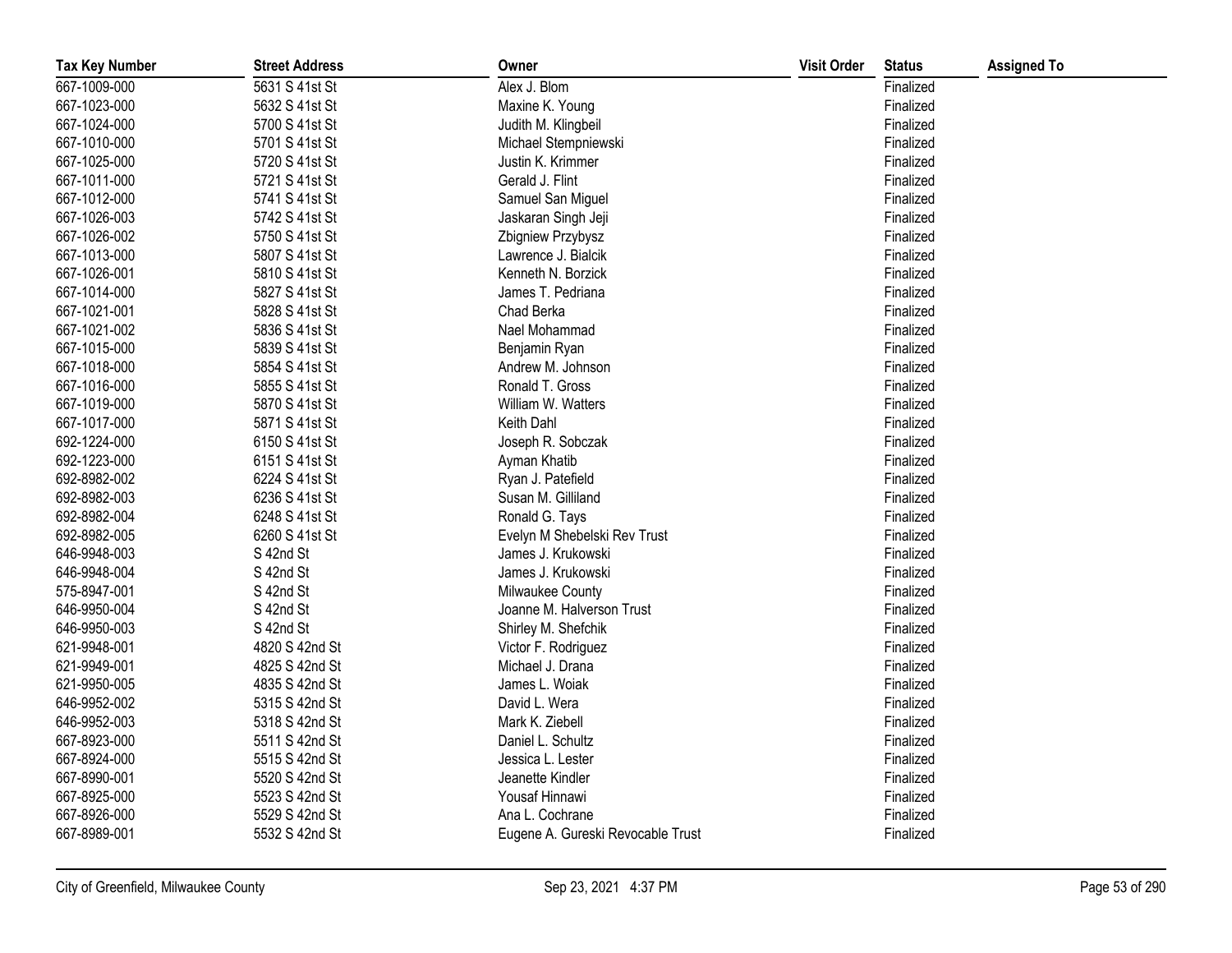| <b>Tax Key Number</b> | <b>Street Address</b> | Owner                     | <b>Visit Order</b> | <b>Status</b> | <b>Assigned To</b> |
|-----------------------|-----------------------|---------------------------|--------------------|---------------|--------------------|
| 667-8927-000          | 5535 S 42nd St        | <b>Adler Family Trust</b> |                    | Finalized     |                    |
| 667-8987-000          | 5536 S 42nd St        | Tania A. Robinette        |                    | Finalized     |                    |
| 667-8985-001          | 5544 S 42nd St        | Timothy S. Filter         |                    | Finalized     |                    |
| 667-8928-001          | 5545 S 42nd St        | Michael Gagliano          |                    | Finalized     |                    |
| 667-8928-002          | 5547 S 42nd St        | Joshua J. Dums            |                    | Finalized     |                    |
| 667-8929-000          | 5549 S 42nd St        | <b>Tera Duchow</b>        |                    | Finalized     |                    |
| 667-8984-000          | 5556 S 42nd St        | Dee M. Greski             |                    | Finalized     |                    |
| 667-8930-000          | 5557 S 42nd St        | Lyle H. Gauthier          |                    | Finalized     |                    |
| 667-8983-002          | 5568 S 42nd St        | Phuong H. Nguyen          |                    | Finalized     |                    |
| 667-8931-000          | 5571 S 42nd St        | Anthony J. Staniak        |                    | Finalized     |                    |
| 667-8932-000          | 5575 S 42nd St        | Dale Krueger              |                    | Finalized     |                    |
| 667-8933-000          | 5585 S 42nd St        | Lisa Huck                 |                    | Finalized     |                    |
| 667-8983-001          | 5590 S 42nd St        | Connie C. Evaska          |                    | Finalized     |                    |
| 667-8934-000          | 5591 S 42nd St        | Stephanie Saxon           |                    | Finalized     |                    |
| 667-8982-000          | 5600 S 42nd St        | Randolph A. Bredeson      |                    | Finalized     |                    |
| 667-8935-002          | 5601 S 42nd St        | Gabriel M. Ledbetter      |                    | Finalized     |                    |
| 667-8981-000          | 5614 S 42nd St        | Erasmo Rodriguez          |                    | Finalized     |                    |
| 667-8935-001          | 5615 S 42nd St        | Paul D. Budzisz           |                    | Finalized     |                    |
| 667-8980-001          | 5622 S 42nd St        | Julio Juan Soto Rivera    |                    | Finalized     |                    |
| 667-8936-000          | 5623 S 42nd St        | Colin R. Stahovic         |                    | Finalized     |                    |
| 667-8937-001          | 5631 S 42nd St        | Dani M. McFadden          |                    | Finalized     |                    |
| 667-8980-002          | 5636 S 42nd St        | Linda Muza                |                    | Finalized     |                    |
| 667-8939-000          | 5637 S 42nd St        | Patricia L. Brillowski    |                    | Finalized     |                    |
| 667-8977-002          | 5648 S 42nd St        | Maria G. Jimenez          |                    | Finalized     |                    |
| 667-8940-000          | 5649 S 42nd St        | Michelle Gall             |                    | Finalized     |                    |
| 667-8977-003          | 5656 S 42nd St        | James Bartell             |                    | Finalized     |                    |
| 667-8941-000          | 5661 S 42nd St        | Robert W. Van Dyke        |                    | Finalized     |                    |
| 667-8975-000          | 5716 S 42nd St        | Daniel M. Emberts         |                    | Finalized     |                    |
| 667-8942-000          | 5717 S 42nd St        | Amaury L. Rivera-Mendez   |                    | Finalized     |                    |
| 667-8974-000          | 5730 S 42nd St        | Patrick M. Brinton        |                    | Finalized     |                    |
| 667-8943-003          | 5735 S 42nd St        | David A. Perrigo II       |                    | Finalized     |                    |
| 667-8943-002          | 5743 S 42nd St        | Nicholas H. Hargis        |                    | Finalized     |                    |
| 667-8973-001          | 5744 S 42nd St        | Mary E. Zarnik            |                    | Finalized     |                    |
| 667-8943-001          | 5747 S 42nd St        | Adam Graf                 |                    | Finalized     |                    |
| 667-8970-001          | 5750 S 42nd St        | Rita M. Kroll             |                    | Finalized     |                    |
| 667-8944-000          | 5751 S 42nd St        | Gregory J. Polak          |                    | Finalized     |                    |
| 667-8969-000          | 5800 S 42nd St        | Daniel C. Hoff            |                    | Finalized     |                    |
| 667-8945-000          | 5801 S 42nd St        | Robert D. Ceccato         |                    | Finalized     |                    |
| 667-8946-000          | 5807 S 42nd St        | Antonio Chavez            |                    | Finalized     |                    |
| 667-8967-001          | 5814 S 42nd St        | James E. Tyborski         |                    | Finalized     |                    |
| 667-8947-000          | 5815 S 42nd St        | Thomas G. Konieczka       |                    | Finalized     |                    |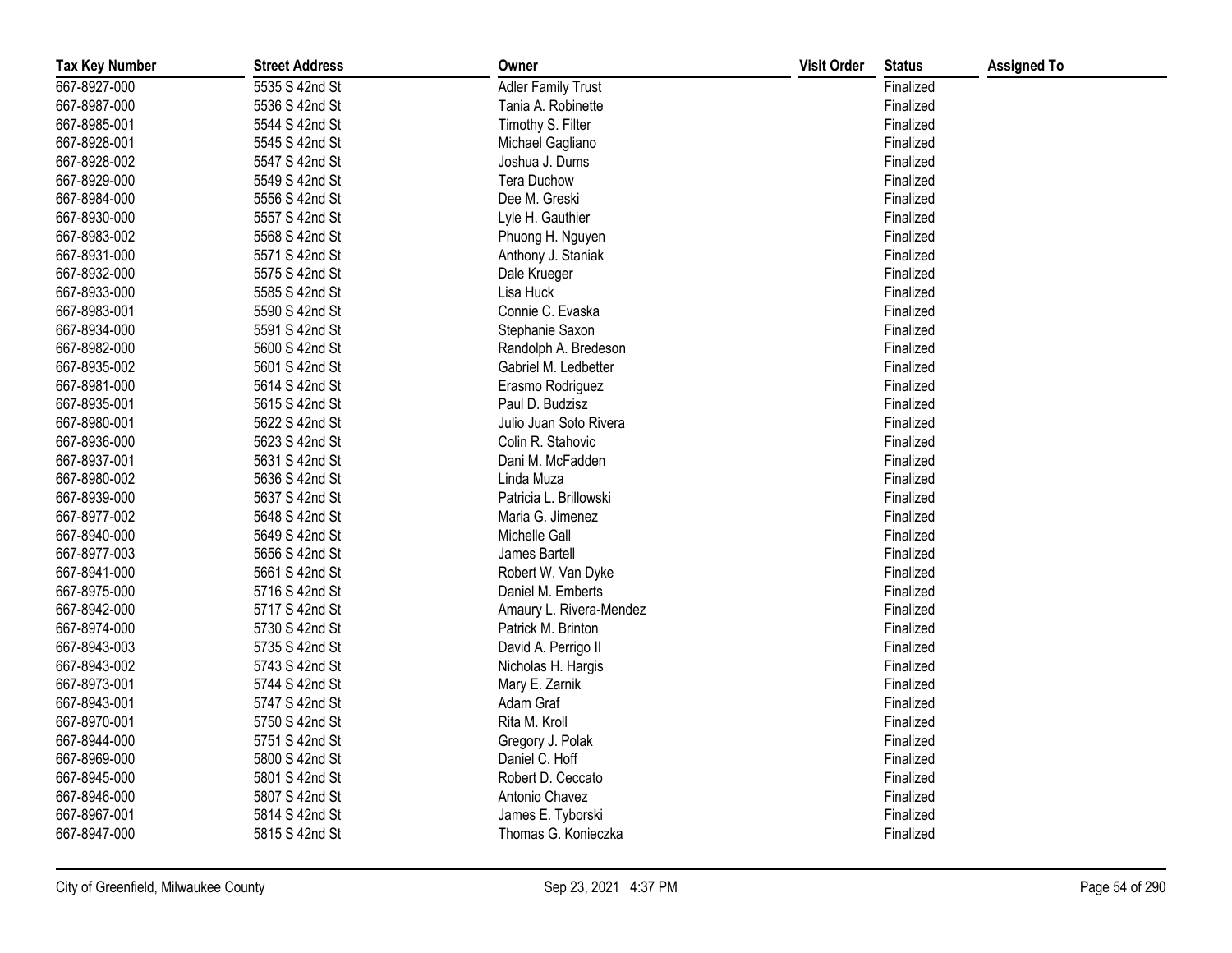| <b>Tax Key Number</b> | <b>Street Address</b> | Owner                                              | <b>Visit Order</b> | <b>Status</b> | <b>Assigned To</b> |
|-----------------------|-----------------------|----------------------------------------------------|--------------------|---------------|--------------------|
| 667-8948-000          | 5821 S 42nd St        | Justen D. Preiss                                   |                    | Finalized     |                    |
| 667-8965-000          | 5824 S 42nd St        | <b>Richard Angeles</b>                             |                    | Finalized     |                    |
| 667-8949-000          | 5825 S 42nd St        | Julie A. Borgealt                                  |                    | Finalized     |                    |
| 667-8950-000          | 5835 S 42nd St        | Darren A. Rychlak                                  |                    | Finalized     |                    |
| 667-8964-001          | 5838 S 42nd St        | Robert A. Kriedermann                              |                    | Finalized     |                    |
| 667-8962-000          | 5840 S 42nd St        | Edwynsson L. Esquivel                              |                    | Finalized     |                    |
| 667-8951-000          | 5845 S 42nd St        | Richard D. Heim                                    |                    | Finalized     |                    |
| 667-8961-000          | 5846 S 42nd St        | Stephen P. Haas                                    |                    | Finalized     |                    |
| 667-8960-000          | 5852 S 42nd St        | Robert J. Billman                                  |                    | Finalized     |                    |
| 667-8952-001          | 5859 S 42nd St        | John S. Plazek                                     |                    | Finalized     |                    |
| 667-8959-000          | 5860 S 42nd St        | U.S. Bank Trust N.A. As Trustee of the Cabana Seri |                    | Finalized     |                    |
| 667-8952-002          | 5865 S 42nd St        | <b>Ryszard Borowik</b>                             |                    | Finalized     |                    |
| 667-8958-000          | 5868 S 42nd St        | Timothy A. Ziolkowski                              |                    | Finalized     |                    |
| 692-1220-000          | 6134 S 42nd St        | Torin J. Misko                                     |                    | Finalized     |                    |
| 692-1217-000          | 6135 S 42nd St        | Megan Alegria Jardim                               |                    | Finalized     |                    |
| 692-1219-000          | 6154 S 42nd St        | Michael B. Seeley                                  |                    | Finalized     |                    |
| 692-1218-000          | 6155 S 42nd St        | Roberto Alegria Jardim                             |                    | Finalized     |                    |
| 574-8984-000          | S 43rd St             | Wisconsin Electric Power Company                   |                    | Finalized     |                    |
| 531-0505-000          | 3239 S 43rd St        | <b>Henry Reyes</b>                                 |                    | Finalized     |                    |
| 531-0506-000          | 3245 S 43rd St        | Nathaniel S. Dickson                               |                    | Finalized     |                    |
| 531-0507-000          | 3251 S 43rd St        | <b>Adrian Ramirez</b>                              |                    | Finalized     |                    |
| 531-1016-000          | 3257 S 43rd St        | Antonio Lopez                                      |                    | Finalized     |                    |
| 531-1017-000          | 3267 S 43rd St        | <b>Esther George Living Trust</b>                  |                    | Finalized     |                    |
| 531-1026-000          | 3321 S 43rd St        | Nathan Villa                                       |                    | Finalized     |                    |
| 531-1027-000          | 3331 S 43rd St        | Dimitri D. Lazo                                    |                    | Finalized     |                    |
| 531-1028-000          | 3347 S 43rd St        | Brett G. Albright                                  |                    | Finalized     |                    |
| 531-1029-000          | 3355 S 43rd St        | Alan C. Zastrow                                    |                    | Finalized     |                    |
| 531-1030-000          | 3363 S 43rd St        | F Timothy Bacha                                    |                    | Finalized     |                    |
| 531-1031-000          | 3369 S 43rd St        | Robert Salmon                                      |                    | Finalized     |                    |
| 531-1032-000          | 3375 S 43rd St        | Molly Pichotta                                     |                    | Finalized     |                    |
| 531-1033-000          | 3401 S 43rd St        | Nathaniel Waters                                   |                    | Finalized     |                    |
| 531-1034-000          | 3407 S 43rd St        | Timothy J. Hensch                                  |                    | Finalized     |                    |
| 531-1035-000          | 3415 S 43rd St        | Matthew C. Protz                                   |                    | Finalized     |                    |
| 531-1089-000          | 3421 S 43rd St        | Alicia Jo Pfeffer                                  |                    | Finalized     |                    |
| 531-1090-000          | 3431 S 43rd St        | Thomas L & June K Sturgulewski Loint Trust         |                    | Finalized     |                    |
| 531-1091-000          | 3435 S 43rd St        | Logan Martin                                       |                    | Finalized     |                    |
| 531-1092-000          | 3443 S 43rd St        | Justin Collins                                     |                    | Finalized     |                    |
| 531-0626-000          | 3449 S 43rd St        | Stephan A. Brown                                   |                    | Finalized     |                    |
| 531-0629-001          | 3461 S 43rd St        | Rosalie H. Daniels Survivor's Trust                |                    | Finalized     |                    |
| 531-0629-002          | 3471 S 43rd St        | PPI Holdings LLC                                   |                    | Finalized     |                    |
| 555-1053-000          | 3501 S 43rd St        | Terry S. Kasprzyk                                  |                    | Finalized     |                    |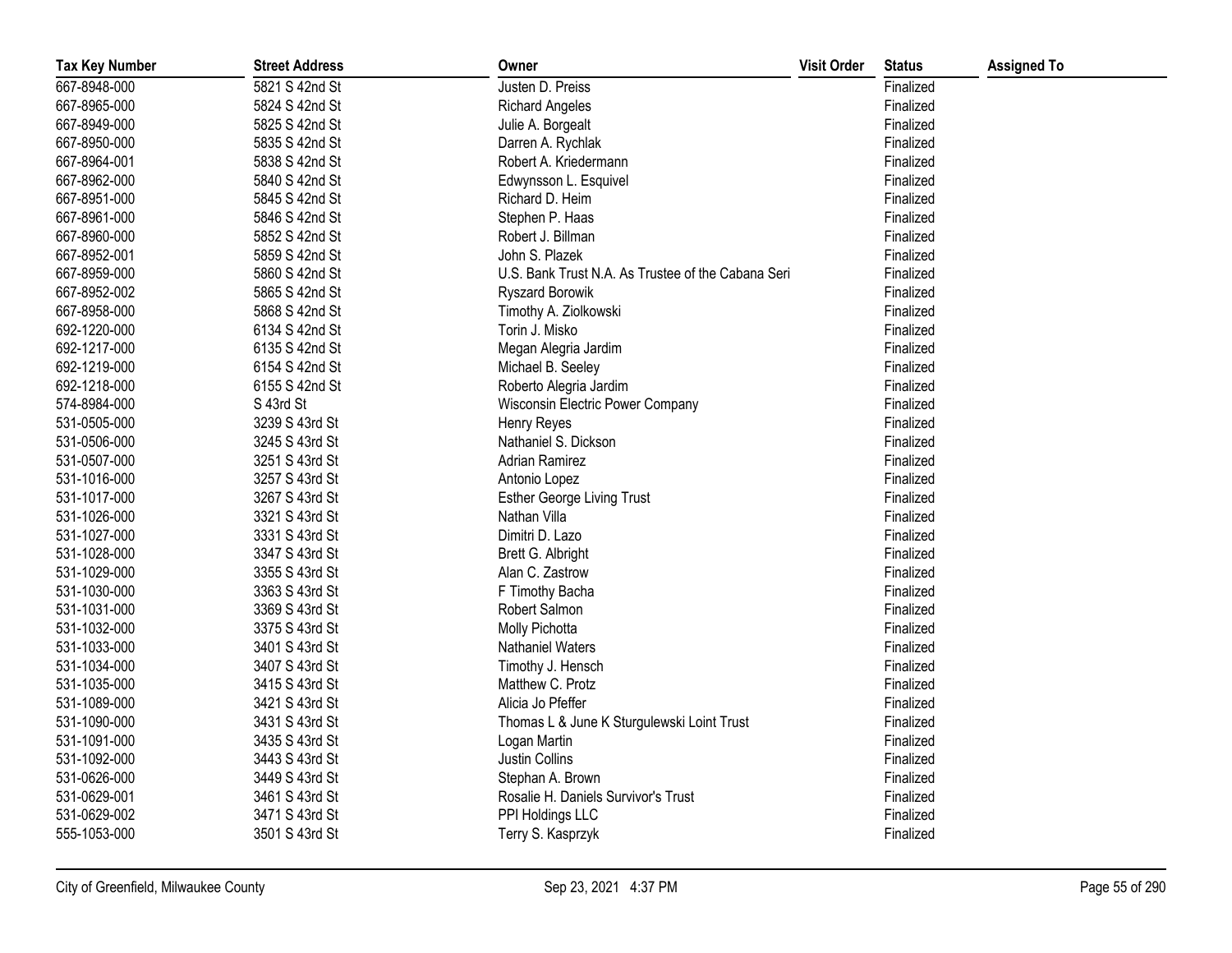| <b>Tax Key Number</b> | <b>Street Address</b> | Owner                           | <b>Visit Order</b> | <b>Status</b> | <b>Assigned To</b> |
|-----------------------|-----------------------|---------------------------------|--------------------|---------------|--------------------|
| 555-1054-000          | 3509 S 43rd St        | Dustin Hosaka                   |                    | Finalized     |                    |
| 555-1055-001          | 3515 S 43rd St        | Jason E. Mermolia               |                    | Finalized     |                    |
| 555-1056-001          | 3525 S 43rd St        | Monica Hernandez                |                    | Finalized     |                    |
| 555-1061-000          | 3535 S 43rd St        | Shamsher Singh                  |                    | Finalized     |                    |
| 555-1062-000          | 3543 S 43rd St        | Ivan A. Cicla                   |                    | Finalized     |                    |
| 555-1063-000          | 3551 S 43rd St        | David E. Long                   |                    | Finalized     |                    |
| 555-1064-000          | 3557 S 43rd St        | Michael F. Mattson              |                    | Finalized     |                    |
| 555-8998-000          | 3563 S 43rd St        | Renee M. Janusz                 |                    | Finalized     |                    |
| 555-8995-002          | 3569 S 43rd St        | Richard Larson                  |                    | Finalized     |                    |
| 555-8995-003          | 3571 S 43rd St        | Nadya Perez-Reyes               |                    | Finalized     |                    |
| 555-8995-005          | 3577 S 43rd St        | Gregory A. Arbinger             |                    | Finalized     |                    |
| 555-8994-001          | 3601 S 43rd St        | Joan C. Heintz                  |                    | Finalized     |                    |
| 555-8993-000          | 3609 S 43rd St        | David Hirschfeld                |                    | Finalized     |                    |
| 555-8980-000          | 3865 S 43rd St        | Anthony Bucek                   |                    | Finalized     |                    |
| 574-1000-003          | 3911 S 43rd St        | Donald J. Barczak Living Trust  |                    | Finalized     |                    |
| 574-1017-000          | 3931 S 43rd St        | Jeffrey Craig                   |                    | Finalized     |                    |
| 574-1016-000          | 3941 S 43rd St        | Kathleen M. Snook               |                    | Finalized     |                    |
| 574-1015-000          | 3945 S 43rd St        | Ramon Crespo Vazquez Jr         |                    | Finalized     |                    |
| 575-8943-000          | 3956 S 43rd St        | Matthew Pagelsdorf              |                    | Finalized     |                    |
| 574-1014-000          | 3959 S 43rd St        | Barbara Kollatz                 |                    | Finalized     |                    |
| 574-1013-000          | 3961 S 43rd St        | <b>Travis Berge</b>             |                    | Finalized     |                    |
| 575-8942-000          | 3966 S 43rd St        | Jose M. Mayoral                 |                    | Finalized     |                    |
| 575-8938-000          | 3972 S 43rd St        | Duane E. Kaufmann               |                    | Finalized     |                    |
| 575-8937-001          | 4000 S 43rd St        | Carl E. Martens                 |                    | Finalized     |                    |
| 574-8985-001          | 4001 S 43rd St        | Todd R. Beauchamp               |                    | Finalized     |                    |
| 574-8985-002          | 4003 S 43rd St        | Pamela M. Wilkum                |                    | Finalized     |                    |
| 574-8985-004          | 4007 S 43rd St        | Jorge A. Trejo                  |                    | Finalized     |                    |
| 574-8985-005          | 4015 S 43rd St        | Austin R. Moore                 |                    | Finalized     |                    |
| 575-8936-000          | 4022 S 43rd St        | Jeffrey A. Schlicht             |                    | Finalized     |                    |
| 574-8985-006          | 4023 S 43rd St        | Craig R. Pluta                  |                    | Finalized     |                    |
| 575-8934-001          | 4026 S 43rd St        | Juana M. Vaszuez                |                    | Finalized     |                    |
| 575-8932-001          | 4028 S 43rd St        | Edward C. Welniak               |                    | Finalized     |                    |
| 575-8932-002          | 4032 S 43rd St        | Richard C Barnum Trust          |                    | Finalized     |                    |
| 575-8932-003          | 4036 S 43rd St        | Doreen S. Flechner              |                    | Finalized     |                    |
| 575-8931-001          | 4040 S 43rd St        | Kathleen Pankowski              |                    | Finalized     |                    |
| 575-0001-001          | 4052 S 43rd St        | Cherokee Villa Apartments LLC   |                    | Finalized     |                    |
| 574-8983-007          | 4101 S 43rd St        | Good Hope Cemetery              |                    | Finalized     |                    |
| 575-8926-003          | 4142 S 43rd St        | Sanctuary at Cherokee Point LLC |                    | Finalized     |                    |
| 575-8923-000          | 4250 S 43rd St        | Edward E. Thomas                |                    | Finalized     |                    |
| 575-8921-002          | 4260 S 43rd St        | Greg and Nancy Bachmann Trust   |                    | Finalized     |                    |
| 575-8920-000          | 4280 S 43rd St        | Adrienne A. Lockhart            |                    | Finalized     |                    |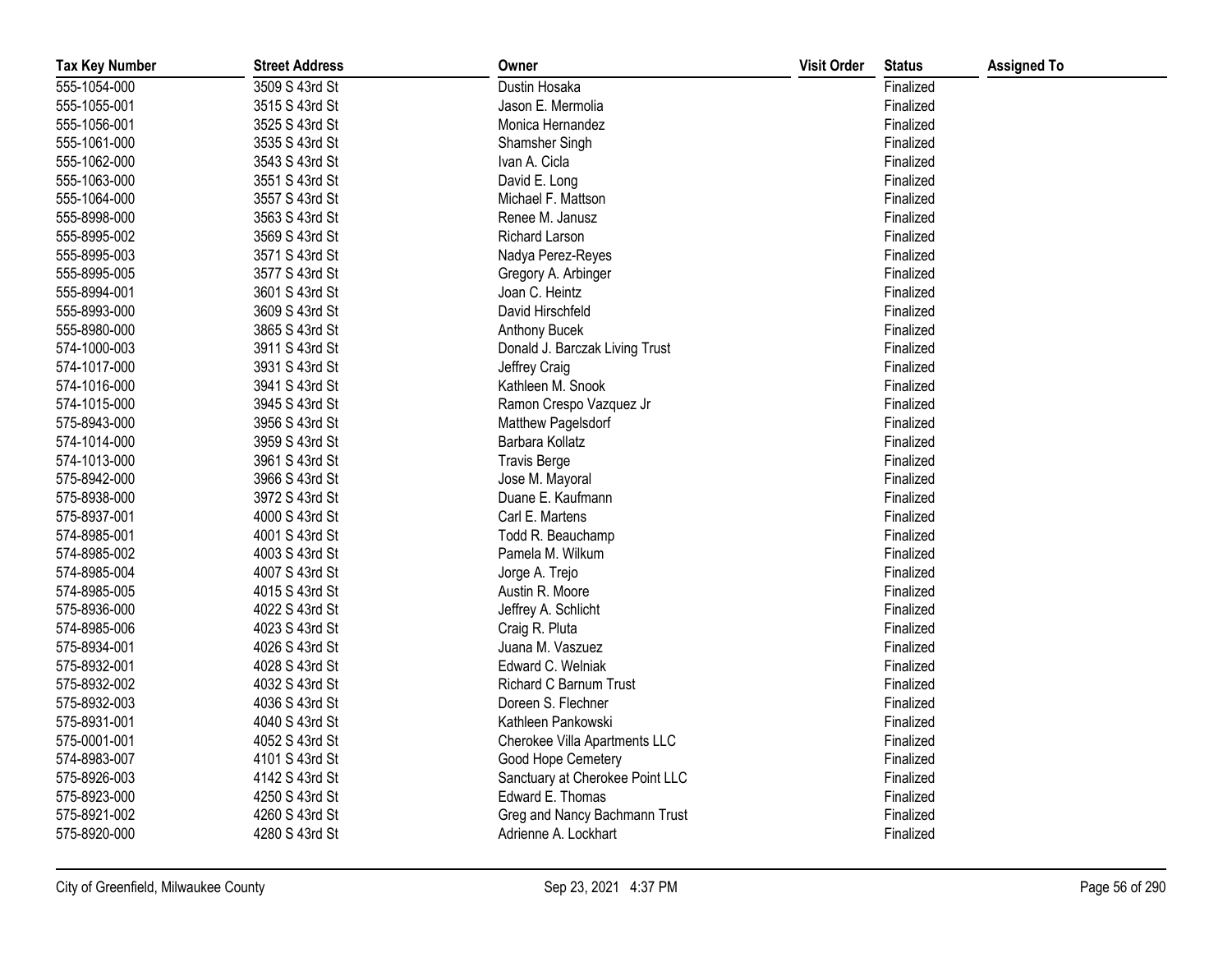| <b>Tax Key Number</b> | <b>Street Address</b> | Owner                              | <b>Visit Order</b> | <b>Status</b> | <b>Assigned To</b> |
|-----------------------|-----------------------|------------------------------------|--------------------|---------------|--------------------|
| 601-9999-000          | 4301 S 43rd St        | Julie A. Pipke                     |                    | Finalized     |                    |
| 601-9998-000          | 4307 S 43rd St        | Marci Hebert                       |                    | Finalized     |                    |
| 600-9977-002          | 4314 S 43rd St        | Aaron J. Baska                     |                    | Finalized     |                    |
| 601-9997-000          | 4315 S 43rd St        | David A. Cherone                   |                    | Finalized     |                    |
| 601-9995-000          | 4321 S 43rd St        | Mark E. Lueth                      |                    | Finalized     |                    |
| 600-9976-001          | 4328 S 43rd St        | Steven J. Lipski                   |                    | Finalized     |                    |
| 601-9994-000          | 4329 S 43rd St        | Nancy A. Desonia                   |                    | Finalized     |                    |
| 600-9976-002          | 4336 S 43rd St        | Robert A. Sackett                  |                    | Finalized     |                    |
| 601-9993-005          | 4337 S 43rd St        | Shea National Properties LLC       |                    | Finalized     |                    |
| 600-9974-000          | 4340 S 43rd St        | Jamie Sromalla                     |                    | Finalized     |                    |
| 601-9993-006          | 4345 S 43rd St        | Joseph M. Boeck                    |                    | Finalized     |                    |
| 601-9992-000          | 4355 S 43rd St        | Mario Noe Mendoza                  |                    | Finalized     |                    |
| 600-9973-001          | 4360 S 43rd St        | <b>AFC Tool</b>                    |                    | Finalized     |                    |
| 601-9990-005          | 4361 S 43rd St        | Suzette R. Patrick                 |                    | Finalized     |                    |
| 600-9973-002          | 4366 S 43rd St        | Thomas J. Madson                   |                    | Finalized     |                    |
| 601-9989-001          | 4367 S 43rd St        | Joshua Guzman                      |                    | Finalized     |                    |
| 601-9988-001          | 4375 S 43rd St        | David H. Bilicki                   |                    | Finalized     |                    |
| 601-9988-002          | 4381 S 43rd St        | Brenda M. Litchford                |                    | Finalized     |                    |
| 600-9970-005          | 4400 S 43rd St        | Kelly N. Pergande                  |                    | Finalized     |                    |
| 601-9986-001          | 4405 S 43rd St        | James E. Schiller                  |                    | Finalized     |                    |
| 600-9970-006          | 4408 S 43rd St        | Stanley W. Painter                 |                    | Finalized     |                    |
| 601-9986-002          | 4411 S 43rd St        | James E. Ninko                     |                    | Finalized     |                    |
| 600-9970-007          | 4416 S 43rd St        | Rita L. Siudak                     |                    | Finalized     |                    |
| 601-9985-003          | 4417 S 43rd St        | Ninh Van Nguyen                    |                    | Finalized     |                    |
| 600-9970-008          | 4424 S 43rd St        | Donald J. Kisch                    |                    | Finalized     |                    |
| 601-9985-002          | 4427 S 43rd St        | Larry T. Schmitt                   |                    | Finalized     |                    |
| 601-9984-002          | 4437 S 43rd St        | Karen Munoz Sanchez                |                    | Finalized     |                    |
| 601-9984-003          | 4447 S 43rd St        | Sukhwinder Saini                   |                    | Finalized     |                    |
| 601-9983-002          | 4455 S 43rd St        | Karen M. Seebruck                  |                    | Finalized     |                    |
| 601-9983-003          | 4465 S 43rd St        | Dallas C. Kinski                   |                    | Finalized     |                    |
| 600-9951-001          | 4650 S 43rd St        | Cobalt Loomis, LLC                 |                    | Finalized     |                    |
| 600-9950-000          | 4658 S 43rd St        | Cobalt Loomis, LLC                 |                    | Finalized     |                    |
| 600-9949-000          | 4666 S 43rd St        | Dorothy G. Schmidt Revocable Trust |                    | Finalized     |                    |
| 600-9948-000          | 4676 S 43rd St        | Cobalt Loomis, LLC                 |                    | Finalized     |                    |
| 621-9956-000          | 4710 S 43rd St        | Sandra Madrigal                    |                    | Finalized     |                    |
| 620-9997-000          | 4733 S 43rd St        | Sandra Madrigal                    |                    | Finalized     |                    |
| 621-9955-000          | 4740 S 43rd St        | Donald A. Baldwin                  |                    | Finalized     |                    |
| 621-9954-000          | 4752 S 43rd St        | Anthony Synowicz                   |                    | Finalized     |                    |
| 620-9995-007          | 4761 S 43rd St        | Steven C. Oravetz                  |                    | Finalized     |                    |
| 621-9952-001          | 4782 S 43rd St        | 24 Mountfort Road Nominee Trust    |                    | Finalized     |                    |
| 621-9952-002          | 4784 S 43rd St        | Gregory P. Lang                    |                    | Finalized     |                    |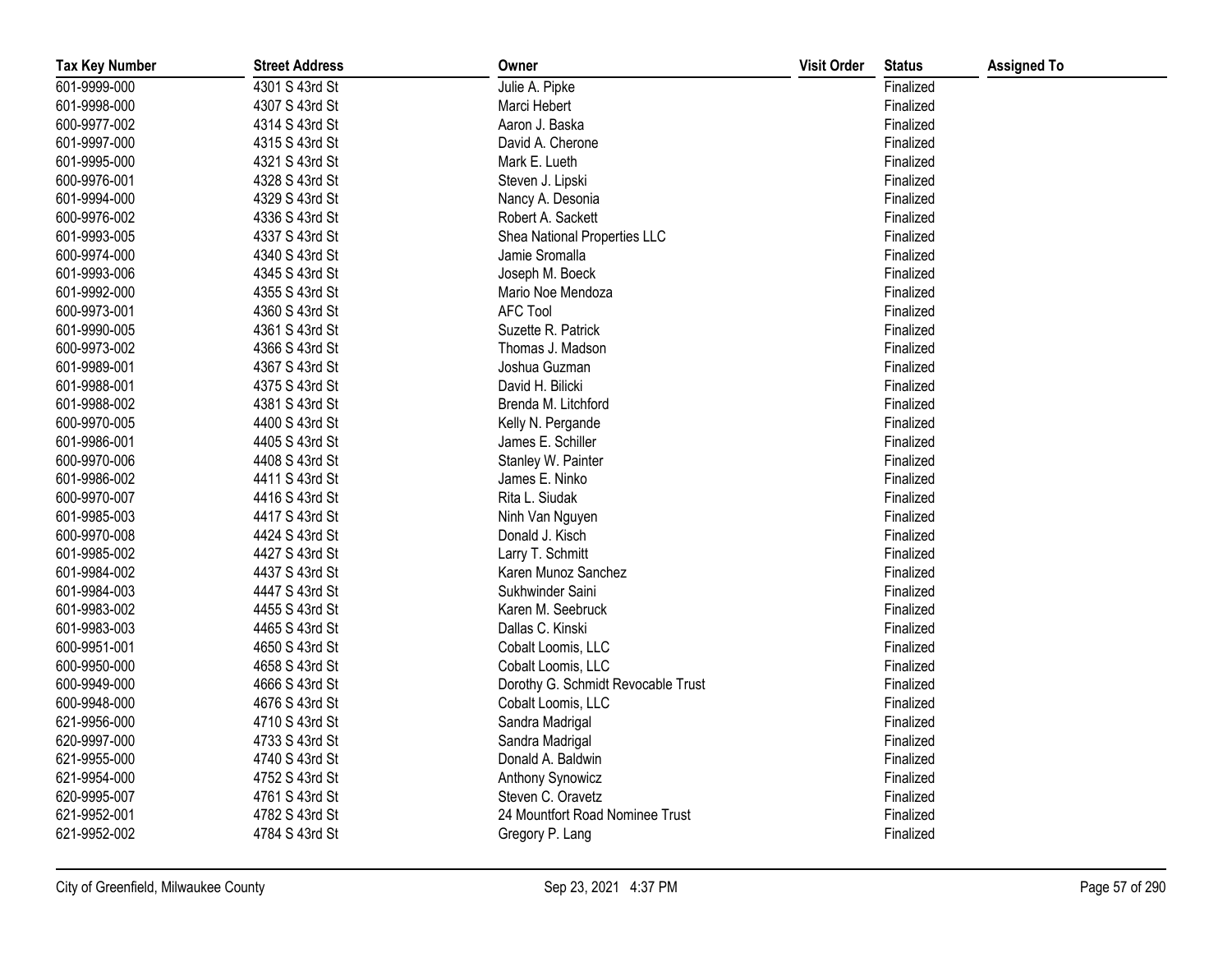| <b>Tax Key Number</b> | <b>Street Address</b> | Owner                                             | <b>Visit Order</b> | <b>Status</b> | <b>Assigned To</b> |
|-----------------------|-----------------------|---------------------------------------------------|--------------------|---------------|--------------------|
| 620-9995-006          | 4805 S 43rd St        | Fernando Reyna                                    |                    | Finalized     |                    |
| 621-9951-000          | 4820 S 43rd St        | Tammy J. Serdynski                                |                    | Finalized     |                    |
| 620-9995-005          | 4821 S 43rd St        | Frank A. Nagorski                                 |                    | Finalized     |                    |
| 620-9995-002          | 4835 S 43rd St        | Patrick G. Berry                                  |                    | Finalized     |                    |
| 621-9934-001          | 4850 S 43rd St        | Patricia L. Nelson                                |                    | Finalized     |                    |
| 620-9934-000          | 4857 S 43rd St        | Carol A. Mack                                     |                    | Finalized     |                    |
| 620-9933-000          | 4877 S 43rd St        | David Hardeman                                    |                    | Finalized     |                    |
| 621-9934-002          | 4880 S 43rd St        | Marc A. Wisniewski                                |                    | Finalized     |                    |
| 620-9932-000          | 4887 S 43rd St        | Thaddeus J. Palenski                              |                    | Finalized     |                    |
| 621-9933-001          | 4910 S 43rd St        | Michael A. Ortloff                                |                    | Finalized     |                    |
| 621-9933-002          | 4920 S 43rd St        | Mark J. Karin                                     |                    | Finalized     |                    |
| 620-9931-001          | 4925 S 43rd St        | Santo D. Diaz                                     |                    | Finalized     |                    |
| 620-9931-002          | 4935 S 43rd St        | Allan Sisson                                      |                    | Finalized     |                    |
| 621-9932-001          | 4940 S 43rd St        | Susan J. Partl                                    |                    | Finalized     |                    |
| 620-9931-003          | 4945 S 43rd St        | Michael T. Herbstreith                            |                    | Finalized     |                    |
| 621-9932-002          | 4950 S 43rd St        | Susan J. Partl                                    |                    | Finalized     |                    |
| 620-9930-000          | 4955 S 43rd St        | Francoise E. Moquin                               |                    | Finalized     |                    |
| 621-9931-001          | 4970 S 43rd St        | Marc A. Crowbridge                                |                    | Finalized     |                    |
| 620-9929-000          | 4975 S 43rd St        | Catherine Mudek                                   |                    | Finalized     |                    |
| 621-9930-000          | 4980 S 43rd St        | Pieter Gallagher                                  |                    | Finalized     |                    |
| 620-9928-000          | 4985 S 43rd St        | David A. Cookle                                   |                    | Finalized     |                    |
| 620-9927-001          | 5015 S 43rd St        | Ryan A. Emmons                                    |                    | Finalized     |                    |
| 621-9929-006          | 5020 S 43rd St        | Patricia J. Berczyk                               |                    | Finalized     |                    |
| 621-9929-004          | 5022 S 43rd St        | Jevstafys Kazakovs                                |                    | Finalized     |                    |
| 621-9927-001          | 5040 S 43rd St        | Marian K. Orendorff                               |                    | Finalized     |                    |
| 620-9927-002          | 5055 S 43rd St        | Frederick Treu Sr                                 |                    | Finalized     |                    |
| 621-9926-000          | 5060 S 43rd St        | Helen F. Evica                                    |                    | Finalized     |                    |
| 620-9927-005          | 5065 S 43rd St        | City of Greenfield                                |                    | Finalized     |                    |
| 621-9925-001          | 5070 S 43rd St        | Clint Bodanske                                    |                    | Finalized     |                    |
| 620-9914-002          | 5075 S 43rd St        | Guidance Inc.                                     |                    | Finalized     |                    |
| 646-9972-002          | 5110 S 43rd St        | Michael B. Rosandich                              |                    | Finalized     |                    |
| 647-9999-001          | 5111 S 43rd St        | Edward H. Slominski                               |                    | Finalized     |                    |
| 647-9999-003          | 5121 S 43rd St        | Raymond D Woods Jr Trust                          |                    | Finalized     |                    |
| 646-9971-001          | 5130 S 43rd St        | Kyle R. Lagosh                                    |                    | Finalized     |                    |
| 647-9999-004          | 5135 S 43rd St        | Richard P & Erma A Mauritz Revocable Trust Dtd 11 |                    | Finalized     |                    |
| 646-9970-000          | 5140 S 43rd St        | Fred A & Sandra A Sisson Revocable Living Trust   |                    | Finalized     |                    |
| 646-9969-000          | 5144 S 43rd St        | Richard Kaminski                                  |                    | Finalized     |                    |
| 646-9968-000          | 5150 S 43rd St        | <b>Christine Zoulek</b>                           |                    | Finalized     |                    |
| 647-9998-001          | 5155 S 43rd St        | Miroslawa Kowalczuk                               |                    | Finalized     |                    |
| 647-9997-001          | 5165 S 43rd St        | Michael J. Thieman                                |                    | Finalized     |                    |
| 646-9967-000          | 5170 S 43rd St        | Ronald L. Zoulek                                  |                    | Finalized     |                    |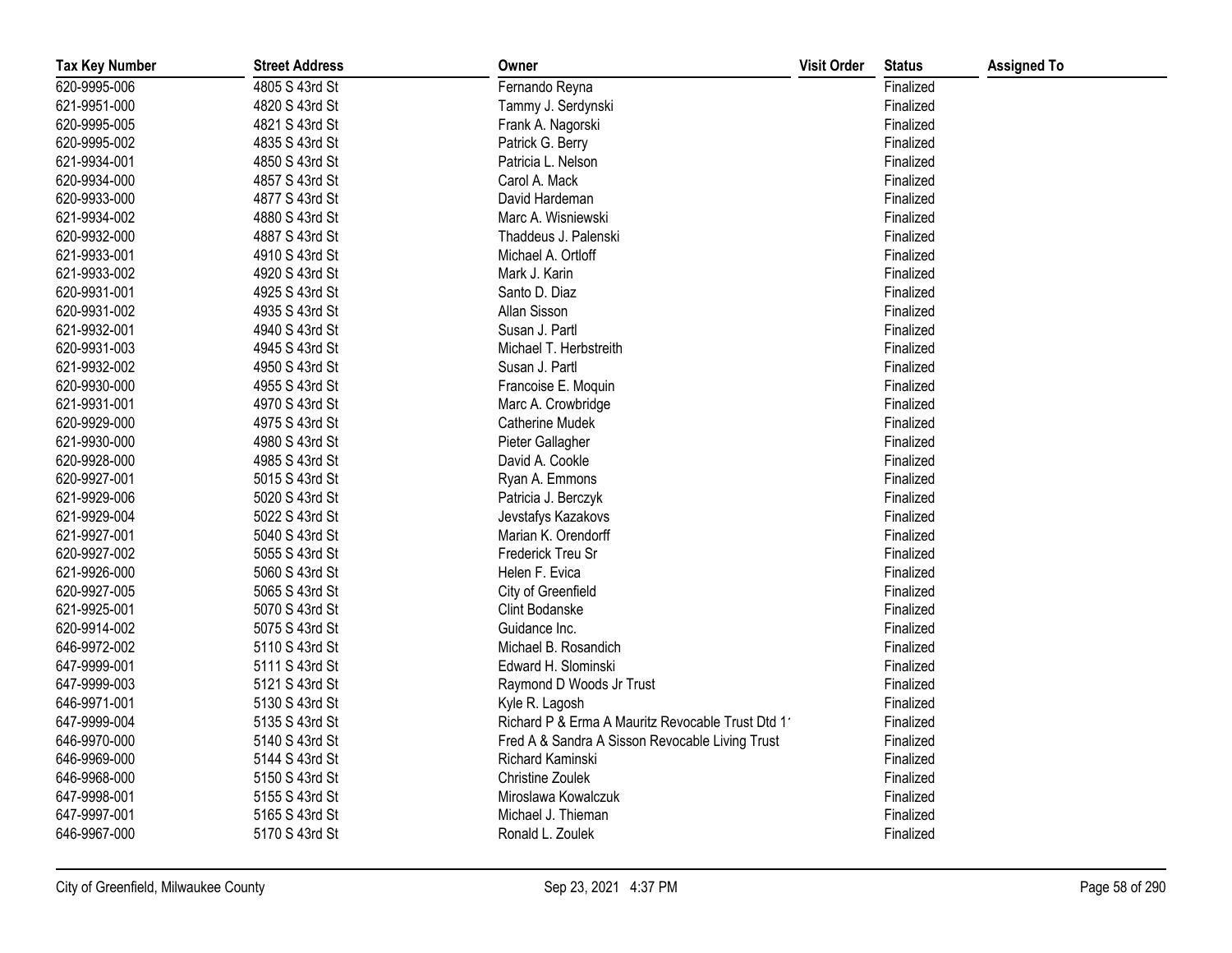| <b>Tax Key Number</b> | <b>Street Address</b> | Owner                                       | <b>Visit Order</b> | <b>Status</b> | <b>Assigned To</b> |
|-----------------------|-----------------------|---------------------------------------------|--------------------|---------------|--------------------|
| 647-9997-002          | 5175 S 43rd St        | Ronald T. Derdowski                         |                    | Finalized     |                    |
| 646-9966-001          | 5180 S 43rd St        | Salvatore Corrao                            |                    | Finalized     |                    |
| 646-9965-000          | 5200 S 43rd St        | Patricia A. Smith                           |                    | Finalized     |                    |
| 646-9964-001          | 5210 S 43rd St        | Thomas G. Morgan                            |                    | Finalized     |                    |
| 647-9996-000          | 5211 S 43rd St        | Todd S. Pare                                |                    | Finalized     |                    |
| 646-9964-002          | 5220 S 43rd St        | Philip A. Theos                             |                    | Finalized     |                    |
| 646-9962-000          | 5230 S 43rd St        | James G. Forret                             |                    | Finalized     |                    |
| 647-1002-000          | 5231 S 43rd St        | Lloyd R. Dobrinska                          |                    | Finalized     |                    |
| 646-9961-001          | 5240 S 43rd St        | Christopher M. Kolodzek                     |                    | Finalized     |                    |
| 646-9960-001          | 5260 S 43rd St        | Vito C. Jeffords                            |                    | Finalized     |                    |
| 647-9951-002          | 5277 S 43rd St        | Wayne Printz Living Trust                   |                    | Finalized     |                    |
| 646-9959-000          | 5290 S 43rd St        | Toomas P. Mitt                              |                    | Finalized     |                    |
| 647-9950-000          | 5305 S 43rd St        | Thomas M. Panfil                            |                    | Finalized     |                    |
| 646-9952-001          | 5310 S 43rd St        | Craig E. Weber                              |                    | Finalized     |                    |
| 647-9949-003          | 5319 S 43rd St        | Margaret Boyd                               |                    | Finalized     |                    |
| 647-9948-000          | 5325 S 43rd St        | Anthony McGuire                             |                    | Finalized     |                    |
| 646-9951-000          | 5328 S 43rd St        | Martin H & Patricia M Wilke Revocable Trust |                    | Finalized     |                    |
| 647-9947-000          | 5345 S 43rd St        | Larry J. Spicer                             |                    | Finalized     |                    |
| 646-9950-001          | 5350 S 43rd St        | Shirley M. Shefchik                         |                    | Finalized     |                    |
| 647-9946-001          | 5353 S 43rd St        | City Of Milwaukee                           |                    | Finalized     |                    |
| 646-9950-007          | 5360 S 43rd St        | Joanne M. Halverson Trust                   |                    | Finalized     |                    |
| 646-9949-000          | 5370 S 43rd St        | John R. Schuster                            |                    | Finalized     |                    |
| 646-9948-001          | 5380 S 43rd St        | Pequeno Omar Vidrio                         |                    | Finalized     |                    |
| 646-9948-002          | 5404 S 43rd St        | <b>Tyler Drouin</b>                         |                    | Finalized     |                    |
| 646-9946-000          | 5408 S 43rd St        | Laurie Krukowski-McCanna                    |                    | Finalized     |                    |
| 647-9946-002          | 5411 S 43rd St        | Christopher S. Swenson                      |                    | Finalized     |                    |
| 647-9943-000          | 5415 S 43rd St        | Alice C. Koplien                            |                    | Finalized     |                    |
| 646-9945-000          | 5418 S 43rd St        | Gregory P. Dietz                            |                    | Finalized     |                    |
| 647-9942-000          | 5421 S 43rd St        | Lakeview Investments LLC                    |                    | Finalized     |                    |
| 646-9944-000          | 5422 S 43rd St        | <b>Probucolls Association</b>               |                    | Finalized     |                    |
| 667-8916-000          | 5510 S 43rd St        | Charles W. Benson                           |                    | Finalized     |                    |
| 666-8998-000          | 5517 S 43rd St        | Gregory J. Schneider                        |                    | Finalized     |                    |
| 667-8915-000          | 5518 S 43rd St        | Orlando Deibert                             |                    | Finalized     |                    |
| 667-8914-000          | 5522 S 43rd St        | Tiara KM Robinson                           |                    | Finalized     |                    |
| 666-8997-000          | 5527 S 43rd St        | Jill A. Preston                             |                    | Finalized     |                    |
| 667-8913-000          | 5528 S 43rd St        | Bernice E. Lehman                           |                    | Finalized     |                    |
| 667-8912-000          | 5536 S 43rd St        | Robert A. Schimke Jr                        |                    | Finalized     |                    |
| 666-8996-002          | 5537 S 43rd St        | William Anderson                            |                    | Finalized     |                    |
| 666-8996-001          | 5541 S 43rd St        | Daniel W. Murray                            |                    | Finalized     |                    |
| 666-8995-000          | 5547 S 43rd St        | Patrick J. Schreiner                        |                    | Finalized     |                    |
| 666-8993-002          | 5555 S 43rd St        | Joshua J. Hassemer                          |                    | Finalized     |                    |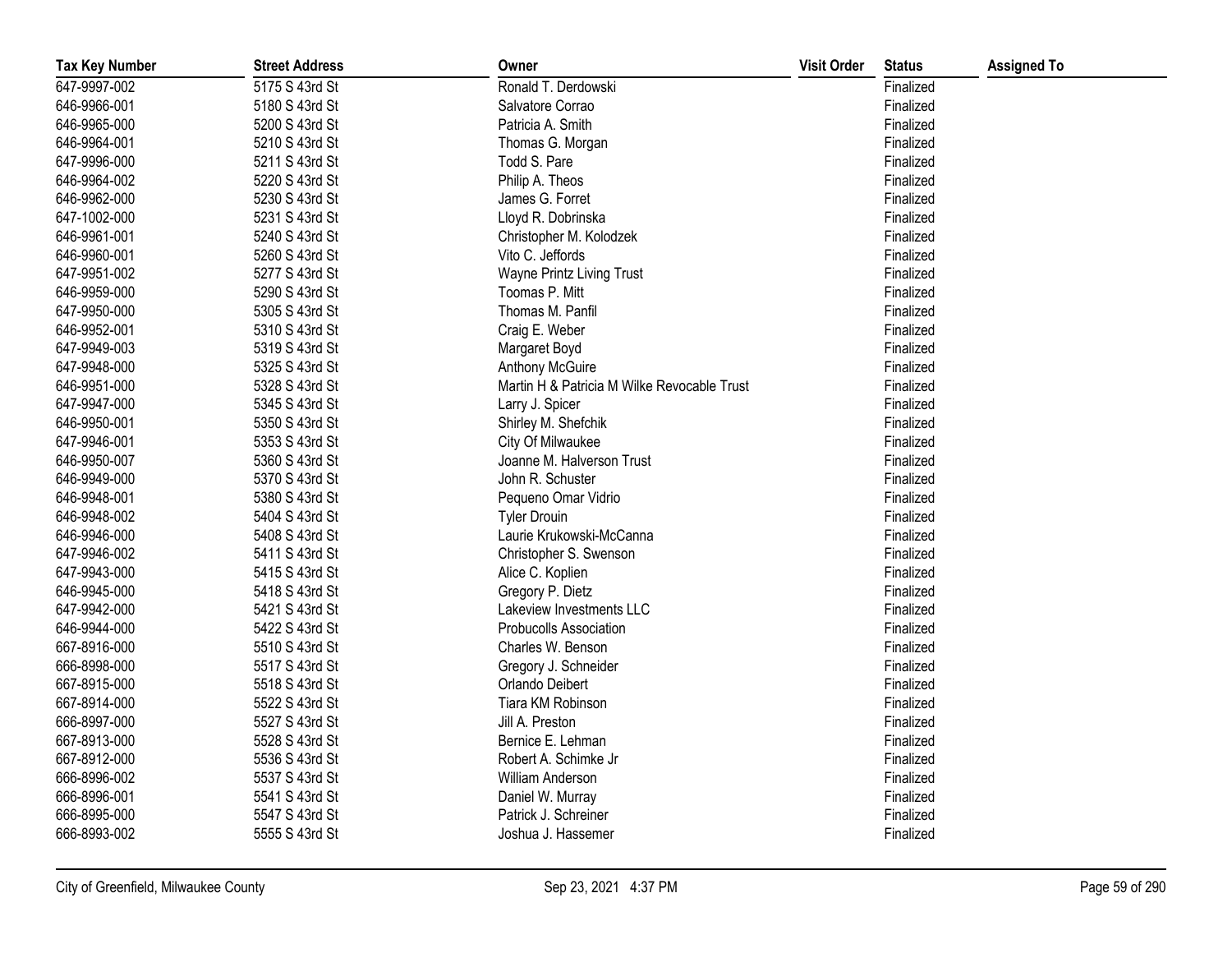| <b>Tax Key Number</b> | <b>Street Address</b> | Owner                                            | <b>Visit Order</b> | <b>Status</b> | <b>Assigned To</b> |
|-----------------------|-----------------------|--------------------------------------------------|--------------------|---------------|--------------------|
| 667-8910-001          | 5556 S 43rd St        | Patricia Pimienta                                |                    | Finalized     |                    |
| 667-8909-000          | 5558 S 43rd St        | Ernest T. Tomkiewicz Jr                          |                    | Finalized     |                    |
| 667-8908-000          | 5560 S 43rd St        | Victoria A. Bryan                                |                    | Finalized     |                    |
| 667-8907-000          | 5562 S 43rd St        | Elizabeth A. DAVIDS                              |                    | Finalized     |                    |
| 666-8990-001          | 5565 S 43rd St        | Jill M. Fahner                                   |                    | Finalized     |                    |
| 666-8987-001          | 5575 S 43rd St        | Scott F. Brunelli                                |                    | Finalized     |                    |
| 667-8906-000          | 5590 S 43rd St        | Aimee S. Funck                                   |                    | Finalized     |                    |
| 667-8905-000          | 5600 S 43rd St        | Robert J. Mullins                                |                    | Finalized     |                    |
| 666-8985-001          | 5605 S 43rd St        | Jeffery Hovorka                                  |                    | Finalized     |                    |
| 666-8983-000          | 5607 S 43rd St        | Alfred G. Ellingson                              |                    | Finalized     |                    |
| 667-8904-000          | 5608 S 43rd St        | James M & Loretta M Kegel Revocable Living Trust |                    | Finalized     |                    |
| 667-8903-000          | 5616 S 43rd St        | Phyllis J. Miller                                |                    | Finalized     |                    |
| 666-8981-003          | 5621 S 43rd St        | Joseph D. Gomez                                  |                    | Finalized     |                    |
| 667-8902-000          | 5624 S 43rd St        | Robert A. Widowski                               |                    | Finalized     |                    |
| 667-8901-000          | 5630 S 43rd St        | Michael J. Dettmann                              |                    | Finalized     |                    |
| 667-8900-000          | 5636 S 43rd St        | Carla Perez                                      |                    | Finalized     |                    |
| 666-8981-004          | 5643 S 43rd St        | Andrew A and Jessica J Preske Revocable Trust Da |                    | Finalized     |                    |
| 667-8899-000          | 5646 S 43rd St        | Dale J. Spannbauer Jr                            |                    | Finalized     |                    |
| 667-8898-000          | 5648 S 43rd St        | Curtis E. Preston                                |                    | Finalized     |                    |
| 666-8975-006          | 5651 S 43rd St        | Martha Patricia Kraker                           |                    | Finalized     |                    |
| 666-8975-007          | 5703 S 43rd St        | <b>Yvonne Martins</b>                            |                    | Finalized     |                    |
| 666-8974-001          | 5717 S 43rd St        | Richard C. Wolter                                |                    | Finalized     |                    |
| 667-8897-000          | 5720 S 43rd St        | Patricia Feldner                                 |                    | Finalized     |                    |
| 666-8971-001          | 5735 S 43rd St        | Creighton W. Tooley                              |                    | Finalized     |                    |
| 667-8896-000          | 5740 S 43rd St        | Jeffrey D. Zimmerman                             |                    | Finalized     |                    |
| 666-8970-000          | 5745 S 43rd St        | Michael B. Wiken                                 |                    | Finalized     |                    |
| 667-8895-002          | 5750 S 43rd St        | Justin M. Mantes                                 |                    | Finalized     |                    |
| 667-8894-000          | 5800 S 43rd St        | Dariusz Zawislak                                 |                    | Finalized     |                    |
| 667-8890-001          | 5808 S 43rd St        | Jeffrey S. Deyoung                               |                    | Finalized     |                    |
| 667-8890-002          | 5814 S 43rd St        | Robert O. Dukatz                                 |                    | Finalized     |                    |
| 667-8890-003          | 5820 S 43rd St        | David R. Hirsch                                  |                    | Finalized     |                    |
| 667-8889-000          | 5830 S 43rd St        | Jesse Schmidt                                    |                    | Finalized     |                    |
| 667-8888-001          | 5838 S 43rd St        | Rafal Luto                                       |                    | Finalized     |                    |
| 667-8888-002          | 5846 S 43rd St        | Joshua Hornung                                   |                    | Finalized     |                    |
| 667-8886-002          | 5858 S 43rd St        | William Olson                                    |                    | Finalized     |                    |
| 692-8984-005          | 6240 S 43rd St        | Lidio M. Ramirez                                 |                    | Finalized     |                    |
| 647-1187-000          | 5405 S 44th Ct        | Kimberly J. Gehrig                               |                    | Finalized     |                    |
| 647-1191-000          | 5412 S 44th Ct        | Gregory C. Jagmin                                |                    | Finalized     |                    |
| 647-1188-000          | 5413 S 44th Ct        | Samantha Devcich                                 |                    | Finalized     |                    |
| 647-1190-000          | 5424 S 44th Ct        | Gary T. Steck                                    |                    | Finalized     |                    |
| 647-1189-000          | 5425 S 44th Ct        | Joshua J. Sieber                                 |                    | Finalized     |                    |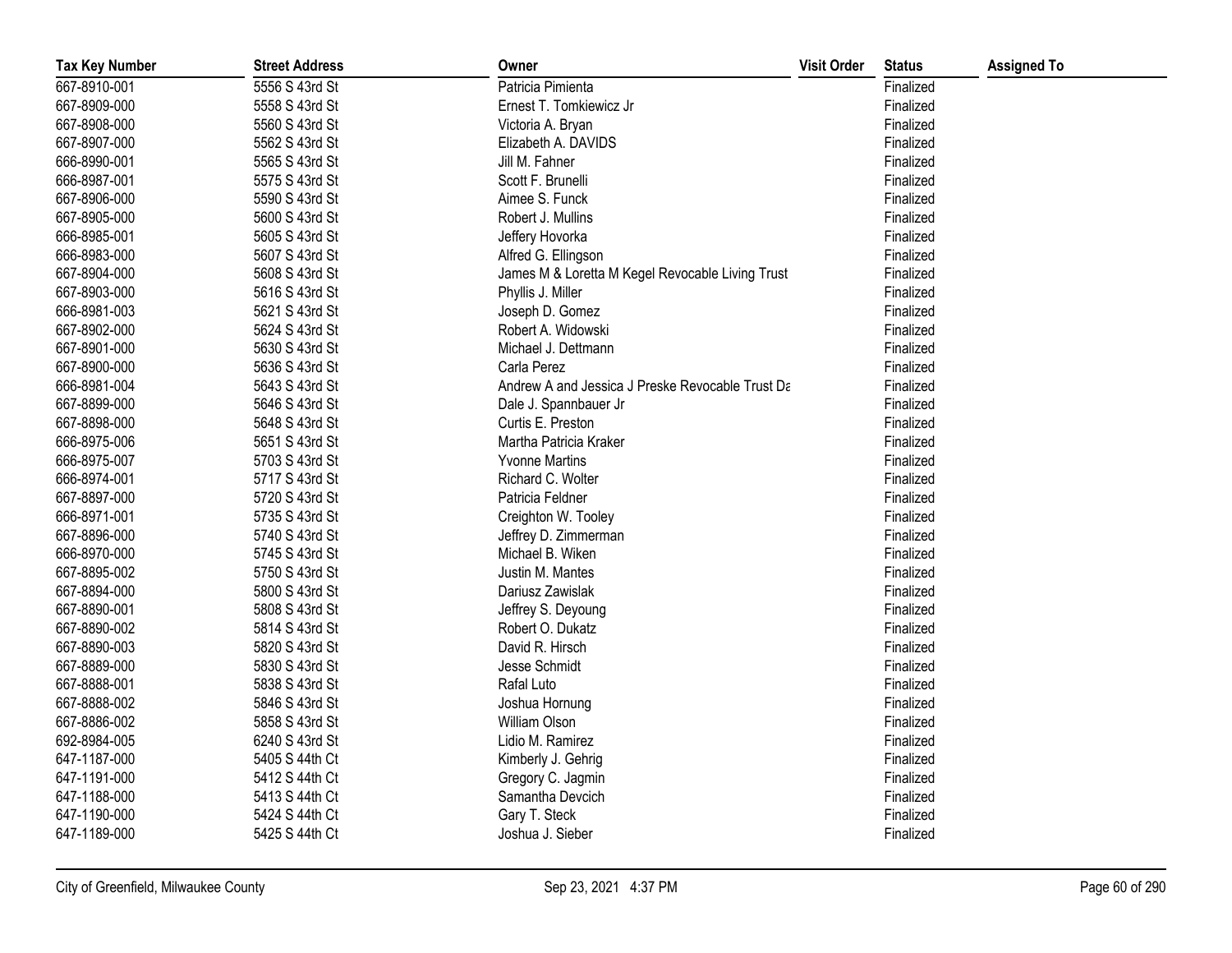| <b>Tax Key Number</b> | <b>Street Address</b> | Owner                                             | <b>Visit Order</b> | <b>Status</b> | <b>Assigned To</b> |
|-----------------------|-----------------------|---------------------------------------------------|--------------------|---------------|--------------------|
| 601-9968-003          | S 44th St             | William Lugo                                      |                    | Finalized     |                    |
| 601-9969-005          | S 44th St             | Philip F. Troiano III                             |                    | Finalized     |                    |
| 531-0514-000          | 3220 S 44th St        | Raymond Cortenbach Irrevocable Trust              |                    | Finalized     |                    |
| 531-0516-000          | 3223 S 44th St        | Brian J. Ortin                                    |                    | Finalized     |                    |
| 531-0512-000          | 3224 S 44th St        | Emily Murphy Neuberger                            |                    | Finalized     |                    |
| 531-0517-000          | 3227 S 44th St        | Michael S. Voit                                   |                    | Finalized     |                    |
| 531-0511-000          | 3234 S 44th St        | Sarah E. Heng                                     |                    | Finalized     |                    |
| 531-0518-000          | 3237 S 44th St        | Holly L. Korzeniewski                             |                    | Finalized     |                    |
| 531-0510-000          | 3240 S 44th St        | Marc E. Lompre                                    |                    | Finalized     |                    |
| 531-0519-000          | 3245 S 44th St        | Gerald M. Berka                                   |                    | Finalized     |                    |
| 531-0509-000          | 3246 S 44th St        | Nathaniel H. Hamilton                             |                    | Finalized     |                    |
| 531-0508-000          | 3250 S 44th St        | Ann E. Gutting                                    |                    | Finalized     |                    |
| 531-0520-000          | 3251 S 44th St        | Steven E. Wayne                                   |                    | Finalized     |                    |
| 531-1007-000          | 3255 S 44th St        | Kristine McEachern                                |                    | Finalized     |                    |
| 531-1025-000          | 3258 S 44th St        | <b>Tyler Paddock</b>                              |                    | Finalized     |                    |
| 531-1008-000          | 3263 S 44th St        | Jeffrey J. Wurth                                  |                    | Finalized     |                    |
| 531-1024-000          | 3266 S 44th St        | <b>Michael Santos</b>                             |                    | Finalized     |                    |
| 531-1009-000          | 3269 S 44th St        | Frohna Revocable Living Trust                     |                    | Finalized     |                    |
| 531-1023-000          | 3272 S 44th St        | Clifford W. Krause Jr                             |                    | Finalized     |                    |
| 531-1010-000          | 3275 S 44th St        | Tim A. Berlik                                     |                    | Finalized     |                    |
| 531-1011-000          | 3301 S 44th St        | Khai Q. Tran                                      |                    | Finalized     |                    |
| 531-1042-000          | 3354 S 44th St        | Justin M. Asselin                                 |                    | Finalized     |                    |
| 531-1041-000          | 3362 S 44th St        | Celia G Chramega Revocable Living Trust Dtd 11/1. |                    | Finalized     |                    |
| 531-1040-000          | 3370 S 44th St        | Kangas Trust Dated September 13, 2017             |                    | Finalized     |                    |
| 531-1039-000          | 3376 S 44th St        | Jill C. Heg                                       |                    | Finalized     |                    |
| 531-1038-000          | 3400 S 44th St        | Traci L. Beaudot                                  |                    | Finalized     |                    |
| 531-1037-000          | 3408 S 44th St        | Dennis W. Jarecki                                 |                    | Finalized     |                    |
| 531-1036-000          | 3412 S 44th St        | Joseph D. Rosandich                               |                    | Finalized     |                    |
| 531-1051-000          | 3417 S 44th St        | George L. Kirylak                                 |                    | Finalized     |                    |
| 531-1096-000          | 3420 S 44th St        | Russell L. Gamsky                                 |                    | Finalized     |                    |
| 531-1097-000          | 3425 S 44th St        | Edgar F. Nuno Becerra                             |                    | Finalized     |                    |
| 531-1095-000          | 3426 S 44th St        | Diana J. Gerber                                   |                    | Finalized     |                    |
| 531-1098-000          | 3433 S 44th St        | Barbara Flejter                                   |                    | Finalized     |                    |
| 531-1094-000          | 3434 S 44th St        | John C. Flanders                                  |                    | Finalized     |                    |
| 531-1099-000          | 3437 S 44th St        | David M. Jones                                    |                    | Finalized     |                    |
| 531-1093-000          | 3440 S 44th St        | Juan A. Galarza                                   |                    | Finalized     |                    |
| 531-1100-000          | 3443 S 44th St        | Ervin Goga                                        |                    | Finalized     |                    |
| 531-0627-000          | 3448 S 44th St        | Lynn M. Heitman                                   |                    | Finalized     |                    |
| 531-1112-000          | 3449 S 44th St        | Panayiotis Damouni                                |                    | Finalized     |                    |
| 531-0628-000          | 3454 S 44th St        | Barbara Lubbert                                   |                    | Finalized     |                    |
| 531-1113-000          | 3455 S 44th St        | Zachary M. Ferguson                               |                    | Finalized     |                    |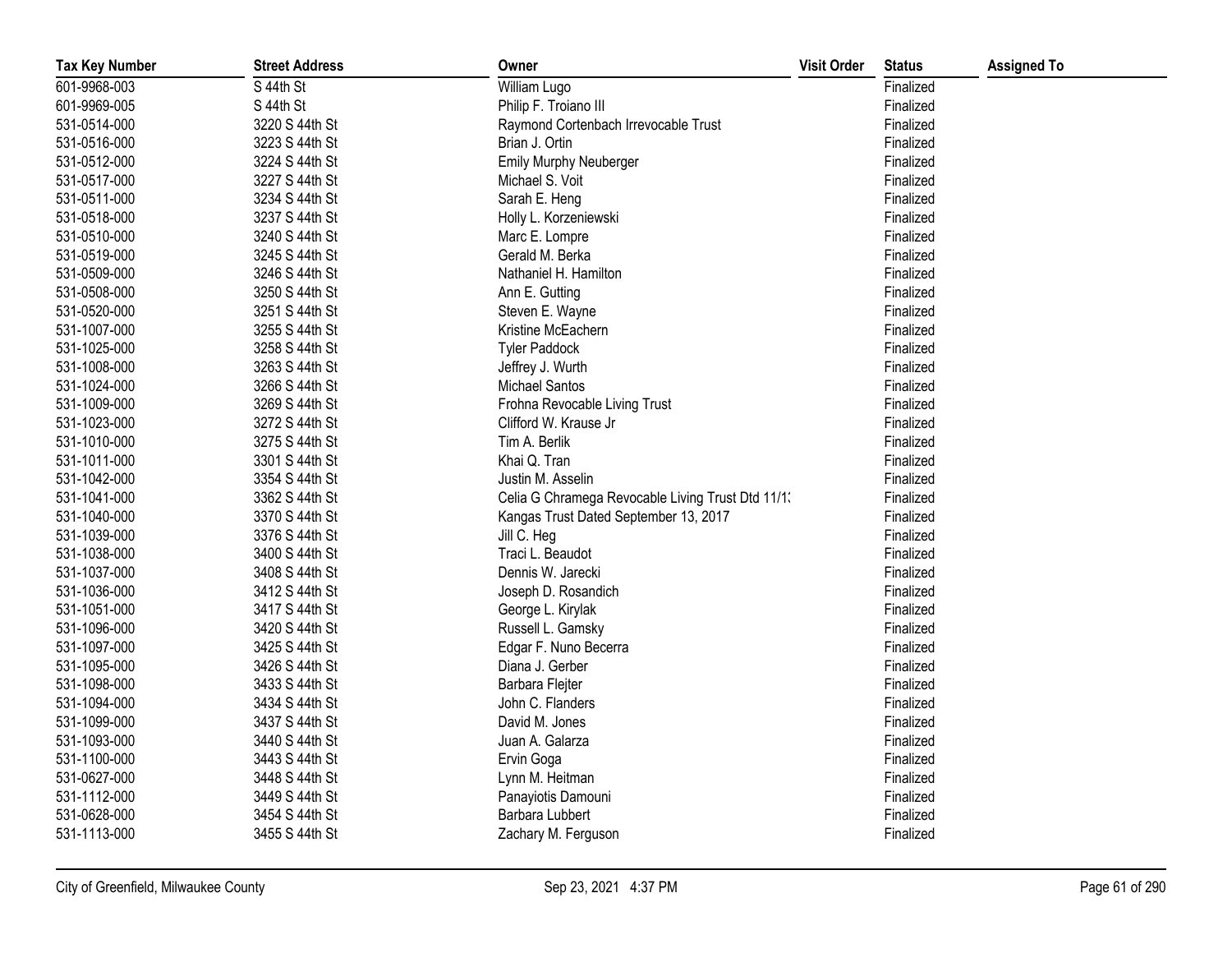| <b>Tax Key Number</b> | <b>Street Address</b> | Owner                              | <b>Visit Order</b> | <b>Status</b> | <b>Assigned To</b> |
|-----------------------|-----------------------|------------------------------------|--------------------|---------------|--------------------|
| 531-0629-003          | 3460 S 44th St        | Mohammed Abdul-Jalil               |                    | Finalized     |                    |
| 531-1114-000          | 3463 S 44th St        | Jerrilyn Roberts                   |                    | Finalized     |                    |
| 531-1115-000          | 3473 S 44th St        | Home Path Financial, LP            |                    | Finalized     |                    |
| 531-0629-004          | 3474 S 44th St        | Jaime Arteaga                      |                    | Finalized     |                    |
| 531-1116-000          | 3477 S 44th St        | Thomas L. Nelson                   |                    | Finalized     |                    |
| 555-1051-000          | 3518 S 44th St        | Christopher M. Hoffmann            |                    | Finalized     |                    |
| 555-1046-000          | 3521 S 44th St        | Justin Weber                       |                    | Finalized     |                    |
| 555-1052-000          | 3524 S 44th St        | Bianca H. Rogozinski               |                    | Finalized     |                    |
| 555-1047-000          | 3527 S 44th St        | James H. Arneson                   |                    | Finalized     |                    |
| 555-1058-000          | 3532 S 44th St        | Michael Jelacic                    |                    | Finalized     |                    |
| 555-1070-000          | 3533 S 44th St        | Blake C. Wieting                   |                    | Finalized     |                    |
| 555-1059-000          | 3540 S 44th St        | Jack E. Dobrovolny                 |                    | Finalized     |                    |
| 555-1071-000          | 3541 S 44th St        | Francis P. Jankowski               |                    | Finalized     |                    |
| 555-1072-000          | 3549 S 44th St        | <b>Tammy Miller</b>                |                    | Finalized     |                    |
| 555-1060-000          | 3550 S 44th St        | Javier Mora Sanchez                |                    | Finalized     |                    |
| 555-9000-000          | 3556 S 44th St        | Rito Amaro Jr                      |                    | Finalized     |                    |
| 555-1073-000          | 3557 S 44th St        | Andrew J. Wanke                    |                    | Finalized     |                    |
| 555-8999-000          | 3562 S 44th St        | Eric J. Arenz                      |                    | Finalized     |                    |
| 555-1074-000          | 3565 S 44th St        | Korrine E. Borck                   |                    | Finalized     |                    |
| 555-8997-000          | 3570 S 44th St        | Karolina M. Pietrzak               |                    | Finalized     |                    |
| 555-1142-000          | 3571 S 44th St        | Monika E. Kailukaitis Aka Podolska |                    | Finalized     |                    |
| 555-1143-000          | 3579 S 44th St        | Jacob A. Olson                     |                    | Finalized     |                    |
| 555-8996-001          | 3580 S 44th St        | Stanley Pinkowski                  |                    | Finalized     |                    |
| 555-1144-000          | 3585 S 44th St        | Ole F. Murphy                      |                    | Finalized     |                    |
| 555-8995-006          | 3590 S 44th St        | David M. Delfiore                  |                    | Finalized     |                    |
| 574-1009-000          | 3936 S 44th St        | Benjamin Hilleschiem               |                    | Finalized     |                    |
| 574-1010-000          | 3944 S 44th St        | Jose Velazquez                     |                    | Finalized     |                    |
| 574-1045-000          | 3945 S 44th St        | Mary M Beyer Life Estate           |                    | Finalized     |                    |
| 574-1011-000          | 3950 S 44th St        | Kylie Mccallum                     |                    | Finalized     |                    |
| 574-1044-000          | 3957 S 44th St        | Daniel L. Eilbes                   |                    | Finalized     |                    |
| 574-1012-000          | 3958 S 44th St        | Chris W. Hoppe                     |                    | Finalized     |                    |
| 574-8986-000          | 3966 S 44th St        | Nanza Mattern                      |                    | Finalized     |                    |
| 601-9996-000          | 4308 S 44th St        | Daniel M. Dembowiak                |                    | Finalized     |                    |
| 601-9978-001          | 4421 S 44th St        | William M. Nuoffer                 |                    | Finalized     |                    |
| 601-9985-004          | 4424 S 44th St        | Joseph D. Meyer                    |                    | Finalized     |                    |
| 601-9978-002          | 4433 S 44th St        | May Trust                          |                    | Finalized     |                    |
| 601-9985-001          | 4436 S 44th St        | Robert T. Molke                    |                    | Finalized     |                    |
| 601-9981-002          | 4445 S 44th St        | Helen H. Zuba                      |                    | Finalized     |                    |
| 601-9984-005          | 4448 S 44th St        | Barbara A. Domanek                 |                    | Finalized     |                    |
| 601-9981-003          | 4457 S 44th St        | Kevin Lee Roelke                   |                    | Finalized     |                    |
| 601-9984-004          | 4460 S 44th St        | Mary Conway                        |                    | Finalized     |                    |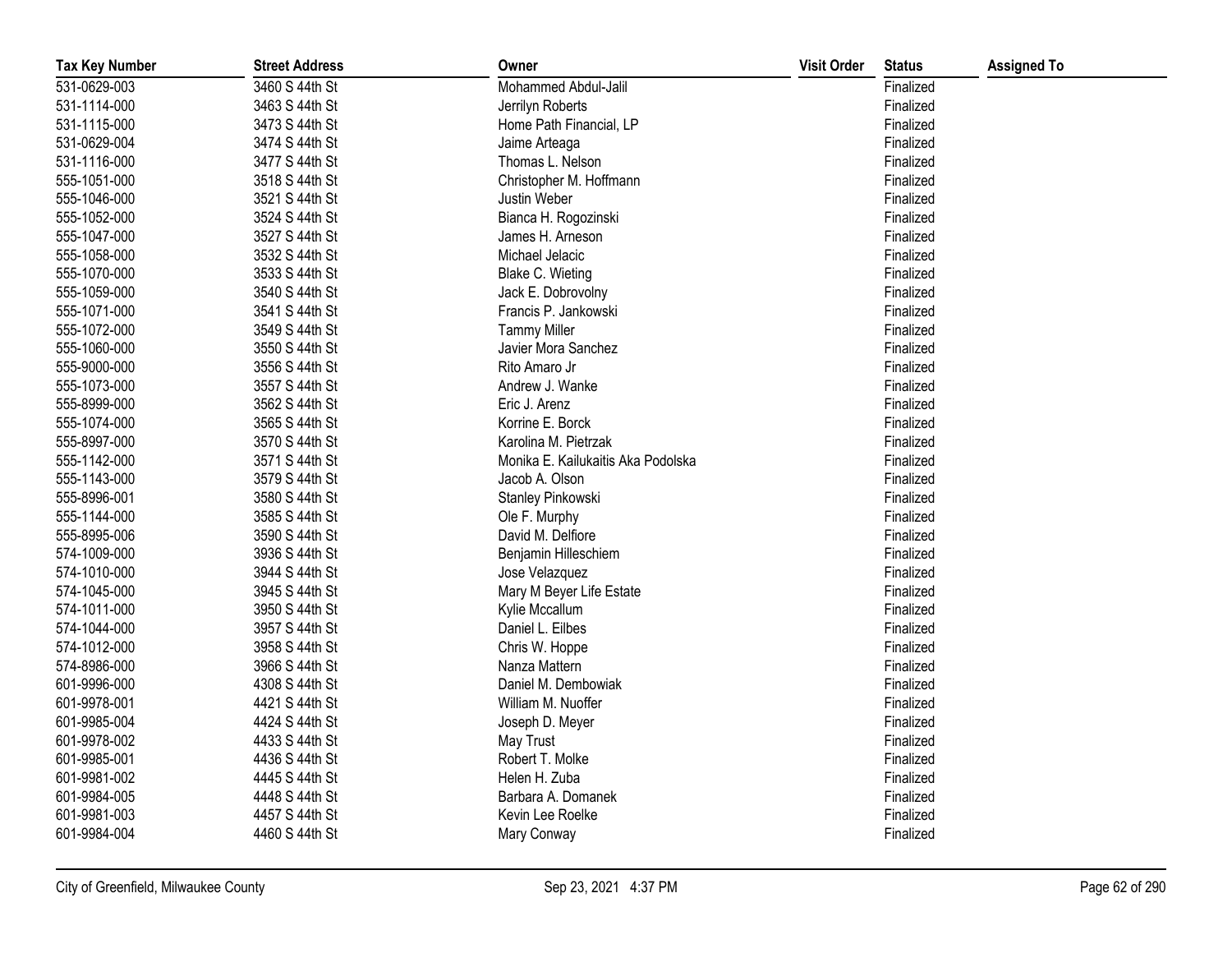| <b>Tax Key Number</b> | <b>Street Address</b> | Owner                                            | <b>Visit Order</b> | <b>Status</b> | <b>Assigned To</b> |
|-----------------------|-----------------------|--------------------------------------------------|--------------------|---------------|--------------------|
| 601-9983-005          | 4472 S 44th St        | Diane M. Schneider                               |                    | Finalized     |                    |
| 601-9983-004          | 4480 S 44th St        | Brian G. Kuzminski                               |                    | Finalized     |                    |
| 647-9994-003          | 5136 S 44th St        | Paul B. Goldmann                                 |                    | Finalized     |                    |
| 647-9998-002          | 5150 S 44th St        | Robert M. Gutmann                                |                    | Finalized     |                    |
| 647-1015-000          | 5163 S 44th St        | Patrick Kober                                    |                    | Finalized     |                    |
| 647-9997-004          | 5164 S 44th St        | Frederick A. Rakowski                            |                    | Finalized     |                    |
| 647-1014-000          | 5175 S 44th St        | Michael H. Lagerman                              |                    | Finalized     |                    |
| 647-9997-003          | 5180 S 44th St        | Milorad Crnogorac                                |                    | Finalized     |                    |
| 647-1013-000          | 5205 S 44th St        | James A. Trandel                                 |                    | Finalized     |                    |
| 647-9995-000          | 5210 S 44th St        | Joseph C. Fuchs                                  |                    | Finalized     |                    |
| 647-1012-000          | 5221 S 44th St        | Mark A. Spangenberg                              |                    | Finalized     |                    |
| 647-1011-000          | 5235 S 44th St        | Jill A. Nell                                     |                    | Finalized     |                    |
| 647-1001-000          | 5236 S 44th St        | Robert P. Colla                                  |                    | Finalized     |                    |
| 647-1197-000          | 5330 S 44th St        | Jeffrey D. M. Ostovich                           |                    | Finalized     |                    |
| 647-1198-000          | 5335 S 44th St        | Michael G. M. Krueger                            |                    | Finalized     |                    |
| 647-1196-000          | 5350 S 44th St        | Tom Martino                                      |                    | Finalized     |                    |
| 647-1202-000          | 5363 S 44th St        | Stonewater Ridge Homeowner's Association Inc     |                    | Finalized     |                    |
| 647-1195-000          | 5370 S 44th St        | Richard E. Kraut                                 |                    | Finalized     |                    |
| 647-1194-000          | 5380 S 44th St        | Kori Fojtik                                      |                    | Finalized     |                    |
| 666-8942-000          | 5518 S 44th St        | Robert T Heindl Revocable Trust                  |                    | Finalized     |                    |
| 666-8937-000          | 5521 S 44th St        | Douglas C. De Zur                                |                    | Finalized     |                    |
| 666-8943-000          | 5530 S 44th St        | Marcos A. Quirino                                |                    | Finalized     |                    |
| 666-8936-000          | 5539 S 44th St        | Monica L. Barrett                                |                    | Finalized     |                    |
| 666-8944-000          | 5540 S 44th St        | Gregory J. Alba                                  |                    | Finalized     |                    |
| 666-8945-001          | 5550 S 44th St        | Donna J. Thompson                                |                    | Finalized     |                    |
| 666-8935-000          | 5551 S 44th St        | Marcus Beyer                                     |                    | Finalized     |                    |
| 666-8945-002          | 5560 S 44th St        | Ronald S. Barber                                 |                    | Finalized     |                    |
| 666-8934-000          | 5565 S 44th St        | Lawrence R. Nemitz                               |                    | Finalized     |                    |
| 666-8933-001          | 5575 S 44th St        | Amy Rae Motil                                    |                    | Finalized     |                    |
| 666-8931-001          | 5601 S 44th St        | Martha V. Akers                                  |                    | Finalized     |                    |
| 666-8952-002          | 5602 S 44th St        | Brett J. Radaj                                   |                    | Finalized     |                    |
| 666-8952-001          | 5606 S 44th St        | Michael P. Peterson                              |                    | Finalized     |                    |
| 666-8929-001          | 5611 S 44th St        | James R. Muth                                    |                    | Finalized     |                    |
| 666-8954-001          | 5612 S 44th St        | Christos D. Gerasopoulos                         |                    | Finalized     |                    |
| 666-8955-001          | 5620 S 44th St        | James V. Gerasopoulos & Freida D. Gerasopoulos I |                    | Finalized     |                    |
| 666-8928-001          | 5621 S 44th St        | James E. Gamache                                 |                    | Finalized     |                    |
| 666-8956-002          | 5630 S 44th St        | Gary P. Miller                                   |                    | Finalized     |                    |
| 666-8928-002          | 5631 S 44th St        | Stephanie M. Walek                               |                    | Finalized     |                    |
| 666-8924-002          | 5635 S 44th St        | Thomas J. Harabes & Muriel E. Bohlman Rev Living |                    | Finalized     |                    |
| 666-8958-007          | 5642 S 44th St        | Jerome A. Wielichowski                           |                    | Finalized     |                    |
| 666-8958-005          | 5655 S 44th St        | Mark Andresen                                    |                    | Finalized     |                    |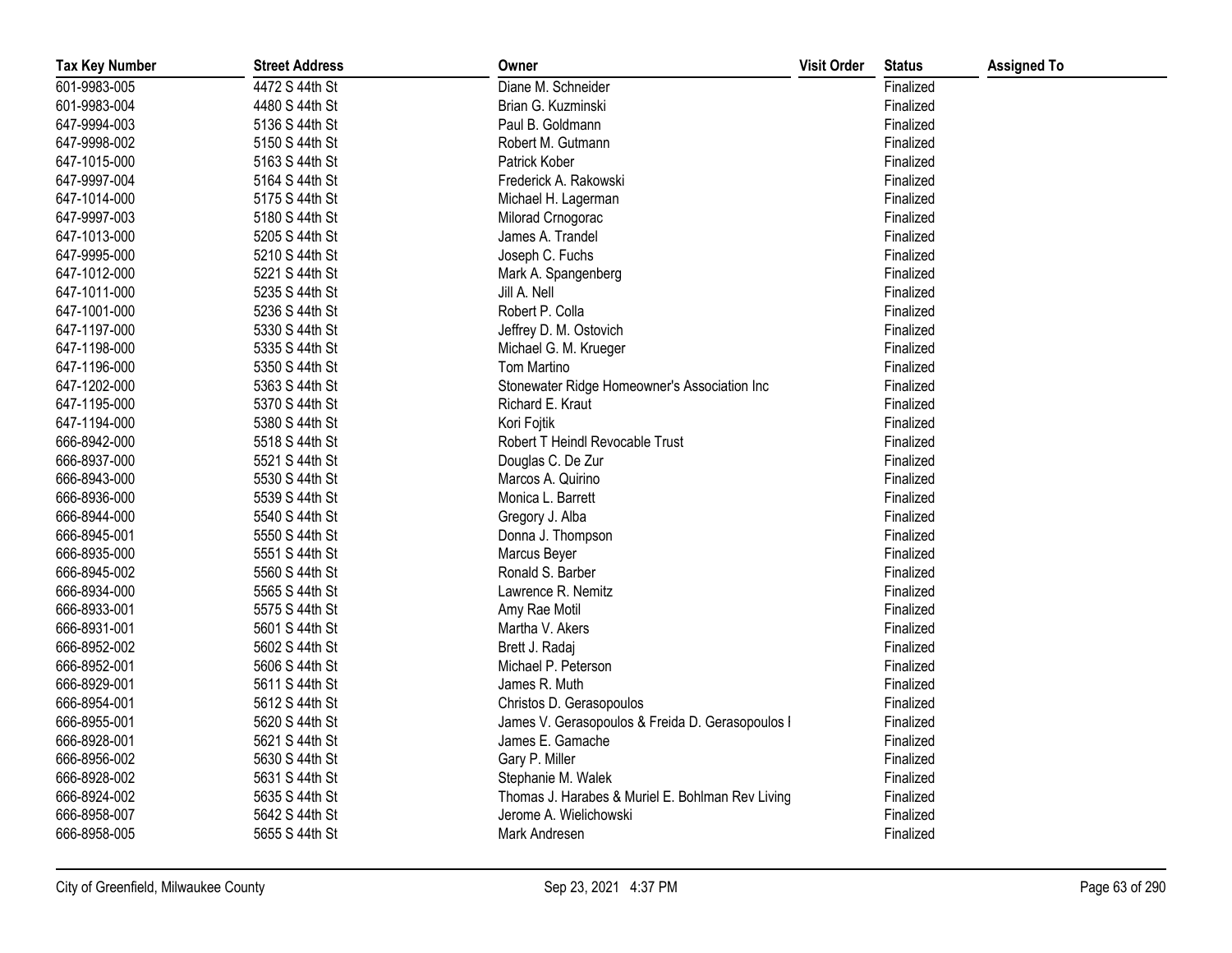| <b>Tax Key Number</b> | <b>Street Address</b> | Owner                    | <b>Visit Order</b> | <b>Status</b> | <b>Assigned To</b> |
|-----------------------|-----------------------|--------------------------|--------------------|---------------|--------------------|
| 666-8958-008          | 5656 S 44th St        | Ronald M. Gebauer        |                    | Finalized     |                    |
| 666-8958-011          | 5692 S 44th St        | Richard P. Andresen      |                    | Finalized     |                    |
| 666-8895-003          | S 45th St             | James E. Hodson          |                    | Finalized     |                    |
| 666-8929-003          | S 45th St             | Milwaukee County         |                    | Finalized     |                    |
| 666-8914-008          | S 45th St             | James E. Hodson          |                    | Finalized     |                    |
| 601-0393-000          | S 45th St             | Kiriaki Inc              |                    | Finalized     |                    |
| 666-8894-002          | S 45th St             | Milwaukee County         |                    | Finalized     |                    |
| 531-0525-000          | 3222 S 45th St        | Samuel Peterson Star     |                    | Finalized     |                    |
| 531-0524-000          | 3230 S 45th St        | Randa Ramos Hernandez    |                    | Finalized     |                    |
| 531-0523-000          | 3236 S 45th St        | Manley Irrevocable Trust |                    | Finalized     |                    |
| 531-0538-000          | 3241 S 45th St        | Jessica A. Topczewski    |                    | Finalized     |                    |
| 531-0522-000          | 3246 S 45th St        | Roberto Garcia           |                    | Finalized     |                    |
| 531-0537-000          | 3251 S 45th St        | Carter W. Kuhl           |                    | Finalized     |                    |
| 531-1000-000          | 3255 S 45th St        | Yolanda P. Ross          |                    | Finalized     |                    |
| 531-0521-001          | 3258 S 45th St        | Adam P. Rogahn           |                    | Finalized     |                    |
| 531-1001-000          | 3263 S 45th St        | Trevor Cournia           |                    | Finalized     |                    |
| 531-1014-000          | 3264 S 45th St        | Eugene J. Karlin         |                    | Finalized     |                    |
| 531-1002-000          | 3269 S 45th St        | Mark S. Szerbat          |                    | Finalized     |                    |
| 531-1013-000          | 3270 S 45th St        | Scott Felber             |                    | Finalized     |                    |
| 531-1003-000          | 3275 S 45th St        | Mark J. Borkenhagen      |                    | Finalized     |                    |
| 531-1012-000          | 3276 S 45th St        | Jerry Calmes             |                    | Finalized     |                    |
| 531-1052-000          | 3306 S 45th St        | David Ratkowski          |                    | Finalized     |                    |
| 531-1067-000          | 3309 S 45th St        | Barbara J. Pelarski      |                    | Finalized     |                    |
| 531-1068-000          | 3317 S 45th St        | Frankie M. Greer         |                    | Finalized     |                    |
| 531-1065-000          | 3318 S 45th St        | Rachel Maree Perreault   |                    | Finalized     |                    |
| 531-1069-000          | 3323 S 45th St        | Vladimir Lumelsky        |                    | Finalized     |                    |
| 531-1064-000          | 3324 S 45th St        | Daniel T. Rutkowski      |                    | Finalized     |                    |
| 531-1070-000          | 3331 S 45th St        | Barbara Ann Fruhbauer    |                    | Finalized     |                    |
| 531-1063-000          | 3332 S 45th St        | Diane J. Kusch           |                    | Finalized     |                    |
| 531-1071-000          | 3337 S 45th St        | Andrew J. Baumgart       |                    | Finalized     |                    |
| 531-1062-000          | 3340 S 45th St        | Peter E. Nowak           |                    | Finalized     |                    |
| 531-1072-000          | 3343 S 45th St        | Nina H. Kohl             |                    | Finalized     |                    |
| 531-1073-000          | 3351 S 45th St        | Robert J. Riley          |                    | Finalized     |                    |
| 531-1074-000          | 3355 S 45th St        | Michael D. Kaminski      |                    | Finalized     |                    |
| 531-1105-000          | 3421 S 45th St        | Kevin M. Harlfinger      |                    | Finalized     |                    |
| 531-1104-000          | 3424 S 45th St        | Rebecca L. Hoeppner      |                    | Finalized     |                    |
| 531-1106-000          | 3425 S 45th St        | John M. Battikha         |                    | Finalized     |                    |
| 531-1107-000          | 3431 S 45th St        | Nathan Zimmer            |                    | Finalized     |                    |
| 531-1103-001          | 3432 S 45th St        | Kip K. Koterman          |                    | Finalized     |                    |
| 531-1108-000          | 3439 S 45th St        | Jenna Johanning          |                    | Finalized     |                    |
| 531-1101-000          | 3440 S 45th St        | Jacobo Lovo              |                    | Finalized     |                    |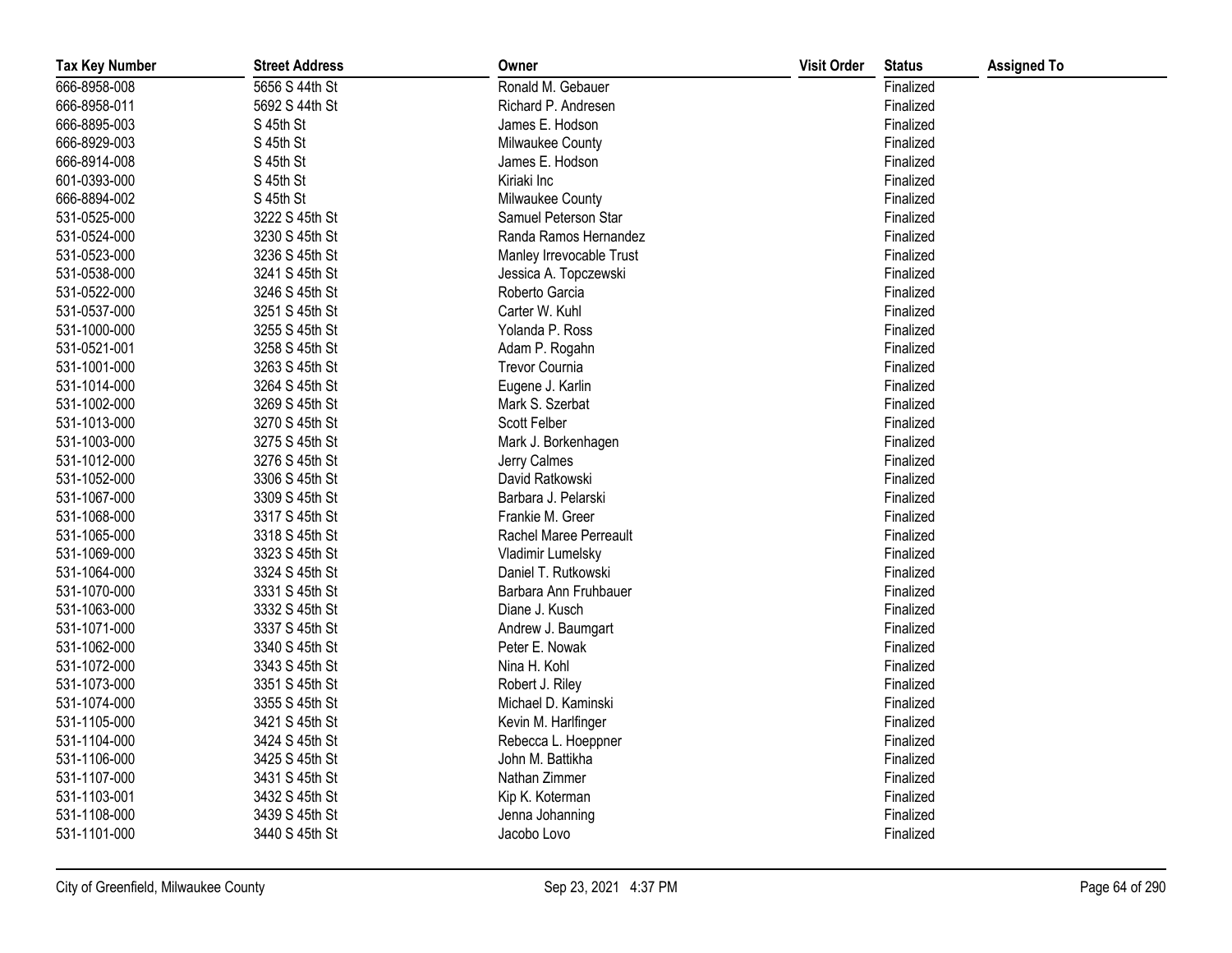| <b>Tax Key Number</b> | <b>Street Address</b> | Owner                                         | <b>Visit Order</b> | <b>Status</b> | <b>Assigned To</b> |
|-----------------------|-----------------------|-----------------------------------------------|--------------------|---------------|--------------------|
| 531-1234-001          | 3460 S 45th St        | City of Greenfield                            |                    | Finalized     |                    |
| 555-1044-000          | 3520 S 45th St        | Earl D. Williams                              |                    | Finalized     |                    |
| 555-1036-000          | 3521 S 45th St        | Thomas P. Sammis                              |                    | Finalized     |                    |
| 555-1045-000          | 3524 S 45th St        | Edwin Wipijewski                              |                    | Finalized     |                    |
| 555-1037-000          | 3525 S 45th St        | Samuel David Potrykus                         |                    | Finalized     |                    |
| 555-1065-000          | 3536 S 45th St        | Randolph L. Ostricki                          |                    | Finalized     |                    |
| 555-1080-000          | 3537 S 45th St        | Mustafa Mustafa                               |                    | Finalized     |                    |
| 555-1066-000          | 3540 S 45th St        | Francisco Saldivar                            |                    | Finalized     |                    |
| 555-1081-000          | 3547 S 45th St        | Paul A & Susan M Bolli Revocable Living Trust |                    | Finalized     |                    |
| 555-1067-000          | 3548 S 45th St        | America Arteaga                               |                    | Finalized     |                    |
| 555-1068-000          | 3556 S 45th St        | Edwin Aviles Jr                               |                    | Finalized     |                    |
| 555-1082-000          | 3557 S 45th St        | Werner Cruz-Alvarado                          |                    | Finalized     |                    |
| 555-1083-000          | 3563 S 45th St        | Garry A. Dekeyser                             |                    | Finalized     |                    |
| 555-1069-000          | 3564 S 45th St        | Gerald R. Kitchin                             |                    | Finalized     |                    |
| 555-1147-000          | 3572 S 45th St        | Gregory S. Earney                             |                    | Finalized     |                    |
| 555-1135-000          | 3573 S 45th St        | Monika Chudzik                                |                    | Finalized     |                    |
| 555-1146-000          | 3578 S 45th St        | Ronald L. Morrison                            |                    | Finalized     |                    |
| 555-1136-000          | 3579 S 45th St        | Andrew M. Drzewiecki                          |                    | Finalized     |                    |
| 555-1145-000          | 3586 S 45th St        | Ronald A. Fritschka                           |                    | Finalized     |                    |
| 574-1028-000          | 3919 S 45th St        | Jared P. Ziegler                              |                    | Finalized     |                    |
| 601-9966-002          | 4320 S 45th St        | Donna R. Hutter                               |                    | Finalized     |                    |
| 601-9958-000          | 4321 S 45th St        | Jose A. Marrero Santiago                      |                    | Finalized     |                    |
| 601-9957-000          | 4329 S 45th St        | Gerardo Zamora                                |                    | Finalized     |                    |
| 601-9967-000          | 4330 S 45th St        | Rebecca A. Antonicci                          |                    | Finalized     |                    |
| 601-9968-008          | 4336 S 45th St        | Robert L. Rivera                              |                    | Finalized     |                    |
| 601-9956-004          | 4337 S 45th St        | Craig T. Manske                               |                    | Finalized     |                    |
| 601-9968-004          | 4346 S 45th St        | Jeffrey M. Brunner                            |                    | Finalized     |                    |
| 601-9956-005          | 4347 S 45th St        | Daniel C. Mydy                                |                    | Finalized     |                    |
| 601-0001-000          | 4353 S 45th St        | Sean H. Carerros                              |                    | Finalized     |                    |
| 601-9969-006          | 4354 S 45th St        | William A. Lugo                               |                    | Finalized     |                    |
| 601-0002-000          | 4359 S 45th St        | Jacky Pittser                                 |                    | Finalized     |                    |
| 601-9969-003          | 4364 S 45th St        | Patrick H. Noonan                             |                    | Finalized     |                    |
| 601-9953-003          | 4365 S 45th St        | Jessica L. Rustem                             |                    | Finalized     |                    |
| 601-9972-001          | 4370 S 45th St        | Douglas N. Knutson                            |                    | Finalized     |                    |
| 601-9972-002          | 4374 S 45th St        | Biak H. Sung                                  |                    | Finalized     |                    |
| 601-9973-000          | 4410 S 45th St        | Robert M. Turzai                              |                    | Finalized     |                    |
| 601-9952-002          | 4411 S 45th St        | Susan L. Manthe                               |                    | Finalized     |                    |
| 601-9979-000          | 4420 S 45th St        | Jeffrey M. Koester                            |                    | Finalized     |                    |
| 601-9947-000          | 4425 S 45th St        | Ernest L. Dex                                 |                    | Finalized     |                    |
| 601-9980-000          | 4430 S 45th St        | 4430s45 LLC                                   |                    | Finalized     |                    |
| 601-9946-000          | 4431 S 45th St        | Noel Newbury                                  |                    | Finalized     |                    |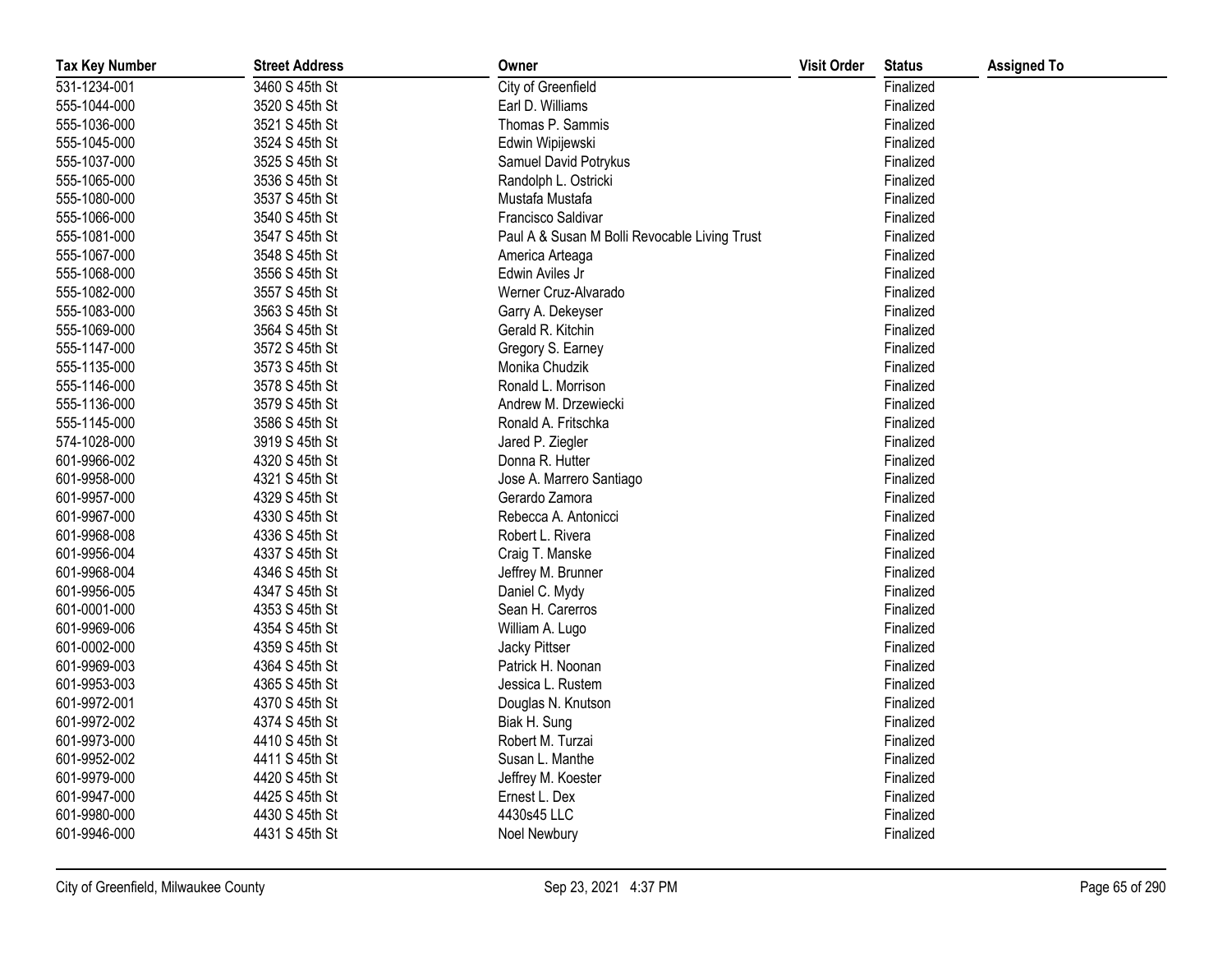| <b>Tax Key Number</b> | <b>Street Address</b> | Owner                                             | <b>Visit Order</b> | <b>Status</b> | <b>Assigned To</b> |
|-----------------------|-----------------------|---------------------------------------------------|--------------------|---------------|--------------------|
| 601-9981-001          | 4436 S 45th St        | Daniel Schrank                                    |                    | Finalized     |                    |
| 601-9945-003          | 4437 S 45th St        | Theresa E. Czerwinski                             |                    | Finalized     |                    |
| 601-9945-004          | 4443 S 45th St        | Michael A. Jaeger                                 |                    | Finalized     |                    |
| 601-9981-004          | 4448 S 45th St        | Hector Roman Lopez                                |                    | Finalized     |                    |
| 601-9943-001          | 4455 S 45th St        | Victoria K. Kaczor                                |                    | Finalized     |                    |
| 601-0402-001          | 4612 S 45th St        | Brian J. Dunn                                     |                    | Finalized     |                    |
| 601-0339-001          | 4613 S 45th St        | Zdravko Knezevic                                  |                    | Finalized     |                    |
| 601-0340-000          | 4613 S 45th St        | Zdravko Knezevic                                  |                    | Finalized     |                    |
| 601-0401-000          | 4618 S 45th St        | Rachel Roxbury                                    |                    | Finalized     |                    |
| 601-0341-000          | 4625 S 45th St        | Harold E. Ahles                                   |                    | Finalized     |                    |
| 601-0400-000          | 4628 S 45th St        | Robert James Andres                               |                    | Finalized     |                    |
| 601-0342-000          | 4629 S 45th St        | Malgorzata Gorski                                 |                    | Finalized     |                    |
| 601-0399-000          | 4634 S 45th St        | Theresa B. Rooney                                 |                    | Finalized     |                    |
| 601-0343-001          | 4639 S 45th St        | Alberto Ramirez                                   |                    | Finalized     |                    |
| 601-0398-000          | 4640 S 45th St        | Edward C. Stanley                                 |                    | Finalized     |                    |
| 601-0343-002          | 4641 S 45th St        | Brandon C. Biggs                                  |                    | Finalized     |                    |
| 601-0397-000          | 4644 S 45th St        | Teresa F Erdelt Revocable Trust                   |                    | Finalized     |                    |
| 601-0344-000          | 4651 S 45th St        | Kris Zynel                                        |                    | Finalized     |                    |
| 601-0345-000          | 4655 S 45th St        | Jose J. Bustos                                    |                    | Finalized     |                    |
| 601-0396-000          | 4660 S 45th St        | Dale F. Faust                                     |                    | Finalized     |                    |
| 601-0346-000          | 4661 S 45th St        | Thomas J. Osowski                                 |                    | Finalized     |                    |
| 601-0395-000          | 4664 S 45th St        | Robert T. Koss                                    |                    | Finalized     |                    |
| 601-0347-000          | 4667 S 45th St        | Michael D. Myers                                  |                    | Finalized     |                    |
| 601-0394-000          | 4668 S 45th St        | Alfredo E. Guglielmi                              |                    | Finalized     |                    |
| 601-0392-000          | 4670 S 45th St        | Kiriaki Inc                                       |                    | Finalized     |                    |
| 601-0348-000          | 4671 S 45th St        | Ryan M. Van Spankeren                             |                    | Finalized     |                    |
| 601-0391-000          | 4674 S 45th St        | Kiriaki Inc                                       |                    | Finalized     |                    |
| 647-1004-000          | 5160 S 45th St        | Michael J. Krueger                                |                    | Finalized     |                    |
| 647-1027-000          | 5161 S 45th St        | Mark R. Lyman                                     |                    | Finalized     |                    |
| 647-1005-000          | 5174 S 45th St        | Jerome G. Konwent                                 |                    | Finalized     |                    |
| 647-1026-000          | 5179 S 45th St        | Daniel J. Natalizio                               |                    | Finalized     |                    |
| 647-1006-000          | 5204 S 45th St        | Christ Sorensen Jr                                |                    | Finalized     |                    |
| 647-1025-000          | 5205 S 45th St        | Mario F. Marquez                                  |                    | Finalized     |                    |
| 647-1007-000          | 5220 S 45th St        | Pascual A. Rodriguez                              |                    | Finalized     |                    |
| 647-1024-000          | 5225 S 45th St        | Darrell W. Griesbach                              |                    | Finalized     |                    |
| 647-1008-000          | 5234 S 45th St        | Mark P. Ganske                                    |                    | Finalized     |                    |
| 647-1023-000          | 5235 S 45th St        | Ronald L. Schmidt                                 |                    | Finalized     |                    |
| 647-1139-000          | 5322 S 45th St        | Tina M. Young                                     |                    | Finalized     |                    |
| 647-1138-000          | 5324 S 45th St        | William R. Eve and Patricia R. Eve 2006 Rev Trust |                    | Finalized     |                    |
| 647-1137-000          | 5352 S 45th St        | Thomas J & Pamela D Jablonsky Revocable Trust     |                    | Finalized     |                    |
| 647-1136-000          | 5354 S 45th St        | Alan R & Lynn C Smolen Revocable Trust Dated 7/2  |                    | Finalized     |                    |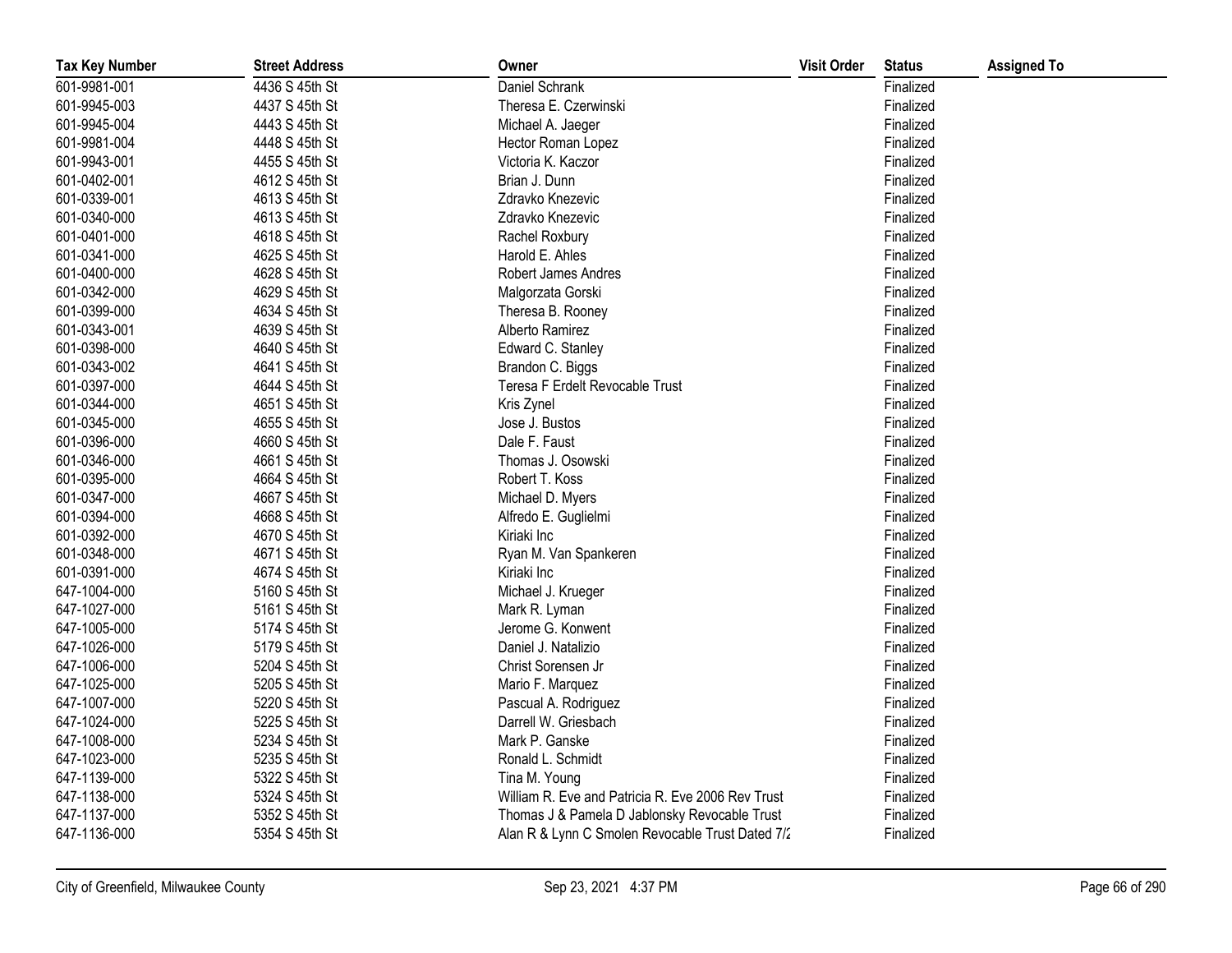| <b>Tax Key Number</b> | <b>Street Address</b> | Owner                                             | <b>Visit Order</b> | <b>Status</b> | <b>Assigned To</b> |
|-----------------------|-----------------------|---------------------------------------------------|--------------------|---------------|--------------------|
| 647-1144-000          | 5391 S 45th St        | Robert & Carla Syut Trust                         |                    | Finalized     |                    |
| 647-1135-000          | 5392 S 45th St        | Knight Jt Revoc Trust Dated 12/28/05              |                    | Finalized     |                    |
| 647-1134-000          | 5394 S 45th St        | Michalek Living Trust                             |                    | Finalized     |                    |
| 647-1145-000          | 5395 S 45th St        | Joseph Kulakowski Revocable Living Trust          |                    | Finalized     |                    |
| 647-1146-000          | 5401 S 45th St        | Cecilia Kulas                                     |                    | Finalized     |                    |
| 647-1147-000          | 5405 S 45th St        | Cudzinovic Irrevocable Trust of 2020              |                    | Finalized     |                    |
| 647-1133-000          | 5414 S 45th St        | Robert W. Brandt                                  |                    | Finalized     |                    |
| 647-1148-000          | 5421 S 45th St        | Colleen Montag                                    |                    | Finalized     |                    |
| 647-1132-000          | 5422 S 45th St        | Jeffrey H. Stasik                                 |                    | Finalized     |                    |
| 647-1131-000          | 5424 S 45th St        | Pamilla D. Brophey                                |                    | Finalized     |                    |
| 647-1149-000          | 5425 S 45th St        | Christine M. Lucia                                |                    | Finalized     |                    |
| 647-1150-000          | 5441 S 45th St        | Richard Lagueux                                   |                    | Finalized     |                    |
| 647-1130-000          | 5442 S 45th St        | Borivoj Brankov                                   |                    | Finalized     |                    |
| 647-1129-000          | 5444 S 45th St        | Thaddeus C. Fennig and Catherine A. Fennig Family |                    | Finalized     |                    |
| 647-1151-000          | 5445 S 45th St        | Peter K and Christine A Probst Trust              |                    | Finalized     |                    |
| 647-1128-000          | 5462 S 45th St        | Oliver R. Haase and Jean L. Haase Family Trust    |                    | Finalized     |                    |
| 647-1127-000          | 5464 S 45th St        | William B. Hafemann                               |                    | Finalized     |                    |
| 647-9952-009          | 5470 S 45th St        | Mitchell Vaughn Bandalan                          |                    | Finalized     |                    |
| 666-8904-001          | 5515 S 45th St        | Wilke Revocable Living Trust                      |                    | Finalized     |                    |
| 666-8907-000          | 5518 S 45th St        | Maria J. Franco                                   |                    | Finalized     |                    |
| 666-8903-000          | 5525 S 45th St        | John E. Bong                                      |                    | Finalized     |                    |
| 666-8908-000          | 5526 S 45th St        | Sandra M. Hoefs                                   |                    | Finalized     |                    |
| 666-8909-000          | 5534 S 45th St        | <b>Margaret Curtiss</b>                           |                    | Finalized     |                    |
| 666-8902-000          | 5535 S 45th St        | Daniel J. Rawson                                  |                    | Finalized     |                    |
| 666-8910-000          | 5542 S 45th St        | Robert E. Orlowski                                |                    | Finalized     |                    |
| 666-8901-000          | 5547 S 45th St        | William B. Decker                                 |                    | Finalized     |                    |
| 666-8911-000          | 5552 S 45th St        | Kathleen M. Shallow                               |                    | Finalized     |                    |
| 666-8912-001          | 5556 S 45th St        | Brian Kostka                                      |                    | Finalized     |                    |
| 666-8900-000          | 5557 S 45th St        | Jacob Horning                                     |                    | Finalized     |                    |
| 666-8899-000          | 5567 S 45th St        | Wojciech D. Dziduszko                             |                    | Finalized     |                    |
| 666-8898-001          | 5577 S 45th St        | Kevin D Malcolm & Annette M Malcolm Revoc Trust   |                    | Finalized     |                    |
| 666-8913-001          | 5590 S 45th St        | Timothy J. Wertz                                  |                    | Finalized     |                    |
| 666-8897-001          | 5611 S 45th St        | Jeffrey Javorek                                   |                    | Finalized     |                    |
| 666-1001-001          | 5620 S 45th St        | <b>Richard Secora</b>                             |                    | Finalized     |                    |
| 666-8896-001          | 5621 S 45th St        | Robert K. Selin                                   |                    | Finalized     |                    |
| 666-1002-000          | 5630 S 45th St        | Sam Shakra                                        |                    | Finalized     |                    |
| 666-8896-002          | 5631 S 45th St        | Herminigilda T. Sambajon                          |                    | Finalized     |                    |
| 666-8896-003          | 5635 S 45th St        | Darryl A. Antoniak                                |                    | Finalized     |                    |
| 666-1003-000          | 5640 S 45th St        | Nicholas J. Lichtenwalner                         |                    | Finalized     |                    |
| 666-8896-004          | 5641 S 45th St        | Michael T. Harrington                             |                    | Finalized     |                    |
| 666-1004-000          | 5646 S 45th St        | Jesus Gonzalez                                    |                    | Finalized     |                    |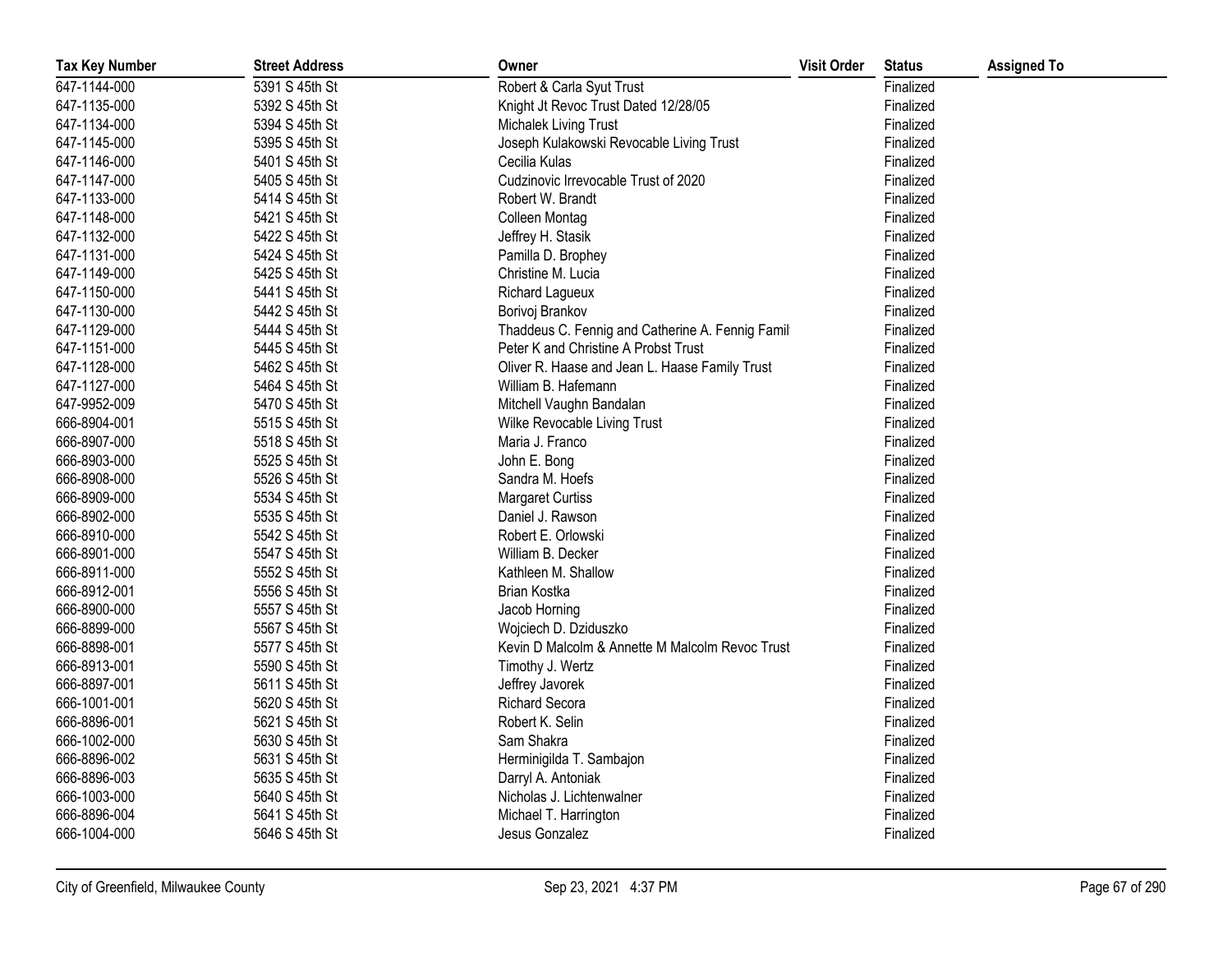| <b>Tax Key Number</b> | <b>Street Address</b> | Owner                                              | <b>Visit Order</b> | <b>Status</b> | <b>Assigned To</b> |
|-----------------------|-----------------------|----------------------------------------------------|--------------------|---------------|--------------------|
| 666-8895-001          | 5651 S 45th St        | Jason V. Nguyen                                    |                    | Finalized     |                    |
| 555-1183-000          | 3602 S 46th PI        | Janice M. Whitlock                                 |                    | Finalized     |                    |
| 555-1243-000          | 3605 S 46th PI        | Jessica Y. Mendoza                                 |                    | Finalized     |                    |
| 555-1184-000          | 3608 S 46th PI        | Carly M. Goldmann                                  |                    | Finalized     |                    |
| 555-1242-000          | 3613 S 46th PI        | Cesar Moraza                                       |                    | Finalized     |                    |
| 555-1185-000          | 3616 S 46th PI        | Sarah A. Wronski                                   |                    | Finalized     |                    |
| 555-1241-000          | 3619 S 46th PI        | <b>Matthew Rebro</b>                               |                    | Finalized     |                    |
| 555-1186-000          | 3622 S 46th PI        | Rudolph E. Rodriguez                               |                    | Finalized     |                    |
| 555-1240-000          | 3627 S 46th PI        | Lora Falkner                                       |                    | Finalized     |                    |
| 555-1187-000          | 3628 S 46th PI        | Barbara J. Piotrowski                              |                    | Finalized     |                    |
| 555-1239-000          | 3633 S 46th PI        | Terry J. Wilde                                     |                    | Finalized     |                    |
| 555-1188-000          | 3636 S 46th PI        | <b>Brian Griffin</b>                               |                    | Finalized     |                    |
| 555-1238-000          | 3639 S 46th PI        | Szydel Revocable Living Trust                      |                    | Finalized     |                    |
| 555-1189-000          | 3642 S 46th PI        | Jeffrey M. Gasper                                  |                    | Finalized     |                    |
| 555-1237-000          | 3645 S 46th PI        | Ester Kremserova                                   |                    | Finalized     |                    |
| 555-1190-000          | 3648 S 46th PI        | Norman Kohnke                                      |                    | Finalized     |                    |
| 555-1236-000          | 3653 S 46th PI        | Joel C. Potter                                     |                    | Finalized     |                    |
| 555-1191-000          | 3656 S 46th PI        | Laura M. Fiorini                                   |                    | Finalized     |                    |
| 555-1235-000          | 3703 S 46th PI        | Mark John Skrobis Family Trust of January 30, 2013 |                    | Finalized     |                    |
| 555-1234-000          | 3707 S 46th PI        | Aaron Vazquez                                      |                    | Finalized     |                    |
| 555-1192-000          | 3710 S 46th PI        | Ryan C. Kender                                     |                    | Finalized     |                    |
| 555-1233-000          | 3713 S 46th PI        | Rebekah L. Krause                                  |                    | Finalized     |                    |
| 531-8995-000          | 3119 S 46th St        | David J. Firkus                                    |                    | Finalized     |                    |
| 531-8994-000          | 3125 S 46th St        | Aaron M. Gibbs                                     |                    | Finalized     |                    |
| 531-8993-000          | 3127 S 46th St        | Steven C. Zimmermann                               |                    | Finalized     |                    |
| 531-8992-000          | 3135 S 46th St        | Veronica J. Walker                                 |                    | Finalized     |                    |
| 531-8991-000          | 3143 S 46th St        | Johanna Johnson-Massey                             |                    | Finalized     |                    |
| 531-8990-000          | 3149 S 46th St        | Valerie K. Swiecichowski                           |                    | Finalized     |                    |
| 531-8989-000          | 3155 S 46th St        | Laura Aponte                                       |                    | Finalized     |                    |
| 531-1006-000          | 3258 S 46th St        | Jerome & Kathleen Gentz Living Trust               |                    | Finalized     |                    |
| 531-1171-000          | 3261 S 46th St        | Gary D. Lake                                       |                    | Finalized     |                    |
| 531-1005-000          | 3264 S 46th St        | Branko Todorovic                                   |                    | Finalized     |                    |
| 531-1004-000          | 3272 S 46th St        | Paul Haggas                                        |                    | Finalized     |                    |
| 531-1197-000          | 3301 S 46th St        | Nicholas G. Morateck                               |                    | Finalized     |                    |
| 531-1087-000          | 3312 S 46th St        | Richard A. Krause Jr                               |                    | Finalized     |                    |
| 531-1196-000          | 3313 S 46th St        | Robert J. Osswald                                  |                    | Finalized     |                    |
| 531-1195-000          | 3317 S 46th St        | Eddie Rodriguez                                    |                    | Finalized     |                    |
| 531-1086-000          | 3322 S 46th St        | Paulette D. Vildberg                               |                    | Finalized     |                    |
| 531-1194-000          | 3327 S 46th St        | Aimee Alexoff                                      |                    | Finalized     |                    |
| 531-1085-000          | 3328 S 46th St        | Ronald J. Soltis                                   |                    | Finalized     |                    |
| 531-1193-000          | 3333 S 46th St        | Richard J. Nickel                                  |                    | Finalized     |                    |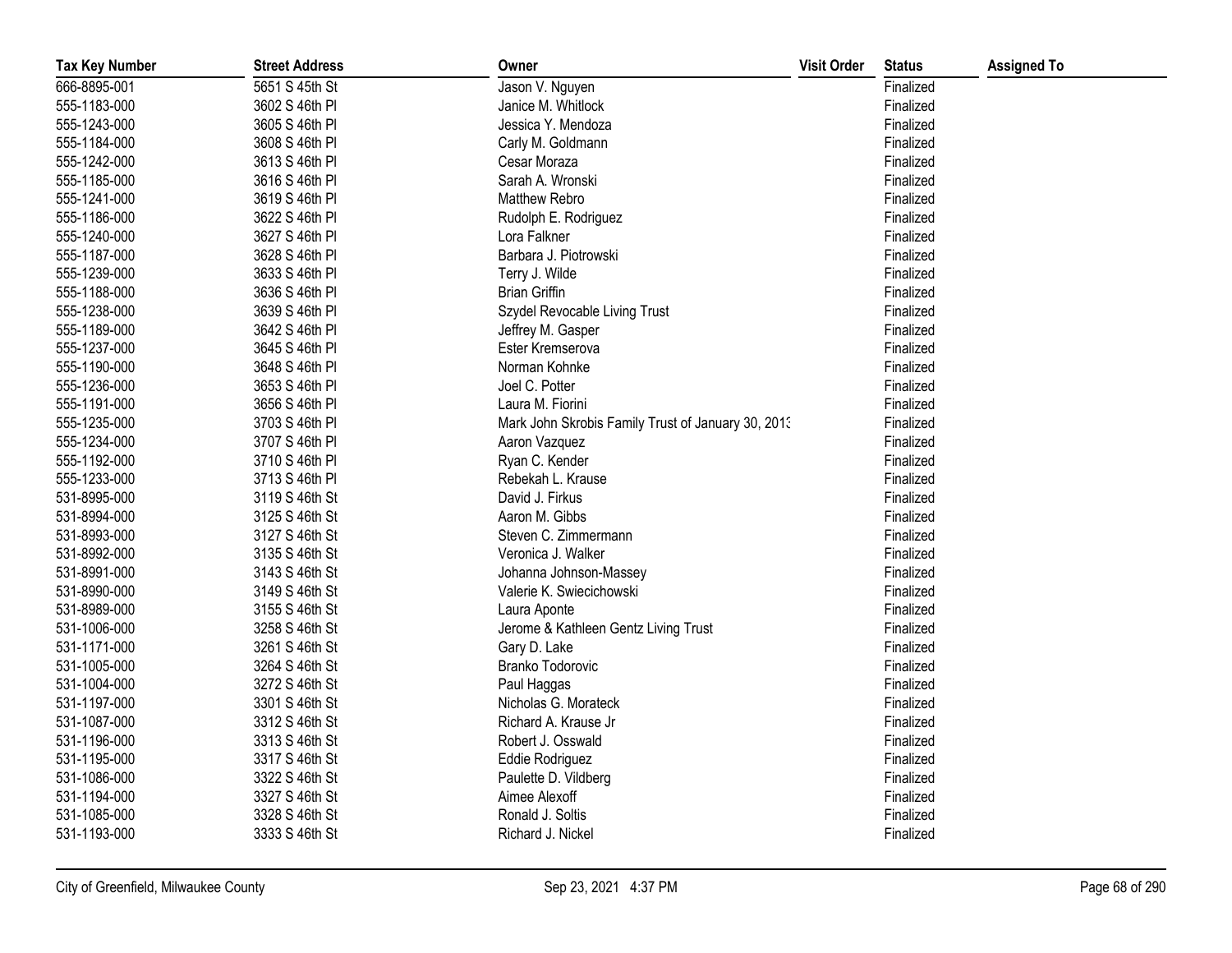| <b>Tax Key Number</b> | <b>Street Address</b> | Owner                                      | <b>Visit Order</b> | <b>Status</b> | <b>Assigned To</b> |
|-----------------------|-----------------------|--------------------------------------------|--------------------|---------------|--------------------|
| 531-1084-000          | 3334 S 46th St        | Michael S. Smokowicz                       |                    | Finalized     |                    |
| 531-1192-000          | 3339 S 46th St        | Michael T. Wargolet                        |                    | Finalized     |                    |
| 531-1083-000          | 3340 S 46th St        | Joel A. Zawada                             |                    | Finalized     |                    |
| 531-1082-000          | 3344 S 46th St        | Eduardo Fregoso                            |                    | Finalized     |                    |
| 531-1191-000          | 3347 S 46th St        | Michael G. Smith                           |                    | Finalized     |                    |
| 531-1081-000          | 3350 S 46th St        | Michael S. Bohman                          |                    | Finalized     |                    |
| 531-1190-000          | 3353 S 46th St        | David L. Mc Clanahan                       |                    | Finalized     |                    |
| 531-1189-000          | 3359 S 46th St        | Chad A. Marsh                              |                    | Finalized     |                    |
| 531-1080-000          | 3360 S 46th St        | Alfonso Aguilar                            |                    | Finalized     |                    |
| 531-1111-000          | 3434 S 46th St        | Andrew T. Olson                            |                    | Finalized     |                    |
| 531-1110-000          | 3436 S 46th St        | Joan M. Layman                             |                    | Finalized     |                    |
| 531-1109-000          | 3440 S 46th St        | Singsheim Life Estate                      |                    | Finalized     |                    |
| 531-1233-000          | 3446 S 46th St        | Jeffrey P. Owens                           |                    | Finalized     |                    |
| 531-1232-000          | 3454 S 46th St        | Lisa Marie Mumper                          |                    | Finalized     |                    |
| 555-1034-000          | 3520 S 46th St        | John L. Rogich                             |                    | Finalized     |                    |
| 555-1026-000          | 3521 S 46th St        | <b>William Theys</b>                       |                    | Finalized     |                    |
| 555-1035-000          | 3526 S 46th St        | Elisabeth Moraza                           |                    | Finalized     |                    |
| 555-1027-001          | 3527 S 46th St        | Thomas E. Slottke                          |                    | Finalized     |                    |
| 555-1075-000          | 3532 S 46th St        | Abigail S. Olszewski                       |                    | Finalized     |                    |
| 555-1076-000          | 3540 S 46th St        | <b>Rielly Berge</b>                        |                    | Finalized     |                    |
| 555-1090-000          | 3541 S 46th St        | Laura J. Gerhardt                          |                    | Finalized     |                    |
| 555-1091-000          | 3547 S 46th St        | Thomas A. Carter                           |                    | Finalized     |                    |
| 555-1077-000          | 3548 S 46th St        | Charles K. Mielke                          |                    | Finalized     |                    |
| 555-1092-000          | 3555 S 46th St        | Martha Ann Kliebenstein                    |                    | Finalized     |                    |
| 555-1078-000          | 3560 S 46th St        | Kathy J. Rajchel                           |                    | Finalized     |                    |
| 555-1079-000          | 3564 S 46th St        | Bruce A. Laumann                           |                    | Finalized     |                    |
| 555-1093-000          | 3565 S 46th St        | David Conner II                            |                    | Finalized     |                    |
| 555-1141-000          | 3572 S 46th St        | Gordon A. Seegert                          |                    | Finalized     |                    |
| 555-1124-000          | 3573 S 46th St        | Jose S. Vidrio                             |                    | Finalized     |                    |
| 555-1125-000          | 3579 S 46th St        | Ryan M. Kadow                              |                    | Finalized     |                    |
| 555-1140-000          | 3580 S 46th St        | Lynn M. Haim                               |                    | Finalized     |                    |
| 555-1126-000          | 3585 S 46th St        | Michael J. Sadowski                        |                    | Finalized     |                    |
| 555-1139-000          | 3592 S 46th St        | Paul K. Oleniczak                          |                    | Finalized     |                    |
| 555-1138-000          | 3596 S 46th St        | Juan Pedraza                               |                    | Finalized     |                    |
| 555-1164-000          | 3616 S 46th St        | Dave Marek                                 |                    | Finalized     |                    |
| 555-1204-000          | 3617 S 46th St        | Secretary of Housing and Urban Development |                    | Finalized     |                    |
| 555-1165-000          | 3624 S 46th St        | Dave Marek                                 |                    | Finalized     |                    |
| 555-1203-000          | 3625 S 46th St        | Benjamin J. Wright                         |                    | Finalized     |                    |
| 555-1166-000          | 3630 S 46th St        | Maria Santiago                             |                    | Finalized     |                    |
| 555-1202-000          | 3633 S 46th St        | Michele K. Thalman                         |                    | Finalized     |                    |
| 555-1167-000          | 3634 S 46th St        | Mechele Lewis                              |                    | Finalized     |                    |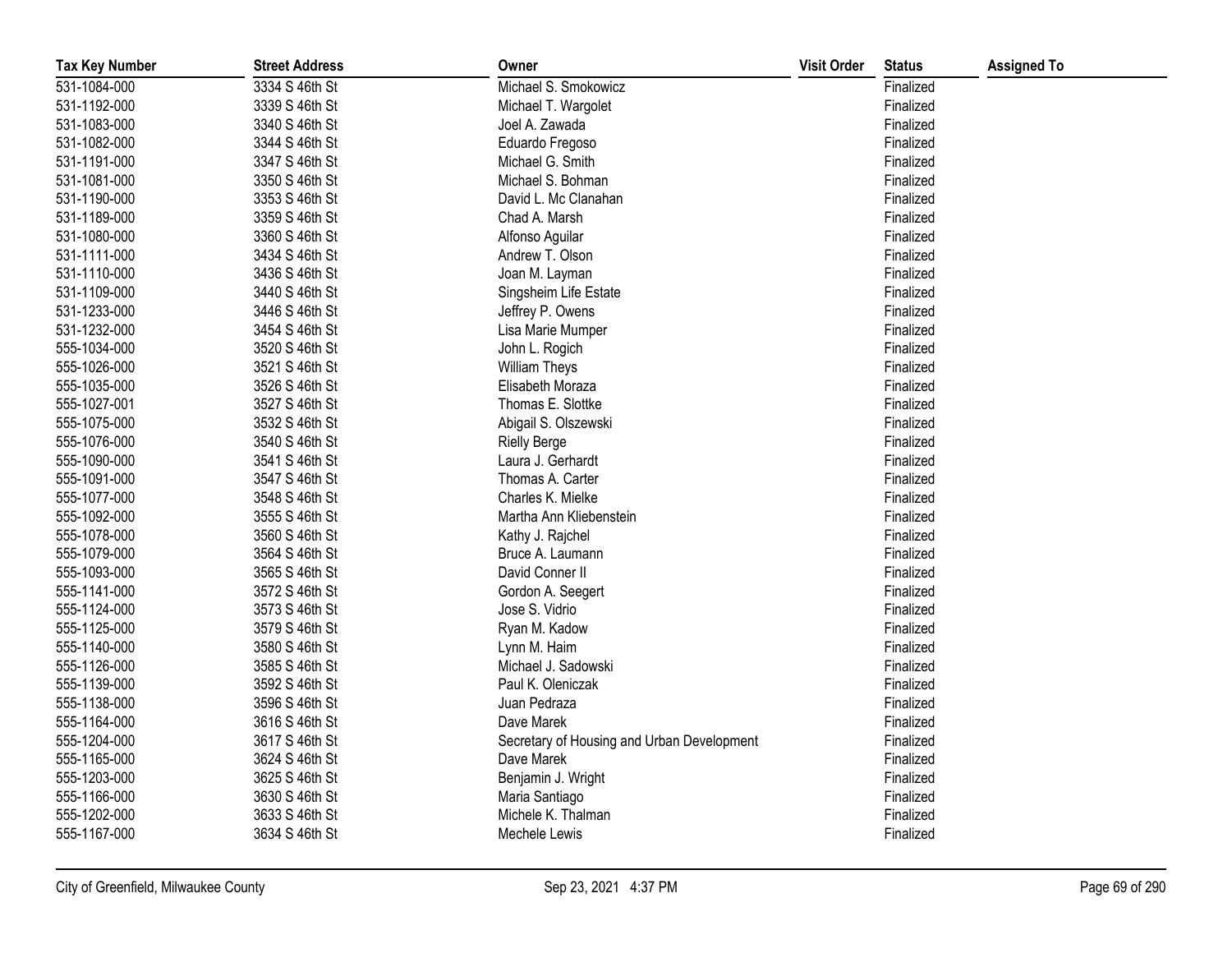| <b>Tax Key Number</b> | <b>Street Address</b> | Owner                                              | <b>Visit Order</b> | <b>Status</b> | <b>Assigned To</b> |
|-----------------------|-----------------------|----------------------------------------------------|--------------------|---------------|--------------------|
| 555-1168-000          | 3640 S 46th St        | Perla Silva I. Martinez                            |                    | Finalized     |                    |
| 555-1201-000          | 3641 S 46th St        | Heidi Burgos                                       |                    | Finalized     |                    |
| 555-1200-000          | 3647 S 46th St        | <b>Matthew Sullivan</b>                            |                    | Finalized     |                    |
| 555-1169-000          | 3648 S 46th St        | <b>Hector Valdez</b>                               |                    | Finalized     |                    |
| 555-1199-000          | 3653 S 46th St        | Eric G. Stoehr                                     |                    | Finalized     |                    |
| 555-1170-000          | 3654 S 46th St        | Terry J. Guggenmos                                 |                    | Finalized     |                    |
| 555-1171-000          | 3660 S 46th St        | Kurtis Kreuzer                                     |                    | Finalized     |                    |
| 555-1198-000          | 3661 S 46th St        | Anne M. Ajack                                      |                    | Finalized     |                    |
| 555-1172-000          | 3666 S 46th St        | Araceli Sandino                                    |                    | Finalized     |                    |
| 555-1197-000          | 3667 S 46th St        | Antonia Guilani                                    |                    | Finalized     |                    |
| 555-1173-000          | 3702 S 46th St        | Wayne J. Blaubach                                  |                    | Finalized     |                    |
| 555-1196-000          | 3703 S 46th St        | Ronald R. Roit                                     |                    | Finalized     |                    |
| 555-1174-000          | 3710 S 46th St        | KA Ventures LLC, A Wisconsin Limited Liability Con |                    | Finalized     |                    |
| 555-1175-000          | 3716 S 46th St        | Zachary S. Fowler                                  |                    | Finalized     |                    |
| 555-1176-000          | 3724 S 46th St        | <b>Bradley Leech</b>                               |                    | Finalized     |                    |
| 555-1177-000          | 3730 S 46th St        | Ricky R. Grams                                     |                    | Finalized     |                    |
| 555-1178-000          | 3736 S 46th St        | Agustin Padilla                                    |                    | Finalized     |                    |
| 555-1227-000          | 3737 S 46th St        | Carol Nelson                                       |                    | Finalized     |                    |
| 555-1179-000          | 3742 S 46th St        | Juan Cruz Cadena                                   |                    | Finalized     |                    |
| 555-1180-000          | 3752 S 46th St        | George Chelig                                      |                    | Finalized     |                    |
| 601-9924-001          | 4311 S 46th St        | Timothy A. Halvorsen Jr                            |                    | Finalized     |                    |
| 601-9924-002          | 4311 S 46th St        | Timothy A. Halvorsen Jr                            |                    | Finalized     |                    |
| 601-9959-001          | 4320 S 46th St        | Charles L. Reil                                    |                    | Finalized     |                    |
| 601-9925-002          | 4321 S 46th St        | Anthony Utphall                                    |                    | Finalized     |                    |
| 601-9959-002          | 4326 S 46th St        | James Kaliszewski                                  |                    | Finalized     |                    |
| 601-9925-004          | 4329 S 46th St        | Frank J. Busalacchi                                |                    | Finalized     |                    |
| 601-9956-002          | 4336 S 46th St        | <b>Millicent Hynes</b>                             |                    | Finalized     |                    |
| 601-9927-001          | 4337 S 46th St        | Robert J. Lunz                                     |                    | Finalized     |                    |
| 601-9927-002          | 4345 S 46th St        | Habtemarian N. Tesfamichael                        |                    | Finalized     |                    |
| 601-9956-003          | 4348 S 46th St        | David Watkins                                      |                    | Finalized     |                    |
| 601-0006-000          | 4354 S 46th St        | Kevin W. Murphy                                    |                    | Finalized     |                    |
| 601-9928-002          | 4357 S 46th St        | Scott M. Smith                                     |                    | Finalized     |                    |
| 601-0005-000          | 4360 S 46th St        | <b>Tyler Bittner</b>                               |                    | Finalized     |                    |
| 601-0004-000          | 4366 S 46th St        | Jess W. Curry                                      |                    | Finalized     |                    |
| 601-9930-000          | 4367 S 46th St        | <b>Timothy McCain</b>                              |                    | Finalized     |                    |
| 601-9955-001          | 4372 S 46th St        | Bethany Osieczanek                                 |                    | Finalized     |                    |
| 601-9955-002          | 4376 S 46th St        | Marguerite M Peterson Family Trust                 |                    | Finalized     |                    |
| 601-9931-001          | 4387 S 46th St        | Gary A. Mirr                                       |                    | Finalized     |                    |
| 601-9932-001          | 4401 S 46th St        | James T. Polakowski                                |                    | Finalized     |                    |
| 601-9932-002          | 4415 S 46th St        | Julie L. Krenz                                     |                    | Finalized     |                    |
| 601-9948-001          | 4420 S 46th St        | Robert F. Safka                                    |                    | Finalized     |                    |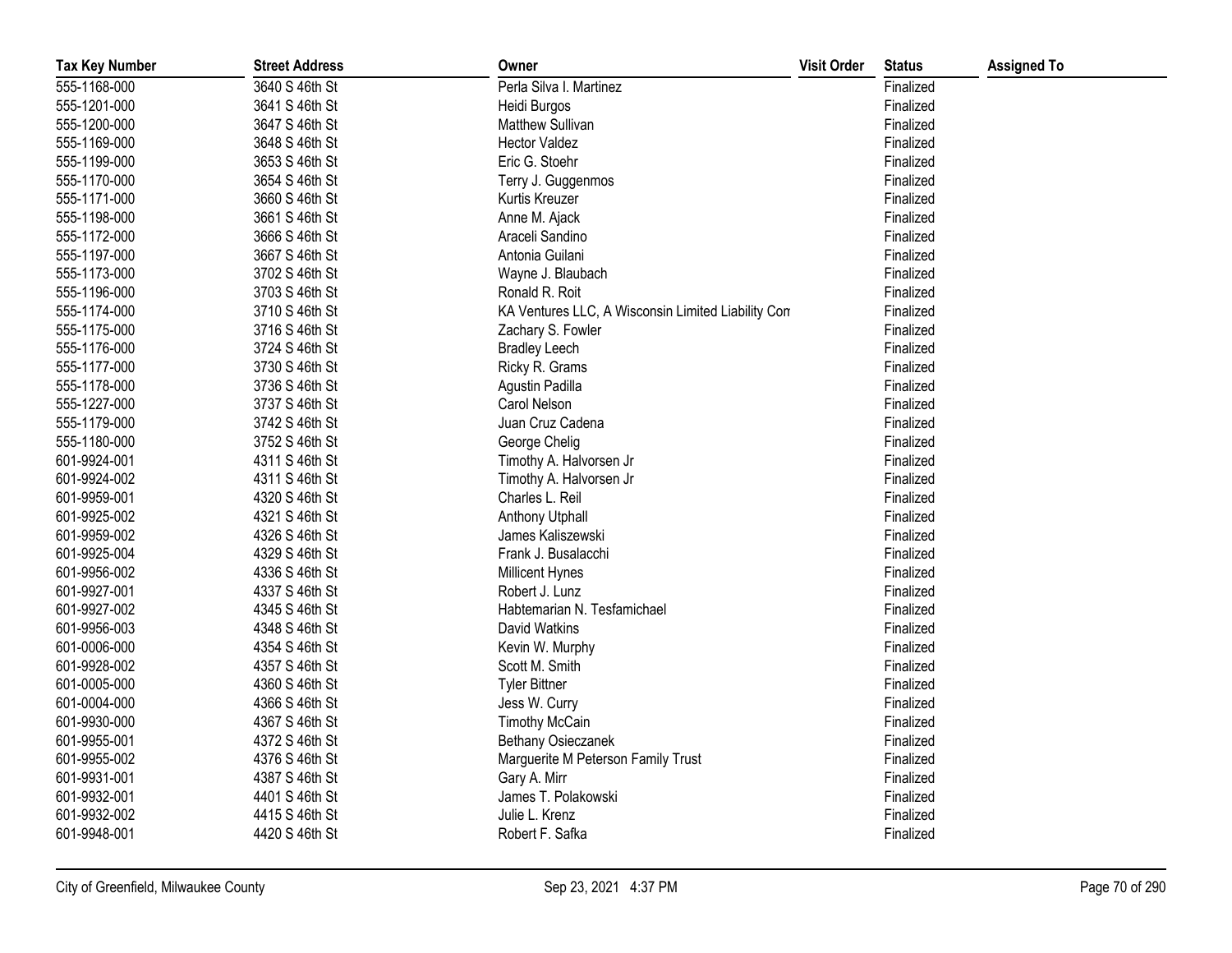| <b>Tax Key Number</b> | <b>Street Address</b> | Owner                                              | <b>Visit Order</b> | <b>Status</b> | <b>Assigned To</b> |
|-----------------------|-----------------------|----------------------------------------------------|--------------------|---------------|--------------------|
| 601-9935-001          | 4425 S 46th St        | Mark R. Peterson                                   |                    | Finalized     |                    |
| 601-9948-002          | 4430 S 46th St        | Lanice M. Doernbach                                |                    | Finalized     |                    |
| 601-9935-002          | 4431 S 46th St        | David J. Galaszewski                               |                    | Finalized     |                    |
| 601-9944-001          | 4438 S 46th St        | Edward L. Rhodes IV                                |                    | Finalized     |                    |
| 601-9936-001          | 4439 S 46th St        | David A. Glazewski                                 |                    | Finalized     |                    |
| 601-9944-002          | 4446 S 46th St        | Don Evans                                          |                    | Finalized     |                    |
| 601-9936-002          | 4447 S 46th St        | Tamyra J. Szmagalski                               |                    | Finalized     |                    |
| 601-9942-000          | 4454 S 46th St        | Scott A. Piekarski                                 |                    | Finalized     |                    |
| 601-9940-001          | 4455 S 46th St        | Kenneth M. Holt                                    |                    | Finalized     |                    |
| 601-9940-002          | 4461 S 46th St        | Leonard J. Pozarski                                |                    | Finalized     |                    |
| 601-9941-000          | 4464 S 46th St        | Kenneth F. Johnson                                 |                    | Finalized     |                    |
| 601-0073-001          | 4555 S 46th St        | Perry L. Pegoraro                                  |                    | Finalized     |                    |
| 601-0074-000          | 4561 S 46th St        | Robert Olbrot                                      |                    | Finalized     |                    |
| 601-0368-000          | 4600 S 46th St        | Gary L. Gregory                                    |                    | Finalized     |                    |
| 601-0305-001          | 4601 S 46th St        | Eduardo Garcia                                     |                    | Finalized     |                    |
| 601-0367-000          | 4608 S 46th St        | James M. Krajewski                                 |                    | Finalized     |                    |
| 601-0307-000          | 4611 S 46th St        | Matthew Rajala                                     |                    | Finalized     |                    |
| 601-0365-001          | 4616 S 46th St        | Colin B. Wilson                                    |                    | Finalized     |                    |
| 601-0308-001          | 4619 S 46th St        | Montecito Properties LLC                           |                    | Finalized     |                    |
| 601-0364-000          | 4624 S 46th St        | Charlene A. Burmeister                             |                    | Finalized     |                    |
| 601-0310-001          | 4627 S 46th St        | John S. Pena                                       |                    | Finalized     |                    |
| 601-0363-000          | 4632 S 46th St        | Adam M. Sternig                                    |                    | Finalized     |                    |
| 601-0311-000          | 4635 S 46th St        | Wayne Geluk                                        |                    | Finalized     |                    |
| 601-0362-000          | 4636 S 46th St        | Mark L. Ricard                                     |                    | Finalized     |                    |
| 601-0361-000          | 4640 S 46th St        | Thomas O. Severson                                 |                    | Finalized     |                    |
| 601-0312-000          | 4641 S 46th St        | Brian C. Ciszewski                                 |                    | Finalized     |                    |
| 601-0313-000          | 4645 S 46th St        | Robert Charles Klump                               |                    | Finalized     |                    |
| 601-0360-000          | 4648 S 46th St        | Jennifer Laskowski                                 |                    | Finalized     |                    |
| 601-0359-000          | 4650 S 46th St        | Kent M. Lapre                                      |                    | Finalized     |                    |
| 601-0314-000          | 4651 S 46th St        | Ronald L. Grabowski                                |                    | Finalized     |                    |
| 601-0358-000          | 4654 S 46th St        | Maria Hampel                                       |                    | Finalized     |                    |
| 601-0315-000          | 4659 S 46th St        | Ronald L. Grabowski                                |                    | Finalized     |                    |
| 601-0357-000          | 4660 S 46th St        | Edmand H. Leung                                    |                    | Finalized     |                    |
| 601-0316-001          | 4663 S 46th St        | Jeffrey T. Schaff                                  |                    | Finalized     |                    |
| 601-0356-000          | 4666 S 46th St        | Leann M. Ferguson                                  |                    | Finalized     |                    |
| 601-0355-000          | 4670 S 46th St        | Clifford M. Kahn                                   |                    | Finalized     |                    |
| 601-0318-000          | 4673 S 46th St        | Steven Holmes                                      |                    | Finalized     |                    |
| 601-0319-000          | 4677 S 46th St        | Steven R. Hagen                                    |                    | Finalized     |                    |
| 601-0354-000          | 4680 S 46th St        | June B. Leanna                                     |                    | Finalized     |                    |
| 647-1037-000          | 5155 S 46th St        | Patricia A. Cole Irrevocable Trust Dated 6/25/2018 |                    | Finalized     |                    |
| 647-1038-000          | 5175 S 46th St        | Harry O. Tesch                                     |                    | Finalized     |                    |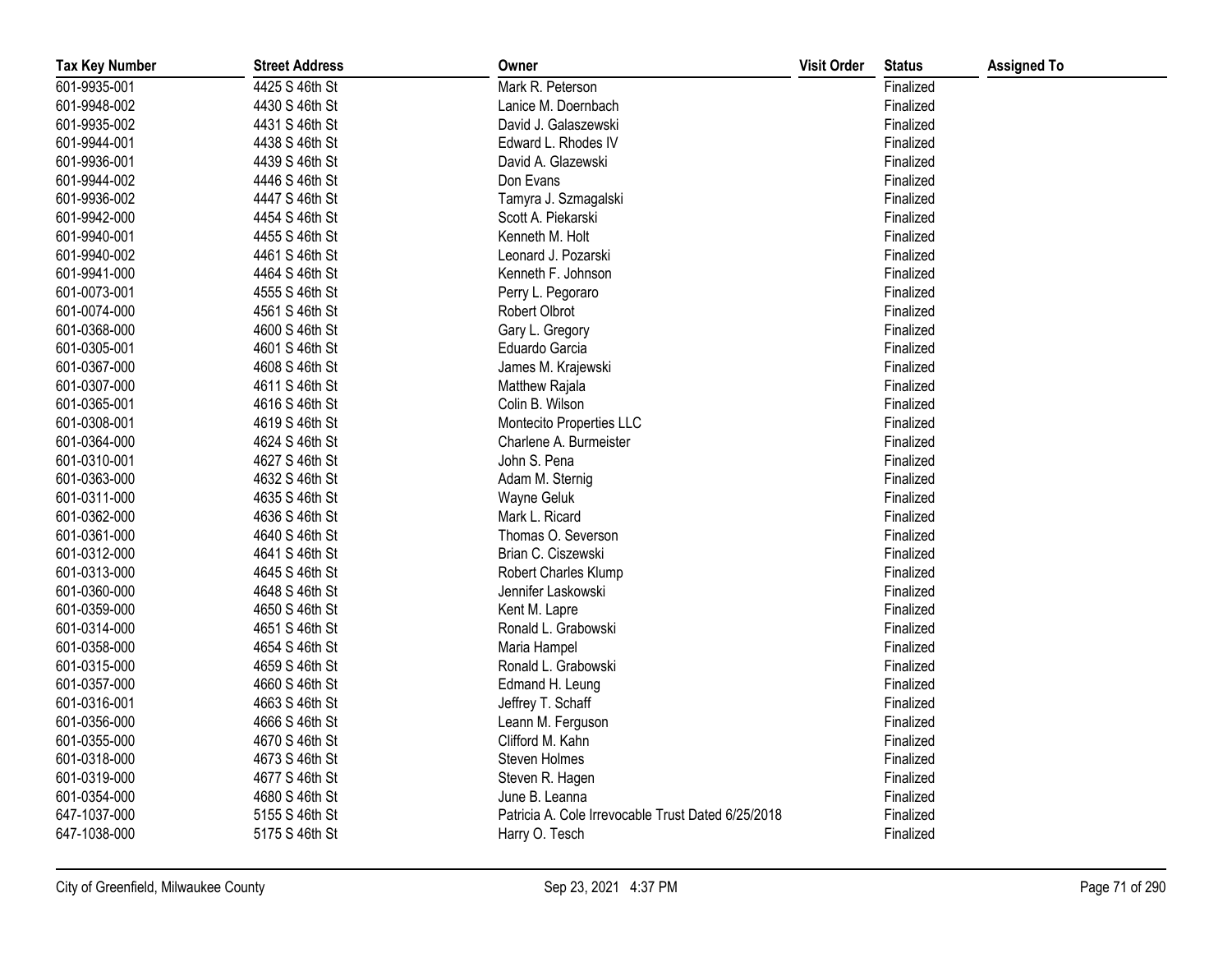| <b>Tax Key Number</b> | <b>Street Address</b> | Owner                                            | <b>Visit Order</b> | <b>Status</b> | <b>Assigned To</b> |
|-----------------------|-----------------------|--------------------------------------------------|--------------------|---------------|--------------------|
| 647-1017-000          | 5178 S 46th St        | Laura J. Johnson                                 |                    | Finalized     |                    |
| 647-1039-000          | 5195 S 46th St        | Jose J. Sanchez                                  |                    | Finalized     |                    |
| 647-1018-000          | 5200 S 46th St        | Robert L. Bartelak                               |                    | Finalized     |                    |
| 647-1040-000          | 5215 S 46th St        | Armando Sanchez                                  |                    | Finalized     |                    |
| 647-1019-000          | 5220 S 46th St        | Robert S. Roeder                                 |                    | Finalized     |                    |
| 647-1020-000          | 5234 S 46th St        | <b>Timothy Wirtz</b>                             |                    | Finalized     |                    |
| 647-1041-000          | 5235 S 46th St        | Michael N. Maciejewski                           |                    | Finalized     |                    |
| 647-1042-000          | 5255 S 46th St        | Samantha Lynn Bekeris                            |                    | Finalized     |                    |
| 647-1043-000          | 5265 S 46th St        | Patrick J. Levenhagen                            |                    | Finalized     |                    |
| 647-1044-000          | 5301 S 46th St        | Robert Chung                                     |                    | Finalized     |                    |
| 647-9955-011          | 5331 S 46th St        | Ruben Deida Jr                                   |                    | Finalized     |                    |
| 647-1170-000          | 5332 S 46th St        | Patricia C. Bouchard                             |                    | Finalized     |                    |
| 647-1171-000          | 5342 S 46th St        | Diane Pankowski                                  |                    | Finalized     |                    |
| 647-1172-000          | 5344 S 46th St        | Karen Kunzler                                    |                    | Finalized     |                    |
| 647-1115-000          | 5403 S 46th St        | Joshua E. LeVeque                                |                    | Finalized     |                    |
| 647-1165-000          | 5404 S 46th St        | Albert A. Yaccarino Revocable Trust              |                    | Finalized     |                    |
| 647-1164-000          | 5406 S 46th St        | Anne M. Fagan Trust                              |                    | Finalized     |                    |
| 647-1116-000          | 5413 S 46th St        | James R. Gorman                                  |                    | Finalized     |                    |
| 647-1163-000          | 5414 S 46th St        | John J. Reuter                                   |                    | Finalized     |                    |
| 647-1162-000          | 5416 S 46th St        | Nancy M. McGill                                  |                    | Finalized     |                    |
| 647-1117-000          | 5423 S 46th St        | Jeffrey D. Katz                                  |                    | Finalized     |                    |
| 647-1118-000          | 5433 S 46th St        | Mohammad Imran                                   |                    | Finalized     |                    |
| 647-1161-000          | 5434 S 46th St        | Elizabeth A. Hipp                                |                    | Finalized     |                    |
| 647-1160-000          | 5436 S 46th St        | Edward P. Malecki and Sharon A. Malecki Revocabl |                    | Finalized     |                    |
| 647-1119-000          | 5443 S 46th St        | Rebekah Wendricks                                |                    | Finalized     |                    |
| 647-1159-000          | 5444 S 46th St        | Ronald R. Pokrzywinski                           |                    | Finalized     |                    |
| 647-1158-000          | 5446 S 46th St        | Psuik Family Revocable Trust                     |                    | Finalized     |                    |
| 647-1120-000          | 5453 S 46th St        | Eugene R. Kohl                                   |                    | Finalized     |                    |
| 647-1121-000          | 5463 S 46th St        | Frederick J. Zabel                               |                    | Finalized     |                    |
| 531-1170-000          | 3315 S 47th St        | Mary Jo A Krawczyk                               |                    | Finalized     |                    |
| 531-1169-000          | 3325 S 47th St        | Anastasia A. Vasilyeva                           |                    | Finalized     |                    |
| 531-1177-000          | 3326 S 47th St        | Joseph C. Bradley                                |                    | Finalized     |                    |
| 531-1178-000          | 3330 S 47th St        | Andrew J. Sikorski                               |                    | Finalized     |                    |
| 531-1168-000          | 3335 S 47th St        | Robert B. Heil                                   |                    | Finalized     |                    |
| 531-1179-000          | 3336 S 47th St        | Johnson Living Trust                             |                    | Finalized     |                    |
| 531-1167-000          | 3341 S 47th St        | Lutterbie Revocable Living Trust                 |                    | Finalized     |                    |
| 531-1180-000          | 3342 S 47th St        | William M. Fliss                                 |                    | Finalized     |                    |
| 531-1166-000          | 3347 S 47th St        | Kathryn Karol                                    |                    | Finalized     |                    |
| 531-1181-000          | 3348 S 47th St        | John A. Johnson Jr                               |                    | Finalized     |                    |
| 531-1182-000          | 3354 S 47th St        | Michael Hanson                                   |                    | Finalized     |                    |
| 531-1165-000          | 3355 S 47th St        | William P. Hauser                                |                    | Finalized     |                    |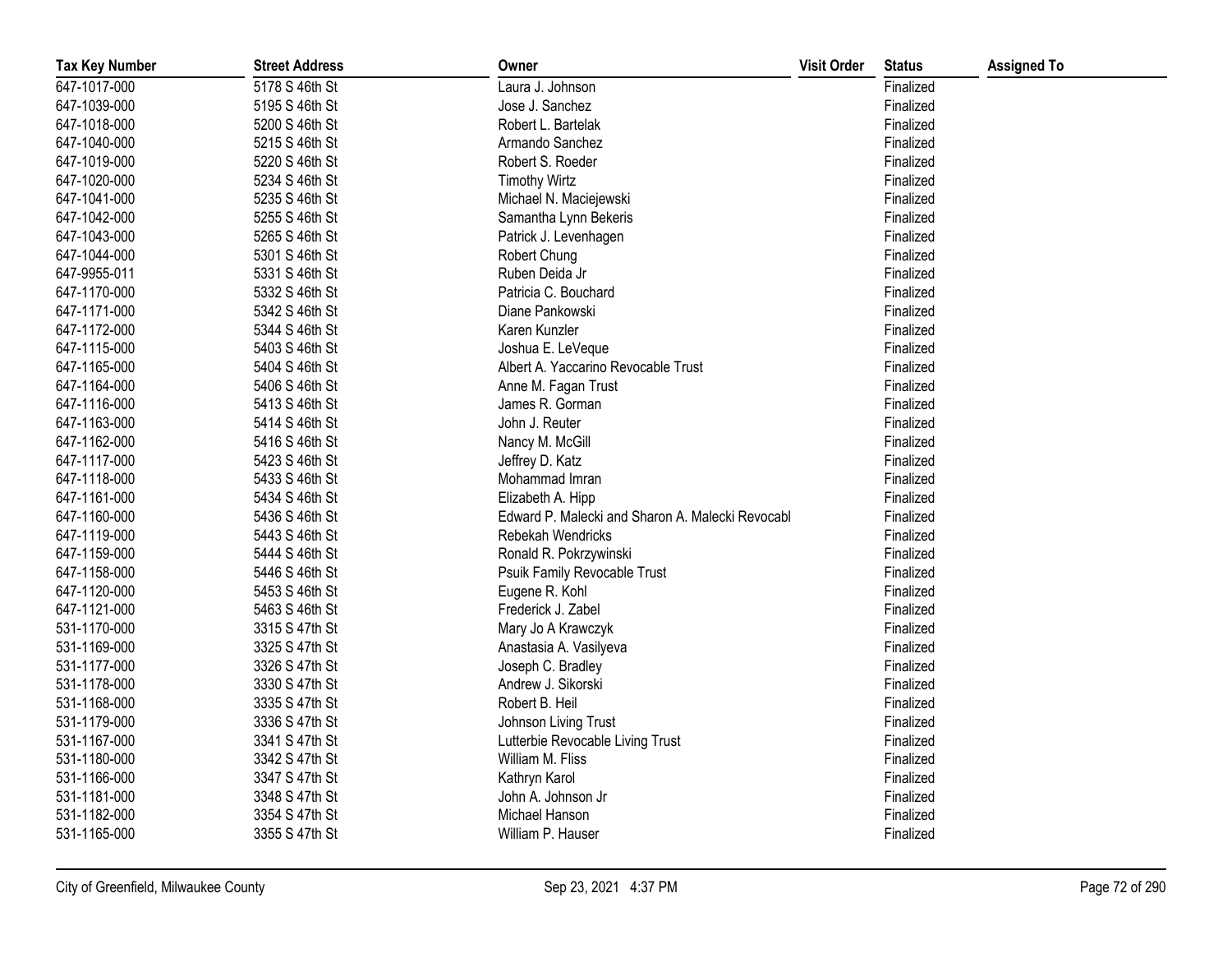| <b>Tax Key Number</b> | <b>Street Address</b> | Owner                                            | <b>Visit Order</b> | <b>Status</b> | <b>Assigned To</b> |
|-----------------------|-----------------------|--------------------------------------------------|--------------------|---------------|--------------------|
| 531-1183-000          | 3360 S 47th St        | Suzanna M. Szabo                                 |                    | Finalized     |                    |
| 531-1164-000          | 3367 S 47th St        | Ignacio Figueroa                                 |                    | Finalized     |                    |
| 531-1163-000          | 3377 S 47th St        | George Resech                                    |                    | Finalized     |                    |
| 555-1016-000          | 3521 S 47th St        | Alison L. Matthies                               |                    | Finalized     |                    |
| 555-1025-001          | 3524 S 47th St        | Janet I. Bickel                                  |                    | Finalized     |                    |
| 555-1099-001          | 3527 S 47th St        | Edward L. Strickler                              |                    | Finalized     |                    |
| 555-1084-000          | 3530 S 47th St        | Devin L. Shade                                   |                    | Finalized     |                    |
| 555-1085-000          | 3540 S 47th St        | Linda L. Somers                                  |                    | Finalized     |                    |
| 555-1100-000          | 3541 S 47th St        | Edward R. Golub                                  |                    | Finalized     |                    |
| 555-1086-000          | 3548 S 47th St        | Christopher D. Krause                            |                    | Finalized     |                    |
| 555-1101-000          | 3549 S 47th St        | Geoffrey L. Lukasik                              |                    | Finalized     |                    |
| 555-1102-000          | 3555 S 47th St        | Tina De La Luz                                   |                    | Finalized     |                    |
| 555-1087-000          | 3556 S 47th St        | David C. Kasch-Beissel                           |                    | Finalized     |                    |
| 555-1088-000          | 3564 S 47th St        | Jack T. Dibb                                     |                    | Finalized     |                    |
| 555-1103-000          | 3565 S 47th St        | Michael J. Grassberger                           |                    | Finalized     |                    |
| 555-1117-000          | 3571 S 47th St        | Terry C. Lipchow                                 |                    | Finalized     |                    |
| 555-1134-000          | 3572 S 47th St        | Thomas A. Tarczewski                             |                    | Finalized     |                    |
| 555-1133-000          | 3578 S 47th St        | Maria E. Gonzalez Prado                          |                    | Finalized     |                    |
| 555-1118-000          | 3581 S 47th St        | Darlene A. Hall                                  |                    | Finalized     |                    |
| 555-1132-000          | 3584 S 47th St        | John T. Blandino                                 |                    | Finalized     |                    |
| 555-1119-000          | 3589 S 47th St        | Kenneth F. Jerzy III                             |                    | Finalized     |                    |
| 555-1205-000          | 3602 S 47th St        | Gerald F. Blaski                                 |                    | Finalized     |                    |
| 555-1206-000          | 3610 S 47th St        | Gerald F. Blaski                                 |                    | Finalized     |                    |
| 555-1207-000          | 3620 S 47th St        | Jonathan L. Johnson                              |                    | Finalized     |                    |
| 555-1208-000          | 3628 S 47th St        | Lloyd A. Hoeper                                  |                    | Finalized     |                    |
| 555-1209-000          | 3636 S 47th St        | James J. Kulwicki                                |                    | Finalized     |                    |
| 555-1210-000          | 3642 S 47th St        | Humzah Abdullah                                  |                    | Finalized     |                    |
| 555-1211-000          | 3648 S 47th St        | Melissa Barborich                                |                    | Finalized     |                    |
| 555-1212-000          | 3656 S 47th St        | Timothy J. Manske                                |                    | Finalized     |                    |
| 555-1213-000          | 3702 S 47th St        | Christopher R. Helm                              |                    | Finalized     |                    |
| 555-1214-000          | 3708 S 47th St        | John L. Judd                                     |                    | Finalized     |                    |
| 555-1215-000          | 3718 S 47th St        | Jason C. Addy                                    |                    | Finalized     |                    |
| 555-1216-000          | 3726 S 47th St        | Gerald F. Blaski                                 |                    | Finalized     |                    |
| 555-1217-000          | 3736 S 47th St        | Erica E. Anderson                                |                    | Finalized     |                    |
| 555-1218-000          | 3744 S 47th St        | Jason W. Knaak                                   |                    | Finalized     |                    |
| 601-9923-001          | 4300 S 47th St        | David M. Vandegrift                              |                    | Finalized     |                    |
| 601-9922-000          | 4311 S 47th St        | Elizabeth D. Nicola                              |                    | Finalized     |                    |
| 601-9923-002          | 4312 S 47th St        | Scott P. Bruhn                                   |                    | Finalized     |                    |
| 601-9920-001          | 4315 S 47th St        | Thomas A & Diane L Ferkovich Revocable Living Tr |                    | Finalized     |                    |
| 601-9925-006          | 4320 S 47th St        | Mark E. Potter                                   |                    | Finalized     |                    |
| 601-9919-001          | 4321 S 47th St        | Ann M. Wendt                                     |                    | Finalized     |                    |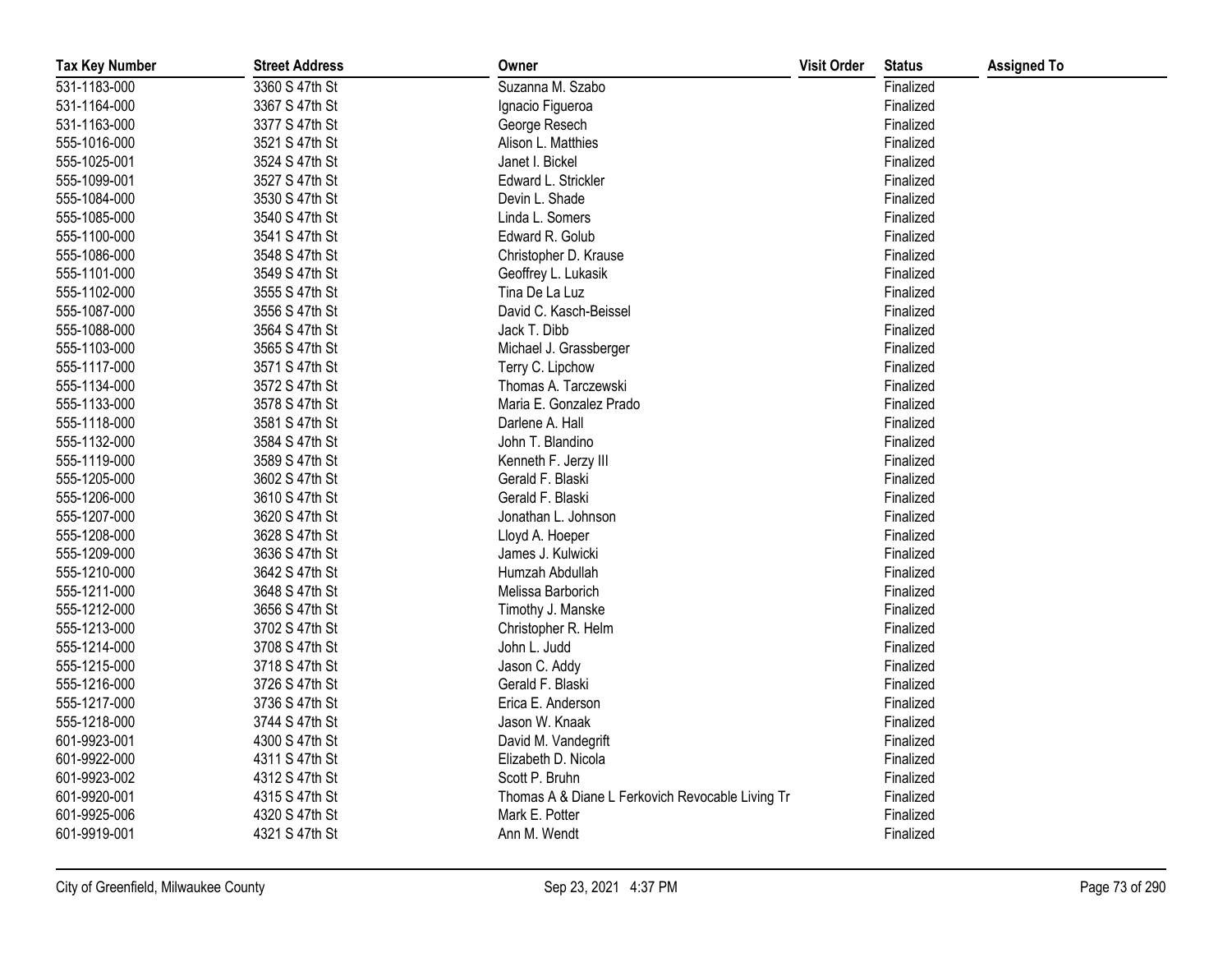| <b>Tax Key Number</b> | <b>Street Address</b> | Owner                                             | <b>Visit Order</b> | <b>Status</b> | <b>Assigned To</b> |
|-----------------------|-----------------------|---------------------------------------------------|--------------------|---------------|--------------------|
| 601-9925-005          | 4328 S 47th St        | Tami Hausmann                                     |                    | Finalized     |                    |
| 601-9918-001          | 4329 S 47th St        | Maria Olender (L/E                                |                    | Finalized     |                    |
| 601-9926-001          | 4336 S 47th St        | Tracy L. Champagne                                |                    | Finalized     |                    |
| 601-9917-006          | 4337 S 47th St        | John & Christine Walicki Trust                    |                    | Finalized     |                    |
| 601-9917-004          | 4339 S 47th St        | Derek J. Oas                                      |                    | Finalized     |                    |
| 601-9926-002          | 4342 S 47th St        | Scott J. Richter                                  |                    | Finalized     |                    |
| 601-9928-001          | 4356 S 47th St        | Dragna Malic                                      |                    | Finalized     |                    |
| 601-9916-001          | 4361 S 47th St        | <b>Eric Melzer</b>                                |                    | Finalized     |                    |
| 601-9929-000          | 4366 S 47th St        | Keith D. Mueller                                  |                    | Finalized     |                    |
| 601-9915-001          | 4367 S 47th St        | Scott D. Landowski                                |                    | Finalized     |                    |
| 601-9914-002          | 4371 S 47th St        | Savo Perisic                                      |                    | Finalized     |                    |
| 601-9913-001          | 4375 S 47th St        | Oscar Carranza                                    |                    | Finalized     |                    |
| 601-9931-002          | 4380 S 47th St        | Thomas K. Hanson                                  |                    | Finalized     |                    |
| 601-9933-001          | 4400 S 47th St        | Carol L. Malich                                   |                    | Finalized     |                    |
| 601-9911-000          | 4401 S 47th St        | Daniel Cruz                                       |                    | Finalized     |                    |
| 601-9933-002          | 4410 S 47th St        | Austin Heide                                      |                    | Finalized     |                    |
| 601-9910-002          | 4415 S 47th St        | Steven E. Olson                                   |                    | Finalized     |                    |
| 601-9934-001          | 4420 S 47th St        | Steven S. Stuczynski and Sandra M. Stuczynski Rev |                    | Finalized     |                    |
| 601-9910-001          | 4425 S 47th St        | Adam Tahir                                        |                    | Finalized     |                    |
| 601-9934-002          | 4428 S 47th St        | Kenneth J. Zawistowski                            |                    | Finalized     |                    |
| 601-9937-002          | 4436 S 47th St        | Jeffrey J. Casper                                 |                    | Finalized     |                    |
| 601-9905-000          | 4437 S 47th St        | Robert J. Uszler                                  |                    | Finalized     |                    |
| 601-9937-001          | 4444 S 47th St        | Anthony Downing                                   |                    | Finalized     |                    |
| 601-9938-000          | 4454 S 47th St        | Steven P. Dederich                                |                    | Finalized     |                    |
| 601-9904-004          | 4455 S 47th St        | Michael Jensen                                    |                    | Finalized     |                    |
| 601-9904-003          | 4459 S 47th St        | Holly C. Balinski                                 |                    | Finalized     |                    |
| 601-9939-000          | 4460 S 47th St        | Mikayla C. Schwab                                 |                    | Finalized     |                    |
| 601-0092-001          | 4549 S 47th St        | Michael J. Swiderski                              |                    | Finalized     |                    |
| 601-0077-001          | 4550 S 47th St        | Anthony J. Bray                                   |                    | Finalized     |                    |
| 601-0076-000          | 4554 S 47th St        | John R. Schwickert                                |                    | Finalized     |                    |
| 601-0093-000          | 4555 S 47th St        | Jamie P. Herbst                                   |                    | Finalized     |                    |
| 601-0075-000          | 4560 S 47th St        | Robert B. Koepp                                   |                    | Finalized     |                    |
| 601-0094-000          | 4561 S 47th St        | Dennis P. Fellie                                  |                    | Finalized     |                    |
| 601-0269-000          | 4601 S 47th St        | Brandon St. Antoine                               |                    | Finalized     |                    |
| 601-0337-000          | 4602 S 47th St        | Tim M. Sabourin                                   |                    | Finalized     |                    |
| 601-0270-000          | 4607 S 47th St        | Jean A. Phippen                                   |                    | Finalized     |                    |
| 601-0271-000          | 4613 S 47th St        | Joshua L. Connelly                                |                    | Finalized     |                    |
| 601-0335-001          | 4614 S 47th St        | Gary Geib                                         |                    | Finalized     |                    |
| 601-0334-000          | 4618 S 47th St        | Amy L. Boyd                                       |                    | Finalized     |                    |
| 601-0272-000          | 4619 S 47th St        | Beverly J. Rebro                                  |                    | Finalized     |                    |
| 601-0333-000          | 4620 S 47th St        | Nancy I. Kufahl                                   |                    | Finalized     |                    |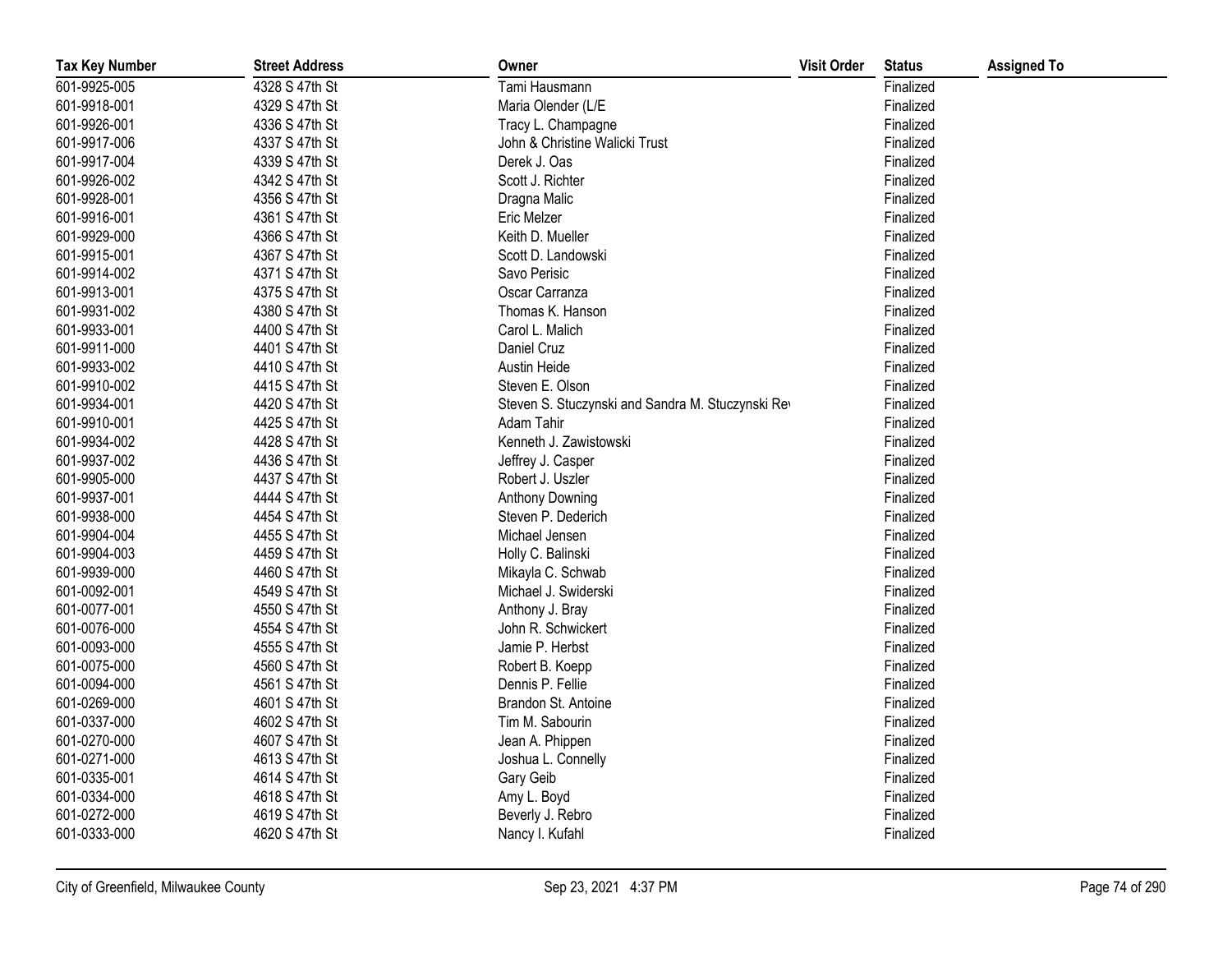| <b>Tax Key Number</b> | <b>Street Address</b> | Owner                                              | <b>Visit Order</b> | <b>Status</b> | <b>Assigned To</b> |
|-----------------------|-----------------------|----------------------------------------------------|--------------------|---------------|--------------------|
| 601-0332-000          | 4622 S 47th St        | Mark S. Chiappetta                                 |                    | Finalized     |                    |
| 601-0273-000          | 4625 S 47th St        | James Phillip Francis                              |                    | Finalized     |                    |
| 601-0274-000          | 4629 S 47th St        | Susan A. Norville                                  |                    | Finalized     |                    |
| 601-0331-002          | 4634 S 47th St        | Aziz Ouachek                                       |                    | Finalized     |                    |
| 601-0275-000          | 4635 S 47th St        | Paul Pantich                                       |                    | Finalized     |                    |
| 601-0276-000          | 4641 S 47th St        | Goudelock Trust                                    |                    | Finalized     |                    |
| 601-0331-001          | 4642 S 47th St        | Michael J. King Jr                                 |                    | Finalized     |                    |
| 601-0330-000          | 4644 S 47th St        | <b>Branden Traxel-Wright</b>                       |                    | Finalized     |                    |
| 601-0277-000          | 4645 S 47th St        | Amanda R. Gonzales                                 |                    | Finalized     |                    |
| 601-0329-000          | 4650 S 47th St        | Angela R. Anderson                                 |                    | Finalized     |                    |
| 601-0278-000          | 4651 S 47th St        | Teresina M. Russo                                  |                    | Finalized     |                    |
| 601-0328-000          | 4654 S 47th St        | Jack B. Allen                                      |                    | Finalized     |                    |
| 601-0279-001          | 4655 S 47th St        | Eric S. Bath                                       |                    | Finalized     |                    |
| 601-0327-000          | 4660 S 47th St        | Jennifer A. Robbins                                |                    | Finalized     |                    |
| 601-0326-000          | 4666 S 47th St        | Jason C. Dietrich                                  |                    | Finalized     |                    |
| 601-0281-000          | 4667 S 47th St        | <b>Emily Brossette</b>                             |                    | Finalized     |                    |
| 601-0325-000          | 4672 S 47th St        | Jacob Slogaski                                     |                    | Finalized     |                    |
| 601-0282-000          | 4673 S 47th St        | Geoffrey Hoffmann                                  |                    | Finalized     |                    |
| 601-0324-000          | 4676 S 47th St        | Home Base Deals LLC                                |                    | Finalized     |                    |
| 601-0283-000          | 4677 S 47th St        | Joyce Burgos                                       |                    | Finalized     |                    |
| 620-0009-001          | 4704 S 47th St        | ESW Holdings, LLC, A Wisconsin Limited Liability C |                    | Finalized     |                    |
| 620-0009-002          | 4710 S 47th St        | Javier S. Avila                                    |                    | Finalized     |                    |
| 620-9977-004          | 4711 S 47th St        | <b>Greenfield School District</b>                  |                    | Finalized     |                    |
| 620-0010-000          | 4718 S 47th St        | James G. Bofiles                                   |                    | Finalized     |                    |
| 620-0011-000          | 4724 S 47th St        | Terski Family Irrevocable Trust                    |                    | Finalized     |                    |
| 620-0012-000          | 4728 S 47th St        | Adam T. Hopper                                     |                    | Finalized     |                    |
| 620-0013-000          | 4740 S 47th St        | James M. Janicek Jr                                |                    | Finalized     |                    |
| 620-0014-000          | 4748 S 47th St        | Mark W. Krueger Revocable Trust                    |                    | Finalized     |                    |
| 620-0015-000          | 4810 S 47th St        | Dusan Celebicanin                                  |                    | Finalized     |                    |
| 620-0016-000          | 4818 S 47th St        | Dale K. Roberts                                    |                    | Finalized     |                    |
| 620-0017-000          | 4820 S 47th St        | Edward Herman III                                  |                    | Finalized     |                    |
| 620-0018-000          | 4822 S 47th St        | John W. Gray                                       |                    | Finalized     |                    |
| 555-1004-000          | 3501 S 48th St        | Michelle Vandersande                               |                    | Finalized     |                    |
| 555-1009-000          | 3506 S 48th St        | Sonia Hernandez Benitez                            |                    | Finalized     |                    |
| 555-1005-000          | 3509 S 48th St        | Adeline A Adams Life Estate                        |                    | Finalized     |                    |
| 555-1006-000          | 3513 S 48th St        | Alyaa Bartti                                       |                    | Finalized     |                    |
| 555-1007-000          | 3521 S 48th St        | Erica Sanchez                                      |                    | Finalized     |                    |
| 555-1014-001          | 3522 S 48th St        | Stacey L. Steirer                                  |                    | Finalized     |                    |
| 555-1008-000          | 3525 S 48th St        | Dale A. Nichols                                    |                    | Finalized     |                    |
| 555-1109-000          | 3529 S 48th St        | Lisa L. Melzer                                     |                    | Finalized     |                    |
| 555-1094-000          | 3530 S 48th St        | Albert H. Trotalli                                 |                    | Finalized     |                    |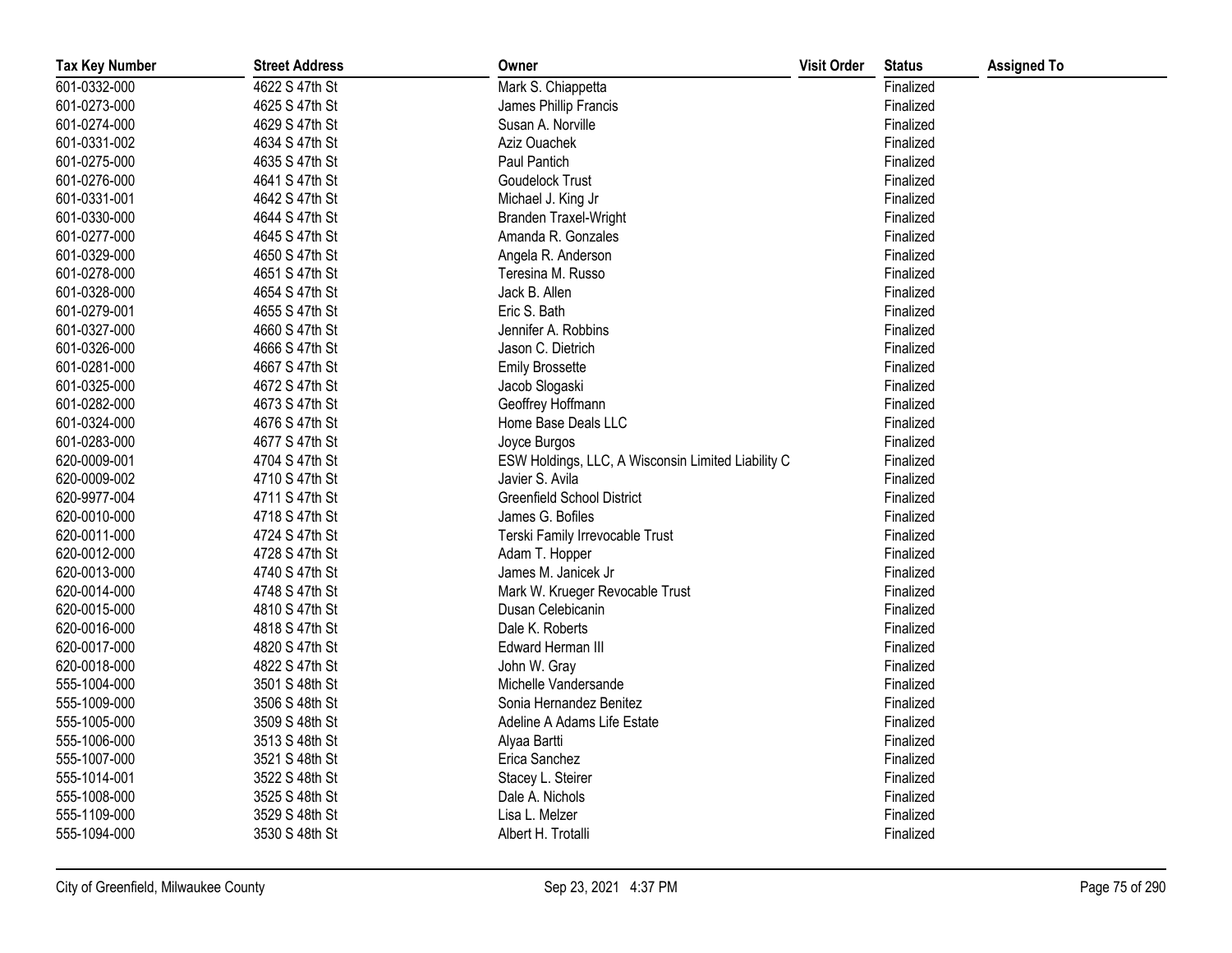| <b>Tax Key Number</b> | <b>Street Address</b> | Owner                              | <b>Visit Order</b> | <b>Status</b> | <b>Assigned To</b> |
|-----------------------|-----------------------|------------------------------------|--------------------|---------------|--------------------|
| 555-1110-000          | 3535 S 48th St        | Daniel A. Krebs                    |                    | Finalized     |                    |
| 555-1095-000          | 3540 S 48th St        | Caitlin A. Fuller                  |                    | Finalized     |                    |
| 555-1111-000          | 3545 S 48th St        | Keith E. Bentti                    |                    | Finalized     |                    |
| 555-1096-000          | 3548 S 48th St        | Joan M. Nichols                    |                    | Finalized     |                    |
| 555-1112-000          | 3555 S 48th St        | Lisa Raasch                        |                    | Finalized     |                    |
| 555-1097-000          | 3556 S 48th St        | Kurt J. Schultz                    |                    | Finalized     |                    |
| 555-1098-000          | 3564 S 48th St        | James D. Frey                      |                    | Finalized     |                    |
| 555-1113-000          | 3565 S 48th St        | Dane Basta                         |                    | Finalized     |                    |
| 555-1123-000          | 3570 S 48th St        | Cecil M. McGrew                    |                    | Finalized     |                    |
| 555-1114-000          | 3573 S 48th St        | Hunter C. Mason                    |                    | Finalized     |                    |
| 555-1122-000          | 3578 S 48th St        | Gerald J. Drankiewicz              |                    | Finalized     |                    |
| 555-1115-000          | 3581 S 48th St        | Laura Farrell                      |                    | Finalized     |                    |
| 555-1121-000          | 3584 S 48th St        | Josefina Martinez                  |                    | Finalized     |                    |
| 601-9920-002          | 4314 S 48th St        | Judith A. Nickolas                 |                    | Finalized     |                    |
| 601-9885-004          | 4321 S 48th St        | Adriana G. Walters Revocable Trust |                    | Finalized     |                    |
| 601-9919-002          | 4322 S 48th St        | Torii Swader                       |                    | Finalized     |                    |
| 601-9918-002          | 4328 S 48th St        | Francis C. Springob                |                    | Finalized     |                    |
| 601-9885-005          | 4331 S 48th St        | David M. Kaczmarek                 |                    | Finalized     |                    |
| 601-9917-005          | 4336 S 48th St        | Daniel M. Steffes                  |                    | Finalized     |                    |
| 601-9886-003          | 4339 S 48th St        | Gordon H. Floyd                    |                    | Finalized     |                    |
| 601-9917-003          | 4344 S 48th St        | Diane R. Warkoczewski              |                    | Finalized     |                    |
| 601-9886-004          | 4347 S 48th St        | Bruce M. Bakken                    |                    | Finalized     |                    |
| 601-9888-001          | 4355 S 48th St        | Allen R. Graves                    |                    | Finalized     |                    |
| 601-9916-002          | 4358 S 48th St        | Diane F. Falk                      |                    | Finalized     |                    |
| 601-9888-002          | 4363 S 48th St        | Mario J. Seals                     |                    | Finalized     |                    |
| 601-9915-002          | 4368 S 48th St        | Daniel R. Wootton                  |                    | Finalized     |                    |
| 601-9914-001          | 4372 S 48th St        | Brett J. Schultz                   |                    | Finalized     |                    |
| 601-9889-002          | 4373 S 48th St        | Philip H. Fons                     |                    | Finalized     |                    |
| 601-9889-001          | 4377 S 48th St        | Kenneth Moy                        |                    | Finalized     |                    |
| 601-9913-002          | 4382 S 48th St        | Rachel Larke                       |                    | Finalized     |                    |
| 601-9893-000          | 4401 S 48th St        | David F. Konrad                    |                    | Finalized     |                    |
| 601-9912-000          | 4410 S 48th St        | M & M Freedman Revocable Trust     |                    | Finalized     |                    |
| 601-9894-000          | 4411 S 48th St        | William J. Pulkinen                |                    | Finalized     |                    |
| 601-9909-000          | 4420 S 48th St        | Fidah M. Mustafa                   |                    | Finalized     |                    |
| 601-9897-000          | 4421 S 48th St        | Richard L. Frey                    |                    | Finalized     |                    |
| 601-9898-000          | 4431 S 48th St        | Carl Samppala                      |                    | Finalized     |                    |
| 601-9908-001          | 4432 S 48th St        | Carter P. Manke                    |                    | Finalized     |                    |
| 601-9901-000          | 4437 S 48th St        | Joseph J. Cancilla                 |                    | Finalized     |                    |
| 601-9906-000          | 4442 S 48th St        | Pat Smith                          |                    | Finalized     |                    |
| 601-9902-000          | 4447 S 48th St        | Bruce Tomashaski                   |                    | Finalized     |                    |
| 601-9904-001          | 4454 S 48th St        | Daniel Adamonis                    |                    | Finalized     |                    |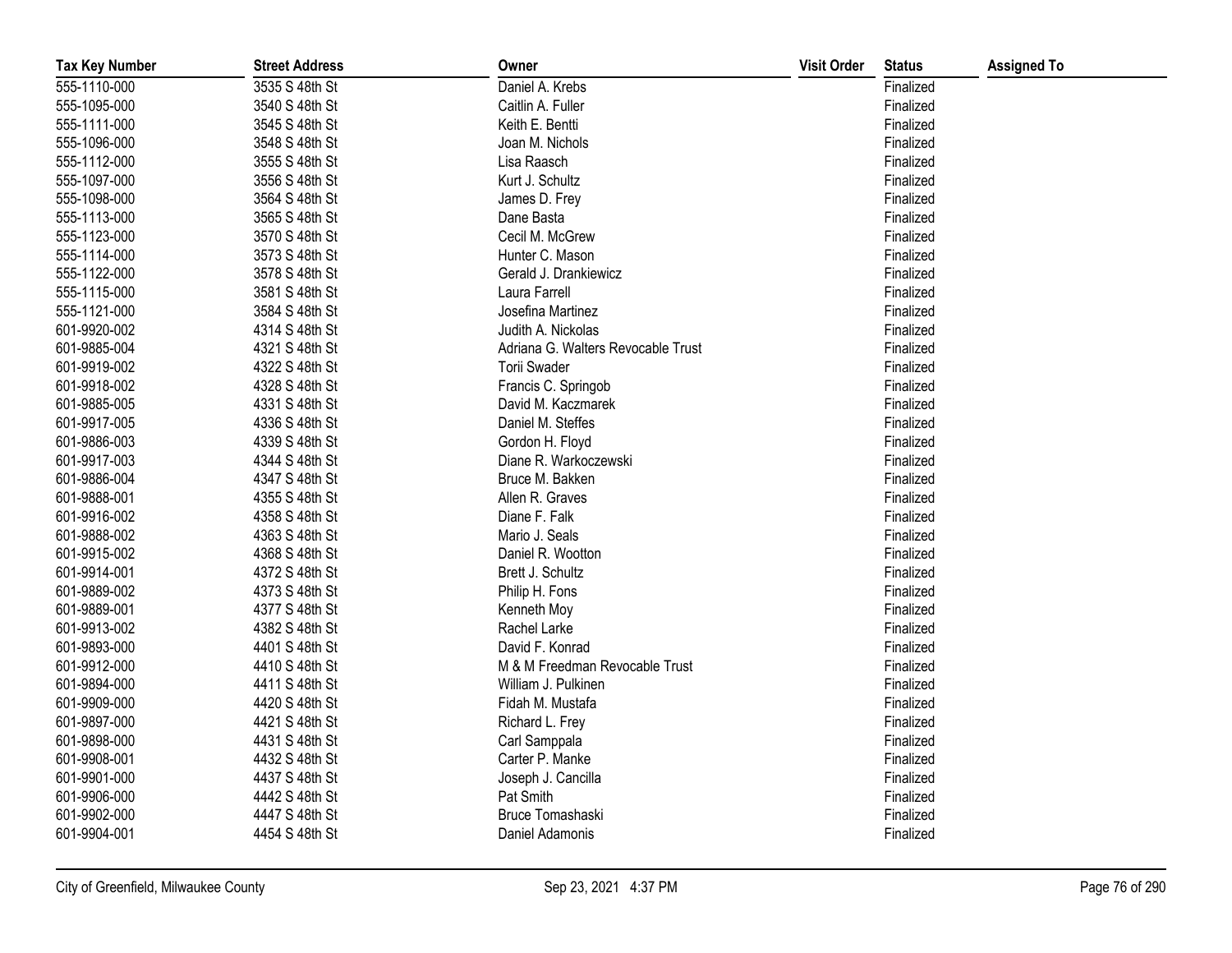| <b>Tax Key Number</b> | <b>Street Address</b> | Owner                    | <b>Visit Order</b> | <b>Status</b> | <b>Assigned To</b> |
|-----------------------|-----------------------|--------------------------|--------------------|---------------|--------------------|
| 601-9903-007          | 4455 S 48th St        | Michael Stephens         |                    | Finalized     |                    |
| 601-9904-002          | 4464 S 48th St        | Gregory A. Linden Sr     |                    | Finalized     |                    |
| 601-9903-006          | 4465 S 48th St        | 4465 S 48th LLC          |                    | Finalized     |                    |
| 601-0098-000          | 4544 S 48th St        | Lucas Newkirk            |                    | Finalized     |                    |
| 601-0110-000          | 4545 S 48th St        | Philip L. Borucki        |                    | Finalized     |                    |
| 601-0097-000          | 4550 S 48th St        | Timothy Johnson          |                    | Finalized     |                    |
| 601-0111-000          | 4551 S 48th St        | Alma A. Lopez            |                    | Finalized     |                    |
| 601-0096-000          | 4554 S 48th St        | Joan F Pike Life Estate  |                    | Finalized     |                    |
| 601-0112-000          | 4555 S 48th St        | Andrew Moringello        |                    | Finalized     |                    |
| 601-0095-000          | 4560 S 48th St        | Bryan F. McNutt          |                    | Finalized     |                    |
| 601-0113-000          | 4561 S 48th St        | Jamie Cruz               |                    | Finalized     |                    |
| 601-0236-001          | 4605 S 48th St        | Eric R. Myers            |                    | Finalized     |                    |
| 601-0304-001          | 4606 S 48th St        | Robert C. Stengel        |                    | Finalized     |                    |
| 601-0302-000          | 4612 S 48th St        | Christina M. Schurk      |                    | Finalized     |                    |
| 601-0237-000          | 4615 S 48th St        | Dusko Milisav            |                    | Finalized     |                    |
| 601-0238-000          | 4619 S 48th St        | Elvis Alvarado           |                    | Finalized     |                    |
| 601-0301-001          | 4620 S 48th St        | Michael Strand           |                    | Finalized     |                    |
| 601-0239-000          | 4623 S 48th St        | Ronald L. Graef          |                    | Finalized     |                    |
| 601-0299-000          | 4628 S 48th St        | Curt A. Hetzel           |                    | Finalized     |                    |
| 601-0240-001          | 4631 S 48th St        | George M. Dominiak       |                    | Finalized     |                    |
| 601-0298-000          | 4634 S 48th St        | Justin J. Fennig         |                    | Finalized     |                    |
| 601-0242-000          | 4639 S 48th St        | Todd A. Buerosse         |                    | Finalized     |                    |
| 601-0297-000          | 4640 S 48th St        | Kelly L. Sweeney         |                    | Finalized     |                    |
| 601-0296-000          | 4644 S 48th St        | Curt D. Evers            |                    | Finalized     |                    |
| 601-0243-000          | 4645 S 48th St        | Don C. Becker            |                    | Finalized     |                    |
| 601-0295-000          | 4648 S 48th St        | Migel Sendejo Jr         |                    | Finalized     |                    |
| 601-0244-000          | 4651 S 48th St        | Stephany R. Wilson       |                    | Finalized     |                    |
| 601-0294-000          | 4654 S 48th St        | Ronald Edward Uttke Jr   |                    | Finalized     |                    |
| 601-0245-000          | 4657 S 48th St        | Daniel G. Mattes Jr      |                    | Finalized     |                    |
| 601-0293-000          | 4660 S 48th St        | Jacob M. Bucko           |                    | Finalized     |                    |
| 601-0246-000          | 4661 S 48th St        | Becky L. Habermehl       |                    | Finalized     |                    |
| 601-0292-000          | 4666 S 48th St        | Joyce D. Ryan            |                    | Finalized     |                    |
| 601-0247-000          | 4667 S 48th St        | Christopher Van Zeeland  |                    | Finalized     |                    |
| 601-0291-000          | 4672 S 48th St        | Rehana Afzal             |                    | Finalized     |                    |
| 601-0248-000          | 4673 S 48th St        | Sam H. Hafez             |                    | Finalized     |                    |
| 601-0249-000          | 4677 S 48th St        | Benjamin Pacheco         |                    | Finalized     |                    |
| 601-0290-000          | 4678 S 48th St        | Susan Lietz              |                    | Finalized     |                    |
| 647-1045-000          | 5105 S 48th St        | Douglas E. Miller        |                    | Finalized     |                    |
| 647-1046-000          | 5117 S 48th St        | Vladeta Stojanovic       |                    | Finalized     |                    |
| 647-1047-000          | 5129 S 48th St        | Shanna L. Paquette-Jeide |                    | Finalized     |                    |
| 647-1048-000          | 5141 S 48th St        | Patrick J. Mc Cauley     |                    | Finalized     |                    |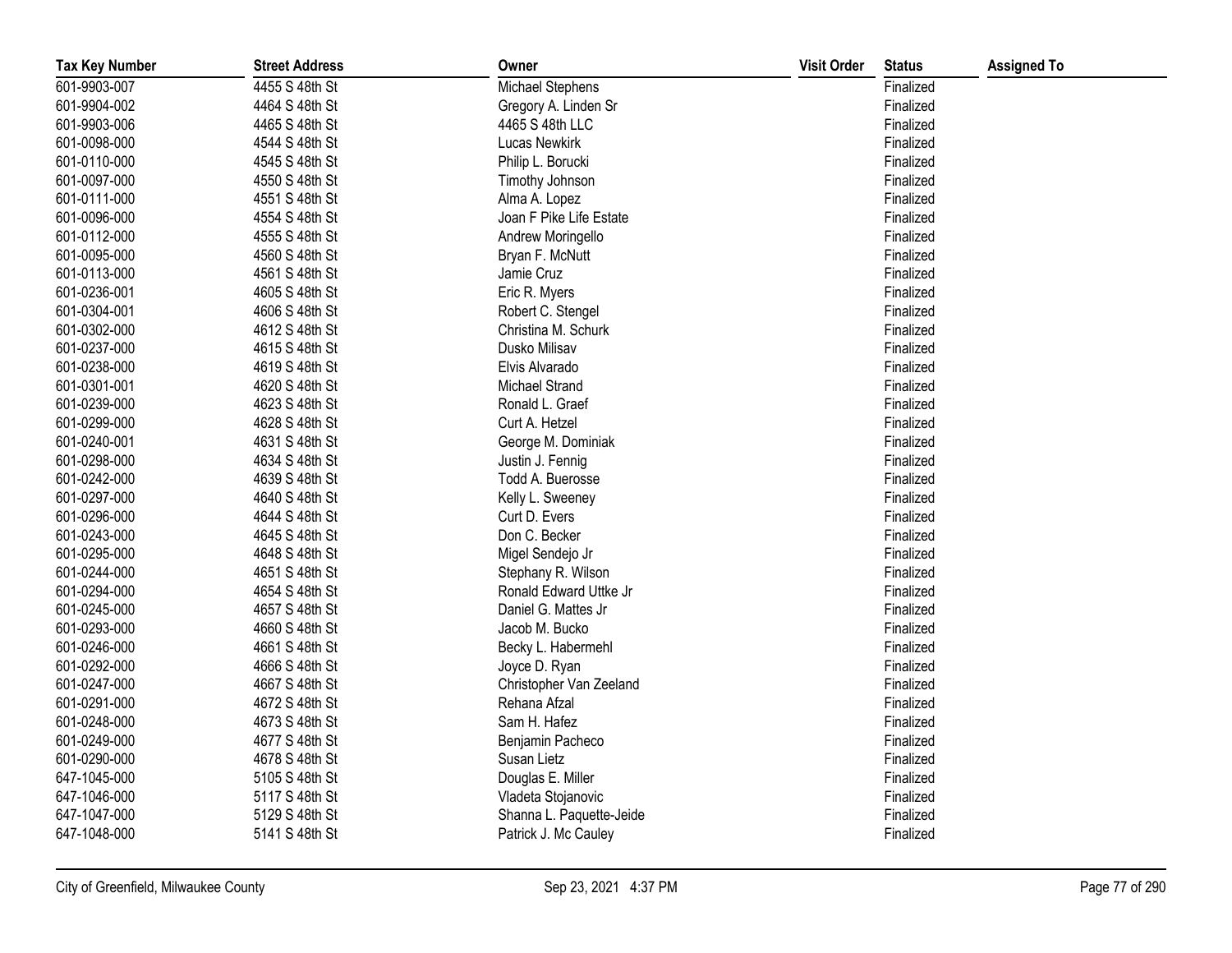| <b>Tax Key Number</b> | <b>Street Address</b> | Owner                                             | <b>Visit Order</b> | <b>Status</b> | <b>Assigned To</b> |
|-----------------------|-----------------------|---------------------------------------------------|--------------------|---------------|--------------------|
| 647-1049-000          | 5153 S 48th St        | Michael J. Gagliano and Janice D. Gagliano Revoca |                    | Finalized     |                    |
| 647-1050-000          | 5165 S 48th St        | Michael L. Lisowski                               |                    | Finalized     |                    |
| 647-1051-000          | 5177 S 48th St        | Randy Gnadt                                       |                    | Finalized     |                    |
| 647-9980-012          | 5200 S 48th St        | <b>Christ United Methodist Church</b>             |                    | Finalized     |                    |
| 647-1078-000          | 5225 S 48th St        | Elizabeth F. Reimann                              |                    | Finalized     |                    |
| 647-1079-000          | 5237 S 48th St        | John R. Eschner                                   |                    | Finalized     |                    |
| 647-1080-000          | 5249 S 48th St        | Stefan R. Koenig                                  |                    | Finalized     |                    |
| 647-1081-000          | 5261 S 48th St        | William A. Greco                                  |                    | Finalized     |                    |
| 647-1082-000          | 5275 S 48th St        | Robert J Delange & Patricia A Delange Trustees    |                    | Finalized     |                    |
| 647-1091-000          | 5282 S 48th St        | Sao Thao                                          |                    | Finalized     |                    |
| 647-1083-000          | 5283 S 48th St        | Scott A. Vesely                                   |                    | Finalized     |                    |
| 647-1084-000          | 5305 S 48th St        | John Pyszka                                       |                    | Finalized     |                    |
| 647-1090-000          | 5306 S 48th St        | Peter Obradovich                                  |                    | Finalized     |                    |
| 647-1089-000          | 5320 S 48th St        | Ronald M. Ostrowski                               |                    | Finalized     |                    |
| 647-1085-000          | 5321 S 48th St        | L Gregory Bachinski                               |                    | Finalized     |                    |
| 647-1088-000          | 5332 S 48th St        | Natanael Esteves                                  |                    | Finalized     |                    |
| 647-1086-000          | 5333 S 48th St        | Milorad Jocovic                                   |                    | Finalized     |                    |
| 647-1094-000          | 5343 S 48th St        | Thomas L. Bronson                                 |                    | Finalized     |                    |
| 647-1103-000          | 5344 S 48th St        | Paul C. Barrette Revocable Trust                  |                    | Finalized     |                    |
| 647-1095-000          | 5353 S 48th St        | Felicia P. Zatarski                               |                    | Finalized     |                    |
| 647-1102-000          | 5356 S 48th St        | Jeffrey J & Sharon M Weissenburger Rev Trust      |                    | Finalized     |                    |
| 647-1096-000          | 5365 S 48th St        | Jan R Lipinski & Veronica Lipinski Revoc Trust    |                    | Finalized     |                    |
| 647-1101-000          | 5368 S 48th St        | Gregory Wall                                      |                    | Finalized     |                    |
| 647-1097-000          | 5377 S 48th St        | Richard A. Kelly                                  |                    | Finalized     |                    |
| 647-1100-000          | 5380 S 48th St        | <b>Brian Koier</b>                                |                    | Finalized     |                    |
| 647-1098-000          | 5381 S 48th St        | Francisco G. Aguilar                              |                    | Finalized     |                    |
| 647-1099-000          | 5392 S 48th St        | James B. Antczak                                  |                    | Finalized     |                    |
| 647-1109-000          | 5400 S 48th St        | Rybakowicz Trust                                  |                    | Finalized     |                    |
| 647-1108-000          | 5401 S 48th St        | George G. Rakowski                                |                    | Finalized     |                    |
| 647-1110-000          | 5412 S 48th St        | Barbara L. Hawk Revocable Trust                   |                    | Finalized     |                    |
| 647-1107-000          | 5415 S 48th St        | David Hanneken                                    |                    | Finalized     |                    |
| 647-1111-000          | 5424 S 48th St        | <b>Thomas Geboy</b>                               |                    | Finalized     |                    |
| 647-1106-000          | 5427 S 48th St        | Michael J. Marshall                               |                    | Finalized     |                    |
| 647-1112-000          | 5436 S 48th St        | Sande Revocable Trust                             |                    | Finalized     |                    |
| 647-1105-000          | 5441 S 48th St        | Julianne Smith                                    |                    | Finalized     |                    |
| 647-1113-000          | 5448 S 48th St        | Zoran Micic                                       |                    | Finalized     |                    |
| 647-9960-004          | S 49th St             | Francisco G. Aguilar                              |                    | Finalized     |                    |
| 647-9959-005          | S 49th St             | Francisco G. Aguilar                              |                    | Finalized     |                    |
| 555-1000-000          | 3502 S 49th St        | Nathan Pfannerstill                               |                    | Finalized     |                    |
| 555-1001-000          | 3514 S 49th St        | Mark J. Ryshke                                    |                    | Finalized     |                    |
| 555-1002-000          | 3520 S 49th St        | Matthew J. Brzeski                                |                    | Finalized     |                    |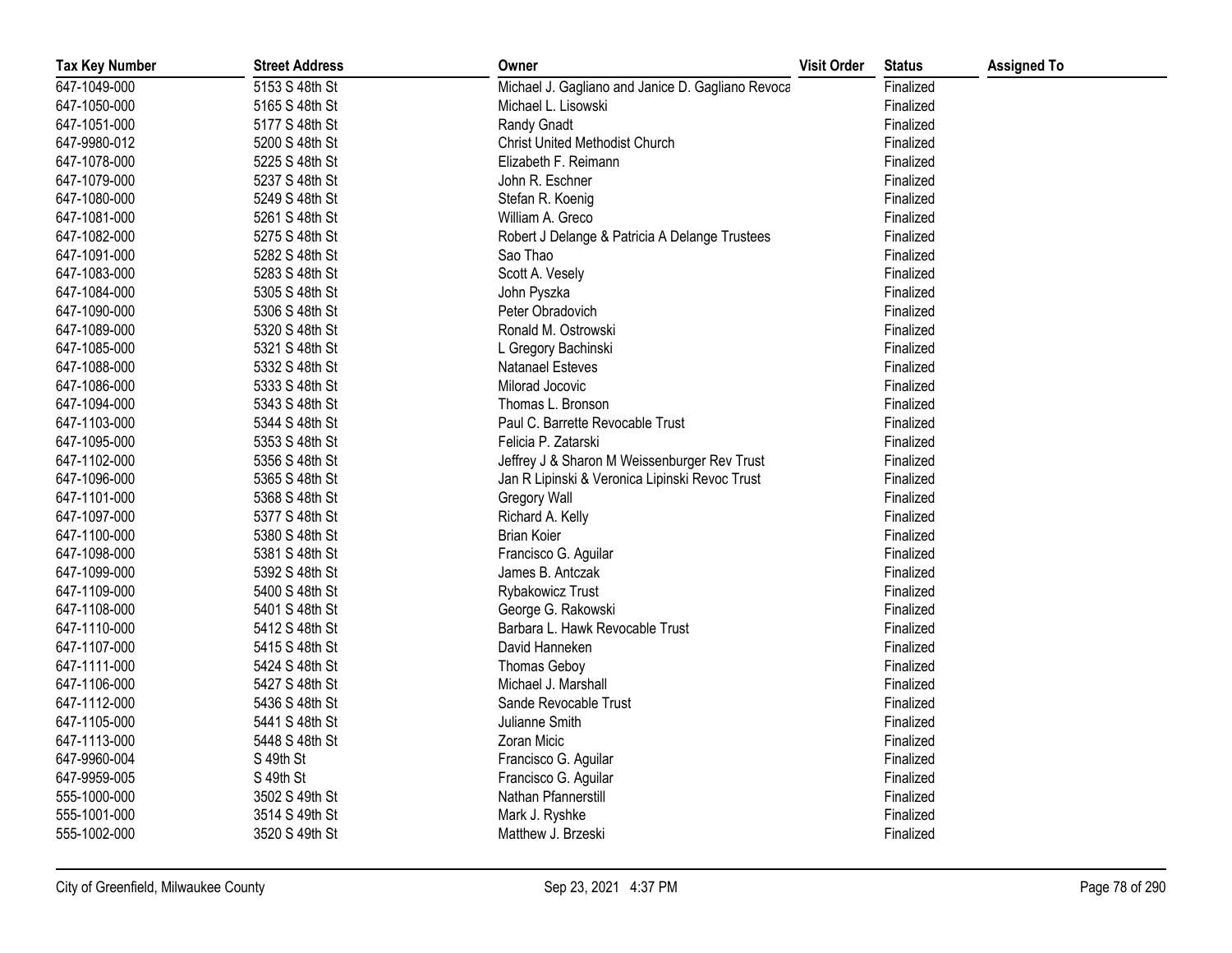| <b>Tax Key Number</b> | <b>Street Address</b> | Owner                                                | <b>Visit Order</b> | <b>Status</b> | <b>Assigned To</b> |
|-----------------------|-----------------------|------------------------------------------------------|--------------------|---------------|--------------------|
| 555-1003-000          | 3526 S 49th St        | Vickie L. Martindale                                 |                    | Finalized     |                    |
| 555-1104-000          | 3532 S 49th St        | Patricia A. Boyle                                    |                    | Finalized     |                    |
| 555-1105-000          | 3540 S 49th St        | Robert J. Hees                                       |                    | Finalized     |                    |
| 555-1106-000          | 3544 S 49th St        | Ronald A. Domagalski                                 |                    | Finalized     |                    |
| 555-1107-000          | 3556 S 49th St        | Timothy E. Garlie                                    |                    | Finalized     |                    |
| 555-1108-000          | 3566 S 49th St        | Benjamin W. Versnik                                  |                    | Finalized     |                    |
| 555-1116-000          | 3574 S 49th St        | David G. Grenier                                     |                    | Finalized     |                    |
| 601-9884-005          | 4300 S 49th St        | David Nakles                                         |                    | Finalized     |                    |
| 601-9883-002          | 4305 S 49th St        | John P. Malkowski                                    |                    | Finalized     |                    |
| 601-9884-006          | 4310 S 49th St        | <b>Michael Austin</b>                                |                    | Finalized     |                    |
| 601-9883-003          | 4313 S 49th St        | John Jablonowski                                     |                    | Finalized     |                    |
| 601-9885-003          | 4320 S 49th St        | Richard A. Sweno                                     |                    | Finalized     |                    |
| 601-9882-002          | 4321 S 49th St        | Victor Sanchez-Mora                                  |                    | Finalized     |                    |
| 601-9885-002          | 4328 S 49th St        | Kenneth H. Deres Revocable Trust Dtd 3/20/19         |                    | Finalized     |                    |
| 601-9882-003          | 4329 S 49th St        | Robert A. Liss                                       |                    | Finalized     |                    |
| 601-9886-001          | 4336 S 49th St        | Charles F. Reed                                      |                    | Finalized     |                    |
| 601-9881-001          | 4339 S 49th St        | Curtis C. Beatovic                                   |                    | Finalized     |                    |
| 601-9886-002          | 4346 S 49th St        | Yevhen Banakh                                        |                    | Finalized     |                    |
| 601-9881-002          | 4347 S 49th St        | Joseph J. Czarnecki                                  |                    | Finalized     |                    |
| 601-9887-001          | 4354 S 49th St        | Jamie M. West                                        |                    | Finalized     |                    |
| 601-9880-001          | 4355 S 49th St        | Eric C. Haberichter                                  |                    | Finalized     |                    |
| 601-9887-002          | 4364 S 49th St        | Paul J. Kattner                                      |                    | Finalized     |                    |
| 601-9879-000          | 4369 S 49th St        | Brian C. Baker                                       |                    | Finalized     |                    |
| 601-9890-000          | 4372 S 49th St        | Michael J. Preis                                     |                    | Finalized     |                    |
| 601-9878-000          | 4377 S 49th St        | Rita J. Moncher                                      |                    | Finalized     |                    |
| 601-9891-000          | 4380 S 49th St        | Living Trust of Jeffrey Scott Carlson and Sandra Lee |                    | Finalized     |                    |
| 601-9892-000          | 4404 S 49th St        | Christopher A. Ksobiech                              |                    | Finalized     |                    |
| 601-9895-000          | 4414 S 49th St        | Sandra S. Broyles                                    |                    | Finalized     |                    |
| 601-9875-001          | 4419 S 49th St        | Reno J & Joan M Fechtner Trust                       |                    | Finalized     |                    |
| 601-9896-000          | 4420 S 49th St        | Kirsten Anne Thompson                                |                    | Finalized     |                    |
| 601-9875-004          | 4421 S 49th St        | Lisa Hare                                            |                    | Finalized     |                    |
| 601-9899-000          | 4430 S 49th St        | Linda A. Roberts                                     |                    | Finalized     |                    |
| 601-9900-001          | 4436 S 49th St        | Alissa A. Karl                                       |                    | Finalized     |                    |
| 601-9874-001          | 4441 S 49th St        | Carolyn F. Kocian                                    |                    | Finalized     |                    |
| 601-9900-002          | 4442 S 49th St        | Roger W. Radonski                                    |                    | Finalized     |                    |
| 601-9873-001          | 4447 S 49th St        | PB Management IX, LLC                                |                    | Finalized     |                    |
| 601-9872-002          | 4455 S 49th St        | Brian E. Arnott                                      |                    | Finalized     |                    |
| 601-9903-004          | 4460 S 49th St        | Carol J. Povlick                                     |                    | Finalized     |                    |
| 601-9872-003          | 4461 S 49th St        | Shannon L. Coyle                                     |                    | Finalized     |                    |
| 601-9903-005          | 4464 S 49th St        | Sara A. Zeman                                        |                    | Finalized     |                    |
| 601-0131-001          | 4525 S 49th St        | Janice C Bronikowski Life Estate                     |                    | Finalized     |                    |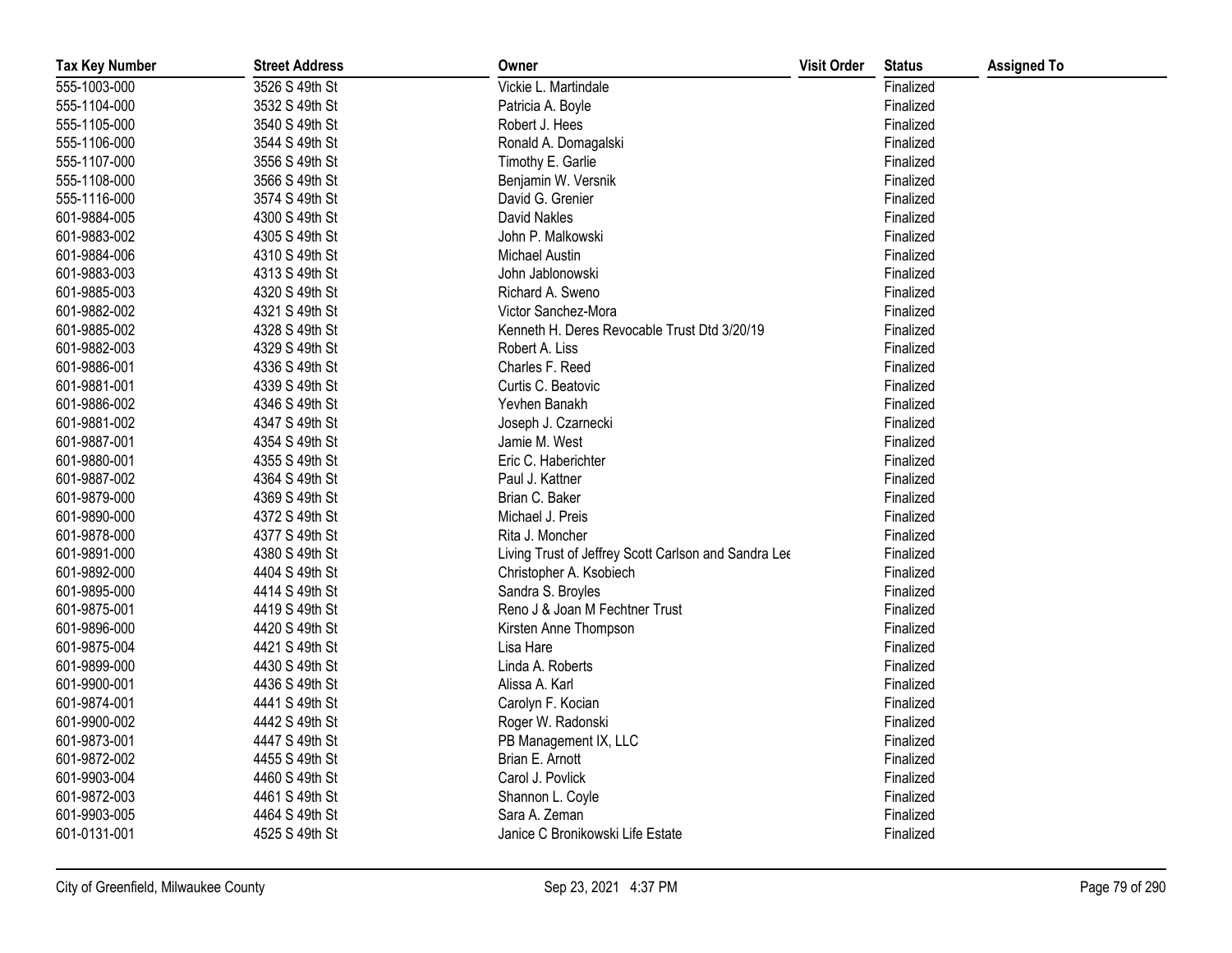| <b>Tax Key Number</b> | <b>Street Address</b> | Owner                                           | <b>Visit Order</b> | <b>Status</b> | <b>Assigned To</b> |
|-----------------------|-----------------------|-------------------------------------------------|--------------------|---------------|--------------------|
| 601-0116-000          | 4544 S 49th St        | Scott P. Newman                                 |                    | Finalized     |                    |
| 601-0131-002          | 4545 S 49th St        | Steven S. Bunzel                                |                    | Finalized     |                    |
| 601-0115-000          | 4550 S 49th St        | Hung Minh Le                                    |                    | Finalized     |                    |
| 601-0132-000          | 4559 S 49th St        | Marlene G. Navarro                              |                    | Finalized     |                    |
| 601-0199-000          | 4601 S 49th St        | Robert Page                                     |                    | Finalized     |                    |
| 601-0268-000          | 4604 S 49th St        | Brandon P. Degenhardt                           |                    | Finalized     |                    |
| 601-0200-000          | 4609 S 49th St        | Plonka Living Trust Dated August 26, 1998       |                    | Finalized     |                    |
| 601-0267-000          | 4610 S 49th St        | Donald A. Bouzek                                |                    | Finalized     |                    |
| 601-0201-000          | 4615 S 49th St        | <b>Scott Mueller</b>                            |                    | Finalized     |                    |
| 601-0266-000          | 4616 S 49th St        | Alberto Figueroa Jr                             |                    | Finalized     |                    |
| 601-0202-000          | 4619 S 49th St        | Viktor Zorc Jr                                  |                    | Finalized     |                    |
| 601-0265-000          | 4624 S 49th St        | Robin G. Lien                                   |                    | Finalized     |                    |
| 601-0203-000          | 4625 S 49th St        | James R. Schlachter                             |                    | Finalized     |                    |
| 601-0204-000          | 4629 S 49th St        | Mariaclara G. Gonzales                          |                    | Finalized     |                    |
| 601-0264-000          | 4630 S 49th St        | Wayne S. Jelinski                               |                    | Finalized     |                    |
| 601-0263-000          | 4634 S 49th St        | Ivan's Investments LLC                          |                    | Finalized     |                    |
| 601-0205-000          | 4635 S 49th St        | Susan J. Koziczkowski                           |                    | Finalized     |                    |
| 601-0262-000          | 4640 S 49th St        | Galen R. Nelson                                 |                    | Finalized     |                    |
| 601-0206-000          | 4641 S 49th St        | Susan M. Libecki                                |                    | Finalized     |                    |
| 601-0207-000          | 4645 S 49th St        | Sandra A. Knapper                               |                    | Finalized     |                    |
| 601-0261-000          | 4650 S 49th St        | Tricia Majewski                                 |                    | Finalized     |                    |
| 601-0208-000          | 4651 S 49th St        | Brian Meehan                                    |                    | Finalized     |                    |
| 601-0260-000          | 4656 S 49th St        | Barry Jeter Jr                                  |                    | Finalized     |                    |
| 601-0209-000          | 4657 S 49th St        | Paul K. White                                   |                    | Finalized     |                    |
| 601-0259-000          | 4660 S 49th St        | Chad Crivello                                   |                    | Finalized     |                    |
| 601-0210-000          | 4661 S 49th St        | Chris Malnory                                   |                    | Finalized     |                    |
| 601-0258-000          | 4666 S 49th St        | Damir Sarkanjac                                 |                    | Finalized     |                    |
| 601-0211-000          | 4667 S 49th St        | Matthew C. Megal                                |                    | Finalized     |                    |
| 601-0257-001          | 4670 S 49th St        | Micah Schowalter                                |                    | Finalized     |                    |
| 601-0212-000          | 4671 S 49th St        | Joshua Kenneth Barkstrom                        |                    | Finalized     |                    |
| 601-0213-000          | 4673 S 49th St        | Scott A. Staniszewski                           |                    | Finalized     |                    |
| 647-1058-000          | 5211 S 49th St        | Lynn Boettiger                                  |                    | Finalized     |                    |
| 647-1059-000          | 5223 S 49th St        | Bennett A. Rucka                                |                    | Finalized     |                    |
| 647-1060-000          | 5235 S 49th St        | Megan Berezowitz                                |                    | Finalized     |                    |
| 647-1075-000          | 5238 S 49th St        | Zachary D. Wallander                            |                    | Finalized     |                    |
| 647-1061-000          | 5247 S 49th St        | Julian Chairez                                  |                    | Finalized     |                    |
| 647-1074-000          | 5250 S 49th St        | Nicholas B. Nowak                               |                    | Finalized     |                    |
| 647-1062-000          | 5259 S 49th St        | Jared Tillery                                   |                    | Finalized     |                    |
| 647-1073-000          | 5262 S 49th St        | Gerald Jendusa & Zandra J Jendusa Revocable Tru |                    | Finalized     |                    |
| 647-1063-000          | 5273 S 49th St        | Eileen F. Schachte                              |                    | Finalized     |                    |
| 647-1072-000          | 5274 S 49th St        | Ronald G. Schlicht Revocable Trust              |                    | Finalized     |                    |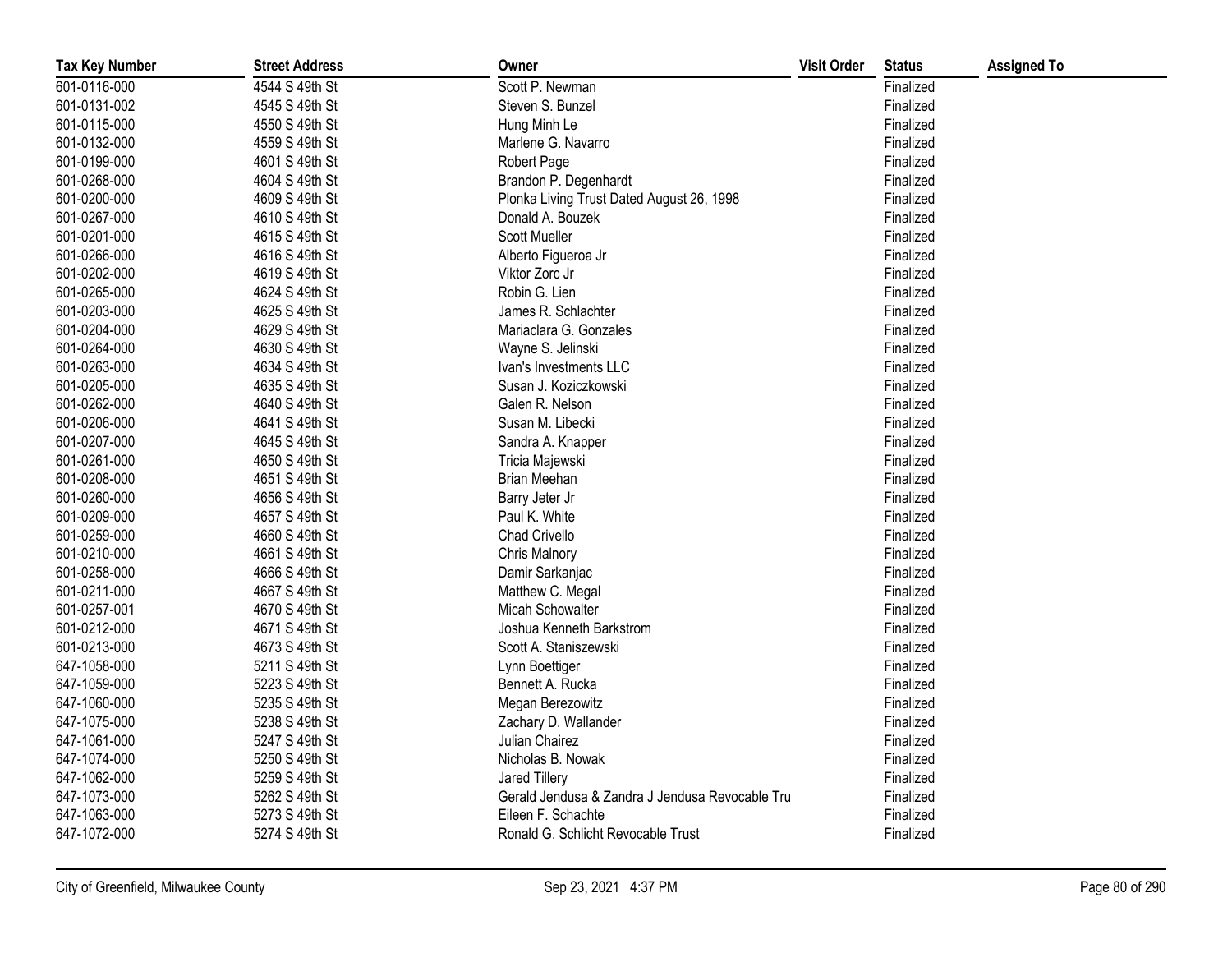| <b>Tax Key Number</b> | <b>Street Address</b> | Owner                                            | <b>Visit Order</b> | <b>Status</b> | <b>Assigned To</b> |
|-----------------------|-----------------------|--------------------------------------------------|--------------------|---------------|--------------------|
| 647-1064-000          | 5285 S 49th St        | Richard Cieslak Revocable Living Trust           |                    | Finalized     |                    |
| 647-1071-000          | 5286 S 49th St        | Susan Brunner Opichka                            |                    | Finalized     |                    |
| 647-1065-000          | 5301 S 49th St        | Wendorf Living Trust Dated 7/30/07               |                    | Finalized     |                    |
| 647-1070-000          | 5304 S 49th St        | Manuel Vizcarra                                  |                    | Finalized     |                    |
| 647-1066-000          | 5313 S 49th St        | Benagee E. Loftin Jr                             |                    | Finalized     |                    |
| 647-1069-000          | 5316 S 49th St        | Elizabeth F. Reimann                             |                    | Finalized     |                    |
| 647-1067-000          | 5325 S 49th St        | Chester J. Skreczko Revocable Trust              |                    | Finalized     |                    |
| 647-1068-000          | 5328 S 49th St        | Noda Tsevas                                      |                    | Finalized     |                    |
| 531-0276-001          | 3405 S 50th PI        | Denise Fleischman                                |                    | Finalized     |                    |
| 531-0277-000          | 3433 S 50th PI        | <b>Thang Tling</b>                               |                    | Finalized     |                    |
| 531-0278-000          | 3441 S 50th PI        | Aaron L. Andrew                                  |                    | Finalized     |                    |
| 531-0267-000          | 3444 S 50th PI        | Daniel L. Miller                                 |                    | Finalized     |                    |
| 531-0279-000          | 3447 S 50th PI        | Jose Castro                                      |                    | Finalized     |                    |
| 531-0280-000          | 3455 S 50th PI        | James L. Lewandowski                             |                    | Finalized     |                    |
| 531-0281-000          | 3463 S 50th PI        | Drago Jovanovic                                  |                    | Finalized     |                    |
| 531-0282-001          | 3473 S 50th PI        | Jack B. Ellison                                  |                    | Finalized     |                    |
| 601-9856-006          | 4313 S 50th St        | Andrew Seidler                                   |                    | Finalized     |                    |
| 601-9882-001          | 4314 S 50th St        | Patrick O'Malley                                 |                    | Finalized     |                    |
| 601-9856-007          | 4323 S 50th St        | Erik V. Ortega                                   |                    | Finalized     |                    |
| 601-9882-004          | 4324 S 50th St        | BHD, LLC                                         |                    | Finalized     |                    |
| 601-9857-004          | 4333 S 50th St        | <b>Piotr Powidel</b>                             |                    | Finalized     |                    |
| 601-9881-004          | 4334 S 50th St        | Michael D. Brunner                               |                    | Finalized     |                    |
| 601-9881-003          | 4342 S 50th St        | Raymond F. Kroll Revocable Living Trust          |                    | Finalized     |                    |
| 601-9857-005          | 4343 S 50th St        | Lorraine M. Gostomski                            |                    | Finalized     |                    |
| 601-9858-005          | 4353 S 50th St        | Shawn Friedbacher                                |                    | Finalized     |                    |
| 601-9880-002          | 4354 S 50th St        | Lindsay A. Hierz                                 |                    | Finalized     |                    |
| 601-9858-006          | 4363 S 50th St        | Mieczyslaw W. Bzdula                             |                    | Finalized     |                    |
| 601-9859-002          | 4373 S 50th St        | Tuananh Nguyen                                   |                    | Finalized     |                    |
| 601-9859-003          | 4383 S 50th St        | Judith A. Klofta                                 |                    | Finalized     |                    |
| 601-9876-002          | 4400 S 50th St        | William E. Bentrup                               |                    | Finalized     |                    |
| 601-9862-000          | 4401 S 50th St        | Michael R. Karges                                |                    | Finalized     |                    |
| 601-9863-000          | 4411 S 50th St        | Karla Kaluzny                                    |                    | Finalized     |                    |
| 601-9876-001          | 4412 S 50th St        | Udo Hans W. Reinhold                             |                    | Finalized     |                    |
| 601-9875-003          | 4420 S 50th St        | David Castillo                                   |                    | Finalized     |                    |
| 601-9864-001          | 4425 S 50th St        | Jerome C & Gloria J Olesinski Family Revoc Trust |                    | Finalized     |                    |
| 601-9875-005          | 4430 S 50th St        | Kyle M. Grannan                                  |                    | Finalized     |                    |
| 601-9864-002          | 4431 S 50th St        | Justin Byrd                                      |                    | Finalized     |                    |
| 601-9874-002          | 4440 S 50th St        | Jeffrey T. Komorowski                            |                    | Finalized     |                    |
| 601-9864-003          | 4443 S 50th St        | William Kumprey                                  |                    | Finalized     |                    |
| 601-9864-004          | 4451 S 50th St        | James A. Pettke                                  |                    | Finalized     |                    |
| 601-9873-002          | 4454 S 50th St        | Kenneth G. Cheske                                |                    | Finalized     |                    |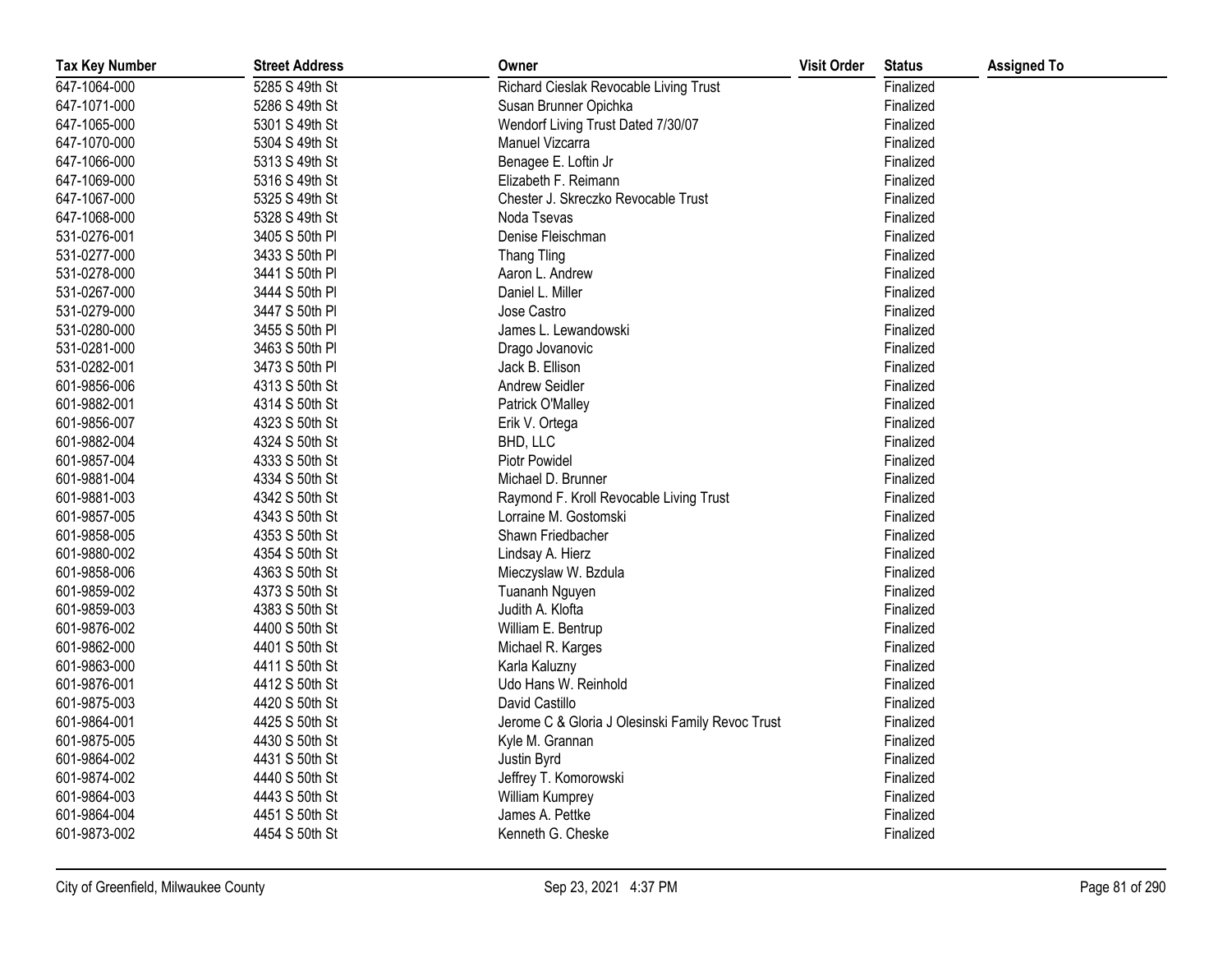| <b>Tax Key Number</b> | <b>Street Address</b> | Owner                                 | <b>Visit Order</b> | <b>Status</b> | <b>Assigned To</b> |
|-----------------------|-----------------------|---------------------------------------|--------------------|---------------|--------------------|
| 601-9871-001          | 4455 S 50th St        | Michael Nafzinger                     |                    | Finalized     |                    |
| 601-9872-001          | 4456 S 50th St        | Eddie Rivera                          |                    | Finalized     |                    |
| 601-9872-004          | 4460 S 50th St        | Scott E. Kaczor                       |                    | Finalized     |                    |
| 601-9871-002          | 4461 S 50th St        | Michael D. Matusewic                  |                    | Finalized     |                    |
| 601-0148-002          | 4541 S 50th St        | Daniel Roux                           |                    | Finalized     |                    |
| 601-0136-000          | 4544 S 50th St        | Vernettia J. Morrissey                |                    | Finalized     |                    |
| 601-0135-000          | 4550 S 50th St        | Ricky J. Hansen Joint Revocable Trust |                    | Finalized     |                    |
| 601-0150-000          | 4551 S 50th St        | David L. Morrissey                    |                    | Finalized     |                    |
| 601-0134-000          | 4554 S 50th St        | Robert J. Blockwitz                   |                    | Finalized     |                    |
| 601-0151-000          | 4555 S 50th St        | James J. Tucholka                     |                    | Finalized     |                    |
| 601-0133-000          | 4560 S 50th St        | Kyle D. Balistreri                    |                    | Finalized     |                    |
| 601-0152-000          | 4561 S 50th St        | Ashley S. Jors                        |                    | Finalized     |                    |
| 601-0234-000          | 4600 S 50th St        | Dean P. Balistreri                    |                    | Finalized     |                    |
| 601-0164-000          | 4601 S 50th St        | Gina A. Momich                        |                    | Finalized     |                    |
| 601-0233-000          | 4606 S 50th St        | Derek L. Bryant                       |                    | Finalized     |                    |
| 601-0165-000          | 4611 S 50th St        | Roberto V. Sanchez                    |                    | Finalized     |                    |
| 601-0232-000          | 4612 S 50th St        | Robert A. Hanley                      |                    | Finalized     |                    |
| 601-0166-000          | 4613 S 50th St        | Jeff T. Bruckner                      |                    | Finalized     |                    |
| 601-0231-000          | 4618 S 50th St        | Rafal R. Szot                         |                    | Finalized     |                    |
| 601-0167-000          | 4619 S 50th St        | Juan S. Hernandez                     |                    | Finalized     |                    |
| 601-0230-000          | 4624 S 50th St        | Taylor Kolata                         |                    | Finalized     |                    |
| 601-0168-000          | 4625 S 50th St        | Diane V. Ostricki V                   |                    | Finalized     |                    |
| 601-0229-000          | 4628 S 50th St        | Clayton Durler                        |                    | Finalized     |                    |
| 601-0169-000          | 4629 S 50th St        | Juan R. Peraza                        |                    | Finalized     |                    |
| 601-0228-000          | 4634 S 50th St        | Eric Lewitz                           |                    | Finalized     |                    |
| 601-0170-000          | 4635 S 50th St        | Adam P. Taylor                        |                    | Finalized     |                    |
| 601-0227-000          | 4640 S 50th St        | Novica Karac                          |                    | Finalized     |                    |
| 601-0171-000          | 4641 S 50th St        | James M. Jester                       |                    | Finalized     |                    |
| 601-0226-000          | 4644 S 50th St        | Michael Banaszak                      |                    | Finalized     |                    |
| 601-0172-000          | 4645 S 50th St        | Gary S. Fularczyk                     |                    | Finalized     |                    |
| 601-0225-000          | 4650 S 50th St        | Kyle A. Farney                        |                    | Finalized     |                    |
| 601-0173-000          | 4651 S 50th St        | <b>Richard Gbur</b>                   |                    | Finalized     |                    |
| 601-0224-000          | 4656 S 50th St        | Rebecca R. Biskupski                  |                    | Finalized     |                    |
| 601-0174-000          | 4657 S 50th St        | Jeffrey Alan Jacobs II                |                    | Finalized     |                    |
| 601-0223-000          | 4660 S 50th St        | Kristin L. Gaud                       |                    | Finalized     |                    |
| 601-0175-000          | 4661 S 50th St        | Andrew R. Rupp                        |                    | Finalized     |                    |
| 601-0222-000          | 4666 S 50th St        | Laurie Bartholomew                    |                    | Finalized     |                    |
| 601-0176-000          | 4667 S 50th St        | Mohammed B. Shamlan                   |                    | Finalized     |                    |
| 601-0221-000          | 4670 S 50th St        | Kristine M. Tank                      |                    | Finalized     |                    |
| 601-0177-000          | 4673 S 50th St        | Robert J. LeHouillier                 |                    | Finalized     |                    |
| 601-0220-000          | 4676 S 50th St        | Peter P. Rotaru                       |                    | Finalized     |                    |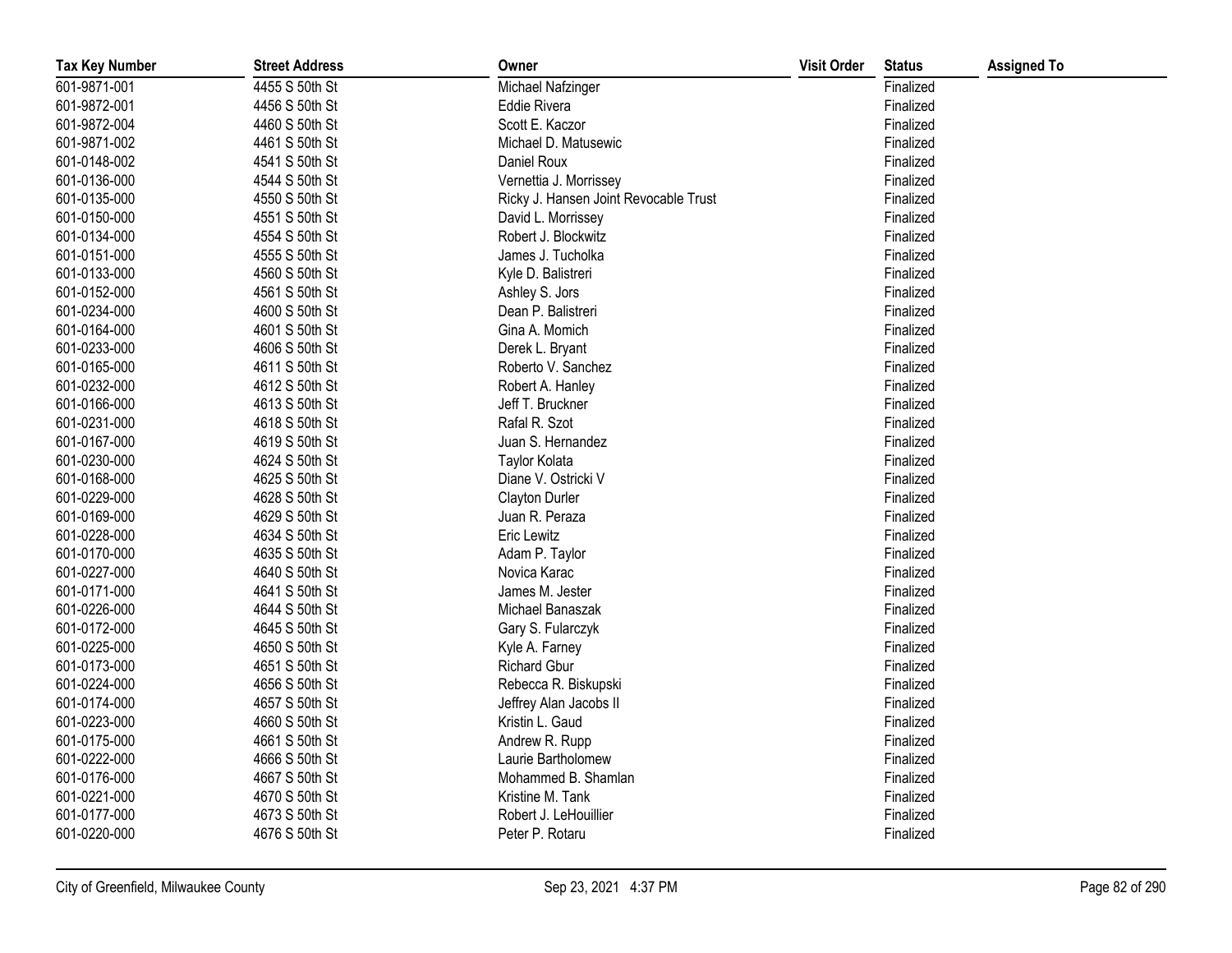| <b>Tax Key Number</b> | <b>Street Address</b> | Owner                                           | <b>Visit Order</b> | <b>Status</b> | <b>Assigned To</b> |
|-----------------------|-----------------------|-------------------------------------------------|--------------------|---------------|--------------------|
| 601-0178-000          | 4677 S 50th St        | Kang L. Thao                                    |                    | Finalized     |                    |
| 647-9963-002          | S 51st St             | Nisenbaum Homes And Realty, Inc, A Wisconsin Cc |                    | Finalized     |                    |
| 602-9988-000          | S 51st St             | Wisconsin Electric Power Company                |                    | Finalized     |                    |
| 556-9000-010          | 3515 S 51st St        | Christopher D. Dunmire                          |                    | Finalized     |                    |
| 555-8992-003          | 3550 S 51st St        | <b>Greenfield School District</b>               |                    | Finalized     |                    |
| 556-2005-000          | 3565 S 51st St        | Andres Marquez                                  |                    | Finalized     |                    |
| 556-8996-000          | 3581 S 51st St        | Shannon M. Ziglinski                            |                    | Finalized     |                    |
| 556-8995-000          | 3607 S 51st St        | Glen Drinka                                     |                    | Finalized     |                    |
| 556-8994-000          | 3617 S 51st St        | Nereida Loma                                    |                    | Finalized     |                    |
| 556-8992-000          | 3627 S 51st St        | Stacey A. Cohen                                 |                    | Finalized     |                    |
| 556-0301-001          | 3637 S 51st St        | Denise Vallely                                  |                    | Finalized     |                    |
| 556-0302-000          | 3647 S 51st St        | Michael J. Eineichner                           |                    | Finalized     |                    |
| 556-0303-001          | 3653 S 51st St        | Jessica M. Von Hofmann                          |                    | Finalized     |                    |
| 556-0305-000          | 3663 S 51st St        | Andrew Lehn                                     |                    | Finalized     |                    |
| 556-0306-000          | 3667 S 51st St        | Denise A. Kipp                                  |                    | Finalized     |                    |
| 556-0307-000          | 3675 S 51st St        | Kay Wachowiak                                   |                    | Finalized     |                    |
| 601-9856-002          | 4310 S 51st St        | Mark S. Usadel                                  |                    | Finalized     |                    |
| 602-9999-002          | 4317 S 51st St        | Randal Thompson                                 |                    | Finalized     |                    |
| 601-9856-001          | 4320 S 51st St        | Scordato LLC                                    |                    | Finalized     |                    |
| 602-0175-000          | 4325 S 51st St        | Kyle A. Rogahn                                  |                    | Finalized     |                    |
| 601-9857-003          | 4330 S 51st St        | Carol J Arcuri Rev Trust                        |                    | Finalized     |                    |
| 602-0174-000          | 4333 S 51st St        | Luke P. Lynch                                   |                    | Finalized     |                    |
| 601-9857-006          | 4344 S 51st St        | Gail S. Pipke                                   |                    | Finalized     |                    |
| 602-0173-000          | 4349 S 51st St        | Michael L. Braswell                             |                    | Finalized     |                    |
| 601-9858-003          | 4354 S 51st St        | Sen Tong Nguyen                                 |                    | Finalized     |                    |
| 602-0172-000          | 4357 S 51st St        | Sanel Bajramovic                                |                    | Finalized     |                    |
| 601-9858-002          | 4362 S 51st St        | Matthew S. Schick                               |                    | Finalized     |                    |
| 602-9997-002          | 4371 S 51st St        | Mark A. Johnson                                 |                    | Finalized     |                    |
| 601-9859-001          | 4374 S 51st St        | Elizabeth A. Allen                              |                    | Finalized     |                    |
| 602-9996-002          | 4379 S 51st St        | Michael Wojner                                  |                    | Finalized     |                    |
| 601-9860-000          | 4400 S 51st St        | Nicholas K. Bobinger                            |                    | Finalized     |                    |
| 602-9994-002          | 4401 S 51st St        | Thomas J. Bohlman                               |                    | Finalized     |                    |
| 601-9861-000          | 4410 S 51st St        | Tyson M. Fell                                   |                    | Finalized     |                    |
| 601-9865-000          | 4420 S 51st St        | Guy Leonardelli                                 |                    | Finalized     |                    |
| 602-9993-001          | 4421 S 51st St        | Justin Jolliff                                  |                    | Finalized     |                    |
| 601-9866-000          | 4424 S 51st St        | Bradley M. Hassel                               |                    | Finalized     |                    |
| 602-9993-005          | 4435 S 51st St        | Stanley Kleczka Jr                              |                    | Finalized     |                    |
| 601-9867-000          | 4440 S 51st St        | Linda L. Frost                                  |                    | Finalized     |                    |
| 602-9992-000          | 4443 S 51st St        | Timothy S. Rogan                                |                    | Finalized     |                    |
| 601-9868-000          | 4450 S 51st St        | Lori A. Rogan                                   |                    | Finalized     |                    |
| 602-9991-000          | 4451 S 51st St        | Cory Knapp                                      |                    | Finalized     |                    |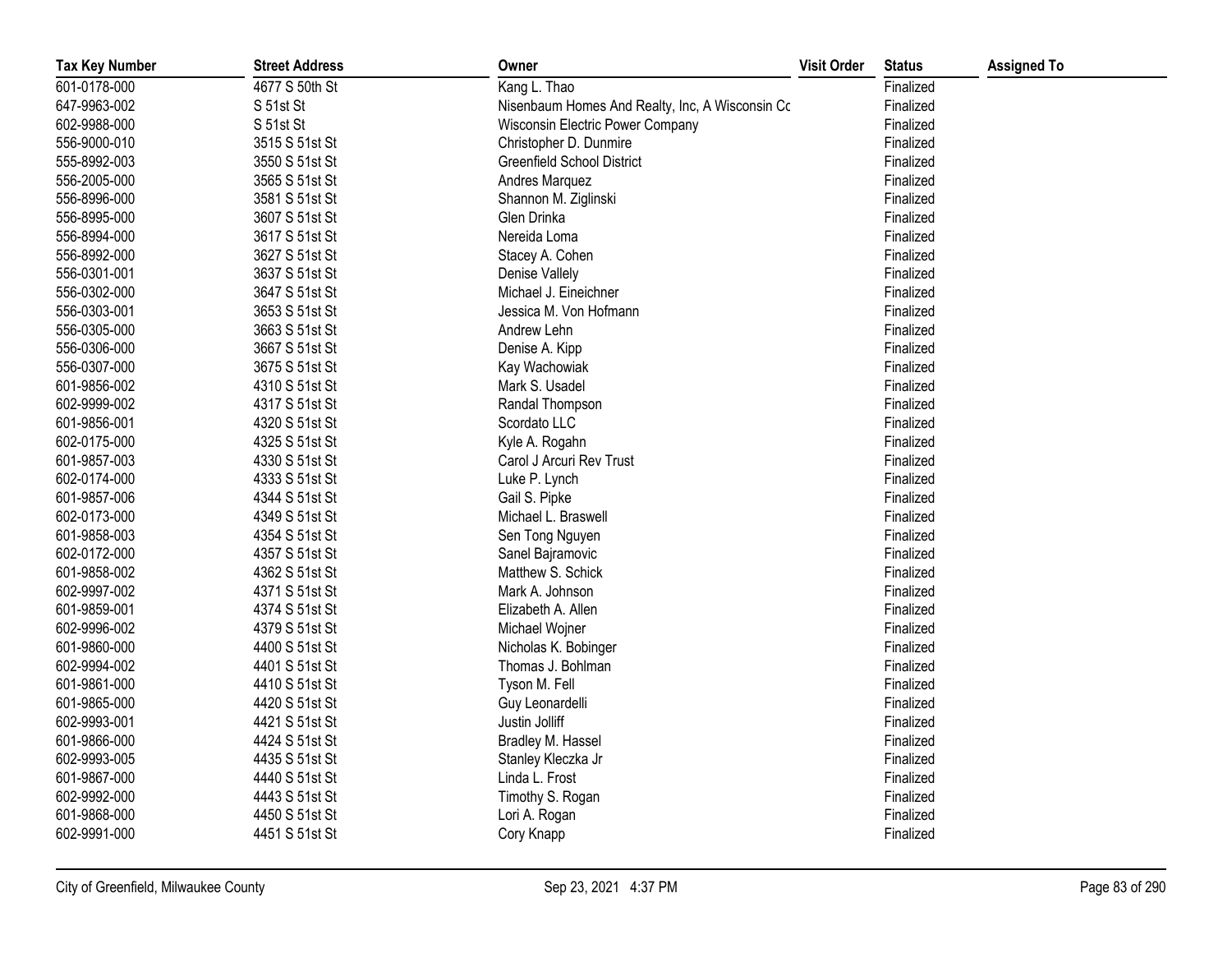| <b>Tax Key Number</b> | <b>Street Address</b> | Owner                                        | <b>Visit Order</b> | <b>Status</b> | <b>Assigned To</b> |
|-----------------------|-----------------------|----------------------------------------------|--------------------|---------------|--------------------|
| 602-9990-000          | 4459 S 51st St        | Thomas E. Schmidt                            |                    | Finalized     |                    |
| 601-9870-003          | 4462 S 51st St        | Michael Leitner                              |                    | Finalized     |                    |
| 602-9989-000          | 4467 S 51st St        | Donald Schjoth Jr                            |                    | Finalized     |                    |
| 601-0156-000          | 4544 S 51st St        | Susan M. Settingsgaard                       |                    | Finalized     |                    |
| 601-0155-000          | 4550 S 51st St        | Mary Ann J. Ciepluck                         |                    | Finalized     |                    |
| 602-9983-001          | 4551 S 51st St        | Jeffrey J. Bauer                             |                    | Finalized     |                    |
| 601-0154-000          | 4554 S 51st St        | Mark S. Daniels                              |                    | Finalized     |                    |
| 601-0153-000          | 4560 S 51st St        | Jeanette C. Janasik                          |                    | Finalized     |                    |
| 602-9983-002          | 4569 S 51st St        | Aileen C. Smith                              |                    | Finalized     |                    |
| 602-9982-001          | 4575 S 51st St        | Marc D. Brown and Erin L. Brown Living Trust |                    | Finalized     |                    |
| 602-9982-005          | 4585 S 51st St        | Janina Alvarez                               |                    | Finalized     |                    |
| 601-0198-005          | 4600 S 51st St        | Nicholas Scharf                              |                    | Finalized     |                    |
| 602-9981-000          | 4601 S 51st St        | Patrick H. Wagner                            |                    | Finalized     |                    |
| 602-9980-000          | 4611 S 51st St        | Nicholas Brace                               |                    | Finalized     |                    |
| 601-0195-000          | 4618 S 51st St        | Amanda Bernal                                |                    | Finalized     |                    |
| 602-9979-000          | 4621 S 51st St        | Noe Flores Jimenez                           |                    | Finalized     |                    |
| 601-0194-000          | 4624 S 51st St        | Jonathan Vavera                              |                    | Finalized     |                    |
| 601-0193-000          | 4628 S 51st St        | Jerry K. Rakowski                            |                    | Finalized     |                    |
| 602-9978-003          | 4631 S 51st St        | Daniel J. Pairon                             |                    | Finalized     |                    |
| 601-0192-000          | 4634 S 51st St        | Gregorio Castro                              |                    | Finalized     |                    |
| 601-0191-000          | 4640 S 51st St        | Charles R. Logemann                          |                    | Finalized     |                    |
| 602-9977-005          | 4643 S 51st St        | Carol A. Lennart                             |                    | Finalized     |                    |
| 601-0190-000          | 4646 S 51st St        | John Lietz                                   |                    | Finalized     |                    |
| 601-0189-000          | 4652 S 51st St        | Sara M. Viktora                              |                    | Finalized     |                    |
| 602-9977-006          | 4655 S 51st St        | Jerome A. Knipple                            |                    | Finalized     |                    |
| 601-0188-000          | 4660 S 51st St        | Donald D. Peterson Jr                        |                    | Finalized     |                    |
| 602-9976-001          | 4663 S 51st St        | Alice Saiia                                  |                    | Finalized     |                    |
| 601-0187-000          | 4666 S 51st St        | Thomas M. Szymanski Sr                       |                    | Finalized     |                    |
| 601-0186-000          | 4672 S 51st St        | Rose M. Giguere                              |                    | Finalized     |                    |
| 601-0185-000          | 4676 S 51st St        | Anthony Gagliano                             |                    | Finalized     |                    |
| 620-9975-002          | 4900 S 51st St        | City of Greenfield                           |                    | Finalized     |                    |
| 620-9975-004          | 4900 S 51st St        | City of Greenfield                           |                    | Finalized     |                    |
| 620-9974-001          | 4920 S 51st St        | Jeffrey D. Meyer                             |                    | Finalized     |                    |
| 620-9974-002          | 4930 S 51st St        | Peter Jaszewski                              |                    | Finalized     |                    |
| 620-9973-007          | 4940 S 51st St        | William A. Pieper                            |                    | Finalized     |                    |
| 620-9973-003          | 4950 S 51st St        | Ahren Henry                                  |                    | Finalized     |                    |
| 620-9972-000          | 4970 S 51st St        | <b>Chad Norris</b>                           |                    | Finalized     |                    |
| 620-9971-002          | 5000 S 51st St        | Michael F. Waligorski                        |                    | Finalized     |                    |
| 620-9971-003          | 5010 S 51st St        | James Fletcher                               |                    | Finalized     |                    |
| 620-9969-001          | 5030 S 51st St        | William F. Stahovic                          |                    | Finalized     |                    |
| 620-9968-000          | 5050 S 51st St        | Antonio Diaz                                 |                    | Finalized     |                    |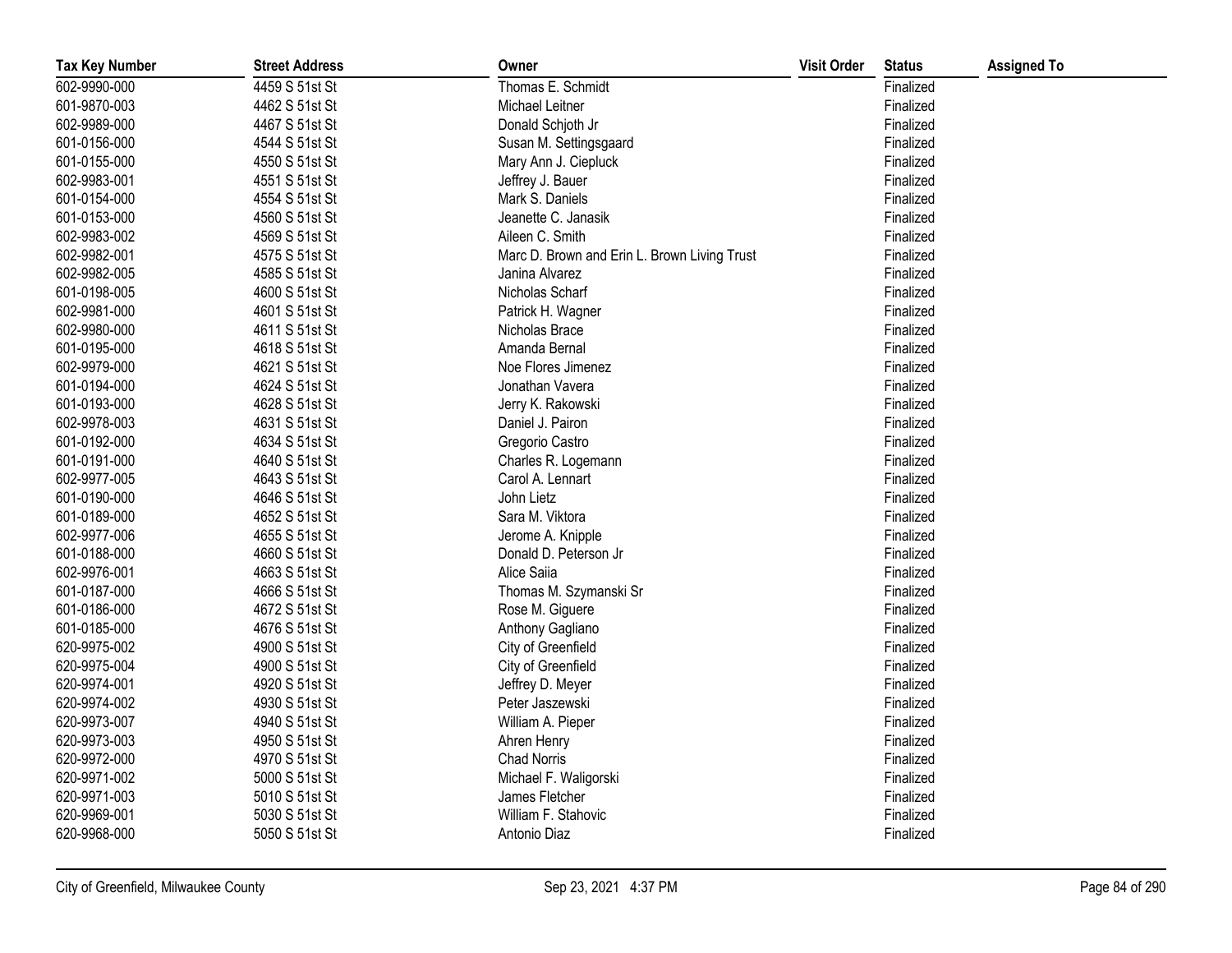| <b>Tax Key Number</b> | <b>Street Address</b> | Owner                                           | <b>Visit Order</b> | <b>Status</b> | <b>Assigned To</b> |
|-----------------------|-----------------------|-------------------------------------------------|--------------------|---------------|--------------------|
| 647-9972-001          | 5210 S 51st St        | Roy John Stuesser                               |                    | Finalized     |                    |
| 648-8996-004          | 5217 S 51st St        | Nestani Properties, LLC                         |                    | Finalized     |                    |
| 647-9971-000          | 5220 S 51st St        | William Streeter                                |                    | Finalized     |                    |
| 648-8995-001          | 5225 S 51st St        | Mohammed M. Alyaqoobi                           |                    | Finalized     |                    |
| 647-9970-000          | 5234 S 51st St        | John R. Drewicz Rev Living Trus                 |                    | Finalized     |                    |
| 648-8993-003          | 5241 S 51st St        | Gary J. Fedder                                  |                    | Finalized     |                    |
| 647-9969-000          | 5246 S 51st St        | John R Drewicz Rev Living Tr                    |                    | Finalized     |                    |
| 648-8992-002          | 5249 S 51st St        | Karl F. Riel                                    |                    | Finalized     |                    |
| 647-9968-000          | 5252 S 51st St        | Ryan J. Barutha                                 |                    | Finalized     |                    |
| 648-8992-003          | 5255 S 51st St        | Richard K. Miller                               |                    | Finalized     |                    |
| 648-0006-000          | 5265 S 51st St        | James A. Hintz                                  |                    | Finalized     |                    |
| 648-0007-000          | 5281 S 51st St        | David J. Stanislawski                           |                    | Finalized     |                    |
| 647-9967-001          | 5282 S 51st St        | David L. Madunic                                |                    | Finalized     |                    |
| 647-9967-002          | 5304 S 51st St        | Anthony R. Saglin                               |                    | Finalized     |                    |
| 647-9966-001          | 5320 S 51st St        | Jeff Sanchez                                    |                    | Finalized     |                    |
| 647-9966-002          | 5322 S 51st St        | Charles A. Rhoades                              |                    | Finalized     |                    |
| 647-9965-000          | 5326 S 51st St        | Gregg H. Lester                                 |                    | Finalized     |                    |
| 647-9964-000          | 5332 S 51st St        | James A and Michelle A Sackerson 2019 Revocable |                    | Finalized     |                    |
| 647-9963-001          | 5366 S 51st St        | Michael A. Wusterbarth                          |                    | Finalized     |                    |
| 647-9962-001          | 5384 S 51st St        | James W. Biba                                   |                    | Finalized     |                    |
| 647-9960-003          | 5400 S 51st St        | Edward J. Gerber                                |                    | Finalized     |                    |
| 647-9959-003          | 5410 S 51st St        | Antonino Salazar                                |                    | Finalized     |                    |
| 602-0169-000          | S 52nd St             | Folly LLC                                       |                    | Finalized     |                    |
| 602-0168-000          | S 52nd St             | Kim Grauze                                      |                    | Finalized     |                    |
| 602-9993-003          | S 52nd St             | Mark Jaskolski                                  |                    | Finalized     |                    |
| 530-1199-701          | 3450 S 52nd St        | United Methodist Memorial Church                |                    | Finalized     |                    |
| 556-2001-000          | 3566 S 52nd St        | Milka Milivojac                                 |                    | Finalized     |                    |
| 556-2007-000          | 3567 S 52nd St        | Richard J. Krystowiak                           |                    | Finalized     |                    |
| 556-2002-000          | 3580 S 52nd St        | Tou T. Yang                                     |                    | Finalized     |                    |
| 556-2008-000          | 3581 S 52nd St        | Ronald R. Burzlaff                              |                    | Finalized     |                    |
| 556-2003-000          | 3604 S 52nd St        | Louis Franecki                                  |                    | Finalized     |                    |
| 556-2009-000          | 3605 S 52nd St        | Zoemy N. Soto                                   |                    | Finalized     |                    |
| 556-8993-000          | 3616 S 52nd St        | <b>Matthew Pohle</b>                            |                    | Finalized     |                    |
| 556-2010-000          | 3617 S 52nd St        | Jack A. Gesell                                  |                    | Finalized     |                    |
| 556-2004-000          | 3626 S 52nd St        | Jennifer A. Wegner                              |                    | Finalized     |                    |
| 556-2011-000          | 3627 S 52nd St        | Carol B. Genrich                                |                    | Finalized     |                    |
| 556-0429-001          | 3633 S 52nd St        | Neil C. Murray                                  |                    | Finalized     |                    |
| 556-0314-002          | 3636 S 52nd St        | Eric D. Miller                                  |                    | Finalized     |                    |
| 556-0430-000          | 3649 S 52nd St        | Efren Gonzalez                                  |                    | Finalized     |                    |
| 556-0312-001          | 3650 S 52nd St        | Efren Gonzalez                                  |                    | Finalized     |                    |
| 556-0432-001          | 3653 S 52nd St        | William J. Chronis                              |                    | Finalized     |                    |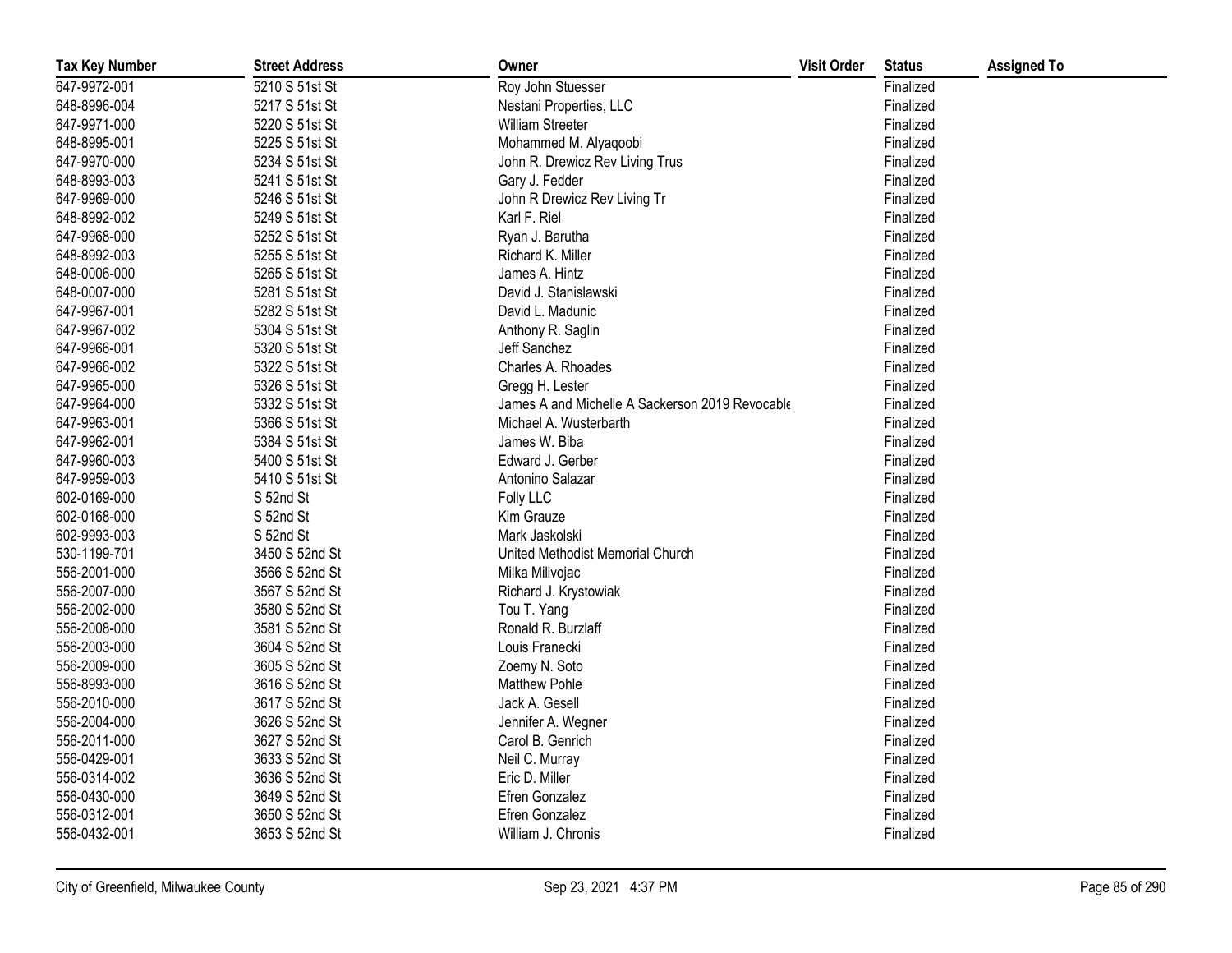| <b>Tax Key Number</b> | <b>Street Address</b> | Owner                                            | <b>Visit Order</b> | <b>Status</b> | <b>Assigned To</b> |
|-----------------------|-----------------------|--------------------------------------------------|--------------------|---------------|--------------------|
| 556-0310-001          | 3660 S 52nd St        | Linda A. Mikorski                                |                    | Finalized     |                    |
| 556-0309-000          | 3666 S 52nd St        | Nancy L. Bravo-Rios                              |                    | Finalized     |                    |
| 556-0308-000          | 3672 S 52nd St        | R James                                          |                    | Finalized     |                    |
| 602-0170-000          | 4354 S 52nd St        | Kacie S. Osten                                   |                    | Finalized     |                    |
| 602-0171-000          | 4366 S 52nd St        | Scott A. Law                                     |                    | Finalized     |                    |
| 602-9997-001          | 4376 S 52nd St        | Alice Hatzenbeller                               |                    | Finalized     |                    |
| 602-9996-001          | 4388 S 52nd St        | Seang B. Tan                                     |                    | Finalized     |                    |
| 602-9994-001          | 4410 S 52nd St        | Mark Jaskolski                                   |                    | Finalized     |                    |
| 556-2014-000          | 3562 S 53rd St        | Rita A. Kline                                    |                    | Finalized     |                    |
| 556-2013-000          | 3574 S 53rd St        | Larry A. Champeau                                |                    | Finalized     |                    |
| 556-2012-000          | 3600 S 53rd St        | Cheryl L. Castillo                               |                    | Finalized     |                    |
| 556-2016-000          | 3601 S 53rd St        | Michael J. Braden and Theresa A. Braden Revocabl |                    | Finalized     |                    |
| 556-2017-000          | 3615 S 53rd St        | Scott M. Vida                                    |                    | Finalized     |                    |
| 556-8990-000          | 3616 S 53rd St        | Stephanie Hoff                                   |                    | Finalized     |                    |
| 556-8991-000          | 3624 S 53rd St        | Tanner J. Johnson                                |                    | Finalized     |                    |
| 556-2018-000          | 3627 S 53rd St        | Neira G. Reyes                                   |                    | Finalized     |                    |
| 556-0440-000          | 3638 S 53rd St        | <b>Kelly Laast</b>                               |                    | Finalized     |                    |
| 556-0441-000          | 3639 S 53rd St        | Timothy J. Waldoch                               |                    | Finalized     |                    |
| 556-0439-000          | 3648 S 53rd St        | Shannon D. Lepine                                |                    | Finalized     |                    |
| 556-0442-000          | 3649 S 53rd St        | Todd C. Schmidt                                  |                    | Finalized     |                    |
| 556-0438-000          | 3656 S 53rd St        | Diana J. Hashek                                  |                    | Finalized     |                    |
| 556-0443-000          | 3659 S 53rd St        | Brandon W. Schlueter                             |                    | Finalized     |                    |
| 556-0437-000          | 3662 S 53rd St        | Franklin Jazdzewski                              |                    | Finalized     |                    |
| 556-0436-000          | 3666 S 53rd St        | Steven Keiller                                   |                    | Finalized     |                    |
| 556-0435-000          | 3676 S 53rd St        | Elizabeth M. Russell                             |                    | Finalized     |                    |
| 556-0427-000          | 3702 S 53rd St        | Zachary Rossman                                  |                    | Finalized     |                    |
| 556-0426-000          | 3706 S 53rd St        | Marycela Nunez                                   |                    | Finalized     |                    |
| 556-0425-000          | 3712 S 53rd St        | Jessica O'Connor                                 |                    | Finalized     |                    |
| 556-0447-000          | 3713 S 53rd St        | Gustavo Ortiz Zamora                             |                    | Finalized     |                    |
| 556-0424-000          | 3718 S 53rd St        | Maureen Anne Ouellette                           |                    | Finalized     |                    |
| 556-0448-000          | 3719 S 53rd St        | Gary L. Bilke                                    |                    | Finalized     |                    |
| 556-0423-000          | 3722 S 53rd St        | James A. Rodefer                                 |                    | Finalized     |                    |
| 556-0422-000          | 3728 S 53rd St        | Andrew J. Bolger                                 |                    | Finalized     |                    |
| 556-0421-000          | 3734 S 53rd St        | Mark Pregowski                                   |                    | Finalized     |                    |
| 556-0420-000          | 3738 S 53rd St        | Kenneth J. Katzer                                |                    | Finalized     |                    |
| 556-0419-000          | 3744 S 53rd St        | Jeffrey A. Steck                                 |                    | Finalized     |                    |
| 573-0606-000          | 3905 S 55th St        | Keri A. Koehn                                    |                    | Finalized     |                    |
| 573-0607-000          | 3921 S 55th St        | Rein James Puffer                                |                    | Finalized     |                    |
| 573-0608-000          | 3929 S 55th St        | Angela Meier                                     |                    | Finalized     |                    |
| 573-0609-000          | 3937 S 55th St        | Michael A. Brandt                                |                    | Finalized     |                    |
| 573-0610-000          | 3943 S 55th St        | Gordon T. Blawat                                 |                    | Finalized     |                    |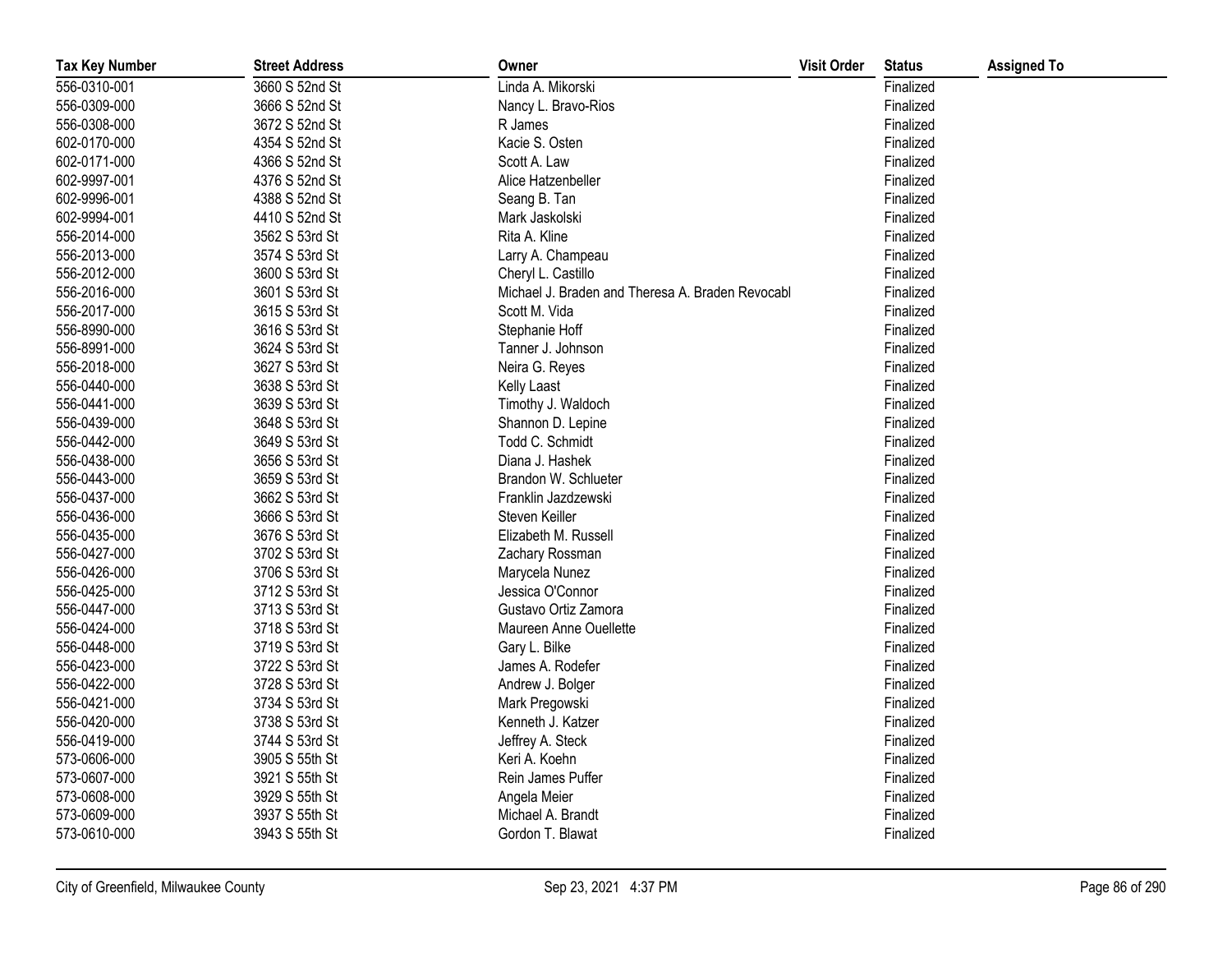| <b>Tax Key Number</b> | <b>Street Address</b> | Owner                                            | <b>Visit Order</b> | <b>Status</b> | <b>Assigned To</b> |
|-----------------------|-----------------------|--------------------------------------------------|--------------------|---------------|--------------------|
| 573-0611-000          | 3951 S 55th St        | Cheryl L. Koenig                                 |                    | Finalized     |                    |
| 573-0612-000          | 3957 S 55th St        | Trust Agreement of Ronald G & Kathleen A Rutkows |                    | Finalized     |                    |
| 573-0614-000          | 3971 S 55th St        | Kurt A. Johnson                                  |                    | Finalized     |                    |
| 573-0751-000          | 4001 S 55th St        | Randall T. Wiza                                  |                    | Finalized     |                    |
| 573-0752-000          | 4009 S 55th St        | Cheri Lyn Modrow                                 |                    | Finalized     |                    |
| 573-0753-000          | 4021 S 55th St        | Daniel A. Allen                                  |                    | Finalized     |                    |
| 573-0754-000          | 4031 S 55th St        | Michael S. Balistreri                            |                    | Finalized     |                    |
| 573-0755-000          | 4041 S 55th St        | Nicholas V. Kramarchuk                           |                    | Finalized     |                    |
| 573-0756-000          | 4051 S 55th St        | Sheila J. Fessel                                 |                    | Finalized     |                    |
| 573-0757-000          | 4061 S 55th St        | Ronald Ancher                                    |                    | Finalized     |                    |
| 573-0758-000          | 4071 S 55th St        | Jose Martinez                                    |                    | Finalized     |                    |
| 619-9997-011          | 4930 S 55th St        | Heritage Lake Apartments LLC                     |                    | Finalized     |                    |
| 619-9997-010          | 5020 S 55th St        | Heritage Lake Apartments LLC                     |                    | Finalized     |                    |
| 619-9997-007          | 5055 S 55th St        | Heritage Lake Apartments LLC                     |                    | Finalized     |                    |
| 556-8921-000          | S 56th St             | Our Lady Of Lourdes Cong                         |                    | Finalized     |                    |
| 556-8917-000          | 3649 S 56th St        | Gordon T. Wieczorek                              |                    | Finalized     |                    |
| 556-8970-000          | 3650 S 56th St        | Kyri D. Fujiwara                                 |                    | Finalized     |                    |
| 556-8918-000          | 3655 S 56th St        | Jose M. Parra                                    |                    | Finalized     |                    |
| 556-8969-000          | 3658 S 56th St        | Robert A. Sell                                   |                    | Finalized     |                    |
| 556-8919-000          | 3665 S 56th St        | Marek E. Lewniewski                              |                    | Finalized     |                    |
| 556-8968-000          | 3666 S 56th St        | Robert D. Cooper                                 |                    | Finalized     |                    |
| 556-8920-000          | 3671 S 56th St        | Mary Louise Marchese                             |                    | Finalized     |                    |
| 556-8967-000          | 3674 S 56th St        | Gregory W. Moskonas                              |                    | Finalized     |                    |
| 556-8922-000          | 3703 S 56th St        | Elizabeth S. Anderson                            |                    | Finalized     |                    |
| 556-8965-000          | 3704 S 56th St        | Earl A. Stomner                                  |                    | Finalized     |                    |
| 556-8924-002          | 3713 S 56th St        | Lawrence D. Anderson                             |                    | Finalized     |                    |
| 556-8964-000          | 3716 S 56th St        | Steven C. Lewitzke                               |                    | Finalized     |                    |
| 556-8924-003          | 3717 S 56th St        | Tuananh Tran                                     |                    | Finalized     |                    |
| 556-8963-000          | 3722 S 56th St        | AMP Investments, LLC                             |                    | Finalized     |                    |
| 556-8924-004          | 3725 S 56th St        | <b>Ricky Wolter</b>                              |                    | Finalized     |                    |
| 556-8962-000          | 3730 S 56th St        | lan W. Rokser                                    |                    | Finalized     |                    |
| 556-8926-000          | 3731 S 56th St        | Sheila M. Flores                                 |                    | Finalized     |                    |
| 556-8961-000          | 3736 S 56th St        | Joseph J. Hoffman                                |                    | Finalized     |                    |
| 556-8927-000          | 3737 S 56th St        | Elena Busalacchi                                 |                    | Finalized     |                    |
| 556-8960-000          | 3742 S 56th St        | Lori D. Lundskow                                 |                    | Finalized     |                    |
| 556-8928-000          | 3745 S 56th St        | Mark S. Spankowski                               |                    | Finalized     |                    |
| 556-8959-000          | 3750 S 56th St        | Matthew Hurley                                   |                    | Finalized     |                    |
| 556-8929-000          | 3751 S 56th St        | Elizabeth A. Tavidian                            |                    | Finalized     |                    |
| 556-8930-000          | 3757 S 56th St        | Mark Balestreri 2005 Revocable Trust             |                    | Finalized     |                    |
| 556-8958-000          | 3760 S 56th St        | Deanne Goertz                                    |                    | Finalized     |                    |
| 556-8957-000          | 3764 S 56th St        | Paul J. Hayes                                    |                    | Finalized     |                    |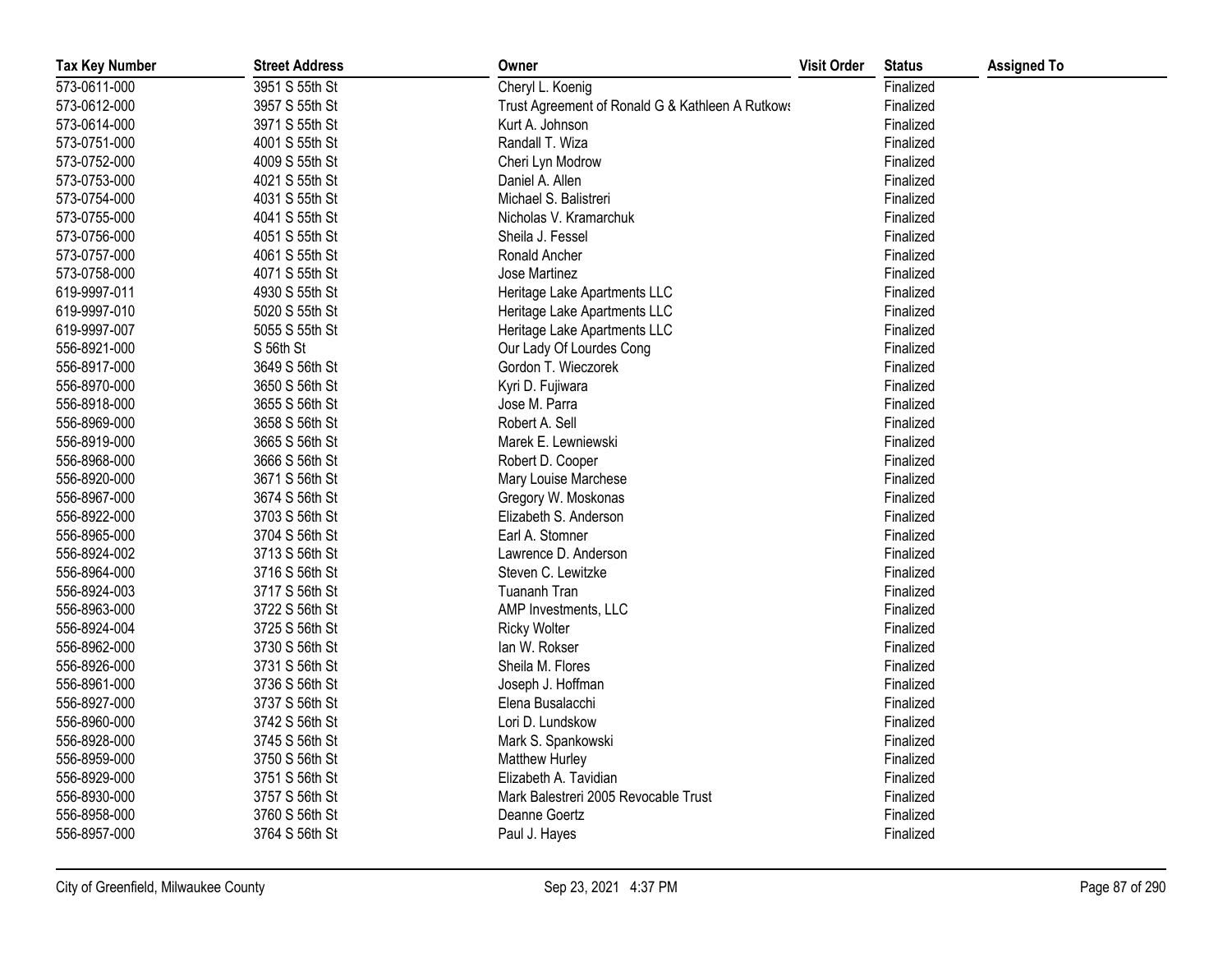| <b>Tax Key Number</b> | <b>Street Address</b> | Owner                                               | <b>Visit Order</b> | <b>Status</b> | <b>Assigned To</b> |
|-----------------------|-----------------------|-----------------------------------------------------|--------------------|---------------|--------------------|
| 556-8931-000          | 3765 S 56th St        | Michael T. Dudek                                    |                    | Finalized     |                    |
| 556-8932-000          | 3771 S 56th St        | Mary M. Strohbach                                   |                    | Finalized     |                    |
| 556-8956-000          | 3774 S 56th St        | Ivan Ruiz                                           |                    | Finalized     |                    |
| 556-8933-000          | 3779 S 56th St        | Anthony Thieme                                      |                    | Finalized     |                    |
| 556-8955-000          | 3784 S 56th St        | Fred L. Kiekhaefer                                  |                    | Finalized     |                    |
| 556-8934-000          | 3785 S 56th St        | Jonathon D. Bainer                                  |                    | Finalized     |                    |
| 556-8954-000          | 3800 S 56th St        | Daniel E. Krenke                                    |                    | Finalized     |                    |
| 556-8935-001          | 3801 S 56th St        | George E. Kardash                                   |                    | Finalized     |                    |
| 556-8936-001          | 3807 S 56th St        | Goran Micanovic                                     |                    | Finalized     |                    |
| 556-8953-000          | 3810 S 56th St        | Sherri J. Walczak                                   |                    | Finalized     |                    |
| 556-8952-000          | 3814 S 56th St        | Ounkeo Phomduangsy                                  |                    | Finalized     |                    |
| 556-8937-000          | 3817 S 56th St        | Mirandi Nuho                                        |                    | Finalized     |                    |
| 556-8938-000          | 3825 S 56th St        | John Hlavac                                         |                    | Finalized     |                    |
| 556-8951-000          | 3830 S 56th St        | Lawrence P. Denk                                    |                    | Finalized     |                    |
| 556-8939-000          | 3833 S 56th St        | Darren M. Brylow                                    |                    | Finalized     |                    |
| 556-8950-000          | 3836 S 56th St        | Ronald H. Boettcher                                 |                    | Finalized     |                    |
| 556-8949-000          | 3840 S 56th St        | Charise R. Rose                                     |                    | Finalized     |                    |
| 556-8940-000          | 3841 S 56th St        | Benjamin R. Riviere                                 |                    | Finalized     |                    |
| 556-8948-000          | 3844 S 56th St        | James G. Reinhard                                   |                    | Finalized     |                    |
| 556-8941-003          | 3847 S 56th St        | Kristine Fejes                                      |                    | Finalized     |                    |
| 556-8947-000          | 3850 S 56th St        | Kevin P. Koenig                                     |                    | Finalized     |                    |
| 556-8942-000          | 3855 S 56th St        | Eric M. Vincent                                     |                    | Finalized     |                    |
| 556-8946-001          | 3862 S 56th St        | Paul W. Erickson                                    |                    | Finalized     |                    |
| 556-8943-000          | 3871 S 56th St        | Tom A. Harstad                                      |                    | Finalized     |                    |
| 556-8944-000          | 3873 S 56th St        | <b>Tadeusz Lukasik</b>                              |                    | Finalized     |                    |
| 556-8945-002          | 3874 S 56th St        | Debra A. Stephan                                    |                    | Finalized     |                    |
| 573-0603-000          | 3900 S 56th St        | Maria Koepke Life Estate                            |                    | Finalized     |                    |
| 573-0604-000          | 3910 S 56th St        | Jesse Padilla                                       |                    | Finalized     |                    |
| 573-0759-002          | 4066 S 56th St        | <b>Allie Clark</b>                                  |                    | Finalized     |                    |
| 573-0759-001          | 4076 S 56th St        | Pedro L. Sanchez                                    |                    | Finalized     |                    |
| 573-0740-000          | 4077 S 56th St        | Robert H. Wolf                                      |                    | Finalized     |                    |
| 573-0741-000          | 4076 S 57th St        | Nathan J. Lorum                                     |                    | Finalized     |                    |
| 573-0716-000          | 4077 S 57th St        | Julie Dellenbach                                    |                    | Finalized     |                    |
| 573-0717-000          | 4076 S 58th St        | Linda K. Eckert                                     |                    | Finalized     |                    |
| 573-0693-000          | 4077 S 58th St        | <b>Gregory Smith</b>                                |                    | Finalized     |                    |
| 619-0006-000          | 5010 S 58th St        | Gerhard A. Seibold                                  |                    | Finalized     |                    |
| 619-0005-000          | 5011 S 58th St        | Ron and Max Krajniak Living Trust Dated April 15, 2 |                    | Finalized     |                    |
| 619-0007-000          | 5030 S 58th St        | Kenneth A. Iwinski                                  |                    | Finalized     |                    |
| 619-0004-000          | 5033 S 58th St        | Mark A. Krolikowski                                 |                    | Finalized     |                    |
| 619-0008-000          | 5040 S 58th St        | Patricia Beaumont                                   |                    | Finalized     |                    |
| 619-0003-000          | 5045 S 58th St        | Syed Wagar Ul Hassan Taqvi                          |                    | Finalized     |                    |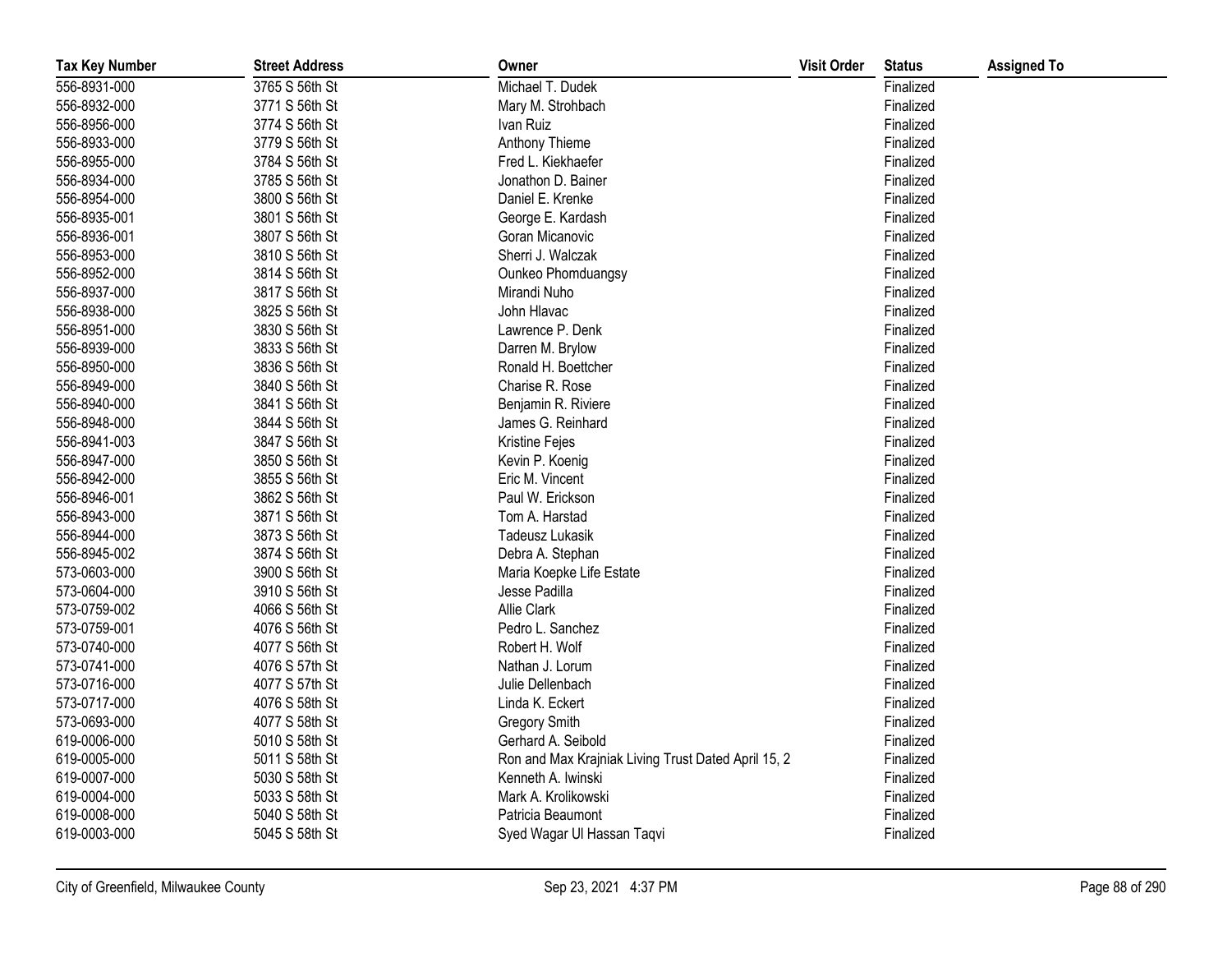| <b>Tax Key Number</b> | <b>Street Address</b> | Owner                      | <b>Visit Order</b> | <b>Status</b> | <b>Assigned To</b> |
|-----------------------|-----------------------|----------------------------|--------------------|---------------|--------------------|
| 619-0009-000          | 5050 S 58th St        | Scott and Kristine Iwinski |                    | Finalized     |                    |
| 619-0002-000          | 5065 S 58th St        | Jeffrey A. Klosowski       |                    | Finalized     |                    |
| 619-0010-001          | 5080 S 58th St        | William A. Lukas           |                    | Finalized     |                    |
| 619-0010-002          | 5082 S 58th St        | James D. Kerwin            |                    | Finalized     |                    |
| 619-0001-000          | 5085 S 58th St        | Milan Malinovic            |                    | Finalized     |                    |
| 619-0011-000          | 5090 S 58th St        | Timothy Joost A/K/A Jost   |                    | Finalized     |                    |
| 619-9986-004          | 5091 S 58th St        | Angeline S. Kyano          |                    | Finalized     |                    |
| 619-0012-000          | 5092 S 58th St        | Grant H. Radiske           |                    | Finalized     |                    |
| 648-1061-000          | 5141 S 58th St        | Karl D. Zeer               |                    | Finalized     |                    |
| 648-1060-000          | 5151 S 58th St        | Gregory E. Jack            |                    | Finalized     |                    |
| 648-1059-000          | 5161 S 58th St        | Patrick A. Kwiatkowski     |                    | Finalized     |                    |
| 648-1083-000          | 5210 S 58th St        | Rochelle M. Matthews       |                    | Finalized     |                    |
| 648-1058-000          | 5215 S 58th St        | Patricia A. Prodoehl       |                    | Finalized     |                    |
| 602-0130-000          | 4365 S 59th St        | Henry L. Teetz Jr          |                    | Finalized     |                    |
| 602-0129-000          | 4371 S 59th St        | Norma B. Tietyen           |                    | Finalized     |                    |
| 602-0128-000          | 4383 S 59th St        | Cheryl R. Woods            |                    | Finalized     |                    |
| 648-0018-002          | S 60th St             | Greendale, Village Of      |                    | Finalized     |                    |
| 572-1126-000          | S 60th St             | Milwaukee County           |                    | Finalized     |                    |
| 573-0694-000          | 4076 S 60th St        | Jean R. Sponder            |                    | Finalized     |                    |
| 572-8942-001          | 4141 S 60th St        | David P. Schmidt           |                    | Finalized     |                    |
| 572-8941-001          | 4233 S 60th St        | Andrew Jahraus             |                    | Finalized     |                    |
| 572-8941-002          | 4237 S 60th St        | Martha M. Monroe           |                    | Finalized     |                    |
| 572-8939-000          | 4265 S 60th St        | Emro Marketing Company     |                    | Finalized     |                    |
| 602-9952-002          | 4300 S 60th St        | Charles D. Walter          |                    | Finalized     |                    |
| 603-9999-002          | 4325 S 60th St        | Lufti T. Tombuloglu        |                    | Finalized     |                    |
| 603-9999-004          | 4339 S 60th St        | Scherbarth Enterprises LLC |                    | Finalized     |                    |
| 603-9998-001          | 4345 S 60th St        | Janko Jankovic             |                    | Finalized     |                    |
| 602-9950-006          | 4350 S 60th St        | <b>Todd Eckert</b>         |                    | Finalized     |                    |
| 602-9950-004          | 4356 S 60th St        | Patrick A. Hart            |                    | Finalized     |                    |
| 603-0260-000          | 4359 S 60th St        | Brian T. Wenzel            |                    | Finalized     |                    |
| 602-9949-003          | 4362 S 60th St        | Sandra L. Pankonen         |                    | Finalized     |                    |
| 602-9949-004          | 4370 S 60th St        | Patrick R. Peet            |                    | Finalized     |                    |
| 602-9949-002          | 4378 S 60th St        | Melissa M. Herbst          |                    | Finalized     |                    |
| 603-9996-003          | 4421 S 60th St        | Scott A. Sobczak           |                    | Finalized     |                    |
| 603-9996-002          | 4433 S 60th St        | Angela M. Kaiser           |                    | Finalized     |                    |
| 603-9996-001          | 4445 S 60th St        | <b>Stacey Nash</b>         |                    | Finalized     |                    |
| 603-9995-000          | 4453 S 60th St        | Joko Supriyanto            |                    | Finalized     |                    |
| 602-0038-000          | 4460 S 60th St        | Wael R. Abdalla            |                    | Finalized     |                    |
| 603-9994-000          | 4477 S 60th St        | Luis O. Flores             |                    | Finalized     |                    |
| 603-9992-002          | 4555 S 60th St        | Mark S. Lutz               |                    | Finalized     |                    |
| 603-9992-004          | 4601 S 60th St        | Mark S. Lutz               |                    | Finalized     |                    |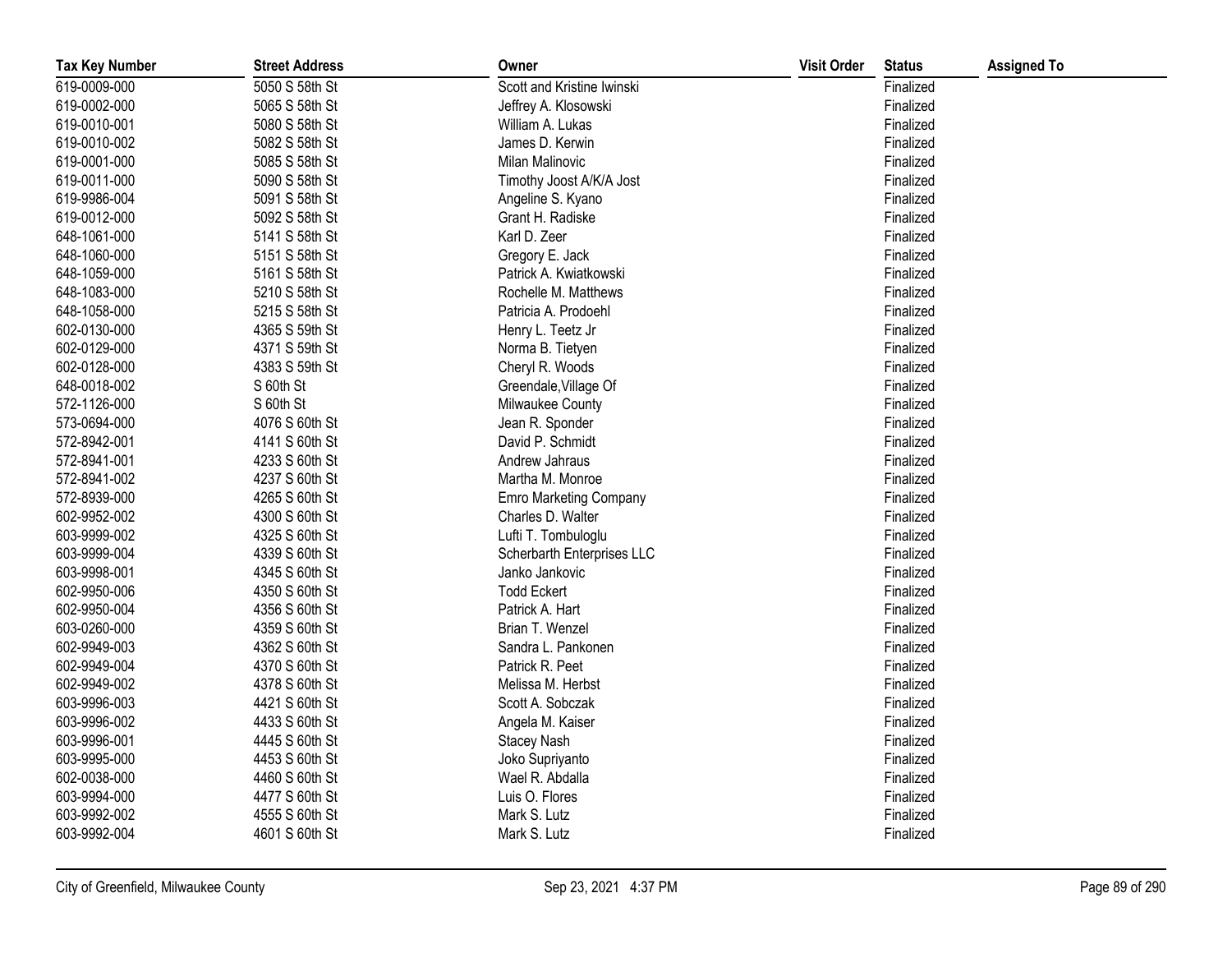| <b>Tax Key Number</b> | <b>Street Address</b> | Owner                                               | <b>Visit Order</b> | <b>Status</b> | <b>Assigned To</b> |
|-----------------------|-----------------------|-----------------------------------------------------|--------------------|---------------|--------------------|
| 618-9998-000          | 4723 S 60th St        | William G. Fechtmeyer                               |                    | Finalized     |                    |
| 618-9983-007          | 4747 S 60th St        | Sass Realty, A Wisconsin Partnership                |                    | Finalized     |                    |
| 618-9983-010          | 4775 S 60th St        | <b>Polish National Cemetery</b>                     |                    | Finalized     |                    |
| 619-9996-005          | 4800 S 60th St        | <b>Greenfield School District</b>                   |                    | Finalized     |                    |
| 619-9994-001          | 4920 S 60th St        | Melissa Mendoza                                     |                    | Finalized     |                    |
| 619-9993-001          | 4934 S 60th St        | Antonia Martorana                                   |                    | Finalized     |                    |
| 619-9992-001          | 4950 S 60th St        | David D. Cosseboom                                  |                    | Finalized     |                    |
| 619-9991-002          | 5000 S 60th St        | Elim Tabernacle Inc                                 |                    | Finalized     |                    |
| 619-9989-000          | 5024 S 60th St        | Elim Tabernacle Inc                                 |                    | Finalized     |                    |
| 618-9950-000          | 5025 S 60th St        | James Beronja                                       |                    | Finalized     |                    |
| 619-9988-004          | 5040 S 60th St        | Richard H. Dettman                                  |                    | Finalized     |                    |
| 618-9949-001          | 5051 S 60th St        | Patricia A. Knuth                                   |                    | Finalized     |                    |
| 619-9988-005          | 5060 S 60th St        | Lori B. Pitroski                                    |                    | Finalized     |                    |
| 618-9949-002          | 5065 S 60th St        | Sarah Franckowiak                                   |                    | Finalized     |                    |
| 618-9947-001          | 5081 S 60th St        | Dale Lee Mahlman                                    |                    | Finalized     |                    |
| 618-9947-002          | 5091 S 60th St        | Adam Kelly                                          |                    | Finalized     |                    |
| 648-8997-007          | 5130 S 60th St        | Frank Schwei III                                    |                    | Finalized     |                    |
| 648-8997-005          | 5140 S 60th St        | Hilda K. Rizeq                                      |                    | Finalized     |                    |
| 648-8997-002          | 5150 S 60th St        | Zivota and Danica Stojadinovic Revocable Living Tru |                    | Finalized     |                    |
| 648-8997-001          | 5160 S 60th St        | Chang Ho Choi                                       |                    | Finalized     |                    |
| 648-1048-000          | 5200 S 60th St        | Eugene A. Kubacki                                   |                    | Finalized     |                    |
| 648-1047-000          | 5224 S 60th St        | Dawn Schattschneider                                |                    | Finalized     |                    |
| 648-1046-000          | 5248 S 60th St        | William D. Gierach Revocable Living Trust           |                    | Finalized     |                    |
| 572-1112-000          | 4188 S 61st St        | Kevin M. Leitermann                                 |                    | Finalized     |                    |
| 572-1113-000          | 4210 S 61st St        | Kevin M. Leitermann                                 |                    | Finalized     |                    |
| 572-1114-000          | 4220 S 61st St        | Kevin M. Leitermann                                 |                    | Finalized     |                    |
| 572-1067-000          | 4223 S 61st St        | Martin L. Handle                                    |                    | Finalized     |                    |
| 572-1115-000          | 4228 S 61st St        | Kevin M. Leitermann                                 |                    | Finalized     |                    |
| 572-1116-000          | 4236 S 61st St        | Kevin M. Leitermann                                 |                    | Finalized     |                    |
| 572-1117-000          | 4244 S 61st St        | Kevin M. Leitermann                                 |                    | Finalized     |                    |
| 572-1118-000          | 4254 S 61st St        | Kevin M. Leitermann                                 |                    | Finalized     |                    |
| 572-1119-000          | 4260 S 61st St        | Ronald L Baker LLC                                  |                    | Finalized     |                    |
| 572-1123-000          | 4269 S 61st St        | Mark J. Benson                                      |                    | Finalized     |                    |
| 603-0020-000          | 4344 S 61st St        | Emine Celik                                         |                    | Finalized     |                    |
| 603-0014-000          | 4345 S 61st St        | Bruce S. Miller                                     |                    | Finalized     |                    |
| 603-0015-000          | 4353 S 61st St        | Judith J. Greski                                    |                    | Finalized     |                    |
| 603-0019-000          | 4354 S 61st St        | Thomas V. Dombrowski V                              |                    | Finalized     |                    |
| 603-0018-000          | 4360 S 61st St        | Koua Xiong                                          |                    | Finalized     |                    |
| 603-0016-000          | 4361 S 61st St        | Branko B. Nikolic Rev Trust                         |                    | Finalized     |                    |
| 603-0017-000          | 4368 S 61st St        | Mayo D. Hemmingson                                  |                    | Finalized     |                    |
| 603-0048-000          | 4405 S 61st St        | Jeffrey Bukowiecki                                  |                    | Finalized     |                    |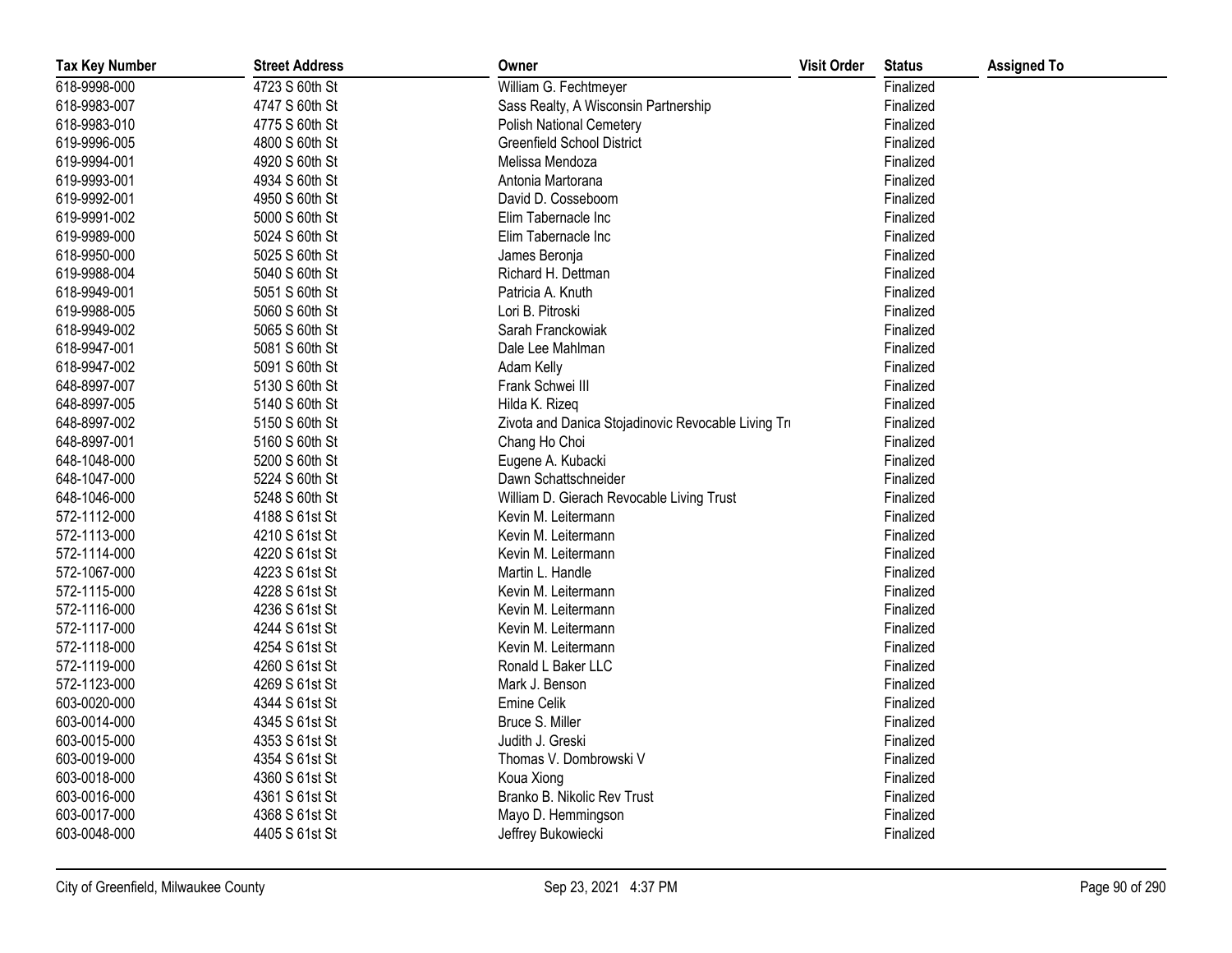| <b>Tax Key Number</b> | <b>Street Address</b> | Owner                   | <b>Visit Order</b> | <b>Status</b> | <b>Assigned To</b> |
|-----------------------|-----------------------|-------------------------|--------------------|---------------|--------------------|
| 603-0021-000          | 4408 S 61st St        | Beatrice C. Hintzke     |                    | Finalized     |                    |
| 603-0047-000          | 4415 S 61st St        | Colleen M. Kinney       |                    | Finalized     |                    |
| 603-0022-000          | 4416 S 61st St        | James P. Kreuser        |                    | Finalized     |                    |
| 603-0046-000          | 4423 S 61st St        | Julie M. Rohde          |                    | Finalized     |                    |
| 603-0023-000          | 4424 S 61st St        | Dane C. Dahlman         |                    | Finalized     |                    |
| 603-0045-000          | 4431 S 61st St        | Brett R. St John        |                    | Finalized     |                    |
| 603-0024-000          | 4432 S 61st St        | Catherine Kearn Trust   |                    | Finalized     |                    |
| 603-0025-000          | 4440 S 61st St        | Vasiliy Knyazev         |                    | Finalized     |                    |
| 603-0044-000          | 4441 S 61st St        | Joseph W. Freiheit      |                    | Finalized     |                    |
| 603-0026-000          | 4448 S 61st St        | Michael M. Guenther     |                    | Finalized     |                    |
| 603-0043-000          | 4449 S 61st St        | Jerry Boelter           |                    | Finalized     |                    |
| 603-0027-000          | 4456 S 61st St        | Lawrence J. Biersack    |                    | Finalized     |                    |
| 603-0042-000          | 4457 S 61st St        | Thomas W. Joyce         |                    | Finalized     |                    |
| 603-0028-000          | 4464 S 61st St        | Joseph A. Tolfa         |                    | Finalized     |                    |
| 603-0041-000          | 4465 S 61st St        | Nicholas Jimenez        |                    | Finalized     |                    |
| 603-0029-000          | 4472 S 61st St        | Paul J. Krenz           |                    | Finalized     |                    |
| 603-0030-000          | 4484 S 61st St        | Mark Davis              |                    | Finalized     |                    |
| 603-0031-000          | 4484 S 61st St        | <b>Mark Davis</b>       |                    | Finalized     |                    |
| 603-0231-001          | 4562 S 61st St        | Dale F. Wegener         |                    | Finalized     |                    |
| 603-0213-001          | 4563 S 61st St        | Justin L. Kolp          |                    | Finalized     |                    |
| 603-0232-000          | 4572 S 61st St        | Rachael Prom            |                    | Finalized     |                    |
| 603-0214-000          | 4573 S 61st St        | Leonard P. Konsella     |                    | Finalized     |                    |
| 603-0233-000          | 4582 S 61st St        | Gene L. Newell          |                    | Finalized     |                    |
| 603-0215-000          | 4583 S 61st St        | Benjamin Caster         |                    | Finalized     |                    |
| 603-0234-000          | 4602 S 61st St        | Marcia J. Payleitner    |                    | Finalized     |                    |
| 603-0216-000          | 4603 S 61st St        | Christopher J. Lisiecki |                    | Finalized     |                    |
| 603-0235-000          | 4612 S 61st St        | Wendy K. Bryan          |                    | Finalized     |                    |
| 603-0217-000          | 4613 S 61st St        | Brian J. Bakken         |                    | Finalized     |                    |
| 603-0223-001          | S 62nd St             | City of Greenfield      |                    | Finalized     |                    |
| 603-0067-000          | 4403 S 62nd St        | Lester J. Schmitz       |                    | Finalized     |                    |
| 603-0066-000          | 4413 S 62nd St        | Jared Falkner           |                    | Finalized     |                    |
| 603-0033-000          | 4416 S 62nd St        | Rudy J. Rudolf          |                    | Finalized     |                    |
| 603-0065-000          | 4421 S 62nd St        | Jameson R. Foster       |                    | Finalized     |                    |
| 603-0034-000          | 4424 S 62nd St        | Eric M. Quesnell        |                    | Finalized     |                    |
| 603-0064-000          | 4431 S 62nd St        | Taylor J. Klass         |                    | Finalized     |                    |
| 603-0035-000          | 4434 S 62nd St        | Laura Tesch             |                    | Finalized     |                    |
| 603-0063-000          | 4439 S 62nd St        | Ericka Tokarczyk        |                    | Finalized     |                    |
| 603-0036-000          | 4442 S 62nd St        | Christopher M. Herzog   |                    | Finalized     |                    |
| 603-0062-000          | 4449 S 62nd St        | Randall K. Scholl       |                    | Finalized     |                    |
| 603-0037-000          | 4450 S 62nd St        | Michael F. Makurat      |                    | Finalized     |                    |
| 603-0061-000          | 4457 S 62nd St        | Jon J. Eigenberger      |                    | Finalized     |                    |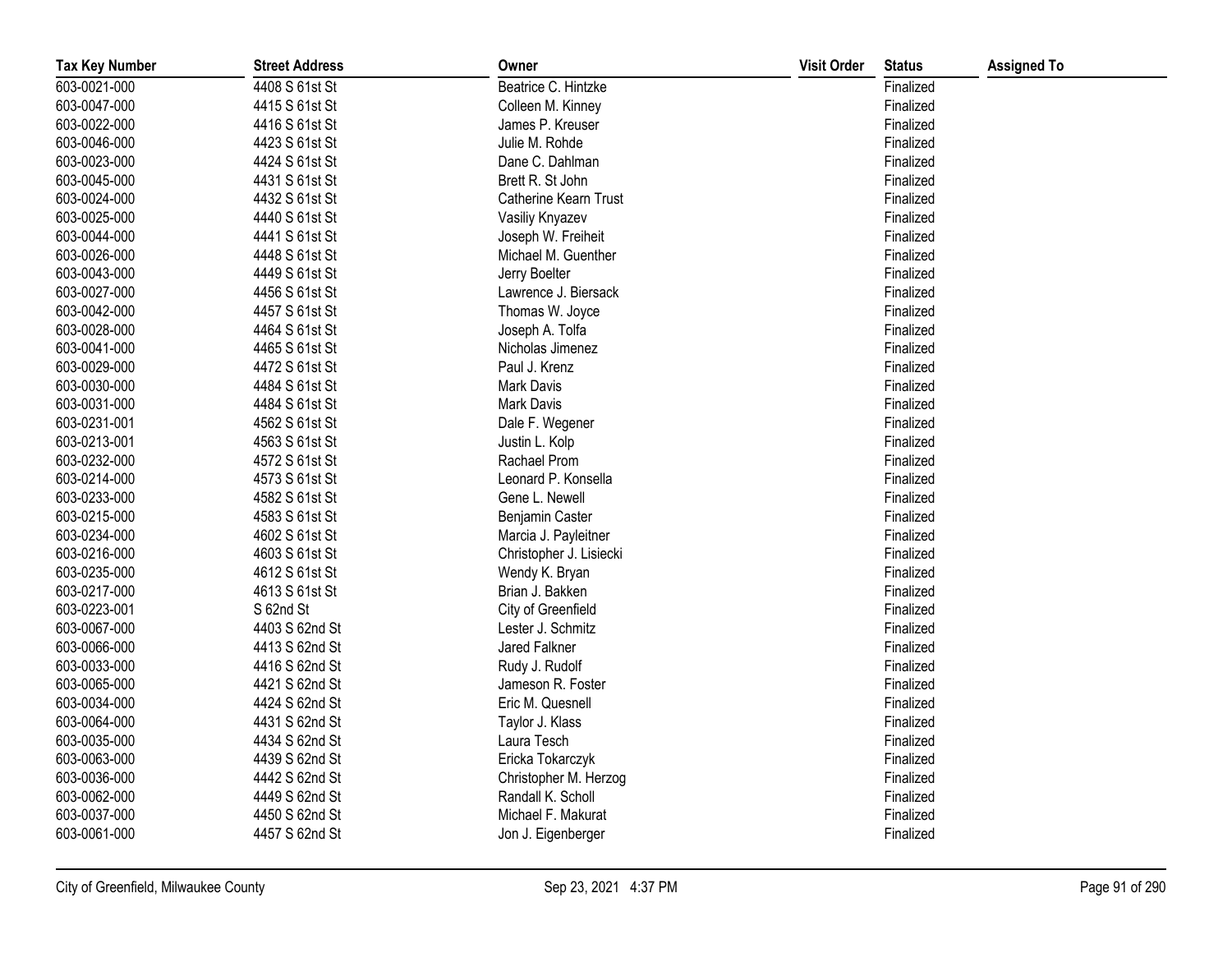| <b>Tax Key Number</b> | <b>Street Address</b> | Owner                                  | <b>Visit Order</b> | <b>Status</b> | <b>Assigned To</b> |
|-----------------------|-----------------------|----------------------------------------|--------------------|---------------|--------------------|
| 603-0038-000          | 4458 S 62nd St        | Nancy A. Petersen                      |                    | Finalized     |                    |
| 603-0060-000          | 4465 S 62nd St        | Melissa J. Snyder                      |                    | Finalized     |                    |
| 603-0039-000          | 4466 S 62nd St        | Mark A. Meka                           |                    | Finalized     |                    |
| 603-0040-000          | 4474 S 62nd St        | James E. Hundt                         |                    | Finalized     |                    |
| 603-0059-000          | 4475 S 62nd St        | Patricia A. Mc Kay                     |                    | Finalized     |                    |
| 603-0222-000          | 4562 S 62nd St        | Kristin M. Schroepfer                  |                    | Finalized     |                    |
| 603-0221-000          | 4572 S 62nd St        | Ann Marie Trapp                        |                    | Finalized     |                    |
| 603-0220-000          | 4582 S 62nd St        | Lois Dobrinska                         |                    | Finalized     |                    |
| 603-0246-000          | 4583 S 62nd St        | Allen Lembach                          |                    | Finalized     |                    |
| 603-0219-000          | 4602 S 62nd St        | Courtney J. Parker                     |                    | Finalized     |                    |
| 603-0218-000          | 4612 S 62nd St        | Flor M. Thrasher                       |                    | Finalized     |                    |
| 572-1090-000          | 4156 S 63rd St        | Joan J. Furru-West                     |                    | Finalized     |                    |
| 572-1053-000          | 4159 S 63rd St        | Kyle R. Habas                          |                    | Finalized     |                    |
| 572-1054-000          | 4167 S 63rd St        | Connie J. Anderson                     |                    | Finalized     |                    |
| 572-1055-000          | 4175 S 63rd St        | Radisa Jovasevic                       |                    | Finalized     |                    |
| 603-0049-000          | 4404 S 63rd St        | David M. Roguszka Jr                   |                    | Finalized     |                    |
| 603-0087-000          | 4405 S 63rd St        | Eugene L. Polaski                      |                    | Finalized     |                    |
| 603-0050-000          | 4412 S 63rd St        | Kory Martins                           |                    | Finalized     |                    |
| 603-0086-000          | 4413 S 63rd St        | Bonnie Gizewski                        |                    | Finalized     |                    |
| 603-0051-000          | 4420 S 63rd St        | Ann F. Donner                          |                    | Finalized     |                    |
| 603-0085-000          | 4421 S 63rd St        | Fuhrman Revocable Living Trust         |                    | Finalized     |                    |
| 603-0052-000          | 4428 S 63rd St        | Gloria J. Henke Revocable Living Trust |                    | Finalized     |                    |
| 603-0084-000          | 4429 S 63rd St        | Dale K. Ewig                           |                    | Finalized     |                    |
| 603-0053-000          | 4436 S 63rd St        | Janet L. Gerloff Weber                 |                    | Finalized     |                    |
| 603-0083-000          | 4437 S 63rd St        | Dale K. Ewig                           |                    | Finalized     |                    |
| 603-0054-000          | 4444 S 63rd St        | Dale K. Ewig                           |                    | Finalized     |                    |
| 603-0082-000          | 4445 S 63rd St        | Carlos M. Cornejo                      |                    | Finalized     |                    |
| 603-0055-000          | 4452 S 63rd St        | Harry J. Gallagher                     |                    | Finalized     |                    |
| 603-0081-000          | 4453 S 63rd St        | Ryan McDonough                         |                    | Finalized     |                    |
| 603-0056-000          | 4460 S 63rd St        | Eric Kozak                             |                    | Finalized     |                    |
| 603-0080-000          | 4461 S 63rd St        | Daniel D. Blanchard Jr                 |                    | Finalized     |                    |
| 603-0057-000          | 4468 S 63rd St        | Kristie M. Arciszewski                 |                    | Finalized     |                    |
| 603-0079-000          | 4469 S 63rd St        | Barbara A. Bowman                      |                    | Finalized     |                    |
| 603-0058-000          | 4476 S 63rd St        | Jaime E. Sanchez                       |                    | Finalized     |                    |
| 603-0078-000          | 4477 S 63rd St        | Steven J. Erkfitz                      |                    | Finalized     |                    |
| 572-8991-000          | S 64th St             | Milwaukee County                       |                    | Finalized     |                    |
| 572-1034-000          | 4158 S 64th St        | John E. Zielinski                      |                    | Finalized     |                    |
| 572-1031-000          | 4159 S 64th St        | Esther A Draper Life Estate            |                    | Finalized     |                    |
| 572-1035-000          | 4166 S 64th St        | John T. Zimmer                         |                    | Finalized     |                    |
| 572-1030-000          | 4167 S 64th St        | David A. Lychwick                      |                    | Finalized     |                    |
| 572-1036-000          | 4174 S 64th St        | Marvin K. Reuter                       |                    | Finalized     |                    |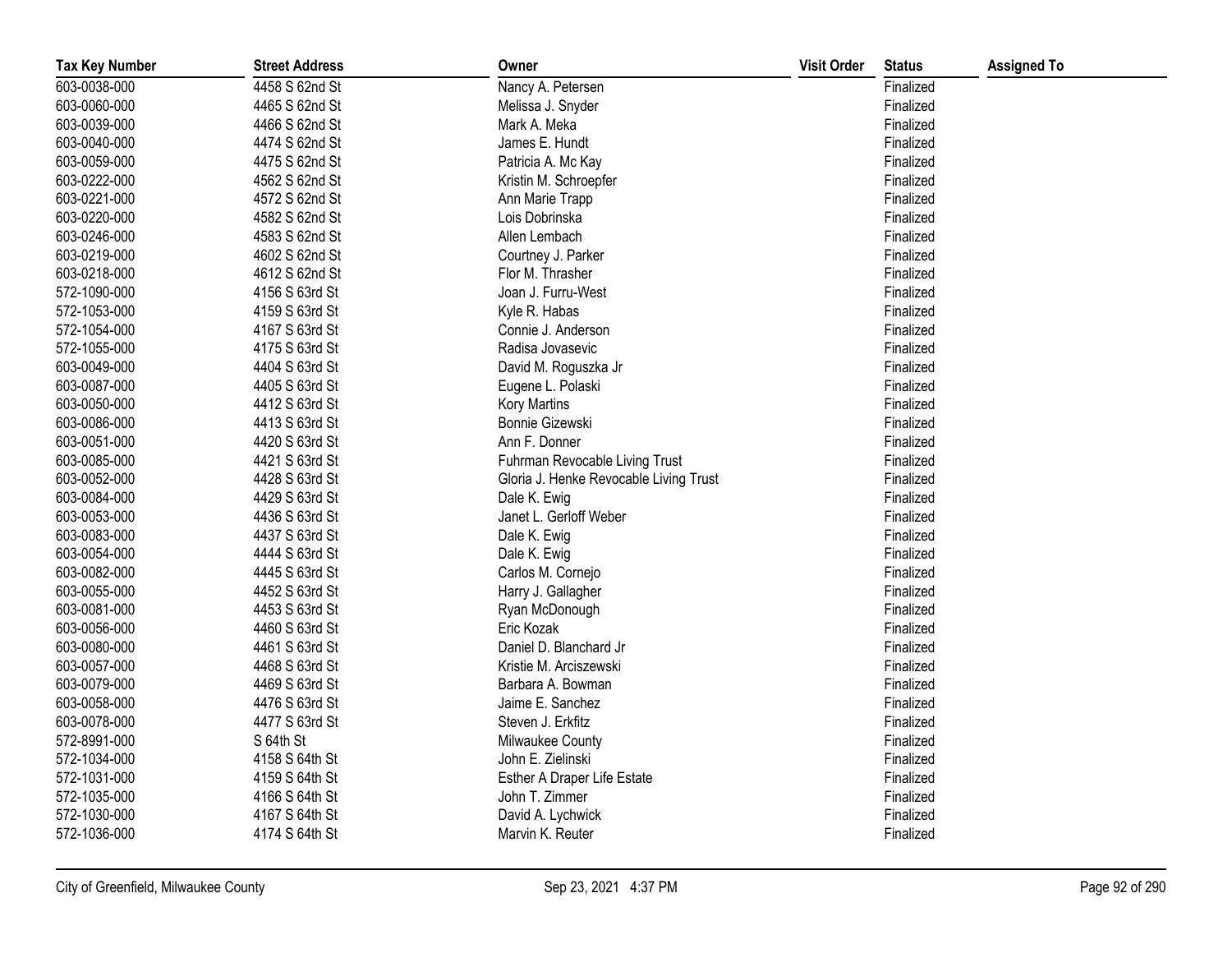| <b>Tax Key Number</b> | <b>Street Address</b> | Owner                                | <b>Visit Order</b> | <b>Status</b> | <b>Assigned To</b> |
|-----------------------|-----------------------|--------------------------------------|--------------------|---------------|--------------------|
| 572-1029-000          | 4175 S 64th St        | James J. Taczala                     |                    | Finalized     |                    |
| 572-1028-000          | 4183 S 64th St        | Suzanne Malett                       |                    | Finalized     |                    |
| 572-1037-000          | 4184 S 64th St        | Steven R. Ferch                      |                    | Finalized     |                    |
| 572-1027-000          | 4201 S 64th St        | Jill M. Palama                       |                    | Finalized     |                    |
| 572-1038-000          | 4204 S 64th St        | Debra A. Raduka                      |                    | Finalized     |                    |
| 572-1026-000          | 4211 S 64th St        | Barbara J. Nuoffer                   |                    | Finalized     |                    |
| 572-1039-000          | 4218 S 64th St        | Curtis W. Spaeth                     |                    | Finalized     |                    |
| 572-1025-000          | 4219 S 64th St        | Anne Gloudeman                       |                    | Finalized     |                    |
| 572-1040-001          | 4242 S 64th St        | Sheila Adameak                       |                    | Finalized     |                    |
| 572-1042-000          | 4260 S 64th St        | Jordan R. Weber                      |                    | Finalized     |                    |
| 603-0068-000          | 4404 S 64th St        | Edward J. Hansen                     |                    | Finalized     |                    |
| 603-0107-000          | 4405 S 64th St        | Thomas L. Prince                     |                    | Finalized     |                    |
| 603-0069-000          | 4412 S 64th St        | Deborah L. Janczak                   |                    | Finalized     |                    |
| 603-0106-000          | 4413 S 64th St        | Gregory J. Wachowiak                 |                    | Finalized     |                    |
| 603-0070-000          | 4420 S 64th St        | Lawrence W. Gellings Revocable Trust |                    | Finalized     |                    |
| 603-0105-000          | 4421 S 64th St        | Harvey Toy                           |                    | Finalized     |                    |
| 603-0071-000          | 4428 S 64th St        | Dennis J. Kapets                     |                    | Finalized     |                    |
| 603-0104-000          | 4429 S 64th St        | Brian P. Brzinski                    |                    | Finalized     |                    |
| 603-0072-000          | 4436 S 64th St        | Doraine B. Fuhrman                   |                    | Finalized     |                    |
| 603-0103-000          | 4437 S 64th St        | Maureen A. Frye                      |                    | Finalized     |                    |
| 603-0073-000          | 4444 S 64th St        | Dexter Paige                         |                    | Finalized     |                    |
| 603-0102-000          | 4445 S 64th St        | Kiel Burkhammer                      |                    | Finalized     |                    |
| 603-0074-000          | 4452 S 64th St        | Yusef E. Salameh                     |                    | Finalized     |                    |
| 603-0101-000          | 4453 S 64th St        | William Eugene Branson Jr            |                    | Finalized     |                    |
| 603-0075-000          | 4460 S 64th St        | Jordan Stachowski                    |                    | Finalized     |                    |
| 603-0100-000          | 4461 S 64th St        | Paul J. Klimers                      |                    | Finalized     |                    |
| 603-0076-000          | 4468 S 64th St        | Margaret M. Myers                    |                    | Finalized     |                    |
| 603-0099-000          | 4469 S 64th St        | Jerold P. White                      |                    | Finalized     |                    |
| 603-0077-000          | 4476 S 64th St        | Jon J. Tiedemann                     |                    | Finalized     |                    |
| 603-0098-000          | 4477 S 64th St        | John E. Decaire Jr                   |                    | Finalized     |                    |
| 618-0047-000          | 4935 S 65th Ct        | Timothy J. Bahowick                  |                    | Finalized     |                    |
| 618-0046-000          | 4939 S 65th Ct        | Terry P. Hauboldt                    |                    | Finalized     |                    |
| 618-0045-000          | 4943 S 65th Ct        | Daniel T. Ziolkowski                 |                    | Finalized     |                    |
| 618-0044-000          | 4947 S 65th Ct        | Ted Klos                             |                    | Finalized     |                    |
| 618-0043-000          | 4951 S 65th Ct        | Wayne Jeffrey                        |                    | Finalized     |                    |
| 572-1178-000          | 4020 S 65th St        | Dak Properties VII                   |                    | Finalized     |                    |
| 572-1186-000          | 4025 S 65th St        | Ksj Investments, LLC                 |                    | Finalized     |                    |
| 572-1185-000          | 4035 S 65th St        | Ksj Investments, LLC                 |                    | Finalized     |                    |
| 572-1179-000          | 4040 S 65th St        | DAK Properties VIII LLC              |                    | Finalized     |                    |
| 572-1183-001          | 4051 S 65th St        | Sawall Family Limited Ptnshp         |                    | Finalized     |                    |
| 572-1180-000          | 4060 S 65th St        | 4060 LLC                             |                    | Finalized     |                    |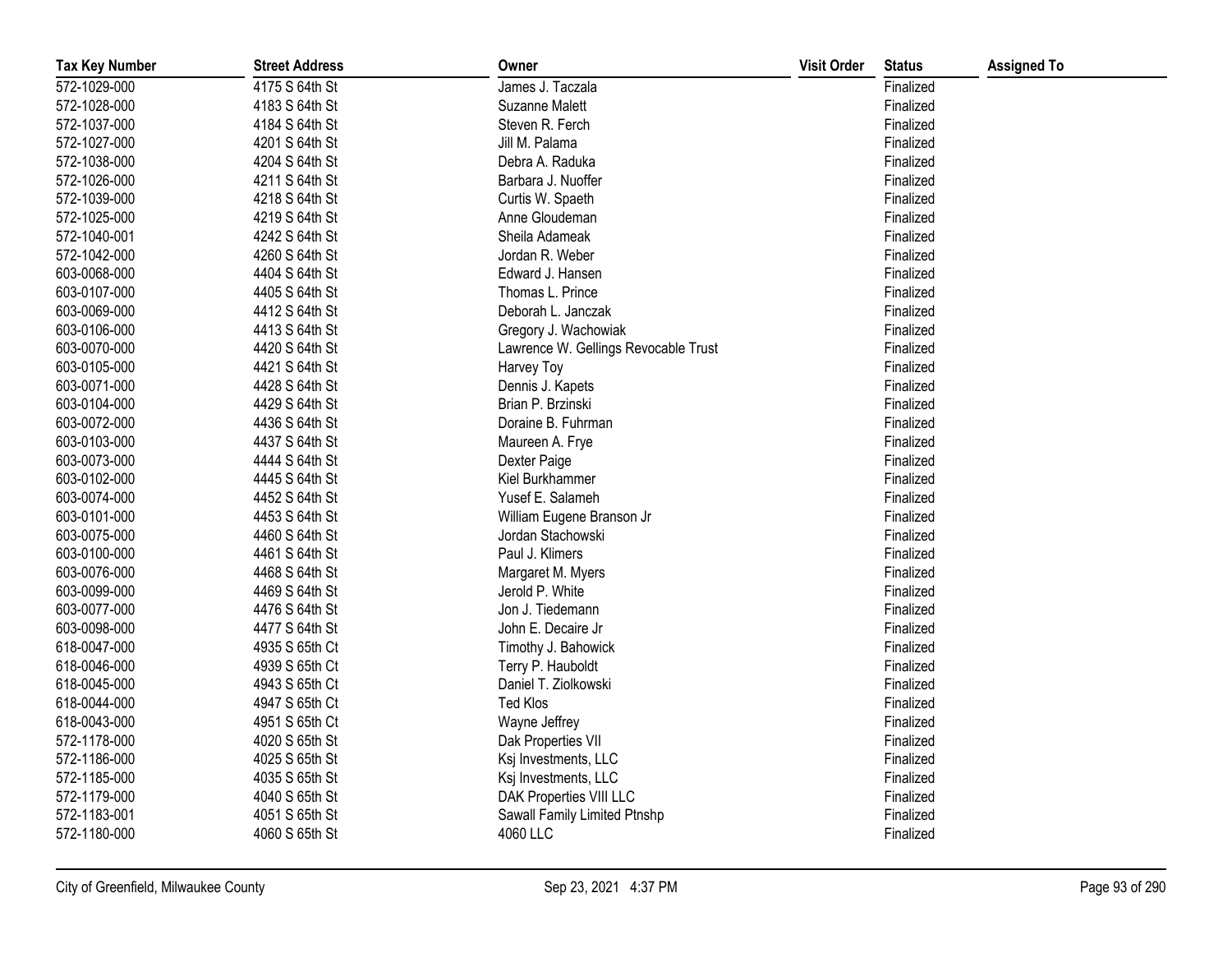| <b>Tax Key Number</b> | <b>Street Address</b> | Owner                                          | <b>Visit Order</b> | <b>Status</b> | <b>Assigned To</b> |
|-----------------------|-----------------------|------------------------------------------------|--------------------|---------------|--------------------|
| 572-1181-000          | 4080 S 65th St        | 4080 Greenfield, LLC                           |                    | Finalized     |                    |
| 572-1182-000          | 4085 S 65th St        | KM Toohey Legacy Holdings, LLC                 |                    | Finalized     |                    |
| 572-1017-000          | 4150 S 65th St        | Marszalkowski Revocable Trust                  |                    | Finalized     |                    |
| 572-1018-000          | 4158 S 65th St        | Timothy J. Hagerty                             |                    | Finalized     |                    |
| 572-1010-000          | 4159 S 65th St        | Valeska Brautigam                              |                    | Finalized     |                    |
| 572-1019-000          | 4166 S 65th St        | Kenneth & Patricia Krueger Jt. Revocable Trust |                    | Finalized     |                    |
| 572-1011-000          | 4167 S 65th St        | Zachary T. Hamrick                             |                    | Finalized     |                    |
| 572-1020-000          | 4174 S 65th St        | Richard T. Trempala                            |                    | Finalized     |                    |
| 572-1012-000          | 4175 S 65th St        | Vivian Gawin                                   |                    | Finalized     |                    |
| 572-1021-000          | 4182 S 65th St        | Curtis R. Grams                                |                    | Finalized     |                    |
| 572-1013-000          | 4183 S 65th St        | <b>Timothy Brown</b>                           |                    | Finalized     |                    |
| 572-1022-000          | 4200 S 65th St        | Dallas A. Reinick                              |                    | Finalized     |                    |
| 572-1014-000          | 4201 S 65th St        | Thomas Bungert                                 |                    | Finalized     |                    |
| 572-1023-000          | 4210 S 65th St        | Elaine D. Hardrath                             |                    | Finalized     |                    |
| 572-1015-000          | 4211 S 65th St        | Bailey E. Gasper                               |                    | Finalized     |                    |
| 572-1024-000          | 4218 S 65th St        | Ruth A. Faltinosky                             |                    | Finalized     |                    |
| 572-1016-000          | 4219 S 65th St        | Malissa Y. Chartier                            |                    | Finalized     |                    |
| 603-0088-000          | 4404 S 65th St        | Mary Sosalla                                   |                    | Finalized     |                    |
| 603-0127-000          | 4405 S 65th St        | Sydney Buday                                   |                    | Finalized     |                    |
| 603-0089-000          | 4412 S 65th St        | Luke J. Schneider                              |                    | Finalized     |                    |
| 603-0126-000          | 4413 S 65th St        | Lisa A. Jackson                                |                    | Finalized     |                    |
| 603-0090-000          | 4420 S 65th St        | James J. Ruzicka                               |                    | Finalized     |                    |
| 603-0125-000          | 4421 S 65th St        | Cheryl L. Anderson Living Trust                |                    | Finalized     |                    |
| 603-0091-000          | 4428 S 65th St        | Nicholas Leslie                                |                    | Finalized     |                    |
| 603-0124-000          | 4429 S 65th St        | Chelsey N. Bortmann                            |                    | Finalized     |                    |
| 603-0092-000          | 4436 S 65th St        | Renee L. MacDonald                             |                    | Finalized     |                    |
| 603-0123-000          | 4437 S 65th St        | <b>Terry Radtke</b>                            |                    | Finalized     |                    |
| 603-0093-000          | 4444 S 65th St        | Heather L. Sims                                |                    | Finalized     |                    |
| 603-0122-000          | 4445 S 65th St        | Stephen Peck                                   |                    | Finalized     |                    |
| 603-0094-000          | 4452 S 65th St        | David A. Nischke                               |                    | Finalized     |                    |
| 603-0121-000          | 4453 S 65th St        | Erin M. Hammelev                               |                    | Finalized     |                    |
| 603-0095-000          | 4460 S 65th St        | David M. Wolfe                                 |                    | Finalized     |                    |
| 603-0120-000          | 4461 S 65th St        | Scott L. Snyder                                |                    | Finalized     |                    |
| 603-0096-000          | 4468 S 65th St        | Jacob D. Simms                                 |                    | Finalized     |                    |
| 603-0119-000          | 4469 S 65th St        | Scott K. Lemmer                                |                    | Finalized     |                    |
| 603-0097-000          | 4476 S 65th St        | Gerard Carrillo                                |                    | Finalized     |                    |
| 603-0118-000          | 4477 S 65th St        | Jimmie J. Jancoski                             |                    | Finalized     |                    |
| 618-0068-000          | 4900 S 65th St        | Cedomir Njegomir                               |                    | Finalized     |                    |
| 618-0067-000          | 4912 S 65th St        | Eugene H. Jobst                                |                    | Finalized     |                    |
| 618-0066-000          | 4924 S 65th St        | Connie A. Mrnik                                |                    | Finalized     |                    |
| 618-0065-000          | 4936 S 65th St        | Harold W. Francisco                            |                    | Finalized     |                    |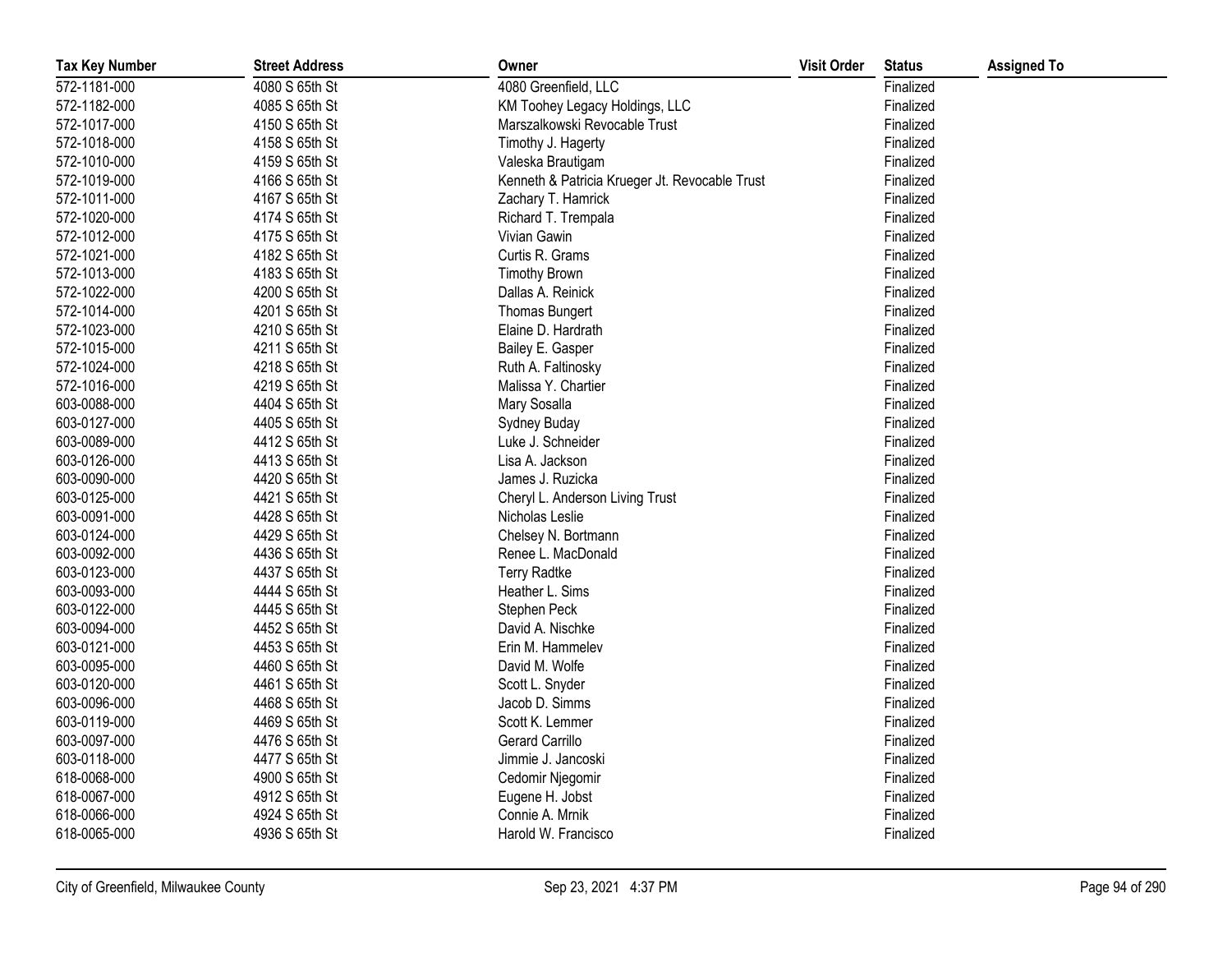| <b>Tax Key Number</b> | <b>Street Address</b> | Owner                                 | <b>Visit Order</b> | <b>Status</b> | <b>Assigned To</b> |
|-----------------------|-----------------------|---------------------------------------|--------------------|---------------|--------------------|
| 618-0064-000          | 4948 S 65th St        | Lew R. Silva                          |                    | Finalized     |                    |
| 618-0042-000          | 4955 S 65th St        | Anthony D. Krawczyk                   |                    | Finalized     |                    |
| 618-0063-000          | 4960 S 65th St        | Lucas E. Heder                        |                    | Finalized     |                    |
| 618-0062-000          | 4972 S 65th St        | Thomas R. Habrat                      |                    | Finalized     |                    |
| 618-0061-000          | 4984 S 65th St        | Susan M. Dejna                        |                    | Finalized     |                    |
| 618-0060-000          | 4996 S 65th St        | Thomas C. Rowe                        |                    | Finalized     |                    |
| 618-0059-000          | 5000 S 65th St        | <b>Emily Buck</b>                     |                    | Finalized     |                    |
| 618-0031-000          | 5011 S 65th St        | Joseph Lewandowski                    |                    | Finalized     |                    |
| 618-0058-000          | 5012 S 65th St        | Robert A. Mutzenbauer                 |                    | Finalized     |                    |
| 618-0032-000          | 5023 S 65th St        | Timothy P. Brandt                     |                    | Finalized     |                    |
| 618-0057-000          | 5024 S 65th St        | Scott A. Vanek                        |                    | Finalized     |                    |
| 618-0033-000          | 5035 S 65th St        | <b>Crystal Rehak</b>                  |                    | Finalized     |                    |
| 618-0056-000          | 5036 S 65th St        | Teresa Zaboklicki                     |                    | Finalized     |                    |
| 618-0034-000          | 5047 S 65th St        | <b>Burger Irrevocable Asset Trust</b> |                    | Finalized     |                    |
| 618-0055-000          | 5048 S 65th St        | James W. Leranth                      |                    | Finalized     |                    |
| 618-0035-000          | 5059 S 65th St        | John E. Granatella                    |                    | Finalized     |                    |
| 618-0054-000          | 5060 S 65th St        | Gary R. Rice                          |                    | Finalized     |                    |
| 618-0036-000          | 5071 S 65th St        | James P. Green                        |                    | Finalized     |                    |
| 618-0053-000          | 5072 S 65th St        | Karen M Szews Revocable Trust         |                    | Finalized     |                    |
| 618-0037-000          | 5083 S 65th St        | Susan J. Barchus                      |                    | Finalized     |                    |
| 618-0052-000          | 5084 S 65th St        | Mario D. Macari                       |                    | Finalized     |                    |
| 618-0038-000          | 5095 S 65th St        | Justin P. Rice                        |                    | Finalized     |                    |
| 618-0051-000          | 5096 S 65th St        | Aurora S. Yumang                      |                    | Finalized     |                    |
| 572-1127-000          | 4150 S 66th St        | Marc Monreal                          |                    | Finalized     |                    |
| 572-1128-000          | 4158 S 66th St        | Michael Moroyoqui                     |                    | Finalized     |                    |
| 572-1136-000          | 4159 S 66th St        | Daniel J. Hansen                      |                    | Finalized     |                    |
| 572-1129-000          | 4166 S 66th St        | Robyn M. Jury                         |                    | Finalized     |                    |
| 572-1137-000          | 4167 S 66th St        | Thomas J. Schumacher                  |                    | Finalized     |                    |
| 572-1130-000          | 4174 S 66th St        | Cheryl Klein                          |                    | Finalized     |                    |
| 572-1138-000          | 4175 S 66th St        | Thomas A. Robinson                    |                    | Finalized     |                    |
| 572-1131-000          | 4182 S 66th St        | Michael S. Reichert                   |                    | Finalized     |                    |
| 572-1139-000          | 4183 S 66th St        | Lewis J. Sellers                      |                    | Finalized     |                    |
| 572-1132-000          | 4200 S 66th St        | Steven R. Gerds                       |                    | Finalized     |                    |
| 572-1140-000          | 4201 S 66th St        | Arnold B. Luedke                      |                    | Finalized     |                    |
| 572-1133-000          | 4210 S 66th St        | Jovica Miletich                       |                    | Finalized     |                    |
| 572-1141-000          | 4211 S 66th St        | Robert J. Dams Jr                     |                    | Finalized     |                    |
| 572-1134-000          | 4218 S 66th St        | Vicki L. Rodriguez                    |                    | Finalized     |                    |
| 572-1142-000          | 4219 S 66th St        | Jeffrey Sobczak                       |                    | Finalized     |                    |
| 603-0108-000          | 4404 S 66th St        | Joshua J. Walhovd                     |                    | Finalized     |                    |
| 603-0147-000          | 4405 S 66th St        | Todd M. Borts                         |                    | Finalized     |                    |
| 603-0109-000          | 4412 S 66th St        | Phillip C. Scharmach                  |                    | Finalized     |                    |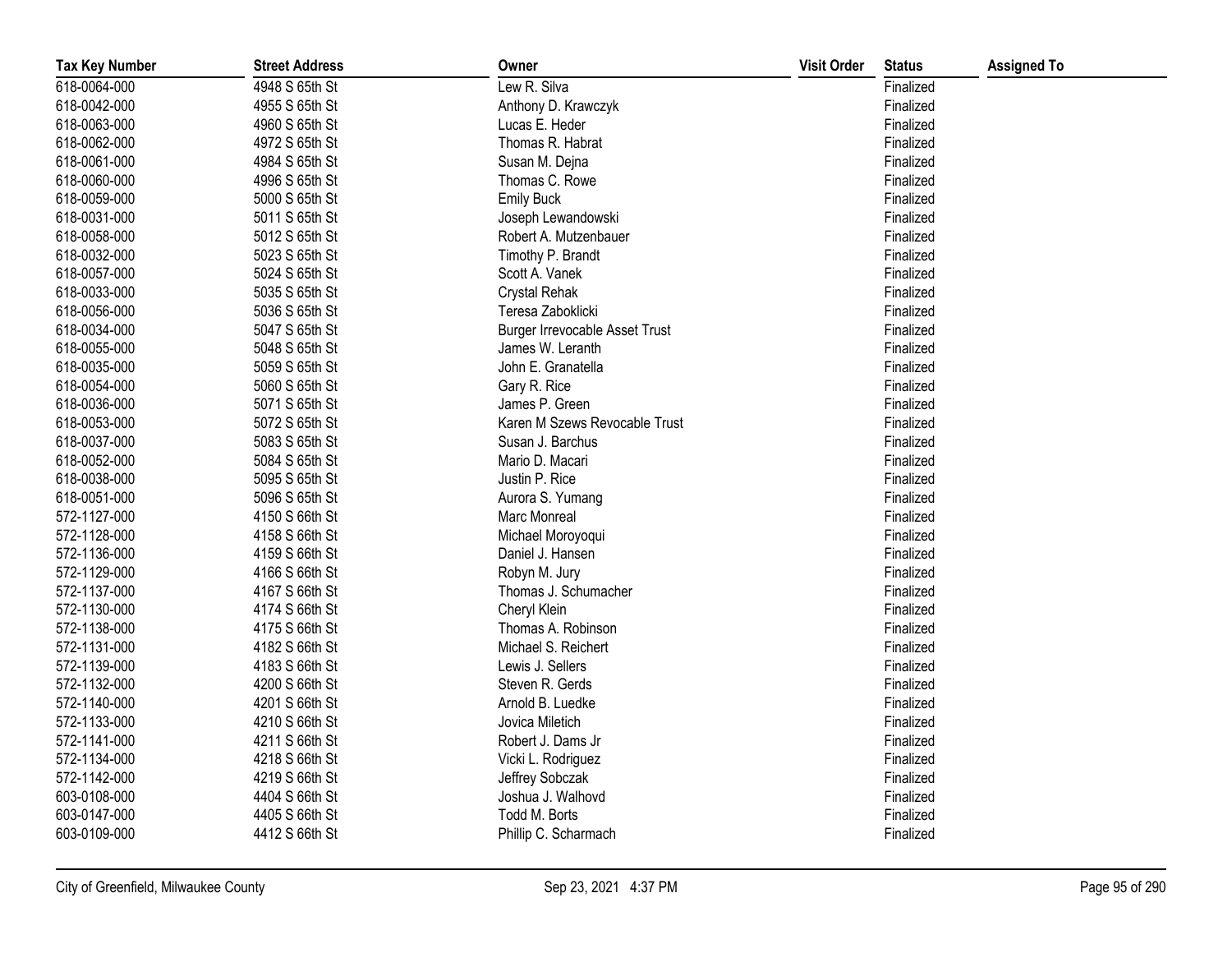| <b>Tax Key Number</b> | <b>Street Address</b> | Owner                                        | <b>Visit Order</b> | <b>Status</b> | <b>Assigned To</b> |
|-----------------------|-----------------------|----------------------------------------------|--------------------|---------------|--------------------|
| 603-0146-000          | 4413 S 66th St        | Evangeline G. Tio                            |                    | Finalized     |                    |
| 603-0110-000          | 4420 S 66th St        | Adam Smith                                   |                    | Finalized     |                    |
| 603-0145-000          | 4421 S 66th St        | Carl D. Hartman                              |                    | Finalized     |                    |
| 603-0111-000          | 4428 S 66th St        | Christopher J. Kemp                          |                    | Finalized     |                    |
| 603-0144-000          | 4429 S 66th St        | Todd L. Krenz                                |                    | Finalized     |                    |
| 603-0112-000          | 4436 S 66th St        | Thomas J. Malitz                             |                    | Finalized     |                    |
| 603-0143-000          | 4437 S 66th St        | Brian K. Olszewski                           |                    | Finalized     |                    |
| 603-0113-000          | 4444 S 66th St        | Austin W. Braun                              |                    | Finalized     |                    |
| 603-0142-000          | 4445 S 66th St        | Branislava Vucinic                           |                    | Finalized     |                    |
| 603-0114-000          | 4452 S 66th St        | Courtney Krystal D. Geiger                   |                    | Finalized     |                    |
| 603-0141-000          | 4453 S 66th St        | Gary J. Honadel                              |                    | Finalized     |                    |
| 603-0115-000          | 4460 S 66th St        | William P. Brandt Jr                         |                    | Finalized     |                    |
| 603-0140-000          | 4461 S 66th St        | Jon Maciejewski                              |                    | Finalized     |                    |
| 603-0116-000          | 4468 S 66th St        | Maria J. Carrasco                            |                    | Finalized     |                    |
| 603-0139-000          | 4469 S 66th St        | Rachel A. Herrera                            |                    | Finalized     |                    |
| 603-0117-000          | 4476 S 66th St        | Sandra Lynn Boegh                            |                    | Finalized     |                    |
| 603-0138-000          | 4477 S 66th St        | Richard Hernandez                            |                    | Finalized     |                    |
| 618-0029-000          | 5000 S 66th St        | David A. Zorzin                              |                    | Finalized     |                    |
| 618-0028-000          | 5010 S 66th St        | Steve K. Gengler                             |                    | Finalized     |                    |
| 618-0027-000          | 5022 S 66th St        | Gamache Trust Dated September 1, 1999        |                    | Finalized     |                    |
| 618-0019-002          | 5031 S 66th St        | Steven D. Nelson                             |                    | Finalized     |                    |
| 618-0026-000          | 5034 S 66th St        | Richard P. Hatlen                            |                    | Finalized     |                    |
| 618-0019-001          | 5045 S 66th St        | Nancy C Piper 2014 Revocable Trust           |                    | Finalized     |                    |
| 618-0025-000          | 5046 S 66th St        | Sue E. Reynolds                              |                    | Finalized     |                    |
| 618-0018-001          | 5055 S 66th St        | Gerald A. Zorko                              |                    | Finalized     |                    |
| 618-0024-000          | 5058 S 66th St        | Thomas R. Papka                              |                    | Finalized     |                    |
| 618-0018-002          | 5065 S 66th St        | Randall E. Romans                            |                    | Finalized     |                    |
| 618-0023-000          | 5070 S 66th St        | Dennis C. Tiskewicz                          |                    | Finalized     |                    |
| 618-0022-000          | 5082 S 66th St        | Noudeum Pophannouvong                        |                    | Finalized     |                    |
| 618-0021-000          | 5094 S 66th St        | Steven C. Butz                               |                    | Finalized     |                    |
| 618-9967-000          | 4924 S 67th Ct        | Janet Michalets                              |                    | Finalized     |                    |
| 618-9966-000          | 4929 S 67th Ct        | Jason D. Abbott                              |                    | Finalized     |                    |
| 572-1158-000          | 4145 S 67th St        | Charles W. Frederick Jr                      |                    | Finalized     |                    |
| 572-1148-000          | 4158 S 67th St        | JUDITH A. DELANEY TRUST, Dated March 25, 200 |                    | Finalized     |                    |
| 572-1157-000          | 4161 S 67th St        | Timothy R. Liegler                           |                    | Finalized     |                    |
| 572-1147-000          | 4170 S 67th St        | Gualberto Anguiano                           |                    | Finalized     |                    |
| 572-1156-000          | 4173 S 67th St        | Bradley J. Fiala                             |                    | Finalized     |                    |
| 572-1146-000          | 4178 S 67th St        | Wade Thelen                                  |                    | Finalized     |                    |
| 572-1155-000          | 4181 S 67th St        | Duane H. Paul                                |                    | Finalized     |                    |
| 572-1145-000          | 4186 S 67th St        | Joseph J. Jermolowicz                        |                    | Finalized     |                    |
| 572-1144-000          | 4204 S 67th St        | Jenna Marie Bruckner                         |                    | Finalized     |                    |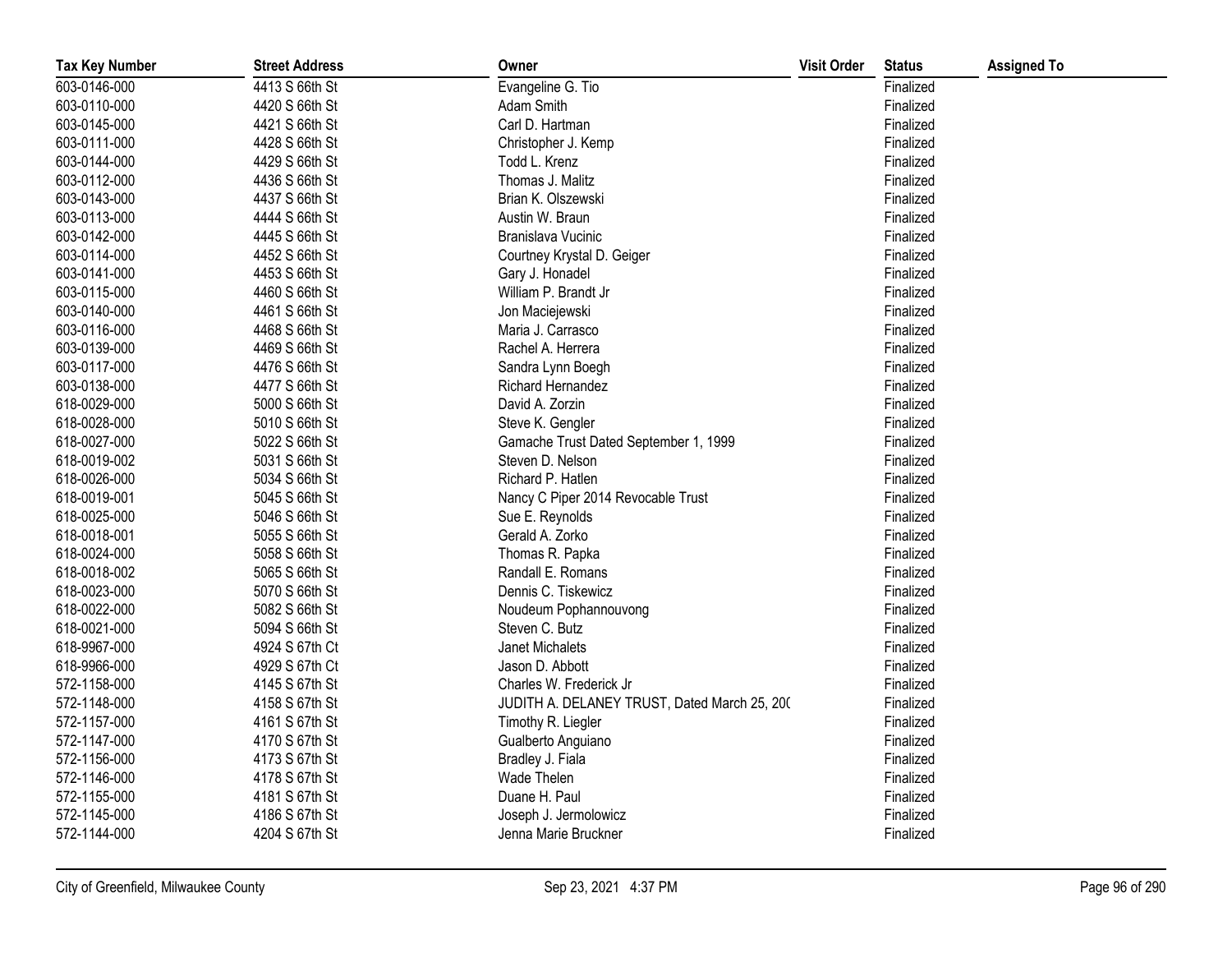| <b>Tax Key Number</b> | <b>Street Address</b> | Owner                            | <b>Visit Order</b> | <b>Status</b> | <b>Assigned To</b> |
|-----------------------|-----------------------|----------------------------------|--------------------|---------------|--------------------|
| 603-0128-000          | 4404 S 67th St        | Elizabeth Awe                    |                    | Finalized     |                    |
| 603-0159-000          | 4405 S 67th St        | Randall J. Filipiak              |                    | Finalized     |                    |
| 603-0129-000          | 4412 S 67th St        | Flavio O. Fonseca Robles         |                    | Finalized     |                    |
| 603-0158-000          | 4413 S 67th St        | Jon L. Biloff                    |                    | Finalized     |                    |
| 603-0130-000          | 4420 S 67th St        | Elaine P. Davies                 |                    | Finalized     |                    |
| 603-0157-000          | 4421 S 67th St        | Ramiz Bajramovic                 |                    | Finalized     |                    |
| 603-0131-000          | 4428 S 67th St        | Andrew J. Schliesman             |                    | Finalized     |                    |
| 603-0156-000          | 4431 S 67th St        | Tanja Nastevski                  |                    | Finalized     |                    |
| 603-0132-000          | 4436 S 67th St        | Kenneth A. Berg                  |                    | Finalized     |                    |
| 603-0155-000          | 4439 S 67th St        | Cynthia E. Jobke                 |                    | Finalized     |                    |
| 603-0133-000          | 4444 S 67th St        | Donna R. Pluta-Eisenmann         |                    | Finalized     |                    |
| 603-0154-000          | 4447 S 67th St        | Marina Bartoshevich              |                    | Finalized     |                    |
| 603-0134-000          | 4452 S 67th St        | Kristin M. Olson                 |                    | Finalized     |                    |
| 603-0153-000          | 4455 S 67th St        | Joan Mary Takala                 |                    | Finalized     |                    |
| 603-0135-000          | 4460 S 67th St        | Allen J. Schneider               |                    | Finalized     |                    |
| 603-0152-000          | 4465 S 67th St        | Gary J. Behl                     |                    | Finalized     |                    |
| 603-0136-000          | 4468 S 67th St        | Faith Wittig                     |                    | Finalized     |                    |
| 603-0151-000          | 4475 S 67th St        | Michael J. Fleischhacker         |                    | Finalized     |                    |
| 603-0137-000          | 4476 S 67th St        | John J. Gilge                    |                    | Finalized     |                    |
| 618-9980-000          | 4900 S 67th St        | Christopher J. Hegeman           |                    | Finalized     |                    |
| 618-9969-000          | 4920 S 67th St        | Joseph G. Marchewka              |                    | Finalized     |                    |
| 618-9976-001          | 4921 S 67th St        | Ronald Pietraszewski             |                    | Finalized     |                    |
| 618-9965-000          | 4934 S 67th St        | John A. Krummel                  |                    | Finalized     |                    |
| 618-9974-000          | 4935 S 67th St        | Zoran Lasica                     |                    | Finalized     |                    |
| 618-9971-000          | 4967 S 67th St        | Christopher N. Luckey            |                    | Finalized     |                    |
| 618-0012-001          | 5010 S 67th St        | Randolph R. Mifko                |                    | Finalized     |                    |
| 618-0013-000          | 5026 S 67th St        | Kyle J. Peterson                 |                    | Finalized     |                    |
| 618-0010-001          | 5031 S 67th St        | Tammy L. Loga                    |                    | Finalized     |                    |
| 618-0014-000          | 5034 S 67th St        | Richard L. Steele                |                    | Finalized     |                    |
| 618-0010-002          | 5039 S 67th St        | Gary R. Caughlin                 |                    | Finalized     |                    |
| 618-0015-001          | 5054 S 67th St        | Danny L. Owings Jr               |                    | Finalized     |                    |
| 618-0009-001          | 5063 S 67th St        | Hazel A. Audas                   |                    | Finalized     |                    |
| 618-0015-002          | 5068 S 67th St        | Thomas Wendt                     |                    | Finalized     |                    |
| 618-0009-002          | 5071 S 67th St        | Angela M. Taylor                 |                    | Finalized     |                    |
| 618-0008-000          | 5081 S 67th St        | Carol A. Menghe                  |                    | Finalized     |                    |
| 618-0007-000          | 5089 S 67th St        | Joseph A. Azzolina               |                    | Finalized     |                    |
| 572-8975-001          | S 68th St             | Wisconsin Electric Power Company |                    | Finalized     |                    |
| 572-8998-000          | S 68th St             | Wisconsin Electric Power Company |                    | Finalized     |                    |
| 571-1013-000          | 4135 S 68th St        | James Letizia                    |                    | Finalized     |                    |
| 572-8974-000          | 4136 S 68th St        | Michael J. Katzer                |                    | Finalized     |                    |
| 572-8973-000          | 4140 S 68th St        | Roger D. Block                   |                    | Finalized     |                    |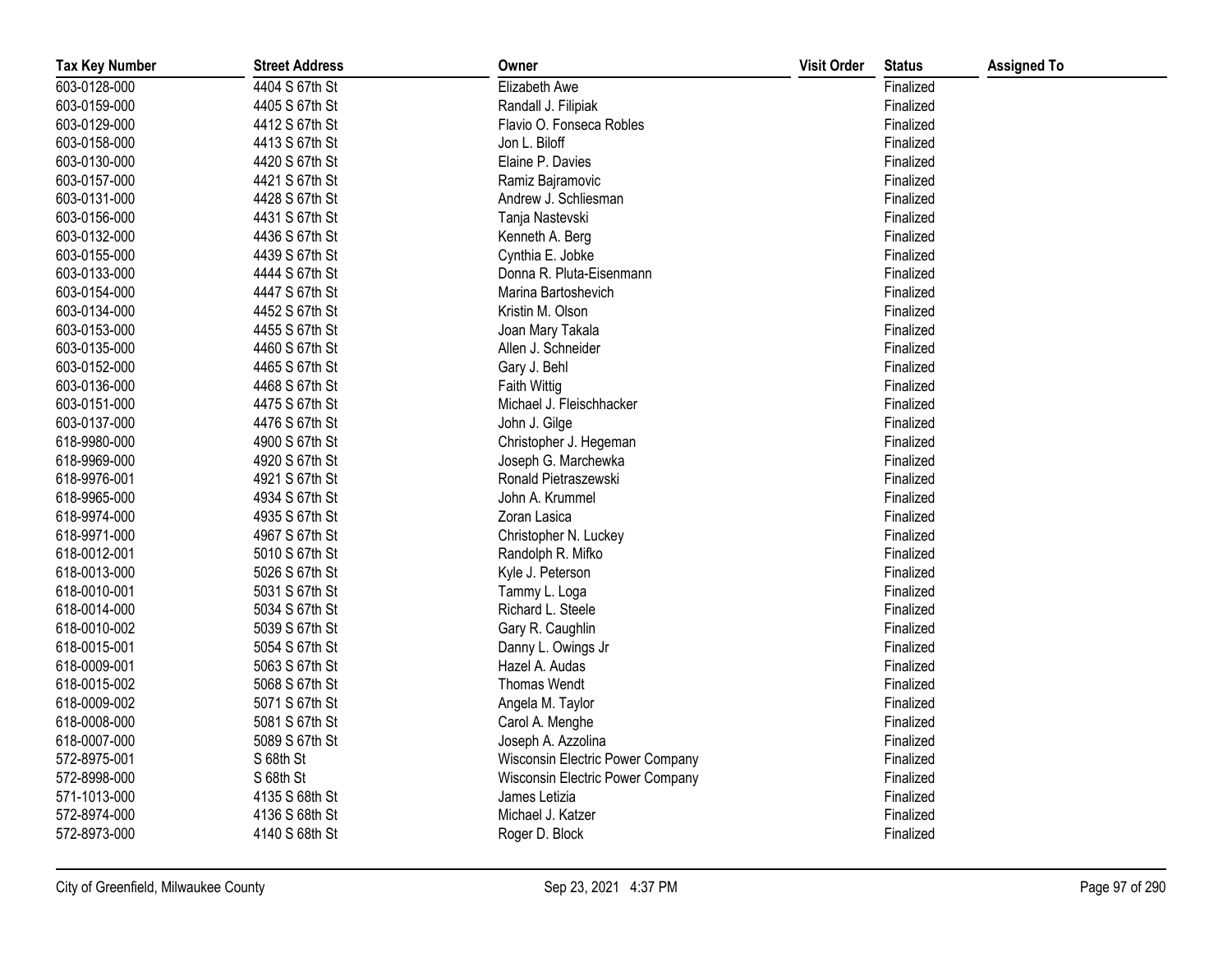| <b>Tax Key Number</b> | <b>Street Address</b> | Owner                        | <b>Visit Order</b> | <b>Status</b> | <b>Assigned To</b> |
|-----------------------|-----------------------|------------------------------|--------------------|---------------|--------------------|
| 571-1012-000          | 4145 S 68th St        | James J. Janiszewski         |                    | Finalized     |                    |
| 572-8972-000          | 4150 S 68th St        | BHD, LLC                     |                    | Finalized     |                    |
| 571-1011-000          | 4155 S 68th St        | Jeffrey W. Unger             |                    | Finalized     |                    |
| 571-1010-000          | 4165 S 68th St        | Rajko Filipovic              |                    | Finalized     |                    |
| 572-8971-000          | 4166 S 68th St        | Christopher Yerke            |                    | Finalized     |                    |
| 572-1150-000          | 4184 S 68th St        | Rickey L. Marek              |                    | Finalized     |                    |
| 571-1009-001          | 4197 S 68th St        | Ruthanne M. Hartzheim        |                    | Finalized     |                    |
| 571-1008-001          | 4201 S 68th St        | Angel L. Morales             |                    | Finalized     |                    |
| 572-1151-000          | 4204 S 68th St        | Gregory E. Bosl              |                    | Finalized     |                    |
| 571-1007-001          | 4207 S 68th St        | <b>Wendt Trust</b>           |                    | Finalized     |                    |
| 572-1152-000          | 4210 S 68th St        | <b>Kristine Baty</b>         |                    | Finalized     |                    |
| 571-1006-001          | 4215 S 68th St        | <b>Wendt Trust</b>           |                    | Finalized     |                    |
| 572-8970-000          | 4222 S 68th St        | Peter C. Groth               |                    | Finalized     |                    |
| 571-1005-001          | 4229 S 68th St        | John D. Alexander            |                    | Finalized     |                    |
| 572-8969-000          | 4230 S 68th St        | Sulika LLC                   |                    | Finalized     |                    |
| 571-1004-000          | 4239 S 68th St        | Paul Hass                    |                    | Finalized     |                    |
| 572-8968-000          | 4242 S 68th St        | Laura K. Rollins             |                    | Finalized     |                    |
| 571-1003-000          | 4245 S 68th St        | Juan F. Rodriguez            |                    | Finalized     |                    |
| 572-8967-002          | 4246 S 68th St        | Lucilla Chandy Valluvacherry |                    | Finalized     |                    |
| 571-1002-000          | 4255 S 68th St        | Mark J. Dolan                |                    | Finalized     |                    |
| 571-1001-000          | 4265 S 68th St        | Allen R. Rhode               |                    | Finalized     |                    |
| 572-8967-001          | 4270 S 68th St        | Victoria A. Bell             |                    | Finalized     |                    |
| 571-1000-000          | 4275 S 68th St        | Laura Belling                |                    | Finalized     |                    |
| 603-9964-000          | 4300 S 68th St        | Geri A. Lapinski             |                    | Finalized     |                    |
| 603-9963-000          | 4320 S 68th St        | Linda Stupak                 |                    | Finalized     |                    |
| 603-9962-001          | 4330 S 68th St        | Gregory Piorkowski           |                    | Finalized     |                    |
| 603-9962-002          | 4340 S 68th St        | Trista P. Varner             |                    | Finalized     |                    |
| 603-9961-000          | 4350 S 68th St        | Charles L. Kennedy           |                    | Finalized     |                    |
| 604-0044-000          | 4369 S 68th St        | Justino Rojo                 |                    | Finalized     |                    |
| 604-0045-000          | 4385 S 68th St        | Gustavo Rojo                 |                    | Finalized     |                    |
| 603-0148-000          | 4402 S 68th St        | Blue Light Properties, LLC   |                    | Finalized     |                    |
| 604-0046-000          | 4411 S 68th St        | Boleslaw "Bill" Olowiak      |                    | Finalized     |                    |
| 603-0149-000          | 4412 S 68th St        | Catarina Dorobilski Alonso   |                    | Finalized     |                    |
| 603-0150-000          | 4422 S 68th St        | Gilbert Villajuan            |                    | Finalized     |                    |
| 604-0047-000          | 4425 S 68th St        | Jerald M. Schaff             |                    | Finalized     |                    |
| 603-9960-002          | 4430 S 68th St        | James R. Drehfal             |                    | Finalized     |                    |
| 603-9960-004          | 4434 S 68th St        | Irene Dawydiuk               |                    | Finalized     |                    |
| 603-9960-006          | 4440 S 68th St        | Danny L. Tuttle              |                    | Finalized     |                    |
| 604-0048-001          | 4441 S 68th St        | Todd D. Sum                  |                    | Finalized     |                    |
| 603-9960-007          | 4446 S 68th St        | Arturo M. Alatriste          |                    | Finalized     |                    |
| 603-9960-008          | 4450 S 68th St        | Mark W. Pfeiffer             |                    | Finalized     |                    |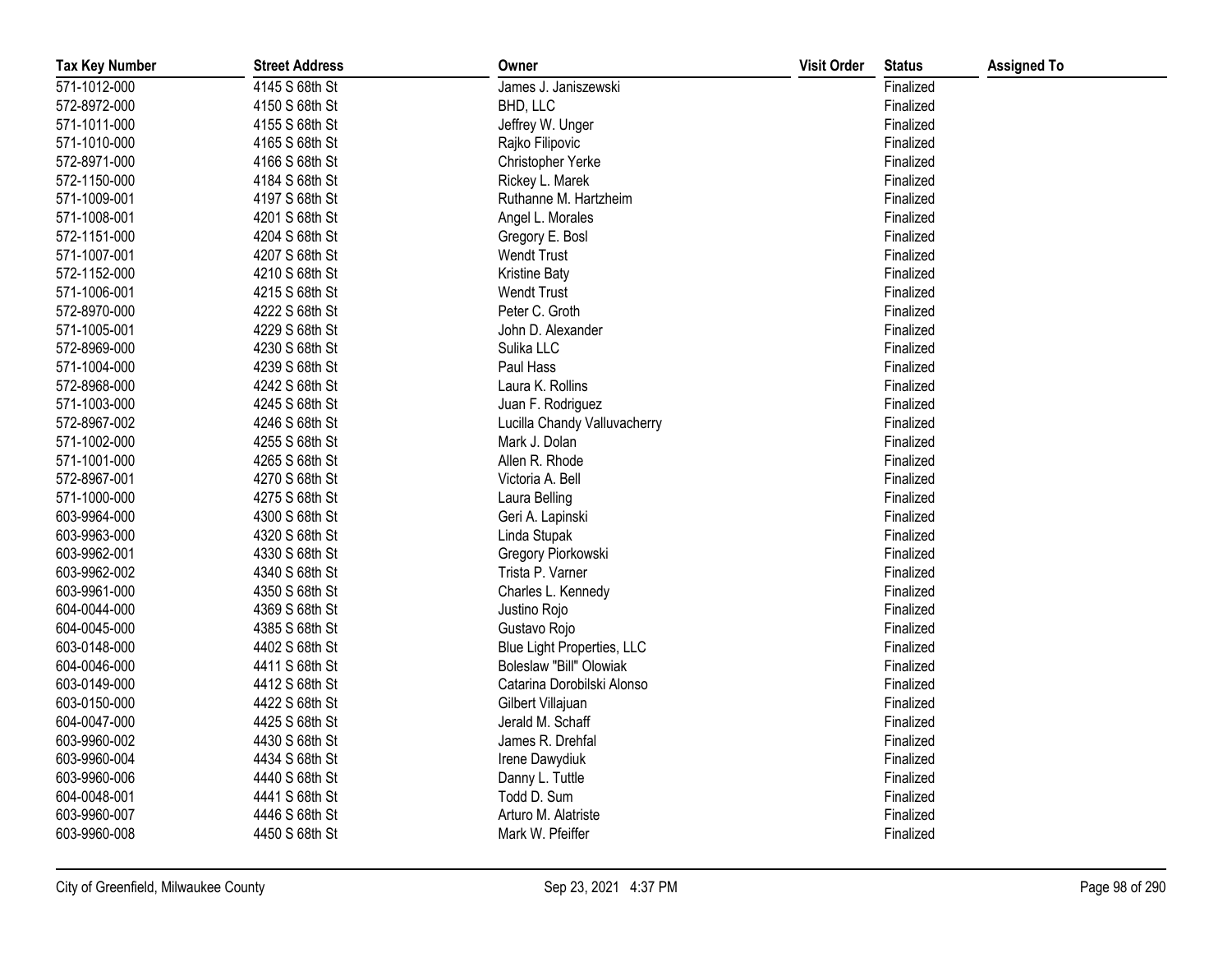| <b>Tax Key Number</b> | <b>Street Address</b> | Owner                       | <b>Visit Order</b> | <b>Status</b> | <b>Assigned To</b> |
|-----------------------|-----------------------|-----------------------------|--------------------|---------------|--------------------|
| 604-9939-001          | 4545 S 68th St        | Raymond G. Blankenheim Jr   |                    | Finalized     |                    |
| 604-9938-000          | 4551 S 68th St        | Kevin Bruno Zipp            |                    | Finalized     |                    |
| 604-9937-000          | 4555 S 68th St        | Joseph R. Elmergreen        |                    | Finalized     |                    |
| 603-9952-004          | 4560 S 68th St        | Joseph A. Rydzik            |                    | Finalized     |                    |
| 604-9936-001          | 4565 S 68th St        | Timothy G. Sowinski         |                    | Finalized     |                    |
| 603-9952-008          | 4566 S 68th St        | Adam Hug                    |                    | Finalized     |                    |
| 603-9952-009          | 4570 S 68th St        | Sidello Property LLC        |                    | Finalized     |                    |
| 604-9936-002          | 4581 S 68th St        | Gary R. Gardner             |                    | Finalized     |                    |
| 603-9952-010          | 4590 S 68th St        | Anthony Koziczkowski        |                    | Finalized     |                    |
| 603-9952-011          | 4600 S 68th St        | Noah S. Rens                |                    | Finalized     |                    |
| 604-9935-001          | 4619 S 68th St        | Scott A. Rekowski           |                    | Finalized     |                    |
| 603-9952-002          | 4620 S 68th St        | Miranda Dougherty           |                    | Finalized     |                    |
| 604-9934-001          | 4631 S 68th St        | Linda S. White              |                    | Finalized     |                    |
| 603-9951-000          | 4634 S 68th St        | Johanna Walker              |                    | Finalized     |                    |
| 603-9950-001          | 4642 S 68th St        | 4642 SO. 68 LLC             |                    | Finalized     |                    |
| 604-9934-002          | 4645 S 68th St        | Chelsea Miller              |                    | Finalized     |                    |
| 603-9950-002          | 4650 S 68th St        | 4650 SO. 68 LLC             |                    | Finalized     |                    |
| 617-0116-000          | 4741 S 68th St        | Gloria Kivi                 |                    | Finalized     |                    |
| 617-0115-000          | 4755 S 68th St        | Marlene Jung                |                    | Finalized     |                    |
| 617-0114-000          | 4771 S 68th St        | Ronald J. Schlidt           |                    | Finalized     |                    |
| 617-9999-000          | 4801 S 68th St        | Daniel I. Lukic             |                    | Finalized     |                    |
| 618-9983-004          | 4810 S 68th St        | Drew-St Regis Apts          |                    | Finalized     |                    |
| 617-9998-000          | 4819 S 68th St        | Kellie Halverson            |                    | Finalized     |                    |
| 617-9997-000          | 4823 S 68th St        | Joseph P. Jones             |                    | Finalized     |                    |
| 617-9996-000          | 4845 S 68th St        | John Dorszynski             |                    | Finalized     |                    |
| 618-9982-001          | 4850 S 68th St        | Susana Valentin             |                    | Finalized     |                    |
| 617-9995-001          | 4855 S 68th St        | John A. Mumper              |                    | Finalized     |                    |
| 617-9994-000          | 4875 S 68th St        | Jessica M. Schultz          |                    | Finalized     |                    |
| 618-9982-002          | 4900 S 68th St        | Enlightened Investments LLC |                    | Finalized     |                    |
| 618-9982-005          | 4900 S 68th St        | Enlightened Investments LLC |                    | Finalized     |                    |
| 617-9993-000          | 4901 S 68th St        | Scott C. Cramer             |                    | Finalized     |                    |
| 618-9982-004          | 4914 S 68th St        | <b>Terry Krell</b>          |                    | Finalized     |                    |
| 617-9992-000          | 4915 S 68th St        | Ralph H. Pluer              |                    | Finalized     |                    |
| 618-9977-001          | 4920 S 68th St        | Jose M. Ruvalcaba           |                    | Finalized     |                    |
| 617-0001-000          | 4931 S 68th St        | David L. Kusz               |                    | Finalized     |                    |
| 617-0002-000          | 4951 S 68th St        | Robert C. Schoenecker       |                    | Finalized     |                    |
| 618-9975-000          | 4952 S 68th St        | John Ailant                 |                    | Finalized     |                    |
| 618-9973-000          | 4960 S 68th St        | Dale L. Larson              |                    | Finalized     |                    |
| 618-0001-001          | 5000 S 68th St        | Roberto Rivera              |                    | Finalized     |                    |
| 617-0003-000          | 5001 S 68th St        | Felipe J. Perez             |                    | Finalized     |                    |
| 618-0001-002          | 5020 S 68th St        | Daniel Acevedo              |                    | Finalized     |                    |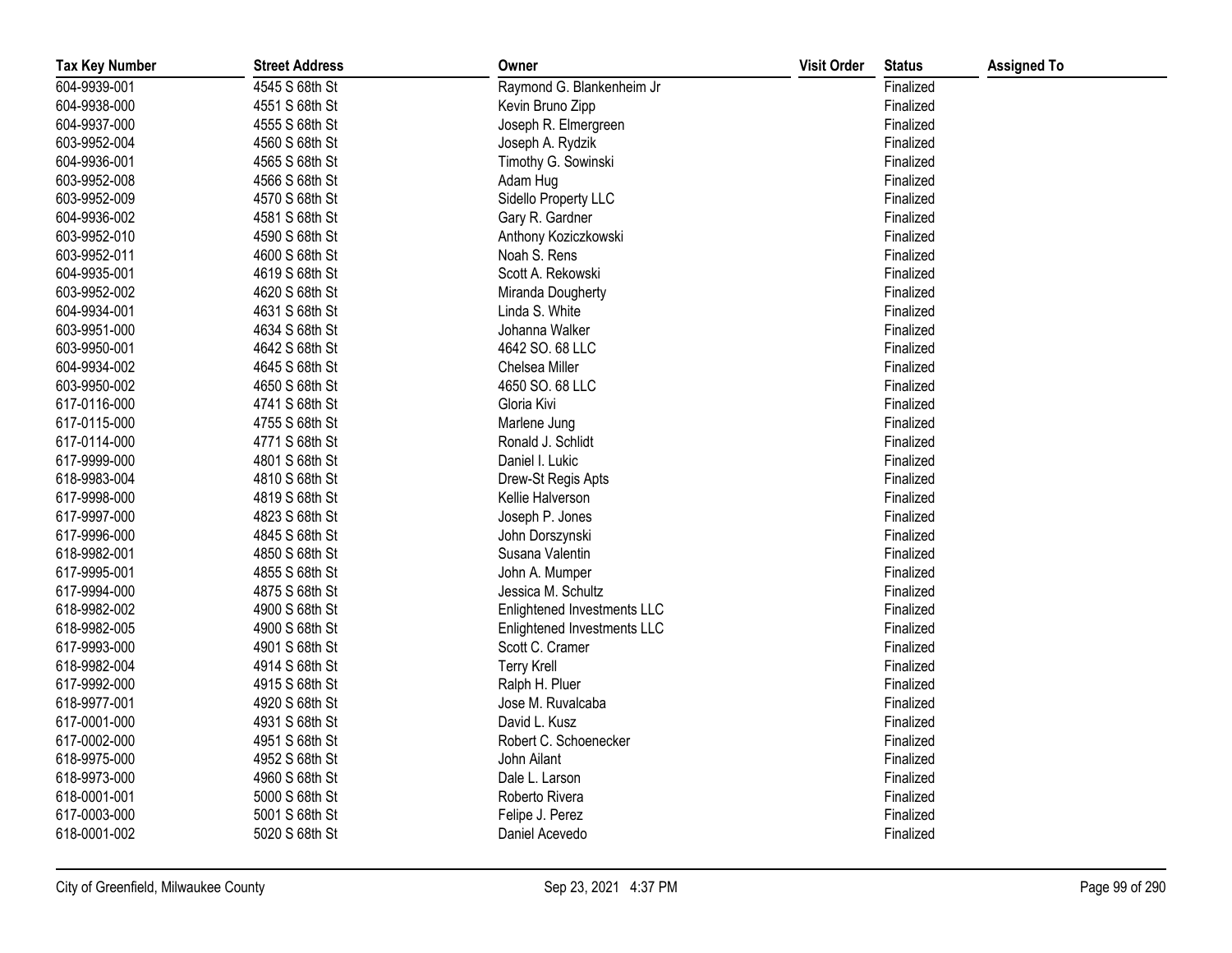| <b>Tax Key Number</b> | <b>Street Address</b> | Owner                                      | <b>Visit Order</b> | <b>Status</b> | <b>Assigned To</b> |
|-----------------------|-----------------------|--------------------------------------------|--------------------|---------------|--------------------|
| 617-0004-000          | 5021 S 68th St        | Denise Kunz                                |                    | Finalized     |                    |
| 618-0002-000          | 5030 S 68th St        | Arnold J. Drewitz                          |                    | Finalized     |                    |
| 617-0005-000          | 5039 S 68th St        | Deanna C. Dickinson                        |                    | Finalized     |                    |
| 618-0003-000          | 5040 S 68th St        | Antonio Diaz Jr                            |                    | Finalized     |                    |
| 618-0004-000          | 5050 S 68th St        | Cynthia A. Hug                             |                    | Finalized     |                    |
| 618-0005-000          | 5052 S 68th St        | Sharon Eggert                              |                    | Finalized     |                    |
| 617-0006-000          | 5053 S 68th St        | Thomas B. and Bonnie J. Smith Living Trust |                    | Finalized     |                    |
| 617-0007-000          | 5071 S 68th St        | Diana K. Oesterreich                       |                    | Finalized     |                    |
| 650-9000-005          | 5141 S 68th St        | Wisconsin Electric Power Company           |                    | Finalized     |                    |
| 604-9936-004          | 4562 S 69th St        | Michael Louis Marchese                     |                    | Finalized     |                    |
| 604-9936-003          | 4590 S 69th St        | Jeffrey A. Szaniawski                      |                    | Finalized     |                    |
| 604-9934-004          | 4630 S 69th St        | Anthony Sciurba                            |                    | Finalized     |                    |
| 604-9934-003          | 4644 S 69th St        | Mary R. Koman                              |                    | Finalized     |                    |
| 617-0119-000          | 4740 S 69th St        | John A. Hooper                             |                    | Finalized     |                    |
| 617-0120-000          | 4756 S 69th St        | Kathryn Massman                            |                    | Finalized     |                    |
| 617-0121-000          | 4772 S 69th St        | Mary L. Xiong                              |                    | Finalized     |                    |
| 617-9988-001          | 4803 S 69th St        | Nikolaos D. Poulos                         |                    | Finalized     |                    |
| 617-9989-000          | 4806 S 69th St        | Steven P. Littleton                        |                    | Finalized     |                    |
| 617-9988-002          | 4813 S 69th St        | <b>Noel Darling</b>                        |                    | Finalized     |                    |
| 617-9990-000          | 4820 S 69th St        | Susan E. Cavallier Revocable Living Trust  |                    | Finalized     |                    |
| 617-9988-003          | 4823 S 69th St        | John W. Hanson                             |                    | Finalized     |                    |
| 617-9991-006          | 4868 S 69th St        | P.E. Marshall Properties V, LLC            |                    | Finalized     |                    |
| 617-0064-000          | 4877 S 69th St        | Rodney C. Severson                         |                    | Finalized     |                    |
| 617-9991-005          | 4878 S 69th St        | Katherine A. Becker                        |                    | Finalized     |                    |
| 617-9991-002          | 4900 S 69th St        | Frank B. Serwatka                          |                    | Finalized     |                    |
| 617-9991-003          | 4914 S 69th St        | Michael L. Coggins                         |                    | Finalized     |                    |
| 617-0025-000          | 4924 S 69th St        | Gary Sherwood Thames III                   |                    | Finalized     |                    |
| 617-0024-000          | 4938 S 69th St        | Theodore Jetty                             |                    | Finalized     |                    |
| 617-0023-000          | 4956 S 69th St        | Jennifer D. Adamczak                       |                    | Finalized     |                    |
| 617-0036-000          | 5001 S 69th St        | Thomas G. Flemming                         |                    | Finalized     |                    |
| 617-0026-002          | 5022 S 69th St        | Mark J. Peterson                           |                    | Finalized     |                    |
| 617-0027-001          | 5050 S 69th St        | Bryan J. Stankovsky                        |                    | Finalized     |                    |
| 617-0029-000          | 5061 S 69th St        | Justin Schneider                           |                    | Finalized     |                    |
| 617-0027-002          | 5070 S 69th St        | Raymond T. Luczak Jr                       |                    | Finalized     |                    |
| 571-8948-000          | 4240 S 70th St        | Smail Alihodzic                            |                    | Finalized     |                    |
| 571-1018-000          | 4267 S 70th St        | Craig A. Krytkowski                        |                    | Finalized     |                    |
| 571-8947-000          | 4270 S 70th St        | Nicholas J. Carman                         |                    | Finalized     |                    |
| 604-0005-000          | 4310 S 71st St        | James Callan Inc                           |                    | Finalized     |                    |
| 604-0016-000          | 4311 S 71st St        | James Callan Inc                           |                    | Finalized     |                    |
| 604-0008-000          | 4332 S 71st St        | Larry D. Rogowski                          |                    | Finalized     |                    |
| 604-0017-000          | 4335 S 71st St        | <b>Burger Trust</b>                        |                    | Finalized     |                    |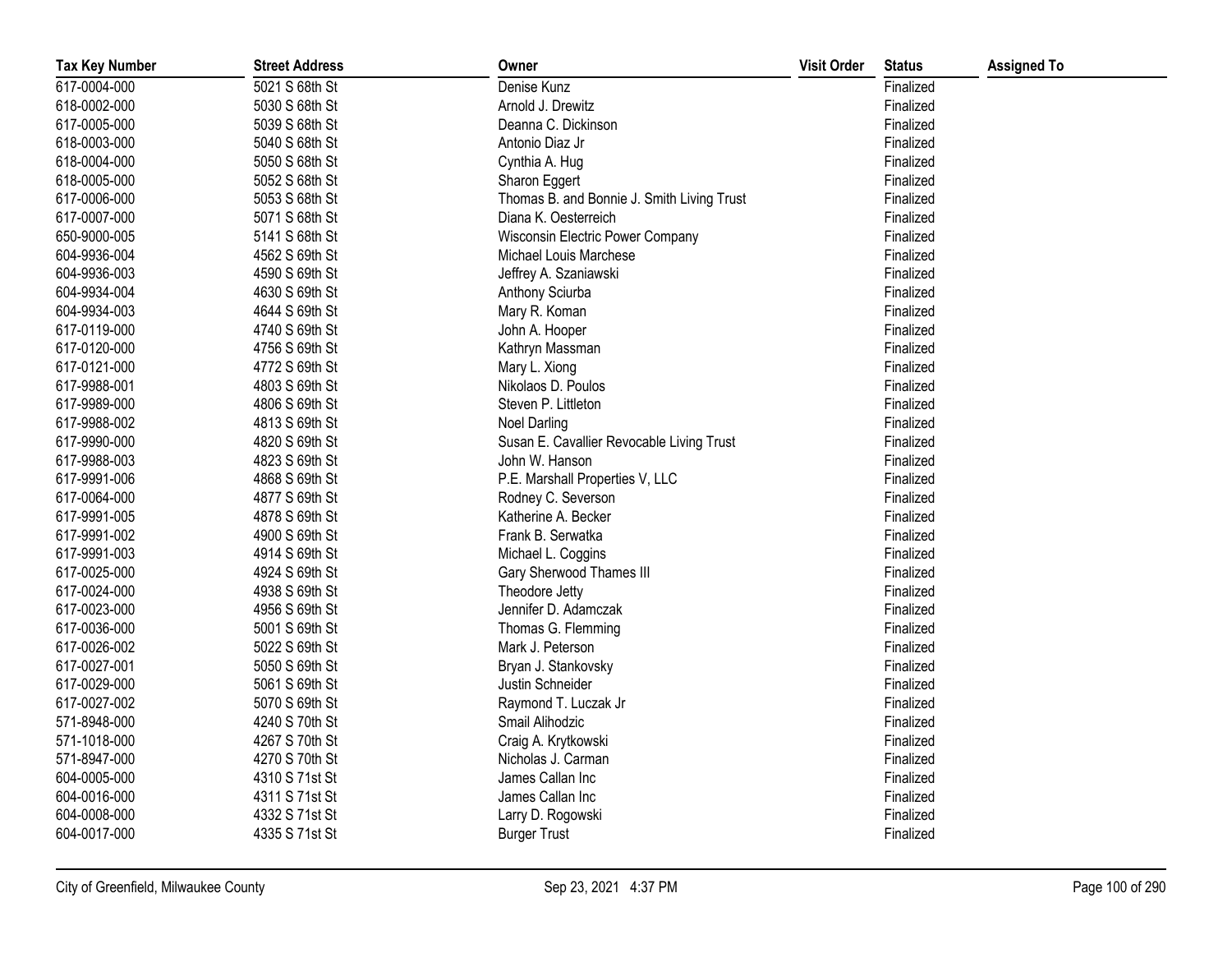| <b>Tax Key Number</b> | <b>Street Address</b> | Owner                                             | <b>Visit Order</b> | <b>Status</b> | <b>Assigned To</b> |
|-----------------------|-----------------------|---------------------------------------------------|--------------------|---------------|--------------------|
| 604-0009-000          | 4342 S 71st St        | John M. Lorence                                   |                    | Finalized     |                    |
| 604-0018-000          | 4345 S 71st St        | Dann G. Reske                                     |                    | Finalized     |                    |
| 604-0010-000          | 4352 S 71st St        | Kyle Li                                           |                    | Finalized     |                    |
| 604-0019-000          | 4353 S 71st St        | Wallace Revocable Trust Dated June 21, 2012       |                    | Finalized     |                    |
| 604-0011-000          | 4362 S 71st St        | Jeffrey M. Phillips                               |                    | Finalized     |                    |
| 604-0020-000          | 4363 S 71st St        | Jessica Lewandowski                               |                    | Finalized     |                    |
| 571-1030-000          | 4156 S 72nd St        | Mark J. Bloom & Laureen J. Bloom Revocable Living |                    | Finalized     |                    |
| 571-1034-000          | 4159 S 72nd St        | Casimir C Adyniec Et Al                           |                    | Finalized     |                    |
| 571-1031-000          | 4164 S 72nd St        | Richard C. Kasza                                  |                    | Finalized     |                    |
| 571-1035-000          | 4173 S 72nd St        | Brett A. Schulz                                   |                    | Finalized     |                    |
| 571-1032-001          | 4178 S 72nd St        | Edwin J. Ketola                                   |                    | Finalized     |                    |
| 571-1036-000          | 4185 S 72nd St        | John D. Wooden                                    |                    | Finalized     |                    |
| 604-0012-000          | 4310 S 72nd St        | James Callan Inc                                  |                    | Finalized     |                    |
| 604-0026-000          | 4340 S 72nd St        | Jose Vicente Segarra Gonzalez                     |                    | Finalized     |                    |
| 604-0025-000          | 4348 S 72nd St        | Michael D. Wesley                                 |                    | Finalized     |                    |
| 604-0024-000          | 4358 S 72nd St        | Frizt E. Jacobs                                   |                    | Finalized     |                    |
| 604-0023-000          | 4366 S 72nd St        | Cason Kempken                                     |                    | Finalized     |                    |
| 604-0022-000          | 4376 S 72nd St        | Mark W. Dziewa                                    |                    | Finalized     |                    |
| 604-9945-000          | 4405 S 72nd St        | Paul R. Scott                                     |                    | Finalized     |                    |
| 604-9946-000          | 4415 S 72nd St        | Janet M. Beres                                    |                    | Finalized     |                    |
| 604-9947-000          | 4423 S 72nd St        | Martin Utri                                       |                    | Finalized     |                    |
| 604-9948-000          | 4433 S 72nd St        | Daniel M. Vukovich                                |                    | Finalized     |                    |
| 604-9949-001          | 4463 S 72nd St        | John A. Konop                                     |                    | Finalized     |                    |
| 604-9950-000          | 4477 S 72nd St        | Fred J. Ebli                                      |                    | Finalized     |                    |
| 604-9952-001          | 4487 S 72nd St        | Ronald R. Slang                                   |                    | Finalized     |                    |
| 604-9952-007          | 4581 S 72nd St        | Richard D. Jimenez-Osorio                         |                    | Finalized     |                    |
| 604-9952-008          | 4587 S 72nd St        | City of Greenfield                                |                    | Finalized     |                    |
| 604-9952-006          | 4595 S 72nd St        | John J. Arndt                                     |                    | Finalized     |                    |
| 604-0114-000          | 4600 S 72nd St        | Jane M. Reinick                                   |                    | Finalized     |                    |
| 604-9952-004          | 4605 S 72nd St        | Eric P. Groncki                                   |                    | Finalized     |                    |
| 604-0115-000          | 4610 S 72nd St        | Delbert A. Rafalski                               |                    | Finalized     |                    |
| 604-0134-000          | 4620 S 72nd St        | <b>Eric Paneitz</b>                               |                    | Finalized     |                    |
| 604-9953-004          | 4621 S 72nd St        | Gamache Trust                                     |                    | Finalized     |                    |
| 604-9953-003          | 4631 S 72nd St        | Damon D. McDuffy                                  |                    | Finalized     |                    |
| 604-9953-002          | 4643 S 72nd St        | Michael M. Reupert                                |                    | Finalized     |                    |
| 604-9953-001          | 4653 S 72nd St        | Jean M. White                                     |                    | Finalized     |                    |
| 604-9954-000          | 4661 S 72nd St        | William C. Schaning                               |                    | Finalized     |                    |
| 617-9975-025          | 4883 S 72nd St        | David Huynh                                       |                    | Finalized     |                    |
| 617-0070-001          | 4886 S 72nd St        | Steven Perez                                      |                    | Finalized     |                    |
| 617-9975-026          | 4889 S 72nd St        | Timothy J. Wiltzius                               |                    | Finalized     |                    |
| 617-9975-027          | 4901 S 72nd St        | Debra L. Dublinski                                |                    | Finalized     |                    |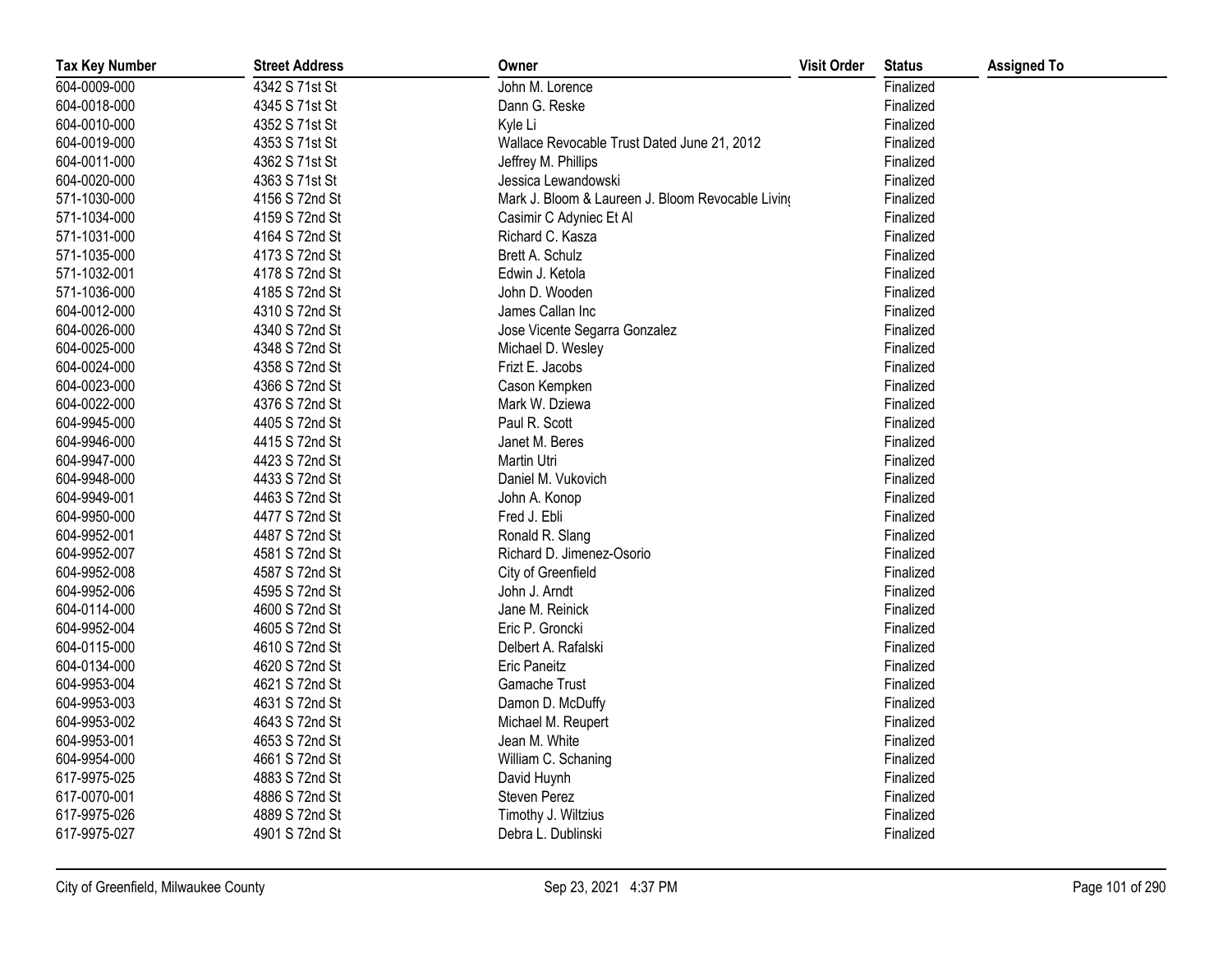| <b>Tax Key Number</b> | <b>Street Address</b> | Owner                                          | <b>Visit Order</b> | <b>Status</b> | <b>Assigned To</b> |
|-----------------------|-----------------------|------------------------------------------------|--------------------|---------------|--------------------|
| 617-9975-028          | 4911 S 72nd St        | James Smukowski                                |                    | Finalized     |                    |
| 617-0056-000          | 4929 S 72nd St        | Eduardo Munoz Sampedro                         |                    | Finalized     |                    |
| 617-0057-000          | 4949 S 72nd St        | Mara L. Saynes                                 |                    | Finalized     |                    |
| 617-0058-000          | 4959 S 72nd St        | Lori J. Rudolf                                 |                    | Finalized     |                    |
| 617-0059-000          | 5005 S 72nd St        | Eric J. Tyczkowski                             |                    | Finalized     |                    |
| 617-0060-000          | 5015 S 72nd St        | Ronald A. DeKeyser                             |                    | Finalized     |                    |
| 617-0061-000          | 5033 S 72nd St        | Delores V. Weiss                               |                    | Finalized     |                    |
| 617-0062-000          | 5047 S 72nd St        | Carol A. Czaplewski                            |                    | Finalized     |                    |
| 617-0063-000          | 5061 S 72nd St        | Hatidza Green                                  |                    | Finalized     |                    |
| 617-9985-000          | S 74th St             | City of Greenfield                             |                    | Finalized     |                    |
| 617-0081-000          | 4735 S 74th St        | <b>GMRI</b> Inc                                |                    | Finalized     |                    |
| 617-0080-000          | 4745 S 74th St        | Adam S. Rutkowski                              |                    | Finalized     |                    |
| 617-0079-000          | 4759 S 74th St        | Karin C. Stoil                                 |                    | Finalized     |                    |
| 617-0078-000          | 4773 S 74th St        | Elizabeth M. Davison                           |                    | Finalized     |                    |
| 617-9975-030          | 5005 S 74th St        | Bouraxis Properties (Budget S108)              |                    | Finalized     |                    |
| 617-9975-023          | 5030 S 74th St        | Andreas Bouraxis Irrevocable Trust of 2008     |                    | Finalized     |                    |
| 604-9975-000          | S 76th St             | E J Eberhardy & C Zimdars                      |                    | Finalized     |                    |
| 651-9000-005          | S 76th St             | ROS No 16 LLC                                  |                    | Finalized     |                    |
| 651-9000-006          | S 76th St             | City of Greenfield                             |                    | Finalized     |                    |
| 571-8998-000          | 4104 S 76th St        | Wisconsin Electric Power Company               |                    | Finalized     |                    |
| 571-8997-000          | 4110 S 76th St        | Tyler D. Horner                                |                    | Finalized     |                    |
| 570-8960-001          | 4141 S 76th St        | Lewenauer Investments                          |                    | Finalized     |                    |
| 570-8957-000          | 4171 S 76th St        | Predrag Maric                                  |                    | Finalized     |                    |
| 571-8984-009          | 4200 S 76th St        | <b>Brixmor Spring Mall Limited Partnership</b> |                    | Finalized     |                    |
| 570-8952-005          | 4279 S 76th St        | Learsi Wisconsin LLC                           |                    | Finalized     |                    |
| 571-8984-007          | 4280 S 76th St        | Carisch Brothers LP                            |                    | Finalized     |                    |
| 570-8952-004          | 4285 S 76th St        | LW Outlot, LLC                                 |                    | Finalized     |                    |
| 571-8984-010          | 4296 S 76th St        | 4296 S 76th Street LLC                         |                    | Finalized     |                    |
| 605-9999-000          | 4309 S 76th St        | Kim Rueth                                      |                    | Finalized     |                    |
| 604-9989-000          | 4320 S 76th St        | Barbara A. Burkard Living Trust                |                    | Finalized     |                    |
| 605-9985-000          | 4323 S 76th St        | Tammy L. Knoll                                 |                    | Finalized     |                    |
| 604-9988-000          | 4328 S 76th St        | Barbara A. Burkard Living Trust                |                    | Finalized     |                    |
| 605-9984-000          | 4331 S 76th St        | Hector Tinajero Silva                          |                    | Finalized     |                    |
| 605-9983-000          | 4337 S 76th St        | Dragana Lazic                                  |                    | Finalized     |                    |
| 604-9987-001          | 4340 S 76th St        | DG76TH2, LLC                                   |                    | Finalized     |                    |
| 605-9982-000          | 4341 S 76th St        | Tracey L. Guenthner                            |                    | Finalized     |                    |
| 604-9986-000          | 4350 S 76th St        | DG76th LLC                                     |                    | Finalized     |                    |
| 605-9981-000          | 4355 S 76th St        | Mary R. Barr                                   |                    | Finalized     |                    |
| 605-9980-000          | 4375 S 76th St        | <b>TCF National Bank</b>                       |                    | Finalized     |                    |
| 605-9979-002          | 4395 S 76th St        | LaLicata-Greenfield                            |                    | Finalized     |                    |
| 605-9946-001          | 4505 S 76th St        | 4505 S 76th St LLC                             |                    | Finalized     |                    |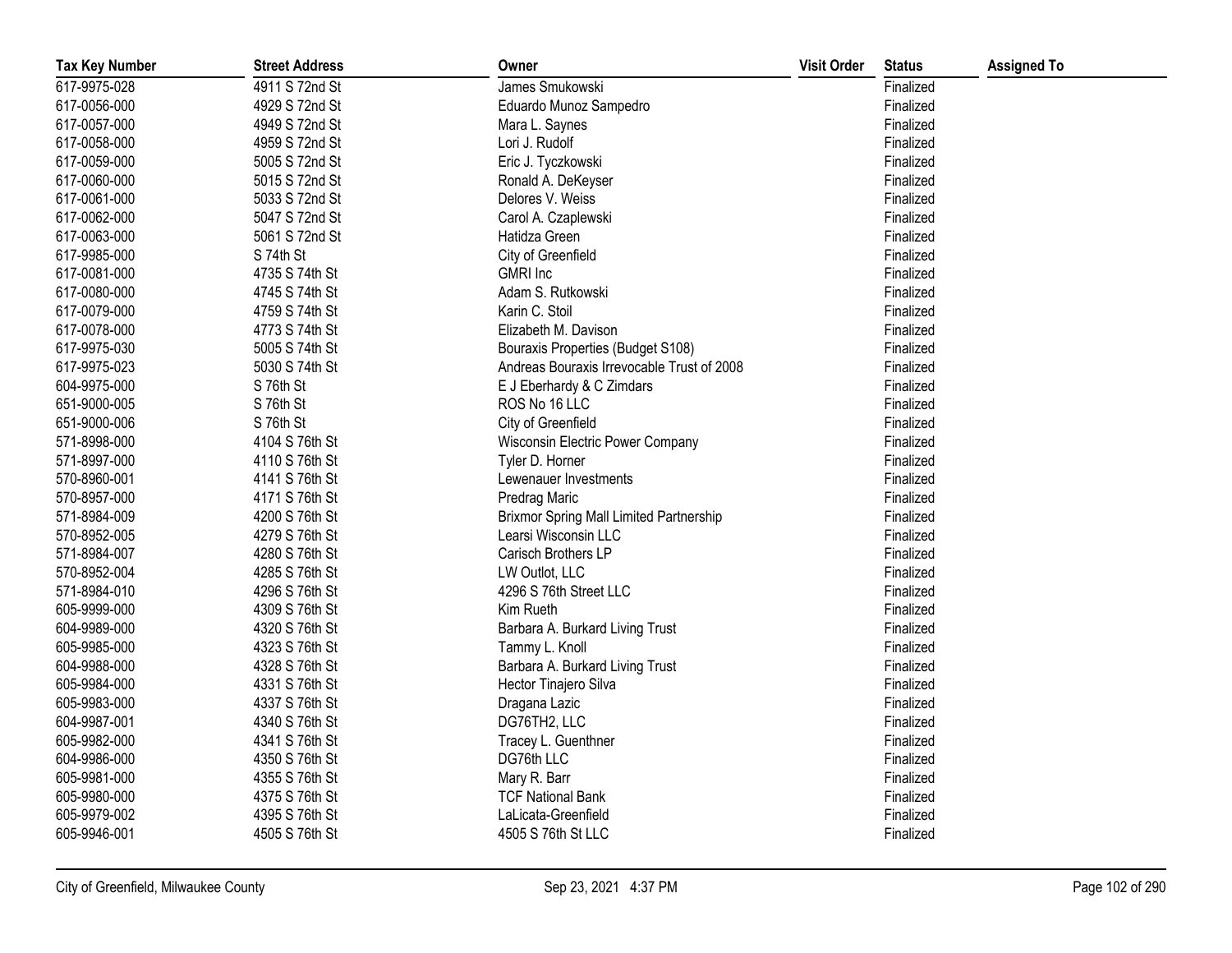| <b>Tax Key Number</b> | <b>Street Address</b> | Owner                                              | <b>Visit Order</b> | <b>Status</b> | <b>Assigned To</b> |
|-----------------------|-----------------------|----------------------------------------------------|--------------------|---------------|--------------------|
| 605-9944-013          | 4585 S 76th St        | Dentici Family Ltd Partnership                     |                    | Finalized     |                    |
| 604-9973-000          | 4610 S 76th St        | <b>CSM Family Holdings LLC</b>                     |                    | Finalized     |                    |
| 604-9972-000          | 4638 S 76th St        | <b>CSM Family Holdings LLC</b>                     |                    | Finalized     |                    |
| 604-9971-000          | 4640 S 76th St        | Alice Saiia                                        |                    | Finalized     |                    |
| 605-9944-010          | 4645 S 76th St        | MK Ave B, LLC                                      |                    | Finalized     |                    |
| 604-9970-001          | 4654 S 76th St        | Midas Realty Corp                                  |                    | Finalized     |                    |
| 617-0084-000          | 4736 S 76th St        | Blue Water Investment Properties, LLC              |                    | Finalized     |                    |
| 616-8996-001          | 4739 S 76th St        | 4739 S 76th LLC                                    |                    | Finalized     |                    |
| 617-0085-001          | 4760 S 76th St        | FCPT Restaurant Properties, LLC                    |                    | Finalized     |                    |
| 616-8995-000          | 4765 S 76th St        | O'Malley Investments II Family Limited Partnership |                    | Finalized     |                    |
| 617-9983-008          | 4810 S 76th St        | S & A Company LLP                                  |                    | Finalized     |                    |
| 616-0034-001          | 4811 S 76th St        | Edgewood Plaza Joint Venture                       |                    | Finalized     |                    |
| 617-9983-014          | 4816 S 76th St        | Edgewood Center LLC                                |                    | Finalized     |                    |
| 617-9983-012          | 4820 S 76th St        | <b>ECP Milwaukee Retail LLC</b>                    |                    | Finalized     |                    |
| 617-9981-002          | 4848 S 76th St        | 4848 S 76 LLC                                      |                    | Finalized     |                    |
| 616-8979-000          | 4859 S 76th St        | Pranke Holding 4859 S 76th St                      |                    | Finalized     |                    |
| 617-9977-001          | 4900 S 76th St        | Musca Properties LLC                               |                    | Finalized     |                    |
| 616-8974-002          | 4935 S 76th St        | ICA II Greenfield Venture LLC                      |                    | Finalized     |                    |
| 617-9977-004          | 4940 S 76th St        | HHAMB, LLP                                         |                    | Finalized     |                    |
| 616-8974-003          | 4965 S 76th St        | ANE LLC                                            |                    | Finalized     |                    |
| 617-9976-000          | 4980 S 76th St        | Burger King Corp #3792                             |                    | Finalized     |                    |
| 616-0033-003          | 4981 S 76th St        | Maestro LLC                                        |                    | Finalized     |                    |
| 617-9975-014          | 5000 S 76th St        | <b>SR 5000 LLC</b>                                 |                    | Finalized     |                    |
| 617-9975-032          | 5040 S 76th St        | McDonald's Real Estate Company                     |                    | Finalized     |                    |
| 616-0001-002          | 5075 S 76th St        | 5075 And Edgerton LLC                              |                    | Finalized     |                    |
| 617-9975-004          | 5080 S 76th St        | BFS Retail & Commercial Operations LLC             |                    | Finalized     |                    |
| 617-9975-003          | 5090 S 76th St        | <b>Block Holdings LLC</b>                          |                    | Finalized     |                    |
| 650-8998-006          | 5100 S 76th St        | University of Wisconsin Credit Union               |                    | Finalized     |                    |
| 651-9000-001          | 5111 S 76th St        | ROS No 62 LLC                                      |                    | Finalized     |                    |
| 651-9000-003          | 5121 S 76th St        | ROS No 16 LLC                                      |                    | Finalized     |                    |
| 651-9000-004          | 5131 S 76th St        | ROS No 16 LLC                                      |                    | Finalized     |                    |
| 650-8998-008          | 5150 S 76th St        | Midwest Bank Great                                 |                    | Finalized     |                    |
| 650-8998-009          | 5170 S 76th St        | BR Of Wisconsin LLC                                |                    | Finalized     |                    |
| 650-9990-039          | 5200 S 76th St        | Seritage SRC Finance, LLC                          |                    | Finalized     |                    |
| 650-9000-002          | 5350 S 76th St        | Village of Greendale                               |                    | Finalized     |                    |
| 570-1019-001          | 4200 S 78th St        | E Robert King                                      |                    | Finalized     |                    |
| 570-1008-000          | 4201 S 78th St        | James Fitzgerald                                   |                    | Finalized     |                    |
| 570-1018-001          | 4212 S 78th St        | Hakeem A. Megally                                  |                    | Finalized     |                    |
| 570-1007-000          | 4213 S 78th St        | Andrea M. Unanka                                   |                    | Finalized     |                    |
| 570-1017-001          | 4224 S 78th St        | Shirley A. Kleman                                  |                    | Finalized     |                    |
| 570-1006-000          | 4225 S 78th St        | Georgianna Michalski                               |                    | Finalized     |                    |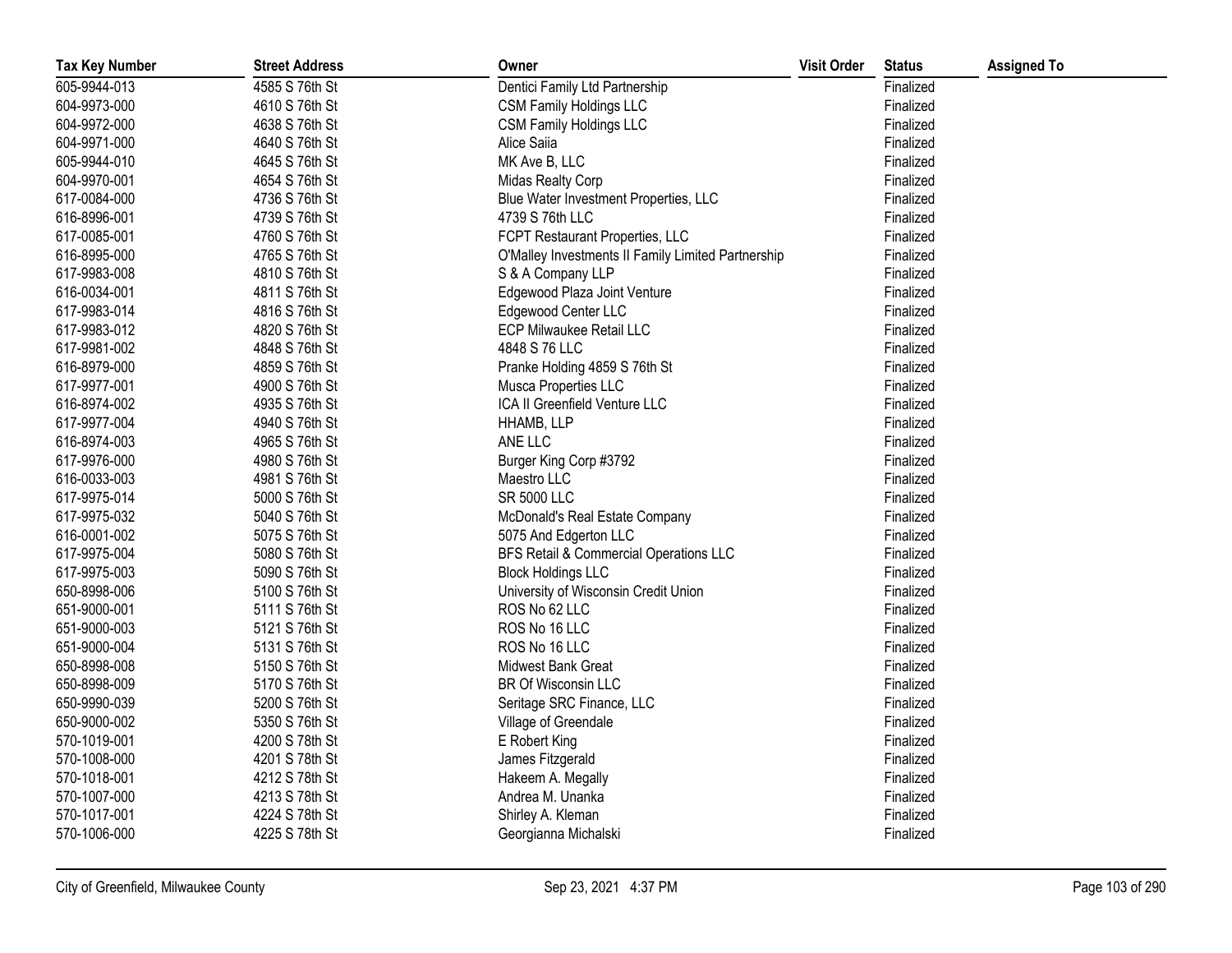| <b>Tax Key Number</b> | <b>Street Address</b> | Owner                                              | <b>Visit Order</b> | <b>Status</b> | <b>Assigned To</b> |
|-----------------------|-----------------------|----------------------------------------------------|--------------------|---------------|--------------------|
| 570-1016-001          | 4236 S 78th St        | Philip M. Zimmer                                   |                    | Finalized     |                    |
| 570-1005-000          | 4237 S 78th St        | Jan Czeczot                                        |                    | Finalized     |                    |
| 570-1015-000          | 4248 S 78th St        | Gary D. Pilak                                      |                    | Finalized     |                    |
| 570-1004-000          | 4249 S 78th St        | Dennis M. Bulowicz                                 |                    | Finalized     |                    |
| 570-1014-001          | 4254 S 78th St        | <b>Richard Kusisto</b>                             |                    | Finalized     |                    |
| 570-1003-000          | 4255 S 78th St        | Eric J. Huhn                                       |                    | Finalized     |                    |
| 570-1013-001          | 4266 S 78th St        | Jeffrey J. Vanden Boom                             |                    | Finalized     |                    |
| 570-1002-000          | 4267 S 78th St        | Craig Romanowski                                   |                    | Finalized     |                    |
| 570-1012-001          | 4278 S 78th St        | Alexander I. Levin                                 |                    | Finalized     |                    |
| 570-1001-000          | 4279 S 78th St        | John W. Oaklay                                     |                    | Finalized     |                    |
| 570-1011-000          | 4280 S 78th St        | Kenneth J. Merk                                    |                    | Finalized     |                    |
| 605-9991-003          | 4305 S 78th St        | Thomas J. Kunovar                                  |                    | Finalized     |                    |
| 605-0016-000          | 4320 S 78th St        | Janet Slupski                                      |                    | Finalized     |                    |
| 605-0001-000          | 4323 S 78th St        | Justin Rooney                                      |                    | Finalized     |                    |
| 605-0017-000          | 4330 S 78th St        | Franklin Perdue                                    |                    | Finalized     |                    |
| 605-0002-000          | 4333 S 78th St        | Curt B. Minter                                     |                    | Finalized     |                    |
| 616-0022-000          | 4869 S 78th St        | Dawn P. Wietfeldt                                  |                    | Finalized     |                    |
| 616-0029-001          | 4878 S 78th St        | Robert J. Grzybowski                               |                    | Finalized     |                    |
| 616-0023-000          | 4887 S 78th St        | Asad Museitef                                      |                    | Finalized     |                    |
| 616-0030-001          | 4908 S 78th St        | Mario Melendez                                     |                    | Finalized     |                    |
| 616-0024-000          | 4923 S 78th St        | Carol A. Schraw                                    |                    | Finalized     |                    |
| 616-0031-001          | 4930 S 78th St        | Michael A. Nickel                                  |                    | Finalized     |                    |
| 616-0025-000          | 4933 S 78th St        | Rodolfo Renteria                                   |                    | Finalized     |                    |
| 616-0032-003          | 4942 S 78th St        | Jeffrey J. Strike                                  |                    | Finalized     |                    |
| 616-0026-000          | 4955 S 78th St        | Casey Dembowiak                                    |                    | Finalized     |                    |
| 616-0027-000          | 4975 S 78th St        | Jeffrey P. Bender                                  |                    | Finalized     |                    |
| 616-0004-000          | 5000 S 78th St        | Robert C. Wiese                                    |                    | Finalized     |                    |
| 616-0019-000          | 5033 S 78th St        | Charlie And Janet Salbashian Trust Dated Dec 1, 20 |                    | Finalized     |                    |
| 570-1042-000          | 4204 S 79th St        | Kevin R. Thomas                                    |                    | Finalized     |                    |
| 570-1043-000          | 4216 S 79th St        | David D. Almquist                                  |                    | Finalized     |                    |
| 570-1044-000          | 4228 S 79th St        | George Pahl                                        |                    | Finalized     |                    |
| 570-1045-000          | 4242 S 79th St        | Austin R. Van Pay                                  |                    | Finalized     |                    |
| 570-1046-000          | 4256 S 79th St        | Zlatko Vujnovic                                    |                    | Finalized     |                    |
| 570-1047-000          | 4268 S 79th St        | David E. Schilz                                    |                    | Finalized     |                    |
| 570-1027-000          | 4269 S 79th St        | Brian J. Jaworski                                  |                    | Finalized     |                    |
| 570-1026-000          | 4275 S 79th St        | Dennis E. Haberman                                 |                    | Finalized     |                    |
| 570-1048-000          | 4276 S 79th St        | Steven R. Manthey                                  |                    | Finalized     |                    |
| 570-1049-000          | 4284 S 79th St        | Gail A. Brodersen-Heins Revocable Trust Dtd 7/19/1 |                    | Finalized     |                    |
| 570-1025-000          | 4287 S 79th St        | Robert J. Kiefert Family Trust                     |                    | Finalized     |                    |
| 616-0051-000          | 4867 S 79th St        | S 79th Street Residential Property Trust #4867     |                    | Finalized     |                    |
| 616-0044-000          | 4868 S 79th St        | Lori A. Rosman                                     |                    | Finalized     |                    |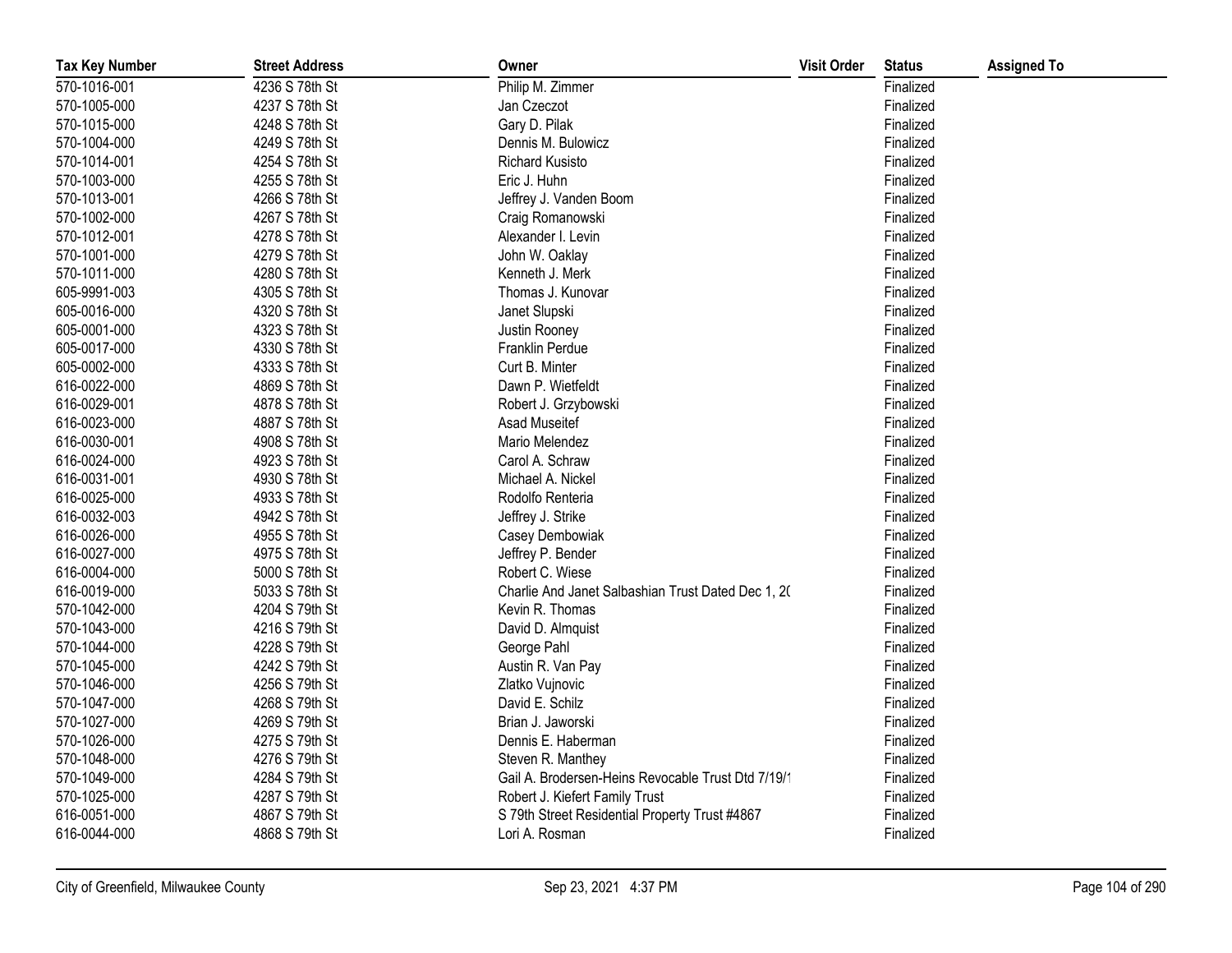| <b>Tax Key Number</b> | <b>Street Address</b> | Owner                                 | <b>Visit Order</b> | <b>Status</b> | <b>Assigned To</b> |
|-----------------------|-----------------------|---------------------------------------|--------------------|---------------|--------------------|
| 616-0052-000          | 4885 S 79th St        | Christopher A. Rian                   |                    | Finalized     |                    |
| 616-0045-000          | 4886 S 79th St        | Jay W. Matusin                        |                    | Finalized     |                    |
| 616-0053-000          | 4915 S 79th St        | Lewandowski Jt Revoc Trust            |                    | Finalized     |                    |
| 616-0046-000          | 4916 S 79th St        | Richard W. Wanta                      |                    | Finalized     |                    |
| 616-0054-000          | 4933 S 79th St        | Randall Schlinke                      |                    | Finalized     |                    |
| 605-0018-000          | 4380 S 80th St        | Wendi Ann Muehls                      |                    | Finalized     |                    |
| 605-0042-000          | 4404 S 80th St        | Steven F. Beeson                      |                    | Finalized     |                    |
| 605-0043-000          | 4416 S 80th St        | Michael J. Vandermolen                |                    | Finalized     |                    |
| 570-1114-000          | S 81st St             | Hermine K. Hagmayer                   |                    | Finalized     |                    |
| 570-1120-000          | 4200 S 81st St        | David J. Hohenfeldt                   |                    | Finalized     |                    |
| 570-1119-000          | 4204 S 81st St        | Antonio Robles                        |                    | Finalized     |                    |
| 570-1118-000          | 4208 S 81st St        | John A. Koronkowski                   |                    | Finalized     |                    |
| 570-1070-000          | 4229 S 81st St        | Salvation Army                        |                    | Finalized     |                    |
| 570-1071-000          | 4237 S 81st St        | Robert P. Feuling                     |                    | Finalized     |                    |
| 570-1072-000          | 4245 S 81st St        | Alan S. Knapinski                     |                    | Finalized     |                    |
| 570-1113-000          | 4250 S 81st St        | Eric Hagmayer                         |                    | Finalized     |                    |
| 570-1073-000          | 4253 S 81st St        | Michael D. McCarthy                   |                    | Finalized     |                    |
| 570-1112-000          | 4272 S 81st St        | Lisa I. Heideman                      |                    | Finalized     |                    |
| 570-1074-000          | 4281 S 81st St        | Bruce R. Bailey                       |                    | Finalized     |                    |
| 616-1000-000          | 4707 S 81st St        | Patricia Grutza                       |                    | Finalized     |                    |
| 616-1004-000          | 4720 S 81st St        | Francisco R. Gonzalez                 |                    | Finalized     |                    |
| 616-1001-000          | 4721 S 81st St        | Salvador Sanchez                      |                    | Finalized     |                    |
| 616-1005-000          | 4736 S 81st St        | David A. Prohaska                     |                    | Finalized     |                    |
| 616-1002-000          | 4737 S 81st St        | Gail G. Grzybowski                    |                    | Finalized     |                    |
| 616-1029-000          | 4761 S 81st St        | Bruce A. Gregory                      |                    | Finalized     |                    |
| 616-1006-000          | 4762 S 81st St        | Daniel R. Flynn                       |                    | Finalized     |                    |
| 616-1007-000          | 4774 S 81st St        | Richard V. Zember                     |                    | Finalized     |                    |
| 616-1028-000          | 4775 S 81st St        | Steven J. Massey                      |                    | Finalized     |                    |
| 616-1027-000          | 4807 S 81st St        | William J. Gannon                     |                    | Finalized     |                    |
| 616-1008-000          | 4808 S 81st St        | Karl E. Barthel                       |                    | Finalized     |                    |
| 616-1026-000          | 4831 S 81st St        | Elizabeth M. Kramer                   |                    | Finalized     |                    |
| 616-1025-000          | 4841 S 81st St        | Samuel P. Burns                       |                    | Finalized     |                    |
| 616-1017-000          | 4844 S 81st St        | Donald P. Zielinski                   |                    | Finalized     |                    |
| 616-1024-000          | 4861 S 81st St        | Carol T. Mayer                        |                    | Finalized     |                    |
| 616-1015-000          | 4866 S 81st St        | Abby Glawe                            |                    | Finalized     |                    |
| 616-1023-000          | 4873 S 81st St        | James W. Hanus                        |                    | Finalized     |                    |
| 616-1014-000          | 4900 S 81st St        | William C. Klatte                     |                    | Finalized     |                    |
| 616-1022-000          | 4905 S 81st St        | Mark S & Sharon M Jeffery Joint Trust |                    | Finalized     |                    |
| 616-1013-000          | 4920 S 81st St        | Anita R. Connolly                     |                    | Finalized     |                    |
| 616-1021-000          | 4923 S 81st St        | James W. Koier                        |                    | Finalized     |                    |
| 616-1012-000          | 4936 S 81st St        | Kenneth D. Wilcox                     |                    | Finalized     |                    |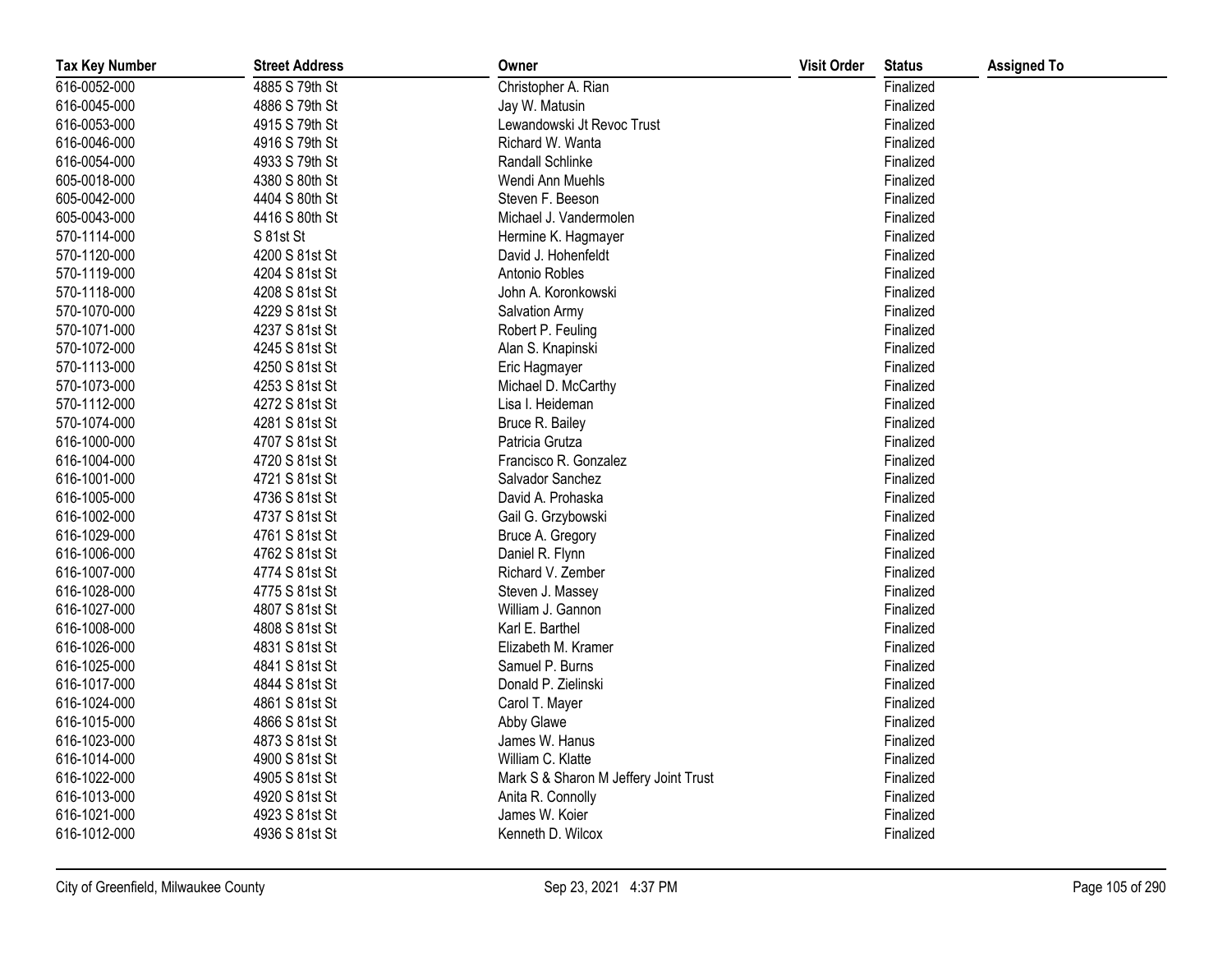| <b>Tax Key Number</b> | <b>Street Address</b> | Owner                                     | <b>Visit Order</b> | <b>Status</b> | <b>Assigned To</b> |
|-----------------------|-----------------------|-------------------------------------------|--------------------|---------------|--------------------|
| 616-1020-000          | 4941 S 81st St        | Benjamin W. Cruz                          |                    | Finalized     |                    |
| 616-1011-000          | 4952 S 81st St        | Jeffrey W. Gruna                          |                    | Finalized     |                    |
| 616-1019-000          | 4957 S 81st St        | James J. Starosta                         |                    | Finalized     |                    |
| 570-1061-000          | 4235 S 82nd St        | Robert J. and Yvonne M. Krenz Joint Trust |                    | Finalized     |                    |
| 570-1069-000          | 4236 S 82nd St        | John E. Szczewski                         |                    | Finalized     |                    |
| 570-1062-000          | 4241 S 82nd St        | Jeffrey E. Kielley                        |                    | Finalized     |                    |
| 570-1068-000          | 4244 S 82nd St        | Linda D. Raatz                            |                    | Finalized     |                    |
| 570-1063-000          | 4251 S 82nd St        | Pauline A. Mortier                        |                    | Finalized     |                    |
| 570-1067-000          | 4252 S 82nd St        | <b>Ilyas Ahmed</b>                        |                    | Finalized     |                    |
| 570-1066-000          | 4264 S 82nd St        | Mike Gradadolnik                          |                    | Finalized     |                    |
| 570-1064-000          | 4267 S 82nd St        | Savo Sirovina                             |                    | Finalized     |                    |
| 570-1065-000          | 4280 S 82nd St        | Karen L. Seidner                          |                    | Finalized     |                    |
| 616-1051-000          | 4735 S 82nd St        | Maqbool Muhammad                          |                    | Finalized     |                    |
| 616-1052-000          | 4745 S 82nd St        | Gary Kraeger                              |                    | Finalized     |                    |
| 616-1050-000          | 4760 S 82nd St        | Douglas N. Winter                         |                    | Finalized     |                    |
| 616-1053-000          | 4765 S 82nd St        | John P. Drehfal                           |                    | Finalized     |                    |
| 616-1049-000          | 4780 S 82nd St        | Harold Nye                                |                    | Finalized     |                    |
| 616-1054-000          | 4785 S 82nd St        | Denise A. Villwock                        |                    | Finalized     |                    |
| 616-1055-000          | 4801 S 82nd St        | Thomas S. Bakalarski                      |                    | Finalized     |                    |
| 616-1056-000          | 4805 S 82nd St        | Andrew J. Walloch                         |                    | Finalized     |                    |
| 616-1048-000          | 4810 S 82nd St        | James R. Gigl                             |                    | Finalized     |                    |
| 616-1057-000          | 4815 S 82nd St        | Michael Hillman                           |                    | Finalized     |                    |
| 616-1047-000          | 4820 S 82nd St        | Jordan L. Henkel                          |                    | Finalized     |                    |
| 616-1058-000          | 4825 S 82nd St        | Beverly J Beucher 2004 Trust              |                    | Finalized     |                    |
| 616-1046-000          | 4830 S 82nd St        | Victoria Daniels                          |                    | Finalized     |                    |
| 616-1059-000          | 4835 S 82nd St        | Richard A. Enea                           |                    | Finalized     |                    |
| 616-1045-000          | 4840 S 82nd St        | Kelle Lovas                               |                    | Finalized     |                    |
| 616-1044-000          | 4845 S 82nd St        | Richard S. Wishowski                      |                    | Finalized     |                    |
| 616-8983-000          | 4850 S 82nd St        | Cezary Werpachowski                       |                    | Finalized     |                    |
| 616-8985-002          | 4870 S 82nd St        | Jared T. Greanya                          |                    | Finalized     |                    |
| 616-1043-000          | 4871 S 82nd St        | Ralph P. Faja                             |                    | Finalized     |                    |
| 616-8982-000          | 4880 S 82nd St        | John J. Zacher                            |                    | Finalized     |                    |
| 616-1042-000          | 4885 S 82nd St        | Marietta T. Hueneke                       |                    | Finalized     |                    |
| 616-8985-011          | 4900 S 82nd St        | George Batog Revocable Trust              |                    | Finalized     |                    |
| 616-1041-000          | 4901 S 82nd St        | Eric R. Eberhardy                         |                    | Finalized     |                    |
| 616-1040-000          | 4915 S 82nd St        | Timothy A. Kocovsky                       |                    | Finalized     |                    |
| 616-8985-010          | 4916 S 82nd St        | Donald G. Mcnew                           |                    | Finalized     |                    |
| 616-8985-006          | 4930 S 82nd St        | Brian S. Austing                          |                    | Finalized     |                    |
| 616-1039-000          | 4931 S 82nd St        | <b>Riley Kehoe</b>                        |                    | Finalized     |                    |
| 616-1038-000          | 4945 S 82nd St        | Andrew J. Misorski                        |                    | Finalized     |                    |
| 616-8981-000          | 4950 S 82nd St        | Robert J. Watson                          |                    | Finalized     |                    |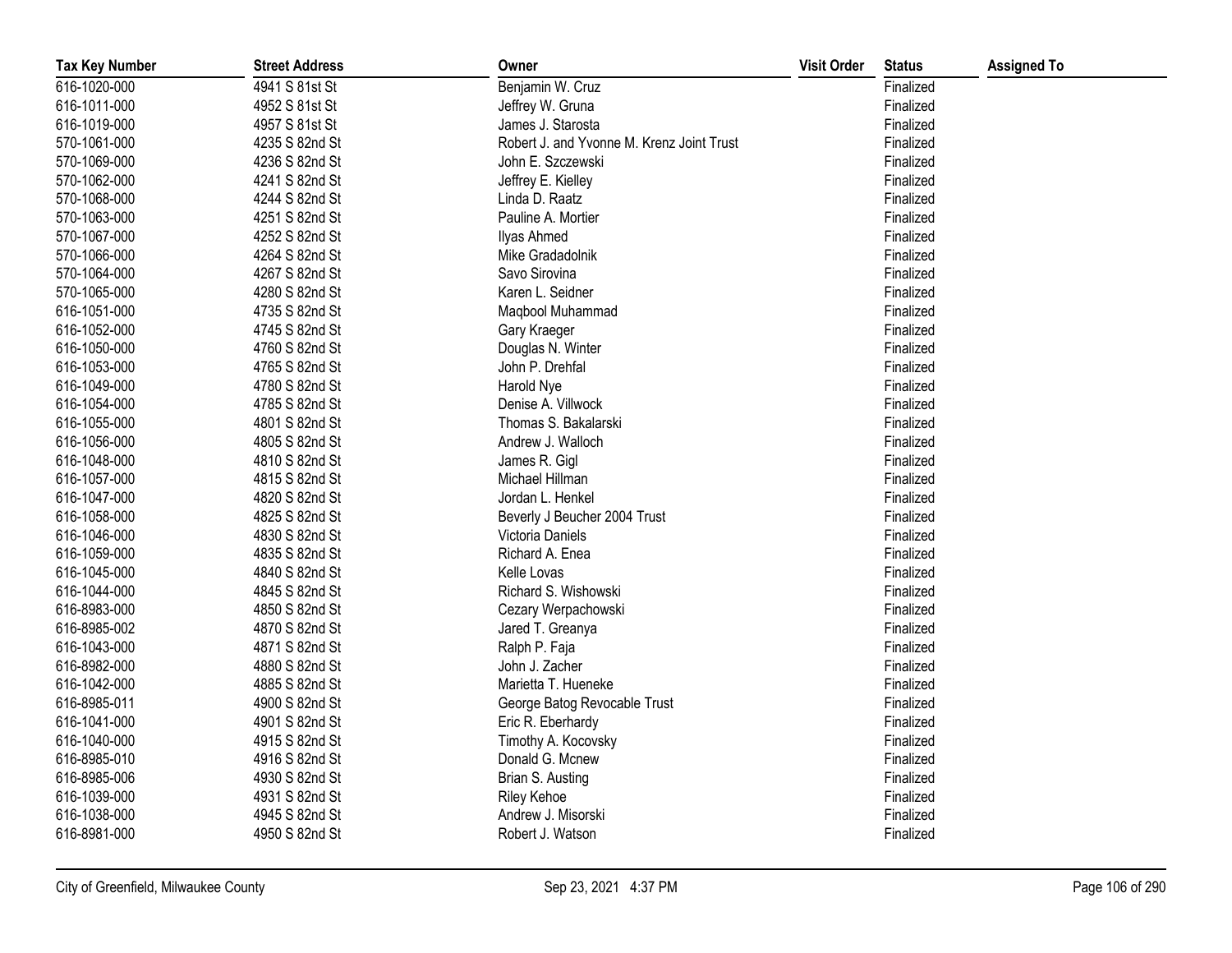| <b>Tax Key Number</b> | <b>Street Address</b> | Owner                                     | <b>Visit Order</b> | <b>Status</b> | <b>Assigned To</b> |
|-----------------------|-----------------------|-------------------------------------------|--------------------|---------------|--------------------|
| 616-1037-000          | 4961 S 82nd St        | James R. Wilber Revocable Trust           |                    | Finalized     |                    |
| 616-8985-008          | 4962 S 82nd St        | Elizabeth Cordero Perez                   |                    | Finalized     |                    |
| 616-8980-000          | 4973 S 82nd St        | Trust Agreement of Ralph and Jean Green   |                    | Finalized     |                    |
| 616-8985-009          | 4976 S 82nd St        | Mark A. Lundell                           |                    | Finalized     |                    |
| 605-0136-000          | S 83rd St             | Andrew Paul Forget                        |                    | Finalized     |                    |
| 570-8990-003          | 3963 S 83rd St        | Brian R. Poweleit                         |                    | Finalized     |                    |
| 570-8990-002          | 3975 S 83rd St        | James Koplinski                           |                    | Finalized     |                    |
| 570-8990-001          | 3987 S 83rd St        | Linda Welker                              |                    | Finalized     |                    |
| 570-0038-000          | 4005 S 83rd St        | Ervin E. Helback                          |                    | Finalized     |                    |
| 570-0037-000          | 4015 S 83rd St        | Terry L. Visvader                         |                    | Finalized     |                    |
| 570-0036-000          | 4023 S 83rd St        | Richard J. Jaehnig                        |                    | Finalized     |                    |
| 570-0035-000          | 4031 S 83rd St        | Karen M. Rozinski                         |                    | Finalized     |                    |
| 570-0302-000          | 4047 S 83rd St        | Andrew Hartley                            |                    | Finalized     |                    |
| 570-0303-000          | 4055 S 83rd St        | Avio E. Matta                             |                    | Finalized     |                    |
| 570-0304-000          | 4061 S 83rd St        | Joseph A. Brielmaier III                  |                    | Finalized     |                    |
| 570-0305-000          | 4071 S 83rd St        | Timmy R. Grover                           |                    | Finalized     |                    |
| 570-8988-001          | 4105 S 83rd St        | Micah J. Biesterfeld                      |                    | Finalized     |                    |
| 570-8983-002          | 4205 S 83rd St        | Jessica M. Wesley                         |                    | Finalized     |                    |
| 570-8982-002          | 4215 S 83rd St        | Salwa B. Taleb                            |                    | Finalized     |                    |
| 570-1059-000          | 4234 S 83rd St        | Gary G. Palkowski                         |                    | Finalized     |                    |
| 570-8980-002          | 4235 S 83rd St        | Melissa M. Engnath                        |                    | Finalized     |                    |
| 570-8979-002          | 4245 S 83rd St        | Kenneth E. Kelnhofer                      |                    | Finalized     |                    |
| 570-8978-002          | 4261 S 83rd St        | Lori A. Vidal                             |                    | Finalized     |                    |
| 570-8974-002          | 4275 S 83rd St        | Rabiega Revocable Living Trust            |                    | Finalized     |                    |
| 570-8974-001          | 4285 S 83rd St        | Mark G. Manske                            |                    | Finalized     |                    |
| 605-0086-000          | 4331 S 83rd St        | Tang Thao Yang                            |                    | Finalized     |                    |
| 605-0084-002          | 4335 S 83rd St        | Abraham Pacheco                           |                    | Finalized     |                    |
| 605-0095-000          | 4374 S 83rd St        | Jonathan Lebese                           |                    | Finalized     |                    |
| 605-0133-000          | 4375 S 83rd St        | William Bywater                           |                    | Finalized     |                    |
| 605-0096-000          | 4380 S 83rd St        | Fahim N. Mahmoud                          |                    | Finalized     |                    |
| 605-0134-000          | 4385 S 83rd St        | Dale E & Cathy M Harmeyer Revoc Liv Trust |                    | Finalized     |                    |
| 605-0135-000          | 4397 S 83rd St        | Andrew Paul Forget                        |                    | Finalized     |                    |
| 605-0112-000          | 4410 S 83rd St        | Robert C. Hogan                           |                    | Finalized     |                    |
| 605-0137-000          | 4415 S 83rd St        | Patricia Ann Forget                       |                    | Finalized     |                    |
| 605-0138-000          | 4447 S 83rd St        | Alex Giardina                             |                    | Finalized     |                    |
| 605-0139-001          | 4471 S 83rd St        | Merlin Everson                            |                    | Finalized     |                    |
| 605-0129-001          | 4480 S 83rd St        | Barbara L. Schattschneider                |                    | Finalized     |                    |
| 605-0140-001          | 4481 S 83rd St        | Frank R. Kooi                             |                    | Finalized     |                    |
| 605-0142-001          | 4487 S 83rd St        | Judith R. Hart                            |                    | Finalized     |                    |
| 606-0020-001          | S 84th St             | Milwaukee County                          |                    | Finalized     |                    |
| 569-1432-000          | 3915 S 84th St Unit 1 | Walter E. Yates                           |                    | Finalized     |                    |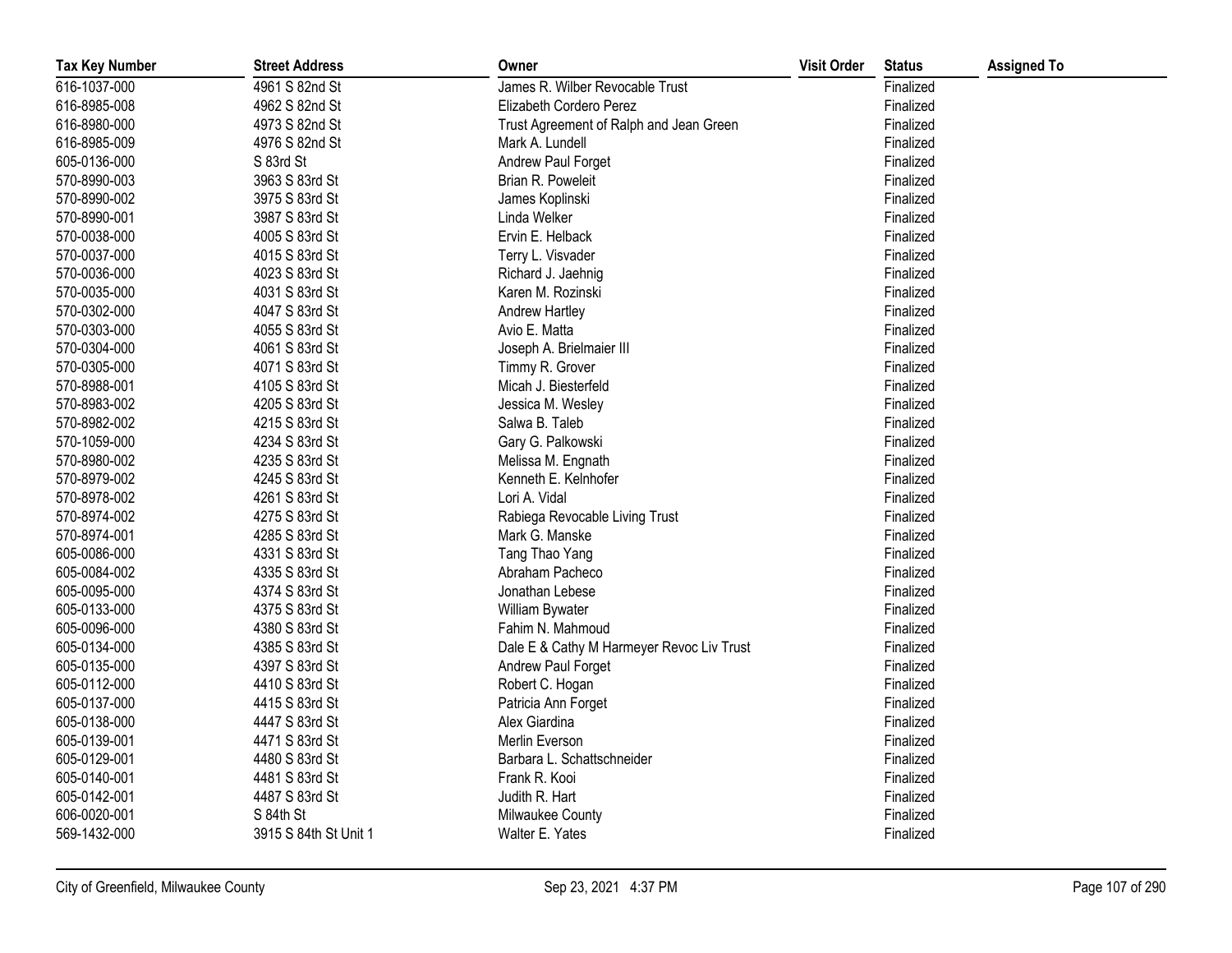| <b>Tax Key Number</b> | <b>Street Address</b> | Owner                      | <b>Visit Order</b> | <b>Status</b> | <b>Assigned To</b> |
|-----------------------|-----------------------|----------------------------|--------------------|---------------|--------------------|
| 569-1433-000          | 3915 S 84th St Unit 2 | Paul D. Schmidt            |                    | Finalized     |                    |
| 569-1434-000          | 3915 S 84th St Unit 3 | Ashley A. Grube            |                    | Finalized     |                    |
| 569-1435-000          | 3915 S 84th St Unit 4 | Roxanne M. Grabarczyk      |                    | Finalized     |                    |
| 569-1436-000          | 3915 S 84th St Unit 5 | Dalibor Javor              |                    | Finalized     |                    |
| 569-1437-000          | 3915 S 84th St Unit 6 | Phillip J. Gorenc          |                    | Finalized     |                    |
| 569-1438-000          | 3915 S 84th St Unit 7 | Lillian C. Jaaska          |                    | Finalized     |                    |
| 569-1439-000          | 3915 S 84th St Unit 8 | Mitar Radic                |                    | Finalized     |                    |
| 569-1440-000          | 3925 S 84th St Unit 1 | Rodney W. Parrish          |                    | Finalized     |                    |
| 569-1441-000          | 3925 S 84th St Unit 2 | Keith Pfeifer              |                    | Finalized     |                    |
| 569-1442-000          | 3925 S 84th St Unit 3 | Heather G. Alford          |                    | Finalized     |                    |
| 569-1443-000          | 3925 S 84th St Unit 4 | Julie F. Jones             |                    | Finalized     |                    |
| 569-1444-000          | 3925 S 84th St Unit 5 | Karl J. Boeder             |                    | Finalized     |                    |
| 569-1445-000          | 3925 S 84th St Unit 6 | Gary M. Kalajian           |                    | Finalized     |                    |
| 569-1446-000          | 3925 S 84th St Unit 7 | Jacob Mani                 |                    | Finalized     |                    |
| 569-1447-000          | 3925 S 84th St Unit 8 | Catherine J. Olson         |                    | Finalized     |                    |
| 569-1448-000          | 3935 S 84th St Unit 1 | Kathleen S. Filbrandt      |                    | Finalized     |                    |
| 569-1449-000          | 3935 S 84th St Unit 2 | Aleksandra Mijovic         |                    | Finalized     |                    |
| 569-1450-000          | 3935 S 84th St Unit 3 | Michael N. Miller          |                    | Finalized     |                    |
| 569-1451-000          | 3935 S 84th St Unit 4 | Gregory J. Gowdy           |                    | Finalized     |                    |
| 569-1452-000          | 3935 S 84th St Unit 5 | Richard F. Balaka          |                    | Finalized     |                    |
| 569-1453-000          | 3935 S 84th St Unit 6 | Gregory C. Hoecherl        |                    | Finalized     |                    |
| 569-1454-000          | 3935 S 84th St Unit 7 | Rosalie M. Evenson         |                    | Finalized     |                    |
| 569-1455-000          | 3935 S 84th St Unit 8 | Rita M. Leonard            |                    | Finalized     |                    |
| 570-8994-001          | 3938 S 84th St        | James L. Marinkovich       |                    | Finalized     |                    |
| 570-8993-001          | 3946 S 84th St        | David E. Tomka             |                    | Finalized     |                    |
| 570-8992-001          | 3956 S 84th St        | Edward W. Gratz            |                    | Finalized     |                    |
| 570-8991-001          | 3964 S 84th St        | Jay M. Rouzan              |                    | Finalized     |                    |
| 569-1456-000          | 3965 S 84th St Unit 1 | Nadine D. Gross            |                    | Finalized     |                    |
| 569-1457-000          | 3965 S 84th St Unit 2 | Helen M. Maier-Slowikowski |                    | Finalized     |                    |
| 569-1458-000          | 3965 S 84th St Unit 3 | Jodi A. Pero               |                    | Finalized     |                    |
| 569-1459-000          | 3965 S 84th St Unit 4 | Jacob J. Lemke             |                    | Finalized     |                    |
| 569-1460-000          | 3965 S 84th St Unit 5 | Jacqueline G. Kato         |                    | Finalized     |                    |
| 569-1461-000          | 3965 S 84th St Unit 6 | Jerome M. Helm             |                    | Finalized     |                    |
| 569-1462-000          | 3965 S 84th St Unit 7 | Jane E Gosz Living Trust   |                    | Finalized     |                    |
| 569-1463-000          | 3965 S 84th St Unit 8 | Mary Jo Laabs              |                    | Finalized     |                    |
| 569-1464-000          | 3975 S 84th St Unit 1 | Benjamin P. Armenta        |                    | Finalized     |                    |
| 569-1465-000          | 3975 S 84th St Unit 2 | <b>Holker Arnhold</b>      |                    | Finalized     |                    |
| 569-1466-000          | 3975 S 84th St Unit 3 | Bryan L. Dahm              |                    | Finalized     |                    |
| 569-1467-000          | 3975 S 84th St Unit 4 | Mark A. Boerschinger       |                    | Finalized     |                    |
| 569-1468-000          | 3975 S 84th St Unit 5 | Erin M. Somers             |                    | Finalized     |                    |
| 569-1469-000          | 3975 S 84th St Unit 6 | Duane Goetzke              |                    | Finalized     |                    |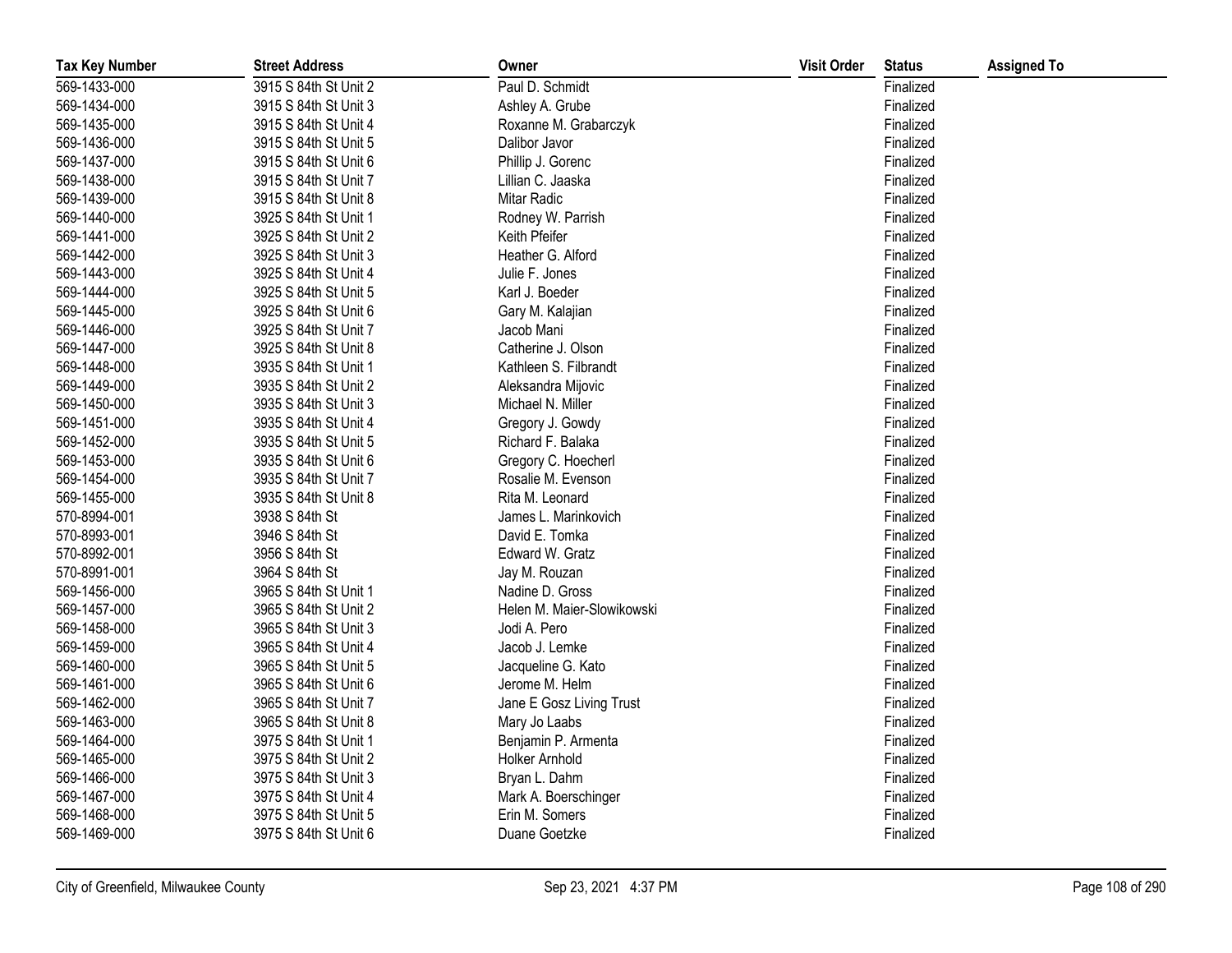| <b>Tax Key Number</b> | <b>Street Address</b> | Owner                                            | <b>Visit Order</b> | <b>Status</b> | <b>Assigned To</b> |
|-----------------------|-----------------------|--------------------------------------------------|--------------------|---------------|--------------------|
| 569-1470-000          | 3975 S 84th St Unit 7 | David W. Henning                                 |                    | Finalized     |                    |
| 569-1471-000          | 3975 S 84th St Unit 8 | Michael J. Koepsel                               |                    | Finalized     |                    |
| 569-1472-000          | 3985 S 84th St Unit 1 | <b>Tydus Hayes</b>                               |                    | Finalized     |                    |
| 569-1473-000          | 3985 S 84th St Unit 2 | Dearles Yvonne Bloomfield Revocable Living Trust |                    | Finalized     |                    |
| 569-1474-000          | 3985 S 84th St Unit 3 | Schettle Joint Revocable Trust                   |                    | Finalized     |                    |
| 569-1475-000          | 3985 S 84th St Unit 4 | Drago Cuk                                        |                    | Finalized     |                    |
| 569-1476-000          | 3985 S 84th St Unit 5 | John M. Seitz                                    |                    | Finalized     |                    |
| 569-1477-000          | 3985 S 84th St Unit 6 | Nicholas T. Maris                                |                    | Finalized     |                    |
| 569-1478-000          | 3985 S 84th St Unit 7 | Brian J. Pawlicki                                |                    | Finalized     |                    |
| 569-1479-000          | 3985 S 84th St Unit 8 | Dragan Mijovic                                   |                    | Finalized     |                    |
| 570-8991-002          | 4002 S 84th St        | Maryann Drezdzon                                 |                    | Finalized     |                    |
| 570-8991-003          | 4008 S 84th St        | Joseph D. Brown                                  |                    | Finalized     |                    |
| 570-0031-000          | 4014 S 84th St        | Creative Development, LLC                        |                    | Finalized     |                    |
| 569-1480-000          | 4015 S 84th St Unit 1 | Isaac Hill                                       |                    | Finalized     |                    |
| 569-1481-000          | 4015 S 84th St Unit 2 | Megan Joy Befus                                  |                    | Finalized     |                    |
| 569-1482-000          | 4015 S 84th St Unit 3 | Alice T Calkins Life Estate                      |                    | Finalized     |                    |
| 569-1483-000          | 4015 S 84th St Unit 4 | Deborah J. Martin                                |                    | Finalized     |                    |
| 569-1484-000          | 4015 S 84th St Unit 5 | Elaine Morberg                                   |                    | Finalized     |                    |
| 569-1485-000          | 4015 S 84th St Unit 6 | Nedeljka Baumhak                                 |                    | Finalized     |                    |
| 569-1486-000          | 4015 S 84th St Unit 7 | Duane R. Schlederer                              |                    | Finalized     |                    |
| 569-1487-000          | 4015 S 84th St Unit 8 | Lori Lawlor                                      |                    | Finalized     |                    |
| 570-0032-000          | 4024 S 84th St        | Eugene F. Bednarz                                |                    | Finalized     |                    |
| 569-1488-000          | 4025 S 84th St Unit 1 | Casey L. Schultz                                 |                    | Finalized     |                    |
| 569-1489-000          | 4025 S 84th St Unit 2 | Zachary Lalor                                    |                    | Finalized     |                    |
| 569-1490-000          | 4025 S 84th St Unit 3 | Shelly J. Gray                                   |                    | Finalized     |                    |
| 569-1491-000          | 4025 S 84th St Unit 4 | Diane Carroll                                    |                    | Finalized     |                    |
| 569-1492-000          | 4025 S 84th St Unit 5 | Randall Schwartz                                 |                    | Finalized     |                    |
| 569-1493-000          | 4025 S 84th St Unit 6 | Mile Pavlovic                                    |                    | Finalized     |                    |
| 569-1494-000          | 4025 S 84th St Unit 7 | Christopher Baranowski                           |                    | Finalized     |                    |
| 569-1495-000          | 4025 S 84th St Unit 8 | Joshua Baumhardt                                 |                    | Finalized     |                    |
| 570-0033-000          | 4032 S 84th St        | Rhonda S. Erickson                               |                    | Finalized     |                    |
| 569-1496-000          | 4035 S 84th St Unit 1 | Kathleen A. Prah                                 |                    | Finalized     |                    |
| 569-1497-000          | 4035 S 84th St Unit 2 | Bonnie M. Butzlaff                               |                    | Finalized     |                    |
| 569-1498-000          | 4035 S 84th St Unit 3 | Robert L. Roesler                                |                    | Finalized     |                    |
| 569-1499-000          | 4035 S 84th St Unit 4 | Jelena Aleksic                                   |                    | Finalized     |                    |
| 569-1500-000          | 4035 S 84th St Unit 5 | Elisa Arsiniega-Giza                             |                    | Finalized     |                    |
| 569-1501-000          | 4035 S 84th St Unit 6 | Jayme Timmons                                    |                    | Finalized     |                    |
| 569-1502-000          | 4035 S 84th St Unit 7 | Madison Taylor Lancaster                         |                    | Finalized     |                    |
| 569-1503-000          | 4035 S 84th St Unit 8 | Tiffany L. Meredith                              |                    | Finalized     |                    |
| 570-0034-000          | 4038 S 84th St        | Joseph D. Kulpa                                  |                    | Finalized     |                    |
| 570-0301-000          | 4056 S 84th St        | Rita Konkel                                      |                    | Finalized     |                    |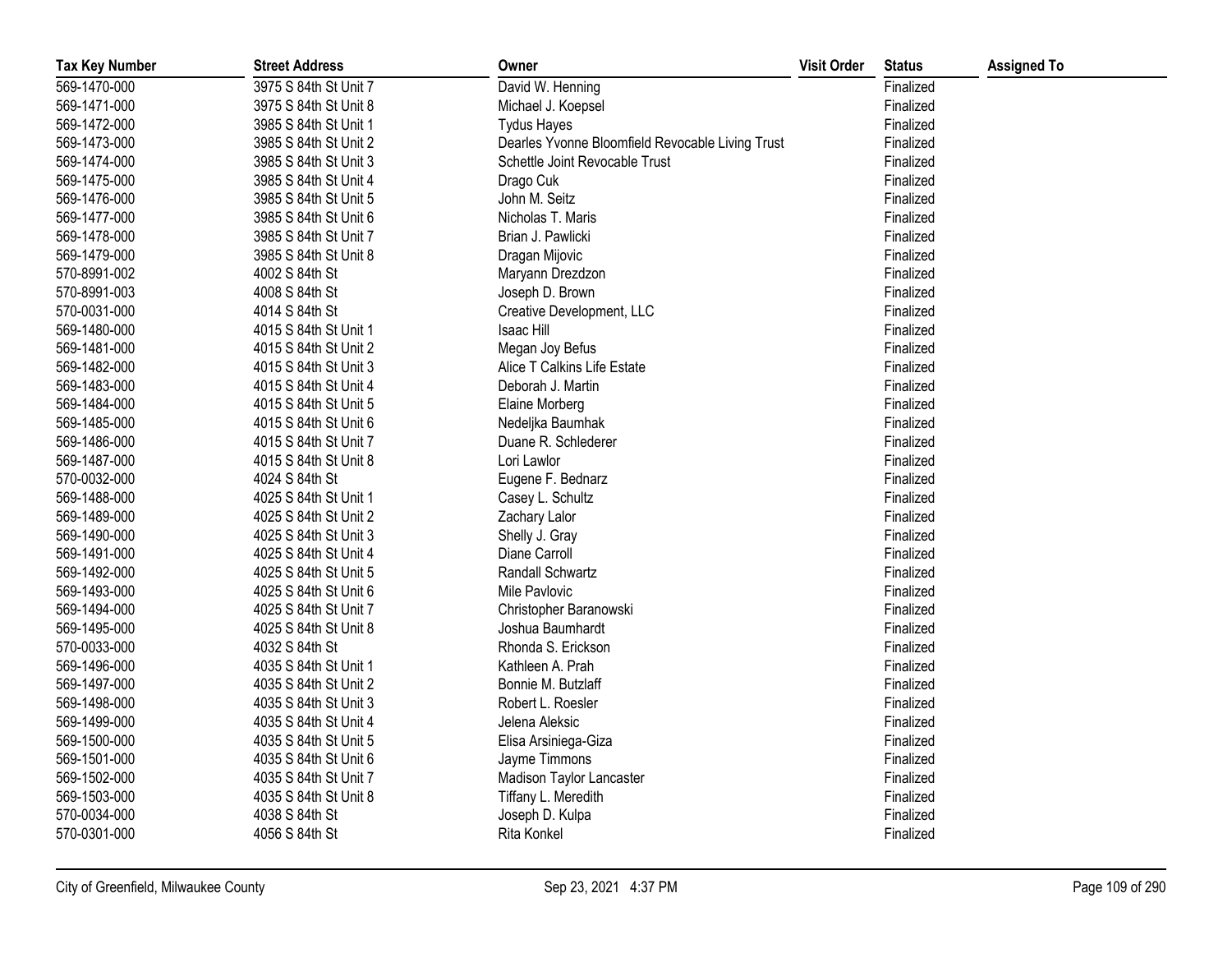| <b>Tax Key Number</b> | <b>Street Address</b> | Owner                            | <b>Visit Order</b> | <b>Status</b> | <b>Assigned To</b> |
|-----------------------|-----------------------|----------------------------------|--------------------|---------------|--------------------|
| 570-0300-000          | 4064 S 84th St        | Robert A. Redell                 |                    | Finalized     |                    |
| 569-1504-000          | 4065 S 84th St Unit 1 | <b>Tertia Foerster</b>           |                    | Finalized     |                    |
| 569-1505-000          | 4065 S 84th St Unit 2 | Bonaventure S. Adogamhe          |                    | Finalized     |                    |
| 569-1506-000          | 4065 S 84th St Unit 3 | Nicole M. Sabisch                |                    | Finalized     |                    |
| 569-1507-000          | 4065 S 84th St Unit 4 | Robert Johncox Jr                |                    | Finalized     |                    |
| 569-1508-000          | 4065 S 84th St Unit 5 | Mary E. Zielinski                |                    | Finalized     |                    |
| 569-1509-000          | 4065 S 84th St Unit 6 | Geraldine L. Arteaga             |                    | Finalized     |                    |
| 569-1510-000          | 4065 S 84th St Unit 7 | Alfred C. Acra                   |                    | Finalized     |                    |
| 569-1511-000          | 4065 S 84th St Unit 8 | Terese A. Singh                  |                    | Finalized     |                    |
| 569-1512-000          | 4075 S 84th St Unit 1 | Vlado Trisic                     |                    | Finalized     |                    |
| 569-1513-000          | 4075 S 84th St Unit 2 | Jean M. Ross                     |                    | Finalized     |                    |
| 569-1514-000          | 4075 S 84th St Unit 3 | William McLaughlin               |                    | Finalized     |                    |
| 569-1515-000          | 4075 S 84th St Unit 4 | Mary T. Sulma                    |                    | Finalized     |                    |
| 569-1516-000          | 4075 S 84th St Unit 5 | Stacy L. Fluegge                 |                    | Finalized     |                    |
| 569-1517-000          | 4075 S 84th St Unit 6 | Maria Bottoni                    |                    | Finalized     |                    |
| 569-1518-000          | 4075 S 84th St Unit 7 | Rebecca Koepke                   |                    | Finalized     |                    |
| 569-1519-000          | 4075 S 84th St Unit 8 | Megan L. Cota                    |                    | Finalized     |                    |
| 570-8989-000          | 4076 S 84th St        | Bruce W. Yeko                    |                    | Finalized     |                    |
| 569-1520-000          | 4085 S 84th St Unit 1 | Steven Rajak                     |                    | Finalized     |                    |
| 569-1521-000          | 4085 S 84th St Unit 2 | Matthew R. Remiker               |                    | Finalized     |                    |
| 569-1522-000          | 4085 S 84th St Unit 3 | Penelope A. Larson               |                    | Finalized     |                    |
| 569-1523-000          | 4085 S 84th St Unit 4 | Thomas J. Karagianis             |                    | Finalized     |                    |
| 569-1524-000          | 4085 S 84th St Unit 5 | Linda Clasen                     |                    | Finalized     |                    |
| 569-1525-000          | 4085 S 84th St Unit 6 | Leon A. Lord                     |                    | Finalized     |                    |
| 569-1526-000          | 4085 S 84th St Unit 7 | Timothy R. Berres                |                    | Finalized     |                    |
| 569-1527-000          | 4085 S 84th St Unit 8 | Jovica Ilic                      |                    | Finalized     |                    |
| 570-8988-002          | 4106 S 84th St        | Gary D. Losey                    |                    | Finalized     |                    |
| 570-8987-000          | 4122 S 84th St        | Tammy L. Biehn-Gorski            |                    | Finalized     |                    |
| 570-8986-000          | 4142 S 84th St        | Wisconsin Electric Power Company |                    | Finalized     |                    |
| 569-8992-000          | 4145 S 84th St        | Wisconsin Electric Power Company |                    | Finalized     |                    |
| 570-8983-001          | 4208 S 84th St        | Greg L. Giese                    |                    | Finalized     |                    |
| 570-8982-001          | 4218 S 84th St        | John A. Beutler                  |                    | Finalized     |                    |
| 570-8981-001          | 4226 S 84th St        | Gerald R. Poniewaz               |                    | Finalized     |                    |
| 570-8980-001          | 4236 S 84th St        | Salem M. Boussoufi               |                    | Finalized     |                    |
| 570-8979-001          | 4246 S 84th St        | Jeremy Huck                      |                    | Finalized     |                    |
| 570-8978-001          | 4256 S 84th St        | Agnes Lobacz                     |                    | Finalized     |                    |
| 570-8977-000          | 4286 S 84th St        | Thomas F. Busalacchi             |                    | Finalized     |                    |
| 570-8976-003          | 4292 S 84th St        | Ronda K. Didier                  |                    | Finalized     |                    |
| 606-0001-000          | 4305 S 84th St        | William J. Sorensen              |                    | Finalized     |                    |
| 606-0002-000          | 4327 S 84th St        | <b>Gregory Biernat</b>           |                    | Finalized     |                    |
| 605-0084-003          | 4330 S 84th St        | King Of Glory English Ev Luth    |                    | Finalized     |                    |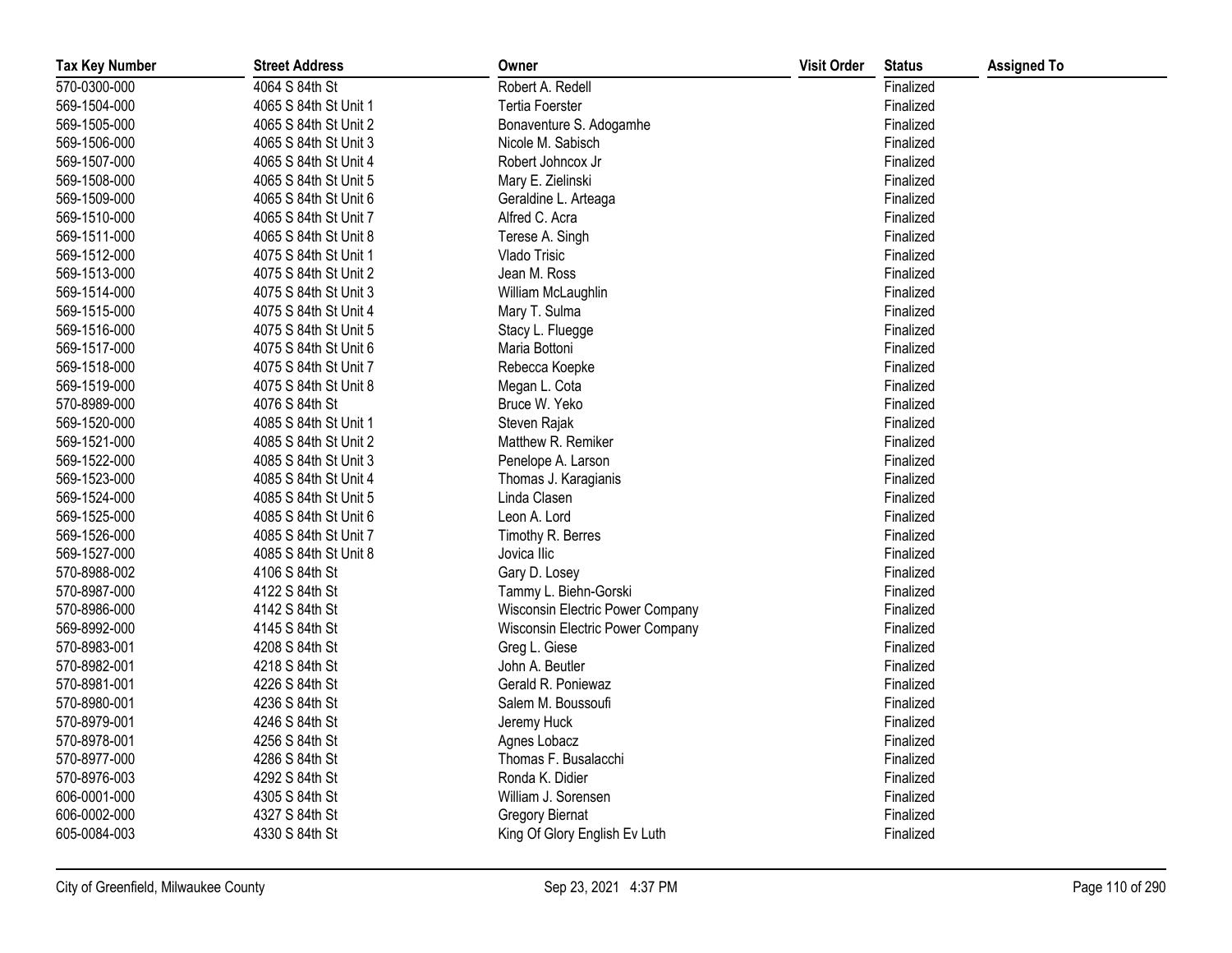| <b>Tax Key Number</b> | <b>Street Address</b> | Owner                                               | <b>Visit Order</b> | <b>Status</b> | <b>Assigned To</b> |
|-----------------------|-----------------------|-----------------------------------------------------|--------------------|---------------|--------------------|
| 606-0217-003          | 4337 S 84th St        | Carl D. Hampel                                      |                    | Finalized     |                    |
| 605-0154-000          | 4356 S 84th St        | Paul J. Zaniewski                                   |                    | Finalized     |                    |
| 606-0004-000          | 4359 S 84th St        | Thomas A. Bowlin                                    |                    | Finalized     |                    |
| 605-0153-000          | 4366 S 84th St        | Nicholas Weiland                                    |                    | Finalized     |                    |
| 606-0005-000          | 4371 S 84th St        | Richard L. Rottel                                   |                    | Finalized     |                    |
| 605-0152-000          | 4376 S 84th St        | Christina M. Budzisz                                |                    | Finalized     |                    |
| 606-0006-000          | 4405 S 84th St        | <b>Thomas Frontczak</b>                             |                    | Finalized     |                    |
| 605-0151-000          | 4406 S 84th St        | Aree Properties                                     |                    | Finalized     |                    |
| 606-0007-000          | 4415 S 84th St        | Mark A. Bruns                                       |                    | Finalized     |                    |
| 605-0150-000          | 4418 S 84th St        | James J. Janczak                                    |                    | Finalized     |                    |
| 605-0149-000          | 4424 S 84th St        | Paul Sibila                                         |                    | Finalized     |                    |
| 606-0008-000          | 4425 S 84th St        | Penelope J. Mathson                                 |                    | Finalized     |                    |
| 605-0148-000          | 4434 S 84th St        | Mary D. Gliszinski                                  |                    | Finalized     |                    |
| 606-0009-000          | 4437 S 84th St        | Audrey J. Emer                                      |                    | Finalized     |                    |
| 605-0147-000          | 4444 S 84th St        | Donna Popp                                          |                    | Finalized     |                    |
| 605-0146-000          | 4456 S 84th St        | Angel S. Duenas Jr                                  |                    | Finalized     |                    |
| 605-0145-001          | 4466 S 84th St        | Stevan Jaksic                                       |                    | Finalized     |                    |
| 605-0144-001          | 4476 S 84th St        | Paul A. Rhode                                       |                    | Finalized     |                    |
| 605-0143-001          | 4486 S 84th St        | Margaret L. Cuccio Living Trust Dated January 16, 2 |                    | Finalized     |                    |
| 605-0159-004          | 4550 S 84th St        | D and D Team 3 LLC                                  |                    | Finalized     |                    |
| 605-0160-000          | 4560 S 84th St        | Kay A. Meddaugh                                     |                    | Finalized     |                    |
| 605-0161-000          | 4604 S 84th St        | Michael Heritsch                                    |                    | Finalized     |                    |
| 605-0162-000          | 4616 S 84th St        | Michael John Goetz & Kathleen Ann Goetz Revocal     |                    | Finalized     |                    |
| 605-0163-000          | 4630 S 84th St        | <b>B&amp;A Investments, LLC</b>                     |                    | Finalized     |                    |
| 605-0164-000          | 4640 S 84th St        | <b>B&amp;A Investments, LLC</b>                     |                    | Finalized     |                    |
| 616-8986-001          | 4800 S 84th St        | Heritage Funeral Group                              |                    | Finalized     |                    |
| 616-8986-005          | 4820 S 84th St        | Kathleen M. Conigliero                              |                    | Finalized     |                    |
| 616-1030-000          | 4840 S 84th St        | Sandra M. Banaszak                                  |                    | Finalized     |                    |
| 615-9937-001          | 4847 S 84th St        | Yevgeny Arov                                        |                    | Finalized     |                    |
| 616-1031-000          | 4856 S 84th St        | Pritam Singh Sodhi                                  |                    | Finalized     |                    |
| 616-1032-000          | 4870 S 84th St        | John Cieciwa                                        |                    | Finalized     |                    |
| 615-9941-006          | 4895 S 84th St        | I Care Investments, LLC                             |                    | Finalized     |                    |
| 616-1033-000          | 4900 S 84th St        | Jose A. Cruz                                        |                    | Finalized     |                    |
| 615-9939-002          | 4907 S 84th St        | Dale Stefanec                                       |                    | Finalized     |                    |
| 616-1034-000          | 4920 S 84th St        | Daniel D. Czech                                     |                    | Finalized     |                    |
| 615-9939-003          | 4925 S 84th St        | Robert D. Yahnke                                    |                    | Finalized     |                    |
| 616-1035-000          | 4940 S 84th St        | <b>Volkoff Family Trust</b>                         |                    | Finalized     |                    |
| 615-9939-004          | 4945 S 84th St        | John C. Schiek                                      |                    | Finalized     |                    |
| 616-1036-001          | 4960 S 84th St        | Thomas J. Peters                                    |                    | Finalized     |                    |
| 569-9000-002          | 3901 S 85th St        | Jimmie L. Carter III                                |                    | Finalized     |                    |
| 569-9000-003          | 3911 S 85th St        | Brianna Charlize Fleury                             |                    | Finalized     |                    |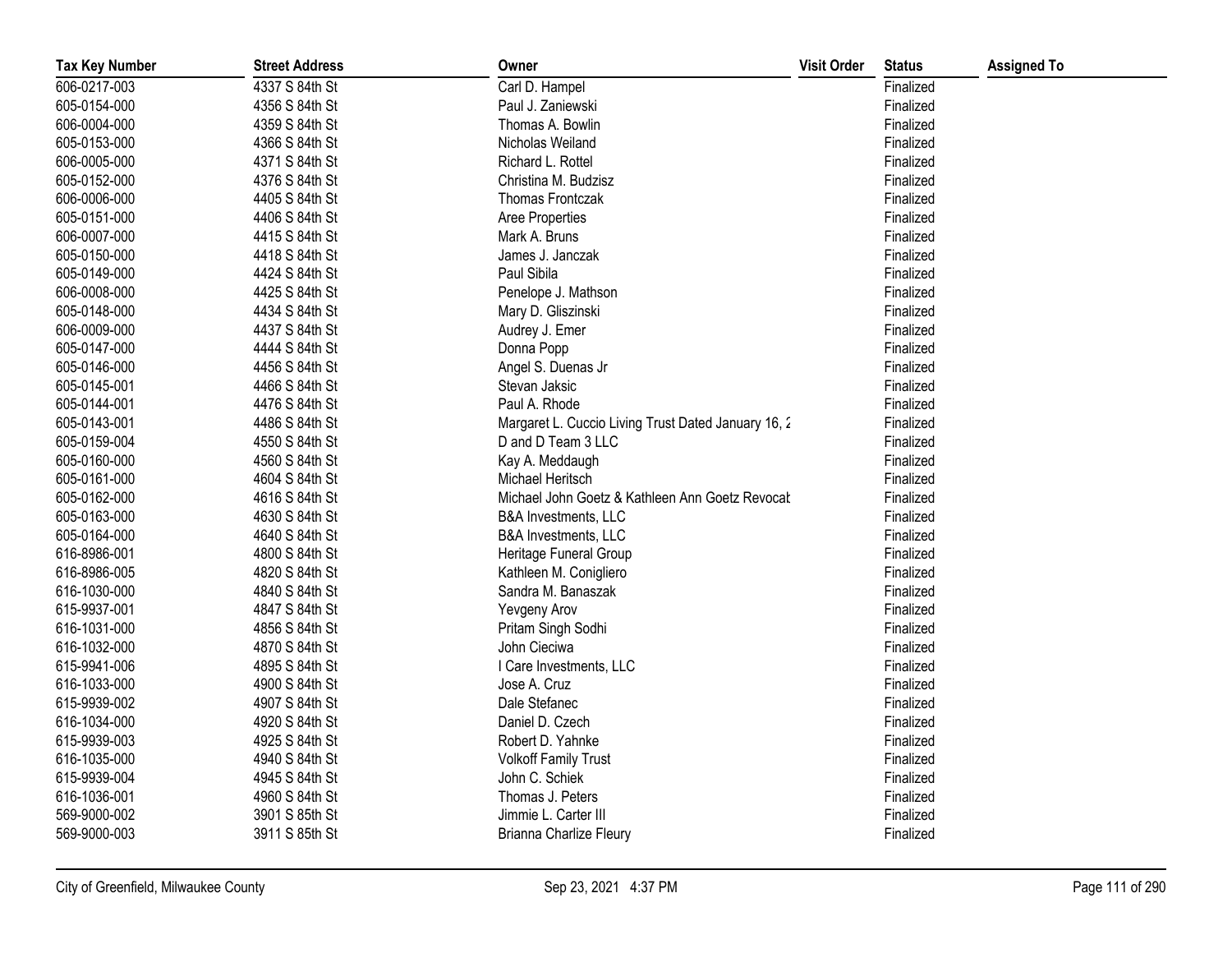| <b>Tax Key Number</b> | <b>Street Address</b> | Owner                                             | <b>Visit Order</b> | <b>Status</b> | <b>Assigned To</b> |
|-----------------------|-----------------------|---------------------------------------------------|--------------------|---------------|--------------------|
| 569-8997-001          | 3939 S 85th St        | John P. Liban                                     |                    | Finalized     |                    |
| 569-8995-000          | 3965 S 85th St        | <b>William West</b>                               |                    | Finalized     |                    |
| 606-0218-000          | 4400 S 85th St        | Sandra L. Herrmann                                |                    | Finalized     |                    |
| 606-0227-000          | 4405 S 85th St        | <b>Burton Erenz</b>                               |                    | Finalized     |                    |
| 606-0219-000          | 4414 S 85th St        | John H. Sellman                                   |                    | Finalized     |                    |
| 606-0226-000          | 4419 S 85th St        | Jason A. Schellinger                              |                    | Finalized     |                    |
| 606-0220-000          | 4428 S 85th St        | Michael P. Gyurina                                |                    | Finalized     |                    |
| 606-0225-000          | 4433 S 85th St        | Jeffery T. Kaminski                               |                    | Finalized     |                    |
| 606-0221-000          | 4444 S 85th St        | James D. Smart                                    |                    | Finalized     |                    |
| 606-0222-000          | 4456 S 85th St        | Frederick J. Renner Life Estate                   |                    | Finalized     |                    |
| 606-0223-000          | 4470 S 85th St        | Brandon D. Scales                                 |                    | Finalized     |                    |
| 606-0224-000          | 4484 S 85th St        | <b>Thomas Gunkel</b>                              |                    | Finalized     |                    |
| 606-0013-001          | 4493 S 85th St        | <b>Brian Risberg Living Trust</b>                 |                    | Finalized     |                    |
| 606-0012-001          | 4496 S 85th St        | Aminder Singh                                     |                    | Finalized     |                    |
| 606-0173-000          | 4311 S 86th St        | Debra A. Leszczynski                              |                    | Finalized     |                    |
| 606-0174-000          | 4325 S 86th St        | Brenda Kohl                                       |                    | Finalized     |                    |
| 606-9997-002          | 4338 S 86th St        | Judith A. Citta                                   |                    | Finalized     |                    |
| 606-0175-000          | 4339 S 86th St        | Christopher D. Barbian                            |                    | Finalized     |                    |
| 606-0170-000          | 4352 S 86th St        | Sarah Lambrecht                                   |                    | Finalized     |                    |
| 606-0176-000          | 4353 S 86th St        | James J. Jorsch And Deborah A. Jorsch Rev Living  |                    | Finalized     |                    |
| 606-0171-000          | 4366 S 86th St        | Maria Babic                                       |                    | Finalized     |                    |
| 606-0177-000          | 4367 S 86th St        | Charles Burbach                                   |                    | Finalized     |                    |
| 606-0178-000          | 4401 S 86th St        | Kenneth F. Crous                                  |                    | Finalized     |                    |
| 606-0183-000          | 4404 S 86th St        | John M. Butschli Sr                               |                    | Finalized     |                    |
| 606-0179-000          | 4407 S 86th St        | Cheryl A. Komisarek Revocable Trust               |                    | Finalized     |                    |
| 606-0184-000          | 4414 S 86th St        | Chad O. Troyer                                    |                    | Finalized     |                    |
| 606-0180-000          | 4415 S 86th St        | Caitlin A. Riegert                                |                    | Finalized     |                    |
| 606-0181-000          | 4429 S 86th St        | Richard R & Carolyn A Buettner Living Trust       |                    | Finalized     |                    |
| 615-9987-002          | S 87th St             | Pichler Family Living Trust Dated October 5, 2012 |                    | Finalized     |                    |
| 569-1270-001          | S 88th St             | Wisconsin Electric Power Company                  |                    | Finalized     |                    |
| 569-8994-002          | S 88th St             | City Of Milwaukee                                 |                    | Finalized     |                    |
| 569-1258-001          | 4003 S 88th St        | James R & Donna J Czysz Revocable Living Trust    |                    | Finalized     |                    |
| 569-1261-001          | 4011 S 88th St        | David J. Zarate                                   |                    | Finalized     |                    |
| 569-1263-002          | 4027 S 88th St        | <b>Brandon Spenneberg</b>                         |                    | Finalized     |                    |
| 569-1266-002          | 4039 S 88th St        | Inderjit Kaur                                     |                    | Finalized     |                    |
| 569-1268-000          | 4047 S 88th St        | Frank D. Cottonaro                                |                    | Finalized     |                    |
| 569-1269-000          | 4055 S 88th St        | Brian F. Nadboralski                              |                    | Finalized     |                    |
| 569-1273-000          | 4127 S 88th St        | Keith Lovas                                       |                    | Finalized     |                    |
| 569-1274-001          | 4139 S 88th St        | Michael J. Frye                                   |                    | Finalized     |                    |
| 569-1276-001          | 4145 S 88th St        | David Barot                                       |                    | Finalized     |                    |
| 569-1229-000          | 4217 S 88th St        | William & Theresa Cramer Tr                       |                    | Finalized     |                    |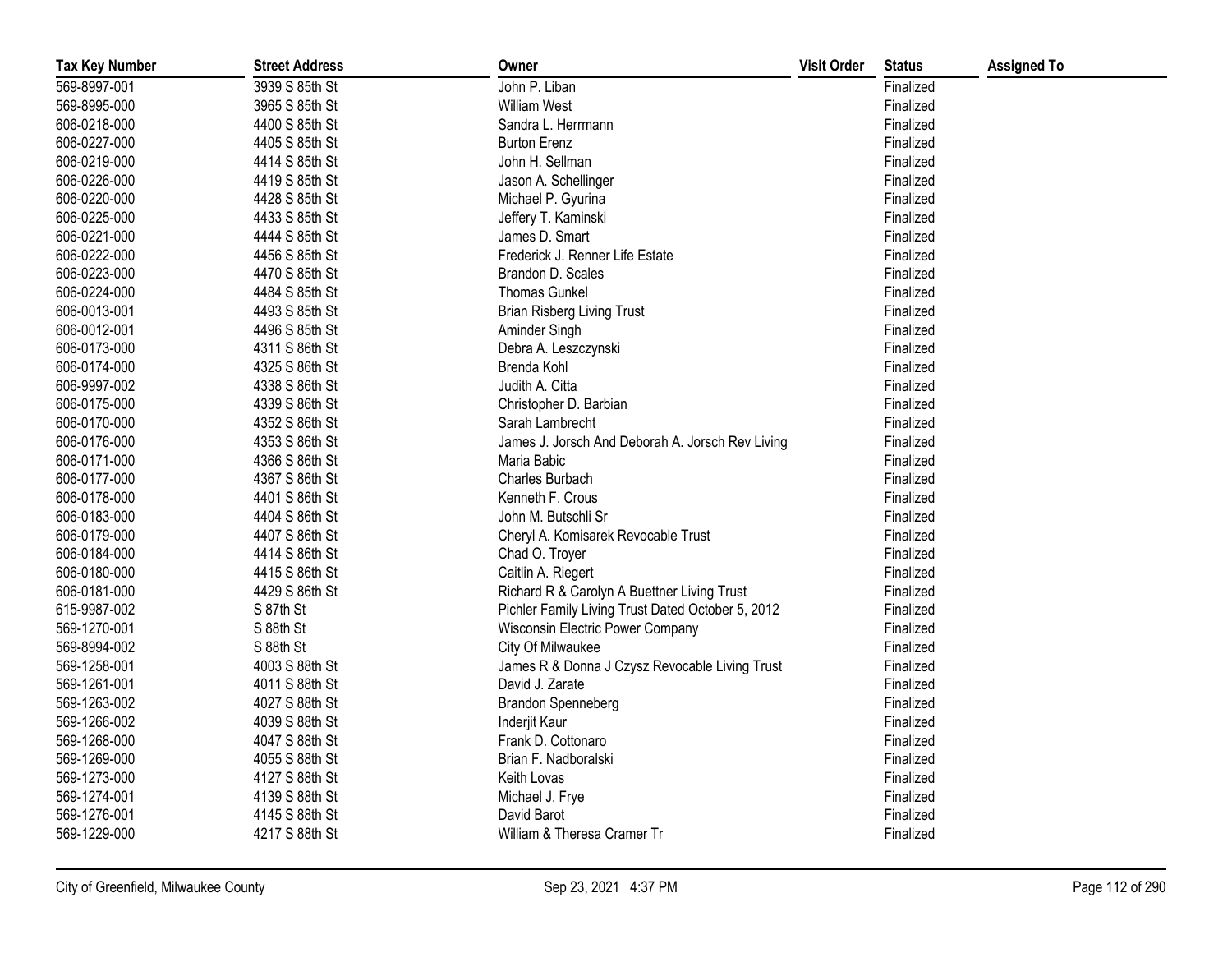| <b>Tax Key Number</b> | <b>Street Address</b> | Owner                            | <b>Visit Order</b> | <b>Status</b> | <b>Assigned To</b> |
|-----------------------|-----------------------|----------------------------------|--------------------|---------------|--------------------|
| 569-1230-000          | 4221 S 88th St        | Richard J. Kaluzny               |                    | Finalized     |                    |
| 569-1231-001          | 4237 S 88th St        | James L. Hagen                   |                    | Finalized     |                    |
| 569-1233-001          | 4243 S 88th St        | Margaret Brown                   |                    | Finalized     |                    |
| 569-1233-002          | 4249 S 88th St        | Joseph S. Wiencek                |                    | Finalized     |                    |
| 569-1234-000          | 4253 S 88th St        | Paul A. Whittaker                |                    | Finalized     |                    |
| 569-1235-001          | 4261 S 88th St        | Angelina E. Guerra               |                    | Finalized     |                    |
| 569-1237-000          | 4267 S 88th St        | Erik Johnson                     |                    | Finalized     |                    |
| 569-1238-000          | 4275 S 88th St        | Aaron M. Cavanna                 |                    | Finalized     |                    |
| 569-1239-001          | 4283 S 88th St        | Warner L. Cline                  |                    | Finalized     |                    |
| 615-9987-005          | 4840 S 88th St        | Kurtis C. Wagner                 |                    | Finalized     |                    |
| 615-9987-004          | 4850 S 88th St        | Michael R. Kellner               |                    | Finalized     |                    |
| 569-1282-001          | S 89th St             | Wisconsin Electric Power Company |                    | Finalized     |                    |
| 569-1180-001          | S 89th St             | Wisconsin Electric Power Company |                    | Finalized     |                    |
| 569-1293-000          | 4002 S 89th St        | Minerva A. Manzano               |                    | Finalized     |                    |
| 569-1292-001          | 4004 S 89th St        | Philip J. Redel                  |                    | Finalized     |                    |
| 569-1174-001          | 4005 S 89th St        | Geraldine T. Miller              |                    | Finalized     |                    |
| 569-1175-001          | 4015 S 89th St        | Alexander Sperry                 |                    | Finalized     |                    |
| 569-1290-000          | 4018 S 89th St        | Kenneth J. LaRosa                |                    | Finalized     |                    |
| 569-1175-002          | 4025 S 89th St        | Steve Kirsanoff                  |                    | Finalized     |                    |
| 569-1289-000          | 4026 S 89th St        | Jeffery A. Stenzel               |                    | Finalized     |                    |
| 569-1288-000          | 4030 S 89th St        | Rebecca L. Reuter                |                    | Finalized     |                    |
| 569-1176-000          | 4031 S 89th St        | Megan Prudom                     |                    | Finalized     |                    |
| 569-1287-000          | 4040 S 89th St        | Christopher J. Velente           |                    | Finalized     |                    |
| 569-1177-000          | 4041 S 89th St        | Angela L. Schroeder              |                    | Finalized     |                    |
| 569-1286-000          | 4046 S 89th St        | Donald J. Wallner                |                    | Finalized     |                    |
| 569-1178-000          | 4047 S 89th St        | Christopher A. Prom              |                    | Finalized     |                    |
| 569-1285-000          | 4050 S 89th St        | John G. Weber                    |                    | Finalized     |                    |
| 569-1179-000          | 4053 S 89th St        | Elizabeth M. Santos              |                    | Finalized     |                    |
| 569-1281-000          | 4124 S 89th St        | John L. Scheele                  |                    | Finalized     |                    |
| 569-1183-000          | 4127 S 89th St        | Blake R. La Barbera              |                    | Finalized     |                    |
| 569-1280-000          | 4132 S 89th St        | Emma Frohna                      |                    | Finalized     |                    |
| 569-1278-001          | 4148 S 89th St        | Mark J. Webber                   |                    | Finalized     |                    |
| 569-1257-000          | 4200 S 89th St        | Phounsavanh Douangmala           |                    | Finalized     |                    |
| 569-1200-000          | 4201 S 89th St        | Rene B. Rillorta                 |                    | Finalized     |                    |
| 569-1201-000          | 4209 S 89th St        | Royal Dolph Anderson             |                    | Finalized     |                    |
| 569-1256-000          | 4210 S 89th St        | Angelica M. Sipl                 |                    | Finalized     |                    |
| 569-1202-000          | 4215 S 89th St        | Dale R. Schahczinski             |                    | Finalized     |                    |
| 569-1255-000          | 4216 S 89th St        | Cora Graceffa Carriveau          |                    | Finalized     |                    |
| 569-1203-000          | 4221 S 89th St        | <b>Holly Pekrul</b>              |                    | Finalized     |                    |
| 569-1254-000          | 4222 S 89th St        | Charles F. Shiley                |                    | Finalized     |                    |
| 569-1253-000          | 4228 S 89th St        | Jennifer A. York                 |                    | Finalized     |                    |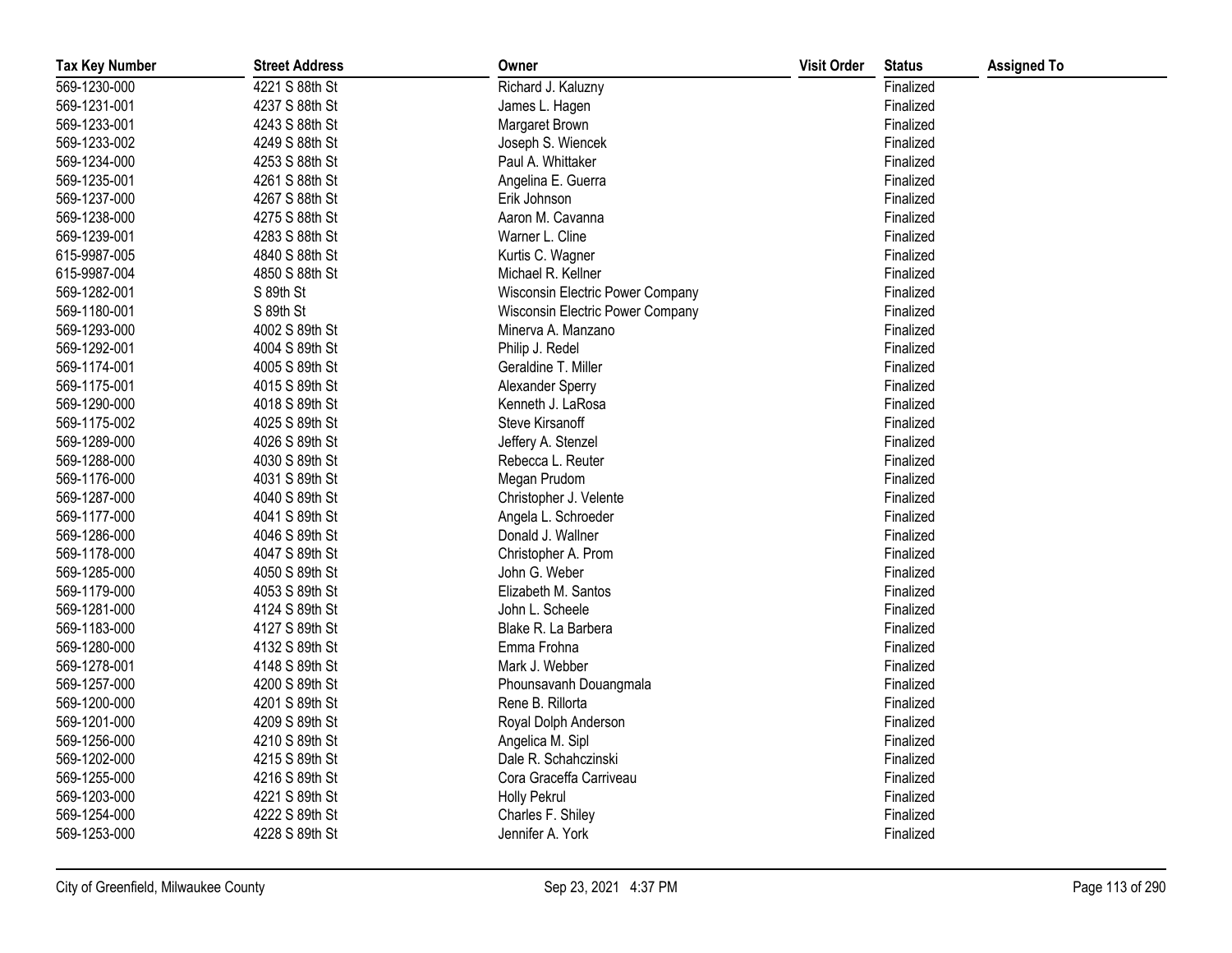| <b>Tax Key Number</b> | <b>Street Address</b> | Owner                                    | <b>Visit Order</b> | <b>Status</b> | <b>Assigned To</b> |
|-----------------------|-----------------------|------------------------------------------|--------------------|---------------|--------------------|
| 569-1204-000          | 4231 S 89th St        | Gregory Tomczak                          |                    | Finalized     |                    |
| 569-1252-000          | 4236 S 89th St        | Robert W. Lutz                           |                    | Finalized     |                    |
| 569-1205-000          | 4239 S 89th St        | Syed Yazdani                             |                    | Finalized     |                    |
| 569-1251-000          | 4242 S 89th St        | Robin P. Fournier                        |                    | Finalized     |                    |
| 569-1206-000          | 4245 S 89th St        | Hermine K. Hagmayer                      |                    | Finalized     |                    |
| 569-1207-000          | 4249 S 89th St        | Frank A. Penne                           |                    | Finalized     |                    |
| 569-1250-001          | 4250 S 89th St        | Joseph P. Gorecki                        |                    | Finalized     |                    |
| 569-1208-000          | 4255 S 89th St        | Thomas U. Kelnhofer                      |                    | Finalized     |                    |
| 569-1248-000          | 4256 S 89th St        | Michele M. Bock                          |                    | Finalized     |                    |
| 569-1247-000          | 4264 S 89th St        | Kathryn Bielinski                        |                    | Finalized     |                    |
| 569-1209-000          | 4265 S 89th St        | Jason P. Golembiewski                    |                    | Finalized     |                    |
| 569-1245-001          | 4270 S 89th St        | Martin A. Fetter                         |                    | Finalized     |                    |
| 569-1210-000          | 4271 S 89th St        | Rachel Robarge                           |                    | Finalized     |                    |
| 569-1211-000          | 4275 S 89th St        | Kenneth J. Koeslin                       |                    | Finalized     |                    |
| 569-1212-000          | 4281 S 89th St        | Donald D. Berndt                         |                    | Finalized     |                    |
| 569-1244-000          | 4282 S 89th St        | Roger A. Kopplin                         |                    | Finalized     |                    |
| 606-0120-000          | 4300 S 89th St        | Norman Neeley                            |                    | Finalized     |                    |
| 606-0124-000          | 4303 S 89th St        | James J. Panasuk                         |                    | Finalized     |                    |
| 606-0121-000          | 4312 S 89th St        | Nikola Prpa                              |                    | Finalized     |                    |
| 606-0125-000          | 4315 S 89th St        | Jerry F. Umek                            |                    | Finalized     |                    |
| 606-0122-000          | 4324 S 89th St        | Lawrence D. Larson                       |                    | Finalized     |                    |
| 606-0123-000          | 4336 S 89th St        | John Kuzma                               |                    | Finalized     |                    |
| 569-1153-001          | S 90th St             | Wisconsin Electric Power Company         |                    | Finalized     |                    |
| 569-1188-001          | S 90th St             | Wisconsin Electric Power Company         |                    | Finalized     |                    |
| 569-1216-000          | S 90th St             | Richard F. Uecker                        |                    | Finalized     |                    |
| 569-1144-001          | 4001 S 90th St        | <b>Bradley Grass</b>                     |                    | Finalized     |                    |
| 569-1146-001          | 4011 S 90th St        | Gary T. Klugiewicz                       |                    | Finalized     |                    |
| 569-1198-001          | 4012 S 90th St        | Brad F. Gregory                          |                    | Finalized     |                    |
| 569-1196-001          | 4018 S 90th St        | Donald J & Ruth A Harmon Revocable Trust |                    | Finalized     |                    |
| 569-1147-000          | 4019 S 90th St        | Bradley J. Davis                         |                    | Finalized     |                    |
| 569-1148-000          | 4025 S 90th St        | Jovan Kolundzija                         |                    | Finalized     |                    |
| 569-1195-000          | 4026 S 90th St        | Otis W. Stanger                          |                    | Finalized     |                    |
| 569-1193-001          | 4038 S 90th St        | Elizabeth Sue Haydin                     |                    | Finalized     |                    |
| 569-1192-000          | 4046 S 90th St        | Timothy J. Worden                        |                    | Finalized     |                    |
| 569-1150-001          | 4055 S 90th St        | Sue A. Crowley                           |                    | Finalized     |                    |
| 569-1191-000          | 4056 S 90th St        | Adam Schlosser                           |                    | Finalized     |                    |
| 569-1151-000          | 4059 S 90th St        | John R. Stone                            |                    | Finalized     |                    |
| 569-1152-000          | 4063 S 90th St        | Judith A. Grzegorski                     |                    | Finalized     |                    |
| 569-1156-000          | 4125 S 90th St        | Daniel Kempf                             |                    | Finalized     |                    |
| 569-1187-000          | 4128 S 90th St        | Jeanne Krier                             |                    | Finalized     |                    |
| 569-1158-002          | 4133 S 90th St        | Alvin W. Emmons                          |                    | Finalized     |                    |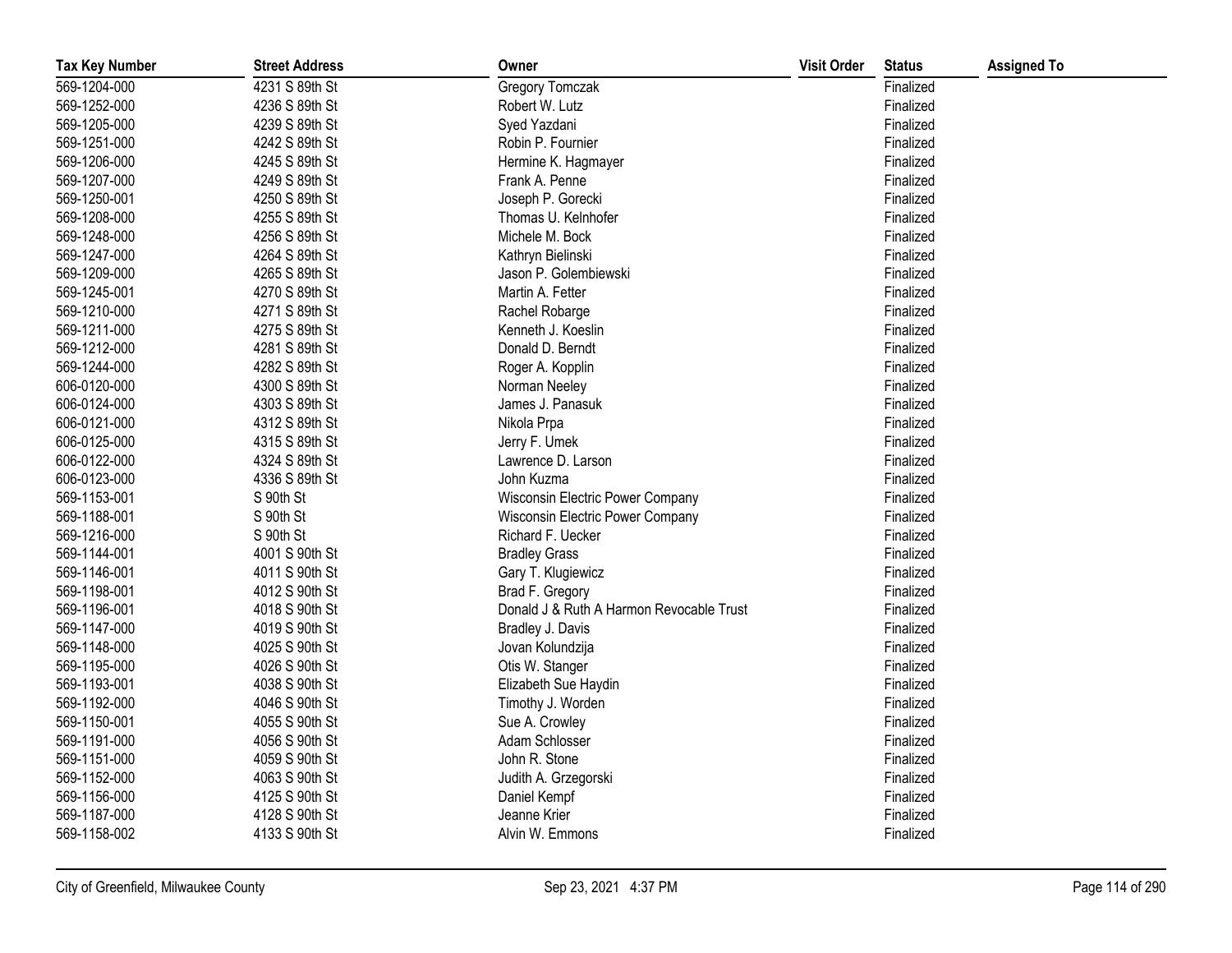| <b>Tax Key Number</b> | <b>Street Address</b> | Owner                                         | <b>Visit Order</b> | <b>Status</b> | <b>Assigned To</b> |
|-----------------------|-----------------------|-----------------------------------------------|--------------------|---------------|--------------------|
| 569-1158-003          | 4141 S 90th St        | Alvin W. Emmons                               |                    | Finalized     |                    |
| 569-1226-000          | 4200 S 90th St        | Adam Woppert                                  |                    | Finalized     |                    |
| 569-1117-000          | 4203 S 90th St        | Cgk Real Estate, LLC                          |                    | Finalized     |                    |
| 569-1225-000          | 4208 S 90th St        | Patricia L. Johnson                           |                    | Finalized     |                    |
| 569-1118-000          | 4209 S 90th St        | Delfino Perez Enciso                          |                    | Finalized     |                    |
| 569-1119-000          | 4215 S 90th St        | Clayton L. Hannes                             |                    | Finalized     |                    |
| 569-1224-000          | 4216 S 90th St        | Alois J Braun & Janis E Braun Revocable Trust |                    | Finalized     |                    |
| 569-1120-000          | 4221 S 90th St        | Timothy A. Potter                             |                    | Finalized     |                    |
| 569-1223-000          | 4222 S 90th St        | Joseph Gabriel                                |                    | Finalized     |                    |
| 569-1121-000          | 4229 S 90th St        | Jason D. Rohde                                |                    | Finalized     |                    |
| 569-1222-000          | 4234 S 90th St        | Mevledin Brdarevic                            |                    | Finalized     |                    |
| 569-1122-000          | 4235 S 90th St        | Jill M. Kinziger                              |                    | Finalized     |                    |
| 569-1123-001          | 4239 S 90th St        | Robert R. Stasica                             |                    | Finalized     |                    |
| 569-1221-000          | 4242 S 90th St        | Joan Kuhl                                     |                    | Finalized     |                    |
| 569-1123-002          | 4243 S 90th St        | Howard G. Turlick                             |                    | Finalized     |                    |
| 569-1124-000          | 4257 S 90th St        | Robert G. Gagnon                              |                    | Finalized     |                    |
| 569-1218-002          | 4262 S 90th St        | Kenneth Michael Corbeg                        |                    | Finalized     |                    |
| 569-1125-000          | 4265 S 90th St        | Neal T. Jablonski                             |                    | Finalized     |                    |
| 569-1217-000          | 4268 S 90th St        | Benjamin J. Flynn                             |                    | Finalized     |                    |
| 569-1126-000          | 4271 S 90th St        | Michael J. Cannistra                          |                    | Finalized     |                    |
| 569-1127-000          | 4271 S 90th St        | Michael J. Cannistra                          |                    | Finalized     |                    |
| 569-1128-000          | 4279 S 90th St        | Christopher M. Hanke                          |                    | Finalized     |                    |
| 606-0146-000          | 4345 S 90th St        | David A. Kusy                                 |                    | Finalized     |                    |
| 606-0147-000          | 4357 S 90th St        | Richard J. Bruckbauer                         |                    | Finalized     |                    |
| 606-0135-000          | 4360 S 90th St        | Kathleen M. Mc Conville                       |                    | Finalized     |                    |
| 606-0148-000          | 4369 S 90th St        | Laura J. Solberg Revocable Trust              |                    | Finalized     |                    |
| 606-0103-000          | 4436 S 90th St        | Gregory F. Bublitz                            |                    | Finalized     |                    |
| 606-0101-000          | 4437 S 90th St        | Dwayne A. Wilinski                            |                    | Finalized     |                    |
| 606-0102-000          | 4455 S 90th St        | Milovan Lazic                                 |                    | Finalized     |                    |
| 615-9973-003          | 4750 S 90th St        | Barbara J. Mohr                               |                    | Finalized     |                    |
| 615-9973-002          | 4755 S 90th St        | Anthony T. Migliaccio                         |                    | Finalized     |                    |
| 615-9971-001          | 4765 S 90th St        | Elizabeth Okray                               |                    | Finalized     |                    |
| 615-9970-000          | 4774 S 90th St        | Richard A. Waldschmidt                        |                    | Finalized     |                    |
| 615-9972-003          | 4775 S 90th St        | Philip Agnew                                  |                    | Finalized     |                    |
| 615-9969-003          | 4808 S 90th St        | John A. Kasper                                |                    | Finalized     |                    |
| 615-9968-003          | 4811 S 90th St        | Dena Saleh                                    |                    | Finalized     |                    |
| 615-9968-004          | 4821 S 90th St        | <b>Tyler Faber</b>                            |                    | Finalized     |                    |
| 615-9971-002          | W 90th St             | Elizabeth Okray                               |                    | Finalized     |                    |
| 569-1039-001          | S 91st PI             | Wisconsin Electric Power Company              |                    | Finalized     |                    |
| 569-1076-001          | S 91st Pl             | Wisconsin Electric Power Company              |                    | Finalized     |                    |
| 569-1087-001          | 4002 S 91st PI        | Kathleen M. Peters                            |                    | Finalized     |                    |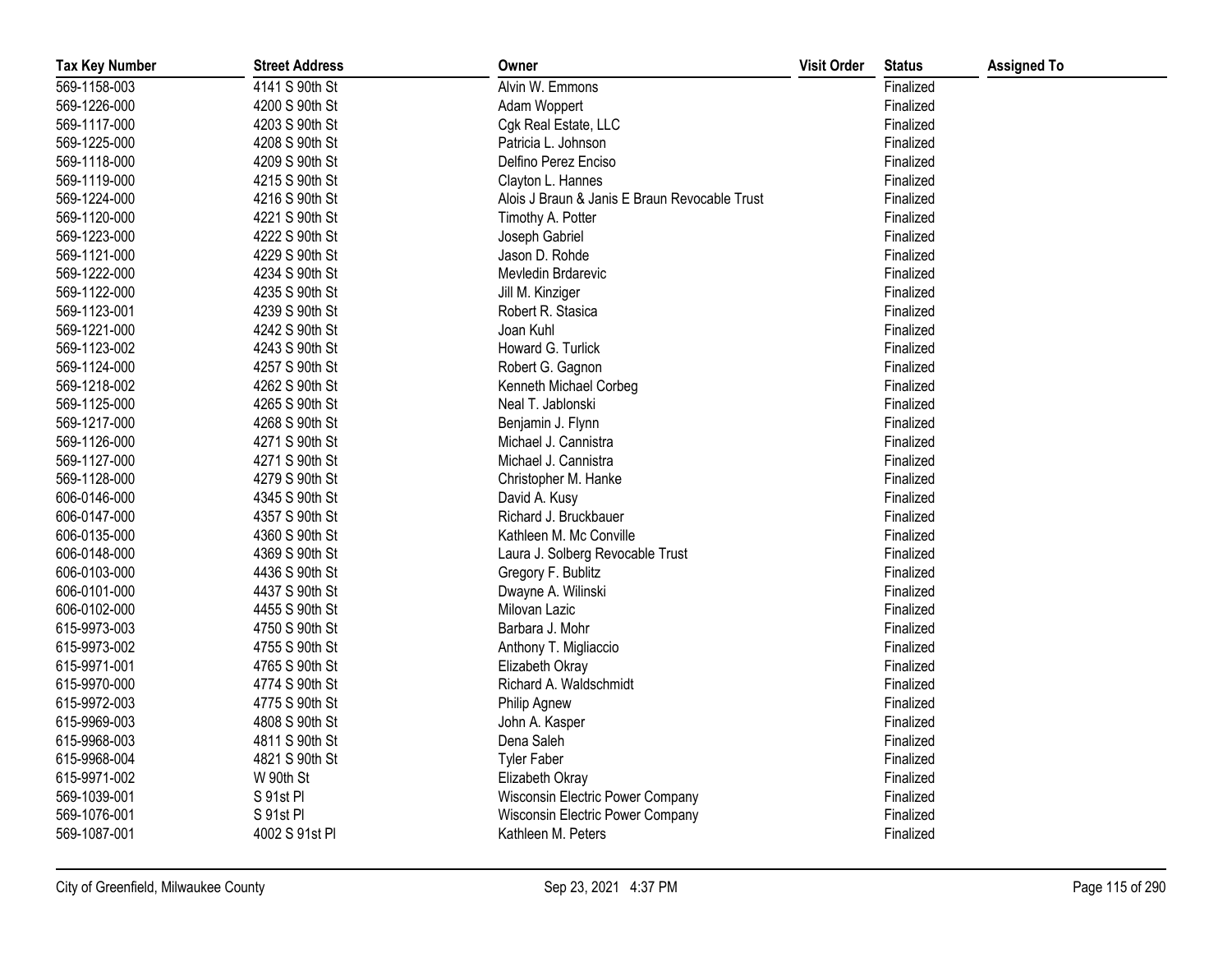| <b>Tax Key Number</b> | <b>Street Address</b> | Owner                                            | <b>Visit Order</b> | <b>Status</b> | <b>Assigned To</b> |
|-----------------------|-----------------------|--------------------------------------------------|--------------------|---------------|--------------------|
| 569-1085-000          | 4012 S 91st PI        | Rose M. Petrykowski                              |                    | Finalized     |                    |
| 569-1032-000          | 4015 S 91st PI        | Russell P. Brozoski                              |                    | Finalized     |                    |
| 569-1084-000          | 4016 S 91st PI        | Brian M. Engel                                   |                    | Finalized     |                    |
| 569-1033-000          | 4021 S 91st PI        | Wendy Smith                                      |                    | Finalized     |                    |
| 569-1083-000          | 4024 S 91st PI        | Thelma J. Hayre                                  |                    | Finalized     |                    |
| 569-1034-000          | 4027 S 91st PI        | <b>Brian Strandt</b>                             |                    | Finalized     |                    |
| 569-1082-000          | 4030 S 91st PI        | David L. Beres                                   |                    | Finalized     |                    |
| 569-1035-000          | 4031 S 91st PI        | Thomas C. Weber                                  |                    | Finalized     |                    |
| 569-1036-000          | 4037 S 91st PI        | Donald & Jean Koch Trust, Dated December 12th, 2 |                    | Finalized     |                    |
| 569-1081-000          | 4040 S 91st PI        | Michael K. Ludka                                 |                    | Finalized     |                    |
| 569-1080-000          | 4044 S 91st PI        | <b>Bryan Seeger</b>                              |                    | Finalized     |                    |
| 569-1037-000          | 4047 S 91st PI        | Mary R. Stanislawski                             |                    | Finalized     |                    |
| 569-1079-000          | 4050 S 91st PI        | Michael A. White                                 |                    | Finalized     |                    |
| 569-1038-000          | 4053 S 91st PI        | Norma Ronquillo-Torrijos                         |                    | Finalized     |                    |
| 569-1042-000          | 4123 S 91st PI        | John D. Mlodik                                   |                    | Finalized     |                    |
| 569-1075-000          | 4126 S 91st PI        | Jason J. Stachowiak                              |                    | Finalized     |                    |
| 569-1074-000          | 4132 S 91st PI        | Michael Suszek                                   |                    | Finalized     |                    |
| 569-1043-000          | 4135 S 91st PI        | Joshua Heder                                     |                    | Finalized     |                    |
| 569-1044-000          | 4141 S 91st PI        | Paige Dolsby                                     |                    | Finalized     |                    |
| 569-1073-000          | 4144 S 91st PI        | Timothy John Zornow                              |                    | Finalized     |                    |
| 569-1116-000          | 4204 S 91st PI        | John Perham                                      |                    | Finalized     |                    |
| 569-1000-000          | 4205 S 91st PI        | Joseph S. Rodriguez                              |                    | Finalized     |                    |
| 569-1115-000          | 4208 S 91st PI        | Samantha Jahns                                   |                    | Finalized     |                    |
| 569-1114-000          | 4212 S 91st PI        | Lynn Marie Moritz                                |                    | Finalized     |                    |
| 569-1001-000          | 4213 S 91st PI        | Loretta G. Carlson                               |                    | Finalized     |                    |
| 569-1113-000          | 4216 S 91st Pl        | James Moritz                                     |                    | Finalized     |                    |
| 569-1002-000          | 4219 S 91st PI        | Jozef Kas                                        |                    | Finalized     |                    |
| 569-1112-001          | 4220 S 91st PI        | Jean M. Stanhope                                 |                    | Finalized     |                    |
| 569-1003-000          | 4227 S 91st PI        | Rafael G. Garcia                                 |                    | Finalized     |                    |
| 569-1004-000          | 4229 S 91st PI        | Michael S. Borden                                |                    | Finalized     |                    |
| 569-1005-000          | 4235 S 91st PI        | Dale E. Galten                                   |                    | Finalized     |                    |
| 569-1110-000          | 4242 S 91st PI        | <b>Emily Markert</b>                             |                    | Finalized     |                    |
| 569-1006-000          | 4243 S 91st PI        | Richard A. Braman                                |                    | Finalized     |                    |
| 569-1109-000          | 4248 S 91st Pl        | Joseph Grainer                                   |                    | Finalized     |                    |
| 569-1007-000          | 4251 S 91st PI        | David J. Saler                                   |                    | Finalized     |                    |
| 569-1108-000          | 4254 S 91st PI        | Marie E. Hull                                    |                    | Finalized     |                    |
| 569-1008-000          | 4257 S 91st PI        | Michael Rene L. Caballero                        |                    | Finalized     |                    |
| 569-1009-000          | 4263 S 91st PI        | <b>Bryon Christ</b>                              |                    | Finalized     |                    |
| 569-1010-000          | 4267 S 91st PI        | William A. Melms                                 |                    | Finalized     |                    |
| 569-1106-000          | 4270 S 91st PI        | Sean Ihde                                        |                    | Finalized     |                    |
| 569-1107-000          | 4270 S 91st PI        | Sean Ihde                                        |                    | Finalized     |                    |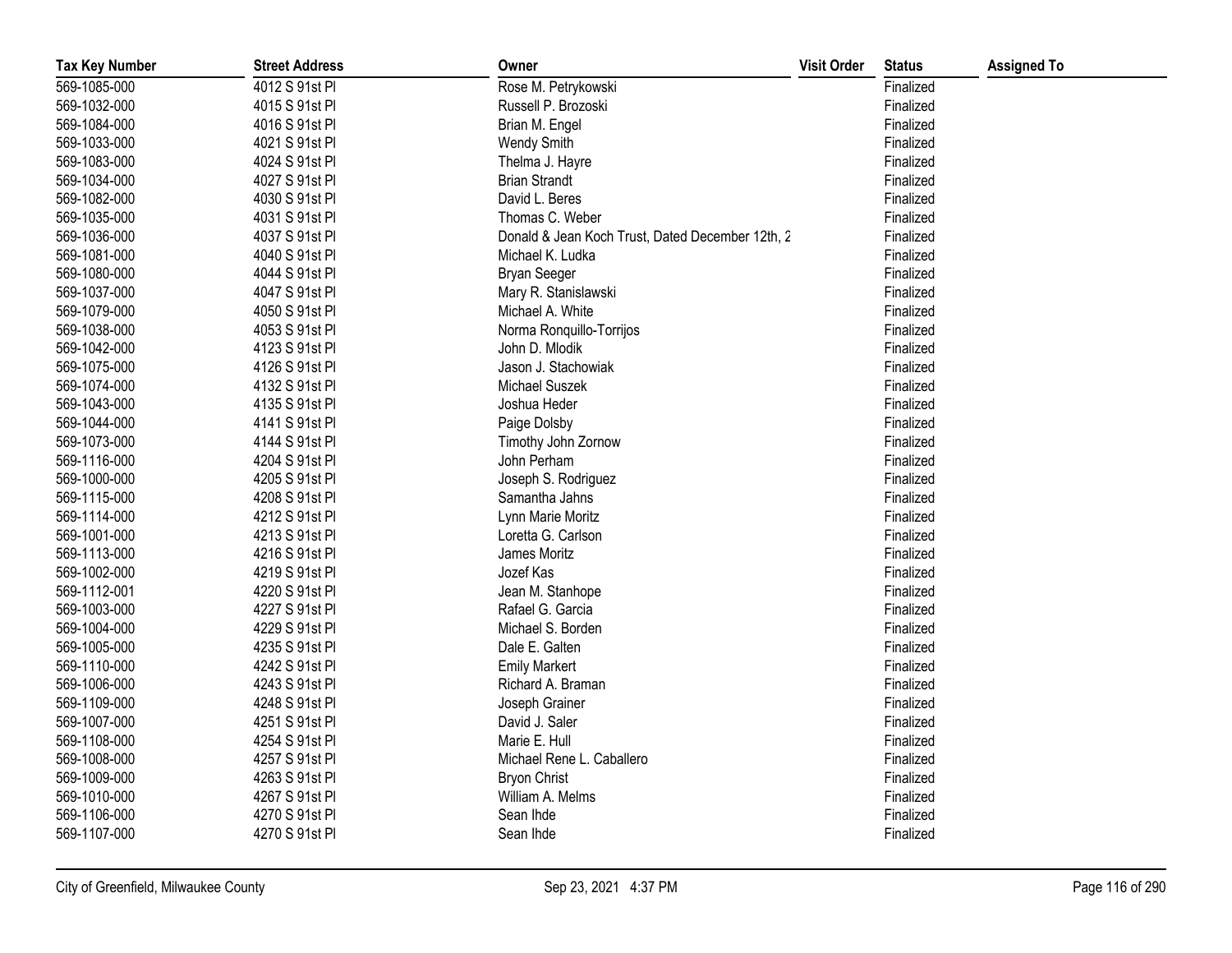| <b>Tax Key Number</b> | <b>Street Address</b> | Owner                                   | <b>Visit Order</b> | <b>Status</b> | <b>Assigned To</b> |
|-----------------------|-----------------------|-----------------------------------------|--------------------|---------------|--------------------|
| 569-1011-000          | 4275 S 91st PI        | Margret S Jorgenson Trust               |                    | Finalized     |                    |
| 569-1105-000          | 4276 S 91st Pl        | Scott A. Ristau                         |                    | Finalized     |                    |
| 569-1104-000          | 4282 S 91st Pl        | Manolito V. Tulod V                     |                    | Finalized     |                    |
| 569-1012-000          | 4285 S 91st Pl        | Joel Befus                              |                    | Finalized     |                    |
| 569-1070-000          | S 91st St             | Wisconsin Electric Power Company        |                    | Finalized     |                    |
| 569-1162-001          | S 91st St             | Wisconsin Electric Power Company        |                    | Finalized     |                    |
| 569-1067-001          | S 91st St             | Wisconsin Electric Power Company        |                    | Finalized     |                    |
| 569-1058-001          | 4003 S 91st St        | Brian D. Wagner                         |                    | Finalized     |                    |
| 569-1172-000          | 4004 S 91st St        | Joseph T. Walli                         |                    | Finalized     |                    |
| 569-1171-000          | 4012 S 91st St        | Michael R. Raasch                       |                    | Finalized     |                    |
| 569-1060-000          | 4015 S 91st St        | Jerome P. Hempe III                     |                    | Finalized     |                    |
| 569-1170-000          | 4018 S 91st St        | Penny A. Eberhardt                      |                    | Finalized     |                    |
| 569-1061-000          | 4019 S 91st St        | Wallace D. Gereau                       |                    | Finalized     |                    |
| 569-1062-000          | 4023 S 91st St        | John D. Peterman                        |                    | Finalized     |                    |
| 569-1169-000          | 4024 S 91st St        | George L. Wiemers                       |                    | Finalized     |                    |
| 569-1168-000          | 4030 S 91st St        | Geoffrey J. Chaparas                    |                    | Finalized     |                    |
| 569-1063-000          | 4033 S 91st St        | Timothy J. Vanderboom                   |                    | Finalized     |                    |
| 569-1064-000          | 4033 S 91st St        | Timothy J. Vanderboom                   |                    | Finalized     |                    |
| 569-1167-000          | 4038 S 91st St        | Michele M. Melton                       |                    | Finalized     |                    |
| 569-1065-000          | 4045 S 91st St        | Daniel F. Stelter                       |                    | Finalized     |                    |
| 569-1166-000          | 4046 S 91st St        | Donna M. Schultz Revocable Living Trust |                    | Finalized     |                    |
| 569-1165-000          | 4052 S 91st St        | Ryan Wilichowski                        |                    | Finalized     |                    |
| 569-1066-000          | 4053 S 91st St        | Patricia A. Phillips                    |                    | Finalized     |                    |
| 569-1161-000          | 4124 S 91st St        | Barbara J. Welker                       |                    | Finalized     |                    |
| 569-1071-001          | 4135 S 91st St        | Donald J. Klepfer                       |                    | Finalized     |                    |
| 569-1160-000          | 4136 S 91st St        | Theodore E. Minnix                      |                    | Finalized     |                    |
| 569-1159-000          | 4140 S 91st St        | Barbara G. Kirsop                       |                    | Finalized     |                    |
| 569-1088-000          | 4201 S 91st St        | Robert W. Selmer                        |                    | Finalized     |                    |
| 569-1143-000          | 4202 S 91st St        | Allyn M. Tiisler                        |                    | Finalized     |                    |
| 569-1142-000          | 4208 S 91st St        | Mark A. Beuth                           |                    | Finalized     |                    |
| 569-1141-000          | 4214 S 91st St        | Reynolds Revoc Living Trust             |                    | Finalized     |                    |
| 569-1090-001          | 4217 S 91st St        | John M. Hubatch                         |                    | Finalized     |                    |
| 569-1140-000          | 4224 S 91st St        | Lori A. Steinberger                     |                    | Finalized     |                    |
| 569-1139-000          | 4230 S 91st St        | Melissa Rath                            |                    | Finalized     |                    |
| 569-1092-000          | 4231 S 91st St        | Darryl J. Krajewski                     |                    | Finalized     |                    |
| 569-1138-000          | 4234 S 91st St        | Jane Albrecht                           |                    | Finalized     |                    |
| 569-1093-000          | 4235 S 91st St        | Joel K. Badura                          |                    | Finalized     |                    |
| 569-1137-000          | 4240 S 91st St        | Lisa A. Ewing                           |                    | Finalized     |                    |
| 569-1094-000          | 4243 S 91st St        | Raymond G. Brown                        |                    | Finalized     |                    |
| 569-1133-002          | 4250 S 91st St        | Mike Kalina                             |                    | Finalized     |                    |
| 569-1095-000          | 4251 S 91st St        | Brian A. Matysik                        |                    | Finalized     |                    |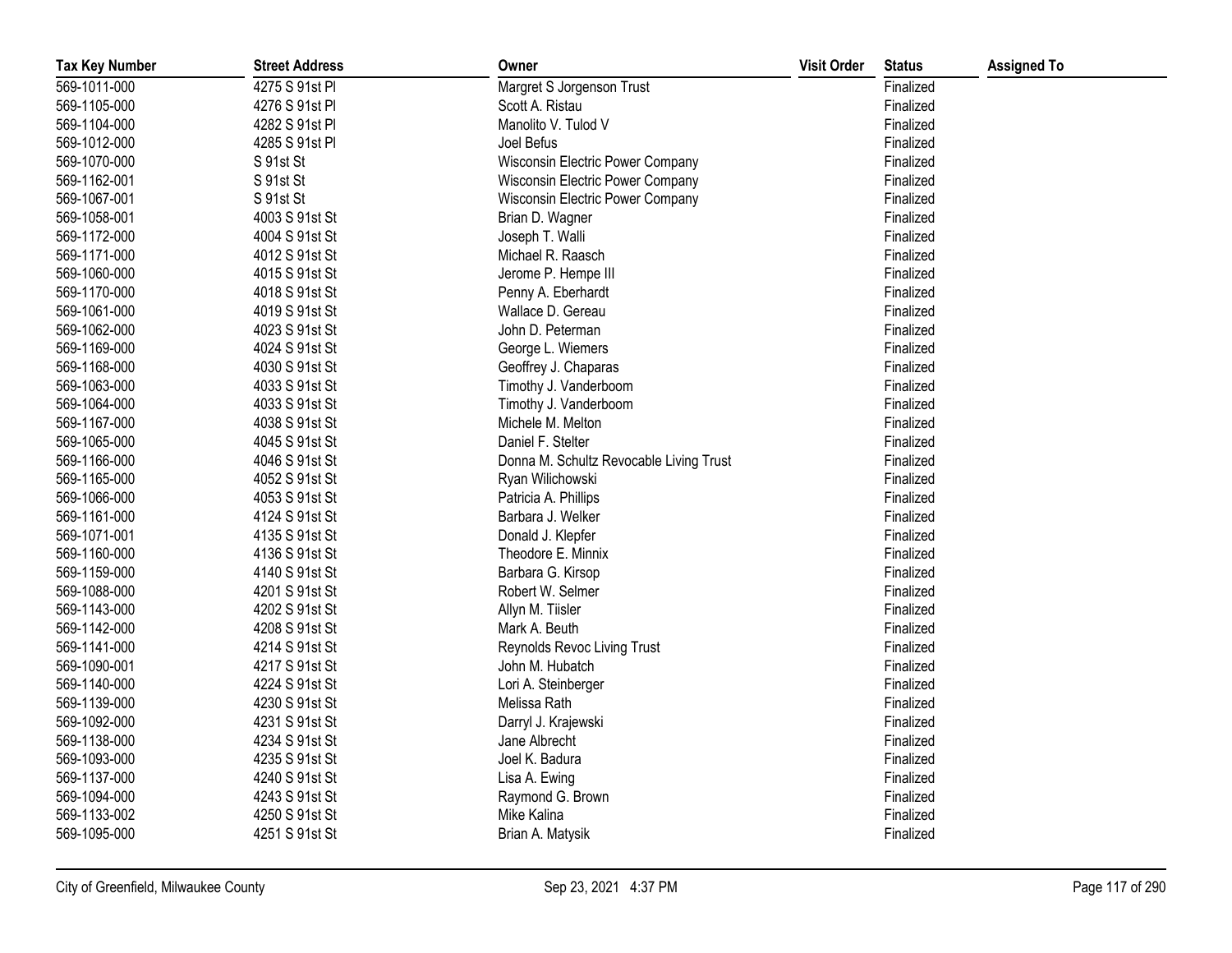| <b>Tax Key Number</b> | <b>Street Address</b> | Owner                                              | <b>Visit Order</b> | <b>Status</b> | <b>Assigned To</b> |
|-----------------------|-----------------------|----------------------------------------------------|--------------------|---------------|--------------------|
| 569-1134-003          | 4252 S 91st St        | Scott & Susan Charles Living Trust Dated 5/14/2018 |                    | Finalized     |                    |
| 569-1096-000          | 4255 S 91st St        | Joshua S. Redzinski                                |                    | Finalized     |                    |
| 569-1134-002          | 4256 S 91st St        | David J. Jaehnig                                   |                    | Finalized     |                    |
| 569-1097-000          | 4265 S 91st St        | Robert J. Vanderboom                               |                    | Finalized     |                    |
| 569-1098-000          | 4277 S 91st St        | Peter Lorincz                                      |                    | Finalized     |                    |
| 569-1133-001          | 4280 S 91st St        | Lynette H. Czarnecki                               |                    | Finalized     |                    |
| 606-9986-007          | 4335 S 91st St        | Stephen B. Koch                                    |                    | Finalized     |                    |
| 606-9986-008          | 4345 S 91st St        | John P. Laczkowski                                 |                    | Finalized     |                    |
| 606-9986-009          | 4355 S 91st St        | Gayle M. Simon                                     |                    | Finalized     |                    |
| 607-9981-005          | S 92nd St             | Wisconsin Electric Power Company                   |                    | Finalized     |                    |
| 607-9981-003          | S 92nd St             | Greenfield Park Two, LLC                           |                    | Finalized     |                    |
| 569-1047-001          | S 92nd St             | Wisconsin Electric Power Company                   |                    | Finalized     |                    |
| 568-8915-000          | S 92nd St             | Milwaukee County                                   |                    | Finalized     |                    |
| 568-8914-000          | S 92nd St             | Milwaukee County                                   |                    | Finalized     |                    |
| 569-9990-001          | 3900 S 92nd St        | Jaindra V. Malde                                   |                    | Finalized     |                    |
| 569-1529-000          | 3910 S 92nd St        | Beth D. Morstad                                    |                    | Finalized     |                    |
| 569-1530-000          | 3912 S 92nd St        | Connie Hagen                                       |                    | Finalized     |                    |
| 569-1531-000          | 3914 S 92nd St        | Richard H. Green                                   |                    | Finalized     |                    |
| 569-1532-000          | 3916 S 92nd St        | Mary E. Froehlich                                  |                    | Finalized     |                    |
| 569-1533-000          | 3918 S 92nd St        | Quinton Holeman                                    |                    | Finalized     |                    |
| 569-1534-000          | 3920 S 92nd St        | Malisa A. Baecker                                  |                    | Finalized     |                    |
| 569-1535-000          | 3922 S 92nd St        | Rebecca J. Storm                                   |                    | Finalized     |                    |
| 569-1536-000          | 3924 S 92nd St        | Shariq H. Moore                                    |                    | Finalized     |                    |
| 568-9999-009          | 3939 S 92nd St        | Clement Manor, Inc.                                |                    | Finalized     |                    |
| 568-9999-004          | 3971 S 92nd St        | Clement Manor, Inc., A Wisconsin Corporation       |                    | Finalized     |                    |
| 568-9999-010          | 3995 S 92nd St        | Our Lady of the Angels Inc.                        |                    | Finalized     |                    |
| 569-1057-005          | 4000 S 92nd St        | Donald W. Berlin                                   |                    | Finalized     |                    |
| 569-1056-003          | 4018 S 92nd St        | Milan Lucic                                        |                    | Finalized     |                    |
| 569-1055-000          | 4024 S 92nd St        | Henry W. Hoelzer                                   |                    | Finalized     |                    |
| 569-1054-000          | 4030 S 92nd St        | Donald E. Bradish                                  |                    | Finalized     |                    |
| 569-1053-000          | 4032 S 92nd St        | Jerod D. Schroeder                                 |                    | Finalized     |                    |
| 569-1052-000          | 4038 S 92nd St        | Eugene Janikowski                                  |                    | Finalized     |                    |
| 569-1051-000          | 4044 S 92nd St        | <b>Richard Budny</b>                               |                    | Finalized     |                    |
| 569-1050-000          | 4050 S 92nd St        | David Schriener                                    |                    | Finalized     |                    |
| 569-1046-000          | 4124 S 92nd St        | Steven Lensing                                     |                    | Finalized     |                    |
| 568-8928-000          | 4145 S 92nd St        | John B. Oberhauser                                 |                    | Finalized     |                    |
| 569-1045-000          | 4150 S 92nd St        | Andrew R. Karges                                   |                    | Finalized     |                    |
| 568-8927-001          | 4151 S 92nd St        | Michael Gene Roubik                                |                    | Finalized     |                    |
| 568-8926-001          | 4157 S 92nd St        | Patricia A. Dziamarski                             |                    | Finalized     |                    |
| 568-8925-000          | 4179 S 92nd St        | Steve E. Janisch                                   |                    | Finalized     |                    |
| 568-8924-000          | 4185 S 92nd St        | Casper J. Galliart                                 |                    | Finalized     |                    |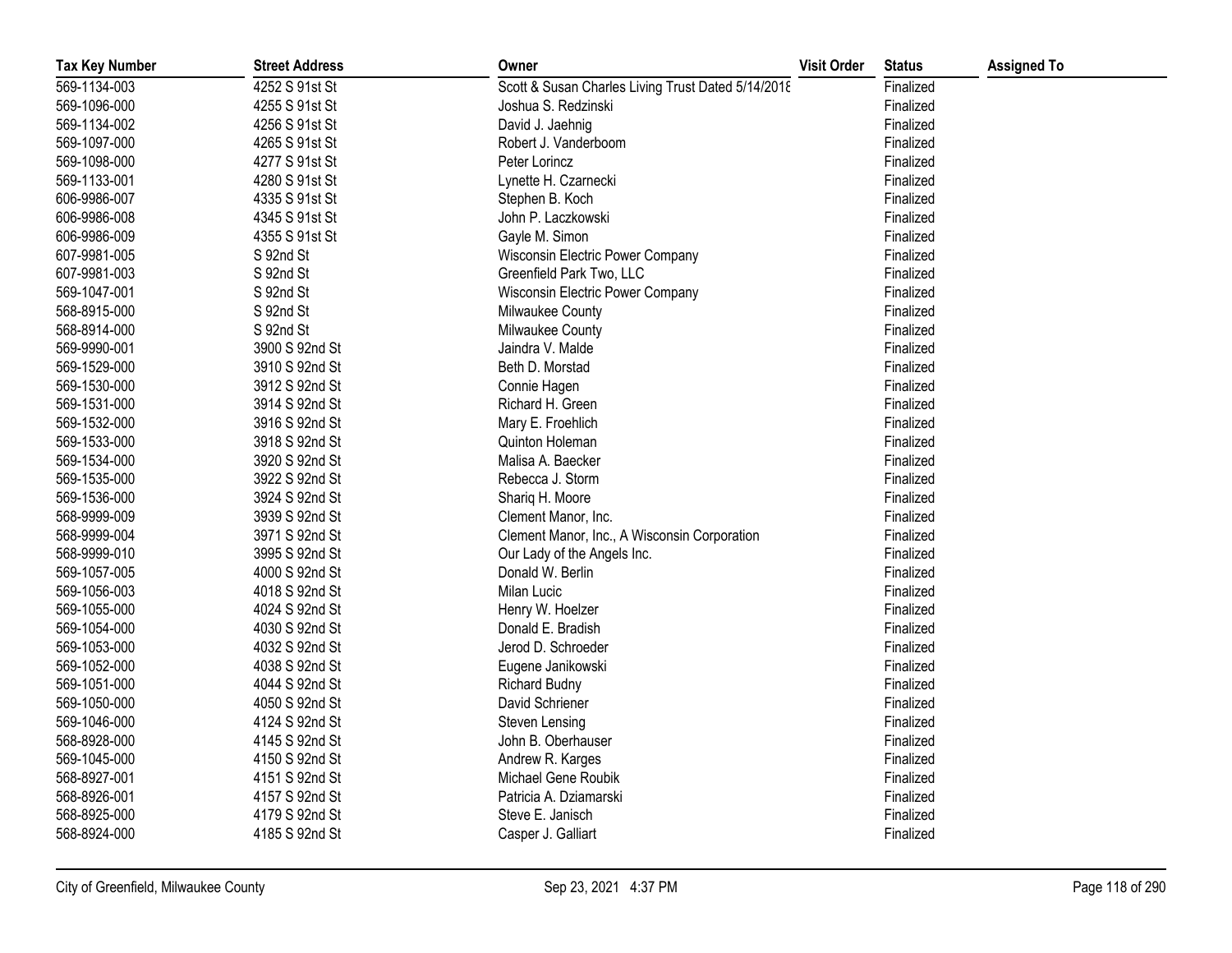| <b>Tax Key Number</b> | <b>Street Address</b> | Owner                                      | <b>Visit Order</b> | <b>Status</b> | <b>Assigned To</b> |
|-----------------------|-----------------------|--------------------------------------------|--------------------|---------------|--------------------|
| 569-1029-000          | 4202 S 92nd St        | Joel D. Hoecherl                           |                    | Finalized     |                    |
| 569-1028-000          | 4208 S 92nd St        | <b>Trading Spaces Investments LLC</b>      |                    | Finalized     |                    |
| 569-1027-002          | 4216 S 92nd St        | Jesus Alvarez Avila                        |                    | Finalized     |                    |
| 569-1025-000          | 4230 S 92nd St        | Robert Cook                                |                    | Finalized     |                    |
| 568-8923-003          | 4231 S 92nd St        | Dennis J. Singer                           |                    | Finalized     |                    |
| 569-1024-000          | 4232 S 92nd St        | Steven Lensing                             |                    | Finalized     |                    |
| 569-1023-000          | 4234 S 92nd St        | Ginnie Robinson                            |                    | Finalized     |                    |
| 568-8922-000          | 4235 S 92nd St        | Leland J. Curley Jr                        |                    | Finalized     |                    |
| 569-1022-000          | 4246 S 92nd St        | Alberto Deleon                             |                    | Finalized     |                    |
| 568-8921-001          | 4255 S 92nd St        | James J. Kaluzny                           |                    | Finalized     |                    |
| 569-1021-000          | 4256 S 92nd St        | Marlena Stone                              |                    | Finalized     |                    |
| 569-1020-001          | 4262 S 92nd St        | Douglas A. Hochschild                      |                    | Finalized     |                    |
| 568-8920-000          | 4269 S 92nd St        | Dennis J. Janchan                          |                    | Finalized     |                    |
| 568-8919-000          | 4275 S 92nd St        | Patrick W. Watson                          |                    | Finalized     |                    |
| 569-1018-000          | 4276 S 92nd St        | Randolph S. Cullinan                       |                    | Finalized     |                    |
| 568-8918-000          | 4283 S 92nd St        | Rose Scholl Life Estate                    |                    | Finalized     |                    |
| 569-1017-000          | 4284 S 92nd St        | Vernicha Finkley                           |                    | Finalized     |                    |
| 569-1016-000          | 4290 S 92nd St        | Susan J. Hartwig                           |                    | Finalized     |                    |
| 568-8917-000          | 4293 S 92nd St        | Elmin Rivera                               |                    | Finalized     |                    |
| 569-1015-000          | 4296 S 92nd St        | James E. Burns                             |                    | Finalized     |                    |
| 607-0023-000          | 4301 S 92nd St        | Cezary Werpachowski                        |                    | Finalized     |                    |
| 607-0024-000          | 4303 S 92nd St        | Cezary Werpachowski                        |                    | Finalized     |                    |
| 607-9998-000          | 4315 S 92nd St        | Steven B. Beauchamp                        |                    | Finalized     |                    |
| 607-9997-000          | 4323 S 92nd St        | Luis R. Martinez                           |                    | Finalized     |                    |
| 606-9986-005          | 4332 S 92nd St        | Kenneth W. Lewis                           |                    | Finalized     |                    |
| 607-9982-009          | 4333 S 92nd St        | City of Greenfield                         |                    | Finalized     |                    |
| 606-9986-004          | 4344 S 92nd St        | Nada M. Uzelac                             |                    | Finalized     |                    |
| 606-9986-003          | 4356 S 92nd St        | Jose L. Ornelas Jr                         |                    | Finalized     |                    |
| 606-0163-000          | 4410 S 92nd St        | Jerry E. Walter                            |                    | Finalized     |                    |
| 606-0164-000          | 4426 S 92nd St        | Jarrod A. Dominiak                         |                    | Finalized     |                    |
| 606-0165-000          | 4444 S 92nd St        | Hugh A. Jacobson                           |                    | Finalized     |                    |
| 606-9983-001          | 4506 S 92nd St        | Joseph Dybul                               |                    | Finalized     |                    |
| 615-9975-000          | 4700 S 92nd St        | Daniel J. Hein                             |                    | Finalized     |                    |
| 614-9999-000          | 4715 S 92nd St        | Gary A. Datka                              |                    | Finalized     |                    |
| 615-9967-000          | 4760 S 92nd St        | Sandra Carney                              |                    | Finalized     |                    |
| 614-9980-000          | 4761 S 92nd St        | Dolores M. Nowak                           |                    | Finalized     |                    |
| 615-9964-000          | 4836 S 92nd St        | Melissa Mueller                            |                    | Finalized     |                    |
| 614-9973-001          | 4855 S 92nd St        | Jerome J. Janiszewski Revocable Trust Fund |                    | Finalized     |                    |
| 615-9963-000          | 4862 S 92nd St        | Lazaro Lopez                               |                    | Finalized     |                    |
| 614-9973-002          | 4871 S 92nd St        | Robert Edward R. Bloechl                   |                    | Finalized     |                    |
| 615-9960-000          | 4880 S 92nd St        | Mark S. Fearson                            |                    | Finalized     |                    |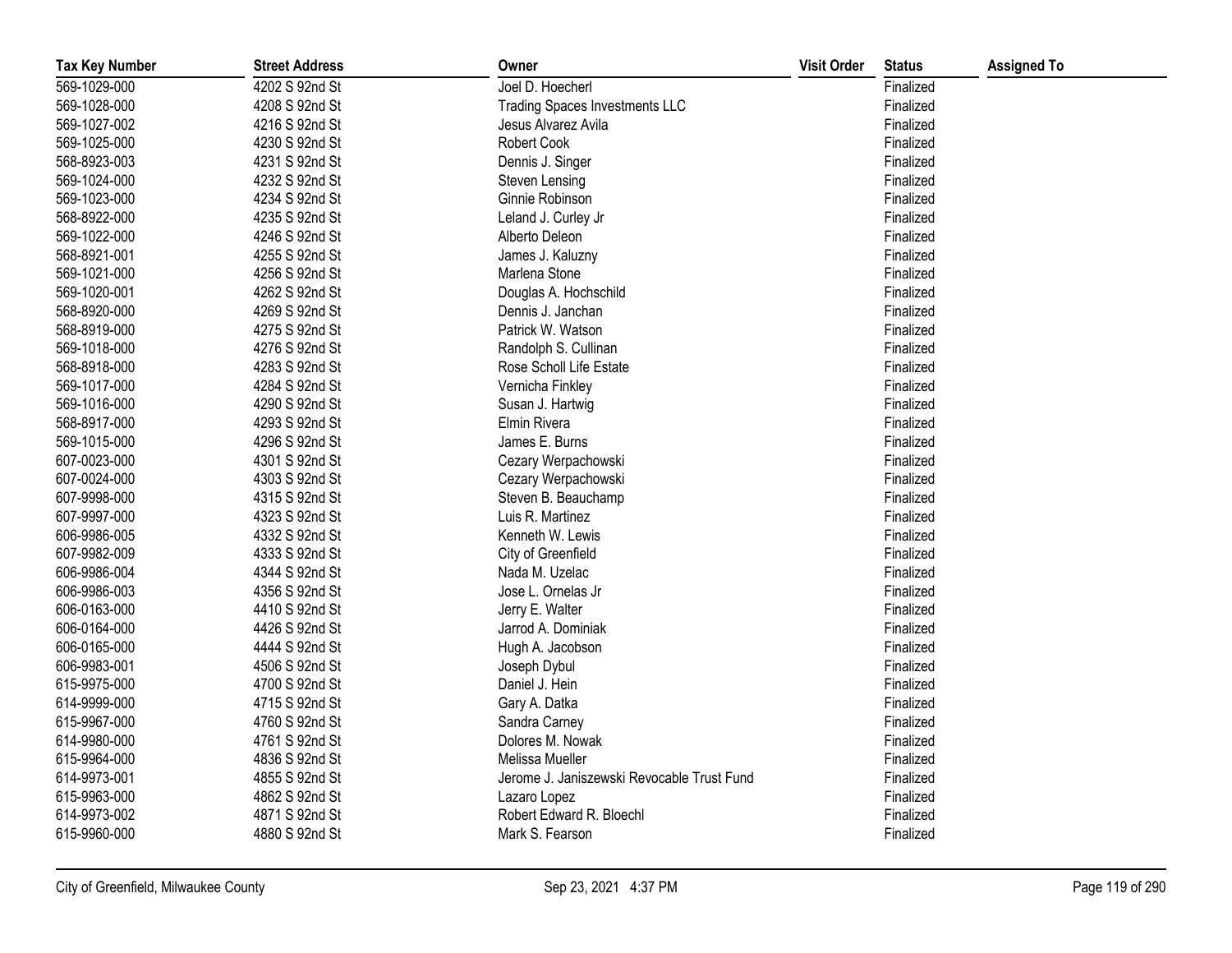| <b>Tax Key Number</b> | <b>Street Address</b> | Owner                                    | <b>Visit Order</b> | <b>Status</b> | <b>Assigned To</b> |
|-----------------------|-----------------------|------------------------------------------|--------------------|---------------|--------------------|
| 615-9958-000          | 4890 S 92nd St        | Matthew D. Ruddat                        |                    | Finalized     |                    |
| 614-9973-003          | 4901 S 92nd St        | Philip J. Breunig                        |                    | Finalized     |                    |
| 615-9957-000          | 4910 S 92nd St        | Linda K. Dykes                           |                    | Finalized     |                    |
| 615-9956-000          | 4920 S 92nd St        | Michael S. Jakubowski                    |                    | Finalized     |                    |
| 615-9955-000          | 4930 S 92nd St        | Bryan J. O'Mahar                         |                    | Finalized     |                    |
| 615-9954-000          | 4944 S 92nd St        | Manuel Ramirez Jr                        |                    | Finalized     |                    |
| 614-1075-000          | 4945 S 92nd St        | Marilyn J. Buer                          |                    | Finalized     |                    |
| 614-1068-000          | 4961 S 92nd St        | George S. Zawadinsky                     |                    | Finalized     |                    |
| 615-9953-000          | 4970 S 92nd St        | Shaina Sepulveda                         |                    | Finalized     |                    |
| 615-9952-000          | 4972 S 92nd St        | Barbara E. Beniak                        |                    | Finalized     |                    |
| 615-9951-000          | 4986 S 92nd St        | Dejan Djuric                             |                    | Finalized     |                    |
| 615-9950-000          | 5012 S 92nd St        | Patrick A. Heaney                        |                    | Finalized     |                    |
| 615-9947-001          | 5036 S 92nd St        | Benjamin McNutt                          |                    | Finalized     |                    |
| 614-1080-000          | 5041 S 92nd St        | Bruce A. & Debra L. Paul Revocable Trust |                    | Finalized     |                    |
| 615-9947-002          | 5054 S 92nd St        | <b>Brott-Sandin Living Trust</b>         |                    | Finalized     |                    |
| 615-9946-007          | 5070 S 92nd St        | Dale A. Hacker                           |                    | Finalized     |                    |
| 615-9946-003          | 5090 S 92nd St        | Robert M. Stockinger                     |                    | Finalized     |                    |
| 568-8912-000          | S 93rd St             | City of Greenfield                       |                    | Finalized     |                    |
| 568-8932-000          | 4204 S 93rd St        | Antonio M. Yera                          |                    | Finalized     |                    |
| 568-8943-000          | 4215 S 93rd St        | Julianne M. Drews                        |                    | Finalized     |                    |
| 568-8933-002          | 4216 S 93rd St        | Andrew G. Helminski                      |                    | Finalized     |                    |
| 568-8933-001          | 4224 S 93rd St        | Frederick E. Windorff                    |                    | Finalized     |                    |
| 568-8942-000          | 4235 S 93rd St        | Lisa A. Rohde                            |                    | Finalized     |                    |
| 568-8934-001          | 4236 S 93rd St        | Alan E. Close                            |                    | Finalized     |                    |
| 568-8941-001          | 4245 S 93rd St        | Richard S. Barnes                        |                    | Finalized     |                    |
| 568-8934-002          | 4250 S 93rd St        | Stephen G. Czisz                         |                    | Finalized     |                    |
| 568-8941-002          | 4255 S 93rd St        | John C. Graham                           |                    | Finalized     |                    |
| 568-8935-002          | 4262 S 93rd St        | Henry N. Hackstein                       |                    | Finalized     |                    |
| 568-8939-001          | 4267 S 93rd St        | Sulejman Karic                           |                    | Finalized     |                    |
| 568-8935-001          | 4270 S 93rd St        | Cregg D. Kuri Trust                      |                    | Finalized     |                    |
| 568-8939-002          | 4271 S 93rd St        | Gregory W. Pliss                         |                    | Finalized     |                    |
| 568-1065-000          | 4175 S 94th St        | Steven A. Helsell                        |                    | Finalized     |                    |
| 568-1066-000          | 4187 S 94th St        | Ervin J. Pachucki                        |                    | Finalized     |                    |
| 568-8955-000          | 4207 S 94th St        | Maria M. Stroud                          |                    | Finalized     |                    |
| 568-8945-001          | 4208 S 94th St        | April M. Peaslee                         |                    | Finalized     |                    |
| 568-8954-000          | 4211 S 94th St        | Jay D. Baillargeon                       |                    | Finalized     |                    |
| 568-8945-002          | 4212 S 94th St        | William and Mary Smith Living Trust      |                    | Finalized     |                    |
| 568-8945-003          | 4226 S 94th St        | Jeff Benjamin                            |                    | Finalized     |                    |
| 568-8953-003          | 4227 S 94th St        | Richard C. Jutila                        |                    | Finalized     |                    |
| 568-8953-004          | 4235 S 94th St        | Lafi Qatoum                              |                    | Finalized     |                    |
| 568-8945-004          | 4236 S 94th St        | Eric MacFarland                          |                    | Finalized     |                    |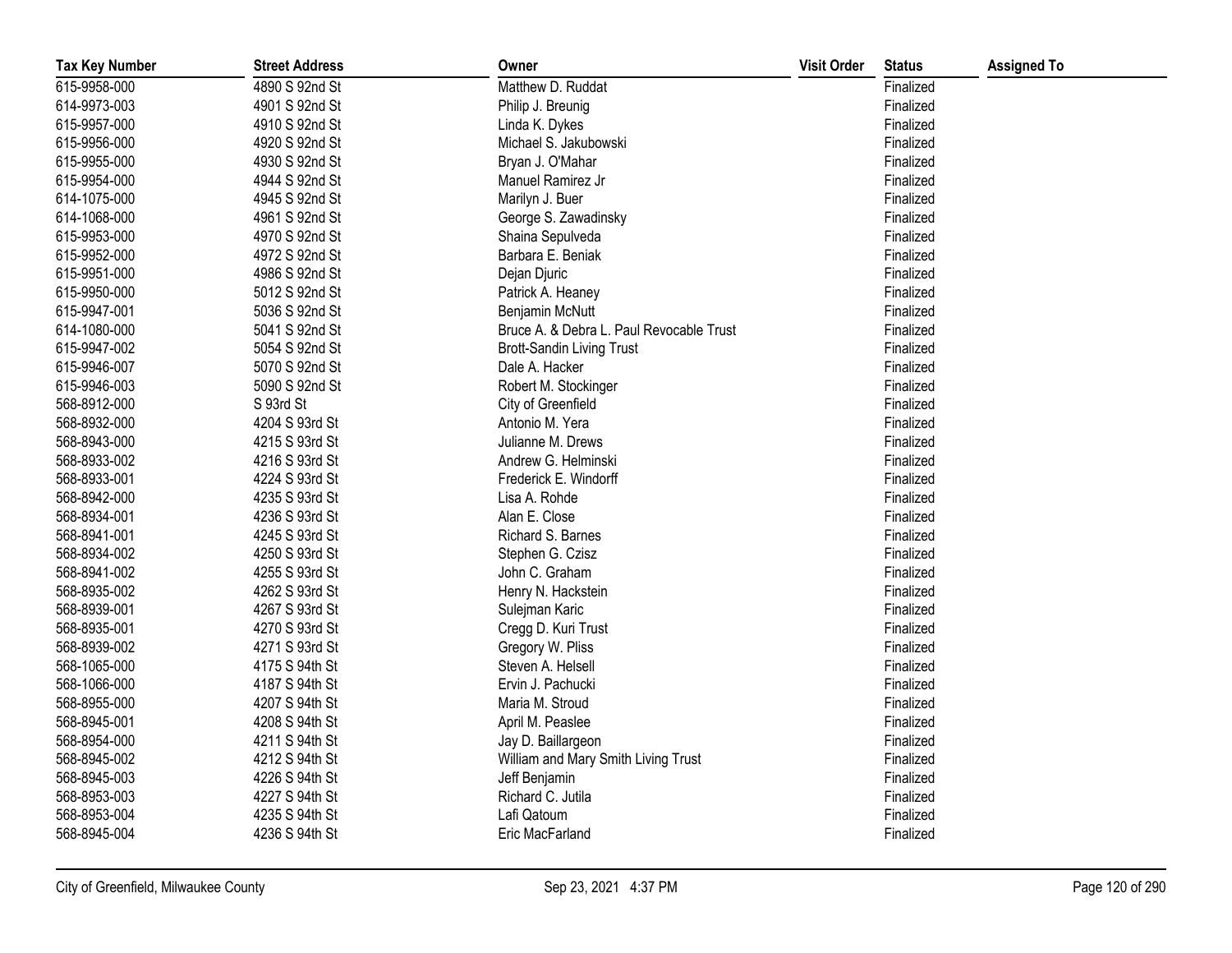| <b>Tax Key Number</b> | <b>Street Address</b> | Owner                                             | <b>Visit Order</b> | <b>Status</b> | <b>Assigned To</b> |
|-----------------------|-----------------------|---------------------------------------------------|--------------------|---------------|--------------------|
| 568-8953-001          | 4239 S 94th St        | Marilyn Scholl                                    |                    | Finalized     |                    |
| 568-8946-001          | 4246 S 94th St        | Tseo Lo J. Xiong                                  |                    | Finalized     |                    |
| 568-8946-002          | 4260 S 94th St        | Ramal A. Horn                                     |                    | Finalized     |                    |
| 568-8952-001          | 4265 S 94th St        | Joan Jurkowski                                    |                    | Finalized     |                    |
| 568-8947-003          | 4270 S 94th St        | Dakota Nobles                                     |                    | Finalized     |                    |
| 614-1000-000          | 4800 S 94th St        | Cory R. Bowers                                    |                    | Finalized     |                    |
| 614-1011-000          | 4801 S 94th St        | Thomas C. Pietrowski                              |                    | Finalized     |                    |
| 614-1010-000          | 4827 S 94th St        | Jeffrey Monson W. Dupuis                          |                    | Finalized     |                    |
| 614-1009-000          | 4837 S 94th St        | Virginia Lex                                      |                    | Finalized     |                    |
| 614-1003-000          | 4868 S 94th St        | Rachael Nork                                      |                    | Finalized     |                    |
| 614-1008-000          | 4881 S 94th St        | Frederick W. Marko                                |                    | Finalized     |                    |
| 568-8957-005          | 4200 S 95th St        | Mary E. Pelkofer                                  |                    | Finalized     |                    |
| 568-8957-006          | 4204 S 95th St        | Omar Mohammad Dakwar                              |                    | Finalized     |                    |
| 568-8962-001          | 4205 S 95th St        | Bret T. Lepper                                    |                    | Finalized     |                    |
| 568-8957-007          | 4212 S 95th St        | John T. Reed Jr                                   |                    | Finalized     |                    |
| 568-8962-002          | 4215 S 95th St        | Lee R. Neibert                                    |                    | Finalized     |                    |
| 568-8957-008          | 4232 S 95th St        | Russell G. Shomperlen                             |                    | Finalized     |                    |
| 568-8962-003          | 4235 S 95th St        | Roemer Family Trust                               |                    | Finalized     |                    |
| 568-8957-002          | 4242 S 95th St        | Neal Verdegan                                     |                    | Finalized     |                    |
| 568-8957-003          | 4252 S 95th St        | Steven J. Kiss                                    |                    | Finalized     |                    |
| 568-8961-002          | 4255 S 95th St        | Joann L. Bernal                                   |                    | Finalized     |                    |
| 568-8961-003          | 4259 S 95th St        | Erin A. Borkowsky                                 |                    | Finalized     |                    |
| 568-8957-004          | 4262 S 95th St        | Daniel J. Soltis                                  |                    | Finalized     |                    |
| 568-8961-004          | 4263 S 95th St        | Ostap Lesyk                                       |                    | Finalized     |                    |
| 614-1004-003          | 4800 S 95th St        | Laura K. Dufrane                                  |                    | Finalized     |                    |
| 614-1022-000          | 4807 S 95th St        | Cheryl A. Wooldridge                              |                    | Finalized     |                    |
| 614-1021-000          | 4833 S 95th St        | Charles E. Zeman                                  |                    | Finalized     |                    |
| 614-1005-000          | 4836 S 95th St        | Michael R. Bathke                                 |                    | Finalized     |                    |
| 614-1020-000          | 4849 S 95th St        | Gene P. Lehnigk                                   |                    | Finalized     |                    |
| 614-1006-000          | 4850 S 95th St        | Gregory Kozminske                                 |                    | Finalized     |                    |
| 614-1019-000          | 4865 S 95th St        | Leased Investments, LLC                           |                    | Finalized     |                    |
| 614-1007-000          | 4878 S 95th St        | Kathleen A. May                                   |                    | Finalized     |                    |
| 568-8907-000          | S 96th St             | City of Greenfield                                |                    | Finalized     |                    |
| 568-1097-000          | 3945 S 96th St        | Roland J. Stefanic                                |                    | Finalized     |                    |
| 568-1098-000          | 3953 S 96th St        | Jose A. Perez                                     |                    | Finalized     |                    |
| 568-1122-000          | 3956 S 96th St        | Jeannine C. Flink                                 |                    | Finalized     |                    |
| 568-1121-000          | 3964 S 96th St        | Steven J. and Mary S. Seiler Revocable Trust      |                    | Finalized     |                    |
| 568-1120-000          | 3972 S 96th St        | Ashok K. Patel                                    |                    | Finalized     |                    |
| 568-1119-000          | 4002 S 96th St        | Pichler Family Living Trust Dated October 5, 2012 |                    | Finalized     |                    |
| 568-1130-000          | 4021 S 96th St        | Wayne J. Beckman                                  |                    | Finalized     |                    |
| 568-1118-000          | 4026 S 96th St        | Bryan W. Malkowski                                |                    | Finalized     |                    |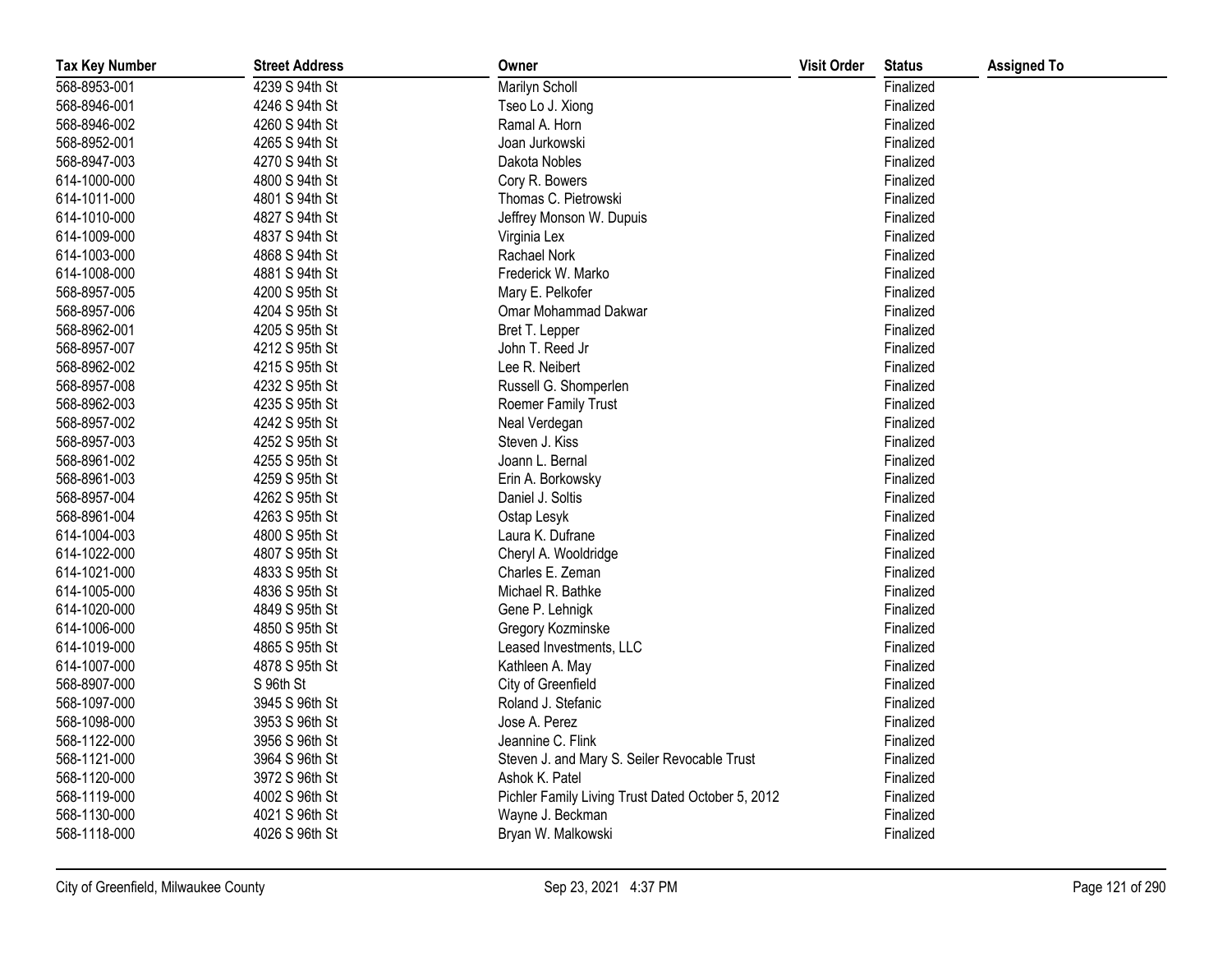| <b>Tax Key Number</b> | <b>Street Address</b> | Owner                                | <b>Visit Order</b> | <b>Status</b> | <b>Assigned To</b> |
|-----------------------|-----------------------|--------------------------------------|--------------------|---------------|--------------------|
| 568-1117-000          | 4038 S 96th St        | Milan Malinovic                      |                    | Finalized     |                    |
| 568-1131-000          | 4041 S 96th St        | Kay M. Larson                        |                    | Finalized     |                    |
| 568-1116-000          | 4044 S 96th St        | James M. Ryan                        |                    | Finalized     |                    |
| 568-1132-000          | 4053 S 96th St        | Jonathan W. French                   |                    | Finalized     |                    |
| 568-1115-000          | 4058 S 96th St        | Christopher R. Ourada                |                    | Finalized     |                    |
| 568-1114-000          | 4066 S 96th St        | Jerome J. Kaczmarek II               |                    | Finalized     |                    |
| 568-1133-000          | 4069 S 96th St        | Donald Lichucki                      |                    | Finalized     |                    |
| 568-1113-000          | 4072 S 96th St        | Arthur Kaczmarek                     |                    | Finalized     |                    |
| 568-1112-000          | 4078 S 96th St        | Gary W. Johnson                      |                    | Finalized     |                    |
| 568-1134-000          | 4081 S 96th St        | Steve J. Kling                       |                    | Finalized     |                    |
| 568-1111-000          | 4086 S 96th St        | Jeffrey M. Lemanczyk                 |                    | Finalized     |                    |
| 568-1110-000          | 4092 S 96th St        | <b>Thomas Snieg</b>                  |                    | Finalized     |                    |
| 568-8975-001          | 4201 S 96th St        | Perrin M. Thiemer                    |                    | Finalized     |                    |
| 568-8964-001          | 4210 S 96th St        | Kenneth J. Goltz                     |                    | Finalized     |                    |
| 568-8975-002          | 4219 S 96th St        | Antoine Nguyen                       |                    | Finalized     |                    |
| 568-8964-002          | 4230 S 96th St        | John S. Brown                        |                    | Finalized     |                    |
| 568-8974-000          | 4231 S 96th St        | Philip G. Sawdy                      |                    | Finalized     |                    |
| 568-8965-002          | 4240 S 96th St        | Daniel & Barbara Brylow Living Trust |                    | Finalized     |                    |
| 568-8965-001          | 4250 S 96th St        | Anton Dazer II                       |                    | Finalized     |                    |
| 568-8966-002          | 4252 S 96th St        | David B. Halverson                   |                    | Finalized     |                    |
| 568-8967-002          | 4256 S 96th St        | Linda R. Zastrow                     |                    | Finalized     |                    |
| 568-8973-001          | 4261 S 96th St        | Hugo E. Sanchez                      |                    | Finalized     |                    |
| 568-8972-001          | 4269 S 96th St        | Anton F. Dazer Revocable Trust       |                    | Finalized     |                    |
| 614-1029-002          | 4807 S 96th St        | Steven D. Perl                       |                    | Finalized     |                    |
| 614-1012-000          | 4812 S 96th St        | Charles A. Zych                      |                    | Finalized     |                    |
| 614-1029-003          | 4823 S 96th St        | John L. Roberts                      |                    | Finalized     |                    |
| 614-1028-001          | 4839 S 96th St        | Donald Holt Revocable Trust          |                    | Finalized     |                    |
| 614-1014-001          | 4840 S 96th St        | Mary Ann Imholte                     |                    | Finalized     |                    |
| 614-1015-000          | 4848 S 96th St        | Barbara A. Cusack                    |                    | Finalized     |                    |
| 614-1016-000          | 4866 S 96th St        | Kellie L. Coleman                    |                    | Finalized     |                    |
| 614-1017-000          | 4878 S 96th St        | Christopher S. Barger                |                    | Finalized     |                    |
| 568-1129-000          | 3950 S 97th St        | Peter P. Kaisler                     |                    | Finalized     |                    |
| 568-1128-000          | 3958 S 97th St        | Gary P. Shuff                        |                    | Finalized     |                    |
| 568-1099-000          | 3961 S 97th St        | Shirley Schaff Revocable Trust       |                    | Finalized     |                    |
| 568-1127-000          | 3972 S 97th St        | Denis L. Guillemette                 |                    | Finalized     |                    |
| 568-1100-000          | 3973 S 97th St        | William Thomas Stugard               |                    | Finalized     |                    |
| 568-1101-000          | 3985 S 97th St        | Juan Aldape                          |                    | Finalized     |                    |
| 568-1102-000          | 4011 S 97th St        | Clark M. Stremke                     |                    | Finalized     |                    |
| 568-1103-000          | 4029 S 97th St        | Timothy S. Jung                      |                    | Finalized     |                    |
| 568-1126-000          | 4036 S 97th St        | Fernando Talavera                    |                    | Finalized     |                    |
| 568-1104-000          | 4043 S 97th St        | Francis J. Rewolinski                |                    | Finalized     |                    |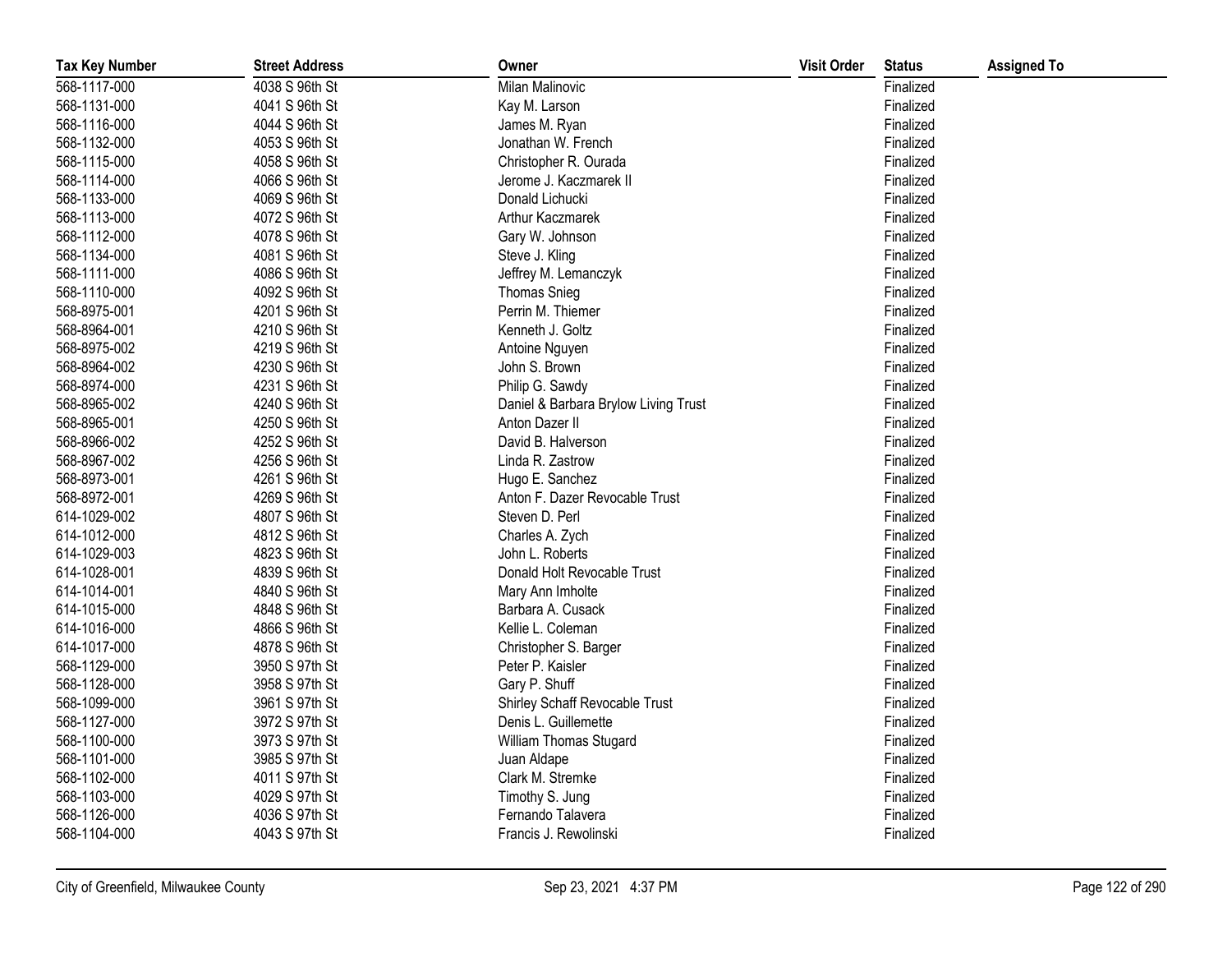| <b>Tax Key Number</b> | <b>Street Address</b> | Owner                                         | <b>Visit Order</b> | <b>Status</b> | <b>Assigned To</b> |
|-----------------------|-----------------------|-----------------------------------------------|--------------------|---------------|--------------------|
| 568-1125-000          | 4052 S 97th St        | Bonnie L. Gomez                               |                    | Finalized     |                    |
| 568-1105-000          | 4055 S 97th St        | Jesse A. Tessmer                              |                    | Finalized     |                    |
| 568-1124-000          | 4068 S 97th St        | John R. Malek                                 |                    | Finalized     |                    |
| 568-1106-000          | 4071 S 97th St        | John S. Mikez                                 |                    | Finalized     |                    |
| 568-1123-000          | 4080 S 97th St        | James L. Barber                               |                    | Finalized     |                    |
| 568-1052-001          | 4171 S 97th St        | Thomas J. Piwaron                             |                    | Finalized     |                    |
| 568-1055-000          | 4172 S 97th St        | Karen A. Christiansen Revocable Trust         |                    | Finalized     |                    |
| 568-1053-001          | 4183 S 97th St        | Susan Schmidt                                 |                    | Finalized     |                    |
| 568-1054-000          | 4184 S 97th St        | Chris D. Tenaglia                             |                    | Finalized     |                    |
| 568-8991-002          | 4201 S 97th St        | Jon R. Iwen                                   |                    | Finalized     |                    |
| 568-8976-002          | 4204 S 97th St        | Thomas F. and Lynn M. Grosser Revocable Trust |                    | Finalized     |                    |
| 568-8991-003          | 4211 S 97th St        | Daniel T. Falkowski                           |                    | Finalized     |                    |
| 568-8976-003          | 4212 S 97th St        | Carol Stephany                                |                    | Finalized     |                    |
| 568-8976-001          | 4218 S 97th St        | Richard J. Hanson                             |                    | Finalized     |                    |
| 568-8977-001          | 4224 S 97th St        | Dennis Billyard                               |                    | Finalized     |                    |
| 568-8988-001          | 4227 S 97th St        | Mikelle Bloechl                               |                    | Finalized     |                    |
| 568-8988-002          | 4237 S 97th St        | David D. Beringer                             |                    | Finalized     |                    |
| 568-8977-002          | 4242 S 97th St        | Roger C. Kunz                                 |                    | Finalized     |                    |
| 568-8987-001          | 4245 S 97th St        | Joseph B. Lamonte                             |                    | Finalized     |                    |
| 568-8987-002          | 4253 S 97th St        | Russell J. Bigalke                            |                    | Finalized     |                    |
| 568-8986-000          | 4257 S 97th St        | Ashley M. Chavez                              |                    | Finalized     |                    |
| 568-8985-000          | 4261 S 97th St        | Matthew J. Slavik                             |                    | Finalized     |                    |
| 568-8978-001          | 4268 S 97th St        | Theodore J. Kaczmarek                         |                    | Finalized     |                    |
| 568-8984-000          | 4271 S 97th St        | Raymond E. Curry Jr                           |                    | Finalized     |                    |
| 568-8978-002          | 4272 S 97th St        | Dale A. Feuling                               |                    | Finalized     |                    |
| 568-8992-006          | 4201 S 98th St        | Jeffrey Franckowiak                           |                    | Finalized     |                    |
| 568-1135-000          | 4222 S 98th St        | Jason C. Page                                 |                    | Finalized     |                    |
| 568-1136-000          | 4242 S 98th St        | Nicholas Timm                                 |                    | Finalized     |                    |
| 568-8992-007          | 4245 S 98th St        | Adam M. Ballbach                              |                    | Finalized     |                    |
| 568-1137-000          | 4252 S 98th St        | Jennifer Jordan                               |                    | Finalized     |                    |
| 568-8992-008          | 4255 S 98th St        | Susan M. Smith                                |                    | Finalized     |                    |
| 568-1138-000          | 4262 S 98th St        | Jeffrey Hubbell                               |                    | Finalized     |                    |
| 568-8992-010          | 4265 S 98th St        | Aulik Rashmikant Amin                         |                    | Finalized     |                    |
| 568-1139-000          | 4272 S 98th St        | Nichole Rappl                                 |                    | Finalized     |                    |
| 568-1140-000          | 4282 S 98th St        | John Semancik                                 |                    | Finalized     |                    |
| 568-8992-011          | 4287 S 98th St        | Laura L. Walters                              |                    | Finalized     |                    |
| 607-9979-003          | S 99th St             | St. Sava Serbian Ort Cathedaral               |                    | Finalized     |                    |
| 607-9979-004          | S 99th St             | St. Sava Serbian Ort Cathedaral               |                    | Finalized     |                    |
| 607-9979-005          | S 99th St             | St. Sava Serbian Ort Cathedaral               |                    | Finalized     |                    |
| 568-1005-000          | 3925 S 99th St        | Shawn P. Vance                                |                    | Finalized     |                    |
| 568-1006-000          | 3935 S 99th St        | Frank A. Patti                                |                    | Finalized     |                    |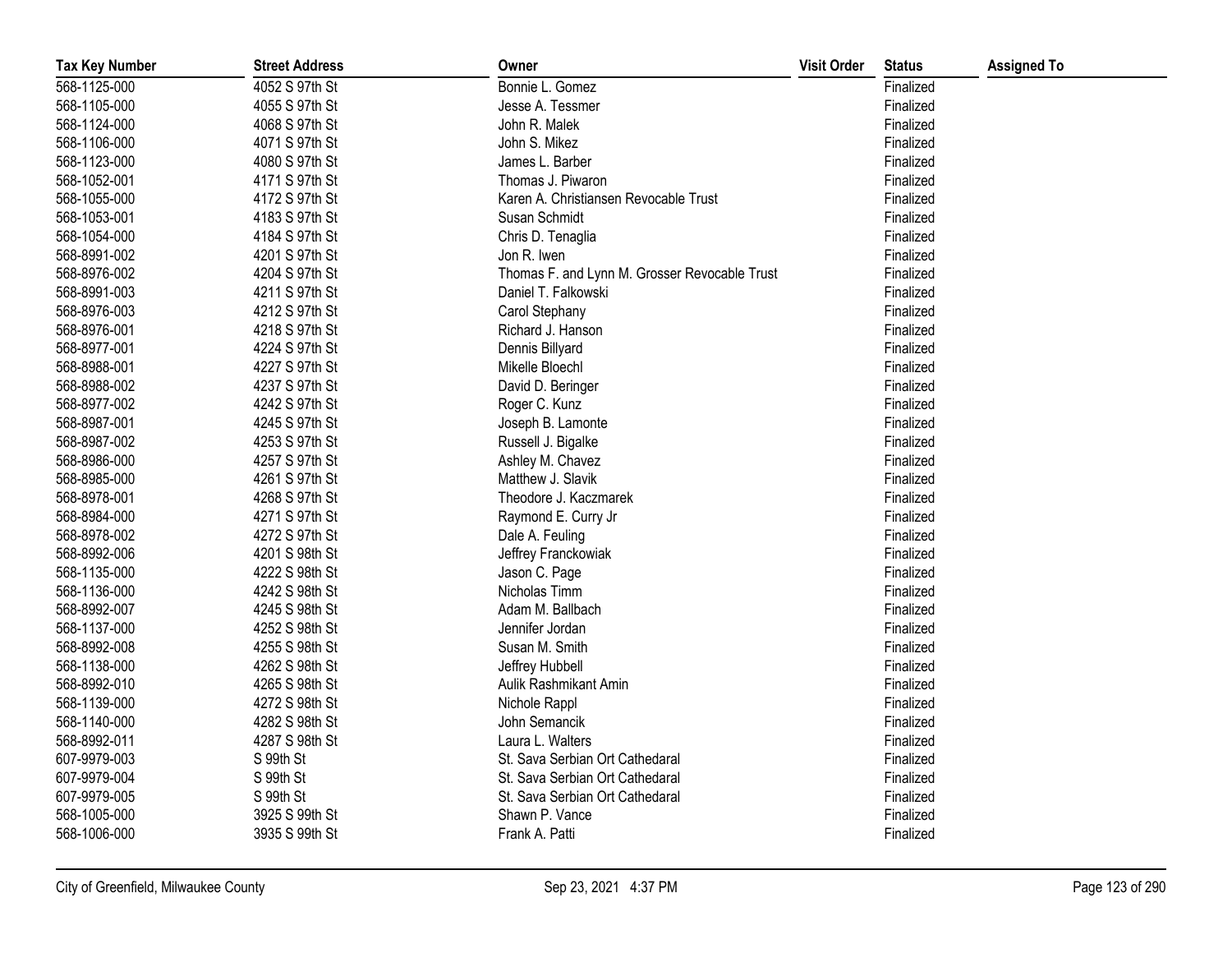| <b>Tax Key Number</b> | <b>Street Address</b> | Owner                                        | <b>Visit Order</b> | <b>Status</b> | <b>Assigned To</b> |
|-----------------------|-----------------------|----------------------------------------------|--------------------|---------------|--------------------|
| 568-8999-000          | 3940 S 99th St        | Roger A. Wettberg                            |                    | Finalized     |                    |
| 568-1007-000          | 3961 S 99th St        | Enrico J. De Conno                           |                    | Finalized     |                    |
| 568-9000-002          | 3966 S 99th St        | Roger S. Kaminski                            |                    | Finalized     |                    |
| 568-9000-015          | 3970 S 99th St        | Reese Joint Revocable Trust                  |                    | Finalized     |                    |
| 568-1008-000          | 3971 S 99th St        | Corey D. Basterash                           |                    | Finalized     |                    |
| 568-8998-000          | 3985 S 99th St        | Arlene R. Klaczynski Revocable Living Trust  |                    | Finalized     |                    |
| 568-1009-000          | 4020 S 99th St        | Gregory C. Baker                             |                    | Finalized     |                    |
| 568-1020-000          | 4031 S 99th St        | Patricia M. Budny                            |                    | Finalized     |                    |
| 568-1010-000          | 4034 S 99th St        | Gene G. Grundmann                            |                    | Finalized     |                    |
| 568-1021-000          | 4045 S 99th St        | Steven Zayac                                 |                    | Finalized     |                    |
| 568-1022-000          | 4059 S 99th St        | William D. Stevens                           |                    | Finalized     |                    |
| 568-1023-000          | 4073 S 99th St        | Daniel C. Surges Revocable Living Trust      |                    | Finalized     |                    |
| 568-1024-000          | 4095 S 99th St        | Susan M. Basterash Revocable Trust           |                    | Finalized     |                    |
| 568-1037-000          | 4119 S 99th St        | Jay C. Bessey                                |                    | Finalized     |                    |
| 568-1038-000          | 4120 S 99th St        | Bradley M. Blum                              |                    | Finalized     |                    |
| 568-1036-000          | 4131 S 99th St        | Richard E. Shook                             |                    | Finalized     |                    |
| 568-1039-000          | 4132 S 99th St        | Kenneth W Kitten & Mary J Kitten Revoc Trust |                    | Finalized     |                    |
| 568-1035-000          | 4143 S 99th St        | Craig A. Damaske                             |                    | Finalized     |                    |
| 568-1040-000          | 4144 S 99th St        | Russell A. Willms                            |                    | Finalized     |                    |
| 568-1034-000          | 4155 S 99th St        | James D. Konkel                              |                    | Finalized     |                    |
| 568-1041-000          | 4156 S 99th St        | Lynore Friscia                               |                    | Finalized     |                    |
| 568-1033-000          | 4167 S 99th St        | Lori E. Norville-Zeck                        |                    | Finalized     |                    |
| 568-1042-000          | 4168 S 99th St        | Andrew J. Norberg                            |                    | Finalized     |                    |
| 568-1043-000          | 4170 S 99th St        | John R. Culver                               |                    | Finalized     |                    |
| 568-1032-000          | 4179 S 99th St        | Craig A. Damaske                             |                    | Finalized     |                    |
| 568-1044-000          | 4180 S 99th St        | 4180/82 S 99th St LLC                        |                    | Finalized     |                    |
| 568-1031-000          | 4191 S 99th St        | Donna L. Gawrysiak                           |                    | Finalized     |                    |
| 568-1030-000          | 4233 S 99th St        | Rory R. Kaczmarek                            |                    | Finalized     |                    |
| 568-1047-000          | 4240 S 99th St        | Mary T. Mueller                              |                    | Finalized     |                    |
| 568-1029-000          | 4245 S 99th St        | Diane Rakowski                               |                    | Finalized     |                    |
| 568-1048-000          | 4252 S 99th St        | Earl L. Capps                                |                    | Finalized     |                    |
| 568-1028-000          | 4257 S 99th St        | Manuela Manke                                |                    | Finalized     |                    |
| 568-1049-000          | 4264 S 99th St        | <b>Matt Plautz</b>                           |                    | Finalized     |                    |
| 607-9979-006          | 4310 S 99th St        | Craig A. Damaske                             |                    | Finalized     |                    |
| 607-9977-003          | 4362 S 99th St        | Kevin M. Wangard                             |                    | Finalized     |                    |
| 607-9975-000          | 4366 S 99th St        | Dennis E. Brewer                             |                    | Finalized     |                    |
| 614-9965-002          | 4720 S 99th St        | Beverly J. Holm                              |                    | Finalized     |                    |
| 614-9965-003          | 4740 S 99th St        | Dennis J. Garven                             |                    | Finalized     |                    |
| 614-9963-000          | 4745 S 99th St        | Mohammad Nauman Nazer                        |                    | Finalized     |                    |
| 614-9962-000          | 4755 S 99th St        | Jamie T. Borts                               |                    | Finalized     |                    |
| 614-9965-004          | 4760 S 99th St        | Savitaben Patel                              |                    | Finalized     |                    |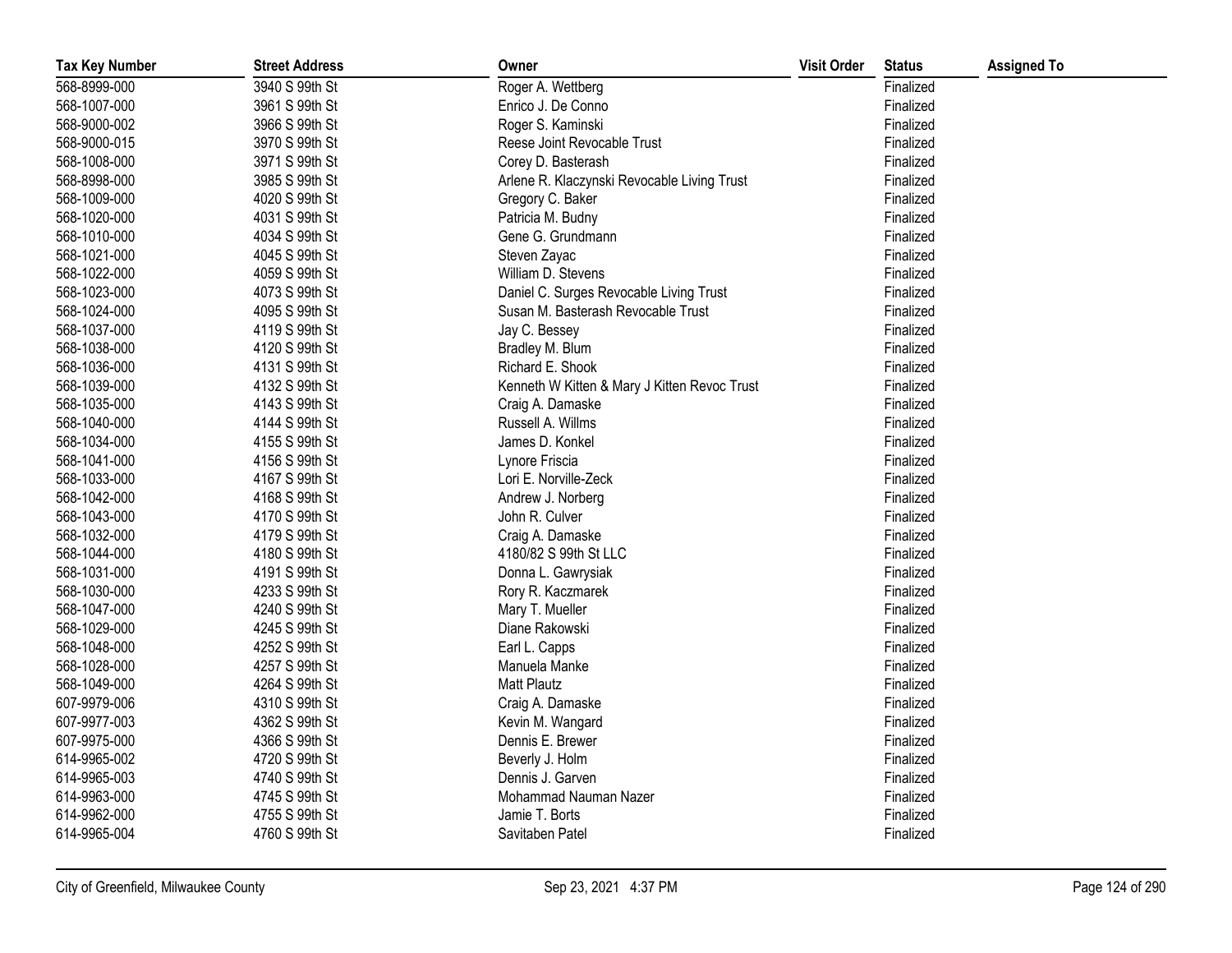| <b>Tax Key Number</b> | <b>Street Address</b> | Owner                        | <b>Visit Order</b> | <b>Status</b> | <b>Assigned To</b> |
|-----------------------|-----------------------|------------------------------|--------------------|---------------|--------------------|
| 614-9961-002          | 4761 S 99th St        | Xiaorong Wu                  |                    | Finalized     |                    |
| 614-9961-001          | 4771 S 99th St        | Frederick Springer           |                    | Finalized     |                    |
| 645-0062-000          | W Abbott Ave          | Kathryn A. Makowski          |                    | Finalized     |                    |
| 645-0007-001          | 2730 W Abbott Ave     | James Letizia                |                    | Finalized     |                    |
| 645-0018-000          | 2735 W Abbott Ave     | Christopher K. Lee           |                    | Finalized     |                    |
| 645-0076-000          | 2911 W Abbott Ave     | Tyler Jordan O'Regan         |                    | Finalized     |                    |
| 645-0088-000          | 3001 W Abbott Ave     | Kurt Dillman                 |                    | Finalized     |                    |
| 645-0071-000          | 3012 W Abbott Ave     | Jose E. Flores               |                    | Finalized     |                    |
| 645-0087-000          | 3033 W Abbott Ave     | Kyla M. Wessels              |                    | Finalized     |                    |
| 646-0018-000          | 3501 W Abbott Ave     | Hasan Fare                   |                    | Finalized     |                    |
| 646-0001-000          | 3510 W Abbott Ave     | <b>Timothy Michalak</b>      |                    | Finalized     |                    |
| 646-0019-000          | 3519 W Abbott Ave     | Luke Anderson                |                    | Finalized     |                    |
| 646-0002-000          | 3520 W Abbott Ave     | Justin M. Gebauer            |                    | Finalized     |                    |
| 646-0020-000          | 3535 W Abbott Ave     | Richard G. Hautala           |                    | Finalized     |                    |
| 646-0003-000          | 3540 W Abbott Ave     | Kyla Cereceres               |                    | Finalized     |                    |
| 646-0004-000          | 3600 W Abbott Ave     | Alexander C. Drake           |                    | Finalized     |                    |
| 646-0021-000          | 3601 W Abbott Ave     | <b>Milos Host</b>            |                    | Finalized     |                    |
| 646-0005-000          | 3610 W Abbott Ave     | Jose R. Sanchez              |                    | Finalized     |                    |
| 646-0022-000          | 3611 W Abbott Ave     | <b>Manuel Villarreal</b>     |                    | Finalized     |                    |
| 646-0006-000          | 3620 W Abbott Ave     | Donald M. Furdek             |                    | Finalized     |                    |
| 646-0023-000          | 3621 W Abbott Ave     | <b>Stack Revocable Trust</b> |                    | Finalized     |                    |
| 646-0024-000          | 3631 W Abbott Ave     | Trevor D. Powers             |                    | Finalized     |                    |
| 646-0010-000          | 3700 W Abbott Ave     | Jane E. Clements             |                    | Finalized     |                    |
| 646-0017-000          | 3701 W Abbott Ave     | Edward J. Houdek             |                    | Finalized     |                    |
| 646-0011-000          | 3710 W Abbott Ave     | Randy Lee                    |                    | Finalized     |                    |
| 646-0016-000          | 3711 W Abbott Ave     | Iglar Family Trust           |                    | Finalized     |                    |
| 646-0012-000          | 3720 W Abbott Ave     | Michael J. Piontek           |                    | Finalized     |                    |
| 646-0015-000          | 3721 W Abbott Ave     | Richard Q. Limon Sr          |                    | Finalized     |                    |
| 646-0014-000          | 3725 W Abbott Ave     | James A. Raymond             |                    | Finalized     |                    |
| 646-0013-000          | 3730 W Abbott Ave     | Peter V. Gerasopoulos        |                    | Finalized     |                    |
| 646-0178-000          | 4004 W Abbott Ave     | Gregory P. Hetzel            |                    | Finalized     |                    |
| 646-0177-000          | 4014 W Abbott Ave     | David W. Higgins             |                    | Finalized     |                    |
| 646-0176-000          | 4024 W Abbott Ave     | John J. Gesell               |                    | Finalized     |                    |
| 646-0175-000          | 4034 W Abbott Ave     | Theresa A. Bauer             |                    | Finalized     |                    |
| 646-0174-000          | 4054 W Abbott Ave     | John James Lucas             |                    | Finalized     |                    |
| 647-9993-002          | 4410 W Abbott Ave     | Maria J. LoCicero            |                    | Finalized     |                    |
| 647-9992-002          | 4430 W Abbott Ave     | Stanley J. Milanowski        |                    | Finalized     |                    |
| 647-9991-002          | 4500 W Abbott Ave     | Robert Scherbarth            |                    | Finalized     |                    |
| 647-9991-003          | 4510 W Abbott Ave     | David K. Rehorst             |                    | Finalized     |                    |
| 647-9989-002          | 4520 W Abbott Ave     | James R. Voss                |                    | Finalized     |                    |
| 647-9988-003          | 4534 W Abbott Ave     | Margaret Heberer             |                    | Finalized     |                    |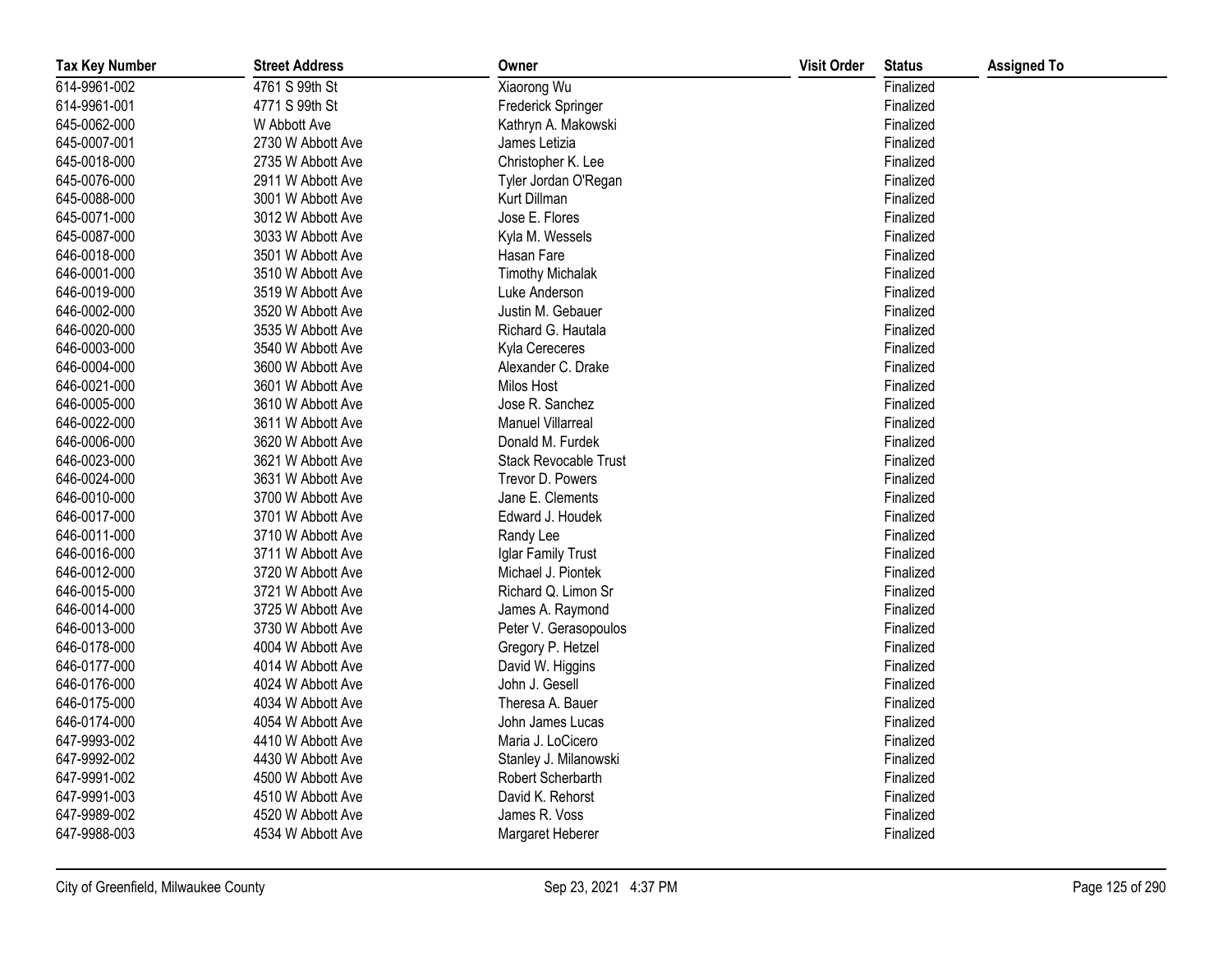| <b>Tax Key Number</b> | <b>Street Address</b> | Owner                                         | <b>Visit Order</b> | <b>Status</b> | <b>Assigned To</b> |
|-----------------------|-----------------------|-----------------------------------------------|--------------------|---------------|--------------------|
| 647-1016-000          | 4551 W Abbott Ave     | Scott Woiak                                   |                    | Finalized     |                    |
| 647-9986-002          | 4552 W Abbott Ave     | Jessica I. Andino                             |                    | Finalized     |                    |
| 647-1035-000          | 4604 W Abbott Ave     | Scott T. Polacek                              |                    | Finalized     |                    |
| 647-1034-000          | 4610 W Abbott Ave     | Logan Allen                                   |                    | Finalized     |                    |
| 647-1036-000          | 4705 W Abbott Ave     | Daniel A. Pallen                              |                    | Finalized     |                    |
| 647-9980-010          | 4730 W Abbott Ave     | Wendy A. Neitzke                              |                    | Finalized     |                    |
| 647-9980-011          | 4731 W Abbott Ave     | Robert J. Hashek                              |                    | Finalized     |                    |
| 647-9980-009          | 4754 W Abbott Ave     | Hanish Kumar                                  |                    | Finalized     |                    |
| 647-1052-000          | 4820 W Abbott Ave     | Phuong T. Nguyen                              |                    | Finalized     |                    |
| 647-1053-000          | 4842 W Abbott Ave     | David R. Pollak                               |                    | Finalized     |                    |
| 647-1077-000          | 4845 W Abbott Ave     | Craig D. Schultz                              |                    | Finalized     |                    |
| 647-1054-000          | 4864 W Abbott Ave     | Anthony Torre                                 |                    | Finalized     |                    |
| 647-1076-000          | 4867 W Abbott Ave     | Craig A. Sandlin                              |                    | Finalized     |                    |
| 647-1055-000          | 4880 W Abbott Ave     | Amanda L. Buch                                |                    | Finalized     |                    |
| 647-1056-000          | 4898 W Abbott Ave     | Dominic S. Sanfelippo                         |                    | Finalized     |                    |
| 647-1057-000          | 4906 W Abbott Ave     | Michael Schueller                             |                    | Finalized     |                    |
| 648-1090-000          | 5310 W Abbott Ave     | Anthony P & Ann M Maas Living Trust           |                    | Finalized     |                    |
| 648-1089-000          | 5350 W Abbott Ave     | Brenda L. Dukat                               |                    | Finalized     |                    |
| 648-1088-000          | 5370 W Abbott Ave     | Ronald N. Gaulke                              |                    | Finalized     |                    |
| 648-1087-000          | 5380 W Abbott Ave     | Dennis L. Coffey                              |                    | Finalized     |                    |
| 648-1086-000          | 5440 W Abbott Ave     | Mohammad Abuain                               |                    | Finalized     |                    |
| 648-0025-005          | 5475 W Abbott Ave     | Warner Cable Comm Of Wis Inc                  |                    | Finalized     |                    |
| 648-1085-000          | 5480 W Abbott Ave     | Nima G. Kushaish                              |                    | Finalized     |                    |
| 648-0025-010          | 5550 W Abbott Ave     | Christopher J. Gray                           |                    | Finalized     |                    |
| 648-0025-009          | 5564 W Abbott Ave     | John S. Latona                                |                    | Finalized     |                    |
| 648-1073-000          | 5577 W Abbott Ave     | Timothy M. Hawkins                            |                    | Finalized     |                    |
| 648-1072-000          | 5580 W Abbott Ave     | David A. Tolzman                              |                    | Finalized     |                    |
| 648-1074-001          | 5593 W Abbott Ave     | Boban Ljubic                                  |                    | Finalized     |                    |
| 648-1071-000          | 5596 W Abbott Ave     | Aaron Kraemer                                 |                    | Finalized     |                    |
| 648-1070-000          | 5620 W Abbott Ave     | Kyle J. Hohlfeld                              |                    | Finalized     |                    |
| 648-1075-000          | 5625 W Abbott Ave     | Gene L. Olstad                                |                    | Finalized     |                    |
| 648-1069-000          | 5636 W Abbott Ave     | Douglas J. Spankowski                         |                    | Finalized     |                    |
| 648-1076-000          | 5641 W Abbott Ave     | Daniel Higgins                                |                    | Finalized     |                    |
| 648-1068-000          | 5654 W Abbott Ave     | Dale M. and Linda A. Peterson Revocable Trust |                    | Finalized     |                    |
| 648-1077-000          | 5659 W Abbott Ave     | Gregory L. Butts                              |                    | Finalized     |                    |
| 648-1067-000          | 5670 W Abbott Ave     | Gina L. Turner                                |                    | Finalized     |                    |
| 648-1078-000          | 5675 W Abbott Ave     | David S. De Witt                              |                    | Finalized     |                    |
| 648-1066-000          | 5686 W Abbott Ave     | Douglas J. Peters                             |                    | Finalized     |                    |
| 648-1079-000          | 5691 W Abbott Ave     | Robert O. Brissette                           |                    | Finalized     |                    |
| 648-1065-000          | 5700 W Abbott Ave     | Kevin B. Hintz                                |                    | Finalized     |                    |
| 648-1080-000          | 5705 W Abbott Ave     | Malone Revocable Trust Dated June 7, 2017     |                    | Finalized     |                    |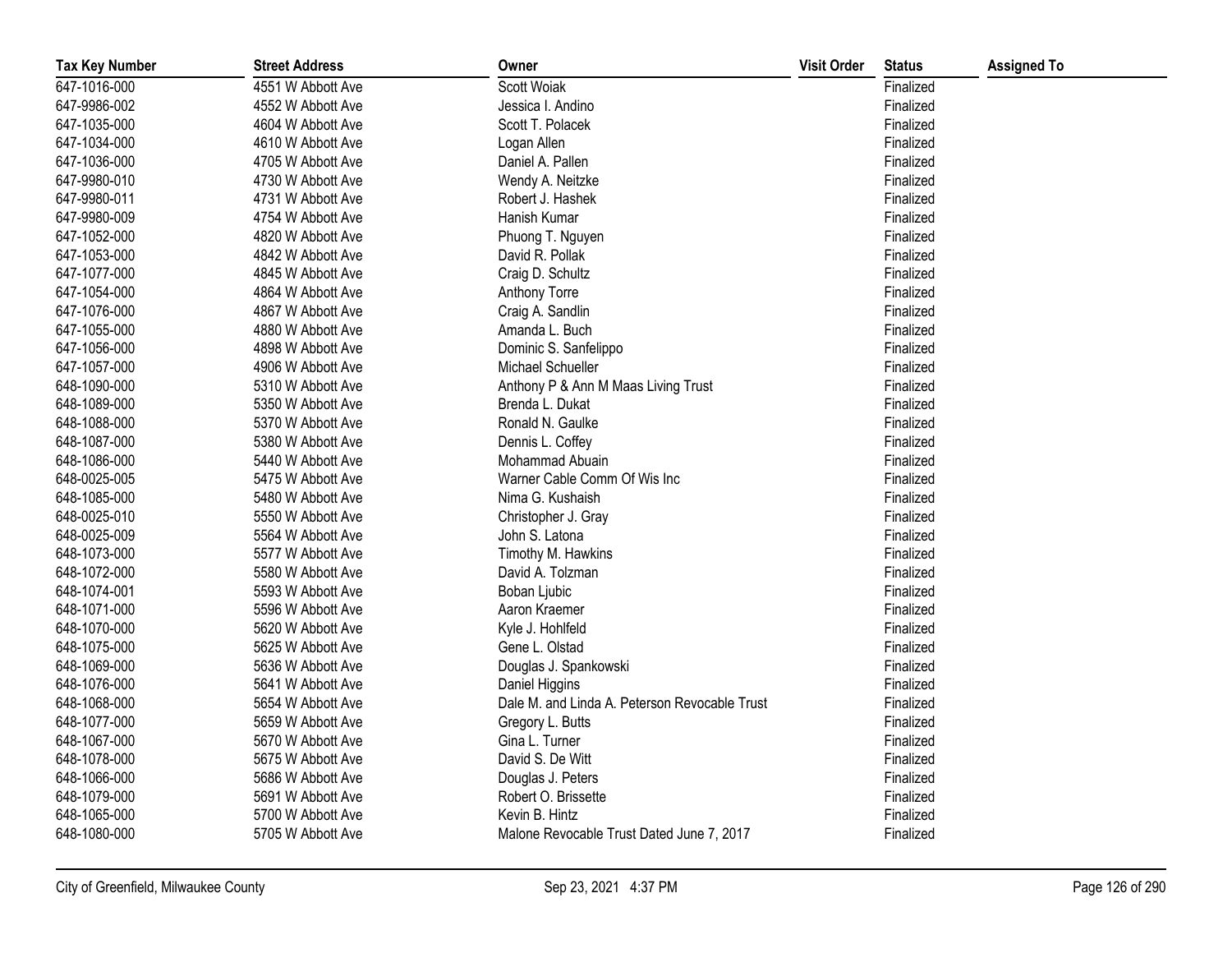| <b>Tax Key Number</b> | <b>Street Address</b> | Owner                                            | <b>Visit Order</b> | <b>Status</b> | <b>Assigned To</b> |
|-----------------------|-----------------------|--------------------------------------------------|--------------------|---------------|--------------------|
| 648-1064-000          | 5726 W Abbott Ave     | Linda Bashell                                    |                    | Finalized     |                    |
| 648-1081-000          | 5733 W Abbott Ave     | Roland A. Simatic                                |                    | Finalized     |                    |
| 648-1063-000          | 5752 W Abbott Ave     | Mark D. Mathwig                                  |                    | Finalized     |                    |
| 648-1082-000          | 5761 W Abbott Ave     | Raymond W. Scherkenbach                          |                    | Finalized     |                    |
| 648-1062-000          | 5774 W Abbott Ave     | Hana Taha                                        |                    | Finalized     |                    |
| 653-0078-000          | 9401 W Abbott Ave     | David B. Lambert                                 |                    | Finalized     |                    |
| 653-0077-000          | 9411 W Abbott Ave     | William L. Young                                 |                    | Finalized     |                    |
| 653-0076-000          | 9421 W Abbott Ave     | Jack R Ernest Ad Barbara E Ernest Revocable Trus |                    | Finalized     |                    |
| 653-0075-000          | 9429 W Abbott Ave     | Ervin J. Stawski                                 |                    | Finalized     |                    |
| 646-0244-000          | 5205 S Acorn Ln       | Joyce T. Benn                                    |                    | Finalized     |                    |
| 646-0245-000          | 5215 S Acorn Ln       | Thomas J. Schmid                                 |                    | Finalized     |                    |
| 646-0162-000          | 5220 S Acorn Ln       | King T. Monaghan                                 |                    | Finalized     |                    |
| 646-0246-000          | 5227 S Acorn Ln       | Cynthia A. Setum                                 |                    | Finalized     |                    |
| 646-0163-000          | 5230 S Acorn Ln       | William J. Brennan                               |                    | Finalized     |                    |
| 646-0247-000          | 5237 S Acorn Ln       | Maryann Katzor                                   |                    | Finalized     |                    |
| 646-0164-000          | 5238 S Acorn Ln       | Natalija Radisich                                |                    | Finalized     |                    |
| 646-0165-000          | 5240 S Acorn Ln       | Dominic Deo Androga                              |                    | Finalized     |                    |
| 646-0248-000          | 5249 S Acorn Ln       | Sandra A. Deptula                                |                    | Finalized     |                    |
| 646-0166-000          | 5250 S Acorn Ln       | Hartman Group, LLC                               |                    | Finalized     |                    |
| 646-0167-000          | 5258 S Acorn Ln       | Sandra C. Couillard                              |                    | Finalized     |                    |
| 646-0249-000          | 5259 S Acorn Ln       | Patricia M. Schultz Revocable Trust              |                    | Finalized     |                    |
| 646-0168-000          | 5260 S Acorn Ln       | Mary Ann Zion                                    |                    | Finalized     |                    |
| 646-0252-000          | 5261 S Acorn Ln       | Cheryl A. Schwark                                |                    | Finalized     |                    |
| 646-0169-000          | 5270 S Acorn Ln       | Desmet Revocable Living Trust                    |                    | Finalized     |                    |
| 646-0253-000          | 5271 S Acorn Ln       | Mary Ehrhardt                                    |                    | Finalized     |                    |
| 646-0170-000          | 5278 S Acorn Ln       | <b>Edward Wayne Creggett</b>                     |                    | Finalized     |                    |
| 646-0171-000          | 5280 S Acorn Ln       | Susan J. Sherman                                 |                    | Finalized     |                    |
| 646-0250-000          | 5283 S Acorn Ln       | <b>Ruth Brook</b>                                |                    | Finalized     |                    |
| 646-0172-000          | 5290 S Acorn Ln       | Marie F. Le Page Revocable Trust                 |                    | Finalized     |                    |
| 646-0251-000          | 5293 S Acorn Ln       | Robert A. Walczak                                |                    | Finalized     |                    |
| 646-0173-000          | 5298 S Acorn Ln       | Tamara J. Oldenburg                              |                    | Finalized     |                    |
| 605-0128-001          | W Allerton Ave        | Dale Durovy                                      |                    | Finalized     |                    |
| 599-8935-003          | 3100 W Allerton Ave   | Judith E. Lange                                  |                    | Finalized     |                    |
| 599-8923-010          | 3101 W Allerton Ave   | Jeffrey L. Simmert                               |                    | Finalized     |                    |
| 599-8923-009          | 3113 W Allerton Ave   | William M. Ertl                                  |                    | Finalized     |                    |
| 599-8935-002          | 3124 W Allerton Ave   | Kenneth K. Kaddatz                               |                    | Finalized     |                    |
| 599-8923-006          | 3135 W Allerton Ave   | Silvia Draeger                                   |                    | Finalized     |                    |
| 599-8934-002          | 3148 W Allerton Ave   | Lawrence K. Kuhagen                              |                    | Finalized     |                    |
| 599-8923-005          | 3155 W Allerton Ave   | Ahmad Shakeel                                    |                    | Finalized     |                    |
| 599-8923-004          | 3187 W Allerton Ave   | David B. Draeger                                 |                    | Finalized     |                    |
| 599-8933-002          | 3188 W Allerton Ave   | David A. Pitzo                                   |                    | Finalized     |                    |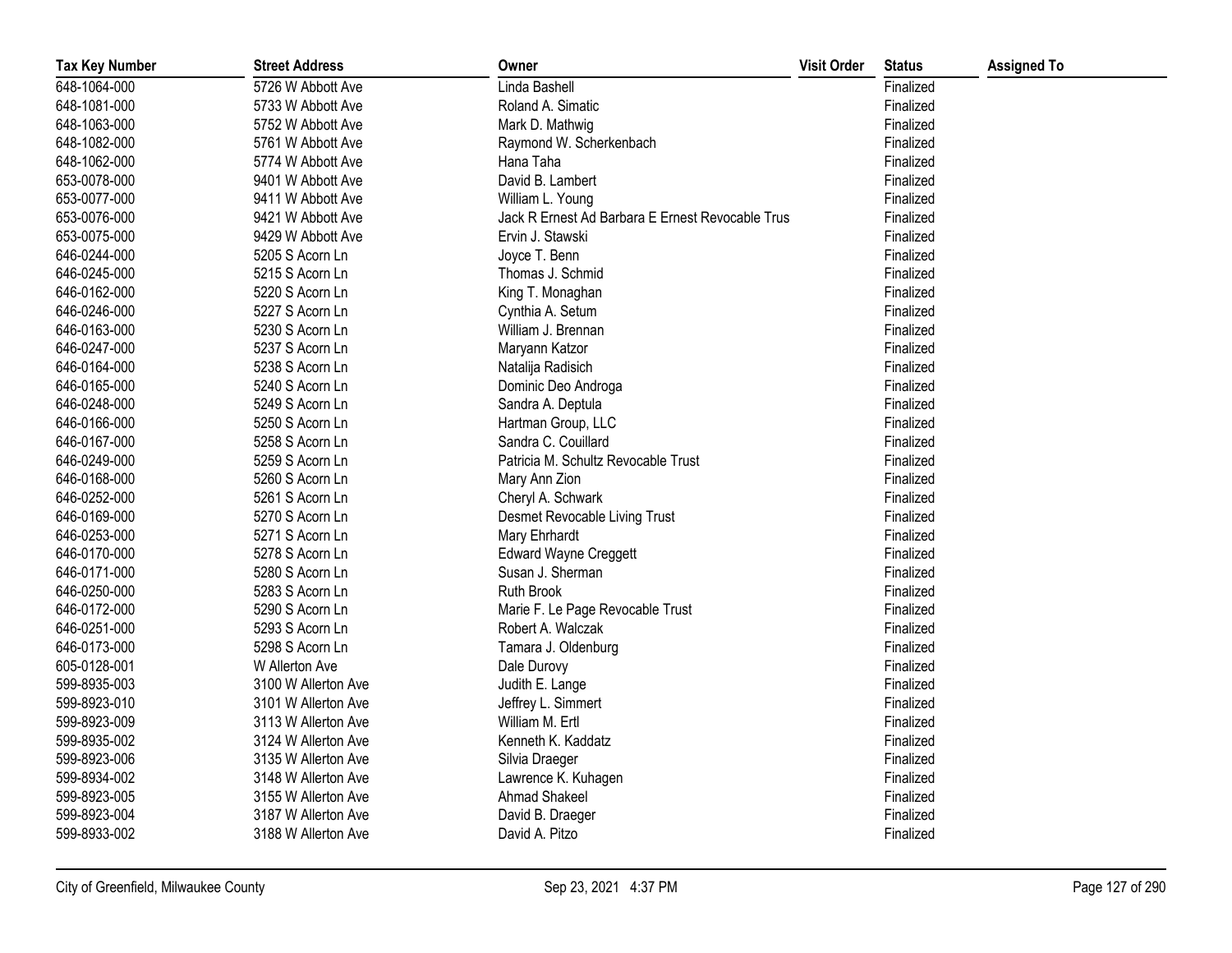| <b>Tax Key Number</b> | <b>Street Address</b> | Owner                                 | <b>Visit Order</b> | <b>Status</b> | <b>Assigned To</b> |
|-----------------------|-----------------------|---------------------------------------|--------------------|---------------|--------------------|
| 599-8932-002          | 3200 W Allerton Ave   | Richard T. Kruske                     |                    | Finalized     |                    |
| 599-8923-003          | 3215 W Allerton Ave   | Carrie M. Kollatz                     |                    | Finalized     |                    |
| 599-8931-002          | 3230 W Allerton Ave   | Philip M. Eisfeldt Joint Living Trust |                    | Finalized     |                    |
| 599-8923-002          | 3233 W Allerton Ave   | Jose J. Hernandez                     |                    | Finalized     |                    |
| 599-8930-002          | 3260 W Allerton Ave   | Kathleen J Rich Revoc Trust           |                    | Finalized     |                    |
| 599-8923-001          | 3269 W Allerton Ave   | Megan K. Barwick                      |                    | Finalized     |                    |
| 599-8929-002          | 3300 W Allerton Ave   | Christopher Pawlowski                 |                    | Finalized     |                    |
| 599-8928-002          | 3330 W Allerton Ave   | Heather A. Riley                      |                    | Finalized     |                    |
| 600-0021-000          | 3609 W Allerton Ave   | David W. Lublin                       |                    | Finalized     |                    |
| 600-0034-000          | 3612 W Allerton Ave   | Maureen A. Eaton                      |                    | Finalized     |                    |
| 600-0035-000          | 3620 W Allerton Ave   | Michael Malkovich                     |                    | Finalized     |                    |
| 600-0022-000          | 3621 W Allerton Ave   | Mark A. Ralfs                         |                    | Finalized     |                    |
| 600-0036-000          | 3628 W Allerton Ave   | Christopher V. Kapczynski             |                    | Finalized     |                    |
| 600-0064-000          | 3703 W Allerton Ave   | Clarene Macfarlane                    |                    | Finalized     |                    |
| 600-0075-000          | 3704 W Allerton Ave   | Andrea Knuth                          |                    | Finalized     |                    |
| 600-0063-000          | 3711 W Allerton Ave   | Paul Pantich                          |                    | Finalized     |                    |
| 600-0074-000          | 3712 W Allerton Ave   | Kurt L. Kaempfer                      |                    | Finalized     |                    |
| 600-0062-000          | 3719 W Allerton Ave   | <b>Fidel Martinez</b>                 |                    | Finalized     |                    |
| 600-0073-000          | 3722 W Allerton Ave   | Jose A. Martinez                      |                    | Finalized     |                    |
| 600-0061-000          | 3727 W Allerton Ave   | Marina D. Zegarra                     |                    | Finalized     |                    |
| 600-0060-000          | 3735 W Allerton Ave   | Abdulkadir S. Tabit                   |                    | Finalized     |                    |
| 600-0059-000          | 3743 W Allerton Ave   | Terry A. Harvey                       |                    | Finalized     |                    |
| 602-0163-000          | 5204 W Allerton Ave   | Kim M. Grauze                         |                    | Finalized     |                    |
| 602-0165-000          | 5211 W Allerton Ave   | Jason C. Wall                         |                    | Finalized     |                    |
| 602-0166-000          | 5223 W Allerton Ave   | Michael R. Gaffney Sr                 |                    | Finalized     |                    |
| 602-0164-000          | 5224 W Allerton Ave   | Steven R. Jackson                     |                    | Finalized     |                    |
| 602-9963-009          | 5236 W Allerton Ave   | Lucas Bell                            |                    | Finalized     |                    |
| 602-9962-007          | 5244 W Allerton Ave   | Leo J. Plewa                          |                    | Finalized     |                    |
| 602-9963-010          | 5245 W Allerton Ave   | Kabir Hussain                         |                    | Finalized     |                    |
| 602-9962-008          | 5265 W Allerton Ave   | <b>Gerald Breber</b>                  |                    | Finalized     |                    |
| 602-9960-012          | 5306 W Allerton Ave   | Gerald L. Immel                       |                    | Finalized     |                    |
| 602-9960-014          | 5309 W Allerton Ave   | <b>Richard Hassler</b>                |                    | Finalized     |                    |
| 602-9960-011          | 5314 W Allerton Ave   | Donna M. Navarro Revocable Trust      |                    | Finalized     |                    |
| 602-9960-013          | 5315 W Allerton Ave   | Gary A. Banach                        |                    | Finalized     |                    |
| 602-0115-000          | 5324 W Allerton Ave   | Maria I. Sanchez                      |                    | Finalized     |                    |
| 602-0120-001          | 5325 W Allerton Ave   | Thomas J. Fitzpatrick                 |                    | Finalized     |                    |
| 602-0116-000          | 5332 W Allerton Ave   | Amy K. Thompson                       |                    | Finalized     |                    |
| 602-0119-001          | 5333 W Allerton Ave   | Thos R. Zamiatowski                   |                    | Finalized     |                    |
| 602-0117-000          | 5340 W Allerton Ave   | Samuel J. Owen                        |                    | Finalized     |                    |
| 602-0118-001          | 5341 W Allerton Ave   | Carmello C. Caputa                    |                    | Finalized     |                    |
| 602-0078-002          | 5407 W Allerton Ave   | Jeffery A. Jene                       |                    | Finalized     |                    |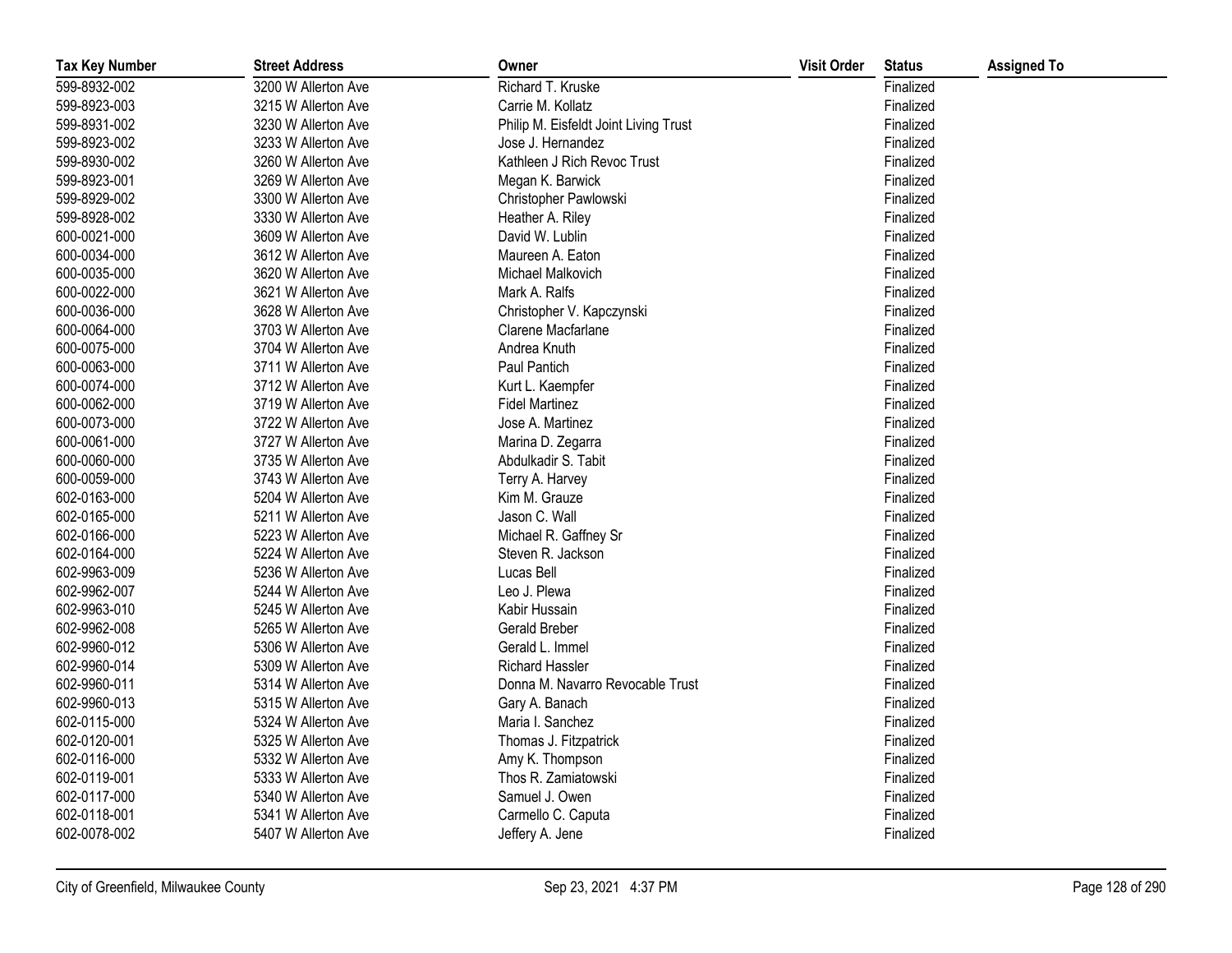| <b>Tax Key Number</b> | <b>Street Address</b> | Owner                              | <b>Visit Order</b> | <b>Status</b> | <b>Assigned To</b> |
|-----------------------|-----------------------|------------------------------------|--------------------|---------------|--------------------|
| 602-0077-001          | 5417 W Allerton Ave   | Paul L. Duwe                       |                    | Finalized     |                    |
| 602-0076-000          | 5429 W Allerton Ave   | Norman B. Williams                 |                    | Finalized     |                    |
| 602-0075-000          | 5431 W Allerton Ave   | Robert A. Trinastic                |                    | Finalized     |                    |
| 602-0054-000          | 5532 W Allerton Ave   | Richard D. Hallio                  |                    | Finalized     |                    |
| 602-0056-000          | 5533 W Allerton Ave   | Thomas W. Mcgee                    |                    | Finalized     |                    |
| 602-0053-000          | 5544 W Allerton Ave   | Donna M. Groncki                   |                    | Finalized     |                    |
| 602-0055-000          | 5545 W Allerton Ave   | Garrett Zwicke                     |                    | Finalized     |                    |
| 602-0052-000          | 5604 W Allerton Ave   | Katherine H. Peroutka Living Trust |                    | Finalized     |                    |
| 602-0072-000          | 5605 W Allerton Ave   | Brian R. Polczynski                |                    | Finalized     |                    |
| 602-0051-000          | 5614 W Allerton Ave   | Scott D. Stephenson                |                    | Finalized     |                    |
| 602-0071-000          | 5615 W Allerton Ave   | Ronald L. Roxbury                  |                    | Finalized     |                    |
| 602-0050-000          | 5622 W Allerton Ave   | Jason Mahnke                       |                    | Finalized     |                    |
| 602-0070-000          | 5623 W Allerton Ave   | David L. Gardner                   |                    | Finalized     |                    |
| 602-0049-000          | 5632 W Allerton Ave   | Gregory J. Gore                    |                    | Finalized     |                    |
| 602-0069-000          | 5633 W Allerton Ave   | Carly Mavri                        |                    | Finalized     |                    |
| 602-0048-000          | 5640 W Allerton Ave   | Kerry Yamat                        |                    | Finalized     |                    |
| 602-0068-000          | 5641 W Allerton Ave   | Diane J. Mazurek                   |                    | Finalized     |                    |
| 602-0047-000          | 5700 W Allerton Ave   | Keith Sarnow                       |                    | Finalized     |                    |
| 602-0067-000          | 5701 W Allerton Ave   | Joshua Roman                       |                    | Finalized     |                    |
| 602-0066-000          | 5705 W Allerton Ave   | Carol J. Badora                    |                    | Finalized     |                    |
| 602-0046-000          | 5710 W Allerton Ave   | Carol M. Wetter                    |                    | Finalized     |                    |
| 602-0065-000          | 5717 W Allerton Ave   | James R. Cook                      |                    | Finalized     |                    |
| 602-0045-000          | 5718 W Allerton Ave   | Lisa Bunnow                        |                    | Finalized     |                    |
| 602-0064-000          | 5725 W Allerton Ave   | Elizabeth C. Garcia                |                    | Finalized     |                    |
| 602-0044-000          | 5726 W Allerton Ave   | Gregory A. Groh                    |                    | Finalized     |                    |
| 602-0063-000          | 5733 W Allerton Ave   | Charles W. Hoffmeier               |                    | Finalized     |                    |
| 602-0043-000          | 5734 W Allerton Ave   | Mark J. Schmerbauch                |                    | Finalized     |                    |
| 602-0062-000          | 5741 W Allerton Ave   | Lluvia S. Cabral                   |                    | Finalized     |                    |
| 602-0061-000          | 5803 W Allerton Ave   | Jul-Nin Klarr Salise Tayone        |                    | Finalized     |                    |
| 602-0042-000          | 5804 W Allerton Ave   | Deborah L. Starz                   |                    | Finalized     |                    |
| 602-0060-000          | 5811 W Allerton Ave   | Mark G. Antczak                    |                    | Finalized     |                    |
| 602-0041-000          | 5812 W Allerton Ave   | Daniel Juleen                      |                    | Finalized     |                    |
| 602-0059-000          | 5819 W Allerton Ave   | Brian T. Skornia                   |                    | Finalized     |                    |
| 602-0040-000          | 5820 W Allerton Ave   | Guy E. Sinda                       |                    | Finalized     |                    |
| 602-0058-000          | 5827 W Allerton Ave   | Robert S. Judziewicz               |                    | Finalized     |                    |
| 602-0057-000          | 5833 W Allerton Ave   | Bernard Knappenberger              |                    | Finalized     |                    |
| 602-0039-000          | 5900 W Allerton Ave   | Susan M. Skaradzinski              |                    | Finalized     |                    |
| 603-0188-000          | 6105 W Allerton Ave   | Steven J. Ladwig                   |                    | Finalized     |                    |
| 603-0187-000          | 6115 W Allerton Ave   | Angie J. Schram                    |                    | Finalized     |                    |
| 603-0186-001          | 6123 W Allerton Ave   | Renee A. Chartrand                 |                    | Finalized     |                    |
| 603-0185-001          | 6131 W Allerton Ave   | Joseph P. Vida                     |                    | Finalized     |                    |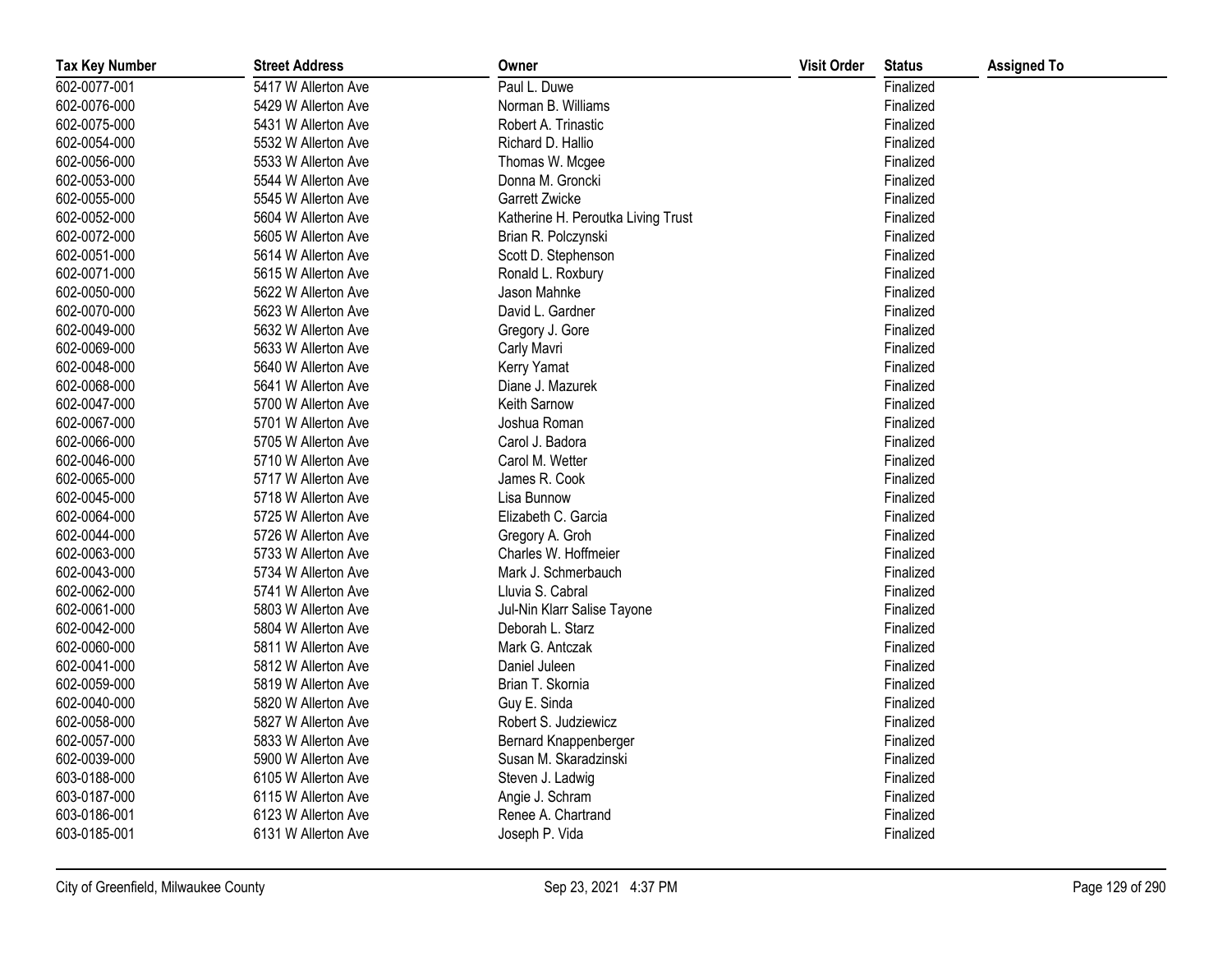| <b>Tax Key Number</b> | <b>Street Address</b> | Owner                                | <b>Visit Order</b> | <b>Status</b> | <b>Assigned To</b> |
|-----------------------|-----------------------|--------------------------------------|--------------------|---------------|--------------------|
| 603-0184-001          | 6139 W Allerton Ave   | Scott D. Sherman                     |                    | Finalized     |                    |
| 603-0183-001          | 6209 W Allerton Ave   | Shane P. Ford                        |                    | Finalized     |                    |
| 603-0182-001          | 6217 W Allerton Ave   | Nathan Jaco                          |                    | Finalized     |                    |
| 603-0181-001          | 6225 W Allerton Ave   | Denise Gilbert and Thomas A. Gilbert |                    | Finalized     |                    |
| 603-0180-001          | 6233 W Allerton Ave   | Nedeljko Trkulja                     |                    | Finalized     |                    |
| 603-0179-002          | 6301 W Allerton Ave   | Judith K. Soik                       |                    | Finalized     |                    |
| 603-0178-001          | 6311 W Allerton Ave   | Sean M. Patrick                      |                    | Finalized     |                    |
| 603-0176-001          | 6327 W Allerton Ave   | James S. Schauer                     |                    | Finalized     |                    |
| 603-0175-000          | 6407 W Allerton Ave   | Daniel D. Wittlieff                  |                    | Finalized     |                    |
| 603-0174-000          | 6413 W Allerton Ave   | Julianne M. Lobitz                   |                    | Finalized     |                    |
| 603-0173-000          | 6421 W Allerton Ave   | Victor A. Rangus Family Trust        |                    | Finalized     |                    |
| 603-0172-000          | 6429 W Allerton Ave   | Mark W. Washburn                     |                    | Finalized     |                    |
| 603-0171-000          | 6437 W Allerton Ave   | Eric L. Woods                        |                    | Finalized     |                    |
| 603-0170-000          | 6505 W Allerton Ave   | Frank L. Gregor                      |                    | Finalized     |                    |
| 603-0169-000          | 6513 W Allerton Ave   | James P. Doerr                       |                    | Finalized     |                    |
| 603-0168-000          | 6521 W Allerton Ave   | Lauren A. Lentz                      |                    | Finalized     |                    |
| 603-0167-000          | 6529 W Allerton Ave   | Jose Contreras                       |                    | Finalized     |                    |
| 603-0166-000          | 6537 W Allerton Ave   | Dale R. Poggemann                    |                    | Finalized     |                    |
| 603-0165-000          | 6605 W Allerton Ave   | <b>Brynildson Revoc Living Trust</b> |                    | Finalized     |                    |
| 603-0164-000          | 6613 W Allerton Ave   | Ricardo Nunez Jr                     |                    | Finalized     |                    |
| 603-0163-000          | 6621 W Allerton Ave   | Camille Villafane                    |                    | Finalized     |                    |
| 603-0162-000          | 6629 W Allerton Ave   | Walter J. Theis                      |                    | Finalized     |                    |
| 603-0160-000          | 6707 W Allerton Ave   | Nicholas W. Seelig                   |                    | Finalized     |                    |
| 603-0161-000          | 6713 W Allerton Ave   | Patricia M. Buscher                  |                    | Finalized     |                    |
| 604-0085-000          | 6807 W Allerton Ave   | Donna Reed                           |                    | Finalized     |                    |
| 604-0084-000          | 6811 W Allerton Ave   | Ahmad Manzoor                        |                    | Finalized     |                    |
| 604-0048-002          | 6820 W Allerton Ave   | Dragisa Galijot                      |                    | Finalized     |                    |
| 604-0083-000          | 6821 W Allerton Ave   | Betty J. Yakich                      |                    | Finalized     |                    |
| 604-0049-000          | 6826 W Allerton Ave   | Dule Trnjanac                        |                    | Finalized     |                    |
| 604-0082-000          | 6827 W Allerton Ave   | Hugh West Jr                         |                    | Finalized     |                    |
| 604-0050-000          | 6834 W Allerton Ave   | Jane M. Friday                       |                    | Finalized     |                    |
| 604-0081-000          | 6901 W Allerton Ave   | Dean J. Lepianka                     |                    | Finalized     |                    |
| 604-0051-000          | 6908 W Allerton Ave   | Julannee Tetzlaff                    |                    | Finalized     |                    |
| 604-0080-000          | 6909 W Allerton Ave   | Daniel B. Pape                       |                    | Finalized     |                    |
| 604-0052-000          | 6914 W Allerton Ave   | James A. Lyon                        |                    | Finalized     |                    |
| 604-0079-000          | 6917 W Allerton Ave   | Lawrence J. Long                     |                    | Finalized     |                    |
| 604-0053-000          | 6922 W Allerton Ave   | Laura Hartman                        |                    | Finalized     |                    |
| 604-0078-000          | 6925 W Allerton Ave   | Anthony V. Paulis                    |                    | Finalized     |                    |
| 604-0054-000          | 7000 W Allerton Ave   | Christina Kuring                     |                    | Finalized     |                    |
| 604-0077-000          | 7001 W Allerton Ave   | Cherry Midwest Homes LLC             |                    | Finalized     |                    |
| 604-0055-000          | 7008 W Allerton Ave   | Barbara A. Politoski                 |                    | Finalized     |                    |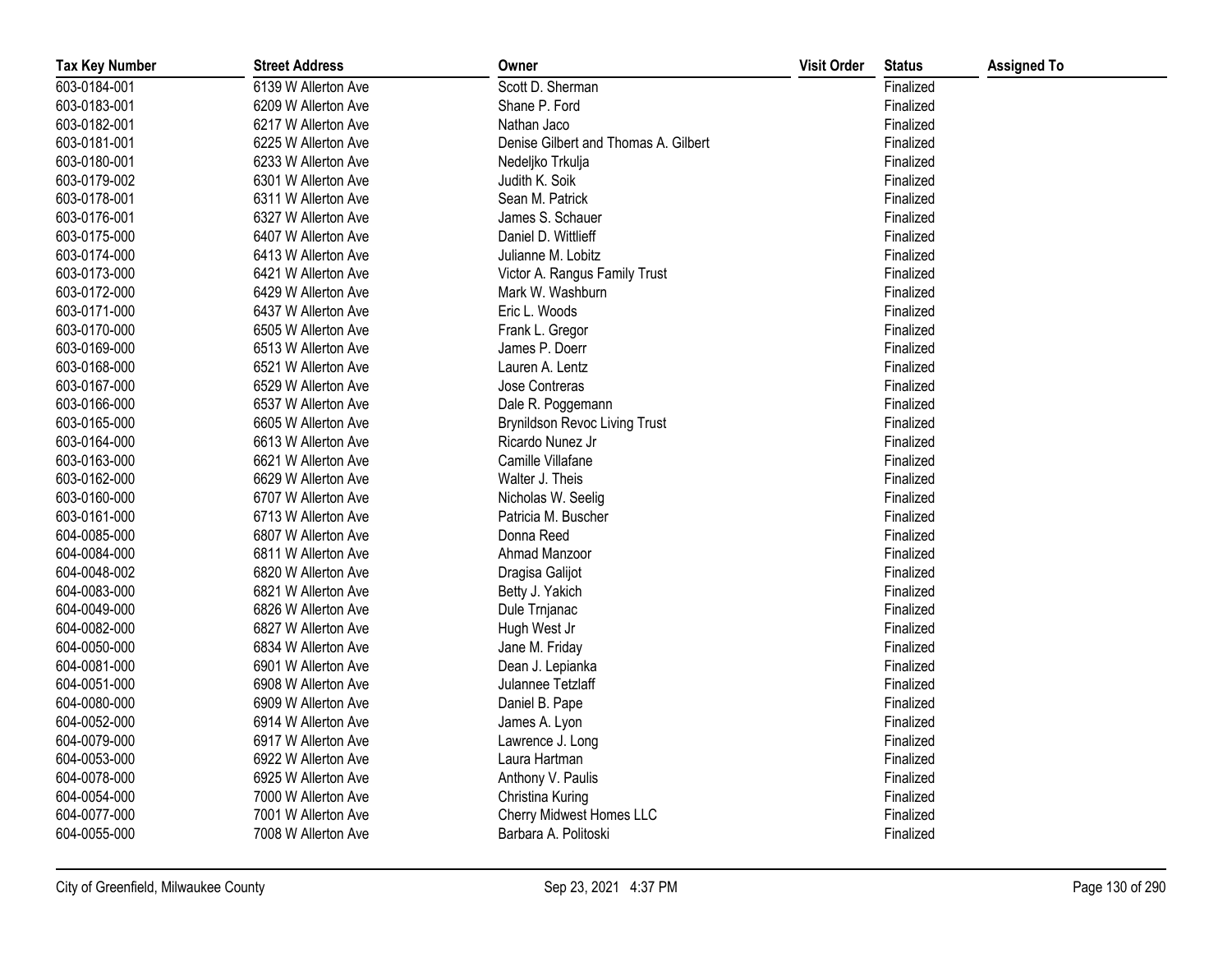| <b>Tax Key Number</b> | <b>Street Address</b> | Owner                                            | <b>Visit Order</b> | <b>Status</b> | <b>Assigned To</b> |
|-----------------------|-----------------------|--------------------------------------------------|--------------------|---------------|--------------------|
| 604-0076-000          | 7009 W Allerton Ave   | Candis A. Raap                                   |                    | Finalized     |                    |
| 604-0056-000          | 7016 W Allerton Ave   | Victoria L. Mahsem                               |                    | Finalized     |                    |
| 604-0075-000          | 7017 W Allerton Ave   | Kevin Veliquette                                 |                    | Finalized     |                    |
| 604-0057-000          | 7024 W Allerton Ave   | Christina M. Ramirez                             |                    | Finalized     |                    |
| 604-0074-000          | 7025 W Allerton Ave   | <b>Richard Kirkley</b>                           |                    | Finalized     |                    |
| 604-0058-000          | 7032 W Allerton Ave   | Juan G. Thompson                                 |                    | Finalized     |                    |
| 604-0073-000          | 7033 W Allerton Ave   | Cari L. Clemence                                 |                    | Finalized     |                    |
| 604-0059-000          | 7100 W Allerton Ave   | Thomas L. Kirkley                                |                    | Finalized     |                    |
| 604-0072-000          | 7101 W Allerton Ave   | James P. Silva                                   |                    | Finalized     |                    |
| 604-0060-000          | 7108 W Allerton Ave   | Ingeborg Holzman Life Estate                     |                    | Finalized     |                    |
| 604-0071-000          | 7109 W Allerton Ave   | Robert J. Kochnowicz II                          |                    | Finalized     |                    |
| 604-0061-000          | 7116 W Allerton Ave   | Glenn L. Schmidt                                 |                    | Finalized     |                    |
| 604-0070-000          | 7117 W Allerton Ave   | Michael K. Walsh                                 |                    | Finalized     |                    |
| 604-0062-000          | 7124 W Allerton Ave   | Tyler A. Colburn                                 |                    | Finalized     |                    |
| 604-0069-000          | 7127 W Allerton Ave   | Mallory C. Byington                              |                    | Finalized     |                    |
| 604-0063-000          | 7132 W Allerton Ave   | Joan Pokorny                                     |                    | Finalized     |                    |
| 604-0068-000          | 7135 W Allerton Ave   | Fabio Rene Quintero-Sandoval                     |                    | Finalized     |                    |
| 604-0064-000          | 7140 W Allerton Ave   | Andrew P. Wicklund                               |                    | Finalized     |                    |
| 604-0067-000          | 7143 W Allerton Ave   | Keith A. Nordgulen                               |                    | Finalized     |                    |
| 604-0065-000          | 7148 W Allerton Ave   | Andrew J. Milbrath                               |                    | Finalized     |                    |
| 604-0066-000          | 7149 W Allerton Ave   | Alexander L. Oldenburg                           |                    | Finalized     |                    |
| 605-0066-001          | 7637 W Allerton Ave   | Jeffery M. Powers                                |                    | Finalized     |                    |
| 605-0065-001          | 7701 W Allerton Ave   | Mary Ann Staniszewski                            |                    | Finalized     |                    |
| 605-0064-001          | 7717 W Allerton Ave   | Douglas A. Pollen                                |                    | Finalized     |                    |
| 605-0056-000          | 7722 W Allerton Ave   | Keith M. Barton                                  |                    | Finalized     |                    |
| 605-0063-001          | 7727 W Allerton Ave   | Abelardo O. Zarate                               |                    | Finalized     |                    |
| 605-0055-000          | 7734 W Allerton Ave   | Paul Robert Davis                                |                    | Finalized     |                    |
| 605-0062-001          | 7737 W Allerton Ave   | Kevin J. Burdick                                 |                    | Finalized     |                    |
| 605-0061-001          | 7747 W Allerton Ave   | Todd D. Dolphin                                  |                    | Finalized     |                    |
| 605-0054-000          | 7748 W Allerton Ave   | Zachary T. Stachowiak                            |                    | Finalized     |                    |
| 605-0060-001          | 7757 W Allerton Ave   | Jody B. Colton                                   |                    | Finalized     |                    |
| 605-0053-000          | 7760 W Allerton Ave   | Eileen Demski                                    |                    | Finalized     |                    |
| 605-0059-001          | 7801 W Allerton Ave   | Jason R. Prochaska & Melissa J. Murphy Revocable |                    | Finalized     |                    |
| 605-0052-000          | 7804 W Allerton Ave   | Richard K. Lewis                                 |                    | Finalized     |                    |
| 605-0058-001          | 7811 W Allerton Ave   | Kevin Cokain                                     |                    | Finalized     |                    |
| 605-0057-001          | 7817 W Allerton Ave   | Dennis J. Slottke Jr                             |                    | Finalized     |                    |
| 605-0051-000          | 7820 W Allerton Ave   | Michael J. Scarbrough                            |                    | Finalized     |                    |
| 605-0050-000          | 7830 W Allerton Ave   | Zovig Vartanian                                  |                    | Finalized     |                    |
| 605-9970-000          | 7837 W Allerton Ave   | Lorraine G. Branzolewski                         |                    | Finalized     |                    |
| 605-0049-000          | 7840 W Allerton Ave   | Jacob A. Vidal                                   |                    | Finalized     |                    |
| 605-9969-000          | 7901 W Allerton Ave   | Steven J. Hembree                                |                    | Finalized     |                    |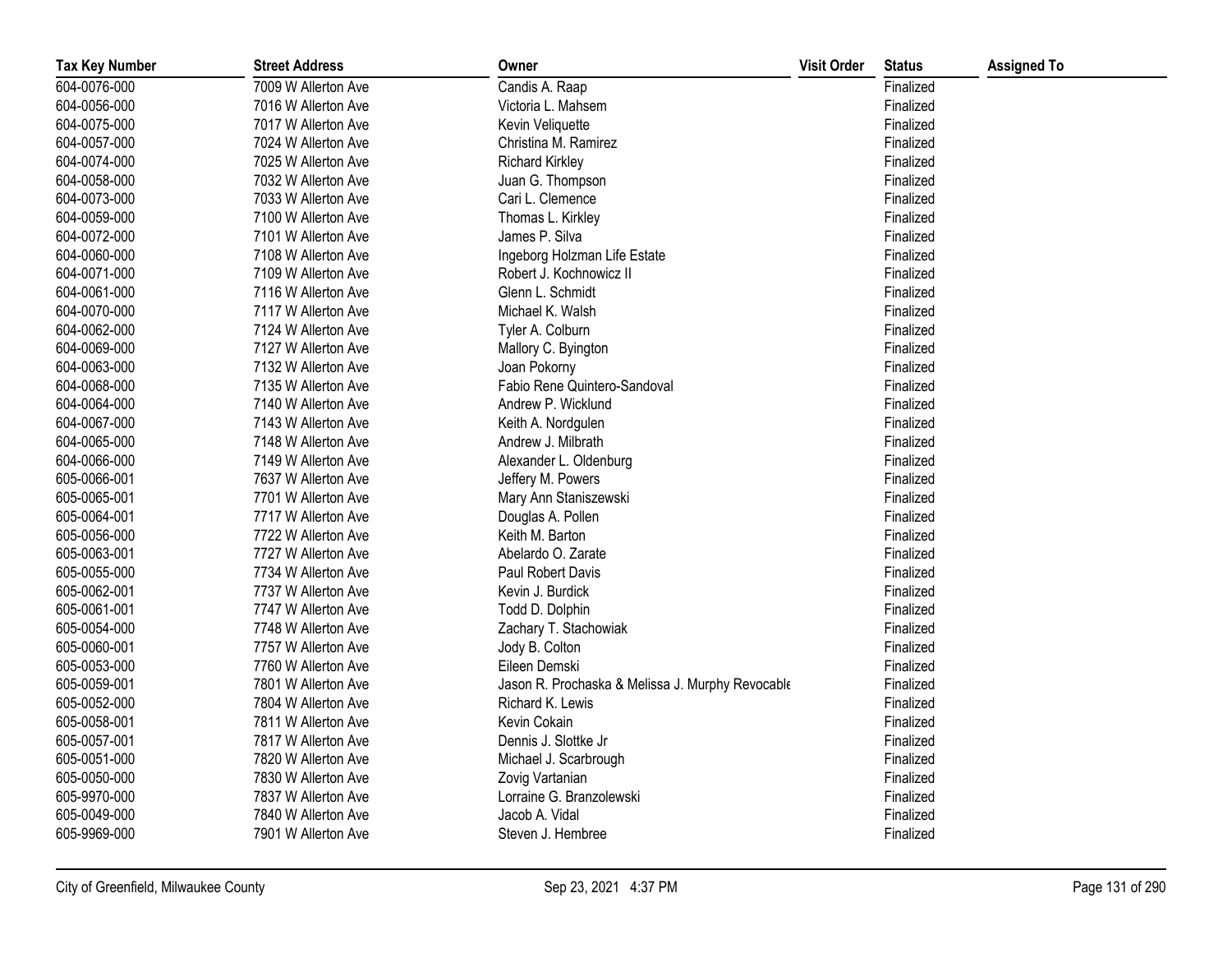| <b>Tax Key Number</b> | <b>Street Address</b> | Owner                                            | <b>Visit Order</b> | <b>Status</b> | <b>Assigned To</b> |
|-----------------------|-----------------------|--------------------------------------------------|--------------------|---------------|--------------------|
| 605-0048-000          | 7906 W Allerton Ave   | Debra A. Gaetz Fka Bauer                         |                    | Finalized     |                    |
| 605-9968-000          | 7915 W Allerton Ave   | Mark Bechteler                                   |                    | Finalized     |                    |
| 605-0047-000          | 7916 W Allerton Ave   | Bradley J. Fergot                                |                    | Finalized     |                    |
| 605-9967-000          | 7917 W Allerton Ave   | Mark Bechteler                                   |                    | Finalized     |                    |
| 605-0046-000          | 7930 W Allerton Ave   | Sandra J. Delaney                                |                    | Finalized     |                    |
| 605-0045-000          | 7940 W Allerton Ave   | Christine K. Krivitz                             |                    | Finalized     |                    |
| 605-0044-000          | 7950 W Allerton Ave   | Kurt A. Ligman                                   |                    | Finalized     |                    |
| 605-0120-000          | 8008 W Allerton Ave   | Jeffrey L. Kustermann Joint Revocable Trust      |                    | Finalized     |                    |
| 605-0122-001          | 8025 W Allerton Ave   | Ruth A Glatkowski Revocable Trust Dated 3/5/2015 |                    | Finalized     |                    |
| 605-0119-000          | 8030 W Allerton Ave   | Robert J. Keefe                                  |                    | Finalized     |                    |
| 605-0118-000          | 8100 W Allerton Ave   | Jake Patnode                                     |                    | Finalized     |                    |
| 605-0123-001          | 8101 W Allerton Ave   | Patrick E. Drapes                                |                    | Finalized     |                    |
| 605-0115-004          | 8110 W Allerton Ave   | Baaba Sam                                        |                    | Finalized     |                    |
| 605-0124-001          | 8115 W Allerton Ave   | <b>Carlos Mireles</b>                            |                    | Finalized     |                    |
| 605-0115-003          | 8120 W Allerton Ave   | Keith Radtke                                     |                    | Finalized     |                    |
| 605-0126-001          | 8125 W Allerton Ave   | Vyacheslav Skutelnyk                             |                    | Finalized     |                    |
| 605-0115-002          | 8210 W Allerton Ave   | Edward W. Gratz                                  |                    | Finalized     |                    |
| 605-0113-001          | 8224 W Allerton Ave   | Dean H. Talbert                                  |                    | Finalized     |                    |
| 605-0130-001          | 8231 W Allerton Ave   | John J. Rygielski                                |                    | Finalized     |                    |
| 606-0042-001          | 8405 W Allerton Ave   | Kathleen Schiller                                |                    | Finalized     |                    |
| 606-0010-001          | 8406 W Allerton Ave   | Michael P. Cieslinski                            |                    | Finalized     |                    |
| 606-0011-000          | 8420 W Allerton Ave   | Bonnie R. Henningfeld                            |                    | Finalized     |                    |
| 606-0043-001          | 8423 W Allerton Ave   | Richard A. Sanderson                             |                    | Finalized     |                    |
| 606-0012-002          | 8436 W Allerton Ave   | Lynn J. Podkomorski                              |                    | Finalized     |                    |
| 606-0044-001          | 8439 W Allerton Ave   | Kenneth P. Shank                                 |                    | Finalized     |                    |
| 606-0013-002          | 8506 W Allerton Ave   | Virginia Risberg                                 |                    | Finalized     |                    |
| 606-0033-001          | 8511 W Allerton Ave   | William Mal                                      |                    | Finalized     |                    |
| 606-0014-000          | 8522 W Allerton Ave   | Wayne C. Litza                                   |                    | Finalized     |                    |
| 606-0032-001          | 8527 W Allerton Ave   | Madonna J. Engelhardt                            |                    | Finalized     |                    |
| 606-0015-000          | 8600 W Allerton Ave   | Wierzchowski Revocable Trust of August 2017      |                    | Finalized     |                    |
| 606-0031-001          | 8607 W Allerton Ave   | Lisa L. Peterke                                  |                    | Finalized     |                    |
| 606-0016-000          | 8616 W Allerton Ave   | John A. Moede                                    |                    | Finalized     |                    |
| 606-0030-001          | 8621 W Allerton Ave   | Kathleen M. Brandon                              |                    | Finalized     |                    |
| 606-0017-000          | 8632 W Allerton Ave   | Charles Slama                                    |                    | Finalized     |                    |
| 606-0029-001          | 8701 W Allerton Ave   | Ronald K. Pagelsdorf                             |                    | Finalized     |                    |
| 606-0018-000          | 8710 W Allerton Ave   | Andrew P. Fenske                                 |                    | Finalized     |                    |
| 606-0028-001          | 8715 W Allerton Ave   | Jason Miller                                     |                    | Finalized     |                    |
| 606-0019-000          | 8726 W Allerton Ave   | Peggy A. Weiler                                  |                    | Finalized     |                    |
| 606-0027-001          | 8731 W Allerton Ave   | Adam A. Klaves                                   |                    | Finalized     |                    |
| 606-0086-000          | 8800 W Allerton Ave   | Michael M. Wagner                                |                    | Finalized     |                    |
| 606-0091-001          | 8801 W Allerton Ave   | Ralph Krawczyk                                   |                    | Finalized     |                    |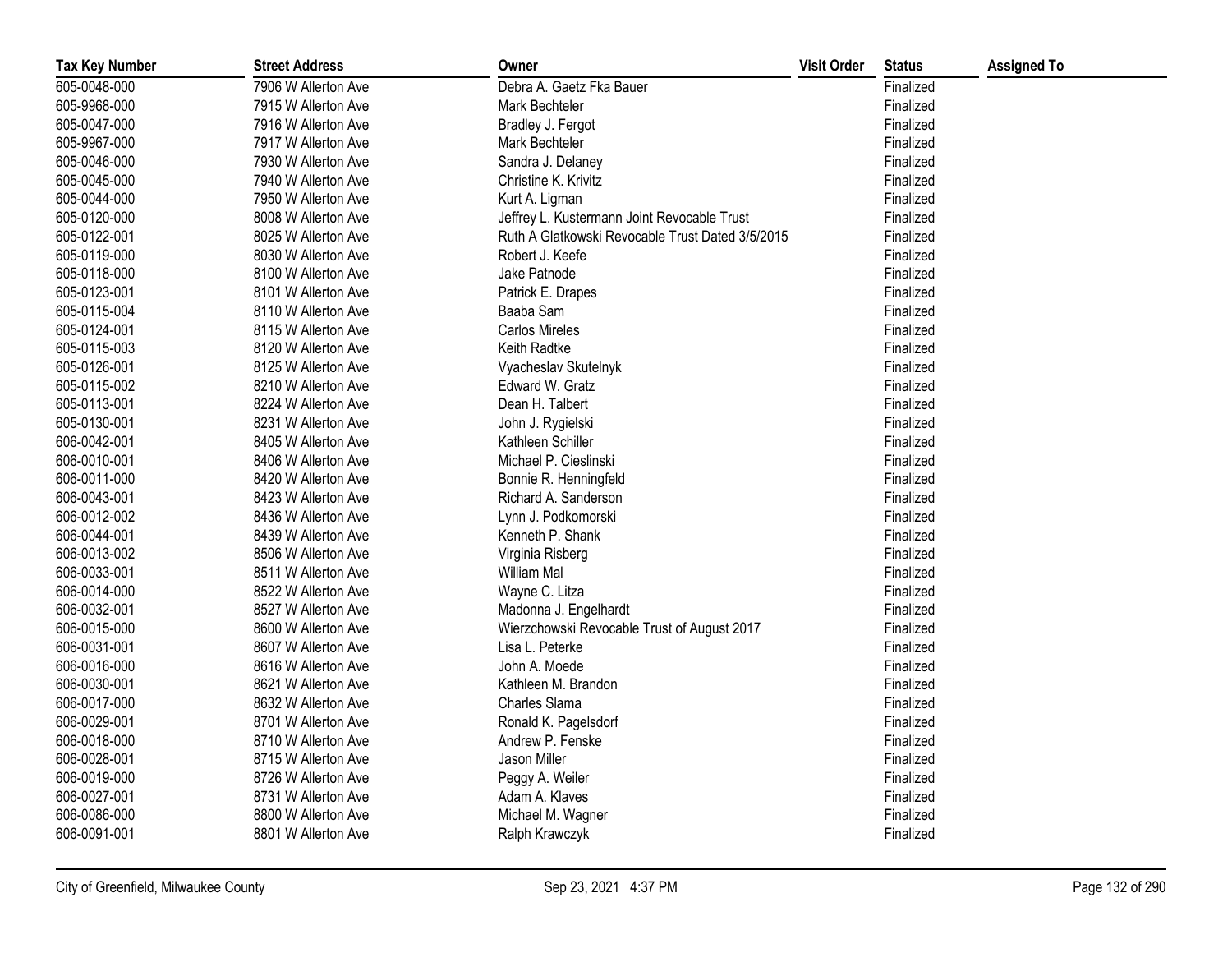| <b>Tax Key Number</b> | <b>Street Address</b> | Owner                                        | <b>Visit Order</b> | <b>Status</b> | <b>Assigned To</b> |
|-----------------------|-----------------------|----------------------------------------------|--------------------|---------------|--------------------|
| 606-0087-000          | 8808 W Allerton Ave   | Dale R. Mc Kissick                           |                    | Finalized     |                    |
| 606-0090-000          | 8809 W Allerton Ave   | Joseph M. Ksobiech                           |                    | Finalized     |                    |
| 606-0088-000          | 8818 W Allerton Ave   | Patrick S. Richter                           |                    | Finalized     |                    |
| 606-0089-000          | 8819 W Allerton Ave   | Serio Living Trust                           |                    | Finalized     |                    |
| 606-0106-000          | 8947 W Allerton Ave   | Trung Tien Vu & Van Hong Nguyen Family Trust |                    | Finalized     |                    |
| 606-0105-000          | 8948 W Allerton Ave   | 8948-8950 W Allerton Ave LLC                 |                    | Finalized     |                    |
| 606-0107-000          | 8965 W Allerton Ave   | Dabya S. Sarhan                              |                    | Finalized     |                    |
| 606-0104-000          | 8966 W Allerton Ave   | Stanley R. Palus Irrevocable Trust           |                    | Finalized     |                    |
| 606-0108-000          | 8983 W Allerton Ave   | Terrance J. Dimoff                           |                    | Finalized     |                    |
| 606-0109-000          | 9001 W Allerton Ave   | Milka Radjenovich                            |                    | Finalized     |                    |
| 606-0110-000          | 9019 W Allerton Ave   | Frank Rosiak Sr Revocable Living Trust       |                    | Finalized     |                    |
| 606-0111-000          | 9037 W Allerton Ave   | Edward J. Gwiazda Living Trust               |                    | Finalized     |                    |
| 606-0100-000          | 9038 W Allerton Ave   | Roger R. Aasterud                            |                    | Finalized     |                    |
| 606-0112-000          | 9055 W Allerton Ave   | Ewa B. Zaniewski                             |                    | Finalized     |                    |
| 606-0099-000          | 9056 W Allerton Ave   | Trule, LLC                                   |                    | Finalized     |                    |
| 606-0113-000          | 9073 W Allerton Ave   | Timothy P. Cmeyla                            |                    | Finalized     |                    |
| 606-0098-000          | 9074 W Allerton Ave   | Patricia L. Formanek                         |                    | Finalized     |                    |
| 606-0114-000          | 9091 W Allerton Ave   | Mark Wisniewski                              |                    | Finalized     |                    |
| 606-0097-000          | 9094 W Allerton Ave   | Andrew Kaminski                              |                    | Finalized     |                    |
| 606-0115-000          | 9109 W Allerton Ave   | 508 East Lakeview LLC                        |                    | Finalized     |                    |
| 606-0096-001          | 9110 W Allerton Ave   | Jackie R. Anderson                           |                    | Finalized     |                    |
| 606-0116-000          | 9127 W Allerton Ave   | Krystyna Zuzanski                            |                    | Finalized     |                    |
| 606-0095-000          | 9128 W Allerton Ave   | Bryan A. Bishop                              |                    | Finalized     |                    |
| 606-0094-000          | 9146 W Allerton Ave   | Deng D. Zhang                                |                    | Finalized     |                    |
| 606-0117-000          | 9147 W Allerton Ave   | Mary F. Huerta                               |                    | Finalized     |                    |
| 606-0118-000          | 9163 W Allerton Ave   | Steven N. Lehman                             |                    | Finalized     |                    |
| 606-0093-000          | 9164 W Allerton Ave   | Michael J. Weier                             |                    | Finalized     |                    |
| 606-0119-000          | 9181 W Allerton Ave   | Michael J. Weier                             |                    | Finalized     |                    |
| 606-0092-000          | 9182 W Allerton Ave   | Jonny E. Flamboe                             |                    | Finalized     |                    |
| 607-9962-005          | 9202 W Allerton Ave   | <b>Westfield Associates</b>                  |                    | Finalized     |                    |
| 691-9832-009          | W Alvina Ave          | Milwaukee County                             |                    | Finalized     |                    |
| 691-9832-006          | W Alvina Ave          | <b>Milwaukee County</b>                      |                    | Finalized     |                    |
| 691-9834-003          | 3102 W Alvina Ave     | P.E. Marshall Properties I, LLC              |                    | Finalized     |                    |
| 691-9834-002          | 3103 W Alvina Ave     | Ahmed Khalaf                                 |                    | Finalized     |                    |
| 691-9835-002          | 3107 W Alvina Ave     | <b>Benfield South LLC</b>                    |                    | Finalized     |                    |
| 691-9835-003          | 3108 W Alvina Ave     | Benfield North LLC                           |                    | Finalized     |                    |
| 691-9836-016          | 3113 W Alvina Ave     | Stephanie A. Sutton                          |                    | Finalized     |                    |
| 691-9836-013          | 3114 W Alvina Ave     | Carol Ann Burmester                          |                    | Finalized     |                    |
| 691-9836-012          | 3120 W Alvina Ave     | Angelina Nelson                              |                    | Finalized     |                    |
| 691-9836-015          | 3121 W Alvina Ave     | Armand Qyra                                  |                    | Finalized     |                    |
| 691-9836-014          | 3135 W Alvina Ave     | Armand Qyra                                  |                    | Finalized     |                    |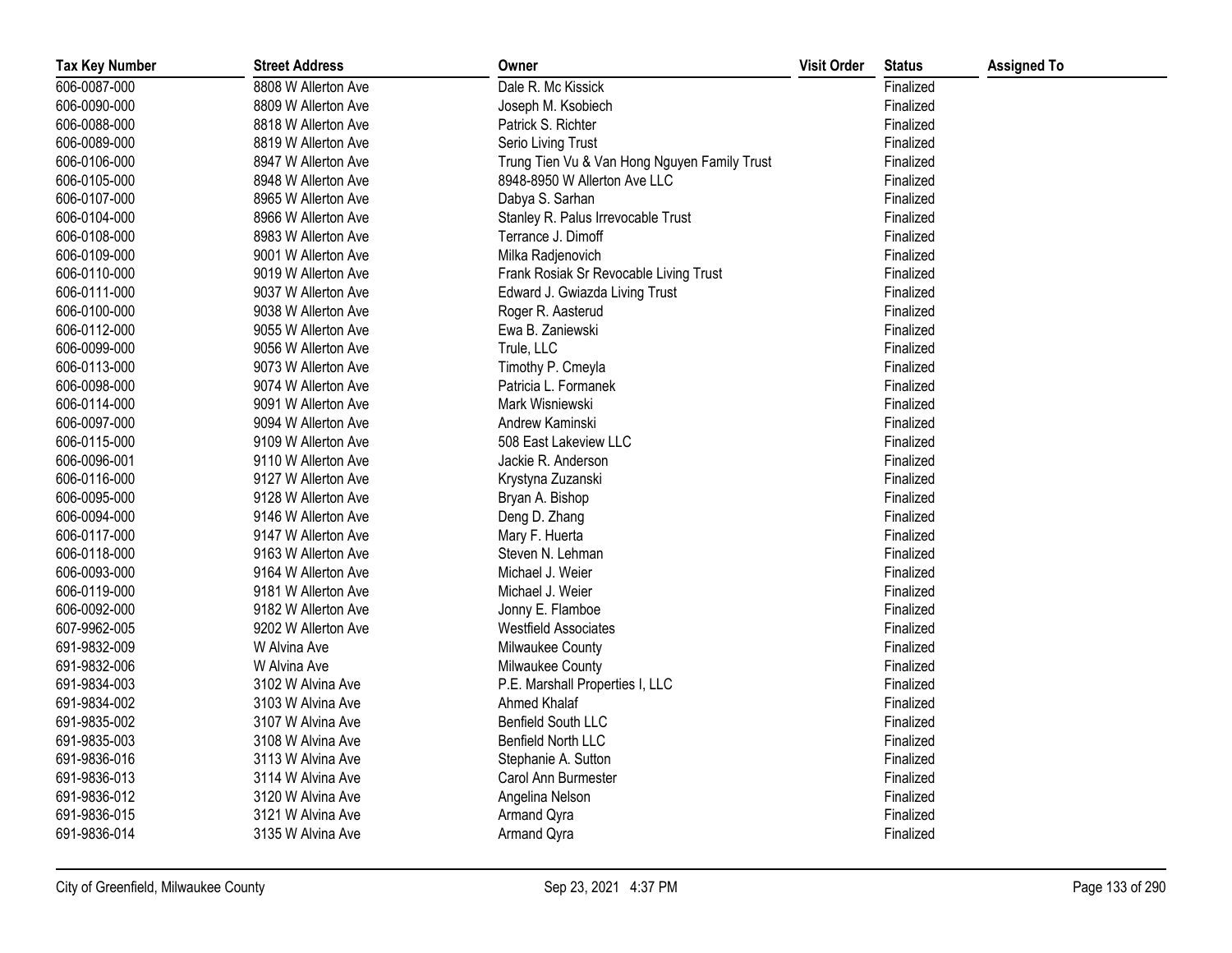| <b>Tax Key Number</b> | <b>Street Address</b> | Owner                                        | <b>Visit Order</b> | <b>Status</b> | <b>Assigned To</b> |
|-----------------------|-----------------------|----------------------------------------------|--------------------|---------------|--------------------|
| 691-9836-011          | 3136 W Alvina Ave     | Trung Tien Vu & Van Hong Nguyen Family Trust |                    | Finalized     |                    |
| 691-9837-012          | 3201 W Alvina Ave     | lle Stanic                                   |                    | Finalized     |                    |
| 691-9837-013          | 3202 W Alvina Ave     | Nikhilesh Bhaduri                            |                    | Finalized     |                    |
| 691-9837-018          | 3217 W Alvina Ave     | <b>Brane Prole</b>                           |                    | Finalized     |                    |
| 691-9837-022          | 3218 W Alvina Ave     | James A. Lindstrum                           |                    | Finalized     |                    |
| 691-9837-025          | 3225 W Alvina Ave     | Pero Lakic                                   |                    | Finalized     |                    |
| 691-9837-021          | 3226 W Alvina Ave     | Michael T. Madden                            |                    | Finalized     |                    |
| 691-9837-024          | 3231 W Alvina Ave     | Pero Lakic                                   |                    | Finalized     |                    |
| 691-9837-020          | 3234 W Alvina Ave     | Dennis R Doro & Mary Kay Doro Revoc Tr       |                    | Finalized     |                    |
| 691-0055-000          | 3400 W Alvina Ave     | Theresa Kartye                               |                    | Finalized     |                    |
| 691-0070-000          | 3401 W Alvina Ave     | Jeffery M. Kulp                              |                    | Finalized     |                    |
| 691-0056-000          | 3420 W Alvina Ave     | Robert L. Tobiasz                            |                    | Finalized     |                    |
| 691-0069-000          | 3423 W Alvina Ave     | Slobodan Arcaba                              |                    | Finalized     |                    |
| 691-0057-000          | 3440 W Alvina Ave     | Rana N. Odedra Revocable Trust               |                    | Finalized     |                    |
| 691-0068-000          | 3445 W Alvina Ave     | Daniel V. Zarling                            |                    | Finalized     |                    |
| 691-0067-000          | 3467 W Alvina Ave     | Valarie L. Hess                              |                    | Finalized     |                    |
| 691-0066-000          | 3489 W Alvina Ave     | Ali Ibrahim                                  |                    | Finalized     |                    |
| 692-1197-000          | 4122 W Alvina Ave     | Mohammed Bashir Abdellatif                   |                    | Finalized     |                    |
| 692-1186-000          | 4123 W Alvina Ave     | Sara J. Manalli Revocable Trust              |                    | Finalized     |                    |
| 692-1198-000          | 4154 W Alvina Ave     | Robert W. Axtell                             |                    | Finalized     |                    |
| 692-1185-000          | 4155 W Alvina Ave     | Dennis R. Lyon, and Connie Kempany Jr        |                    | Finalized     |                    |
| 692-1199-000          | 4208 W Alvina Ave     | Larry M. Feinstein                           |                    | Finalized     |                    |
| 692-1184-000          | 4209 W Alvina Ave     | Dawn M. Krzeminski                           |                    | Finalized     |                    |
| 692-1200-000          | 4240 W Alvina Ave     | Robert R. Yeutter                            |                    | Finalized     |                    |
| 692-1183-000          | 4241 W Alvina Ave     | Jose J Martinez Contreras                    |                    | Finalized     |                    |
| 692-1201-000          | 4272 W Alvina Ave     | John E. Srutowski                            |                    | Finalized     |                    |
| 692-1182-000          | 4273 W Alvina Ave     | Howi N. Kok                                  |                    | Finalized     |                    |
| 692-1089-000          | 3710 W Alvina Ct      | Laura Saggio                                 |                    | Finalized     |                    |
| 692-1088-000          | 3713 W Alvina Ct      | Lisa A. Veidins                              |                    | Finalized     |                    |
| 692-1090-000          | 3720 W Alvina Ct      | Ronald Wycklendt                             |                    | Finalized     |                    |
| 692-1087-000          | 3723 W Alvina Ct      | Roger T. Lamping                             |                    | Finalized     |                    |
| 692-1091-000          | 3730 W Alvina Ct      | Joshua A. Koeller                            |                    | Finalized     |                    |
| 692-1086-000          | 3733 W Alvina Ct      | Joseph Blazekovic                            |                    | Finalized     |                    |
| 692-1092-000          | 3740 W Alvina Ct      | Linda Tomsevics                              |                    | Finalized     |                    |
| 692-1085-000          | 3743 W Alvina Ct      | Joseph J. Bekkers                            |                    | Finalized     |                    |
| 692-1093-000          | 3750 W Alvina Ct      | Sharon A. Neilon                             |                    | Finalized     |                    |
| 692-1084-000          | 3753 W Alvina Ct      | Steven J. Ihrcke                             |                    | Finalized     |                    |
| 646-0080-000          | 5376 S Amberwood Ln   | Robert A. Meyer                              |                    | Finalized     |                    |
| 646-0083-000          | 5387 S Amberwood Ln   | Debra Konsella-Nowak                         |                    | Finalized     |                    |
| 646-0079-000          | 5390 S Amberwood Ln   | Gerald Miller-Ohrmund                        |                    | Finalized     |                    |
| 646-0078-000          | 5394 S Amberwood Ln   | Barbara Kowalczyk                            |                    | Finalized     |                    |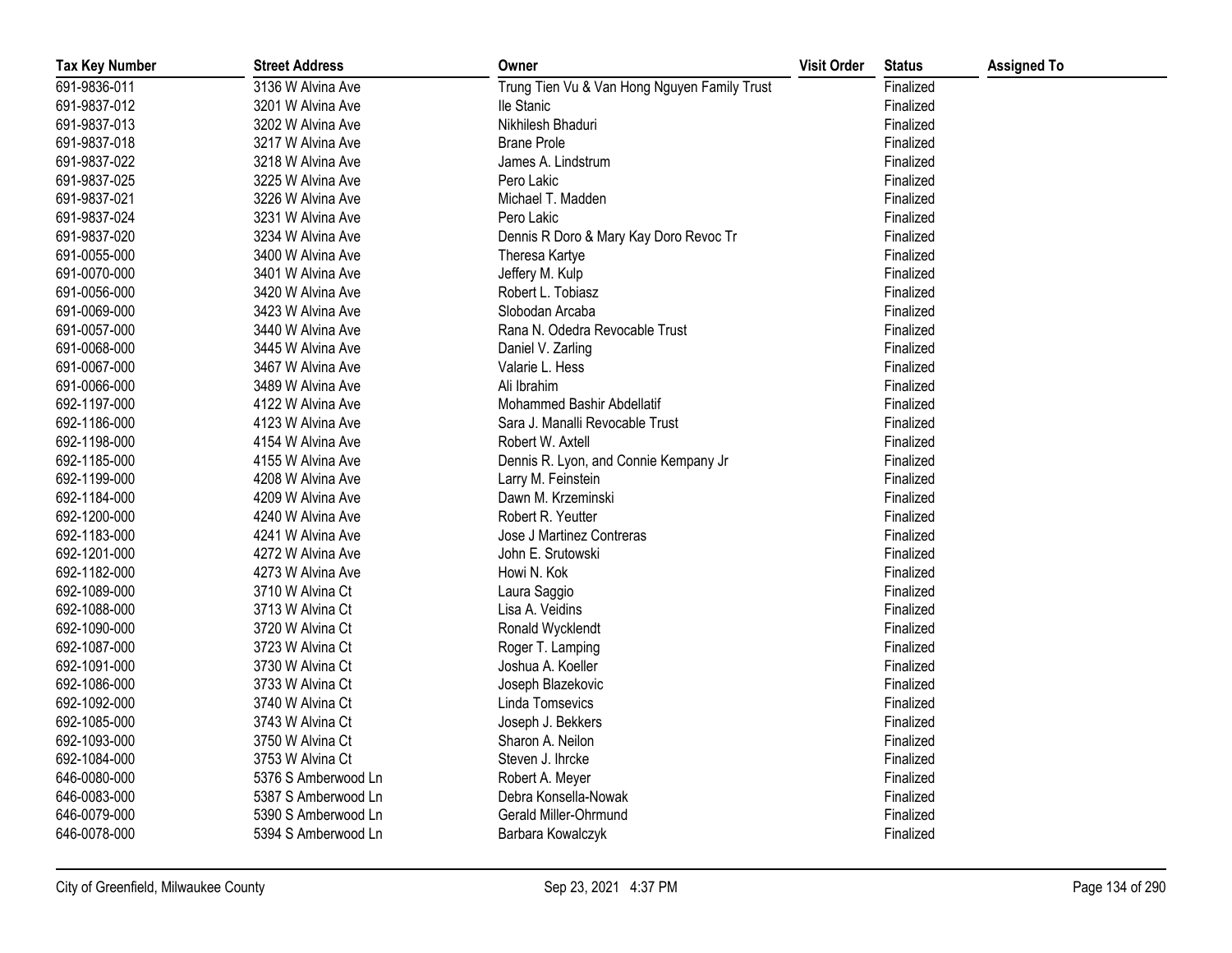| <b>Tax Key Number</b> | <b>Street Address</b> | Owner                            | <b>Visit Order</b> | <b>Status</b> | <b>Assigned To</b> |
|-----------------------|-----------------------|----------------------------------|--------------------|---------------|--------------------|
| 646-0077-000          | 5400 S Amberwood Ln   | James J. Fuhs Family Trust       |                    | Finalized     |                    |
| 646-0084-000          | 5407 S Amberwood Ln   | Gregory Zautke                   |                    | Finalized     |                    |
| 646-0076-000          | 5410 S Amberwood Ln   | Ernest E Sobczak Living Trust    |                    | Finalized     |                    |
| 646-0085-000          | 5415 S Amberwood Ln   | Maureen A. Bartz                 |                    | Finalized     |                    |
| 646-0075-000          | 5420 S Amberwood Ln   | Kenneth J. Roth                  |                    | Finalized     |                    |
| 646-0086-000          | 5421 S Amberwood Ln   | Doris E. Potratz                 |                    | Finalized     |                    |
| 646-0087-000          | 5433 S Amberwood Ln   | Nancy M. Schlaack                |                    | Finalized     |                    |
| 646-0088-000          | 5443 S Amberwood Ln   | Sandra M. Slowinski              |                    | Finalized     |                    |
| 646-0089-000          | 5453 S Amberwood Ln   | Richard J. Derse Revocable Trust |                    | Finalized     |                    |
| 646-0074-000          | 5454 S Amberwood Ln   | Odessa G. Madison                |                    | Finalized     |                    |
| 646-0090-000          | 5465 S Amberwood Ln   | Jacqueline R. Apkarian           |                    | Finalized     |                    |
| 646-0073-000          | 5466 S Amberwood Ln   | Jeffrey D. Jasniewski            |                    | Finalized     |                    |
| 646-0072-000          | 5478 S Amberwood Ln   | Thomas B. Neilson                |                    | Finalized     |                    |
| 531-1018-000          | 4304 W Anthony Dr     | Robert Makarewicz                |                    | Finalized     |                    |
| 531-1019-000          | 4310 W Anthony Dr     | Thomas D. Strzyzewski            |                    | Finalized     |                    |
| 531-1020-000          | 4320 W Anthony Dr     | Elizabeth Hashagen               |                    | Finalized     |                    |
| 531-1022-001          | 4328 W Anthony Dr     | Sergio A. Padilla Villasenor     |                    | Finalized     |                    |
| 531-1046-000          | 4345 W Anthony Dr     | Jose M. Castanon                 |                    | Finalized     |                    |
| 531-1045-000          | 4351 W Anthony Dr     | Patrick E. Peszczynski           |                    | Finalized     |                    |
| 531-1056-000          | 4354 W Anthony Dr     | Nicholas R. Schlei               |                    | Finalized     |                    |
| 531-1044-000          | 4359 W Anthony Dr     | Nathan Honore                    |                    | Finalized     |                    |
| 531-1043-000          | 4365 W Anthony Dr     | Judith Dean                      |                    | Finalized     |                    |
| 531-1057-000          | 4366 W Anthony Dr     | Douglas C. Orlowski              |                    | Finalized     |                    |
| 531-1058-000          | 4400 W Anthony Dr     | Nathan D. Penn                   |                    | Finalized     |                    |
| 531-1059-000          | 4410 W Anthony Dr     | Christopher J. Trimborn          |                    | Finalized     |                    |
| 531-1050-000          | 4421 W Anthony Dr     | Juan M. Lopez                    |                    | Finalized     |                    |
| 531-1060-000          | 4426 W Anthony Dr     | Marlene H. Hankes                |                    | Finalized     |                    |
| 531-1049-000          | 4433 W Anthony Dr     | Todd M. Zielinski                |                    | Finalized     |                    |
| 531-1061-000          | 4434 W Anthony Dr     | Robert S. Kozlowski              |                    | Finalized     |                    |
| 531-1048-000          | 4441 W Anthony Dr     | Mujeeb Ahmad                     |                    | Finalized     |                    |
| 531-1047-000          | 4449 W Anthony Dr     | Shane McCue                      |                    | Finalized     |                    |
| 531-1075-000          | 4500 W Anthony Dr     | Eric Merriweather                |                    | Finalized     |                    |
| 531-1076-000          | 4508 W Anthony Dr     | Laura Lee Riviere                |                    | Finalized     |                    |
| 531-0631-000          | 4509 W Anthony Dr     | Elaine B. Kujawa                 |                    | Finalized     |                    |
| 531-1077-000          | 4512 W Anthony Dr     | Laszlo Megyeri                   |                    | Finalized     |                    |
| 531-0632-000          | 4519 W Anthony Dr     | Juan Nathaniel Balderas          |                    | Finalized     |                    |
| 531-1078-000          | 4524 W Anthony Dr     | Nicole M. Vida                   |                    | Finalized     |                    |
| 531-0633-000          | 4529 W Anthony Dr     | Randy J. Lykins                  |                    | Finalized     |                    |
| 531-1079-000          | 4530 W Anthony Dr     | Peter Yachinich                  |                    | Finalized     |                    |
| 531-1188-000          | 4604 W Anthony Dr     | U Bell                           |                    | Finalized     |                    |
| 531-1198-000          | 4605 W Anthony Dr     | Jose A. Santiago                 |                    | Finalized     |                    |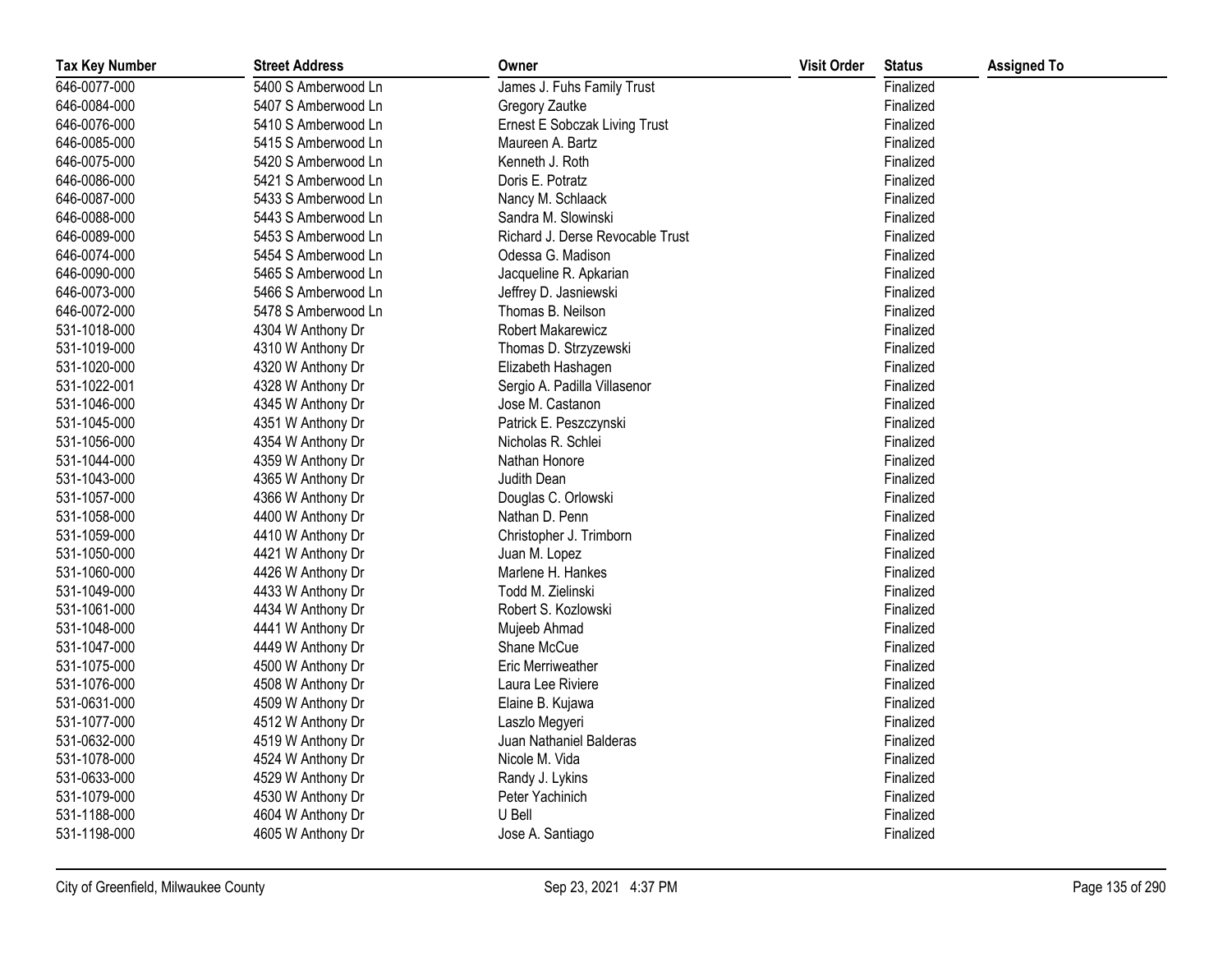| <b>Tax Key Number</b> | <b>Street Address</b> | Owner                       | <b>Visit Order</b> | <b>Status</b> | <b>Assigned To</b> |
|-----------------------|-----------------------|-----------------------------|--------------------|---------------|--------------------|
| 531-1187-000          | 4610 W Anthony Dr     | Joshua R. Schilz            |                    | Finalized     |                    |
| 531-1199-000          | 4615 W Anthony Dr     | Kerry L. Balthazor          |                    | Finalized     |                    |
| 531-1186-000          | 4618 W Anthony Dr     | George E. Counterman        |                    | Finalized     |                    |
| 531-1200-000          | 4623 W Anthony Dr     | Todd R. Heltemes            |                    | Finalized     |                    |
| 531-1185-000          | 4624 W Anthony Dr     | Ewa M. Wanczycki            |                    | Finalized     |                    |
| 531-1184-000          | 4630 W Anthony Dr     | Duc Van Duong               |                    | Finalized     |                    |
| 531-1201-000          | 4631 W Anthony Dr     | Carol A. Larson             |                    | Finalized     |                    |
| 531-1202-000          | 4641 W Anthony Dr     | James J. Schilling          |                    | Finalized     |                    |
| 531-1203-000          | 4709 W Anthony Dr     | Richard T. Becker           |                    | Finalized     |                    |
| 531-1162-000          | 4712 W Anthony Dr     | Joseph C. Buichl III        |                    | Finalized     |                    |
| 531-1204-000          | 4721 W Anthony Dr     | Lisa M. Ziehlke             |                    | Finalized     |                    |
| 531-1161-000          | 4722 W Anthony Dr     | Ralph Joseph LaFave III     |                    | Finalized     |                    |
| 531-0233-000          | 4754 W Anthony Dr     | Scott Kobb                  |                    | Finalized     |                    |
| 531-0235-000          | 4755 W Anthony Dr     | Alan R. Caravello           |                    | Finalized     |                    |
| 531-0257-000          | 4801 W Anthony Dr     | William J. Kamper           |                    | Finalized     |                    |
| 531-0258-000          | 4819 W Anthony Dr     | Tiffany A. Weichelt         |                    | Finalized     |                    |
| 531-0245-000          | 4822 W Anthony Dr     | <b>Chantal Maresz</b>       |                    | Finalized     |                    |
| 531-0259-000          | 4823 W Anthony Dr     | Linda M. Adams              |                    | Finalized     |                    |
| 531-0262-000          | 4841 W Anthony Dr     | Jessica P. Johnson          |                    | Finalized     |                    |
| 531-0244-000          | 4848 W Anthony Dr     | Julie A. Skodowski          |                    | Finalized     |                    |
| 531-0243-000          | 4850 W Anthony Dr     | Kevin M. Killilea           |                    | Finalized     |                    |
| 531-0253-000          | 4851 W Anthony Dr     | Jennifer J. Schauer         |                    | Finalized     |                    |
| 531-0242-001          | 4854 W Anthony Dr     | Jean Guzniczak              |                    | Finalized     |                    |
| 609-0092-000          | W Armour Ave          | Cade Home Builders LLC      |                    | Finalized     |                    |
| 600-0086-000          | 3508 W Armour Ave     | Denise M. Walkowiak         |                    | Finalized     |                    |
| 600-0085-000          | 3522 W Armour Ave     | Timothy W. Robinson         |                    | Finalized     |                    |
| 600-0084-000          | 3536 W Armour Ave     | Louis Tischer               |                    | Finalized     |                    |
| 600-0083-000          | 3544 W Armour Ave     | Denise Doroszuk             |                    | Finalized     |                    |
| 600-0082-000          | 3610 W Armour Ave     | Ronald R. Saurer            |                    | Finalized     |                    |
| 600-0104-001          | 3615 W Armour Ave     | Wayne C. Veley              |                    | Finalized     |                    |
| 600-0081-003          | 3622 W Armour Ave     | Joseph J. Hanson            |                    | Finalized     |                    |
| 600-9937-003          | 3628 W Armour Ave     | Bruce M. Robinson           |                    | Finalized     |                    |
| 600-9937-004          | 3632 W Armour Ave     | Daniel D. Sura              |                    | Finalized     |                    |
| 600-9937-005          | 3638 W Armour Ave     | Russell D. Szuta            |                    | Finalized     |                    |
| 601-0114-000          | 4830 W Armour Ave     | Randy A. Keller             |                    | Finalized     |                    |
| 603-0197-000          | 6025 W Armour Ave     | Teri A. Hayes               |                    | Finalized     |                    |
| 603-9992-003          | 6030 W Armour Ave     | <b>Traub Properties LLC</b> |                    | Finalized     |                    |
| 603-0196-000          | 6041 W Armour Ave     | Donald G. Brzinski          |                    | Finalized     |                    |
| 603-0195-000          | 6057 W Armour Ave     | Kathleen A. Radaj           |                    | Finalized     |                    |
| 603-0194-000          | 6073 W Armour Ave     | Manuel Flores Jr            |                    | Finalized     |                    |
| 603-0193-000          | 6089 W Armour Ave     | Aleksander Gordziej         |                    | Finalized     |                    |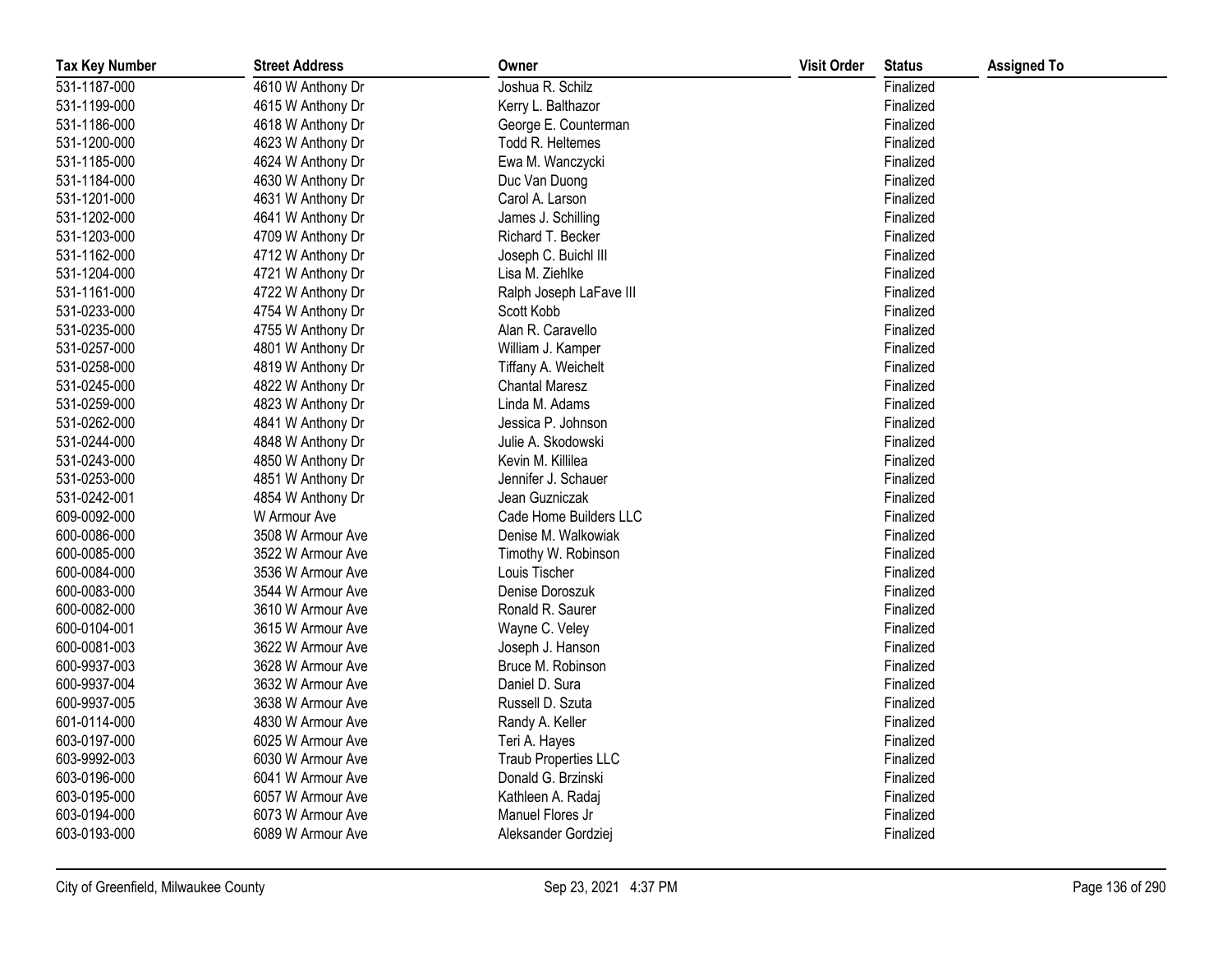| <b>Tax Key Number</b> | <b>Street Address</b> | Owner                        | <b>Visit Order</b> | <b>Status</b> | <b>Assigned To</b> |
|-----------------------|-----------------------|------------------------------|--------------------|---------------|--------------------|
| 603-0192-000          | 6101 W Armour Ave     | Mark S. Burdick              |                    | Finalized     |                    |
| 603-0191-000          | 6123 W Armour Ave     | Russell J. Komassa           |                    | Finalized     |                    |
| 603-0190-000          | 6145 W Armour Ave     | Terry L. Anderson            |                    | Finalized     |                    |
| 603-0189-000          | 6169 W Armour Ave     | Julie Dickerson              |                    | Finalized     |                    |
| 603-0203-000          | 6219 W Armour Ave     | Roberto Benavides            |                    | Finalized     |                    |
| 603-0247-000          | 6220 W Armour Ave     | Jason D. Norum               |                    | Finalized     |                    |
| 603-0248-000          | 6250 W Armour Ave     | Anita Klar                   |                    | Finalized     |                    |
| 603-0202-000          | 6251 W Armour Ave     | Joseph Stillman              |                    | Finalized     |                    |
| 603-0249-000          | 6284 W Armour Ave     | John V. Klar V               |                    | Finalized     |                    |
| 603-0201-000          | 6285 W Armour Ave     | Daniel J. Buscher            |                    | Finalized     |                    |
| 603-0200-000          | 6319 W Armour Ave     | Lizbeth Negron               |                    | Finalized     |                    |
| 603-0250-000          | 6320 W Armour Ave     | Charlene J. Kerlin           |                    | Finalized     |                    |
| 603-0199-000          | 6353 W Armour Ave     | Steven J. Gutschow           |                    | Finalized     |                    |
| 603-0251-000          | 6354 W Armour Ave     | Kurt W. Zunker               |                    | Finalized     |                    |
| 604-9935-002          | 6885 W Armour Ave     | Araceli Mastas               |                    | Finalized     |                    |
| 604-0124-000          | 6909 W Armour Ave     | Leon Alba Jr                 |                    | Finalized     |                    |
| 604-0105-000          | 6910 W Armour Ave     | Ronald S. Sachen Joint Trust |                    | Finalized     |                    |
| 604-0106-000          | 6920 W Armour Ave     | <b>Bob Malicki</b>           |                    | Finalized     |                    |
| 604-0123-000          | 6921 W Armour Ave     | Shawn R. Jones               |                    | Finalized     |                    |
| 604-0107-000          | 6930 W Armour Ave     | Amy M. Granlund              |                    | Finalized     |                    |
| 604-0122-000          | 6931 W Armour Ave     | Steven Kulinski              |                    | Finalized     |                    |
| 604-0108-000          | 7000 W Armour Ave     | James F. Bikowski            |                    | Finalized     |                    |
| 604-0121-000          | 7001 W Armour Ave     | Jeffrey A. Witt              |                    | Finalized     |                    |
| 604-0109-000          | 7012 W Armour Ave     | David O. Flak                |                    | Finalized     |                    |
| 604-0120-000          | 7013 W Armour Ave     | Christine A. Clark           |                    | Finalized     |                    |
| 604-0110-000          | 7024 W Armour Ave     | Stanley R. Palus             |                    | Finalized     |                    |
| 604-0119-000          | 7025 W Armour Ave     | Patricia M. Wallis           |                    | Finalized     |                    |
| 604-0111-000          | 7032 W Armour Ave     | <b>CSMF Transition Trust</b> |                    | Finalized     |                    |
| 604-0118-000          | 7033 W Armour Ave     | Andres Dominguez Diaz        |                    | Finalized     |                    |
| 604-0112-000          | 7102 W Armour Ave     | Jonathan S. Swatloske        |                    | Finalized     |                    |
| 604-0117-000          | 7103 W Armour Ave     | Karen C. Engels              |                    | Finalized     |                    |
| 604-0113-000          | 7116 W Armour Ave     | Zen Abbey                    |                    | Finalized     |                    |
| 604-0116-000          | 7117 W Armour Ave     | Joey C. Grober               |                    | Finalized     |                    |
| 609-0071-000          | 11009 W Armour Ave    | Richard J. Laforest          |                    | Finalized     |                    |
| 609-0072-000          | 11025 W Armour Ave    | Timothy R. Dittloff          |                    | Finalized     |                    |
| 609-9993-000          | 11032 W Armour Ave    | Steven J. Vizer              |                    | Finalized     |                    |
| 609-9992-000          | 11106 W Armour Ave    | Steven G. Andrejat           |                    | Finalized     |                    |
| 609-0077-000          | 11111 W Armour Ave    | Thomas J. LaBrosse           |                    | Finalized     |                    |
| 610-0102-000          | 11710 W Armour Ct     | Steven A. Van Lieshout       |                    | Finalized     |                    |
| 610-0107-000          | 11717 W Armour Ct     | Duane A. Powell              |                    | Finalized     |                    |
| 610-0103-000          | 11760 W Armour Ct     | Robert J. Kriva              |                    | Finalized     |                    |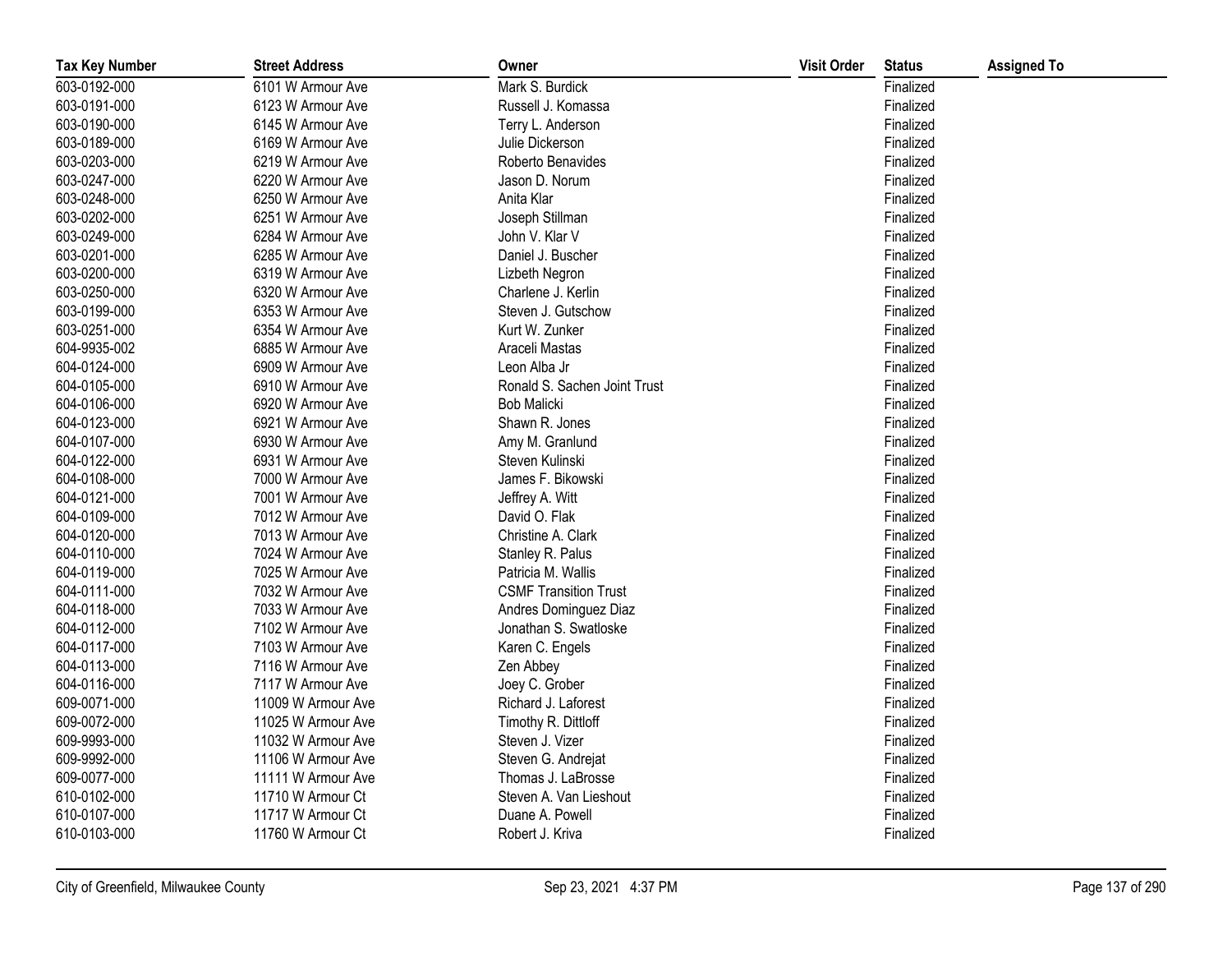| <b>Tax Key Number</b> | <b>Street Address</b> | Owner                                      | <b>Visit Order</b> | <b>Status</b> | <b>Assigned To</b> |
|-----------------------|-----------------------|--------------------------------------------|--------------------|---------------|--------------------|
| 610-0106-000          | 11777 W Armour Ct     | Gurpreet S. Bajwa                          |                    | Finalized     |                    |
| 610-0104-000          | 11780 W Armour Ct     | Eric D. Wolff                              |                    | Finalized     |                    |
| 610-0105-000          | 11787 W Armour Ct     | Sylvia Knight                              |                    | Finalized     |                    |
| 622-9988-019          | W Barnard Ave         | <b>Greenfield School District</b>          |                    | Finalized     |                    |
| 611-1085-000          | W Barnard Ave         | Libertyville Ventures LLC                  |                    | Finalized     |                    |
| 622-9988-018          | W Barnard Ave         | <b>Greenfield Parkview Estates LLC</b>     |                    | Finalized     |                    |
| 620-9938-000          | W Barnard Ave         | George Schmitz                             |                    | Finalized     |                    |
| 611-1084-000          | W Barnard Ave         | Libertyville Ventures LLC                  |                    | Finalized     |                    |
| 622-9959-001          | W Barnard Ave         | Milwaukee County                           |                    | Finalized     |                    |
| 622-9988-017          | W Barnard Ave         | <b>Greenfield School District</b>          |                    | Finalized     |                    |
| 611-1086-003          | W Barnard Ave         | Libertyville Ventures LLC                  |                    | Finalized     |                    |
| 622-9959-003          | 3200 W Barnard Ave    | <b>Greenfield School District</b>          |                    | Finalized     |                    |
| 622-9971-001          | 3200 W Barnard Ave    | <b>Greenfield School District</b>          |                    | Finalized     |                    |
| 621-9900-003          | 3615 W Barnard Ave    | Emily Jo Schmitt                           |                    | Finalized     |                    |
| 621-9988-001          | 3620 W Barnard Ave    | Habacuc Saavedra                           |                    | Finalized     |                    |
| 621-9988-002          | 3636 W Barnard Ave    | Zongsae Vang                               |                    | Finalized     |                    |
| 621-9900-004          | 3641 W Barnard Ave    | Joseph J. Woida                            |                    | Finalized     |                    |
| 621-9900-005          | 3643 W Barnard Ave    | Robert J. Heule                            |                    | Finalized     |                    |
| 621-9900-006          | 3651 W Barnard Ave    | Cheryl A. Moss                             |                    | Finalized     |                    |
| 621-9976-001          | 3704 W Barnard Ave    | Jeffrey J. Niemiec                         |                    | Finalized     |                    |
| 621-9976-002          | 3724 W Barnard Ave    | Lee M. Gabryelczyk                         |                    | Finalized     |                    |
| 621-9943-001          | 3729 W Barnard Ave    | Dean A. Forde                              |                    | Finalized     |                    |
| 621-9976-003          | 3736 W Barnard Ave    | Mark A. Martinez                           |                    | Finalized     |                    |
| 621-9975-003          | 3800 W Barnard Ave    | Lee C. Schwab                              |                    | Finalized     |                    |
| 621-9975-002          | 3820 W Barnard Ave    | Nicole Gonzalez                            |                    | Finalized     |                    |
| 621-9942-002          | 3841 W Barnard Ave    | Rory J. Szukalski                          |                    | Finalized     |                    |
| 621-9942-001          | 3849 W Barnard Ave    | Roger P. Dolan                             |                    | Finalized     |                    |
| 621-9941-000          | 3903 W Barnard Ave    | Susan L. Moore                             |                    | Finalized     |                    |
| 621-9940-002          | 3913 W Barnard Ave    | Heath B. Powell                            |                    | Finalized     |                    |
| 621-9940-001          | 3925 W Barnard Ave    | Ehab Innab                                 |                    | Finalized     |                    |
| 621-9965-002          | 3930 W Barnard Ave    | Walter Brunlinger                          |                    | Finalized     |                    |
| 621-9939-000          | 4009 W Barnard Ave    | Jerome Harleaux Sr                         |                    | Finalized     |                    |
| 621-9945-000          | 4010 W Barnard Ave    | Megan C. Shemanske                         |                    | Finalized     |                    |
| 621-9938-000          | 4021 W Barnard Ave    | Julie A. Fischer                           |                    | Finalized     |                    |
| 621-9946-000          | 4024 W Barnard Ave    | James L. Woiak                             |                    | Finalized     |                    |
| 621-9947-000          | 4036 W Barnard Ave    | John M. Stoiber                            |                    | Finalized     |                    |
| 621-9937-002          | 4041 W Barnard Ave    | Scott T. Czubkowski                        |                    | Finalized     |                    |
| 621-9937-001          | 4101 W Barnard Ave    | Amber Daugherty                            |                    | Finalized     |                    |
| 621-9948-003          | 4110 W Barnard Ave    | Cynthia M. Hagen                           |                    | Finalized     |                    |
| 621-9948-002          | 4118 W Barnard Ave    | Lorena Cottrill Bawidamann Revocable Trust |                    | Finalized     |                    |
| 621-9936-000          | 4121 W Barnard Ave    | Jennifer J. Paulos                         |                    | Finalized     |                    |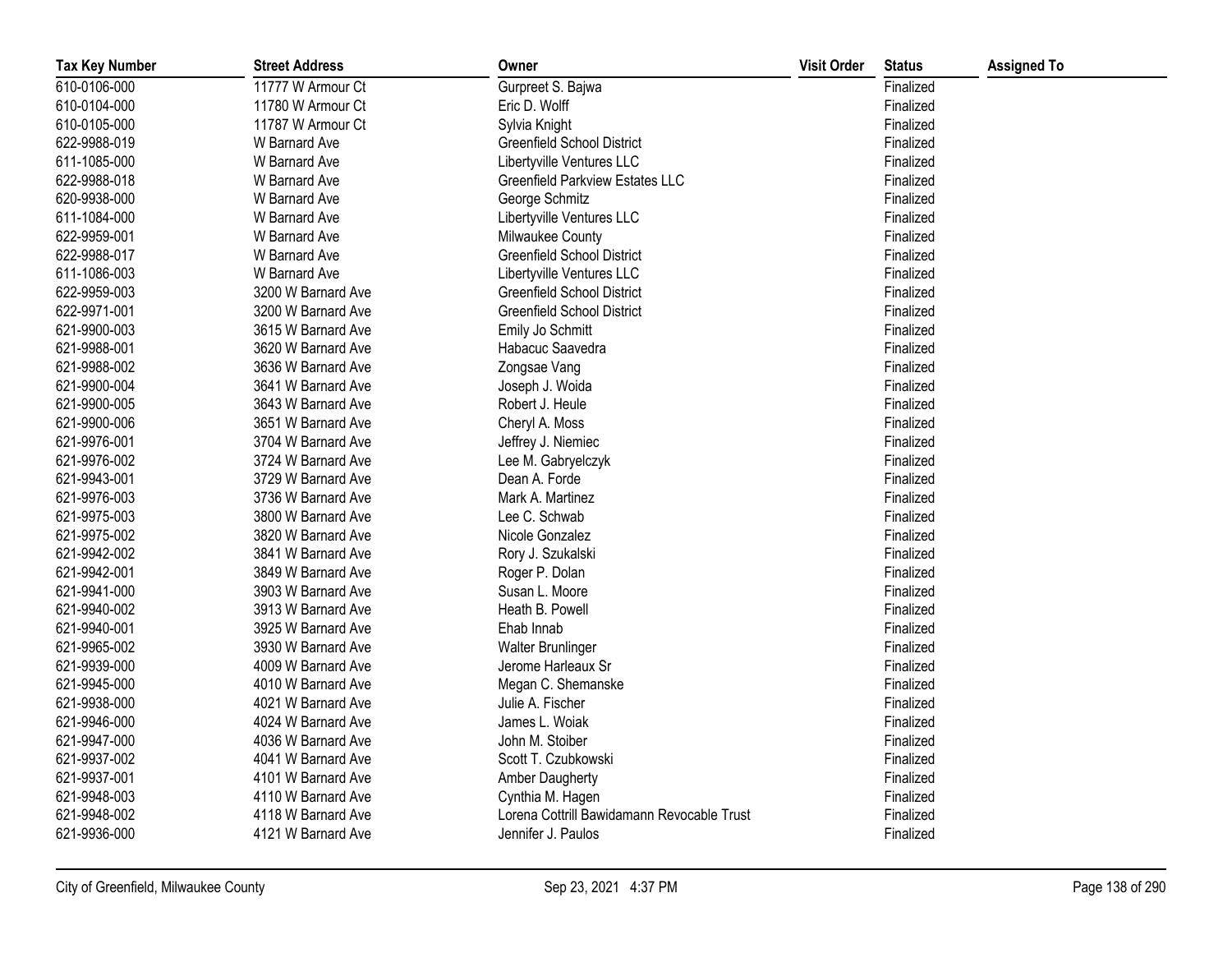| <b>Tax Key Number</b> | <b>Street Address</b> | Owner                                              | <b>Visit Order</b> | <b>Status</b> | <b>Assigned To</b> |
|-----------------------|-----------------------|----------------------------------------------------|--------------------|---------------|--------------------|
| 621-9935-001          | 4141 W Barnard Ave    | Thomas E. Schroeder                                |                    | Finalized     |                    |
| 621-9950-004          | 4214 W Barnard Ave    | Emmett L. Wooten Sr                                |                    | Finalized     |                    |
| 621-9935-002          | 4219 W Barnard Ave    | Leonard E. Haumschild Jr                           |                    | Finalized     |                    |
| 621-9950-003          | 4222 W Barnard Ave    | Miguel A. Cruz                                     |                    | Finalized     |                    |
| 621-9950-002          | 4234 W Barnard Ave    | Gordon D. Sievert                                  |                    | Finalized     |                    |
| 621-9950-001          | 4246 W Barnard Ave    | Sharon L. Radke                                    |                    | Finalized     |                    |
| 620-9935-000          | 4335 W Barnard Ave    | Sharon L. Katzenmaier                              |                    | Finalized     |                    |
| 620-9995-003          | 4352 W Barnard Ave    | Thomas C. Schumacher                               |                    | Finalized     |                    |
| 620-9995-004          | 4370 W Barnard Ave    | <b>Thomas Stamas</b>                               |                    | Finalized     |                    |
| 620-9936-000          | 4375 W Barnard Ave    | Roy & Doris Kies Revoc Trust                       |                    | Finalized     |                    |
| 620-9994-003          | 4406 W Barnard Ave    | Yolanda Casso                                      |                    | Finalized     |                    |
| 618-9983-013          | 6610 W Barnard Ave    | Drew-St Regis Apts                                 |                    | Finalized     |                    |
| 618-9983-003          | 6710 W Barnard Ave    | Drew-St Regis Apts                                 |                    | Finalized     |                    |
| 617-9983-013          | 7401 W Barnard Ave    | Triple Jin LLC                                     |                    | Finalized     |                    |
| 616-0028-002          | 7701 W Barnard Ave    | Purath Investments, LLC, A Wisconsin Limited Liabi |                    | Finalized     |                    |
| 616-0036-001          | 7710 W Barnard Ave    | Ray A. Jessup Jr                                   |                    | Finalized     |                    |
| 616-0028-001          | 7711 W Barnard Ave    | Miomir Nesic                                       |                    | Finalized     |                    |
| 616-0036-002          | 7724 W Barnard Ave    | Scott Jerome Higbee                                |                    | Finalized     |                    |
| 616-0037-000          | 7800 W Barnard Ave    | Joseph S. Ciardo III                               |                    | Finalized     |                    |
| 616-0021-000          | 7815 W Barnard Ave    | Patrick J. Spangenberg                             |                    | Finalized     |                    |
| 616-0038-000          | 7820 W Barnard Ave    | Devin M. Deuter                                    |                    | Finalized     |                    |
| 616-0039-000          | 7840 W Barnard Ave    | Abbey Investments LLC                              |                    | Finalized     |                    |
| 616-0043-000          | 7855 W Barnard Ave    | Mark A. Pleshek                                    |                    | Finalized     |                    |
| 616-0040-000          | 7900 W Barnard Ave    | Peter C. Probst                                    |                    | Finalized     |                    |
| 616-0050-000          | 7911 W Barnard Ave    | Thomas. Hopefl                                     |                    | Finalized     |                    |
| 616-0041-000          | 7920 W Barnard Ave    | Karen A. Starck                                    |                    | Finalized     |                    |
| 616-0042-000          | 7936 W Barnard Ave    | Brian D. Williams                                  |                    | Finalized     |                    |
| 616-1016-000          | 8005 W Barnard Ave    | Elmer F. Webster                                   |                    | Finalized     |                    |
| 615-9966-000          | 9139 W Barnard Ave    | James A. Stelloh                                   |                    | Finalized     |                    |
| 614-9979-000          | 9221 W Barnard Ave    | Shelby O. Alcott                                   |                    | Finalized     |                    |
| 614-9981-000          | 9230 W Barnard Ave    | Osten Revocable Living Trust                       |                    | Finalized     |                    |
| 614-9978-001          | 9231 W Barnard Ave    | Janet E. Thompson Revocable Trust of October 17,   |                    | Finalized     |                    |
| 614-9982-000          | 9240 W Barnard Ave    | Paul A. Rohde                                      |                    | Finalized     |                    |
| 614-9977-001          | 9309 W Barnard Ave    | Kathleen A. Bertrandt                              |                    | Finalized     |                    |
| 614-9983-000          | 9320 W Barnard Ave    | Russell L. Hayden                                  |                    | Finalized     |                    |
| 614-9984-000          | 9330 W Barnard Ave    | Janice P. Kroll                                    |                    | Finalized     |                    |
| 614-9985-000          | 9400 W Barnard Ave    | Angela L. Zapata                                   |                    | Finalized     |                    |
| 614-9987-002          | 9440 W Barnard Ave    | Randy Dean Sergeant                                |                    | Finalized     |                    |
| 614-9988-000          | 9504 W Barnard Ave    | Gerard Samolyk                                     |                    | Finalized     |                    |
| 614-9989-000          | 9524 W Barnard Ave    | John E. Pietrowski                                 |                    | Finalized     |                    |
| 614-9972-002          | 9600 W Barnard Ave    | Chris Ochi                                         |                    | Finalized     |                    |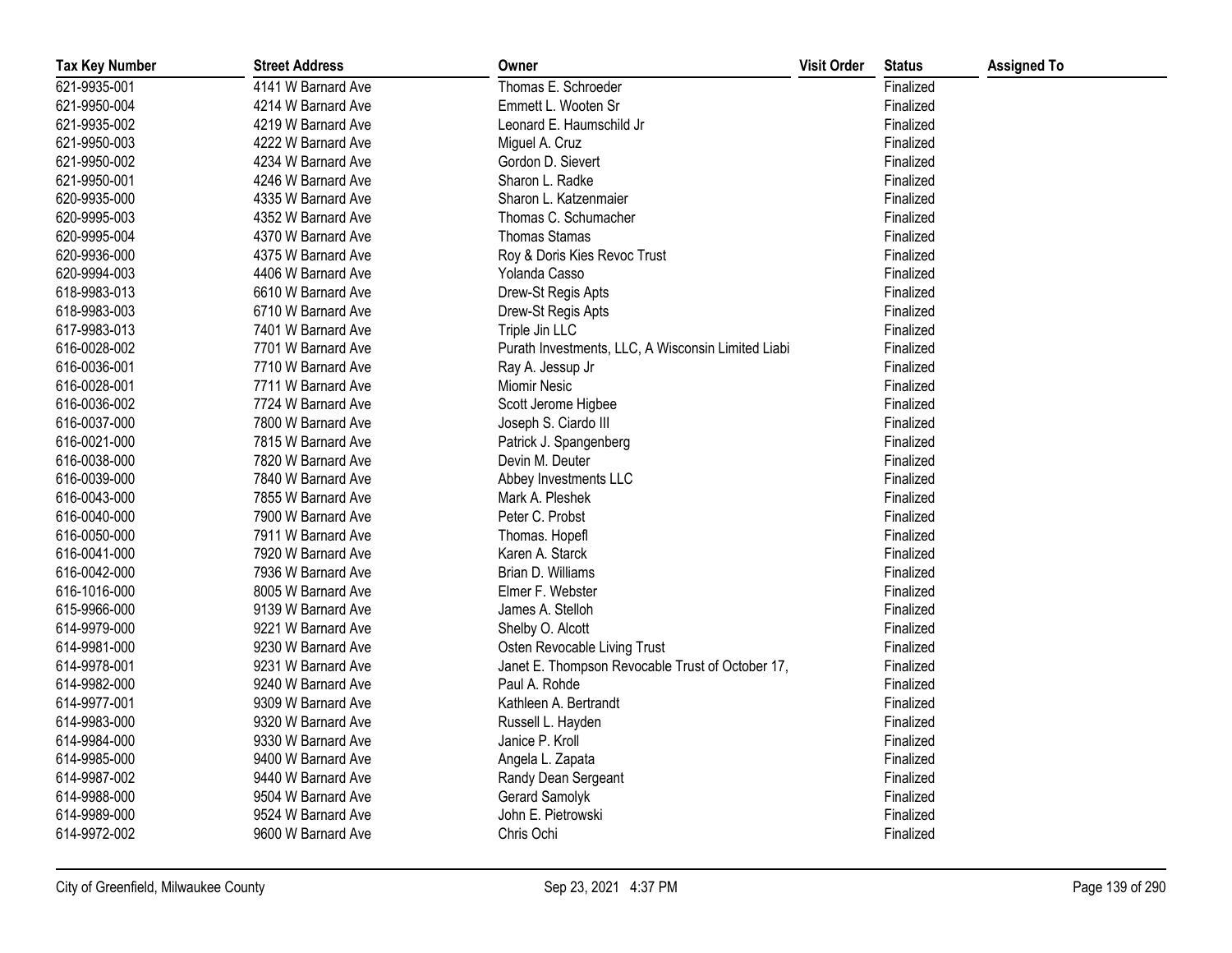| <b>Tax Key Number</b> | <b>Street Address</b> | Owner                             | <b>Visit Order</b> | <b>Status</b> | <b>Assigned To</b> |
|-----------------------|-----------------------|-----------------------------------|--------------------|---------------|--------------------|
| 614-9971-002          | 9620 W Barnard Ave    | Jesse J. Stachowiak               |                    | Finalized     |                    |
| 614-1023-002          | 9625 W Barnard Ave    | Mary M. Schulz                    |                    | Finalized     |                    |
| 614-9970-002          | 9640 W Barnard Ave    | Katherine M. Zweck                |                    | Finalized     |                    |
| 614-1030-001          | 9701 W Barnard Ave    | Christine E. DiPiazza             |                    | Finalized     |                    |
| 614-9969-002          | 9710 W Barnard Ave    | Yizhou Liu                        |                    | Finalized     |                    |
| 614-9968-002          | 9724 W Barnard Ave    | Patricia E. Graf                  |                    | Finalized     |                    |
| 614-9967-002          | 9738 W Barnard Ave    | Denise Vangsnes                   |                    | Finalized     |                    |
| 614-9966-001          | 9810 W Barnard Ave    | Glen T. Fleming                   |                    | Finalized     |                    |
| 611-1074-000          | 11911 W Barnard Ave   | Ryan Sylvester                    |                    | Finalized     |                    |
| 611-1073-000          | 11955 W Barnard Ave   | William J. Prom                   |                    | Finalized     |                    |
| 611-1072-000          | 11977 W Barnard Ave   | Douglas W. Rudig                  |                    | Finalized     |                    |
| 611-1086-002          | 12005 W Barnard Ave   | Randall S. Jarvis                 |                    | Finalized     |                    |
| 611-1070-000          | 12111 W Barnard Ave   | Adam L. Vander Sanden 2005 Trust  |                    | Finalized     |                    |
| 611-1067-000          | 12112 W Barnard Ave   | Jay Banez                         |                    | Finalized     |                    |
| 611-1069-000          | 12121 W Barnard Ave   | Joseph DeBaker                    |                    | Finalized     |                    |
| 611-1066-000          | 12122 W Barnard Ave   | James R. Biloff                   |                    | Finalized     |                    |
| 611-1068-000          | 12133 W Barnard Ave   | Jason R. Goldschmidt              |                    | Finalized     |                    |
| 611-1065-000          | 12136 W Barnard Ave   | William J. Singleton              |                    | Finalized     |                    |
| 611-1054-000          | 12162 W Barnard Ave   | Linda S. Ortmann                  |                    | Finalized     |                    |
| 611-1053-000          | 12190 W Barnard Ave   | Duane T. Price                    |                    | Finalized     |                    |
| 611-1055-000          | 12195 W Barnard Ave   | Thomas T. Burke                   |                    | Finalized     |                    |
| 611-1052-000          | 12210 W Barnard Ave   | Adria Gennuso-Fuchs               |                    | Finalized     |                    |
| 611-1051-000          | 12220 W Barnard Ave   | Maria A. Anderson                 |                    | Finalized     |                    |
| 611-1056-001          | 12225 W Barnard Ave   | Russel A. Martiny Revocable Trust |                    | Finalized     |                    |
| 611-1050-000          | 12240 W Barnard Ave   | Jay J. Safford                    |                    | Finalized     |                    |
| 611-1057-001          | 12245 W Barnard Ave   | Craig J. Parkinson                |                    | Finalized     |                    |
| 611-1049-000          | 12260 W Barnard Ave   | Kevin T. Buss                     |                    | Finalized     |                    |
| 611-1058-001          | 12265 W Barnard Ave   | SHELDON LENZ                      |                    | Finalized     |                    |
| 611-1048-000          | 12280 W Barnard Ave   | <b>Brandon Stasiewicz</b>         |                    | Finalized     |                    |
| 611-1059-001          | 12285 W Barnard Ave   | Christopher Herro                 |                    | Finalized     |                    |
| 611-1047-000          | 12310 W Barnard Ave   | Kum Sok Bang                      |                    | Finalized     |                    |
| 611-1046-000          | 12330 W Barnard Ave   | Sung Ye Jacobs                    |                    | Finalized     |                    |
| 611-1060-001          | 12335 W Barnard Ave   | <b>Brady Sullivan</b>             |                    | Finalized     |                    |
| 611-1045-000          | 12350 W Barnard Ave   | Teri A. Bossert                   |                    | Finalized     |                    |
| 611-1061-001          | 12355 W Barnard Ave   | Jeffrey R. Abramczyk              |                    | Finalized     |                    |
| 611-1044-000          | 12370 W Barnard Ave   | Hoang V. Huynh                    |                    | Finalized     |                    |
| 611-1062-000          | 12375 W Barnard Ave   | Karen Shigehara                   |                    | Finalized     |                    |
| 611-8976-002          | 12390 W Barnard Ave   | Craig A. Stasiak                  |                    | Finalized     |                    |
| 611-1063-000          | 12395 W Barnard Ave   | Ira W. Whiteside                  |                    | Finalized     |                    |
| 620-0001-000          | 4930 S Bartel Dr      | Lori A. Grunze                    |                    | Finalized     |                    |
| 620-0008-001          | 4949 S Bartel Dr      | Satpal Kaleka                     |                    | Finalized     |                    |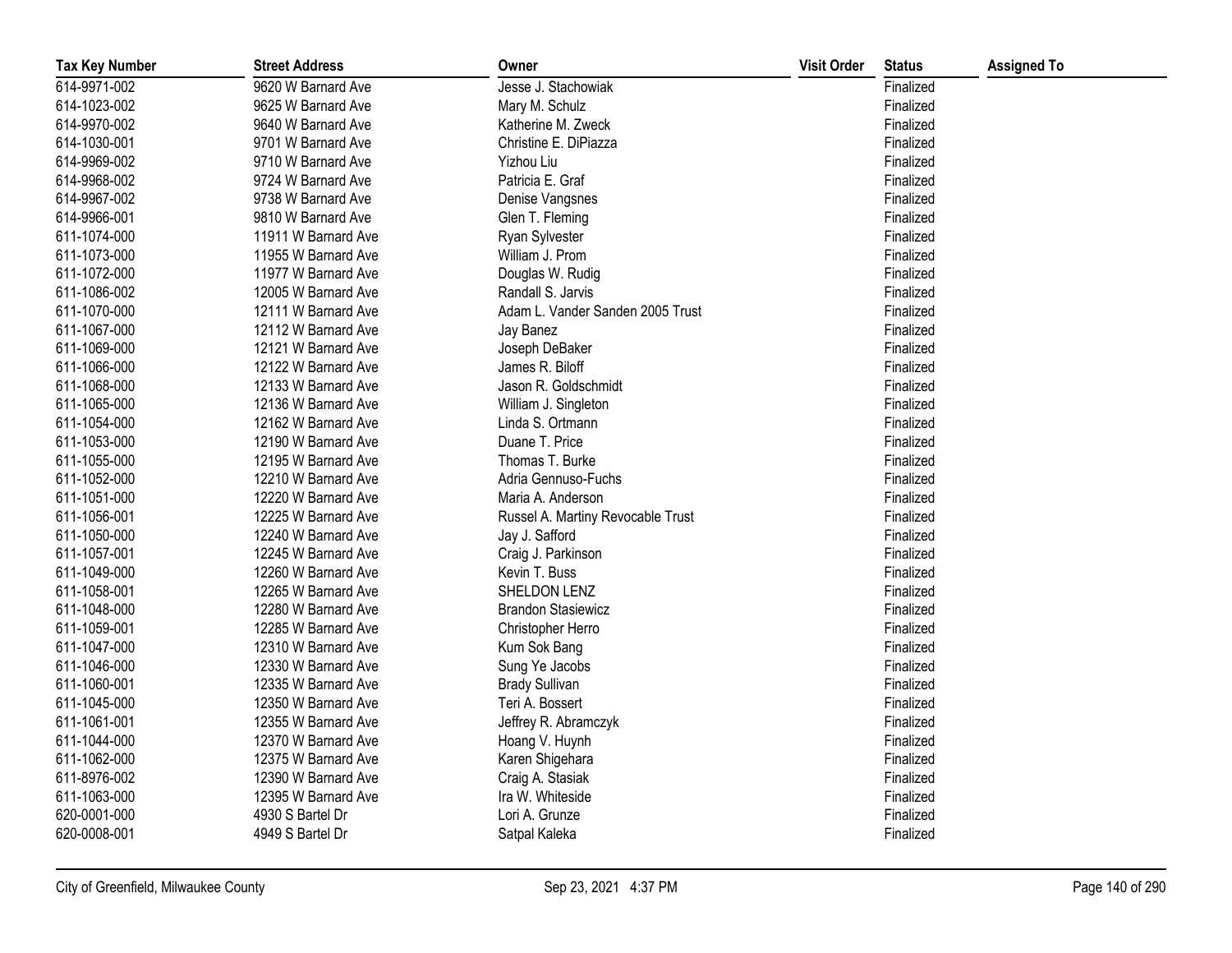| <b>Tax Key Number</b> | <b>Street Address</b> | Owner                                              | <b>Visit Order</b> | <b>Status</b> | <b>Assigned To</b> |
|-----------------------|-----------------------|----------------------------------------------------|--------------------|---------------|--------------------|
| 620-0002-000          | 4964 S Bartel Dr      | Ronald Grunze                                      |                    | Finalized     |                    |
| 620-0003-000          | 4974 S Bartel Dr      | Susane R. Garcia                                   |                    | Finalized     |                    |
| 620-0008-002          | 4977 S Bartel Dr      | Robert J. Kraus                                    |                    | Finalized     |                    |
| 620-0008-003          | 4995 S Bartel Dr      | Mark A. Sturm                                      |                    | Finalized     |                    |
| 620-0004-000          | 5000 S Bartel Dr      | Bonnie K. Puddy                                    |                    | Finalized     |                    |
| 620-0005-000          | 5010 S Bartel Dr      | John Kaishian and Marylyn S. Kaishian Revocable L  |                    | Finalized     |                    |
| 562-0050-000          | 3702 S Bayberry Ln    | Timothy P. O'Brien                                 |                    | Finalized     |                    |
| 562-0051-000          | 3703 S Bayberry Ln    | Richard P. Janasiak                                |                    | Finalized     |                    |
| 562-0052-000          | 3705 S Bayberry Ln    | Peter D. Lentz Joint Living Trust                  |                    | Finalized     |                    |
| 562-0053-000          | 3708 S Bayberry Ln    | Jeanne E. Hartman                                  |                    | Finalized     |                    |
| 562-0054-000          | 3711 S Bayberry Ln    | Shirley J. Robarge                                 |                    | Finalized     |                    |
| 562-0055-000          | 3713 S Bayberry Ln    | Michael S. Behrens Revocable Trust Dated April 16, |                    | Finalized     |                    |
| 562-0056-000          | 3714 S Bayberry Ln    | John A. Priebe                                     |                    | Finalized     |                    |
| 562-0057-000          | 3720 S Bayberry Ln    | Geri and Karl Von Brauchitsch Revocable Living Tru |                    | Finalized     |                    |
| 562-0058-000          | 3722 S Bayberry Ln    | Pamela J. Carlson                                  |                    | Finalized     |                    |
| 562-0061-000          | 3736 S Bayberry Ln    | Bruce W. Coley                                     |                    | Finalized     |                    |
| 562-0062-000          | 3738 S Bayberry Ln    | Susan G. Olszyk                                    |                    | Finalized     |                    |
| 524-8962-000          | W Beloit Rd           | Wisconsin Electric Power Company                   |                    | Finalized     |                    |
| 565-0137-000          | W Beloit Rd           | City of Greenfield                                 |                    | Finalized     |                    |
| 610-9984-001          | W Beloit Rd           | Edward J. Hallada                                  |                    | Finalized     |                    |
| 565-0129-002          | W Beloit Rd           | City of Greenfield                                 |                    | Finalized     |                    |
| 563-9989-001          | W Beloit Rd           | Milwaukee County                                   |                    | Finalized     |                    |
| 565-9955-009          | W Beloit Rd           | Dmitry Tchaikovski                                 |                    | Finalized     |                    |
| 562-9937-004          | W Beloit Rd           | Milwaukee County                                   |                    | Finalized     |                    |
| 566-9998-000          | W Beloit Rd           | Milwaukee County                                   |                    | Finalized     |                    |
| 563-9991-001          | W Beloit Rd           | Milwaukee County                                   |                    | Finalized     |                    |
| 524-8974-001          | 10050 W Beloit Rd     | <b>Whytecliffe Apartments LLC</b>                  |                    | Finalized     |                    |
| 562-9998-005          | 10200 W Beloit Rd     | Ruben Ceballos                                     |                    | Finalized     |                    |
| 562-9967-000          | 10202 W Beloit Rd     | Gabriel Aguilera                                   |                    | Finalized     |                    |
| 562-9968-000          | 10210 W Beloit Rd     | Ryan W. Bruce                                      |                    | Finalized     |                    |
| 562-9969-001          | 10230 W Beloit Rd     | Christian Lemche                                   |                    | Finalized     |                    |
| 562-0009-000          | 10243 W Beloit Rd     | Benjamin P. Yang                                   |                    | Finalized     |                    |
| 562-9970-000          | 10248 W Beloit Rd     | <b>Walter Schenk</b>                               |                    | Finalized     |                    |
| 562-0008-000          | 10305 W Beloit Rd     | Kelly J. Schultz                                   |                    | Finalized     |                    |
| 562-0007-000          | 10317 W Beloit Rd     | Harold E. Peterson                                 |                    | Finalized     |                    |
| 562-9972-003          | 10324 W Beloit Rd     | <b>Balvir Bhela</b>                                |                    | Finalized     |                    |
| 562-9973-000          | 10402 W Beloit Rd     | Robert L. Reitberger                               |                    | Finalized     |                    |
| 562-0002-000          | 10403 W Beloit Rd     | Mila Skoko                                         |                    | Finalized     |                    |
| 562-0001-000          | 10407 W Beloit Rd     | Donna Gennerman                                    |                    | Finalized     |                    |
| 562-9975-001          | 10420 W Beloit Rd     | Sandra M. O'Neil                                   |                    | Finalized     |                    |
| 562-9939-001          | 10429 W Beloit Rd     | Pamela K. Schultz                                  |                    | Finalized     |                    |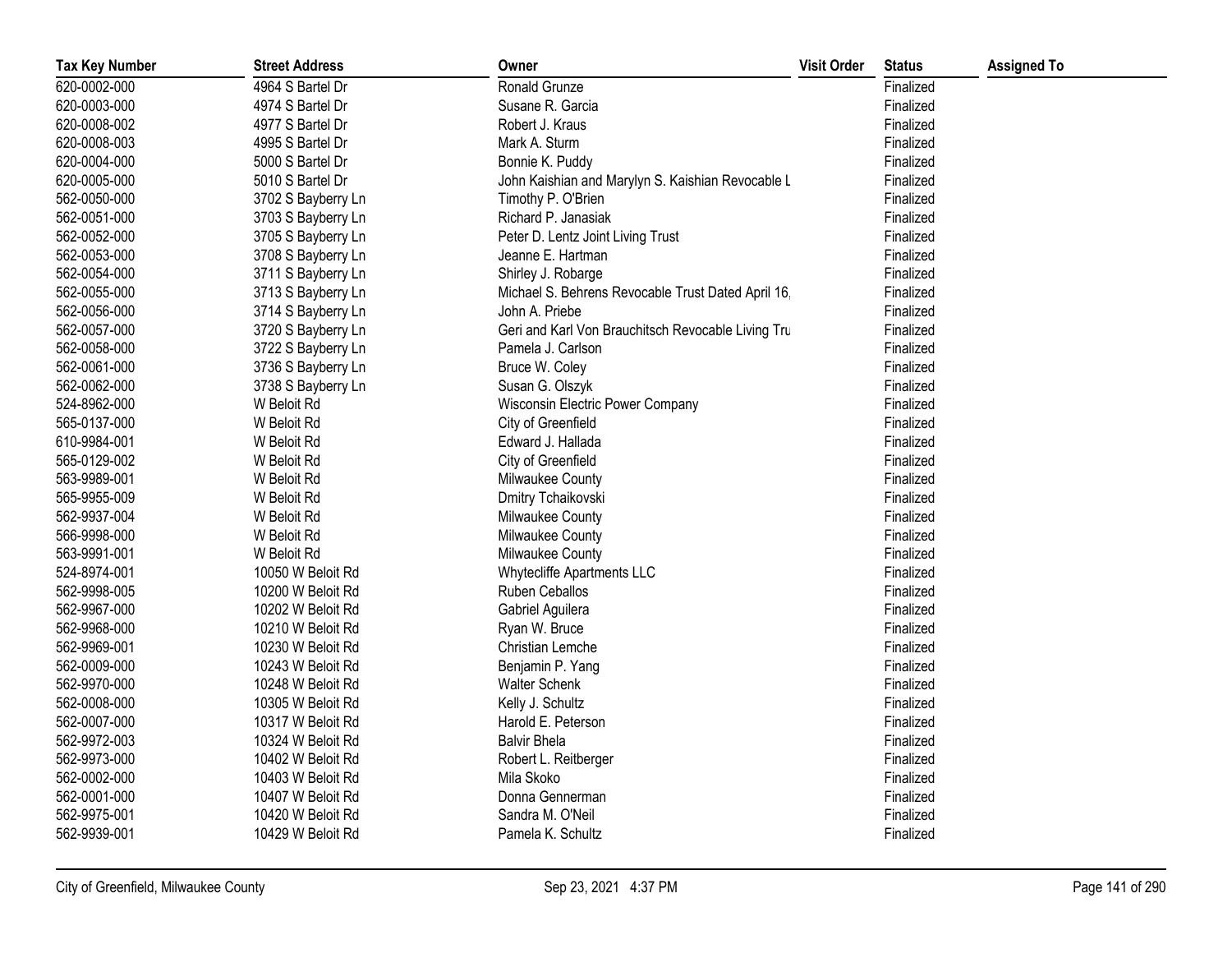| <b>Tax Key Number</b> | <b>Street Address</b> | Owner                                  | <b>Visit Order</b> | <b>Status</b> | <b>Assigned To</b> |
|-----------------------|-----------------------|----------------------------------------|--------------------|---------------|--------------------|
| 562-9976-005          | 10434 W Beloit Rd     | Connie M. Weber Randlett               |                    | Finalized     |                    |
| 562-9940-003          | 10443 W Beloit Rd     | Kevin J. Kroupa                        |                    | Finalized     |                    |
| 562-9941-001          | 10455 W Beloit Rd     | Kenneth J. Cerar                       |                    | Finalized     |                    |
| 562-9966-000          | 10460 W Beloit Rd     | John M. McTaggart                      |                    | Finalized     |                    |
| 562-9942-000          | 10463 W Beloit Rd     | Christian G. Sanchez-Alcantar          |                    | Finalized     |                    |
| 562-9965-000          | 10504 W Beloit Rd     | Jose R. Gaeta                          |                    | Finalized     |                    |
| 562-9964-000          | 10514 W Beloit Rd     | Arthur L. Moore                        |                    | Finalized     |                    |
| 562-9963-000          | 10526 W Beloit Rd     | Elizabeth M. Kendl                     |                    | Finalized     |                    |
| 562-9962-000          | 10540 W Beloit Rd     | Michael Wrzeski                        |                    | Finalized     |                    |
| 562-9945-005          | 10707 W Beloit Rd     | <b>WJC Properties LLC</b>              |                    | Finalized     |                    |
| 562-9945-004          | 10777 W Beloit Rd     | <b>Brook Vestments LLC</b>             |                    | Finalized     |                    |
| 566-9994-001          | 11303 W Beloit Rd     | Agustin Becerra                        |                    | Finalized     |                    |
| 565-9955-007          | 11800 W Beloit Rd     | Wang Real Estate, LLC                  |                    | Finalized     |                    |
| 565-9958-000          | 11821 W Beloit Rd     | Randall J. Krueger                     |                    | Finalized     |                    |
| 565-9959-000          | 11829 W Beloit Rd     | Victor B. Kryzanek                     |                    | Finalized     |                    |
| 565-0037-003          | 11900 W Beloit Rd     | Delores Pups                           |                    | Finalized     |                    |
| 565-9960-000          | 11903 W Beloit Rd     | Charles T. Howe Revocable Living Trust |                    | Finalized     |                    |
| 565-0037-002          | 11914 W Beloit Rd     | Jack Garczynski                        |                    | Finalized     |                    |
| 565-9961-000          | 11917 W Beloit Rd     | Charles E. Swanson                     |                    | Finalized     |                    |
| 565-0036-000          | 11928 W Beloit Rd     | Malotky Rev Living Trust               |                    | Finalized     |                    |
| 565-9962-000          | 11929 W Beloit Rd     | Gayle F. Dayton                        |                    | Finalized     |                    |
| 565-9963-001          | 11935 W Beloit Rd     | Linda L. Fraser                        |                    | Finalized     |                    |
| 565-0035-000          | 11942 W Beloit Rd     | Peter Kartanos Family Trust            |                    | Finalized     |                    |
| 565-0034-000          | 12008 W Beloit Rd     | Bruce R. Johnson                       |                    | Finalized     |                    |
| 565-0033-000          | 12020 W Beloit Rd     | Andrew J. Mork                         |                    | Finalized     |                    |
| 565-0032-000          | 12034 W Beloit Rd     | Catherine A. Bohte                     |                    | Finalized     |                    |
| 610-0206-000          | 12101 W Beloit Rd     | Foxwood Crossing LLC                   |                    | Finalized     |                    |
| 610-0205-000          | 12111 W Beloit Rd     | Foxwood Crossing LLC                   |                    | Finalized     |                    |
| 610-0204-000          | 12121 W Beloit Rd     | Foxwood Crossing LLC                   |                    | Finalized     |                    |
| 565-0153-000          | 12126 W Beloit Rd     | Wanda D. Welch                         |                    | Finalized     |                    |
| 565-0152-000          | 12130 W Beloit Rd     | George Edward Falk                     |                    | Finalized     |                    |
| 610-9990-000          | 12140 W Beloit Rd     | Edward J. Hallada                      |                    | Finalized     |                    |
| 610-9989-000          | 12164 W Beloit Rd     | Edward J. Hallada                      |                    | Finalized     |                    |
| 610-0005-000          | 12194 W Beloit Rd     | Scott A. Peliska                       |                    | Finalized     |                    |
| 610-0006-000          | 12198 W Beloit Rd     | Ronald Cammack                         |                    | Finalized     |                    |
| 610-0203-000          | 12201 W Beloit Rd     | <b>Foxwood Crossing LLC</b>            |                    | Finalized     |                    |
| 610-0007-000          | 12204 W Beloit Rd     | James P. Gorichanaz                    |                    | Finalized     |                    |
| 610-0202-000          | 12251 W Beloit Rd     | Foxwood Crossing LLC                   |                    | Finalized     |                    |
| 610-0008-000          | 12270 W Beloit Rd     | June B. Simeth                         |                    | Finalized     |                    |
| 610-0201-000          | 12301 W Beloit Rd     | Foxwood Crossing LLC                   |                    | Finalized     |                    |
| 610-0200-000          | 12351 W Beloit Rd     | Foxwood Crossing LLC                   |                    | Finalized     |                    |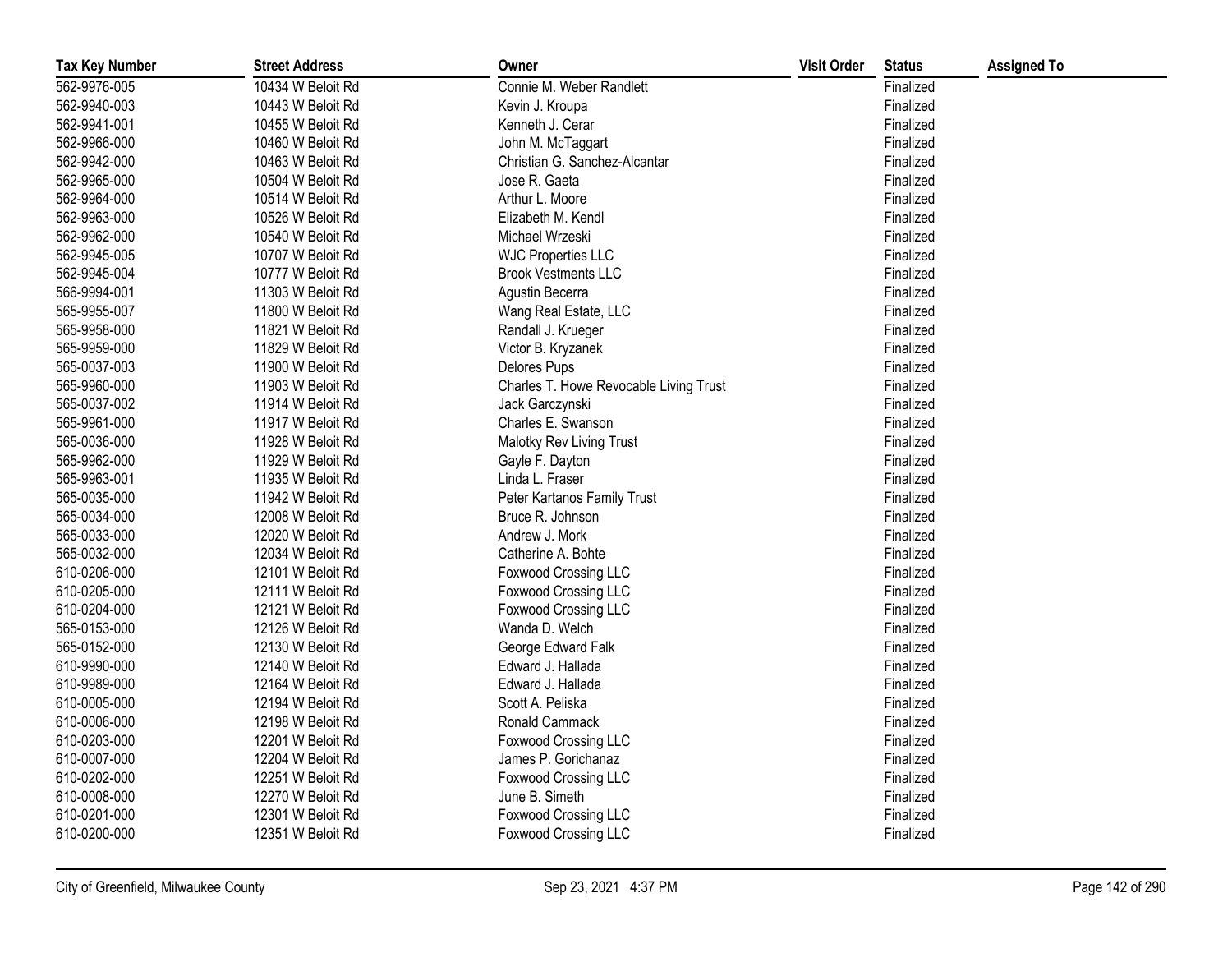| <b>Tax Key Number</b> | <b>Street Address</b> | Owner                                               | <b>Visit Order</b> | <b>Status</b> | <b>Assigned To</b> |
|-----------------------|-----------------------|-----------------------------------------------------|--------------------|---------------|--------------------|
| 610-9983-000          | 12366 W Beloit Rd     | Matthew J. Wyland                                   |                    | Finalized     |                    |
| 564-0031-000          | 12025 W Black Oak Dr  | Lydia J Namowicz Rev Trust                          |                    | Finalized     |                    |
| 564-0043-000          | 12030 W Black Oak Dr  | Robert T. Sherwood                                  |                    | Finalized     |                    |
| 564-0032-000          | 12035 W Black Oak Dr  | Stephen Gebbia                                      |                    | Finalized     |                    |
| 564-0042-000          | 12060 W Black Oak Dr  | David V. Tranchita Revocable Living Trust           |                    | Finalized     |                    |
| 564-0033-000          | 12065 W Black Oak Dr  | Kathleen H. Lamb                                    |                    | Finalized     |                    |
| 564-0041-000          | 12100 W Black Oak Dr  | Daniel M. Paluszynski                               |                    | Finalized     |                    |
| 564-0089-000          | 12105 W Black Oak Dr  | John A. Roffers                                     |                    | Finalized     |                    |
| 564-0040-000          | 12124 W Black Oak Dr  | Roger G. Klonecki                                   |                    | Finalized     |                    |
| 564-0090-000          | 12125 W Black Oak Dr  | Terry A. Mecha                                      |                    | Finalized     |                    |
| 564-0039-000          | 12154 W Black Oak Dr  | Thomas S. Mac Donald                                |                    | Finalized     |                    |
| 564-0091-000          | 12155 W Black Oak Dr  | James P. Gawronski                                  |                    | Finalized     |                    |
| 564-0038-000          | 12174 W Black Oak Dr  | Diane L. Ploch                                      |                    | Finalized     |                    |
| 564-0092-000          | 12175 W Black Oak Dr  | Linda D. Froehlich                                  |                    | Finalized     |                    |
| 564-0037-000          | 12194 W Black Oak Dr  | Gary S. Butters and Patricia C. Butters Revocable T |                    | Finalized     |                    |
| 564-0093-000          | 12195 W Black Oak Dr  | Timothy R. Barber                                   |                    | Finalized     |                    |
| 564-0036-000          | 12224 W Black Oak Dr  | Fred J. Cashmore                                    |                    | Finalized     |                    |
| 564-0094-000          | 12225 W Black Oak Dr  | Robert J. Tomaszewski                               |                    | Finalized     |                    |
| 564-0035-000          | 12254 W Black Oak Dr  | Zoran Krecak                                        |                    | Finalized     |                    |
| 564-0095-000          | 12255 W Black Oak Dr  | Quin Brunette                                       |                    | Finalized     |                    |
| 564-0096-000          | 12275 W Black Oak Dr  | Greg J. Matus                                       |                    | Finalized     |                    |
| 564-0034-000          | 12294 W Black Oak Dr  | Wilkoski 2015 Joint Revocable Trust                 |                    | Finalized     |                    |
| 564-0097-000          | 12295 W Black Oak Dr  | Roger J. Hein                                       |                    | Finalized     |                    |
| 599-9991-002          | W Bottsford Ave       | Walter M. Gerhard                                   |                    | Finalized     |                    |
| 600-0050-000          | W Bottsford Ave       | City of Greenfield                                  |                    | Finalized     |                    |
| 599-8950-000          | 2730 W Bottsford Ave  | Eleanor P. Lewandowski                              |                    | Finalized     |                    |
| 599-9995-001          | 2737 W Bottsford Ave  | Lisa Case Burgos                                    |                    | Finalized     |                    |
| 599-8951-000          | 2740 W Bottsford Ave  | Mark K. Rosewicz                                    |                    | Finalized     |                    |
| 599-9994-001          | 2747 W Bottsford Ave  | Virginia Fuchs                                      |                    | Finalized     |                    |
| 599-8952-000          | 2800 W Bottsford Ave  | Joshua R. Redlin                                    |                    | Finalized     |                    |
| 599-9992-000          | 2805 W Bottsford Ave  | Steven J. Juckem                                    |                    | Finalized     |                    |
| 599-8953-000          | 2812 W Bottsford Ave  | Veronica Sparacino                                  |                    | Finalized     |                    |
| 599-8945-001          | 2813 W Bottsford Ave  | <b>Gerhard Living Trust</b>                         |                    | Finalized     |                    |
| 599-8954-000          | 2822 W Bottsford Ave  | Carlo Emanuele                                      |                    | Finalized     |                    |
| 599-8944-001          | 2823 W Bottsford Ave  | Joseph Pawelski                                     |                    | Finalized     |                    |
| 599-8955-000          | 2832 W Bottsford Ave  | Shannon D. Bartes                                   |                    | Finalized     |                    |
| 599-8943-001          | 2833 W Bottsford Ave  | Carlos Martinez Jr                                  |                    | Finalized     |                    |
| 599-8942-001          | 2901 W Bottsford Ave  | Joseph Vanderlinde                                  |                    | Finalized     |                    |
| 599-8956-000          | 2906 W Bottsford Ave  | Carl E. Senger                                      |                    | Finalized     |                    |
| 599-8942-003          | 2909 W Bottsford Ave  | Dennis James Branski                                |                    | Finalized     |                    |
| 599-8941-001          | 2911 W Bottsford Ave  | Nancy J. Boerschinger                               |                    | Finalized     |                    |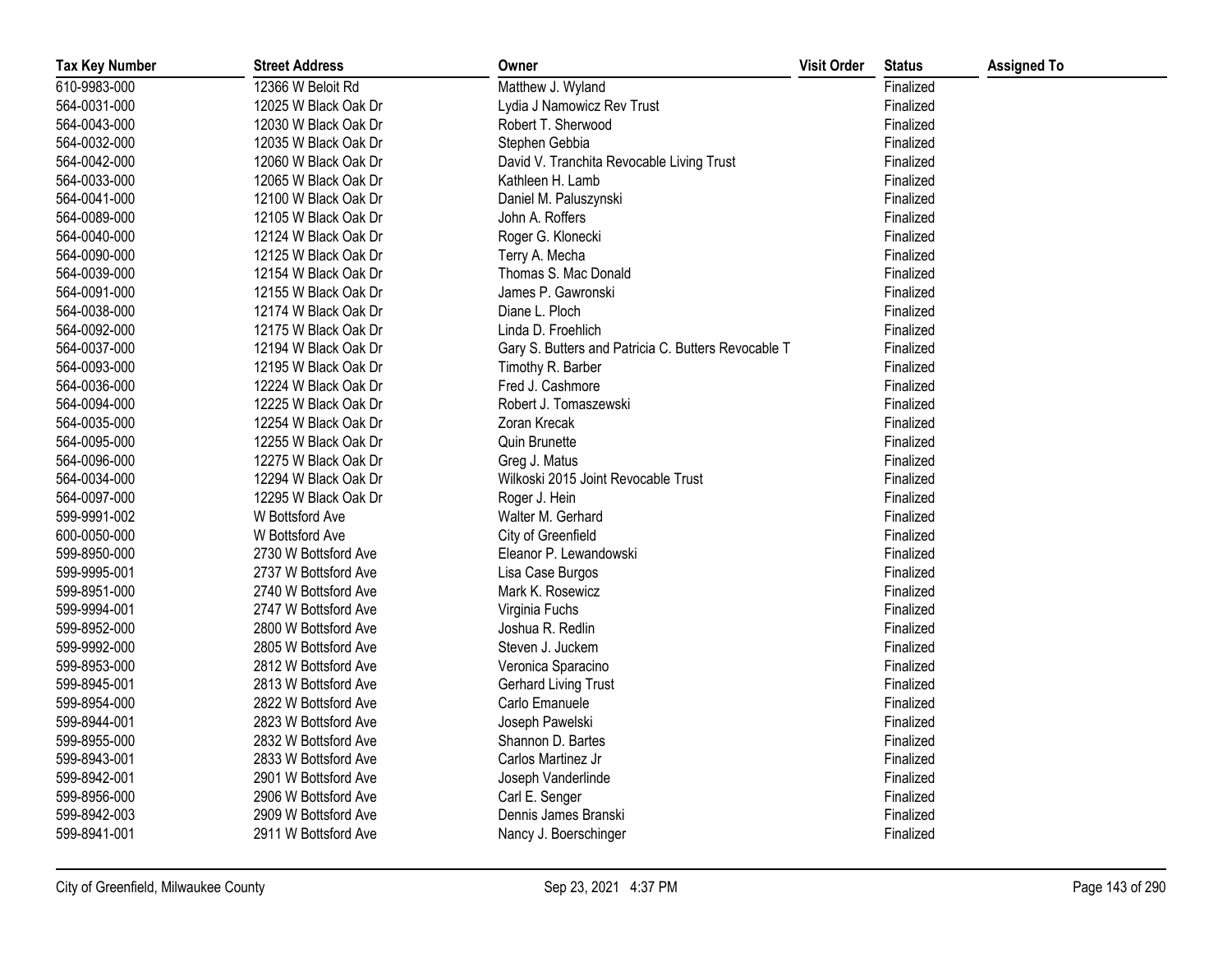| <b>Tax Key Number</b> | <b>Street Address</b> | Owner                        | <b>Visit Order</b> | <b>Status</b> | <b>Assigned To</b> |
|-----------------------|-----------------------|------------------------------|--------------------|---------------|--------------------|
| 599-8941-003          | 2917 W Bottsford Ave  | Angela M. Rojo               |                    | Finalized     |                    |
| 599-8939-000          | 2927 W Bottsford Ave  | Joyce Tomasetti              |                    | Finalized     |                    |
| 599-8938-000          | 2935 W Bottsford Ave  | Andrew John Deptula          |                    | Finalized     |                    |
| 599-8957-001          | 2950 W Bottsford Ave  | Craig J. Krawczak            |                    | Finalized     |                    |
| 599-8957-006          | 3000 W Bottsford Ave  | Brian S. Groth               |                    | Finalized     |                    |
| 599-8957-004          | 3008 W Bottsford Ave  | Obrad Vujatovic              |                    | Finalized     |                    |
| 599-8937-000          | 3009 W Bottsford Ave  | Jesse Kehoe                  |                    | Finalized     |                    |
| 599-8936-006          | 3011 W Bottsford Ave  | Nadia Dragisich              |                    | Finalized     |                    |
| 599-8958-004          | 3014 W Bottsford Ave  | Hannah M. Kavemeier          |                    | Finalized     |                    |
| 599-8935-001          | 3101 W Bottsford Ave  | Gerhard Living Trust         |                    | Finalized     |                    |
| 599-8960-000          | 3120 W Bottsford Ave  | Ronald B. Hoyt               |                    | Finalized     |                    |
| 599-8934-001          | 3129 W Bottsford Ave  | Marino Sanchez Morales       |                    | Finalized     |                    |
| 599-8961-000          | 3132 W Bottsford Ave  | Timothy W. Thomas            |                    | Finalized     |                    |
| 599-8933-001          | 3141 W Bottsford Ave  | Margaret A. Swenson          |                    | Finalized     |                    |
| 599-8932-001          | 3207 W Bottsford Ave  | Steven M. Rehak              |                    | Finalized     |                    |
| 599-8962-005          | 3210 W Bottsford Ave  | Patrick J. Mccloskey         |                    | Finalized     |                    |
| 599-8962-004          | 3212 W Bottsford Ave  | Francisco J. Martinez        |                    | Finalized     |                    |
| 599-8931-001          | 3215 W Bottsford Ave  | Ronald A. Portz              |                    | Finalized     |                    |
| 599-8963-000          | 3226 W Bottsford Ave  | Ghulam M. Sr.Khan            |                    | Finalized     |                    |
| 599-8930-001          | 3227 W Bottsford Ave  | Jesse Knutson                |                    | Finalized     |                    |
| 599-8964-000          | 3238 W Bottsford Ave  | <b>Biskup Life Estate</b>    |                    | Finalized     |                    |
| 599-8929-001          | 3301 W Bottsford Ave  | Alan R. Harmon               |                    | Finalized     |                    |
| 599-8965-000          | 3308 W Bottsford Ave  | Roberta Ann Matula           |                    | Finalized     |                    |
| 599-8966-000          | 3316 W Bottsford Ave  | Kevin J. Westbrook           |                    | Finalized     |                    |
| 599-8928-001          | 3317 W Bottsford Ave  | Kathleen Ann Brackett        |                    | Finalized     |                    |
| 599-1004-001          | 3406 W Bottsford Ave  | Elvira Chicantek             |                    | Finalized     |                    |
| 599-1015-000          | 3407 W Bottsford Ave  | Gregory W. Koehn             |                    | Finalized     |                    |
| 599-1003-001          | 3446 W Bottsford Ave  | Michael J. Lanphear          |                    | Finalized     |                    |
| 600-0045-000          | 3623 W Bottsford Ave  | Suzanne M. Whiteside         |                    | Finalized     |                    |
| 600-0065-000          | 3709 W Bottsford Ave  | Mark H. Folger               |                    | Finalized     |                    |
| 600-0066-000          | 3721 W Bottsford Ave  | David E. Novara              |                    | Finalized     |                    |
| 600-0051-000          | 3730 W Bottsford Ave  | City of Greenfield           |                    | Finalized     |                    |
| 600-0067-000          | 3731 W Bottsford Ave  | Daniel C. Lawver             |                    | Finalized     |                    |
| 600-0068-000          | 3737 W Bottsford Ave  | Benjamin M. Torkilson        |                    | Finalized     |                    |
| 601-9986-003          | 4311 W Bottsford Ave  | Phillip D. Gudgeon           |                    | Finalized     |                    |
| 601-9988-005          | 4320 W Bottsford Ave  | Donald Ory                   |                    | Finalized     |                    |
| 601-9986-004          | 4327 W Bottsford Ave  | Gamache Trust Dated 9/1/1999 |                    | Finalized     |                    |
| 601-9988-004          | 4330 W Bottsford Ave  | Troy D. Gorsline             |                    | Finalized     |                    |
| 601-9976-000          | 4405 W Bottsford Ave  | Tommy Ho                     |                    | Finalized     |                    |
| 601-9975-000          | 4413 W Bottsford Ave  | David Schweitzer             |                    | Finalized     |                    |
| 601-9970-000          | 4416 W Bottsford Ave  | Darlene M. Rauk              |                    | Finalized     |                    |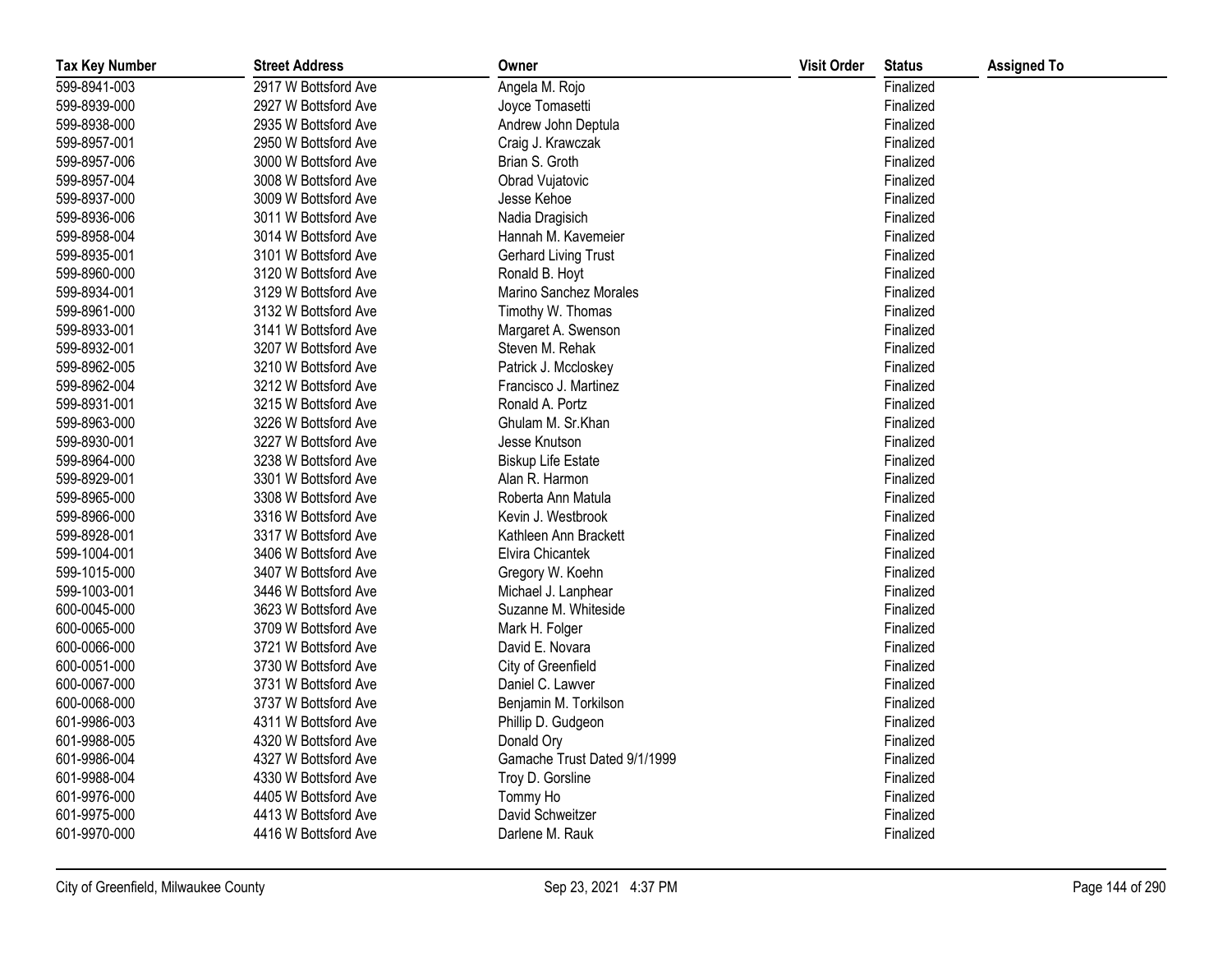| <b>Tax Key Number</b> | <b>Street Address</b> | Owner                                           | <b>Visit Order</b> | <b>Status</b> | <b>Assigned To</b> |
|-----------------------|-----------------------|-------------------------------------------------|--------------------|---------------|--------------------|
| 601-9971-000          | 4420 W Bottsford Ave  | Wang Seng Vang                                  |                    | Finalized     |                    |
| 601-9974-000          | 4421 W Bottsford Ave  | Passler Revoc Living Trust Dated 10/23/14       |                    | Finalized     |                    |
| 601-9953-002          | 4500 W Bottsford Ave  | Margaret E. Hintz                               |                    | Finalized     |                    |
| 601-9952-001          | 4505 W Bottsford Ave  | Susan B. Graziano                               |                    | Finalized     |                    |
| 601-9953-001          | 4514 W Bottsford Ave  | <b>Patrick Staedler</b>                         |                    | Finalized     |                    |
| 601-9951-000          | 4521 W Bottsford Ave  | Robert W. Schuster                              |                    | Finalized     |                    |
| 601-9950-000          | 4527 W Bottsford Ave  | Zhimao Qi                                       |                    | Finalized     |                    |
| 601-9949-000          | 4537 W Bottsford Ave  | Sibinka Diklic                                  |                    | Finalized     |                    |
| 601-9877-001          | 4901 W Bottsford Ave  | Thomas Alan Uszler                              |                    | Finalized     |                    |
| 601-9877-002          | 4925 W Bottsford Ave  | Brian J. Cieslak                                |                    | Finalized     |                    |
| 602-0162-000          | 5205 W Bottsford Ave  | <b>Taghred Khalil</b>                           |                    | Finalized     |                    |
| 602-0159-000          | 5214 W Bottsford Ave  | Jose M. Molina                                  |                    | Finalized     |                    |
| 602-0160-000          | 5224 W Bottsford Ave  | Michael J. Buscher                              |                    | Finalized     |                    |
| 602-0161-001          | 5225 W Bottsford Ave  | Robert T. Rossman                               |                    | Finalized     |                    |
| 602-9963-007          | 5234 W Bottsford Ave  | Brandon C. Grimshaw                             |                    | Finalized     |                    |
| 602-9963-008          | 5235 W Bottsford Ave  | Frances Burke                                   |                    | Finalized     |                    |
| 602-9962-006          | 5251 W Bottsford Ave  | Lynn M. Ludwig                                  |                    | Finalized     |                    |
| 602-9962-005          | 5252 W Bottsford Ave  | Jhun Jhun M. Devera                             |                    | Finalized     |                    |
| 602-9960-006          | 5310 W Bottsford Ave  | John D. Radke                                   |                    | Finalized     |                    |
| 602-9960-008          | 5311 W Bottsford Ave  | Roger A. Astbury Jr                             |                    | Finalized     |                    |
| 602-9960-007          | 5317 W Bottsford Ave  | Steven L. Berg                                  |                    | Finalized     |                    |
| 602-9960-005          | 5318 W Bottsford Ave  | Paul Robert Adamec                              |                    | Finalized     |                    |
| 602-0109-000          | 5324 W Bottsford Ave  | James Allen Henderson & Jane Lesure Henderson I |                    | Finalized     |                    |
| 602-0114-000          | 5325 W Bottsford Ave  | Richard O. Hochschild II                        |                    | Finalized     |                    |
| 602-0110-000          | 5332 W Bottsford Ave  | Linda D. Vopal                                  |                    | Finalized     |                    |
| 602-0113-000          | 5333 W Bottsford Ave  | Nancy Swiderski                                 |                    | Finalized     |                    |
| 602-0111-000          | 5340 W Bottsford Ave  | Jill L. Discher                                 |                    | Finalized     |                    |
| 602-0112-000          | 5341 W Bottsford Ave  | Benjamin H. Rick                                |                    | Finalized     |                    |
| 602-0095-000          | 5406 W Bottsford Ave  | Milka Radich                                    |                    | Finalized     |                    |
| 602-0083-000          | 5407 W Bottsford Ave  | Kenneth Youngblood                              |                    | Finalized     |                    |
| 602-0094-000          | 5418 W Bottsford Ave  | Hmunsang Uk                                     |                    | Finalized     |                    |
| 602-0019-000          | 5605 W Bottsford Ave  | <b>Forrest Family Trust</b>                     |                    | Finalized     |                    |
| 602-0028-000          | 5610 W Bottsford Ave  | Todd M. Zimmer                                  |                    | Finalized     |                    |
| 602-0018-000          | 5615 W Bottsford Ave  | Kathleen C. Beebe                               |                    | Finalized     |                    |
| 602-0027-000          | 5620 W Bottsford Ave  | Laura L. Meroff                                 |                    | Finalized     |                    |
| 602-0017-000          | 5621 W Bottsford Ave  | Gordon J. Rieder Revocable Trust Dtd 3/5/18     |                    | Finalized     |                    |
| 602-0026-000          | 5630 W Bottsford Ave  | Courtney B. Golke                               |                    | Finalized     |                    |
| 602-0016-000          | 5631 W Bottsford Ave  | Ramiro Nungaray                                 |                    | Finalized     |                    |
| 602-0025-000          | 5640 W Bottsford Ave  | Mario J. Matos                                  |                    | Finalized     |                    |
| 602-0015-000          | 5641 W Bottsford Ave  | Steven Brendemihl                               |                    | Finalized     |                    |
| 602-0024-000          | 5700 W Bottsford Ave  | Christopher Ittner                              |                    | Finalized     |                    |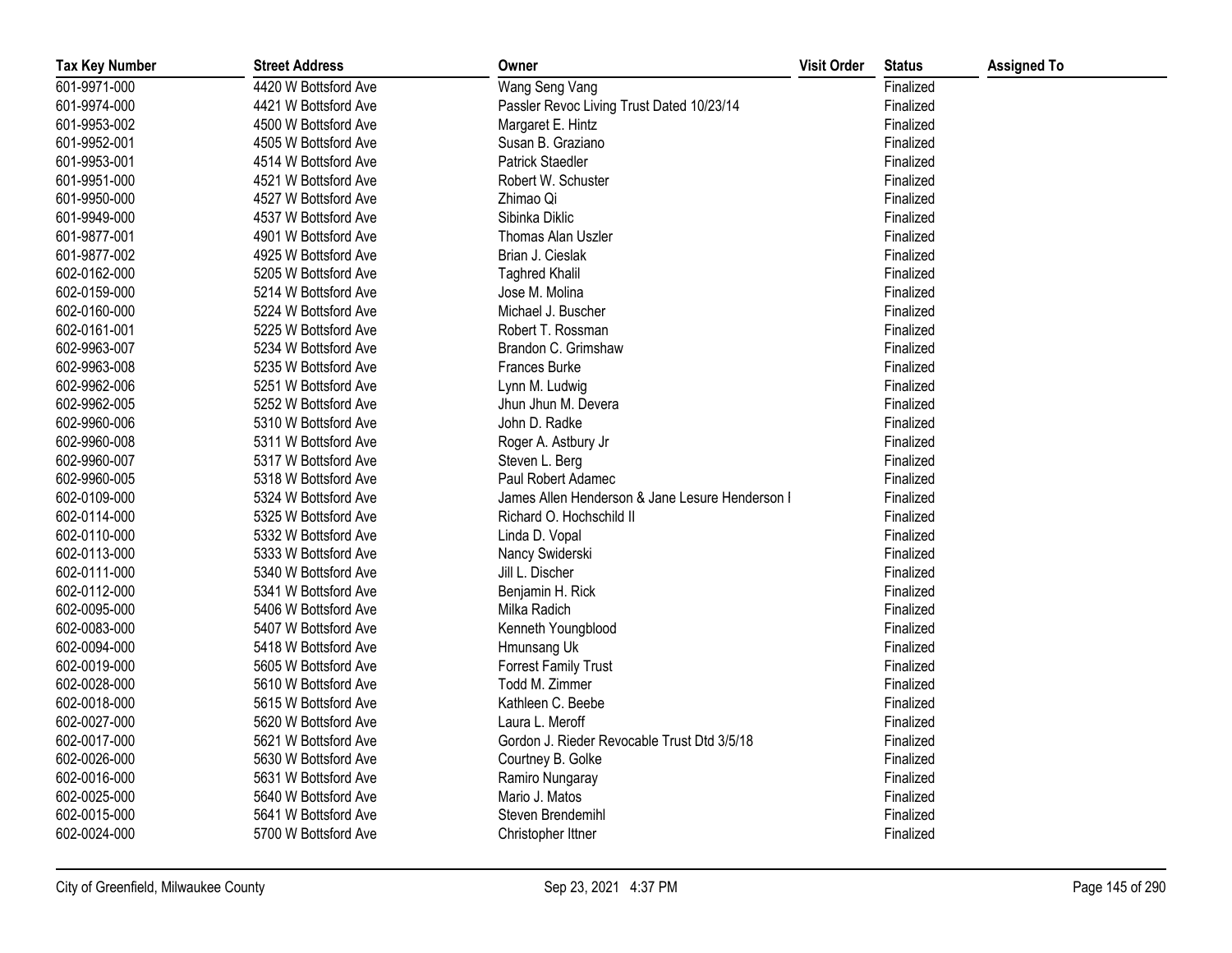| <b>Tax Key Number</b> | <b>Street Address</b> | Owner                                             | <b>Visit Order</b> | <b>Status</b> | <b>Assigned To</b> |
|-----------------------|-----------------------|---------------------------------------------------|--------------------|---------------|--------------------|
| 602-0014-000          | 5701 W Bottsford Ave  | Joann R. Nilsen                                   |                    | Finalized     |                    |
| 602-0023-000          | 5710 W Bottsford Ave  | Reinhart P. Korn                                  |                    | Finalized     |                    |
| 602-0013-000          | 5711 W Bottsford Ave  | Jeanmarie Schultz                                 |                    | Finalized     |                    |
| 602-0022-000          | 5720 W Bottsford Ave  | Joshua A. Veit                                    |                    | Finalized     |                    |
| 602-0012-000          | 5721 W Bottsford Ave  | David P. Kogelmann                                |                    | Finalized     |                    |
| 602-0021-000          | 5730 W Bottsford Ave  | Gregory J. Castren                                |                    | Finalized     |                    |
| 602-0011-000          | 5731 W Bottsford Ave  | Cory J. Peterson                                  |                    | Finalized     |                    |
| 602-0005-000          | 5910 W Bottsford Ave  | <b>Agustin Santos</b>                             |                    | Finalized     |                    |
| 602-0010-000          | 5911 W Bottsford Ave  | Elizabeth A. Ricco                                |                    | Finalized     |                    |
| 602-0004-000          | 5920 W Bottsford Ave  | Robert A. Bohme                                   |                    | Finalized     |                    |
| 602-0009-000          | 5921 W Bottsford Ave  | David W. Laskowski Sr                             |                    | Finalized     |                    |
| 602-0003-000          | 5930 W Bottsford Ave  | Mary M. Szymanski Revocable Trust                 |                    | Finalized     |                    |
| 602-0008-000          | 5931 W Bottsford Ave  | James M. Nowak                                    |                    | Finalized     |                    |
| 602-0002-000          | 5940 W Bottsford Ave  | Juanita A. Osowski                                |                    | Finalized     |                    |
| 602-0007-000          | 5941 W Bottsford Ave  | Keith Stefanovitz                                 |                    | Finalized     |                    |
| 602-0001-000          | 5950 W Bottsford Ave  | Randall L. Herbst                                 |                    | Finalized     |                    |
| 602-0006-000          | 5951 W Bottsford Ave  | Nolan R. Bratt                                    |                    | Finalized     |                    |
| 603-0256-000          | 6000 W Bottsford Ave  | Kyle Sundby                                       |                    | Finalized     |                    |
| 603-0252-000          | 6003 W Bottsford Ave  | Snjezana Beric                                    |                    | Finalized     |                    |
| 603-0257-000          | 6010 W Bottsford Ave  | Richard A. Krol                                   |                    | Finalized     |                    |
| 603-0253-000          | 6015 W Bottsford Ave  | Michael R. Lamping                                |                    | Finalized     |                    |
| 603-0258-000          | 6020 W Bottsford Ave  | Sretko Rakic                                      |                    | Finalized     |                    |
| 603-0254-000          | 6027 W Bottsford Ave  | Jerome J. Kowalski and Dorothy P. Kowalski Revoca |                    | Finalized     |                    |
| 603-0259-000          | 6030 W Bottsford Ave  | Rada Milisavljevic                                |                    | Finalized     |                    |
| 603-0255-000          | 6035 W Bottsford Ave  | Lee T. Kleszczynski                               |                    | Finalized     |                    |
| 603-0032-000          | 6125 W Bottsford Ave  | Fred A. Ollenburg                                 |                    | Finalized     |                    |
| 603-0013-000          | 6130 W Bottsford Ave  | Delphine R. Kurdziel                              |                    | Finalized     |                    |
| 603-0012-000          | 6138 W Bottsford Ave  | <b>Brian Smudde</b>                               |                    | Finalized     |                    |
| 603-0011-000          | 6208 W Bottsford Ave  | Ryan Semrad                                       |                    | Finalized     |                    |
| 603-0010-000          | 6216 W Bottsford Ave  | Theresa M. Lidwin                                 |                    | Finalized     |                    |
| 603-0009-000          | 6224 W Bottsford Ave  | Patricia Brychell                                 |                    | Finalized     |                    |
| 603-0008-000          | 6232 W Bottsford Ave  | Christine M. Saari                                |                    | Finalized     |                    |
| 603-0007-000          | 6306 W Bottsford Ave  | Blanche A. Krzyzanowski                           |                    | Finalized     |                    |
| 603-0006-000          | 6316 W Bottsford Ave  | Nathalie R. Guzman                                |                    | Finalized     |                    |
| 603-0005-000          | 6326 W Bottsford Ave  | Anthony J. Bosetti                                |                    | Finalized     |                    |
| 603-0004-000          | 6336 W Bottsford Ave  | Mary C. Lenz                                      |                    | Finalized     |                    |
| 603-9982-000          | 6340 W Bottsford Ave  | Dan Spittlemeister                                |                    | Finalized     |                    |
| 603-9981-000          | 6408 W Bottsford Ave  | Mark H. Kautzmann                                 |                    | Finalized     |                    |
| 603-9980-000          | 6418 W Bottsford Ave  | Jeffrey A. Steck                                  |                    | Finalized     |                    |
| 603-0003-000          | 6430 W Bottsford Ave  | Rick L. Miller                                    |                    | Finalized     |                    |
| 603-0002-000          | 6440 W Bottsford Ave  | Paul S. Berres                                    |                    | Finalized     |                    |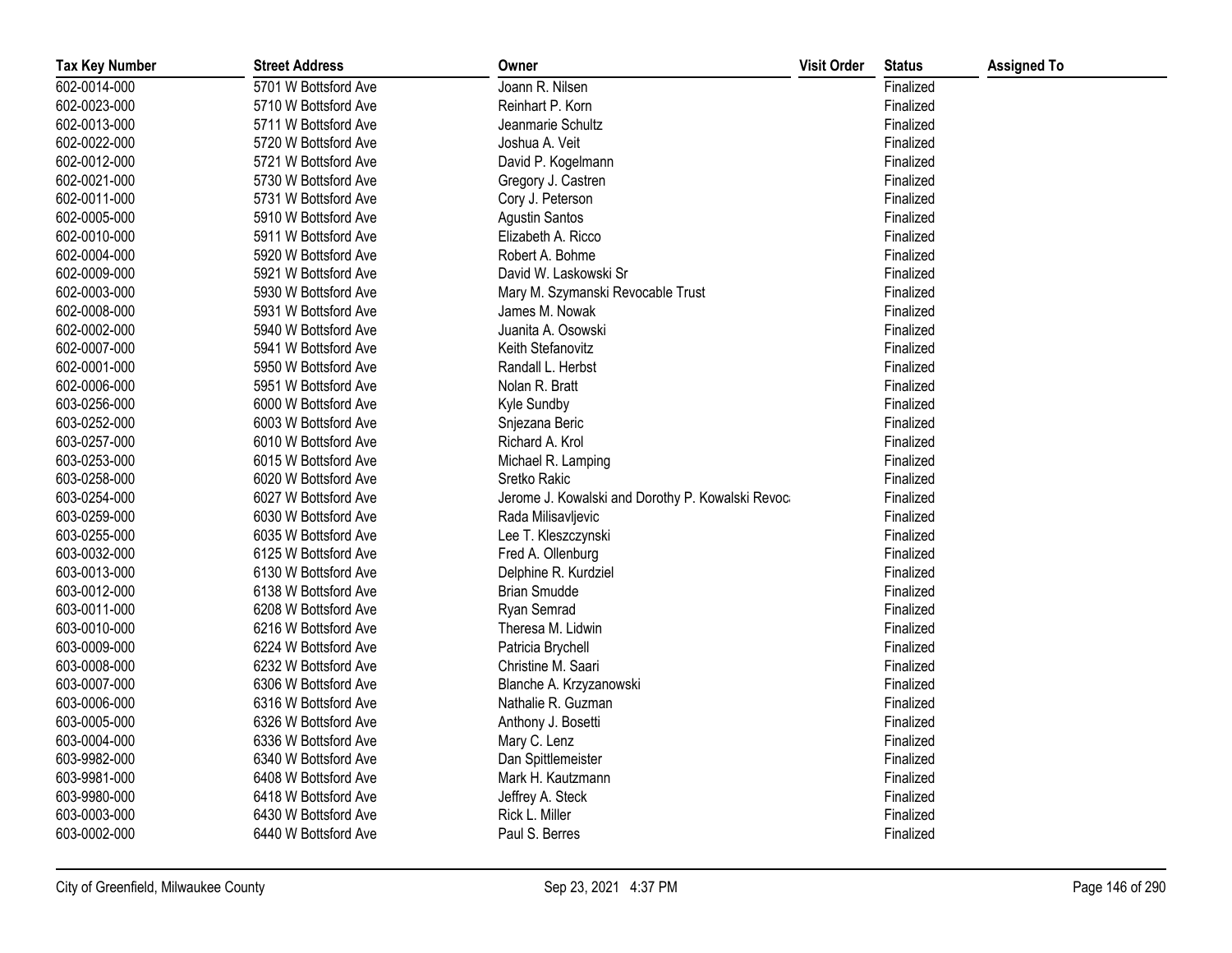| <b>Tax Key Number</b> | <b>Street Address</b> | Owner                                          | <b>Visit Order</b> | <b>Status</b> | <b>Assigned To</b> |
|-----------------------|-----------------------|------------------------------------------------|--------------------|---------------|--------------------|
| 603-0001-001          | 6508 W Bottsford Ave  | William J & Sandra Kaminski Trust Dtd 8/4/1998 |                    | Finalized     |                    |
| 603-9976-000          | 6520 W Bottsford Ave  | Thomas M. Pierce                               |                    | Finalized     |                    |
| 603-9975-000          | 6530 W Bottsford Ave  | Daniel P. Ellis                                |                    | Finalized     |                    |
| 603-9974-000          | 6534 W Bottsford Ave  | Janice M. Wachs                                |                    | Finalized     |                    |
| 603-9973-000          | 6604 W Bottsford Ave  | Sandra L. Bulski                               |                    | Finalized     |                    |
| 603-9971-002          | 6610 W Bottsford Ave  | Roberto Rodriguez Jr                           |                    | Finalized     |                    |
| 603-9969-000          | 6624 W Bottsford Ave  | Richard A. Bryl                                |                    | Finalized     |                    |
| 603-9968-000          | 6634 W Bottsford Ave  | Joseph S. Sobon                                |                    | Finalized     |                    |
| 603-9967-000          | 6700 W Bottsford Ave  | Christopher Henckel                            |                    | Finalized     |                    |
| 603-9962-004          | 6724 W Bottsford Ave  | Steven Eigenberger                             |                    | Finalized     |                    |
| 603-9962-005          | 6750 W Bottsford Ave  | Michael H. Radler                              |                    | Finalized     |                    |
| 604-0043-000          | 6815 W Bottsford Ave  | Nicholas Carmona                               |                    | Finalized     |                    |
| 604-0042-000          | 6833 W Bottsford Ave  | Michelle Rychecky                              |                    | Finalized     |                    |
| 604-0041-000          | 6843 W Bottsford Ave  | Michael R. Schmeling                           |                    | Finalized     |                    |
| 604-0040-000          | 6907 W Bottsford Ave  | Michael E. Poff                                |                    | Finalized     |                    |
| 604-0039-000          | 6917 W Bottsford Ave  | Steven J. Rusk                                 |                    | Finalized     |                    |
| 604-0038-000          | 6927 W Bottsford Ave  | Alfredo D. Lucio                               |                    | Finalized     |                    |
| 604-0037-000          | 6939 W Bottsford Ave  | Jonathan Fischer                               |                    | Finalized     |                    |
| 604-0036-000          | 7003 W Bottsford Ave  | <b>Garrett Price</b>                           |                    | Finalized     |                    |
| 604-0035-000          | 7011 W Bottsford Ave  | Marissa J. Moeser                              |                    | Finalized     |                    |
| 604-0034-000          | 7019 W Bottsford Ave  | Anthony Balistreri                             |                    | Finalized     |                    |
| 604-0033-000          | 7101 W Bottsford Ave  | Lawrence C. Niemer                             |                    | Finalized     |                    |
| 604-0032-000          | 7109 W Bottsford Ave  | April A. Lyon                                  |                    | Finalized     |                    |
| 604-0031-000          | 7117 W Bottsford Ave  | <b>Todd Wachowiak</b>                          |                    | Finalized     |                    |
| 604-0021-000          | 7120 W Bottsford Ave  | <b>Anthony Ortiz</b>                           |                    | Finalized     |                    |
| 604-0030-000          | 7125 W Bottsford Ave  | James A. Belsha                                |                    | Finalized     |                    |
| 604-0029-000          | 7135 W Bottsford Ave  | Philip J. Wocelka                              |                    | Finalized     |                    |
| 604-0028-000          | 7145 W Bottsford Ave  | Mary C. Hensiak                                |                    | Finalized     |                    |
| 604-0027-003          | 7155 W Bottsford Ave  | Timothy A. Ignasiak                            |                    | Finalized     |                    |
| 605-0033-000          | 7803 W Bottsford Ave  | <b>Mark Ultes</b>                              |                    | Finalized     |                    |
| 605-0032-000          | 7813 W Bottsford Ave  | Karen Kay Schwinn                              |                    | Finalized     |                    |
| 605-0009-000          | 7816 W Bottsford Ave  | Gladys S. Munoz                                |                    | Finalized     |                    |
| 605-0031-000          | 7825 W Bottsford Ave  | Carter Boughen                                 |                    | Finalized     |                    |
| 605-0025-000          | 7826 W Bottsford Ave  | <b>Brent Robert Sluka</b>                      |                    | Finalized     |                    |
| 605-0030-000          | 7835 W Bottsford Ave  | David John Galik                               |                    | Finalized     |                    |
| 605-0024-000          | 7840 W Bottsford Ave  | Antonio Ramirez Perez                          |                    | Finalized     |                    |
| 605-0037-000          | 7847 W Bottsford Ave  | Matthew J. Seidl                               |                    | Finalized     |                    |
| 605-0023-000          | 7850 W Bottsford Ave  | Desiree V. Lange                               |                    | Finalized     |                    |
| 605-0038-000          | 7855 W Bottsford Ave  | Bruce F. Kowalewski                            |                    | Finalized     |                    |
| 605-0022-000          | 7904 W Bottsford Ave  | Joseph Cvikel III                              |                    | Finalized     |                    |
| 605-0039-000          | 7911 W Bottsford Ave  | Steven R. Organ                                |                    | Finalized     |                    |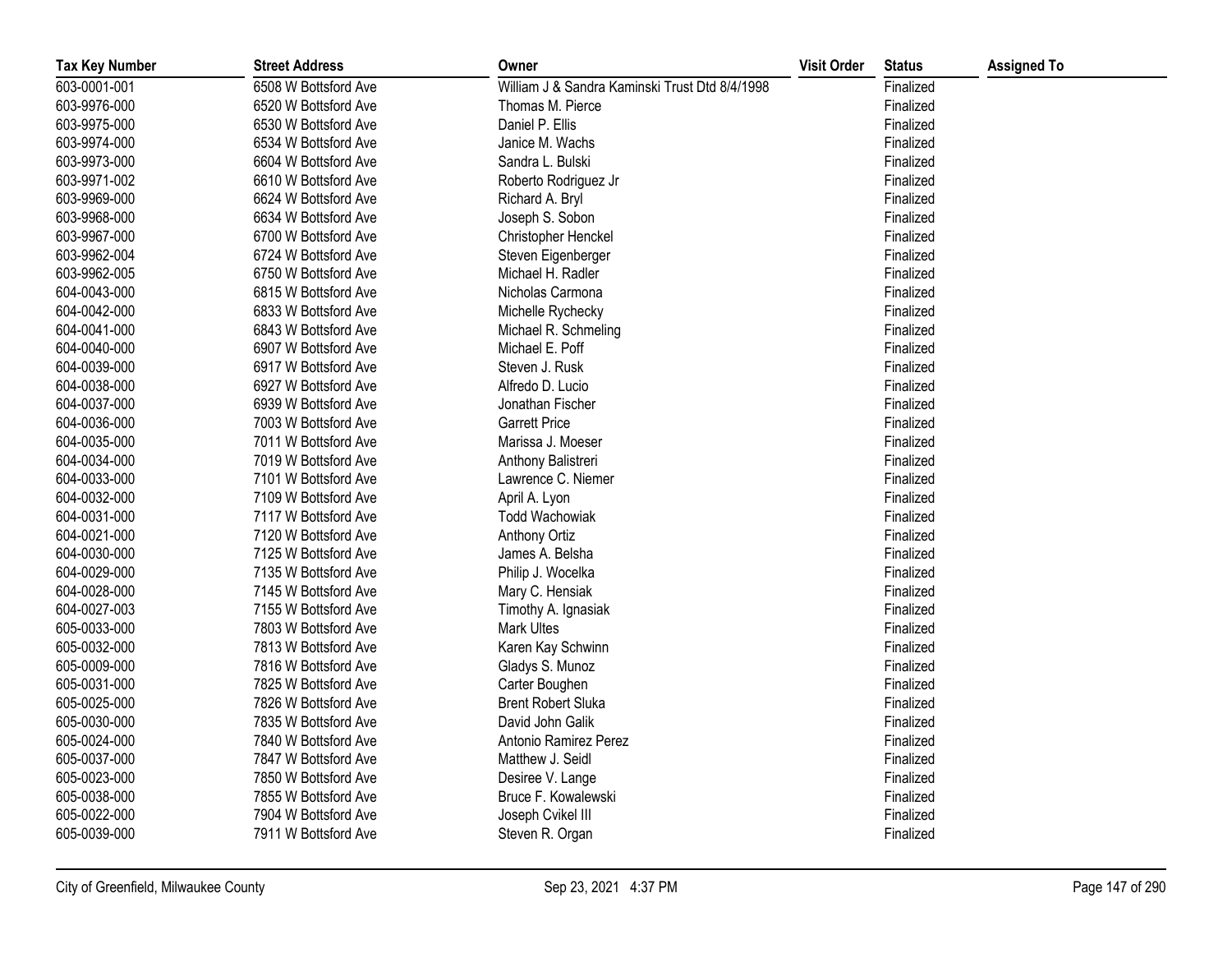| <b>Tax Key Number</b> | <b>Street Address</b> | Owner                                             | <b>Visit Order</b> | <b>Status</b> | <b>Assigned To</b> |
|-----------------------|-----------------------|---------------------------------------------------|--------------------|---------------|--------------------|
| 605-0021-000          | 7914 W Bottsford Ave  | Daniel Siejkowski                                 |                    | Finalized     |                    |
| 605-0040-000          | 7919 W Bottsford Ave  | Jacob K. Jessmon                                  |                    | Finalized     |                    |
| 605-0020-000          | 7926 W Bottsford Ave  | Daryl Burmeister                                  |                    | Finalized     |                    |
| 605-0041-000          | 7927 W Bottsford Ave  | Christopher M. Guido                              |                    | Finalized     |                    |
| 605-0019-000          | 7940 W Bottsford Ave  | Jeff D'Agostino                                   |                    | Finalized     |                    |
| 605-0105-000          | 8000 W Bottsford Ave  | Brandon A. Schroeder                              |                    | Finalized     |                    |
| 605-0106-001          | 8001 W Bottsford Ave  | Nancy Jean Nikolaus                               |                    | Finalized     |                    |
| 605-0106-002          | 8015 W Bottsford Ave  | Miguel Janusiak                                   |                    | Finalized     |                    |
| 605-0104-000          | 8020 W Bottsford Ave  | Robert F. Schultz II                              |                    | Finalized     |                    |
| 605-0107-000          | 8033 W Bottsford Ave  | Robert M. Liebl                                   |                    | Finalized     |                    |
| 605-0103-000          | 8100 W Bottsford Ave  | James W. Kerpestien                               |                    | Finalized     |                    |
| 605-0108-000          | 8101 W Bottsford Ave  | Donald G H. Doepke                                |                    | Finalized     |                    |
| 605-0101-001          | 8116 W Bottsford Ave  | Klaus M. Zunker and Jane L. Zunker Trust Dated Ju |                    | Finalized     |                    |
| 605-0109-000          | 8127 W Bottsford Ave  | <b>Patrick Richter</b>                            |                    | Finalized     |                    |
| 605-0099-001          | 8130 W Bottsford Ave  | Kory J. Wagner                                    |                    | Finalized     |                    |
| 605-0110-000          | 8201 W Bottsford Ave  | Robert A. Owsianowski                             |                    | Finalized     |                    |
| 605-0098-001          | 8210 W Bottsford Ave  | Ryan Hill                                         |                    | Finalized     |                    |
| 605-0111-000          | 8211 W Bottsford Ave  | Robert A. Price                                   |                    | Finalized     |                    |
| 605-0097-000          | 8220 W Bottsford Ave  | Jacob V. Brushafer                                |                    | Finalized     |                    |
| 606-0187-000          | 8532 W Bottsford Ave  | Eric Ameen                                        |                    | Finalized     |                    |
| 606-0194-000          | 8533 W Bottsford Ave  | Joe Hively                                        |                    | Finalized     |                    |
| 606-0193-000          | 8555 W Bottsford Ave  | Michele North                                     |                    | Finalized     |                    |
| 606-0186-000          | 8558 W Bottsford Ave  | Jerry A. Schultz                                  |                    | Finalized     |                    |
| 606-0192-000          | 8571 W Bottsford Ave  | Larry A. Holmes                                   |                    | Finalized     |                    |
| 606-0185-000          | 8576 W Bottsford Ave  | Adan Gonzalez                                     |                    | Finalized     |                    |
| 606-0191-000          | 8585 W Bottsford Ave  | Jorge Chavez                                      |                    | Finalized     |                    |
| 606-0190-000          | 8605 W Bottsford Ave  | Patrick J. Weber                                  |                    | Finalized     |                    |
| 606-0189-000          | 8619 W Bottsford Ave  | Randy Mitchell                                    |                    | Finalized     |                    |
| 606-0199-000          | 8632 W Bottsford Ave  | Gary A. Ricard                                    |                    | Finalized     |                    |
| 606-0209-000          | 8635 W Bottsford Ave  | Miroslav Kabic                                    |                    | Finalized     |                    |
| 606-0198-000          | 8666 W Bottsford Ave  | Gary L. Bieringer Revocable Living Trust          |                    | Finalized     |                    |
| 606-0208-000          | 8677 W Bottsford Ave  | Vida Zoric                                        |                    | Finalized     |                    |
| 606-0197-000          | 8720 W Bottsford Ave  | Joseph G. Emanuele                                |                    | Finalized     |                    |
| 606-0207-000          | 8725 W Bottsford Ave  | Thomas B. & Mary Jo Mahne Revocable Trust         |                    | Finalized     |                    |
| 606-0196-000          | 8748 W Bottsford Ave  | Brian R. Matthias                                 |                    | Finalized     |                    |
| 606-0206-000          | 8751 W Bottsford Ave  | Diane P. Dermody                                  |                    | Finalized     |                    |
| 606-0195-000          | 8824 W Bottsford Ave  | Rebatzke Family Trust                             |                    | Finalized     |                    |
| 606-0205-000          | 8833 W Bottsford Ave  | Barbara a Collins Revocable Trust                 |                    | Finalized     |                    |
| 606-0145-000          | 8863 W Bottsford Ave  | <b>Holdmann Declaration of Trust</b>              |                    | Finalized     |                    |
| 606-0140-000          | 8866 W Bottsford Ave  | Kathleen A. Luty Revocable Living Trust of 2017   |                    | Finalized     |                    |
| 606-0144-000          | 8875 W Bottsford Ave  | Michael A. Hanson                                 |                    | Finalized     |                    |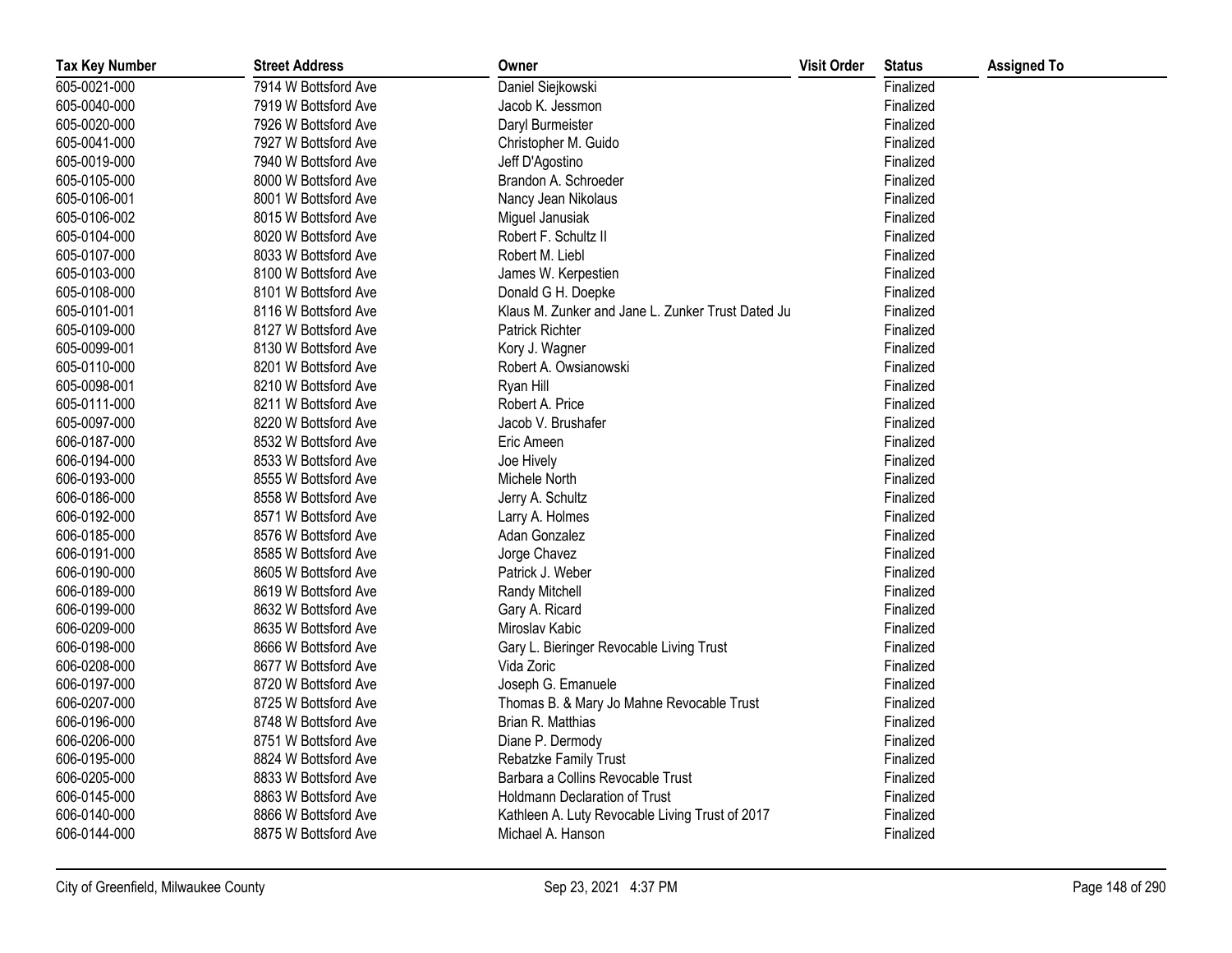| <b>Tax Key Number</b> | <b>Street Address</b> | Owner                                             | <b>Visit Order</b> | <b>Status</b> | <b>Assigned To</b> |
|-----------------------|-----------------------|---------------------------------------------------|--------------------|---------------|--------------------|
| 606-0139-000          | 8878 W Bottsford Ave  | John L. Alexandria                                |                    | Finalized     |                    |
| 606-0138-000          | 8900 W Bottsford Ave  | Gregory R. Schoenberg                             |                    | Finalized     |                    |
| 606-0143-000          | 8905 W Bottsford Ave  | Jamiann Weber                                     |                    | Finalized     |                    |
| 606-0137-000          | 8926 W Bottsford Ave  | Joyce L. Stockheimer                              |                    | Finalized     |                    |
| 606-0142-000          | 8927 W Bottsford Ave  | Diane L. Pezewski                                 |                    | Finalized     |                    |
| 606-0136-000          | 8950 W Bottsford Ave  | Quang Min Ligh                                    |                    | Finalized     |                    |
| 606-0141-000          | 8951 W Bottsford Ave  | Dean P. Bosanko                                   |                    | Finalized     |                    |
| 606-0149-000          | 9000 W Bottsford Ave  | Joseph M. Lehn                                    |                    | Finalized     |                    |
| 606-0154-000          | 9001 W Bottsford Ave  | James A. Wuethrich                                |                    | Finalized     |                    |
| 606-0155-000          | 9019 W Bottsford Ave  | Michael A. Colombo                                |                    | Finalized     |                    |
| 606-0150-000          | 9020 W Bottsford Ave  | Michael A. Loomis                                 |                    | Finalized     |                    |
| 606-0156-000          | 9037 W Bottsford Ave  | Martin W. Schulz Revocable Trust                  |                    | Finalized     |                    |
| 606-0151-000          | 9040 W Bottsford Ave  | Robert J. Laverdure                               |                    | Finalized     |                    |
| 606-0157-000          | 9055 W Bottsford Ave  | Daniel Lasky                                      |                    | Finalized     |                    |
| 606-0152-000          | 9060 W Bottsford Ave  | Daniel Emmer                                      |                    | Finalized     |                    |
| 606-0158-000          | 9069 W Bottsford Ave  | Anthony S. Hart                                   |                    | Finalized     |                    |
| 606-0153-000          | 9080 W Bottsford Ave  | Michalski Revocable Trust                         |                    | Finalized     |                    |
| 606-0159-000          | 9081 W Bottsford Ave  | Salvador Aranda                                   |                    | Finalized     |                    |
| 606-0160-000          | 9099 W Bottsford Ave  | Paul S. Hansen                                    |                    | Finalized     |                    |
| 606-0161-000          | 9115 W Bottsford Ave  | Richard W. Riesch                                 |                    | Finalized     |                    |
| 606-0168-000          | 9118 W Bottsford Ave  | Keith Meka                                        |                    | Finalized     |                    |
| 606-0162-000          | 9133 W Bottsford Ave  | James R. Michalek                                 |                    | Finalized     |                    |
| 606-0167-000          | 9136 W Bottsford Ave  | Peter F. Warenda                                  |                    | Finalized     |                    |
| 606-0166-000          | 9154 W Bottsford Ave  | Jeff A. Weiler                                    |                    | Finalized     |                    |
| 691-9939-000          | 2921 W Bridge St      | Jonathan Rivamonte                                |                    | Finalized     |                    |
| 691-0115-000          | 2935 W Bridge St      | Roberto Matus                                     |                    | Finalized     |                    |
| 691-0116-000          | 2951 W Bridge St      | Michael F. Borchardt                              |                    | Finalized     |                    |
| 691-0117-000          | 2969 W Bridge St      | David Bickler                                     |                    | Finalized     |                    |
| 691-0118-000          | 3001 W Bridge St      | George J. Bloechl                                 |                    | Finalized     |                    |
| 691-0119-000          | 3027 W Bridge St      | William S. Barwig                                 |                    | Finalized     |                    |
| 691-0120-000          | 3049 W Bridge St      | Jason T. Schafer                                  |                    | Finalized     |                    |
| 691-9931-000          | 3050 W Bridge St      | Brandon M. Roeber                                 |                    | Finalized     |                    |
| 691-0114-000          | 3111 W Bridge St      | Floyd W. Elftman                                  |                    | Finalized     |                    |
| 691-0113-000          | 3133 W Bridge St      | Karen M. Svehlek                                  |                    | Finalized     |                    |
| 691-0112-000          | 3159 W Bridge St      | Gurinderpal Kaur Dhillon                          |                    | Finalized     |                    |
| 691-0111-000          | 3205 W Bridge St      | Gerard P. Teska                                   |                    | Finalized     |                    |
| 691-9847-004          | 3223 W Bridge St      | Gregory A. Gramza                                 |                    | Finalized     |                    |
| 691-9847-003          | 3245 W Bridge St      | Robert L. Flayter                                 |                    | Finalized     |                    |
| 691-9847-002          | 3267 W Bridge St      | Anthony J. Kowalski                               |                    | Finalized     |                    |
| 691-0008-000          | 3301 W Bridge St      | Margaret A. Lampshire Revocable Trust Dtd 4/27/18 |                    | Finalized     |                    |
| 691-0007-000          | 3319 W Bridge St      | Landon T. Waddle                                  |                    | Finalized     |                    |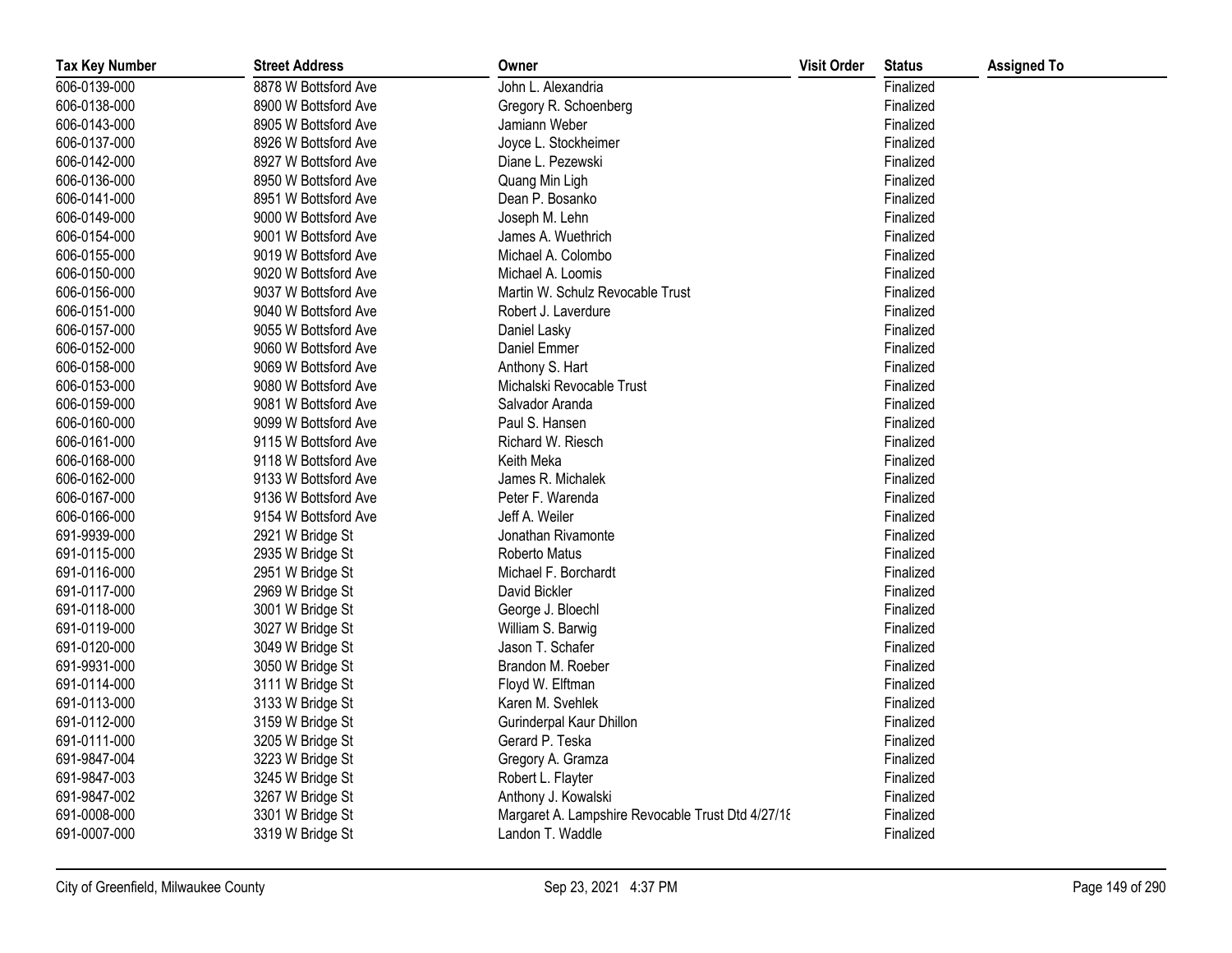| <b>Tax Key Number</b> | <b>Street Address</b> | Owner                                            | <b>Visit Order</b> | <b>Status</b> | <b>Assigned To</b> |
|-----------------------|-----------------------|--------------------------------------------------|--------------------|---------------|--------------------|
| 691-0006-000          | 3337 W Bridge St      | Florence Mukyala                                 |                    | Finalized     |                    |
| 691-0005-000          | 3355 W Bridge St      | Pamela J. Graf                                   |                    | Finalized     |                    |
| 691-0004-000          | 3373 W Bridge St      | Donald M. Zimmer Jr                              |                    | Finalized     |                    |
| 691-0003-000          | 3411 W Bridge St      | Mike Castillo II                                 |                    | Finalized     |                    |
| 691-0002-000          | 3429 W Bridge St      | Christopher P. Taylor                            |                    | Finalized     |                    |
| 691-0001-000          | 3447 W Bridge St      | David Budziszewski                               |                    | Finalized     |                    |
| 692-1050-000          | 3701 W Bridge St      | Jeffrey J. Nyklewicz                             |                    | Finalized     |                    |
| 692-1039-000          | 3706 W Bridge St      | Heidi M. Noe                                     |                    | Finalized     |                    |
| 692-1049-000          | 3713 W Bridge St      | Adam C. Larkin                                   |                    | Finalized     |                    |
| 692-1040-000          | 3714 W Bridge St      | Kristin L. Zalewski                              |                    | Finalized     |                    |
| 692-1048-000          | 3721 W Bridge St      | Kevin F. Ponath                                  |                    | Finalized     |                    |
| 692-1041-000          | 3726 W Bridge St      | Bruce R. Krakau                                  |                    | Finalized     |                    |
| 692-1047-000          | 3729 W Bridge St      | Lynn E. Miscichoski                              |                    | Finalized     |                    |
| 692-1042-000          | 3800 W Bridge St      | Ryan R. Tessmer                                  |                    | Finalized     |                    |
| 692-1046-000          | 3801 W Bridge St      | Gilbert A. Lemmer                                |                    | Finalized     |                    |
| 692-1043-000          | 3810 W Bridge St      | Richard E. Krueger                               |                    | Finalized     |                    |
| 692-1045-001          | 3811 W Bridge St      | David L. Lenz                                    |                    | Finalized     |                    |
| 692-1044-000          | 3822 W Bridge St      | Abdirizak G. Farah                               |                    | Finalized     |                    |
| 692-8993-002          | 3900 W Bridge St      | Adam Fischer                                     |                    | Finalized     |                    |
| 692-8993-004          | 3909 W Bridge St      | Danelle M. Veihmeyer                             |                    | Finalized     |                    |
| 692-8992-003          | 3910 W Bridge St      | Thomas J. Bell                                   |                    | Finalized     |                    |
| 692-8992-004          | 3915 W Bridge St      | Kevin M. Sampson                                 |                    | Finalized     |                    |
| 692-8991-003          | 3929 W Bridge St      | John R. Koch                                     |                    | Finalized     |                    |
| 692-8991-002          | 3932 W Bridge St      | Aaron M. Kapellusch                              |                    | Finalized     |                    |
| 614-9959-000          | 4795 S Brookdale Dr   | Richard C. Kaluzny Revocable Trust               |                    | Finalized     |                    |
| 614-1035-000          | 4814 S Brookdale Dr   | <b>Brian Wendland</b>                            |                    | Finalized     |                    |
| 614-1034-000          | 4824 S Brookdale Dr   | <b>Bilodeau Trust</b>                            |                    | Finalized     |                    |
| 614-1037-002          | 4825 S Brookdale Dr   | Steven M. Glaeser                                |                    | Finalized     |                    |
| 614-1033-000          | 4838 S Brookdale Dr   | Mark A. Jaeckel                                  |                    | Finalized     |                    |
| 614-1039-000          | 4845 S Brookdale Dr   | Peter L. Colla                                   |                    | Finalized     |                    |
| 614-1026-000          | 4850 S Brookdale Dr   | Angela I. Phillips                               |                    | Finalized     |                    |
| 614-1040-000          | 4855 S Brookdale Dr   | Stanislaw Papciak                                |                    | Finalized     |                    |
| 614-1041-000          | 4873 S Brookdale Dr   | Kevin J. Kaufman                                 |                    | Finalized     |                    |
| 614-1042-000          | 4883 S Brookdale Dr   | Peter Rohr                                       |                    | Finalized     |                    |
| 614-1027-003          | 4884 S Brookdale Dr   | Fabian Rodriguez                                 |                    | Finalized     |                    |
| 614-1043-001          | 4893 S Brookdale Dr   | Jeffrey A. Hansen                                |                    | Finalized     |                    |
| 614-1050-000          | 4911 S Brookdale Dr   | Kurt W. Koeff                                    |                    | Finalized     |                    |
| 614-9954-000          | 4916 S Brookdale Dr   | Johnson Family 1998 Revocable Living Trust Dated |                    | Finalized     |                    |
| 614-1067-000          | 4931 S Brookdale Dr   | Roger H. Voltz                                   |                    | Finalized     |                    |
| 614-1066-000          | 4945 S Brookdale Dr   | Dennis D. Leeder                                 |                    | Finalized     |                    |
| 614-9955-000          | 4954 S Brookdale Dr   | Jesse Klafka                                     |                    | Finalized     |                    |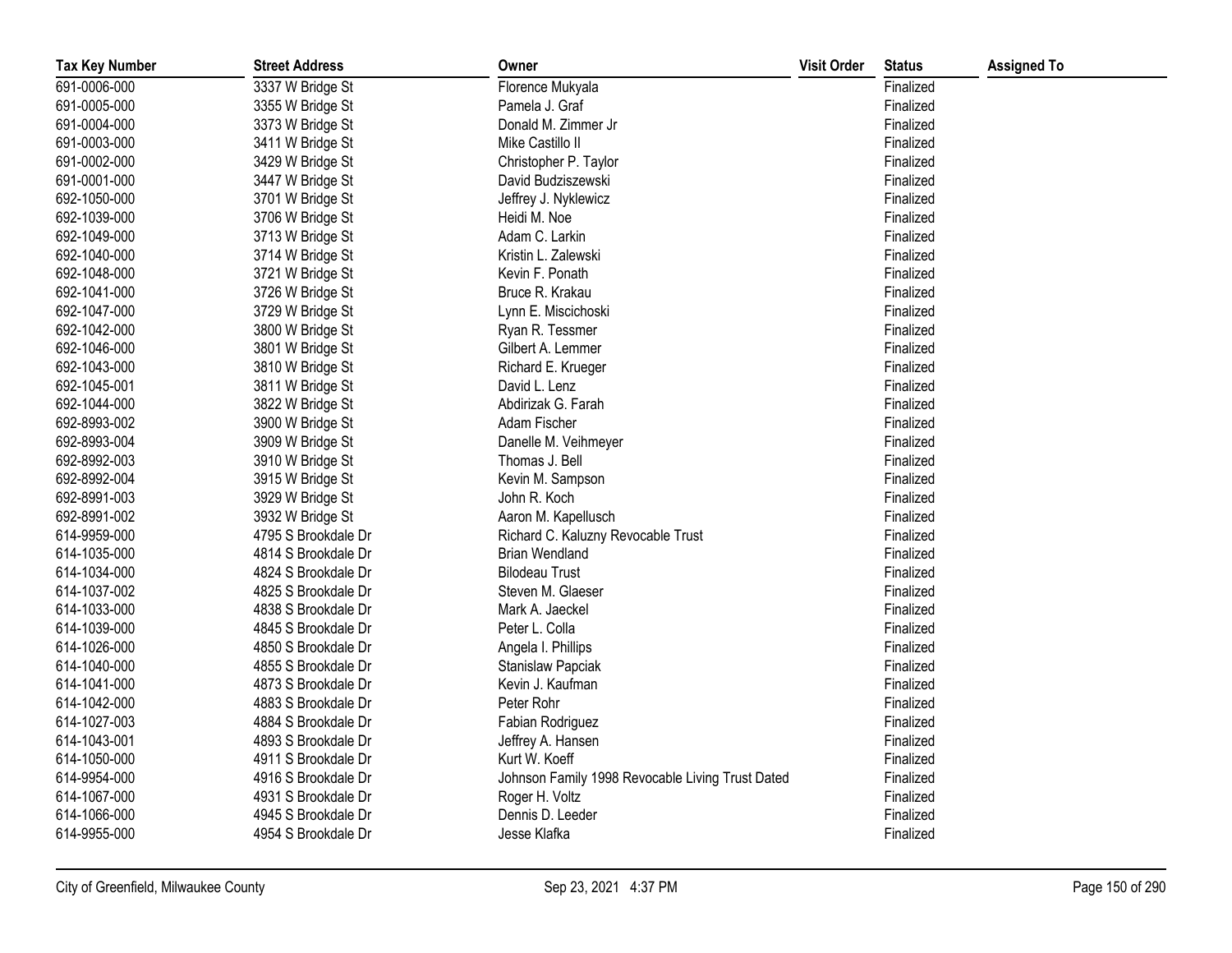| <b>Tax Key Number</b> | <b>Street Address</b>  | Owner                                        | <b>Visit Order</b> | <b>Status</b> | <b>Assigned To</b> |
|-----------------------|------------------------|----------------------------------------------|--------------------|---------------|--------------------|
| 614-1065-000          | 4955 S Brookdale Dr    | Elisabel Chojnacki                           |                    | Finalized     |                    |
| 614-1064-000          | 4969 S Brookdale Dr    | Tim Yang                                     |                    | Finalized     |                    |
| 614-1074-000          | 4980 S Brookdale Dr    | Janice Lycan                                 |                    | Finalized     |                    |
| 614-1063-000          | 4985 S Brookdale Dr    | Kenneth R. Jackson                           |                    | Finalized     |                    |
| 614-1073-000          | 4990 S Brookdale Dr    | Donn R. Kirchhoff                            |                    | Finalized     |                    |
| 614-1062-000          | 4997 S Brookdale Dr    | David J. Parfitt                             |                    | Finalized     |                    |
| 614-1076-000          | 5025 S Brookdale Dr    | John O. Blanchet                             |                    | Finalized     |                    |
| 614-1072-000          | 5030 S Brookdale Dr    | Frieda Emerich                               |                    | Finalized     |                    |
| 614-1077-000          | 5035 S Brookdale Dr    | William R. Barczak                           |                    | Finalized     |                    |
| 614-1071-000          | 5050 S Brookdale Dr    | Mary J. Jacobi                               |                    | Finalized     |                    |
| 614-1078-000          | 5051 S Brookdale Dr    | Linda Lorraine Sikora                        |                    | Finalized     |                    |
| 614-1079-000          | 5061 S Brookdale Dr    | Barbara J Kmiecik Revocable Trust Dtd 2/5/16 |                    | Finalized     |                    |
| 614-1070-000          | 5070 S Brookdale Dr    | Francisco D. Hurtado                         |                    | Finalized     |                    |
| 614-1069-000          | 5090 S Brookdale Dr    | Scott M. Kowalkowski                         |                    | Finalized     |                    |
| 614-0017-002          | 9500 W Brookside Dr    | City of Greenfield                           |                    | Finalized     |                    |
| 653-0070-000          | 9510 W Brookside Dr    | John Sackerson                               |                    | Finalized     |                    |
| 653-0071-000          | 9516 W Brookside Dr    | Gene Guetzow                                 |                    | Finalized     |                    |
| 653-0072-000          | 9520 W Brookside Dr    | Peter S. Tarantino                           |                    | Finalized     |                    |
| 653-0073-001          | 9528 W Brookside Dr    | Patrick R. Thompson                          |                    | Finalized     |                    |
| 653-0084-000          | 9529 W Brookside Dr    | John G. Nickchen                             |                    | Finalized     |                    |
| 653-0074-001          | 9536 W Brookside Dr    | Edith D. Keane                               |                    | Finalized     |                    |
| 653-0083-000          | 9537 W Brookside Dr    | Richard F. Weis                              |                    | Finalized     |                    |
| 653-0082-000          | 9541 W Brookside Dr    | Carly Hauser                                 |                    | Finalized     |                    |
| 646-0298-000          | 5303 S Butterfield Way | Bruce A. Konves                              |                    | Finalized     |                    |
| 646-0299-000          | 5305 S Butterfield Way | Rosalind Boville                             |                    | Finalized     |                    |
| 646-0296-000          | 5311 S Butterfield Way | Debra Willey                                 |                    | Finalized     |                    |
| 646-0297-000          | 5313 S Butterfield Way | Eugene J. Miller                             |                    | Finalized     |                    |
| 646-0280-000          | 5314 S Butterfield Way | Debra A. Olson Revocable Trust               |                    | Finalized     |                    |
| 646-0294-000          | 5315 S Butterfield Way | William T. Derfus                            |                    | Finalized     |                    |
| 646-0281-000          | 5316 S Butterfield Way | Diane Smolarek                               |                    | Finalized     |                    |
| 646-0295-000          | 5317 S Butterfield Way | <b>Holly Hepp</b>                            |                    | Finalized     |                    |
| 646-0292-000          | 5321 S Butterfield Way | Betty J. Nolan                               |                    | Finalized     |                    |
| 646-0282-000          | 5322 S Butterfield Way | Teresa J. Nonnenmacher Revocable Trust       |                    | Finalized     |                    |
| 646-0293-000          | 5323 S Butterfield Way | Susan M. Lindgren                            |                    | Finalized     |                    |
| 646-0283-000          | 5324 S Butterfield Way | Gerald R. Storm                              |                    | Finalized     |                    |
| 646-0290-000          | 5325 S Butterfield Way | JoAnn Smolarek                               |                    | Finalized     |                    |
| 646-0291-000          | 5327 S Butterfield Way | John J. Wielichowski                         |                    | Finalized     |                    |
| 646-0284-000          | 5332 S Butterfield Way | Walter L. Vogel                              |                    | Finalized     |                    |
| 646-0288-000          | 5333 S Butterfield Way | Edith A. Franke                              |                    | Finalized     |                    |
| 646-0285-000          | 5334 S Butterfield Way | Erwin J. Stank                               |                    | Finalized     |                    |
| 646-0289-000          | 5335 S Butterfield Way | William J. Michels                           |                    | Finalized     |                    |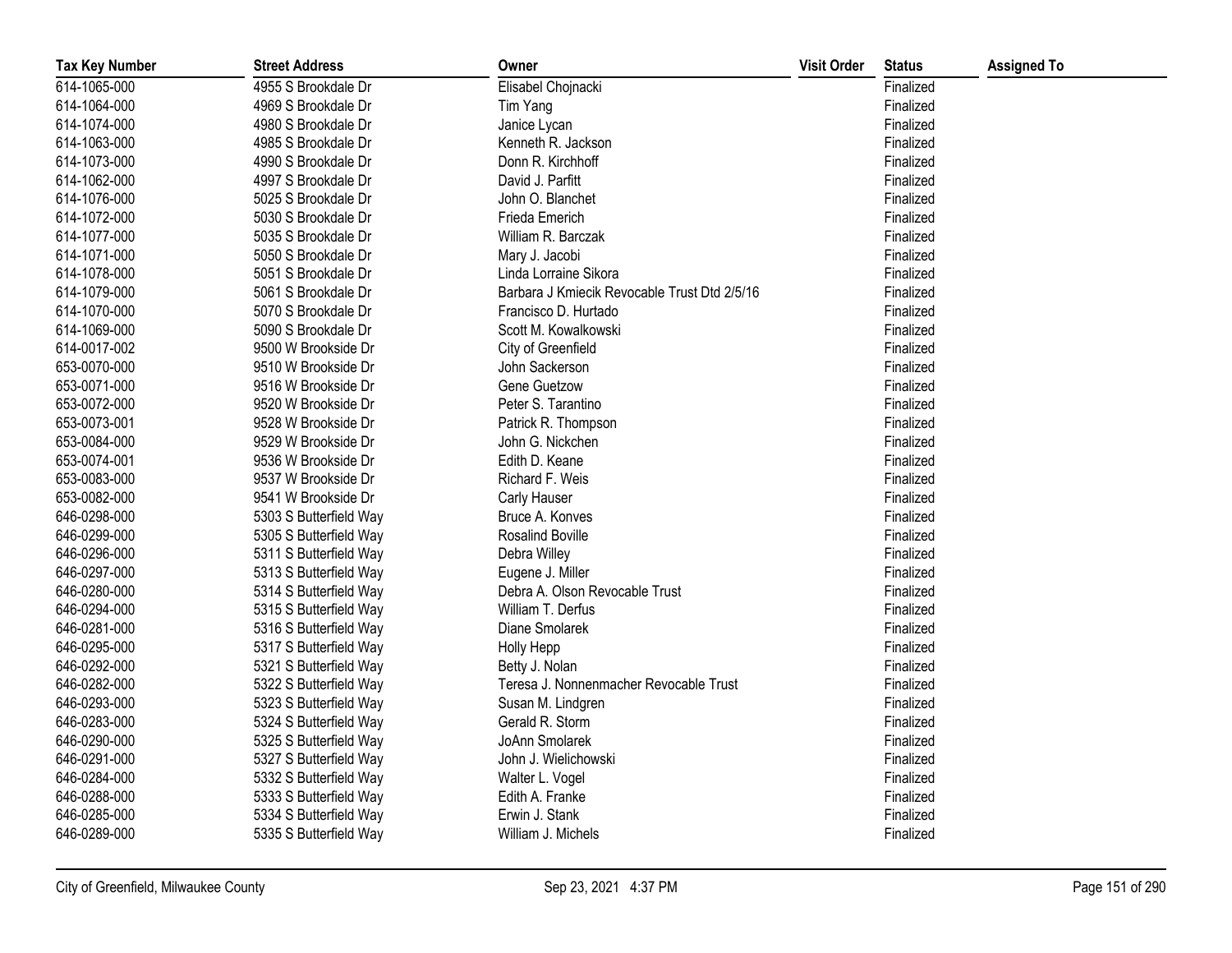| <b>Tax Key Number</b> | <b>Street Address</b>  | Owner                                             | <b>Visit Order</b> | <b>Status</b> | <b>Assigned To</b> |
|-----------------------|------------------------|---------------------------------------------------|--------------------|---------------|--------------------|
| 646-0286-000          | 5337 S Butterfield Way | Harold L. Spitzer                                 |                    | Finalized     |                    |
| 646-0287-000          | 5339 S Butterfield Way | Trustee of the Joanne E. Bellis Legacy Trust      |                    | Finalized     |                    |
| 646-0276-000          | 5343 S Butterfield Way | Frances A. Glazewski                              |                    | Finalized     |                    |
| 646-0277-000          | 5345 S Butterfield Way | Lynn Jensen                                       |                    | Finalized     |                    |
| 646-0274-000          | 5347 S Butterfield Way | Kolosovsky Trust                                  |                    | Finalized     |                    |
| 646-0275-000          | 5349 S Butterfield Way | Paul Antczak                                      |                    | Finalized     |                    |
| 646-0272-000          | 5351 S Butterfield Way | Charles F. Zuehlke                                |                    | Finalized     |                    |
| 646-0273-000          | 5353 S Butterfield Way | Sansone Irrevocable Trust                         |                    | Finalized     |                    |
| 646-0270-000          | 5355 S Butterfield Way | Dennis Cherek                                     |                    | Finalized     |                    |
| 646-0271-000          | 5357 S Butterfield Way | David J. Stauber                                  |                    | Finalized     |                    |
| 646-0278-000          | 5362 S Butterfield Way | Thomas Ollenburg                                  |                    | Finalized     |                    |
| 646-0268-000          | 5363 S Butterfield Way | Paul Schwerzler                                   |                    | Finalized     |                    |
| 646-0279-000          | 5364 S Butterfield Way | Lorraine A. Zaharias                              |                    | Finalized     |                    |
| 646-0269-000          | 5365 S Butterfield Way | Howard J. Gruszynski                              |                    | Finalized     |                    |
| 646-0266-000          | 5367 S Butterfield Way | Virginia L. Long                                  |                    | Finalized     |                    |
| 646-0267-000          | 5369 S Butterfield Way | <b>Restivo Family Trust</b>                       |                    | Finalized     |                    |
| 646-0264-000          | 5371 S Butterfield Way | Joseph C. Bettin                                  |                    | Finalized     |                    |
| 646-0265-000          | 5373 S Butterfield Way | Shirley Smith                                     |                    | Finalized     |                    |
| 646-0300-000          | 5374 S Butterfield Way | Servants Of Mary, Inc.                            |                    | Finalized     |                    |
| 646-0262-000          | 5375 S Butterfield Way | <b>Richard Molus</b>                              |                    | Finalized     |                    |
| 646-0301-000          | 5376 S Butterfield Way | Servants Of Mary, Inc.                            |                    | Finalized     |                    |
| 646-0263-000          | 5377 S Butterfield Way | Jeanne M. Hagopian                                |                    | Finalized     |                    |
| 646-0260-000          | 5383 S Butterfield Way | Norman R. Meka                                    |                    | Finalized     |                    |
| 646-0261-000          | 5385 S Butterfield Way | Leu Family Trust                                  |                    | Finalized     |                    |
| 646-0302-000          | 5386 S Butterfield Way | John M. Tomczyk                                   |                    | Finalized     |                    |
| 646-0303-000          | 5388 S Butterfield Way | Mark Koster                                       |                    | Finalized     |                    |
| 646-0304-000          | 5392 S Butterfield Way | Paul J. Tutzke                                    |                    | Finalized     |                    |
| 646-0258-000          | 5393 S Butterfield Way | Judith A. Santarius                               |                    | Finalized     |                    |
| 646-0305-000          | 5394 S Butterfield Way | Robert K. Krawczyk                                |                    | Finalized     |                    |
| 646-0259-000          | 5395 S Butterfield Way | Sheridan M. Washington                            |                    | Finalized     |                    |
| 646-0254-000          | 5396 S Butterfield Way | Levens De Back                                    |                    | Finalized     |                    |
| 646-0256-000          | 5397 S Butterfield Way | Gregory J. Smith                                  |                    | Finalized     |                    |
| 646-0255-000          | 5398 S Butterfield Way | Teresa R. Lenaerts                                |                    | Finalized     |                    |
| 646-0257-000          | 5399 S Butterfield Way | <b>Curt Richards</b>                              |                    | Finalized     |                    |
| 646-0041-000          | 5407 S Butterfield Way | Bruce V. Malchow                                  |                    | Finalized     |                    |
| 646-0042-000          | 5413 S Butterfield Way | Marilyn Frank                                     |                    | Finalized     |                    |
| 646-0043-000          | 5421 S Butterfield Way | Dieter K. & Janet E. Tesch Revocable Living Trust |                    | Finalized     |                    |
| 645-0520-000          | 5310 S Cambridge Ln    | James F. Werling                                  |                    | Finalized     |                    |
| 645-0522-000          | 5311 S Cambridge Ln    | James M. Miller                                   |                    | Finalized     |                    |
| 645-0521-000          | 5312 S Cambridge Ln    | Gloria A. Nigh                                    |                    | Finalized     |                    |
| 645-0524-000          | 5313 S Cambridge Ln    | Michael J. Schmitz                                |                    | Finalized     |                    |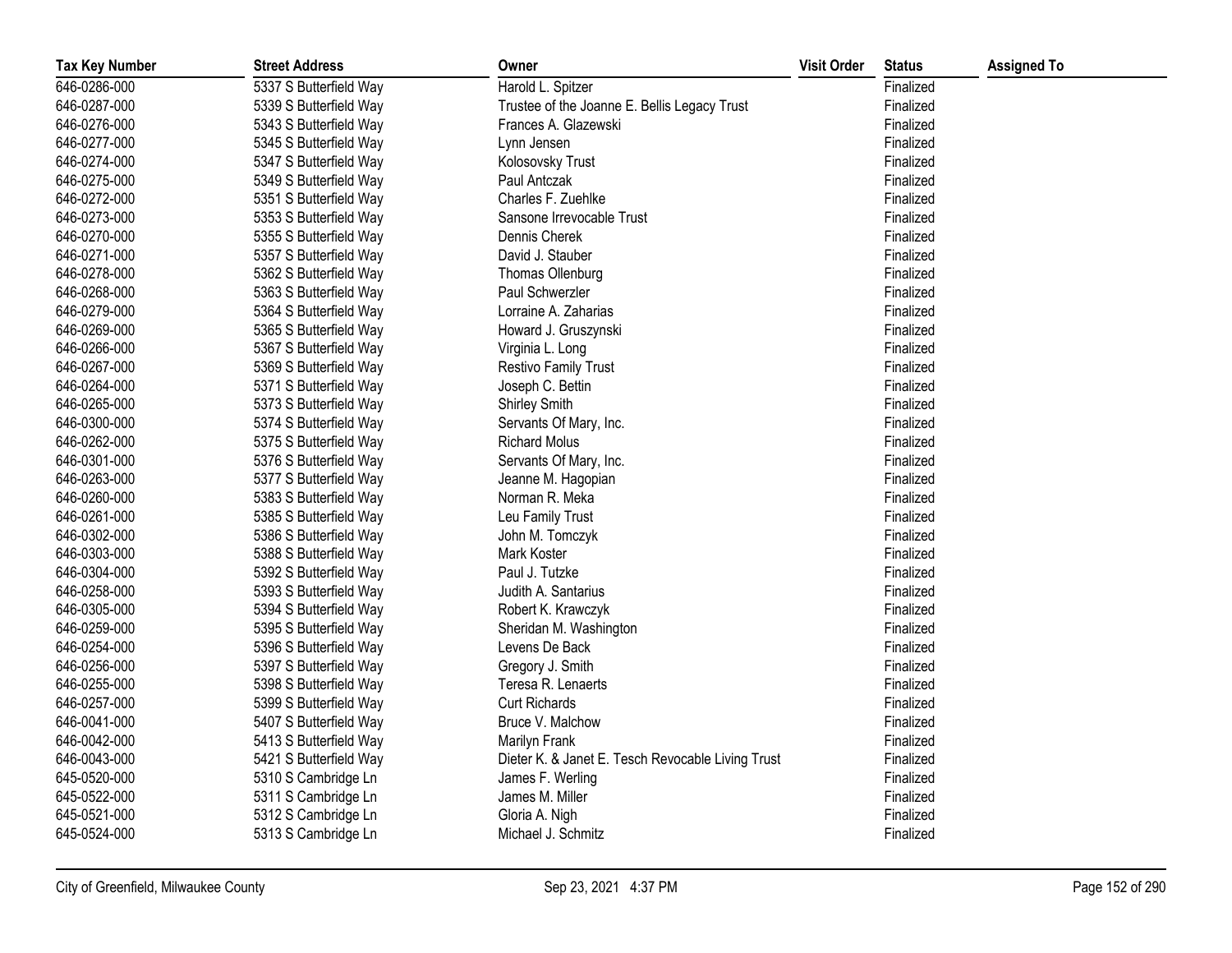| <b>Tax Key Number</b> | <b>Street Address</b> | Owner                                               | <b>Visit Order</b> | <b>Status</b> | <b>Assigned To</b> |
|-----------------------|-----------------------|-----------------------------------------------------|--------------------|---------------|--------------------|
| 645-0523-000          | 5320 S Cambridge Ln   | Jennifer L. Skwarek                                 |                    | Finalized     |                    |
| 645-0526-000          | 5321 S Cambridge Ln   | Christine A Krueger Revocable Trust                 |                    | Finalized     |                    |
| 645-0525-000          | 5322 S Cambridge Ln   | Linda A. Krause Revocable Trust of 2020             |                    | Finalized     |                    |
| 645-0527-000          | 5323 S Cambridge Ln   | Kristin M Diliberti Revocable Trust                 |                    | Finalized     |                    |
| 645-0528-000          | 5331 S Cambridge Ln   | Janice Blooming                                     |                    | Finalized     |                    |
| 645-0529-000          | 5333 S Cambridge Ln   | Leslie Moore Family Trust                           |                    | Finalized     |                    |
| 645-0530-000          | 5335 S Cambridge Ln   | Peter S. and Terry M. Bengtson RevTrust Dated 3-2   |                    | Finalized     |                    |
| 645-0531-000          | 5337 S Cambridge Ln   | Joan Barrett                                        |                    | Finalized     |                    |
| 645-0532-000          | 5339 S Cambridge Ln   | Jackolyn E. Peters                                  |                    | Finalized     |                    |
| 645-0533-000          | 5341 S Cambridge Ln   | <b>Arthur Bartle</b>                                |                    | Finalized     |                    |
| 645-0534-000          | 5350 S Cambridge Ln   | Vivian T. Dziedzic                                  |                    | Finalized     |                    |
| 645-0535-000          | 5351 S Cambridge Ln   | Gaylen A. Mendini                                   |                    | Finalized     |                    |
| 645-0536-000          | 5352 S Cambridge Ln   | Paul A. Hessler                                     |                    | Finalized     |                    |
| 645-0537-000          | 5353 S Cambridge Ln   | Bill D. Borchardt                                   |                    | Finalized     |                    |
| 645-0538-000          | 5360 S Cambridge Ln   | Donald Diedrich                                     |                    | Finalized     |                    |
| 645-0539-000          | 5361 S Cambridge Ln   | James W. Duquaine Revocable Trust                   |                    | Finalized     |                    |
| 645-0540-000          | 5362 S Cambridge Ln   | Catherine A. Allison                                |                    | Finalized     |                    |
| 645-0541-000          | 5363 S Cambridge Ln   | Prue K. Smith                                       |                    | Finalized     |                    |
| 645-0542-000          | 5370 S Cambridge Ln   | Janice L. Panek Revocable Trust Dated August 1, 2   |                    | Finalized     |                    |
| 645-0543-000          | 5371 S Cambridge Ln   | Thomas A Platt & Janet J Platt Revocable Trust      |                    | Finalized     |                    |
| 645-0544-000          | 5372 S Cambridge Ln   | Denise M. Ostrowski                                 |                    | Finalized     |                    |
| 645-0545-000          | 5373 S Cambridge Ln   | Joyce M. Squire-Israel                              |                    | Finalized     |                    |
| 645-0546-000          | 5380 S Cambridge Ln   | Kenneth J. Schaewe                                  |                    | Finalized     |                    |
| 645-0547-000          | 5381 S Cambridge Ln   | Donald T. Tuler Revocable Trust                     |                    | Finalized     |                    |
| 645-0548-000          | 5382 S Cambridge Ln   | Susan K. Kartes                                     |                    | Finalized     |                    |
| 645-0549-000          | 5383 S Cambridge Ln   | James D. Schumacher                                 |                    | Finalized     |                    |
| 645-0550-000          | 5390 S Cambridge Ln   | Emylou L. Schirpke                                  |                    | Finalized     |                    |
| 645-0551-000          | 5391 S Cambridge Ln   | Linda Rae Johnson Revocable Living Trust            |                    | Finalized     |                    |
| 645-0552-000          | 5392 S Cambridge Ln   | Bonnie K. Court Living Trust                        |                    | Finalized     |                    |
| 645-0553-000          | 5393 S Cambridge Ln   | Joseph Johnson                                      |                    | Finalized     |                    |
| 645-0554-000          | 5401 S Cambridge Ln   | Jay H. Christensen Family Trust                     |                    | Finalized     |                    |
| 645-0555-000          | 5411 S Cambridge Ln   | Karen J. Roetz                                      |                    | Finalized     |                    |
| 645-0164-000          | 5105 S Camelot Ln     | Survivor's Trust David & Cheryl Brown 2010 Joint Ro |                    | Finalized     |                    |
| 645-0165-000          | 5111 S Camelot Ln     | Sheelah Cady                                        |                    | Finalized     |                    |
| 645-0166-000          | 5117 S Camelot Ln     | Elizabeth N. Dropp                                  |                    | Finalized     |                    |
| 645-0167-000          | 5123 S Camelot Ln     | Thomas K. Hackbart                                  |                    | Finalized     |                    |
| 645-0168-000          | 5129 S Camelot Ln     | Jiajia Sun                                          |                    | Finalized     |                    |
| 645-0169-000          | 5135 S Camelot Ln     | Zanyar Ranya                                        |                    | Finalized     |                    |
| 645-0170-000          | 5141 S Camelot Ln     | Joseph A Magnino Revocable Trust Dtd 7/31/18        |                    | Finalized     |                    |
| 645-0171-000          | 5147 S Camelot Ln     | Emily M. Alcorn                                     |                    | Finalized     |                    |
| 645-0172-000          | 5201 S Camelot Ln     | Nicholas J. Lois                                    |                    | Finalized     |                    |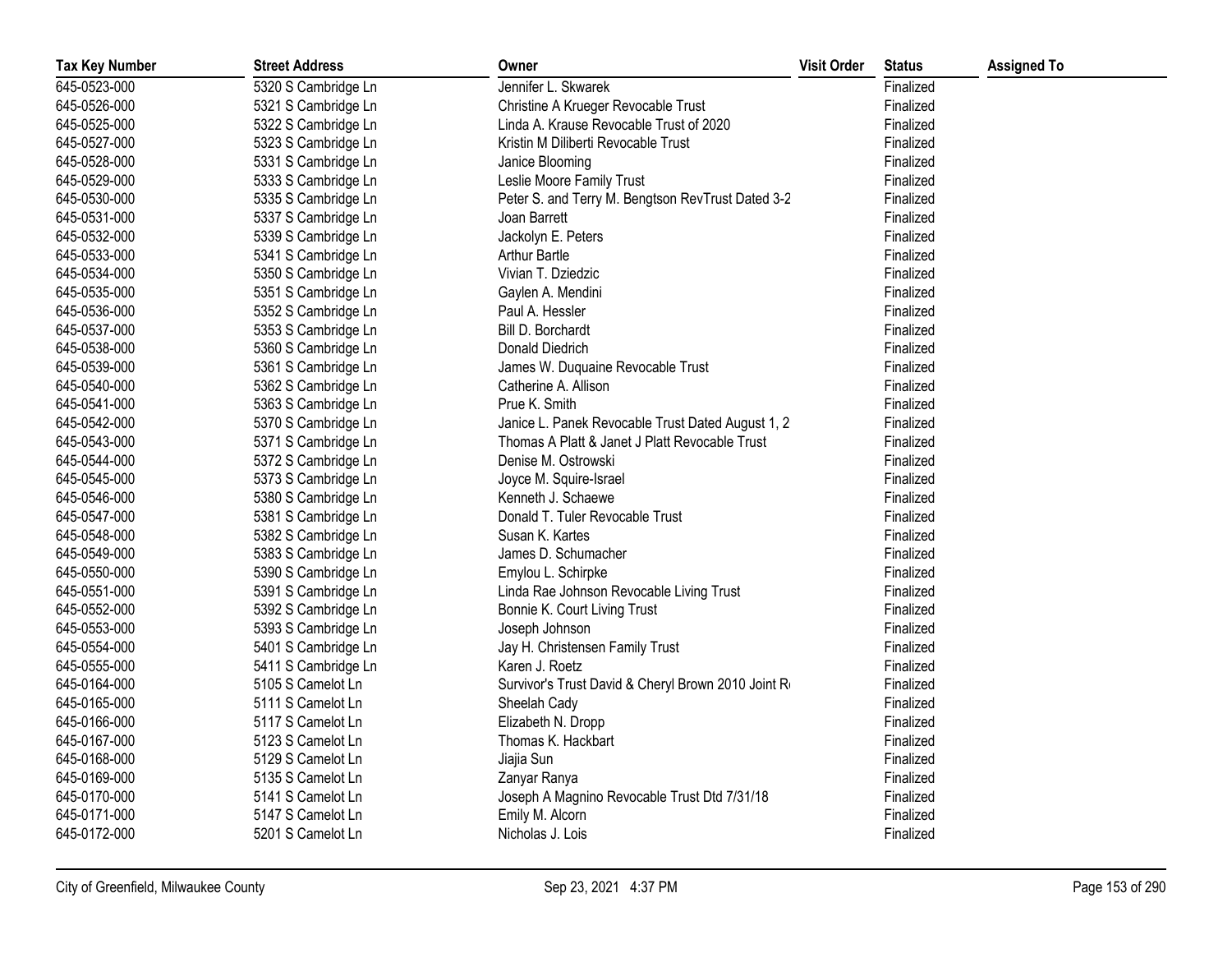| <b>Tax Key Number</b> | <b>Street Address</b> | Owner                                              | <b>Visit Order</b> | <b>Status</b> | <b>Assigned To</b> |
|-----------------------|-----------------------|----------------------------------------------------|--------------------|---------------|--------------------|
| 645-0173-000          | 5203 S Camelot Ln     | Zana Heman                                         |                    | Finalized     |                    |
| 645-0174-000          | 5205 S Camelot Ln     | Gregory D. Boicourt                                |                    | Finalized     |                    |
| 645-0175-000          | 5207 S Camelot Ln     | Sandra A Burant Revocable Living Trust Dtd 10/24/2 |                    | Finalized     |                    |
| 645-0176-000          | 5209 S Camelot Ln     | Judith Schmidt                                     |                    | Finalized     |                    |
| 645-0177-000          | 5211 S Camelot Ln     | Curuba, LLC                                        |                    | Finalized     |                    |
| 645-0150-000          | 3103 W Canterbury Rd  | Patricia M. Stachowiak                             |                    | Finalized     |                    |
| 645-0151-000          | 3109 W Canterbury Rd  | <b>BobbieJo Yates</b>                              |                    | Finalized     |                    |
| 645-0152-000          | 3115 W Canterbury Rd  | Corrine Kilponen                                   |                    | Finalized     |                    |
| 645-0153-000          | 3121 W Canterbury Rd  | Donald M. Matthis                                  |                    | Finalized     |                    |
| 645-0154-000          | 3127 W Canterbury Rd  | Louise M. Schinschke                               |                    | Finalized     |                    |
| 645-0155-000          | 3133 W Canterbury Rd  | Diane L. Woit                                      |                    | Finalized     |                    |
| 645-0156-000          | 3205 W Canterbury Rd  | Lauren M. Senk Revocable Trust Dtd 11/13/18        |                    | Finalized     |                    |
| 645-0157-000          | 3211 W Canterbury Rd  | Michael Emanuelson                                 |                    | Finalized     |                    |
| 645-0158-000          | 3217 W Canterbury Rd  | Ahmet Zaman                                        |                    | Finalized     |                    |
| 645-0159-000          | 3223 W Canterbury Rd  | Remina Shyti                                       |                    | Finalized     |                    |
| 645-0160-000          | 3229 W Canterbury Rd  | Joan K. Kennedy                                    |                    | Finalized     |                    |
| 645-0161-000          | 3235 W Canterbury Rd  | Sarah A. Liebrecht                                 |                    | Finalized     |                    |
| 645-0162-000          | 3241 W Canterbury Rd  | Ashod Vartanian                                    |                    | Finalized     |                    |
| 645-0163-000          | 3247 W Canterbury Rd  | Jennifer J. Cottreau                               |                    | Finalized     |                    |
| 645-0422-000          | 3325 W Canterbury Rd  | Chezare Misko                                      |                    | Finalized     |                    |
| 645-0421-000          | 3327 W Canterbury Rd  | Jennifer M. Crnkovich                              |                    | Finalized     |                    |
| 645-0420-000          | 3329 W Canterbury Rd  | <b>Sidney Curtis</b>                               |                    | Finalized     |                    |
| 645-0419-000          | 3331 W Canterbury Rd  | Dianne L. Kasprzak                                 |                    | Finalized     |                    |
| 645-0418-000          | 3333 W Canterbury Rd  | Alyssa Guzikowski                                  |                    | Finalized     |                    |
| 645-0432-000          | 3335 W Canterbury Rd  | Nikolaus P. Weiss                                  |                    | Finalized     |                    |
| 645-0417-000          | 3337 W Canterbury Rd  | Karen K. Maher                                     |                    | Finalized     |                    |
| 645-0415-000          | 3339 W Canterbury Rd  | Kelli A. Powell                                    |                    | Finalized     |                    |
| 645-0414-000          | 3341 W Canterbury Rd  | Joseph D. Pollard                                  |                    | Finalized     |                    |
| 645-0413-000          | 3343 W Canterbury Rd  | <b>Touly Vang</b>                                  |                    | Finalized     |                    |
| 645-0412-000          | 3345 W Canterbury Rd  | Harry Michelson                                    |                    | Finalized     |                    |
| 645-0411-000          | 3347 W Canterbury Rd  | Bertha L. Leonard                                  |                    | Finalized     |                    |
| 645-0416-000          | 3349 W Canterbury Rd  | Sinisa Malbasic                                    |                    | Finalized     |                    |
| 645-0410-000          | 3351 W Canterbury Rd  | Bonita M. Conn                                     |                    | Finalized     |                    |
| 613-8994-003          | W Carpenter Ave       | Scott Yauck                                        |                    | Finalized     |                    |
| 617-0075-001          | W Carpenter Ave       | John S. Smigla                                     |                    | Finalized     |                    |
| 613-8994-004          | W Carpenter Ave       | <b>Steve Morales</b>                               |                    | Finalized     |                    |
| 621-0032-000          | 3703 W Carpenter Ave  | Gregory J. Hajec                                   |                    | Finalized     |                    |
| 621-0043-000          | 3704 W Carpenter Ave  | Amedeo R. Monacelli                                |                    | Finalized     |                    |
| 621-0033-000          | 3717 W Carpenter Ave  | Everett B. Wessel                                  |                    | Finalized     |                    |
| 621-0042-000          | 3718 W Carpenter Ave  | Anna K. Bagstad                                    |                    | Finalized     |                    |
| 621-0034-000          | 3731 W Carpenter Ave  | Jeffrey Friedbacher                                |                    | Finalized     |                    |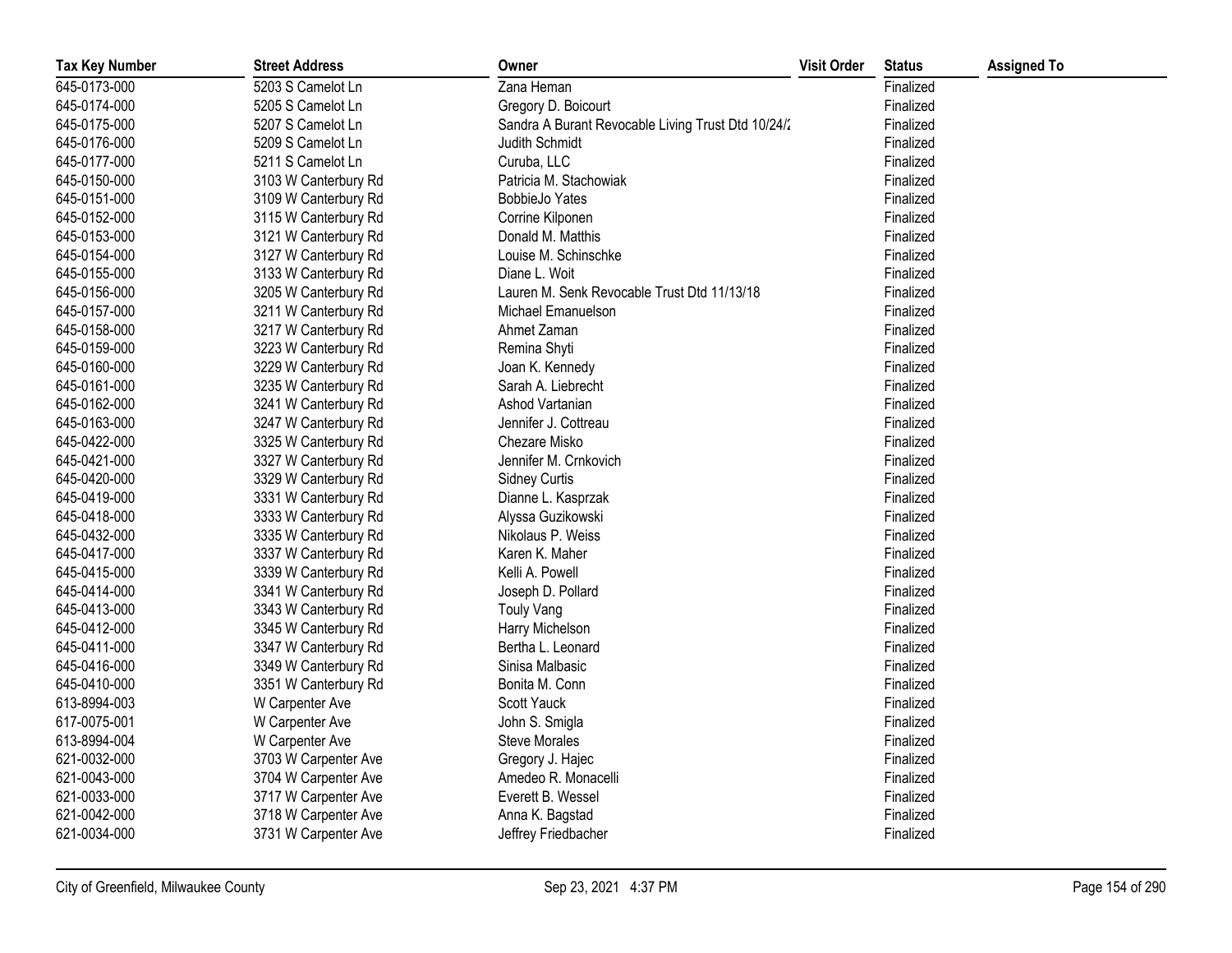| <b>Tax Key Number</b> | <b>Street Address</b> | Owner                                         | <b>Visit Order</b> | <b>Status</b> | <b>Assigned To</b> |
|-----------------------|-----------------------|-----------------------------------------------|--------------------|---------------|--------------------|
| 621-0041-000          | 3732 W Carpenter Ave  | Andrew A. Hoffmeier                           |                    | Finalized     |                    |
| 621-0035-000          | 3745 W Carpenter Ave  | Osten Joint Revocable Trust                   |                    | Finalized     |                    |
| 621-0040-000          | 3746 W Carpenter Ave  | Randy Tylke                                   |                    | Finalized     |                    |
| 621-0036-000          | 3759 W Carpenter Ave  | Deborah L. Didur                              |                    | Finalized     |                    |
| 621-0039-000          | 3760 W Carpenter Ave  | Bernard W. Jazdzewski                         |                    | Finalized     |                    |
| 621-0037-000          | 3773 W Carpenter Ave  | Gary G Stelter & Dolores M. Stelter Jt. Trust |                    | Finalized     |                    |
| 621-0038-000          | 3774 W Carpenter Ave  | Richard A. Wood                               |                    | Finalized     |                    |
| 621-0049-000          | 4110 W Carpenter Ave  | Zachary P. Marshall                           |                    | Finalized     |                    |
| 621-0048-000          | 4130 W Carpenter Ave  | Phillip J. Mijokovic                          |                    | Finalized     |                    |
| 621-0047-000          | 4140 W Carpenter Ave  | John P. Manzuk                                |                    | Finalized     |                    |
| 621-0046-000          | 4160 W Carpenter Ave  | Clayton F & Karren B Kramer Family Trust      |                    | Finalized     |                    |
| 621-0059-000          | 4161 W Carpenter Ave  | Vernon M. Doonan                              |                    | Finalized     |                    |
| 621-0045-000          | 4170 W Carpenter Ave  | Maria Osburn                                  |                    | Finalized     |                    |
| 621-0060-000          | 4171 W Carpenter Ave  | Jason J. Brost                                |                    | Finalized     |                    |
| 621-0044-000          | 4190 W Carpenter Ave  | Tatiana M. Graver                             |                    | Finalized     |                    |
| 621-0061-000          | 4191 W Carpenter Ave  | Brion E. Turlick                              |                    | Finalized     |                    |
| 618-0069-000          | 6500 W Carpenter Ave  | Dean R. Benning                               |                    | Finalized     |                    |
| 618-0070-000          | 6524 W Carpenter Ave  | Thomas P. Kelnhofer                           |                    | Finalized     |                    |
| 618-0048-000          | 6525 W Carpenter Ave  | Dennis W. Falk                                |                    | Finalized     |                    |
| 618-0071-000          | 6536 W Carpenter Ave  | Debra Ann Huron                               |                    | Finalized     |                    |
| 618-0049-000          | 6537 W Carpenter Ave  | William R. Lemke                              |                    | Finalized     |                    |
| 618-0072-000          | 6548 W Carpenter Ave  | Robert G. Palicka Jr                          |                    | Finalized     |                    |
| 618-0050-000          | 6549 W Carpenter Ave  | Michael J. Ropel                              |                    | Finalized     |                    |
| 618-9979-003          | 6604 W Carpenter Ave  | John A. Weber                                 |                    | Finalized     |                    |
| 618-9968-000          | 6605 W Carpenter Ave  | Wanda L. Andrzejewski                         |                    | Finalized     |                    |
| 618-9979-002          | 6608 W Carpenter Ave  | Lawrence P. Schlicht                          |                    | Finalized     |                    |
| 618-9979-001          | 6632 W Carpenter Ave  | Bernice Wasielewski                           |                    | Finalized     |                    |
| 617-0071-000          | 6907 W Carpenter Ave  | Alfred C. Eldridge                            |                    | Finalized     |                    |
| 617-0072-000          | 6935 W Carpenter Ave  | Douglas G. Sawdy                              |                    | Finalized     |                    |
| 617-0065-000          | 7010 W Carpenter Ave  | James G. Wadkins                              |                    | Finalized     |                    |
| 617-0073-003          | 7011 W Carpenter Ave  | Norman J. Bilty                               |                    | Finalized     |                    |
| 617-0066-000          | 7020 W Carpenter Ave  | Natalia Slobodyan                             |                    | Finalized     |                    |
| 617-0067-000          | 7030 W Carpenter Ave  | Gabriel Ramirez A/K/A Ramirez Frias           |                    | Finalized     |                    |
| 617-0074-002          | 7031 W Carpenter Ave  | Gary L. Tveten                                |                    | Finalized     |                    |
| 617-0068-000          | 7040 W Carpenter Ave  | Ronald M. Hanstad                             |                    | Finalized     |                    |
| 617-0069-002          | 7100 W Carpenter Ave  | Craig A. Weber                                |                    | Finalized     |                    |
| 617-0074-001          | 7101 W Carpenter Ave  | <b>Forrest Family Trust</b>                   |                    | Finalized     |                    |
| 617-0075-002          | 7115 W Carpenter Ave  | John S. Smigla                                |                    | Finalized     |                    |
| 617-0069-001          | 7116 W Carpenter Ave  | Alexander Dellis                              |                    | Finalized     |                    |
| 617-0070-002          | 7130 W Carpenter Ave  | Mark A. Wojak                                 |                    | Finalized     |                    |
| 617-0076-000          | 7135 W Carpenter Ave  | Timothy J. Ochnikowski                        |                    | Finalized     |                    |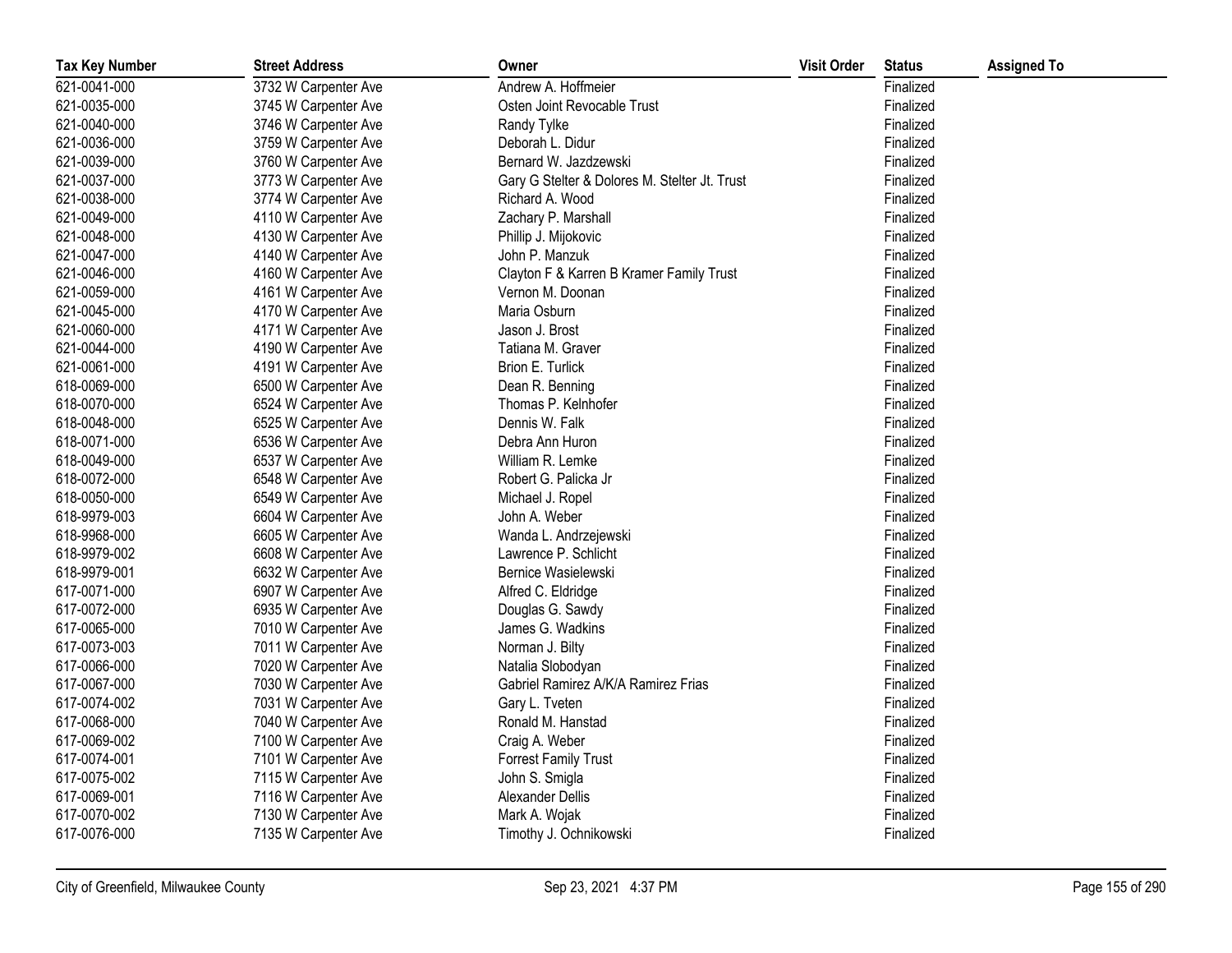| <b>Tax Key Number</b> | <b>Street Address</b> | Owner                                           | <b>Visit Order</b> | <b>Status</b> | <b>Assigned To</b> |
|-----------------------|-----------------------|-------------------------------------------------|--------------------|---------------|--------------------|
| 617-0077-000          | 7141 W Carpenter Ave  | Dragica Pavlovic                                |                    | Finalized     |                    |
| 614-9948-000          | 9207 W Carpenter Ave  | Brian A. Hochschild                             |                    | Finalized     |                    |
| 614-9949-000          | 9225 W Carpenter Ave  | Gary J. Kaczanowski                             |                    | Finalized     |                    |
| 614-9974-002          | 9230 W Carpenter Ave  | Joan M. Groh Family Trust Dated May 23, 2012    |                    | Finalized     |                    |
| 614-9950-000          | 9245 W Carpenter Ave  | Mark A. Williamson                              |                    | Finalized     |                    |
| 614-9975-000          | 9250 W Carpenter Ave  | Jeffrey T. Kunz                                 |                    | Finalized     |                    |
| 614-9951-000          | 9309 W Carpenter Ave  | Edward D. Ertel                                 |                    | Finalized     |                    |
| 614-9952-000          | 9325 W Carpenter Ave  | Donna M. Snyder                                 |                    | Finalized     |                    |
| 614-9953-000          | 9409 W Carpenter Ave  | Brad D. Hammel                                  |                    | Finalized     |                    |
| 614-1018-000          | 9500 W Carpenter Ave  | <b>Steven Stencel</b>                           |                    | Finalized     |                    |
| 614-1051-000          | 9515 W Carpenter Ave  | Joseph Mazurczak                                |                    | Finalized     |                    |
| 614-1052-000          | 9575 W Carpenter Ave  | Steven M. Eberhardt                             |                    | Finalized     |                    |
| 613-8994-002          | 10500 W Carpenter Ave | Jennifer Hill                                   |                    | Finalized     |                    |
| 611-1022-000          | 12007 W Carpenter Ave | Brian K. Barnstable                             |                    | Finalized     |                    |
| 611-8975-016          | 12008 W Carpenter Ave | Christopher T. Ament                            |                    | Finalized     |                    |
| 611-8975-015          | 12020 W Carpenter Ave | Brian J. Kuhs                                   |                    | Finalized     |                    |
| 611-1021-000          | 12025 W Carpenter Ave | Andrew Beimel                                   |                    | Finalized     |                    |
| 611-8975-014          | 12042 W Carpenter Ave | Jeffrey L. Ubl                                  |                    | Finalized     |                    |
| 611-1020-000          | 12045 W Carpenter Ave | Maria E. Flores                                 |                    | Finalized     |                    |
| 611-8975-013          | 12100 W Carpenter Ave | James J. Zoltak                                 |                    | Finalized     |                    |
| 611-1019-000          | 12105 W Carpenter Ave | Robert P. Tutkowski                             |                    | Finalized     |                    |
| 611-8975-019          | 12120 W Carpenter Ave | Gene G. Villani                                 |                    | Finalized     |                    |
| 611-1018-000          | 12125 W Carpenter Ave | Gary E. Pluer                                   |                    | Finalized     |                    |
| 611-8975-018          | 12132 W Carpenter Ave | John Janich                                     |                    | Finalized     |                    |
| 611-1017-000          | 12139 W Carpenter Ave | Philip P. Schumacher                            |                    | Finalized     |                    |
| 604-9933-003          | Chapman Ave           | VIJAYKUMAR A. PATEL                             |                    | Finalized     |                    |
| 604-9924-001          | 6901 W Chapman Ave    | James D. Maciejewski                            |                    | Finalized     |                    |
| 604-0125-000          | 6910 W Chapman Ave    | Grace N. Czarnecki                              |                    | Finalized     |                    |
| 604-9925-001          | 6921 W Chapman Ave    | Patricia A. Mueller                             |                    | Finalized     |                    |
| 604-0126-000          | 6922 W Chapman Ave    | Robert J. Kruse                                 |                    | Finalized     |                    |
| 604-9927-001          | 6931 W Chapman Ave    | Deborah Kwasniewski Revocable Living Trust      |                    | Finalized     |                    |
| 604-0127-000          | 6932 W Chapman Ave    | Jesus Mascorro                                  |                    | Finalized     |                    |
| 604-9927-002          | 7001 W Chapman Ave    | Steven Krizan                                   |                    | Finalized     |                    |
| 604-0128-000          | 7002 W Chapman Ave    | Joseph A. Mensah                                |                    | Finalized     |                    |
| 604-9928-001          | 7011 W Chapman Ave    | Emil Gohr Irrevocable Trust Dated July 30, 2018 |                    | Finalized     |                    |
| 604-0129-000          | 7014 W Chapman Ave    | Christian E. Neumann                            |                    | Finalized     |                    |
| 604-9931-002          | 7023 W Chapman Ave    | Amanda N. Almquist Shrubb                       |                    | Finalized     |                    |
| 604-0130-000          | 7026 W Chapman Ave    | Ronald K. Miresse Irrevocable Trust             |                    | Finalized     |                    |
| 604-9931-001          | 7029 W Chapman Ave    | Donald W And Beverly M Almquist Revocable Trust |                    | Finalized     |                    |
| 604-0131-000          | 7034 W Chapman Ave    | Carolyn M. Isely                                |                    | Finalized     |                    |
| 604-0132-000          | 7104 W Chapman Ave    | Daniel K. Walsh                                 |                    | Finalized     |                    |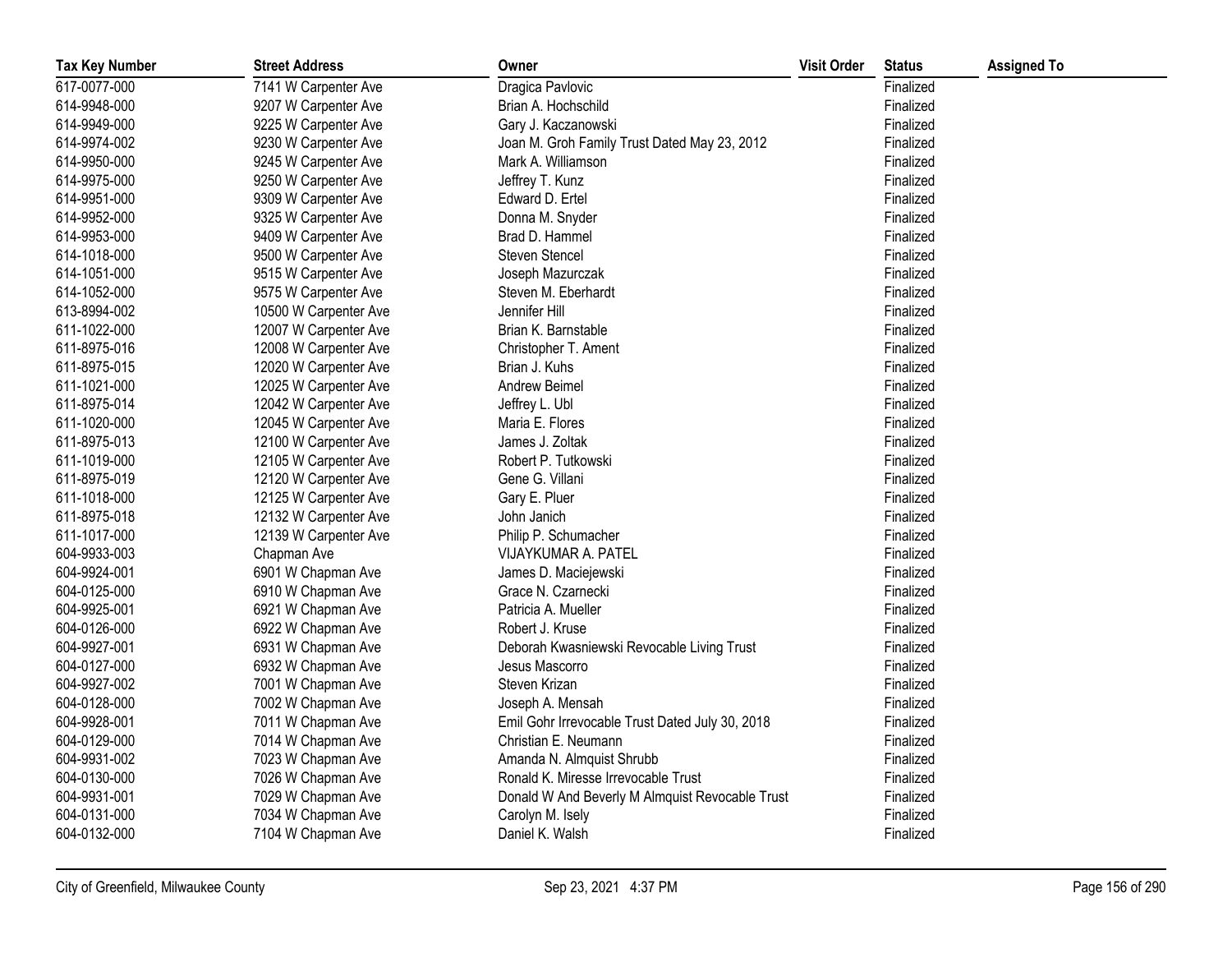| <b>Tax Key Number</b> | <b>Street Address</b>    | Owner                               | <b>Visit Order</b> | <b>Status</b> | <b>Assigned To</b> |
|-----------------------|--------------------------|-------------------------------------|--------------------|---------------|--------------------|
| 604-9932-003          | 7111 W Chapman Ave       | Diane Hampel                        |                    | Finalized     |                    |
| 604-0133-000          | 7118 W Chapman Ave       | <b>Andrew Greil</b>                 |                    | Finalized     |                    |
| 607-0001-003          | 9400 W Chapman Ave       | Michael H. Dilworth                 |                    | Finalized     |                    |
| 607-0004-002          | 9405 W Chapman Ave       | Michael H. Dilworth                 |                    | Finalized     |                    |
| 607-0001-002          | 9410 W Chapman Ave       | Michael H. Dilworth                 |                    | Finalized     |                    |
| 607-0004-003          | 9415 W Chapman Ave       | Michael H. Dilworth                 |                    | Finalized     |                    |
| 610-0129-000          | 11609 W Chapman Ave      | Matthew Woyak                       |                    | Finalized     |                    |
| 610-0128-000          | 11629 W Chapman Ave      | Eric J. Jolly                       |                    | Finalized     |                    |
| 610-0127-000          | 11649 W Chapman Ave      | Dragisa Filipovic                   |                    | Finalized     |                    |
| 610-0108-000          | 11700 W Chapman Ave      | Arthur B. Cernohous                 |                    | Finalized     |                    |
| 610-0126-000          | 11715 W Chapman Ave      | Roberto Pitre                       |                    | Finalized     |                    |
| 610-0109-000          | 11750 W Chapman Ave      | Cu San Chong                        |                    | Finalized     |                    |
| 610-0125-000          | 11757 W Chapman Ave      | Naziha L. Asad                      |                    | Finalized     |                    |
| 610-0110-000          | 11770 W Chapman Ave      | Joshua Z. Moore                     |                    | Finalized     |                    |
| 610-9973-004          | 11775 W Chapman Ave      | Jeffery B. Serra                    |                    | Finalized     |                    |
| 610-0111-000          | 11790 W Chapman Ave      | Paula M. Plasky                     |                    | Finalized     |                    |
| 610-0140-000          | 11909 W Chapman Ave      | Jared R. Rutowski                   |                    | Finalized     |                    |
| 610-0139-000          | 11959 W Chapman Ave      | David A. Brown                      |                    | Finalized     |                    |
| 610-0010-000          | 12010 W Chapman Ave      | Loretta A. Pluer                    |                    | Finalized     |                    |
| 610-0035-000          | 12011 W Chapman Ave      | Michael D. Gappa                    |                    | Finalized     |                    |
| 610-0036-000          | 12021 W Chapman Ave      | Joshua P. Sonders                   |                    | Finalized     |                    |
| 610-0011-000          | 12100 W Chapman Ave      | Thomas Wolfe                        |                    | Finalized     |                    |
| 610-0037-000          | 12101 W Chapman Ave      | Michael T. Geboy                    |                    | Finalized     |                    |
| 610-0038-000          | 12111 W Chapman Ave      | Ann M. Whisler                      |                    | Finalized     |                    |
| 610-0012-000          | 12112 W Chapman Ave      | Esther A Weil Life Estate           |                    | Finalized     |                    |
| 610-0039-000          | 12125 W Chapman Ave      | Denise A. Wandke                    |                    | Finalized     |                    |
| 610-0013-000          | 12126 W Chapman Ave      | Erik Gregory Demtschenko            |                    | Finalized     |                    |
| 610-0040-000          | 12139 W Chapman Ave      | Thomas Staszak                      |                    | Finalized     |                    |
| 610-0014-000          | 12140 W Chapman Ave      | David Rudey                         |                    | Finalized     |                    |
| 610-0015-000          | 12200 W Chapman Ave      | Richard M. Keller                   |                    | Finalized     |                    |
| 610-0016-000          | 12212 W Chapman Ave      | James L. Borneman                   |                    | Finalized     |                    |
| 610-0032-000          | 12225 W Chapman Ave      | Susan M. Taylor-Smith               |                    | Finalized     |                    |
| 610-0017-000          | 12226 W Chapman Ave      | Joseph R. Noel                      |                    | Finalized     |                    |
| 610-0033-000          | 12237 W Chapman Ave      | Michael Banach                      |                    | Finalized     |                    |
| 610-0018-000          | 12238 W Chapman Ave      | John R. Anderson                    |                    | Finalized     |                    |
| 610-0019-000          | 12252 W Chapman Ave      | Roback Revocable Trust              |                    | Finalized     |                    |
| 610-0034-000          | 12259 W Chapman Ave      | Radovan Stavanovic                  |                    | Finalized     |                    |
| 610-0024-000          | 12301 W Chapman Ave      | Gregory A. Apollo                   |                    | Finalized     |                    |
| 647-9963-003          | W Clayton Crest Ave      | Francisco G. Aguilar                |                    | Finalized     |                    |
| 647-1140-000          | 4514 W Clayton Crest Ave | Joyce E. Hagen                      |                    | Finalized     |                    |
| 647-1143-000          | 4515 W Clayton Crest Ave | Robert W. Schiavone Revocable Trust |                    | Finalized     |                    |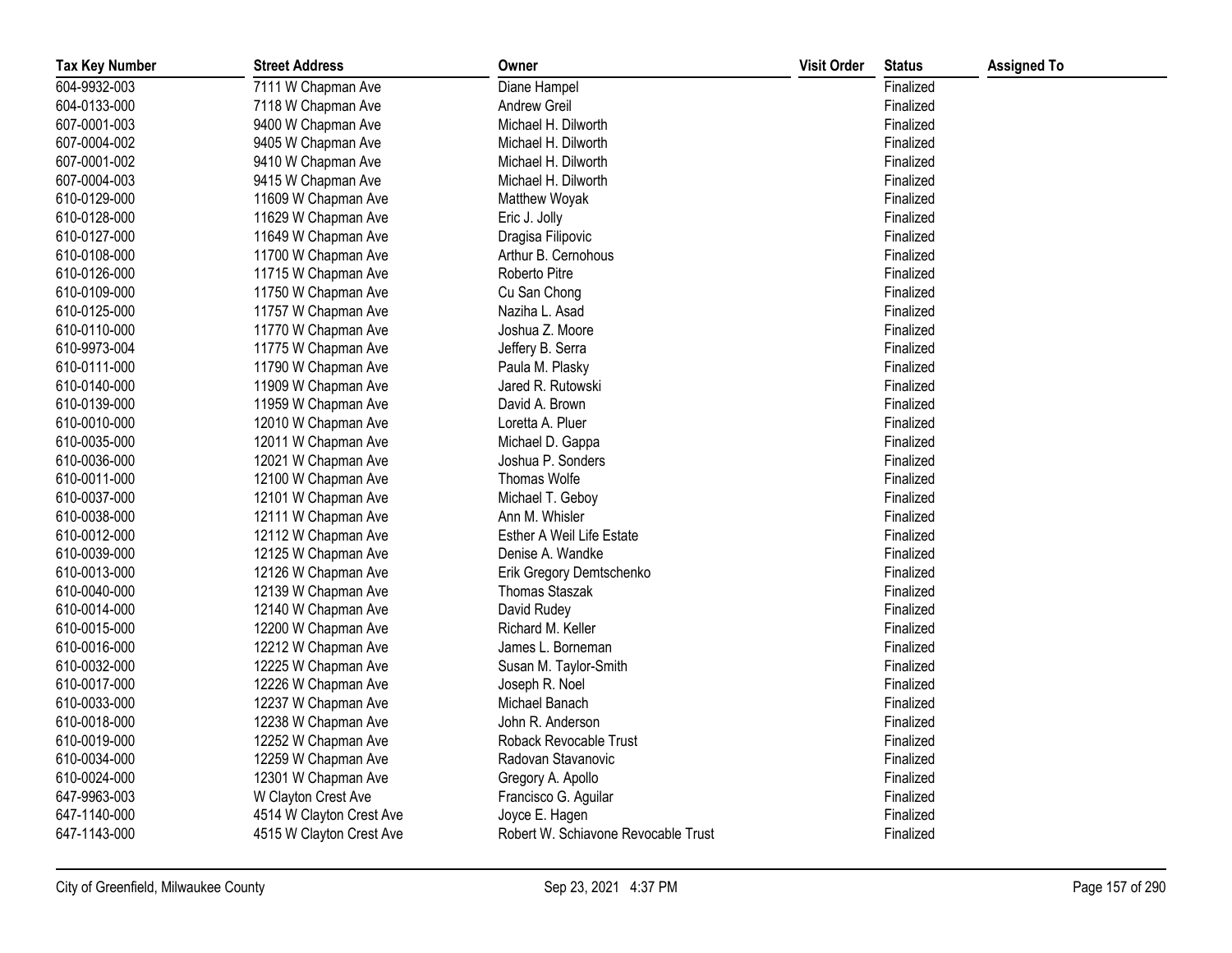| <b>Tax Key Number</b> | <b>Street Address</b>    | Owner                                               | <b>Visit Order</b> | <b>Status</b> | <b>Assigned To</b> |
|-----------------------|--------------------------|-----------------------------------------------------|--------------------|---------------|--------------------|
| 647-1141-000          | 4516 W Clayton Crest Ave | Joan F. Szyba                                       |                    | Finalized     |                    |
| 647-1142-000          | 4517 W Clayton Crest Ave | Patrick J. Maher Joint Revocable Living Trust       |                    | Finalized     |                    |
| 647-1176-000          | 4524 W Clayton Crest Ave | Richard J. Pastorek                                 |                    | Finalized     |                    |
| 647-1175-000          | 4526 W Clayton Crest Ave | Holaday Revocable Trust Dated 3/15/09               |                    | Finalized     |                    |
| 647-1174-000          | 4554 W Clayton Crest Ave | Lyle E & Kathleen A High Joint Revocable Living Tru |                    | Finalized     |                    |
| 647-1169-000          | 4555 W Clayton Crest Ave | Kristy L. Wucherer                                  |                    | Finalized     |                    |
| 647-1173-000          | 4556 W Clayton Crest Ave | Rodney Hoover Revocable Living Trust                |                    | Finalized     |                    |
| 647-1168-000          | 4557 W Clayton Crest Ave | Elaine S. Brylow                                    |                    | Finalized     |                    |
| 647-1167-000          | 4595 W Clayton Crest Ave | Dorothy I. Kostrova                                 |                    | Finalized     |                    |
| 647-1166-000          | 4597 W Clayton Crest Ave | Dale Willms                                         |                    | Finalized     |                    |
| 647-9955-010          | 4600 W Clayton Crest Ave | Dawn Biesiada                                       |                    | Finalized     |                    |
| 647-9955-008          | 4615 W Clayton Crest Ave | Rosemarie Scholz Living Trust                       |                    | Finalized     |                    |
| 647-9955-009          | 4734 W Clayton Crest Ave | Michael J. Peter                                    |                    | Finalized     |                    |
| 647-9955-007          | 4739 W Clayton Crest Ave | <b>Constance M Churchill Trust</b>                  |                    | Finalized     |                    |
| 647-1093-000          | 4821 W Clayton Crest Ave | Diane Stein                                         |                    | Finalized     |                    |
| 647-1092-000          | 4835 W Clayton Crest Ave | Jose M. Mora                                        |                    | Finalized     |                    |
| 647-1087-000          | 4838 W Clayton Crest Ave | Alice S. Haley                                      |                    | Finalized     |                    |
| 564-1016-000          | 3835 S Clubhouse Dr      | Martha Kaerek                                       |                    | Finalized     |                    |
| 564-1015-000          | 3845 S Clubhouse Dr      | Martin M. King                                      |                    | Finalized     |                    |
| 564-1013-000          | 3848 S Clubhouse Dr      | Rhonda Gray Revocable Trust, Dated August 10, 20    |                    | Finalized     |                    |
| 564-1018-000          | 3855 S Clubhouse Dr      | Craig W. Kittson                                    |                    | Finalized     |                    |
| 564-1014-000          | 3858 S Clubhouse Dr      | Charles R. Schulz                                   |                    | Finalized     |                    |
| 564-1017-000          | 3865 S Clubhouse Dr      | David G. Beyer                                      |                    | Finalized     |                    |
| 602-1001-000          | Cold Spring Rd           | Nicholas E. Abild                                   |                    | Finalized     |                    |
| 605-0084-004          | W Cold Spring Rd         | King Of Glory English Ev Luth                       |                    | Finalized     |                    |
| 565-9955-011          | W Cold Spring Rd         | James Cruz                                          |                    | Finalized     |                    |
| 609-9994-011          | W Cold Spring Rd         | Greenfield Highlands LLC                            |                    | Finalized     |                    |
| 602-0102-001          | W Cold Spring Rd         | City of Greenfield                                  |                    | Finalized     |                    |
| 570-8962-001          | W Cold Spring Rd         | Carolino C Casiano Revocable Trust                  |                    | Finalized     |                    |
| 566-9958-003          | W Cold Spring Rd         | Fred & Penny 4111 LLC                               |                    | Finalized     |                    |
| 565-9955-005          | W Cold Spring Rd         | Wang Real Estate, LLC                               |                    | Finalized     |                    |
| 607-9976-001          | W Cold Spring Rd         | Wisconsin Electric Power Company                    |                    | Finalized     |                    |
| 607-9981-002          | W Cold Spring Rd         | Wisconsin Electric Power Company                    |                    | Finalized     |                    |
| 571-8965-002          | W Cold Spring Rd         | City of Greenfield                                  |                    | Finalized     |                    |
| 608-9997-001          | W Cold Spring Rd         | Wisconsin Electric Power Company                    |                    | Finalized     |                    |
| 606-9997-003          | W Cold Spring Rd         | Milwaukee County                                    |                    | Finalized     |                    |
| 599-8995-002          | 2731 W Cold Spring Rd    | Gregory J. Dretzka                                  |                    | Finalized     |                    |
| 576-9976-004          | 2740 W Cold Spring Rd    | Povlick Enterprises LLC                             |                    | Finalized     |                    |
| 599-8994-002          | 2743 W Cold Spring Rd    | Ann E. Cloyd                                        |                    | Finalized     |                    |
| 599-8994-003          | 2749 W Cold Spring Rd    | Ivan Mejia Colin                                    |                    | Finalized     |                    |
| 576-9976-002          | 2800 W Cold Spring Rd    | Povlick Properties LLC                              |                    | Finalized     |                    |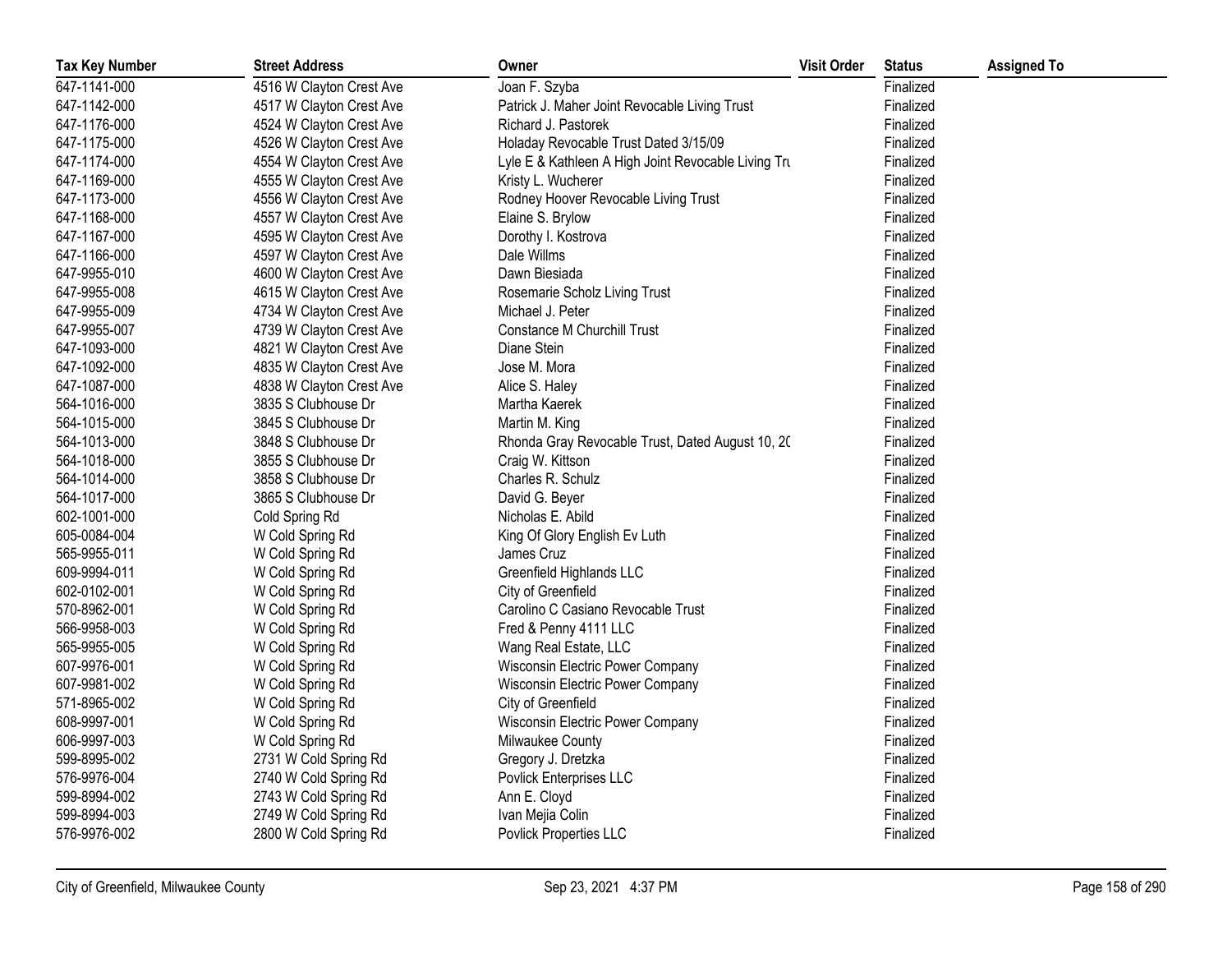| <b>Tax Key Number</b> | <b>Street Address</b> | Owner                                            | <b>Visit Order</b> | <b>Status</b> | <b>Assigned To</b> |
|-----------------------|-----------------------|--------------------------------------------------|--------------------|---------------|--------------------|
| 599-8993-000          | 2811 W Cold Spring Rd | <b>Marc Nadal</b>                                |                    | Finalized     |                    |
| 599-8992-002          | 2815 W Cold Spring Rd | Ann E. Cloyd                                     |                    | Finalized     |                    |
| 599-8992-001          | 2821 W Cold Spring Rd | <b>Povlick Trust</b>                             |                    | Finalized     |                    |
| 599-8991-001          | 2829 W Cold Spring Rd | Thomas M. Dillon                                 |                    | Finalized     |                    |
| 576-9980-000          | 2900 W Cold Spring Rd | Salvation Army                                   |                    | Finalized     |                    |
| 599-8990-001          | 2901 W Cold Spring Rd | Ryan Rogahn                                      |                    | Finalized     |                    |
| 599-8989-000          | 2915 W Cold Spring Rd | Jose A. Chavez                                   |                    | Finalized     |                    |
| 576-9981-000          | 2930 W Cold Spring Rd | Vojislav Tubic                                   |                    | Finalized     |                    |
| 599-8988-000          | 2933 W Cold Spring Rd | Ellyn M. Kressin                                 |                    | Finalized     |                    |
| 599-8987-000          | 3001 W Cold Spring Rd | Philip F. Vogel Granchildren's Trust             |                    | Finalized     |                    |
| 576-9982-001          | 3014 W Cold Spring Rd | Shirley M. Shircel                               |                    | Finalized     |                    |
| 599-8986-001          | 3015 W Cold Spring Rd | Elida A. Elizonda                                |                    | Finalized     |                    |
| 576-9983-001          | 3030 W Cold Spring Rd | Keith R. Dixon                                   |                    | Finalized     |                    |
| 599-8985-000          | 3033 W Cold Spring Rd | <b>Richard Shircel</b>                           |                    | Finalized     |                    |
| 576-9984-000          | 3100 W Cold Spring Rd | Robert A. Dentice                                |                    | Finalized     |                    |
| 599-8984-000          | 3101 W Cold Spring Rd | Stojan Coralic                                   |                    | Finalized     |                    |
| 576-9985-000          | 3116 W Cold Spring Rd | Robert W. Kolski                                 |                    | Finalized     |                    |
| 599-8983-000          | 3131 W Cold Spring Rd | Stojan Coralic                                   |                    | Finalized     |                    |
| 576-9986-000          | 3140 W Cold Spring Rd | Ramiro Ramirez                                   |                    | Finalized     |                    |
| 599-8982-000          | 3141 W Cold Spring Rd | Shahid Latif                                     |                    | Finalized     |                    |
| 576-9987-000          | 3200 W Cold Spring Rd | Michael J. Drissel                               |                    | Finalized     |                    |
| 599-8980-002          | 3201 W Cold Spring Rd | Herman Yang                                      |                    | Finalized     |                    |
| 599-8980-001          | 3207 W Cold Spring Rd | Carmello J & Margaret E Albanese Rev Trust Dated |                    | Finalized     |                    |
| 599-8980-003          | 3207 W Cold Spring Rd | Carmello J. Albanese Revocable Trust             |                    | Finalized     |                    |
| 599-8979-000          | 3215 W Cold Spring Rd | Marilyn M. Ashland                               |                    | Finalized     |                    |
| 576-9988-000          | 3218 W Cold Spring Rd | Rudy Guerrero                                    |                    | Finalized     |                    |
| 599-8978-003          | 3223 W Cold Spring Rd | Barry B. Feeley                                  |                    | Finalized     |                    |
| 576-9989-000          | 3228 W Cold Spring Rd | Robert A. Zimmerman                              |                    | Finalized     |                    |
| 599-8977-000          | 3231 W Cold Spring Rd | Gustavo Moran                                    |                    | Finalized     |                    |
| 576-9990-002          | 3290 W Cold Spring Rd | Gregory Hicks                                    |                    | Finalized     |                    |
| 576-9990-001          | 3300 W Cold Spring Rd | Branko Stojsavljevic                             |                    | Finalized     |                    |
| 599-8976-000          | 3305 W Cold Spring Rd | Andrew J. Heisel                                 |                    | Finalized     |                    |
| 576-9991-000          | 3308 W Cold Spring Rd | David A. Karpinski II                            |                    | Finalized     |                    |
| 599-8975-000          | 3319 W Cold Spring Rd | Kong Pheng Ci Thao                               |                    | Finalized     |                    |
| 599-8974-002          | 3321 W Cold Spring Rd | Brian K. Fink                                    |                    | Finalized     |                    |
| 599-8974-001          | 3321 W Cold Spring Rd | Brian K. Fink                                    |                    | Finalized     |                    |
| 576-9992-000          | 3322 W Cold Spring Rd | <b>Richard Pliska</b>                            |                    | Finalized     |                    |
| 576-9994-006          | 3336 W Cold Spring Rd | Nancy J Fleege Trust                             |                    | Finalized     |                    |
| 599-8973-003          | 3405 W Cold Spring Rd | Csilla Edith Sandor                              |                    | Finalized     |                    |
| 576-9994-002          | 3414 W Cold Spring Rd | Mark J. Krumnow                                  |                    | Finalized     |                    |
| 599-8973-002          | 3415 W Cold Spring Rd | Kim Peot                                         |                    | Finalized     |                    |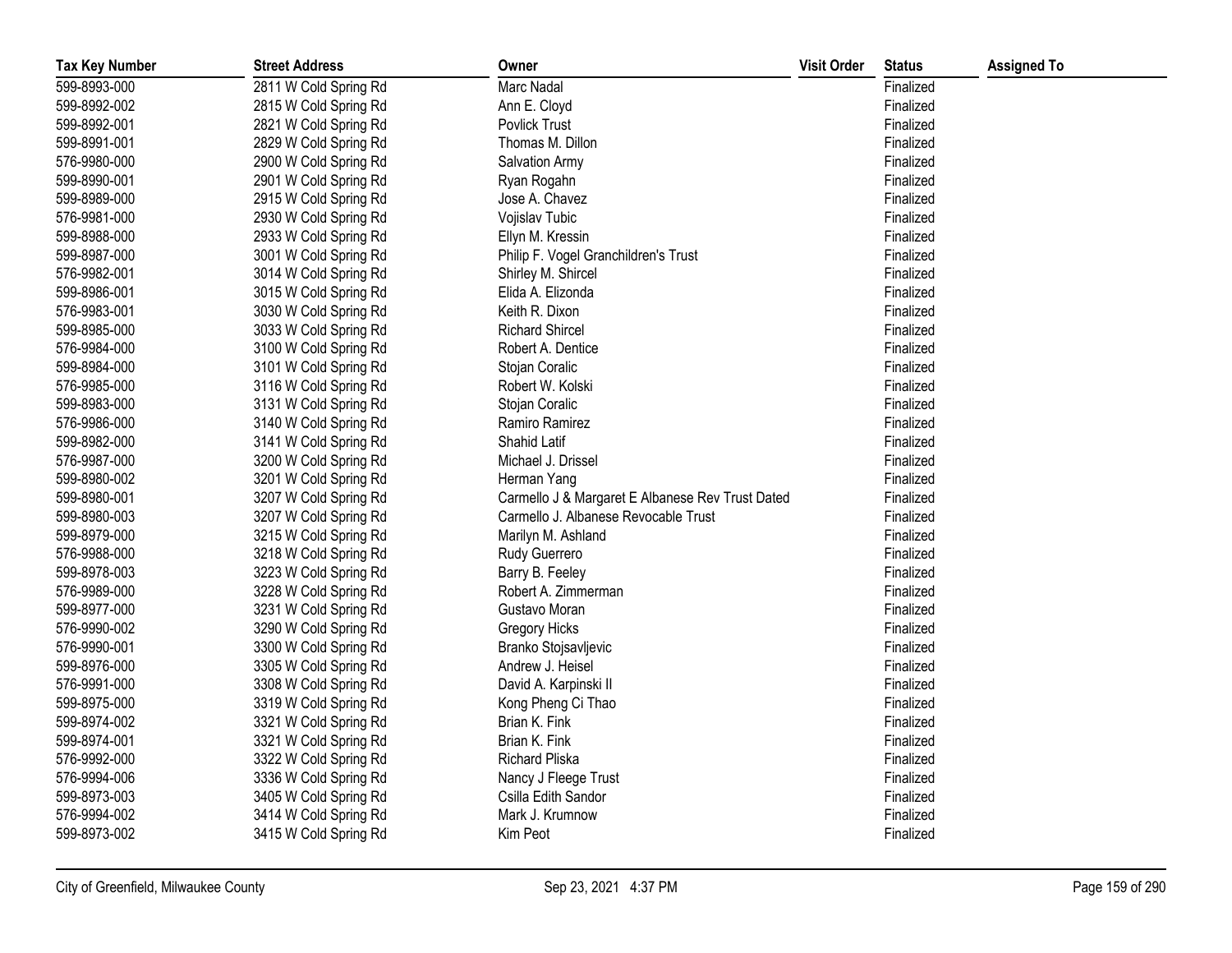| <b>Tax Key Number</b> | <b>Street Address</b> | Owner                       | <b>Visit Order</b> | <b>Status</b> | <b>Assigned To</b> |
|-----------------------|-----------------------|-----------------------------|--------------------|---------------|--------------------|
| 576-9994-003          | 3424 W Cold Spring Rd | Krystalle M. Schuetz        |                    | Finalized     |                    |
| 599-8973-001          | 3431 W Cold Spring Rd | Vanessa M. Cardinal         |                    | Finalized     |                    |
| 576-9994-004          | 3434 W Cold Spring Rd | Judy A. Pierucki            |                    | Finalized     |                    |
| 575-8893-005          | 3550 W Cold Spring Rd | Stanley G. Szupica          |                    | Finalized     |                    |
| 575-8893-006          | 3570 W Cold Spring Rd | Edith E. Ellis              |                    | Finalized     |                    |
| 575-8893-008          | 3610 W Cold Spring Rd | Betel Michael Garcia-Leyva  |                    | Finalized     |                    |
| 600-0047-001          | 3615 W Cold Spring Rd | Nicholas S. Norgal          |                    | Finalized     |                    |
| 575-8893-009          | 3620 W Cold Spring Rd | Corey R. Diamond            |                    | Finalized     |                    |
| 600-9989-000          | 3705 W Cold Spring Rd | William L. Bosmans          |                    | Finalized     |                    |
| 600-9988-000          | 3713 W Cold Spring Rd | Dale A. Rome                |                    | Finalized     |                    |
| 575-0085-000          | 3732 W Cold Spring Rd | Richard T. Mc Nulty         |                    | Finalized     |                    |
| 575-0086-000          | 3734 W Cold Spring Rd | Amy E. Boerst               |                    | Finalized     |                    |
| 575-0087-000          | 3736 W Cold Spring Rd | Jadwiga K. Bedlechowicz     |                    | Finalized     |                    |
| 575-0088-000          | 3738 W Cold Spring Rd | Jeffery A. Fendt            |                    | Finalized     |                    |
| 575-0089-000          | 3740 W Cold Spring Rd | Vickie J. Flocker           |                    | Finalized     |                    |
| 575-0090-000          | 3742 W Cold Spring Rd | Richard J. Lechner          |                    | Finalized     |                    |
| 575-0091-000          | 3744 W Cold Spring Rd | John Romans Jr              |                    | Finalized     |                    |
| 575-0092-000          | 3746 W Cold Spring Rd | Mary K. Lemense             |                    | Finalized     |                    |
| 600-9932-002          | 3807 W Cold Spring Rd | Jacob D. Tibbits            |                    | Finalized     |                    |
| 600-9932-001          | 3821 W Cold Spring Rd | Maria Arteaga               |                    | Finalized     |                    |
| 575-8912-000          | 4010 W Cold Spring Rd | Gregory M. Wiza             |                    | Finalized     |                    |
| 575-8913-000          | 4020 W Cold Spring Rd | Sia Vang                    |                    | Finalized     |                    |
| 575-8914-001          | 4030 W Cold Spring Rd | Jeffrey R. Honeck           |                    | Finalized     |                    |
| 600-9983-000          | 4031 W Cold Spring Rd | Joyce E. Riley              |                    | Finalized     |                    |
| 575-8914-003          | 4036 W Cold Spring Rd | Michael D. Riley            |                    | Finalized     |                    |
| 600-9982-000          | 4039 W Cold Spring Rd | Thomas C. Brown             |                    | Finalized     |                    |
| 575-8915-001          | 4106 W Cold Spring Rd | Richard B. Miller           |                    | Finalized     |                    |
| 600-9981-000          | 4109 W Cold Spring Rd | Edward A. Krajenka          |                    | Finalized     |                    |
| 575-8916-000          | 4122 W Cold Spring Rd | Arnold E Werner Life Estate |                    | Finalized     |                    |
| 600-9980-000          | 4127 W Cold Spring Rd | Mark S. Orlowski            |                    | Finalized     |                    |
| 600-9979-000          | 4143 W Cold Spring Rd | Paul A Ahrens Trust         |                    | Finalized     |                    |
| 575-8917-002          | 4200 W Cold Spring Rd | John D. Stanke Living Trust |                    | Finalized     |                    |
| 575-8917-001          | 4210 W Cold Spring Rd | Luis Hernandez              |                    | Finalized     |                    |
| 600-9978-000          | 4211 W Cold Spring Rd | Francisco Navarro           |                    | Finalized     |                    |
| 575-8918-001          | 4216 W Cold Spring Rd | Darrell J. Buffington       |                    | Finalized     |                    |
| 575-8919-000          | 4220 W Cold Spring Rd | RPC Properties, LLC         |                    | Finalized     |                    |
| 600-9977-001          | 4231 W Cold Spring Rd | Lisa Molkentine             |                    | Finalized     |                    |
| 601-9965-002          | 4401 W Cold Spring Rd | John B. Pettersen           |                    | Finalized     |                    |
| 601-9965-004          | 4415 W Cold Spring Rd | Mark D. Ploeckelman Sr      |                    | Finalized     |                    |
| 601-9964-001          | 4421 W Cold Spring Rd | Michael J. Canney           |                    | Finalized     |                    |
| 601-9963-001          | 4435 W Cold Spring Rd | Joseph M. Woods             |                    | Finalized     |                    |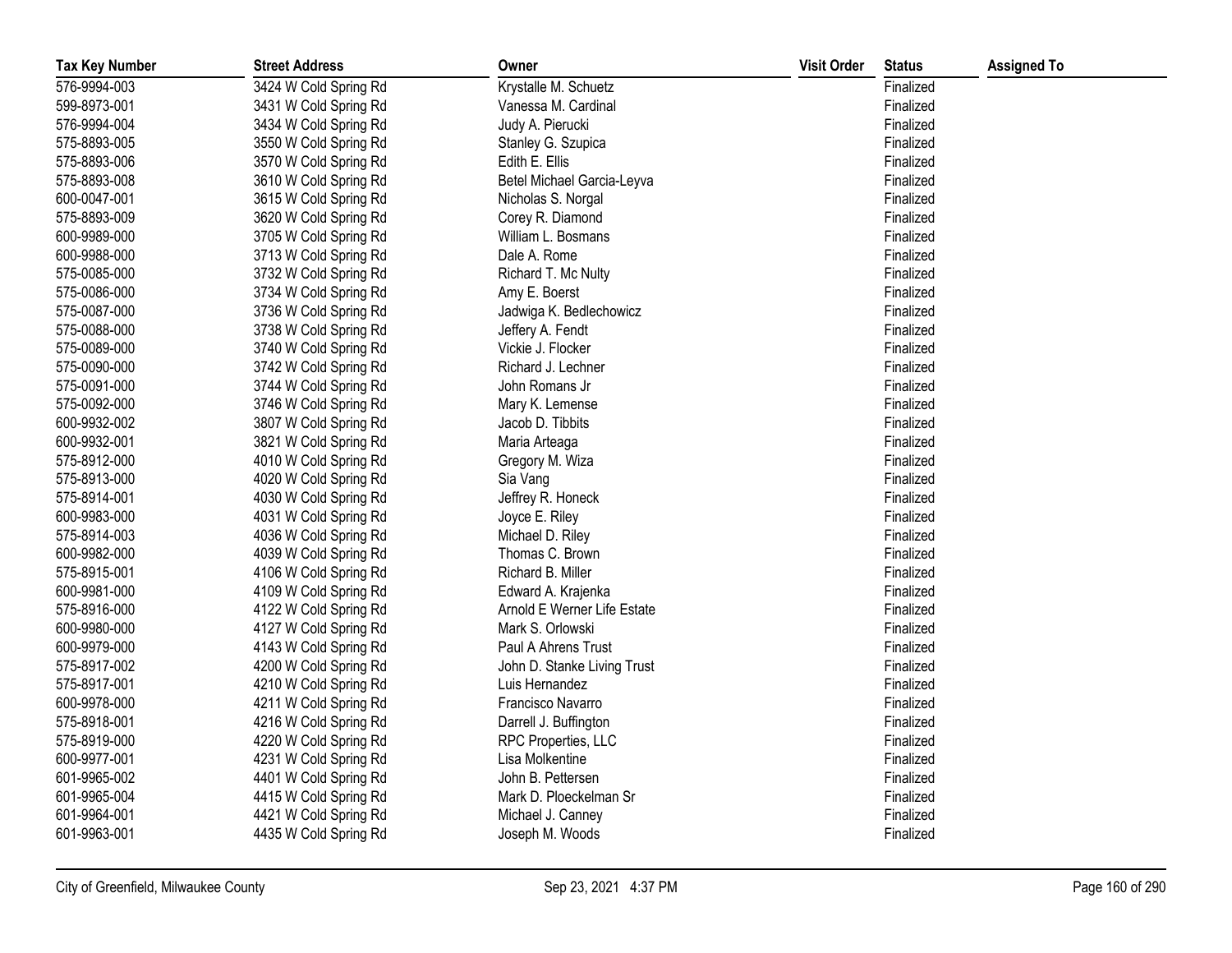| <b>Tax Key Number</b> | <b>Street Address</b> | Owner                                 | <b>Visit Order</b> | <b>Status</b> | <b>Assigned To</b> |
|-----------------------|-----------------------|---------------------------------------|--------------------|---------------|--------------------|
| 601-9962-000          | 4505 W Cold Spring Rd | Cruz Alberto Rojo                     |                    | Finalized     |                    |
| 601-9961-000          | 4525 W Cold Spring Rd | James Multhauf                        |                    | Finalized     |                    |
| 601-9960-000          | 4531 W Cold Spring Rd | <b>Edward Mcgillis</b>                |                    | Finalized     |                    |
| 574-8983-002          | 4660 W Cold Spring Rd | D & D Team 2 LLC                      |                    | Finalized     |                    |
| 601-9921-000          | 4729 W Cold Spring Rd | Michael L. Kucak                      |                    | Finalized     |                    |
| 574-8983-003          | 4800 W Cold Spring Rd | D & D Team 2 LLC                      |                    | Finalized     |                    |
| 601-9884-001          | 4801 W Cold Spring Rd | Joseph A. Rasmussen                   |                    | Finalized     |                    |
| 601-9884-007          | 4825 W Cold Spring Rd | Robert Kuhnke                         |                    | Finalized     |                    |
| 574-8983-004          | 4900 W Cold Spring Rd | <b>Coldspring Road Apartments LLC</b> |                    | Finalized     |                    |
| 601-9883-005          | 4919 W Cold Spring Rd | Amy Davidsz                           |                    | Finalized     |                    |
| 601-9883-004          | 4925 W Cold Spring Rd | Peter V. Soumphonphakdy               |                    | Finalized     |                    |
| 574-8983-005          | 4960 W Cold Spring Rd | Shovers Family Irrevoc Trust          |                    | Finalized     |                    |
| 601-9856-005          | 5015 W Cold Spring Rd | Andrea D. Johnson                     |                    | Finalized     |                    |
| 601-9856-003          | 5075 W Cold Spring Rd | David Stein                           |                    | Finalized     |                    |
| 573-8989-001          | 5100 W Cold Spring Rd | Christy A. Sanhuber                   |                    | Finalized     |                    |
| 602-9999-001          | 5105 W Cold Spring Rd | Marc J. Lovora                        |                    | Finalized     |                    |
| 602-9998-003          | 5125 W Cold Spring Rd | Luis R. Capetillo                     |                    | Finalized     |                    |
| 573-8990-003          | 5126 W Cold Spring Rd | Kristina Colgan                       |                    | Finalized     |                    |
| 602-9998-005          | 5135 W Cold Spring Rd | Sharon Rafalski                       |                    | Finalized     |                    |
| 573-8991-001          | 5200 W Cold Spring Rd | Scott A. Wyrowski                     |                    | Finalized     |                    |
| 602-9964-003          | 5205 W Cold Spring Rd | <b>Matthew Pavlat</b>                 |                    | Finalized     |                    |
| 573-8992-001          | 5210 W Cold Spring Rd | David Cerda                           |                    | Finalized     |                    |
| 602-9964-004          | 5215 W Cold Spring Rd | John P. Meinholz                      |                    | Finalized     |                    |
| 573-8993-002          | 5220 W Cold Spring Rd | Eugene R. Miller                      |                    | Finalized     |                    |
| 602-9963-005          | 5225 W Cold Spring Rd | <b>Timothy Gorecki</b>                |                    | Finalized     |                    |
| 573-8993-003          | 5240 W Cold Spring Rd | Novak Novakovic                       |                    | Finalized     |                    |
| 602-9962-001          | 5241 W Cold Spring Rd | Richard J. Ueberfluss                 |                    | Finalized     |                    |
| 573-8994-006          | 5300 W Cold Spring Rd | Milorad Acamovic                      |                    | Finalized     |                    |
| 602-9961-000          | 5315 W Cold Spring Rd | Benjamin J. Baenen                    |                    | Finalized     |                    |
| 573-8994-004          | 5320 W Cold Spring Rd | Thao T. Nguyen                        |                    | Finalized     |                    |
| 602-9959-001          | 5325 W Cold Spring Rd | Robert A. Sipl                        |                    | Finalized     |                    |
| 602-9958-001          | 5339 W Cold Spring Rd | Dale G. Latus                         |                    | Finalized     |                    |
| 573-8994-008          | 5340 W Cold Spring Rd | Stevan Lazic                          |                    | Finalized     |                    |
| 573-8995-000          | 5400 W Cold Spring Rd | Steven Astemborski                    |                    | Finalized     |                    |
| 602-9957-003          | 5401 W Cold Spring Rd | Leroy L Judd, Sr Survivor's Trust     |                    | Finalized     |                    |
| 573-8996-000          | 5404 W Cold Spring Rd | Harry W. Stratton                     |                    | Finalized     |                    |
| 573-8999-001          | 5408 W Cold Spring Rd | Frances M. Walker                     |                    | Finalized     |                    |
| 602-9957-002          | 5415 W Cold Spring Rd | Timothy H. Kovars                     |                    | Finalized     |                    |
| 573-9000-004          | 5424 W Cold Spring Rd | Carrie E. Sahr                        |                    | Finalized     |                    |
| 602-9955-001          | 5425 W Cold Spring Rd | Imeida Davalos                        |                    | Finalized     |                    |
| 573-9000-003          | 5428 W Cold Spring Rd | Steven G. Maxwell                     |                    | Finalized     |                    |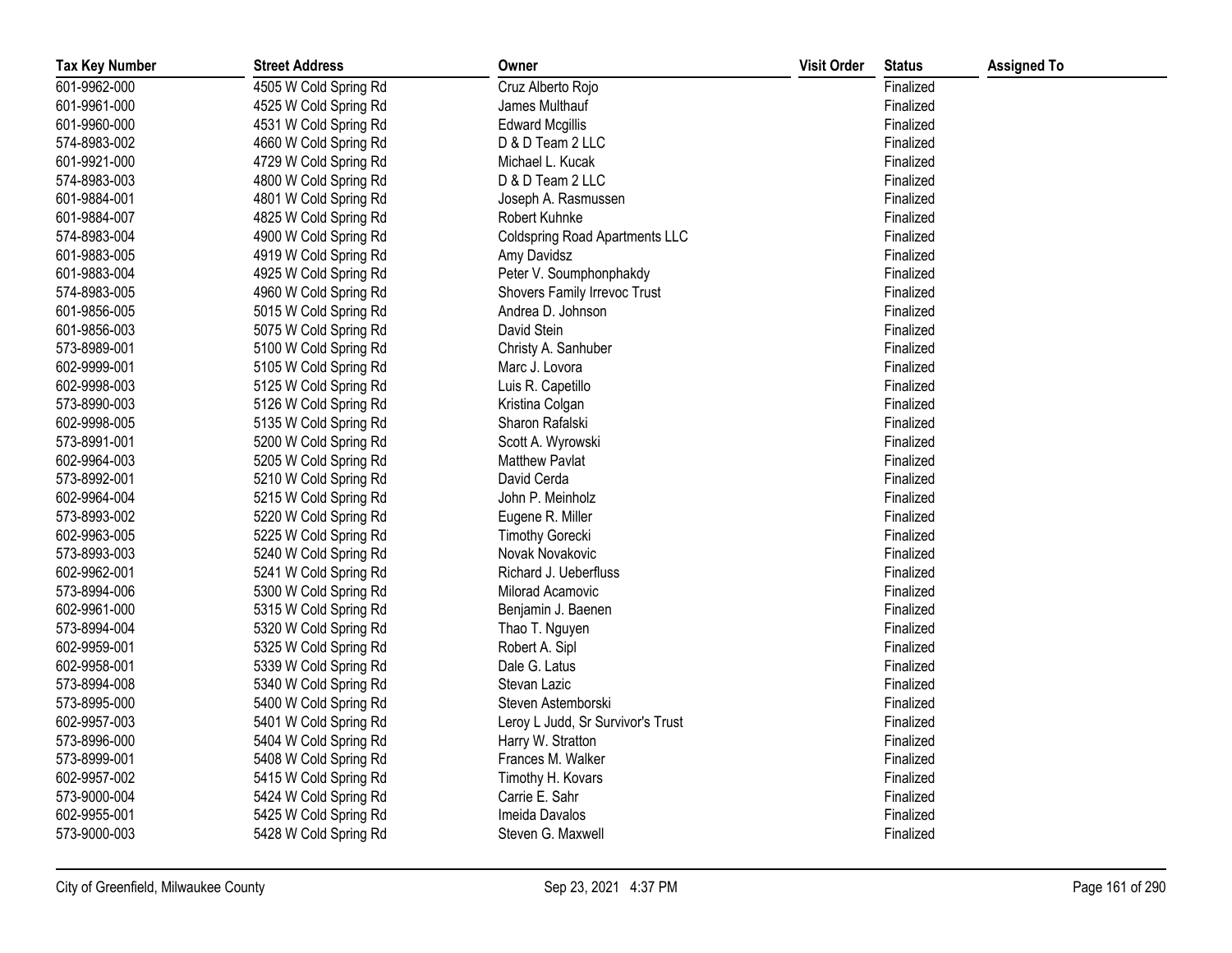| <b>Tax Key Number</b> | <b>Street Address</b> | Owner                                            | <b>Visit Order</b> | <b>Status</b> | <b>Assigned To</b> |
|-----------------------|-----------------------|--------------------------------------------------|--------------------|---------------|--------------------|
| 602-9954-001          | 5441 W Cold Spring Rd | Steven W. Getzin and Susan M. Getzin Revocable 7 |                    | Finalized     |                    |
| 602-1002-000          | 5515 W Cold Spring Rd | Carlos Roman                                     |                    | Finalized     |                    |
| 602-9952-004          | 5605 W Cold Spring Rd | Richard Ohlendorf                                |                    | Finalized     |                    |
| 602-9952-003          | 5621 W Cold Spring Rd | David Goeb                                       |                    | Finalized     |                    |
| 572-8940-000          | 6030 W Cold Spring Rd | Samuel Miller                                    |                    | Finalized     |                    |
| 603-9999-001          | 6115 W Cold Spring Rd | Jaystores LLC                                    |                    | Finalized     |                    |
| 572-1124-000          | 6116 W Cold Spring Rd | Harrison Tran                                    |                    | Finalized     |                    |
| 572-1125-000          | 6124 W Cold Spring Rd | Juan R. Braun                                    |                    | Finalized     |                    |
| 603-9991-005          | 6143 W Cold Spring Rd | <b>BTS6 LLC</b>                                  |                    | Finalized     |                    |
| 603-9991-004          | 6167 W Cold Spring Rd | <b>BTS6 LLC</b>                                  |                    | Finalized     |                    |
| 572-8944-000          | 6200 W Cold Spring Rd | Susan J. Finke Revocable Trust                   |                    | Finalized     |                    |
| 572-8946-001          | 6212 W Cold Spring Rd | Scott D. Stephan                                 |                    | Finalized     |                    |
| 603-9990-000          | 6215 W Cold Spring Rd | Karen J. Schultz                                 |                    | Finalized     |                    |
| 572-8946-002          | 6220 W Cold Spring Rd | Gary Mysliwy                                     |                    | Finalized     |                    |
| 603-9989-002          | 6223 W Cold Spring Rd | Sabrina A. Siekert                               |                    | Finalized     |                    |
| 572-1049-000          | 6228 W Cold Spring Rd | Caroline L. Raduka                               |                    | Finalized     |                    |
| 603-9989-001          | 6231 W Cold Spring Rd | Kenneth A. Peoples                               |                    | Finalized     |                    |
| 572-1050-000          | 6236 W Cold Spring Rd | Michael T. Raduka                                |                    | Finalized     |                    |
| 572-8947-000          | 6240 W Cold Spring Rd | Christopher Monigold                             |                    | Finalized     |                    |
| 603-9988-000          | 6301 W Cold Spring Rd | Alexis Bahena                                    |                    | Finalized     |                    |
| 572-1051-000          | 6310 W Cold Spring Rd | Raul F. Lopez Torres                             |                    | Finalized     |                    |
| 603-9987-000          | 6321 W Cold Spring Rd | Genevieve Sobocinski                             |                    | Finalized     |                    |
| 572-8948-000          | 6324 W Cold Spring Rd | Melody Tetzlaff                                  |                    | Finalized     |                    |
| 603-9986-000          | 6333 W Cold Spring Rd | Gregory J. Bradley                               |                    | Finalized     |                    |
| 603-9985-000          | 6341 W Cold Spring Rd | Janice R. Yenter                                 |                    | Finalized     |                    |
| 572-8951-000          | 6404 W Cold Spring Rd | Thomas D. Grooms                                 |                    | Finalized     |                    |
| 603-9984-002          | 6407 W Cold Spring Rd | Jacob Miller                                     |                    | Finalized     |                    |
| 572-8952-000          | 6410 W Cold Spring Rd | Larry Holter                                     |                    | Finalized     |                    |
| 603-9984-001          | 6411 W Cold Spring Rd | Yara I. Hurtado                                  |                    | Finalized     |                    |
| 572-8953-000          | 6420 W Cold Spring Rd | Daniel J. Malsack                                |                    | Finalized     |                    |
| 603-9983-000          | 6421 W Cold Spring Rd | <b>Thomas Walberts</b>                           |                    | Finalized     |                    |
| 572-8954-000          | 6434 W Cold Spring Rd | Robbie J. Brinkman                               |                    | Finalized     |                    |
| 603-9979-000          | 6439 W Cold Spring Rd | David W. Ostrowski                               |                    | Finalized     |                    |
| 572-8955-000          | 6500 W Cold Spring Rd | Daryll T. Pung                                   |                    | Finalized     |                    |
| 603-9978-000          | 6507 W Cold Spring Rd | Richard M. Leffel                                |                    | Finalized     |                    |
| 572-8956-001          | 6510 W Cold Spring Rd | Douglas M. Reaves                                |                    | Finalized     |                    |
| 603-9977-001          | 6525 W Cold Spring Rd | David M. Laack                                   |                    | Finalized     |                    |
| 572-8959-001          | 6530 W Cold Spring Rd | Sonduc Tran                                      |                    | Finalized     |                    |
| 572-8960-000          | 6538 W Cold Spring Rd | Wade Tourangeau                                  |                    | Finalized     |                    |
| 572-8961-000          | 6600 W Cold Spring Rd | <b>Bradley Burgard</b>                           |                    | Finalized     |                    |
| 603-9972-002          | 6603 W Cold Spring Rd | Michael T. Riley                                 |                    | Finalized     |                    |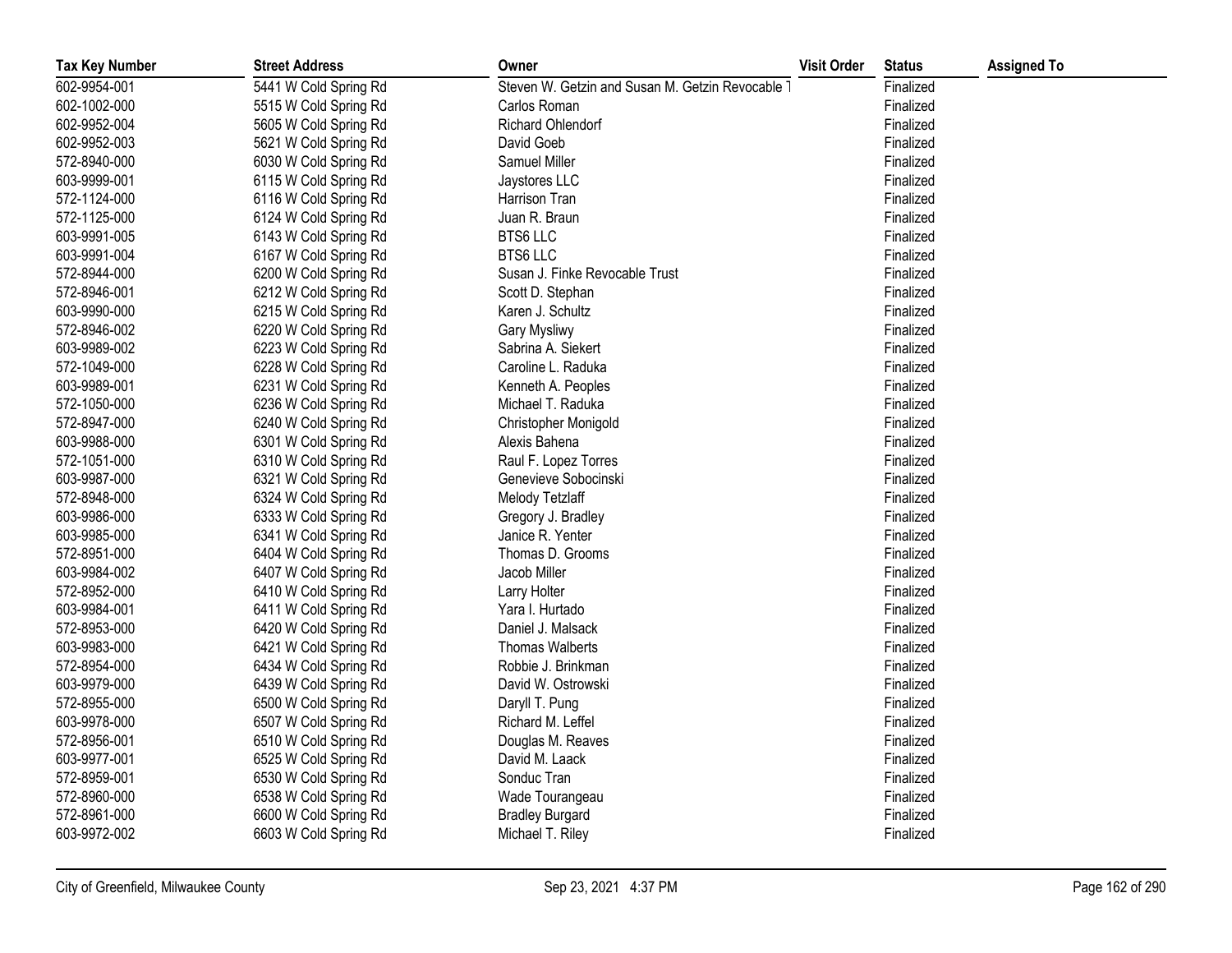| <b>Tax Key Number</b> | <b>Street Address</b> | Owner                                               | <b>Visit Order</b> | <b>Status</b> | <b>Assigned To</b> |
|-----------------------|-----------------------|-----------------------------------------------------|--------------------|---------------|--------------------|
| 603-9972-001          | 6611 W Cold Spring Rd | Kowalski Trust                                      |                    | Finalized     |                    |
| 572-8962-000          | 6616 W Cold Spring Rd | Matthew J. Schultz                                  |                    | Finalized     |                    |
| 603-9971-001          | 6617 W Cold Spring Rd | James E. Sulkowski                                  |                    | Finalized     |                    |
| 603-9970-000          | 6625 W Cold Spring Rd | Todd C. Hetzel                                      |                    | Finalized     |                    |
| 572-8963-000          | 6630 W Cold Spring Rd | Thomas J. Gralewicz                                 |                    | Finalized     |                    |
| 572-8964-000          | 6636 W Cold Spring Rd | William Christopher Ward                            |                    | Finalized     |                    |
| 572-8965-000          | 6700 W Cold Spring Rd | Kyle M. Falkner                                     |                    | Finalized     |                    |
| 603-9966-000          | 6703 W Cold Spring Rd | Charles L. Rehorst                                  |                    | Finalized     |                    |
| 572-8966-000          | 6710 W Cold Spring Rd | Oscar De La Rosa                                    |                    | Finalized     |                    |
| 603-9965-000          | 6715 W Cold Spring Rd | Steven R. Stelse                                    |                    | Finalized     |                    |
| 571-8943-000          | 6826 W Cold Spring Rd | Daniel J. Schultz                                   |                    | Finalized     |                    |
| 571-8944-000          | 6834 W Cold Spring Rd | Paul Kroenke                                        |                    | Finalized     |                    |
| 571-8945-000          | 6908 W Cold Spring Rd | Mary K. Kuenzi                                      |                    | Finalized     |                    |
| 571-8946-000          | 6914 W Cold Spring Rd | Thomas R. Carlin                                    |                    | Finalized     |                    |
| 604-0001-001          | 6921 W Cold Spring Rd | <b>Greenfield School District</b>                   |                    | Finalized     |                    |
| 604-0007-000          | 7001 W Cold Spring Rd | James Callan Inc                                    |                    | Finalized     |                    |
| 604-0006-000          | 7007 W Cold Spring Rd | James Callan Inc                                    |                    | Finalized     |                    |
| 571-1017-000          | 7014 W Cold Spring Rd | Patricia Rand-Zuercher                              |                    | Finalized     |                    |
| 571-1016-000          | 7024 W Cold Spring Rd | Darryl Krajewski                                    |                    | Finalized     |                    |
| 571-1015-000          | 7034 W Cold Spring Rd | Anderson Revocable Living Trust Dated 6/14/2006     |                    | Finalized     |                    |
| 571-1014-000          | 7070 W Cold Spring Rd | <b>Brian Hetrick</b>                                |                    | Finalized     |                    |
| 571-8967-000          | 7100 W Cold Spring Rd | Kim Francis Smith & Jill Marie Smith Revoc Living T |                    | Finalized     |                    |
| 604-0015-000          | 7111 W Cold Spring Rd | James Callan Inc                                    |                    | Finalized     |                    |
| 604-0014-000          | 7121 W Cold Spring Rd | James Callan Inc                                    |                    | Finalized     |                    |
| 571-8968-000          | 7126 W Cold Spring Rd | Mark R. Rowe                                        |                    | Finalized     |                    |
| 604-0013-000          | 7135 W Cold Spring Rd | James Callan Inc                                    |                    | Finalized     |                    |
| 571-8971-001          | 7136 W Cold Spring Rd | John E. Erickson                                    |                    | Finalized     |                    |
| 604-9996-001          | 7411 W Cold Spring Rd | Al Ulma Revocable Living Trust                      |                    | Finalized     |                    |
| 604-9995-000          | 7431 W Cold Spring Rd | <b>HOI Investments LLC</b>                          |                    | Finalized     |                    |
| 604-9994-000          | 7441 W Cold Spring Rd | Francis J. Jablonski                                |                    | Finalized     |                    |
| 604-9993-000          | 7507 W Cold Spring Rd | Hope Wolverton                                      |                    | Finalized     |                    |
| 604-9992-001          | 7517 W Cold Spring Rd | Shree SARAS 2, LLC                                  |                    | Finalized     |                    |
| 605-9998-000          | 7619 W Cold Spring Rd | Charles E. Petroske                                 |                    | Finalized     |                    |
| 605-9997-000          | 7625 W Cold Spring Rd | Ronald R. Tramm                                     |                    | Finalized     |                    |
| 605-9996-000          | 7635 W Cold Spring Rd | Sean Slaski                                         |                    | Finalized     |                    |
| 605-9995-000          | 7701 W Cold Spring Rd | Howard Lindstrom                                    |                    | Finalized     |                    |
| 605-9994-000          | 7715 W Cold Spring Rd | Rolf Schiermeister                                  |                    | Finalized     |                    |
| 605-9993-000          | 7729 W Cold Spring Rd | <b>Guenther Living Trust</b>                        |                    | Finalized     |                    |
| 570-8962-002          | 7734 W Cold Spring Rd | Marilyn S. Marriott                                 |                    | Finalized     |                    |
| 570-1010-000          | 7748 W Cold Spring Rd | Matthew H. Moonen                                   |                    | Finalized     |                    |
| 570-1009-000          | 7764 W Cold Spring Rd | James P. Craig Sr                                   |                    | Finalized     |                    |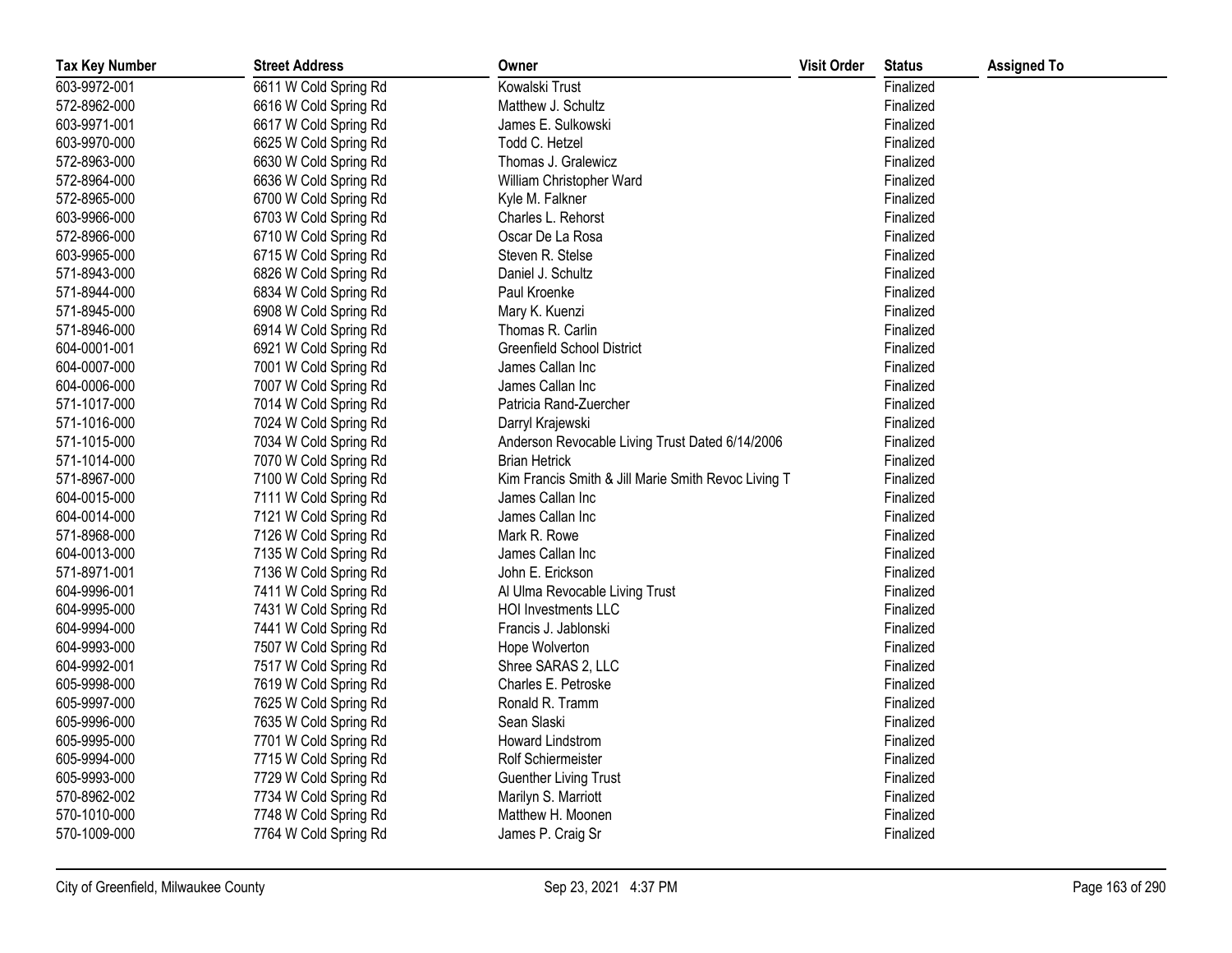| <b>Tax Key Number</b> | <b>Street Address</b> | Owner                                | <b>Visit Order</b> | <b>Status</b> | <b>Assigned To</b> |
|-----------------------|-----------------------|--------------------------------------|--------------------|---------------|--------------------|
| 605-9991-002          | 7801 W Cold Spring Rd | Rolerat, Cecilia Rev Trust           |                    | Finalized     |                    |
| 570-1000-000          | 7820 W Cold Spring Rd | Grover Lamont Bennett III            |                    | Finalized     |                    |
| 605-9990-000          | 7825 W Cold Spring Rd | Richard D. Leer Jr                   |                    | Finalized     |                    |
| 570-8964-000          | 7826 W Cold Spring Rd | Steven Sobolewski                    |                    | Finalized     |                    |
| 605-9989-000          | 7839 W Cold Spring Rd | Edouard C. Becker                    |                    | Finalized     |                    |
| 605-9988-000          | 7901 W Cold Spring Rd | Charles B. Grund                     |                    | Finalized     |                    |
| 570-1024-000          | 7910 W Cold Spring Rd | David M. Mecikalski                  |                    | Finalized     |                    |
| 605-9987-000          | 7911 W Cold Spring Rd | <b>William Seeber</b>                |                    | Finalized     |                    |
| 605-9986-002          | 7921 W Cold Spring Rd | Rene Howard-Paez                     |                    | Finalized     |                    |
| 570-1023-000          | 7930 W Cold Spring Rd | Robert A. Loh Sr                     |                    | Finalized     |                    |
| 605-9986-001          | 7935 W Cold Spring Rd | Pamela L. Sierzchulski               |                    | Finalized     |                    |
| 570-8965-001          | 7942 W Cold Spring Rd | Ryan P. Schnurer                     |                    | Finalized     |                    |
| 570-8967-001          | 8000 W Cold Spring Rd | Brian F. Weis                        |                    | Finalized     |                    |
| 605-0067-000          | 8001 W Cold Spring Rd | Andrew S. Davidson                   |                    | Finalized     |                    |
| 605-0068-001          | 8011 W Cold Spring Rd | Tamara L. Ausloos                    |                    | Finalized     |                    |
| 605-0069-000          | 8025 W Cold Spring Rd | Diane L. Wendt                       |                    | Finalized     |                    |
| 605-0070-000          | 8037 W Cold Spring Rd | Jacqueline M. Jenkins                |                    | Finalized     |                    |
| 570-1111-000          | 8040 W Cold Spring Rd | Ronald H. Erdman                     |                    | Finalized     |                    |
| 570-8969-001          | 8100 W Cold Spring Rd | Justin M. Ramsey                     |                    | Finalized     |                    |
| 605-0071-000          | 8101 W Cold Spring Rd | Leonard F. Meyer                     |                    | Finalized     |                    |
| 570-1075-000          | 8118 W Cold Spring Rd | Richard E. Sanger                    |                    | Finalized     |                    |
| 605-0072-000          | 8121 W Cold Spring Rd | Kenneth A. May                       |                    | Finalized     |                    |
| 570-8971-003          | 8128 W Cold Spring Rd | Adrianna R. Bast                     |                    | Finalized     |                    |
| 605-0073-000          | 8201 W Cold Spring Rd | John T. Porteous                     |                    | Finalized     |                    |
| 570-8971-002          | 8210 W Cold Spring Rd | Cheryl Dallmann                      |                    | Finalized     |                    |
| 605-0074-000          | 8215 W Cold Spring Rd | William C. Rogge                     |                    | Finalized     |                    |
| 570-1050-000          | 8216 W Cold Spring Rd | Kyle Voelker                         |                    | Finalized     |                    |
| 605-0075-000          | 8225 W Cold Spring Rd | <b>Gregory Golubeff Living Trust</b> |                    | Finalized     |                    |
| 570-1051-000          | 8228 W Cold Spring Rd | Ardeth J. Thomas Revocable Trust     |                    | Finalized     |                    |
| 570-1052-000          | 8240 W Cold Spring Rd | Richard A Gennerman Revocable Trust  |                    | Finalized     |                    |
| 570-8975-002          | 8334 W Cold Spring Rd | Christopher Fengier                  |                    | Finalized     |                    |
| 570-8975-001          | 8348 W Cold Spring Rd | Lincoln Real Estate Investment       |                    | Finalized     |                    |
| 606-9999-004          | 8433 W Cold Spring Rd | Jeffrey A. Stefanski                 |                    | Finalized     |                    |
| 606-9999-003          | 8453 W Cold Spring Rd | Brian D. McKee                       |                    | Finalized     |                    |
| 569-8986-001          | 8500 W Cold Spring Rd | St John The Evangelist Cong          |                    | Finalized     |                    |
| 569-8987-001          | 8500 W Cold Spring Rd | St John The Evangelist Cong          |                    | Finalized     |                    |
| 606-9999-002          | 8505 W Cold Spring Rd | Randall L. Chezem Jr                 |                    | Finalized     |                    |
| 606-9997-001          | 8541 W Cold Spring Rd | Benjamin A. Janetzke                 |                    | Finalized     |                    |
| 606-0211-000          | 8625 W Cold Spring Rd | Kim M. Schwab                        |                    | Finalized     |                    |
| 606-0210-000          | 8647 W Cold Spring Rd | Branko Djurica                       |                    | Finalized     |                    |
| 569-8988-003          | 8708 W Cold Spring Rd | Dennis E. Lorentz                    |                    | Finalized     |                    |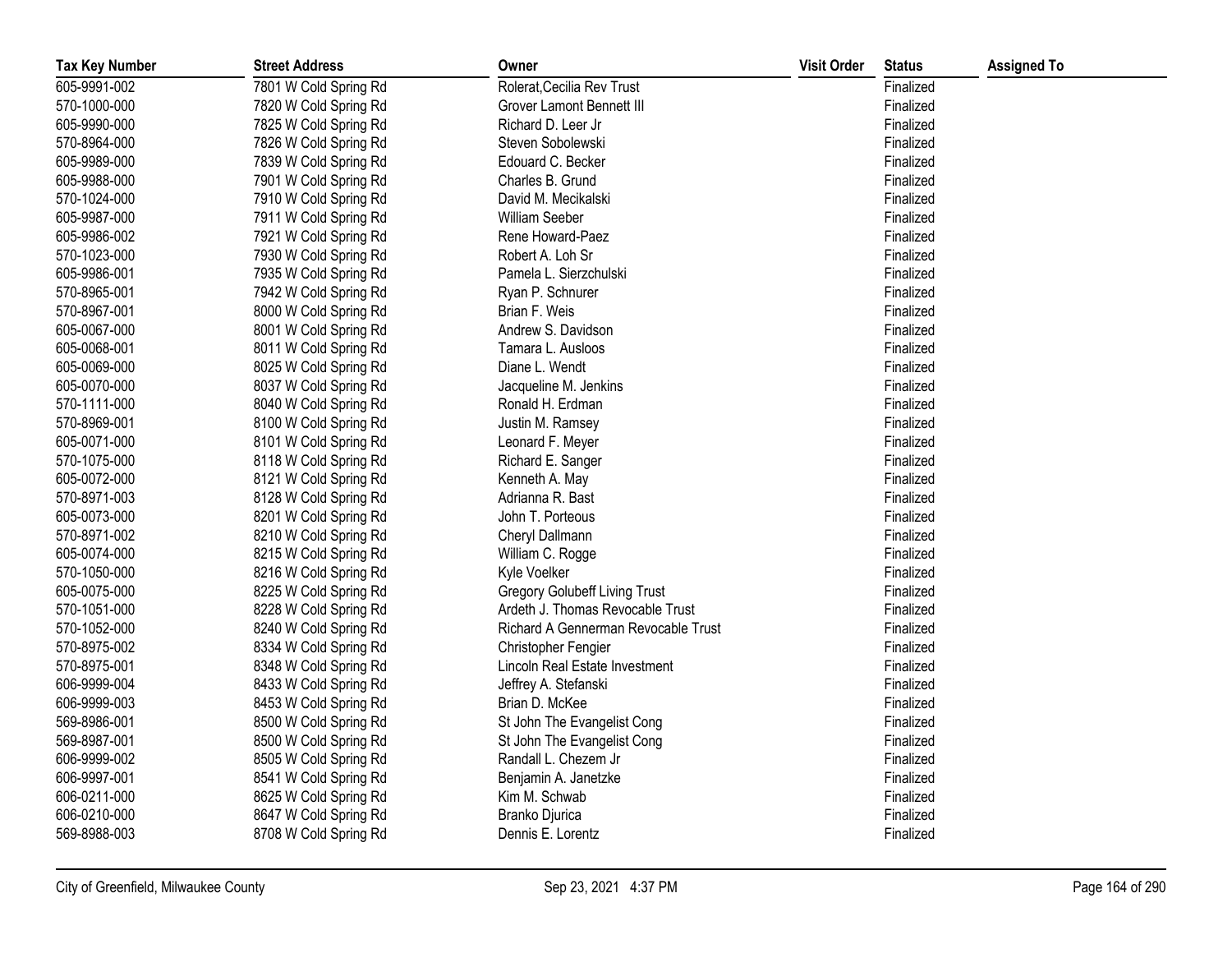| <b>Tax Key Number</b> | <b>Street Address</b> | Owner                             | <b>Visit Order</b> | <b>Status</b> | <b>Assigned To</b> |
|-----------------------|-----------------------|-----------------------------------|--------------------|---------------|--------------------|
| 606-9995-001          | 8715 W Cold Spring Rd | Anthony M. Wagner                 |                    | Finalized     |                    |
| 606-9994-001          | 8727 W Cold Spring Rd | John Mitchell                     |                    | Finalized     |                    |
| 569-8989-001          | 8740 W Cold Spring Rd | Steven M. Cannistra               |                    | Finalized     |                    |
| 606-9993-001          | 8741 W Cold Spring Rd | Mary Agnes Koceja                 |                    | Finalized     |                    |
| 569-1241-001          | 8802 W Cold Spring Rd | Mary J. Welch-Donovan             |                    | Finalized     |                    |
| 569-1242-001          | 8814 W Cold Spring Rd | Joseph F. Ruekert                 |                    | Finalized     |                    |
| 569-1243-000          | 8822 W Cold Spring Rd | Robert A. Ciesielczyk             |                    | Finalized     |                    |
| 569-1214-001          | 8906 W Cold Spring Rd | Robert F. Kopplin                 |                    | Finalized     |                    |
| 606-0129-000          | 8907 W Cold Spring Rd | Jack A. Willison                  |                    | Finalized     |                    |
| 606-9991-001          | 8919 W Cold Spring Rd | Hoan X. Nguyen                    |                    | Finalized     |                    |
| 606-9990-002          | 8921 W Cold Spring Rd | Andrew Ceballos                   |                    | Finalized     |                    |
| 606-9990-001          | 8941 W Cold Spring Rd | Paul E. Yerke                     |                    | Finalized     |                    |
| 569-1215-000          | 8986 W Cold Spring Rd | Richard F. Uecker                 |                    | Finalized     |                    |
| 569-1129-000          | 9000 W Cold Spring Rd | Charlotte E. Seib                 |                    | Finalized     |                    |
| 606-9989-004          | 9001 W Cold Spring Rd | Dianne M. Kraus                   |                    | Finalized     |                    |
| 569-1130-000          | 9008 W Cold Spring Rd | PLC Properties, LLC               |                    | Finalized     |                    |
| 606-9989-003          | 9009 W Cold Spring Rd | Justin T. Lex                     |                    | Finalized     |                    |
| 606-9988-005          | 9015 W Cold Spring Rd | Denis A. Kremer                   |                    | Finalized     |                    |
| 606-9988-001          | 9023 W Cold Spring Rd | Douglas E. Otto                   |                    | Finalized     |                    |
| 569-1131-000          | 9060 W Cold Spring Rd | Jay P. Fehr                       |                    | Finalized     |                    |
| 569-1132-000          | 9070 W Cold Spring Rd | Jeffrey L. Clark                  |                    | Finalized     |                    |
| 569-1100-002          | 9100 W Cold Spring Rd | Anthony Bieszk                    |                    | Finalized     |                    |
| 606-0232-000          | 9101 W Cold Spring Rd | Rachel R. Strutz                  |                    | Finalized     |                    |
| 606-0233-000          | 9103 W Cold Spring Rd | Christopher C. Stumpf             |                    | Finalized     |                    |
| 569-1100-001          | 9104 W Cold Spring Rd | Moneer Saied                      |                    | Finalized     |                    |
| 606-0234-000          | 9105 W Cold Spring Rd | Donald J. Sikora                  |                    | Finalized     |                    |
| 569-1102-001          | 9106 W Cold Spring Rd | Christine M. Schloesser           |                    | Finalized     |                    |
| 606-0235-000          | 9107 W Cold Spring Rd | Young Yi                          |                    | Finalized     |                    |
| 606-0236-000          | 9121 W Cold Spring Rd | <b>Florence McGill</b>            |                    | Finalized     |                    |
| 606-0237-000          | 9123 W Cold Spring Rd | Salvatore Corrao                  |                    | Finalized     |                    |
| 606-0238-000          | 9125 W Cold Spring Rd | Campanelli Family Revocable Trust |                    | Finalized     |                    |
| 606-0239-000          | 9127 W Cold Spring Rd | Michael Hulen Revocable Trust     |                    | Finalized     |                    |
| 569-1013-000          | 9138 W Cold Spring Rd | Christine Jimenez                 |                    | Finalized     |                    |
| 569-1014-000          | 9144 W Cold Spring Rd | Alcus T. Thompson                 |                    | Finalized     |                    |
| 606-0240-000          | 9151 W Cold Spring Rd | Julie Schrager                    |                    | Finalized     |                    |
| 606-0241-000          | 9153 W Cold Spring Rd | Lisa Stardy                       |                    | Finalized     |                    |
| 606-0242-000          | 9155 W Cold Spring Rd | John M. Willmering                |                    | Finalized     |                    |
| 606-0243-000          | 9157 W Cold Spring Rd | Elizabeth McGee                   |                    | Finalized     |                    |
| 606-0244-000          | 9171 W Cold Spring Rd | Gretchen C. Burt                  |                    | Finalized     |                    |
| 606-0245-000          | 9173 W Cold Spring Rd | Cheryl A. Weissman                |                    | Finalized     |                    |
| 606-0246-000          | 9175 W Cold Spring Rd | Karen Kapke                       |                    | Finalized     |                    |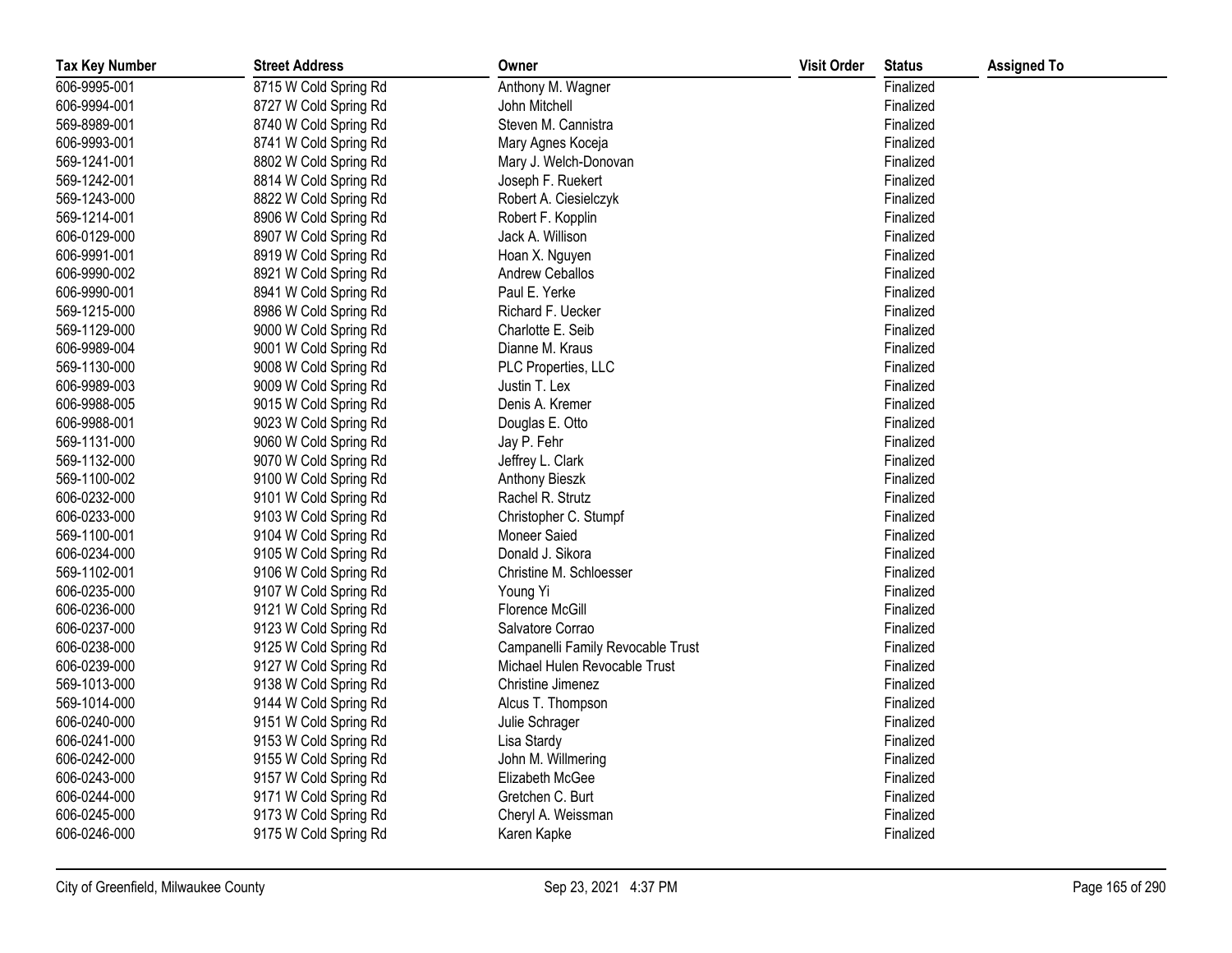| <b>Tax Key Number</b> | <b>Street Address</b> | Owner                              | <b>Visit Order</b> | <b>Status</b> | <b>Assigned To</b> |
|-----------------------|-----------------------|------------------------------------|--------------------|---------------|--------------------|
| 606-0247-000          | 9177 W Cold Spring Rd | Daniel E. Pfeifer                  |                    | Finalized     |                    |
| 568-8936-002          | 9220 W Cold Spring Rd | Kenneth A. Adam                    |                    | Finalized     |                    |
| 607-9996-000          | 9221 W Cold Spring Rd | Kenneth Nosek                      |                    | Finalized     |                    |
| 607-9995-000          | 9225 W Cold Spring Rd | Iris L. Kern                       |                    | Finalized     |                    |
| 568-8936-001          | 9230 W Cold Spring Rd | <b>Tommy Healy</b>                 |                    | Finalized     |                    |
| 607-9994-000          | 9275 W Cold Spring Rd | Gregory S. Aschenbrenner           |                    | Finalized     |                    |
| 607-9993-000          | 9301 W Cold Spring Rd | Roger R. Menger                    |                    | Finalized     |                    |
| 568-8937-001          | 9306 W Cold Spring Rd | <b>Richard Nitecki</b>             |                    | Finalized     |                    |
| 568-8938-001          | 9310 W Cold Spring Rd | Darren S. Abad                     |                    | Finalized     |                    |
| 607-9992-000          | 9311 W Cold Spring Rd | Loretta Prizwan                    |                    | Finalized     |                    |
| 568-8947-002          | 9316 W Cold Spring Rd | Gregg T. Edwards                   |                    | Finalized     |                    |
| 568-8948-001          | 9322 W Cold Spring Rd | Ryan Vanden Heuvel                 |                    | Finalized     |                    |
| 607-9991-000          | 9325 W Cold Spring Rd | Ryan R. Bauer                      |                    | Finalized     |                    |
| 607-9990-000          | 9331 W Cold Spring Rd | Curt M. Erdmann                    |                    | Finalized     |                    |
| 568-8949-000          | 9332 W Cold Spring Rd | Kristy L. Bowlin                   |                    | Finalized     |                    |
| 568-8950-000          | 9400 W Cold Spring Rd | Pauline M. Hogan                   |                    | Finalized     |                    |
| 607-9988-001          | 9401 W Cold Spring Rd | Toua T. Thao                       |                    | Finalized     |                    |
| 607-9987-001          | 9411 W Cold Spring Rd | Lee F. Reynolds                    |                    | Finalized     |                    |
| 568-8951-000          | 9412 W Cold Spring Rd | Anthony J. Adamski                 |                    | Finalized     |                    |
| 568-8958-001          | 9420 W Cold Spring Rd | John James Thomas III              |                    | Finalized     |                    |
| 607-9986-000          | 9423 W Cold Spring Rd | Lee F. Reynolds                    |                    | Finalized     |                    |
| 568-8959-000          | 9428 W Cold Spring Rd | Michael G. Zach                    |                    | Finalized     |                    |
| 607-9985-002          | 9455 W Cold Spring Rd | Garry R. Schroeder                 |                    | Finalized     |                    |
| 568-8960-000          | 9500 W Cold Spring Rd | Clifford H. Copass                 |                    | Finalized     |                    |
| 607-9985-001          | 9505 W Cold Spring Rd | Gerald L. Larscheidt               |                    | Finalized     |                    |
| 568-8967-001          | 9516 W Cold Spring Rd | <b>Conner Maurice</b>              |                    | Finalized     |                    |
| 568-8968-000          | 9524 W Cold Spring Rd | David J. Meservey                  |                    | Finalized     |                    |
| 607-9984-000          | 9525 W Cold Spring Rd | Scott H. Larsen                    |                    | Finalized     |                    |
| 607-9983-000          | 9531 W Cold Spring Rd | Trappers 1 LLC                     |                    | Finalized     |                    |
| 568-8969-000          | 9532 W Cold Spring Rd | David J. Meservey                  |                    | Finalized     |                    |
| 568-8970-000          | 9600 W Cold Spring Rd | Robert T. Bortman                  |                    | Finalized     |                    |
| 607-9981-004          | 9605 W Cold Spring Rd | Flexer1Flexer2                     |                    | Finalized     |                    |
| 568-8971-003          | 9610 W Cold Spring Rd | Judith A Zimmerlee Revocable Trust |                    | Finalized     |                    |
| 568-8971-002          | 9620 W Cold Spring Rd | Daniel A. Davidson Living Trust    |                    | Finalized     |                    |
| 568-8971-001          | 9630 W Cold Spring Rd | Mark A. Sikora                     |                    | Finalized     |                    |
| 568-8982-001          | 9700 W Cold Spring Rd | Robert Kriedermann                 |                    | Finalized     |                    |
| 568-8983-001          | 9710 W Cold Spring Rd | Shane Parker                       |                    | Finalized     |                    |
| 568-8989-003          | 9720 W Cold Spring Rd | Mark A. Walker                     |                    | Finalized     |                    |
| 568-8989-002          | 9730 W Cold Spring Rd | Donald J. Edwards Sr               |                    | Finalized     |                    |
| 568-8992-004          | 9740 W Cold Spring Rd | Louis W. Vanden Bush               |                    | Finalized     |                    |
| 607-9979-002          | 9803 W Cold Spring Rd | Neil H. Hesse                      |                    | Finalized     |                    |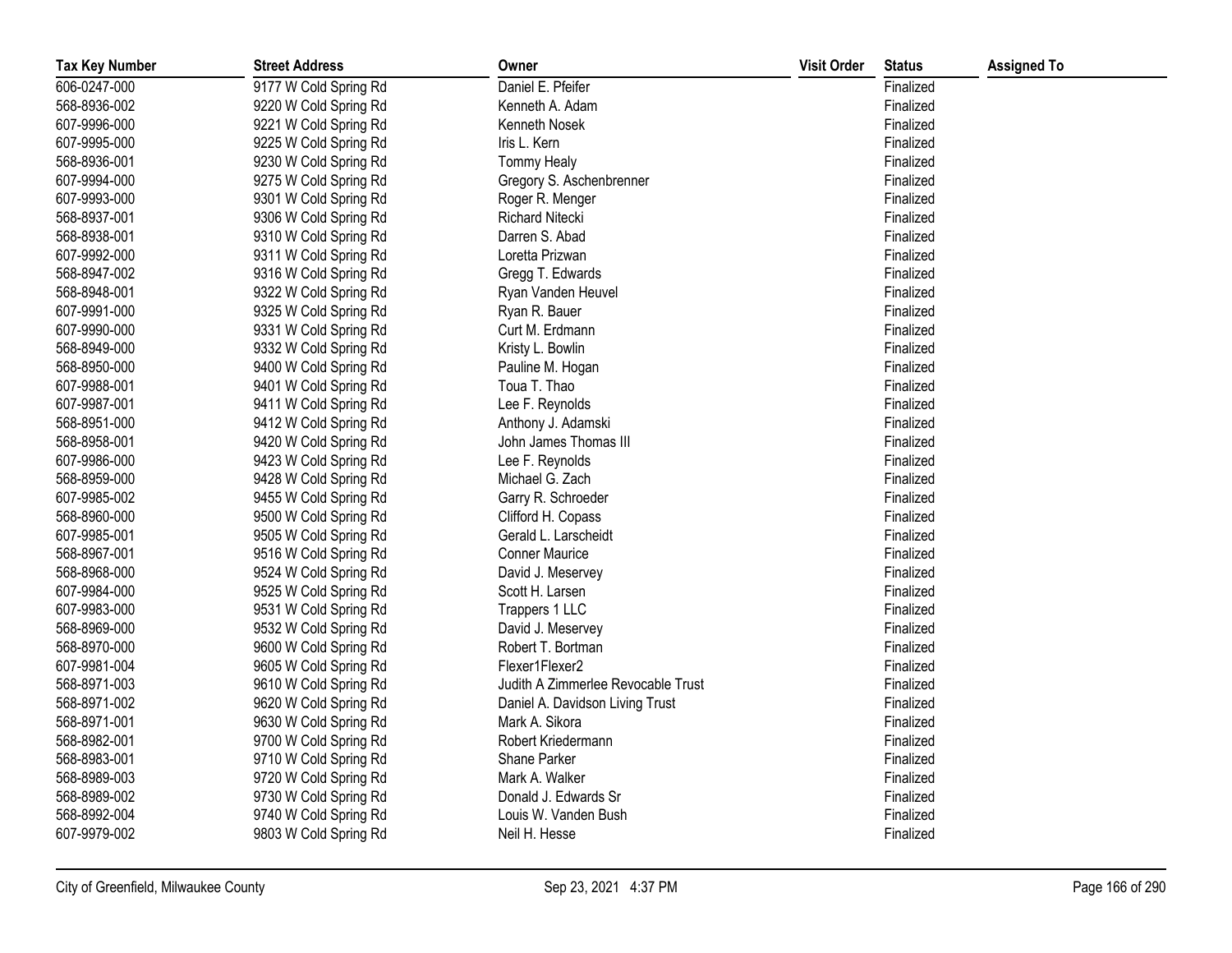| <b>Tax Key Number</b> | <b>Street Address</b>  | Owner                                            | <b>Visit Order</b> | <b>Status</b> | <b>Assigned To</b> |
|-----------------------|------------------------|--------------------------------------------------|--------------------|---------------|--------------------|
| 568-8993-001          | 9810 W Cold Spring Rd  | <b>Federico Villafuentes</b>                     |                    | Finalized     |                    |
| 568-1050-000          | 9826 W Cold Spring Rd  | Stephen A. Bayevich                              |                    | Finalized     |                    |
| 568-8995-002          | 9900 W Cold Spring Rd  | Dean M. Ambroch                                  |                    | Finalized     |                    |
| 568-8995-001          | 9906 W Cold Spring Rd  | Robert J & Karen M Streim Revocable Living Trust |                    | Finalized     |                    |
| 607-9978-000          | 9941 W Cold Spring Rd  | Kathleen A. Wade                                 |                    | Finalized     |                    |
| 608-9996-001          | 10105 W Cold Spring Rd | <b>Picadilly Apartments</b>                      |                    | Finalized     |                    |
| 567-0058-000          | 10110 W Cold Spring Rd | Karl R. Sobczak                                  |                    | Finalized     |                    |
| 567-0057-000          | 10120 W Cold Spring Rd | Frederick F. Zinski                              |                    | Finalized     |                    |
| 567-0056-000          | 10134 W Cold Spring Rd | Danielle Young                                   |                    | Finalized     |                    |
| 608-9998-000          | 10141 W Cold Spring Rd | 10141 Coldspring LLC                             |                    | Finalized     |                    |
| 567-0055-000          | 10200 W Cold Spring Rd | Laurie A. Martin                                 |                    | Finalized     |                    |
| 567-0098-001          | 10404 W Cold Spring Rd | Karl J. Kastner                                  |                    | Finalized     |                    |
| 567-0098-002          | 10410 W Cold Spring Rd | Karl J. Kastner                                  |                    | Finalized     |                    |
| 608-9995-005          | 10777 W Cold Spring Rd | Milwaukee County                                 |                    | Finalized     |                    |
| 566-9964-000          | 10830 W Cold Spring Rd | James Lach                                       |                    | Finalized     |                    |
| 609-9999-002          | 10835 W Cold Spring Rd | Joel R. Sheskey                                  |                    | Finalized     |                    |
| 566-9965-002          | 10906 W Cold Spring Rd | Kent R. Bieganski                                |                    | Finalized     |                    |
| 609-9997-000          | 10907 W Cold Spring Rd | Bette R. Weishar                                 |                    | Finalized     |                    |
| 566-9965-001          | 10920 W Cold Spring Rd | Amy Heaney                                       |                    | Finalized     |                    |
| 566-9966-000          | 10932 W Cold Spring Rd | Gary J. Durham                                   |                    | Finalized     |                    |
| 609-9986-002          | 11005 W Cold Spring Rd | Anthony E. Gierczak                              |                    | Finalized     |                    |
| 609-9985-000          | 11021 W Cold Spring Rd | Brian M. Christ                                  |                    | Finalized     |                    |
| 609-9984-000          | 11103 W Cold Spring Rd | Kenneth J. Lohr                                  |                    | Finalized     |                    |
| 609-9983-000          | 11111 W Cold Spring Rd | Julie A. Matusak                                 |                    | Finalized     |                    |
| 609-9979-000          | 11221 W Cold Spring Rd | Nelson J. Perry                                  |                    | Finalized     |                    |
| 566-9977-002          | 11250 W Cold Spring Rd | 11250 W Coldspring Rd LLC                        |                    | Finalized     |                    |
| 609-9978-002          | 11255 W Cold Spring Rd | Dennis Schwartz                                  |                    | Finalized     |                    |
| 566-9977-001          | 11266 W Cold Spring Rd | Merritte L. DeBuhr                               |                    | Finalized     |                    |
| 566-9978-000          | 11300 W Cold Spring Rd | Todd A. Mcmahon                                  |                    | Finalized     |                    |
| 609-9977-000          | 11313 W Cold Spring Rd | Mark W. Mannisto                                 |                    | Finalized     |                    |
| 566-9956-011          | 11330 W Cold Spring Rd | Kris D. Kopitske                                 |                    | Finalized     |                    |
| 609-9976-002          | 11333 W Cold Spring Rd | Larry K. Johnson                                 |                    | Finalized     |                    |
| 566-9956-003          | 11350 W Cold Spring Rd | Christopher Magruder                             |                    | Finalized     |                    |
| 609-9976-001          | 11355 W Cold Spring Rd | Nicholas A. Bauman                               |                    | Finalized     |                    |
| 609-9974-000          | 11425 W Cold Spring Rd | Alyssa Reck                                      |                    | Finalized     |                    |
| 566-9956-009          | 11430 W Cold Spring Rd | Laura M. Alar                                    |                    | Finalized     |                    |
| 566-9979-001          | 11436 W Cold Spring Rd | Robert Steinbrenner Sr                           |                    | Finalized     |                    |
| 609-9971-002          | 11501 W Cold Spring Rd | Michael J. Kasprzak                              |                    | Finalized     |                    |
| 566-9980-000          | 11512 W Cold Spring Rd | Jean C. Kulinski                                 |                    | Finalized     |                    |
| 609-9973-000          | 11515 W Cold Spring Rd | <b>Isaac Lorenson</b>                            |                    | Finalized     |                    |
| 609-9972-001          | 11525 W Cold Spring Rd | Stephen A. Gaza                                  |                    | Finalized     |                    |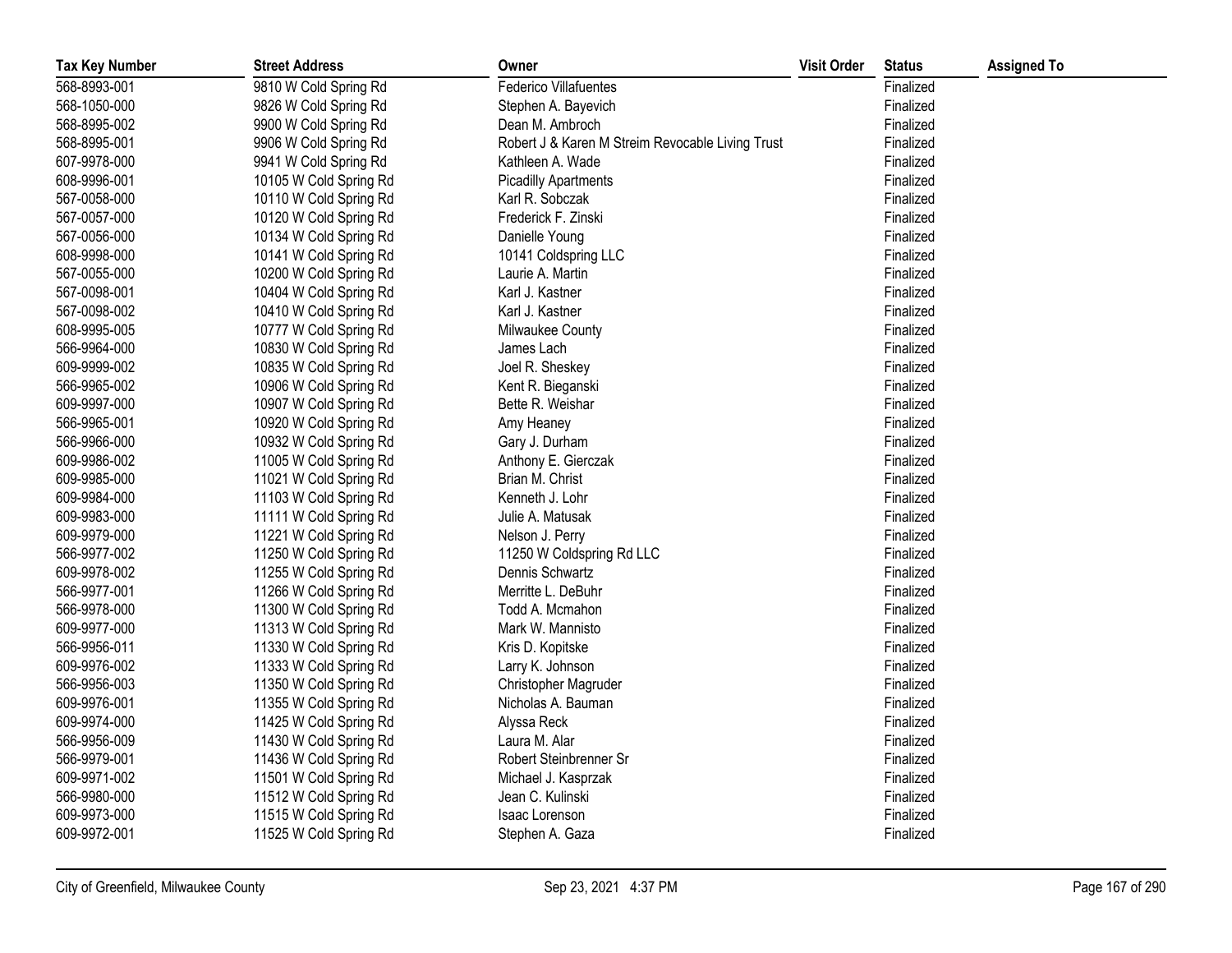| <b>Tax Key Number</b> | <b>Street Address</b>  | Owner                                           | <b>Visit Order</b> | <b>Status</b> | <b>Assigned To</b> |
|-----------------------|------------------------|-------------------------------------------------|--------------------|---------------|--------------------|
| 566-9981-000          | 11528 W Cold Spring Rd | Donna Mae Follstad                              |                    | Finalized     |                    |
| 565-9955-001          | 11540 W Cold Spring Rd | Victor M. Perea Jr                              |                    | Finalized     |                    |
| 565-9953-000          | 11610 W Cold Spring Rd | Daniel Bergen                                   |                    | Finalized     |                    |
| 610-9997-000          | 11629 W Cold Spring Rd | Samuel A. Lind                                  |                    | Finalized     |                    |
| 565-9955-010          | 11700 W Cold Spring Rd | City of Greenfield                              |                    | Finalized     |                    |
| 610-9996-008          | 11701 W Cold Spring Rd | Vincent L. Tripi III                            |                    | Finalized     |                    |
| 565-9956-000          | 11810 W Cold Spring Rd | Diane L. Zarse                                  |                    | Finalized     |                    |
| 565-9957-000          | 11830 W Cold Spring Rd | Dustin J. McInnes                               |                    | Finalized     |                    |
| 610-9995-001          | 11837 W Cold Spring Rd | Randy S. Schroeder                              |                    | Finalized     |                    |
| 565-9964-000          | 11910 W Cold Spring Rd | Shirley E. Zaeske                               |                    | Finalized     |                    |
| 565-9963-003          | 11920 W Cold Spring Rd | Lisa B. Treuer                                  |                    | Finalized     |                    |
| 565-9963-002          | 11930 W Cold Spring Rd | Lenore D. Jessup Revocable Trust                |                    | Finalized     |                    |
| 610-9994-001          | 11933 W Cold Spring Rd | Howard W. Moreland                              |                    | Finalized     |                    |
| 565-9966-000          | 11940 W Cold Spring Rd | Jeffrey J. Lehn                                 |                    | Finalized     |                    |
| 610-9994-002          | 11941 W Cold Spring Rd | <b>Austin Kairis</b>                            |                    | Finalized     |                    |
| 565-9967-000          | 11950 W Cold Spring Rd | Daniel E. Longstaff                             |                    | Finalized     |                    |
| 610-9993-000          | 12001 W Cold Spring Rd | Patricia A. Brandenburg                         |                    | Finalized     |                    |
| 565-0151-000          | 12154 W Cold Spring Rd | Charles T. Nitz                                 |                    | Finalized     |                    |
| 565-0157-000          | 12168 W Cold Spring Rd | Theresa Kartye                                  |                    | Finalized     |                    |
| 565-0156-000          | 12170 W Cold Spring Rd | Daniel C. Fifield                               |                    | Finalized     |                    |
| 565-0015-002          | 12240 W Cold Spring Rd | Mark A. Redetzke                                |                    | Finalized     |                    |
| 610-0004-000          | 12301 W Cold Spring Rd | Joseph A. Roate                                 |                    | Finalized     |                    |
| 565-9968-004          | 12310 W Cold Spring Rd | 12310 Coldspring LLC                            |                    | Finalized     |                    |
| 610-0003-000          | 12311 W Cold Spring Rd | <b>Brandon Austin</b>                           |                    | Finalized     |                    |
| 610-0002-000          | 12325 W Cold Spring Rd | Andrew A. Murnane                               |                    | Finalized     |                    |
| 610-0001-000          | 12331 W Cold Spring Rd | Annette M. Sajdak                               |                    | Finalized     |                    |
| 565-9968-003          | 12338 W Cold Spring Rd | Hardik Pandejee                                 |                    | Finalized     |                    |
| 610-9988-000          | 12347 W Cold Spring Rd | Chadwick J. Thomson                             |                    | Finalized     |                    |
| 565-9968-002          | 12348 W Cold Spring Rd | <b>Elvedin Hairic</b>                           |                    | Finalized     |                    |
| 565-9968-001          | 12368 W Cold Spring Rd | James K. Strehlow                               |                    | Finalized     |                    |
| 610-9987-000          | 12369 W Cold Spring Rd | Sandra M. Young                                 |                    | Finalized     |                    |
| 691-9830-000          | 2930 W College Ave     | John C. Hoppe                                   |                    | Finalized     |                    |
| 691-9831-000          | 2936 W College Ave     | Niels Van Wieringen                             |                    | Finalized     |                    |
| 691-9832-012          | 3030 W College Ave     | Deutsche Bank Trust Company Americas, As Truste |                    | Finalized     |                    |
| 691-9834-001          | 3102 W College Ave     | Donald H. Stezala                               |                    | Finalized     |                    |
| 691-9835-001          | 3106 W College Ave     | David B. Fleischman                             |                    | Finalized     |                    |
| 691-9836-019          | 3112 W College Ave     | Larry E. Petricek                               |                    | Finalized     |                    |
| 691-9836-020          | 3118 W College Ave     | Samuel B. Love                                  |                    | Finalized     |                    |
| 691-9836-005          | 3134 W College Ave     | Mahay Properties LLC                            |                    | Finalized     |                    |
| 691-9837-007          | 3200 W College Ave     | Terry R. Wilson                                 |                    | Finalized     |                    |
| 691-9837-034          | 3216 W College Ave     | Sheri Curran                                    |                    | Finalized     |                    |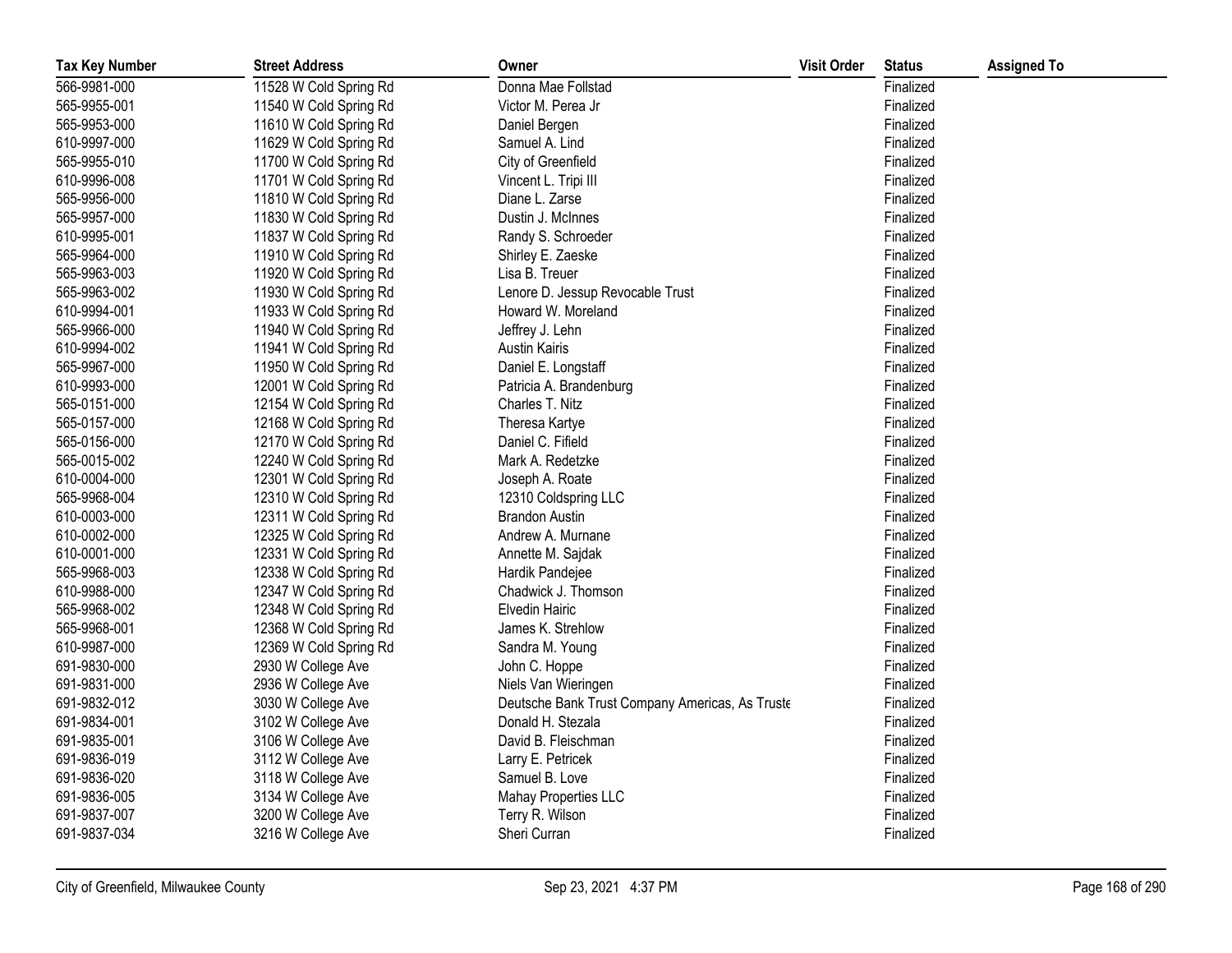| <b>Tax Key Number</b> | <b>Street Address</b> | Owner                                 | <b>Visit Order</b> | <b>Status</b> | <b>Assigned To</b> |
|-----------------------|-----------------------|---------------------------------------|--------------------|---------------|--------------------|
| 691-9837-010          | 3224 W College Ave    | Louis T. Steppke Jr                   |                    | Finalized     |                    |
| 691-9837-033          | 3232 W College Ave    | Houston R. Wilson                     |                    | Finalized     |                    |
| 691-9838-006          | 3302 W College Ave    | Michael J. Goetz                      |                    | Finalized     |                    |
| 691-9838-007          | 3302 W College Ave    | <b>MKE Investment Association LLC</b> |                    | Finalized     |                    |
| 691-9838-003          | 3302 W College Ave    | Beverly J. Fischer                    |                    | Finalized     |                    |
| 691-9838-004          | 3302 W College Ave    | <b>MKE Investment Association LLC</b> |                    | Finalized     |                    |
| 691-9838-005          | 3302 W College Ave    | Shirley J. Fischer                    |                    | Finalized     |                    |
| 691-9838-008          | 3312 W College Ave    | Shirley J. Fischer                    |                    | Finalized     |                    |
| 691-0060-000          | 3402 W College Ave    | Mahay Properties LLC                  |                    | Finalized     |                    |
| 691-0061-000          | 3424 W College Ave    | Mahay Properties LLC                  |                    | Finalized     |                    |
| 691-0062-000          | 3446 W College Ave    | <b>Tammy Ortiz</b>                    |                    | Finalized     |                    |
| 691-0063-000          | 3468 W College Ave    | Loc Tan Nguyen                        |                    | Finalized     |                    |
| 691-0064-000          | 3490 W College Ave    | Diane Montgomery                      |                    | Finalized     |                    |
| 692-8963-000          | 3506 W College Ave    | Audrey J. Hoese                       |                    | Finalized     |                    |
| 692-8965-004          | 3522 W College Ave    | Gary L. Sterkel                       |                    | Finalized     |                    |
| 692-8965-002          | 3530 W College Ave    | Dale D. Polakowski                    |                    | Finalized     |                    |
| 692-8966-001          | 3538 W College Ave    | <b>Grabiel Gonzalez</b>               |                    | Finalized     |                    |
| 692-8967-001          | 3606 W College Ave    | Frederick J. Domagalski               |                    | Finalized     |                    |
| 692-8967-002          | 3620 W College Ave    | Van N. Nguyen                         |                    | Finalized     |                    |
| 692-1078-000          | 3700 W College Ave    | Dominick J. Ratkowski                 |                    | Finalized     |                    |
| 692-1079-000          | 3710 W College Ave    | Judith A. Kaminski                    |                    | Finalized     |                    |
| 692-1080-000          | 3720 W College Ave    | Ramiro Maldonado Cisneros             |                    | Finalized     |                    |
| 692-1081-000          | 3730 W College Ave    | Surviving Spouse Nadboralski Trust    |                    | Finalized     |                    |
| 692-1082-000          | 3740 W College Ave    | Eugene E. Detert                      |                    | Finalized     |                    |
| 692-1083-000          | 3750 W College Ave    | Sharon Jean Drake                     |                    | Finalized     |                    |
| 692-1150-000          | 3850 W College Ave    | Robert Johns                          |                    | Finalized     |                    |
| 692-1149-000          | 3870 W College Ave    | Joseph Karl Spicer                    |                    | Finalized     |                    |
| 692-8981-002          | 3910 W College Ave    | John A. Taylor                        |                    | Finalized     |                    |
| 692-8981-001          | 3920 W College Ave    | William T. Wilke                      |                    | Finalized     |                    |
| 692-8986-007          | 3950 W College Ave    | Sibyl A. Woods                        |                    | Finalized     |                    |
| 692-8986-006          | 4022 W College Ave    | Lula B. Allison                       |                    | Finalized     |                    |
| 692-8982-001          | 4100 W College Ave    | Steve Sidello                         |                    | Finalized     |                    |
| 692-1187-000          | 4124 W College Ave    | Armand Qyra                           |                    | Finalized     |                    |
| 692-1188-000          | 4166 W College Ave    | Dragisa Filipovic                     |                    | Finalized     |                    |
| 692-1189-000          | 4210 W College Ave    | Mladen Djogo                          |                    | Finalized     |                    |
| 692-1190-000          | 4242 W College Ave    | Chung W. Leung                        |                    | Finalized     |                    |
| 692-1191-000          | 4274 W College Ave    | Daren Peach                           |                    | Finalized     |                    |
| 555-1275-000          | 4900 W Colonial Ct    | Kathleen R. Hayden                    |                    | Finalized     |                    |
| 555-1287-000          | 4901 W Colonial Ct    | Dawn R. Schrieber                     |                    | Finalized     |                    |
| 555-1277-000          | 4902 W Colonial Ct    | <b>Richard Coffren</b>                |                    | Finalized     |                    |
| 555-1289-000          | 4903 W Colonial Ct    | Richard D. Martin                     |                    | Finalized     |                    |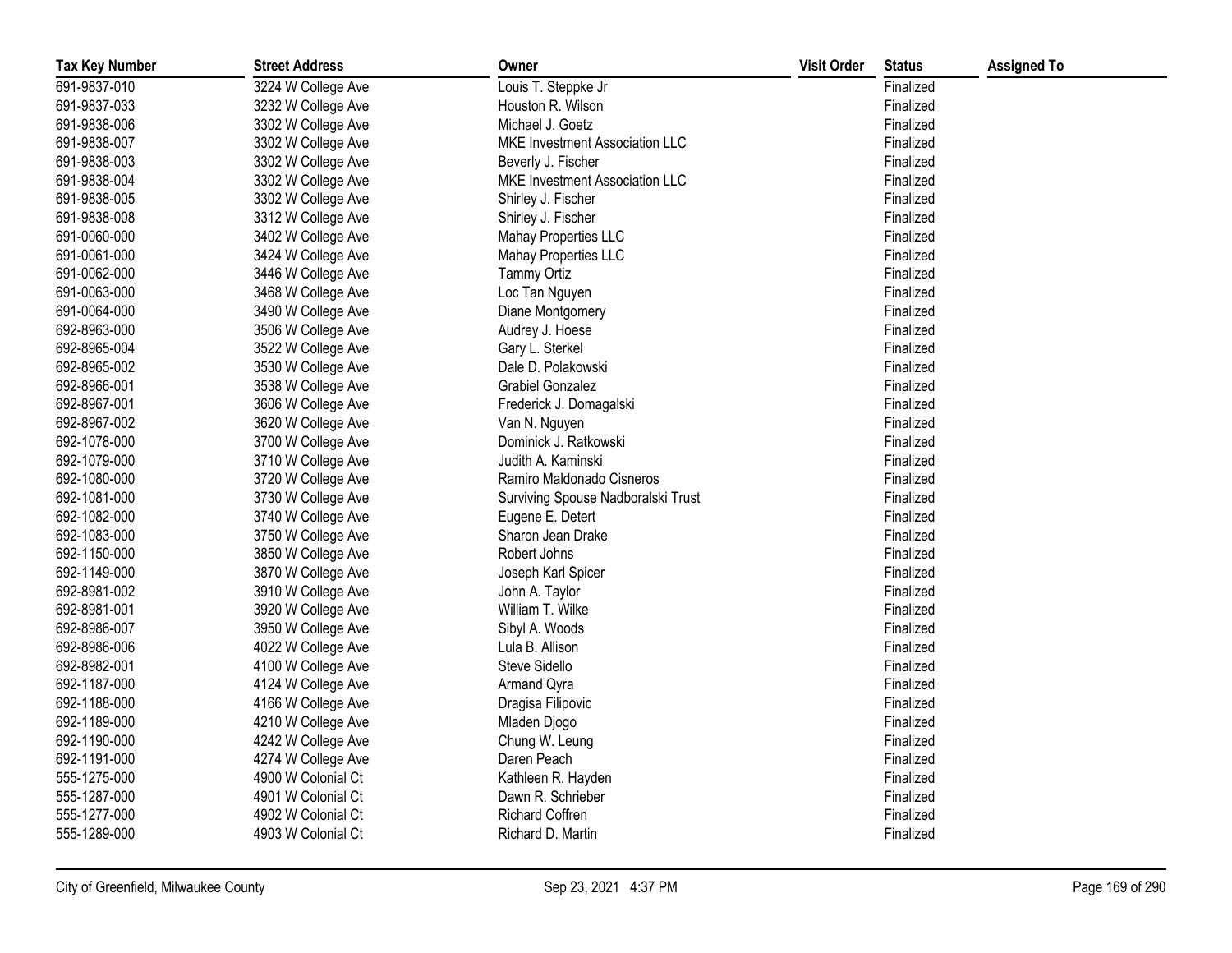| <b>Tax Key Number</b> | <b>Street Address</b> | Owner                                | <b>Visit Order</b> | <b>Status</b> | <b>Assigned To</b> |
|-----------------------|-----------------------|--------------------------------------|--------------------|---------------|--------------------|
| 555-1279-000          | 4904 W Colonial Ct    | Cynthia K. Erickson                  |                    | Finalized     |                    |
| 555-1291-000          | 4905 W Colonial Ct    | Trace J. McKay Jr                    |                    | Finalized     |                    |
| 555-1281-000          | 4906 W Colonial Ct    | Tanya Hicks                          |                    | Finalized     |                    |
| 555-1293-000          | 4907 W Colonial Ct    | Matthew A. Martin                    |                    | Finalized     |                    |
| 555-1283-000          | 4908 W Colonial Ct    | Monica M. Meyer                      |                    | Finalized     |                    |
| 555-1295-000          | 4909 W Colonial Ct    | Brian J. Kolb                        |                    | Finalized     |                    |
| 555-1285-000          | 4910 W Colonial Ct    | David J. Baranowski                  |                    | Finalized     |                    |
| 555-1297-000          | 4911 W Colonial Ct    | Andrew P. Klaus                      |                    | Finalized     |                    |
| 555-1274-000          | 4912 W Colonial Ct    | Karyn Oberlander                     |                    | Finalized     |                    |
| 555-1286-000          | 4913 W Colonial Ct    | Erika Guerrero                       |                    | Finalized     |                    |
| 555-1276-000          | 4914 W Colonial Ct    | Ralph Janasik                        |                    | Finalized     |                    |
| 555-1288-000          | 4915 W Colonial Ct    | Daniel Trad                          |                    | Finalized     |                    |
| 555-1278-000          | 4916 W Colonial Ct    | Nathan Wood                          |                    | Finalized     |                    |
| 555-1290-000          | 4917 W Colonial Ct    | Andrea M. Baron                      |                    | Finalized     |                    |
| 555-1280-000          | 4918 W Colonial Ct    | Samaria Wright                       |                    | Finalized     |                    |
| 555-1292-000          | 4919 W Colonial Ct    | Aida V. Refuerzo                     |                    | Finalized     |                    |
| 555-1282-000          | 4920 W Colonial Ct    | Janis G. Barnier                     |                    | Finalized     |                    |
| 555-1294-000          | 4921 W Colonial Ct    | Valerie Gallaway                     |                    | Finalized     |                    |
| 555-1284-000          | 4922 W Colonial Ct    | <b>Timothy Kleinke</b>               |                    | Finalized     |                    |
| 555-1296-000          | 4923 W Colonial Ct    | Rebecca Anderson                     |                    | Finalized     |                    |
| 555-1302-000          | 4931 W Colonial Ct    | Diane M. Bourquin                    |                    | Finalized     |                    |
| 555-1301-000          | 4933 W Colonial Ct    | Fred Ulmer                           |                    | Finalized     |                    |
| 555-1300-000          | 4935 W Colonial Ct    | Deana M. Zembinski                   |                    | Finalized     |                    |
| 555-1299-000          | 4937 W Colonial Ct    | Marianne F. Pogorzelski              |                    | Finalized     |                    |
| 555-1298-000          | 4939 W Colonial Ct    | Yunfan Zhang                         |                    | Finalized     |                    |
| 555-1305-000          | 4941 W Colonial Ct    | Joseph M. Nawrocki                   |                    | Finalized     |                    |
| 555-1304-000          | 4943 W Colonial Ct    | Patricia A. Drummond                 |                    | Finalized     |                    |
| 555-1303-000          | 4945 W Colonial Ct    | Judith A. Borowski                   |                    | Finalized     |                    |
| 555-1329-000          | 4947 W Colonial Ct    | Sabrina Rae Ware                     |                    | Finalized     |                    |
| 555-1328-000          | 4949 W Colonial Ct    | Lucille R. Buege                     |                    | Finalized     |                    |
| 555-1268-000          | 4951 W Colonial Ct    | Kathleen Oldenburg                   |                    | Finalized     |                    |
| 555-1273-000          | 4952 W Colonial Ct    | Mustafa Mohammad                     |                    | Finalized     |                    |
| 555-1267-000          | 4953 W Colonial Ct    | Amanda Borchardt                     |                    | Finalized     |                    |
| 555-1272-000          | 4954 W Colonial Ct    | Susan L. Kolton                      |                    | Finalized     |                    |
| 555-1266-000          | 4955 W Colonial Ct    | Maria Garcia                         |                    | Finalized     |                    |
| 555-1271-000          | 4956 W Colonial Ct    | Sandra Schott                        |                    | Finalized     |                    |
| 555-1265-000          | 4957 W Colonial Ct    | Carol R. Posada 2014 Revocable Trust |                    | Finalized     |                    |
| 555-1270-000          | 4958 W Colonial Ct    | Elizabeth Ricco                      |                    | Finalized     |                    |
| 555-1264-000          | 4959 W Colonial Ct    | Mark A. Forgette                     |                    | Finalized     |                    |
| 555-1269-000          | 4960 W Colonial Ct    | Bonnie J. Grenning                   |                    | Finalized     |                    |
| 555-1263-000          | 5000 W Colonial Ct    | Kathleen Ann Ziebell                 |                    | Finalized     |                    |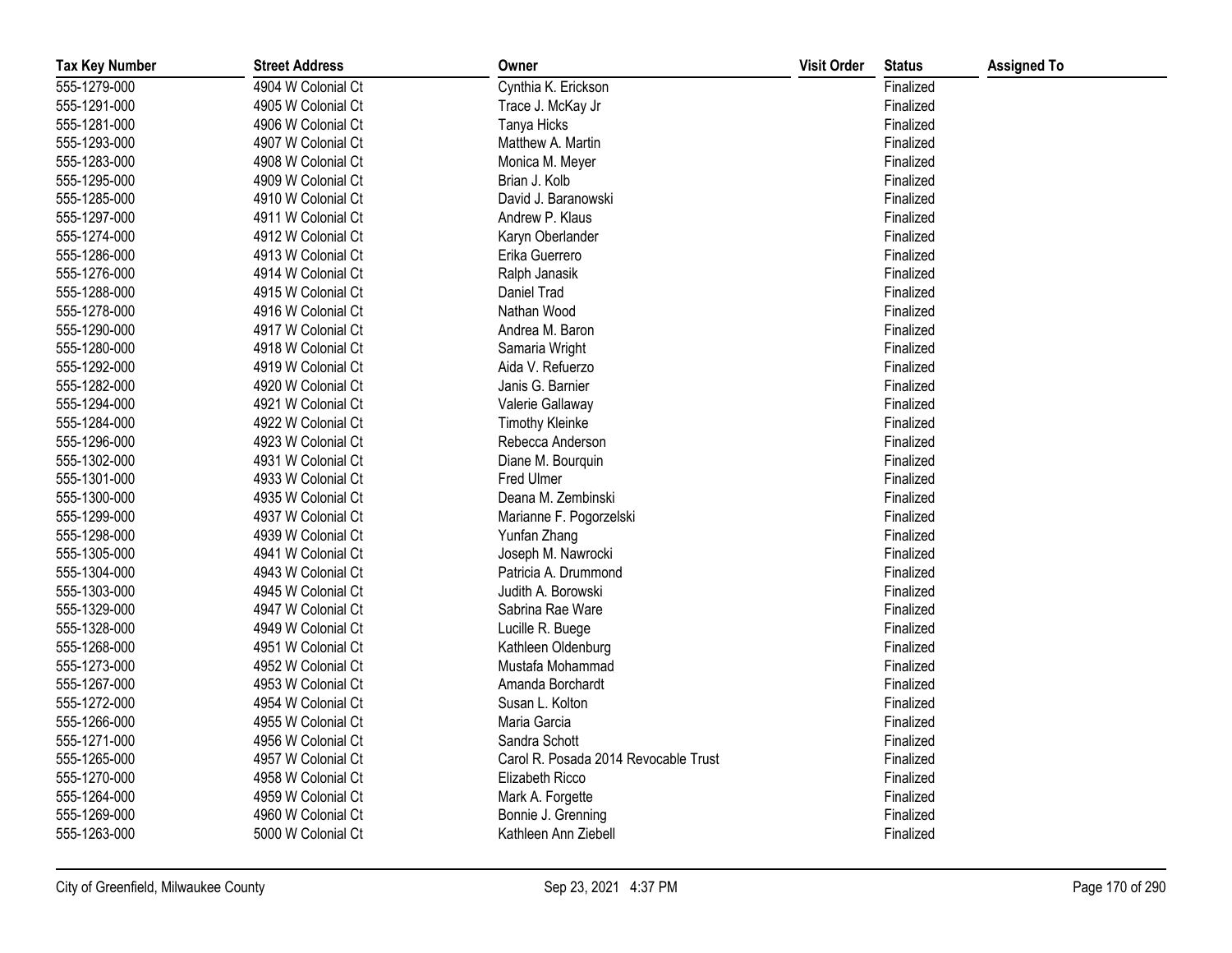| <b>Tax Key Number</b> | <b>Street Address</b> | Owner                                             | <b>Visit Order</b> | <b>Status</b> | <b>Assigned To</b> |
|-----------------------|-----------------------|---------------------------------------------------|--------------------|---------------|--------------------|
| 555-1310-000          | 5001 W Colonial Ct    | Susan M. Waarvik                                  |                    | Finalized     |                    |
| 555-1262-000          | 5002 W Colonial Ct    | Mario V. Tulod                                    |                    | Finalized     |                    |
| 555-1309-000          | 5003 W Colonial Ct    | John A Buege Revocable Trust                      |                    | Finalized     |                    |
| 555-1261-000          | 5004 W Colonial Ct    | Patrick C. Pfaller                                |                    | Finalized     |                    |
| 555-1308-000          | 5005 W Colonial Ct    | Karen R. Buckingham                               |                    | Finalized     |                    |
| 555-1260-000          | 5006 W Colonial Ct    | Santina Morla Sanchez                             |                    | Finalized     |                    |
| 555-1307-000          | 5007 W Colonial Ct    | Mary E. Surges                                    |                    | Finalized     |                    |
| 555-1259-000          | 5008 W Colonial Ct    | Kathryn E. Pallo                                  |                    | Finalized     |                    |
| 555-1306-000          | 5009 W Colonial Ct    | Barbara L. Somers                                 |                    | Finalized     |                    |
| 555-1311-000          | 5025 W Colonial Ct    | Elias Soto                                        |                    | Finalized     |                    |
| 555-1253-000          | 5026 W Colonial Ct    | Samantha N. Corey                                 |                    | Finalized     |                    |
| 555-1312-000          | 5027 W Colonial Ct    | Diane H. O'Donnell                                |                    | Finalized     |                    |
| 555-1252-000          | 5028 W Colonial Ct    | Tanya M. Czarnecki                                |                    | Finalized     |                    |
| 555-1313-000          | 5029 W Colonial Ct    | Mary E. Fisher                                    |                    | Finalized     |                    |
| 555-1251-000          | 5030 W Colonial Ct    | Mary K. Schwemin                                  |                    | Finalized     |                    |
| 555-1314-000          | 5031 W Colonial Ct    | Kathleen A. Gasper                                |                    | Finalized     |                    |
| 555-1250-000          | 5032 W Colonial Ct    | Joyce L. Martin                                   |                    | Finalized     |                    |
| 555-1315-000          | 5033 W Colonial Ct    | Ruth P. Urdahl                                    |                    | Finalized     |                    |
| 555-1249-000          | 5034 W Colonial Ct    | Ying Gao                                          |                    | Finalized     |                    |
| 555-1258-000          | 5060 W Colonial Ct    | William C. Borth                                  |                    | Finalized     |                    |
| 555-1257-000          | 5062 W Colonial Ct    | Pamela J. Pitcher                                 |                    | Finalized     |                    |
| 555-1256-000          | 5064 W Colonial Ct    | Camille D. Nawrocki                               |                    | Finalized     |                    |
| 555-1321-000          | 5065 W Colonial Ct    | Megan Horne                                       |                    | Finalized     |                    |
| 555-1255-000          | 5066 W Colonial Ct    | Mary Jo Stipek Revocable Trust Dated June 3, 2014 |                    | Finalized     |                    |
| 555-1322-000          | 5067 W Colonial Ct    | Linda L. Marker Revocable Trust Dated May 11, 201 |                    | Finalized     |                    |
| 555-1254-000          | 5068 W Colonial Ct    | Medl, LLC                                         |                    | Finalized     |                    |
| 555-1323-000          | 5069 W Colonial Ct    | Kathleen A. Macak                                 |                    | Finalized     |                    |
| 555-1324-000          | 5071 W Colonial Ct    | Carrie L. Cosgrove                                |                    | Finalized     |                    |
| 555-1325-000          | 5073 W Colonial Ct    | Mary J. Tuchalski                                 |                    | Finalized     |                    |
| 555-1326-000          | 5075 W Colonial Ct    | Kyle P. Waldmer                                   |                    | Finalized     |                    |
| 555-1327-000          | 5077 W Colonial Ct    | Michael Gomez                                     |                    | Finalized     |                    |
| 555-1248-000          | 5080 W Colonial Ct    | Teresa C. Kulas                                   |                    | Finalized     |                    |
| 555-1316-000          | 5081 W Colonial Ct    | Justin J. Loga                                    |                    | Finalized     |                    |
| 555-1247-000          | 5082 W Colonial Ct    | Donald L. Carlson                                 |                    | Finalized     |                    |
| 555-1317-000          | 5083 W Colonial Ct    | Kristine T. Claffey                               |                    | Finalized     |                    |
| 555-1246-000          | 5084 W Colonial Ct    | Bibi Haleema Karimi                               |                    | Finalized     |                    |
| 555-1318-000          | 5085 W Colonial Ct    | Rhiannon S. Schicker                              |                    | Finalized     |                    |
| 555-1245-000          | 5086 W Colonial Ct    | Eryn M. Baudo                                     |                    | Finalized     |                    |
| 555-1319-000          | 5087 W Colonial Ct    | Eugene L. Kaluzny                                 |                    | Finalized     |                    |
| 555-1244-000          | 5088 W Colonial Ct    | Sara B. Cooper                                    |                    | Finalized     |                    |
| 555-1320-000          | 5089 W Colonial Ct    | Marcia M. Collins                                 |                    | Finalized     |                    |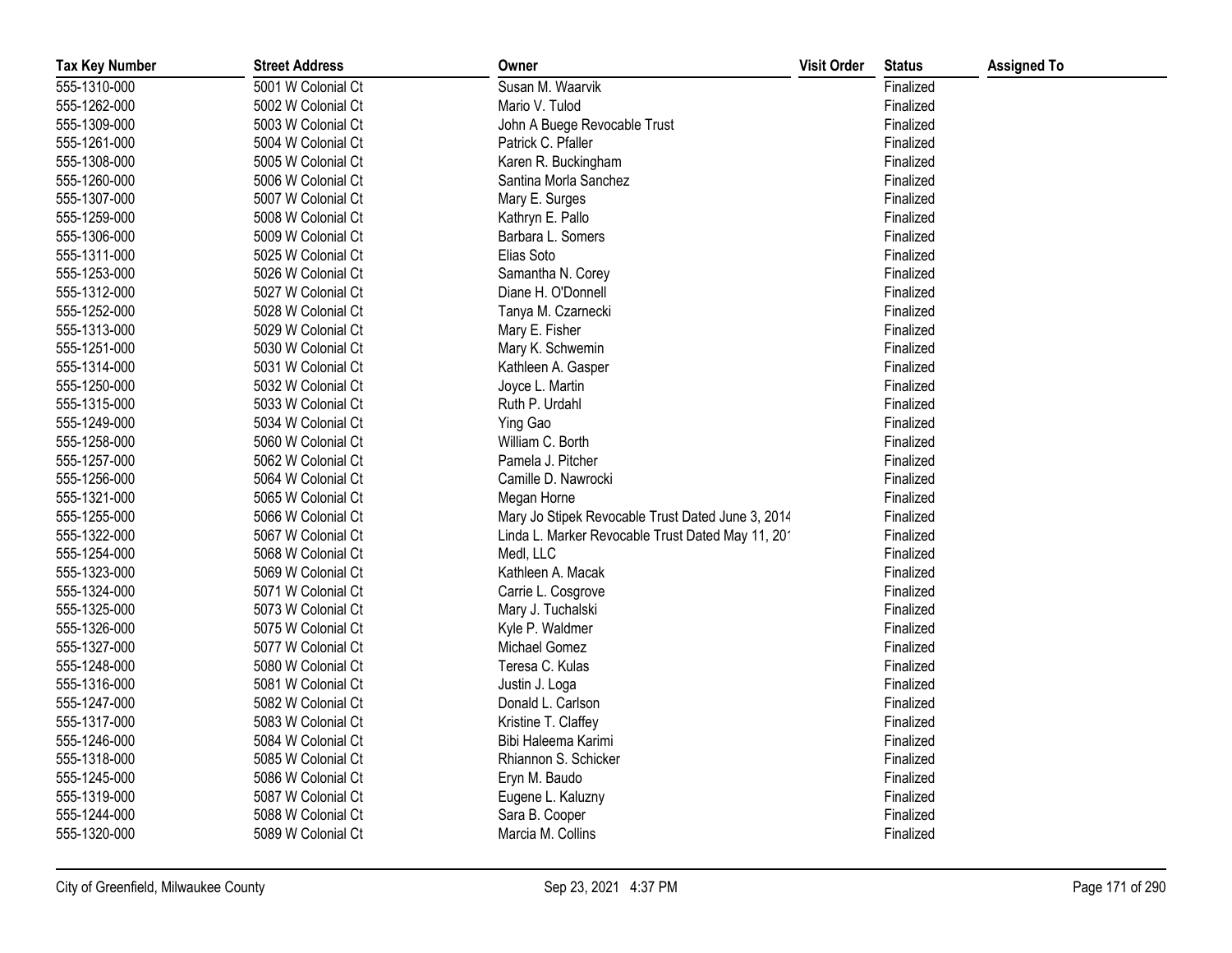| <b>Tax Key Number</b> | <b>Street Address</b> | Owner                                              | <b>Visit Order</b> | <b>Status</b> | <b>Assigned To</b> |
|-----------------------|-----------------------|----------------------------------------------------|--------------------|---------------|--------------------|
| 599-8922-004          | 3001 W Colony Dr      | American Colony Apartments Ltd                     |                    | Finalized     |                    |
| 615-1041-000          | 8890 W Concord Ln     | Hina Nazar                                         |                    | Finalized     |                    |
| 615-1042-000          | 8892 W Concord Ln     | Patrick H. Manske                                  |                    | Finalized     |                    |
| 646-0117-000          | 3562 W Cottonwood Ct  | Mary M. Zimmerman                                  |                    | Finalized     |                    |
| 646-0118-000          | 3568 W Cottonwood Ct  | Deborah S. Maley                                   |                    | Finalized     |                    |
| 646-0119-000          | 3574 W Cottonwood Ct  | Richard M. Capizzi                                 |                    | Finalized     |                    |
| 646-0120-000          | 3580 W Cottonwood Ct  | Michael Studer                                     |                    | Finalized     |                    |
| 646-0121-000          | 3586 W Cottonwood Ct  | Robert F. Huettner                                 |                    | Finalized     |                    |
| 646-0122-000          | 3592 W Cottonwood Ct  | Yvonne M. McCarthy                                 |                    | Finalized     |                    |
| 646-0123-000          | 3606 W Cottonwood Ct  | Joyce Robinson Living Trust                        |                    | Finalized     |                    |
| 531-0263-000          | 3409 S Crandon Pl     | Todd A. Scott                                      |                    | Finalized     |                    |
| 531-0252-000          | 3416 S Crandon Pl     | Jason G. Dobson                                    |                    | Finalized     |                    |
| 531-0275-000          | 3421 S Crandon Pl     | Matthew E. Nechodomu                               |                    | Finalized     |                    |
| 531-0274-000          | 3427 S Crandon Pl     | Robert D. Siem                                     |                    | Finalized     |                    |
| 531-0261-000          | 3430 S Crandon Pl     | Lloyd D. Mcindoe                                   |                    | Finalized     |                    |
| 531-0273-000          | 3437 S Crandon Pl     | Kurt A. Schmeling                                  |                    | Finalized     |                    |
| 531-0260-000          | 3440 S Crandon Pl     | Alan M. Doll                                       |                    | Finalized     |                    |
| 531-0272-000          | 3445 S Crandon Pl     | Maria J. Avila                                     |                    | Finalized     |                    |
| 531-0271-000          | 3455 S Crandon Pl     | David A. Nessman                                   |                    | Finalized     |                    |
| 555-1182-000          | 4502 W Crawford Ave   | <b>Bruce Brewer</b>                                |                    | Finalized     |                    |
| 555-1181-000          | 4508 W Crawford Ave   | James H. Rolefson                                  |                    | Finalized     |                    |
| 555-1226-000          | 4606 W Crawford Ave   | Robert De La Garza                                 |                    | Finalized     |                    |
| 555-1225-000          | 4616 W Crawford Ave   | Gary R. Hahn                                       |                    | Finalized     |                    |
| 555-1224-000          | 4624 W Crawford Ave   | Piotrowski Living Trust                            |                    | Finalized     |                    |
| 555-1223-000          | 4632 W Crawford Ave   | Derrick M. Regalia                                 |                    | Finalized     |                    |
| 555-1222-000          | 4640 W Crawford Ave   | Andrew M. Page                                     |                    | Finalized     |                    |
| 555-1221-000          | 4650 W Crawford Ave   | Mark J. Mudek                                      |                    | Finalized     |                    |
| 555-8989-000          | 4651 W Crawford Ave   | Josue E. Lafontaine                                |                    | Finalized     |                    |
| 555-1220-000          | 4658 W Crawford Ave   | Yvette M. Marcil                                   |                    | Finalized     |                    |
| 555-8990-000          | 4663 W Crawford Ave   | David Mauritz                                      |                    | Finalized     |                    |
| 555-1219-000          | 4668 W Crawford Ave   | Donald Damask                                      |                    | Finalized     |                    |
| 555-8991-000          | 4669 W Crawford Ave   | <b>Mario Flores</b>                                |                    | Finalized     |                    |
| 564-0120-000          | 12020 W Crawford Ct   | Steven J. Pietroske                                |                    | Finalized     |                    |
| 564-0123-000          | 12035 W Crawford Ct   | Nikola Zivanovic                                   |                    | Finalized     |                    |
| 564-0121-000          | 12040 W Crawford Ct   | Dominic P. Kasten                                  |                    | Finalized     |                    |
| 564-0122-000          | 12055 W Crawford Ct   | Imre J. Dancs                                      |                    | Finalized     |                    |
| 610-0252-000          | 12372 W Crossing Blvd | Carolina Gamino                                    |                    | Finalized     |                    |
| 610-0262-000          | 12373 W Crossing Blvd | William J. Kegel                                   |                    | Finalized     |                    |
| 610-0253-000          | 12380 W Crossing Blvd | Ronald S. Zoltak & Linda J. Zoltak Revocable Trust |                    | Finalized     |                    |
| 610-0261-000          | 12383 W Crossing Blvd | Valerian Galante                                   |                    | Finalized     |                    |
| 610-0254-000          | 12390 W Crossing Blvd | Bryon Wooten                                       |                    | Finalized     |                    |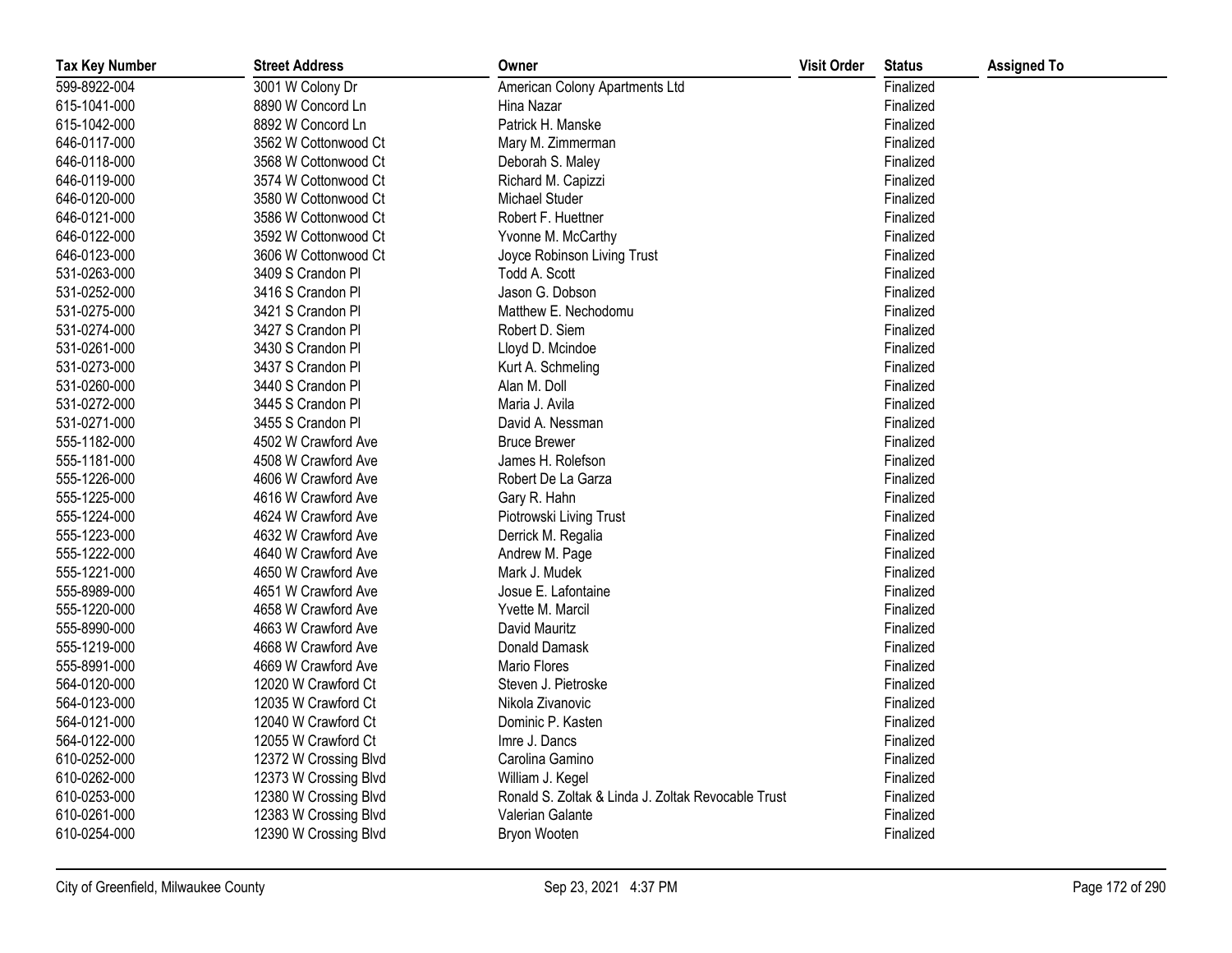| <b>Tax Key Number</b> | <b>Street Address</b> | Owner                                           | <b>Visit Order</b> | <b>Status</b> | <b>Assigned To</b> |
|-----------------------|-----------------------|-------------------------------------------------|--------------------|---------------|--------------------|
| 610-0260-000          | 12393 W Crossing Blvd | James A. Rumage and Janine A. Rumage Trust      |                    | Finalized     |                    |
| 667-1031-000          | 3925 W Denis Ave      | Paul L. Spinn                                   |                    | Finalized     |                    |
| 667-8995-002          | 3930 W Denis Ave      | Jamie T. Barchus                                |                    | Finalized     |                    |
| 667-1030-000          | 3941 W Denis Ave      | Thomas A. Talaska & Anne M. Talaska Revocable L |                    | Finalized     |                    |
| 667-8994-007          | 3960 W Denis Ave      | Robert A Miller Living Trust                    |                    | Finalized     |                    |
| 667-8994-006          | 3990 W Denis Ave      | Mark E. Eurich                                  |                    | Finalized     |                    |
| 667-8994-003          | 4010 W Denis Ave      | Steven J. Sheffieck                             |                    | Finalized     |                    |
| 667-1029-000          | 4011 W Denis Ave      | Jayson R. Meyer                                 |                    | Finalized     |                    |
| 667-1003-000          | 4028 W Denis Ave      | Brenda L. Wolfgram                              |                    | Finalized     |                    |
| 615-9987-006          | 8790 W Dosie Ave      | Steven Rajak                                    |                    | Finalized     |                    |
| 615-1000-000          | 8800 W Dosie Ave      | Claude Meier                                    |                    | Finalized     |                    |
| 615-1005-000          | 8801 W Dosie Ave      | Molly Schuerman                                 |                    | Finalized     |                    |
| 615-1001-000          | 8812 W Dosie Ave      | Ronald H. Baitinger                             |                    | Finalized     |                    |
| 615-1002-000          | 8824 W Dosie Ave      | Chloe F. Redlinger                              |                    | Finalized     |                    |
| 615-1006-000          | 8833 W Dosie Ave      | Richard Stefanowski                             |                    | Finalized     |                    |
| 615-1003-000          | 8836 W Dosie Ave      | John J. Carter                                  |                    | Finalized     |                    |
| 615-1007-000          | 8845 W Dosie Ave      | Montgomery Marino                               |                    | Finalized     |                    |
| 615-9969-002          | 8900 W Dosie Ave      | Hans Tafelski                                   |                    | Finalized     |                    |
| 615-1008-000          | 8961 W Dosie Ave      | Dennis W. Gjerseth                              |                    | Finalized     |                    |
| 615-9969-004          | 8966 W Dosie Ave      | Michael C. Slattery                             |                    | Finalized     |                    |
| 615-1009-000          | 8985 W Dosie Ave      | Paul M. Markovina                               |                    | Finalized     |                    |
| 615-9962-000          | 9105 W Dosie Ave      | Alex R. Moore                                   |                    | Finalized     |                    |
| 615-9965-000          | 9106 W Dosie Ave      | James T. Deering                                |                    | Finalized     |                    |
| 614-9974-001          | 9233 W Dosie Ave      | Christopher M. Lese                             |                    | Finalized     |                    |
| 614-9978-002          | 9236 W Dosie Ave      | Dennis L. Cetnarowski                           |                    | Finalized     |                    |
| 614-9976-000          | 9247 W Dosie Ave      | Susan Stozek                                    |                    | Finalized     |                    |
| 614-9977-002          | 9304 W Dosie Ave      | Gerald G. Behrs                                 |                    | Finalized     |                    |
| 614-1001-000          | 9332 W Dosie Ave      | Dennis R. Fermenich                             |                    | Finalized     |                    |
| 614-1002-000          | 9337 W Dosie Ave      | Scott Isabella                                  |                    | Finalized     |                    |
| 562-0011-000          | 10240 W Dreyer PI     | <b>Gregory Robert Reilly</b>                    |                    | Finalized     |                    |
| 562-0012-000          | 10306 W Dreyer PI     | Donn Allen Lesch                                |                    | Finalized     |                    |
| 562-0017-000          | 10315 W Dreyer PI     | Patrick Bartkowiak                              |                    | Finalized     |                    |
| 562-0013-000          | 10320 W Dreyer PI     | Christopher Anthony Lisota                      |                    | Finalized     |                    |
| 562-0016-000          | 10329 W Dreyer PI     | Hans G. Knoff                                   |                    | Finalized     |                    |
| 562-0014-000          | 10334 W Dreyer Pl     | Thomas A. Morrison Living Trust                 |                    | Finalized     |                    |
| 531-1128-000          | 3286 S Durand Ave     | Christy D. Richberger                           |                    | Finalized     |                    |
| 620-9918-000          | W Edgerton Ave        | City of Greenfield                              |                    | Finalized     |                    |
| 650-9000-010          | W Edgerton Ave        | Southridge Limited Partnership                  |                    | Finalized     |                    |
| 648-1084-000          | W Edgerton Ave        | Timothy R. Barber                               |                    | Finalized     |                    |
| 622-9958-000          | 2748 W Edgerton Ave   | Jose E. Perez                                   |                    | Finalized     |                    |
| 622-0147-000          | 2804 W Edgerton Ave   | Orrin W. Scott                                  |                    | Finalized     |                    |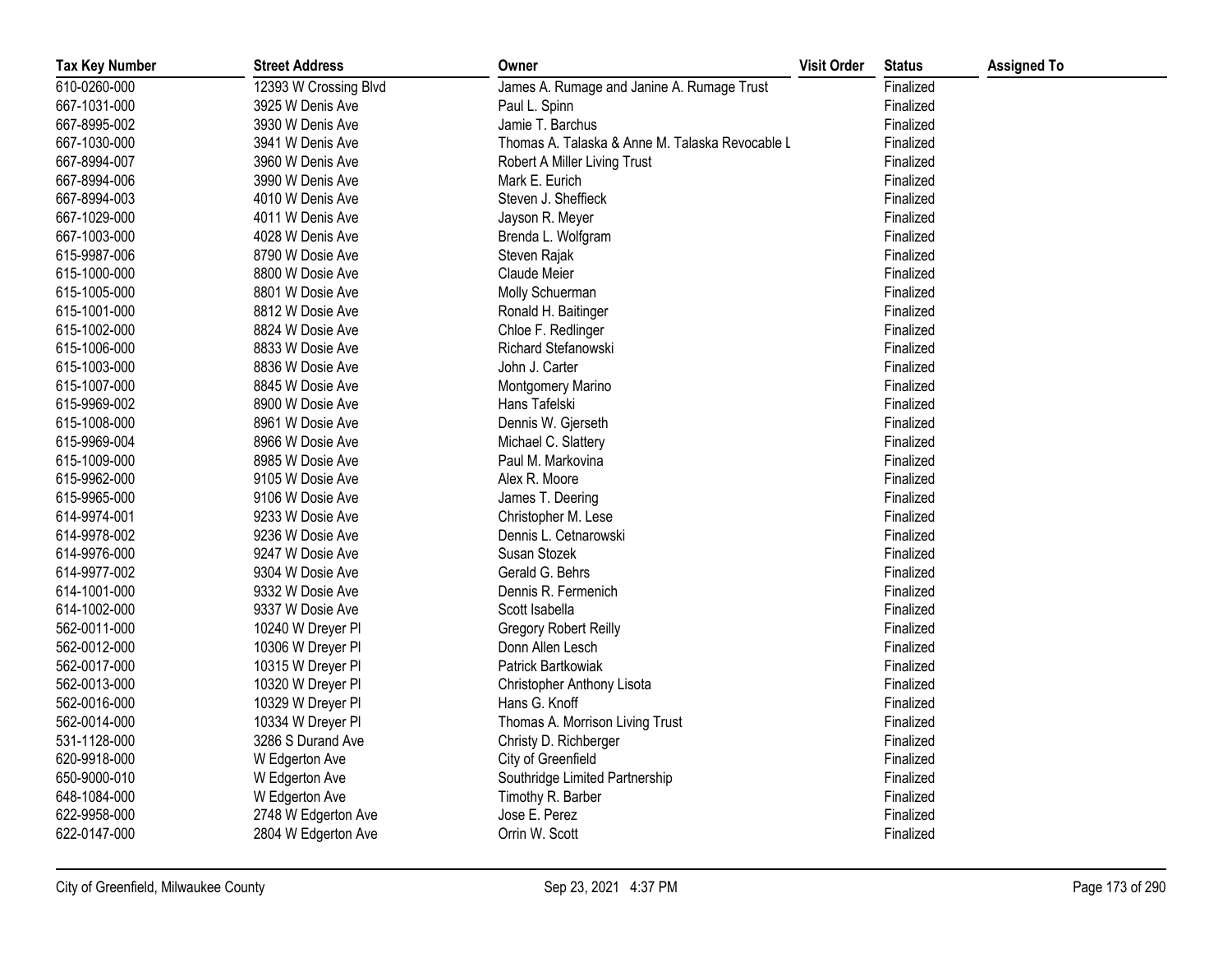| <b>Tax Key Number</b> | <b>Street Address</b> | Owner                                      | <b>Visit Order</b> | <b>Status</b> | <b>Assigned To</b> |
|-----------------------|-----------------------|--------------------------------------------|--------------------|---------------|--------------------|
| 645-0067-000          | 2809 W Edgerton Ave   | Lieu Thi Nguyen                            |                    | Finalized     |                    |
| 622-0146-000          | 2814 W Edgerton Ave   | Joan M. Pringle                            |                    | Finalized     |                    |
| 622-0145-000          | 2900 W Edgerton Ave   | Ronnie Buchmann                            |                    | Finalized     |                    |
| 645-0066-000          | 2901 W Edgerton Ave   | Sun Hee Kwon                               |                    | Finalized     |                    |
| 645-0065-000          | 2915 W Edgerton Ave   | Joseph H & Judith Ann Pope Revocable Trust |                    | Finalized     |                    |
| 622-0156-000          | 3000 W Edgerton Ave   | Estela M. Sandoval                         |                    | Finalized     |                    |
| 622-0155-000          | 3010 W Edgerton Ave   | Hieu Thi Nguyen                            |                    | Finalized     |                    |
| 645-0068-000          | 3015 W Edgerton Ave   | Sharon L. Vicker                           |                    | Finalized     |                    |
| 622-0154-000          | 3020 W Edgerton Ave   | Wayne A. Timm                              |                    | Finalized     |                    |
| 622-0153-000          | 3030 W Edgerton Ave   | Dwayne M. Bilicki                          |                    | Finalized     |                    |
| 622-0105-000          | 3100 W Edgerton Ave   | Stephen A. Nett                            |                    | Finalized     |                    |
| 622-0104-000          | 3112 W Edgerton Ave   | Mary Ann Jazwiecki Trust                   |                    | Finalized     |                    |
| 622-0103-000          | 3124 W Edgerton Ave   | David A. Giddens                           |                    | Finalized     |                    |
| 622-0102-000          | 3210 W Edgerton Ave   | Lorraine Monita                            |                    | Finalized     |                    |
| 622-0101-000          | 3224 W Edgerton Ave   | Stuart J. Malavsky                         |                    | Finalized     |                    |
| 622-0100-000          | 3230 W Edgerton Ave   | Donald Hofer                               |                    | Finalized     |                    |
| 622-0099-000          | 3306 W Edgerton Ave   | Kenneth B. De-Kelaita                      |                    | Finalized     |                    |
| 622-0098-000          | 3324 W Edgerton Ave   | Priscilla Sternig                          |                    | Finalized     |                    |
| 622-0097-000          | 3344 W Edgerton Ave   | Mark A. Gray                               |                    | Finalized     |                    |
| 622-0096-000          | 3350 W Edgerton Ave   | Rami A. Hussein                            |                    | Finalized     |                    |
| 622-0095-000          | 3406 W Edgerton Ave   | Tony Longoria                              |                    | Finalized     |                    |
| 646-9999-003          | 3501 W Edgerton Ave   | James R. Wierzba                           |                    | Finalized     |                    |
| 621-9884-001          | 3510 W Edgerton Ave   | John Martinez                              |                    | Finalized     |                    |
| 621-9886-002          | 3530 W Edgerton Ave   | <b>Travis Bischoff</b>                     |                    | Finalized     |                    |
| 646-9998-000          | 3531 W Edgerton Ave   | Robert L. Thom                             |                    | Finalized     |                    |
| 646-9997-001          | 3601 W Edgerton Ave   | Patrick H. Lueth                           |                    | Finalized     |                    |
| 646-9996-001          | 3611 W Edgerton Ave   | Zoemy M. Sauve                             |                    | Finalized     |                    |
| 621-9887-001          | 3612 W Edgerton Ave   | Jill E. Kirchner                           |                    | Finalized     |                    |
| 646-9995-000          | 3625 W Edgerton Ave   | Richard D. Mueller                         |                    | Finalized     |                    |
| 621-9888-001          | 3626 W Edgerton Ave   | Roxane E. Adams                            |                    | Finalized     |                    |
| 621-9889-001          | 3632 W Edgerton Ave   | Ryan F. Girard                             |                    | Finalized     |                    |
| 621-9890-002          | 3700 W Edgerton Ave   | Brian D. Brunner                           |                    | Finalized     |                    |
| 646-0008-000          | 3711 W Edgerton Ave   | Dorothy A. Murphy                          |                    | Finalized     |                    |
| 646-9994-001          | 3731 W Edgerton Ave   | Patricia L. Drozewski                      |                    | Finalized     |                    |
| 621-9902-000          | 3800 W Edgerton Ave   | Harvey E. Dahlke Jr                        |                    | Finalized     |                    |
| 646-9993-001          | 3821 W Edgerton Ave   | Nancy Oshiro                               |                    | Finalized     |                    |
| 646-9992-001          | 3831 W Edgerton Ave   | Nicholas J. Sayotovich                     |                    | Finalized     |                    |
| 621-9903-001          | 3840 W Edgerton Ave   | Adoration Evan Lutheran Church             |                    | Finalized     |                    |
| 621-9904-001          | 3920 W Edgerton Ave   | Lyle J. Clark                              |                    | Finalized     |                    |
| 621-9905-001          | 3930 W Edgerton Ave   | <b>Bartolo Viscuso</b>                     |                    | Finalized     |                    |
| 646-9977-001          | 4015 W Edgerton Ave   | John R. Stevens                            |                    | Finalized     |                    |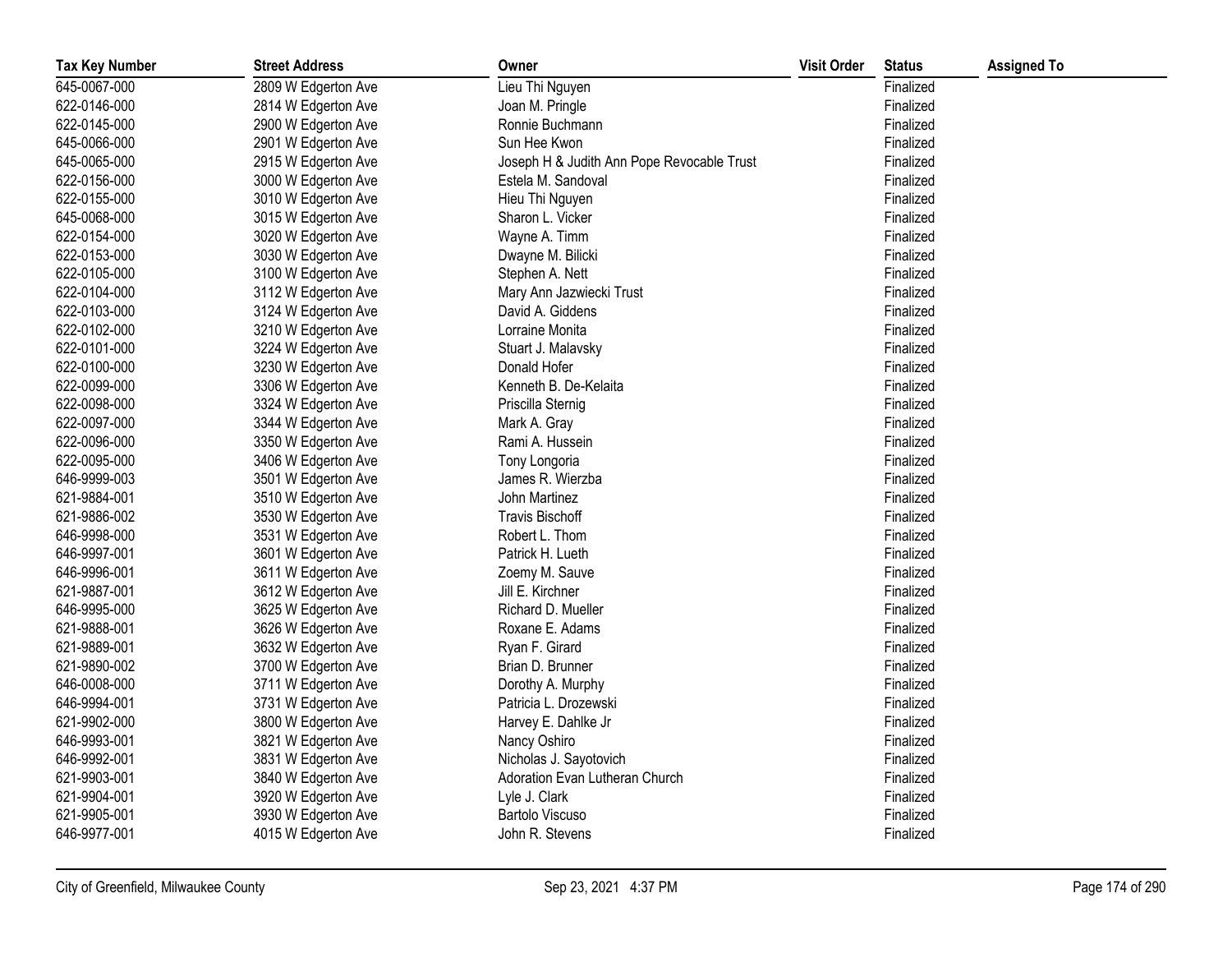| <b>Tax Key Number</b> | <b>Street Address</b> | Owner                        | <b>Visit Order</b> | <b>Status</b> | <b>Assigned To</b> |
|-----------------------|-----------------------|------------------------------|--------------------|---------------|--------------------|
| 646-9976-002          | 4021 W Edgerton Ave   | Janet M. Grahek              |                    | Finalized     |                    |
| 621-9919-001          | 4030 W Edgerton Ave   | Charles S. Melching          |                    | Finalized     |                    |
| 646-9976-001          | 4035 W Edgerton Ave   | Eric N. Groff                |                    | Finalized     |                    |
| 621-9920-001          | 4100 W Edgerton Ave   | Mudssar Hussan               |                    | Finalized     |                    |
| 621-9923-002          | 4122 W Edgerton Ave   | Chohan S. Ahmad              |                    | Finalized     |                    |
| 621-9924-000          | 4200 W Edgerton Ave   | Richard J. Paulick           |                    | Finalized     |                    |
| 646-9966-004          | 4201 W Edgerton Ave   | Amir F. Mavrakis             |                    | Finalized     |                    |
| 646-9972-001          | 4221 W Edgerton Ave   | Russell J. Garstecki         |                    | Finalized     |                    |
| 620-9914-001          | 4320 W Edgerton Ave   | Guidance, Inc.               |                    | Finalized     |                    |
| 647-9999-002          | 4325 W Edgerton Ave   | <b>Brian Schulenburg</b>     |                    | Finalized     |                    |
| 620-9915-001          | 4334 W Edgerton Ave   | Syed G. Mohiuddin            |                    | Finalized     |                    |
| 647-9994-001          | 4345 W Edgerton Ave   | Terrence E. Purvis           |                    | Finalized     |                    |
| 647-9994-002          | 4349 W Edgerton Ave   | Eric Nelson                  |                    | Finalized     |                    |
| 620-9916-001          | 4400 W Edgerton Ave   | James J. Shaw                |                    | Finalized     |                    |
| 647-9993-001          | 4441 W Edgerton Ave   | David A. Kelly               |                    | Finalized     |                    |
| 620-9919-004          | 4500 W Edgerton Ave   | David J. Guetzkow            |                    | Finalized     |                    |
| 647-9992-001          | 4515 W Edgerton Ave   | Margaret A. Erhart           |                    | Finalized     |                    |
| 620-9919-003          | 4520 W Edgerton Ave   | Glenn R. Michaud Sr          |                    | Finalized     |                    |
| 620-9920-004          | 4530 W Edgerton Ave   | Janis H. Miller              |                    | Finalized     |                    |
| 647-9991-004          | 4531 W Edgerton Ave   | Dennis A. Budzien            |                    | Finalized     |                    |
| 620-9920-003          | 4540 W Edgerton Ave   | Sharon E. Anderson           |                    | Finalized     |                    |
| 647-9990-003          | 4541 W Edgerton Ave   | Michael W. Raetz             |                    | Finalized     |                    |
| 647-9989-001          | 4601 W Edgerton Ave   | Bilal Sakhi Chohan           |                    | Finalized     |                    |
| 647-9988-001          | 4617 W Edgerton Ave   | David M. Brown               |                    | Finalized     |                    |
| 620-9921-000          | 4620 W Edgerton Ave   | Gary E. Curtis               |                    | Finalized     |                    |
| 620-9922-001          | 4630 W Edgerton Ave   | Mark J. Wilhelm              |                    | Finalized     |                    |
| 647-9987-002          | 4635 W Edgerton Ave   | Erika D. Diaz                |                    | Finalized     |                    |
| 620-9923-004          | 4702 W Edgerton Ave   | Salvador Murillo             |                    | Finalized     |                    |
| 647-9985-002          | 4707 W Edgerton Ave   | Robert A. Soderland          |                    | Finalized     |                    |
| 620-9923-006          | 4710 W Edgerton Ave   | Russell W. Weber             |                    | Finalized     |                    |
| 647-9985-001          | 4717 W Edgerton Ave   | Joseph T. Cauwels            |                    | Finalized     |                    |
| 620-9924-001          | 4720 W Edgerton Ave   | Katrina Lucio                |                    | Finalized     |                    |
| 620-9925-002          | 4730 W Edgerton Ave   | David J. Garces              |                    | Finalized     |                    |
| 647-9981-001          | 4731 W Edgerton Ave   | Lillian M. Wiegel            |                    | Finalized     |                    |
| 647-9980-008          | 4739 W Edgerton Ave   | Julio C. Maldonado           |                    | Finalized     |                    |
| 620-9950-008          | 4810 W Edgerton Ave   | Nicholas A. Marasco          |                    | Finalized     |                    |
| 620-9950-007          | 4820 W Edgerton Ave   | Lyn G. La Verdure            |                    | Finalized     |                    |
| 620-9951-004          | 4830 W Edgerton Ave   | Antonio Giron                |                    | Finalized     |                    |
| 647-9977-001          | 4909 W Edgerton Ave   | James L Callan Inc           |                    | Finalized     |                    |
| 648-1020-000          | 5201 W Edgerton Ave   | Esmeraldo Hajdaras           |                    | Finalized     |                    |
| 619-9982-000          | 5206 W Edgerton Ave   | Greenfield Land Holdings LLC |                    | Finalized     |                    |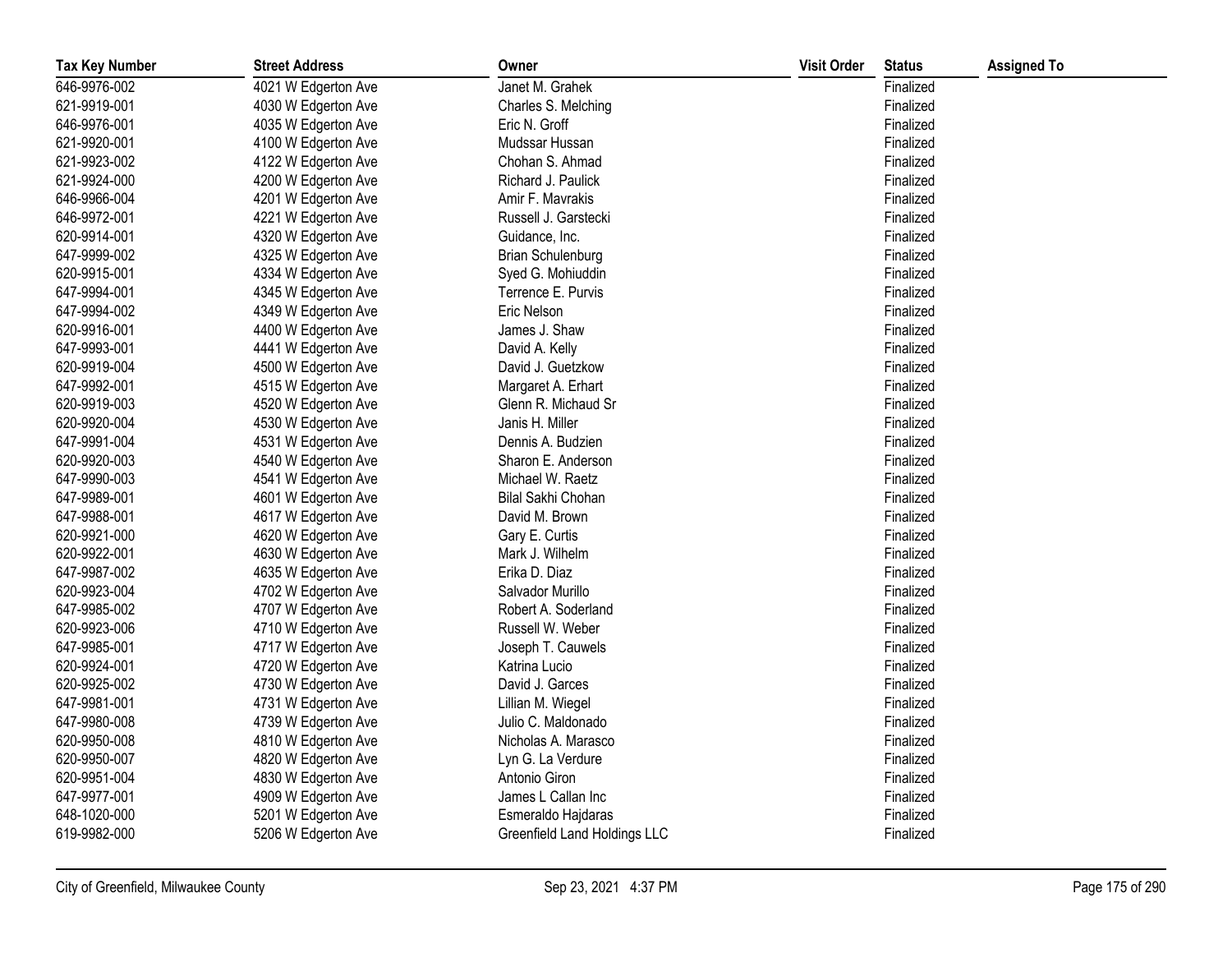| <b>Tax Key Number</b> | <b>Street Address</b> | Owner                                           | <b>Visit Order</b> | <b>Status</b> | <b>Assigned To</b> |
|-----------------------|-----------------------|-------------------------------------------------|--------------------|---------------|--------------------|
| 648-1019-000          | 5215 W Edgerton Ave   | Andriy Boyko                                    |                    | Finalized     |                    |
| 648-1018-000          | 5229 W Edgerton Ave   | Apple Tower Development, Inc.                   |                    | Finalized     |                    |
| 648-1017-000          | 5243 W Edgerton Ave   | Robert A. Ruesch                                |                    | Finalized     |                    |
| 648-1016-000          | 5257 W Edgerton Ave   | Nora Evelyn Rolfson                             |                    | Finalized     |                    |
| 648-1015-000          | 5271 W Edgerton Ave   | Patrice Safka                                   |                    | Finalized     |                    |
| 648-1014-000          | 5285 W Edgerton Ave   | Linda Rae Chapman                               |                    | Finalized     |                    |
| 648-0162-000          | 5301 W Edgerton Ave   | Steven T. Kelm                                  |                    | Finalized     |                    |
| 648-0163-000          | 5303 W Edgerton Ave   | Jennifer S. Mitschke                            |                    | Finalized     |                    |
| 648-0164-000          | 5353 W Edgerton Ave   | Michelle M. Maltar                              |                    | Finalized     |                    |
| 648-0165-000          | 5355 W Edgerton Ave   | Michael C. Schanz                               |                    | Finalized     |                    |
| 648-0160-000          | 5383 W Edgerton Ave   | Gary W. Williams                                |                    | Finalized     |                    |
| 648-0161-000          | 5385 W Edgerton Ave   | Gary W. Williams                                |                    | Finalized     |                    |
| 648-0158-000          | 5401 W Edgerton Ave   | Bojan Praljak                                   |                    | Finalized     |                    |
| 648-0159-000          | 5403 W Edgerton Ave   | Petro Pyvovar                                   |                    | Finalized     |                    |
| 648-0027-006          | 5455 W Edgerton Ave   | Mary Ann Malachowski Revocable Trust            |                    | Finalized     |                    |
| 648-0027-005          | 5495 W Edgerton Ave   | Cynthia G. Arias                                |                    | Finalized     |                    |
| 648-8999-002          | 5501 W Edgerton Ave   | Krzysztof F. Lodyga                             |                    | Finalized     |                    |
| 648-8999-001          | 5517 W Edgerton Ave   | George Lobasz                                   |                    | Finalized     |                    |
| 648-1012-000          | 5641 W Edgerton Ave   | Gregory J. Smyczek                              |                    | Finalized     |                    |
| 648-1011-000          | 5667 W Edgerton Ave   | Gary P. Hoekman                                 |                    | Finalized     |                    |
| 648-1010-000          | 5693 W Edgerton Ave   | Andrew W. Reikowski                             |                    | Finalized     |                    |
| 648-1009-000          | 5719 W Edgerton Ave   | Gamache Trust                                   |                    | Finalized     |                    |
| 619-9986-001          | 5720 W Edgerton Ave   | Scott R. Iwinski                                |                    | Finalized     |                    |
| 648-1008-000          | 5735 W Edgerton Ave   | <b>Brian Dollar</b>                             |                    | Finalized     |                    |
| 648-1007-000          | 5761 W Edgerton Ave   | Robert L. Sanderson                             |                    | Finalized     |                    |
| 648-1006-000          | 5787 W Edgerton Ave   | Michael A. Haschker                             |                    | Finalized     |                    |
| 648-1005-000          | 5813 W Edgerton Ave   | Lafred R. Langoehr Jr                           |                    | Finalized     |                    |
| 619-9988-002          | 5830 W Edgerton Ave   | Peter Acimovich                                 |                    | Finalized     |                    |
| 648-1004-000          | 5839 W Edgerton Ave   | Joseph Schauer                                  |                    | Finalized     |                    |
| 648-1003-000          | 5865 W Edgerton Ave   | William R. Caruso                               |                    | Finalized     |                    |
| 648-1002-000          | 5891 W Edgerton Ave   | Jack B and Laura L Jorgensen RevTrust Dated May |                    | Finalized     |                    |
| 648-1001-000          | 5917 W Edgerton Ave   | Mankowski Family Trust                          |                    | Finalized     |                    |
| 619-9988-001          | 5920 W Edgerton Ave   | Brian G. Campbell                               |                    | Finalized     |                    |
| 619-9987-000          | 5930 W Edgerton Ave   | Arthur A. Agostini Jr                           |                    | Finalized     |                    |
| 619-9988-003          | 5930 W Edgerton Ave   | Arthur A. Agostini Jr                           |                    | Finalized     |                    |
| 648-1000-000          | 5943 W Edgerton Ave   | David R. Schank                                 |                    | Finalized     |                    |
| 619-9988-006          | 5980 W Edgerton Ave   | Jeffrey J. Aumann                               |                    | Finalized     |                    |
| 618-9948-002          | 6100 W Edgerton Ave   | Timothy A. Phelps                               |                    | Finalized     |                    |
| 618-9948-001          | 6120 W Edgerton Ave   | Carlos L. Sanchez Jr                            |                    | Finalized     |                    |
| 618-9951-003          | 6130 W Edgerton Ave   | Scott King                                      |                    | Finalized     |                    |
| 618-9952-000          | 6210 W Edgerton Ave   | Reymundo Saaverdra                              |                    | Finalized     |                    |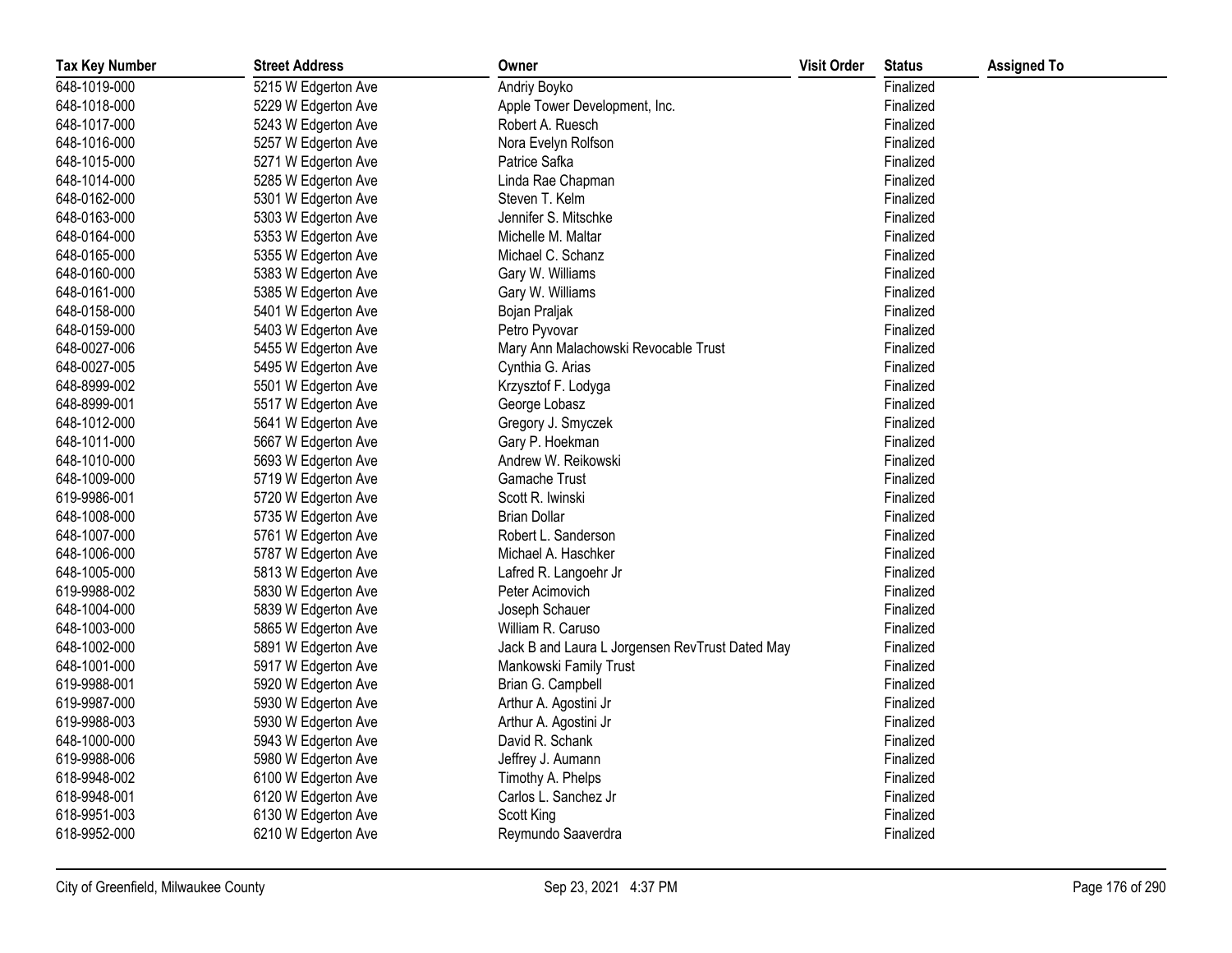| <b>Tax Key Number</b> | <b>Street Address</b> | Owner                                       | <b>Visit Order</b> | <b>Status</b> | <b>Assigned To</b> |
|-----------------------|-----------------------|---------------------------------------------|--------------------|---------------|--------------------|
| 618-9953-000          | 6230 W Edgerton Ave   | Michael J. Schellinger                      |                    | Finalized     |                    |
| 618-9954-000          | 6310 W Edgerton Ave   | Kurt Achterkirch                            |                    | Finalized     |                    |
| 618-0312-000          | 6450 W Edgerton Ave   | Nancy A. Freitag                            |                    | Finalized     |                    |
| 618-0017-004          | 6606 W Edgerton Ave   | <b>Bill Krasovich</b>                       |                    | Finalized     |                    |
| 618-0017-003          | 6618 W Edgerton Ave   | <b>Valentine Monte</b>                      |                    | Finalized     |                    |
| 618-0016-002          | 6630 W Edgerton Ave   | Audrey A. Curry                             |                    | Finalized     |                    |
| 618-0016-001          | 6648 W Edgerton Ave   | Allen Bergemann                             |                    | Finalized     |                    |
| 618-0006-002          | 6730 W Edgerton Ave   | Jennifer L. Piontek                         |                    | Finalized     |                    |
| 618-0006-001          | 6776 W Edgerton Ave   | Denna A. Flemming                           |                    | Finalized     |                    |
| 617-0008-000          | 6800 W Edgerton Ave   | <b>Braden Derrow</b>                        |                    | Finalized     |                    |
| 650-9000-006          | 6815 W Edgerton Ave   | Grire Southridge LLC                        |                    | Finalized     |                    |
| 617-0027-003          | 6836 W Edgerton Ave   | Anick Revocable Trust                       |                    | Finalized     |                    |
| 650-9000-014          | 6901 W Edgerton Ave   | <b>Edgerton Holdings LLC</b>                |                    | Finalized     |                    |
| 617-0010-000          | 6918 W Edgerton Ave   | Clyde R. Taylor                             |                    | Finalized     |                    |
| 617-0011-000          | 6930 W Edgerton Ave   | Ralph T. Sajkowski Sr Trust                 |                    | Finalized     |                    |
| 617-0012-000          | 7000 W Edgerton Ave   | Jason Dess                                  |                    | Finalized     |                    |
| 650-9000-012          | 7001 W Edgerton Ave   | Mitchell Savings Bank                       |                    | Finalized     |                    |
| 617-0013-000          | 7016 W Edgerton Ave   | Russell M. McMahon                          |                    | Finalized     |                    |
| 617-0014-000          | 7030 W Edgerton Ave   | Robert Wheeler                              |                    | Finalized     |                    |
| 617-9973-000          | 7104 W Edgerton Ave   | Erika Y. Uribe                              |                    | Finalized     |                    |
| 650-9000-011          | 7111 W Edgerton Ave   | Edgerton Group LLC                          |                    | Finalized     |                    |
| 617-0015-000          | 7116 W Edgerton Ave   | Stanlislav Havranek                         |                    | Finalized     |                    |
| 617-0016-000          | 7130 W Edgerton Ave   | Giuseppa Sardina Trust                      |                    | Finalized     |                    |
| 617-0017-001          | 7210 W Edgerton Ave   | <b>Bloodcenter Of Wisconsin Inc.</b>        |                    | Finalized     |                    |
| 617-9975-024          | 7240 W Edgerton Ave   | <b>Bonnie Management Corporation</b>        |                    | Finalized     |                    |
| 650-8998-007          | 7575 W Edgerton Ave   | Red Elm LLC                                 |                    | Finalized     |                    |
| 613-8977-000          | 10000 W Edgerton Ave  | Paul Wroblewski                             |                    | Finalized     |                    |
| 613-0043-000          | 10010 W Edgerton Ave  | Morris J. Gil                               |                    | Finalized     |                    |
| 613-0042-000          | 10020 W Edgerton Ave  | Anne Marie Gonzales                         |                    | Finalized     |                    |
| 613-8978-000          | 10040 W Edgerton Ave  | Douglas J. Paradowski                       |                    | Finalized     |                    |
| 613-8979-000          | 10310 W Edgerton Ave  | Michael S. Whiting                          |                    | Finalized     |                    |
| 613-8980-000          | 10400 W Edgerton Ave  | Diana L. Bock                               |                    | Finalized     |                    |
| 613-8989-000          | 10630 W Edgerton Ave  | Marion Jochimsen                            |                    | Finalized     |                    |
| 612-9997-010          | 10900 W Edgerton Ave  | Oak Street #3, LLC                          |                    | Finalized     |                    |
| 612-8978-006          | 11430 W Edgerton Ave  | Darrell E. Gliniecki                        |                    | Finalized     |                    |
| 612-8978-005          | 11450 W Edgerton Ave  | Armeli Trust                                |                    | Finalized     |                    |
| 612-8978-004          | 11480 W Edgerton Ave  | John Herr                                   |                    | Finalized     |                    |
| 612-8975-000          | 11500 W Edgerton Ave  | Walter A & Patricia A Morzy Revocable Trust |                    | Finalized     |                    |
| 612-8976-000          | 11510 W Edgerton Ave  | Artis A. Bradley                            |                    | Finalized     |                    |
| 612-8977-000          | 11590 W Edgerton Ave  | <b>Brad Allan Stibbe</b>                    |                    | Finalized     |                    |
| 611-8960-003          | 11602 W Edgerton Ave  | Joy T. Manske                               |                    | Finalized     |                    |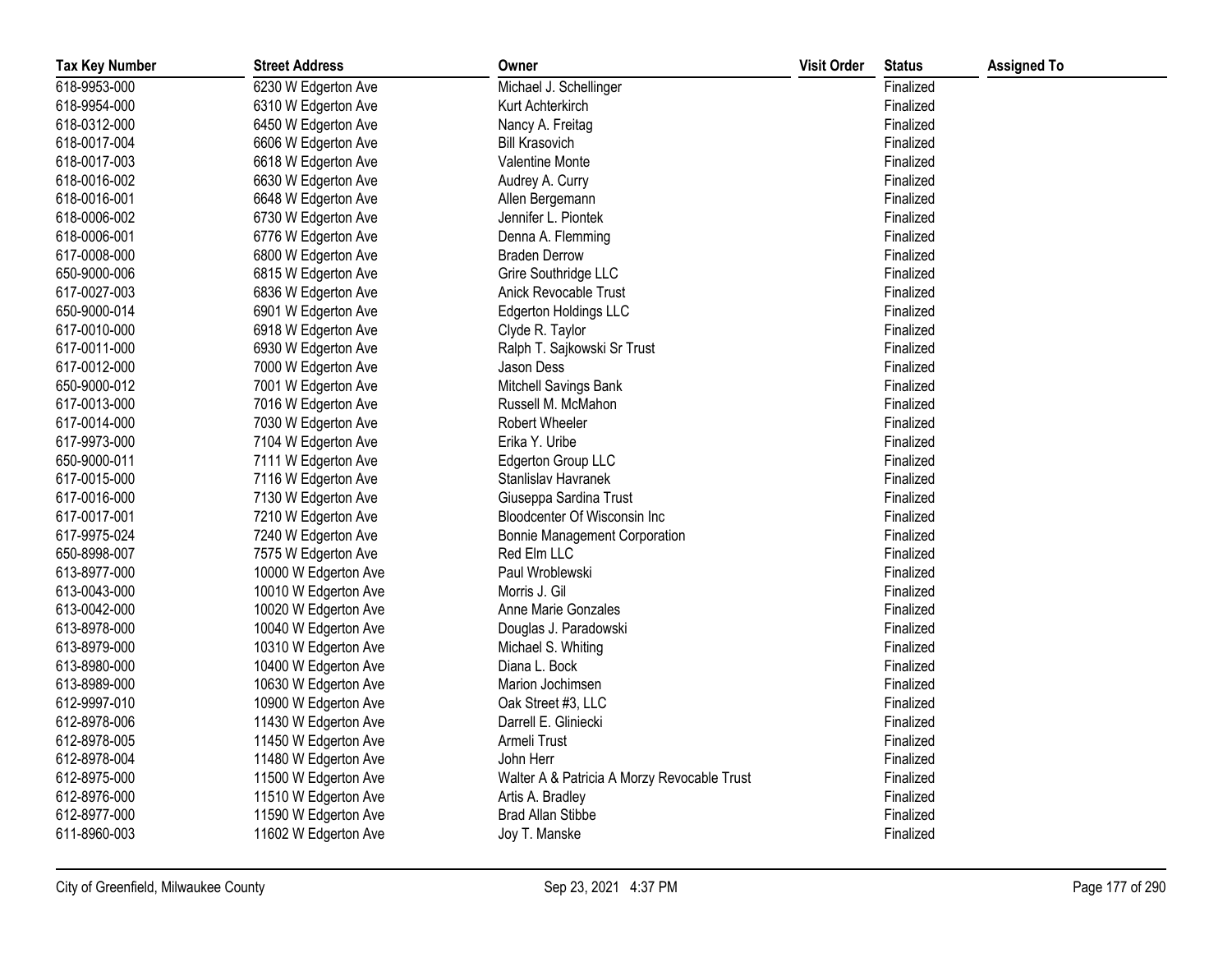| <b>Tax Key Number</b> | <b>Street Address</b>    | Owner                                                  | <b>Visit Order</b> | <b>Status</b> | <b>Assigned To</b> |
|-----------------------|--------------------------|--------------------------------------------------------|--------------------|---------------|--------------------|
| 611-8960-004          | 11624 W Edgerton Ave     | Dawn A. Engler                                         |                    | Finalized     |                    |
| 611-8960-005          | 11636 W Edgerton Ave     | Phillip M. Ryback                                      |                    | Finalized     |                    |
| 611-8960-007          | 11642 W Edgerton Ave     | Hugo Isreal Bernal Gallegos                            |                    | Finalized     |                    |
| 611-8960-008          | 11688 W Edgerton Ave     | Virginia L. Asche                                      |                    | Finalized     |                    |
| 611-8962-006          | 11740 W Edgerton Ave     | Susan D. Tubic                                         |                    | Finalized     |                    |
| 611-8963-001          | 11750 W Edgerton Ave     | F Patrick La Susa                                      |                    | Finalized     |                    |
| 611-8964-000          | 11940 W Edgerton Ave     | Apple-Hales Corners, LLC                               |                    | Finalized     |                    |
| 611-8966-000          | 12100 W Edgerton Ave     | Jed R. Tomczyk                                         |                    | Finalized     |                    |
| 611-8967-000          | 12110 W Edgerton Ave     | Kenneth E. & Mary L. Doss Family Trust                 |                    | Finalized     |                    |
| 611-8969-002          | 12300 W Edgerton Ave     | Jeff Ellsworth                                         |                    | Finalized     |                    |
| 611-8969-001          | 12304 W Edgerton Ave     | Jeffrey T. Ellsworth                                   |                    | Finalized     |                    |
| 611-8970-000          | 12306 W Edgerton Ave     | David J. Plouff                                        |                    | Finalized     |                    |
| 531-1120-001          | 3244 S Elmwood Ave       | Stacey J. Nelson                                       |                    | Finalized     |                    |
| 531-1133-000          | 3247 S Elmwood Ave       | Jeffrey W. Mcgregor                                    |                    | Finalized     |                    |
| 603-9952-012          | 6420 W English Meadow Dr | <b>EMAH LLC, A Wisconsin Limited Liability Company</b> |                    | Finalized     |                    |
| 612-8971-025          | 5049 S Falcon Glen Blvd  | Falcon Glen, LLC                                       |                    | Finalized     |                    |
| 605-9963-003          | 8100 W Forest Garden Ct  | D and D Team 5 LLC                                     |                    | Finalized     |                    |
| 571-9000-001          | W Forest Home Ave        | Clear Channel Outdoor Inc                              |                    | Finalized     |                    |
| 571-8999-000          | W Forest Home Ave        | St John's Evangelical                                  |                    | Finalized     |                    |
| 652-8999-000          | W Forest Home Ave        | Milwaukee County                                       |                    | Finalized     |                    |
| 531-0000-200          | W Forest Home Ave        | United Seniors Of Wisc Inc                             |                    | Finalized     |                    |
| 571-8972-000          | W Forest Home Ave        | Leroy W. Ciombor                                       |                    | Finalized     |                    |
| 531-0218-000          | W Forest Home Ave        | Gabrielle A. Hohler                                    |                    | Finalized     |                    |
| 571-8973-001          | W Forest Home Ave        | City of Greenfield                                     |                    | Finalized     |                    |
| 556-8987-000          | W Forest Home Ave        | Allen E. Walters                                       |                    | Finalized     |                    |
| 556-8986-000          | W Forest Home Ave        | Allen E. Walters                                       |                    | Finalized     |                    |
| 571-8970-001          | W Forest Home Ave        | Milwaukee County                                       |                    | Finalized     |                    |
| 531-9000-002          | 4500 W Forest Home Ave   | Kyle Sobocinski                                        |                    | Finalized     |                    |
| 531-9000-001          | 4506 W Forest Home Ave   | Kyle Sobocinski                                        |                    | Finalized     |                    |
| 531-0000-100          | 4515 W Forest Home Ave   | United Seniors Of Wisc Inc                             |                    | Finalized     |                    |
| 531-8998-000          | 4530 W Forest Home Ave   | Frank J. Greguska Survivor's Trust                     |                    | Finalized     |                    |
| 531-0000-300          | 4531 W Forest Home Ave   | United Seniors Of Wisc Inc                             |                    | Finalized     |                    |
| 531-0000-900          | 4555 W Forest Home Ave   | SCF RC Funding I, LLC                                  |                    | Finalized     |                    |
| 531-1117-001          | 4621 W Forest Home Ave   | 4621 Forest Home LLC                                   |                    | Finalized     |                    |
| 531-1119-002          | 4639 W Forest Home Ave   | MN Greenfield Holdings LLC                             |                    | Finalized     |                    |
| 531-1121-000          | 4709 W Forest Home Ave   | Erika Gamino Rodriguez                                 |                    | Finalized     |                    |
| 531-1122-000          | 4713 W Forest Home Ave   | Sharon Van Roosenbeek                                  |                    | Finalized     |                    |
| 531-1123-000          | 4717 W Forest Home Ave   | Building 4717 LLC                                      |                    | Finalized     |                    |
| 531-1124-000          | 4725 W Forest Home Ave   | Stevo Kabic                                            |                    | Finalized     |                    |
| 531-1125-000          | 4731 W Forest Home Ave   | Mary Ann Maciolek                                      |                    | Finalized     |                    |
| 531-1126-000          | 4737 W Forest Home Ave   | Gary C. Beuth                                          |                    | Finalized     |                    |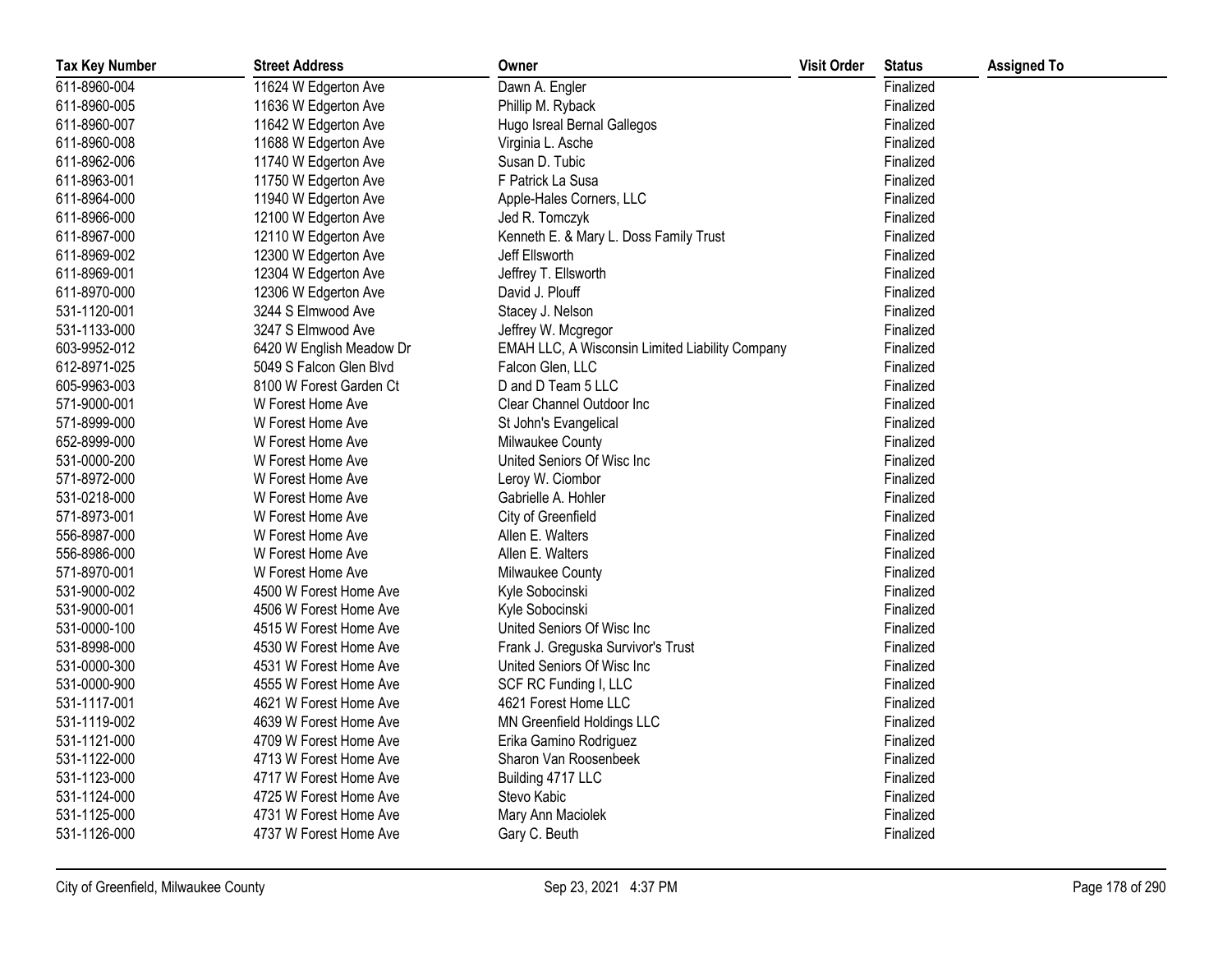| <b>Tax Key Number</b> | <b>Street Address</b>  | Owner                                   | <b>Visit Order</b> | <b>Status</b> | <b>Assigned To</b> |
|-----------------------|------------------------|-----------------------------------------|--------------------|---------------|--------------------|
| 531-1127-000          | 4745 W Forest Home Ave | Paul D. Literski                        |                    | Finalized     |                    |
| 531-1134-000          | 4805 W Forest Home Ave | Richard Brodhagen                       |                    | Finalized     |                    |
| 531-1135-000          | 4825 W Forest Home Ave | Riaz M. Mian                            |                    | Finalized     |                    |
| 531-0222-001          | 4845 W Forest Home Ave | 4845 Forest Home, LLC                   |                    | Finalized     |                    |
| 531-0213-000          | 4901 W Forest Home Ave | Michael Adamczyk                        |                    | Finalized     |                    |
| 531-0212-000          | 4917 W Forest Home Ave | Kenneth Nelson Quiles                   |                    | Finalized     |                    |
| 531-0211-000          | 4925 W Forest Home Ave | Mirandrus, LLC                          |                    | Finalized     |                    |
| 531-0201-300          | 5041 W Forest Home Ave | Home Path Financial, L.P.               |                    | Finalized     |                    |
| 531-0201-400          | 5045 W Forest Home Ave | Sergio Ramirez                          |                    | Finalized     |                    |
| 531-0201-500          | 5049 W Forest Home Ave | Right Rentals, LLC                      |                    | Finalized     |                    |
| 530-1199-500          | 5121 W Forest Home Ave | JJC Investments LLC                     |                    | Finalized     |                    |
| 530-1199-600          | 5147 W Forest Home Ave | <b>DEPS Enterprice LLC</b>              |                    | Finalized     |                    |
| 530-8999-002          | 5215 W Forest Home Ave | Noha R. Leydel                          |                    | Finalized     |                    |
| 530-8998-001          | 5225 W Forest Home Ave | JKU Properties, LLC                     |                    | Finalized     |                    |
| 556-9000-007          | 5305 W Forest Home Ave | Frank Grad Revocable Trust              |                    | Finalized     |                    |
| 556-8988-002          | 5430 W Forest Home Ave | Predrag Vukic                           |                    | Finalized     |                    |
| 556-8988-001          | 5442 W Forest Home Ave | Joanne Piano                            |                    | Finalized     |                    |
| 556-8985-001          | 5454 W Forest Home Ave | Mika Properties LLC                     |                    | Finalized     |                    |
| 556-8985-002          | 5510 W Forest Home Ave | Mika Properties LLC                     |                    | Finalized     |                    |
| 556-8984-000          | 5520 W Forest Home Ave | <b>Grundy Rental Property</b>           |                    | Finalized     |                    |
| 556-8982-000          | 5538 W Forest Home Ave | Thay Yang                               |                    | Finalized     |                    |
| 556-8981-002          | 5544 W Forest Home Ave | <b>Betty Vircks</b>                     |                    | Finalized     |                    |
| 556-8979-003          | 5554 W Forest Home Ave | Thomas G. Domanos                       |                    | Finalized     |                    |
| 556-8971-000          | 5555 W Forest Home Ave | Joseph A. Kramer                        |                    | Finalized     |                    |
| 556-8977-000          | 5600 W Forest Home Ave | Bruno & Rozalia Wroblewski Family Trust |                    | Finalized     |                    |
| 556-8916-000          | 5601 W Forest Home Ave | Julia A. Silva                          |                    | Finalized     |                    |
| 556-8975-002          | 5612 W Forest Home Ave | Pari Investment LLC                     |                    | Finalized     |                    |
| 556-9001-000          | 5614 W Forest Home Ave | Jeff Grundy                             |                    | Finalized     |                    |
| 556-8972-001          | 5706 W Forest Home Ave | Frederick W. Koller Jr                  |                    | Finalized     |                    |
| 572-8992-006          | 6401 W Forest Home Ave | AJM Enterprises LLC                     |                    | Finalized     |                    |
| 572-8989-002          | 6437 W Forest Home Ave | Diane M. Kollenbroich Trust             |                    | Finalized     |                    |
| 572-8987-000          | 6505 W Forest Home Ave | Maria Zuleima Cisneros Diaz             |                    | Finalized     |                    |
| 572-8986-000          | 6511 W Forest Home Ave | Ralph J. Milonczyk                      |                    | Finalized     |                    |
| 572-8985-000          | 6531 W Forest Home Ave | Harold S. Jasicki                       |                    | Finalized     |                    |
| 572-8984-000          | 6541 W Forest Home Ave | Michael L. Bananszynski                 |                    | Finalized     |                    |
| 572-8983-000          | 6551 W Forest Home Ave | Toma V. Goodbear V                      |                    | Finalized     |                    |
| 572-8982-000          | 6563 W Forest Home Ave | Wendy A. Vernon                         |                    | Finalized     |                    |
| 572-8981-000          | 6607 W Forest Home Ave | Chad M. Dennis                          |                    | Finalized     |                    |
| 572-8980-000          | 6617 W Forest Home Ave | Robert L. Anderson Revocable Trust      |                    | Finalized     |                    |
| 572-8978-004          | 6633 W Forest Home Ave | <b>Tedbear LLC</b>                      |                    | Finalized     |                    |
| 572-8978-003          | 6701 W Forest Home Ave | TyKare Investments, LLC                 |                    | Finalized     |                    |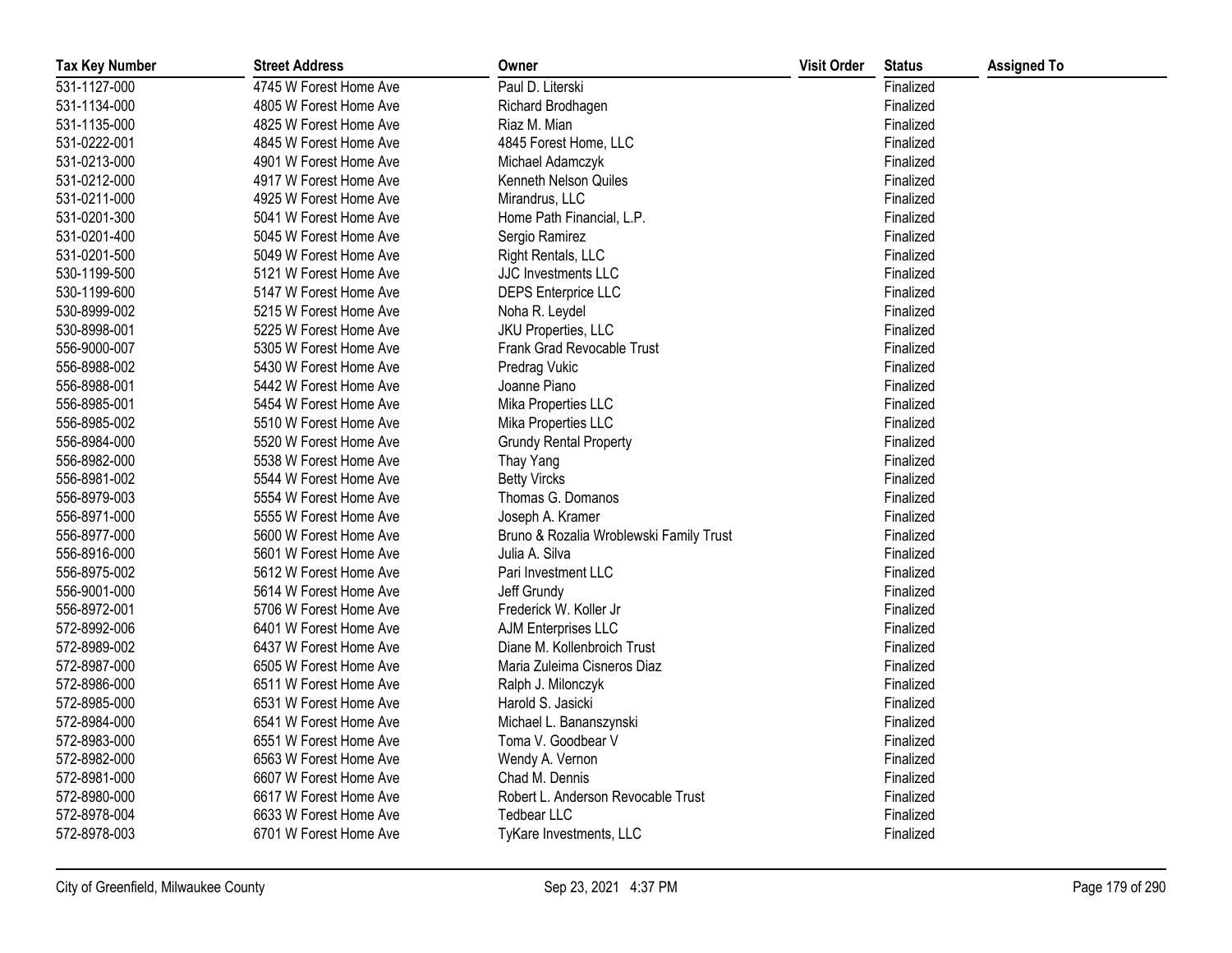| <b>Tax Key Number</b> | <b>Street Address</b>  | Owner                             | <b>Visit Order</b> | <b>Status</b> | <b>Assigned To</b> |
|-----------------------|------------------------|-----------------------------------|--------------------|---------------|--------------------|
| 572-8977-000          | 6709 W Forest Home Ave | <b>Curtis Pavelich</b>            |                    | Finalized     |                    |
| 572-8976-000          | 6745 W Forest Home Ave | Wheels Plus Property, LLC         |                    | Finalized     |                    |
| 571-8957-002          | 6869 W Forest Home Ave | Rosales Products and Services LLC |                    | Finalized     |                    |
| 571-8958-000          | 6919 W Forest Home Ave | G Dental Holdings, LLC            |                    | Finalized     |                    |
| 571-8960-000          | 6941 W Forest Home Ave | Zlatan Pelcer                     |                    | Finalized     |                    |
| 571-8977-001          | 6944 W Forest Home Ave | TQ Investments, LLC               |                    | Finalized     |                    |
| 571-8962-001          | 6953 W Forest Home Ave | Ronald Martinson                  |                    | Finalized     |                    |
| 571-8963-000          | 7011 W Forest Home Ave | Gregory M. Deuel                  |                    | Finalized     |                    |
| 571-8964-003          | 7021 W Forest Home Ave | Kory R. Mocbeichel                |                    | Finalized     |                    |
| 571-8964-002          | 7025 W Forest Home Ave | Frederick J. Werner               |                    | Finalized     |                    |
| 571-8978-001          | 7030 W Forest Home Ave | 7030 Forest Home LLC              |                    | Finalized     |                    |
| 571-8964-001          | 7033 W Forest Home Ave | Robert W. Ingram                  |                    | Finalized     |                    |
| 571-8979-000          | 7100 W Forest Home Ave | D and D Team 8, LLC               |                    | Finalized     |                    |
| 571-1022-000          | 7101 W Forest Home Ave | Isabel Hernandez                  |                    | Finalized     |                    |
| 571-8965-001          | 7115 W Forest Home Ave | Henry P. Fons                     |                    | Finalized     |                    |
| 571-8966-001          | 7127 W Forest Home Ave | Suleiman S. Abu Qdairi            |                    | Finalized     |                    |
| 571-8980-000          | 7130 W Forest Home Ave | Virginia M. Ramos                 |                    | Finalized     |                    |
| 571-8981-000          | 7136 W Forest Home Ave | Marvin A. Rubio                   |                    | Finalized     |                    |
| 571-8969-000          | 7141 W Forest Home Ave | Leroy W. Ciombor                  |                    | Finalized     |                    |
| 571-8982-000          | 7146 W Forest Home Ave | David M. Hoppe                    |                    | Finalized     |                    |
| 571-8983-000          | 7154 W Forest Home Ave | Steven J. Sokol                   |                    | Finalized     |                    |
| 604-9998-000          | 7325 W Forest Home Ave | City of Greenfield                |                    | Finalized     |                    |
| 604-9944-000          | 7325 W Forest Home Ave | City of Greenfield                |                    | Finalized     |                    |
| 604-9997-000          | 7330 W Forest Home Ave | Cameron Arnett                    |                    | Finalized     |                    |
| 604-9982-004          | 7353 W Forest Home Ave | United State Postal Service       |                    | Finalized     |                    |
| 604-9996-002          | 7420 W Forest Home Ave | Den-Tech Investments              |                    | Finalized     |                    |
| 604-9983-000          | 7424 W Forest Home Ave | Saleh LLC                         |                    | Finalized     |                    |
| 604-9984-000          | 7434 W Forest Home Ave | Francis J. Jablonski              |                    | Finalized     |                    |
| 604-9985-000          | 7500 W Forest Home Ave | Ronin Property Management LLC     |                    | Finalized     |                    |
| 605-9976-000          | 7640 W Forest Home Ave | Om Riya Real Estate Holding, Inc. |                    | Finalized     |                    |
| 605-9975-000          | 7656 W Forest Home Ave | Andrew H. Doke                    |                    | Finalized     |                    |
| 605-9974-000          | 7720 W Forest Home Ave | Joann M. Stencel                  |                    | Finalized     |                    |
| 605-9973-000          | 7728 W Forest Home Ave | Geraldine T. Hansen               |                    | Finalized     |                    |
| 605-9971-002          | 7740 W Forest Home Ave | Denise Redding                    |                    | Finalized     |                    |
| 605-9971-001          | 7800 W Forest Home Ave | 7800 W Forest Home LLC            |                    | Finalized     |                    |
| 605-0178-001          | 8020 W Forest Home Ave | Michelle R. Hayes                 |                    | Finalized     |                    |
| 605-0179-000          | 8030 W Forest Home Ave | Bradley K. Polaske                |                    | Finalized     |                    |
| 605-0180-000          | 8040 W Forest Home Ave | Ross M. Salchow                   |                    | Finalized     |                    |
| 605-0181-000          | 8050 W Forest Home Ave | Steve C. Wilsens                  |                    | Finalized     |                    |
| 605-9963-004          | 8150 W Forest Home Ave | D and D Team 5 LLC                |                    | Finalized     |                    |
| 605-0165-004          | 8222 W Forest Home Ave | Landmark Credit Union             |                    | Finalized     |                    |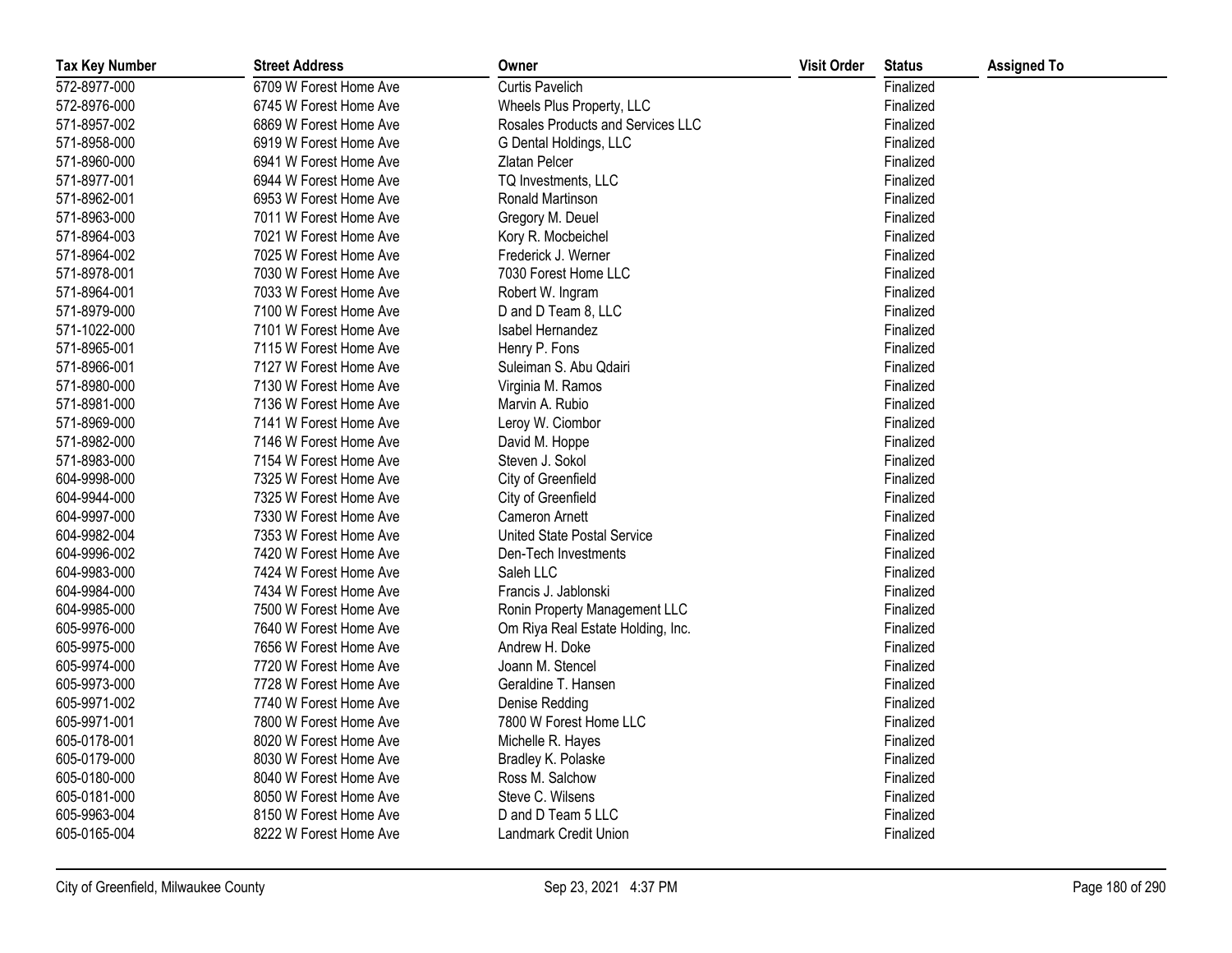| <b>Tax Key Number</b> | <b>Street Address</b>         | Owner                                                | <b>Visit Order</b> | <b>Status</b> | <b>Assigned To</b> |
|-----------------------|-------------------------------|------------------------------------------------------|--------------------|---------------|--------------------|
| 615-9998-000          | 8400 W Forest Home Ave        | Trustone Financial Federal Credit Union              |                    | Finalized     |                    |
| 615-9936-001          | 8405 W Forest Home Ave        | Longo Forest Home LLC                                |                    | Finalized     |                    |
| 615-9997-002          | 8430 W Forest Home Ave        | <b>JHTL LLC</b>                                      |                    | Finalized     |                    |
| 615-9995-000          | 8440 W Forest Home Ave        | Onyx North America Corp                              |                    | Finalized     |                    |
| 615-9937-002          | 8505 W Forest Home Ave        | Meller Properties LLC                                |                    | Finalized     |                    |
| 615-9994-000          | 8512 W Forest Home Ave        | John A & Barbara J Lynn Revocable Trust              |                    | Finalized     |                    |
| 615-9990-001          | 8516 W Forest Home Ave        | Ronald Henry Nellen                                  |                    | Finalized     |                    |
| 615-9990-002          | 8532 W Forest Home Ave        | Ronald Henry Nellen                                  |                    | Finalized     |                    |
| 615-9989-000          | 8550 W Forest Home Ave        | McClure Retail #2 LLC, A Wisconsin Limited Liability |                    | Finalized     |                    |
| 615-9941-005          | 8555 W Forest Home Ave        | Forest Green & 84th Street Transfer LLC              |                    | Finalized     |                    |
| 615-9942-001          | 8601 W Forest Home Ave        | St Jacobi Evangelica Lutheran                        |                    | Finalized     |                    |
| 615-9988-000          | 8606 W Forest Home Ave        | Jerome Warkoczewski                                  |                    | Finalized     |                    |
| 615-9987-001          | 8650 W Forest Home Ave        | KCP RE LLC                                           |                    | Finalized     |                    |
| 615-1037-000          | 8700 W Forest Home Ave        | Richard A. Bartz                                     |                    | Finalized     |                    |
| 615-9943-000          | 8701 W Forest Home Ave        | Mg Limited British, LLC                              |                    | Finalized     |                    |
| 615-9944-001          | 8711 W Forest Home Ave        | Azmani Holdings, LLC                                 |                    | Finalized     |                    |
| 615-1036-000          | 8718 W Forest Home Ave        | Stuart F. Lesar                                      |                    | Finalized     |                    |
| 615-1035-000          | 8734 W Forest Home Ave        | Jeffrey G. Lang                                      |                    | Finalized     |                    |
| 615-1034-000          | 8750 W Forest Home Ave        | Jeffrey L. Schein                                    |                    | Finalized     |                    |
| 615-9945-002          | 8765 W Forest Home Ave        | 414mke R.E. Holdings, LLC                            |                    | Finalized     |                    |
| 615-9945-003          | 8777 W Forest Home Ave        | Holistic Property LLC                                |                    | Finalized     |                    |
| 615-1033-000          | 8804 W Forest Home Ave        | Martin A. Mendola Revocable Living Trust             |                    | Finalized     |                    |
| 615-1032-000          | 8814 W Forest Home Ave        | Patricia K. Thomas                                   |                    | Finalized     |                    |
| 615-1031-000          | 8828 W Forest Home Ave        | Alex J. Jasinski                                     |                    | Finalized     |                    |
| 615-1030-000          | 8840 W Forest Home Ave        | Scott M. Paprocki                                    |                    | Finalized     |                    |
| 615-9946-006          | 8950 W Forest Home Ave        | D B Investments                                      |                    | Finalized     |                    |
| 652-9000-000          | 9008 W Forest Home Ave        | <b>JRaz Investments LLC</b>                          |                    | Finalized     |                    |
| 615-9948-004          | 9010 W Forest Home Ave        | Orchard LLC                                          |                    | Finalized     |                    |
| 653-1044-000          | 9300 W Forest Home Ave Unit 1 | Lucy Spicuzza                                        |                    | Finalized     |                    |
| 653-1045-000          | 9300 W Forest Home Ave Unit 2 | Joann M. Best                                        |                    | Finalized     |                    |
| 653-1046-000          | 9300 W Forest Home Ave Unit 3 | Steven R. Miller                                     |                    | Finalized     |                    |
| 653-1047-000          | 9300 W Forest Home Ave Unit 4 | Christopher E. Kinnaman                              |                    | Finalized     |                    |
| 653-1058-000          | 9300 W Forest Home Ave Unit 5 | Eric P. Wallner                                      |                    | Finalized     |                    |
| 653-1059-000          | 9300 W Forest Home Ave Unit 6 | Lawrence F. Wernisch                                 |                    | Finalized     |                    |
| 653-1060-000          | 9300 W Forest Home Ave Unit 7 | Carly Lynn Konkol                                    |                    | Finalized     |                    |
| 653-1061-000          | 9300 W Forest Home Ave Unit 8 | Rosanne Young                                        |                    | Finalized     |                    |
| 653-1048-000          | 9310 W Forest Home Ave Unit 1 | Chad D. Norris                                       |                    | Finalized     |                    |
| 653-1049-000          | 9310 W Forest Home Ave Unit 2 | Evadna M. Anderson                                   |                    | Finalized     |                    |
| 653-1050-000          | 9310 W Forest Home Ave Unit 3 | Jane M. Johnson                                      |                    | Finalized     |                    |
| 653-1051-000          | 9310 W Forest Home Ave Unit 4 | Edmund L. Boyle                                      |                    | Finalized     |                    |
| 653-1062-000          | 9310 W Forest Home Ave Unit 5 | Lukas S. Kohanowski                                  |                    | Finalized     |                    |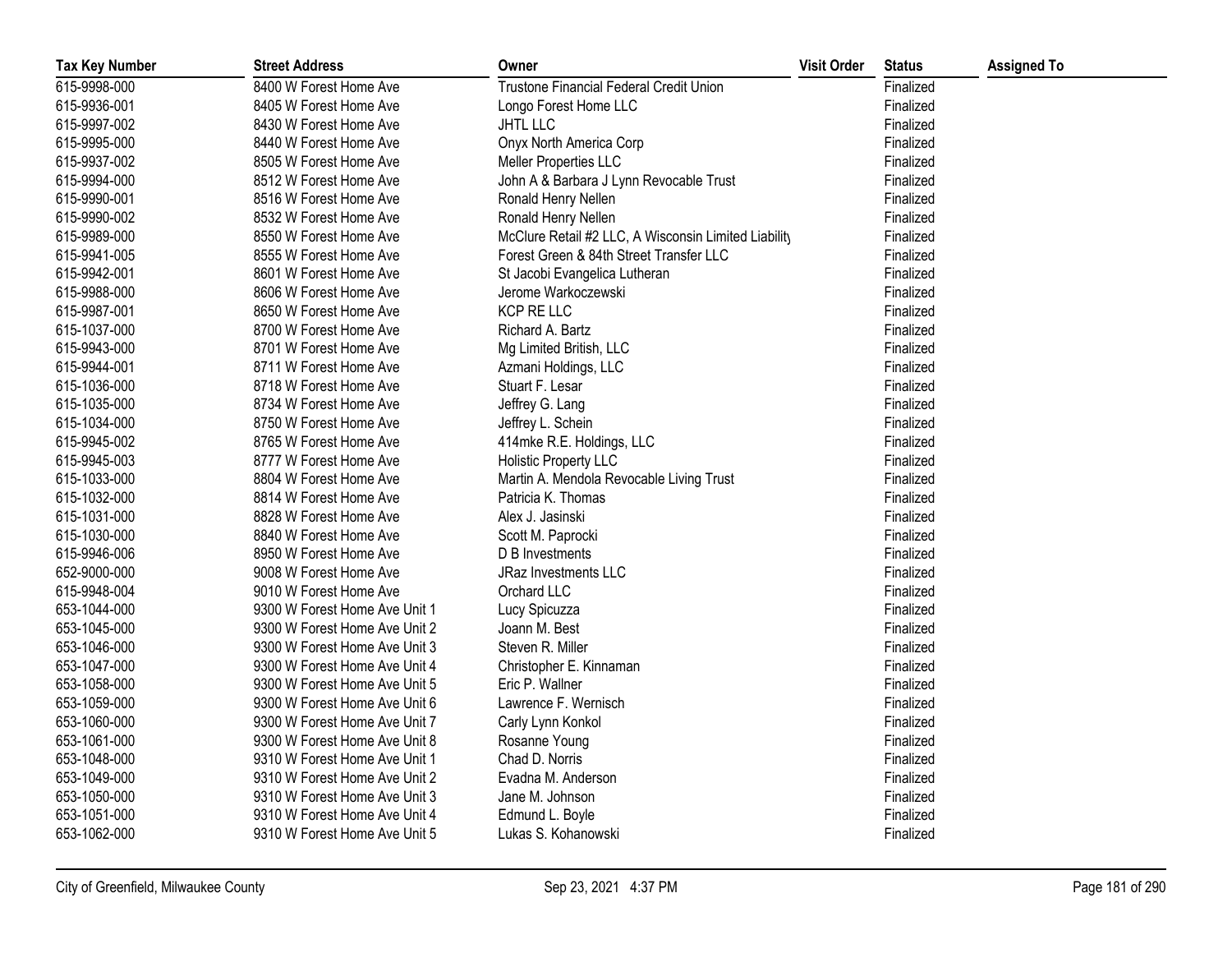| <b>Tax Key Number</b> | <b>Street Address</b>         | Owner                                     | <b>Visit Order</b> | <b>Status</b> | <b>Assigned To</b> |
|-----------------------|-------------------------------|-------------------------------------------|--------------------|---------------|--------------------|
| 653-1063-000          | 9310 W Forest Home Ave Unit 6 | Jeffrey L. Scaglione                      |                    | Finalized     |                    |
| 653-1064-000          | 9310 W Forest Home Ave Unit 7 | Bonnie Breimon                            |                    | Finalized     |                    |
| 653-1065-000          | 9310 W Forest Home Ave Unit 8 | Michael Wood                              |                    | Finalized     |                    |
| 653-1052-000          | 9320 W Forest Home Ave Unit 1 | Michael K. Sullivan                       |                    | Finalized     |                    |
| 653-1053-000          | 9320 W Forest Home Ave Unit 2 | Roger Navarrette                          |                    | Finalized     |                    |
| 653-1054-000          | 9320 W Forest Home Ave Unit 3 | Ashlee N. Lehto                           |                    | Finalized     |                    |
| 653-1055-000          | 9320 W Forest Home Ave Unit 4 | Dolores Hochschild                        |                    | Finalized     |                    |
| 653-1066-000          | 9320 W Forest Home Ave Unit 5 | Maha J. Audi                              |                    | Finalized     |                    |
| 653-1067-000          | 9320 W Forest Home Ave Unit 6 | Petar Mastilovic                          |                    | Finalized     |                    |
| 653-1068-000          | 9320 W Forest Home Ave Unit 7 | Roni M. Ricco                             |                    | Finalized     |                    |
| 653-1069-000          | 9320 W Forest Home Ave Unit 8 | Stanimir Budesa                           |                    | Finalized     |                    |
| 653-1056-000          | 9330 W Forest Home Ave Unit 1 | Laverne Nowak                             |                    | Finalized     |                    |
| 653-1057-000          | 9330 W Forest Home Ave Unit 2 | Paul A. Urbaniak                          |                    | Finalized     |                    |
| 653-1070-000          | 9330 W Forest Home Ave Unit 3 | John A. Sowinski                          |                    | Finalized     |                    |
| 653-1071-000          | 9330 W Forest Home Ave Unit 4 | Emily J. Chelstowski                      |                    | Finalized     |                    |
| 653-1020-000          | 9340 W Forest Home Ave Unit 1 | Karen K. Anderson                         |                    | Finalized     |                    |
| 653-1021-000          | 9340 W Forest Home Ave Unit 2 | Kathleen A. Malloy                        |                    | Finalized     |                    |
| 653-1022-000          | 9340 W Forest Home Ave Unit 3 | Thomas A. Lancour                         |                    | Finalized     |                    |
| 653-1023-000          | 9340 W Forest Home Ave Unit 4 | Eugene E. Tatrow                          |                    | Finalized     |                    |
| 653-1032-000          | 9340 W Forest Home Ave Unit 5 | Lynne O. Chambers Trust Dated May 4, 2007 |                    | Finalized     |                    |
| 653-1033-000          | 9340 W Forest Home Ave Unit 6 | Diane Massey                              |                    | Finalized     |                    |
| 653-1034-000          | 9340 W Forest Home Ave Unit 7 | Beauchamp Living Trust                    |                    | Finalized     |                    |
| 653-1035-000          | 9340 W Forest Home Ave Unit 8 | John H. Fischer                           |                    | Finalized     |                    |
| 653-1024-000          | 9350 W Forest Home Ave Unit 1 | Jessica M. Christensen                    |                    | Finalized     |                    |
| 653-1025-000          | 9350 W Forest Home Ave Unit 2 | Steven J. Menden                          |                    | Finalized     |                    |
| 653-1026-000          | 9350 W Forest Home Ave Unit 3 | Matthew S. Fibich                         |                    | Finalized     |                    |
| 653-1027-000          | 9350 W Forest Home Ave Unit 4 | Michael Bett                              |                    | Finalized     |                    |
| 653-1036-000          | 9350 W Forest Home Ave Unit 5 | Margret A. Greggs                         |                    | Finalized     |                    |
| 653-1037-000          | 9350 W Forest Home Ave Unit 6 | Winifred T. Lancour                       |                    | Finalized     |                    |
| 653-1038-000          | 9350 W Forest Home Ave Unit 7 | Mary Lazynski Revocable Trust             |                    | Finalized     |                    |
| 653-1039-000          | 9350 W Forest Home Ave Unit 8 | Mary E. Malone                            |                    | Finalized     |                    |
| 653-1028-000          | 9360 W Forest Home Ave Unit 1 | Sue Ann Franks                            |                    | Finalized     |                    |
| 653-1029-000          | 9360 W Forest Home Ave Unit 2 | Joan E. Rosenow Revocable Living Trust    |                    | Finalized     |                    |
| 653-1030-000          | 9360 W Forest Home Ave Unit 3 | Diane M. Haines                           |                    | Finalized     |                    |
| 653-1031-000          | 9360 W Forest Home Ave Unit 4 | Kristin L. Leguizamon                     |                    | Finalized     |                    |
| 653-1040-000          | 9360 W Forest Home Ave Unit 5 | Veronica A. Karolewicz                    |                    | Finalized     |                    |
| 653-1041-000          | 9360 W Forest Home Ave Unit 6 | Angela Podvrsan                           |                    | Finalized     |                    |
| 653-1042-000          | 9360 W Forest Home Ave Unit 7 | Heidenreich Revoc Family Trust            |                    | Finalized     |                    |
| 653-1043-000          | 9360 W Forest Home Ave Unit 8 | Randall J. Hernke                         |                    | Finalized     |                    |
| 610-0235-000          | 4330 S Foxwood Blvd           | Clement L. Magner                         |                    | Finalized     |                    |
| 610-0245-000          | 4353 S Foxwood Blvd           | Charles E. Spahn                          |                    | Finalized     |                    |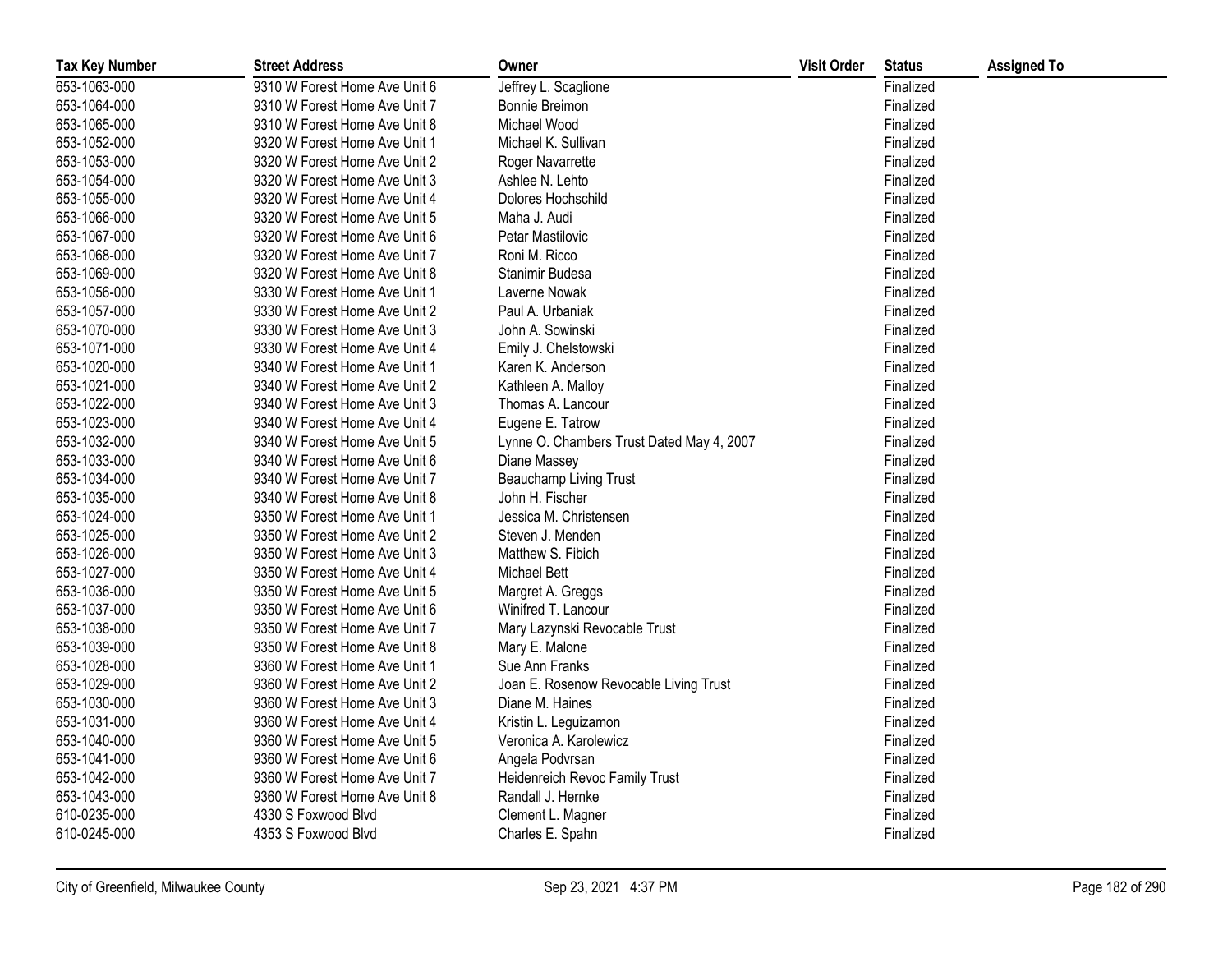| <b>Tax Key Number</b> | <b>Street Address</b> | Owner                                            | <b>Visit Order</b> | <b>Status</b> | <b>Assigned To</b> |
|-----------------------|-----------------------|--------------------------------------------------|--------------------|---------------|--------------------|
| 610-0246-000          | 4405 S Foxwood Blvd   | Michael L. Roberts                               |                    | Finalized     |                    |
| 610-0301-000          | 4414 S Foxwood Blvd   | Kevin A. Ligman                                  |                    | Finalized     |                    |
| 610-0317-000          | 4415 S Foxwood Blvd   | Spring Burgess-Ashley                            |                    | Finalized     |                    |
| 610-0300-000          | 4424 S Foxwood Blvd   | John P. Mueller                                  |                    | Finalized     |                    |
| 610-0299-000          | 4434 S Foxwood Blvd   | Bruce A. Jorgensen                               |                    | Finalized     |                    |
| 610-0316-000          | 4435 S Foxwood Blvd   | Christopher Kujawa                               |                    | Finalized     |                    |
| 610-0315-000          | 4465 S Foxwood Blvd   | Jonathan J. Wilke                                |                    | Finalized     |                    |
| 610-0314-000          | 4495 S Foxwood Blvd   | Daniel DeRocco                                   |                    | Finalized     |                    |
| 610-0313-000          | 4507 S Foxwood Blvd   | Nasseim K. Bleibel                               |                    | Finalized     |                    |
| 610-0312-000          | 4527 S Foxwood Blvd   | Gerald A. Porter                                 |                    | Finalized     |                    |
| 610-0311-000          | 4547 S Foxwood Blvd   | Pamela T. Cathlina                               |                    | Finalized     |                    |
| 610-0298-000          | 4554 S Foxwood Blvd   | Ronald G. Quackenbush                            |                    | Finalized     |                    |
| 610-0310-000          | 4557 S Foxwood Blvd   | Gilbert P. Alaimo                                |                    | Finalized     |                    |
| 610-0297-000          | 4564 S Foxwood Blvd   | Klumb Family Revocable Trust                     |                    | Finalized     |                    |
| 610-0309-000          | 4567 S Foxwood Blvd   | Mansoor Mirza                                    |                    | Finalized     |                    |
| 610-0291-000          | 4574 S Foxwood Blvd   | Jenna H. Owen                                    |                    | Finalized     |                    |
| 564-1009-000          | 11621 W Glen Way      | Robert W. Ziebell and Lisa A. Ziebell, Trustees  |                    | Finalized     |                    |
| 564-1021-000          | 11622 W Glen Way      | Linda M Abramovich Revocable Trust Dated 3/2/200 |                    | Finalized     |                    |
| 564-1010-000          | 11625 W Glen Way      | Vicki L. Metz                                    |                    | Finalized     |                    |
| 564-1022-000          | 11626 W Glen Way      | Charles S. Holschbach                            |                    | Finalized     |                    |
| 564-1020-000          | 11642 W Glen Way      | Margaret T. Mathias Living Trust                 |                    | Finalized     |                    |
| 564-1019-000          | 11646 W Glen Way      | David J. Schieble                                |                    | Finalized     |                    |
| 564-1025-000          | 11650 W Glen Way      | Clara B. Wilson                                  |                    | Finalized     |                    |
| 564-1011-000          | 11651 W Glen Way      | Valerie Jurkowski                                |                    | Finalized     |                    |
| 564-1026-000          | 11660 W Glen Way      | Dennis A. Skwor                                  |                    | Finalized     |                    |
| 564-1012-000          | 11665 W Glen Way      | Vincent Joseph Panzarella                        |                    | Finalized     |                    |
| 564-1024-000          | 11670 W Glen Way      | Parker E. Milewski                               |                    | Finalized     |                    |
| 564-1023-000          | 11680 W Glen Way      | Timothy M. Smith                                 |                    | Finalized     |                    |
| 564-1002-000          | 11690 W Glen Way      | Daniel B. Gooding                                |                    | Finalized     |                    |
| 564-1001-000          | 11700 W Glen Way      | Gary D. Miller                                   |                    | Finalized     |                    |
| 564-1004-000          | 11730 W Glen Way      | Robert G. Bushman                                |                    | Finalized     |                    |
| 564-1003-000          | 11750 W Glen Way      | Mark G. Zimmer                                   |                    | Finalized     |                    |
| 564-1006-000          | 11760 W Glen Way      | Jennifer M. Benjamin                             |                    | Finalized     |                    |
| 564-1005-000          | 11780 W Glen Way      | David F. Ogden                                   |                    | Finalized     |                    |
| 564-1008-000          | 11790 W Glen Way      | Nancy L. Dickinson                               |                    | Finalized     |                    |
| 564-1007-000          | 11880 W Glen Way      | Ronald J. Samolinski                             |                    | Finalized     |                    |
| 692-1208-000          | 4068 W Granada St     | Michael S. Crivello                              |                    | Finalized     |                    |
| 692-1207-000          | 4090 W Granada St     | Joey J. Cantwell                                 |                    | Finalized     |                    |
| 692-1206-000          | 4120 W Granada St     | Thomas L. Paulson                                |                    | Finalized     |                    |
| 692-1196-000          | 4121 W Granada St     | Creighton Ols                                    |                    | Finalized     |                    |
| 692-1205-000          | 4152 W Granada St     | Anton W. Macans                                  |                    | Finalized     |                    |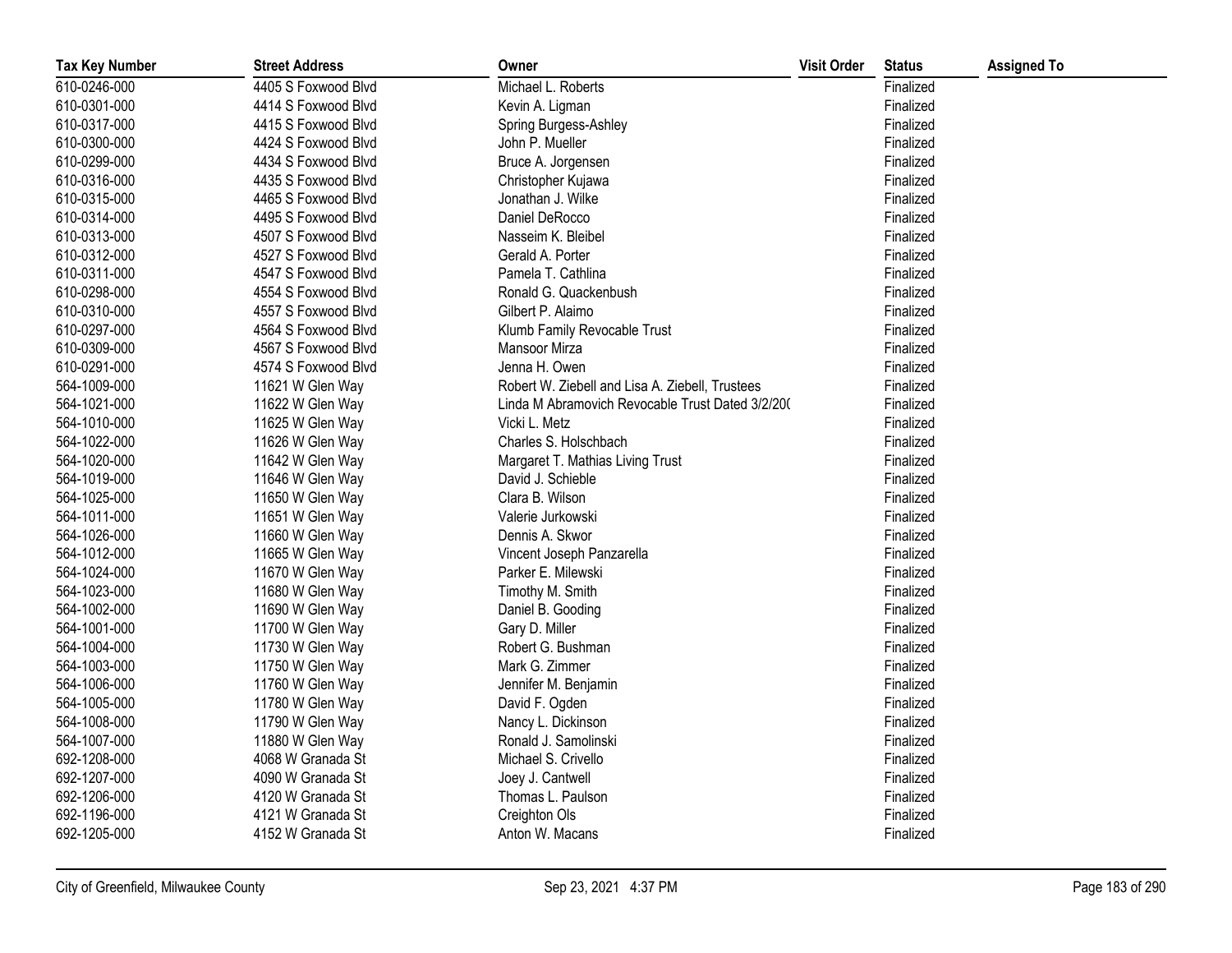| <b>Tax Key Number</b> | <b>Street Address</b> | Owner                           | <b>Visit Order</b> | <b>Status</b> | <b>Assigned To</b> |
|-----------------------|-----------------------|---------------------------------|--------------------|---------------|--------------------|
| 692-1195-000          | 4153 W Granada St     | Nancy E. Anuszewski             |                    | Finalized     |                    |
| 692-1204-000          | 4206 W Granada St     | Matthew W. Wochinski            |                    | Finalized     |                    |
| 692-1194-000          | 4207 W Granada St     | Gary L. Shaffer                 |                    | Finalized     |                    |
| 692-1203-000          | 4238 W Granada St     | Gary L. Schmidt                 |                    | Finalized     |                    |
| 692-1193-000          | 4239 W Granada St     | Tracy M. Hoffman                |                    | Finalized     |                    |
| 692-1202-000          | 4270 W Granada St     | <b>Bornshlegel Family Trust</b> |                    | Finalized     |                    |
| 692-1192-000          | 4271 W Granada St     | Nail Mseitif                    |                    | Finalized     |                    |
| 646-9941-000          | W Grange Ave          | <b>Probucolls Association</b>   |                    | Finalized     |                    |
| 646-9937-001          | W Grange Ave          | James J. Krukowski              |                    | Finalized     |                    |
| 647-9944-001          | W Grange Ave          | Gary T. Steck                   |                    | Finalized     |                    |
| 667-8996-002          | W Grange Ave          | Karthikeyan Subbiah             |                    | Finalized     |                    |
| 667-8996-003          | W Grange Ave          | Karthikeyan Subbiah             |                    | Finalized     |                    |
| 645-9002-000          | 2750 W Grange Ave     | Viet Hoa Greenfield LLC         |                    | Finalized     |                    |
| 645-0030-000          | 2816 W Grange Ave     | Matthew J. Remmel               |                    | Finalized     |                    |
| 668-8999-000          | 2817 W Grange Ave     | David A. Kodzik                 |                    | Finalized     |                    |
| 645-0031-000          | 2900 W Grange Ave     | Kyle J. Dettmann                |                    | Finalized     |                    |
| 645-0032-000          | 2920 W Grange Ave     | Phillip A. Cianciola            |                    | Finalized     |                    |
| 668-8998-000          | 2925 W Grange Ave     | James J. Ropel                  |                    | Finalized     |                    |
| 668-9000-006          | 3003 W Grange Ave     | James Lee Wing                  |                    | Finalized     |                    |
| 668-9000-007          | 3009 W Grange Ave     | Andrew L. Bernhard              |                    | Finalized     |                    |
| 645-0105-000          | 3010 W Grange Ave     | Timothy J. Welchman             |                    | Finalized     |                    |
| 645-0106-000          | 3016 W Grange Ave     | Juvenal Sanchez                 |                    | Finalized     |                    |
| 645-0107-000          | 3030 W Grange Ave     | Obed Pena                       |                    | Finalized     |                    |
| 668-8995-002          | 3045 W Grange Ave     | WI Telco                        |                    | Finalized     |                    |
| 668-8993-001          | 3123 W Grange Ave     | William W. Vought               |                    | Finalized     |                    |
| 668-8992-000          | 3137 W Grange Ave     | Donald P. Cahala                |                    | Finalized     |                    |
| 668-8991-000          | 3203 W Grange Ave     | Duwayne A. Wieczorek            |                    | Finalized     |                    |
| 668-8990-000          | 3205 W Grange Ave     | Taylor L. Tenhagen              |                    | Finalized     |                    |
| 668-8987-003          | 3207 W Grange Ave     | Jeremy Kallas                   |                    | Finalized     |                    |
| 668-8987-002          | 3209 W Grange Ave     | Mazen T. Mustafa                |                    | Finalized     |                    |
| 668-8987-001          | 3211 W Grange Ave     | Dale J. Franke                  |                    | Finalized     |                    |
| 668-8986-001          | 3215 W Grange Ave     | Andrew J. Langfeldt             |                    | Finalized     |                    |
| 668-8985-000          | 3321 W Grange Ave     | Andrew R. Thomas                |                    | Finalized     |                    |
| 668-8984-000          | 3337 W Grange Ave     | Luis Alejandro Cortes           |                    | Finalized     |                    |
| 668-8983-000          | 3411 W Grange Ave     | Jesus Mercado                   |                    | Finalized     |                    |
| 667-9000-001          | 3611 W Grange Ave     | Thomas J. Luepke                |                    | Finalized     |                    |
| 667-8999-000          | 3625 W Grange Ave     | <b>Walter Sliwa</b>             |                    | Finalized     |                    |
| 667-8998-001          | 3711 W Grange Ave     | Janet J. Haefemeyer             |                    | Finalized     |                    |
| 667-8997-009          | 3715 W Grange Ave     | Paul Brazgel Jr                 |                    | Finalized     |                    |
| 667-8997-006          | 3719 W Grange Ave     | Michael P. Kossow               |                    | Finalized     |                    |
| 667-8997-003          | 3723 W Grange Ave     | Dennis F. O'Donnell             |                    | Finalized     |                    |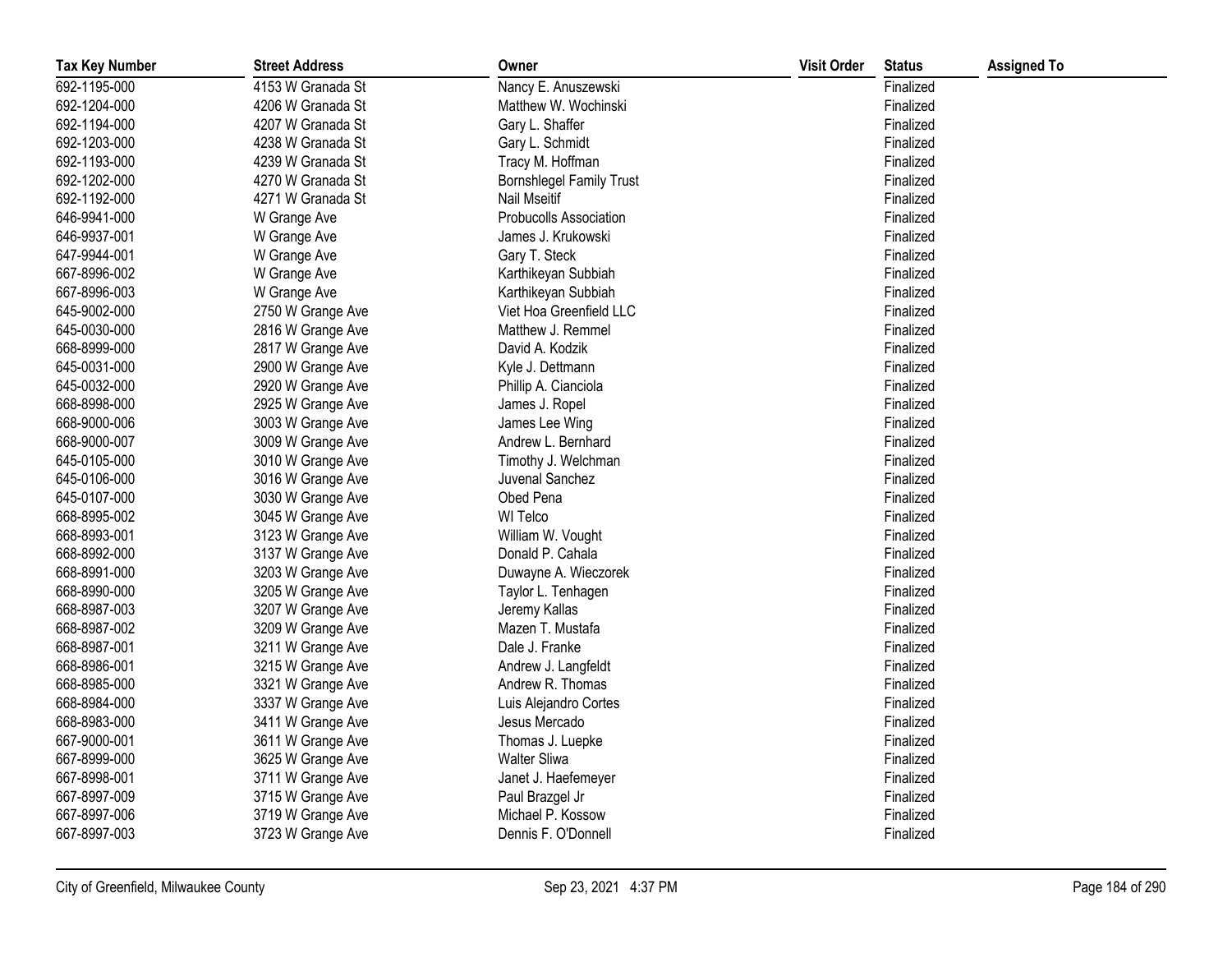| <b>Tax Key Number</b> | <b>Street Address</b>    | Owner                                            | <b>Visit Order</b> | <b>Status</b> | <b>Assigned To</b> |
|-----------------------|--------------------------|--------------------------------------------------|--------------------|---------------|--------------------|
| 667-8997-002          | 3727 W Grange Ave        | Kurt A. Schroeder                                |                    | Finalized     |                    |
| 667-8997-001          | 3757 W Grange Ave        | Arthur G. Rodriguez                              |                    | Finalized     |                    |
| 646-0040-000          | 3810 W Grange Ave        | Tanya M. Gregg                                   |                    | Finalized     |                    |
| 667-8995-001          | 3925 W Grange Ave        | Allan J. Weber                                   |                    | Finalized     |                    |
| 646-9934-003          | 3940 W Grange Ave        | Mark S. Kimball                                  |                    | Finalized     |                    |
| 667-8994-005          | 4001 W Grange Ave        | Jason Denzer                                     |                    | Finalized     |                    |
| 667-8994-002          | 4011 W Grange Ave        | David Dworschack                                 |                    | Finalized     |                    |
| 646-9935-002          | 4012 W Grange Ave        | Aaron J. Krukowski                               |                    | Finalized     |                    |
| 667-8994-004          | 4015 W Grange Ave        | Maryann K. Laskowski Revocable Trust             |                    | Finalized     |                    |
| 646-9936-000          | 4020 W Grange Ave        | Henry P. Williams                                |                    | Finalized     |                    |
| 667-1000-000          | 4027 W Grange Ave        | Debra K. Garay                                   |                    | Finalized     |                    |
| 646-9939-000          | 4100 W Grange Ave        | James J. Krukowski                               |                    | Finalized     |                    |
| 667-1001-000          | 4101 W Grange Ave        | Mark J. Daneau                                   |                    | Finalized     |                    |
| 646-9938-002          | 4104 W Grange Ave        | James J. Krukowski                               |                    | Finalized     |                    |
| 667-1002-000          | 4111 W Grange Ave        | Charles E. Tillema                               |                    | Finalized     |                    |
| 667-8993-000          | 4125 W Grange Ave        | Jerry R. Thompson                                |                    | Finalized     |                    |
| 646-9940-000          | 4130 W Grange Ave        | Lauren B. Boos                                   |                    | Finalized     |                    |
| 667-8992-000          | 4131 W Grange Ave        | Sally Wade                                       |                    | Finalized     |                    |
| 667-1077-000          | 4203 W Grange Ave        | David J. Potter                                  |                    | Finalized     |                    |
| 667-1078-000          | 4209 W Grange Ave        | George P. Logic                                  |                    | Finalized     |                    |
| 646-9942-000          | 4212 W Grange Ave        | Jerome A. Szarzynski                             |                    | Finalized     |                    |
| 667-1079-000          | 4215 W Grange Ave        | Laura C. Carter                                  |                    | Finalized     |                    |
| 667-1080-000          | 4219 W Grange Ave        | Lerry A. Overstreet                              |                    | Finalized     |                    |
| 667-1081-000          | 4221 W Grange Ave        | Steven Swatloske                                 |                    | Finalized     |                    |
| 667-1082-000          | 4225 W Grange Ave        | David P. Milosch                                 |                    | Finalized     |                    |
| 667-1083-000          | 4227 W Grange Ave        | Lauree L. Minton                                 |                    | Finalized     |                    |
| 646-9943-000          | 4230 W Grange Ave        | <b>KIMIK LLC</b>                                 |                    | Finalized     |                    |
| 667-1084-000          | 4231 W Grange Ave        | Steven M. Klein                                  |                    | Finalized     |                    |
| 647-1179-000          | 4300 W Grange Ave Unit 1 | Raelene M. Bock                                  |                    | Finalized     |                    |
| 647-1180-000          | 4300 W Grange Ave Unit 2 | Michael T. Dorney                                |                    | Finalized     |                    |
| 647-1181-000          | 4300 W Grange Ave Unit 3 | Lynn Werkowski                                   |                    | Finalized     |                    |
| 647-1182-000          | 4300 W Grange Ave Unit 4 | Douglas T. Scott                                 |                    | Finalized     |                    |
| 647-1183-000          | 4300 W Grange Ave Unit 5 | Yvette Chromy                                    |                    | Finalized     |                    |
| 647-1184-000          | 4300 W Grange Ave Unit 6 | Manjula Dammanna                                 |                    | Finalized     |                    |
| 647-1185-000          | 4300 W Grange Ave Unit 7 | Jeffrey A. & Kathleen M. Niezgoda 2009 Revocable |                    | Finalized     |                    |
| 647-1186-000          | 4300 W Grange Ave Unit 8 | Robert A. Pozek                                  |                    | Finalized     |                    |
| 666-8999-000          | 4309 W Grange Ave        | Gizmo Enterprises LLC                            |                    | Finalized     |                    |
| 666-8941-000          | 4325 W Grange Ave        | Helen Heun                                       |                    | Finalized     |                    |
| 647-9941-000          | 4336 W Grange Ave        | Michael S. Haeflinger                            |                    | Finalized     |                    |
| 647-9944-002          | 4400 W Grange Ave        | Gary T. Steck                                    |                    | Finalized     |                    |
| 666-8939-001          | 4405 W Grange Ave        | Andrew L. Martinez                               |                    | Finalized     |                    |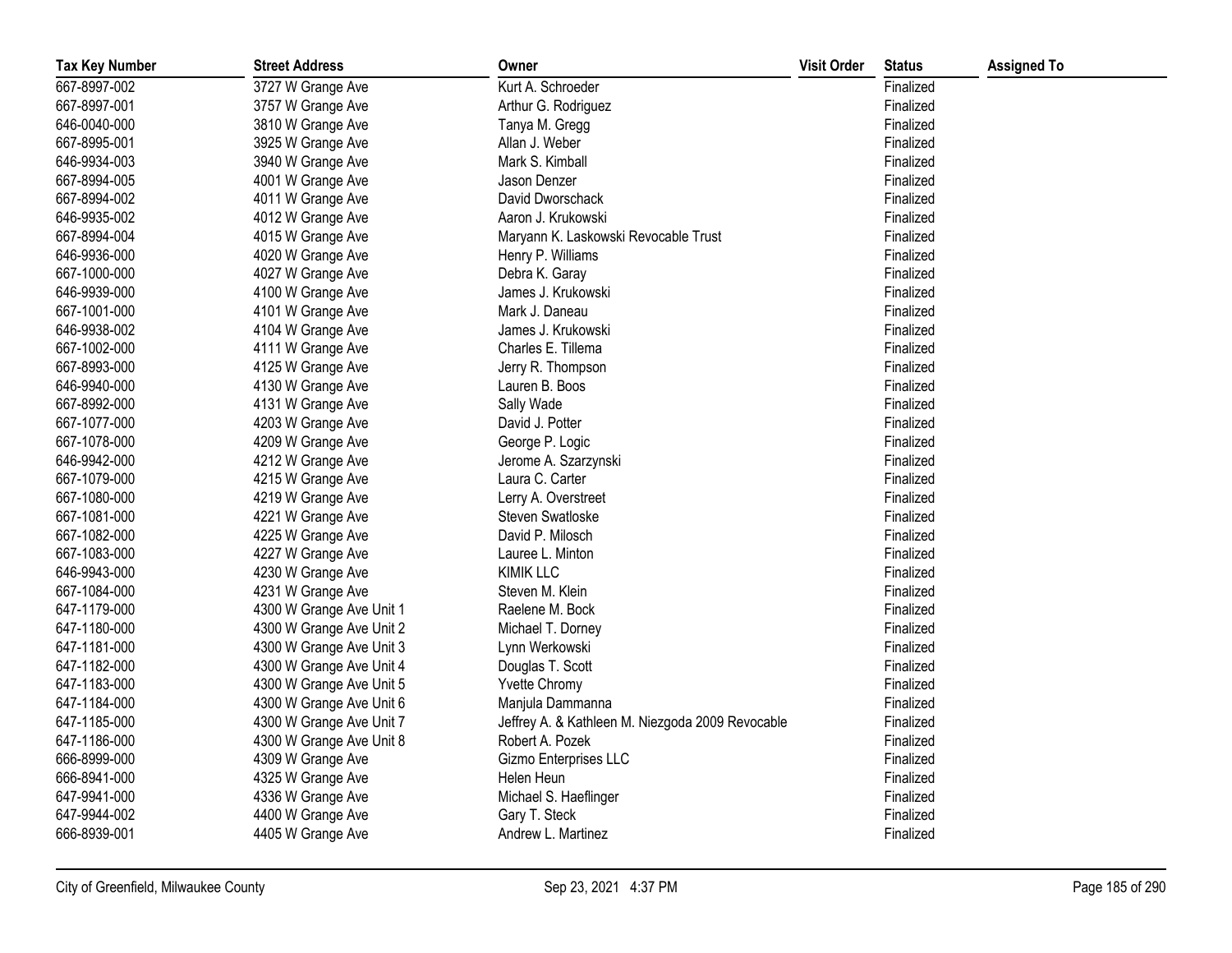| <b>Tax Key Number</b> | <b>Street Address</b>        | Owner                                          | <b>Visit Order</b> | <b>Status</b> | <b>Assigned To</b> |
|-----------------------|------------------------------|------------------------------------------------|--------------------|---------------|--------------------|
| 666-8938-000          | 4411 W Grange Ave            | David K. Foley                                 |                    | Finalized     |                    |
| 666-8906-002          | 4425 W Grange Ave            | Jesus S. Gonzalez                              |                    | Finalized     |                    |
| 647-9945-001          | 4430 W Grange Ave            | Raul Leon                                      |                    | Finalized     |                    |
| 666-8906-001          | 4435 W Grange Ave            | Maria Sanchez Martin                           |                    | Finalized     |                    |
| 647-9952-010          | 4440 W Grange Ave            | Karen Semanski                                 |                    | Finalized     |                    |
| 666-8905-000          | 4533 W Grange Ave            | Jeannette Lucio                                |                    | Finalized     |                    |
| 666-8904-002          | 4543 W Grange Ave            | Allan W. Preske                                |                    | Finalized     |                    |
| 647-9953-000          | 4600 W Grange Ave            | Mary Ann Grubor                                |                    | Finalized     |                    |
| 647-9954-003          | 4612 W Grange Ave            | Dolores A. Skowronek                           |                    | Finalized     |                    |
| 647-9954-004          | 4626 W Grange Ave            | John P. Weston                                 |                    | Finalized     |                    |
| 647-9954-001          | 4640 W Grange Ave            | MaryAnne Hall                                  |                    | Finalized     |                    |
| 647-9955-004          | 4700 W Grange Ave            | Solis Revocable Trust                          |                    | Finalized     |                    |
| 647-9955-003          | 4740 W Grange Ave            | Magnolia Trust                                 |                    | Finalized     |                    |
| 647-1114-000          | 4788 W Grange Ave            | Raed Alhajahmad                                |                    | Finalized     |                    |
| 647-1104-000          | 4800 W Grange Ave            | Angela C. Daniels                              |                    | Finalized     |                    |
| 647-9957-000          | 4820 W Grange Ave            | Milorad Strbac                                 |                    | Finalized     |                    |
| 647-9958-000          | 4836 W Grange Ave            | Mari A. Irish                                  |                    | Finalized     |                    |
| 619-9998-002          | 4905 S Greenbrook Ter        | City of Greenfield                             |                    | Finalized     |                    |
| 619-9998-003          | 4905 S Greenbrook Ter        | <b>Greenbrook Elderly Associates</b>           |                    | Finalized     |                    |
| 619-9998-004          | 5000 S Greenbrook Ter        | Greenbrook Apartment Investors LLC             |                    | Finalized     |                    |
| 615-1014-000          | 4900 S Greenleaf Ct          | Lunger Revocable Trust                         |                    | Finalized     |                    |
| 615-1015-000          | 4907 S Greenleaf Ct          | Mark P. Gleason                                |                    | Finalized     |                    |
| 615-1016-000          | 4915 S Greenleaf Ct          | John J Senczynszyn And Diana M Senczynszyn Rev |                    | Finalized     |                    |
| 604-0141-000          | 4415 S Greenridge Cir Unit A | Miguel A. Hernandez                            |                    | Finalized     |                    |
| 604-0142-000          | 4415 S Greenridge Cir Unit B | Michael T. Massey                              |                    | Finalized     |                    |
| 604-0143-000          | 4415 S Greenridge Cir Unit C | Patricia R. Rosman                             |                    | Finalized     |                    |
| 604-0144-000          | 4415 S Greenridge Cir Unit D | <b>Uniplan Consulting LLC</b>                  |                    | Finalized     |                    |
| 604-0145-000          | 4415 S Greenridge Cir Unit E | Gonzalo Rivera                                 |                    | Finalized     |                    |
| 604-0146-000          | 4415 S Greenridge Cir Unit F | Kristina M. Pallett                            |                    | Finalized     |                    |
| 604-0147-000          | 4415 S Greenridge Cir Unit G | Jennifer Rittmann                              |                    | Finalized     |                    |
| 604-0148-000          | 4415 S Greenridge Cir Unit H | Mary L. Croke                                  |                    | Finalized     |                    |
| 604-0155-000          | 4417 S Greenridge Cir Unit A | Carol Komassa                                  |                    | Finalized     |                    |
| 604-0156-000          | 4417 S Greenridge Cir Unit B | Mariabel Loo                                   |                    | Finalized     |                    |
| 604-0157-000          | 4417 S Greenridge Cir Unit C | Georgia G Rueckert Revocable Trust             |                    | Finalized     |                    |
| 604-0158-000          | 4417 S Greenridge Cir Unit D | Mary E. Martinez                               |                    | Finalized     |                    |
| 604-0159-000          | 4417 S Greenridge Cir Unit E | Shannon Kaurich                                |                    | Finalized     |                    |
| 604-0160-000          | 4417 S Greenridge Cir Unit F | Felicia A. Bogdanski                           |                    | Finalized     |                    |
| 604-0161-000          | 4417 S Greenridge Cir Unit G | Gregory A. Buxa                                |                    | Finalized     |                    |
| 604-0162-000          | 4417 S Greenridge Cir Unit H | Dianne L. Ertel                                |                    | Finalized     |                    |
| 604-0175-000          | 4419 S Greenridge Cir Unit A | William L. Eurick                              |                    | Finalized     |                    |
| 604-0176-000          | 4419 S Greenridge Cir Unit B | Rickey W. Storms                               |                    | Finalized     |                    |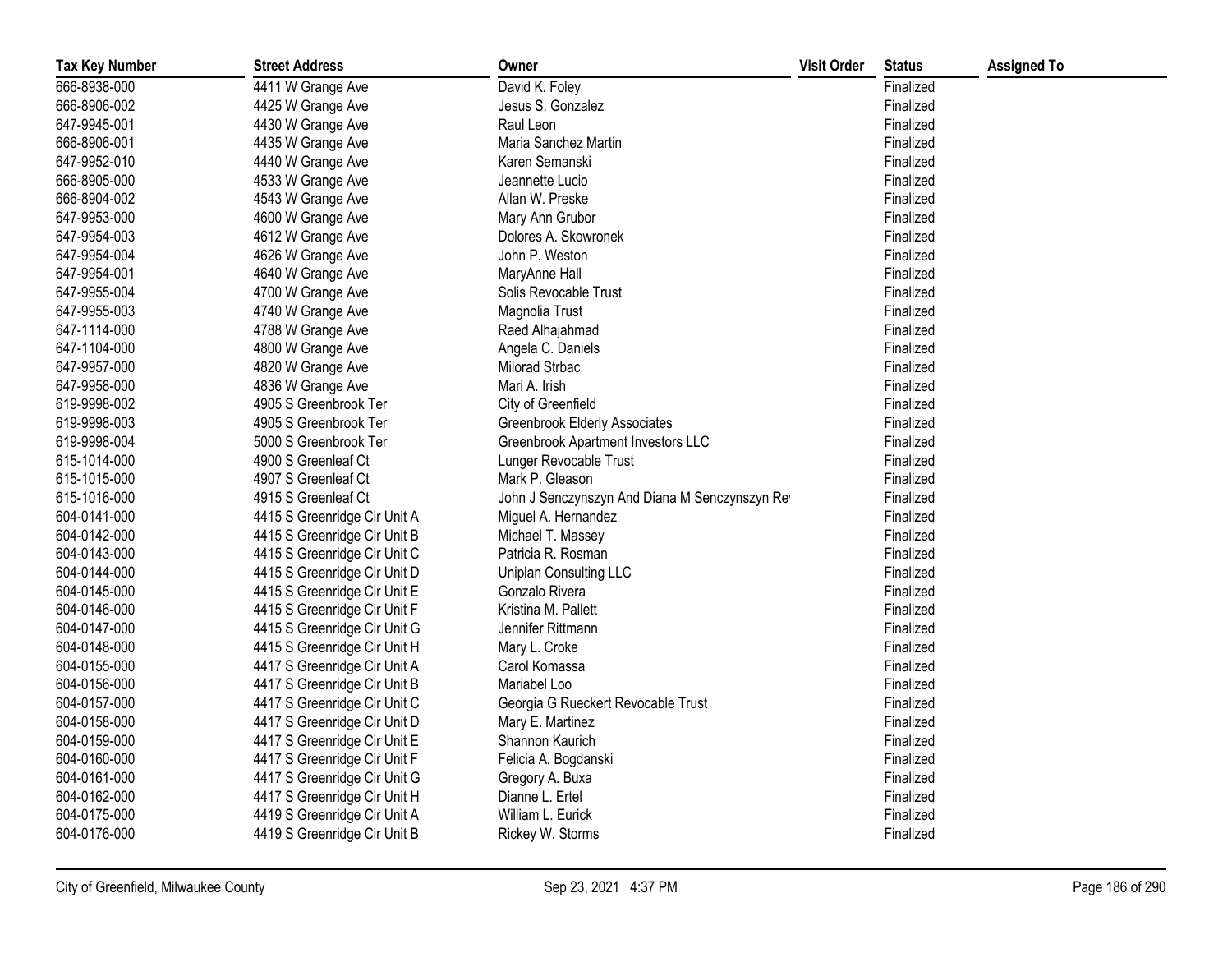| <b>Tax Key Number</b> | <b>Street Address</b>        | Owner                                           | <b>Visit Order</b> | <b>Status</b> | <b>Assigned To</b> |
|-----------------------|------------------------------|-------------------------------------------------|--------------------|---------------|--------------------|
| 604-0177-000          | 4419 S Greenridge Cir Unit C | Mary A. Bowen                                   |                    | Finalized     |                    |
| 604-0178-000          | 4419 S Greenridge Cir Unit D | Seitz Family Trust                              |                    | Finalized     |                    |
| 604-0179-000          | 4419 S Greenridge Cir Unit E | Gary Leon                                       |                    | Finalized     |                    |
| 604-0180-000          | 4419 S Greenridge Cir Unit F | Michael Boerschinger                            |                    | Finalized     |                    |
| 604-0181-000          | 4419 S Greenridge Cir Unit G | Christopher J. Matthiesen                       |                    | Finalized     |                    |
| 604-0182-000          | 4419 S Greenridge Cir Unit H | Mark Stanley                                    |                    | Finalized     |                    |
| 604-0135-000          | 4428 S Greenridge Cir        | James H. Goodwin                                |                    | Finalized     |                    |
| 604-0136-000          | 4430 S Greenridge Cir        | Mirko Marjanovic                                |                    | Finalized     |                    |
| 604-0137-000          | 4432 S Greenridge Cir        | Jennifer M. Dela Cruz                           |                    | Finalized     |                    |
| 604-0138-000          | 4434 S Greenridge Cir        | Steven R. Apel                                  |                    | Finalized     |                    |
| 604-0139-000          | 4436 S Greenridge Cir        | Camille G. Carreon                              |                    | Finalized     |                    |
| 604-0140-000          | 4438 S Greenridge Cir        | Nye Family Trust                                |                    | Finalized     |                    |
| 604-0149-000          | 4440 S Greenridge Cir        | Carol A. Fatia Revocable Trust Dtd May 27, 2016 |                    | Finalized     |                    |
| 604-0150-000          | 4442 S Greenridge Cir        | Kelly A. Havelka                                |                    | Finalized     |                    |
| 604-0183-000          | 4443 S Greenridge Cir        | Valerie A. Werner                               |                    | Finalized     |                    |
| 604-0151-000          | 4444 S Greenridge Cir        | <b>Philip Sabez</b>                             |                    | Finalized     |                    |
| 604-0184-000          | 4445 S Greenridge Cir        | Arturo Remondini                                |                    | Finalized     |                    |
| 604-0152-000          | 4446 S Greenridge Cir        | Kalana L. Graham                                |                    | Finalized     |                    |
| 604-0185-000          | 4447 S Greenridge Cir        | Ljiljana Nikolic                                |                    | Finalized     |                    |
| 604-0153-000          | 4448 S Greenridge Cir        | Ellen Weber                                     |                    | Finalized     |                    |
| 604-0186-000          | 4449 S Greenridge Cir        | <b>Milomir Mukic</b>                            |                    | Finalized     |                    |
| 604-0154-000          | 4450 S Greenridge Cir        | Terry R. Carr                                   |                    | Finalized     |                    |
| 604-0187-000          | 4451 S Greenridge Cir        | Lorinda M. Laskowski                            |                    | Finalized     |                    |
| 604-0163-000          | 4452 S Greenridge Cir        | William Sean Beasley Revocable Trust            |                    | Finalized     |                    |
| 604-0188-000          | 4453 S Greenridge Cir        | Audrey A. Moore                                 |                    | Finalized     |                    |
| 604-0164-000          | 4454 S Greenridge Cir        | Mary Gordon                                     |                    | Finalized     |                    |
| 604-0189-000          | 4455 S Greenridge Cir        | Noreen Piotrowski                               |                    | Finalized     |                    |
| 604-0165-000          | 4456 S Greenridge Cir        | Nancy A. Siker                                  |                    | Finalized     |                    |
| 604-0190-000          | 4457 S Greenridge Cir        | Kristine Adams                                  |                    | Finalized     |                    |
| 604-0166-000          | 4458 S Greenridge Cir        | Diana L. Rawson                                 |                    | Finalized     |                    |
| 604-0167-000          | 4460 S Greenridge Cir        | Corrine M Klaus Revocable Trust                 |                    | Finalized     |                    |
| 604-0168-000          | 4462 S Greenridge Cir        | <b>Alex Nicoll</b>                              |                    | Finalized     |                    |
| 604-0217-000          | 4501 S Greenridge Cir        | Stanko Nokovic                                  |                    | Finalized     |                    |
| 604-0169-000          | 4502 S Greenridge Cir        | Diane Leirstein                                 |                    | Finalized     |                    |
| 604-0218-000          | 4503 S Greenridge Cir        | Raymond C. Strahota                             |                    | Finalized     |                    |
| 604-0170-000          | 4504 S Greenridge Cir        | William A. Bertolas                             |                    | Finalized     |                    |
| 604-0219-000          | 4505 S Greenridge Cir        | Janice Brochhausen                              |                    | Finalized     |                    |
| 604-0171-000          | 4506 S Greenridge Cir        | Robert J. Giencke                               |                    | Finalized     |                    |
| 604-0220-000          | 4507 S Greenridge Cir        | Candace Ann Caylor                              |                    | Finalized     |                    |
| 604-0172-000          | 4508 S Greenridge Cir        | Colleen G. McKinnon                             |                    | Finalized     |                    |
| 604-0221-000          | 4509 S Greenridge Cir        | Sandra Felber                                   |                    | Finalized     |                    |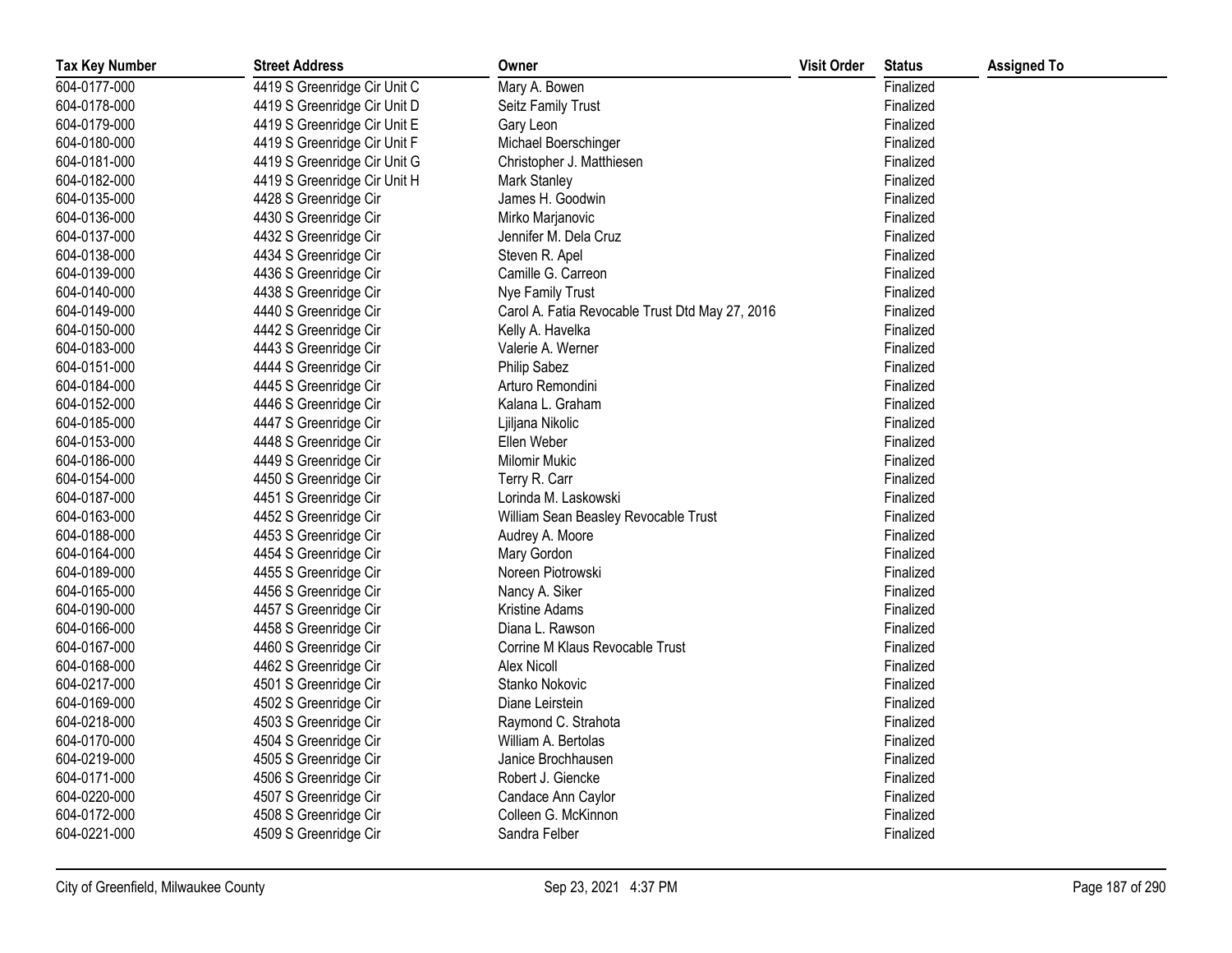| <b>Tax Key Number</b> | <b>Street Address</b> | Owner                                             | <b>Visit Order</b> | <b>Status</b> | <b>Assigned To</b> |
|-----------------------|-----------------------|---------------------------------------------------|--------------------|---------------|--------------------|
| 604-0173-000          | 4510 S Greenridge Cir | Janet L. Rouse                                    |                    | Finalized     |                    |
| 604-0222-000          | 4511 S Greenridge Cir | Steven M. Baran                                   |                    | Finalized     |                    |
| 604-0174-000          | 4512 S Greenridge Cir | James H & Sheila A Schulte Revocable Trust Dtd 1/ |                    | Finalized     |                    |
| 604-0223-000          | 4513 S Greenridge Cir | Jean Rich                                         |                    | Finalized     |                    |
| 604-0191-000          | 4514 S Greenridge Cir | Usha Raut                                         |                    | Finalized     |                    |
| 604-0224-000          | 4515 S Greenridge Cir | Maxine S. Roberts Revocable Trust                 |                    | Finalized     |                    |
| 604-0192-000          | 4516 S Greenridge Cir | Elizabeth Shain                                   |                    | Finalized     |                    |
| 604-0193-000          | 4518 S Greenridge Cir | Cherri Von Bon                                    |                    | Finalized     |                    |
| 604-0194-000          | 4520 S Greenridge Cir | Kathryn E. Lukomski                               |                    | Finalized     |                    |
| 604-0225-000          | 4521 S Greenridge Cir | Daniel Wendelborn                                 |                    | Finalized     |                    |
| 604-0195-000          | 4522 S Greenridge Cir | Stephanie M London Trust                          |                    | Finalized     |                    |
| 604-0226-000          | 4523 S Greenridge Cir | Daniel M. Pochert                                 |                    | Finalized     |                    |
| 604-0196-000          | 4524 S Greenridge Cir | Linda S. Seidel                                   |                    | Finalized     |                    |
| 604-0227-000          | 4525 S Greenridge Cir | Eileen Owens                                      |                    | Finalized     |                    |
| 604-0205-000          | 4526 S Greenridge Cir | Janet L. Rouse                                    |                    | Finalized     |                    |
| 604-0228-000          | 4527 S Greenridge Cir | Kendra Johnson                                    |                    | Finalized     |                    |
| 604-0206-000          | 4528 S Greenridge Cir | Melissa A. Randall                                |                    | Finalized     |                    |
| 604-0229-000          | 4529 S Greenridge Cir | Jane H. Seher                                     |                    | Finalized     |                    |
| 604-0207-000          | 4530 S Greenridge Cir | Susan A. Schott                                   |                    | Finalized     |                    |
| 604-0230-000          | 4531 S Greenridge Cir | Kathleen J. Ziech                                 |                    | Finalized     |                    |
| 604-0208-000          | 4532 S Greenridge Cir | Emerita M. Cortez                                 |                    | Finalized     |                    |
| 604-0209-000          | 4534 S Greenridge Cir | Kathryn M. Peterson                               |                    | Finalized     |                    |
| 604-0210-000          | 4536 S Greenridge Cir | Jennifer K. Blomberg                              |                    | Finalized     |                    |
| 604-0197-000          | 4540 S Greenridge Cir | Lori L. Meyer                                     |                    | Finalized     |                    |
| 604-0243-000          | 4541 S Greenridge Cir | Cynthia J. Beisenstein                            |                    | Finalized     |                    |
| 604-0198-000          | 4542 S Greenridge Cir | Jean M. Eckert                                    |                    | Finalized     |                    |
| 604-0244-000          | 4543 S Greenridge Cir | Wendy J Budzien Revocable Living Trust            |                    | Finalized     |                    |
| 604-0199-000          | 4544 S Greenridge Cir | Mary J. Dickson                                   |                    | Finalized     |                    |
| 604-0245-000          | 4545 S Greenridge Cir | Barbara J. Day                                    |                    | Finalized     |                    |
| 604-0200-000          | 4546 S Greenridge Cir | Dolores N. Trautwein                              |                    | Finalized     |                    |
| 604-0246-000          | 4547 S Greenridge Cir | <b>Fruehauf Family Trust</b>                      |                    | Finalized     |                    |
| 604-0201-000          | 4548 S Greenridge Cir | Deborah Ann Duecker                               |                    | Finalized     |                    |
| 604-0247-000          | 4549 S Greenridge Cir | Richard A. Bishop                                 |                    | Finalized     |                    |
| 604-0202-000          | 4550 S Greenridge Cir | Lynn M Kozlowski Revocable Trust                  |                    | Finalized     |                    |
| 604-0248-000          | 4551 S Greenridge Cir | Constance Haugh                                   |                    | Finalized     |                    |
| 604-0203-000          | 4552 S Greenridge Cir | Neal C. Kornacki                                  |                    | Finalized     |                    |
| 604-0249-000          | 4553 S Greenridge Cir | Linda Jones Rufer                                 |                    | Finalized     |                    |
| 604-0204-000          | 4554 S Greenridge Cir | Mildred E. Gengler Living Trust                   |                    | Finalized     |                    |
| 604-0250-000          | 4555 S Greenridge Cir | Gerry A. Cohen                                    |                    | Finalized     |                    |
| 604-0211-000          | 4556 S Greenridge Cir | Jane J Desormey Revocable Trust                   |                    | Finalized     |                    |
| 604-0212-000          | 4558 S Greenridge Cir | Andrew Kosbab                                     |                    | Finalized     |                    |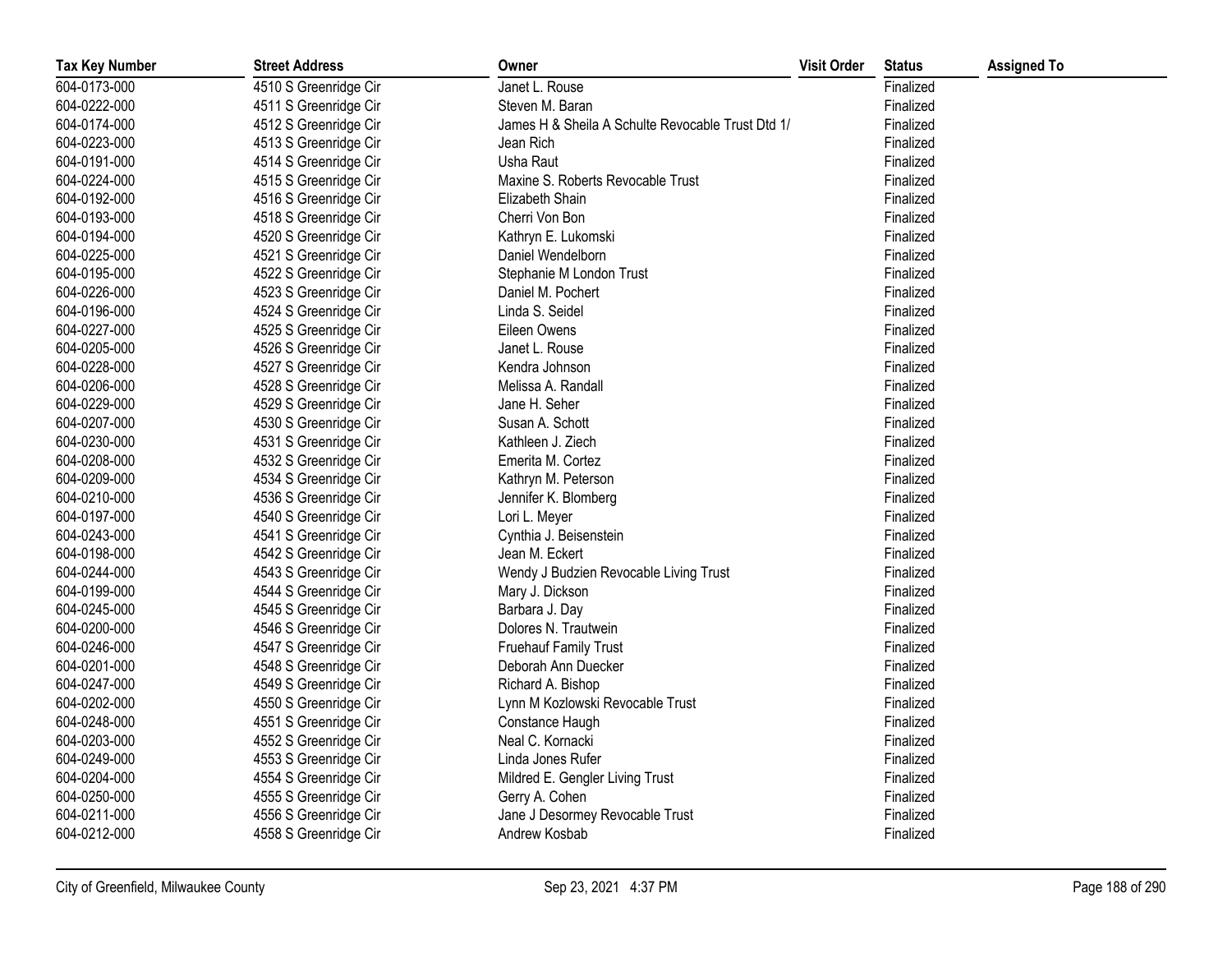| <b>Tax Key Number</b> | <b>Street Address</b> | Owner                                | <b>Visit Order</b> | <b>Status</b> | <b>Assigned To</b> |
|-----------------------|-----------------------|--------------------------------------|--------------------|---------------|--------------------|
| 604-0259-000          | 4559 S Greenridge Cir | Julie A. Harris                      |                    | Finalized     |                    |
| 604-0213-000          | 4560 S Greenridge Cir | Jeffrey J. Deuchler                  |                    | Finalized     |                    |
| 604-0260-000          | 4561 S Greenridge Cir | Diane M. Grabner                     |                    | Finalized     |                    |
| 604-0214-000          | 4562 S Greenridge Cir | Kathleen D. Hilmoe                   |                    | Finalized     |                    |
| 604-0261-000          | 4563 S Greenridge Cir | James K. Burnham                     |                    | Finalized     |                    |
| 604-0215-000          | 4564 S Greenridge Cir | Julaine M. Kalinowski                |                    | Finalized     |                    |
| 604-0262-000          | 4565 S Greenridge Cir | Amy K. Vaught                        |                    | Finalized     |                    |
| 604-0216-000          | 4566 S Greenridge Cir | Debra J. Dobs Revocable Living Trust |                    | Finalized     |                    |
| 604-0263-000          | 4567 S Greenridge Cir | Andrew R. Gross                      |                    | Finalized     |                    |
| 604-0231-000          | 4568 S Greenridge Cir | Diane Kaczkowski                     |                    | Finalized     |                    |
| 604-0264-000          | 4569 S Greenridge Cir | Frederick C. Bartz                   |                    | Finalized     |                    |
| 604-0232-000          | 4570 S Greenridge Cir | Mary Durante                         |                    | Finalized     |                    |
| 604-0265-000          | 4571 S Greenridge Cir | Linda Bertino                        |                    | Finalized     |                    |
| 604-0233-000          | 4572 S Greenridge Cir | Amy Laskowski                        |                    | Finalized     |                    |
| 604-0266-000          | 4573 S Greenridge Cir | Megan Mueller                        |                    | Finalized     |                    |
| 604-0234-000          | 4574 S Greenridge Cir | Mary Jane Valente                    |                    | Finalized     |                    |
| 604-0235-000          | 4576 S Greenridge Cir | Lisa J. Cascio                       |                    | Finalized     |                    |
| 604-0251-000          | 4577 S Greenridge Cir | Amy Burmeister                       |                    | Finalized     |                    |
| 604-0236-000          | 4578 S Greenridge Cir | Ruth A. Barnard                      |                    | Finalized     |                    |
| 604-0252-000          | 4579 S Greenridge Cir | Djuro Draca                          |                    | Finalized     |                    |
| 604-0237-000          | 4580 S Greenridge Cir | Chad M. Zoske                        |                    | Finalized     |                    |
| 604-0253-000          | 4581 S Greenridge Cir | Laura Tomkiewicz                     |                    | Finalized     |                    |
| 604-0238-000          | 4582 S Greenridge Cir | Sharon L. Hvala                      |                    | Finalized     |                    |
| 604-0254-000          | 4583 S Greenridge Cir | Goranka Filipovic                    |                    | Finalized     |                    |
| 604-0239-000          | 4584 S Greenridge Cir | Kyle Lassa                           |                    | Finalized     |                    |
| 604-0255-000          | 4585 S Greenridge Cir | Maria P Biasi Trust                  |                    | Finalized     |                    |
| 604-0240-000          | 4586 S Greenridge Cir | Carrie L. Scheidt                    |                    | Finalized     |                    |
| 604-0256-000          | 4587 S Greenridge Cir | Robert D. Charney                    |                    | Finalized     |                    |
| 604-0241-000          | 4588 S Greenridge Cir | Roselea Mundell Peter                |                    | Finalized     |                    |
| 604-0257-000          | 4589 S Greenridge Cir | Donna M. Duff                        |                    | Finalized     |                    |
| 604-0242-000          | 4590 S Greenridge Cir | Elert Joint Revocable Trust          |                    | Finalized     |                    |
| 604-0258-000          | 4591 S Greenridge Cir | Laura C. Ordonez                     |                    | Finalized     |                    |
| 653-0079-000          | 9526 W Heather Dr     | Andres G. Rodriguez                  |                    | Finalized     |                    |
| 653-0080-000          | 9538 W Heather Dr     | Radomir Cutilo                       |                    | Finalized     |                    |
| 653-9000-005          | 9555 W Heather Dr     | Reese Baumann                        |                    | Finalized     |                    |
| 653-9000-004          | 9595 W Heather Dr     | <b>Holton Trust</b>                  |                    | Finalized     |                    |
| 692-8996-010          | W Henry Ave           | Jeffrey A. Robakowski                |                    | Finalized     |                    |
| 692-8996-011          | W Henry Ave           | Esther Schreiter-Pietri              |                    | Finalized     |                    |
| 692-8998-001          | 3534 W Henry Ave      | Raymond Lapalme                      |                    | Finalized     |                    |
| 692-8996-006          | 3540 W Henry Ave      | Teresa Rampulla                      |                    | Finalized     |                    |
| 692-1009-000          | 3541 W Henry Ave      | Paul H. Freeman                      |                    | Finalized     |                    |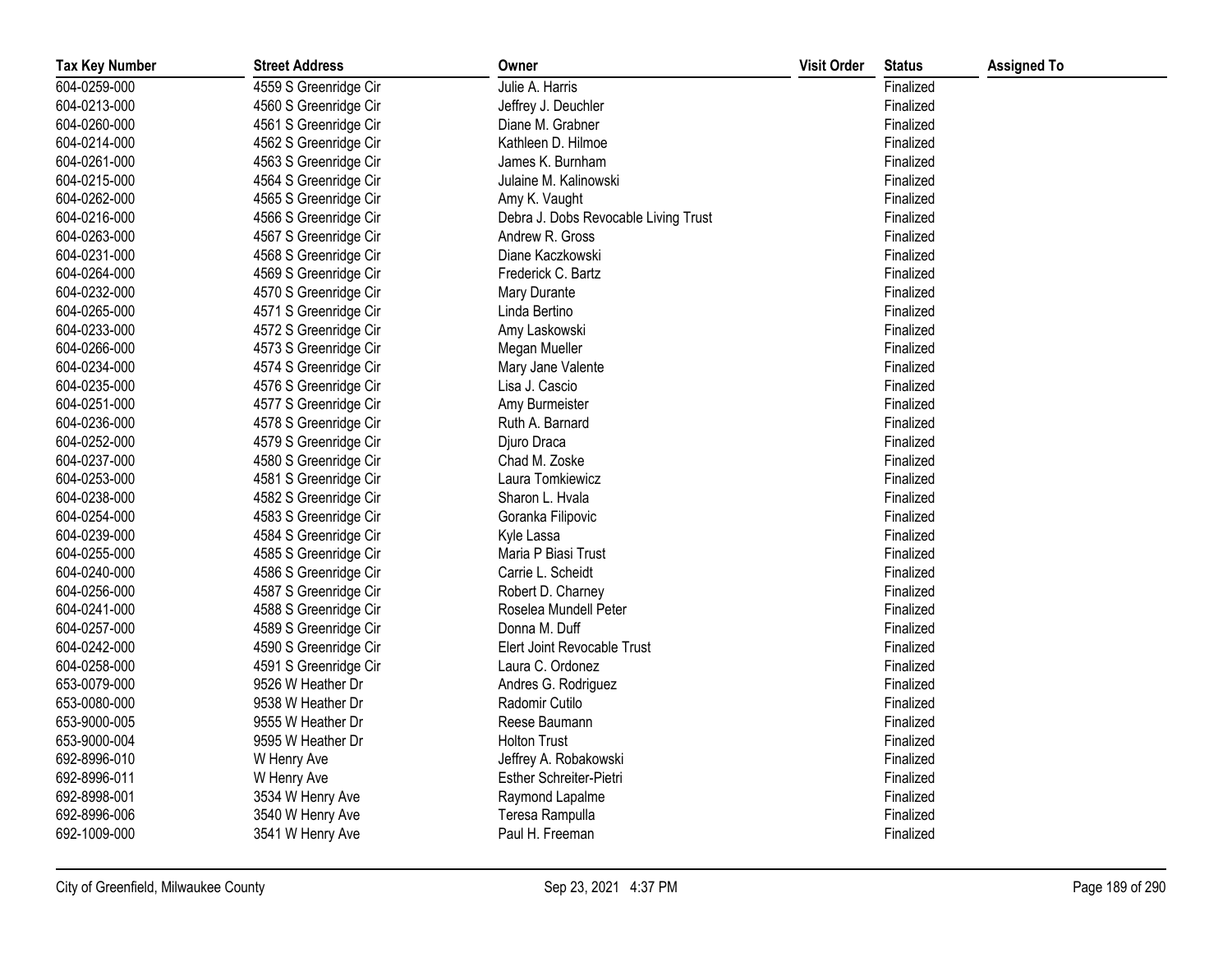| <b>Tax Key Number</b> | <b>Street Address</b> | Owner                                             | <b>Visit Order</b> | <b>Status</b> | <b>Assigned To</b> |
|-----------------------|-----------------------|---------------------------------------------------|--------------------|---------------|--------------------|
| 692-8996-007          | 3546 W Henry Ave      | Esther Schreiter-Pietri                           |                    | Finalized     |                    |
| 692-8996-008          | 3600 W Henry Ave      | Jeffrey A. Robakowski                             |                    | Finalized     |                    |
| 692-1030-000          | 3800 W Henry Ct       | Eugene E. Furru                                   |                    | Finalized     |                    |
| 692-1035-000          | 3809 W Henry Ct       | Jason C. Francour                                 |                    | Finalized     |                    |
| 692-1031-000          | 3812 W Henry Ct       | Pawel Skrzyniarz                                  |                    | Finalized     |                    |
| 692-1034-000          | 3813 W Henry Ct       | Randy Rogaczewski                                 |                    | Finalized     |                    |
| 692-1033-000          | 3817 W Henry Ct       | Jason H. Burr                                     |                    | Finalized     |                    |
| 692-1032-000          | 3820 W Henry Ct       | Mark Goskowicz                                    |                    | Finalized     |                    |
| 619-9997-008          | 4921 S Heritage Dr    | Heritage Lake Apartments LLC                      |                    | Finalized     |                    |
| 619-9997-013          | 4921 S Heritage Dr    | Heritage Lake Apartments LLC                      |                    | Finalized     |                    |
| 645-0586-000          | 5102 S Hidden Dr      | Jean M. Wilson                                    |                    | Finalized     |                    |
| 645-0587-000          | 5104 S Hidden Dr      | Herbert B. Schubert                               |                    | Finalized     |                    |
| 645-0584-000          | 5108 S Hidden Dr      | Victoria D. Hess                                  |                    | Finalized     |                    |
| 645-0585-000          | 5110 S Hidden Dr      | Faye E. Analla                                    |                    | Finalized     |                    |
| 645-0580-000          | 5120 S Hidden Dr      | Robert T. Scherer                                 |                    | Finalized     |                    |
| 645-0581-000          | 5122 S Hidden Dr      | Louis J. & Marilyn J. Birchbauer Revocable Trust  |                    | Finalized     |                    |
| 645-0582-000          | 5126 S Hidden Dr      | <b>Geraldine Reiman Family Trust</b>              |                    | Finalized     |                    |
| 645-0583-000          | 5128 S Hidden Dr      | Paul M. Wilcox                                    |                    | Finalized     |                    |
| 645-0578-000          | 5150 S Hidden Dr      | David C. Pugh                                     |                    | Finalized     |                    |
| 645-0579-000          | 5152 S Hidden Dr      | Victoria T. Heideman                              |                    | Finalized     |                    |
| 645-0576-000          | 5158 S Hidden Dr      | Arthur E. Malone                                  |                    | Finalized     |                    |
| 645-0577-000          | 5160 S Hidden Dr      | Donald S. Johnson                                 |                    | Finalized     |                    |
| 645-0572-000          | 5170 S Hidden Dr      | Nancy A. Domoracki                                |                    | Finalized     |                    |
| 645-0573-000          | 5172 S Hidden Dr      | Geraldine L. James                                |                    | Finalized     |                    |
| 645-0574-000          | 5176 S Hidden Dr      | Judy K. Kendziora                                 |                    | Finalized     |                    |
| 645-0575-000          | 5178 S Hidden Dr      | Jonathan J. Tischer                               |                    | Finalized     |                    |
| 645-0561-000          | 5202 S Hidden Dr      | Geoffrey T. Richards                              |                    | Finalized     |                    |
| 645-0562-000          | 5204 S Hidden Dr      | Roger Daniel & Cherie Louise Reitman Revoc Living |                    | Finalized     |                    |
| 645-0564-000          | 5208 S Hidden Dr      | Mary L. Rondinelli                                |                    | Finalized     |                    |
| 645-0565-000          | 5210 S Hidden Dr      | Douglas H. Danielson                              |                    | Finalized     |                    |
| 645-0556-000          | 5220 S Hidden Dr      | Marilyn G. Mis Revocable Trust                    |                    | Finalized     |                    |
| 645-0557-000          | 5222 S Hidden Dr      | Thelma I. Caturia                                 |                    | Finalized     |                    |
| 645-0558-000          | 5224 S Hidden Dr      | Eric H. Steinbrenner                              |                    | Finalized     |                    |
| 645-0559-000          | 5226 S Hidden Dr      | Clementean Stewart                                |                    | Finalized     |                    |
| 645-0560-000          | 5228 S Hidden Dr      | Russell B. Janusz                                 |                    | Finalized     |                    |
| 646-0222-000          | 5300 S Hidden Dr      | Robert H. Brzycki                                 |                    | Finalized     |                    |
| 646-0193-000          | 5301 S Hidden Dr      | Wayne A. Schneider                                |                    | Finalized     |                    |
| 646-0224-000          | 5302 S Hidden Dr      | Joseph Palmisano                                  |                    | Finalized     |                    |
| 646-0195-000          | 5303 S Hidden Dr      | Susan M. Kus                                      |                    | Finalized     |                    |
| 646-0223-000          | 5304 S Hidden Dr      | Diane M. Jelinek                                  |                    | Finalized     |                    |
| 646-0192-000          | 5305 S Hidden Dr      | Jill M. Hurst                                     |                    | Finalized     |                    |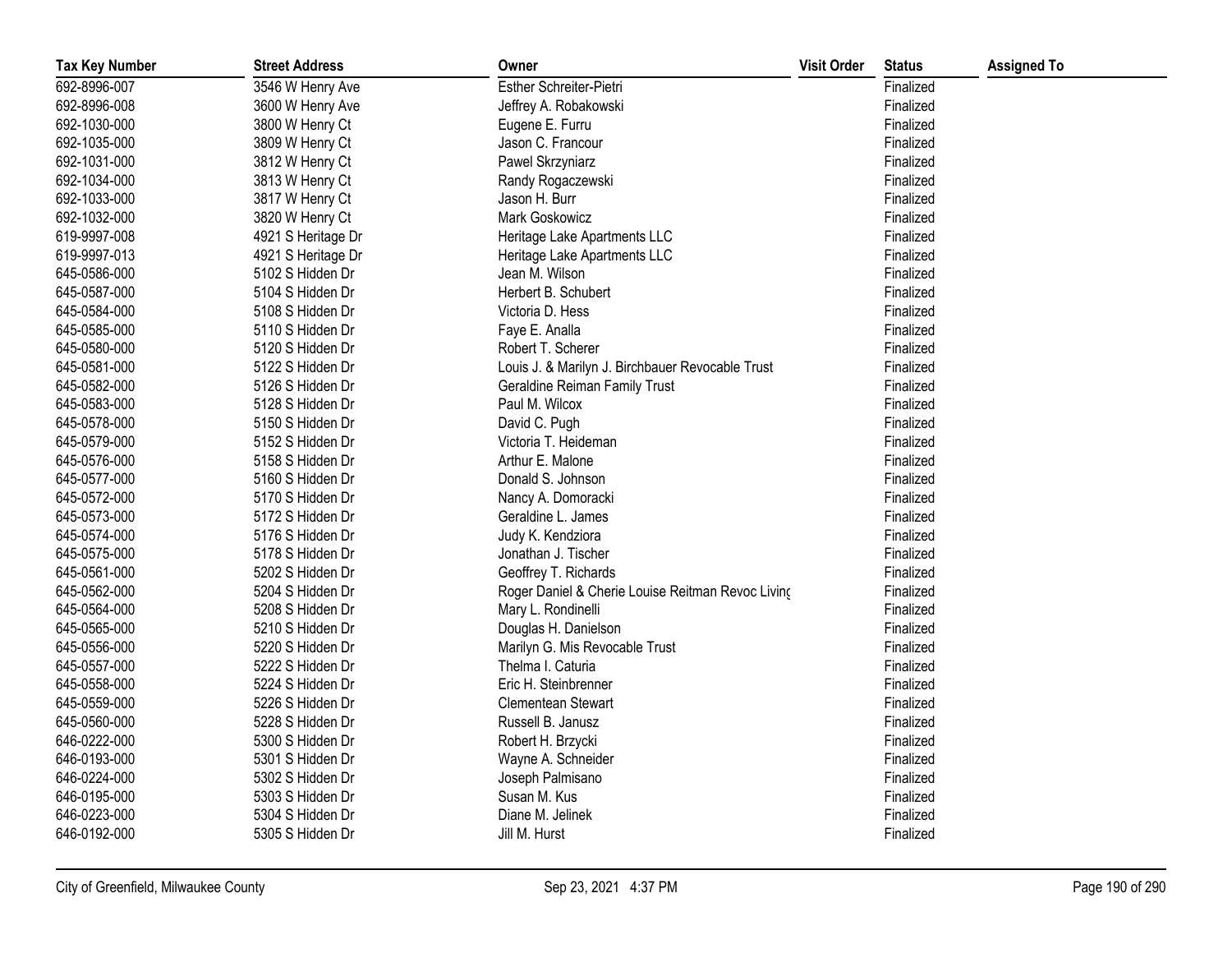| <b>Tax Key Number</b> | <b>Street Address</b> | Owner                                            | <b>Visit Order</b> | <b>Status</b> | <b>Assigned To</b> |
|-----------------------|-----------------------|--------------------------------------------------|--------------------|---------------|--------------------|
| 646-0225-000          | 5306 S Hidden Dr      | Chad D. Goodremote                               |                    | Finalized     |                    |
| 646-0191-000          | 5307 S Hidden Dr      | Genaro Benitez                                   |                    | Finalized     |                    |
| 646-0226-000          | 5308 S Hidden Dr      | Dawn Stigler                                     |                    | Finalized     |                    |
| 646-0194-000          | 5309 S Hidden Dr      | Barbara T. Wesley                                |                    | Finalized     |                    |
| 646-0228-000          | 5310 S Hidden Dr      | Evelyn C. Volmar                                 |                    | Finalized     |                    |
| 646-0190-000          | 5311 S Hidden Dr      | Ronald C. Marten                                 |                    | Finalized     |                    |
| 646-0227-000          | 5312 S Hidden Dr      | Frances R. Cook                                  |                    | Finalized     |                    |
| 646-0229-000          | 5314 S Hidden Dr      | Karen M. Wieczorek                               |                    | Finalized     |                    |
| 646-0218-000          | 5320 S Hidden Dr      | Daniel J. Lent                                   |                    | Finalized     |                    |
| 646-0199-000          | 5321 S Hidden Dr      | Jennifer L. Berg                                 |                    | Finalized     |                    |
| 646-0220-000          | 5322 S Hidden Dr      | Eileen R. Feller                                 |                    | Finalized     |                    |
| 646-0219-000          | 5324 S Hidden Dr      | Carleen C. Sobanski                              |                    | Finalized     |                    |
| 646-0198-000          | 5325 S Hidden Dr      | Chet L. Cyrus                                    |                    | Finalized     |                    |
| 646-0221-000          | 5326 S Hidden Dr      | Joseph M. Defalco                                |                    | Finalized     |                    |
| 646-0201-000          | 5327 S Hidden Dr      | Tracy J. Zastrow                                 |                    | Finalized     |                    |
| 646-0216-000          | 5330 S Hidden Dr      | Alix K. Groves                                   |                    | Finalized     |                    |
| 646-0200-000          | 5331 S Hidden Dr      | Charles P. Wendt                                 |                    | Finalized     |                    |
| 646-0215-000          | 5334 S Hidden Dr      | Kathleen M. Guttman                              |                    | Finalized     |                    |
| 646-0197-000          | 5335 S Hidden Dr      | LaShon Washington                                |                    | Finalized     |                    |
| 646-0217-000          | 5336 S Hidden Dr      | Gerald J. Brusewitz                              |                    | Finalized     |                    |
| 646-0196-000          | 5339 S Hidden Dr      | Christina Megal                                  |                    | Finalized     |                    |
| 646-0233-000          | 5340 S Hidden Dr      | Derek Merten                                     |                    | Finalized     |                    |
| 646-0234-000          | 5341 S Hidden Dr      | David R. Spychalski                              |                    | Finalized     |                    |
| 646-0231-000          | 5342 S Hidden Dr      | Stephen J. Rulseh                                |                    | Finalized     |                    |
| 646-0236-000          | 5343 S Hidden Dr      | Peter Majchrzak                                  |                    | Finalized     |                    |
| 646-0232-000          | 5344 S Hidden Dr      | Diane J. Hellrung                                |                    | Finalized     |                    |
| 646-0235-000          | 5345 S Hidden Dr      | <b>Stacy Newman</b>                              |                    | Finalized     |                    |
| 646-0230-000          | 5346 S Hidden Dr      | Jena M. Struck                                   |                    | Finalized     |                    |
| 646-0237-000          | 5347 S Hidden Dr      | Temu K. Brown                                    |                    | Finalized     |                    |
| 646-0213-000          | 5360 S Hidden Dr      | Maria Nelson                                     |                    | Finalized     |                    |
| 646-0205-000          | 5361 S Hidden Dr      | Susan J. Martine                                 |                    | Finalized     |                    |
| 646-0203-000          | 5363 S Hidden Dr      | Atef A. Hafez                                    |                    | Finalized     |                    |
| 646-0212-000          | 5364 S Hidden Dr      | Anthony & Barbara J. Lupo Revocable Living Trust |                    | Finalized     |                    |
| 646-0204-000          | 5365 S Hidden Dr      | Linda M. Evans                                   |                    | Finalized     |                    |
| 646-0214-000          | 5366 S Hidden Dr      | Cynthia G. Strauss                               |                    | Finalized     |                    |
| 646-0202-000          | 5367 S Hidden Dr      | Kathie S. Boss                                   |                    | Finalized     |                    |
| 646-0240-000          | 5380 S Hidden Dr      | James J. Zwitter                                 |                    | Finalized     |                    |
| 646-0243-000          | 5381 S Hidden Dr      | <b>Dmitriy Menshoy</b>                           |                    | Finalized     |                    |
| 646-0238-000          | 5384 S Hidden Dr      | Lawrence A. Strzelecki                           |                    | Finalized     |                    |
| 646-0241-000          | 5385 S Hidden Dr      | Norman S. Rypel Revocable Trust                  |                    | Finalized     |                    |
| 646-0242-000          | 5387 S Hidden Dr      | <b>Breeden Family Trust</b>                      |                    | Finalized     |                    |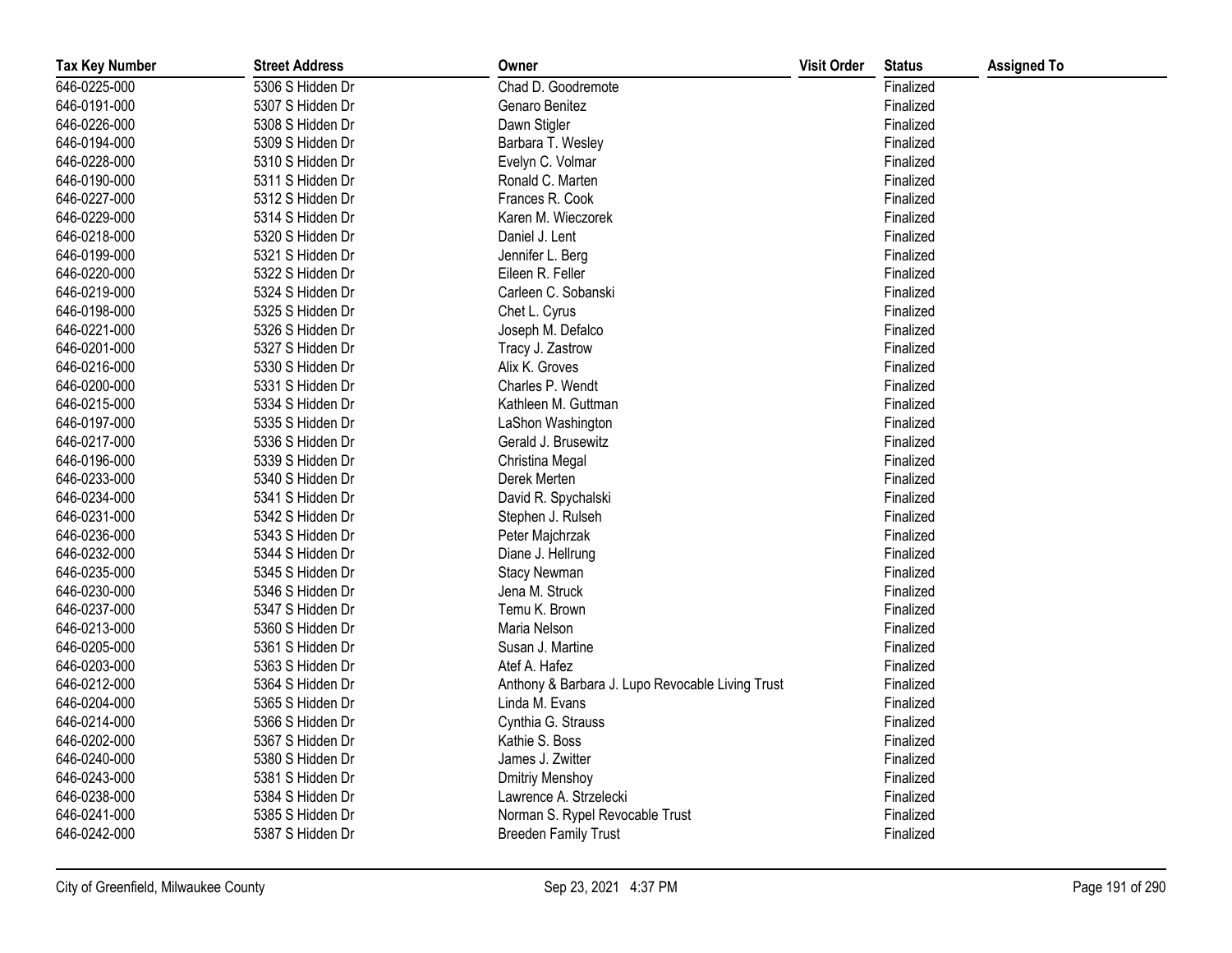| <b>Tax Key Number</b> | <b>Street Address</b> | Owner                                         | <b>Visit Order</b> | <b>Status</b> | <b>Assigned To</b> |
|-----------------------|-----------------------|-----------------------------------------------|--------------------|---------------|--------------------|
| 646-0239-000          | 5388 S Hidden Dr      | Thomas M. Boyce                               |                    | Finalized     |                    |
| 646-0211-000          | 5390 S Hidden Dr      | Eric Ashley                                   |                    | Finalized     |                    |
| 646-0208-000          | 5391 S Hidden Dr      | Ann M. Barrett                                |                    | Finalized     |                    |
| 646-0209-000          | 5394 S Hidden Dr      | Milana Kolundzija                             |                    | Finalized     |                    |
| 646-0206-000          | 5395 S Hidden Dr      | Gale Lazar                                    |                    | Finalized     |                    |
| 646-0207-000          | 5397 S Hidden Dr      | Regina L. Alberti                             |                    | Finalized     |                    |
| 646-0210-000          | 5398 S Hidden Dr      | Joanne M. Gill Revocable Trust                |                    | Finalized     |                    |
| 575-8924-001          | 4005 W Hillcrest Dr   | Ravinia Apartments LLC                        |                    | Finalized     |                    |
| 566-9995-000          | 11236 W Holly Ln      | Brian J. Boduch                               |                    | Finalized     |                    |
| 566-9993-000          | 11300 W Holly Ln      | Ryan J. Schlinke                              |                    | Finalized     |                    |
| 566-9987-000          | 11307 W Holly Ln      | Michael J. Lade                               |                    | Finalized     |                    |
| 566-9988-001          | 11323 W Holly Ln      | Nicholas Buerger                              |                    | Finalized     |                    |
| 566-9992-000          | 11324 W Holly Ln      | Nikola Brajkovic                              |                    | Finalized     |                    |
| 566-9989-000          | 11330 W Holly Ln      | Patrick W. Waystedt                           |                    | Finalized     |                    |
| 566-9991-000          | 11344 W Holly Ln      | Tricia A. Albers                              |                    | Finalized     |                    |
| 566-9990-000          | 11350 W Holly Ln      | Jeffrey T. Anderson                           |                    | Finalized     |                    |
| 620-9919-002          | W Holmes Ave          | David J. Guetzkow                             |                    | Finalized     |                    |
| 620-9919-001          | W Holmes Ave          | Gabriel Deleon                                |                    | Finalized     |                    |
| 620-9923-007          | W Holmes Ave          | Salvador Murillo                              |                    | Finalized     |                    |
| 620-9944-002          | W Holmes Ave          | Agya Paul P. Sidhu                            |                    | Finalized     |                    |
| 622-0049-000          | 2805 W Holmes Ave     | Mark Plautz                                   |                    | Finalized     |                    |
| 622-0060-000          | 3111 W Holmes Ave     | Rosemary K. Dejewski Revocable Living Trust   |                    | Finalized     |                    |
| 622-0042-000          | 3210 W Holmes Ave     | Kenardo A. Walker                             |                    | Finalized     |                    |
| 622-0063-000          | 3215 W Holmes Ave     | Jerry D. Thunes                               |                    | Finalized     |                    |
| 622-0064-000          | 3311 W Holmes Ave     | Christopher R. Zlomaniec                      |                    | Finalized     |                    |
| 622-0081-000          | 3337 W Holmes Ave     | Edward A Keen & Janice W Keen Revocable Trust |                    | Finalized     |                    |
| 622-0078-000          | 3409 W Holmes Ave     | Richard A. Krause                             |                    | Finalized     |                    |
| 622-0073-000          | 3412 W Holmes Ave     | Chuong H. Nguyen                              |                    | Finalized     |                    |
| 622-0077-000          | 3435 W Holmes Ave     | Bailey Jt Revoc Living Trust                  |                    | Finalized     |                    |
| 621-0016-000          | 3701 W Holmes Ave     | Michael Smigielski                            |                    | Finalized     |                    |
| 621-0031-000          | 3702 W Holmes Ave     | Thomas R. Perry                               |                    | Finalized     |                    |
| 621-0017-000          | 3715 W Holmes Ave     | James Thomas Schroeter                        |                    | Finalized     |                    |
| 621-0030-000          | 3716 W Holmes Ave     | Alan J. Zanski                                |                    | Finalized     |                    |
| 621-0018-000          | 3729 W Holmes Ave     | David A. Kozinski                             |                    | Finalized     |                    |
| 621-0029-000          | 3730 W Holmes Ave     | Mark F. Mulqueen                              |                    | Finalized     |                    |
| 621-0019-000          | 3743 W Holmes Ave     | Phillip R. Roszak                             |                    | Finalized     |                    |
| 621-0028-000          | 3744 W Holmes Ave     | Randall S. Ahlborn                            |                    | Finalized     |                    |
| 621-0027-000          | 3756 W Holmes Ave     | Bret C. Tollefson                             |                    | Finalized     |                    |
| 621-0020-000          | 3769 W Holmes Ave     | David A. Salazar Jr                           |                    | Finalized     |                    |
| 621-0026-000          | 3770 W Holmes Ave     | Francis A. Freudinger                         |                    | Finalized     |                    |
| 621-0025-000          | 3776 W Holmes Ave     | Daniel Gomez                                  |                    | Finalized     |                    |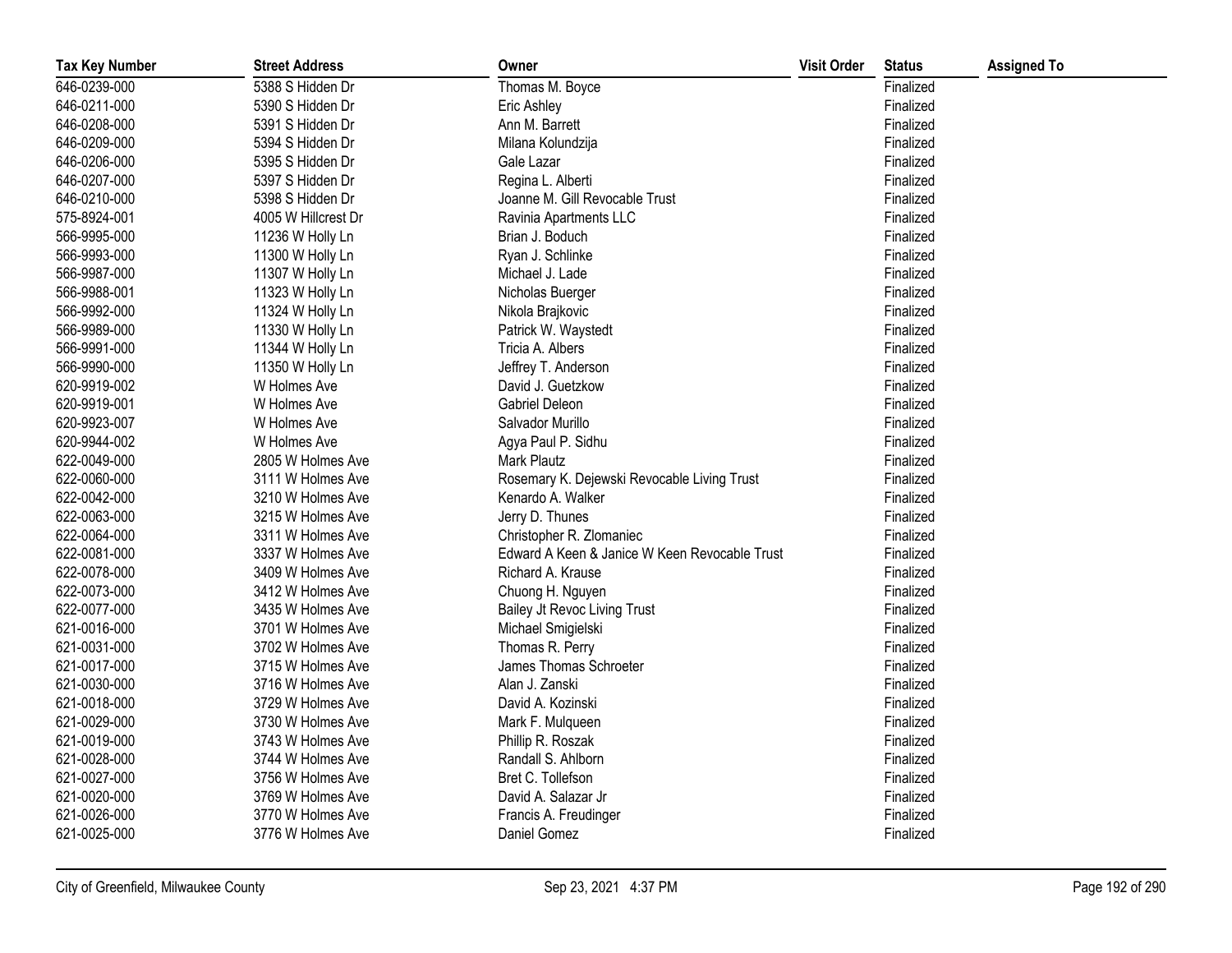| <b>Tax Key Number</b> | <b>Street Address</b> | Owner                                | <b>Visit Order</b> | <b>Status</b> | <b>Assigned To</b> |
|-----------------------|-----------------------|--------------------------------------|--------------------|---------------|--------------------|
| 621-0021-000          | 3783 W Holmes Ave     | <b>Brett Wollerman</b>               |                    | Finalized     |                    |
| 621-0024-000          | 3784 W Holmes Ave     | Linda Ledvina                        |                    | Finalized     |                    |
| 621-0022-000          | 3795 W Holmes Ave     | Kenneth A. Cherek                    |                    | Finalized     |                    |
| 621-0023-000          | 3796 W Holmes Ave     | Richard J. Jacques                   |                    | Finalized     |                    |
| 620-9943-003          | 4534 W Holmes Ave     | Michael G. Anderson                  |                    | Finalized     |                    |
| 620-9920-005          | 4535 W Holmes Ave     | <b>Gabriel Deleon</b>                |                    | Finalized     |                    |
| 620-9943-004          | 4544 W Holmes Ave     | Wayne E. Coffin                      |                    | Finalized     |                    |
| 620-9920-006          | 4545 W Holmes Ave     | Kevin Kosewski                       |                    | Finalized     |                    |
| 618-0030-000          | 6515 W Holmes Ave     | Jacob A. Butz                        |                    | Finalized     |                    |
| 618-0041-000          | 6526 W Holmes Ave     | Dwight D & Mary L Sass Trust         |                    | Finalized     |                    |
| 618-0040-000          | 6538 W Holmes Ave     | Ralph R. Haas                        |                    | Finalized     |                    |
| 618-0039-000          | 6550 W Holmes Ave     | Carol R. Dobra Irrevocable Trust     |                    | Finalized     |                    |
| 618-9962-002          | 6600 W Holmes Ave     | RMSF Transition Trust of 12/2/14     |                    | Finalized     |                    |
| 618-0019-004          | 6605 W Holmes Ave     | Phonevilay Vongphakdy                |                    | Finalized     |                    |
| 618-9962-001          | 6616 W Holmes Ave     | Sheryl E. Turzinski                  |                    | Finalized     |                    |
| 618-0019-005          | 6619 W Holmes Ave     | William P. Horning                   |                    | Finalized     |                    |
| 618-9963-001          | 6630 W Holmes Ave     | August Zellmer                       |                    | Finalized     |                    |
| 618-0012-002          | 6633 W Holmes Ave     | Sheila A. Hees                       |                    | Finalized     |                    |
| 618-9964-000          | 6644 W Holmes Ave     | Bryan R. Nutting                     |                    | Finalized     |                    |
| 618-0011-001          | 6703 W Holmes Ave     | Thomas F. Helm                       |                    | Finalized     |                    |
| 618-0011-002          | 6705 W Holmes Ave     | Joseph T. Grasch                     |                    | Finalized     |                    |
| 618-9972-000          | 6720 W Holmes Ave     | Mark R. Moench                       |                    | Finalized     |                    |
| 617-0026-001          | 6835 W Holmes Ave     | Matthew G. Shea                      |                    | Finalized     |                    |
| 617-0049-000          | 6930 W Holmes Ave     | Michael J. Taylor                    |                    | Finalized     |                    |
| 617-0050-000          | 7000 W Holmes Ave     | Thomas Koprowski Sr                  |                    | Finalized     |                    |
| 617-0037-000          | 7001 W Holmes Ave     | Da Nguyen                            |                    | Finalized     |                    |
| 617-0051-000          | 7016 W Holmes Ave     | <b>Richard Feuling</b>               |                    | Finalized     |                    |
| 617-0038-000          | 7017 W Holmes Ave     | Seth McGathey                        |                    | Finalized     |                    |
| 617-0039-000          | 7027 W Holmes Ave     | Robert J & Carol Ann Church          |                    | Finalized     |                    |
| 617-0052-000          | 7028 W Holmes Ave     | Ralph J. Krieger                     |                    | Finalized     |                    |
| 617-0053-000          | 7042 W Holmes Ave     | Frederick C Weiss Irrevocable Trust  |                    | Finalized     |                    |
| 617-0040-000          | 7043 W Holmes Ave     | Danielle M. Saeger                   |                    | Finalized     |                    |
| 617-0054-000          | 7118 W Holmes Ave     | Shiraz Bhathena                      |                    | Finalized     |                    |
| 617-0041-000          | 7119 W Holmes Ave     | Rosalind L. Rhodes                   |                    | Finalized     |                    |
| 617-0055-000          | 7130 W Holmes Ave     | John A. Schiller                     |                    | Finalized     |                    |
| 617-0042-000          | 7131 W Holmes Ave     | David Morales                        |                    | Finalized     |                    |
| 617-9975-020          | 7420 W Holmes Ave     | <b>Bonnie Management Corporation</b> |                    | Finalized     |                    |
| 617-9975-021          | 7425 W Holmes Ave     | 7425 W. Holmes LLC                   |                    | Finalized     |                    |
| 616-0001-004          | 7611 W Holmes Ave     | GFD 76, LLC                          |                    | Finalized     |                    |
| 616-0003-000          | 7705 W Holmes Ave     | David D. Pauli                       |                    | Finalized     |                    |
| 616-0033-001          | 7716 W Holmes Ave     | Matthew J. Uher Jr                   |                    | Finalized     |                    |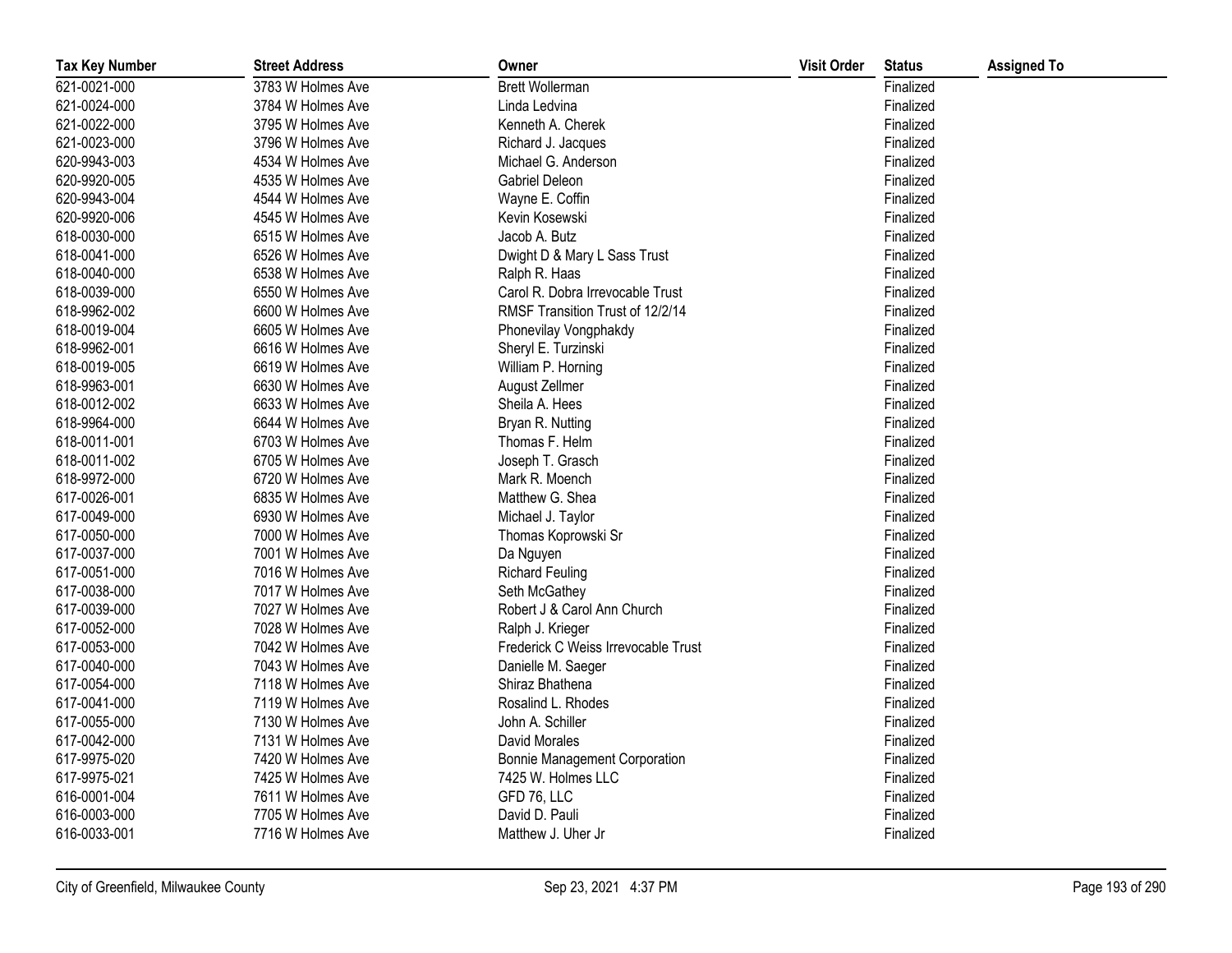| <b>Tax Key Number</b> | <b>Street Address</b>  | Owner                                              | <b>Visit Order</b> | <b>Status</b> | <b>Assigned To</b> |
|-----------------------|------------------------|----------------------------------------------------|--------------------|---------------|--------------------|
| 616-0020-000          | 7837 W Holmes Ave      | Mary Ann Pipoly Revocable Trust                    |                    | Finalized     |                    |
| 616-0015-000          | 7911 W Holmes Ave      | Edward C. Kaifesh                                  |                    | Finalized     |                    |
| 616-1010-000          | 8016 W Holmes Ave      | Kendra M. Dudor                                    |                    | Finalized     |                    |
| 616-1009-000          | 8026 W Holmes Ave      | Marcia T. Treacy Rev Trust U/A Dated January 2, 20 |                    | Finalized     |                    |
| 616-1018-000          | 8100 W Holmes Ave      | Carlos Blandin                                     |                    | Finalized     |                    |
| 616-1036-002          | 8300 W Holmes Ave      | Robbin A. Groves                                   |                    | Finalized     |                    |
| 611-1035-000          | 12001 W Holmes Ave     | Steven P. Boettcher                                |                    | Finalized     |                    |
| 611-1023-000          | 12010 W Holmes Ave     | James W. Meincke                                   |                    | Finalized     |                    |
| 611-1024-000          | 12020 W Holmes Ave     | Robert K. Barnstable                               |                    | Finalized     |                    |
| 611-1034-000          | 12025 W Holmes Ave     | Michael J. Koklas                                  |                    | Finalized     |                    |
| 611-1033-000          | 12035 W Holmes Ave     | Michael J. Koklas                                  |                    | Finalized     |                    |
| 611-1025-000          | 12040 W Holmes Ave     | Dolois W. Domjen                                   |                    | Finalized     |                    |
| 611-1032-000          | 12101 W Holmes Ave     | Steven and Michelle Hill Living Trust              |                    | Finalized     |                    |
| 611-1026-000          | 12104 W Holmes Ave     | Dennis M. Scheibe                                  |                    | Finalized     |                    |
| 611-1031-000          | 12115 W Holmes Ave     | Karie A. Reynolds                                  |                    | Finalized     |                    |
| 611-1027-000          | 12120 W Holmes Ave     | Paul Stassi                                        |                    | Finalized     |                    |
| 611-1030-000          | 12125 W Holmes Ave     | Mary T Panfil Revocable Living Trust               |                    | Finalized     |                    |
| 611-1029-000          | 12141 W Holmes Ave     | Brian C. Kerhin                                    |                    | Finalized     |                    |
| 611-1043-000          | 12205 W Holmes Ave     | Anthony W. Pero                                    |                    | Finalized     |                    |
| 611-1042-000          | 12225 W Holmes Ave     | Barry M. McLaughlin                                |                    | Finalized     |                    |
| 611-1041-000          | 12235 W Holmes Ave     | Vivian A. Kugi                                     |                    | Finalized     |                    |
| 611-1040-000          | 12249 W Holmes Ave     | Frederick A. Sket                                  |                    | Finalized     |                    |
| 611-1039-000          | 12301 W Holmes Ave     | Cory W. Mack                                       |                    | Finalized     |                    |
| 611-1038-000          | 12315 W Holmes Ave     | Michael A. Zemanovic                               |                    | Finalized     |                    |
| 611-1037-000          | 12325 W Holmes Ave     | Kopinski Living Trust                              |                    | Finalized     |                    |
| 611-1036-000          | 12375 W Holmes Ave     | Russell D. Kilps Joint Revocable Trust             |                    | Finalized     |                    |
| 531-1209-000          | 4600 W Holt Ave        | Mary L. Celi                                       |                    | Finalized     |                    |
| 531-1210-000          | 4601 W Holt Ave        | Roman R. Blenski Jr                                |                    | Finalized     |                    |
| 531-1211-000          | 4611 W Holt Ave        | Mary Ann Kemp                                      |                    | Finalized     |                    |
| 531-1208-000          | 4612 W Holt Ave        | Jill M. Miller                                     |                    | Finalized     |                    |
| 531-1212-000          | 4617 W Holt Ave        | <b>Richard Letizia</b>                             |                    | Finalized     |                    |
| 531-1207-000          | 4620 W Holt Ave        | Therese M. Toben                                   |                    | Finalized     |                    |
| 531-1213-000          | 4623 W Holt Ave        | Pamela Gustafson                                   |                    | Finalized     |                    |
| 531-1206-000          | 4630 W Holt Ave        | Delores A. Peterson                                |                    | Finalized     |                    |
| 531-1214-000          | 4631 W Holt Ave        | <b>Tyler Scot Peterson</b>                         |                    | Finalized     |                    |
| 531-1205-000          | 4636 W Holt Ave        | Moises Torres Zepeda Sr                            |                    | Finalized     |                    |
| 646-0030-000          | 3805 W Honey Creek Cir | Joseph M. & Erin A. Weber Revocable Living Trust   |                    | Finalized     |                    |
| 646-0031-000          | 3820 W Honey Creek Cir | Antonio R. Lopez                                   |                    | Finalized     |                    |
| 646-0029-000          | 3825 W Honey Creek Cir | Jeffrey Mcgrath                                    |                    | Finalized     |                    |
| 646-0028-000          | 3845 W Honey Creek Cir | Dorothy Ann Tarasinski                             |                    | Finalized     |                    |
| 646-0032-000          | 3850 W Honey Creek Cir | Justin D. Allen                                    |                    | Finalized     |                    |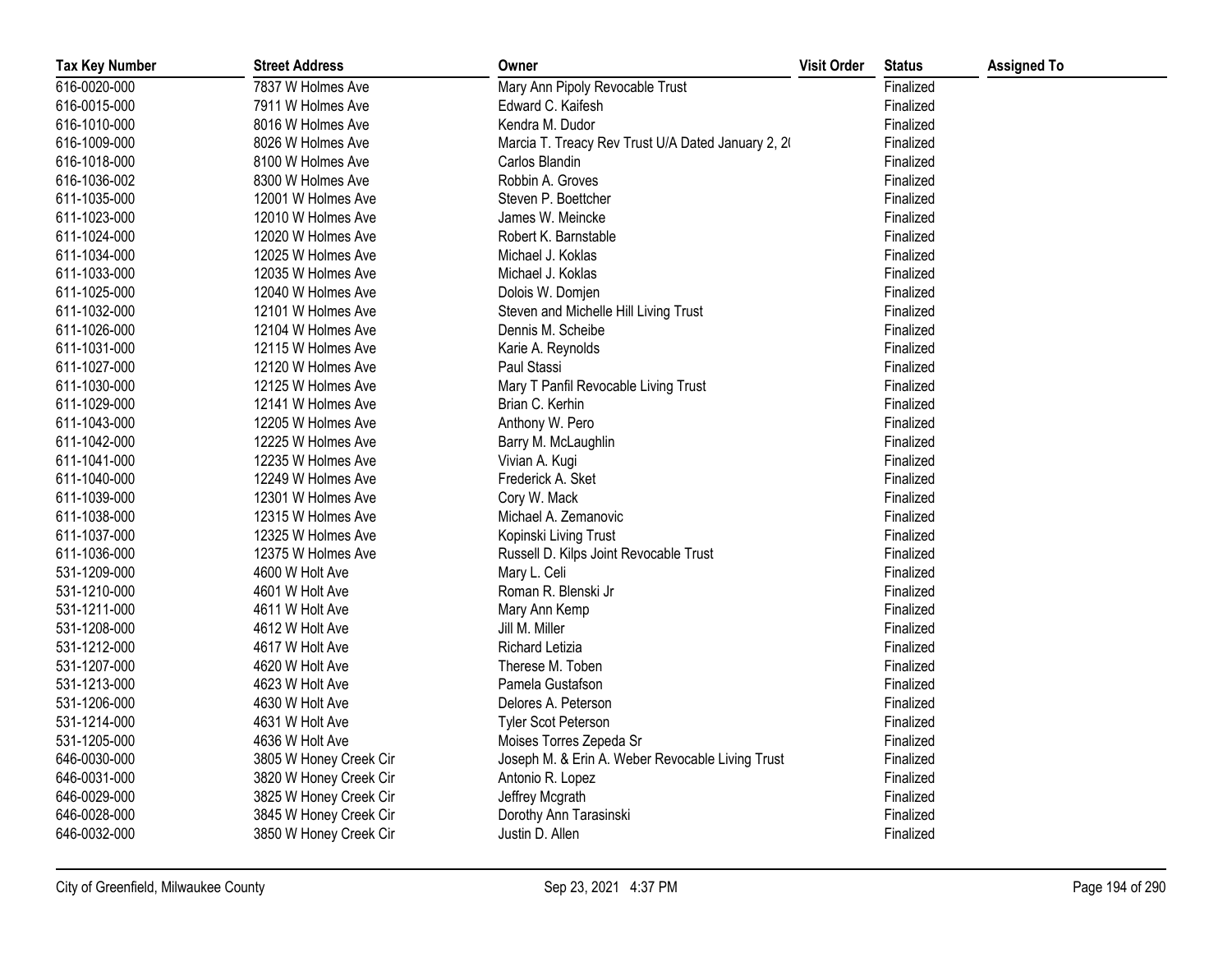| <b>Tax Key Number</b> | <b>Street Address</b>  | Owner                                       | <b>Visit Order</b> | <b>Status</b> | <b>Assigned To</b> |
|-----------------------|------------------------|---------------------------------------------|--------------------|---------------|--------------------|
| 646-0027-000          | 3875 W Honey Creek Cir | Jayne Sokol                                 |                    | Finalized     |                    |
| 646-0033-000          | 3900 W Honey Creek Cir | Hazel D. Hicks                              |                    | Finalized     |                    |
| 646-0026-000          | 3915 W Honey Creek Cir | John P. Jovan                               |                    | Finalized     |                    |
| 646-0034-000          | 3930 W Honey Creek Cir | Claudette Dallman                           |                    | Finalized     |                    |
| 646-0025-000          | 3955 W Honey Creek Cir | Mohammad A. Salahat                         |                    | Finalized     |                    |
| 646-0035-000          | 3960 W Honey Creek Cir | Tamer S. Elrashedy                          |                    | Finalized     |                    |
| 646-9954-000          | S Honey Creek Dr       | City of Greenfield                          |                    | Finalized     |                    |
| 602-0080-001          | S Honey Creek Dr       | City of Greenfield                          |                    | Finalized     |                    |
| 602-9952-007          | 4310 S Honey Creek Dr  | Donna M. Lewandowski Revocable Living Trust |                    | Finalized     |                    |
| 602-9952-005          | 4311 S Honey Creek Dr  | Steven Dvorachek                            |                    | Finalized     |                    |
| 602-0152-000          | 4327 S Honey Creek Dr  | Melissa Gebauer                             |                    | Finalized     |                    |
| 602-0153-000          | 4331 S Honey Creek Dr  | Djuro Mrdja                                 |                    | Finalized     |                    |
| 602-0154-000          | 4337 S Honey Creek Dr  | Jose Fong-Lee                               |                    | Finalized     |                    |
| 602-9953-002          | 4338 S Honey Creek Dr  | Katharine K. Rock                           |                    | Finalized     |                    |
| 602-0147-000          | 4347 S Honey Creek Dr  | Dennis Djilas                               |                    | Finalized     |                    |
| 602-9953-003          | 4348 S Honey Creek Dr  | Ronald E. Salaty                            |                    | Finalized     |                    |
| 602-0146-000          | 4355 S Honey Creek Dr  | Steven J. Relich                            |                    | Finalized     |                    |
| 602-0150-000          | 4360 S Honey Creek Dr  | Khaled W. Sabha                             |                    | Finalized     |                    |
| 602-0145-000          | 4361 S Honey Creek Dr  | Francine V. Kube Fiori                      |                    | Finalized     |                    |
| 602-0091-000          | 4366 S Honey Creek Dr  | Arlene A. Cich Irrevocable Trust            |                    | Finalized     |                    |
| 602-0144-000          | 4367 S Honey Creek Dr  | <b>Michael Gutierrez</b>                    |                    | Finalized     |                    |
| 602-0143-000          | 4375 S Honey Creek Dr  | Adam J. Fischer                             |                    | Finalized     |                    |
| 602-0092-000          | 4376 S Honey Creek Dr  | <b>Tanner Ehlers</b>                        |                    | Finalized     |                    |
| 602-0149-001          | 4383 S Honey Creek Dr  | Brian J. Morrow                             |                    | Finalized     |                    |
| 602-0093-000          | 4386 S Honey Creek Dr  | Eric M. McCann                              |                    | Finalized     |                    |
| 602-0079-001          | 4391 S Honey Creek Dr  | Nathan Laubenstein                          |                    | Finalized     |                    |
| 602-0079-002          | 4405 S Honey Creek Dr  | Sharyn M. Lombardo Revocable Trust          |                    | Finalized     |                    |
| 602-0082-000          | 4408 S Honey Creek Dr  | Joel A. Fennig                              |                    | Finalized     |                    |
| 602-0084-000          | 4418 S Honey Creek Dr  | Dorothy A. Hodzinski                        |                    | Finalized     |                    |
| 602-0085-000          | 4426 S Honey Creek Dr  | Christopher P. Champagne                    |                    | Finalized     |                    |
| 602-0086-000          | 4434 S Honey Creek Dr  | Patricia A. Zelechowski                     |                    | Finalized     |                    |
| 602-0087-000          | 4442 S Honey Creek Dr  | Steven J. Clarey                            |                    | Finalized     |                    |
| 646-9975-000          | 5110 S Honey Creek Dr  | Milind Gaikwad                              |                    | Finalized     |                    |
| 646-9974-000          | 5124 S Honey Creek Dr  | Michael Dwyer                               |                    | Finalized     |                    |
| 646-9973-011          | 5140 S Honey Creek Dr  | Frank Kuchler                               |                    | Finalized     |                    |
| 646-9966-003          | 5141 S Honey Creek Dr  | Jennifer M. Golla                           |                    | Finalized     |                    |
| 646-9973-012          | 5160 S Honey Creek Dr  | Dale A. Waas                                |                    | Finalized     |                    |
| 646-9966-002          | 5161 S Honey Creek Dr  | Dale L. Chelminiak                          |                    | Finalized     |                    |
| 646-9973-008          | 5170 S Honey Creek Dr  | Gary A. Kasza Revocable Trust               |                    | Finalized     |                    |
| 646-9960-004          | 5181 S Honey Creek Dr  | Mark L. Stanford                            |                    | Finalized     |                    |
| 646-9960-005          | 5191 S Honey Creek Dr  | Richard R. Narlow                           |                    | Finalized     |                    |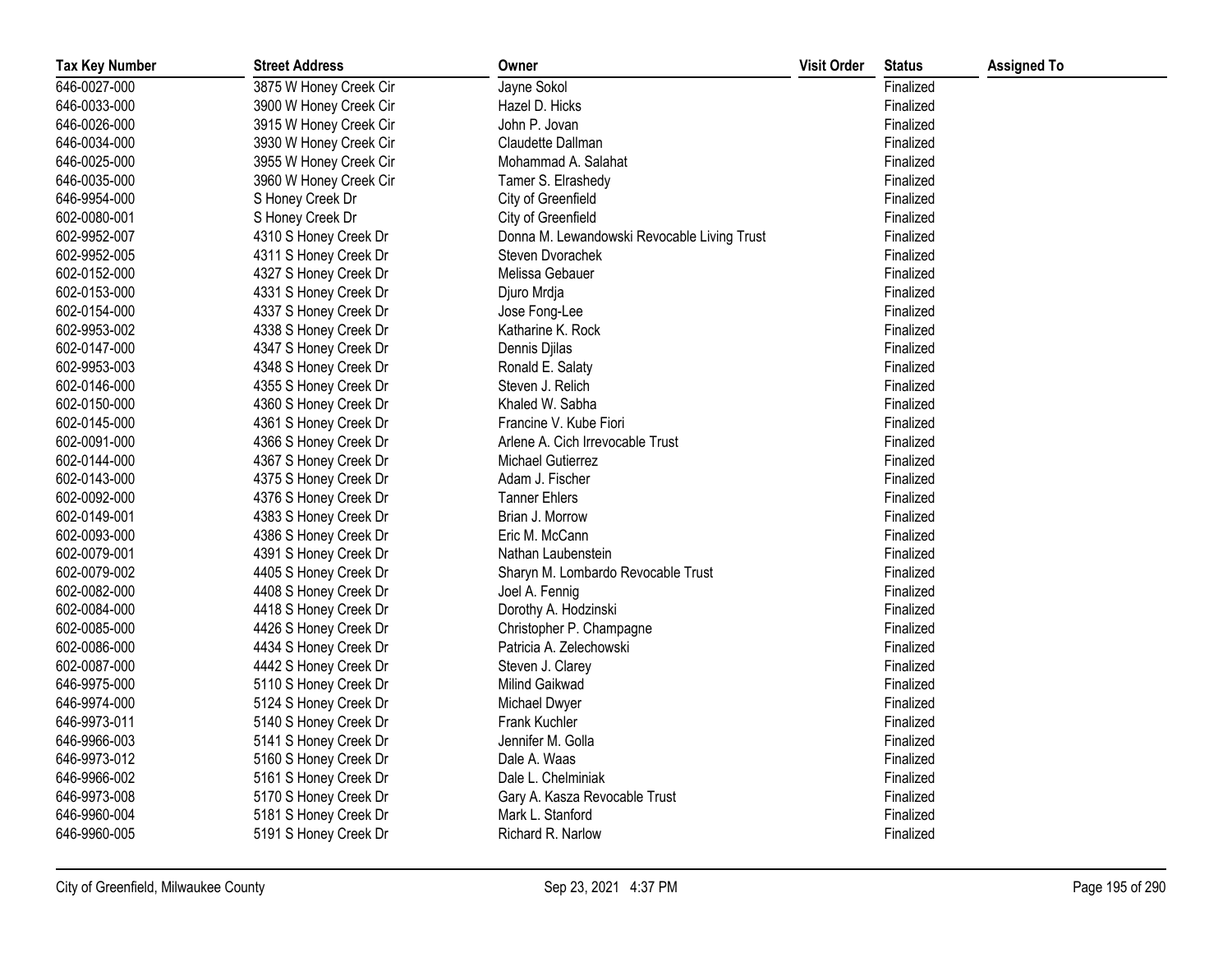| <b>Tax Key Number</b> | <b>Street Address</b> | Owner                                             | <b>Visit Order</b> | <b>Status</b> | <b>Assigned To</b> |
|-----------------------|-----------------------|---------------------------------------------------|--------------------|---------------|--------------------|
| 646-9960-006          | 5201 S Honey Creek Dr | Jeanette Wagner                                   |                    | Finalized     |                    |
| 646-9973-005          | 5210 S Honey Creek Dr | James E. Gamache                                  |                    | Finalized     |                    |
| 646-9960-007          | 5211 S Honey Creek Dr | Steven N. Bakazan                                 |                    | Finalized     |                    |
| 646-9973-004          | 5230 S Honey Creek Dr | Jaime P. Lehrer                                   |                    | Finalized     |                    |
| 646-9957-000          | 5231 S Honey Creek Dr | Steven R. Salaty                                  |                    | Finalized     |                    |
| 646-9973-002          | 5240 S Honey Creek Dr | Trust Agreement of David D Hornburg & Joyline Hor |                    | Finalized     |                    |
| 646-9956-000          | 5251 S Honey Creek Dr | Christopher F. Fleege                             |                    | Finalized     |                    |
| 646-9955-000          | 5271 S Honey Creek Dr | Edward C. Herbert Jr                              |                    | Finalized     |                    |
| 646-9929-001          | 5300 S Honey Creek Dr | <b>Greenfield School District</b>                 |                    | Finalized     |                    |
| 646-9953-005          | 5311 S Honey Creek Dr | Michael K. Rankin                                 |                    | Finalized     |                    |
| 646-9953-006          | 5321 S Honey Creek Dr | Jose J. Salinas                                   |                    | Finalized     |                    |
| 646-9953-010          | 5353 S Honey Creek Dr | Eusebio Rodriguez Jr                              |                    | Finalized     |                    |
| 646-9953-002          | 5361 S Honey Creek Dr | Anthony J. Peacock                                |                    | Finalized     |                    |
| 646-9928-000          | 5380 S Honey Creek Dr | Brian C. Hunt                                     |                    | Finalized     |                    |
| 646-9930-005          | 5381 S Honey Creek Dr | Claudia E. Reilly                                 |                    | Finalized     |                    |
| 646-9930-003          | 5391 S Honey Creek Dr | Darin Campagna                                    |                    | Finalized     |                    |
| 646-9927-000          | 5400 S Honey Creek Dr | Dushan Novakovich                                 |                    | Finalized     |                    |
| 646-9926-000          | 5410 S Honey Creek Dr | Nancy Herriges                                    |                    | Finalized     |                    |
| 646-9931-002          | 5411 S Honey Creek Dr | Dale C. Lapre                                     |                    | Finalized     |                    |
| 646-0036-000          | 5420 S Honey Creek Dr | Troy J. Chowanec                                  |                    | Finalized     |                    |
| 646-9932-003          | 5421 S Honey Creek Dr | Dora J. Lin                                       |                    | Finalized     |                    |
| 646-9932-005          | 5431 S Honey Creek Dr | Michael P. Overman                                |                    | Finalized     |                    |
| 646-0037-000          | 5440 S Honey Creek Dr | Veronica Rodriguez-Lewis                          |                    | Finalized     |                    |
| 646-0038-000          | 5450 S Honey Creek Dr | Germaine, AKA Jermai R. Naniot                    |                    | Finalized     |                    |
| 646-0039-000          | 5460 S Honey Creek Dr | Kathryn Nichols                                   |                    | Finalized     |                    |
| 646-9933-001          | 5465 S Honey Creek Dr | Jerrold Bizub                                     |                    | Finalized     |                    |
| 646-9934-002          | 5471 S Honey Creek Dr | Branislav Brankov                                 |                    | Finalized     |                    |
| 667-8996-001          | 5566 S Honey Creek Dr | Daniel Parsons                                    |                    | Finalized     |                    |
| 691-9964-003          | 5915 S Honey Creek Dr | Jessica A. Rodriguez                              |                    | Finalized     |                    |
| 691-9964-004          | 5923 S Honey Creek Dr | Alejandro Barroso                                 |                    | Finalized     |                    |
| 691-9961-000          | 5931 S Honey Creek Dr | Andrew Dlapa                                      |                    | Finalized     |                    |
| 691-9960-000          | 5939 S Honey Creek Dr | Sum Ho                                            |                    | Finalized     |                    |
| 691-9959-000          | 5947 S Honey Creek Dr | Gary J. Durham                                    |                    | Finalized     |                    |
| 691-9958-000          | 5971 S Honey Creek Dr | Adam C. Holliday                                  |                    | Finalized     |                    |
| 691-9957-000          | 5975 S Honey Creek Dr | Beau Buys LLC                                     |                    | Finalized     |                    |
| 691-9956-000          | 5979 S Honey Creek Dr | Jovica Ivic                                       |                    | Finalized     |                    |
| 691-9955-002          | 5985 S Honey Creek Dr | Ronald K. Linsky                                  |                    | Finalized     |                    |
| 691-9955-001          | 5993 S Honey Creek Dr | Michael William Schumacher                        |                    | Finalized     |                    |
| 691-9954-000          | 5997 S Honey Creek Dr | Daniel J. Piechowski                              |                    | Finalized     |                    |
| 691-9990-000          | 6000 S Honey Creek Dr | Felix E. Fierro                                   |                    | Finalized     |                    |
| 646-0071-000          | 3411 W Honey Tree Ln  | Steven Katz                                       |                    | Finalized     |                    |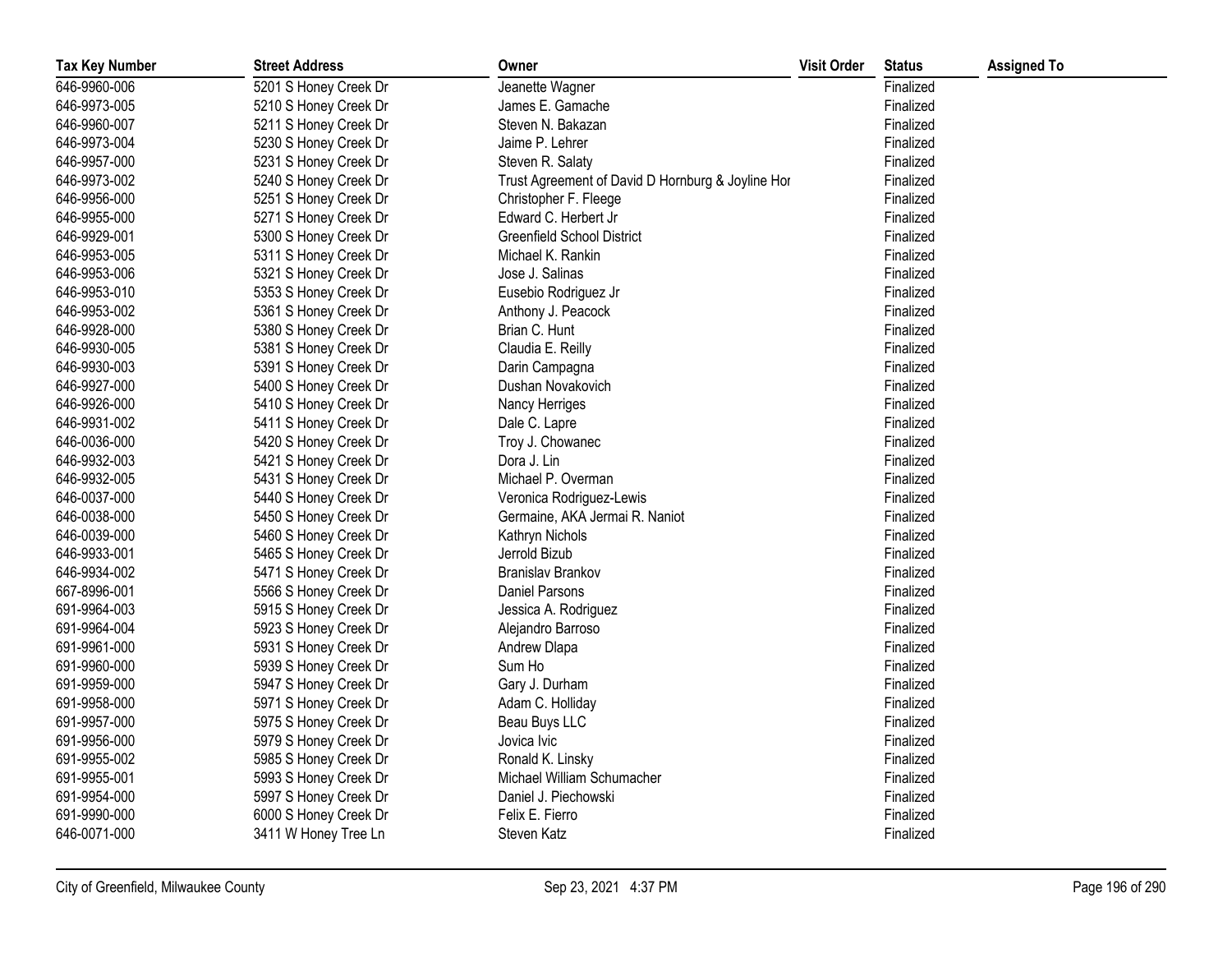| <b>Tax Key Number</b> | <b>Street Address</b> | Owner                                       | <b>Visit Order</b> | <b>Status</b> | <b>Assigned To</b> |
|-----------------------|-----------------------|---------------------------------------------|--------------------|---------------|--------------------|
| 646-0091-000          | 3428 W Honey Tree Ln  | Diane Gebhardt                              |                    | Finalized     |                    |
| 646-0070-000          | 3437 W Honey Tree Ln  | Ruth V. Varsos                              |                    | Finalized     |                    |
| 646-0069-000          | 3451 W Honey Tree Ln  | Jeffrey Bambrough                           |                    | Finalized     |                    |
| 646-0104-000          | 3454 W Honey Tree Ln  | Beatrice C. Kmiec                           |                    | Finalized     |                    |
| 646-0068-000          | 3473 W Honey Tree Ln  | Darlene F. Lovas                            |                    | Finalized     |                    |
| 646-0067-000          | 3495 W Honey Tree Ln  | James J. Lambro                             |                    | Finalized     |                    |
| 646-0066-000          | 3517 W Honey Tree Ln  | Brian R. Tomczak                            |                    | Finalized     |                    |
| 646-0065-000          | 3535 W Honey Tree Ln  | Keith R. Oleszak                            |                    | Finalized     |                    |
| 646-0116-000          | 3550 W Honey Tree Ln  | Laura Peterson                              |                    | Finalized     |                    |
| 646-0064-000          | 3559 W Honey Tree Ln  | Barbara J. Brahm                            |                    | Finalized     |                    |
| 646-0063-000          | 3583 W Honey Tree Ln  | Craig D. Sopa                               |                    | Finalized     |                    |
| 646-0062-000          | 3591 W Honey Tree Ln  | Mike Katzenberger                           |                    | Finalized     |                    |
| 646-0061-000          | 3617 W Honey Tree Ln  | John Imig                                   |                    | Finalized     |                    |
| 646-0124-000          | 3624 W Honey Tree Ln  | Helen M. Dziomba                            |                    | Finalized     |                    |
| 646-0060-000          | 3635 W Honey Tree Ln  | Larry J. Eckes                              |                    | Finalized     |                    |
| 646-0059-000          | 3653 W Honey Tree Ln  | David Birk                                  |                    | Finalized     |                    |
| 646-0047-000          | 3700 W Honey Tree Ln  | Thomas J. Freuck                            |                    | Finalized     |                    |
| 646-0058-000          | 3707 W Honey Tree Ln  | Ann L. Everett                              |                    | Finalized     |                    |
| 646-0057-000          | 3723 W Honey Tree Ln  | Mary G. Anderson                            |                    | Finalized     |                    |
| 646-0048-000          | 3724 W Honey Tree Ln  | Krystian W. Drobny                          |                    | Finalized     |                    |
| 646-0056-000          | 3743 W Honey Tree Ln  | <b>Garth Breit</b>                          |                    | Finalized     |                    |
| 646-0049-000          | 3756 W Honey Tree Ln  | Ronald Hopgood                              |                    | Finalized     |                    |
| 646-0055-000          | 3759 W Honey Tree Ln  | Arden L. Bickelhaupt                        |                    | Finalized     |                    |
| 646-0050-000          | 3762 W Honey Tree Ln  | Michael W. Rottiger                         |                    | Finalized     |                    |
| 646-0051-000          | 3768 W Honey Tree Ln  | Mounir Zammel                               |                    | Finalized     |                    |
| 646-0052-000          | 3774 W Honey Tree Ln  | Shaughnessy Irrevocable Asset Trust         |                    | Finalized     |                    |
| 646-0054-000          | 3781 W Honey Tree Ln  | Cynthia Lombard                             |                    | Finalized     |                    |
| 646-0053-000          | 3786 W Honey Tree Ln  | Warren R. Steinke                           |                    | Finalized     |                    |
| 576-9999-005          | W Howard Ave          | S.E. Cemeteries of Wisconsin, Inc.          |                    | Finalized     |                    |
| 553-0421-001          | W Howard Ave          | Gabriel A. Rodriguez                        |                    | Finalized     |                    |
| 563-9992-000          | W Howard Ave          | Milwaukee County                            |                    | Finalized     |                    |
| 576-9999-004          | W Howard Ave          | Church of Jesus Christ Of Latter Day Saints |                    | Finalized     |                    |
| 562-9910-000          | W Howard Ave          | Wisconsin Electric Power Company            |                    | Finalized     |                    |
| 562-9911-001          | W Howard Ave          | Sylvia Machulak                             |                    | Finalized     |                    |
| 553-8995-006          | 3100 W Howard Ave     | <b>Metropolitan Associates</b>              |                    | Finalized     |                    |
| 553-8995-004          | 3140 W Howard Ave     | Metropolitan Associates                     |                    | Finalized     |                    |
| 553-8996-000          | 3206 W Howard Ave     | Sean M. Slaasted                            |                    | Finalized     |                    |
| 553-8997-001          | 3220 W Howard Ave     | Truog Nguyen Tran                           |                    | Finalized     |                    |
| 553-8998-001          | 3300 W Howard Ave     | John H. Dahl                                |                    | Finalized     |                    |
| 553-8999-000          | 3320 W Howard Ave     | Dominic Ambroselli                          |                    | Finalized     |                    |
| 553-0423-000          | 3416 W Howard Ave     | Paul D. Fowler                              |                    | Finalized     |                    |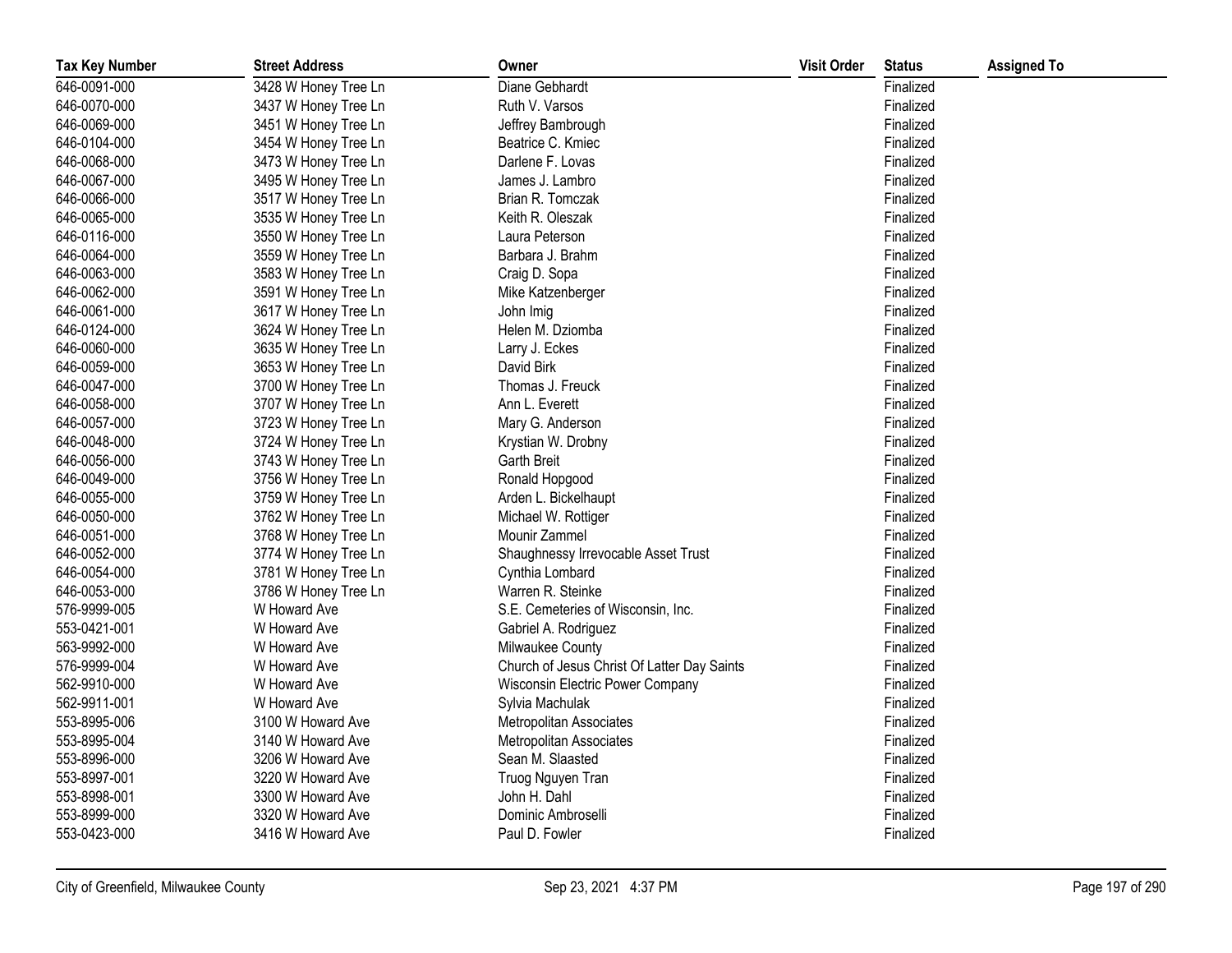| <b>Tax Key Number</b> | <b>Street Address</b> | Owner                                            | <b>Visit Order</b> | <b>Status</b> | <b>Assigned To</b> |
|-----------------------|-----------------------|--------------------------------------------------|--------------------|---------------|--------------------|
| 553-0422-000          | 3420 W Howard Ave     | Keirin LLC                                       |                    | Finalized     |                    |
| 553-0420-002          | 3440 W Howard Ave     | Aaron Teska                                      |                    | Finalized     |                    |
| 554-8987-001          | 3520 W Howard Ave     | Valentin Camarillo                               |                    | Finalized     |                    |
| 554-1006-000          | 3600 W Howard Ave     | Laura V. Higgins                                 |                    | Finalized     |                    |
| 554-1007-000          | 3608 W Howard Ave     | Jason M. Will                                    |                    | Finalized     |                    |
| 554-1008-000          | 3612 W Howard Ave     | Tyler J. Skarda                                  |                    | Finalized     |                    |
| 554-1009-000          | 3620 W Howard Ave     | D.V.N., LLC                                      |                    | Finalized     |                    |
| 554-1010-000          | 3626 W Howard Ave     | David G. Alexander                               |                    | Finalized     |                    |
| 554-1011-000          | 3632 W Howard Ave     | Jacob Gage                                       |                    | Finalized     |                    |
| 554-1024-000          | 3700 W Howard Ave     | Thomas L. Blohm                                  |                    | Finalized     |                    |
| 554-1025-000          | 3708 W Howard Ave     | Samuel Thompson                                  |                    | Finalized     |                    |
| 554-1027-001          | 3720 W Howard Ave     | Jay R. Kowalchuk                                 |                    | Finalized     |                    |
| 554-1028-000          | 3726 W Howard Ave     | John A. Bentley                                  |                    | Finalized     |                    |
| 554-1029-000          | 3732 W Howard Ave     | Gregory Kurzynski                                |                    | Finalized     |                    |
| 554-1043-000          | 3802 W Howard Ave     | Steve Wysocki                                    |                    | Finalized     |                    |
| 554-1044-000          | 3808 W Howard Ave     | Mark J. Zuber                                    |                    | Finalized     |                    |
| 554-1045-000          | 3820 W Howard Ave     | Karen Sandra Hogg                                |                    | Finalized     |                    |
| 554-1046-000          | 3824 W Howard Ave     | Gabriel Urena Tovar                              |                    | Finalized     |                    |
| 554-1047-000          | 3832 W Howard Ave     | Sharon Joost                                     |                    | Finalized     |                    |
| 554-1060-000          | 3900 W Howard Ave     | Christin G. Jones                                |                    | Finalized     |                    |
| 554-1061-000          | 3908 W Howard Ave     | Joel J. Mayrhofer                                |                    | Finalized     |                    |
| 554-1062-000          | 3914 W Howard Ave     | Joel L. Trotter                                  |                    | Finalized     |                    |
| 554-1063-000          | 3920 W Howard Ave     | Raymond R & Eleanor H Doherty Family Trust Dtd 1 |                    | Finalized     |                    |
| 554-1064-000          | 3926 W Howard Ave     | Michael A. Smith                                 |                    | Finalized     |                    |
| 554-1065-000          | 3932 W Howard Ave     | George A. Fetzer Sr                              |                    | Finalized     |                    |
| 554-8986-000          | 4000 W Howard Ave     | Mirozz, LLC                                      |                    | Finalized     |                    |
| 575-8999-000          | 4011 W Howard Ave     | Darold N. Peters Jt Revocable Living Trust       |                    | Finalized     |                    |
| 575-8998-001          | 4015 W Howard Ave     | Ziebell LLC                                      |                    | Finalized     |                    |
| 575-8996-000          | 4029 W Howard Ave     | Martin P. Martinez                               |                    | Finalized     |                    |
| 575-8954-003          | 4033 W Howard Ave     | Olga Rodriguez                                   |                    | Finalized     |                    |
| 575-8954-002          | 4043 W Howard Ave     | Valerie J. Schellinger                           |                    | Finalized     |                    |
| 575-8954-001          | 4053 W Howard Ave     | Jacob D. Danowski                                |                    | Finalized     |                    |
| 575-8953-000          | 4101 W Howard Ave     | Star-Howard Ave LLC                              |                    | Finalized     |                    |
| 575-8952-000          | 4121 W Howard Ave     | Martin De La Torre                               |                    | Finalized     |                    |
| 575-8951-000          | 4221 W Howard Ave     | Bernard J. Parker                                |                    | Finalized     |                    |
| 574-1000-001          | 4301 W Howard Ave     | Sunset Ridge Apartments LLC                      |                    | Finalized     |                    |
| 555-8979-000          | 4312 W Howard Ave     | Arora Properties LLC                             |                    | Finalized     |                    |
| 555-8981-000          | 4322 W Howard Ave     | Pedro O. Galvan                                  |                    | Finalized     |                    |
| 574-1000-004          | 4327 W Howard Ave     | Sunset Ridge Apartments LLC                      |                    | Finalized     |                    |
| 555-8982-001          | 4334 W Howard Ave     | Vinay K. Singh                                   |                    | Finalized     |                    |
| 555-8982-002          | 4338 W Howard Ave     | <b>Patrick Stoetzel</b>                          |                    | Finalized     |                    |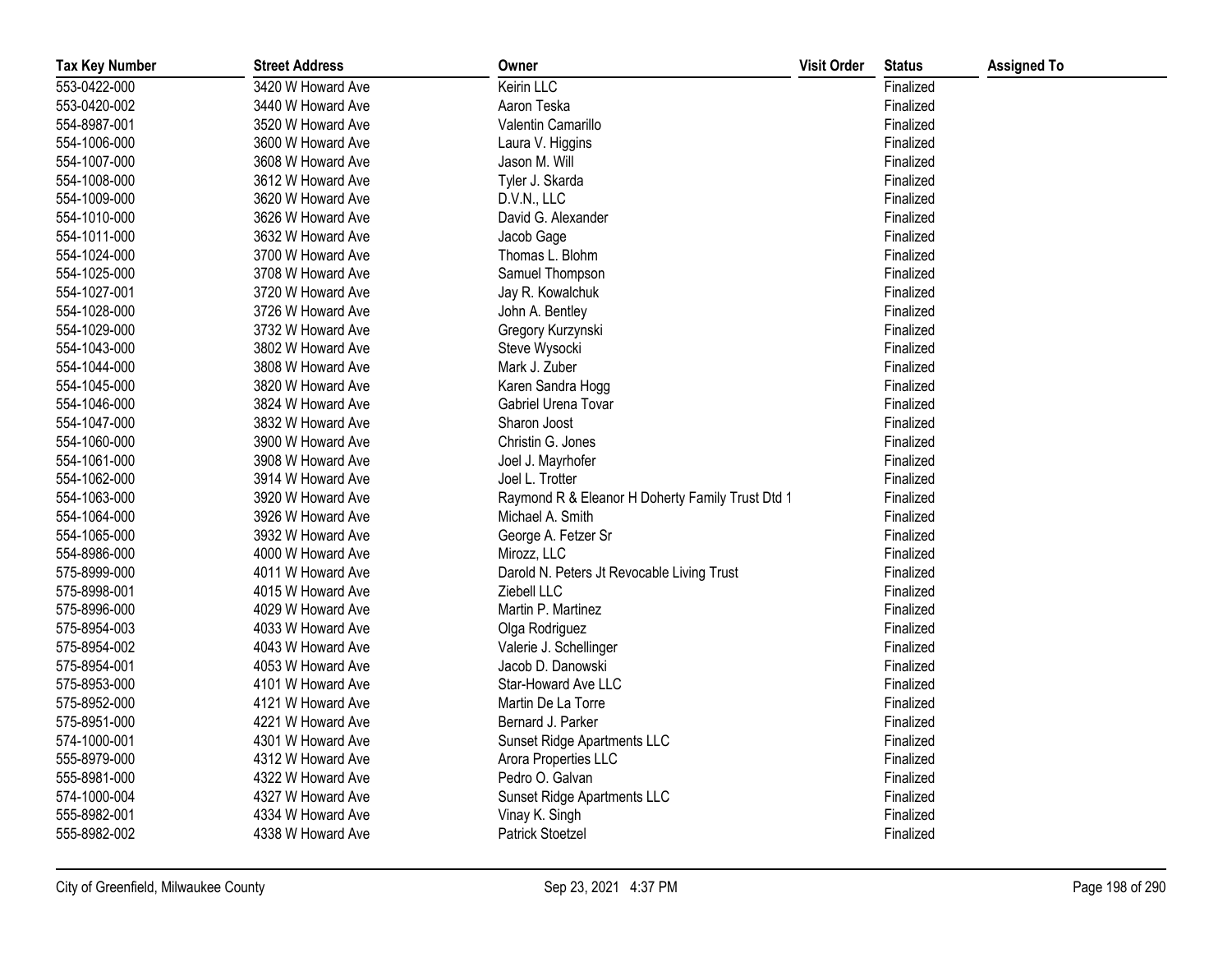| <b>Tax Key Number</b> | <b>Street Address</b>     | Owner                                   | <b>Visit Order</b> | <b>Status</b> | <b>Assigned To</b> |
|-----------------------|---------------------------|-----------------------------------------|--------------------|---------------|--------------------|
| 574-1001-000          | 4341 W Howard Ave         | Eriberto Sandoval Ramirez               |                    | Finalized     |                    |
| 555-8983-000          | 4400 W Howard Ave         | Miguel Angel Alanis                     |                    | Finalized     |                    |
| 574-1002-000          | 4401 W Howard Ave         | Gerardo Paredes Rivera                  |                    | Finalized     |                    |
| 574-1003-000          | 4405 W Howard Ave         | Mandy L. Garcia                         |                    | Finalized     |                    |
| 555-8984-000          | 4406 W Howard Ave         | Robert J. Wachowiacz                    |                    | Finalized     |                    |
| 574-1004-000          | 4409 W Howard Ave         | Thomas P. Kendellen                     |                    | Finalized     |                    |
| 555-8985-000          | 4414 W Howard Ave         | Kathleen A. Rowell                      |                    | Finalized     |                    |
| 555-8986-000          | 4422 W Howard Ave         | Thomas E. Hodges II                     |                    | Finalized     |                    |
| 574-9000-000          | 4445 W Howard Ave         | Shane T. Doughty                        |                    | Finalized     |                    |
| 574-1018-000          | 4505 W Howard Ave         | Thomas Vegas Jr                         |                    | Finalized     |                    |
| 574-1019-000          | 4515 W Howard Ave         | Matthew T. Ranke                        |                    | Finalized     |                    |
| 574-1020-000          | 4521 W Howard Ave         | Michael J. Van Der Linden               |                    | Finalized     |                    |
| 574-1021-000          | 4541 W Howard Ave         | David M. Datka                          |                    | Finalized     |                    |
| 574-1022-000          | 4549 W Howard Ave         | George R. Leifer                        |                    | Finalized     |                    |
| 574-8999-000          | 4705 W Howard Ave         | Khampasong Sayavong                     |                    | Finalized     |                    |
| 574-8998-000          | 4715 W Howard Ave         | Kathleen O'Boyle                        |                    | Finalized     |                    |
| 574-8997-000          | 4723 W Howard Ave         | Irene Salewski                          |                    | Finalized     |                    |
| 574-1120-000          | 4757 W Howard Ave         | Michelle J Voskuil 2014 Revocable Trust |                    | Finalized     |                    |
| 574-1121-000          | 4759 W Howard Ave         | Jan N. Schiebenes                       |                    | Finalized     |                    |
| 574-8995-003          | 4801 W Howard Ave         | Linda Lubotsky                          |                    | Finalized     |                    |
| 574-8995-006          | 4805 W Howard Ave         | Michael J. Pokorny                      |                    | Finalized     |                    |
| 574-8993-000          | 4809 W Howard Ave         | Ken Turinske                            |                    | Finalized     |                    |
| 573-0605-000          | 5517 W Howard Ave         | Alfredo Esparza-Alcaraz                 |                    | Finalized     |                    |
| 556-8945-001          | 5520 W Howard Ave         | Dennis K. Van Natta                     |                    | Finalized     |                    |
| 572-1221-000          | 6135 W Howard Ave Unit 1  | Kashif A. Bhatti                        |                    | Finalized     |                    |
| 572-1222-000          | 6135 W Howard Ave Unit 2  | Cynthia A. Boville                      |                    | Finalized     |                    |
| 572-1223-000          | 6135 W Howard Ave Unit 3  | Donna Rashka                            |                    | Finalized     |                    |
| 572-1224-000          | 6135 W Howard Ave Unit 4  | Sheila J. Churoff                       |                    | Finalized     |                    |
| 572-1225-000          | 6135 W Howard Ave Unit 5  | Celina Karpinska                        |                    | Finalized     |                    |
| 572-1226-000          | 6135 W Howard Ave Unit 6  | Matthew A. Evrard                       |                    | Finalized     |                    |
| 572-1227-000          | 6135 W Howard Ave Unit 7  | Diane L. Novak                          |                    | Finalized     |                    |
| 572-1228-000          | 6135 W Howard Ave Unit 8  | Ljiljana Nikolic                        |                    | Finalized     |                    |
| 572-1229-000          | 6143 W Howard Ave Unit 9  | Joseph S. LeSueur                       |                    | Finalized     |                    |
| 572-1230-000          | 6143 W Howard Ave Unit 10 | James A. Crowe                          |                    | Finalized     |                    |
| 572-1231-000          | 6143 W Howard Ave Unit 11 | Hin Cheuk Poon                          |                    | Finalized     |                    |
| 572-1232-000          | 6143 W Howard Ave Unit 12 | Gregory P. Pedersen                     |                    | Finalized     |                    |
| 572-1233-000          | 6143 W Howard Ave Unit 13 | Goran Pistalo                           |                    | Finalized     |                    |
| 572-1234-000          | 6143 W Howard Ave Unit 14 | Sean Jensen                             |                    | Finalized     |                    |
| 572-1235-000          | 6143 W Howard Ave Unit 15 | <b>Brian Haas</b>                       |                    | Finalized     |                    |
| 572-1236-000          | 6143 W Howard Ave Unit 16 | David D. Krause                         |                    | Finalized     |                    |
| 572-1237-000          | 6143 W Howard Ave Unit 17 | Caleb Hofner                            |                    | Finalized     |                    |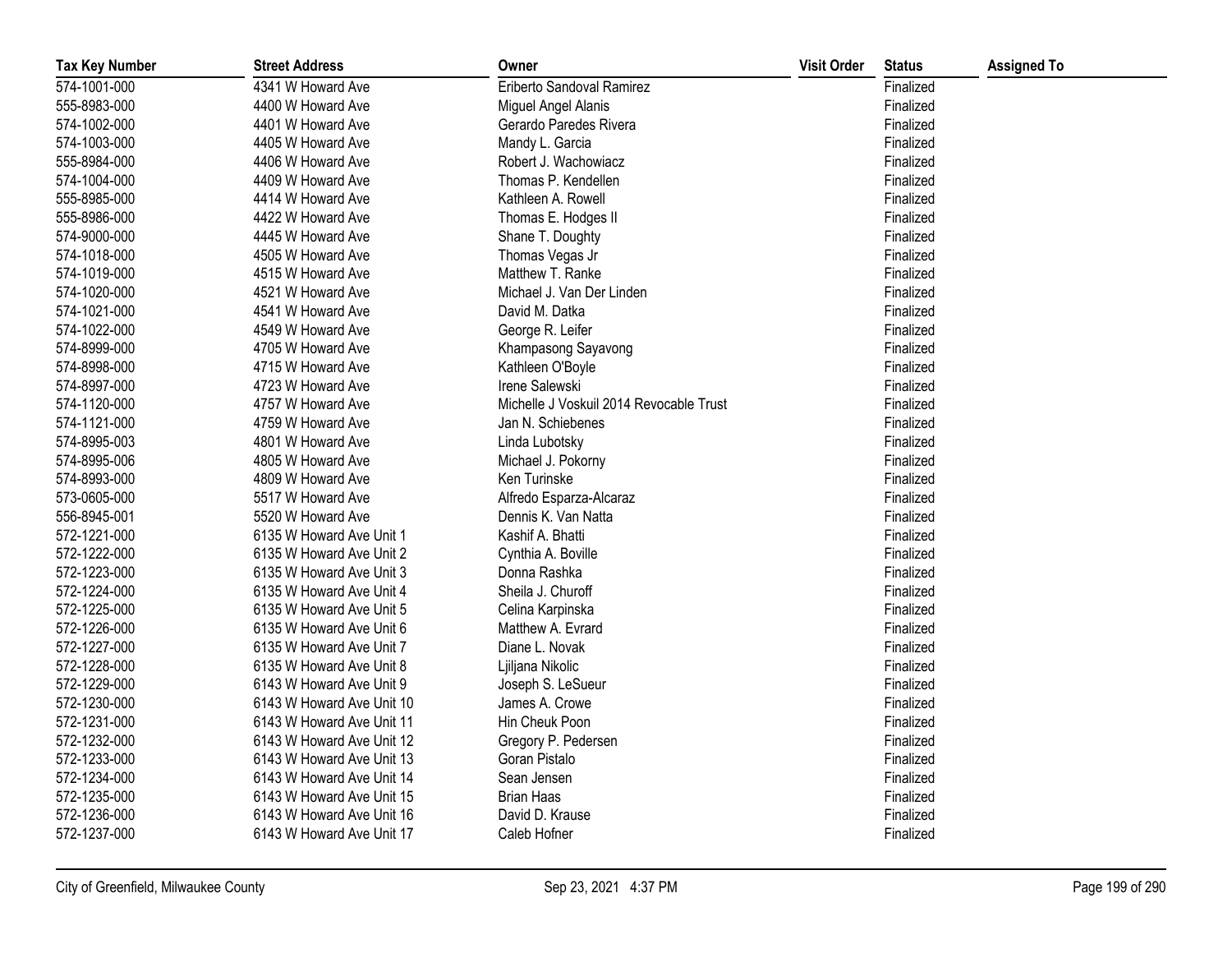| <b>Tax Key Number</b> | <b>Street Address</b>     | Owner                            | <b>Visit Order</b> | <b>Status</b> | <b>Assigned To</b> |
|-----------------------|---------------------------|----------------------------------|--------------------|---------------|--------------------|
| 572-1238-000          | 6143 W Howard Ave Unit 18 | Milena Elez                      |                    | Finalized     |                    |
| 572-1239-000          | 6143 W Howard Ave Unit 19 | Merab Targamadze                 |                    | Finalized     |                    |
| 572-1240-000          | 6143 W Howard Ave Unit 20 | Steven A. Wendlick               |                    | Finalized     |                    |
| 572-1241-000          | 6143 W Howard Ave Unit 21 | Michael Levicar                  |                    | Finalized     |                    |
| 572-1242-000          | 6143 W Howard Ave Unit 22 | Kim Marie Stephens               |                    | Finalized     |                    |
| 572-1243-000          | 6143 W Howard Ave Unit 23 | Peter A. Ross                    |                    | Finalized     |                    |
| 572-1244-000          | 6143 W Howard Ave Unit 24 | Alissa Susalla                   |                    | Finalized     |                    |
| 572-1245-000          | 6143 W Howard Ave Unit 25 | <b>Richard Ybanez</b>            |                    | Finalized     |                    |
| 572-1246-000          | 6143 W Howard Ave Unit 26 | Quang T. Tran                    |                    | Finalized     |                    |
| 572-1247-000          | 6151 W Howard Ave Unit 27 | Willie Cook Jr                   |                    | Finalized     |                    |
| 572-1248-000          | 6151 W Howard Ave Unit 28 | Heidi S. Martin                  |                    | Finalized     |                    |
| 572-1249-000          | 6151 W Howard Ave Unit 29 | Alexander Balian                 |                    | Finalized     |                    |
| 572-1250-000          | 6151 W Howard Ave Unit 30 | Mira Vujnovic                    |                    | Finalized     |                    |
| 572-1251-000          | 6151 W Howard Ave Unit 31 | Annie Ma                         |                    | Finalized     |                    |
| 572-1252-000          | 6151 W Howard Ave Unit 32 | Robert L. Korek                  |                    | Finalized     |                    |
| 572-1253-000          | 6151 W Howard Ave Unit 33 | Linda Sawyer-Cudnow Living Trust |                    | Finalized     |                    |
| 572-1254-000          | 6151 W Howard Ave Unit 34 | Geraldino I. Lacayo              |                    | Finalized     |                    |
| 572-1205-000          | 6159 W Howard Ave Unit 1  | Thomas R. Paisley                |                    | Finalized     |                    |
| 572-1206-000          | 6159 W Howard Ave Unit 2  | Kevin Davenport                  |                    | Finalized     |                    |
| 572-1207-000          | 6159 W Howard Ave Unit 3  | Brian J. Neal                    |                    | Finalized     |                    |
| 572-1208-000          | 6159 W Howard Ave Unit 4  | Roger D. Jankowski               |                    | Finalized     |                    |
| 572-1209-000          | 6159 W Howard Ave Unit 5  | James F. Kress                   |                    | Finalized     |                    |
| 572-1210-000          | 6159 W Howard Ave Unit 6  | Munevera Hairic                  |                    | Finalized     |                    |
| 572-1211-000          | 6159 W Howard Ave Unit 7  | Randy Dunn                       |                    | Finalized     |                    |
| 572-1212-000          | 6159 W Howard Ave Unit 8  | Sylvia G. Ratzke                 |                    | Finalized     |                    |
| 572-1213-000          | 6167 W Howard Ave Unit 9  | Paul Sparacino                   |                    | Finalized     |                    |
| 572-1214-000          | 6167 W Howard Ave Unit 10 | Elhadji Ndaw                     |                    | Finalized     |                    |
| 572-1215-000          | 6167 W Howard Ave Unit 11 | Rosalie J. Duquaine              |                    | Finalized     |                    |
| 572-1216-000          | 6167 W Howard Ave Unit 12 | Kathleen Carter                  |                    | Finalized     |                    |
| 572-1217-000          | 6167 W Howard Ave Unit 13 | Valerie Klein                    |                    | Finalized     |                    |
| 572-1218-000          | 6167 W Howard Ave Unit 14 | Timothy A. Graff                 |                    | Finalized     |                    |
| 572-1219-000          | 6167 W Howard Ave Unit 15 | Jolanta Salach-Lotze             |                    | Finalized     |                    |
| 572-1220-000          | 6167 W Howard Ave Unit 16 | Marlys E. Boyer                  |                    | Finalized     |                    |
| 572-1189-000          | 6175 W Howard Ave Unit 1  | Thomas G. Heinmann               |                    | Finalized     |                    |
| 572-1190-000          | 6175 W Howard Ave Unit 2  | Traci M. Derzay                  |                    | Finalized     |                    |
| 572-1191-000          | 6175 W Howard Ave Unit 3  | Ervin Kaye                       |                    | Finalized     |                    |
| 572-1192-000          | 6175 W Howard Ave Unit 4  | Richard D. Goronja               |                    | Finalized     |                    |
| 572-1193-000          | 6175 W Howard Ave Unit 5  | Benjamin T. Turowski             |                    | Finalized     |                    |
| 572-1194-000          | 6175 W Howard Ave Unit 6  | Todd K. Elmer                    |                    | Finalized     |                    |
| 572-1195-000          | 6175 W Howard Ave Unit 7  | Jennifer Noll                    |                    | Finalized     |                    |
| 572-1196-000          | 6175 W Howard Ave Unit 8  | Anthony Cusimano                 |                    | Finalized     |                    |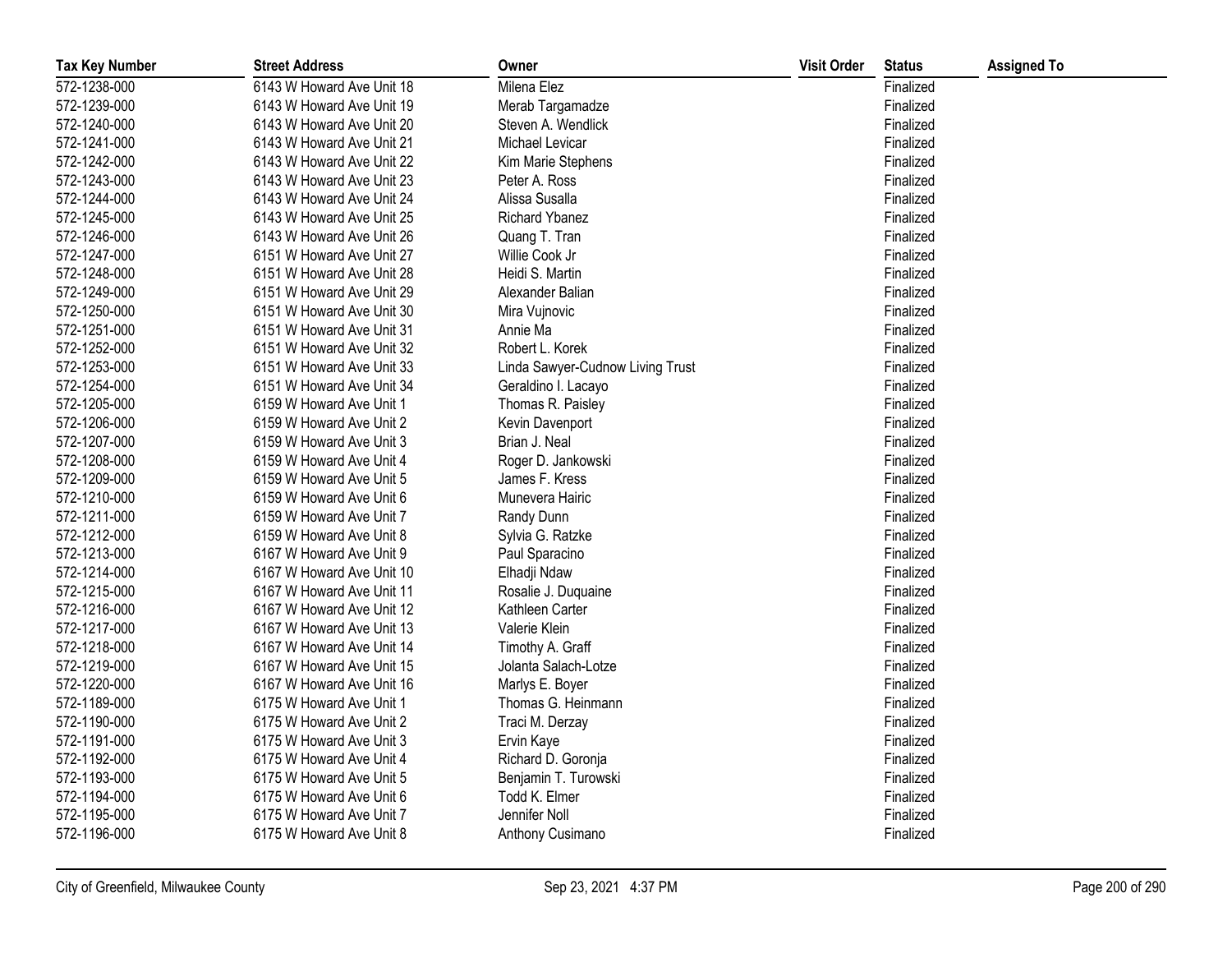| <b>Tax Key Number</b> | <b>Street Address</b>     | Owner                                              | <b>Visit Order</b> | <b>Status</b> | <b>Assigned To</b> |
|-----------------------|---------------------------|----------------------------------------------------|--------------------|---------------|--------------------|
| 572-1197-000          | 6183 W Howard Ave Unit 9  | Nancy M. Cobb                                      |                    | Finalized     |                    |
| 572-1198-000          | 6183 W Howard Ave Unit 10 | Michael G. Kelly                                   |                    | Finalized     |                    |
| 572-1199-000          | 6183 W Howard Ave Unit 11 | Fern I. Felski                                     |                    | Finalized     |                    |
| 572-1200-000          | 6183 W Howard Ave Unit 12 | Tadeusz Bista                                      |                    | Finalized     |                    |
| 572-1201-000          | 6183 W Howard Ave Unit 13 | Ronald W. Peterson                                 |                    | Finalized     |                    |
| 572-1202-000          | 6183 W Howard Ave Unit 14 | Mary A. Jirovec                                    |                    | Finalized     |                    |
| 572-1203-000          | 6183 W Howard Ave Unit 15 | Joseph Delimat                                     |                    | Finalized     |                    |
| 572-1204-000          | 6183 W Howard Ave Unit 16 | Laura M. Kleiman                                   |                    | Finalized     |                    |
| 570-8998-006          | 8127 W Howard Ave         | Elizabeth D. Wallace                               |                    | Finalized     |                    |
| 570-8998-005          | 8141 W Howard Ave         | Debra S. Hatcher                                   |                    | Finalized     |                    |
| 570-8998-001          | 8209 W Howard Ave         | Paula A. Schafer                                   |                    | Finalized     |                    |
| 570-0002-001          | 8219 W Howard Ave         | Scott A. Struebing                                 |                    | Finalized     |                    |
| 570-0001-001          | 8227 W Howard Ave         | Nicole A. Kuehl                                    |                    | Finalized     |                    |
| 570-8997-008          | 8235 W Howard Ave         | Robert L. Blask                                    |                    | Finalized     |                    |
| 570-8997-005          | 8301 W Howard Ave         | Daniel M. Hobbins                                  |                    | Finalized     |                    |
| 570-8996-000          | 8311 W Howard Ave         | Denis Martinez                                     |                    | Finalized     |                    |
| 570-8995-001          | 8317 W Howard Ave         | Kevin M. Leitermann                                |                    | Finalized     |                    |
| 569-8999-001          | 8521 W Howard Ave         | Sarah Halstead                                     |                    | Finalized     |                    |
| 569-8998-001          | 8531 W Howard Ave         | Schmid Revocable Living Trust                      |                    | Finalized     |                    |
| 569-8994-004          | 8601 W Howard Ave         | City of Greenfield                                 |                    | Finalized     |                    |
| 569-9994-000          | 8801 W Howard Ave         | James Cruz                                         |                    | Finalized     |                    |
| 569-9993-000          | 8817 W Howard Ave         | <b>Rieboldt Revocable Trust</b>                    |                    | Finalized     |                    |
| 569-9990-009          | 8825 W Howard Ave         | <b>Howard Apartments LLC</b>                       |                    | Finalized     |                    |
| 569-9990-010          | 8875 W Howard Ave         | <b>Howard Apartments LLC</b>                       |                    | Finalized     |                    |
| 569-9990-011          | 8925 W Howard Ave         | Howard Apartments LLC                              |                    | Finalized     |                    |
| 569-9990-005          | 8975 W Howard Ave         | Barbara C. Hendrickson                             |                    | Finalized     |                    |
| 569-9990-006          | 9025 W Howard Ave         | Barbara C. Hendrickson                             |                    | Finalized     |                    |
| 569-9990-007          | 9075 W Howard Ave         | Barbara C. Hendrickson                             |                    | Finalized     |                    |
| 569-9990-013          | 9105 W Howard Ave         | Brian T. Dantinne                                  |                    | Finalized     |                    |
| 569-9990-012          | 9121 W Howard Ave         | Erica L. Bautch                                    |                    | Finalized     |                    |
| 568-1000-004          | 9715 W Howard Ave         | Kenneth L. Frahm                                   |                    | Finalized     |                    |
| 568-1000-003          | 9725 W Howard Ave         | Matthew Richard Polakowski                         |                    | Finalized     |                    |
| 568-1001-000          | 9741 W Howard Ave         | Ryan R. Plautz                                     |                    | Finalized     |                    |
| 568-1002-000          | 9811 W Howard Ave         | Leifer Revocable Living Trust Dated November 13, 2 |                    | Finalized     |                    |
| 568-1003-000          | 9839 W Howard Ave         | Paul E. Topitzes                                   |                    | Finalized     |                    |
| 568-1004-000          | 9907 W Howard Ave         | Gary D. Kryscio                                    |                    | Finalized     |                    |
| 567-0007-003          | 10101 W Howard Ave        | Dean Diessner                                      |                    | Finalized     |                    |
| 567-0006-000          | 10111 W Howard Ave        | Charles Joe Favors Jr                              |                    | Finalized     |                    |
| 567-0005-000          | 10121 W Howard Ave        | Shannon R. Galetka                                 |                    | Finalized     |                    |
| 562-0026-000          | 10200 W Howard Ave        | Richard E. Klug Joint Revocable Trust              |                    | Finalized     |                    |
| 562-9913-001          | 10204 W Howard Ave        | Jody P. Noel                                       |                    | Finalized     |                    |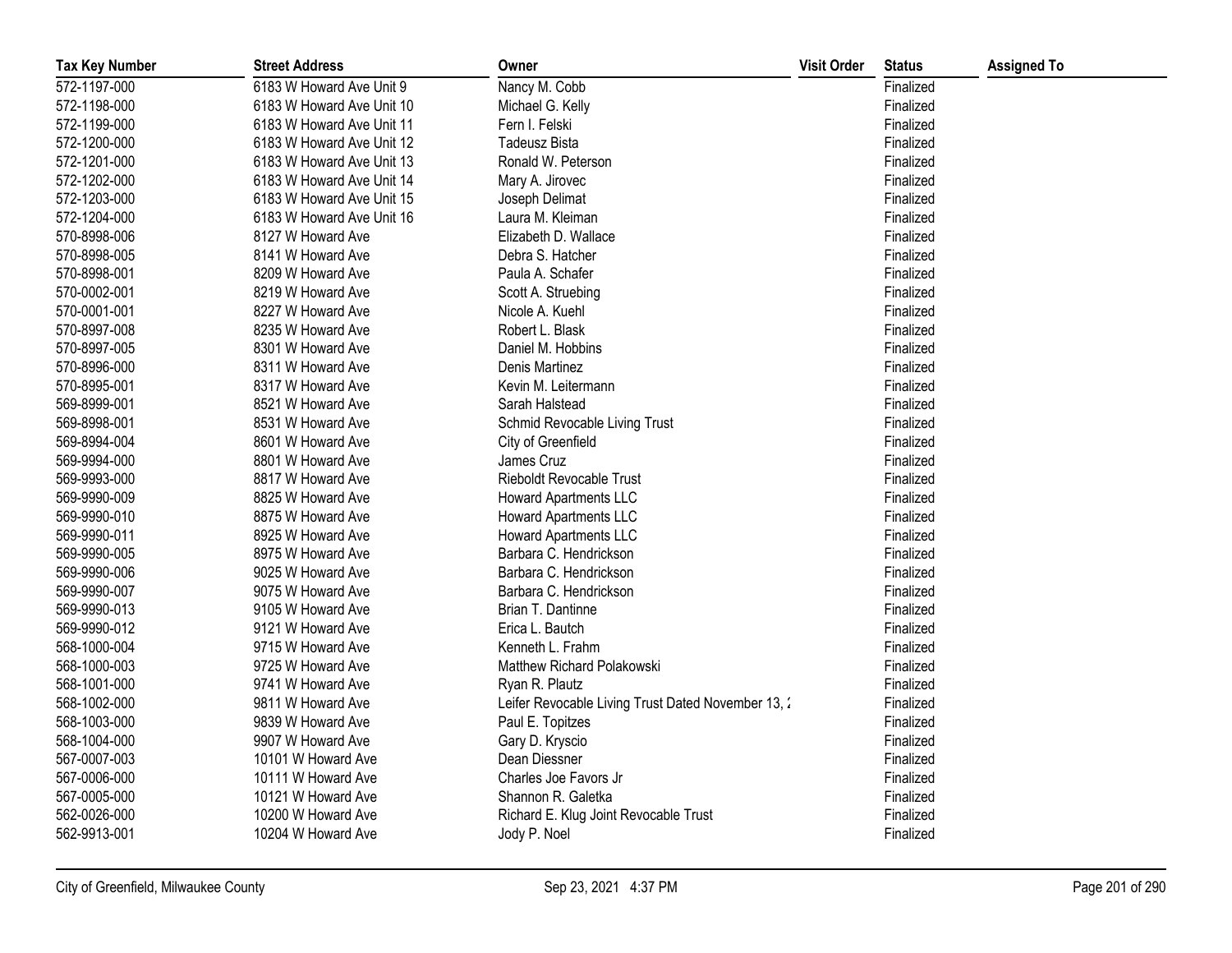| <b>Tax Key Number</b> | <b>Street Address</b> | Owner                                              | <b>Visit Order</b> | <b>Status</b> | <b>Assigned To</b> |
|-----------------------|-----------------------|----------------------------------------------------|--------------------|---------------|--------------------|
| 562-9914-001          | 10210 W Howard Ave    | Christine Hoch                                     |                    | Finalized     |                    |
| 562-0029-002          | 10226 W Howard Ave    | Gloriann K. Butcher                                |                    | Finalized     |                    |
| 567-0004-000          | 10301 W Howard Ave    | Darcy Clements                                     |                    | Finalized     |                    |
| 562-0018-002          | 10308 W Howard Ave    | Jamison Paulowske                                  |                    | Finalized     |                    |
| 567-0003-000          | 10311 W Howard Ave    | Rudolph E. Lindmair                                |                    | Finalized     |                    |
| 567-0002-000          | 10321 W Howard Ave    | Wayne L. Branski                                   |                    | Finalized     |                    |
| 567-0001-000          | 10333 W Howard Ave    | Kevin R. Clark                                     |                    | Finalized     |                    |
| 562-9923-000          | 10412 W Howard Ave    | James F. Ferguson                                  |                    | Finalized     |                    |
| 567-9999-001          | 10413 W Howard Ave    | Gregory L. Ball                                    |                    | Finalized     |                    |
| 562-9925-002          | 10414 W Howard Ave    | Robert J. Abing and Constance J. Abing, As Trustee |                    | Finalized     |                    |
| 562-9925-001          | 10430 W Howard Ave    | Dorothy M. Trostorff                               |                    | Finalized     |                    |
| 567-9997-000          | 10445 W Howard Ave    | Eric C. Kirsch                                     |                    | Finalized     |                    |
| 562-9926-001          | 10500 W Howard Ave    | Roger Lee Hasler                                   |                    | Finalized     |                    |
| 567-9996-002          | 10505 W Howard Ave    | Matthew J. Whitlow                                 |                    | Finalized     |                    |
| 562-9927-001          | 10514 W Howard Ave    | Thomas G. Bruchs                                   |                    | Finalized     |                    |
| 567-9996-001          | 10521 W Howard Ave    | Jack R. Landowski                                  |                    | Finalized     |                    |
| 567-9995-000          | 10525 W Howard Ave    | Donald Trimboli                                    |                    | Finalized     |                    |
| 562-9928-000          | 10540 W Howard Ave    | Susanne M. Gentili                                 |                    | Finalized     |                    |
| 567-9994-000          | 10541 W Howard Ave    | Joan B. Larson                                     |                    | Finalized     |                    |
| 562-9929-000          | 10544 W Howard Ave    | Marcia A. Werth                                    |                    | Finalized     |                    |
| 567-9993-000          | 10605 W Howard Ave    | Rose Kavanaugh                                     |                    | Finalized     |                    |
| 562-9930-000          | 10610 W Howard Ave    | Corey C. Blomdahl                                  |                    | Finalized     |                    |
| 567-9992-000          | 10621 W Howard Ave    | Daniel D. Maciejewski                              |                    | Finalized     |                    |
| 567-9991-000          | 10637 W Howard Ave    | Gerald W. Guyer                                    |                    | Finalized     |                    |
| 567-9990-000          | 10745 W Howard Ave    | John G. Williams                                   |                    | Finalized     |                    |
| 566-9997-001          | 11311 W Howard Ave    | YMCA of Greater Waukesha County Inc                |                    | Finalized     |                    |
| 564-9993-001          | 11620 W Howard Ave    | William D. Schnacke                                |                    | Finalized     |                    |
| 564-9993-002          | 11630 W Howard Ave    | Carol Ruplinger Revocable Trust                    |                    | Finalized     |                    |
| 564-9992-000          | 11640 W Howard Ave    | Poulakos Trust                                     |                    | Finalized     |                    |
| 565-0167-000          | 11705 W Howard Ave    | Kevin C. Seufzer                                   |                    | Finalized     |                    |
| 565-0166-000          | 11715 W Howard Ave    | James J. Bowman                                    |                    | Finalized     |                    |
| 564-9991-003          | 11720 W Howard Ave    | Peter E. Lohman                                    |                    | Finalized     |                    |
| 565-0165-000          | 11725 W Howard Ave    | Mitchell D. Patterson                              |                    | Finalized     |                    |
| 564-9991-002          | 11740 W Howard Ave    | Peter E. Lohman                                    |                    | Finalized     |                    |
| 565-0164-000          | 11745 W Howard Ave    | Dean P. Scheels                                    |                    | Finalized     |                    |
| 564-9991-001          | 11800 W Howard Ave    | James P. Maher                                     |                    | Finalized     |                    |
| 564-9989-000          | 11810 W Howard Ave    | Milos Torbica                                      |                    | Finalized     |                    |
| 565-0163-000          | 11825 W Howard Ave    | Sandra K. Winter-Coutant                           |                    | Finalized     |                    |
| 564-9988-000          | 11836 W Howard Ave    | Phillip L. Zurowski                                |                    | Finalized     |                    |
| 565-0162-000          | 11845 W Howard Ave    | Lawrence Matel                                     |                    | Finalized     |                    |
| 564-9987-000          | 11910 W Howard Ave    | Gerald & Diane Walli Trust                         |                    | Finalized     |                    |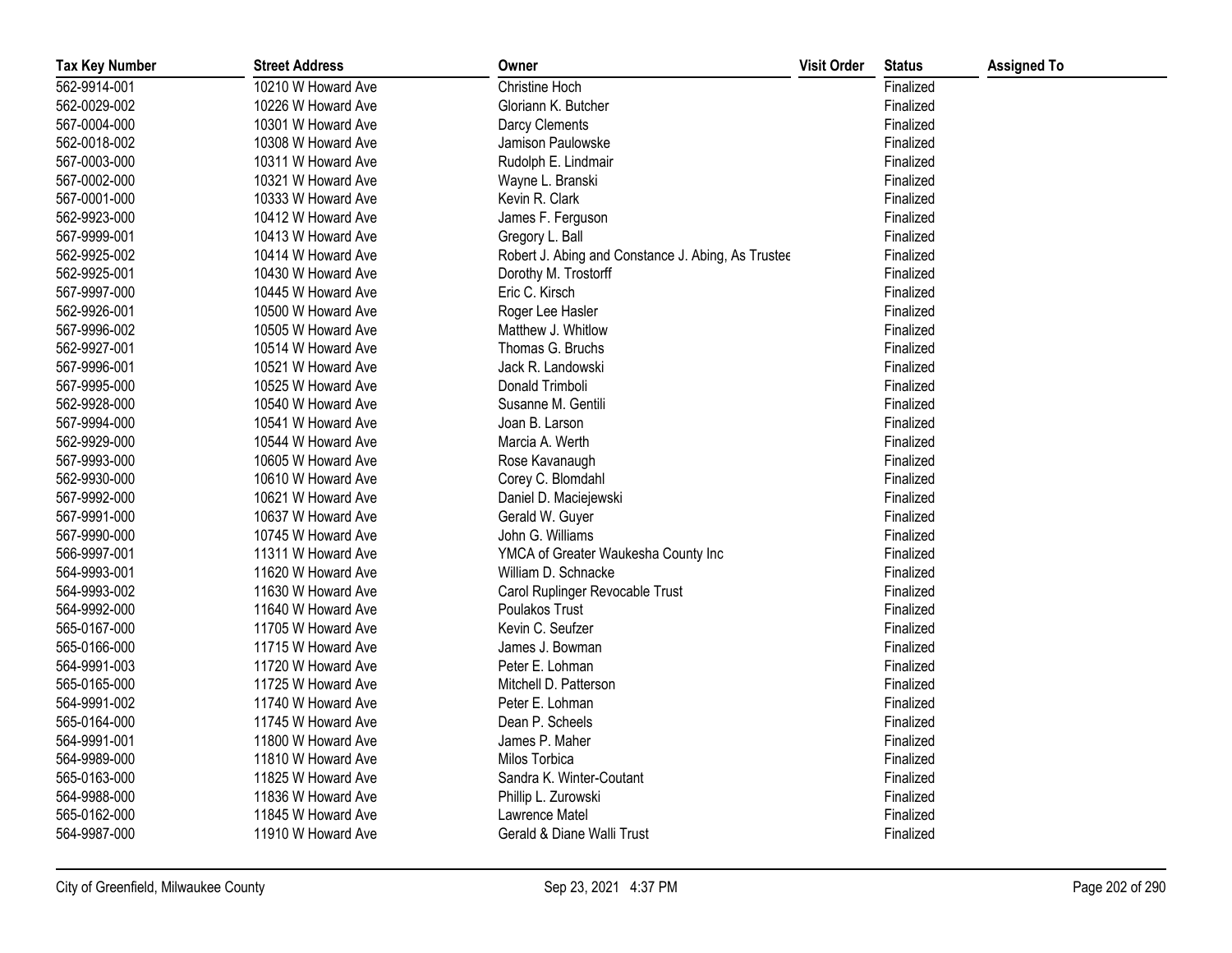| <b>Tax Key Number</b> | <b>Street Address</b> | Owner                                            | <b>Visit Order</b> | <b>Status</b> | <b>Assigned To</b> |
|-----------------------|-----------------------|--------------------------------------------------|--------------------|---------------|--------------------|
| 565-9997-002          | 11941 W Howard Ave    | Kathleen J. Bayer                                |                    | Finalized     |                    |
| 565-0147-002          | 12003 W Howard Ave    | Marco Lopez                                      |                    | Finalized     |                    |
| 565-0147-003          | 12011 W Howard Ave    | Sankar Mohana Sundaram                           |                    | Finalized     |                    |
| 564-9982-004          | 12012 W Howard Ave    | Gary H. Hoffman                                  |                    | Finalized     |                    |
| 565-9995-000          | 12021 W Howard Ave    | Jacqueline M. Cvikota                            |                    | Finalized     |                    |
| 564-9982-003          | 12022 W Howard Ave    | Joel K. Lopez                                    |                    | Finalized     |                    |
| 565-9994-000          | 12045 W Howard Ave    | Thomas G. Morgenroth                             |                    | Finalized     |                    |
| 564-9982-001          | 12100 W Howard Ave    | Clear Channel                                    |                    | Finalized     |                    |
| 565-9992-001          | 12101 W Howard Ave    | <b>Thomas Gavinski</b>                           |                    | Finalized     |                    |
| 565-9987-000          | 12105 W Howard Ave    | Kathleen Hendrick                                |                    | Finalized     |                    |
| 565-9988-000          | 12107 W Howard Ave    | Mary E. Haack                                    |                    | Finalized     |                    |
| 565-9989-000          | 12109 W Howard Ave    | Frank J Bevsek & Sue Ann Bevsek Revocable Living |                    | Finalized     |                    |
| 565-9992-006          | 12111 W Howard Ave    | David M. Fennelly                                |                    | Finalized     |                    |
| 565-9986-000          | 12145 W Howard Ave    | Kenneth R. Steger                                |                    | Finalized     |                    |
| 565-9985-000          | 12205 W Howard Ave    | Jeffery T. Kruse                                 |                    | Finalized     |                    |
| 565-9984-001          | 12225 W Howard Ave    | Christopher L. Allessi                           |                    | Finalized     |                    |
| 565-9983-001          | 12241 W Howard Ave    | James J. Beier                                   |                    | Finalized     |                    |
| 564-9973-000          | 12242 W Howard Ave    | Casimir E. Lepkowski                             |                    | Finalized     |                    |
| 565-9982-001          | 12315 W Howard Ave    | Brian J. Bembenek                                |                    | Finalized     |                    |
| 612-8996-002          | $I-43$                | State Of Wisconsin                               |                    | Finalized     |                    |
| 611-9000-005          | $I-43$                | State Of Wisconsin                               |                    | Finalized     |                    |
| 608-9999-002          | $I-43$                | Milwaukee County                                 |                    | Finalized     |                    |
| 613-8996-005          | $1-43/45$             | State Of Wisconsin                               |                    | Finalized     |                    |
| 601-0007-001          | $I-894/43$            | Milwaukee County                                 |                    | Finalized     |                    |
| 599-9988-001          | $I-894/43$            | Milwaukee County                                 |                    | Finalized     |                    |
| 568-8996-002          | $I-894/43$            | Wisconsin Electric Power Company                 |                    | Finalized     |                    |
| 603-0204-001          | $I-894/43$            | Milwaukee County                                 |                    | Finalized     |                    |
| 604-9940-001          | $I-894/43$            | Milwaukee County                                 |                    | Finalized     |                    |
| 607-9962-003          | $I-894/43$            | Milwaukee County                                 |                    | Finalized     |                    |
| 600-0081-004          | $I-894/43$            | State Of Wisconsin                               |                    | Finalized     |                    |
| 600-0081-008          | $I-894/43$            | Milwaukee County                                 |                    | Finalized     |                    |
| 600-0081-009          | $I-894/43$            | Milwaukee County                                 |                    | Finalized     |                    |
| 602-9948-001          | $I-894/43$            | Milwaukee County                                 |                    | Finalized     |                    |
| 562-0010-000          | $1-894/45$            | Milwaukee County                                 |                    | Finalized     |                    |
| 567-0007-002          | $1-894/45$            | Milwaukee County                                 |                    | Finalized     |                    |
| 618-0233-000          | 4900 S Imperial Cir   | Doris M. Trinkl                                  |                    | Finalized     |                    |
| 618-0234-000          | 4902 S Imperial Cir   | Kevin T. Moran                                   |                    | Finalized     |                    |
| 618-0235-000          | 4904 S Imperial Cir   | Jeffrey S. Freitag                               |                    | Finalized     |                    |
| 618-0236-000          | 4906 S Imperial Cir   | Ruth A. Sterwald                                 |                    | Finalized     |                    |
| 618-0237-000          | 4908 S Imperial Cir   | Daniel Lockren                                   |                    | Finalized     |                    |
| 618-0238-000          | 4910 S Imperial Cir   | Christopher J. Wickham                           |                    | Finalized     |                    |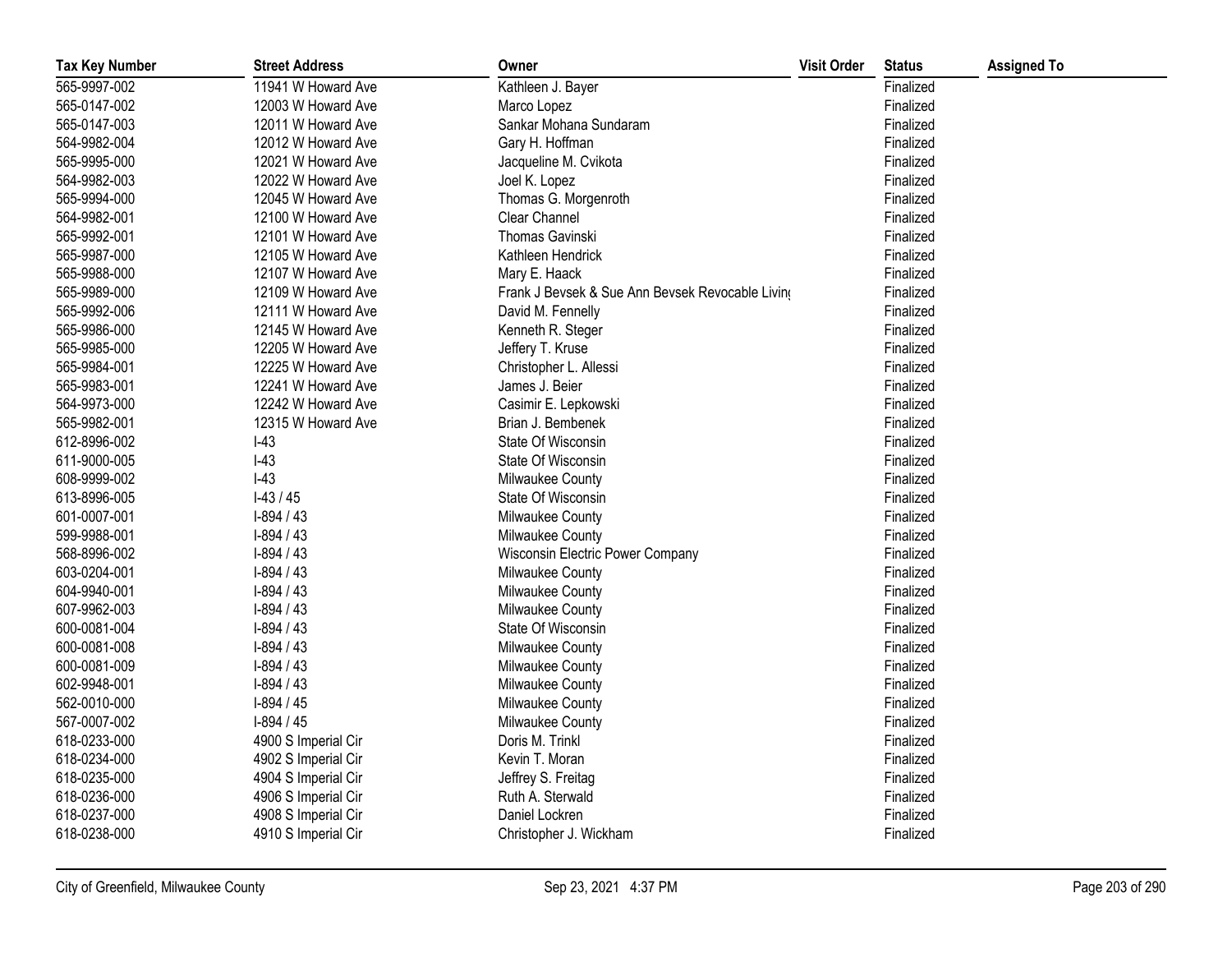| <b>Tax Key Number</b> | <b>Street Address</b> | Owner                             | <b>Visit Order</b> | <b>Status</b> | <b>Assigned To</b> |
|-----------------------|-----------------------|-----------------------------------|--------------------|---------------|--------------------|
| 618-0239-000          | 4912 S Imperial Cir   | Charles A. Lentz                  |                    | Finalized     |                    |
| 618-0240-000          | 4914 S Imperial Cir   | Donna M. Kordash                  |                    | Finalized     |                    |
| 618-0307-000          | 4915 S Imperial Cir   | Alberto Rodriguez                 |                    | Finalized     |                    |
| 618-0241-000          | 4916 S Imperial Cir   | Lawrence A. Truss                 |                    | Finalized     |                    |
| 618-0308-000          | 4917 S Imperial Cir   | Korry A. Spencer                  |                    | Finalized     |                    |
| 618-0242-000          | 4918 S Imperial Cir   | Abby Nesheim                      |                    | Finalized     |                    |
| 618-0305-000          | 4919 S Imperial Cir   | Debra J. Janssen                  |                    | Finalized     |                    |
| 618-0243-000          | 4920 S Imperial Cir   | Kathleen M Luglio Revocable Trust |                    | Finalized     |                    |
| 618-0306-000          | 4921 S Imperial Cir   | Christine S. Walczak              |                    | Finalized     |                    |
| 618-0244-000          | 4922 S Imperial Cir   | Jennifer M. Davis                 |                    | Finalized     |                    |
| 618-0303-000          | 4923 S Imperial Cir   | Beth K. Swenson                   |                    | Finalized     |                    |
| 618-0245-000          | 4924 S Imperial Cir   | Norma J Hunsaker Life Estate      |                    | Finalized     |                    |
| 618-0304-000          | 4925 S Imperial Cir   | Kara R. Schoeffel                 |                    | Finalized     |                    |
| 618-0246-000          | 4926 S Imperial Cir   | Glenn A. Gawronski                |                    | Finalized     |                    |
| 618-0301-000          | 4927 S Imperial Cir   | Pamela J. Swade                   |                    | Finalized     |                    |
| 618-0247-000          | 4928 S Imperial Cir   | James E. Hodson                   |                    | Finalized     |                    |
| 618-0302-000          | 4929 S Imperial Cir   | John J. Herrick                   |                    | Finalized     |                    |
| 618-0248-000          | 4930 S Imperial Cir   | Judith Miller                     |                    | Finalized     |                    |
| 618-0249-000          | 4932 S Imperial Cir   | Sylvia L. Bartz                   |                    | Finalized     |                    |
| 618-0250-000          | 4934 S Imperial Cir   | Sallyanne M. Hassert              |                    | Finalized     |                    |
| 618-0259-000          | 4935 S Imperial Cir   | Sharon Radocha                    |                    | Finalized     |                    |
| 618-0251-000          | 4936 S Imperial Cir   | Donna J. Junion                   |                    | Finalized     |                    |
| 618-0260-000          | 4937 S Imperial Cir   | Annette M. Dizinno                |                    | Finalized     |                    |
| 618-0252-000          | 4938 S Imperial Cir   | Allen F. Brack                    |                    | Finalized     |                    |
| 618-0261-000          | 4939 S Imperial Cir   | Carl A & Maria Gobel Trust        |                    | Finalized     |                    |
| 618-0253-000          | 4940 S Imperial Cir   | Shelly L. Roth                    |                    | Finalized     |                    |
| 618-0262-000          | 4941 S Imperial Cir   | Joan E. Quinn                     |                    | Finalized     |                    |
| 618-0254-000          | 4942 S Imperial Cir   | Angeline Kienzle                  |                    | Finalized     |                    |
| 618-0263-000          | 4943 S Imperial Cir   | Diane M. Hernitz                  |                    | Finalized     |                    |
| 618-0255-000          | 4944 S Imperial Cir   | Corinne A. Poblitz                |                    | Finalized     |                    |
| 618-0264-000          | 4945 S Imperial Cir   | Drida Revocable Trust             |                    | Finalized     |                    |
| 618-0256-000          | 4946 S Imperial Cir   | Samantha L. Obluck                |                    | Finalized     |                    |
| 618-0265-000          | 4947 S Imperial Cir   | Georgie Kovari                    |                    | Finalized     |                    |
| 618-0257-000          | 4948 S Imperial Cir   | Randolph W. Gerke                 |                    | Finalized     |                    |
| 618-0266-000          | 4949 S Imperial Cir   | Kari L. Best                      |                    | Finalized     |                    |
| 618-0258-000          | 4950 S Imperial Cir   | Jean Schmitz                      |                    | Finalized     |                    |
| 618-0267-000          | 4951 S Imperial Cir   | Jeffrey M. Oneill                 |                    | Finalized     |                    |
| 618-0268-000          | 4953 S Imperial Cir   | Elsie M. Tyrrell Revocable Trust  |                    | Finalized     |                    |
| 618-0269-000          | 4955 S Imperial Cir   | Walter A. Gerke                   |                    | Finalized     |                    |
| 618-0309-000          | 4956 S Imperial Cir   | David A. Shanahan                 |                    | Finalized     |                    |
| 618-0270-000          | 4957 S Imperial Cir   | Anthony C. Balcerzak              |                    | Finalized     |                    |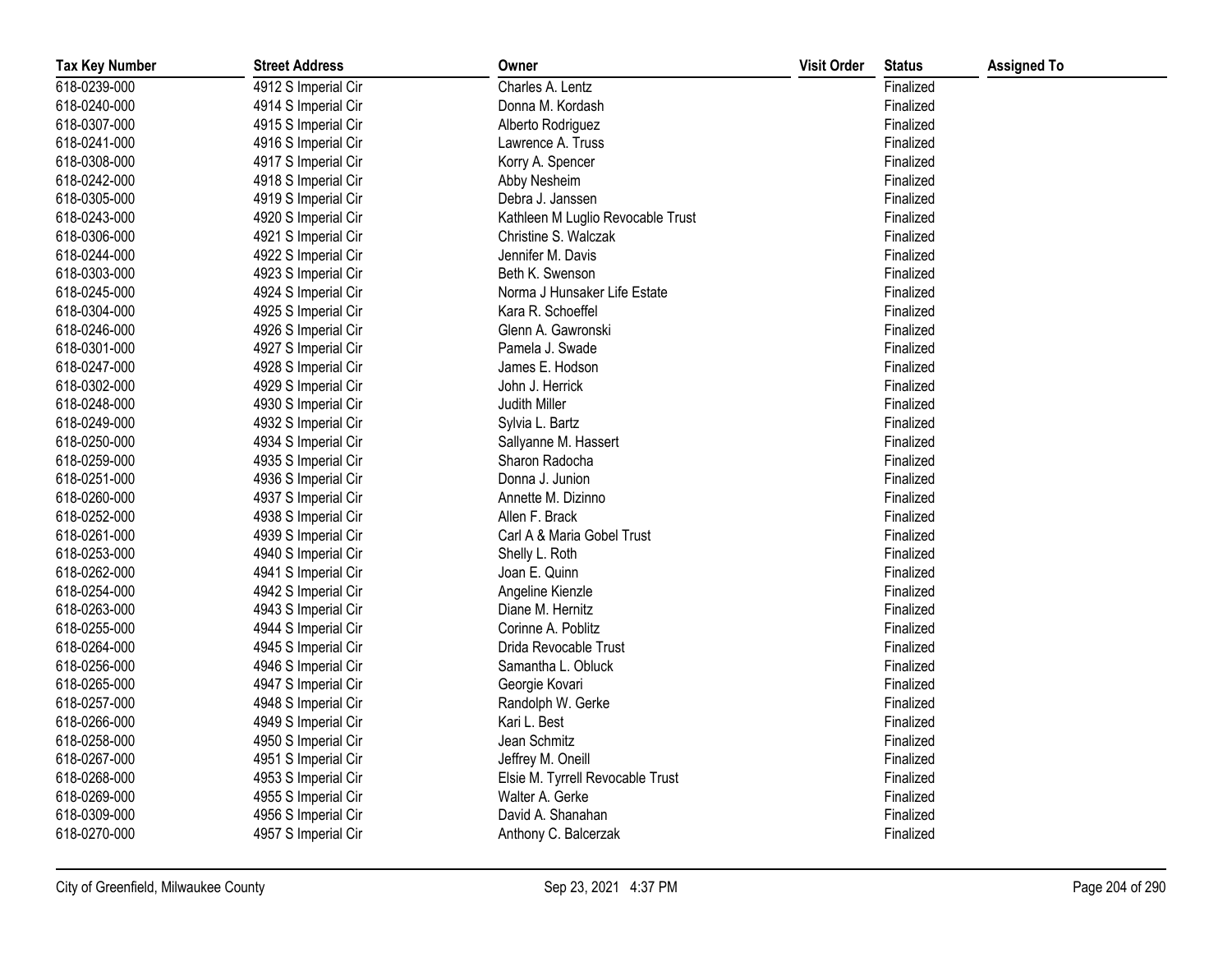| <b>Tax Key Number</b> | <b>Street Address</b> | Owner                                      | <b>Visit Order</b> | <b>Status</b> | <b>Assigned To</b> |
|-----------------------|-----------------------|--------------------------------------------|--------------------|---------------|--------------------|
| 618-0310-000          | 4958 S Imperial Cir   | Lawrence Miller                            |                    | Finalized     |                    |
| 618-0271-000          | 4959 S Imperial Cir   | Stephen J. Gross                           |                    | Finalized     |                    |
| 618-0272-000          | 4961 S Imperial Cir   | Borivoj Karan                              |                    | Finalized     |                    |
| 618-0273-000          | 4963 S Imperial Cir   | George A. Allam                            |                    | Finalized     |                    |
| 618-0274-000          | 4965 S Imperial Cir   | Benjamin F. Payne                          |                    | Finalized     |                    |
| 618-0275-000          | 4967 S Imperial Cir   | Brent R. Januszewski                       |                    | Finalized     |                    |
| 618-0276-000          | 4969 S Imperial Cir   | Danielle Bissell                           |                    | Finalized     |                    |
| 618-0277-000          | 4971 S Imperial Cir   | <b>Weyer Trust</b>                         |                    | Finalized     |                    |
| 618-0278-000          | 4973 S Imperial Cir   | Martin J. Kucinski                         |                    | Finalized     |                    |
| 618-0279-000          | 4975 S Imperial Cir   | Roger W. Abel                              |                    | Finalized     |                    |
| 618-0280-000          | 4977 S Imperial Cir   | Jacqueline Halverson                       |                    | Finalized     |                    |
| 667-1051-000          | 3925 W Iona Ter       | Gregory A. White                           |                    | Finalized     |                    |
| 667-1052-000          | 3941 W Iona Ter       | Clayton Dunnavant                          |                    | Finalized     |                    |
| 667-1053-000          | 4011 W Iona Ter       | Gilbert A. Stubbs                          |                    | Finalized     |                    |
| 619-9997-015          | 4800 S Katelyn Cir    | City of Greenfield                         |                    | Finalized     |                    |
| 692-1256-000          | W Kimberly Ave        | Ramsey Meadows West Homeowners Association |                    | Finalized     |                    |
| 691-0133-000          | 3000 W Kimberly Ave   | Hikmat T. Hamed                            |                    | Finalized     |                    |
| 691-0134-000          | 3003 W Kimberly Ave   | Christopher A. Hoedel                      |                    | Finalized     |                    |
| 691-0132-000          | 3010 W Kimberly Ave   | Miguel Angel Perez Ramirez                 |                    | Finalized     |                    |
| 691-0135-000          | 3015 W Kimberly Ave   | Michael G. Borchardt Family Trust          |                    | Finalized     |                    |
| 691-0131-000          | 3030 W Kimberly Ave   | Daniel G. Sundberg                         |                    | Finalized     |                    |
| 691-0136-000          | 3035 W Kimberly Ave   | <b>TAPAT Properties LLC</b>                |                    | Finalized     |                    |
| 691-0137-000          | 3045 W Kimberly Ave   | Wajih A. Hussein                           |                    | Finalized     |                    |
| 691-0130-000          | 3050 W Kimberly Ave   | Dean E. Sievert                            |                    | Finalized     |                    |
| 691-0129-000          | 3080 W Kimberly Ave   | Sukhwinder Singh                           |                    | Finalized     |                    |
| 691-0140-000          | 3105 W Kimberly Ave   | Savdas K. Keshvala                         |                    | Finalized     |                    |
| 691-0147-000          | 3113 W Kimberly Ave   | P.E. Marshall Properties IV, LLC           |                    | Finalized     |                    |
| 691-0148-000          | 3133 W Kimberly Ave   | P.E. Marshall Properties III, LLC          |                    | Finalized     |                    |
| 691-0124-000          | 3152 W Kimberly Ave   | Srinivas Rao Emkay                         |                    | Finalized     |                    |
| 691-0149-000          | 3155 W Kimberly Ave   | Apple Tower Development, Inc.              |                    | Finalized     |                    |
| 691-0141-000          | 3162 W Kimberly Ave   | <b>Sharif Philip</b>                       |                    | Finalized     |                    |
| 691-0150-000          | 3183 W Kimberly Ave   | Christa Grajek                             |                    | Finalized     |                    |
| 691-0142-000          | 3200 W Kimberly Ave   | Joseph Lehmann                             |                    | Finalized     |                    |
| 691-0151-000          | 3205 W Kimberly Ave   | Zoran Miladinovic                          |                    | Finalized     |                    |
| 691-0143-000          | 3210 W Kimberly Ave   | Kenneth Iwinski                            |                    | Finalized     |                    |
| 691-0152-000          | 3233 W Kimberly Ave   | <b>Christopher Torres</b>                  |                    | Finalized     |                    |
| 691-0144-000          | 3242 W Kimberly Ave   | Richard E. Smith                           |                    | Finalized     |                    |
| 691-0153-000          | 3255 W Kimberly Ave   | Jana L. Rusk                               |                    | Finalized     |                    |
| 691-0145-000          | 3268 W Kimberly Ave   | Raul De Leon                               |                    | Finalized     |                    |
| 691-0146-000          | 3282 W Kimberly Ave   | Helen Mordeszewski                         |                    | Finalized     |                    |
| 691-0154-000          | 3295 W Kimberly Ave   | Jesus M. Merced                            |                    | Finalized     |                    |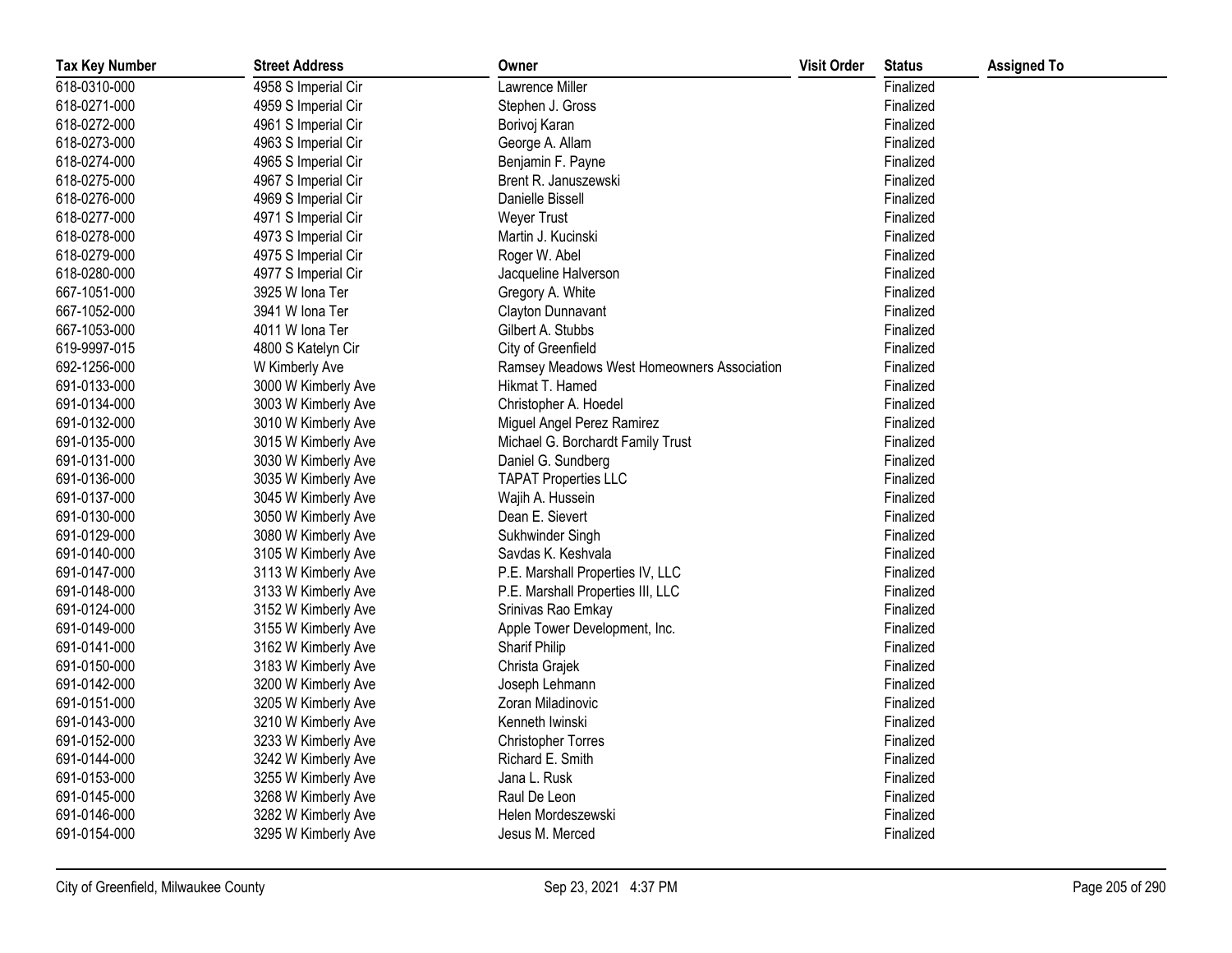| <b>Tax Key Number</b> | <b>Street Address</b>  | Owner                                              | <b>Visit Order</b> | <b>Status</b> | <b>Assigned To</b> |
|-----------------------|------------------------|----------------------------------------------------|--------------------|---------------|--------------------|
| 691-0009-000          | 3302 W Kimberly Ave    | Richard J. Wawrzyniak Jr                           |                    | Finalized     |                    |
| 691-0017-000          | 3311 W Kimberly Ave    | Tri D. Le                                          |                    | Finalized     |                    |
| 691-0010-000          | 3320 W Kimberly Ave    | Evan Rossiter                                      |                    | Finalized     |                    |
| 691-0028-000          | 3333 W Kimberly Ave    | Ross & Marsha Stein Revocable Trust of 2017        |                    | Finalized     |                    |
| 691-0011-000          | 3338 W Kimberly Ave    | Anthony L. Jacobi                                  |                    | Finalized     |                    |
| 691-0012-000          | 3356 W Kimberly Ave    | Michael J. Hetzel                                  |                    | Finalized     |                    |
| 691-0027-000          | 3365 W Kimberly Ave    | Patricia M. Zarek                                  |                    | Finalized     |                    |
| 691-0013-000          | 3374 W Kimberly Ave    | Cheryl Allmann                                     |                    | Finalized     |                    |
| 691-0014-000          | 3412 W Kimberly Ave    | Beth Ann Zatarski                                  |                    | Finalized     |                    |
| 691-0015-000          | 3430 W Kimberly Ave    | Craig L. Graybar and Helen A. Graybar Rev Living T |                    | Finalized     |                    |
| 691-0016-000          | 3448 W Kimberly Ave    | Moiz S. Dawoodbhai                                 |                    | Finalized     |                    |
| 692-1004-000          | 3520 W Kimberly Ave    | Penny L. Wegner                                    |                    | Finalized     |                    |
| 692-1005-000          | 3538 W Kimberly Ave    | Brian A. Mateljan                                  |                    | Finalized     |                    |
| 692-1051-000          | 3700 W Kimberly Ave    | Nathan J. Malloy                                   |                    | Finalized     |                    |
| 692-1052-000          | 3714 W Kimberly Ave    | Harold T. Janas                                    |                    | Finalized     |                    |
| 692-1053-000          | 3726 W Kimberly Ave    | Octavio Perez                                      |                    | Finalized     |                    |
| 692-1054-000          | 3738 W Kimberly Ave    | Robert S. Zolandz                                  |                    | Finalized     |                    |
| 692-1055-000          | 3806 W Kimberly Ave    | Schimmelpfennig Revocable Trust                    |                    | Finalized     |                    |
| 692-1059-000          | 3811 W Kimberly Ave    | James L. Langebartels                              |                    | Finalized     |                    |
| 692-1056-000          | 3816 W Kimberly Ave    | Sarah Perez                                        |                    | Finalized     |                    |
| 692-1266-000          | 3875 W Kimberly Ave    | Fabian Caballero                                   |                    | Finalized     |                    |
| 692-1241-000          | 3900 W Kimberly Ave    | Dayton Erickson                                    |                    | Finalized     |                    |
| 692-1240-000          | 3920 W Kimberly Ave    | Zubair Arshad                                      |                    | Finalized     |                    |
| 692-1248-001          | 3925 W Kimberly Ave    | Suhail Hameed                                      |                    | Finalized     |                    |
| 692-1239-000          | 3940 W Kimberly Ave    | Mohammad S. Kharbat                                |                    | Finalized     |                    |
| 692-1238-000          | 3960 W Kimberly Ave    | Habibullah B. Sheikh                               |                    | Finalized     |                    |
| 692-1237-000          | 3980 W Kimberly Ave    | Dominican Sisters of the Perpetual Rosary          |                    | Finalized     |                    |
| 692-1250-000          | 3985 W Kimberly Ave    | Walter R. Laux                                     |                    | Finalized     |                    |
| 692-1236-000          | 3998 W Kimberly Ave    | Somchai Laowattana                                 |                    | Finalized     |                    |
| 645-0130-000          | 5102 S King Arthurs Ct | Helen L. Heller                                    |                    | Finalized     |                    |
| 645-0131-000          | 5108 S King Arthurs Ct | Jaime M. Spencer                                   |                    | Finalized     |                    |
| 645-0132-000          | 5114 S King Arthurs Ct | Scott R. McIntosh                                  |                    | Finalized     |                    |
| 645-0133-000          | 5120 S King Arthurs Ct | Zahid Nazir                                        |                    | Finalized     |                    |
| 645-0134-000          | 5126 S King Arthurs Ct | Charlene M. Hager                                  |                    | Finalized     |                    |
| 645-0135-000          | 5132 S King Arthurs Ct | Kierstan Jaeschke                                  |                    | Finalized     |                    |
| 645-0136-000          | 5148 S King Arthurs Ct | Linda M. LeCourt                                   |                    | Finalized     |                    |
| 645-0137-000          | 5154 S King Arthurs Ct | Elizabeth J. Wojcieszak                            |                    | Finalized     |                    |
| 645-0138-000          | 5160 S King Arthurs Ct | Susan M. Brocker                                   |                    | Finalized     |                    |
| 645-0139-000          | 5166 S King Arthurs Ct | Kerri B. Livermore                                 |                    | Finalized     |                    |
| 645-0140-000          | 5172 S King Arthurs Ct | William R. Zuback                                  |                    | Finalized     |                    |
| 645-0141-000          | 5178 S King Arthurs Ct | Patricia A. Pagel                                  |                    | Finalized     |                    |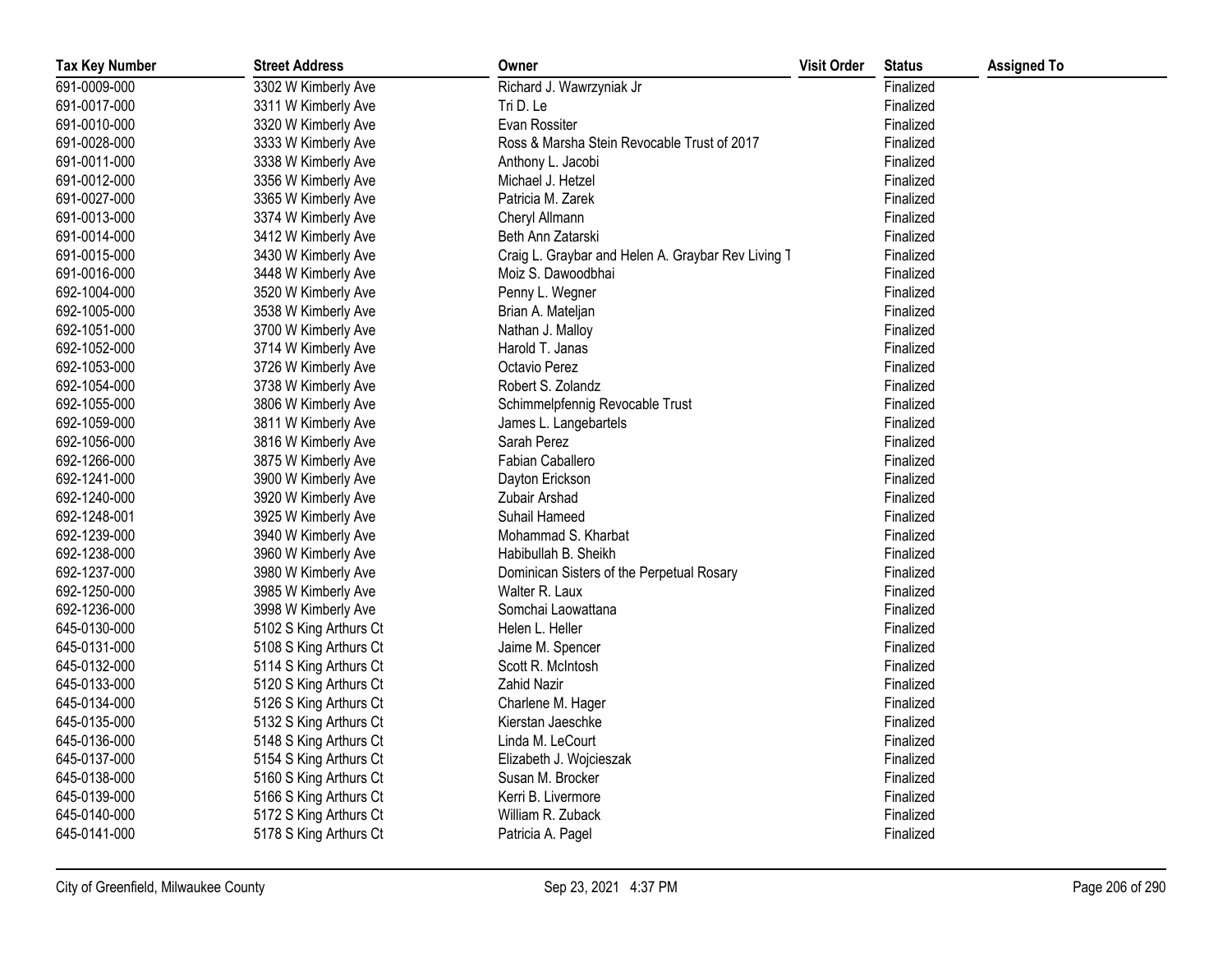| <b>Tax Key Number</b> | <b>Street Address</b>  | Owner                            | <b>Visit Order</b> | <b>Status</b> | <b>Assigned To</b> |
|-----------------------|------------------------|----------------------------------|--------------------|---------------|--------------------|
| 645-0142-000          | 5184 S King Arthurs Ct | <b>Brian Wenzel</b>              |                    | Finalized     |                    |
| 645-0143-000          | 5190 S King Arthurs Ct | Howard A. Esser                  |                    | Finalized     |                    |
| 645-0144-000          | 5200 S King Arthurs Ct | Daniel D. Dziegielewski          |                    | Finalized     |                    |
| 645-0145-000          | 5202 S King Arthurs Ct | Carole J. Keller                 |                    | Finalized     |                    |
| 645-0146-000          | 5204 S King Arthurs Ct | Valerie Kuhl Revocable Trust     |                    | Finalized     |                    |
| 645-0147-000          | 5206 S King Arthurs Ct | Joyce A. Walczak                 |                    | Finalized     |                    |
| 645-0148-000          | 5208 S King Arthurs Ct | Amanda L. Darga                  |                    | Finalized     |                    |
| 645-0149-000          | 5210 S King Arthurs Ct | Nancy C Beutin Revoc Trust       |                    | Finalized     |                    |
| 645-0112-000          | 3101 W King Arthurs Ct | Joanne A. Ruggieri               |                    | Finalized     |                    |
| 645-0113-000          | 3107 W King Arthurs Ct | Anna Paul                        |                    | Finalized     |                    |
| 645-0118-000          | 3110 W King Arthurs Ct | Ben L. McCanna                   |                    | Finalized     |                    |
| 645-0114-000          | 3113 W King Arthurs Ct | George M. Werner                 |                    | Finalized     |                    |
| 645-0119-000          | 3116 W King Arthurs Ct | Azhar Shah                       |                    | Finalized     |                    |
| 645-0115-000          | 3119 W King Arthurs Ct | <b>Waleed Omar</b>               |                    | Finalized     |                    |
| 645-0120-000          | 3122 W King Arthurs Ct | Anthony M. Brandt                |                    | Finalized     |                    |
| 645-0116-000          | 3125 W King Arthurs Ct | William Zuback                   |                    | Finalized     |                    |
| 645-0121-000          | 3128 W King Arthurs Ct | <b>Heather Close</b>             |                    | Finalized     |                    |
| 645-0117-000          | 3131 W King Arthurs Ct | Elizabeth Ann Callahan           |                    | Finalized     |                    |
| 645-0122-000          | 3134 W King Arthurs Ct | Kim Salzman                      |                    | Finalized     |                    |
| 645-0123-000          | 3140 W King Arthurs Ct | Miresije Shyti                   |                    | Finalized     |                    |
| 645-0124-000          | 3202 W King Arthurs Ct | Melodi Muehlbauer                |                    | Finalized     |                    |
| 645-0125-000          | 3208 W King Arthurs Ct | Kerry C. Knoblock                |                    | Finalized     |                    |
| 645-0126-000          | 3214 W King Arthurs Ct | Michelle Gruenewald              |                    | Finalized     |                    |
| 645-0127-000          | 3220 W King Arthurs Ct | Reba Walker                      |                    | Finalized     |                    |
| 645-0128-000          | 3226 W King Arthurs Ct | Douglas H. Jepsen                |                    | Finalized     |                    |
| 645-0129-000          | 3232 W King Arthurs Ct | Tracy M. Doome                   |                    | Finalized     |                    |
| 607-9967-002          | Layton Ave             | Michael H. Dilworth              |                    | Finalized     |                    |
| 619-9997-014          | W Layton Ave           | Heritage Lake Apartments LLC     |                    | Finalized     |                    |
| 619-9999-003          | W Layton Ave           | City of Greenfield               |                    | Finalized     |                    |
| 599-8903-002          | W Layton Ave           | Daniel Balderas                  |                    | Finalized     |                    |
| 600-9943-003          | W Layton Ave           | <b>TCB Development Co LLC</b>    |                    | Finalized     |                    |
| 602-9943-002          | W Layton Ave           | City of Greenfield               |                    | Finalized     |                    |
| 607-9965-002          | W Layton Ave           | Michael H. Dilworth              |                    | Finalized     |                    |
| 613-8982-000          | W Layton Ave           | Wisconsin Electric Power Company |                    | Finalized     |                    |
| 607-9974-002          | W Layton Ave           | ACG Acquisitions #8, LLC         |                    | Finalized     |                    |
| 599-8889-000          | 2720 W Layton Ave      | Jose Fabian Caballero            |                    | Finalized     |                    |
| 599-8890-000          | 2730 W Layton Ave      | Jose Fabian Caballero            |                    | Finalized     |                    |
| 599-8891-000          | 2736 W Layton Ave      | Milwaukee County                 |                    | Finalized     |                    |
| 622-9986-001          | 2741 W Layton Ave      | TNJ LLC                          |                    | Finalized     |                    |
| 599-8894-000          | 2744 W Layton Ave      | Kelly C. Staat                   |                    | Finalized     |                    |
| 622-9984-001          | 2745 W Layton Ave      | Alan's Property Management LLC   |                    | Finalized     |                    |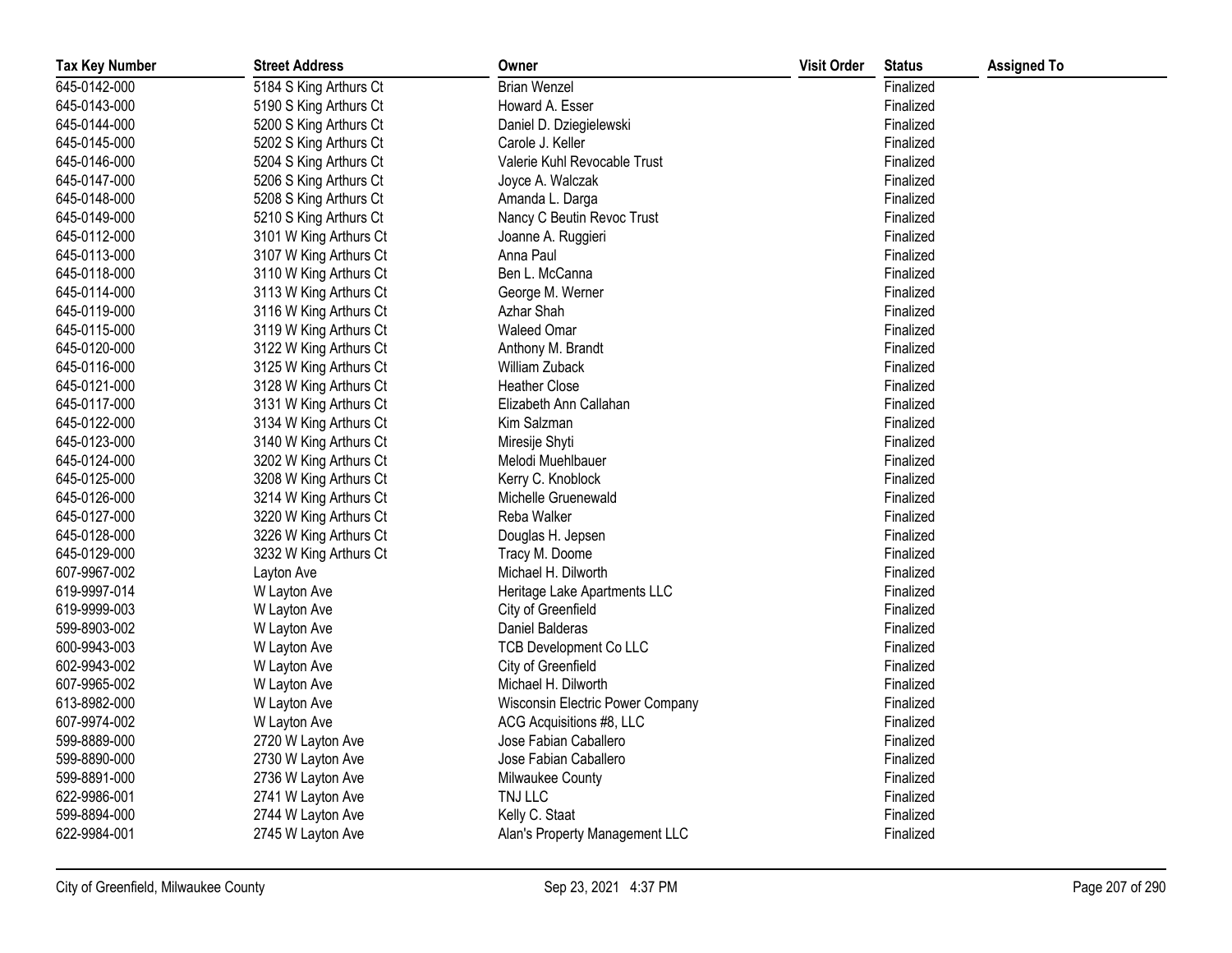| <b>Tax Key Number</b> | <b>Street Address</b> | Owner                            | <b>Visit Order</b> | <b>Status</b> | <b>Assigned To</b> |
|-----------------------|-----------------------|----------------------------------|--------------------|---------------|--------------------|
| 599-8895-000          | 2800 W Layton Ave     | Joyce A. Naumanis                |                    | Finalized     |                    |
| 599-8896-000          | 2810 W Layton Ave     | Alan L. Tominsek                 |                    | Finalized     |                    |
| 622-9982-000          | 2813 W Layton Ave     | City of Greenfield               |                    | Finalized     |                    |
| 622-9981-000          | 2827 W Layton Ave     | Rosalina Flores                  |                    | Finalized     |                    |
| 622-9980-000          | 2833 W Layton Ave     | WI Wholesale Mortgage LLC        |                    | Finalized     |                    |
| 599-8899-000          | 2840 W Layton Ave     | Steven C. Kysely                 |                    | Finalized     |                    |
| 599-8900-000          | 2900 W Layton Ave     | Edgar M. Enriquez                |                    | Finalized     |                    |
| 599-8902-001          | 2910 W Layton Ave     | Daniel Balderas                  |                    | Finalized     |                    |
| 622-9979-000          | 2915 W Layton Ave     | Renaissance Physical Therapy Inc |                    | Finalized     |                    |
| 622-9978-000          | 2923 W Layton Ave     | Ethington Holdings LLC           |                    | Finalized     |                    |
| 599-8905-001          | 2924 W Layton Ave     | Abdelrahman Ali Hamdan           |                    | Finalized     |                    |
| 599-8904-000          | 2930 W Layton Ave     | Mohamad Yunis Bin Ezhar Miah     |                    | Finalized     |                    |
| 622-9977-000          | 2933 W Layton Ave     | Greenfield Accipiter LLC         |                    | Finalized     |                    |
| 599-8906-000          | 3000 W Layton Ave     | Perry L. Gosselin                |                    | Finalized     |                    |
| 622-9976-000          | 3001 W Layton Ave     | Jon C. Neal                      |                    | Finalized     |                    |
| 599-8907-000          | 3006 W Layton Ave     | Ricky C. Moeller                 |                    | Finalized     |                    |
| 599-8908-000          | 3016 W Layton Ave     | Sylvia Cerda                     |                    | Finalized     |                    |
| 599-8909-000          | 3024 W Layton Ave     | Jaime Sandoval                   |                    | Finalized     |                    |
| 622-9975-001          | 3033 W Layton Ave     | SMOC Real Estate Partnership LLC |                    | Finalized     |                    |
| 599-8910-001          | 3100 W Layton Ave     | Nancy M. Nowak                   |                    | Finalized     |                    |
| 622-9973-000          | 3107 W Layton Ave     | Hayley Kleppin                   |                    | Finalized     |                    |
| 599-8911-000          | 3120 W Layton Ave     | Alexander Finger                 |                    | Finalized     |                    |
| 622-9972-000          | 3121 W Layton Ave     | Noel Luciano Jr                  |                    | Finalized     |                    |
| 599-8912-000          | 3130 W Layton Ave     | Muhammed Shaiban                 |                    | Finalized     |                    |
| 622-9971-002          | 3131 W Layton Ave     | James D. Cloud                   |                    | Finalized     |                    |
| 622-9971-003          | 3131 W Layton Ave     | James D. Cloud                   |                    | Finalized     |                    |
| 599-8913-000          | 3140 W Layton Ave     | Jose R. Deanda                   |                    | Finalized     |                    |
| 599-8914-000          | 3140 W Layton Ave     | Milwaukee County                 |                    | Finalized     |                    |
| 622-9970-000          | 3209 W Layton Ave     | Niki Kolintzas                   |                    | Finalized     |                    |
| 599-8915-003          | 3212 W Layton Ave     | Melinda A. Stahnke               |                    | Finalized     |                    |
| 599-8916-000          | 3226 W Layton Ave     | Samina K. Yasmin                 |                    | Finalized     |                    |
| 622-9969-000          | 3227 W Layton Ave     | Chau Duc Usa Corp.               |                    | Finalized     |                    |
| 599-8917-002          | 3240 W Layton Ave     | Mark D. Stewart                  |                    | Finalized     |                    |
| 622-9968-000          | 3245 W Layton Ave     | Mharram Yamin                    |                    | Finalized     |                    |
| 599-8917-001          | 3300 W Layton Ave     | Kristine C. Gauger               |                    | Finalized     |                    |
| 622-9967-000          | 3303 W Layton Ave     | James John                       |                    | Finalized     |                    |
| 599-8918-000          | 3316 W Layton Ave     | Maria Novoa Sanchez              |                    | Finalized     |                    |
| 599-8919-000          | 3324 W Layton Ave     | Joseph J. Pizzo                  |                    | Finalized     |                    |
| 622-9966-000          | 3325 W Layton Ave     | Jeffrey J. Holewinski Jr         |                    | Finalized     |                    |
| 599-8920-000          | 3340 W Layton Ave     | Daniel P. Solberg                |                    | Finalized     |                    |
| 622-9965-000          | 3401 W Layton Ave     | Ellen J. Mack                    |                    | Finalized     |                    |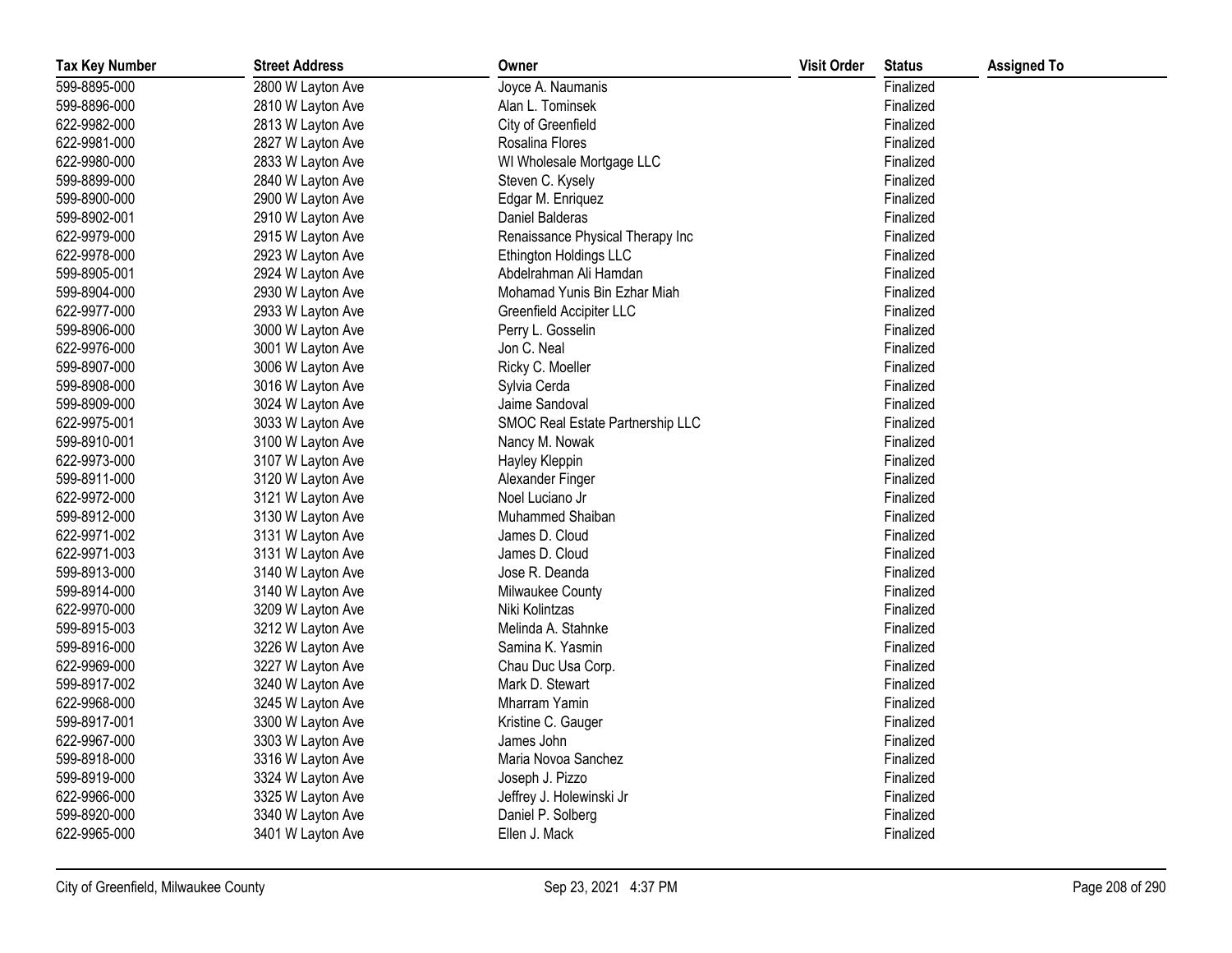| <b>Tax Key Number</b> | <b>Street Address</b> | Owner                                              | <b>Visit Order</b> | <b>Status</b> | <b>Assigned To</b> |
|-----------------------|-----------------------|----------------------------------------------------|--------------------|---------------|--------------------|
| 622-9964-000          | 3415 W Layton Ave     | Lawrence R. Kleineider                             |                    | Finalized     |                    |
| 621-9999-002          | 3509 W Layton Ave     | Saul Leon                                          |                    | Finalized     |                    |
| 621-9999-001          | 3517 W Layton Ave     | Todd A. Ammerman                                   |                    | Finalized     |                    |
| 600-9933-001          | 3530 W Layton Ave     | Dan Pilon                                          |                    | Finalized     |                    |
| 600-0095-000          | 3544 W Layton Ave     | Dennis M. Czysz                                    |                    | Finalized     |                    |
| 621-9998-001          | 3601 W Layton Ave     | Joseph J. Schuller                                 |                    | Finalized     |                    |
| 600-0112-000          | 3610 W Layton Ave     | Gary L. Mc Bain                                    |                    | Finalized     |                    |
| 621-9987-002          | 3617 W Layton Ave     | Dennis L. Arciszewski                              |                    | Finalized     |                    |
| 600-0111-000          | 3624 W Layton Ave     | Manuel G. Mallillin                                |                    | Finalized     |                    |
| 621-9987-001          | 3629 W Layton Ave     | Refugio E. Avila                                   |                    | Finalized     |                    |
| 600-9935-000          | 3710 W Layton Ave     | Dana De Zur                                        |                    | Finalized     |                    |
| 621-9986-000          | 3711 W Layton Ave     | Peter Orlando                                      |                    | Finalized     |                    |
| 621-9985-006          | 3727 W Layton Ave     | Ramesh C. Maini                                    |                    | Finalized     |                    |
| 621-9985-005          | 3741 W Layton Ave     | Emmet P. O'Neill Revocable Trust                   |                    | Finalized     |                    |
| 621-9985-002          | 3805 W Layton Ave     | Ken Wanta                                          |                    | Finalized     |                    |
| 600-9938-001          | 3820 W Layton Ave     | Mt Zion Evangelical Lutheran                       |                    | Finalized     |                    |
| 621-9985-001          | 3821 W Layton Ave     | Michael A. White                                   |                    | Finalized     |                    |
| 621-9974-002          | 3901 W Layton Ave     | <b>Efrain Rameriz</b>                              |                    | Finalized     |                    |
| 600-9939-001          | 3910 W Layton Ave     | <b>TCB Development Co LLC</b>                      |                    | Finalized     |                    |
| 621-9973-000          | 3915 W Layton Ave     | Maria V. Rivera Acosta                             |                    | Finalized     |                    |
| 621-9972-000          | 3935 W Layton Ave     | Marvin L. Stein                                    |                    | Finalized     |                    |
| 621-9971-000          | 3945 W Layton Ave     | Shahid Mirza                                       |                    | Finalized     |                    |
| 600-9941-001          | 4000 W Layton Ave     | <b>TCB Development Co LLC</b>                      |                    | Finalized     |                    |
| 600-9942-001          | 4010 W Layton Ave     | <b>TCB Development Co LLC</b>                      |                    | Finalized     |                    |
| 600-9943-002          | 4040 W Layton Ave     | <b>TCB Development Co LLC</b>                      |                    | Finalized     |                    |
| 621-9963-002          | 4105 W Layton Ave     | Mark D. Schieble                                   |                    | Finalized     |                    |
| 600-9945-000          | 4110 W Layton Ave     | <b>TCB Development Co LLC</b>                      |                    | Finalized     |                    |
| 621-9963-001          | 4117 W Layton Ave     | Luke A. Van Dyke                                   |                    | Finalized     |                    |
| 621-9962-001          | 4133 W Layton Ave     | David J. & Susan J. Torum Joint Revoc Living Trust |                    | Finalized     |                    |
| 600-9944-000          | 4142 W Layton Ave     | <b>TCB Development Co LLC</b>                      |                    | Finalized     |                    |
| 621-9961-002          | 4175 W Layton Ave     | Walter Wroczynski                                  |                    | Finalized     |                    |
| 600-9946-000          | 4200 W Layton Ave     | Cobalt Loomis, LLC                                 |                    | Finalized     |                    |
| 621-9961-001          | 4201 W Layton Ave     | Thomas A. Baer                                     |                    | Finalized     |                    |
| 621-9953-000          | 4211 W Layton Ave     | Zachary Burdsal                                    |                    | Finalized     |                    |
| 621-9960-000          | 4217 W Layton Ave     | Cam's Real Estate Company, Inc.                    |                    | Finalized     |                    |
| 600-9947-000          | 4230 W Layton Ave     | Wisconsin Electric Power Company                   |                    | Finalized     |                    |
| 621-9959-000          | 4233 W Layton Ave     | Cam's Real Estate Company, Inc.                    |                    | Finalized     |                    |
| 621-9957-001          | 4263 W Layton Ave     | Cam's Real Estate Company, Inc.                    |                    | Finalized     |                    |
| 620-9999-002          | 4305 W Layton Ave     | Sandra Madrigal                                    |                    | Finalized     |                    |
| 601-9852-001          | 4306 W Layton Ave     | Loomis and Layton LLC                              |                    | Finalized     |                    |
| 620-9987-002          | 4405 W Layton Ave     | 4405 Layton Ave., LLC                              |                    | Finalized     |                    |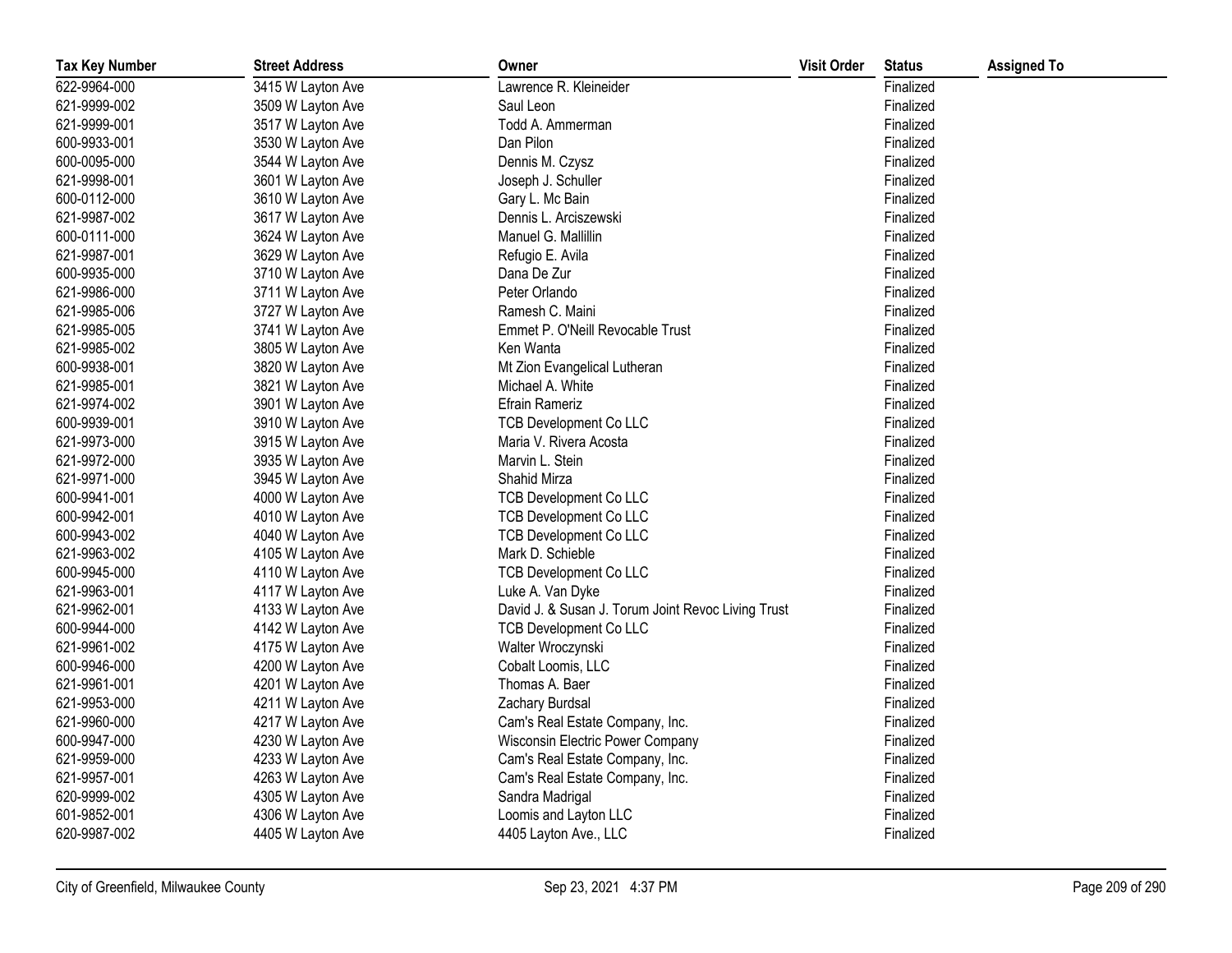| <b>Tax Key Number</b> | <b>Street Address</b> | Owner                              | <b>Visit Order</b> | <b>Status</b> | <b>Assigned To</b> |
|-----------------------|-----------------------|------------------------------------|--------------------|---------------|--------------------|
| 601-0349-000          | 4500 W Layton Ave     | Julie A. Mundt                     |                    | Finalized     |                    |
| 601-0351-002          | 4508 W Layton Ave     | Micheal W. Faledas                 |                    | Finalized     |                    |
| 601-0351-001          | 4520 W Layton Ave     | Karen Diehl                        |                    | Finalized     |                    |
| 601-0352-000          | 4526 W Layton Ave     | Prasith Manikham                   |                    | Finalized     |                    |
| 601-0353-000          | 4530 W Layton Ave     | Jannette Figueroa                  |                    | Finalized     |                    |
| 601-0320-000          | 4602 W Layton Ave     | Aylin Sok                          |                    | Finalized     |                    |
| 601-0321-000          | 4612 W Layton Ave     | Justin Denzer                      |                    | Finalized     |                    |
| 620-9979-008          | 4615 W Layton Ave     | 333 N Plankington Bldg Partnership |                    | Finalized     |                    |
| 601-0322-000          | 4628 W Layton Ave     | David L. Adams                     |                    | Finalized     |                    |
| 601-0323-000          | 4632 W Layton Ave     | Victor G. Sawdy                    |                    | Finalized     |                    |
| 601-0284-000          | 4702 W Layton Ave     | James A. Washington IV             |                    | Finalized     |                    |
| 601-0285-000          | 4708 W Layton Ave     | Jennifer Norton                    |                    | Finalized     |                    |
| 601-0286-000          | 4714 W Layton Ave     | Craig Behrendt                     |                    | Finalized     |                    |
| 601-0287-000          | 4720 W Layton Ave     | Elliott Revocable Trust            |                    | Finalized     |                    |
| 601-0288-000          | 4726 W Layton Ave     | Fawzia Agayby                      |                    | Finalized     |                    |
| 601-0289-000          | 4732 W Layton Ave     | Nicholas Pauc                      |                    | Finalized     |                    |
| 601-0250-000          | 4800 W Layton Ave     | Ryan Fahrnow                       |                    | Finalized     |                    |
| 601-0251-000          | 4808 W Layton Ave     | Seyit Yorgancioglu                 |                    | Finalized     |                    |
| 601-0252-000          | 4814 W Layton Ave     | <b>Walter Ziller</b>               |                    | Finalized     |                    |
| 601-0253-000          | 4820 W Layton Ave     | Aaron Hand                         |                    | Finalized     |                    |
| 601-0254-000          | 4826 W Layton Ave     | Erwin A. Kolberg                   |                    | Finalized     |                    |
| 601-0255-000          | 4832 W Layton Ave     | Jason J. Hoppe                     |                    | Finalized     |                    |
| 601-0214-000          | 4900 W Layton Ave     | Dale Ervin                         |                    | Finalized     |                    |
| 601-0215-000          | 4908 W Layton Ave     | Zachary M. Watson                  |                    | Finalized     |                    |
| 601-0216-000          | 4914 W Layton Ave     | Gerald M. Cunningham               |                    | Finalized     |                    |
| 601-0217-000          | 4920 W Layton Ave     | Pamela Akers                       |                    | Finalized     |                    |
| 601-0218-000          | 4926 W Layton Ave     | William K. Dorn                    |                    | Finalized     |                    |
| 601-0219-000          | 4932 W Layton Ave     | Aaron A. Stroede                   |                    | Finalized     |                    |
| 601-0179-001          | 5004 W Layton Ave     | Rui Liang Wen                      |                    | Finalized     |                    |
| 601-0180-002          | 5012 W Layton Ave     | Trina L. Luebstorf                 |                    | Finalized     |                    |
| 601-0182-000          | 5022 W Layton Ave     | Antonio Balistreri                 |                    | Finalized     |                    |
| 601-0183-000          | 5028 W Layton Ave     | Karen Rodriguez Revocable Trust    |                    | Finalized     |                    |
| 601-0184-000          | 5032 W Layton Ave     | Charles D. Folts                   |                    | Finalized     |                    |
| 620-9977-003          | 5151 W Layton Ave     | City of Greenfield                 |                    | Finalized     |                    |
| 619-9999-002          | 5201 W Layton Ave     | City of Greenfield                 |                    | Finalized     |                    |
| 602-9975-002          | 5300 W Layton Ave     | City of Greenfield                 |                    | Finalized     |                    |
| 602-9975-003          | 5320 W Layton Ave     | City of Greenfield                 |                    | Finalized     |                    |
| 619-9997-003          | 5401 W Layton Ave     | River Falls Recreation, Inc.       |                    | Finalized     |                    |
| 602-9970-002          | 5404 W Layton Ave     | <b>BDR</b> Inc                     |                    | Finalized     |                    |
| 602-9970-001          | 5430 W Layton Ave     | <b>GMK Realty LLC</b>              |                    | Finalized     |                    |
| 602-9943-005          | 5520 W Layton Ave     | Greenfield Car Wash LLC            |                    | Finalized     |                    |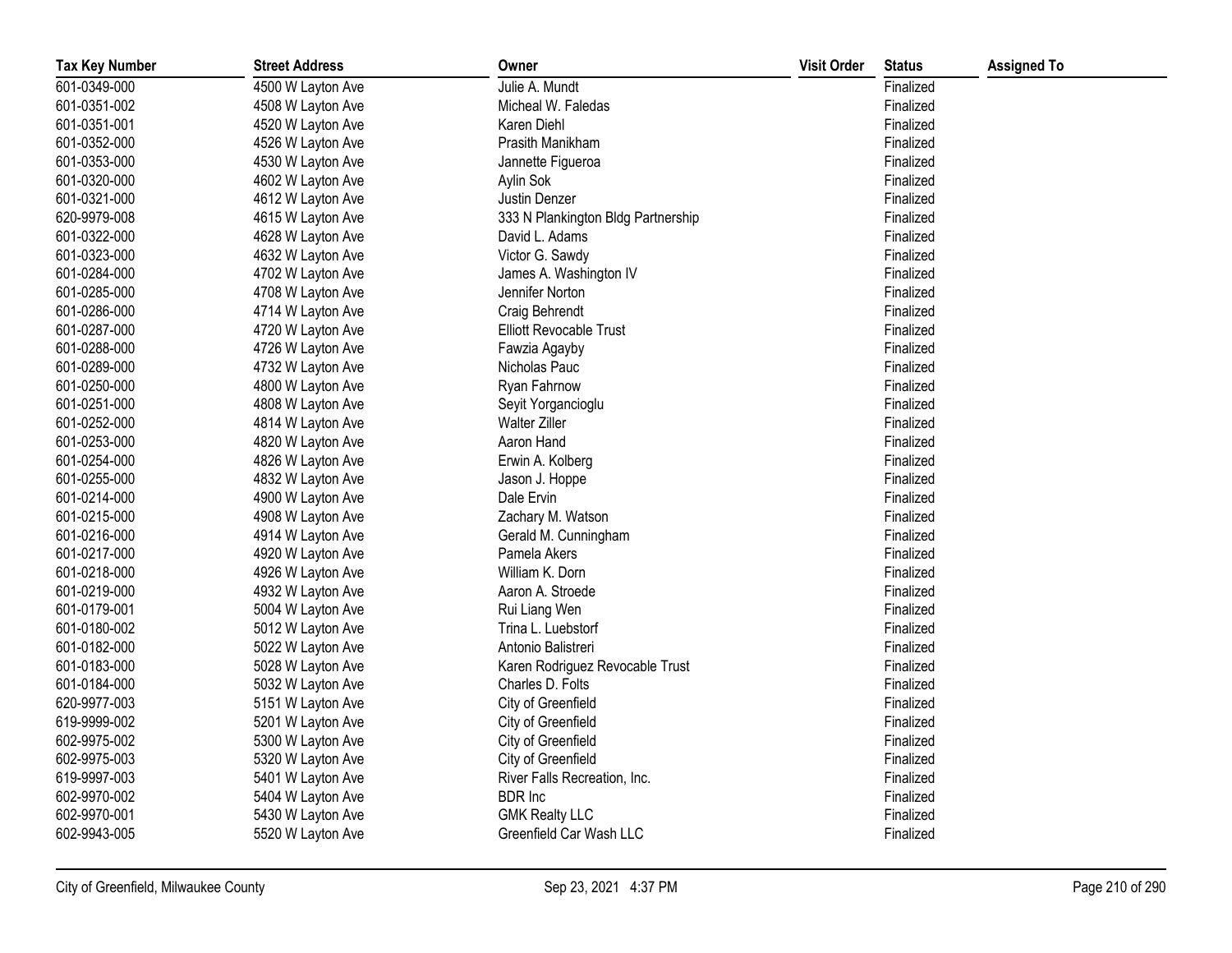| <b>Tax Key Number</b> | <b>Street Address</b> | Owner                                              | <b>Visit Order</b> | <b>Status</b> | <b>Assigned To</b> |
|-----------------------|-----------------------|----------------------------------------------------|--------------------|---------------|--------------------|
| 619-9996-002          | 5601 W Layton Ave     | <b>Greenfield Historical Society</b>               |                    | Finalized     |                    |
| 602-9947-004          | 5800 W Layton Ave     | Meijer Stores Limited Partnership                  |                    | Finalized     |                    |
| 603-0198-001          | 6000 W Layton Ave     | Speedway LLC                                       |                    | Finalized     |                    |
| 618-9999-000          | 6007 W Layton Ave     | Newlife Investment, LLC                            |                    | Finalized     |                    |
| 618-9997-000          | 6031 W Layton Ave     | MJB Real Sweet Dreams LLC                          |                    | Finalized     |                    |
| 603-0198-002          | 6102 W Layton Ave     | NRF VIII - Greenfield, LLC                         |                    | Finalized     |                    |
| 618-9996-004          | 6121 W Layton Ave     | AB King Real Estate LLC                            |                    | Finalized     |                    |
| 618-9996-008          | 6221 W Layton Ave     | One Headlight Holdings, LLC                        |                    | Finalized     |                    |
| 603-9940-000          | 6300 W Layton Ave     | Milw Area Joint Apprenticeship & Training Committe |                    | Finalized     |                    |
| 603-9941-000          | 6400 W Layton Ave     | 6400 English Woods LLC                             |                    | Finalized     |                    |
| 618-9994-000          | 6401 W Layton Ave     | One Headlight Holdings, LLC                        |                    | Finalized     |                    |
| 618-9992-001          | 6417 W Layton Ave     | Shawn C. Kelley                                    |                    | Finalized     |                    |
| 618-9989-001          | 6501 W Layton Ave     | FWR Layton Street Partners LLC                     |                    | Finalized     |                    |
| 603-9942-004          | 6510 W Layton Ave     | Midwest Property Mgmt LLC                          |                    | Finalized     |                    |
| 603-9943-000          | 6520 W Layton Ave     | JEM Investments, LLC                               |                    | Finalized     |                    |
| 618-9983-011          | 6521 W Layton Ave     | Pines Of Greenfield LLC                            |                    | Finalized     |                    |
| 618-9983-012          | 6531 W Layton Ave     | Dvrua LLC                                          |                    | Finalized     |                    |
| 603-9945-001          | 6606 W Layton Ave     | Jeanette Wagner                                    |                    | Finalized     |                    |
| 618-9986-002          | 6615 W Layton Ave     | Leonard T & Dorita J Woloszyk Jt Rev Trust         |                    | Finalized     |                    |
| 618-9985-000          | 6621 W Layton Ave     | Jeanette Wagner                                    |                    | Finalized     |                    |
| 603-9947-001          | 6640 W Layton Ave     | Jeanette Wagner                                    |                    | Finalized     |                    |
| 603-9948-000          | 6700 W Layton Ave     | Ronald R. Pulver Revocable Trust                   |                    | Finalized     |                    |
| 618-9984-000          | 6725 W Layton Ave     | Shorewest Realtors Inc                             |                    | Finalized     |                    |
| 603-9949-000          | 6790 W Layton Ave     | Paul D. Teske                                      |                    | Finalized     |                    |
| 604-9921-000          | 6800 W Layton Ave     | Elma Schmidt Living Trust                          |                    | Finalized     |                    |
| 617-0117-000          | 6815 W Layton Ave     | <b>GNH Building LLC</b>                            |                    | Finalized     |                    |
| 604-9922-000          | 6824 W Layton Ave     | Ralph C. Stib                                      |                    | Finalized     |                    |
| 604-9923-000          | 6830 W Layton Ave     | Layton Office LLC                                  |                    | Finalized     |                    |
| 617-0118-000          | 6835 W Layton Ave     | LBJ Greenfield Realty LLC                          |                    | Finalized     |                    |
| 604-9924-002          | 6900 W Layton Ave     | Thomas G Weiss and Judith M Weiss Revocable Tr     |                    | Finalized     |                    |
| 604-9924-003          | 6912 W Layton Ave     | Timothy J. Baxter                                  |                    | Finalized     |                    |
| 604-9925-002          | 6922 W Layton Ave     | Laura E. Karls                                     |                    | Finalized     |                    |
| 617-0107-000          | 6925 W Layton Ave     | James K. Herrmann                                  |                    | Finalized     |                    |
| 604-9926-000          | 6932 W Layton Ave     | Austin A. Tomczyk                                  |                    | Finalized     |                    |
| 617-0108-000          | 6943 W Layton Ave     | William A. Hensiak                                 |                    | Finalized     |                    |
| 617-0109-000          | 7015 W Layton Ave     | Douglas M. Harmon Jr                               |                    | Finalized     |                    |
| 604-9929-000          | 7018 W Layton Ave     | Glenn R. Stearns                                   |                    | Finalized     |                    |
| 604-9930-002          | 7026 W Layton Ave     | Sandra J. Stier                                    |                    | Finalized     |                    |
| 617-0110-000          | 7027 W Layton Ave     | Charles R. Janatis                                 |                    | Finalized     |                    |
| 604-9930-001          | 7050 W Layton Ave     | David S. Spiekerman                                |                    | Finalized     |                    |
| 604-9932-002          | 7100 W Layton Ave     | Theresa J Delke Living Trust                       |                    | Finalized     |                    |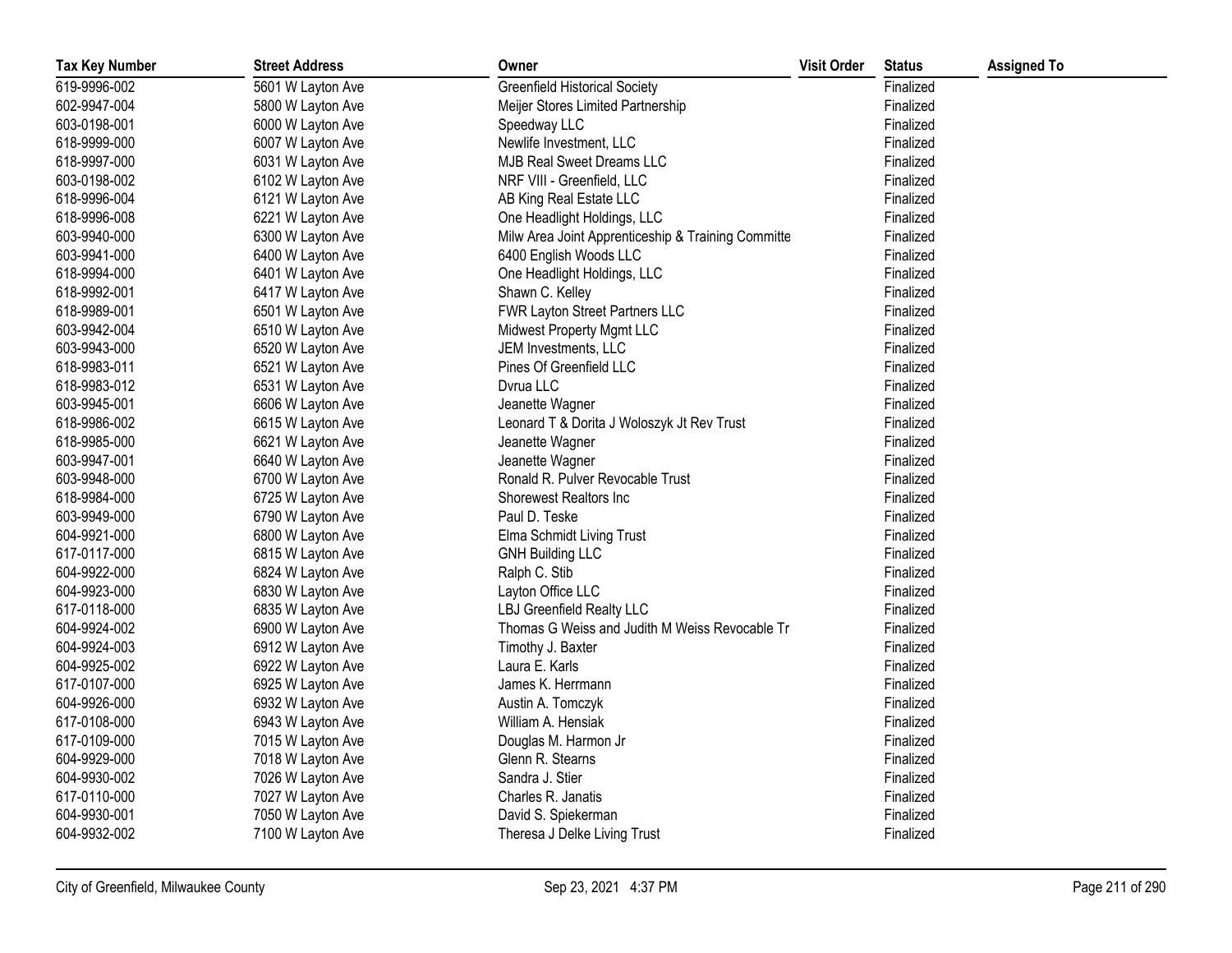| <b>Tax Key Number</b> | <b>Street Address</b> | Owner                                               | <b>Visit Order</b> | <b>Status</b> | <b>Assigned To</b> |
|-----------------------|-----------------------|-----------------------------------------------------|--------------------|---------------|--------------------|
| 617-0111-000          | 7101 W Layton Ave     | Jeffrey A. Van Alstine                              |                    | Finalized     |                    |
| 617-0112-000          | 7115 W Layton Ave     | Salena Gavin                                        |                    | Finalized     |                    |
| 604-9933-002          | 7120 W Layton Ave     | Bruce W. Waier                                      |                    | Finalized     |                    |
| 604-9933-001          | 7130 W Layton Ave     | Paul A. Sparacino                                   |                    | Finalized     |                    |
| 617-0113-000          | 7131 W Layton Ave     | Jo Ellyn Eversum                                    |                    | Finalized     |                    |
| 604-9955-000          | 7204 W Layton Ave     | Carlos Jimenez Flores                               |                    | Finalized     |                    |
| 617-0094-000          | 7211 W Layton Ave     | Amy J. Valdovinos Irrevocable Trust                 |                    | Finalized     |                    |
| 604-9956-000          | 7216 W Layton Ave     | Kemal Sejfovic                                      |                    | Finalized     |                    |
| 617-0095-000          | 7225 W Layton Ave     | Cynthia Nicholson                                   |                    | Finalized     |                    |
| 604-9957-000          | 7228 W Layton Ave     | Richard R. Neidinger                                |                    | Finalized     |                    |
| 604-9960-001          | 7240 W Layton Ave     | Lily Alvardo                                        |                    | Finalized     |                    |
| 617-0096-000          | 7241 W Layton Ave     | Francisco R. Aberin                                 |                    | Finalized     |                    |
| 604-9961-000          | 7306 W Layton Ave     | <b>VMT LLC</b>                                      |                    | Finalized     |                    |
| 604-9962-000          | 7308 W Layton Ave     | Winston Properties, LLC, A Wisconsin Limited Liabil |                    | Finalized     |                    |
| 617-0097-000          | 7311 W Layton Ave     | George K. Derlein                                   |                    | Finalized     |                    |
| 604-9963-002          | 7330 W Layton Ave     | Winston Properties LLC                              |                    | Finalized     |                    |
| 617-0098-000          | 7331 W Layton Ave     | 74 Layton LLC                                       |                    | Finalized     |                    |
| 617-0099-000          | 7343 W Layton Ave     | 7343 Layton LLC                                     |                    | Finalized     |                    |
| 617-0082-004          | 7405 W Layton Ave     | Layton Partners LLC                                 |                    | Finalized     |                    |
| 604-9964-000          | 7406 W Layton Ave     | <b>KE Properties LLC</b>                            |                    | Finalized     |                    |
| 604-9965-000          | 7424 W Layton Ave     | Best Buy Stores LP                                  |                    | Finalized     |                    |
| 604-9966-002          | 7500 W Layton Ave     | Silver Kings Investments, LLC                       |                    | Finalized     |                    |
| 604-9966-001          | 7510 W Layton Ave     | <b>MBM Holdings LLC</b>                             |                    | Finalized     |                    |
| 604-9970-002          | 7530 W Layton Ave     | Property Management Om LLC                          |                    | Finalized     |                    |
| 605-9940-002          | 7600 W Layton Ave     | James A. Farhit Living Trust Dated June 8, 2016     |                    | Finalized     |                    |
| 616-9000-000          | 7601 W Layton Ave     | 7601 West Layton Avenue LLC                         |                    | Finalized     |                    |
| 616-8999-001          | 7631 W Layton Ave     | 7631 West Layton LLC                                |                    | Finalized     |                    |
| 605-9944-006          | 7700 W Layton Ave     | Thomas Giannopoulos                                 |                    | Finalized     |                    |
| 616-8998-000          | 7707 W Layton Ave     | ARC CafeUSA001                                      |                    | Finalized     |                    |
| 605-9944-011          | 7740 W Layton Ave     | 7740 West Layton, LLC                               |                    | Finalized     |                    |
| 605-9956-005          | 7800 W Layton Ave     | <b>Frank Grainer Real Estate</b>                    |                    | Finalized     |                    |
| 616-8993-000          | 7801 W Layton Ave     | JCW Greenfield LLC                                  |                    | Finalized     |                    |
| 616-8992-000          | 7825 W Layton Ave     | St John Baptist                                     |                    | Finalized     |                    |
| 605-9956-004          | 7900 W Layton Ave     | LA-Z-BOY Incorporated                               |                    | Finalized     |                    |
| 616-8989-003          | 7901 W Layton Ave     | Devo Greenfield LLC                                 |                    | Finalized     |                    |
| 605-9959-001          | 7920 W Layton Ave     | Frank K. Yee                                        |                    | Finalized     |                    |
| 605-9961-000          | 7940 W Layton Ave     | Cigno Commercial Properties LLC                     |                    | Finalized     |                    |
| 605-0187-002          | 8008 W Layton Ave     | Suchon Tsaowimonsiri                                |                    | Finalized     |                    |
| 616-1003-000          | 8081 W Layton Ave     | Kerwin Management LLC                               |                    | Finalized     |                    |
| 605-0187-003          | 8120 W Layton Ave     | Jason Imports Parts & Serv Inc                      |                    | Finalized     |                    |
| 616-8987-004          | 8333 W Layton Ave     | Ali's Group Inc.                                    |                    | Finalized     |                    |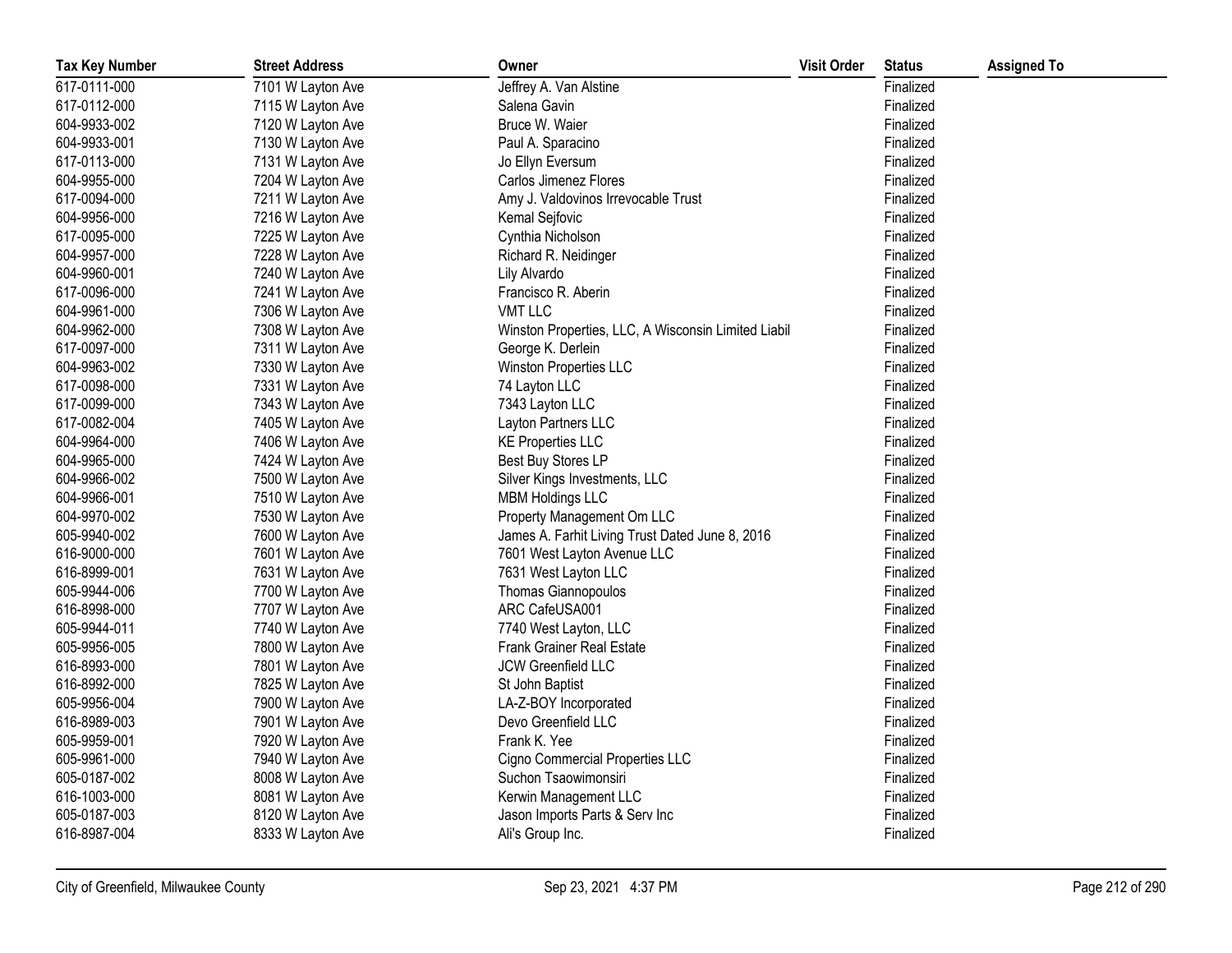| <b>Tax Key Number</b> | <b>Street Address</b> | Owner                                           | <b>Visit Order</b> | <b>Status</b> | <b>Assigned To</b> |
|-----------------------|-----------------------|-------------------------------------------------|--------------------|---------------|--------------------|
| 605-0165-003          | 8380 W Layton Ave     | B&A Investments, LLC                            |                    | Finalized     |                    |
| 615-9999-003          | 8401 W Layton Ave     | Layton Center LLC                               |                    | Finalized     |                    |
| 615-9997-001          | 8455 W Layton Ave     | 8455 Layton LLC                                 |                    | Finalized     |                    |
| 615-9996-000          | 8511 W Layton Ave     | Charles A. Schwalbach                           |                    | Finalized     |                    |
| 615-9993-000          | 8601 W Layton Ave     | <b>Thaddeus Porada</b>                          |                    | Finalized     |                    |
| 615-9992-000          | 8611 W Layton Ave     | James M. Bizub Sr                               |                    | Finalized     |                    |
| 615-9991-000          | 8635 W Layton Ave     | Dennis Lee Lenga                                |                    | Finalized     |                    |
| 615-9985-000          | 8801 W Layton Ave     | Manfred J. Kartye                               |                    | Finalized     |                    |
| 615-9984-000          | 8873 W Layton Ave     | Marcia N Stein Living Trust                     |                    | Finalized     |                    |
| 615-9983-001          | 8899 W Layton Ave     | Dolores Hall                                    |                    | Finalized     |                    |
| 615-9981-000          | 8901 W Layton Ave     | Dorothy A. Spangenberg                          |                    | Finalized     |                    |
| 615-9980-001          | 8917 W Layton Ave     | Helen T. Bohdan                                 |                    | Finalized     |                    |
| 615-9978-002          | 8929 W Layton Ave     | Jaroslaw Szczepanski                            |                    | Finalized     |                    |
| 615-9978-001          | 8931 W Layton Ave     | Lawrence Cudzewicz                              |                    | Finalized     |                    |
| 615-9977-002          | 9065 W Layton Ave     | Gregory H & Barbara A Zalewski Family Revocable |                    | Finalized     |                    |
| 615-9977-001          | 9077 W Layton Ave     | Jeffrey M. Ross                                 |                    | Finalized     |                    |
| 615-9976-000          | 9115 W Layton Ave     | Petro O. Kovalchuk                              |                    | Finalized     |                    |
| 607-9961-000          | 9200 W Layton Ave     | Layton Terrace LLC                              |                    | Finalized     |                    |
| 614-9998-000          | 9225 W Layton Ave     | Patrice Smith                                   |                    | Finalized     |                    |
| 614-9997-000          | 9237 W Layton Ave     | Peter L. Bacalzo                                |                    | Finalized     |                    |
| 614-9996-000          | 9307 W Layton Ave     | <b>Brian Czisny</b>                             |                    | Finalized     |                    |
| 614-9995-000          | 9325 W Layton Ave     | Kari Andrews                                    |                    | Finalized     |                    |
| 607-0010-000          | 9400 W Layton Ave     | Hackmann Living Trust                           |                    | Finalized     |                    |
| 614-9994-000          | 9401 W Layton Ave     | Marilyn J. Pare                                 |                    | Finalized     |                    |
| 614-9993-000          | 9411 W Layton Ave     | Chad D. Minor                                   |                    | Finalized     |                    |
| 607-0009-000          | 9414 W Layton Ave     | Gesue Delia                                     |                    | Finalized     |                    |
| 607-0008-000          | 9428 W Layton Ave     | Joseph P. Smiecinski                            |                    | Finalized     |                    |
| 614-9992-000          | 9433 W Layton Ave     | Donna M. Dolata                                 |                    | Finalized     |                    |
| 607-9965-001          | 9500 W Layton Ave     | Jeannette A. Hytry                              |                    | Finalized     |                    |
| 614-9991-000          | 9505 W Layton Ave     | Paul R. Radke                                   |                    | Finalized     |                    |
| 607-9967-001          | 9530 W Layton Ave     | Victoria Ochi                                   |                    | Finalized     |                    |
| 614-9990-000          | 9535 W Layton Ave     | John W. Soderland                               |                    | Finalized     |                    |
| 607-9970-006          | 9600 W Layton Ave     | Layton Avenue Baptist Church                    |                    | Finalized     |                    |
| 614-9972-001          | 9601 W Layton Ave     | Walter J Allan & Susan M Allan Family Trust     |                    | Finalized     |                    |
| 614-9971-001          | 9621 W Layton Ave     | Chris C. Ochi                                   |                    | Finalized     |                    |
| 614-9970-001          | 9633 W Layton Ave     | Dana L. Gutierrez                               |                    | Finalized     |                    |
| 607-9970-001          | 9640 W Layton Ave     | Enlightened Investments LLC                     |                    | Finalized     |                    |
| 607-9969-000          | 9700 W Layton Ave     | Mark Prijic                                     |                    | Finalized     |                    |
| 614-9969-001          | 9711 W Layton Ave     | Mark A. Reinert                                 |                    | Finalized     |                    |
| 614-9968-001          | 9725 W Layton Ave     | Richard E. Bennett                              |                    | Finalized     |                    |
| 607-9971-000          | 9730 W Layton Ave     | Otto Von Bargen                                 |                    | Finalized     |                    |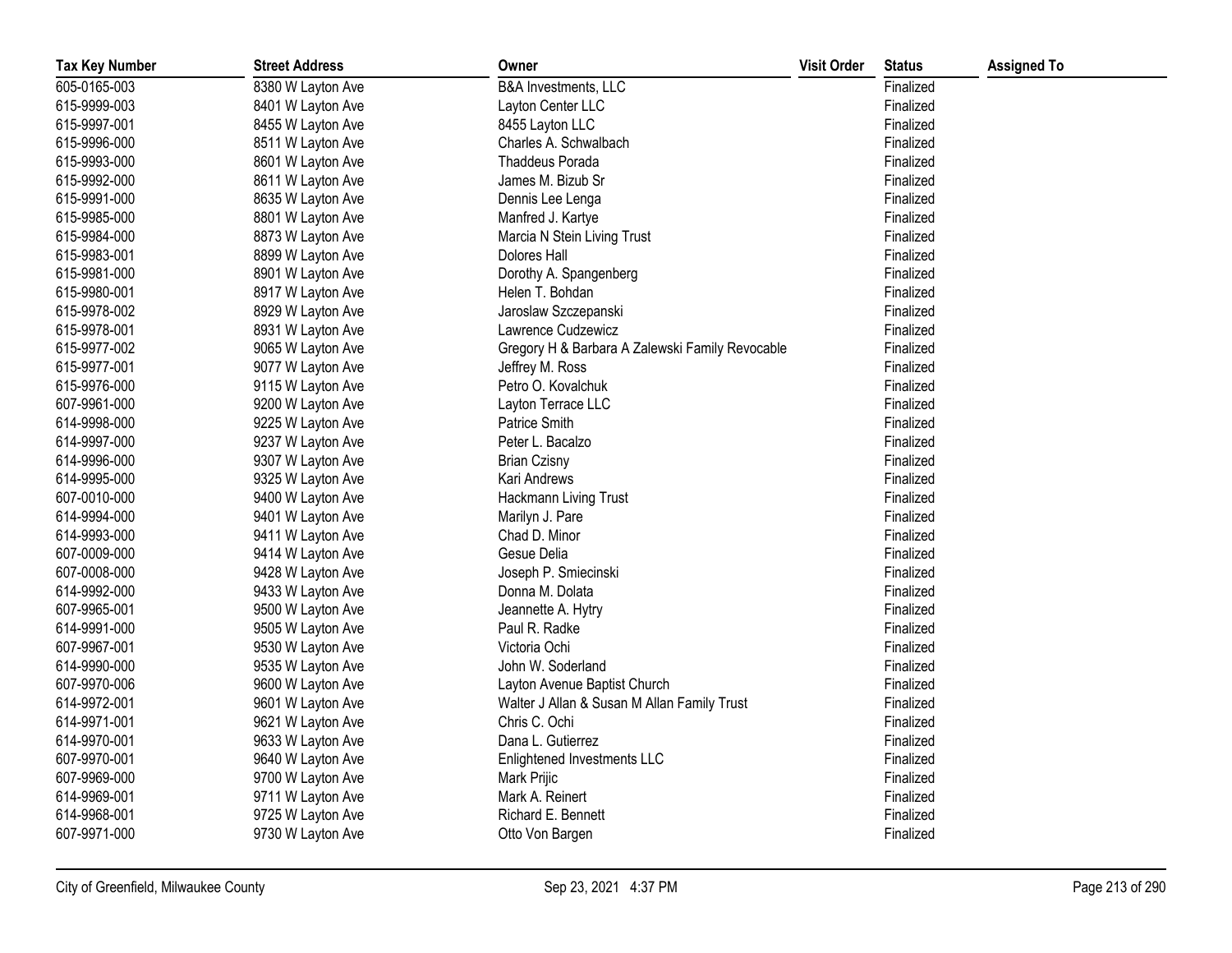| <b>Tax Key Number</b> | <b>Street Address</b> | Owner                               | <b>Visit Order</b> | <b>Status</b> | <b>Assigned To</b> |
|-----------------------|-----------------------|-------------------------------------|--------------------|---------------|--------------------|
| 614-9967-001          | 9801 W Layton Ave     | Gloria D. Hapka                     |                    | Finalized     |                    |
| 614-9966-002          | 9805 W Layton Ave     | Joan J. Kotajarvi                   |                    | Finalized     |                    |
| 614-9965-001          | 9825 W Layton Ave     | Michael Westog Jr. Revocable Trust  |                    | Finalized     |                    |
| 607-9973-006          | 9830 W Layton Ave     | James A. Diehn                      |                    | Finalized     |                    |
| 607-0011-000          | 9840 W Layton Ave     | Sharon Mida Revocable Trust         |                    | Finalized     |                    |
| 607-0012-000          | 9842 W Layton Ave     | Laura Kramer                        |                    | Finalized     |                    |
| 607-0013-000          | 9844 W Layton Ave     | Evan M. St Martin                   |                    | Finalized     |                    |
| 607-0014-000          | 9846 W Layton Ave     | Susan M Killmer Revoc Trust         |                    | Finalized     |                    |
| 607-0015-000          | 9848 W Layton Ave     | Michael Lochemes                    |                    | Finalized     |                    |
| 607-0016-000          | 9850 W Layton Ave     | Daniel E. Heintz                    |                    | Finalized     |                    |
| 607-0017-000          | 9852 W Layton Ave     | Lori Wasedalek                      |                    | Finalized     |                    |
| 607-0018-000          | 9854 W Layton Ave     | Kay Ellen Gager                     |                    | Finalized     |                    |
| 607-0019-000          | 9856 W Layton Ave     | Derrick J. Kloehn                   |                    | Finalized     |                    |
| 607-0020-000          | 9858 W Layton Ave     | Michelle Lee Guthrie                |                    | Finalized     |                    |
| 607-0021-000          | 9860 W Layton Ave     | Donald H. Ross                      |                    | Finalized     |                    |
| 607-0022-000          | 9862 W Layton Ave     | Roy D. Van Patter Jr                |                    | Finalized     |                    |
| 614-9964-000          | 9901 W Layton Ave     | Mark Ricco                          |                    | Finalized     |                    |
| 607-9974-003          | 9910 W Layton Ave     | BT Layton LLC                       |                    | Finalized     |                    |
| 608-9986-000          | 10340 W Layton Ave    | D&G Golf Center LLC                 |                    | Finalized     |                    |
| 613-8996-019          | 10521 W Layton Ave    | Greenfield Real Estate LLC          |                    | Finalized     |                    |
| 613-8996-018          | 10557 W Layton Ave    | <b>Greenfield Real Estate LLC</b>   |                    | Finalized     |                    |
| 608-9995-010          | 10600 W Layton Ave    | Wal-Mart Real Estate Business Trust |                    | Finalized     |                    |
| 613-8996-016          | 10685 W Layton Ave    | Realty Income Properties 28, LLC    |                    | Finalized     |                    |
| 609-0046-000          | 10900 W Layton Ave    | Allen T. Carpenter                  |                    | Finalized     |                    |
| 609-0061-000          | 10910 W Layton Ave    | Christopher J. Schneider            |                    | Finalized     |                    |
| 612-8998-001          | 10941 W Layton Ave    | <b>MSKB LLC</b>                     |                    | Finalized     |                    |
| 612-8992-003          | 11015 W Layton Ave    | JFK Enterprises LLC                 |                    | Finalized     |                    |
| 612-8992-004          | 11101 W Layton Ave    | Sancity Enterprises LLC             |                    | Finalized     |                    |
| 612-8991-004          | 11107 W Layton Ave    | Sancity Enterprises LLC             |                    | Finalized     |                    |
| 612-8991-005          | 11125 W Layton Ave    | Enlightened Investments LLC         |                    | Finalized     |                    |
| 612-8990-002          | 11143 W Layton Ave    | Enlightened Ivnestments LLC         |                    | Finalized     |                    |
| 612-8989-000          | 11205 W Layton Ave    | <b>Randall Knitter</b>              |                    | Finalized     |                    |
| 612-8986-001          | 11241 W Layton Ave    | Michael J. Connell                  |                    | Finalized     |                    |
| 612-1000-000          | 11301 W Layton Ave    | Yolanda M. Perkin Revocable Trust   |                    | Finalized     |                    |
| 612-1001-000          | 11303 W Layton Ave    | Susan M. Bauer                      |                    | Finalized     |                    |
| 612-8984-001          | 11355 W Layton Ave    | David D. Hauenstein                 |                    | Finalized     |                    |
| 612-8983-001          | 11401 W Layton Ave    | Gerald A. Seaman Jr                 |                    | Finalized     |                    |
| 612-8982-001          | 11411 W Layton Ave    | <b>Todd Fricker</b>                 |                    | Finalized     |                    |
| 612-8980-005          | 11415 W Layton Ave    | Martin P. Burke                     |                    | Finalized     |                    |
| 612-8980-004          | 11435 W Layton Ave    | Ivana Golubic                       |                    | Finalized     |                    |
| 612-8980-003          | 11455 W Layton Ave    | Kathleen A. Nimmer                  |                    | Finalized     |                    |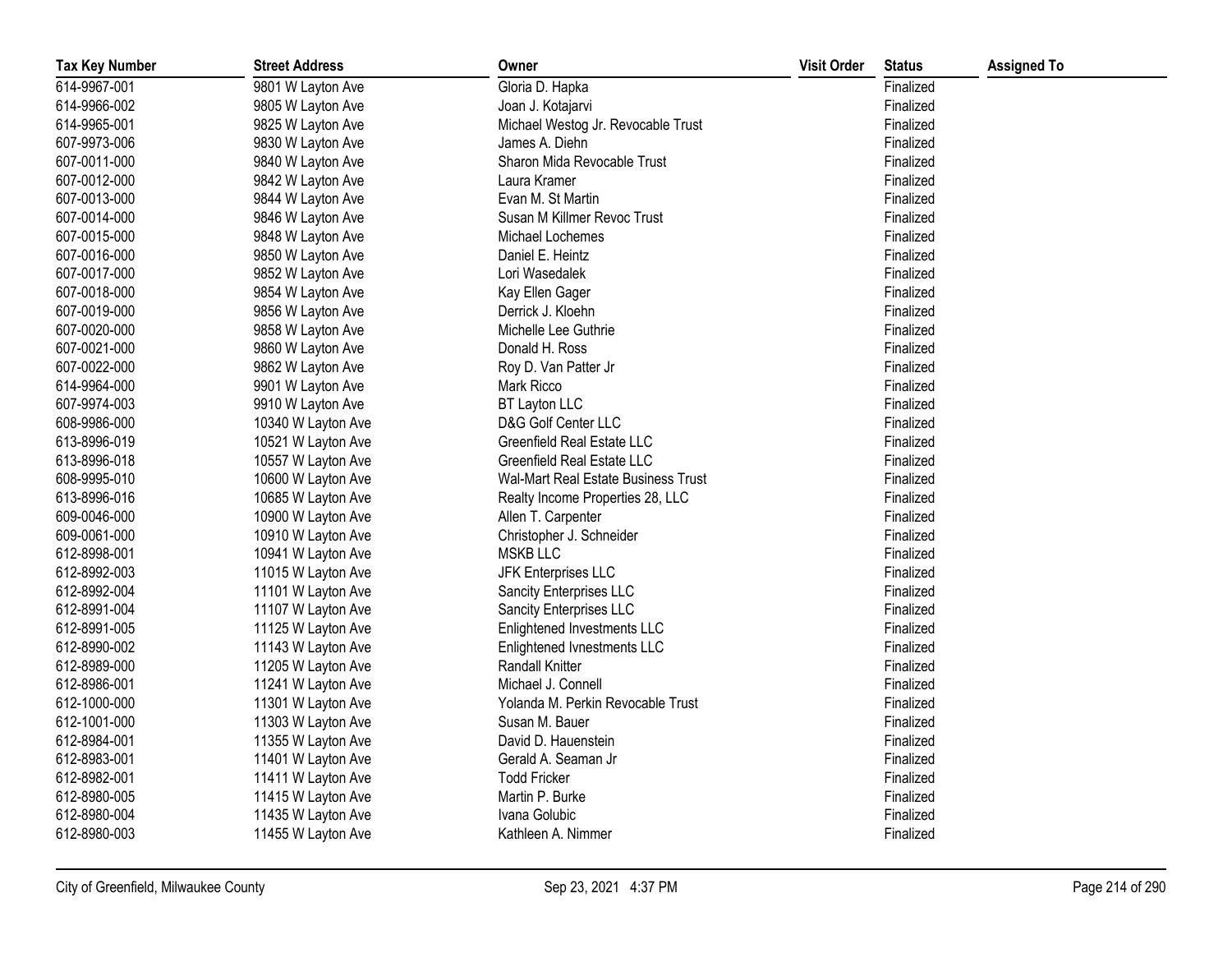| <b>Tax Key Number</b> | <b>Street Address</b> | Owner                                    | <b>Visit Order</b> | <b>Status</b> | <b>Assigned To</b> |
|-----------------------|-----------------------|------------------------------------------|--------------------|---------------|--------------------|
| 612-8980-002          | 11503 W Layton Ave    | Ronald L. Witt                           |                    | Finalized     |                    |
| 609-9946-003          | 11530 W Layton Ave    | West Layton Assembly Of God Church       |                    | Finalized     |                    |
| 612-8979-001          | 11531 W Layton Ave    | Paul H. Jaskulski                        |                    | Finalized     |                    |
| 610-0120-000          | 11600 W Layton Ave    | Ernest G. Schultz                        |                    | Finalized     |                    |
| 610-0121-000          | 11624 W Layton Ave    | Richard K. Abel                          |                    | Finalized     |                    |
| 611-9000-013          | 11637 W Layton Ave    | House of Wisdom, Inc.                    |                    | Finalized     |                    |
| 610-0122-000          | 11640 W Layton Ave    | David G. Hartmann                        |                    | Finalized     |                    |
| 610-0123-000          | 11704 W Layton Ave    | Shawn R. Czerwinski                      |                    | Finalized     |                    |
| 611-8999-001          | 11705 W Layton Ave    | Cher Neng Vang                           |                    | Finalized     |                    |
| 610-0124-000          | 11744 W Layton Ave    | Robert S. Johnston                       |                    | Finalized     |                    |
| 610-9973-005          | 11800 W Layton Ave    | Linda M. Garman                          |                    | Finalized     |                    |
| 611-9000-009          | 11807 W Layton Ave    | Scott A. Mayer                           |                    | Finalized     |                    |
| 611-9000-008          | 11811 W Layton Ave    | Rose Marie B. Nagy                       |                    | Finalized     |                    |
| 611-8998-001          | 11835 W Layton Ave    | Terri R. Nagy                            |                    | Finalized     |                    |
| 610-9973-006          | 11840 W Layton Ave    | Korean Baptist Church of Milw            |                    | Finalized     |                    |
| 611-8997-001          | 11841 W Layton Ave    | Timothy J. Mc Elrone                     |                    | Finalized     |                    |
| 611-8996-003          | 11891 W Layton Ave    | Douglas T. Corcoran                      |                    | Finalized     |                    |
| 610-0134-000          | 11900 W Layton Ave    | Angela R. Fox                            |                    | Finalized     |                    |
| 611-8996-002          | 11911 W Layton Ave    | Patrick D. Connell                       |                    | Finalized     |                    |
| 611-8995-001          | 11935 W Layton Ave    | Shelly Maurer                            |                    | Finalized     |                    |
| 610-0135-000          | 11950 W Layton Ave    | Ali A. Salman                            |                    | Finalized     |                    |
| 611-8994-001          | 12005 W Layton Ave    | Troy N. Monty                            |                    | Finalized     |                    |
| 610-0046-000          | 12010 W Layton Ave    | Richard L. Cozatt Revocable Living Trust |                    | Finalized     |                    |
| 611-8993-001          | 12015 W Layton Ave    | Jennifer G. Lester                       |                    | Finalized     |                    |
| 610-0045-000          | 12024 W Layton Ave    | Michael A. Gappa                         |                    | Finalized     |                    |
| 610-0044-000          | 12042 W Layton Ave    | Kathleen M. Krueger                      |                    | Finalized     |                    |
| 610-0043-000          | 12052 W Layton Ave    | Lawrence A. Zalar                        |                    | Finalized     |                    |
| 611-8991-003          | 12101 W Layton Ave    | Jeffrey J. Manske                        |                    | Finalized     |                    |
| 610-0042-000          | 12112 W Layton Ave    | Michael C. Torretta                      |                    | Finalized     |                    |
| 611-8991-002          | 12121 W Layton Ave    | Nicholas P. Paulson                      |                    | Finalized     |                    |
| 611-8990-001          | 12135 W Layton Ave    | Charlotte R. Estkowski                   |                    | Finalized     |                    |
| 611-8989-001          | 12165 W Layton Ave    | Jehovahs Witnesses                       |                    | Finalized     |                    |
| 611-8983-000          | 12181 W Layton Ave    | <b>Travis Weymier</b>                    |                    | Finalized     |                    |
| 610-0030-000          | 12200 W Layton Ave    | Anne M. Abt                              |                    | Finalized     |                    |
| 611-8982-000          | 12205 W Layton Ave    | David P. Smith                           |                    | Finalized     |                    |
| 610-0029-000          | 12214 W Layton Ave    | Wencka Revocable Living Trust            |                    | Finalized     |                    |
| 611-8981-000          | 12221 W Layton Ave    | Daniel L. Eggert                         |                    | Finalized     |                    |
| 610-0028-000          | 12230 W Layton Ave    | Robin K. Brunette                        |                    | Finalized     |                    |
| 610-0027-000          | 12244 W Layton Ave    | Ronald A. Keast                          |                    | Finalized     |                    |
| 610-0026-000          | 12304 W Layton Ave    | Gerald T. Woodzicka                      |                    | Finalized     |                    |
| 610-0025-000          | 12320 W Layton Ave    | <b>CCLS Real Estate Sub LLC</b>          |                    | Finalized     |                    |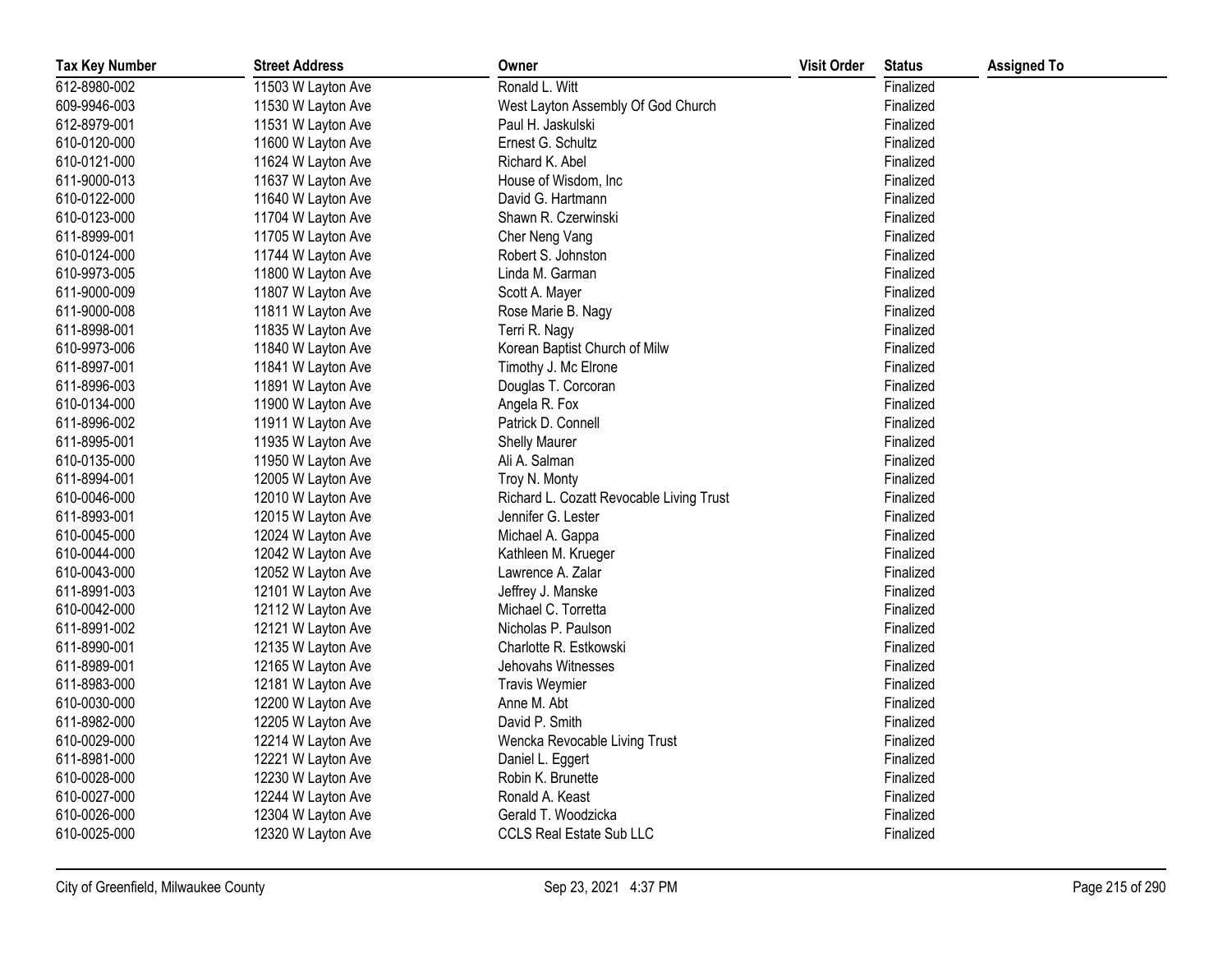| <b>Tax Key Number</b> | <b>Street Address</b> | Owner                                          | <b>Visit Order</b> | <b>Status</b> | <b>Assigned To</b> |
|-----------------------|-----------------------|------------------------------------------------|--------------------|---------------|--------------------|
| 610-9975-002          | 12336 W Layton Ave    | George E. Robak                                |                    | Finalized     |                    |
| 611-8980-007          | 12345 W Layton Ave    | JTT Real Estate, LLC                           |                    | Finalized     |                    |
| 573-8999-002          | W Leroy Ave           | George F. Schoenfeldt                          |                    | Finalized     |                    |
| 573-8989-002          | 5101 W Leroy Ave      | Miftar Mahmuti                                 |                    | Finalized     |                    |
| 573-8990-002          | 5115 W Leroy Ave      | Nathaniel E. Kernan                            |                    | Finalized     |                    |
| 573-8990-001          | 5133 W Leroy Ave      | Brett M. Oliver                                |                    | Finalized     |                    |
| 573-8993-001          | 5215 W Leroy Ave      | Jeffrey S. Miller                              |                    | Finalized     |                    |
| 573-8994-007          | 5235 W Leroy Ave      | Imad S. Khalil                                 |                    | Finalized     |                    |
| 573-8994-005          | 5251 W Leroy Ave      | Michael J. Stiglich                            |                    | Finalized     |                    |
| 573-8994-009          | 5301 W Leroy Ave      | Sai Yang                                       |                    | Finalized     |                    |
| 573-8998-001          | 5309 W Leroy Ave      | Harold B. Spolum Revocable Living Trust        |                    | Finalized     |                    |
| 573-8999-003          | 5321 W Leroy Ave      | George F. Schoenfeldt                          |                    | Finalized     |                    |
| 573-9000-002          | 5419 W Leroy Ave      | Thomas E. Lalumondier                          |                    | Finalized     |                    |
| 573-9000-001          | 5423 W Leroy Ave      | Carlo W. Micale                                |                    | Finalized     |                    |
| 572-1122-000          | 6107 W Leroy Ave      | Paul R. Martindale                             |                    | Finalized     |                    |
| 572-1068-000          | 6114 W Leroy Ave      | Brian D. Czerwinski                            |                    | Finalized     |                    |
| 572-1121-000          | 6115 W Leroy Ave      | Craig S. Hogan                                 |                    | Finalized     |                    |
| 572-1069-000          | 6122 W Leroy Ave      | Cynthia M. Inda                                |                    | Finalized     |                    |
| 572-1120-000          | 6123 W Leroy Ave      | Kenneth Churchich                              |                    | Finalized     |                    |
| 572-1070-000          | 6138 W Leroy Ave      | Mitchell Joel Hahn                             |                    | Finalized     |                    |
| 572-8945-000          | 6139 W Leroy Ave      | Douglas Marcelini                              |                    | Finalized     |                    |
| 572-1071-000          | 6204 W Leroy Ave      | Mary Anne Burke                                |                    | Finalized     |                    |
| 572-1072-000          | 6212 W Leroy Ave      | Stephen P. Marsicek                            |                    | Finalized     |                    |
| 572-8946-003          | 6215 W Leroy Ave      | Carol A/K/A Carol Je J. Lococo                 |                    | Finalized     |                    |
| 572-1073-000          | 6220 W Leroy Ave      | Richard M. L'Amie                              |                    | Finalized     |                    |
| 572-1048-000          | 6227 W Leroy Ave      | Robert E. Kennedy                              |                    | Finalized     |                    |
| 572-1074-000          | 6228 W Leroy Ave      | Michael and Judith Trock Revocable Trust       |                    | Finalized     |                    |
| 572-1047-000          | 6237 W Leroy Ave      | Donald D. Laatsch Joint Revocable Living Trust |                    | Finalized     |                    |
| 572-1075-000          | 6238 W Leroy Ave      | Salvatore Carini                               |                    | Finalized     |                    |
| 572-1076-000          | 6300 W Leroy Ave      | Robert L. Witt                                 |                    | Finalized     |                    |
| 572-1046-000          | 6301 W Leroy Ave      | Michael J. Kerlin                              |                    | Finalized     |                    |
| 572-1077-000          | 6308 W Leroy Ave      | David A. Rewolinski                            |                    | Finalized     |                    |
| 572-1045-000          | 6309 W Leroy Ave      | Alberto Abundis Gutierrez                      |                    | Finalized     |                    |
| 572-1078-000          | 6316 W Leroy Ave      | Gordon O. Knutson                              |                    | Finalized     |                    |
| 572-1044-000          | 6317 W Leroy Ave      | Leandro Chico                                  |                    | Finalized     |                    |
| 572-1079-000          | 6324 W Leroy Ave      | Donna J. Karin                                 |                    | Finalized     |                    |
| 572-1043-000          | 6325 W Leroy Ave      | Jordan Dominiak                                |                    | Finalized     |                    |
| 572-8949-001          | 6403 W Leroy Ave      | Karen L. Grancorvitz                           |                    | Finalized     |                    |
| 572-8949-002          | 6413 W Leroy Ave      | Aaron J. Meyer                                 |                    | Finalized     |                    |
| 572-8950-002          | 6421 W Leroy Ave      | Randel G. Bressler                             |                    | Finalized     |                    |
| 572-8950-001          | 6431 W Leroy Ave      | Terry J. Minton                                |                    | Finalized     |                    |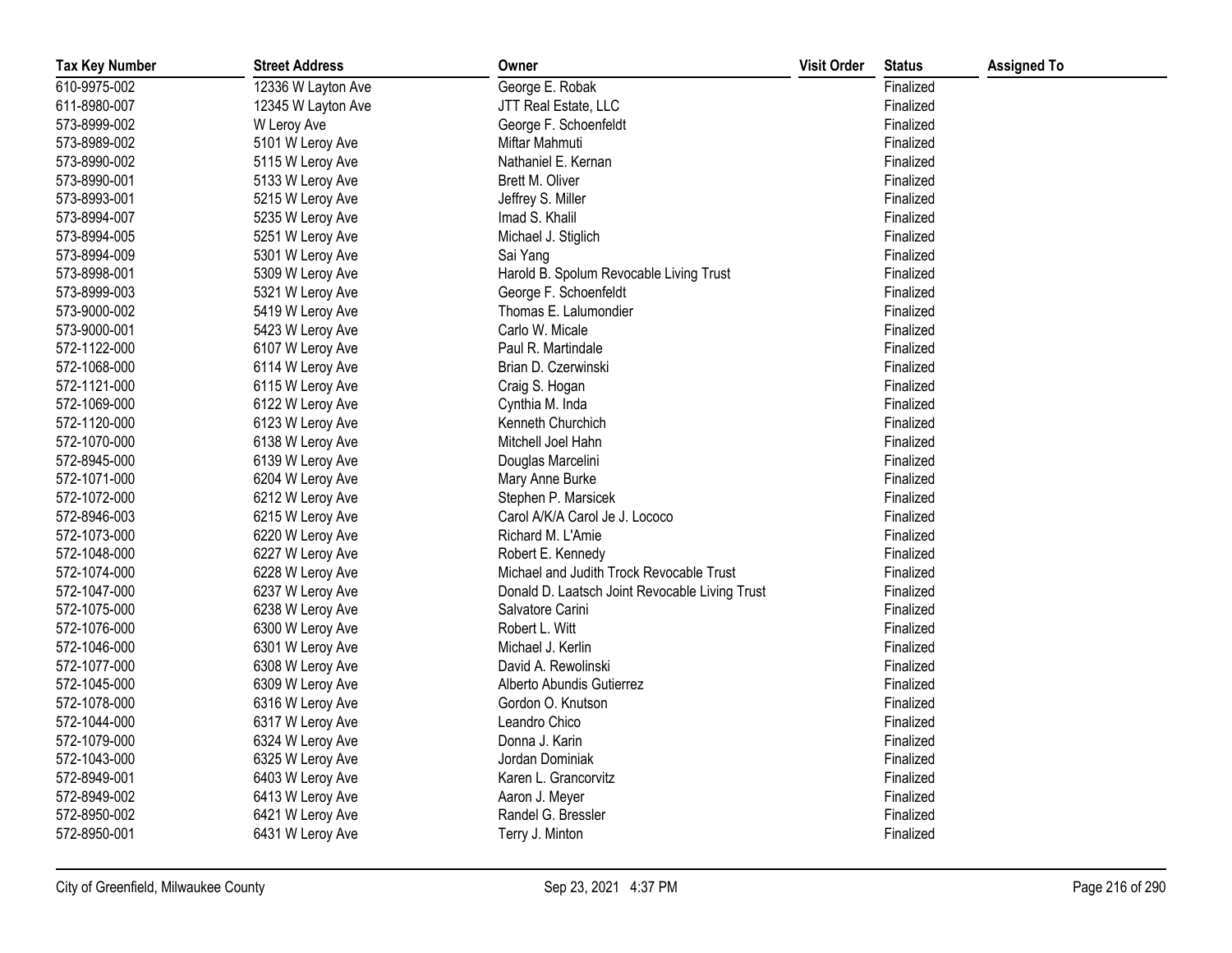| <b>Tax Key Number</b> | <b>Street Address</b> | Owner                                            | <b>Visit Order</b> | <b>Status</b> | <b>Assigned To</b> |
|-----------------------|-----------------------|--------------------------------------------------|--------------------|---------------|--------------------|
| 572-8956-002          | 6441 W Leroy Ave      | Joshua M. Eagan                                  |                    | Finalized     |                    |
| 572-8956-003          | 6501 W Leroy Ave      | Larry R. Hoskins                                 |                    | Finalized     |                    |
| 572-8957-000          | 6515 W Leroy Ave      | Wilbur L. Way                                    |                    | Finalized     |                    |
| 572-1176-000          | 6523 W Leroy Ave      | Julie K. Winkelmann                              |                    | Finalized     |                    |
| 572-1175-000          | 6531 W Leroy Ave      | Qudrat Ullah Ayaz                                |                    | Finalized     |                    |
| 572-1174-000          | 6539 W Leroy Ave      | Gamache Trust                                    |                    | Finalized     |                    |
| 572-1173-000          | 6601 W Leroy Ave      | Michael J. Lasocki                               |                    | Finalized     |                    |
| 572-1172-000          | 6613 W Leroy Ave      | Aaron P. Manske                                  |                    | Finalized     |                    |
| 572-1143-000          | 6624 W Leroy Ave      | <b>Thomas Xiong</b>                              |                    | Finalized     |                    |
| 572-1171-000          | 6625 W Leroy Ave      | Charles R. Bootz                                 |                    | Finalized     |                    |
| 572-1170-000          | 6629 W Leroy Ave      | Timothy M. Duellman                              |                    | Finalized     |                    |
| 572-1169-000          | 6643 W Leroy Ave      | <b>Brooke Feest</b>                              |                    | Finalized     |                    |
| 572-1154-000          | 6700 W Leroy Ave      | Frederick A. Stelter                             |                    | Finalized     |                    |
| 572-1168-000          | 6701 W Leroy Ave      | Scott R. Somppi                                  |                    | Finalized     |                    |
| 572-1167-000          | 6709 W Leroy Ave      | Alexander R. Patrie                              |                    | Finalized     |                    |
| 572-1153-000          | 6714 W Leroy Ave      | Colette J. Lendowski                             |                    | Finalized     |                    |
| 570-1028-000          | 7911 W Leroy Ave      | Zoran Trifkovic                                  |                    | Finalized     |                    |
| 570-1033-000          | 7912 W Leroy Ave      | Stephen Czaplewski                               |                    | Finalized     |                    |
| 570-1029-000          | 7925 W Leroy Ave      | Ricky W. Voit                                    |                    | Finalized     |                    |
| 570-1032-000          | 7926 W Leroy Ave      | Donald H. Lindner                                |                    | Finalized     |                    |
| 570-1030-000          | 7939 W Leroy Ave      | Noel Angelista Evangelista                       |                    | Finalized     |                    |
| 570-1031-000          | 7940 W Leroy Ave      | Jeremy A. Podolski                               |                    | Finalized     |                    |
| 570-1116-000          | 8015 W Leroy Ave      | Vitaliy Nykolyshyn                               |                    | Finalized     |                    |
| 570-1117-000          | 8020 W Leroy Ave      | Jacksone A. Howe                                 |                    | Finalized     |                    |
| 570-1115-000          | 8085 W Leroy Ave      | Ronald R. Bohdan                                 |                    | Finalized     |                    |
| 570-1080-002          | 8120 W Leroy Ave      | Drago Micic                                      |                    | Finalized     |                    |
| 570-1083-009          | 8146 W Leroy Ave      | Katherine D. Le Gant                             |                    | Finalized     |                    |
| 570-1084-000          | 8172 W Leroy Ave      | Diane A. Prom Revocable Trust Dtd 12/22/16 As An |                    | Finalized     |                    |
| 570-1085-000          | 8210 W Leroy Ave      | Ashfaq A. Mian                                   |                    | Finalized     |                    |
| 570-1086-000          | 8218 W Leroy Ave      | Weil Revocable Living Trust                      |                    | Finalized     |                    |
| 570-1087-000          | 8232 W Leroy Ave      | John Martell Jr Revocable Trust                  |                    | Finalized     |                    |
| 570-1060-000          | 8233 W Leroy Ave      | Mong K. Yang                                     |                    | Finalized     |                    |
| 570-1088-000          | 8248 W Leroy Ave      | Janice E. Schmidt                                |                    | Finalized     |                    |
| 570-1089-000          | 8260 W Leroy Ave      | Veronica S Yaklich Revocable Trust Dtd 11/21/17  |                    | Finalized     |                    |
| 615-1039-000          | 8886 W Lexington Ln   | Susan E. Scion-Seher                             |                    | Finalized     |                    |
| 615-1040-000          | 8888 W Lexington Ln   | Deborah J. Seeger                                |                    | Finalized     |                    |
| 620-9960-003          | W Loomis Rd           | Milo Meak Properties LLC                         |                    | Finalized     |                    |
| 648-0025-007          | W Loomis Rd           | Time Warner Cable Midwest LLC                    |                    | Finalized     |                    |
| 648-0018-009          | W Loomis Rd           | Bre Rook Sh Harbour Village LLC                  |                    | Finalized     |                    |
| 620-9939-001          | W Loomis Rd           | City of Greenfield                               |                    | Finalized     |                    |
| 600-9955-008          | W Loomis Rd           | City of Greenfield                               |                    | Finalized     |                    |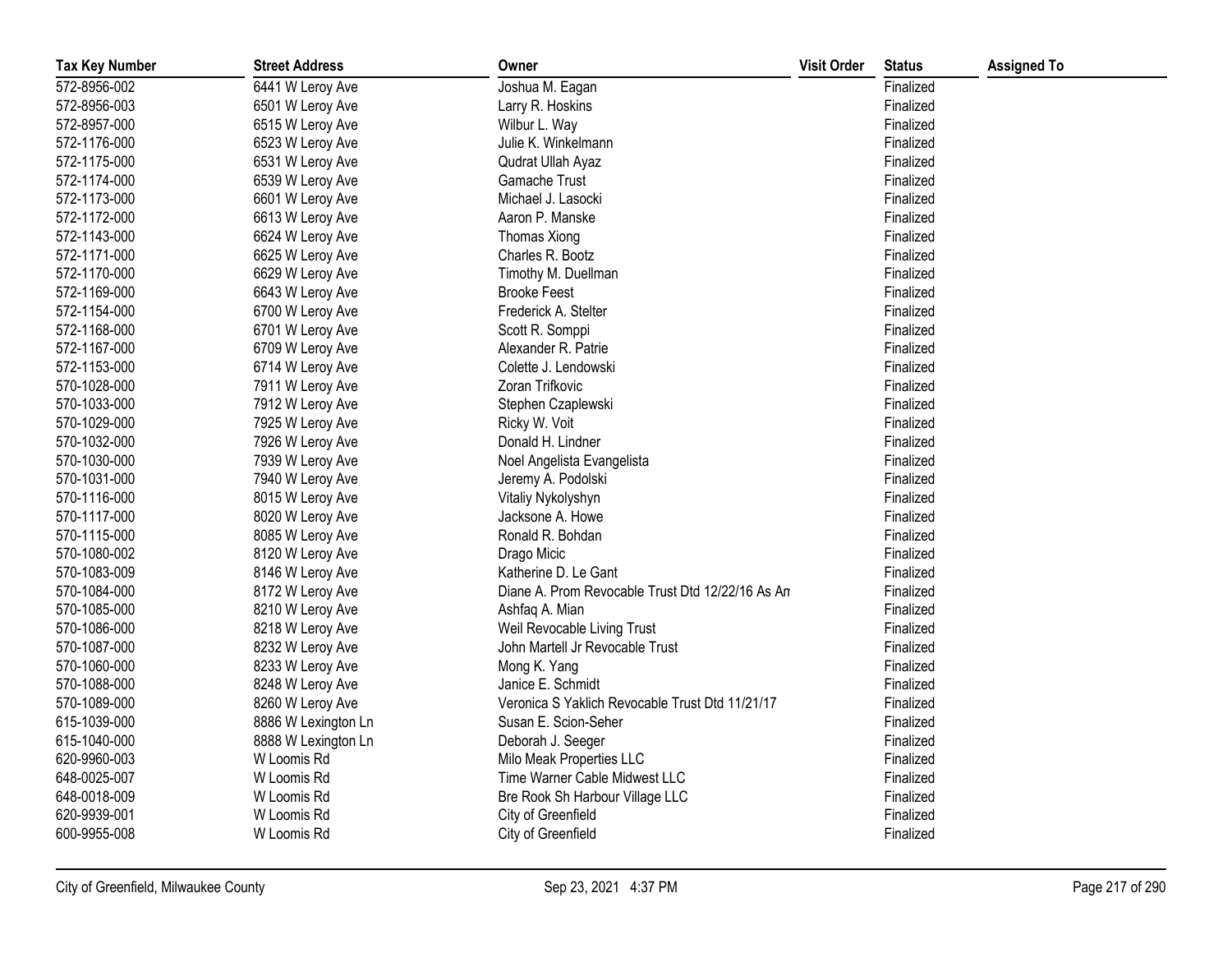| <b>Tax Key Number</b> | <b>Street Address</b> | Owner                                           | <b>Visit Order</b> | <b>Status</b> | <b>Assigned To</b> |
|-----------------------|-----------------------|-------------------------------------------------|--------------------|---------------|--------------------|
| 600-9956-007          | W Loomis Rd           | City of Greenfield                              |                    | Finalized     |                    |
| 600-9955-007          | W Loomis Rd           | City of Greenfield                              |                    | Finalized     |                    |
| 600-9955-005          | W Loomis Rd           | City of Greenfield                              |                    | Finalized     |                    |
| 620-9960-007          | W Loomis Rd           | Milo Meak Properties LLC                        |                    | Finalized     |                    |
| 553-0488-000          | 3118 W Loomis Rd      | Clark G. Barutha                                |                    | Finalized     |                    |
| 553-0490-000          | 3118 W Loomis Rd      | Clark G. Barutha                                |                    | Finalized     |                    |
| 553-0489-000          | 3118 W Loomis Rd      | Ronald J. Barutha                               |                    | Finalized     |                    |
| 553-0486-000          | 3124 W Loomis Rd      | Ronald J. Barutha Sr                            |                    | Finalized     |                    |
| 553-0487-000          | 3124 W Loomis Rd      | Ronald J. Barutha Sr                            |                    | Finalized     |                    |
| 553-0485-000          | 3128 W Loomis Rd      | Sakina Bint Hafiz Ahmad                         |                    | Finalized     |                    |
| 553-0484-000          | 3134 W Loomis Rd      | Amy K. Hagerty                                  |                    | Finalized     |                    |
| 553-0483-000          | 3200 W Loomis Rd      | Pct 2 LLC                                       |                    | Finalized     |                    |
| 553-0482-000          | 3206 W Loomis Rd      | Lisa M. Spengel                                 |                    | Finalized     |                    |
| 553-0481-000          | 3212 W Loomis Rd      | Angela M. Santiago                              |                    | Finalized     |                    |
| 553-0480-000          | 3218 W Loomis Rd      | Donald E. Reid                                  |                    | Finalized     |                    |
| 553-0479-000          | 3222 W Loomis Rd      | Susan D. Hansen                                 |                    | Finalized     |                    |
| 553-0478-000          | 3232 W Loomis Rd      | JF Real Estate LLC                              |                    | Finalized     |                    |
| 553-0443-001          | 3300 W Loomis Rd      | Kenneth Properties LLC                          |                    | Finalized     |                    |
| 553-9000-004          | 3301 W Loomis Rd      | Czarnecki Family LLC                            |                    | Finalized     |                    |
| 553-0442-000          | 3308 W Loomis Rd      | Planet Earth Properties LLC                     |                    | Finalized     |                    |
| 553-0440-001          | 3314 W Loomis Rd      | Nunuk Property LLC                              |                    | Finalized     |                    |
| 553-0436-001          | 3322 W Loomis Rd      | Frank M. Kleczka                                |                    | Finalized     |                    |
| 553-0435-001          | 3340 W Loomis Rd      | <b>Bright Rainbow LLC</b>                       |                    | Finalized     |                    |
| 553-0430-002          | 3374 W Loomis Rd      | VN Enterprises LLC                              |                    | Finalized     |                    |
| 553-0426-002          | 3390 W Loomis Rd      | Speedway LLC                                    |                    | Finalized     |                    |
| 576-9998-000          | 3400 W Loomis Rd      | Calk and Calk Real Estate LLC                   |                    | Finalized     |                    |
| 575-9000-000          | 3600 W Loomis Rd      | Milwaukee County                                |                    | Finalized     |                    |
| 575-8897-006          | 3645 W Loomis Rd      | SROA 3645 W. Loomis WI, LLC, A Delaware Limiter |                    | Finalized     |                    |
| 575-8898-000          | 3707 W Loomis Rd      | Loomis Blg LLC                                  |                    | Finalized     |                    |
| 575-0133-000          | 3711 W Loomis Rd      | Robert E. Boerner                               |                    | Finalized     |                    |
| 575-0134-000          | 3713 W Loomis Rd      | Alan J. Wagner                                  |                    | Finalized     |                    |
| 575-0135-000          | 3715 W Loomis Rd      | Karen Webb                                      |                    | Finalized     |                    |
| 575-0136-000          | 3717 W Loomis Rd      | George M. Dykhuizen                             |                    | Finalized     |                    |
| 575-0137-000          | 3719 W Loomis Rd      | Jane M. Ziller                                  |                    | Finalized     |                    |
| 575-0138-000          | 3721 W Loomis Rd      | Omer J. La Brecque                              |                    | Finalized     |                    |
| 575-0139-000          | 3723 W Loomis Rd      | Mike Winter                                     |                    | Finalized     |                    |
| 575-0140-000          | 3725 W Loomis Rd      | Staci M. Groshek                                |                    | Finalized     |                    |
| 575-0125-000          | 3731 W Loomis Rd      | Elaine M Miller Revocable Trust                 |                    | Finalized     |                    |
| 575-0126-000          | 3733 W Loomis Rd      | Marcia M Mitchell Trust                         |                    | Finalized     |                    |
| 575-0127-000          | 3735 W Loomis Rd      | Joseph Fischer                                  |                    | Finalized     |                    |
| 575-0128-000          | 3737 W Loomis Rd      | Nikolas R. Engelbert                            |                    | Finalized     |                    |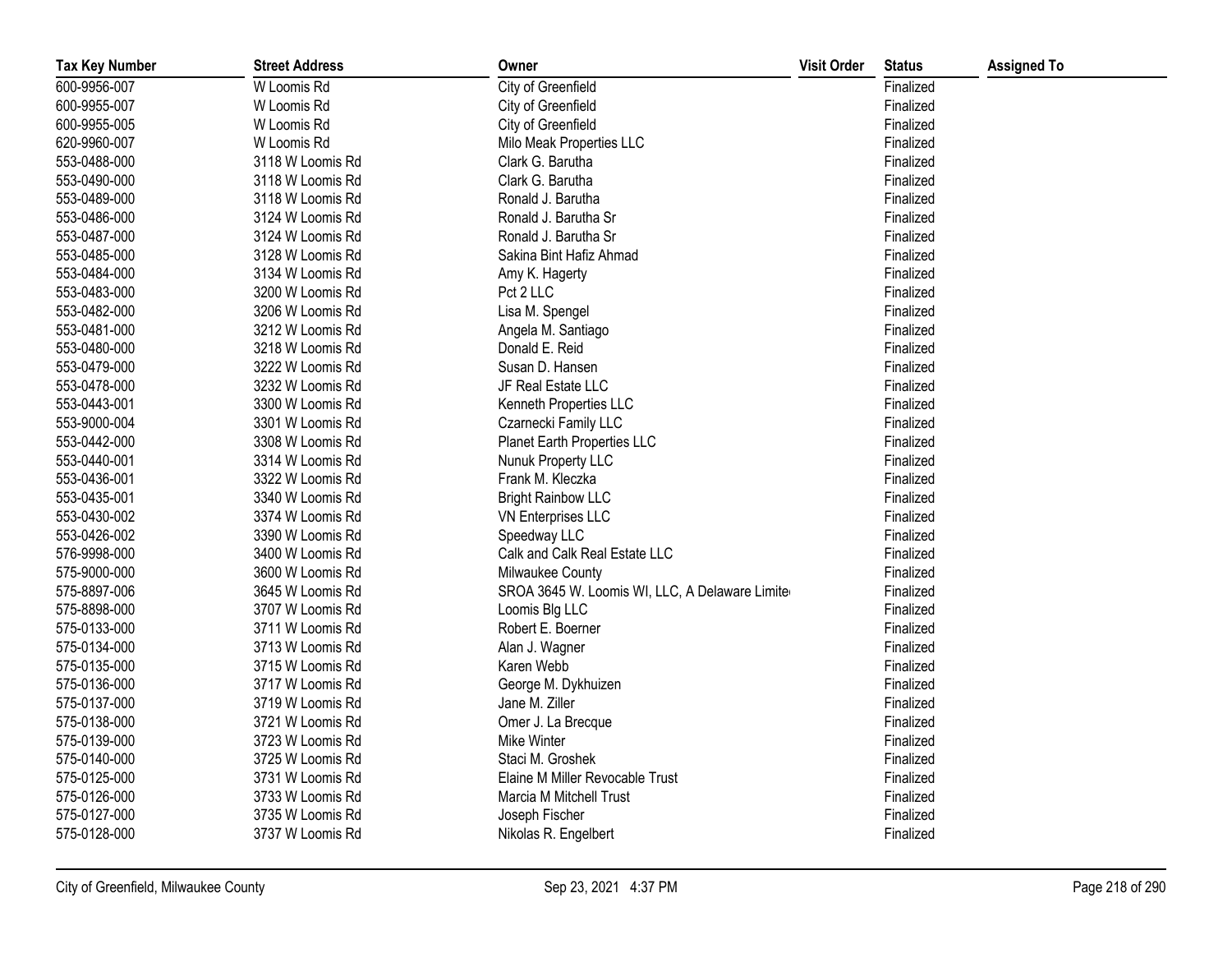| <b>Tax Key Number</b> | <b>Street Address</b> | Owner                                                | <b>Visit Order</b> | <b>Status</b> | <b>Assigned To</b> |
|-----------------------|-----------------------|------------------------------------------------------|--------------------|---------------|--------------------|
| 575-0129-000          | 3739 W Loomis Rd      | Joan Prifti                                          |                    | Finalized     |                    |
| 575-0130-000          | 3741 W Loomis Rd      | Leonard Jahnz                                        |                    | Finalized     |                    |
| 575-0131-000          | 3743 W Loomis Rd      | Sandra F. Ferry                                      |                    | Finalized     |                    |
| 575-0132-000          | 3745 W Loomis Rd      | Anne E. Staton                                       |                    | Finalized     |                    |
| 575-8902-002          | 3760 W Loomis Rd      | Heuler XVIII, LLC, A Wisconsin Limited Liability Con |                    | Finalized     |                    |
| 575-0093-000          | 3761 W Loomis Rd      | Timothy M. Hourigan                                  |                    | Finalized     |                    |
| 575-0094-000          | 3763 W Loomis Rd      | Scott J. Krueger                                     |                    | Finalized     |                    |
| 575-0095-000          | 3765 W Loomis Rd      | Joyce D. Muecke Revocable Living Trust               |                    | Finalized     |                    |
| 575-0096-000          | 3767 W Loomis Rd      | Angeline A. Frindell                                 |                    | Finalized     |                    |
| 575-0097-000          | 3769 W Loomis Rd      | Brett A. Filczer                                     |                    | Finalized     |                    |
| 575-0098-000          | 3771 W Loomis Rd      | Michael E Tuffey Revocable Trust                     |                    | Finalized     |                    |
| 575-0099-000          | 3773 W Loomis Rd      | Stephanie L. Grantham                                |                    | Finalized     |                    |
| 575-0100-000          | 3775 W Loomis Rd      | Glenn E. Hetzer                                      |                    | Finalized     |                    |
| 600-9971-003          | 4000 W Loomis Rd      | <b>Educators Credit Union</b>                        |                    | Finalized     |                    |
| 600-9960-004          | 4001 W Loomis Rd      | City of Greenfield                                   |                    | Finalized     |                    |
| 600-9971-002          | 4040 W Loomis Rd      | <b>Educators Credit Union</b>                        |                    | Finalized     |                    |
| 600-9960-003          | 4047 W Loomis Rd      | Cobalt Loomis, LLC                                   |                    | Finalized     |                    |
| 600-0123-001          | 4060 W Loomis Rd      | McFin LLC                                            |                    | Finalized     |                    |
| 600-9962-001          | 4061 W Loomis Rd      | Cobalt Loomis, LLC                                   |                    | Finalized     |                    |
| 600-0121-000          | 4100 W Loomis Rd      | Kurian Enterprises, LLC                              |                    | Finalized     |                    |
| 600-9970-014          | 4120 W Loomis Rd      | Sandi Whitmore                                       |                    | Finalized     |                    |
| 600-1001-000          | 4131 W Loomis Rd      | ARHC LMGFDWI101 LLC                                  |                    | Finalized     |                    |
| 600-9966-001          | 4145 W Loomis Rd      | Timothy S. Boyea                                     |                    | Finalized     |                    |
| 600-9970-011          | 4160 W Loomis Rd      | 6801 LLC                                             |                    | Finalized     |                    |
| 600-9967-001          | 4205 W Loomis Rd      | Cobalt Loomis, LLC                                   |                    | Finalized     |                    |
| 600-9969-002          | 4230 W Loomis Rd      | Shaf International                                   |                    | Finalized     |                    |
| 600-9958-001          | 4239 W Loomis Rd      | City of Greenfield                                   |                    | Finalized     |                    |
| 600-9957-002          | 4253 W Loomis Rd      | City of Greenfield                                   |                    | Finalized     |                    |
| 601-0373-001          | 4340 W Loomis Rd      | 4340 W Loomis Rd LLC                                 |                    | Finalized     |                    |
| 601-9854-001          | 4365 W Loomis Rd      | <b>Cobalt Development Holdings LLC</b>               |                    | Finalized     |                    |
| 601-9853-001          | 4377 W Loomis Rd      | Cobalt Loomis, LLC                                   |                    | Finalized     |                    |
| 601-0381-001          | 4390 W Loomis Rd      | Kiriaki Inc                                          |                    | Finalized     |                    |
| 620-9989-003          | 4405 W Loomis Rd      | Agya Paul P. Sidhu                                   |                    | Finalized     |                    |
| 620-9989-004          | 4415 W Loomis Rd      | Agya Paul P. Sidhu                                   |                    | Finalized     |                    |
| 620-9990-000          | 4441 W Loomis Rd      | Paul D. Mac Avaney                                   |                    | Finalized     |                    |
| 620-9979-005          | 4448 W Loomis Rd      | ARHC WIGNFWI01, LLC                                  |                    | Finalized     |                    |
| 620-9991-000          | 4455 W Loomis Rd      | Jesus Reyes                                          |                    | Finalized     |                    |
| 620-9992-000          | 4485 W Loomis Rd      | Carmen I. Martinez                                   |                    | Finalized     |                    |
| 620-9979-004          | 4500 W Loomis Rd      | SMV Greenfield LLC                                   |                    | Finalized     |                    |
| 620-9993-000          | 4501 W Loomis Rd      | Peter Grigg                                          |                    | Finalized     |                    |
| 620-9994-001          | 4505 W Loomis Rd      | Annette E. Holvey                                    |                    | Finalized     |                    |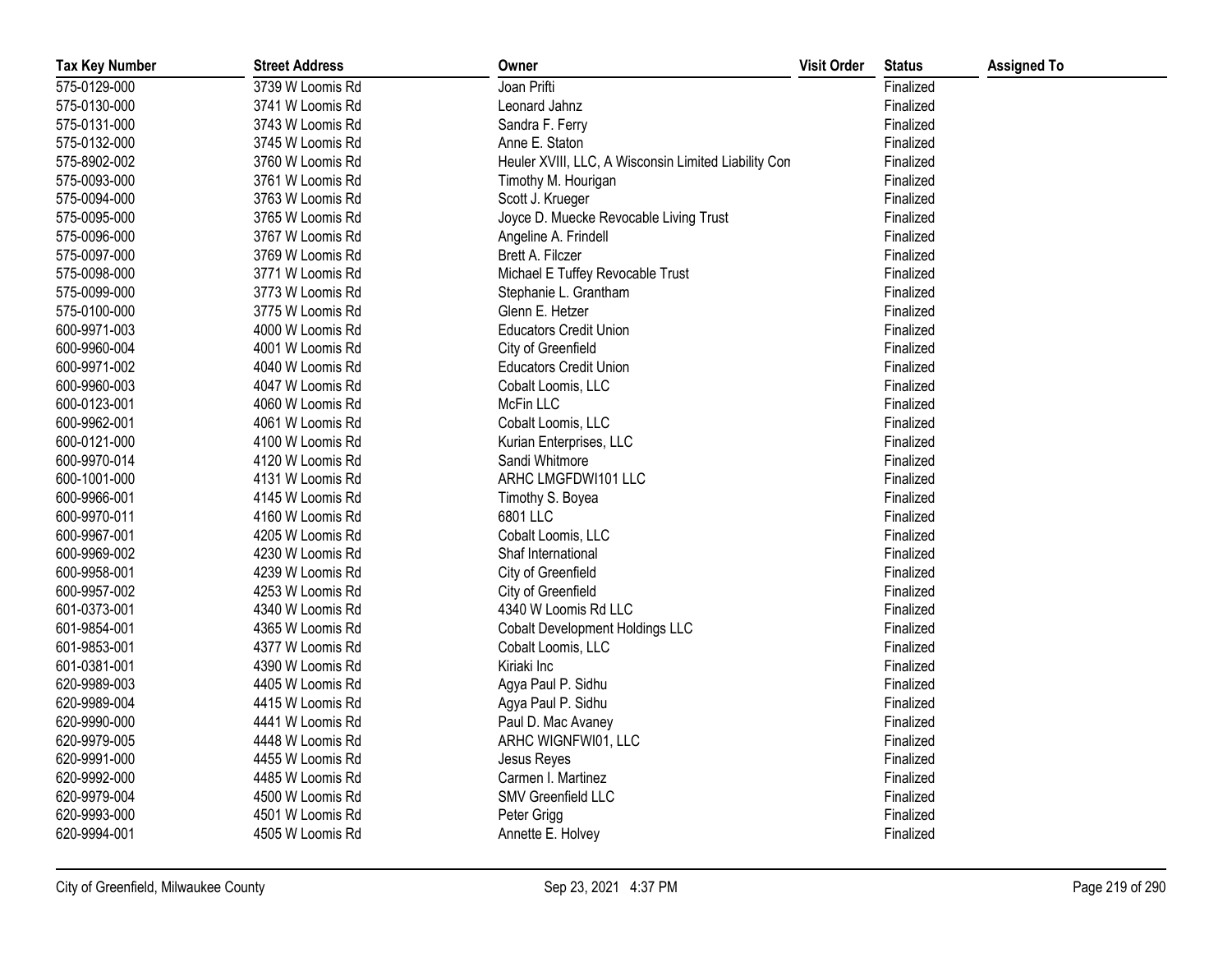| <b>Tax Key Number</b> | <b>Street Address</b> | Owner                                    | <b>Visit Order</b> | <b>Status</b> | <b>Assigned To</b> |
|-----------------------|-----------------------|------------------------------------------|--------------------|---------------|--------------------|
| 620-9982-000          | 4510 W Loomis Rd      | Conway Properties, LLC                   |                    | Finalized     |                    |
| 620-9939-002          | 4527 W Loomis Rd      | John P. McEown                           |                    | Finalized     |                    |
| 620-9957-000          | 4600 W Loomis Rd      | 4600 Loomis Rd Property, LLC             |                    | Finalized     |                    |
| 620-9942-002          | 4615 W Loomis Rd      | Megan L. Braun                           |                    | Finalized     |                    |
| 620-9940-002          | 4625 W Loomis Rd      | <b>Edward Fenger</b>                     |                    | Finalized     |                    |
| 620-9956-002          | 4640 W Loomis Rd      | <b>RBS LLC</b>                           |                    | Finalized     |                    |
| 620-0006-000          | 4701 W Loomis Rd      | Leopoldo Mario Vazqu Carrasco            |                    | Finalized     |                    |
| 620-9956-001          | 4710 W Loomis Rd      | Henry N Rosler LLC                       |                    | Finalized     |                    |
| 620-9943-001          | 4721 W Loomis Rd      | <b>Matthew Nichols</b>                   |                    | Finalized     |                    |
| 620-9943-002          | 4731 W Loomis Rd      | Mackenzie J. Iwen                        |                    | Finalized     |                    |
| 620-9944-001          | 4751 W Loomis Rd      | Truong Ly                                |                    | Finalized     |                    |
| 620-9954-000          | 4800 W Loomis Rd      | <b>Edge Trust</b>                        |                    | Finalized     |                    |
| 620-9945-001          | 4801 W Loomis Rd      | Jorge T. Uzquiano                        |                    | Finalized     |                    |
| 620-9946-000          | 4805 W Loomis Rd      | Esmeralda Sanchez A/K/A Esmeralda Barraj |                    | Finalized     |                    |
| 620-9947-000          | 4809 W Loomis Rd      | Mark A. Middleman                        |                    | Finalized     |                    |
| 620-9948-000          | 4811 W Loomis Rd      | Zacharie W. Wilcott                      |                    | Finalized     |                    |
| 620-9958-000          | 4820 W Loomis Rd      | Loomis Development LLC                   |                    | Finalized     |                    |
| 620-9959-000          | 4830 W Loomis Rd      | Milo Meak Properties, LLC                |                    | Finalized     |                    |
| 620-9953-000          | 4840 W Loomis Rd      | Jesus Sendejo Jr                         |                    | Finalized     |                    |
| 620-9949-000          | 4843 W Loomis Rd      | Daniel Crogan                            |                    | Finalized     |                    |
| 620-9950-006          | 4855 W Loomis Rd      | Timothy M. Kirst                         |                    | Finalized     |                    |
| 620-9951-003          | 4911 W Loomis Rd      | Jose G. Lozoya Sr                        |                    | Finalized     |                    |
| 620-9952-000          | 4920 W Loomis Rd      | Milo Meak Properties, LLC                |                    | Finalized     |                    |
| 620-9960-006          | 4930 W Loomis Rd      | Milo Meak Properties LLC                 |                    | Finalized     |                    |
| 620-9951-001          | 4935 W Loomis Rd      | Augustino's Service Station              |                    | Finalized     |                    |
| 620-9965-001          | 4958 W Loomis Rd      | Hair Mania Studios LLC                   |                    | Finalized     |                    |
| 620-9967-000          | 5000 W Loomis Rd      | Wauwatosa Savings Bank                   |                    | Finalized     |                    |
| 647-9977-002          | 5005 W Loomis Rd      | R.L. Starr Revocable Trust               |                    | Finalized     |                    |
| 647-9977-003          | 5011 W Loomis Rd      | Cody Properties, LLC                     |                    | Finalized     |                    |
| 647-9976-001          | 5030 W Loomis Rd      | <b>BNR</b> Inc                           |                    | Finalized     |                    |
| 647-9974-001          | 5045 W Loomis Rd      | Longshots, Inc.                          |                    | Finalized     |                    |
| 647-9973-000          | 5049 W Loomis Rd      | Naser Berisha                            |                    | Finalized     |                    |
| 648-0031-003          | 5110 W Loomis Rd      | Thomas J. Schmitz                        |                    | Finalized     |                    |
| 648-0029-002          | 5130 W Loomis Rd      | Lee R. Barczak                           |                    | Finalized     |                    |
| 648-0028-002          | 5150 W Loomis Rd      | James C. Mier                            |                    | Finalized     |                    |
| 648-0027-003          | 5200 W Loomis Rd      | M & O Loomis Properties LLC              |                    | Finalized     |                    |
| 648-8994-006          | 5211 W Loomis Rd      | 5211 LLC                                 |                    | Finalized     |                    |
| 648-8994-004          | 5213 W Loomis Rd      | JJC Rental Properties LLC                |                    | Finalized     |                    |
| 648-8994-005          | 5215 W Loomis Rd      | 5211 LLC                                 |                    | Finalized     |                    |
| 648-1050-000          | 5219 W Loomis Rd      | Mohit V. Sharma                          |                    | Finalized     |                    |
| 648-1051-000          | 5221 W Loomis Rd      | James P. Nadolny                         |                    | Finalized     |                    |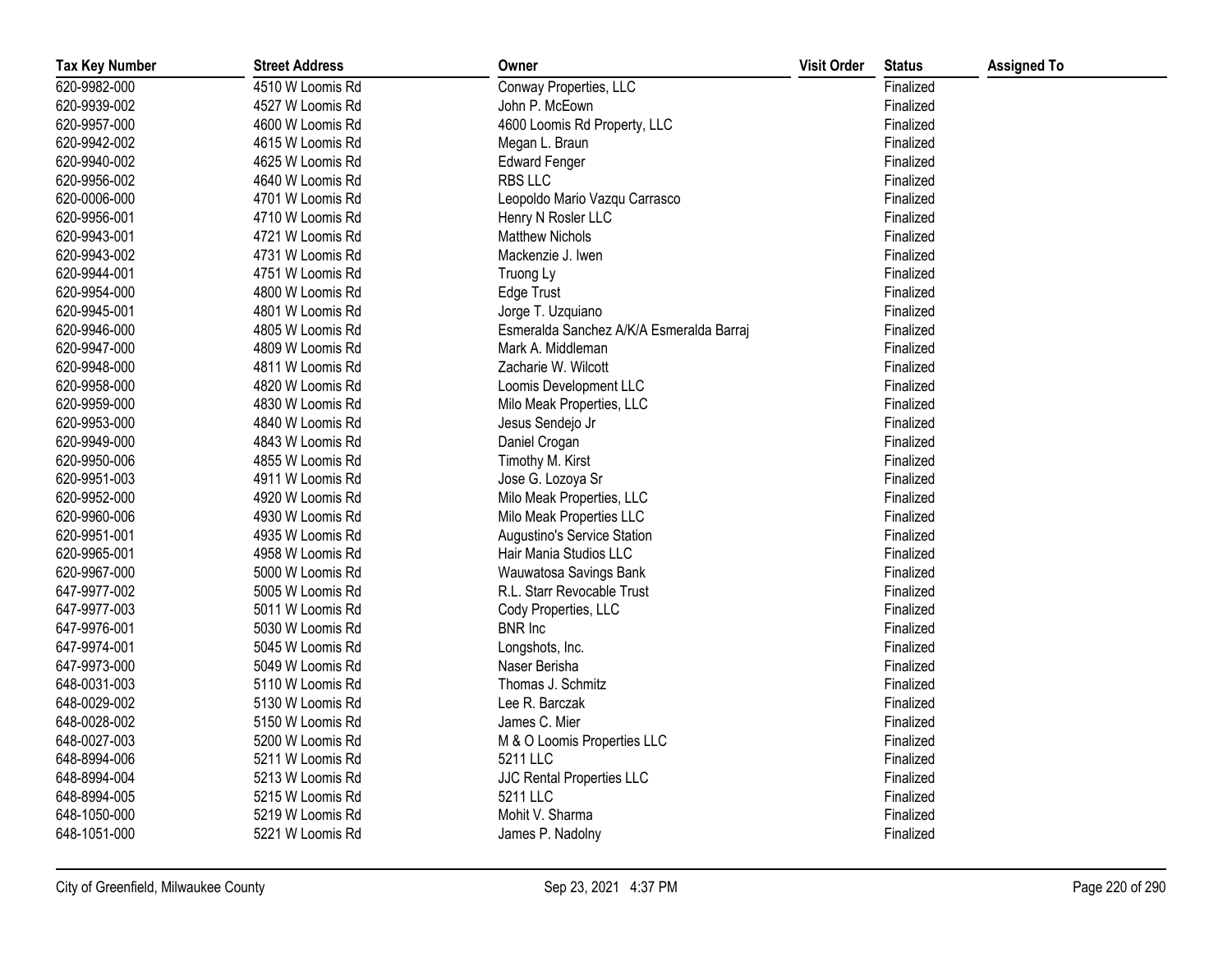| <b>Tax Key Number</b> | <b>Street Address</b> | Owner                      | <b>Visit Order</b> | <b>Status</b> | <b>Assigned To</b> |
|-----------------------|-----------------------|----------------------------|--------------------|---------------|--------------------|
| 648-1052-000          | 5223 W Loomis Rd      | Karen Guangchun Cui        |                    | Finalized     |                    |
| 648-1053-000          | 5225 W Loomis Rd      | James Silverstone          |                    | Finalized     |                    |
| 648-1054-000          | 5227 W Loomis Rd      | Amanda Porubsky            |                    | Finalized     |                    |
| 648-1055-000          | 5229 W Loomis Rd      | Patricia K. Collins        |                    | Finalized     |                    |
| 648-0025-008          | 5230 W Loomis Rd      | <b>KCP RE LLC</b>          |                    | Finalized     |                    |
| 648-1056-000          | 5231 W Loomis Rd      | Charles C. MacPherran III  |                    | Finalized     |                    |
| 648-1057-000          | 5233 W Loomis Rd      | Bruce H. Boehlen           |                    | Finalized     |                    |
| 648-0008-003          | 5235 W Loomis Rd      | Haiffa Oil, LLC            |                    | Finalized     |                    |
| 648-0024-000          | 5310 W Loomis Rd      | Allen C. Owen              |                    | Finalized     |                    |
| 648-0023-004          | 5340 W Loomis Rd      | Loomis Road DBD, LLC       |                    | Finalized     |                    |
| 648-0019-003          | 5404 W Loomis Rd      | GGNSC Greenfield LLC #3624 |                    | Finalized     |                    |
| 553-0473-000          | W Lynndale Ave        | <b>ICY LLC</b>             |                    | Finalized     |                    |
| 553-0464-000          | 3131 W Lynndale Ave   | Marshall M. Klevenow       |                    | Finalized     |                    |
| 553-0465-000          | 3137 W Lynndale Ave   | Susan Hansen               |                    | Finalized     |                    |
| 553-0466-000          | 3139 W Lynndale Ave   | George D. Kolintzas Sr     |                    | Finalized     |                    |
| 553-0467-000          | 3149 W Lynndale Ave   | <b>Taw Taw</b>             |                    | Finalized     |                    |
| 553-0468-000          | 3201 W Lynndale Ave   | Tyler A. Krause            |                    | Finalized     |                    |
| 553-0469-000          | 3203 W Lynndale Ave   | Jamie Shawn Bruce          |                    | Finalized     |                    |
| 553-0470-000          | 3209 W Lynndale Ave   | Ronald J. Barutha          |                    | Finalized     |                    |
| 553-0317-000          | 3210 W Lynndale Ave   | Joseph R. Wallenhorst      |                    | Finalized     |                    |
| 553-0471-000          | 3215 W Lynndale Ave   | Xiangdong Miao             |                    | Finalized     |                    |
| 553-0472-000          | 3219 W Lynndale Ave   | <b>ICY LLC</b>             |                    | Finalized     |                    |
| 553-0474-000          | 3231 W Lynndale Ave   | Dawn Swanagan              |                    | Finalized     |                    |
| 553-0475-000          | 3235 W Lynndale Ave   | Richard A. Baehring        |                    | Finalized     |                    |
| 553-0476-000          | 3241 W Lynndale Ave   | L7 Investments,, LLC       |                    | Finalized     |                    |
| 553-0477-000          | 3245 W Lynndale Ave   | Kurt W. Lehnhoff           |                    | Finalized     |                    |
| 553-0446-000          | 3307 W Lynndale Ave   | Steggeman Investments LLC  |                    | Finalized     |                    |
| 553-0408-000          | 3310 W Lynndale Ave   | Gail M. Schmelebeck        |                    | Finalized     |                    |
| 553-0447-000          | 3313 W Lynndale Ave   | Monique M. Galarza         |                    | Finalized     |                    |
| 553-0448-000          | 3319 W Lynndale Ave   | Luis Rodriguez             |                    | Finalized     |                    |
| 553-0407-000          | 3320 W Lynndale Ave   | Jose Dejesus Hernandez     |                    | Finalized     |                    |
| 553-0449-000          | 3325 W Lynndale Ave   | Isidoro Lopez              |                    | Finalized     |                    |
| 553-0450-000          | 3329 W Lynndale Ave   | Jozef Lul                  |                    | Finalized     |                    |
| 553-0406-000          | 3330 W Lynndale Ave   | Aidimer Hichez             |                    | Finalized     |                    |
| 553-0451-000          | 3335 W Lynndale Ave   | Anita E. Albright          |                    | Finalized     |                    |
| 553-0452-000          | 3339 W Lynndale Ave   | Laura Barron Cabriales     |                    | Finalized     |                    |
| 553-0405-000          | 3344 W Lynndale Ave   | Diana E. Beierle           |                    | Finalized     |                    |
| 553-0453-000          | 3345 W Lynndale Ave   | Khurram Shakeel            |                    | Finalized     |                    |
| 553-0404-000          | 3350 W Lynndale Ave   | Raymond Kastern III        |                    | Finalized     |                    |
| 553-0454-001          | 3351 W Lynndale Ave   | Carol S. Wolfmeyer         |                    | Finalized     |                    |
| 553-0403-000          | 3354 W Lynndale Ave   | Shafik Botros              |                    | Finalized     |                    |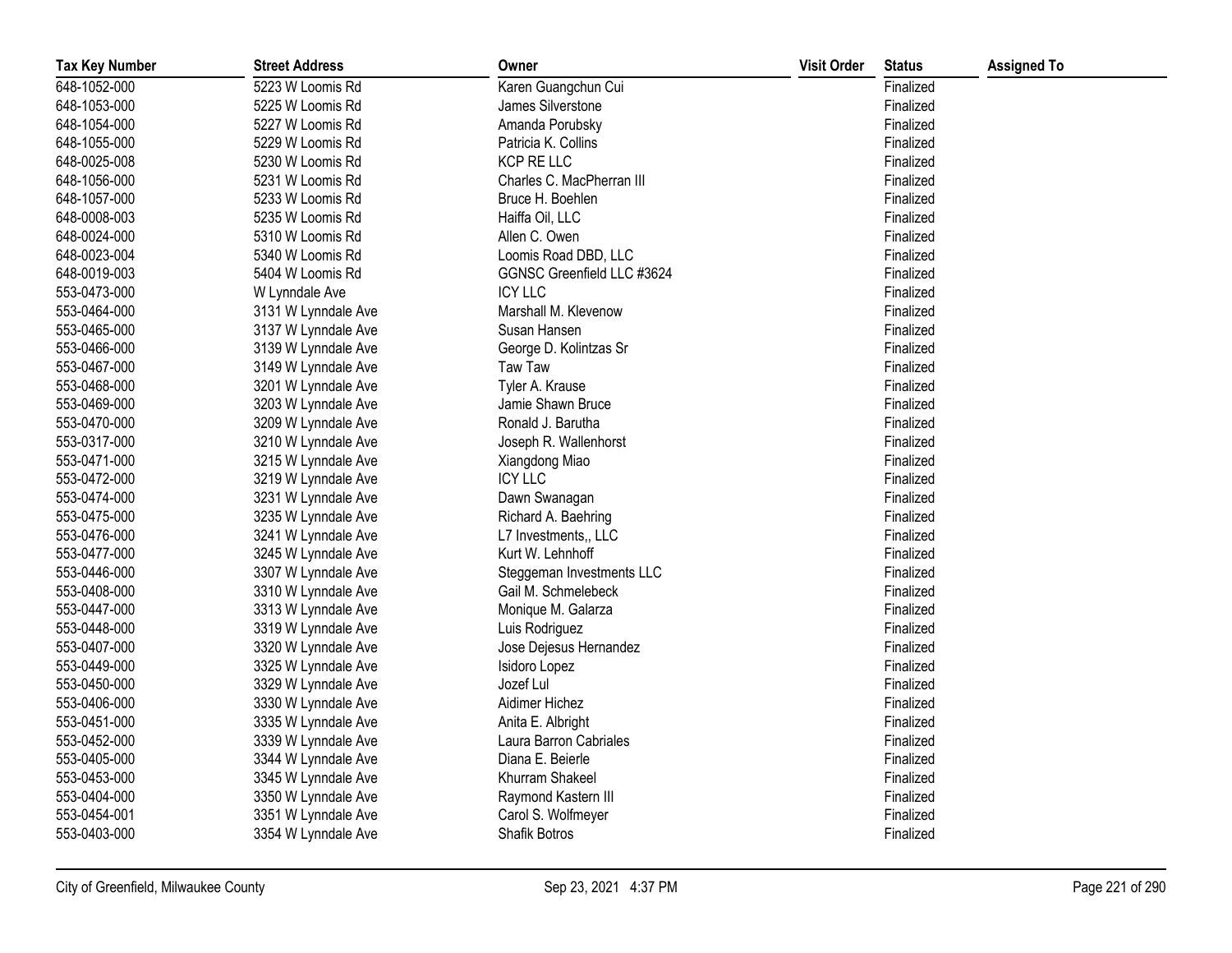| <b>Tax Key Number</b> | <b>Street Address</b>     | Owner                                        | <b>Visit Order</b> | <b>Status</b> | <b>Assigned To</b> |
|-----------------------|---------------------------|----------------------------------------------|--------------------|---------------|--------------------|
| 553-0402-000          | 3400 W Lynndale Ave       | William G. and Mary A. McCluskey Trust       |                    | Finalized     |                    |
| 553-0456-000          | 3405 W Lynndale Ave       | Jean M. Wachs                                |                    | Finalized     |                    |
| 553-0401-000          | 3406 W Lynndale Ave       | Joanne M. Malkowski                          |                    | Finalized     |                    |
| 553-0457-000          | 3411 W Lynndale Ave       | <b>Courtney Smith</b>                        |                    | Finalized     |                    |
| 553-0400-000          | 3412 W Lynndale Ave       | Jessica R. Peterson                          |                    | Finalized     |                    |
| 553-0458-000          | 3417 W Lynndale Ave       | Roy M. Gallegos                              |                    | Finalized     |                    |
| 553-0399-000          | 3420 W Lynndale Ave       | Todd A. Rego                                 |                    | Finalized     |                    |
| 553-0459-000          | 3423 W Lynndale Ave       | Elizabeth Rodriguez Dilan                    |                    | Finalized     |                    |
| 553-0460-000          | 3427 W Lynndale Ave       | Ronald Behrendt                              |                    | Finalized     |                    |
| 553-0461-000          | 3433 W Lynndale Ave       | Christopher Vail                             |                    | Finalized     |                    |
| 553-0462-000          | 3437 W Lynndale Ave       | David E. Melton                              |                    | Finalized     |                    |
| 553-0463-000          | 3445 W Lynndale Ave       | Humberto Jimenez                             |                    | Finalized     |                    |
| 553-0415-001          | 3455 W Lynndale Ave       | Jayme C. Zidar                               |                    | Finalized     |                    |
| 646-9984-001          | 5130 S Mallard Cir        | Susan Delonge                                |                    | Finalized     |                    |
| 646-9983-000          | 5131 S Mallard Cir        | <b>Rick Kolosso</b>                          |                    | Finalized     |                    |
| 646-9991-001          | 5140 S Mallard Cir        | Donald Carlson                               |                    | Finalized     |                    |
| 646-9982-000          | 5141 S Mallard Cir        | Michael Woulfe                               |                    | Finalized     |                    |
| 646-9990-001          | 5150 S Mallard Cir        | Mark Ueberfluss                              |                    | Finalized     |                    |
| 646-9986-001          | 5164 S Mallard Cir        | Wisniewski Revocable Trust                   |                    | Finalized     |                    |
| 646-9980-001          | 5165 S Mallard Cir        | Patsy A. Bishop                              |                    | Finalized     |                    |
| 646-9989-001          | 5170 S Mallard Cir        | Stephanie S. Conard                          |                    | Finalized     |                    |
| 646-9987-001          | 5200 S Mallard Cir        | Andrew J. Schneider                          |                    | Finalized     |                    |
| 646-9979-000          | 5205 S Mallard Cir        | Aleksandar Causevic                          |                    | Finalized     |                    |
| 645-0024-000          | 2728 W Mallory Ave        | Clyde L. Scherbarth                          |                    | Finalized     |                    |
| 645-0029-000          | 2801 W Mallory Ave        | James Malmarowski                            |                    | Finalized     |                    |
| 645-0037-000          | 2821 W Mallory Ave        | Vincent G. Reed                              |                    | Finalized     |                    |
| 645-0095-000          | 3006 W Mallory Ave        | Nathaniel A. Matthews                        |                    | Finalized     |                    |
| 645-0096-002          | 3022 W Mallory Ave        | Hassan Khalid                                |                    | Finalized     |                    |
| 647-1193-000          | 4343 W Mallory Ave        | Ali Kareem                                   |                    | Finalized     |                    |
| 647-1192-000          | 4375 W Mallory Ave        | Joseph Dent                                  |                    | Finalized     |                    |
| 647-1199-000          | 4402 W Mallory Ave        | Shannon F. Smith                             |                    | Finalized     |                    |
| 647-1201-000          | 4405 W Mallory Ave        | Stonewater Ridge Homeowner's Association Inc |                    | Finalized     |                    |
| 647-1200-000          | 4440 W Mallory Ave        | Paul Singer                                  |                    | Finalized     |                    |
| 691-0071-000          | 3195 W Mangold Ave Unit A | Jeffrey L. Fritschler                        |                    | Finalized     |                    |
| 691-0072-000          | 3195 W Mangold Ave Unit B | John Pintar                                  |                    | Finalized     |                    |
| 691-0073-000          | 3195 W Mangold Ave Unit C | Greg Turtenwald                              |                    | Finalized     |                    |
| 691-0074-000          | 3195 W Mangold Ave Unit D | David A. Fagan                               |                    | Finalized     |                    |
| 691-0075-000          | 3195 W Mangold Ave Unit E | Stephanie Mooney                             |                    | Finalized     |                    |
| 691-0076-000          | 3195 W Mangold Ave Unit F | Isaac Guelmi                                 |                    | Finalized     |                    |
| 691-0077-000          | 3195 W Mangold Ave Unit G | Linda S. Dahle                               |                    | Finalized     |                    |
| 691-0078-000          | 3195 W Mangold Ave Unit H | William P. Gregson                           |                    | Finalized     |                    |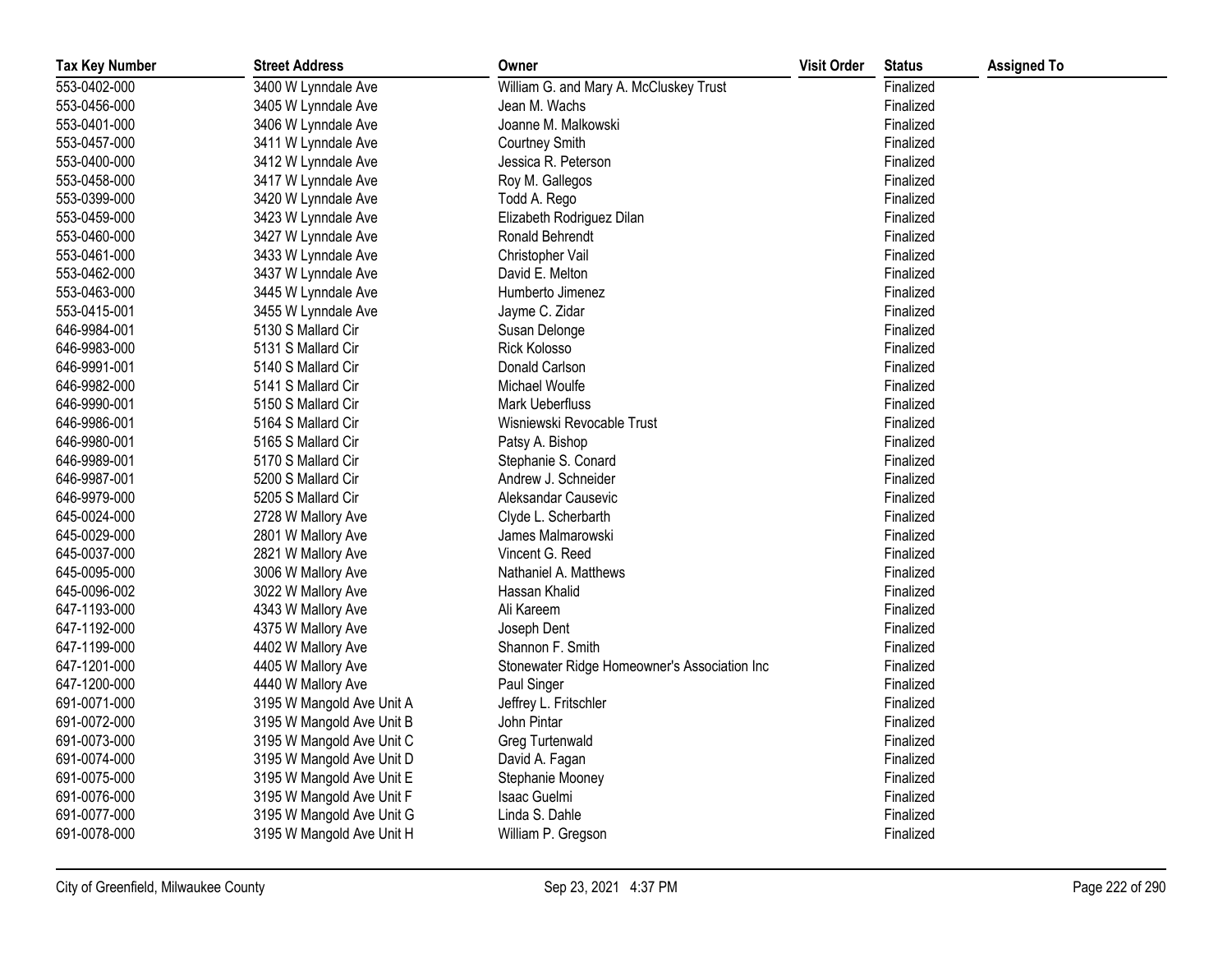| <b>Tax Key Number</b> | <b>Street Address</b>     | Owner                            | <b>Visit Order</b> | <b>Status</b> | <b>Assigned To</b> |
|-----------------------|---------------------------|----------------------------------|--------------------|---------------|--------------------|
| 691-0079-000          | 3207 W Mangold Ave Unit A | Jorge J. Olmo Garcia             |                    | Finalized     |                    |
| 691-0080-000          | 3207 W Mangold Ave Unit B | Bernadine A. Hauke               |                    | Finalized     |                    |
| 691-0081-000          | 3207 W Mangold Ave Unit C | Joanne Heaney                    |                    | Finalized     |                    |
| 691-0082-000          | 3207 W Mangold Ave Unit D | Elizabeth M. Kleibor             |                    | Finalized     |                    |
| 691-0083-000          | 3207 W Mangold Ave Unit E | William R Tobias Revocable Trust |                    | Finalized     |                    |
| 691-0084-000          | 3207 W Mangold Ave Unit F | Kyle J. Sands                    |                    | Finalized     |                    |
| 691-0085-000          | 3207 W Mangold Ave Unit G | Djuro Tesla                      |                    | Finalized     |                    |
| 691-0086-000          | 3207 W Mangold Ave Unit H | Lacey M. Panzarella              |                    | Finalized     |                    |
| 691-0087-000          | 3215 W Mangold Ave Unit A | PB Management LLC                |                    | Finalized     |                    |
| 691-0088-000          | 3215 W Mangold Ave Unit B | Russell J. Barbian               |                    | Finalized     |                    |
| 691-0089-000          | 3215 W Mangold Ave Unit C | Jean A. Switala                  |                    | Finalized     |                    |
| 691-0090-000          | 3215 W Mangold Ave Unit D | Steven A. Zahorik                |                    | Finalized     |                    |
| 691-0091-000          | 3215 W Mangold Ave Unit E | Zarina Zafar                     |                    | Finalized     |                    |
| 691-0092-000          | 3215 W Mangold Ave Unit F | Peter T. Domanos                 |                    | Finalized     |                    |
| 691-0093-000          | 3215 W Mangold Ave Unit G | Joanne M. Hoeft                  |                    | Finalized     |                    |
| 691-0094-000          | 3215 W Mangold Ave Unit H | Harry Jashinsky                  |                    | Finalized     |                    |
| 691-0095-000          | 3233 W Mangold Ave Unit A | David L. Bohn                    |                    | Finalized     |                    |
| 691-0096-000          | 3233 W Mangold Ave Unit B | Sector 7G, LLC                   |                    | Finalized     |                    |
| 691-0097-000          | 3233 W Mangold Ave Unit C | Michael DeNicola                 |                    | Finalized     |                    |
| 691-0098-000          | 3233 W Mangold Ave Unit D | Scott A. Nelson                  |                    | Finalized     |                    |
| 691-0099-000          | 3233 W Mangold Ave Unit E | Scott P. Myers                   |                    | Finalized     |                    |
| 691-0100-000          | 3233 W Mangold Ave Unit F | Sylvia Toy                       |                    | Finalized     |                    |
| 691-0101-000          | 3233 W Mangold Ave Unit G | <b>Bosko Simic</b>               |                    | Finalized     |                    |
| 691-0102-000          | 3233 W Mangold Ave Unit H | Julianne E. Yopps                |                    | Finalized     |                    |
| 691-0103-000          | 3242 W Mangold Ave Unit A | Lisa J. Pero                     |                    | Finalized     |                    |
| 691-0104-000          | 3242 W Mangold Ave Unit B | Jennifer J. Lambert              |                    | Finalized     |                    |
| 691-0105-000          | 3242 W Mangold Ave Unit C | Peter Domanos                    |                    | Finalized     |                    |
| 691-0106-000          | 3242 W Mangold Ave Unit D | Sharon Ann Lange                 |                    | Finalized     |                    |
| 691-0107-000          | 3242 W Mangold Ave Unit E | Christopher M. Schutte           |                    | Finalized     |                    |
| 691-0108-000          | 3242 W Mangold Ave Unit F | Jeffrey A. Muth                  |                    | Finalized     |                    |
| 691-0109-000          | 3242 W Mangold Ave Unit G | <b>Cheryl Hintz</b>              |                    | Finalized     |                    |
| 691-0110-000          | 3242 W Mangold Ave Unit H | James R. Blochowicz              |                    | Finalized     |                    |
| 691-0038-000          | 3400 W Mangold Ave        | Laura J. Zanoni                  |                    | Finalized     |                    |
| 691-0051-000          | 3401 W Mangold Ave        | Kevin P. LaCoursiere             |                    | Finalized     |                    |
| 691-0052-000          | 3417 W Mangold Ave        | Joseph G. Robb                   |                    | Finalized     |                    |
| 691-0037-000          | 3422 W Mangold Ave        | Patricia Beidatsch Living Trust  |                    | Finalized     |                    |
| 691-0053-000          | 3431 W Mangold Ave        | Anthony Lukaszewski              |                    | Finalized     |                    |
| 691-0036-000          | 3444 W Mangold Ave        | Brian G. Beidatsch               |                    | Finalized     |                    |
| 691-0054-000          | 3447 W Mangold Ave        | Joseph C. Brielmaier IV          |                    | Finalized     |                    |
| 692-8971-003          | 3521 W Mangold Ave        | Ramon Arteaga                    |                    | Finalized     |                    |
| 692-8971-004          | 3545 W Mangold Ave        | Kalib Hrbacek                    |                    | Finalized     |                    |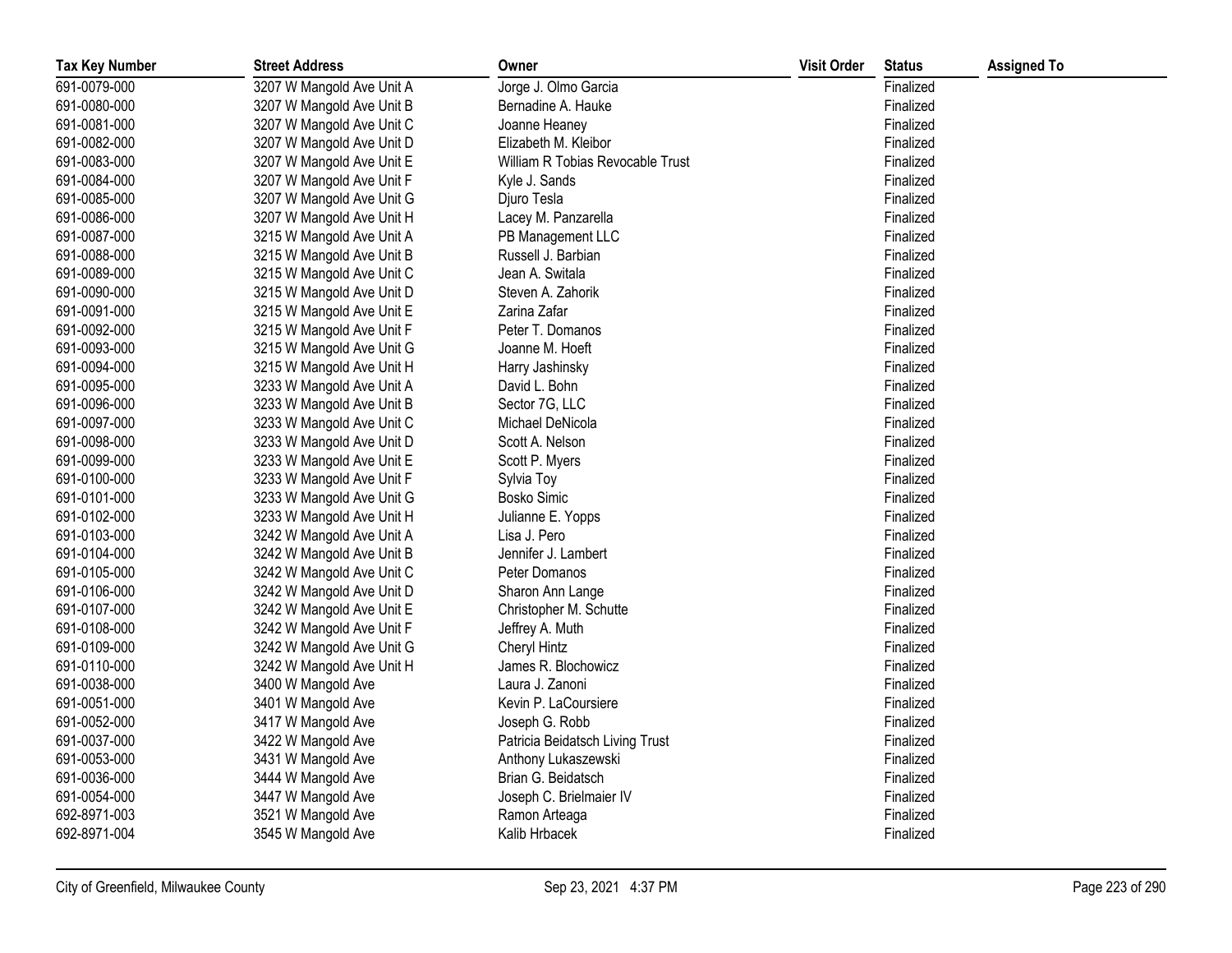| <b>Tax Key Number</b> | <b>Street Address</b> | Owner                                             | <b>Visit Order</b> | <b>Status</b> | <b>Assigned To</b> |
|-----------------------|-----------------------|---------------------------------------------------|--------------------|---------------|--------------------|
| 692-8970-000          | 3553 W Mangold Ave    | Elizabeth Castillo                                |                    | Finalized     |                    |
| 692-1018-002          | 3600 W Mangold Ave    | Lawrence A. Buyan                                 |                    | Finalized     |                    |
| 692-8969-000          | 3615 W Mangold Ave    | Jose Chavez Soto                                  |                    | Finalized     |                    |
| 692-1018-001          | 3640 W Mangold Ave    | Steven J. Frey                                    |                    | Finalized     |                    |
| 692-8968-000          | 3641 W Mangold Ave    | Bonnie M. Amann                                   |                    | Finalized     |                    |
| 692-1147-000          | 3700 W Mangold Ave    | Jack T. Cline                                     |                    | Finalized     |                    |
| 692-8979-000          | 3705 W Mangold Ave    | Jeffrey J. Zbichorski                             |                    | Finalized     |                    |
| 692-1098-000          | 3709 W Mangold Ave    | Michael K. Chobanoff                              |                    | Finalized     |                    |
| 692-1097-000          | 3721 W Mangold Ave    | John S. Weber                                     |                    | Finalized     |                    |
| 692-1096-000          | 3731 W Mangold Ave    | Todd E. Richter                                   |                    | Finalized     |                    |
| 692-1109-000          | 3738 W Mangold Ave    | Suzette Jo Marik                                  |                    | Finalized     |                    |
| 692-1095-000          | 3743 W Mangold Ave    | Bruce R. Cole                                     |                    | Finalized     |                    |
| 692-1110-000          | 3750 W Mangold Ave    | Ronald L. Lorbiecki                               |                    | Finalized     |                    |
| 692-1094-000          | 3753 W Mangold Ave    | <b>Eric Barrett</b>                               |                    | Finalized     |                    |
| 692-1156-000          | 3855 W Mangold Ave    | Tim Naef                                          |                    | Finalized     |                    |
| 692-1157-000          | 3860 W Mangold Ave    | Potrykus Living Trust Dtd 3/30/06                 |                    | Finalized     |                    |
| 692-1155-000          | 3875 W Mangold Ave    | Lindsey Ellingson                                 |                    | Finalized     |                    |
| 692-1216-000          | 4060 W Mangold Ave    | Daniel Suha                                       |                    | Finalized     |                    |
| 692-1226-000          | 4061 W Mangold Ave    | Mangold LLC, A Wisconsin Limited Liability Compar |                    | Finalized     |                    |
| 692-1215-000          | 4070 W Mangold Ave    | John J. Ludwiczak                                 |                    | Finalized     |                    |
| 692-1225-000          | 4071 W Mangold Ave    | Nebojsa Trivunovic                                |                    | Finalized     |                    |
| 692-1214-000          | 4090 W Mangold Ave    | Mangold LLC, A Wisconsin Limited Liability Compar |                    | Finalized     |                    |
| 692-1213-000          | 4110 W Mangold Ave    | Mangold LLC, A Wisconsin Limited Liability Compar |                    | Finalized     |                    |
| 692-1222-000          | 4111 W Mangold Ave    | Torri R. Rockford                                 |                    | Finalized     |                    |
| 692-1212-000          | 4130 W Mangold Ave    | <b>Milorad Sijeric</b>                            |                    | Finalized     |                    |
| 692-1221-000          | 4131 W Mangold Ave    | Mangold LLC, A Wisconsin Limited Liability Compar |                    | Finalized     |                    |
| 692-1211-000          | 4140 W Mangold Ave    | William F. Geisinger                              |                    | Finalized     |                    |
| 692-1210-000          | 4220 W Mangold Ave    | Khaled Abukhamireh                                |                    | Finalized     |                    |
| 692-1209-000          | 4280 W Mangold Ave    | Marshall E. Kothrade                              |                    | Finalized     |                    |
| 574-1142-000          | W Maple Leaf Cir      | Good Hope/Pilgrims Rest Cemetary Corp             |                    | Finalized     |                    |
| 574-1460-000          | 4700 W Maple Leaf Cir | Earl W. Kloss                                     |                    | Finalized     |                    |
| 574-1459-000          | 4704 W Maple Leaf Cir | Jeanne Misch                                      |                    | Finalized     |                    |
| 574-1458-000          | 4706 W Maple Leaf Cir | Judith A. Pagelsdorf                              |                    | Finalized     |                    |
| 574-1457-000          | 4708 W Maple Leaf Cir | Bradley J. George                                 |                    | Finalized     |                    |
| 574-1461-000          | 4710 W Maple Leaf Cir | Sandra J. Stetter Revocable Trust                 |                    | Finalized     |                    |
| 574-1462-000          | 4714 W Maple Leaf Cir | Bonnie L. Krah                                    |                    | Finalized     |                    |
| 574-1463-000          | 4716 W Maple Leaf Cir | Donald A. Borzych                                 |                    | Finalized     |                    |
| 574-1464-000          | 4718 W Maple Leaf Cir | Susan M. Rasinske                                 |                    | Finalized     |                    |
| 574-1452-000          | 4720 W Maple Leaf Cir | John C. Lazar                                     |                    | Finalized     |                    |
| 574-1451-000          | 4724 W Maple Leaf Cir | Christopher M. Drager                             |                    | Finalized     |                    |
| 574-1450-000          | 4726 W Maple Leaf Cir | Michael Boushon                                   |                    | Finalized     |                    |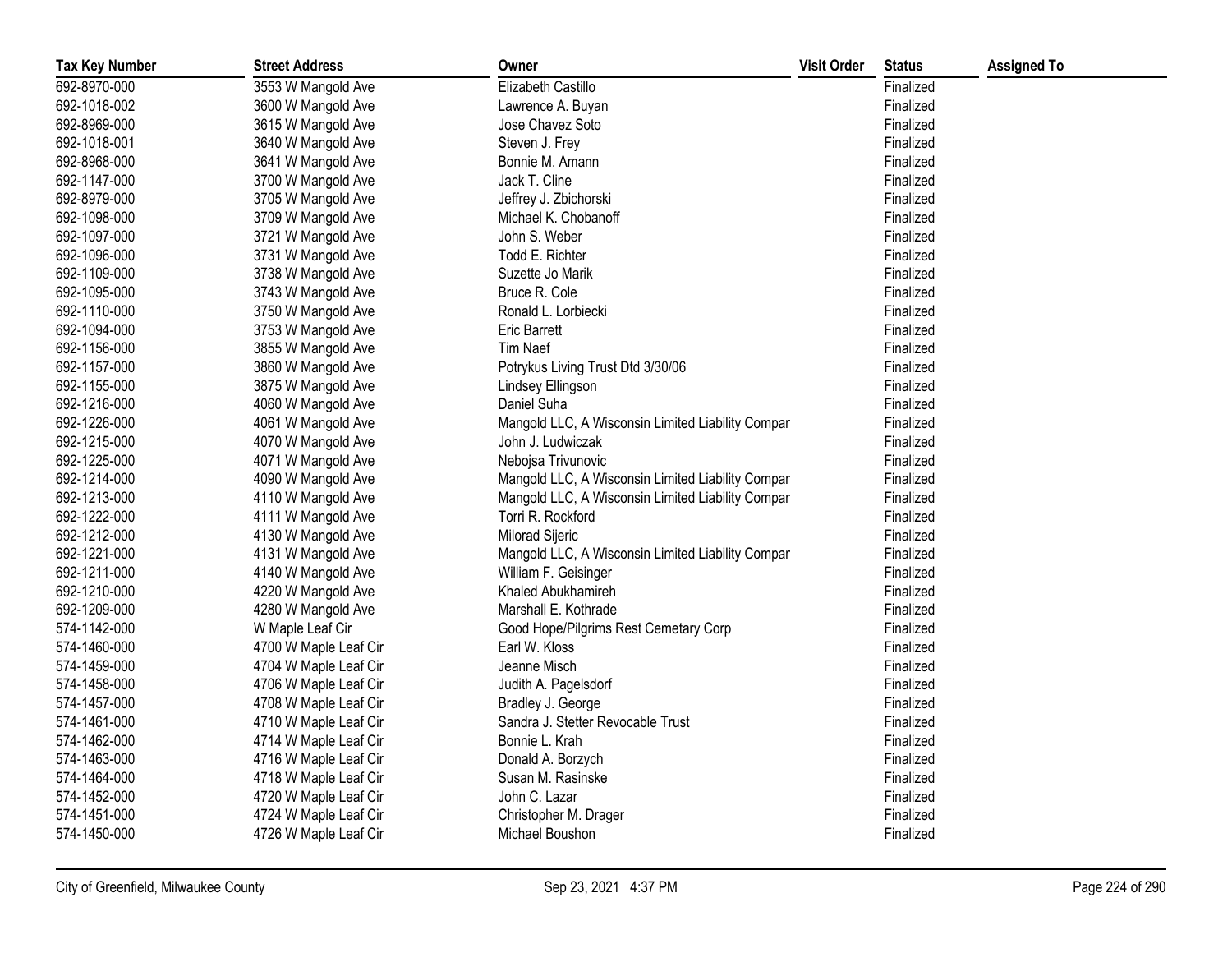| <b>Tax Key Number</b> | <b>Street Address</b> | Owner                                   | <b>Visit Order</b> | <b>Status</b> | <b>Assigned To</b> |
|-----------------------|-----------------------|-----------------------------------------|--------------------|---------------|--------------------|
| 574-1449-000          | 4728 W Maple Leaf Cir | Jean A. Johnson                         |                    | Finalized     |                    |
| 574-1453-000          | 4730 W Maple Leaf Cir | Barbara Schermeister                    |                    | Finalized     |                    |
| 574-1454-000          | 4734 W Maple Leaf Cir | Glenn E. Jensen                         |                    | Finalized     |                    |
| 574-1455-000          | 4736 W Maple Leaf Cir | Paul B. Neumann                         |                    | Finalized     |                    |
| 574-1456-000          | 4738 W Maple Leaf Cir | Patricia L. Kallas                      |                    | Finalized     |                    |
| 574-1412-000          | 4740 W Maple Leaf Cir | Lucy C. Visocky                         |                    | Finalized     |                    |
| 574-1411-000          | 4744 W Maple Leaf Cir | Elvira Barraza                          |                    | Finalized     |                    |
| 574-1410-000          | 4746 W Maple Leaf Cir | Catherine L. Silvast                    |                    | Finalized     |                    |
| 574-1409-000          | 4748 W Maple Leaf Cir | Ronald W. Bowser                        |                    | Finalized     |                    |
| 574-1413-000          | 4750 W Maple Leaf Cir | Erica Kaponya                           |                    | Finalized     |                    |
| 574-1414-000          | 4754 W Maple Leaf Cir | <b>Cheryl Gravitter</b>                 |                    | Finalized     |                    |
| 574-1415-000          | 4756 W Maple Leaf Cir | Michael R. Sellenheim                   |                    | Finalized     |                    |
| 574-1416-000          | 4758 W Maple Leaf Cir | Laurie L. Morales                       |                    | Finalized     |                    |
| 574-1404-000          | 4760 W Maple Leaf Cir | Dennis H. Ervin                         |                    | Finalized     |                    |
| 574-1321-000          | 4761 W Maple Leaf Cir | Ellen Ullenberg Trust                   |                    | Finalized     |                    |
| 574-1403-000          | 4764 W Maple Leaf Cir | John Meyerring                          |                    | Finalized     |                    |
| 574-1322-000          | 4765 W Maple Leaf Cir | Barbara J. Stark                        |                    | Finalized     |                    |
| 574-1402-000          | 4766 W Maple Leaf Cir | Darin M. Sense                          |                    | Finalized     |                    |
| 574-1323-000          | 4767 W Maple Leaf Cir | Janice H. Nisiewicz                     |                    | Finalized     |                    |
| 574-1401-000          | 4768 W Maple Leaf Cir | Victoria J. Gollish                     |                    | Finalized     |                    |
| 574-1324-000          | 4769 W Maple Leaf Cir | Thomas Posanski                         |                    | Finalized     |                    |
| 574-1405-000          | 4770 W Maple Leaf Cir | John V. Guse                            |                    | Finalized     |                    |
| 574-1328-000          | 4771 W Maple Leaf Cir | Barbara M. Kania                        |                    | Finalized     |                    |
| 574-1406-000          | 4774 W Maple Leaf Cir | Barbara N. Linton                       |                    | Finalized     |                    |
| 574-1327-000          | 4775 W Maple Leaf Cir | Lawrence J. Foeckler                    |                    | Finalized     |                    |
| 574-1407-000          | 4776 W Maple Leaf Cir | Vicky L. Krajenka                       |                    | Finalized     |                    |
| 574-1326-000          | 4777 W Maple Leaf Cir | Gerald McLean                           |                    | Finalized     |                    |
| 574-1408-000          | 4778 W Maple Leaf Cir | Staci Both                              |                    | Finalized     |                    |
| 574-1325-000          | 4779 W Maple Leaf Cir | Zehnpfenning and Caruso Revocable Trust |                    | Finalized     |                    |
| 574-1396-000          | 4780 W Maple Leaf Cir | William D. Johnston                     |                    | Finalized     |                    |
| 574-1445-000          | 4781 W Maple Leaf Cir | Cynthia A. Spiegelhoff                  |                    | Finalized     |                    |
| 574-1395-000          | 4784 W Maple Leaf Cir | Arlene Estes Grober                     |                    | Finalized     |                    |
| 574-1446-000          | 4785 W Maple Leaf Cir | Katherine I. Knaack                     |                    | Finalized     |                    |
| 574-1394-000          | 4786 W Maple Leaf Cir | Gary L. Saatkamp                        |                    | Finalized     |                    |
| 574-1447-000          | 4787 W Maple Leaf Cir | David Garcia                            |                    | Finalized     |                    |
| 574-1393-000          | 4788 W Maple Leaf Cir | <b>Beverly Bialas</b>                   |                    | Finalized     |                    |
| 574-1448-000          | 4789 W Maple Leaf Cir | Christina E. Bond                       |                    | Finalized     |                    |
| 574-1397-000          | 4790 W Maple Leaf Cir | Braeden R. Ward                         |                    | Finalized     |                    |
| 574-1444-000          | 4791 W Maple Leaf Cir | Stevo Potkonjak                         |                    | Finalized     |                    |
| 574-1398-000          | 4794 W Maple Leaf Cir | Joe N. Macpherson                       |                    | Finalized     |                    |
| 574-1443-000          | 4795 W Maple Leaf Cir | Mardell M. Johnson                      |                    | Finalized     |                    |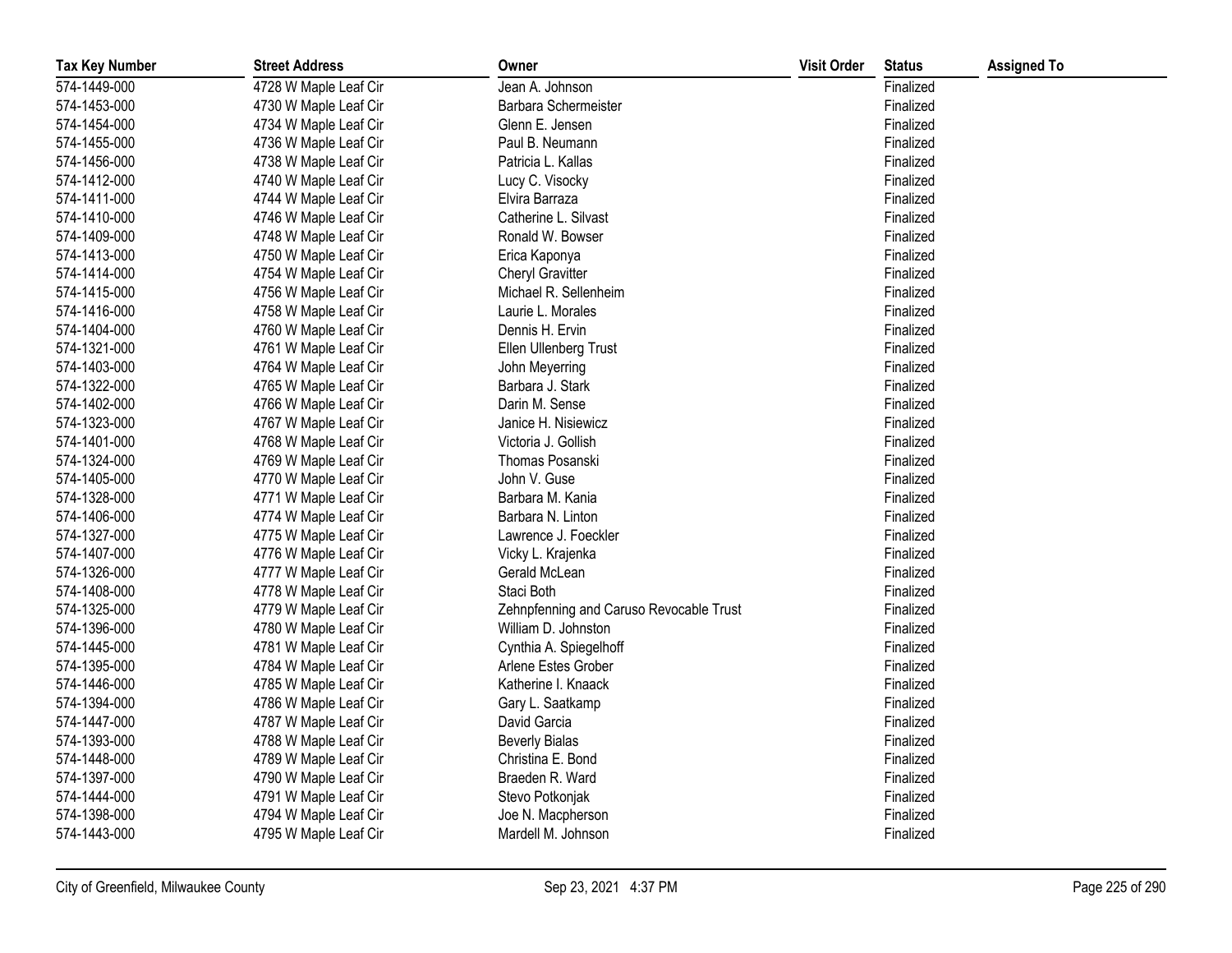| <b>Tax Key Number</b> | <b>Street Address</b> | Owner                                           | <b>Visit Order</b> | <b>Status</b> | <b>Assigned To</b> |
|-----------------------|-----------------------|-------------------------------------------------|--------------------|---------------|--------------------|
| 574-1399-000          | 4796 W Maple Leaf Cir | Beth E. Koehler Revocable Trust                 |                    | Finalized     |                    |
| 574-1442-000          | 4797 W Maple Leaf Cir | Grace M. Szemborski Revocable Trust             |                    | Finalized     |                    |
| 574-1400-000          | 4798 W Maple Leaf Cir | Victor Amaya                                    |                    | Finalized     |                    |
| 574-1441-000          | 4799 W Maple Leaf Cir | Daniel P. Adams                                 |                    | Finalized     |                    |
| 574-1388-000          | 4800 W Maple Leaf Cir | Kathleen L. Wilson                              |                    | Finalized     |                    |
| 574-1387-000          | 4804 W Maple Leaf Cir | Marilyn J. Reedy                                |                    | Finalized     |                    |
| 574-1386-000          | 4806 W Maple Leaf Cir | Gerard Noel Warren Sr                           |                    | Finalized     |                    |
| 574-1385-000          | 4808 W Maple Leaf Cir | Kamala Chand                                    |                    | Finalized     |                    |
| 574-1389-000          | 4810 W Maple Leaf Cir | Donald M. Raine III                             |                    | Finalized     |                    |
| 574-1390-000          | 4814 W Maple Leaf Cir | Dennis Peach                                    |                    | Finalized     |                    |
| 574-1391-000          | 4816 W Maple Leaf Cir | James F. Wierzelewski                           |                    | Finalized     |                    |
| 574-1392-000          | 4818 W Maple Leaf Cir | Milen G. Penev                                  |                    | Finalized     |                    |
| 574-1380-000          | 4820 W Maple Leaf Cir | Kevin Stanton                                   |                    | Finalized     |                    |
| 574-1437-000          | 4821 W Maple Leaf Cir | Patrick D. McGuire                              |                    | Finalized     |                    |
| 574-1379-000          | 4824 W Maple Leaf Cir | Luanne Hegeman                                  |                    | Finalized     |                    |
| 574-1438-000          | 4825 W Maple Leaf Cir | Diane M. Pilak                                  |                    | Finalized     |                    |
| 574-1378-000          | 4826 W Maple Leaf Cir | John Phelan                                     |                    | Finalized     |                    |
| 574-1439-000          | 4827 W Maple Leaf Cir | Louis R Calicchio And Dorothy J Calicchio Trust |                    | Finalized     |                    |
| 574-1377-000          | 4828 W Maple Leaf Cir | Margaret S. Freshwaters Revocable Trust         |                    | Finalized     |                    |
| 574-1440-000          | 4829 W Maple Leaf Cir | Gordon G. Sharp                                 |                    | Finalized     |                    |
| 574-1381-000          | 4830 W Maple Leaf Cir | Yuliya Belova-Pachefsky                         |                    | Finalized     |                    |
| 574-1436-000          | 4831 W Maple Leaf Cir | Joshua R. Mauerman                              |                    | Finalized     |                    |
| 574-1382-000          | 4834 W Maple Leaf Cir | Jeffrey T. Ellis                                |                    | Finalized     |                    |
| 574-1435-000          | 4835 W Maple Leaf Cir | James Schauer                                   |                    | Finalized     |                    |
| 574-1383-000          | 4836 W Maple Leaf Cir | Heather F. Miller                               |                    | Finalized     |                    |
| 574-1434-000          | 4837 W Maple Leaf Cir | Barry A. Berndsen                               |                    | Finalized     |                    |
| 574-1384-000          | 4838 W Maple Leaf Cir | Amy J. Haliburton                               |                    | Finalized     |                    |
| 574-1433-000          | 4839 W Maple Leaf Cir | Thomas H. Meier                                 |                    | Finalized     |                    |
| 574-1348-000          | 4841 W Maple Leaf Cir | Priyan Cabraal                                  |                    | Finalized     |                    |
| 574-1347-000          | 4845 W Maple Leaf Cir | Frank J. Novak                                  |                    | Finalized     |                    |
| 574-1346-000          | 4847 W Maple Leaf Cir | Steven R. Cassity                               |                    | Finalized     |                    |
| 574-1345-000          | 4849 W Maple Leaf Cir | Jean F. Faye                                    |                    | Finalized     |                    |
| 574-1349-000          | 4851 W Maple Leaf Cir | Michal Uryga                                    |                    | Finalized     |                    |
| 574-1350-000          | 4855 W Maple Leaf Cir | Gary A. Schmoldt                                |                    | Finalized     |                    |
| 574-1351-000          | 4857 W Maple Leaf Cir | John Moore                                      |                    | Finalized     |                    |
| 574-1352-000          | 4859 W Maple Leaf Cir | Michelle Krueger                                |                    | Finalized     |                    |
| 574-1356-000          | 4861 W Maple Leaf Cir | Jerry L. Unger                                  |                    | Finalized     |                    |
| 574-1355-000          | 4865 W Maple Leaf Cir | Jeffry Klemens                                  |                    | Finalized     |                    |
| 574-1354-000          | 4867 W Maple Leaf Cir | William G. Luepke                               |                    | Finalized     |                    |
| 574-1353-000          | 4869 W Maple Leaf Cir | Avinash Vyas                                    |                    | Finalized     |                    |
| 574-1357-000          | 4871 W Maple Leaf Cir | Gary D. Goetsch                                 |                    | Finalized     |                    |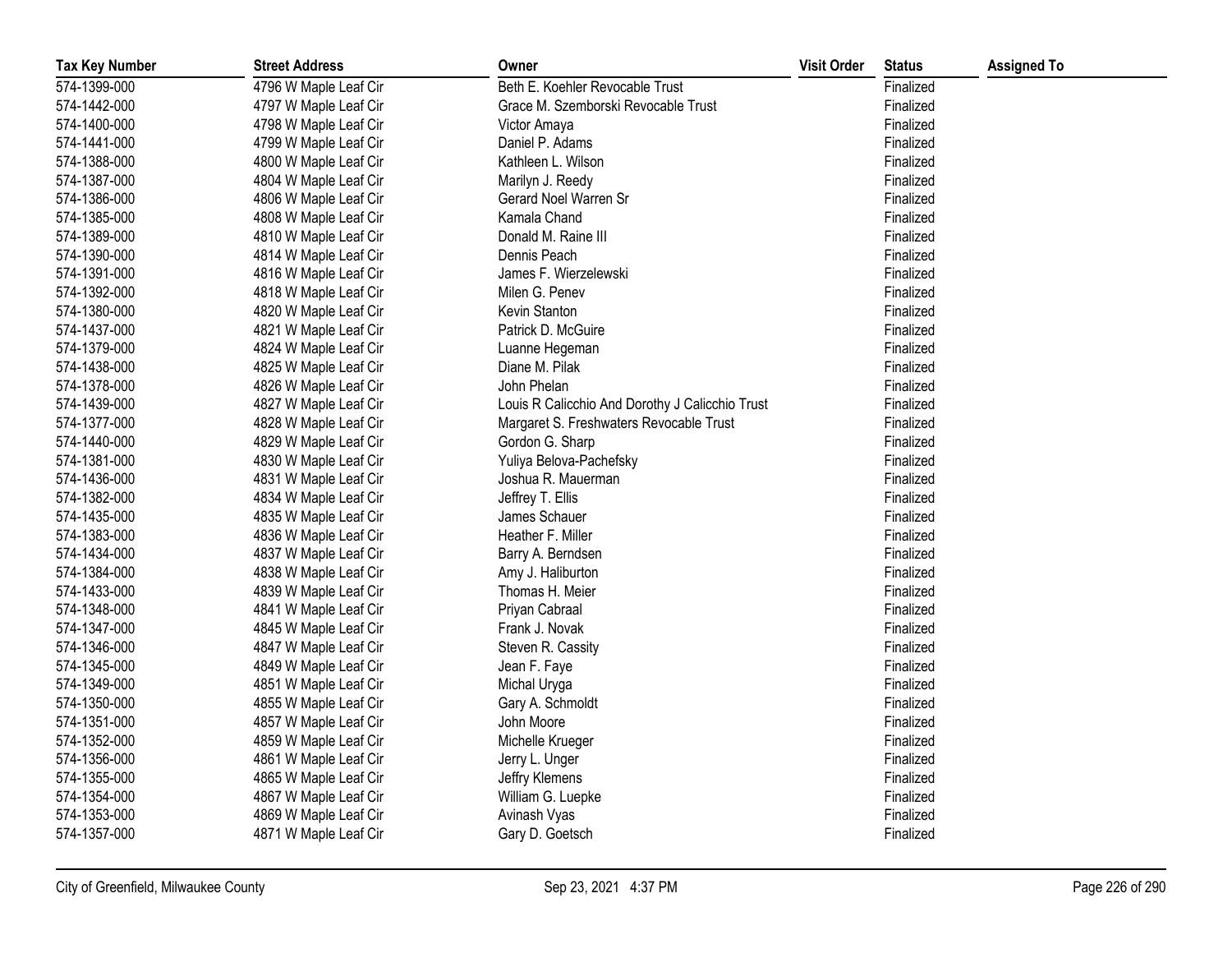| <b>Tax Key Number</b> | <b>Street Address</b> | Owner                                                | <b>Visit Order</b> | <b>Status</b> | <b>Assigned To</b> |
|-----------------------|-----------------------|------------------------------------------------------|--------------------|---------------|--------------------|
| 574-1358-000          | 4875 W Maple Leaf Cir | Edward J. Byrnes                                     |                    | Finalized     |                    |
| 574-1359-000          | 4877 W Maple Leaf Cir | Gregory R. Cromwell Revocable Trust                  |                    | Finalized     |                    |
| 574-1360-000          | 4879 W Maple Leaf Cir | Maaz Mohiuddin                                       |                    | Finalized     |                    |
| 574-1425-000          | 4880 W Maple Leaf Cir | Maryann T. Chmiel                                    |                    | Finalized     |                    |
| 574-1372-000          | 4881 W Maple Leaf Cir | Alan D. Washburn                                     |                    | Finalized     |                    |
| 574-1426-000          | 4884 W Maple Leaf Cir | Susan L. Witon                                       |                    | Finalized     |                    |
| 574-1371-000          | 4885 W Maple Leaf Cir | Robert L. Folstein                                   |                    | Finalized     |                    |
| 574-1427-000          | 4886 W Maple Leaf Cir | Donald J. Soltis and Joyce A. Soltis Joint Revocable |                    | Finalized     |                    |
| 574-1370-000          | 4887 W Maple Leaf Cir | Robert T. Makal                                      |                    | Finalized     |                    |
| 574-1428-000          | 4888 W Maple Leaf Cir | Cathy Torres                                         |                    | Finalized     |                    |
| 574-1369-000          | 4889 W Maple Leaf Cir | Sam Kolesari, Trustee of the Sam Kolesari Revocab    |                    | Finalized     |                    |
| 574-1432-000          | 4890 W Maple Leaf Cir | Rosemarie Robinson                                   |                    | Finalized     |                    |
| 574-1373-000          | 4891 W Maple Leaf Cir | Lynn C. Stoecker                                     |                    | Finalized     |                    |
| 574-1431-000          | 4894 W Maple Leaf Cir | David L. Bublitz                                     |                    | Finalized     |                    |
| 574-1374-000          | 4895 W Maple Leaf Cir | Warren E. Chamness                                   |                    | Finalized     |                    |
| 574-1430-000          | 4896 W Maple Leaf Cir | Sharron C. Huiras                                    |                    | Finalized     |                    |
| 574-1375-000          | 4897 W Maple Leaf Cir | Suzanne G. Noyes                                     |                    | Finalized     |                    |
| 574-1429-000          | 4898 W Maple Leaf Cir | Corey K. Kopenski                                    |                    | Finalized     |                    |
| 574-1376-000          | 4899 W Maple Leaf Cir | Thomas R. Hisey                                      |                    | Finalized     |                    |
| 574-1364-000          | 4901 W Maple Leaf Cir | Robert Fitzsimmons Revocable Living Trust            |                    | Finalized     |                    |
| 574-1363-000          | 4905 W Maple Leaf Cir | Roman G. Pindel Revocable Living Trust               |                    | Finalized     |                    |
| 574-1362-000          | 4907 W Maple Leaf Cir | Nick J Santoro Revocable Trust                       |                    | Finalized     |                    |
| 574-1361-000          | 4909 W Maple Leaf Cir | Chris A. Manthy                                      |                    | Finalized     |                    |
| 574-1365-000          | 4911 W Maple Leaf Cir | Mark E. Sharafinski                                  |                    | Finalized     |                    |
| 574-1366-000          | 4915 W Maple Leaf Cir | Laureen A. Eberl                                     |                    | Finalized     |                    |
| 574-1367-000          | 4917 W Maple Leaf Cir | Cynthia E. Schultz                                   |                    | Finalized     |                    |
| 574-1368-000          | 4919 W Maple Leaf Cir | Lisette B. Sulkowski                                 |                    | Finalized     |                    |
| 574-1417-000          | 4920 W Maple Leaf Cir | Michelle L. Jones                                    |                    | Finalized     |                    |
| 574-1340-000          | 4921 W Maple Leaf Cir | <b>Ellis Family Trust</b>                            |                    | Finalized     |                    |
| 574-1418-000          | 4924 W Maple Leaf Cir | Richard Chu                                          |                    | Finalized     |                    |
| 574-1339-000          | 4925 W Maple Leaf Cir | Carlos Zapata                                        |                    | Finalized     |                    |
| 574-1419-000          | 4926 W Maple Leaf Cir | Erika A. Chojnacki                                   |                    | Finalized     |                    |
| 574-1338-000          | 4927 W Maple Leaf Cir | Keith C. Harvey                                      |                    | Finalized     |                    |
| 574-1420-000          | 4928 W Maple Leaf Cir | Diane L. Switon                                      |                    | Finalized     |                    |
| 574-1337-000          | 4929 W Maple Leaf Cir | Laura A. Nitka                                       |                    | Finalized     |                    |
| 574-1424-000          | 4930 W Maple Leaf Cir | <b>Tracy Wilcox</b>                                  |                    | Finalized     |                    |
| 574-1341-000          | 4931 W Maple Leaf Cir | Mollye M. Barrett                                    |                    | Finalized     |                    |
| 574-1423-000          | 4934 W Maple Leaf Cir | Mary T. Szczerba                                     |                    | Finalized     |                    |
| 574-1342-000          | 4935 W Maple Leaf Cir | Ruth Ann Uppena                                      |                    | Finalized     |                    |
| 574-1422-000          | 4936 W Maple Leaf Cir | Kari Kowalski                                        |                    | Finalized     |                    |
| 574-1343-000          | 4937 W Maple Leaf Cir | Lisa Schultz                                         |                    | Finalized     |                    |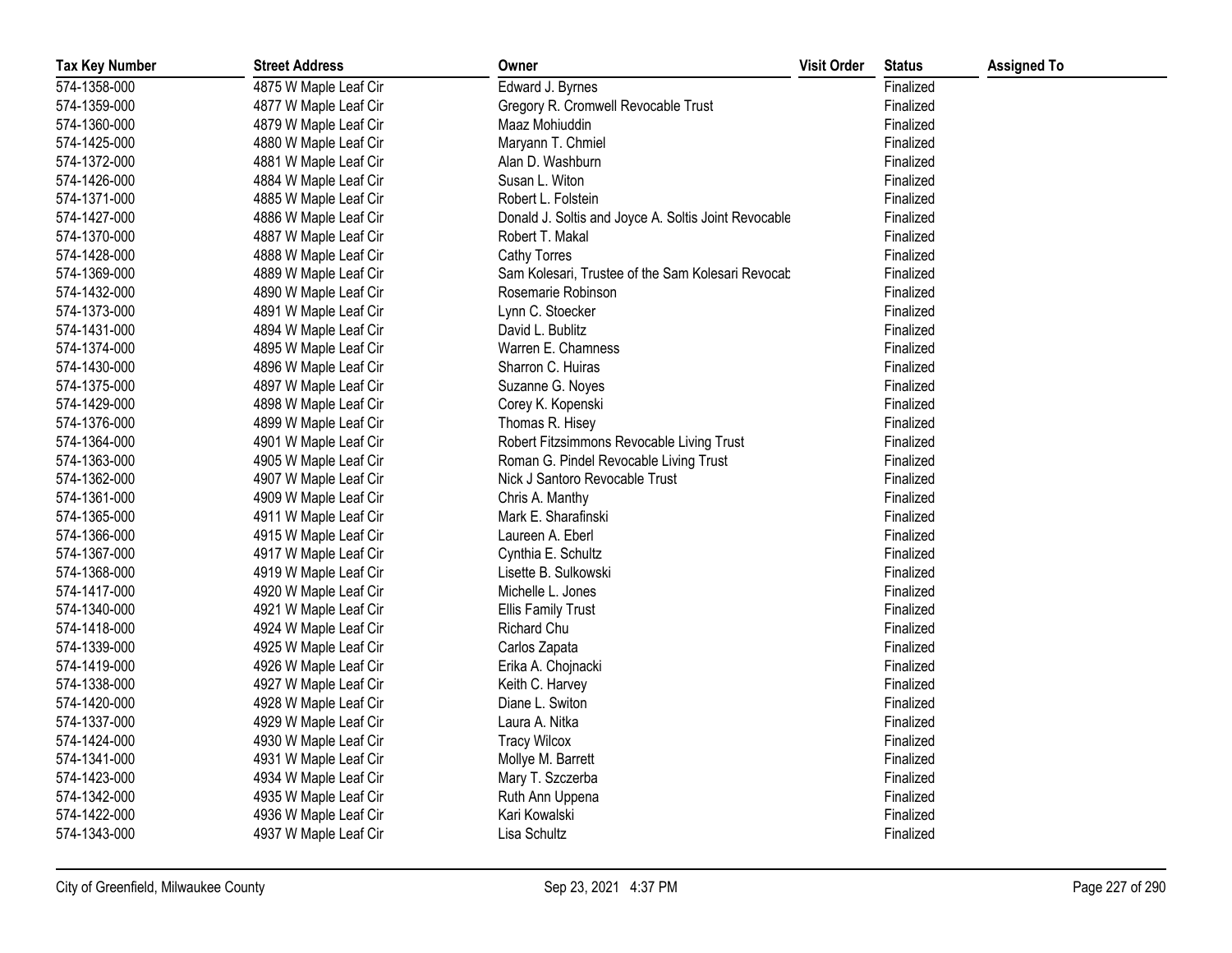| <b>Tax Key Number</b> | <b>Street Address</b> | Owner                                             | <b>Visit Order</b> | <b>Status</b> | <b>Assigned To</b> |
|-----------------------|-----------------------|---------------------------------------------------|--------------------|---------------|--------------------|
| 574-1421-000          | 4938 W Maple Leaf Cir | Katherine Cooper                                  |                    | Finalized     |                    |
| 574-1344-000          | 4939 W Maple Leaf Cir | Lori Littlefield                                  |                    | Finalized     |                    |
| 574-1313-000          | 4940 W Maple Leaf Cir | Denise L. McNeely                                 |                    | Finalized     |                    |
| 574-1308-000          | 4941 W Maple Leaf Cir | Karen M Wyderka Revocable Living Trust            |                    | Finalized     |                    |
| 574-1314-000          | 4944 W Maple Leaf Cir | Joseph C. Blahnik                                 |                    | Finalized     |                    |
| 574-1307-000          | 4945 W Maple Leaf Cir | Elaine M. Zywicki                                 |                    | Finalized     |                    |
| 574-1315-000          | 4946 W Maple Leaf Cir | Scott J. Landowski                                |                    | Finalized     |                    |
| 574-1306-000          | 4947 W Maple Leaf Cir | Kathleen Casey                                    |                    | Finalized     |                    |
| 574-1316-000          | 4948 W Maple Leaf Cir | Adrienne M. Kosinski                              |                    | Finalized     |                    |
| 574-1305-000          | 4949 W Maple Leaf Cir | Danny M & Janet R Metz Joint Revocable Living Tru |                    | Finalized     |                    |
| 574-1317-000          | 4950 W Maple Leaf Cir | Renee L Kietzmann Revocable Trust                 |                    | Finalized     |                    |
| 574-1309-000          | 4951 W Maple Leaf Cir | Steven R. Maierle                                 |                    | Finalized     |                    |
| 574-1318-000          | 4954 W Maple Leaf Cir | Thomas M. Majcher                                 |                    | Finalized     |                    |
| 574-1310-000          | 4955 W Maple Leaf Cir | Nancy Louise Budzisz Revocable Trust              |                    | Finalized     |                    |
| 574-1319-000          | 4956 W Maple Leaf Cir | Keith K. and Susan J. McKinney Revocable Trust    |                    | Finalized     |                    |
| 574-1311-000          | 4957 W Maple Leaf Cir | Nancy J. Feldmeier                                |                    | Finalized     |                    |
| 574-1320-000          | 4958 W Maple Leaf Cir | Robin L. Scholz                                   |                    | Finalized     |                    |
| 574-1312-000          | 4959 W Maple Leaf Cir | John A. Marten                                    |                    | Finalized     |                    |
| 574-1332-000          | 4961 W Maple Leaf Cir | Michelle McManaman                                |                    | Finalized     |                    |
| 574-1331-000          | 4965 W Maple Leaf Cir | Joan E. Wolfgang                                  |                    | Finalized     |                    |
| 574-1330-000          | 4967 W Maple Leaf Cir | Steven A. Bucher                                  |                    | Finalized     |                    |
| 574-1329-000          | 4969 W Maple Leaf Cir | Joanne G. Kolmodin                                |                    | Finalized     |                    |
| 574-1333-000          | 4971 W Maple Leaf Cir | Shadwick Alex Barry Jr                            |                    | Finalized     |                    |
| 574-1334-000          | 4975 W Maple Leaf Cir | Cindy L. Adams                                    |                    | Finalized     |                    |
| 574-1335-000          | 4977 W Maple Leaf Cir | Scott R. Collard Sr                               |                    | Finalized     |                    |
| 574-1336-000          | 4979 W Maple Leaf Cir | Kelly Schlegel                                    |                    | Finalized     |                    |
| 647-1152-000          | 4513 W Maplewood Dr   | James M and Janice L Pelczynski Revocble Trust    |                    | Finalized     |                    |
| 647-1178-000          | 4544 W Maplewood Dr   | David K. Claflin                                  |                    | Finalized     |                    |
| 647-1153-000          | 4545 W Maplewood Dr   | Gayle M. Dahl                                     |                    | Finalized     |                    |
| 647-1177-000          | 4546 W Maplewood Dr   | James Kwiecinski                                  |                    | Finalized     |                    |
| 647-1154-000          | 4547 W Maplewood Dr   | Mark R. Ziegler                                   |                    | Finalized     |                    |
| 647-1155-000          | 4565 W Maplewood Dr   | Thomas F. Simmons                                 |                    | Finalized     |                    |
| 647-1156-000          | 4567 W Maplewood Dr   | <b>Gerald Kubiak</b>                              |                    | Finalized     |                    |
| 647-1157-000          | 4575 W Maplewood Dr   | Sandra A. Staniszewski Revocable Trust Dated 6/1/ |                    | Finalized     |                    |
| 647-1122-000          | 4591 W Maplewood Dr   | Jerome H. Semrad                                  |                    | Finalized     |                    |
| 572-1100-000          | 6040 W Marcy Ln       | Dung A. Nguyen                                    |                    | Finalized     |                    |
| 572-1101-000          | 6048 W Marcy Ln       | Eric A. Wolfgram                                  |                    | Finalized     |                    |
| 572-1102-000          | 6100 W Marcy Ln       | Donald E. Reid                                    |                    | Finalized     |                    |
| 572-1066-000          | 6105 W Marcy Ln       | David Mersman                                     |                    | Finalized     |                    |
| 572-1103-000          | 6110 W Marcy Ln       | Linda J. Hahn                                     |                    | Finalized     |                    |
| 572-1065-000          | 6113 W Marcy Ln       | Lynn Robert Noonan                                |                    | Finalized     |                    |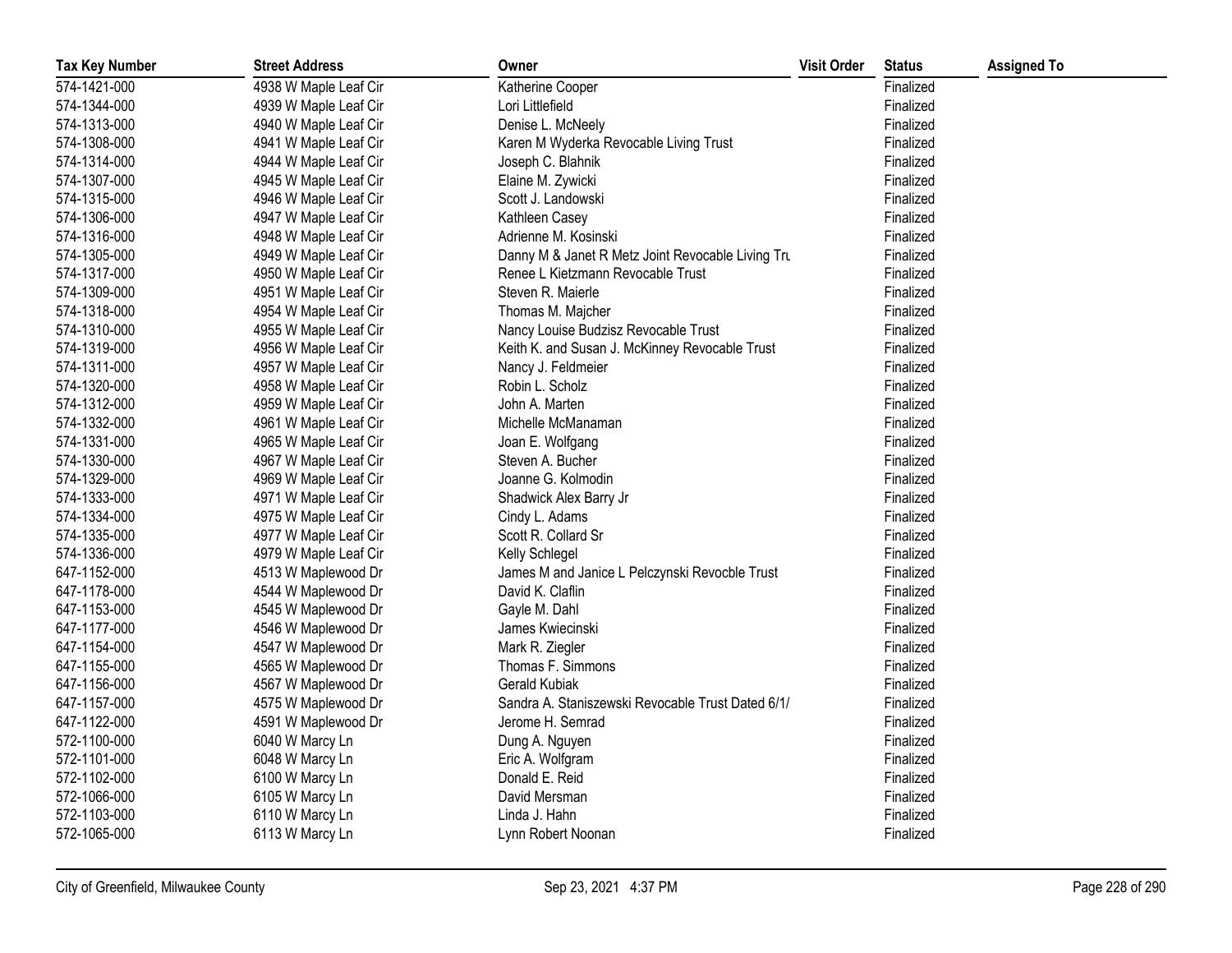| <b>Tax Key Number</b> | <b>Street Address</b> | Owner                   | <b>Visit Order</b> | <b>Status</b> | <b>Assigned To</b> |
|-----------------------|-----------------------|-------------------------|--------------------|---------------|--------------------|
| 572-1104-000          | 6122 W Marcy Ln       | Sally J. Olewinski      |                    | Finalized     |                    |
| 572-1064-000          | 6123 W Marcy Ln       | David G. Keller         |                    | Finalized     |                    |
| 572-1105-000          | 6136 W Marcy Ln       | Robert A. Dorow         |                    | Finalized     |                    |
| 572-1063-000          | 6137 W Marcy Ln       | Patrick Groncki         |                    | Finalized     |                    |
| 572-1106-000          | 6202 W Marcy Ln       | Gene D. Mane            |                    | Finalized     |                    |
| 572-1062-000          | 6203 W Marcy Ln       | Michael J. Davis Sr     |                    | Finalized     |                    |
| 572-1061-000          | 6211 W Marcy Ln       | Jennifer L. Keller      |                    | Finalized     |                    |
| 572-1107-000          | 6212 W Marcy Ln       | Kurt M. Fiedler         |                    | Finalized     |                    |
| 572-1060-000          | 6219 W Marcy Ln       | Bobi Poznanovic         |                    | Finalized     |                    |
| 572-1108-000          | 6220 W Marcy Ln       | Eliud Falcon            |                    | Finalized     |                    |
| 572-1059-000          | 6227 W Marcy Ln       | Mary Caliva             |                    | Finalized     |                    |
| 572-1109-000          | 6228 W Marcy Ln       | Audrey L. Hagerty       |                    | Finalized     |                    |
| 572-1110-000          | 6238 W Marcy Ln       | Griselda Zurita         |                    | Finalized     |                    |
| 572-1058-000          | 6241 W Marcy Ln       | Rosemarie Tapper        |                    | Finalized     |                    |
| 572-1111-000          | 6248 W Marcy Ln       | Douglas R. Flock        |                    | Finalized     |                    |
| 572-1057-000          | 6251 W Marcy Ln       | Gilbert H. Goede Jr     |                    | Finalized     |                    |
| 572-1056-000          | 6309 W Marcy Ln       | David W. Robinson       |                    | Finalized     |                    |
| 613-1021-000          | 10007 W Meadow Dr     | James P. Graham         |                    | Finalized     |                    |
| 613-1000-001          | 10020 W Meadow Dr     | William J. Radler Trust |                    | Finalized     |                    |
| 613-1020-000          | 10031 W Meadow Dr     | Ruth G. Wirtanen        |                    | Finalized     |                    |
| 613-1001-000          | 10034 W Meadow Dr     | Jeffrey L. Zaborowski   |                    | Finalized     |                    |
| 613-1019-000          | 10045 W Meadow Dr     | Nathan Locicero         |                    | Finalized     |                    |
| 613-1002-000          | 10048 W Meadow Dr     | Sa Nguyen               |                    | Finalized     |                    |
| 613-1003-000          | 10100 W Meadow Dr     | Edmundo J. Cervera      |                    | Finalized     |                    |
| 613-1012-000          | 10121 W Meadow Dr     | Richard H. Bins         |                    | Finalized     |                    |
| 613-1004-000          | 10124 W Meadow Dr     | Craig S. Danielewski    |                    | Finalized     |                    |
| 613-1005-000          | 10148 W Meadow Dr     | Vincent L. Koeppen      |                    | Finalized     |                    |
| 613-1011-000          | 10155 W Meadow Dr     | Gregory M. Strom        |                    | Finalized     |                    |
| 613-1006-000          | 10172 W Meadow Dr     | James J. Cmelak Jr      |                    | Finalized     |                    |
| 613-1007-000          | 10180 W Meadow Dr     | Jill Kahabka            |                    | Finalized     |                    |
| 667-1062-000          | 5501 S Melinda St     | Cherian Varghese        |                    | Finalized     |                    |
| 667-1063-000          | 5510 S Melinda St     | Daniel Kulwicki         |                    | Finalized     |                    |
| 667-1061-000          | 5511 S Melinda St     | Scott R. Wilde          |                    | Finalized     |                    |
| 667-1064-000          | 5520 S Melinda St     | Thomas C. Plaiske       |                    | Finalized     |                    |
| 667-1060-000          | 5521 S Melinda St     | Cindy A. Hustad         |                    | Finalized     |                    |
| 667-1065-000          | 5530 S Melinda St     | Mani Homes LLC          |                    | Finalized     |                    |
| 667-1059-000          | 5531 S Melinda St     | Helga A. Martin         |                    | Finalized     |                    |
| 667-1058-000          | 5541 S Melinda St     | Richard M. Sternig      |                    | Finalized     |                    |
| 667-1071-000          | 5550 S Melinda St     | Lona D. Barakat         |                    | Finalized     |                    |
| 667-1057-000          | 5551 S Melinda St     | Deanna L. Posig         |                    | Finalized     |                    |
| 615-1022-000          | 8737 W Melody Ln      | Thomas F. Janczak       |                    | Finalized     |                    |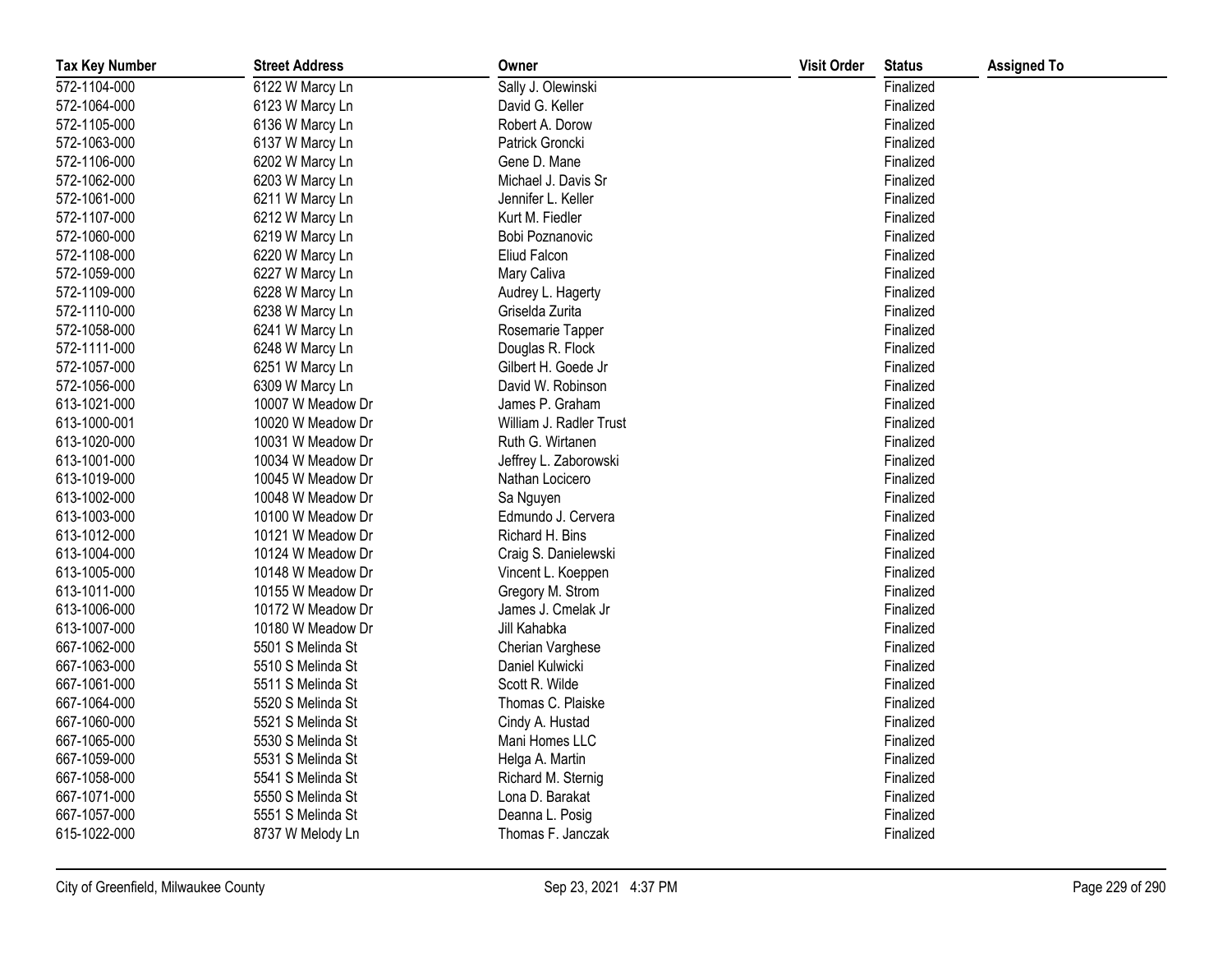| <b>Tax Key Number</b> | <b>Street Address</b> | Owner                                           | <b>Visit Order</b> | <b>Status</b> | <b>Assigned To</b> |
|-----------------------|-----------------------|-------------------------------------------------|--------------------|---------------|--------------------|
| 615-1004-000          | 8740 W Melody Ln      | Diane Konieczny Living Trust                    |                    | Finalized     |                    |
| 615-1023-000          | 8751 W Melody Ln      | Michael E. Kolasinski                           |                    | Finalized     |                    |
| 615-1024-000          | 8765 W Melody Ln      | Hannah Jozwiak                                  |                    | Finalized     |                    |
| 615-1012-000          | 8800 W Melody Ln      | Ruberto Lamb                                    |                    | Finalized     |                    |
| 615-1025-000          | 8805 W Melody Ln      | Richard A. Bartz Jr                             |                    | Finalized     |                    |
| 615-1013-000          | 8808 W Melody Ln      | Russell A. Anderson                             |                    | Finalized     |                    |
| 615-1026-000          | 8815 W Melody Ln      | Kurtin Revocable Living Trust                   |                    | Finalized     |                    |
| 615-1017-000          | 8828 W Melody Ln      | Russell Harmeyer                                |                    | Finalized     |                    |
| 615-1027-000          | 8833 W Melody Ln      | Craig R. Powers                                 |                    | Finalized     |                    |
| 615-1028-000          | 8845 W Melody Ln      | Jeremy R. Wing                                  |                    | Finalized     |                    |
| 615-1018-000          | 8850 W Melody Ln      | Sandra L. Boeshaar                              |                    | Finalized     |                    |
| 615-1029-000          | 8855 W Melody Ln      | Gregory M. Menominee                            |                    | Finalized     |                    |
| 531-0533-000          | 4515 W Midland Dr     | Nanci B. Yuzna                                  |                    | Finalized     |                    |
| 531-0534-000          | 4525 W Midland Dr     | Samantha M. Ferger                              |                    | Finalized     |                    |
| 531-0535-000          | 4535 W Midland Dr     | Youa Yang                                       |                    | Finalized     |                    |
| 531-0536-000          | 4547 W Midland Dr     | Karen J. Miller                                 |                    | Finalized     |                    |
| 531-1120-002          | 4548 W Midland Dr     | Barbara B. Schumann                             |                    | Finalized     |                    |
| 531-1132-000          | 4610 W Midland Dr     | <b>Gabriel Padilla</b>                          |                    | Finalized     |                    |
| 531-1172-000          | 4617 W Midland Dr     | Mary Lee Ruffolo Revocable Trust Dated 4/8/2015 |                    | Finalized     |                    |
| 531-1131-000          | 4618 W Midland Dr     | Kevin T. Hackbarth                              |                    | Finalized     |                    |
| 531-1173-000          | 4623 W Midland Dr     | Nicholas J. Karlinsky                           |                    | Finalized     |                    |
| 531-1130-000          | 4624 W Midland Dr     | Paul E. Podlaski Revocable Living Trust         |                    | Finalized     |                    |
| 531-1129-000          | 4630 W Midland Dr     | Merlin S. Merline                               |                    | Finalized     |                    |
| 531-1174-000          | 4631 W Midland Dr     | Ehsanollah Shahmohammadi                        |                    | Finalized     |                    |
| 531-1175-000          | 4637 W Midland Dr     | Annamaria S. Greco                              |                    | Finalized     |                    |
| 531-1176-000          | 4647 W Midland Dr     | Timothy C. Alloway Jr                           |                    | Finalized     |                    |
| 531-1142-000          | 4700 W Midland Dr     | Donald Wachowiak                                |                    | Finalized     |                    |
| 531-1141-000          | 4710 W Midland Dr     | Shawn M. Weissert                               |                    | Finalized     |                    |
| 531-1140-000          | 4718 W Midland Dr     | Cheryl A. Romanowski                            |                    | Finalized     |                    |
| 531-1139-000          | 4726 W Midland Dr     | Zoran Saric                                     |                    | Finalized     |                    |
| 531-1138-000          | 4800 W Midland Dr     | Pamela M. Badura                                |                    | Finalized     |                    |
| 531-1137-002          | 4806 W Midland Dr     | Aaron P. Esenberg                               |                    | Finalized     |                    |
| 531-1137-001          | 4812 W Midland Dr     | Robert W. Finiels                               |                    | Finalized     |                    |
| 531-0214-000          | 4902 W Midland Dr     | Timothy J. Lazicki                              |                    | Finalized     |                    |
| 531-0215-000          | 4910 W Midland Dr     | Terry G. Bartz                                  |                    | Finalized     |                    |
| 531-0240-000          | 4911 W Midland Dr     | Jordan Crawford                                 |                    | Finalized     |                    |
| 531-0216-000          | 4920 W Midland Dr     | Kevin S. Nelson                                 |                    | Finalized     |                    |
| 531-0241-000          | 4921 W Midland Dr     | Thaddeus R. Grabarczyk                          |                    | Finalized     |                    |
| 531-0217-000          | 4928 W Midland Dr     | Randall H. Luce                                 |                    | Finalized     |                    |
| 531-0242-002          | 4931 W Midland Dr     | <b>Angel Cortes</b>                             |                    | Finalized     |                    |
| 531-0219-000          | 4938 W Midland Dr     | Gerald Labinski                                 |                    | Finalized     |                    |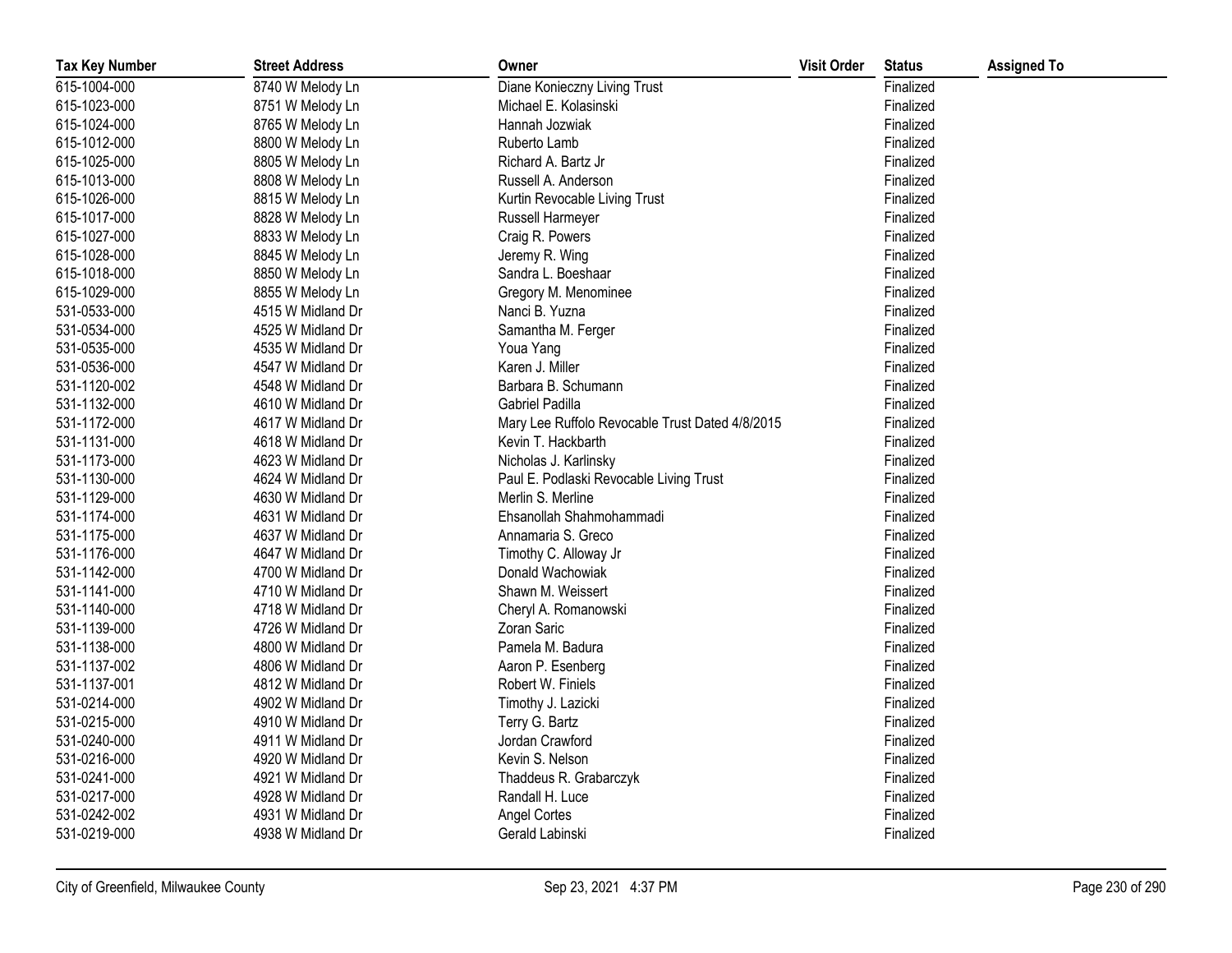| <b>Tax Key Number</b> | <b>Street Address</b> | Owner                                        | <b>Visit Order</b> | <b>Status</b> | <b>Assigned To</b> |
|-----------------------|-----------------------|----------------------------------------------|--------------------|---------------|--------------------|
| 531-0220-000          | 4946 W Midland Dr     | Kenneth J. Nolan                             |                    | Finalized     |                    |
| 531-0221-000          | 4956 W Midland Dr     | Timothy T. Rodiez                            |                    | Finalized     |                    |
| 531-0251-000          | 4957 W Midland Dr     | Russell J. Drankiewicz                       |                    | Finalized     |                    |
| 531-0202-000          | 5000 W Midland Dr     | Michele A. Molinski                          |                    | Finalized     |                    |
| 531-0204-000          | 5014 W Midland Dr     | Reymundo Ramos Jr                            |                    | Finalized     |                    |
| 531-0264-000          | 5015 W Midland Dr     | Terry A. Buth                                |                    | Finalized     |                    |
| 531-0205-000          | 5020 W Midland Dr     | Jack R. Friebolin                            |                    | Finalized     |                    |
| 531-0265-000          | 5021 W Midland Dr     | Carol A. Potrykus                            |                    | Finalized     |                    |
| 531-0266-000          | 5027 W Midland Dr     | <b>Michael Mirer</b>                         |                    | Finalized     |                    |
| 556-8999-000          | 5110 W Midland Dr     | John D. Bell                                 |                    | Finalized     |                    |
| 556-8997-001          | 5115 W Midland Dr     | Matthew D. Haugen                            |                    | Finalized     |                    |
| 556-2000-000          | 5127 W Midland Dr     | Irina Scordato                               |                    | Finalized     |                    |
| 556-8998-000          | 5128 W Midland Dr     | Investment Leasing                           |                    | Finalized     |                    |
| 556-9000-003          | 5200 W Midland Dr     | Darnell Czaplicki Living Trust               |                    | Finalized     |                    |
| 556-2006-000          | 5211 W Midland Dr     | Florian J. Palkowski                         |                    | Finalized     |                    |
| 556-9000-002          | 5212 W Midland Dr     | Dearl L. Cox                                 |                    | Finalized     |                    |
| 556-9000-005          | 5240 W Midland Dr     | Doucette Associates LLC                      |                    | Finalized     |                    |
| 556-2015-000          | 5307 W Midland Dr     | Christopher R. Faust                         |                    | Finalized     |                    |
| 553-8995-005          | 3811 S Miner St       | Metropolitan Associates                      |                    | Finalized     |                    |
| 564-9999-000          | W Morgan Ave          | Milwaukee County                             |                    | Finalized     |                    |
| 562-9997-002          | W Morgan Ave          | Sophia Doucas Revocable Trust                |                    | Finalized     |                    |
| 563-9995-002          | W Morgan Ave          | Milwaukee County                             |                    | Finalized     |                    |
| 524-8977-001          | W Morgan Ave          | Milwaukee County                             |                    | Finalized     |                    |
| 531-0629-005          | 4312 W Morgan Ave     | Trung Tien Vu & Van Hong Nguyen Family Trust |                    | Finalized     |                    |
| 555-1050-000          | 4325 W Morgan Ave     | <b>Brandon Wolcyk</b>                        |                    | Finalized     |                    |
| 555-1049-000          | 4331 W Morgan Ave     | Troy A. Grzybowski                           |                    | Finalized     |                    |
| 555-1048-000          | 4335 W Morgan Ave     | Randall J. Heule                             |                    | Finalized     |                    |
| 555-1043-000          | 4401 W Morgan Ave     | Anna Shepherd                                |                    | Finalized     |                    |
| 555-1042-000          | 4409 W Morgan Ave     | Benjamin Strzok                              |                    | Finalized     |                    |
| 555-1041-000          | 4413 W Morgan Ave     | Bekzod S. Eshtemirov                         |                    | Finalized     |                    |
| 531-1225-000          | 4420 W Morgan Ave     | Michael J. Martinez De La Cotera             |                    | Finalized     |                    |
| 555-1040-000          | 4421 W Morgan Ave     | Jeanette G. Mora                             |                    | Finalized     |                    |
| 555-1039-000          | 4427 W Morgan Ave     | Lynn M. Jendrusiak                           |                    | Finalized     |                    |
| 531-1226-000          | 4428 W Morgan Ave     | Trung Tien Vu & Van Hong Nguyen Family Trust |                    | Finalized     |                    |
| 555-1038-000          | 4433 W Morgan Ave     | Arlene Sheahan                               |                    | Finalized     |                    |
| 531-1227-000          | 4436 W Morgan Ave     | Trung Tien Vu & Van Hong Nguyen Family Trust |                    | Finalized     |                    |
| 555-1033-000          | 4501 W Morgan Ave     | Robert L. McCullough III                     |                    | Finalized     |                    |
| 531-1228-000          | 4506 W Morgan Ave     | <b>Trading Spaces Investments LLC</b>        |                    | Finalized     |                    |
| 555-1032-000          | 4509 W Morgan Ave     | Maria T. Brandt                              |                    | Finalized     |                    |
| 531-1229-000          | 4514 W Morgan Ave     | Trung Tien Vu & Van Hong Nguyen Family Trust |                    | Finalized     |                    |
| 555-1031-000          | 4515 W Morgan Ave     | Travis S. Geier                              |                    | Finalized     |                    |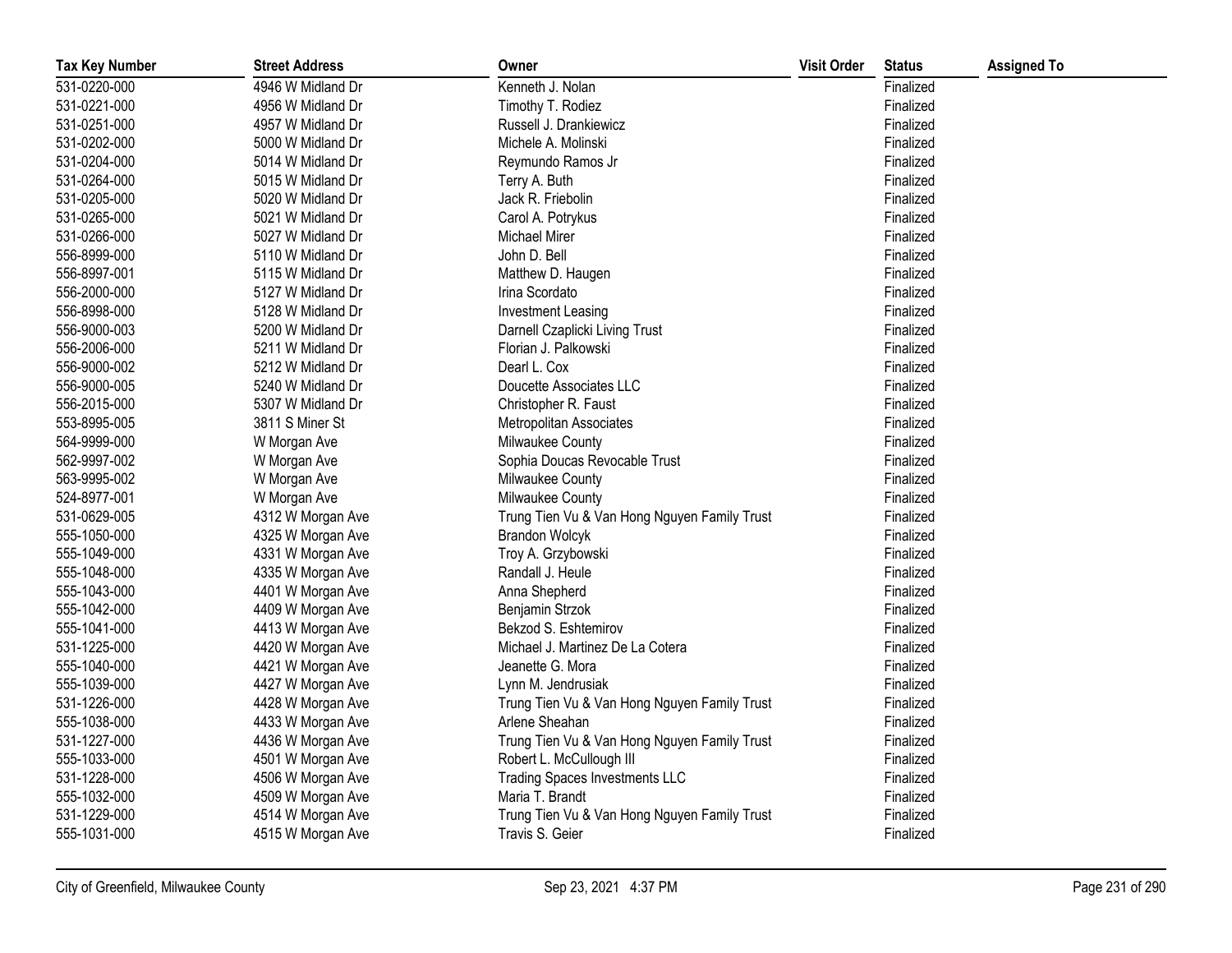| <b>Tax Key Number</b> | <b>Street Address</b> | Owner                                 | <b>Visit Order</b> | <b>Status</b> | <b>Assigned To</b> |
|-----------------------|-----------------------|---------------------------------------|--------------------|---------------|--------------------|
| 555-1030-000          | 4521 W Morgan Ave     | Alexsa Santiago                       |                    | Finalized     |                    |
| 531-1230-000          | 4522 W Morgan Ave     | <b>Trading Spaces Investments LLC</b> |                    | Finalized     |                    |
| 555-1029-000          | 4527 W Morgan Ave     | Jaime Janis Bublitz                   |                    | Finalized     |                    |
| 531-1231-000          | 4530 W Morgan Ave     | Apple Tower Development, Inc.         |                    | Finalized     |                    |
| 555-1028-000          | 4531 W Morgan Ave     | Wisam Asad                            |                    | Finalized     |                    |
| 531-1224-002          | 4600 W Morgan Ave     | Sarah Sekeres                         |                    | Finalized     |                    |
| 555-1023-000          | 4603 W Morgan Ave     | Darrin J. Kosidowski                  |                    | Finalized     |                    |
| 531-1224-001          | 4606 W Morgan Ave     | Cheryl L. Graupp                      |                    | Finalized     |                    |
| 555-1022-000          | 4609 W Morgan Ave     | Andrew D. Zimmerman                   |                    | Finalized     |                    |
| 531-1223-000          | 4612 W Morgan Ave     | Mark J. Lombardo                      |                    | Finalized     |                    |
| 555-1021-000          | 4615 W Morgan Ave     | Benjamin P. Risley                    |                    | Finalized     |                    |
| 531-1222-000          | 4618 W Morgan Ave     | Eileen Berry                          |                    | Finalized     |                    |
| 531-1221-000          | 4622 W Morgan Ave     | <b>Curt Crowdis</b>                   |                    | Finalized     |                    |
| 555-1020-000          | 4623 W Morgan Ave     | Byron M. Ziebell                      |                    | Finalized     |                    |
| 555-1019-000          | 4627 W Morgan Ave     | Stephanie Garcia                      |                    | Finalized     |                    |
| 531-1220-000          | 4630 W Morgan Ave     | Craig A. Muschinski                   |                    | Finalized     |                    |
| 555-1018-000          | 4633 W Morgan Ave     | Daniel Vang                           |                    | Finalized     |                    |
| 555-1013-000          | 4701 W Morgan Ave     | Timothy M. Case                       |                    | Finalized     |                    |
| 555-1012-000          | 4711 W Morgan Ave     | Steven P. Storvik                     |                    | Finalized     |                    |
| 555-1011-000          | 4719 W Morgan Ave     | Jeff Anderson                         |                    | Finalized     |                    |
| 555-1010-000          | 4729 W Morgan Ave     | Marianne Koch                         |                    | Finalized     |                    |
| 556-9000-009          | 5105 W Morgan Ave     | John F. Wilkins                       |                    | Finalized     |                    |
| 556-9000-011          | 5125 W Morgan Ave     | MNA Greenfield, LLC                   |                    | Finalized     |                    |
| 556-9000-012          | 5201 W Morgan Ave     | Carmelo Cortes                        |                    | Finalized     |                    |
| 556-9000-008          | 5233 W Morgan Ave     | Oneida Tribe of Indians of Wisconsin  |                    | Finalized     |                    |
| 556-8989-000          | 5401 W Morgan Ave     | Guten Morgan, LLC                     |                    | Finalized     |                    |
| 556-8983-000          | 5541 W Morgan Ave     | <b>GRP II LLC</b>                     |                    | Finalized     |                    |
| 562-9998-004          | 10301 W Morgan Ave    | Dawn M. Bykowski                      |                    | Finalized     |                    |
| 562-9998-006          | 10313 W Morgan Ave    | Michael D. Libert Revocable Trust     |                    | Finalized     |                    |
| 562-9998-001          | 10321 W Morgan Ave    | Kathleen H. Price Trust               |                    | Finalized     |                    |
| 563-9998-000          | 10833 W Morgan Ave    | Robert J. Olin                        |                    | Finalized     |                    |
| 563-9997-001          | 10907 W Morgan Ave    | Matthew Johnson                       |                    | Finalized     |                    |
| 563-9997-002          | 10933 W Morgan Ave    | David R. Kleinschmidt                 |                    | Finalized     |                    |
| 563-9996-001          | 11001 W Morgan Ave    | Daniell S. Stamm                      |                    | Finalized     |                    |
| 563-9995-009          | 11215 W Morgan Ave    | Rivershire Associates                 |                    | Finalized     |                    |
| 564-9998-000          | 11701 W Morgan Ave    | City of Greenfield                    |                    | Finalized     |                    |
| 564-9986-000          | 11815 W Morgan Ave    | Milwaukee County                      |                    | Finalized     |                    |
| 564-9985-000          | 11823 W Morgan Ave    | James E. Badem                        |                    | Finalized     |                    |
| 564-9984-000          | 11835 W Morgan Ave    | Agnes Pilsnik                         |                    | Finalized     |                    |
| 564-0069-000          | 12020 W Morgan Oak Dr | Richard A. Kojis                      |                    | Finalized     |                    |
| 564-0044-000          | 12023 W Morgan Oak Dr | Thomas J. Edwards                     |                    | Finalized     |                    |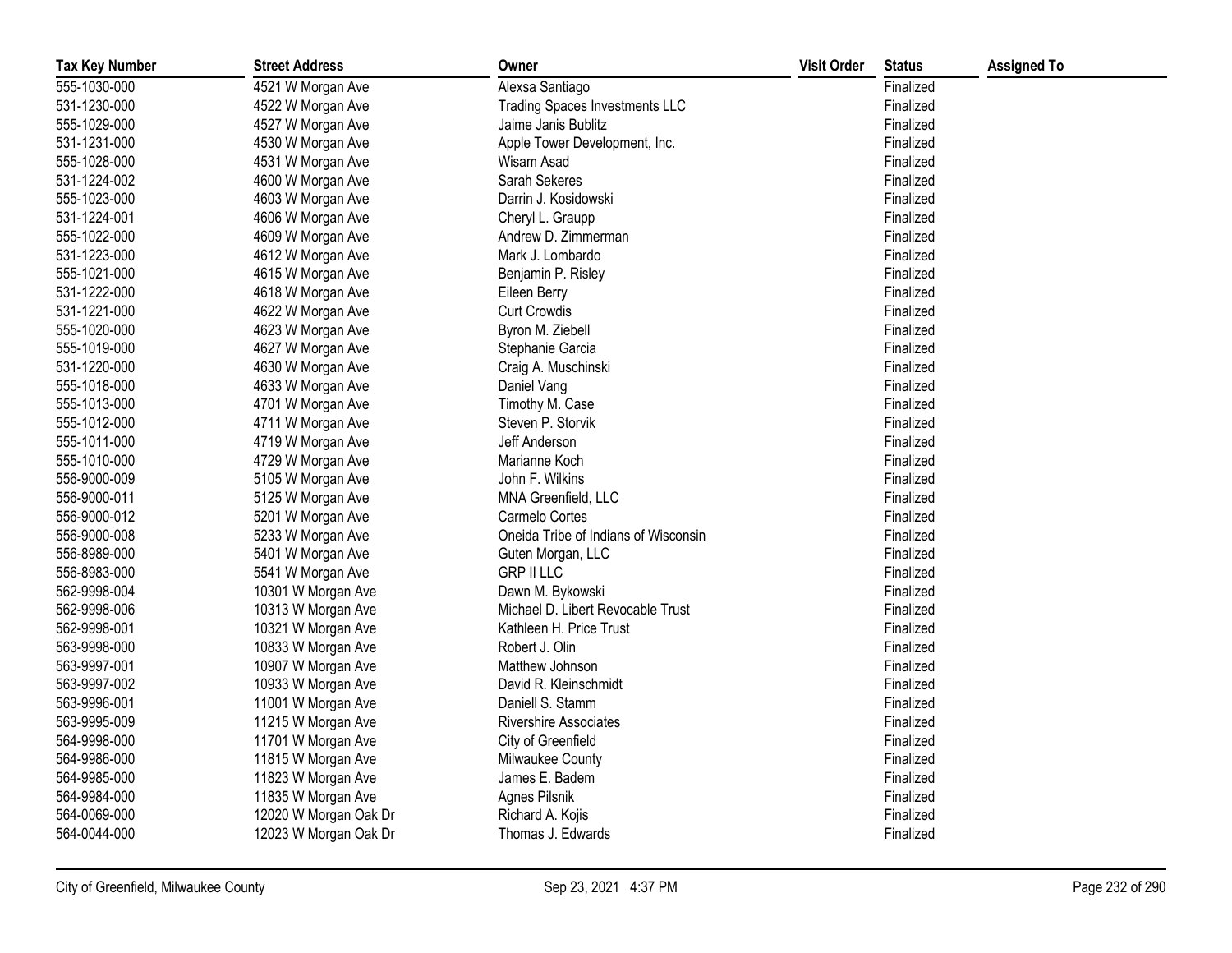| <b>Tax Key Number</b> | <b>Street Address</b> | Owner                                              | <b>Visit Order</b> | <b>Status</b> | <b>Assigned To</b> |
|-----------------------|-----------------------|----------------------------------------------------|--------------------|---------------|--------------------|
| 564-0068-000          | 12040 W Morgan Oak Dr | <b>Berther Revocable Trust</b>                     |                    | Finalized     |                    |
| 564-0045-000          | 12073 W Morgan Oak Dr | Michael J. Kasten                                  |                    | Finalized     |                    |
| 564-0046-000          | 12093 W Morgan Oak Dr | Manoj V. Mody V                                    |                    | Finalized     |                    |
| 564-0063-000          | 12122 W Morgan Oak Dr | Timothy E. Newholm                                 |                    | Finalized     |                    |
| 564-0047-000          | 12123 W Morgan Oak Dr | Gary Ferguson                                      |                    | Finalized     |                    |
| 564-0062-000          | 12152 W Morgan Oak Dr | Cheryl A. Nelson                                   |                    | Finalized     |                    |
| 564-0048-000          | 12153 W Morgan Oak Dr | Jerald P Martocci & Kathleen A Martocci Revocable  |                    | Finalized     |                    |
| 564-0049-000          | 12173 W Morgan Oak Dr | John F. Pum                                        |                    | Finalized     |                    |
| 564-0050-000          | 12193 W Morgan Oak Dr | Adrian E. Warnier Living Trust                     |                    | Finalized     |                    |
| 564-0056-000          | 12232 W Morgan Oak Dr | Daniel J. Zagrodnik Living Trust                   |                    | Finalized     |                    |
| 564-0051-001          | 12233 W Morgan Oak Dr | Gregory T. Spitzer                                 |                    | Finalized     |                    |
| 564-0055-000          | 12252 W Morgan Oak Dr | Hillery Family Revocable Trust                     |                    | Finalized     |                    |
| 564-0052-001          | 12253 W Morgan Oak Dr | Brian K. Truesdale                                 |                    | Finalized     |                    |
| 564-0054-000          | 12272 W Morgan Oak Dr | <b>Michael Crockett</b>                            |                    | Finalized     |                    |
| 564-0098-000          | 12355 W Morgan Oak Dr | Michael T. Janowiak                                |                    | Finalized     |                    |
| 564-0099-000          | 12395 W Morgan Oak Dr | Michael Jazwiecki                                  |                    | Finalized     |                    |
| 646-0099-000          | 5411 S Morningside Ln | Doris M. Armatowski                                |                    | Finalized     |                    |
| 646-0096-000          | 5412 S Morningside Ln | Roger D. Erdmann and Patricia A. Erdmann Family    |                    | Finalized     |                    |
| 646-0100-000          | 5421 S Morningside Ln | Judith A. Daniel                                   |                    | Finalized     |                    |
| 646-0095-000          | 5424 S Morningside Ln | Georgette Goundie                                  |                    | Finalized     |                    |
| 646-0101-000          | 5435 S Morningside Ln | Alan F. Jurkus                                     |                    | Finalized     |                    |
| 646-0094-000          | 5436 S Morningside Ln | Janet M. Zwifelhofer                               |                    | Finalized     |                    |
| 646-0102-000          | 5441 S Morningside Ln | Audrey L. Andersen                                 |                    | Finalized     |                    |
| 646-0093-000          | 5444 S Morningside Ln | Nancy A. Snyder                                    |                    | Finalized     |                    |
| 646-0103-000          | 5455 S Morningside Ln | Eleanor J. Lijewski                                |                    | Finalized     |                    |
| 646-0092-000          | 5456 S Morningside Ln | Gary A. Steinbach                                  |                    | Finalized     |                    |
| 574-1046-000          | 4403 W Norwich Ave    | <b>Kimberly Meyers</b>                             |                    | Finalized     |                    |
| 574-1047-000          | 4413 W Norwich Ave    | Lila Wittig-Graser                                 |                    | Finalized     |                    |
| 574-1048-000          | 4421 W Norwich Ave    | Robert A. Greenthal Revocable Living Trust         |                    | Finalized     |                    |
| 574-1043-000          | 4422 W Norwich Ave    | Scott Belhumeur                                    |                    | Finalized     |                    |
| 574-1049-000          | 4429 W Norwich Ave    | Dale H. Lemanski                                   |                    | Finalized     |                    |
| 574-1042-000          | 4430 W Norwich Ave    | Stephen M. Maio                                    |                    | Finalized     |                    |
| 574-1050-000          | 4509 W Norwich Ave    | J Jan Manes Irrevocable Trust                      |                    | Finalized     |                    |
| 574-1041-000          | 4510 W Norwich Ave    | Vesna Simovic                                      |                    | Finalized     |                    |
| 574-1051-000          | 4523 W Norwich Ave    | David M. White and Karen A. White Irrevocable Inco |                    | Finalized     |                    |
| 574-1040-000          | 4530 W Norwich Ave    | Marlene S. Lohr                                    |                    | Finalized     |                    |
| 574-1052-000          | 4535 W Norwich Ave    | Gordon M. Gundersen                                |                    | Finalized     |                    |
| 574-1039-000          | 4536 W Norwich Ave    | Ana Lisa Briley                                    |                    | Finalized     |                    |
| 574-1053-000          | 4547 W Norwich Ave    | Dennis Herms                                       |                    | Finalized     |                    |
| 574-1038-000          | 4600 W Norwich Ave    | Carole Y. Dublinski                                |                    | Finalized     |                    |
| 574-1063-000          | 4611 W Norwich Ave    | David M. Schettl                                   |                    | Finalized     |                    |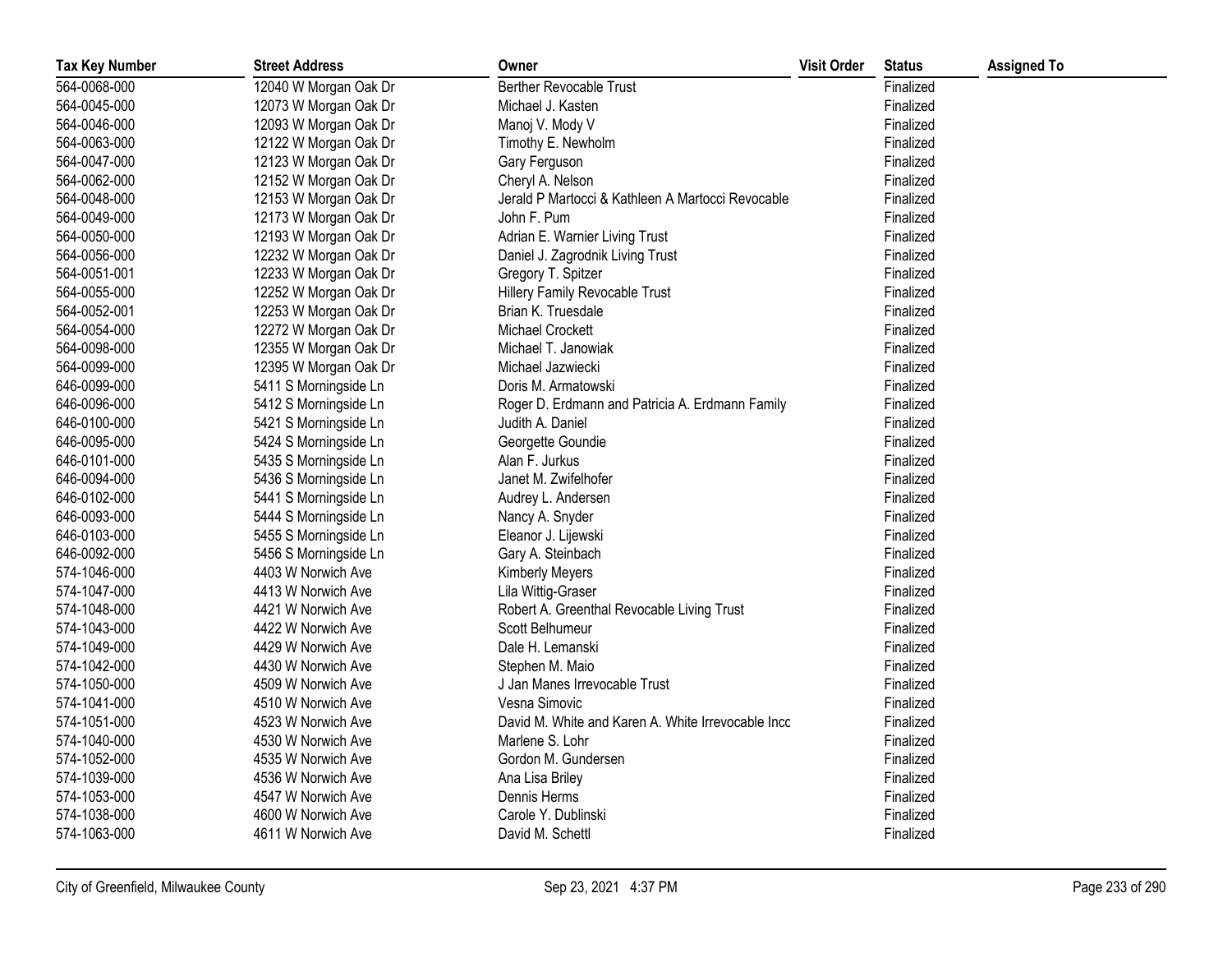| <b>Tax Key Number</b> | <b>Street Address</b> | Owner                                           | <b>Visit Order</b> | <b>Status</b> | <b>Assigned To</b> |
|-----------------------|-----------------------|-------------------------------------------------|--------------------|---------------|--------------------|
| 574-1062-000          | 4612 W Norwich Ave    | Tamara A. Barrett                               |                    | Finalized     |                    |
| 574-1061-000          | 4620 W Norwich Ave    | Mary J. Kioski                                  |                    | Finalized     |                    |
| 574-1064-000          | 4621 W Norwich Ave    | Douglas H. Anderson                             |                    | Finalized     |                    |
| 574-1060-000          | 4630 W Norwich Ave    | Luke E. Bingen                                  |                    | Finalized     |                    |
| 574-1065-000          | 4631 W Norwich Ave    | Steve E. Tokarski                               |                    | Finalized     |                    |
| 574-1077-000          | 4703 W Norwich Ave    | Brian J. Lewandowski                            |                    | Finalized     |                    |
| 574-1074-000          | 4704 W Norwich Ave    | Thomas L. Gorichanaz                            |                    | Finalized     |                    |
| 574-1076-000          | 4713 W Norwich Ave    | Mathew J. Polczynski                            |                    | Finalized     |                    |
| 574-1073-000          | 4714 W Norwich Ave    | Timothy R. Kelly                                |                    | Finalized     |                    |
| 574-1072-000          | 4722 W Norwich Ave    | Ronald L. Pankowski                             |                    | Finalized     |                    |
| 574-1075-000          | 4723 W Norwich Ave    | Antoinette Stachowiak                           |                    | Finalized     |                    |
| 573-0613-000          | 5514 W Norwich Ave    | Kenneth Backes Trust                            |                    | Finalized     |                    |
| 572-8992-004          | 6425 W Norwich Ave    | Norwich LLC                                     |                    | Finalized     |                    |
| 572-1177-001          | 6430 W Norwich Ave    | Norwich Park Management LLC, A Wisconsin Limite |                    | Finalized     |                    |
| 570-0020-002          | 8114 W Norwich Ave    | Jeffrey Perry                                   |                    | Finalized     |                    |
| 570-0046-001          | 8115 W Norwich Ave    | David P. Erkfitz                                |                    | Finalized     |                    |
| 570-0021-000          | 8120 W Norwich Ave    | William T. Mervin                               |                    | Finalized     |                    |
| 570-0045-000          | 8123 W Norwich Ave    | Gary R. Conti                                   |                    | Finalized     |                    |
| 570-0022-000          | 8128 W Norwich Ave    | William Brown                                   |                    | Finalized     |                    |
| 570-0044-000          | 8133 W Norwich Ave    | April M. Balisteri                              |                    | Finalized     |                    |
| 570-0023-000          | 8136 W Norwich Ave    | Zoraida D. Atido                                |                    | Finalized     |                    |
| 570-0043-000          | 8141 W Norwich Ave    | Shawn Clark                                     |                    | Finalized     |                    |
| 570-0024-000          | 8204 W Norwich Ave    | Miranda L. Norris                               |                    | Finalized     |                    |
| 570-0042-000          | 8207 W Norwich Ave    | Leonard Lovas                                   |                    | Finalized     |                    |
| 570-0025-000          | 8212 W Norwich Ave    | Miskowitch Trust                                |                    | Finalized     |                    |
| 570-0041-000          | 8215 W Norwich Ave    | James R. Schaller                               |                    | Finalized     |                    |
| 570-0026-000          | 8222 W Norwich Ave    | Johnson Trust                                   |                    | Finalized     |                    |
| 570-0040-000          | 8225 W Norwich Ave    | Diane I. Ullstrup                               |                    | Finalized     |                    |
| 570-0027-000          | 8232 W Norwich Ave    | Carol M. Starr                                  |                    | Finalized     |                    |
| 570-0039-000          | 8233 W Norwich Ave    | <b>Bath Revocable Trust</b>                     |                    | Finalized     |                    |
| 568-9000-004          | 9780 W Norwich Ave    | Gilbert F. Frenn                                |                    | Finalized     |                    |
| 568-9000-013          | 9785 W Norwich Ave    | Dean M. Besler                                  |                    | Finalized     |                    |
| 568-9000-012          | 9787 W Norwich Ave    | James A. Peters                                 |                    | Finalized     |                    |
| 568-9000-008          | 9800 W Norwich Ave    | Mary Santorineos                                |                    | Finalized     |                    |
| 568-9000-016          | 9805 W Norwich Ave    | Arthur J. Lohrke                                |                    | Finalized     |                    |
| 568-9000-009          | 9810 W Norwich Ave    | Jeffrey B. Hoel                                 |                    | Finalized     |                    |
| 567-0013-000          | 10102 W Norwich Ave   | Wilson R. Torres                                |                    | Finalized     |                    |
| 567-0014-000          | 10110 W Norwich Ave   | Sandra Molenda Living Trust Dated May 10, 2017  |                    | Finalized     |                    |
| 567-0015-000          | 10120 W Norwich Ave   | Derek Benz                                      |                    | Finalized     |                    |
| 567-0016-000          | 10130 W Norwich Ave   | Dennis M. Brown                                 |                    | Finalized     |                    |
| 567-0017-000          | 10140 W Norwich Ave   | Dennis M. Halle                                 |                    | Finalized     |                    |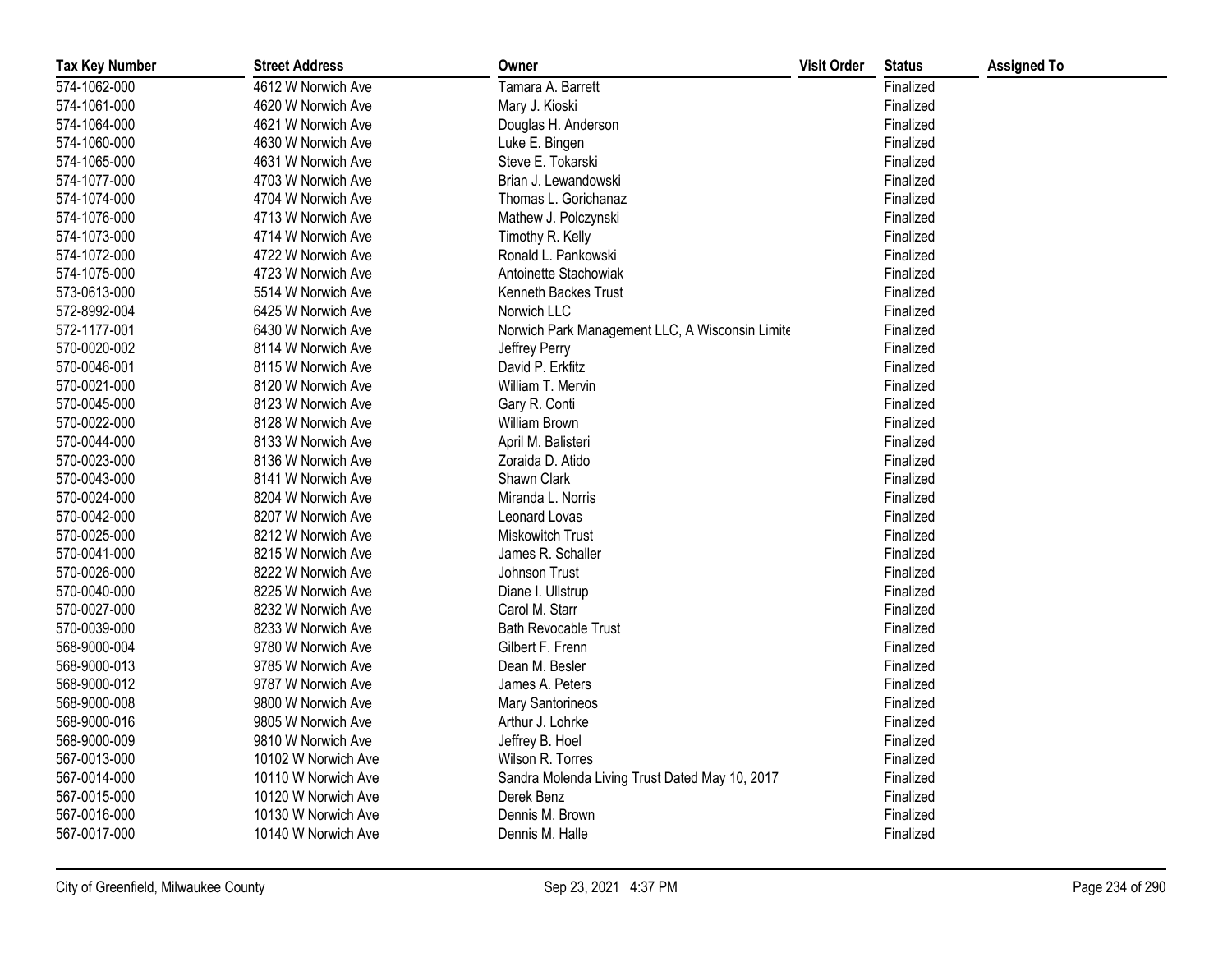| <b>Tax Key Number</b> | <b>Street Address</b> | Owner                                            | <b>Visit Order</b> | <b>Status</b> | <b>Assigned To</b> |
|-----------------------|-----------------------|--------------------------------------------------|--------------------|---------------|--------------------|
| 567-0048-000          | 10301 W Norwich Ave   | Thomas & Georgian Albrecht Family Trust          |                    | Finalized     |                    |
| 567-0018-000          | 10302 W Norwich Ave   | Stephen Pieroni                                  |                    | Finalized     |                    |
| 567-0019-000          | 10310 W Norwich Ave   | Ben W. McCoy                                     |                    | Finalized     |                    |
| 567-0047-000          | 10311 W Norwich Ave   | Rita Galien                                      |                    | Finalized     |                    |
| 567-0020-000          | 10320 W Norwich Ave   | William J. Job                                   |                    | Finalized     |                    |
| 567-0046-000          | 10321 W Norwich Ave   | David J. Radavich                                |                    | Finalized     |                    |
| 567-0021-000          | 10330 W Norwich Ave   | Daniel M. Schwarzinger                           |                    | Finalized     |                    |
| 567-0131-000          | 10420 W Norwich Ave   | Dennis J Schmidt & Cynthia M Schmidt Revocable 1 |                    | Finalized     |                    |
| 567-0099-000          | 10425 W Norwich Ave   | David L. Sanders                                 |                    | Finalized     |                    |
| 567-0130-000          | 10432 W Norwich Ave   | Derald L. Kettlewell                             |                    | Finalized     |                    |
| 567-0129-000          | 10444 W Norwich Ave   | Robert A. Krombholz Jr                           |                    | Finalized     |                    |
| 567-0128-000          | 10456 W Norwich Ave   | Daniel Brantner                                  |                    | Finalized     |                    |
| 567-0127-000          | 10468 W Norwich Ave   | William D. Plonty                                |                    | Finalized     |                    |
| 567-0126-000          | 10470 W Norwich Ave   | Mark Milan                                       |                    | Finalized     |                    |
| 567-0100-000          | 10475 W Norwich Ave   | Gregory Mark and Rebecca Lynn Loesche Living Tr  |                    | Finalized     |                    |
| 567-0125-000          | 10482 W Norwich Ave   | Christian T. Tentoni                             |                    | Finalized     |                    |
| 567-0101-000          | 10483 W Norwich Ave   | James E. Steffen                                 |                    | Finalized     |                    |
| 567-0102-000          | 10491 W Norwich Ave   | Jacqueline A. Hunter                             |                    | Finalized     |                    |
| 567-0124-000          | 10494 W Norwich Ave   | Leah D. Nylen                                    |                    | Finalized     |                    |
| 562-0063-000          | 3708 S Oakbrook Dr    | Todd H. Pridgeon                                 |                    | Finalized     |                    |
| 562-0064-000          | 3710 S Oakbrook Dr    | Timothy M. Rottmann                              |                    | Finalized     |                    |
| 562-0065-000          | 3716 S Oakbrook Dr    | Paula A. Lucey                                   |                    | Finalized     |                    |
| 562-0066-000          | 3718 S Oakbrook Dr    | Ann M. Kolinski                                  |                    | Finalized     |                    |
| 562-0067-000          | 3719 S Oakbrook Dr    | Sherri L. Foote                                  |                    | Finalized     |                    |
| 562-0068-000          | 3721 S Oakbrook Dr    | Patricia L. Neidinger                            |                    | Finalized     |                    |
| 562-0069-000          | 3733 S Oakbrook Dr    | Todd R. Ringe                                    |                    | Finalized     |                    |
| 562-0070-000          | 3735 S Oakbrook Dr    | <b>Beyer Trust</b>                               |                    | Finalized     |                    |
| 562-0071-000          | 3746 S Oakbrook Dr    | Sorum Trust                                      |                    | Finalized     |                    |
| 562-0072-000          | 3748 S Oakbrook Dr    | Andrea K. Chiroff                                |                    | Finalized     |                    |
| 562-0073-000          | 3749 S Oakbrook Dr    | Herbert Rustler Family Trust "A"                 |                    | Finalized     |                    |
| 562-0074-000          | 3751 S Oakbrook Dr    | James A. Eiting                                  |                    | Finalized     |                    |
| 562-0075-000          | 3754 S Oakbrook Dr    | Karen Eiche                                      |                    | Finalized     |                    |
| 562-0076-000          | 3756 S Oakbrook Dr    | Shaely Tameleo                                   |                    | Finalized     |                    |
| 562-0077-000          | 3815 S Oakbrook Dr    | Henry B. Croak and Mary Croak Revocable Living T |                    | Finalized     |                    |
| 562-0078-000          | 3817 S Oakbrook Dr    | Arthur C. Woeller                                |                    | Finalized     |                    |
| 562-0079-000          | 3820 S Oakbrook Dr    | Carol L. Koziczkowski                            |                    | Finalized     |                    |
| 562-0080-000          | 3822 S Oakbrook Dr    | <b>CHMF Transition Trust</b>                     |                    | Finalized     |                    |
| 562-0081-000          | 3827 S Oakbrook Dr    | Evelyn D. Domzil EDDF Transition Trust           |                    | Finalized     |                    |
| 562-0082-000          | 3829 S Oakbrook Dr    | Thomas J. O'Connell                              |                    | Finalized     |                    |
| 562-0083-000          | 3837 S Oakbrook Dr    | James H Gauger & Janet R Gauger Revocable Trus   |                    | Finalized     |                    |
| 562-0084-000          | 3839 S Oakbrook Dr    | Gail A. Stong                                    |                    | Finalized     |                    |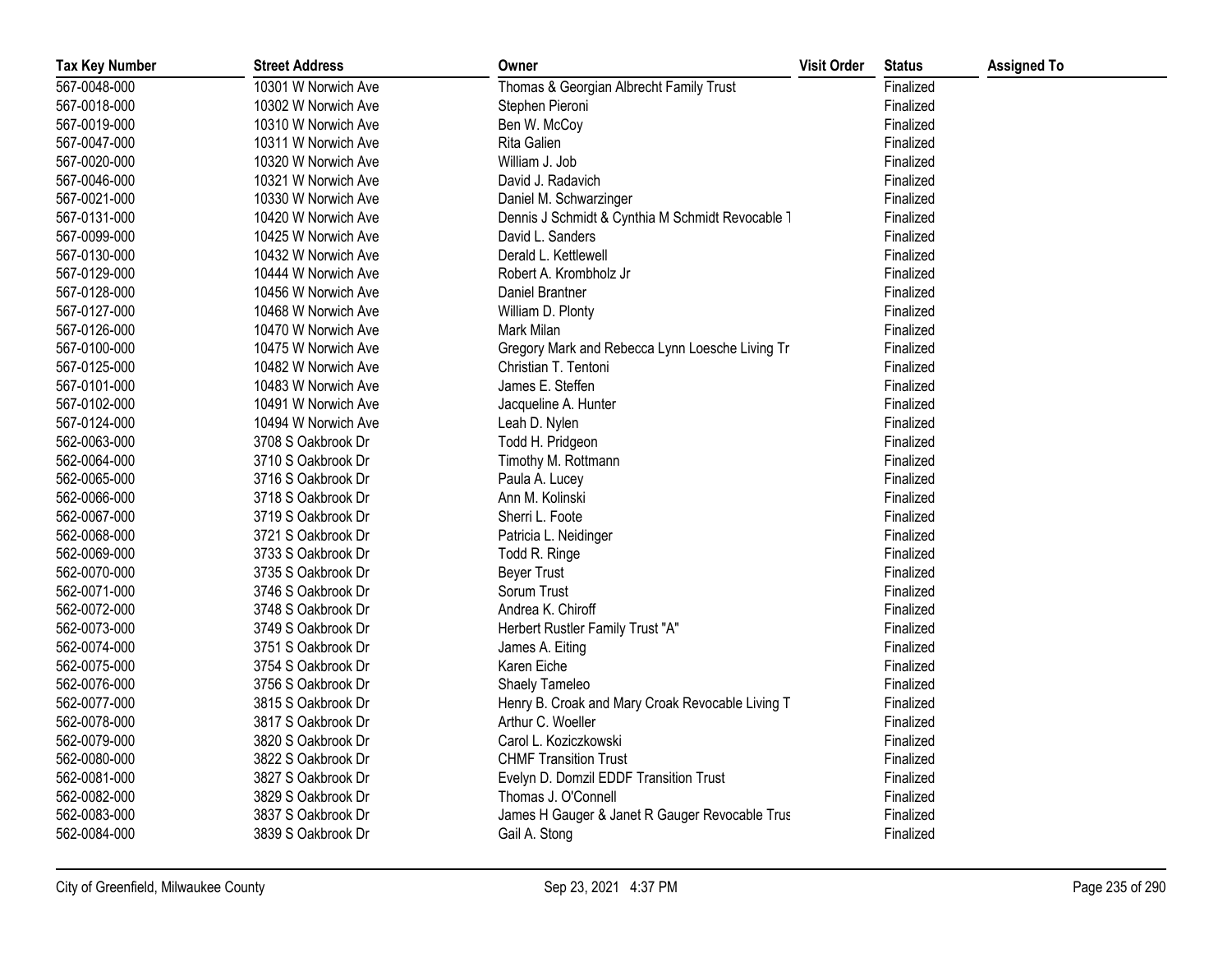| <b>Tax Key Number</b> | <b>Street Address</b> | Owner                                             | <b>Visit Order</b> | <b>Status</b> | <b>Assigned To</b> |
|-----------------------|-----------------------|---------------------------------------------------|--------------------|---------------|--------------------|
| 562-0085-000          | 3848 S Oakbrook Dr    | Robert D. Carpenter and Celeste G. Carpenter Revo |                    | Finalized     |                    |
| 562-0086-000          | 3849 S Oakbrook Dr    | Marguerite O. Hoelzer Revocable Trust             |                    | Finalized     |                    |
| 562-0087-000          | 3850 S Oakbrook Dr    | <b>Tsopelas Revocable Trusts</b>                  |                    | Finalized     |                    |
| 562-0088-000          | 3851 S Oakbrook Dr    | Patricia R. Czubkowski                            |                    | Finalized     |                    |
| 562-0089-000          | 3862 S Oakbrook Dr    | Kathleen Joan Lehner Irrevocable Trust            |                    | Finalized     |                    |
| 562-0090-000          | 3863 S Oakbrook Dr    | Mary Buchkowski                                   |                    | Finalized     |                    |
| 562-0091-000          | 3864 S Oakbrook Dr    | Carmeen M. Brent                                  |                    | Finalized     |                    |
| 562-0092-000          | 3865 S Oakbrook Dr    | Ellen M. Erceg                                    |                    | Finalized     |                    |
| 562-0093-000          | 3876 S Oakbrook Dr    | Richard J. Rau                                    |                    | Finalized     |                    |
| 562-0094-000          | 3877 S Oakbrook Dr    | Richard L. Childers                               |                    | Finalized     |                    |
| 562-0095-000          | 3878 S Oakbrook Dr    | Ellen Treptow                                     |                    | Finalized     |                    |
| 562-0096-000          | 3879 S Oakbrook Dr    | Rudolph M. Banyai                                 |                    | Finalized     |                    |
| 562-0097-000          | 3890 S Oakbrook Dr    | John Sifuentes                                    |                    | Finalized     |                    |
| 562-0098-000          | 3891 S Oakbrook Dr    | Renita Tanski                                     |                    | Finalized     |                    |
| 562-0099-000          | 3892 S Oakbrook Dr    | Robert E. Ethier                                  |                    | Finalized     |                    |
| 562-0100-000          | 3893 S Oakbrook Dr    | Charland, Inc.                                    |                    | Finalized     |                    |
| 562-0101-000          | 3806 S Oakridge Ct    | James M. Novak                                    |                    | Finalized     |                    |
| 562-0102-000          | 3809 S Oakridge Ct    | Jean L. Ripple Living Trust                       |                    | Finalized     |                    |
| 562-0103-000          | 3811 S Oakridge Ct    | Tom W. Richards                                   |                    | Finalized     |                    |
| 562-0104-000          | 3818 S Oakridge Ct    | Cheryl Remond                                     |                    | Finalized     |                    |
| 562-0105-000          | 3819 S Oakridge Ct    | David P. James                                    |                    | Finalized     |                    |
| 562-0106-000          | 3821 S Oakridge Ct    | Harold E & Sandra K Pearson 2011 Revoc Trust      |                    | Finalized     |                    |
| 562-0107-000          | 3830 S Oakridge Ct    | Richard A. Randow                                 |                    | Finalized     |                    |
| 562-0110-000          | 3842 S Oakridge Ct    | Gary G. Lisiecki                                  |                    | Finalized     |                    |
| 562-0111-000          | 3844 S Oakridge Ct    | Barbara Ennis                                     |                    | Finalized     |                    |
| 562-0112-000          | 3845 S Oakridge Ct    | Beth A. Reopelle                                  |                    | Finalized     |                    |
| 562-0113-000          | 3846 S Oakridge Ct    | Darlene J. Blattner                               |                    | Finalized     |                    |
| 562-0114-000          | 3847 S Oakridge Ct    | Carol A. Cinkosky                                 |                    | Finalized     |                    |
| 562-0115-000          | 3849 S Oakridge Ct    | Thomas P. Trapman                                 |                    | Finalized     |                    |
| 562-0116-000          | 3851 S Oakridge Ct    | William D. Rolli                                  |                    | Finalized     |                    |
| 562-0117-000          | 3854 S Oakridge Ct    | David P. Mueller                                  |                    | Finalized     |                    |
| 562-0118-000          | 3856 S Oakridge Ct    | Bonnie J. Hayburn                                 |                    | Finalized     |                    |
| 562-0119-000          | 3858 S Oakridge Ct    | Mary A. Cherweznik                                |                    | Finalized     |                    |
| 562-0120-000          | 3859 S Oakridge Ct    | Harry N & Judith M Knoblauch 2018 Rev Trust Dtd 7 |                    | Finalized     |                    |
| 562-0121-000          | 3861 S Oakridge Ct    | Joseph J. Russell Revocable Trust                 |                    | Finalized     |                    |
| 562-0122-000          | 3866 S Oakridge Ct    | Leroy C. Nelson Revocable Trust                   |                    | Finalized     |                    |
| 562-0123-000          | 3873 S Oakridge Ct    | Donna Migazzi Doucette                            |                    | Finalized     |                    |
| 562-0124-000          | 3875 S Oakridge Ct    | Fred B. Nicholson                                 |                    | Finalized     |                    |
| 562-0125-000          | 3878 S Oakridge Ct    | Douglas P. Soderberg                              |                    | Finalized     |                    |
| 562-0126-000          | 3883 S Oakridge Ct    | Vickie L. Daly                                    |                    | Finalized     |                    |
| 531-1055-000          | 4407 W Ohio Ave       | Andrew James Pearson                              |                    | Finalized     |                    |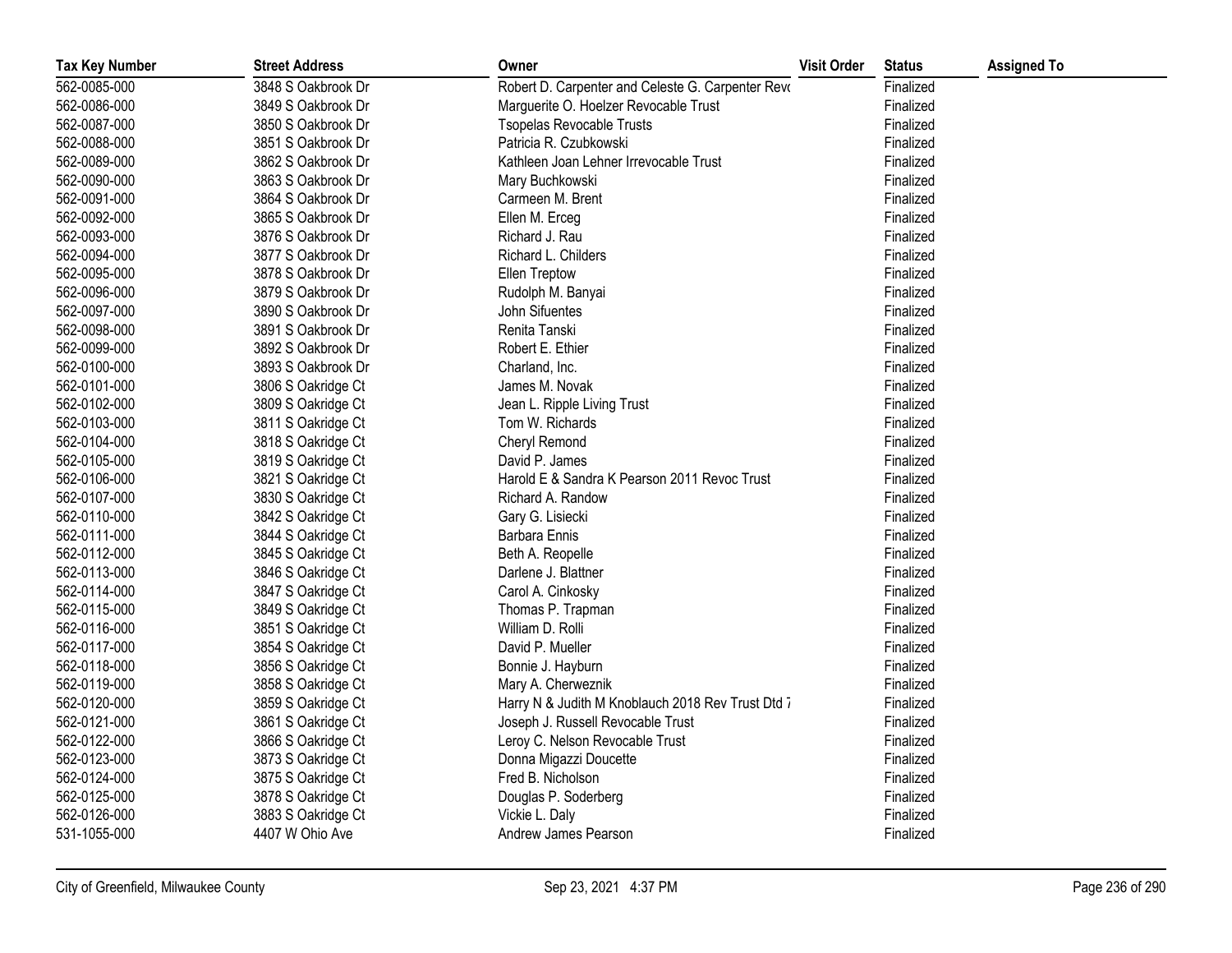| <b>Tax Key Number</b> | <b>Street Address</b> | Owner                                         | <b>Visit Order</b> | <b>Status</b> | <b>Assigned To</b> |
|-----------------------|-----------------------|-----------------------------------------------|--------------------|---------------|--------------------|
| 531-1054-000          | 4413 W Ohio Ave       | Lawrence J. Kazmierski                        |                    | Finalized     |                    |
| 531-1053-000          | 4421 W Ohio Ave       | Daniel Eischen                                |                    | Finalized     |                    |
| 531-1066-000          | 4503 W Ohio Ave       | Eric W. Lemberger                             |                    | Finalized     |                    |
| 531-1088-000          | 4527 W Ohio Ave       | Mark E. Bruesewitz                            |                    | Finalized     |                    |
| 524-8986-037          | W Oklahoma Ave        | QPS Employment Group, Inc.                    |                    | Finalized     |                    |
| 524-8999-000          | 10123 W Oklahoma Ave  | Carl Gene Paulsen                             |                    | Finalized     |                    |
| 524-8998-001          | 10201 W Oklahoma Ave  | Richard T. Hohl                               |                    | Finalized     |                    |
| 524-8986-012          | 10303 W Oklahoma Ave  | Partner 100 Properties LLP                    |                    | Finalized     |                    |
| 524-8984-010          | 10335 W Oklahoma Ave  | 10335 Oklahoma LLC                            |                    | Finalized     |                    |
| 524-8984-009          | 10401 W Oklahoma Ave  | William M & Dorothy K. Klemmer Rev Trust      |                    | Finalized     |                    |
| 646-0144-000          | 3501 W Old Oak Dr     | Linda A. Riley                                |                    | Finalized     |                    |
| 646-0145-000          | 3505 W Old Oak Dr     | Sara Smiley                                   |                    | Finalized     |                    |
| 646-0146-000          | 3511 W Old Oak Dr     | Mary Alice Loomis                             |                    | Finalized     |                    |
| 646-0147-000          | 3515 W Old Oak Dr     | Jill Korenkiewicz                             |                    | Finalized     |                    |
| 646-0148-000          | 3517 W Old Oak Dr     | Joan S Baylerian Living Trust                 |                    | Finalized     |                    |
| 646-0149-000          | 3519 W Old Oak Dr     | Richard B. Thompson                           |                    | Finalized     |                    |
| 646-0150-000          | 3521 W Old Oak Dr     | Erin Grober                                   |                    | Finalized     |                    |
| 646-0151-000          | 3523 W Old Oak Dr     | Douglas M. Pinzer                             |                    | Finalized     |                    |
| 646-0152-000          | 3525 W Old Oak Dr     | Randy A. Bergholz                             |                    | Finalized     |                    |
| 646-0153-000          | 3527 W Old Oak Dr     | Mary Ellen Fuhrman                            |                    | Finalized     |                    |
| 646-0154-000          | 3529 W Old Oak Dr     | Sheldon Henschel                              |                    | Finalized     |                    |
| 646-0155-000          | 3531 W Old Oak Dr     | Thomas G. Obukowicz                           |                    | Finalized     |                    |
| 646-0132-000          | 3534 W Old Oak Dr     | Jane M. Duffy                                 |                    | Finalized     |                    |
| 646-0133-000          | 3540 W Old Oak Dr     | Jaime C. Koepke                               |                    | Finalized     |                    |
| 646-0134-000          | 3546 W Old Oak Dr     | David P. Ruege Revocable Trust                |                    | Finalized     |                    |
| 646-0135-000          | 3548 W Old Oak Dr     | Christopher J. Dey                            |                    | Finalized     |                    |
| 646-0136-000          | 3550 W Old Oak Dr     | Kathleen A. Hermans                           |                    | Finalized     |                    |
| 646-0156-000          | 3551 W Old Oak Dr     | Michael D. Runnells                           |                    | Finalized     |                    |
| 646-0137-000          | 3552 W Old Oak Dr     | Rachael C. Tischer                            |                    | Finalized     |                    |
| 646-0138-000          | 3560 W Old Oak Dr     | David L. Jordan                               |                    | Finalized     |                    |
| 646-0157-000          | 3561 W Old Oak Dr     | Julie N. Kaye                                 |                    | Finalized     |                    |
| 646-0139-000          | 3562 W Old Oak Dr     | Edward Charles Freuden Revocable Living Trust |                    | Finalized     |                    |
| 646-0140-000          | 3570 W Old Oak Dr     | Susan Hahn                                    |                    | Finalized     |                    |
| 646-0158-000          | 3571 W Old Oak Dr     | Eleanor Locks Lewis                           |                    | Finalized     |                    |
| 646-0141-000          | 3580 W Old Oak Dr     | Samantha L. Stahl                             |                    | Finalized     |                    |
| 646-0159-000          | 3581 W Old Oak Dr     | Kona Bahr                                     |                    | Finalized     |                    |
| 646-0142-000          | 3590 W Old Oak Dr     | Pacholski Trust Dated 09/19/14                |                    | Finalized     |                    |
| 646-0160-000          | 3591 W Old Oak Dr     | Seizyk Revocable Trust                        |                    | Finalized     |                    |
| 646-0143-000          | 3598 W Old Oak Dr     | Georgia M. Kulwicki                           |                    | Finalized     |                    |
| 646-0161-000          | 3599 W Old Oak Dr     | David S. Grochowski                           |                    | Finalized     |                    |
| 562-9972-002          | 10310 W Pallottine Dr | Mladenko Delipara                             |                    | Finalized     |                    |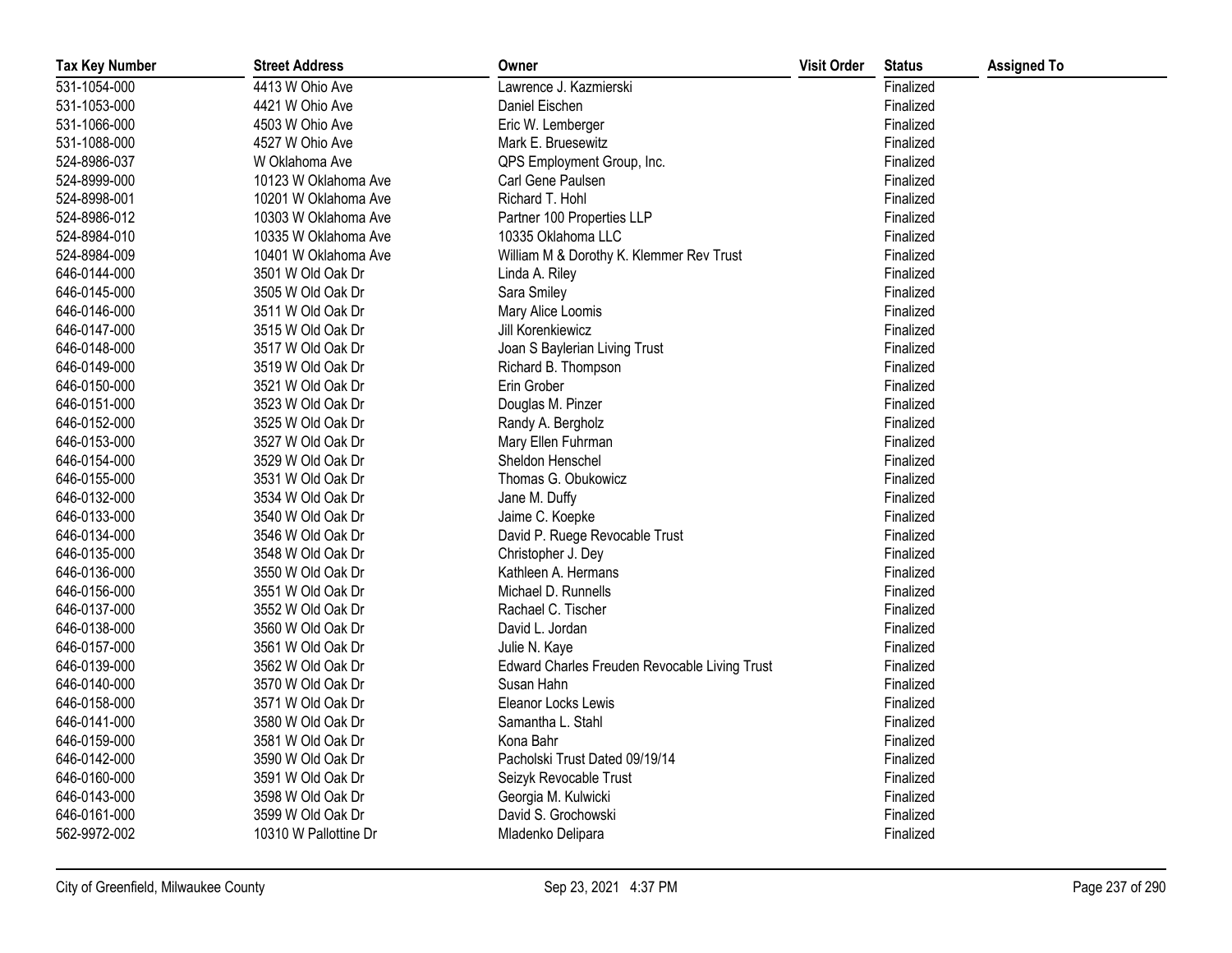| <b>Tax Key Number</b> | <b>Street Address</b> | Owner                                                 | <b>Visit Order</b> | <b>Status</b> | <b>Assigned To</b> |
|-----------------------|-----------------------|-------------------------------------------------------|--------------------|---------------|--------------------|
| 562-9972-001          | 10320 W Pallottine Dr | <b>Bruce Cramer</b>                                   |                    | Finalized     |                    |
| 562-9989-000          | 10400 W Pallottine Dr | Tamara Katrine Henderson                              |                    | Finalized     |                    |
| 562-9991-000          | 10414 W Pallottine Dr | Mark B. Denlinger                                     |                    | Finalized     |                    |
| 562-9988-004          | 10415 W Pallottine Dr | James L. Hesselman                                    |                    | Finalized     |                    |
| 562-9992-001          | 10424 W Pallottine Dr | Joshua T. Tank                                        |                    | Finalized     |                    |
| 562-9992-002          | 10432 W Pallottine Dr | Gar D & Arlene A Kronhelm Rev Liv Trust               |                    | Finalized     |                    |
| 562-9988-003          | 10435 W Pallottine Dr | James J. Nitka                                        |                    | Finalized     |                    |
| 562-9992-003          | 10440 W Pallottine Dr | Ryan E. Carpenter                                     |                    | Finalized     |                    |
| 562-9987-000          | 10451 W Pallottine Dr | Lorenzo F. Conigliaro Jr                              |                    | Finalized     |                    |
| 562-9993-000          | 10500 W Pallottine Dr | Pamela J. Hoeffleur                                   |                    | Finalized     |                    |
| 562-9983-000          | 10515 W Pallottine Dr | Roger J. Frankowski Revocable Trust                   |                    | Finalized     |                    |
| 562-9994-000          | 10520 W Pallottine Dr | Michael J. Walisiewicz                                |                    | Finalized     |                    |
| 562-9995-000          | 10530 W Pallottine Dr | Bruce K. Szewczuga                                    |                    | Finalized     |                    |
| 562-9982-003          | 10540 W Pallottine Dr | Robert A. Mazur                                       |                    | Finalized     |                    |
| 562-9981-001          | 10545 W Pallottine Dr | Justin E. Thompson                                    |                    | Finalized     |                    |
| 562-9979-003          | 10561 W Pallottine Dr | Matthew B. Guenther                                   |                    | Finalized     |                    |
| 562-9982-004          | 10570 W Pallottine Dr | Gary R. Steinhart                                     |                    | Finalized     |                    |
| 562-9982-002          | 10580 W Pallottine Dr | Brian C. Braun                                        |                    | Finalized     |                    |
| 563-0012-000          | 10809 W Pallottine Dr | Vanh Oudanonh                                         |                    | Finalized     |                    |
| 563-0002-000          | 10824 W Pallottine Dr | Sandra S. Zick                                        |                    | Finalized     |                    |
| 563-0017-000          | 10833 W Pallottine Dr | Kathleen Steuerwald                                   |                    | Finalized     |                    |
| 563-0003-000          | 10902 W Pallottine Dr | Ricky B. Hinton                                       |                    | Finalized     |                    |
| 563-0004-000          | 10906 W Pallottine Dr | Keith E. Baumgart                                     |                    | Finalized     |                    |
| 563-0005-000          | 10930 W Pallottine Dr | Benjamin T. Young                                     |                    | Finalized     |                    |
| 564-0110-000          | 11970 W Pallottine Dr | Thomas R. Lutz                                        |                    | Finalized     |                    |
| 564-0109-000          | 11975 W Pallottine Dr | <b>Stuart Swessel</b>                                 |                    | Finalized     |                    |
| 564-0111-000          | 11980 W Pallottine Dr | Richard J. Freiberg and Kerry J. Freiberg Joint Trust |                    | Finalized     |                    |
| 691-9945-000          | 5910 S Phillips St    | Timothy A. Covey II                                   |                    | Finalized     |                    |
| 691-9946-001          | 5920 S Phillips St    | Mary M. Van Biljouw                                   |                    | Finalized     |                    |
| 691-9946-002          | 5928 S Phillips St    | Martin J. Mergenthaler                                |                    | Finalized     |                    |
| 691-9947-001          | 5940 S Phillips St    | Amber E. Holliday                                     |                    | Finalized     |                    |
| 691-9938-000          | 5953 S Phillips St    | Michele M. Steger                                     |                    | Finalized     |                    |
| 691-9937-000          | 5959 S Phillips St    | Michael Wroblewski                                    |                    | Finalized     |                    |
| 691-9947-002          | 5962 S Phillips St    | John E. Segel                                         |                    | Finalized     |                    |
| 691-9936-001          | 5965 S Phillips St    | Sara Salcido Bustillos                                |                    | Finalized     |                    |
| 691-9948-000          | 5966 S Phillips St    | Rebecca J. Rodriguez                                  |                    | Finalized     |                    |
| 691-9936-002          | 5971 S Phillips St    | Jeffrey H. Schultz                                    |                    | Finalized     |                    |
| 691-9935-000          | 5977 S Phillips St    | Rolla J. Holtz                                        |                    | Finalized     |                    |
| 691-9949-000          | 5980 S Phillips St    | Branden W. Bande                                      |                    | Finalized     |                    |
| 691-9934-000          | 5983 S Phillips St    | Brian S. Groth                                        |                    | Finalized     |                    |
| 691-9950-000          | 5986 S Phillips St    | Gary W. Plath                                         |                    | Finalized     |                    |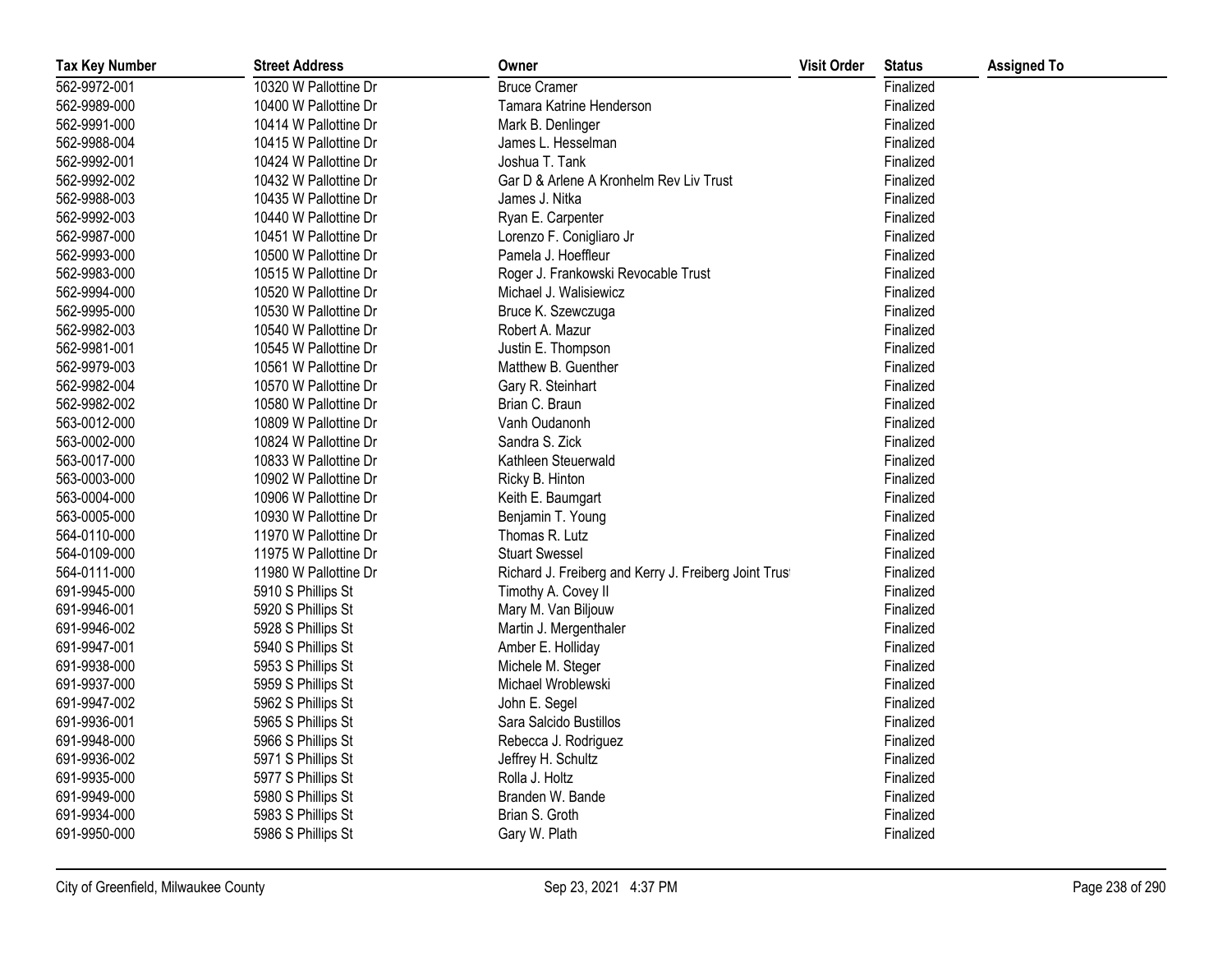| <b>Tax Key Number</b> | <b>Street Address</b> | Owner                               | <b>Visit Order</b> | <b>Status</b> | <b>Assigned To</b> |
|-----------------------|-----------------------|-------------------------------------|--------------------|---------------|--------------------|
| 691-9933-000          | 5989 S Phillips St    | Brian S. Groth                      |                    | Finalized     |                    |
| 691-9951-000          | 5990 S Phillips St    | Mayra Cantun Diaz                   |                    | Finalized     |                    |
| 691-9952-000          | 5996 S Phillips St    | Edward R. Mahn Jr                   |                    | Finalized     |                    |
| 691-9932-000          | 5997 S Phillips St    | John R. Wasikowski                  |                    | Finalized     |                    |
| 691-9953-000          | 5998 S Phillips St    | <b>Rosemary Morrison</b>            |                    | Finalized     |                    |
| 613-8984-004          | 10396 W Pine Ridge Rd | James F. Zillmer                    |                    | Finalized     |                    |
| 613-8983-003          | 10399 W Pine Ridge Rd | Frank D. Lisiak                     |                    | Finalized     |                    |
| 613-1049-000          | 10401 W Pine Ridge Rd | William P. Turner                   |                    | Finalized     |                    |
| 613-8984-005          | 10404 W Pine Ridge Rd | John Tomczyk                        |                    | Finalized     |                    |
| 613-8984-013          | 10414 W Pine Ridge Rd | Shahid Mirza                        |                    | Finalized     |                    |
| 613-8984-009          | 10415 W Pine Ridge Rd | Ralph Kroenke                       |                    | Finalized     |                    |
| 613-8984-008          | 10425 W Pine Ridge Rd | Matthew Yanny                       |                    | Finalized     |                    |
| 613-8984-015          | 10430 W Pine Ridge Rd | Jose Macias                         |                    | Finalized     |                    |
| 613-8984-007          | 10431 W Pine Ridge Rd | Jeffrey P & Jodi A Meyer Trust      |                    | Finalized     |                    |
| 613-0013-001          | 10505 W Pine Ridge Rd | Lauren M. Wesolowski                |                    | Finalized     |                    |
| 613-0004-000          | 10510 W Pine Ridge Rd | Susan Kizaric                       |                    | Finalized     |                    |
| 613-0011-001          | 10525 W Pine Ridge Rd | Richard F. Calvert Jr               |                    | Finalized     |                    |
| 613-0003-002          | 10526 W Pine Ridge Rd | Pedro A. Rivera                     |                    | Finalized     |                    |
| 613-0010-000          | 10533 W Pine Ridge Rd | Mark B. Schindler                   |                    | Finalized     |                    |
| 613-0032-000          | 10535 W Pine Ridge Rd | Jacquelyn A. Malkowski              |                    | Finalized     |                    |
| 613-0009-000          | 10541 W Pine Ridge Rd | Daniel M. Shaykevich                |                    | Finalized     |                    |
| 613-0003-001          | 10542 W Pine Ridge Rd | Benjamin Riemann                    |                    | Finalized     |                    |
| 613-0001-000          | 10604 W Pine Ridge Rd | Tyler Eichmann                      |                    | Finalized     |                    |
| 613-0008-000          | 10605 W Pine Ridge Rd | Daniel Olson                        |                    | Finalized     |                    |
| 613-0007-000          | 10609 W Pine Ridge Rd | Anthony Gatton                      |                    | Finalized     |                    |
| 602-0131-000          | 4340 S Placid Dr      | Michael P. O'Connor                 |                    | Finalized     |                    |
| 602-0132-000          | 4344 S Placid Dr      | William L. O'Donnell                |                    | Finalized     |                    |
| 602-0121-000          | 4345 S Placid Dr      | Rantanen Living Trust Dated 4/10/07 |                    | Finalized     |                    |
| 602-0133-000          | 4348 S Placid Dr      | Mary L. Repinski                    |                    | Finalized     |                    |
| 602-0122-000          | 4351 S Placid Dr      | Kevin M. Carey                      |                    | Finalized     |                    |
| 602-0134-000          | 4352 S Placid Dr      | Mark R. Schwartz                    |                    | Finalized     |                    |
| 602-0135-000          | 4356 S Placid Dr      | David A. Wagner Jr                  |                    | Finalized     |                    |
| 602-0123-000          | 4357 S Placid Dr      | <b>Matt Aka Matthew Navins</b>      |                    | Finalized     |                    |
| 602-0136-000          | 4360 S Placid Dr      | Darryl Bucholtz                     |                    | Finalized     |                    |
| 602-0124-000          | 4363 S Placid Dr      | Marilyn M. Legg                     |                    | Finalized     |                    |
| 602-0137-000          | 4364 S Placid Dr      | Leah M. Barsch                      |                    | Finalized     |                    |
| 602-0138-000          | 4368 S Placid Dr      | Donald G. Spaltholz                 |                    | Finalized     |                    |
| 602-0125-000          | 4369 S Placid Dr      | Joseph R. Likar                     |                    | Finalized     |                    |
| 602-0139-000          | 4372 S Placid Dr      | Jeffrey Schulist                    |                    | Finalized     |                    |
| 602-0126-000          | 4375 S Placid Dr      | Elyssa Maslach                      |                    | Finalized     |                    |
| 602-0140-000          | 4376 S Placid Dr      | Jeffrey W. Friedman                 |                    | Finalized     |                    |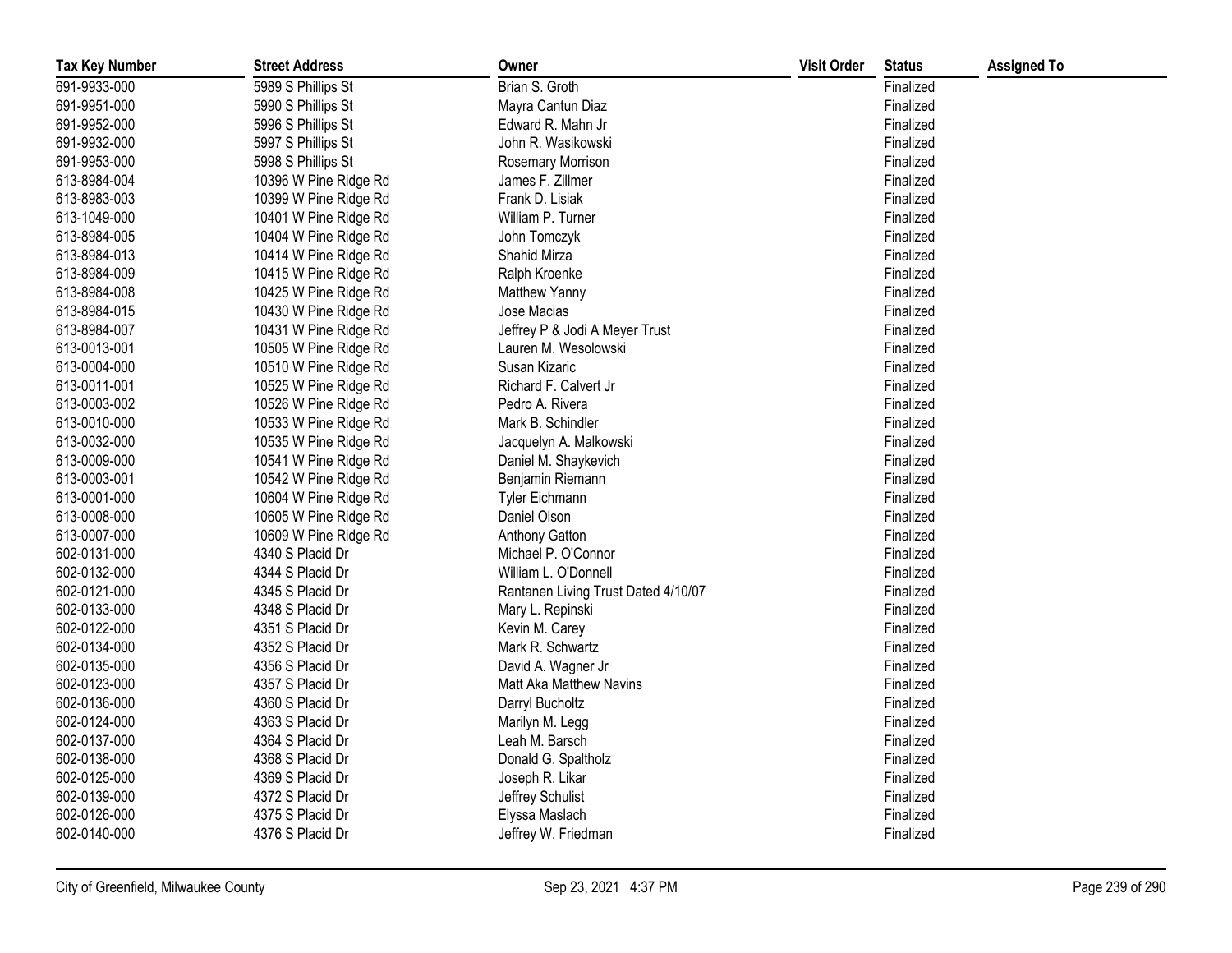| <b>Tax Key Number</b> | <b>Street Address</b> | Owner                                            | <b>Visit Order</b> | <b>Status</b> | <b>Assigned To</b> |
|-----------------------|-----------------------|--------------------------------------------------|--------------------|---------------|--------------------|
| 602-0141-000          | 4380 S Placid Dr      | Robert A. Cutting                                |                    | Finalized     |                    |
| 602-0127-000          | 4381 S Placid Dr      | Peggy M. Wishman                                 |                    | Finalized     |                    |
| 602-0142-000          | 4400 S Placid Dr      | Michael E. Wojcinski and Rosemary Wojcinski Revo |                    | Finalized     |                    |
| 602-0034-000          | 4410 S Placid Dr      | Timothy J. Bakke                                 |                    | Finalized     |                    |
| 602-0033-000          | 4418 S Placid Dr      | Joseph A. Bacich                                 |                    | Finalized     |                    |
| 602-0032-000          | 4426 S Placid Dr      | Joanne F. Lewis                                  |                    | Finalized     |                    |
| 602-0031-000          | 4432 S Placid Dr      | Michael P. Ponec                                 |                    | Finalized     |                    |
| 602-0020-000          | 4439 S Placid Dr      | Ngun Kai                                         |                    | Finalized     |                    |
| 602-0030-000          | 4440 S Placid Dr      | Florence Shelton                                 |                    | Finalized     |                    |
| 575-8907-005          | W Plainfield Ave      | Milwaukee County                                 |                    | Finalized     |                    |
| 575-8907-006          | W Plainfield Ave      | Milwaukee County                                 |                    | Finalized     |                    |
| 575-8907-007          | W Plainfield Ave      | Milwaukee County                                 |                    | Finalized     |                    |
| 565-0066-000          | W Plainfield Ave      | City of Greenfield                               |                    | Finalized     |                    |
| 571-8959-000          | W Plainfield Ave      | Milwaukee County                                 |                    | Finalized     |                    |
| 565-0067-000          | W Plainfield Ave      | City of Greenfield                               |                    | Finalized     |                    |
| 575-8903-002          | 3807 W Plainfield Ave | Lesly Riddle                                     |                    | Finalized     |                    |
| 575-8904-000          | 3810 W Plainfield Ave | Jesus Casillas                                   |                    | Finalized     |                    |
| 575-8903-001          | 3821 W Plainfield Ave | Corey Oschmann                                   |                    | Finalized     |                    |
| 575-8905-000          | 3830 W Plainfield Ave | Almando D. Torres                                |                    | Finalized     |                    |
| 575-8903-004          | 3835 W Plainfield Ave | David A. Kerlin                                  |                    | Finalized     |                    |
| 575-8906-000          | 3900 W Plainfield Ave | Sieglinde G. Seitz                               |                    | Finalized     |                    |
| 575-8903-003          | 3901 W Plainfield Ave | Julio Murillo                                    |                    | Finalized     |                    |
| 575-8907-004          | 3904 W Plainfield Ave | Sherry Casady                                    |                    | Finalized     |                    |
| 575-8907-003          | 3910 W Plainfield Ave | Stephen W. Tornio                                |                    | Finalized     |                    |
| 575-8908-003          | 3915 W Plainfield Ave | Brian T. Dolan                                   |                    | Finalized     |                    |
| 572-1099-000          | 6043 W Plainfield Ave | Robert J. Zaffrann                               |                    | Finalized     |                    |
| 572-1098-000          | 6101 W Plainfield Ave | Russell F. Watts                                 |                    | Finalized     |                    |
| 572-1089-000          | 6102 W Plainfield Ave | Donald E. Kopp                                   |                    | Finalized     |                    |
| 572-1097-000          | 6121 W Plainfield Ave | Nicholas J. Gasperetti                           |                    | Finalized     |                    |
| 572-1096-000          | 6135 W Plainfield Ave | Arnold C. Thimmesch                              |                    | Finalized     |                    |
| 572-1088-000          | 6136 W Plainfield Ave | Lorraine M. Spahn                                |                    | Finalized     |                    |
| 572-1095-000          | 6201 W Plainfield Ave | Carol A. Warthchow-Mihas                         |                    | Finalized     |                    |
| 572-1087-000          | 6202 W Plainfield Ave | James A. Michlig                                 |                    | Finalized     |                    |
| 572-1094-000          | 6211 W Plainfield Ave | Dale R. Lewandowski                              |                    | Finalized     |                    |
| 572-1086-000          | 6216 W Plainfield Ave | Bernadette M. Drow                               |                    | Finalized     |                    |
| 572-1093-000          | 6219 W Plainfield Ave | Jason T. Bungert                                 |                    | Finalized     |                    |
| 572-1085-000          | 6224 W Plainfield Ave | Eloisa Sandoval-Ruiz                             |                    | Finalized     |                    |
| 572-1092-000          | 6227 W Plainfield Ave | Kimberly D. Werth                                |                    | Finalized     |                    |
| 572-1084-000          | 6232 W Plainfield Ave | Paul M. Havaich                                  |                    | Finalized     |                    |
| 572-1091-000          | 6237 W Plainfield Ave | Lillian L Bressler-Bungert Living Trust          |                    | Finalized     |                    |
| 572-1083-000          | 6242 W Plainfield Ave | Ernest R. Bauer                                  |                    | Finalized     |                    |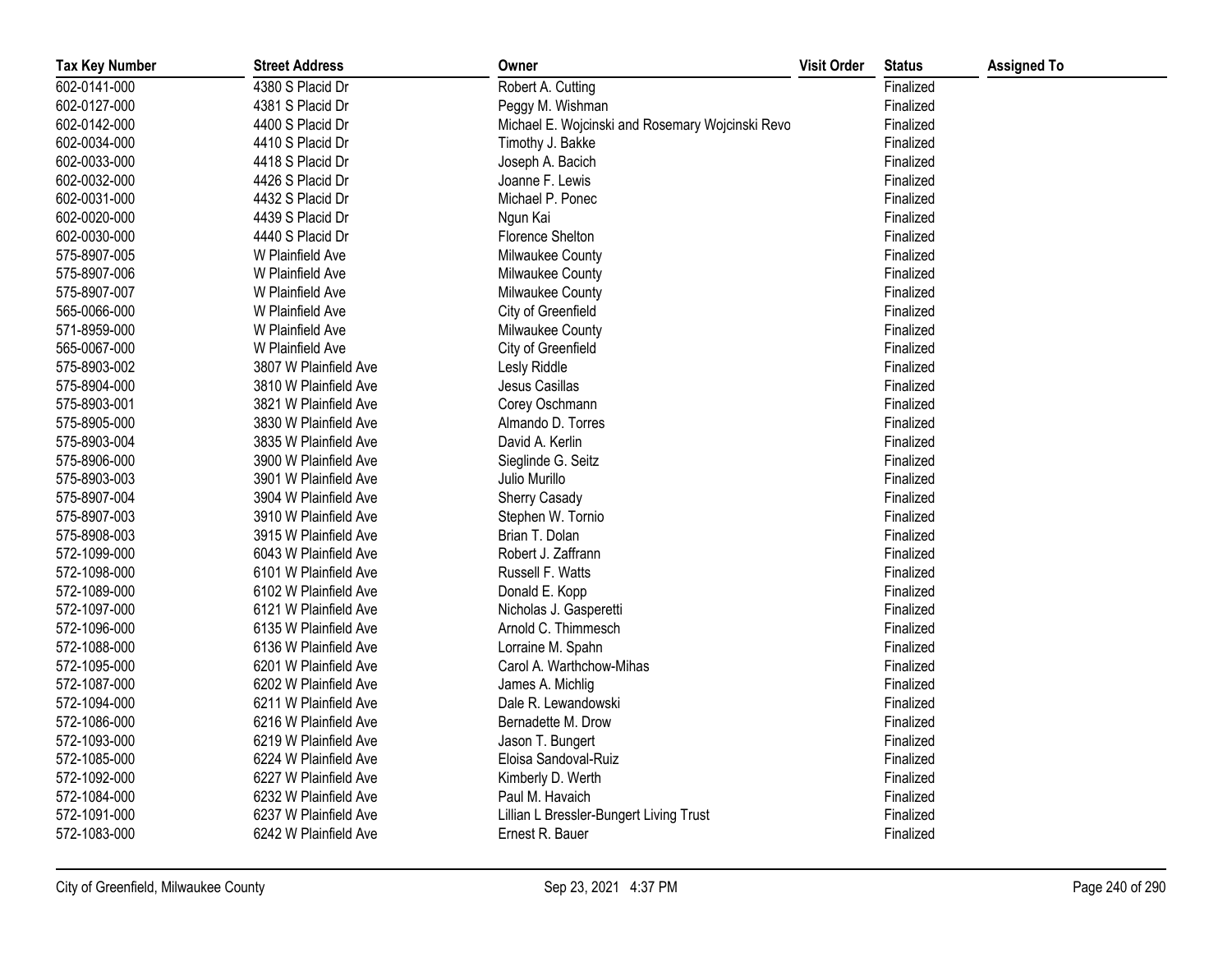| <b>Tax Key Number</b> | <b>Street Address</b> | Owner                                             | <b>Visit Order</b> | <b>Status</b> | <b>Assigned To</b> |
|-----------------------|-----------------------|---------------------------------------------------|--------------------|---------------|--------------------|
| 572-1082-000          | 6252 W Plainfield Ave | Joseph Voboril                                    |                    | Finalized     |                    |
| 572-1081-000          | 6308 W Plainfield Ave | Anna Janowitsch                                   |                    | Finalized     |                    |
| 572-1052-000          | 6317 W Plainfield Ave | Rocco R. Tolfa                                    |                    | Finalized     |                    |
| 572-1080-000          | 6324 W Plainfield Ave | Richard J Repovsch Revocable Living Trust         |                    | Finalized     |                    |
| 572-1008-000          | 6336 W Plainfield Ave | Matthew D. Nord                                   |                    | Finalized     |                    |
| 572-1033-000          | 6341 W Plainfield Ave | Valerie McDonald                                  |                    | Finalized     |                    |
| 572-1007-000          | 6342 W Plainfield Ave | Kyle D. Beesley                                   |                    | Finalized     |                    |
| 572-1006-000          | 6400 W Plainfield Ave | Leslie Kalab McCollum                             |                    | Finalized     |                    |
| 572-1032-000          | 6401 W Plainfield Ave | Allen R & Diane K Zdrojewski 2015 Revocable Trust |                    | Finalized     |                    |
| 572-1005-000          | 6418 W Plainfield Ave | Christopher Schuerman                             |                    | Finalized     |                    |
| 572-1004-000          | 6426 W Plainfield Ave | Thomas R. Spiece                                  |                    | Finalized     |                    |
| 572-1003-000          | 6434 W Plainfield Ave | Nathanael E. Matecki                              |                    | Finalized     |                    |
| 572-1002-000          | 6444 W Plainfield Ave | John L. Goebel Trust                              |                    | Finalized     |                    |
| 572-1001-000          | 6500 W Plainfield Ave | Richard W. Bathke                                 |                    | Finalized     |                    |
| 572-1009-000          | 6501 W Plainfield Ave | Daniel A. Wicker                                  |                    | Finalized     |                    |
| 572-1000-000          | 6518 W Plainfield Ave | Terrance J. Favre                                 |                    | Finalized     |                    |
| 572-1166-000          | 6526 W Plainfield Ave | Mark H. Bergmann                                  |                    | Finalized     |                    |
| 572-1165-000          | 6538 W Plainfield Ave | Julie A. Behrman                                  |                    | Finalized     |                    |
| 572-1164-000          | 6544 W Plainfield Ave | Thomas W. Fletcher                                |                    | Finalized     |                    |
| 572-1163-000          | 6608 W Plainfield Ave | Jessica Pucylowski                                |                    | Finalized     |                    |
| 572-1135-000          | 6609 W Plainfield Ave | Cynthia M. Schroepfer                             |                    | Finalized     |                    |
| 572-1162-000          | 6616 W Plainfield Ave | Michael E. Pucylowski                             |                    | Finalized     |                    |
| 572-1149-000          | 6623 W Plainfield Ave | Nicki Renner                                      |                    | Finalized     |                    |
| 572-1161-000          | 6624 W Plainfield Ave | Eugene Matthew Carr                               |                    | Finalized     |                    |
| 572-1160-000          | 6640 W Plainfield Ave | Donna M. Chucka                                   |                    | Finalized     |                    |
| 572-1159-000          | 6700 W Plainfield Ave | Bradley A. Brown                                  |                    | Finalized     |                    |
| 571-8952-002          | 6821 W Plainfield Ave | <b>Wendt Family Trust</b>                         |                    | Finalized     |                    |
| 571-8957-001          | 6822 W Plainfield Ave | Gary D. Socha                                     |                    | Finalized     |                    |
| 571-8956-001          | 6830 W Plainfield Ave | Dominic La Conte                                  |                    | Finalized     |                    |
| 571-8951-000          | 6831 W Plainfield Ave | Terry Alan Mecha                                  |                    | Finalized     |                    |
| 571-8955-001          | 6838 W Plainfield Ave | Sheri Ann Kazmierski                              |                    | Finalized     |                    |
| 571-8950-000          | 6841 W Plainfield Ave | Jonathan J. Stemwell                              |                    | Finalized     |                    |
| 571-8954-000          | 6900 W Plainfield Ave | Abbey M. Marzick                                  |                    | Finalized     |                    |
| 571-8949-000          | 6909 W Plainfield Ave | Myron M. Gouza                                    |                    | Finalized     |                    |
| 571-8953-000          | 6910 W Plainfield Ave | David T. Scharpf                                  |                    | Finalized     |                    |
| 571-1025-000          | 6936 W Plainfield Ave | Robert G. Kintop                                  |                    | Finalized     |                    |
| 571-1024-000          | 7000 W Plainfield Ave | Mohammad Yasrobdoust                              |                    | Finalized     |                    |
| 571-1019-000          | 7001 W Plainfield Ave | Cameron Swearingen                                |                    | Finalized     |                    |
| 571-1020-000          | 7007 W Plainfield Ave | Jeffrey Sagadin                                   |                    | Finalized     |                    |
| 571-1023-000          | 7014 W Plainfield Ave | Mark S. Dachowski                                 |                    | Finalized     |                    |
| 571-1021-000          | 7021 W Plainfield Ave | Peter Webster                                     |                    | Finalized     |                    |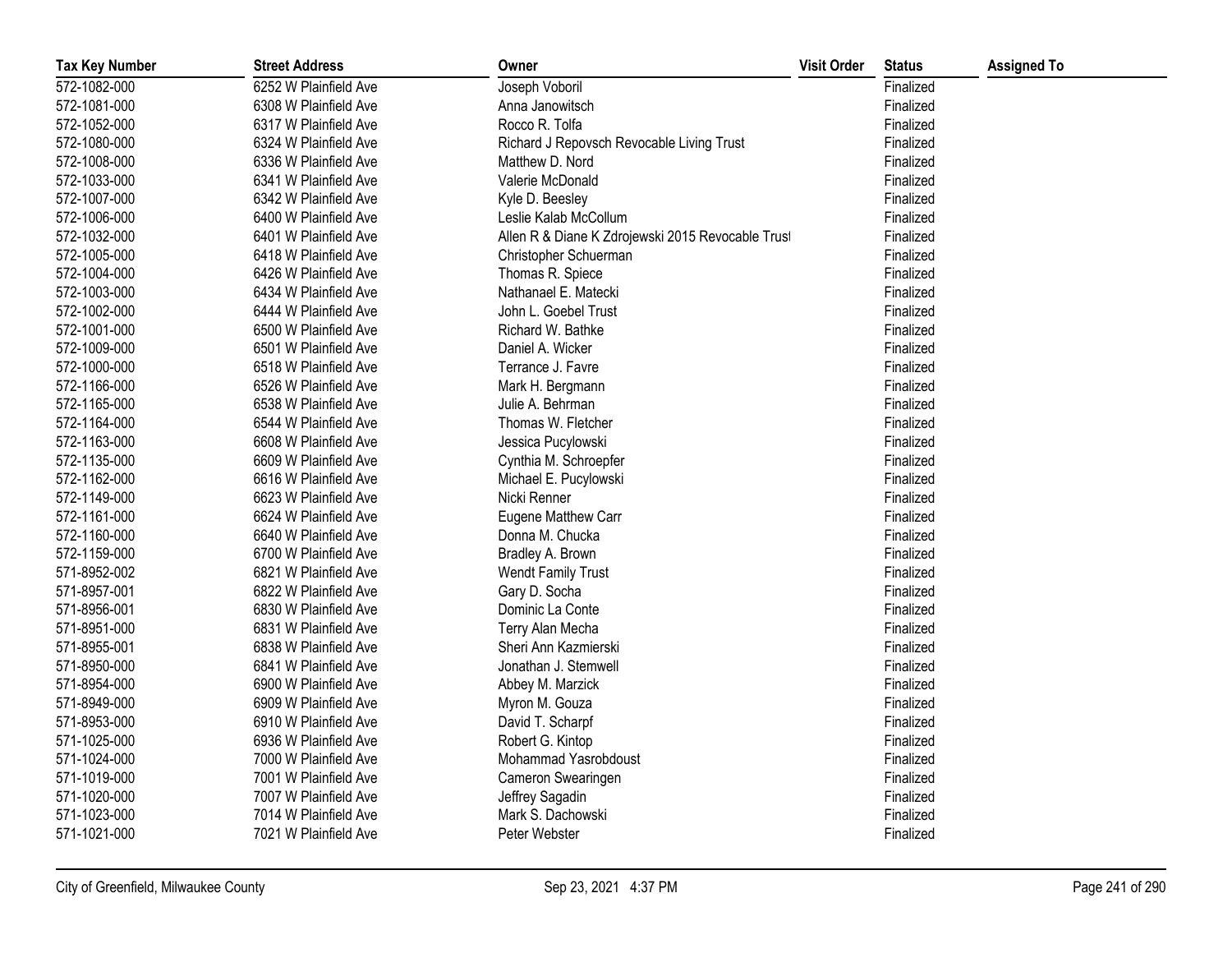| <b>Tax Key Number</b> | <b>Street Address</b> | Owner                                     | <b>Visit Order</b> | <b>Status</b> | <b>Assigned To</b> |
|-----------------------|-----------------------|-------------------------------------------|--------------------|---------------|--------------------|
| 571-1029-000          | 7120 W Plainfield Ave | Craig G. Weyenberg                        |                    | Finalized     |                    |
| 571-1028-000          | 7130 W Plainfield Ave | Nicholas M. Borth                         |                    | Finalized     |                    |
| 571-1027-000          | 7200 W Plainfield Ave | Marlene M. Sontag                         |                    | Finalized     |                    |
| 571-1026-000          | 7206 W Plainfield Ave | Daniel M. Peters                          |                    | Finalized     |                    |
| 570-1020-001          | 7728 W Plainfield Ave | John & Barbara Thiermann Survivor's Trust |                    | Finalized     |                    |
| 570-1021-000          | 7760 W Plainfield Ave | Carl C. Lenski                            |                    | Finalized     |                    |
| 570-1022-000          | 7810 W Plainfield Ave | Timothy D. Laatsch                        |                    | Finalized     |                    |
| 570-1041-000          | 7850 W Plainfield Ave | Ala W. Awadallah                          |                    | Finalized     |                    |
| 570-1040-000          | 7880 W Plainfield Ave | Robert P. Deubig                          |                    | Finalized     |                    |
| 570-1034-000          | 7909 W Plainfield Ave | Christopher J. Teschendorf                |                    | Finalized     |                    |
| 570-1039-000          | 7914 W Plainfield Ave | Terry J. Crawford                         |                    | Finalized     |                    |
| 570-1035-000          | 7921 W Plainfield Ave | Nicole L. Fosdick                         |                    | Finalized     |                    |
| 570-1038-000          | 7928 W Plainfield Ave | Ronald D. Zaborowski                      |                    | Finalized     |                    |
| 570-1036-000          | 7935 W Plainfield Ave | Nathan Bauer                              |                    | Finalized     |                    |
| 570-1037-000          | 7942 W Plainfield Ave | Virginia I. Fricke                        |                    | Finalized     |                    |
| 570-1122-000          | 8010 W Plainfield Ave | Aaron Miller                              |                    | Finalized     |                    |
| 570-1121-000          | 8025 W Plainfield Ave | Maria Josefina Yaconis                    |                    | Finalized     |                    |
| 570-1123-000          | 8050 W Plainfield Ave | Donna J. Romaszewski                      |                    | Finalized     |                    |
| 570-1124-000          | 8080 W Plainfield Ave | Jason E. Rodriguez                        |                    | Finalized     |                    |
| 570-1095-000          | 8100 W Plainfield Ave | Jonathan M. Korus                         |                    | Finalized     |                    |
| 570-1080-001          | 8115 W Plainfield Ave | Vidan Brajkovic                           |                    | Finalized     |                    |
| 570-1094-000          | 8122 W Plainfield Ave | William Gardner                           |                    | Finalized     |                    |
| 570-1093-000          | 8144 W Plainfield Ave | Joseph W. Knappstein                      |                    | Finalized     |                    |
| 570-1083-010          | 8155 W Plainfield Ave | <b>Richard David Pennington</b>           |                    | Finalized     |                    |
| 570-1092-000          | 8166 W Plainfield Ave | Duane W. Reichart                         |                    | Finalized     |                    |
| 570-1077-000          | 8205 W Plainfield Ave | Pam Marie Sheehan                         |                    | Finalized     |                    |
| 570-1091-000          | 8208 W Plainfield Ave | Donald L. Kanter                          |                    | Finalized     |                    |
| 570-1076-000          | 8217 W Plainfield Ave | Joseph S. Wrecza                          |                    | Finalized     |                    |
| 570-1090-000          | 8220 W Plainfield Ave | Lawrence E. Hotelling                     |                    | Finalized     |                    |
| 570-1107-000          | 8232 W Plainfield Ave | Russell G. Beierle                        |                    | Finalized     |                    |
| 570-1101-000          | 8235 W Plainfield Ave | Gail M. Reisenauer                        |                    | Finalized     |                    |
| 570-1106-000          | 8244 W Plainfield Ave | Thomas J. Zientara                        |                    | Finalized     |                    |
| 570-1100-000          | 8245 W Plainfield Ave | John R. Eshbaugh                          |                    | Finalized     |                    |
| 570-1105-000          | 8256 W Plainfield Ave | Donald F. Hiegel                          |                    | Finalized     |                    |
| 570-1099-000          | 8259 W Plainfield Ave | George E. Elleseg                         |                    | Finalized     |                    |
| 570-1104-000          | 8262 W Plainfield Ave | Mario Gomez                               |                    | Finalized     |                    |
| 570-1103-000          | 8302 W Plainfield Ave | James Thomas Kaplan                       |                    | Finalized     |                    |
| 570-1110-000          | 8311 W Plainfield Ave | Nicholas A. Alonge                        |                    | Finalized     |                    |
| 570-1102-000          | 8324 W Plainfield Ave | Timothy C. Kinney                         |                    | Finalized     |                    |
| 570-1109-000          | 8333 W Plainfield Ave | Lesley J. Piotrowski                      |                    | Finalized     |                    |
| 570-8985-001          | 8350 W Plainfield Ave | Steven M. Burlingame                      |                    | Finalized     |                    |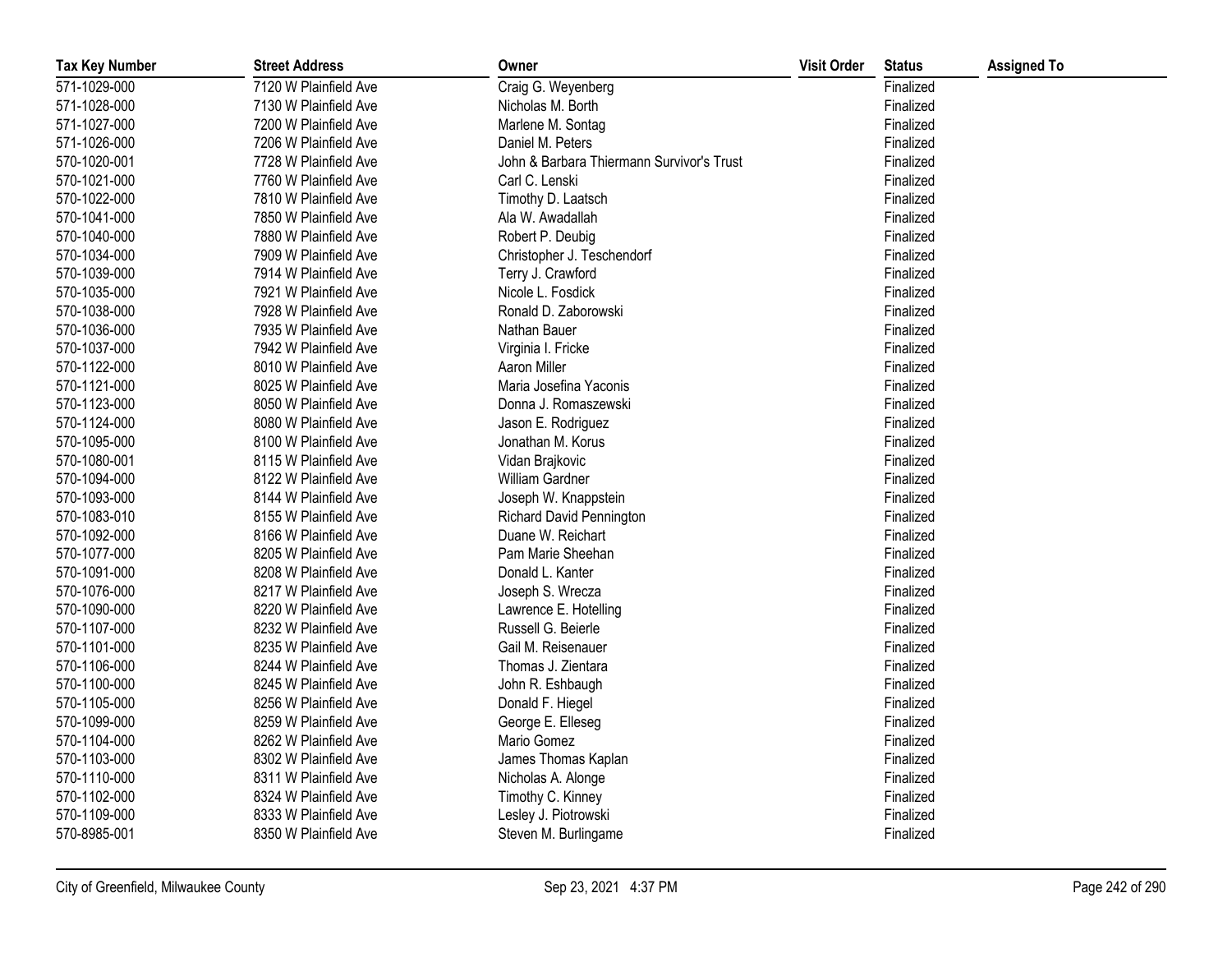| <b>Tax Key Number</b> | <b>Street Address</b>  | Owner                                             | <b>Visit Order</b> | <b>Status</b> | <b>Assigned To</b> |
|-----------------------|------------------------|---------------------------------------------------|--------------------|---------------|--------------------|
| 570-1108-000          | 8355 W Plainfield Ave  | Mary J Martin Revocable Trust                     |                    | Finalized     |                    |
| 569-1227-001          | 8803 W Plainfield Ave  | Matthew S. Leipolt                                |                    | Finalized     |                    |
| 569-1184-000          | 8900 W Plainfield Ave  | Steven T. Nicastro                                |                    | Finalized     |                    |
| 569-1185-001          | 8924 W Plainfield Ave  | Caroline A. Nisiewicz                             |                    | Finalized     |                    |
| 568-8930-000          | 9222 W Plainfield Ave  | Suzy Welsh                                        |                    | Finalized     |                    |
| 568-8931-000          | 9232 W Plainfield Ave  | Kaleb F. Johnson                                  |                    | Finalized     |                    |
| 568-8944-005          | 9304 W Plainfield Ave  | Cynthia L. Snedigar                               |                    | Finalized     |                    |
| 568-8944-004          | 9312 W Plainfield Ave  | Rachael K. Grunfelder                             |                    | Finalized     |                    |
| 568-8944-003          | 9326 W Plainfield Ave  | Mary A. Radocha                                   |                    | Finalized     |                    |
| 568-1064-000          | 9448 W Plainfield Ave  | Keith J. Balistreri                               |                    | Finalized     |                    |
| 568-1063-000          | 9464 W Plainfield Ave  | Gregory Tabaka                                    |                    | Finalized     |                    |
| 568-1062-000          | 9500 W Plainfield Ave  | Brian T. Kuether                                  |                    | Finalized     |                    |
| 568-8963-005          | 9507 W Plainfield Ave  | John R. Briggs                                    |                    | Finalized     |                    |
| 568-1061-000          | 9516 W Plainfield Ave  | <b>Timothy Rocque</b>                             |                    | Finalized     |                    |
| 568-8963-004          | 9517 W Plainfield Ave  | Donald P. Spargur                                 |                    | Finalized     |                    |
| 568-1060-000          | 9532 W Plainfield Ave  | Hein Nguyen                                       |                    | Finalized     |                    |
| 568-8963-001          | 9533 W Plainfield Ave  | John R. Mueller                                   |                    | Finalized     |                    |
| 568-1059-000          | 9548 W Plainfield Ave  | Ned J. Lundquist                                  |                    | Finalized     |                    |
| 568-1058-000          | 9564 W Plainfield Ave  | Alejandro G. Robles                               |                    | Finalized     |                    |
| 568-1057-000          | 9610 W Plainfield Ave  | Bernard J. Blattner                               |                    | Finalized     |                    |
| 568-1056-000          | 9626 W Plainfield Ave  | Helmut E. Schuetzler                              |                    | Finalized     |                    |
| 568-8991-008          | 9712 W Plainfield Ave  | Larry Kraemer                                     |                    | Finalized     |                    |
| 568-8991-007          | 9732 W Plainfield Ave  | Michael J. Kodzik                                 |                    | Finalized     |                    |
| 568-8991-010          | 9735 W Plainfield Ave  | Roger Reszczynski                                 |                    | Finalized     |                    |
| 568-8991-006          | 9744 W Plainfield Ave  | Tina M. Lausier                                   |                    | Finalized     |                    |
| 568-8991-009          | 9765 W Plainfield Ave  | Michael J. Mathwick                               |                    | Finalized     |                    |
| 568-8991-005          | 9800 W Plainfield Ave  | Julie A. Hall                                     |                    | Finalized     |                    |
| 568-8993-003          | 9820 W Plainfield Ave  | Dwayne G. Clements                                |                    | Finalized     |                    |
| 568-8993-002          | 9823 W Plainfield Ave  | James A. Ohlinger                                 |                    | Finalized     |                    |
| 568-1045-000          | 9830 W Plainfield Ave  | Evelyn M. Kaquatosh                               |                    | Finalized     |                    |
| 568-1046-000          | 9833 W Plainfield Ave  | Jeffrey S. Novak                                  |                    | Finalized     |                    |
| 567-0051-000          | 10105 W Plainfield Ave | William J. Langen II                              |                    | Finalized     |                    |
| 567-0052-000          | 10119 W Plainfield Ave | Deborah Strande Revocable Trust, U/A Dated 3/30/. |                    | Finalized     |                    |
| 567-0066-000          | 10120 W Plainfield Ave | Jacqueline B. Lenda                               |                    | Finalized     |                    |
| 567-0053-000          | 10131 W Plainfield Ave | Thomas Schweiger                                  |                    | Finalized     |                    |
| 567-0067-000          | 10134 W Plainfield Ave | Scott C. Slowiak                                  |                    | Finalized     |                    |
| 567-0068-000          | 10204 W Plainfield Ave | Anthony Poweleit                                  |                    | Finalized     |                    |
| 567-0054-000          | 10205 W Plainfield Ave | Brady J and Kimberly R Aderman Revocable Living   |                    | Finalized     |                    |
| 565-0039-000          | 11901 W Plainfield Ave | Adam B. Reuter                                    |                    | Finalized     |                    |
| 565-0040-000          | 11915 W Plainfield Ave | Sofokli Panxhi                                    |                    | Finalized     |                    |
| 565-0041-000          | 11929 W Plainfield Ave | Peter P. Coenen                                   |                    | Finalized     |                    |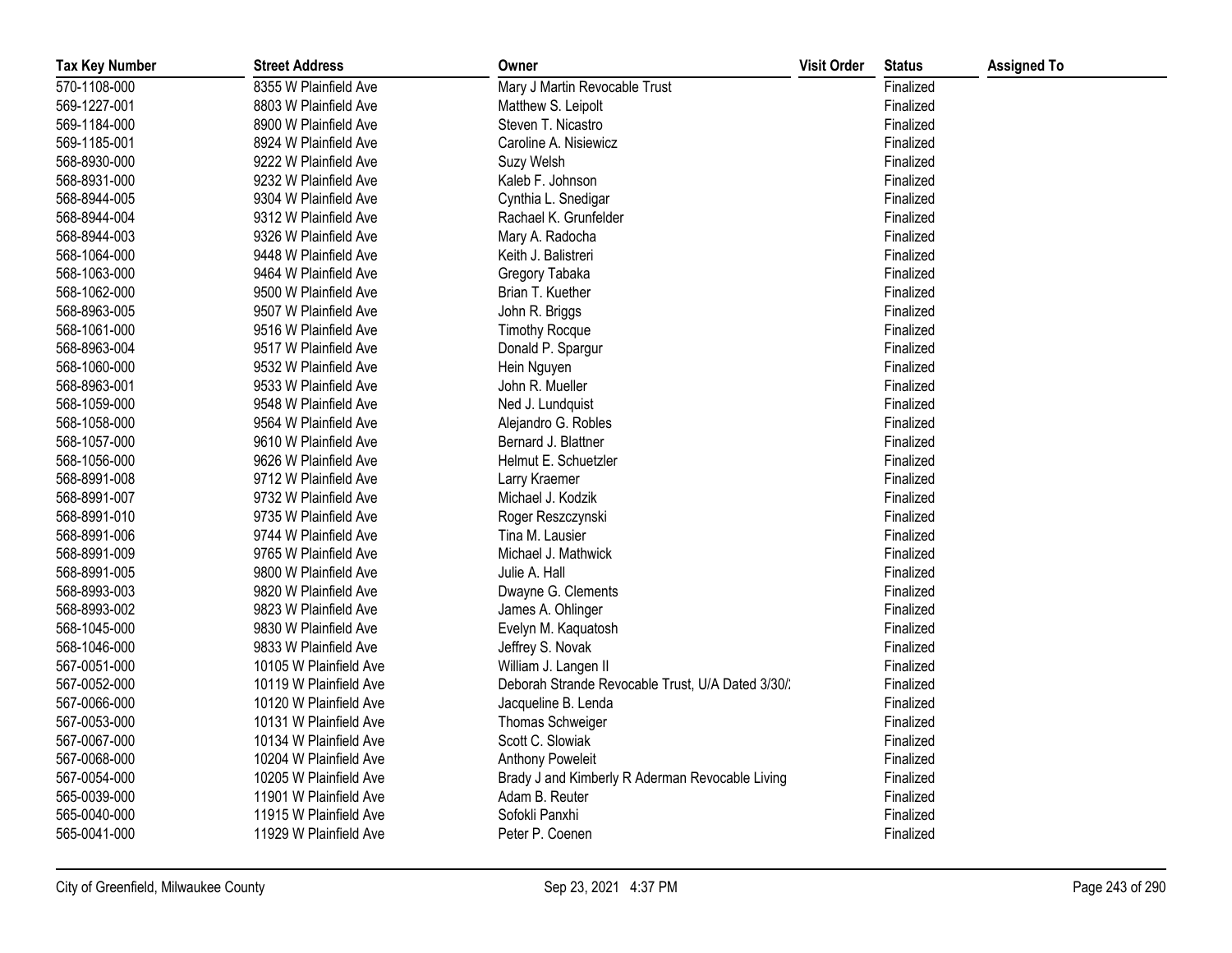| <b>Tax Key Number</b> | <b>Street Address</b>           | Owner                                           | <b>Visit Order</b> | <b>Status</b> | <b>Assigned To</b> |
|-----------------------|---------------------------------|-------------------------------------------------|--------------------|---------------|--------------------|
| 565-0056-000          | 12000 W Plainfield Ave          | Neal W. Becker                                  |                    | Finalized     |                    |
| 565-0042-000          | 12001 W Plainfield Ave          | Mark P. Sumner                                  |                    | Finalized     |                    |
| 565-0055-000          | 12016 W Plainfield Ave          | Michael A. Beck                                 |                    | Finalized     |                    |
| 565-0030-000          | 12021 W Plainfield Ave          | Alan D. Adams                                   |                    | Finalized     |                    |
| 565-0054-000          | 12032 W Plainfield Ave          | Douglas M. Hinson                               |                    | Finalized     |                    |
| 565-0053-000          | 12104 W Plainfield Ave          | Roberto Saldana                                 |                    | Finalized     |                    |
| 565-0029-000          | 12113 W Plainfield Ave          | David S. Vraney                                 |                    | Finalized     |                    |
| 565-0052-000          | 12122 W Plainfield Ave          | Carl Perry                                      |                    | Finalized     |                    |
| 565-0016-000          | 12135 W Plainfield Ave          | Peter B. Hang                                   |                    | Finalized     |                    |
| 569-8994-005          | 3904 S Prairie Hill Ln          | Greenfield Sr Housing II LLC                    |                    | Finalized     |                    |
| 569-8994-010          | 3933 S Prairie Hill Ln          | WISL Investments Inc                            |                    | Finalized     |                    |
| 569-8994-007          | 3940 S Prairie Hill Ln          | Greenfield Sr Housing III LLC                   |                    | Finalized     |                    |
| 569-8994-009          | 3953 S Prairie Hill Ln          | Greenfield Sr Housing IV LLC                    |                    | Finalized     |                    |
| 569-1600-000          | 3960 S Prairie Hill Ln Unit 100 | Gregory J. Sobieraj                             |                    | Finalized     |                    |
| 569-1601-000          | 3960 S Prairie Hill Ln Unit 101 | Dennis J. Horzewski                             |                    | Finalized     |                    |
| 569-1602-000          | 3960 S Prairie Hill Ln Unit 102 | Dennis O. Roneid                                |                    | Finalized     |                    |
| 569-1603-000          | 3960 S Prairie Hill Ln Unit 103 | Arthur A. Weber and Kathleen E. Weber Revocable |                    | Finalized     |                    |
| 569-1604-000          | 3960 S Prairie Hill Ln Unit 104 | James H. Krajewski                              |                    | Finalized     |                    |
| 569-1605-000          | 3960 S Prairie Hill Ln Unit 105 | Jeffrey A. Steck                                |                    | Finalized     |                    |
| 569-1606-000          | 3960 S Prairie Hill Ln Unit 106 | Rodger Ripinski                                 |                    | Finalized     |                    |
| 569-1607-000          | 3960 S Prairie Hill Ln Unit 107 | <b>Edward W Rector Trust</b>                    |                    | Finalized     |                    |
| 569-1608-000          | 3960 S Prairie Hill Ln Unit 200 | Marcia C. Biedrzycki                            |                    | Finalized     |                    |
| 569-1609-000          | 3960 S Prairie Hill Ln Unit 201 | Dorothy L. Oberst Trust                         |                    | Finalized     |                    |
| 569-1610-000          | 3960 S Prairie Hill Ln Unit 202 | Carla E. Redlin                                 |                    | Finalized     |                    |
| 569-1611-000          | 3960 S Prairie Hill Ln Unit 203 | Nadine D. Gross                                 |                    | Finalized     |                    |
| 569-1612-000          | 3960 S Prairie Hill Ln Unit 204 | Cynthia A. Winke                                |                    | Finalized     |                    |
| 569-1613-000          | 3960 S Prairie Hill Ln Unit 205 | Patricia A. Zelich                              |                    | Finalized     |                    |
| 569-1614-000          | 3960 S Prairie Hill Ln Unit 206 | David A. Adams                                  |                    | Finalized     |                    |
| 569-1615-000          | 3960 S Prairie Hill Ln Unit 207 | Lynda M. Hauf                                   |                    | Finalized     |                    |
| 569-9001-000          | 3983 S Prairie Hill Ln          | Greenfield Senior Housing V LLC                 |                    | Finalized     |                    |
| 569-9003-000          | 3993 S Prairie Hill Ln          | Hill Crest Senior Housing LLC                   |                    | Finalized     |                    |
| 667-8957-001          | W Ramsey Ave                    | Richard J. Schramek                             |                    | Finalized     |                    |
| 691-9984-001          | 2755 W Ramsey Ave               | Blue Island Investment LLC                      |                    | Finalized     |                    |
| 691-9982-002          | 2801 W Ramsey Ave               | <b>CEW Apartments Ltd</b>                       |                    | Finalized     |                    |
| 691-9982-001          | 2901 W Ramsey Ave               | <b>CEW Apartments Ltd</b>                       |                    | Finalized     |                    |
| 691-9964-002          | 3017 W Ramsey Ave               | Carl E. Jacobson                                |                    | Finalized     |                    |
| 691-9964-001          | 3023 W Ramsey Ave               | Thomas S. Jaworski                              |                    | Finalized     |                    |
| 691-9942-000          | 3035 W Ramsey Ave               | Raymond L. Valdez                               |                    | Finalized     |                    |
| 691-9928-000          | 3101 W Ramsey Ave               | Michael G. Krueger                              |                    | Finalized     |                    |
| 691-9927-000          | 3113 W Ramsey Ave               | Carole L. Mazurkiewicz                          |                    | Finalized     |                    |
| 691-9909-000          | 3121 W Ramsey Ave               | Alec Freiburger                                 |                    | Finalized     |                    |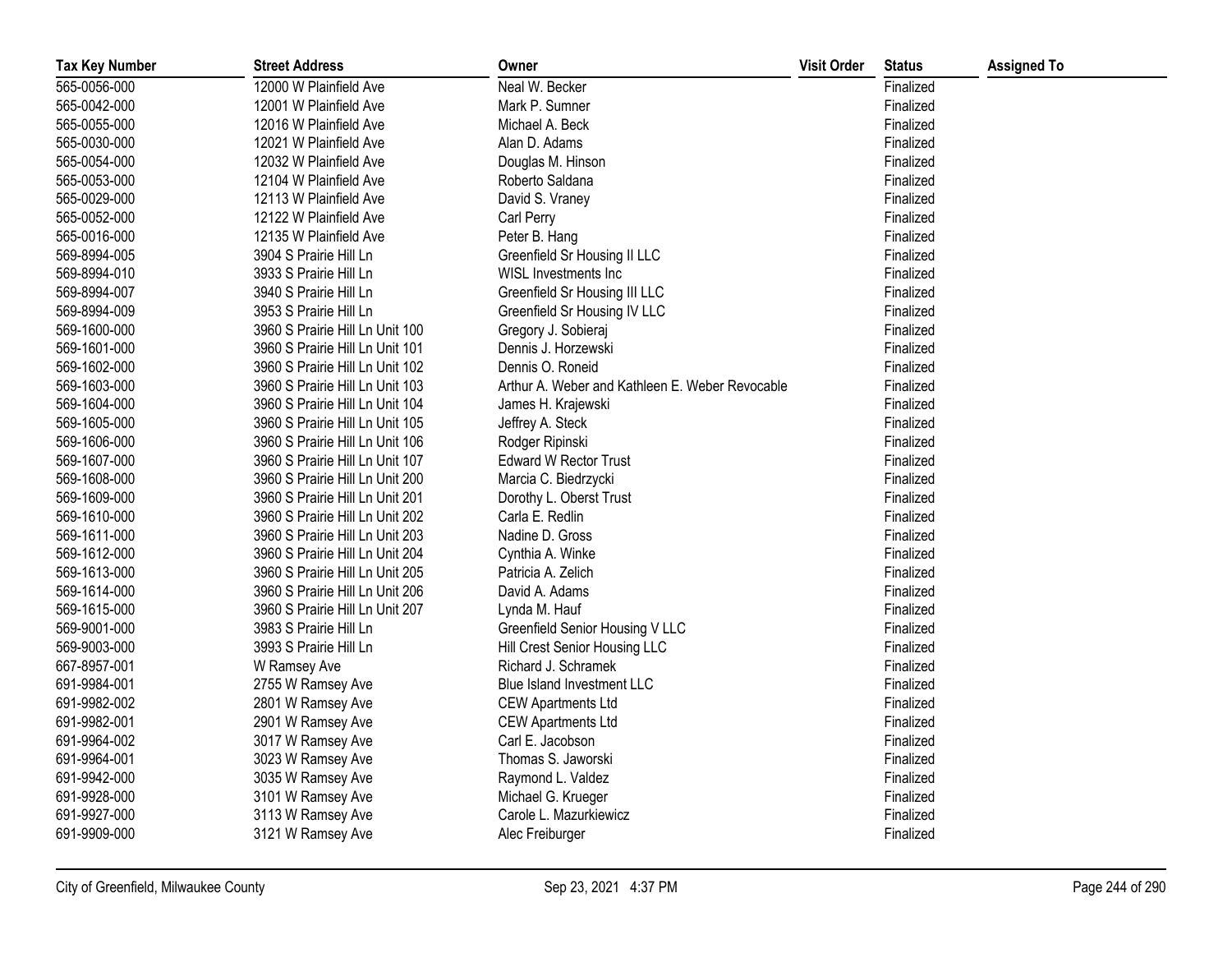| <b>Tax Key Number</b> | <b>Street Address</b> | Owner                               | <b>Visit Order</b> | <b>Status</b> | <b>Assigned To</b> |
|-----------------------|-----------------------|-------------------------------------|--------------------|---------------|--------------------|
| 691-9908-000          | 3133 W Ramsey Ave     | Margarita Gutierrez De Sandoval     |                    | Finalized     |                    |
| 691-9907-002          | 3219 W Ramsey Ave     | Michael J. Jazwiecki                |                    | Finalized     |                    |
| 691-9890-000          | 3223 W Ramsey Ave     | Jay A. Lindahl                      |                    | Finalized     |                    |
| 691-9889-000          | 3233 W Ramsey Ave     | Ann Margaret Lindahl-Spilski        |                    | Finalized     |                    |
| 691-9888-001          | 3301 W Ramsey Ave     | Joseph A. Kyano                     |                    | Finalized     |                    |
| 691-9888-002          | 3311 W Ramsey Ave     | Frank Leung                         |                    | Finalized     |                    |
| 691-9871-000          | 3323 W Ramsey Ave     | Shaukhat K. Ali                     |                    | Finalized     |                    |
| 691-9869-000          | 3405 W Ramsey Ave     | Gail M. Ermis                       |                    | Finalized     |                    |
| 691-9868-000          | 3413 W Ramsey Ave     | Kalvir Babrah                       |                    | Finalized     |                    |
| 691-9848-002          | 3421 W Ramsey Ave     | Nicole L. Mueller                   |                    | Finalized     |                    |
| 691-9848-001          | 3431 W Ramsey Ave     | Margarita Ramirez                   |                    | Finalized     |                    |
| 692-9000-000          | 3511 W Ramsey Ave     | John D. Bloechl                     |                    | Finalized     |                    |
| 692-8997-001          | 3545 W Ramsey Ave     | Scott R. Hallett                    |                    | Finalized     |                    |
| 692-8996-013          | 3605 W Ramsey Ave     | Michael Dresen                      |                    | Finalized     |                    |
| 692-8996-014          | 3621 W Ramsey Ave     | Brian A. Welk                       |                    | Finalized     |                    |
| 692-8996-002          | 3631 W Ramsey Ave     | Jerome S. Olsen                     |                    | Finalized     |                    |
| 692-8995-000          | 3705 W Ramsey Ave     | Greg Bartolutti                     |                    | Finalized     |                    |
| 692-1121-000          | 3717 W Ramsey Ave     | Eric M. Meeker                      |                    | Finalized     |                    |
| 692-1122-000          | 3727 W Ramsey Ave     | Jose Torres                         |                    | Finalized     |                    |
| 692-1123-000          | 3737 W Ramsey Ave     | Sean M. O'Hara                      |                    | Finalized     |                    |
| 692-1029-000          | 3801 W Ramsey Ave     | William L. Schmidt                  |                    | Finalized     |                    |
| 692-1028-000          | 3815 W Ramsey Ave     | Charles R. Shadow                   |                    | Finalized     |                    |
| 692-1027-000          | 3823 W Ramsey Ave     | Kevin A. Simms                      |                    | Finalized     |                    |
| 667-8880-000          | 3900 W Ramsey Ave     | Paul D. Kurth                       |                    | Finalized     |                    |
| 692-8993-001          | 3901 W Ramsey Ave     | Ronald N. Rodenkirch                |                    | Finalized     |                    |
| 667-8881-000          | 3910 W Ramsey Ave     | Steven E. Heun                      |                    | Finalized     |                    |
| 692-8992-002          | 3915 W Ramsey Ave     | Linh L. Tran                        |                    | Finalized     |                    |
| 667-1055-000          | 3930 W Ramsey Ave     | Edmund T. Stawski Jr                |                    | Finalized     |                    |
| 692-8991-001          | 3931 W Ramsey Ave     | Roger C. Monk                       |                    | Finalized     |                    |
| 667-1054-000          | 4000 W Ramsey Ave     | Richard A. Schultz                  |                    | Finalized     |                    |
| 692-8989-000          | 4001 W Ramsey Ave     | Patrick K. Duffy                    |                    | Finalized     |                    |
| 692-8988-000          | 4015 W Ramsey Ave     | Mary Patricia King                  |                    | Finalized     |                    |
| 692-8987-000          | 4031 W Ramsey Ave     | Thomas C. Bachmann                  |                    | Finalized     |                    |
| 667-8956-000          | 4130 W Ramsey Ave     | Richard J. Schramek                 |                    | Finalized     |                    |
| 667-8955-000          | 4200 W Ramsey Ave     | Boyd L. Strackbein                  |                    | Finalized     |                    |
| 667-8954-001          | 4210 W Ramsey Ave     | Terrence R. Schultz                 |                    | Finalized     |                    |
| 667-8884-001          | 4218 W Ramsey Ave     | Amy L. Duldulao                     |                    | Finalized     |                    |
| 667-8883-000          | 4224 W Ramsey Ave     | Chung B. Leung                      |                    | Finalized     |                    |
| 667-8882-000          | 4230 W Ramsey Ave     | Becky A. Sternig                    |                    | Finalized     |                    |
| 565-0183-000          | 11950 W Rebecca Ct    | Veronica Lara Zimmer                |                    | Finalized     |                    |
| 565-0182-000          | 11955 W Rebecca Ct    | Albert R. Melbard The Melbard Trust |                    | Finalized     |                    |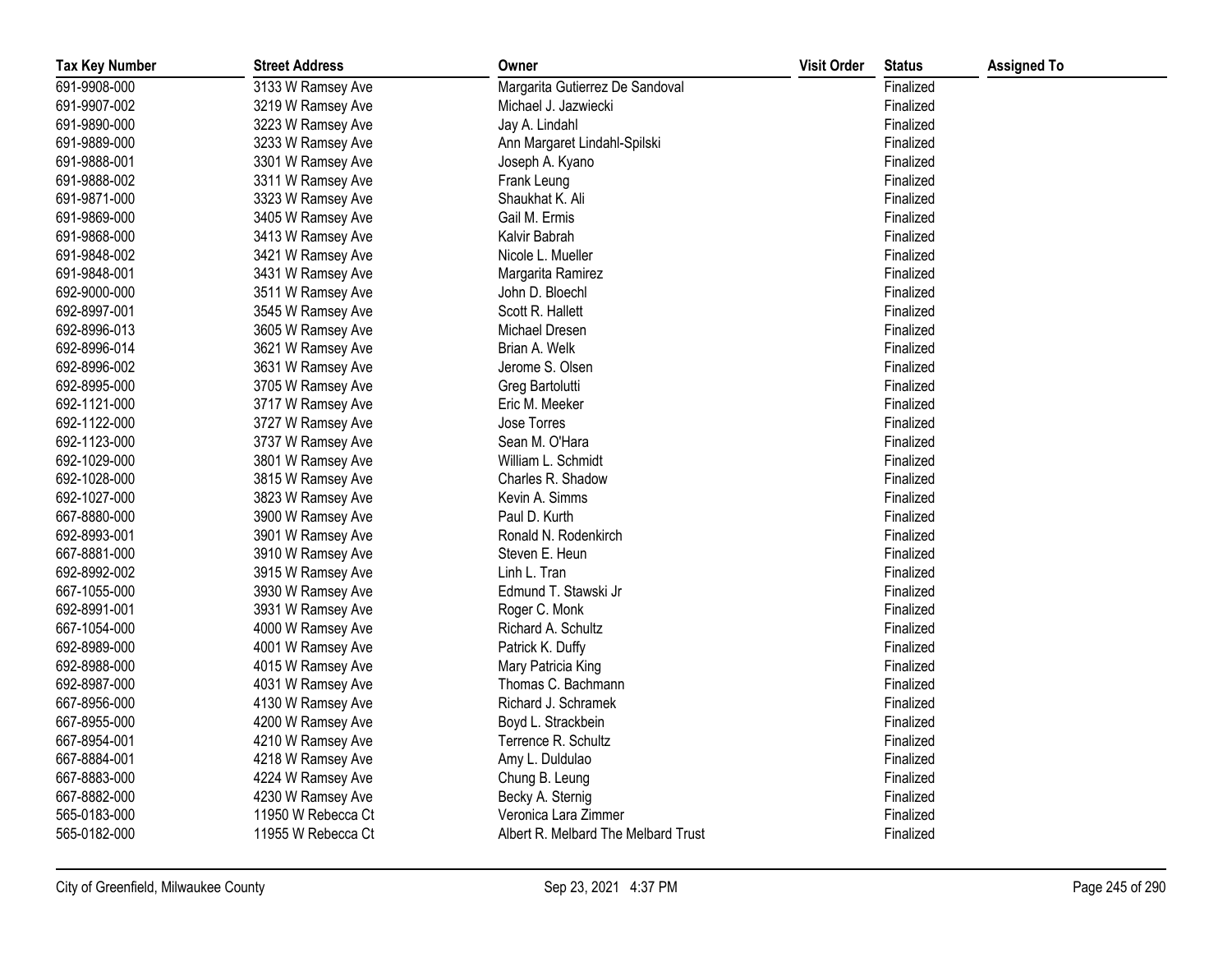| <b>Tax Key Number</b> | <b>Street Address</b>   | Owner                                                 | <b>Visit Order</b> | <b>Status</b> | <b>Assigned To</b> |
|-----------------------|-------------------------|-------------------------------------------------------|--------------------|---------------|--------------------|
| 565-0184-000          | 11960 W Rebecca Ct      | Grace M. Janusz                                       |                    | Finalized     |                    |
| 565-0181-000          | 11965 W Rebecca Ct      | Marcia L Morrison Trust                               |                    | Finalized     |                    |
| 565-0180-000          | 11975 W Rebecca Ct      | Nancy P. Bahling                                      |                    | Finalized     |                    |
| 570-1055-000          | 8221 W Red Oaks Ct      | Kenneth D. Haas                                       |                    | Finalized     |                    |
| 570-1056-000          | 8222 W Red Oaks Ct      | Jeffrey J. Gaffke and Diane Gaffke Revocable Trust    |                    | Finalized     |                    |
| 570-1057-000          | 8244 W Red Oaks Ct      | Weller Jt Revocable Trust                             |                    | Finalized     |                    |
| 570-1054-000          | 8245 W Red Oaks Ct      | Thomas W. Maher                                       |                    | Finalized     |                    |
| 570-1058-000          | 8266 W Red Oaks Ct      | Gregory M. Haiser                                     |                    | Finalized     |                    |
| 570-1053-000          | 8269 W Red Oaks Ct      | Milton G. Vandermeuse                                 |                    | Finalized     |                    |
| 575-0117-000          | 4202 S Ridgewood Ln     | Scott A. Voeks                                        |                    | Finalized     |                    |
| 575-0118-000          | 4204 S Ridgewood Ln     | Diane M. Holytz                                       |                    | Finalized     |                    |
| 575-0119-000          | 4206 S Ridgewood Ln     | Kaitlin Harman                                        |                    | Finalized     |                    |
| 575-0120-000          | 4208 S Ridgewood Ln     | Patricia Love, Trustee of the Patricia Love Trust U/A |                    | Finalized     |                    |
| 575-0121-000          | 4210 S Ridgewood Ln     | Joseph F. Valkoun                                     |                    | Finalized     |                    |
| 575-0122-000          | 4212 S Ridgewood Ln     | Dolores F. Manzeck                                    |                    | Finalized     |                    |
| 575-0123-000          | 4214 S Ridgewood Ln     | Dennis J. Zdroik                                      |                    | Finalized     |                    |
| 575-0124-000          | 4216 S Ridgewood Ln     | Mary E. Murphy                                        |                    | Finalized     |                    |
| 575-0101-000          | 4221 S Ridgewood Ln     | Jason Gabriana Carreon                                |                    | Finalized     |                    |
| 575-0102-000          | 4223 S Ridgewood Ln     | Barbara E. Ihrcke                                     |                    | Finalized     |                    |
| 575-0103-000          | 4225 S Ridgewood Ln     | Delbert L. Greanya                                    |                    | Finalized     |                    |
| 575-0104-000          | 4227 S Ridgewood Ln     | Janice Haferkorn                                      |                    | Finalized     |                    |
| 575-0105-000          | 4229 S Ridgewood Ln     | Clare-Mae Butt                                        |                    | Finalized     |                    |
| 575-0106-000          | 4231 S Ridgewood Ln     | Leo A. Huisman                                        |                    | Finalized     |                    |
| 575-0107-000          | 4233 S Ridgewood Ln     | Gerald F. Stackpole                                   |                    | Finalized     |                    |
| 575-0108-000          | 4235 S Ridgewood Ln     | <b>Beatrice Schell</b>                                |                    | Finalized     |                    |
| 575-0109-000          | 4242 S Ridgewood Ln     | Laura J. Schalk                                       |                    | Finalized     |                    |
| 575-0110-000          | 4244 S Ridgewood Ln     | Ellen R. Van Roosenbeek                               |                    | Finalized     |                    |
| 575-0111-000          | 4246 S Ridgewood Ln     | Pete Guerrero                                         |                    | Finalized     |                    |
| 575-0112-000          | 4248 S Ridgewood Ln     | Cindy L. Tzortzos                                     |                    | Finalized     |                    |
| 575-0113-000          | 4250 S Ridgewood Ln     | Kayla R. Potter                                       |                    | Finalized     |                    |
| 575-0114-000          | 4252 S Ridgewood Ln     | Richard E & Lois J Spangler Family Trust              |                    | Finalized     |                    |
| 575-0115-000          | 4254 S Ridgewood Ln     | Lawrence A. Schwartz Trust Dated October 14, 201      |                    | Finalized     |                    |
| 575-0116-000          | 4256 S Ridgewood Ln     | Thanaa Hamami                                         |                    | Finalized     |                    |
| 563-9995-010          | 3525 S River Glen Ln    | <b>Rivershire Addition LLC</b>                        |                    | Finalized     |                    |
| 564-0113-000          | 3700 S River Ridge Blvd | Jeffrey A. Ciche                                      |                    | Finalized     |                    |
| 564-0114-000          | 3707 S River Ridge Blvd | Mark P. Huff                                          |                    | Finalized     |                    |
| 564-0112-000          | 3710 S River Ridge Blvd | Nicholas R. Haertel                                   |                    | Finalized     |                    |
| 564-0115-000          | 3737 S River Ridge Blvd | Randall W. Sherer                                     |                    | Finalized     |                    |
| 564-0108-000          | 3740 S River Ridge Blvd | <b>Cannestra Living Trust</b>                         |                    | Finalized     |                    |
| 564-0107-000          | 3750 S River Ridge Blvd | Efren Cardenas                                        |                    | Finalized     |                    |
| 564-0106-000          | 3770 S River Ridge Blvd | Bryan C Davido and Marilou F Davido Revoc Trust       |                    | Finalized     |                    |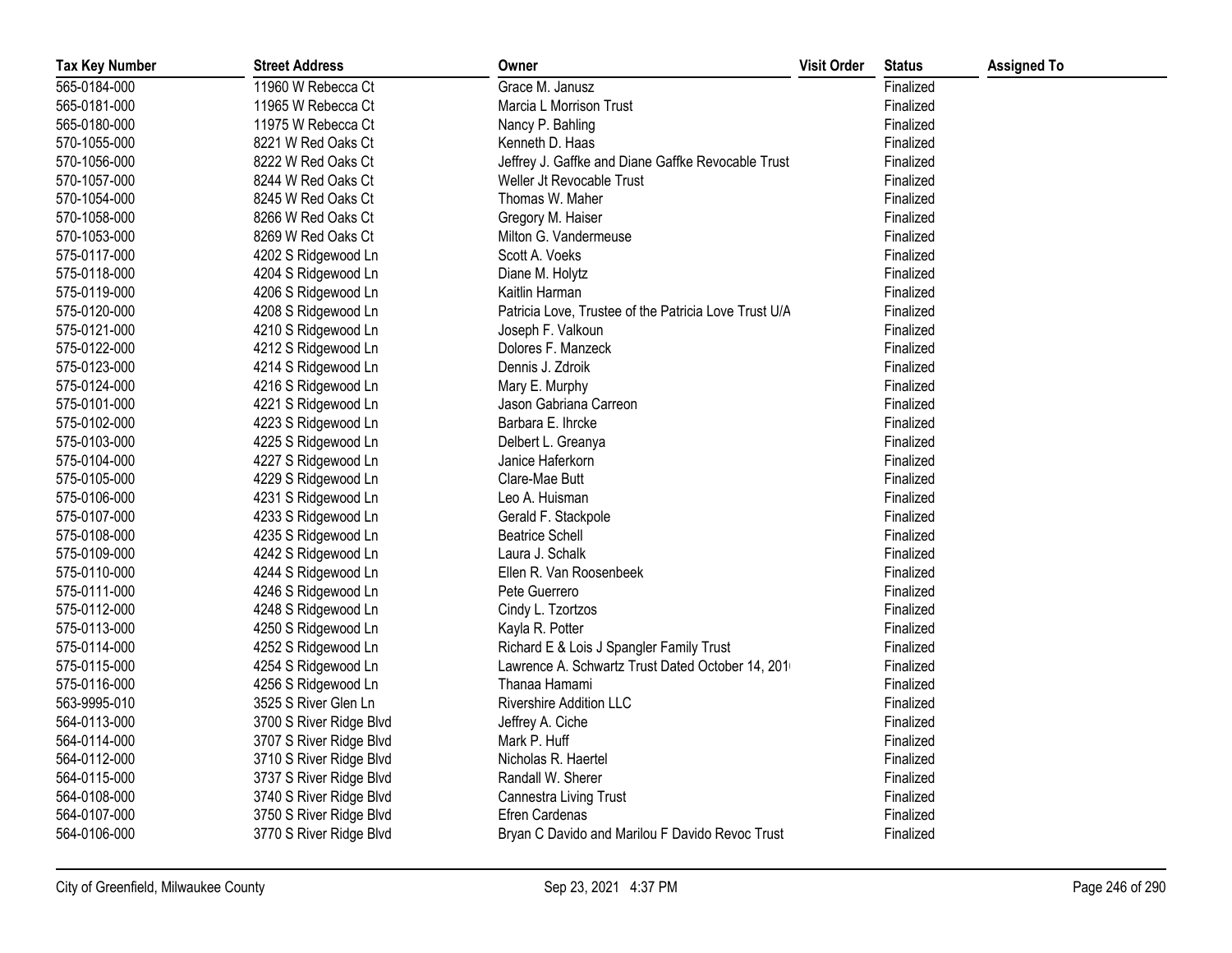| <b>Tax Key Number</b> | <b>Street Address</b>   | Owner                                                 | <b>Visit Order</b> | <b>Status</b> | <b>Assigned To</b> |
|-----------------------|-------------------------|-------------------------------------------------------|--------------------|---------------|--------------------|
| 564-0116-000          | 3777 S River Ridge Blvd | Vijai Pathak                                          |                    | Finalized     |                    |
| 564-0105-000          | 3800 S River Ridge Blvd | Randy J. Klocke                                       |                    | Finalized     |                    |
| 564-0104-000          | 3820 S River Ridge Blvd | Karl J. Kastner                                       |                    | Finalized     |                    |
| 564-0119-000          | 3821 S River Ridge Blvd | J Thomas Rupel                                        |                    | Finalized     |                    |
| 564-0103-000          | 3830 S River Ridge Blvd | James B. Snorek                                       |                    | Finalized     |                    |
| 564-0102-000          | 3860 S River Ridge Blvd | Narloch Living Trust                                  |                    | Finalized     |                    |
| 564-0101-000          | 3880 S River Ridge Blvd | Charles T. Vitrano                                    |                    | Finalized     |                    |
| 564-0124-000          | 3881 S River Ridge Blvd | <b>Todd Fabos</b>                                     |                    | Finalized     |                    |
| 564-0100-000          | 3890 S River Ridge Blvd | Deborah A. Calloway                                   |                    | Finalized     |                    |
| 564-9982-005          | 3895 S River Ridge Blvd | Michael & Mary McElligott Living Trust Dtd 1/4/2019   |                    | Finalized     |                    |
| 610-0197-000          | 4441 S River Ridge Blvd | Joseph T. Ganzer                                      |                    | Finalized     |                    |
| 610-0196-000          | 4461 S River Ridge Blvd | Richard D. Goebel                                     |                    | Finalized     |                    |
| 610-0195-000          | 4481 S River Ridge Blvd | Christina Kralik                                      |                    | Finalized     |                    |
| 610-0173-001          | 4504 S River Ridge Blvd | Jeffrey Ross Revocable Living Trust                   |                    | Finalized     |                    |
| 610-0194-000          | 4505 S River Ridge Blvd | Roberta L. Chwalek                                    |                    | Finalized     |                    |
| 610-0193-000          | 4515 S River Ridge Blvd | Robert A. Raschke                                     |                    | Finalized     |                    |
| 610-0172-000          | 4524 S River Ridge Blvd | Michael C. Lenzie                                     |                    | Finalized     |                    |
| 610-0192-000          | 4525 S River Ridge Blvd | Thomas R. Rowe                                        |                    | Finalized     |                    |
| 610-0171-000          | 4534 S River Ridge Blvd | Steven J. Clementi                                    |                    | Finalized     |                    |
| 610-0191-000          | 4535 S River Ridge Blvd | Paul J Lukezich Trust                                 |                    | Finalized     |                    |
| 610-0170-000          | 4544 S River Ridge Blvd | Gary L. Durler                                        |                    | Finalized     |                    |
| 610-0190-000          | 4545 S River Ridge Blvd | Jeffrey A. Wilkens                                    |                    | Finalized     |                    |
| 610-0169-000          | 4554 S River Ridge Blvd | Christopher J. Bonin                                  |                    | Finalized     |                    |
| 610-0189-000          | 4555 S River Ridge Blvd | William S. Mohr                                       |                    | Finalized     |                    |
| 610-0168-000          | 4564 S River Ridge Blvd | Mitchell L Visintainer and Cynthia S Visintainer Trus |                    | Finalized     |                    |
| 610-0188-000          | 4565 S River Ridge Blvd | Lyris Medrano                                         |                    | Finalized     |                    |
| 610-0167-000          | 4574 S River Ridge Blvd | Kristin R. Hoffmann                                   |                    | Finalized     |                    |
| 610-0187-000          | 4575 S River Ridge Blvd | Gerald J. Schubert                                    |                    | Finalized     |                    |
| 610-0166-000          | 4584 S River Ridge Blvd | Jolanta Pentala                                       |                    | Finalized     |                    |
| 610-0186-000          | 4585 S River Ridge Blvd | Marlene M. Wilke                                      |                    | Finalized     |                    |
| 610-0165-000          | 4594 S River Ridge Blvd | Monica Irelan Karas                                   |                    | Finalized     |                    |
| 610-0185-000          | 4595 S River Ridge Blvd | Julie Takton J. Flessas                               |                    | Finalized     |                    |
| 610-0138-000          | 4614 S River Ridge Blvd | Gregory F. Bublitz                                    |                    | Finalized     |                    |
| 610-0133-000          | 4615 S River Ridge Blvd | Luke T. Lundquist                                     |                    | Finalized     |                    |
| 610-0132-000          | 4635 S River Ridge Blvd | Evan Domine                                           |                    | Finalized     |                    |
| 610-0137-000          | 4664 S River Ridge Blvd | Gary J. Stika                                         |                    | Finalized     |                    |
| 610-0131-000          | 4665 S River Ridge Blvd | David L. Sutton                                       |                    | Finalized     |                    |
| 610-0136-000          | 4694 S River Ridge Blvd | Michael Westog Jr. Revocable Trust                    |                    | Finalized     |                    |
| 610-0130-000          | 4695 S River Ridge Blvd | Robert W. Wilson II                                   |                    | Finalized     |                    |
| 563-9995-008          | 3540 S Rivershire Dr    | <b>Rivershire Associates</b>                          |                    | Finalized     |                    |
| 563-9995-007          | 3600 S Rivershire Dr    | <b>Rivershire Associates</b>                          |                    | Finalized     |                    |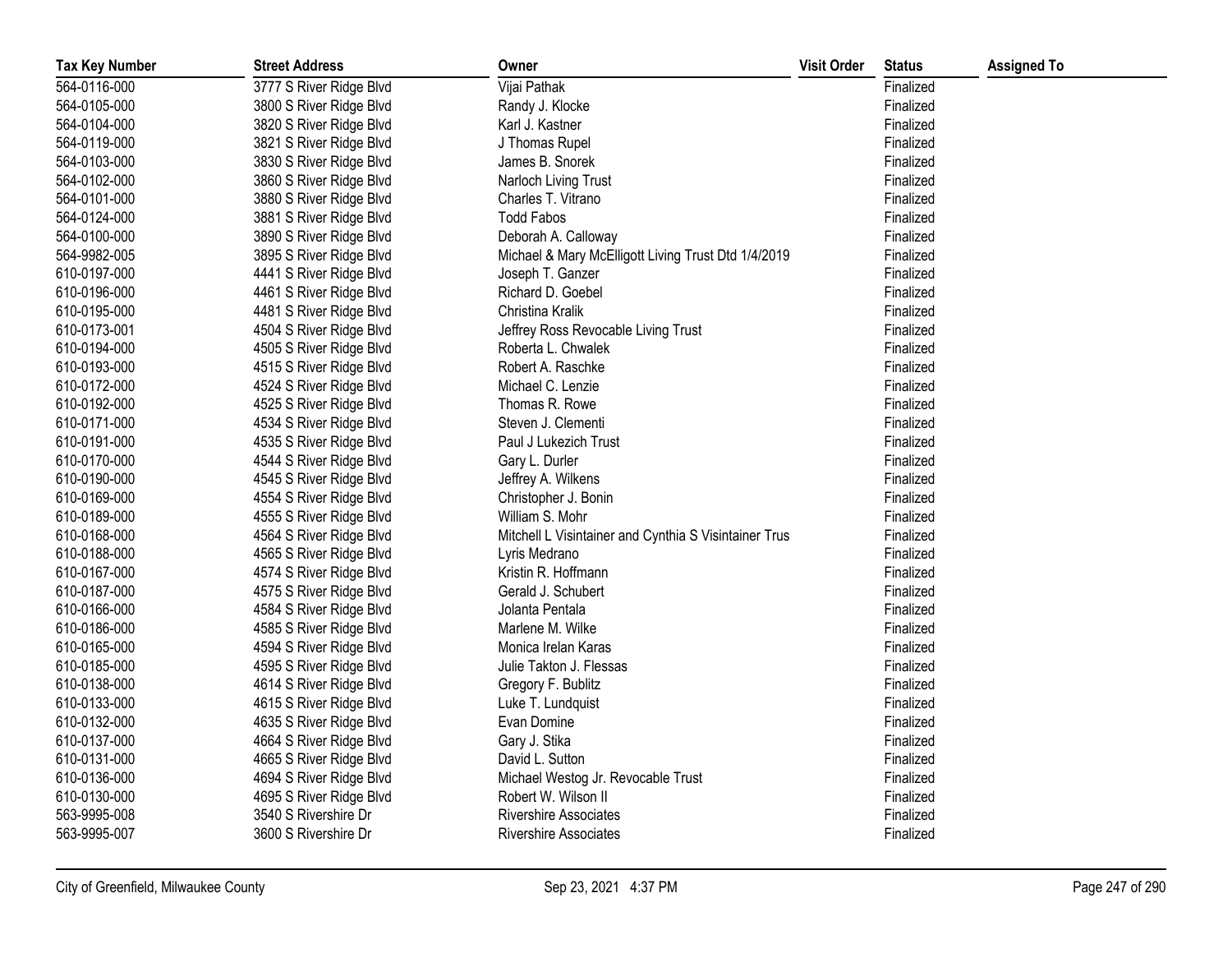| <b>Tax Key Number</b> | <b>Street Address</b>         | Owner                               | <b>Visit Order</b> | <b>Status</b> | <b>Assigned To</b> |
|-----------------------|-------------------------------|-------------------------------------|--------------------|---------------|--------------------|
| 614-1049-000          | S Root River Pkwy             | Milwaukee County                    |                    | Finalized     |                    |
| 613-8998-001          | S Root River Pkwy             | Milwaukee County                    |                    | Finalized     |                    |
| 613-9000-000          | 4710 S Root River Pkwy        | Milwaukee County                    |                    | Finalized     |                    |
| 613-8999-000          | 4750 S Root River Pkwy        | Milwaukee Metro Sewer Dist          |                    | Finalized     |                    |
| 614-9960-001          | 4774 S Root River Pkwy        | Milwaukee Metro Sewer Dist          |                    | Finalized     |                    |
| 614-9960-002          | 4804 S Root River Pkwy        | Milwaukee Metro Sewer Dist          |                    | Finalized     |                    |
| 614-9960-003          | 4814 S Root River Pkwy        | Milwaukee Metro Sewer Dist          |                    | Finalized     |                    |
| 614-9958-000          | 4824 S Root River Pkwy        | Milwaukee Metro Sewer Dist          |                    | Finalized     |                    |
| 614-9957-000          | 4830 S Root River Pkwy        | Thomas M. Andritsos                 |                    | Finalized     |                    |
| 614-9956-000          | 4836 S Root River Pkwy        | William E. Granum                   |                    | Finalized     |                    |
| 614-1047-000          | 4850 S Root River Pkwy        | Milwaukee Metro Sewer Dist          |                    | Finalized     |                    |
| 614-1046-000          | 4862 S Root River Pkwy        | Milwaukee Metro Sewer Dist          |                    | Finalized     |                    |
| 614-1045-000          | 4874 S Root River Pkwy        | Jon Vogt                            |                    | Finalized     |                    |
| 614-1044-000          | 4884 S Root River Pkwy        | Jerome H. Mudlaff                   |                    | Finalized     |                    |
| 614-1043-002          | 4898 S Root River Pkwy        | Todd A. Evers                       |                    | Finalized     |                    |
| 614-1053-001          | 4900 S Root River Pkwy        | Milwaukee Metro Sewer Dist          |                    | Finalized     |                    |
| 614-0017-001          | 4901 S Root River Pkwy        | City of Greenfield                  |                    | Finalized     |                    |
| 653-0064-000          | 5121 S Root River Pkwy        | City of Greenfield                  |                    | Finalized     |                    |
| 653-0065-001          | 5131 S Root River Pkwy        | Patricia Weidower                   |                    | Finalized     |                    |
| 653-0066-001          | 5139 S Root River Pkwy        | James M. Bain                       |                    | Finalized     |                    |
| 653-0067-001          | 5145 S Root River Pkwy        | Tom G & Geri D Bitters Trust        |                    | Finalized     |                    |
| 653-0068-000          | 5151 S Root River Pkwy        | Michael J. Moriarty                 |                    | Finalized     |                    |
| 653-1000-000          | 5155 S Root River Pkwy Unit 1 | Marcy F. Sanhuber                   |                    | Finalized     |                    |
| 653-1001-000          | 5155 S Root River Pkwy Unit 2 | Sandra Wiegert Declaration Of Trust |                    | Finalized     |                    |
| 653-1010-000          | 5155 S Root River Pkwy Unit 3 | Rachel Novak                        |                    | Finalized     |                    |
| 653-1011-000          | 5155 S Root River Pkwy Unit 4 | Donna K. Johnson                    |                    | Finalized     |                    |
| 653-1002-000          | 5165 S Root River Pkwy Unit 1 | Arlene Spasojevich                  |                    | Finalized     |                    |
| 653-1003-000          | 5165 S Root River Pkwy Unit 2 | Mark A. Severson                    |                    | Finalized     |                    |
| 653-1004-000          | 5165 S Root River Pkwy Unit 3 | Robert R. Evans                     |                    | Finalized     |                    |
| 653-1005-000          | 5165 S Root River Pkwy Unit 4 | <b>Constance Tenhawks</b>           |                    | Finalized     |                    |
| 653-1012-000          | 5165 S Root River Pkwy Unit 5 | <b>Tyler Kreutzer</b>               |                    | Finalized     |                    |
| 653-1013-000          | 5165 S Root River Pkwy Unit 6 | Melanie Acker                       |                    | Finalized     |                    |
| 653-1014-000          | 5165 S Root River Pkwy Unit 7 | Judith K. Eggers                    |                    | Finalized     |                    |
| 653-1015-000          | 5165 S Root River Pkwy Unit 8 | Chris Steger                        |                    | Finalized     |                    |
| 653-1006-000          | 5175 S Root River Pkwy Unit 1 | Joan Thiel                          |                    | Finalized     |                    |
| 653-1007-000          | 5175 S Root River Pkwy Unit 2 | <b>Bruce Ostrowski</b>              |                    | Finalized     |                    |
| 653-1008-000          | 5175 S Root River Pkwy Unit 3 | Linda R. Spencer                    |                    | Finalized     |                    |
| 653-1009-000          | 5175 S Root River Pkwy Unit 4 | Denny M. Pierce                     |                    | Finalized     |                    |
| 653-1016-000          | 5175 S Root River Pkwy Unit 5 | Steve J. Miller                     |                    | Finalized     |                    |
| 653-1017-000          | 5175 S Root River Pkwy Unit 6 | Teresa Sawejka                      |                    | Finalized     |                    |
| 653-1018-000          | 5175 S Root River Pkwy Unit 7 | Anthony J. Fernandez                |                    | Finalized     |                    |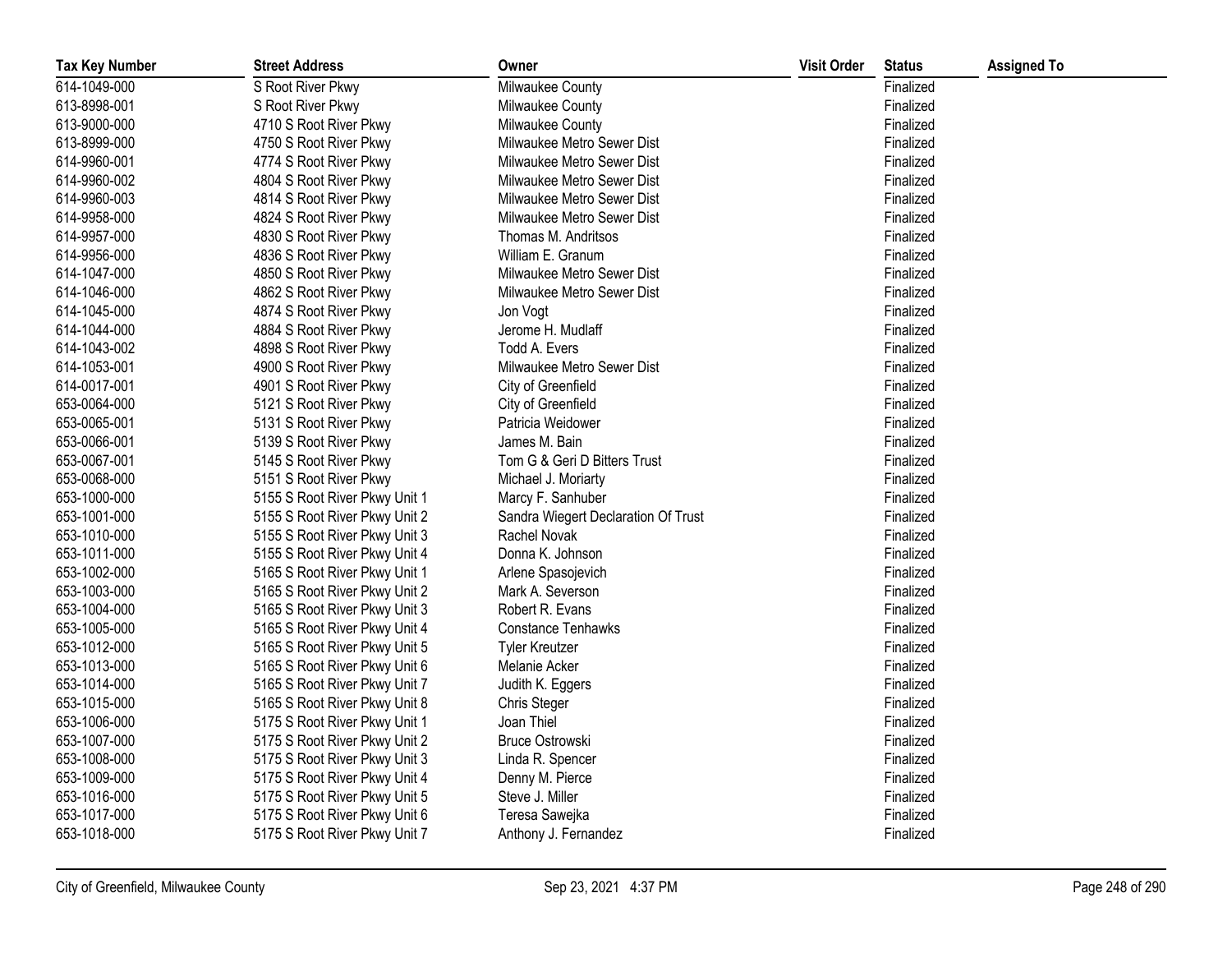| <b>Tax Key Number</b> | <b>Street Address</b>         | Owner                                             | <b>Visit Order</b> | <b>Status</b> | <b>Assigned To</b> |
|-----------------------|-------------------------------|---------------------------------------------------|--------------------|---------------|--------------------|
| 653-1019-000          | 5175 S Root River Pkwy Unit 8 | Patricia Ann Kenngott                             |                    | Finalized     |                    |
| 565-0177-000          | 11956 W Sarah Ct              | Paul G. Knodel Knodel/Hader Knodel Fam Trust      |                    | Finalized     |                    |
| 565-0176-000          | 11959 W Sarah Ct              | William F. Sterling                               |                    | Finalized     |                    |
| 565-0178-000          | 11964 W Sarah Ct              | Bradford H. Hays                                  |                    | Finalized     |                    |
| 565-0175-000          | 11967 W Sarah Ct              | David A. Effertz                                  |                    | Finalized     |                    |
| 564-0085-000          | 12240 W Scarlet Oak Ct        | Kathleen I. Banach                                |                    | Finalized     |                    |
| 564-0086-000          | 12241 W Scarlet Oak Ct        | Dennis J. Jacomet                                 |                    | Finalized     |                    |
| 564-0084-000          | 12260 W Scarlet Oak Ct        | Ryan Schmidt                                      |                    | Finalized     |                    |
| 564-0087-000          | 12261 W Scarlet Oak Ct        | Larry E & Gwendolyn M Bickelhaupt Joint Revocable |                    | Finalized     |                    |
| 531-0223-000          | 3320 S Schauer Ave            | Justin N. Richman                                 |                    | Finalized     |                    |
| 531-0224-000          | 3328 S Schauer Ave            | Raynaldo Roman                                    |                    | Finalized     |                    |
| 531-0225-000          | 3336 S Schauer Ave            | Amy Radue                                         |                    | Finalized     |                    |
| 531-0226-000          | 3344 S Schauer Ave            | Debora Michalski                                  |                    | Finalized     |                    |
| 531-0227-000          | 3352 S Schauer Ave            | Paul C. Celley                                    |                    | Finalized     |                    |
| 531-0228-000          | 3360 S Schauer Ave            | Jazmine D. Fennig                                 |                    | Finalized     |                    |
| 531-0229-000          | 3368 S Schauer Ave            | <b>Beth Reimer</b>                                |                    | Finalized     |                    |
| 531-0249-000          | 3375 S Schauer Ave            | Stephanie M. Coste                                |                    | Finalized     |                    |
| 531-0230-000          | 3376 S Schauer Ave            | Troy Leszczynski                                  |                    | Finalized     |                    |
| 531-0231-000          | 3384 S Schauer Ave            | Nawl Sang                                         |                    | Finalized     |                    |
| 531-0248-000          | 3385 S Schauer Ave            | Gregory P. Dietz                                  |                    | Finalized     |                    |
| 531-0247-000          | 3407 S Schauer Ave            | Donald J. Wam                                     |                    | Finalized     |                    |
| 531-0232-000          | 3410 S Schauer Ave            | Jeremy M. Gorgas                                  |                    | Finalized     |                    |
| 531-0246-000          | 3419 S Schauer Ave            | Carolyn S. Byrd                                   |                    | Finalized     |                    |
| 531-0236-000          | 3454 S Schauer Ave            | Keith Megonigle                                   |                    | Finalized     |                    |
| 531-0256-000          | 3457 S Schauer Ave            | Natalie A. Thiel                                  |                    | Finalized     |                    |
| 531-0237-000          | 3462 S Schauer Ave            | Daniel M. Libecki                                 |                    | Finalized     |                    |
| 531-0238-000          | 3470 S Schauer Ave            | Katie M. Schmitz                                  |                    | Finalized     |                    |
| 531-0239-001          | 3476 S Schauer Ave            | Laurine S. Leanna                                 |                    | Finalized     |                    |
| 531-0250-000          | W Schauer Ave                 | Milwaukee County                                  |                    | Finalized     |                    |
| 568-1014-000          | 4001 S Shady Lane Ct          | James Sharon Thomas Trust                         |                    | Finalized     |                    |
| 568-1015-000          | 4004 S Shady Lane Ct          | Frank P. Markel                                   |                    | Finalized     |                    |
| 568-1013-000          | 4025 S Shady Lane Ct          | Gerald M. Miller                                  |                    | Finalized     |                    |
| 568-1016-000          | 4028 S Shady Lane Ct          | Andrew Ferstadt                                   |                    | Finalized     |                    |
| 568-1012-000          | 4047 S Shady Lane Ct          | Ryan Phillip Thern                                |                    | Finalized     |                    |
| 568-1017-000          | 4050 S Shady Lane Ct          | Danielle Starke                                   |                    | Finalized     |                    |
| 568-1018-000          | 4072 S Shady Lane Ct          | Sally Ann Peters                                  |                    | Finalized     |                    |
| 568-1011-000          | 4073 S Shady Lane Ct          | George Andritsos Jr                               |                    | Finalized     |                    |
| 568-1019-000          | 4086 S Shady Lane Ct          | John E. Bessy Sr                                  |                    | Finalized     |                    |
| 645-0427-000          | 5241 S Somerset Ln            | Maria De DeusFeitoza De Rocha Noonan              |                    | Finalized     |                    |
| 645-0428-000          | 5243 S Somerset Ln            | Chad J. Anderson                                  |                    | Finalized     |                    |
| 645-0429-000          | 5245 S Somerset Ln            | Fatoumata Ceesay Revocable Living Trust           |                    | Finalized     |                    |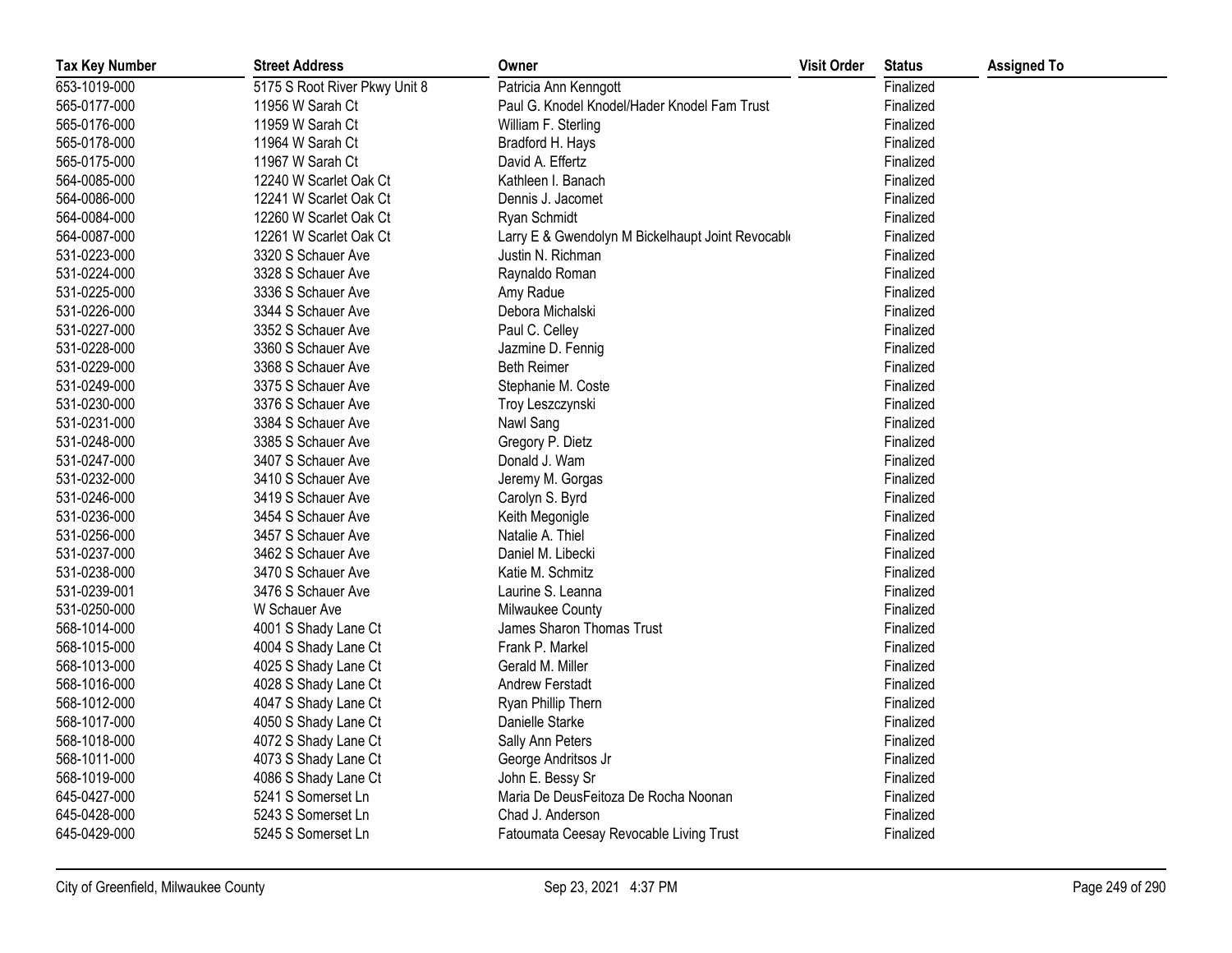| <b>Tax Key Number</b> | <b>Street Address</b> | Owner                                           | <b>Visit Order</b> | <b>Status</b> | <b>Assigned To</b> |
|-----------------------|-----------------------|-------------------------------------------------|--------------------|---------------|--------------------|
| 645-0430-000          | 5247 S Somerset Ln    | <b>Lillian Torres</b>                           |                    | Finalized     |                    |
| 645-0431-000          | 5249 S Somerset Ln    | Traci L. Gurich                                 |                    | Finalized     |                    |
| 645-0435-000          | 5251 S Somerset Ln    | Claudia Y. Salas                                |                    | Finalized     |                    |
| 645-0453-000          | 5253 S Somerset Ln    | Ralph J. Scheible                               |                    | Finalized     |                    |
| 645-0436-000          | 5254 S Somerset Ln    | Lisa A. Roeglin                                 |                    | Finalized     |                    |
| 645-0442-000          | 5256 S Somerset Ln    | Susan J. Laubenheimer                           |                    | Finalized     |                    |
| 645-0454-000          | 5257 S Somerset Ln    | David L. Lau                                    |                    | Finalized     |                    |
| 645-0437-000          | 5258 S Somerset Ln    | Carolin Varesi                                  |                    | Finalized     |                    |
| 645-0438-000          | 5260 S Somerset Ln    | Jill D. Blake                                   |                    | Finalized     |                    |
| 645-0455-000          | 5261 S Somerset Ln    | Paul F. Jablonowski                             |                    | Finalized     |                    |
| 645-0439-000          | 5262 S Somerset Ln    | Susan M. Ott                                    |                    | Finalized     |                    |
| 645-0440-000          | 5264 S Somerset Ln    | David A. Breutzmann                             |                    | Finalized     |                    |
| 645-0456-000          | 5265 S Somerset Ln    | Jon Sedgwick                                    |                    | Finalized     |                    |
| 645-0441-000          | 5266 S Somerset Ln    | Susan A. Peter                                  |                    | Finalized     |                    |
| 645-0443-000          | 5268 S Somerset Ln    | Humberto Paniagua                               |                    | Finalized     |                    |
| 645-0457-000          | 5269 S Somerset Ln    | Richard J. Pangratz                             |                    | Finalized     |                    |
| 645-0444-000          | 5270 S Somerset Ln    | Jacob M. Meierhofer                             |                    | Finalized     |                    |
| 645-0450-000          | 5272 S Somerset Ln    | David J. Yopps & Debra A. Smitka 2019 Revocable |                    | Finalized     |                    |
| 645-0458-000          | 5273 S Somerset Ln    | Gerald J. Shilling                              |                    | Finalized     |                    |
| 645-0445-000          | 5274 S Somerset Ln    | Jozelyn Lazo                                    |                    | Finalized     |                    |
| 645-0446-000          | 5276 S Somerset Ln    | Mary J. Kopf                                    |                    | Finalized     |                    |
| 645-0459-000          | 5277 S Somerset Ln    | Gemer Revocable Trust                           |                    | Finalized     |                    |
| 645-0447-000          | 5278 S Somerset Ln    | Saya Property Management Company                |                    | Finalized     |                    |
| 645-0448-000          | 5280 S Somerset Ln    | James F. Cox                                    |                    | Finalized     |                    |
| 645-0460-000          | 5281 S Somerset Ln    | Maria D. Flores                                 |                    | Finalized     |                    |
| 645-0449-000          | 5282 S Somerset Ln    | Jacqueline Blanco Rincon                        |                    | Finalized     |                    |
| 645-0451-000          | 5284 S Somerset Ln    | Vilma L. Santiago-Garcia                        |                    | Finalized     |                    |
| 645-0461-000          | 5285 S Somerset Ln    | <b>Russell Richie</b>                           |                    | Finalized     |                    |
| 645-0462-000          | 5289 S Somerset Ln    | Caridad B Asiddao Revoc Trust                   |                    | Finalized     |                    |
| 645-0463-000          | 5293 S Somerset Ln    | Anna M. Kruse                                   |                    | Finalized     |                    |
| 645-0464-000          | 5297 S Somerset Ln    | Clement G. Wagner                               |                    | Finalized     |                    |
| 645-0466-000          | 5301 S Somerset Ln    | Becky A. Griesbach                              |                    | Finalized     |                    |
| 645-0469-000          | 5305 S Somerset Ln    | Janice M. Reed                                  |                    | Finalized     |                    |
| 645-0471-000          | 5309 S Somerset Ln    | Gordon R Rode Rev Trust                         |                    | Finalized     |                    |
| 645-0474-000          | 5313 S Somerset Ln    | <b>Rita Callies</b>                             |                    | Finalized     |                    |
| 645-0476-000          | 5317 S Somerset Ln    | John J. Krysiak                                 |                    | Finalized     |                    |
| 645-0478-000          | 5321 S Somerset Ln    | Robert D. Foote                                 |                    | Finalized     |                    |
| 645-0481-000          | 5325 S Somerset Ln    | Nancy E. Gawronski                              |                    | Finalized     |                    |
| 645-0483-000          | 5329 S Somerset Ln    | Peter J. Kujawa                                 |                    | Finalized     |                    |
| 645-0485-000          | 5333 S Somerset Ln    | Sandra J. Adams                                 |                    | Finalized     |                    |
| 645-0488-000          | 5337 S Somerset Ln    | Susan M. Peterson                               |                    | Finalized     |                    |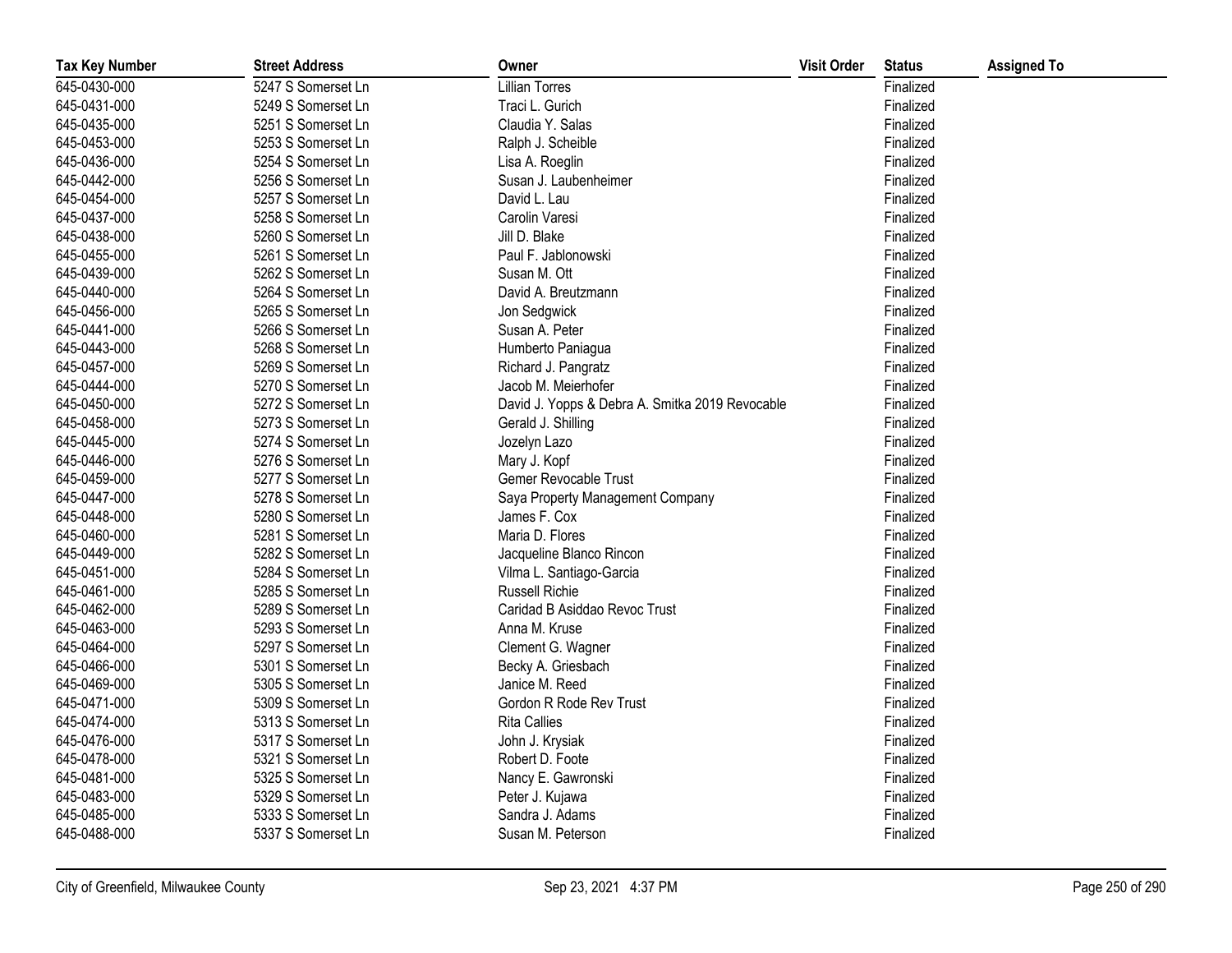| <b>Tax Key Number</b> | <b>Street Address</b>   | Owner                                               | <b>Visit Order</b> | <b>Status</b> | <b>Assigned To</b> |
|-----------------------|-------------------------|-----------------------------------------------------|--------------------|---------------|--------------------|
| 645-0490-000          | 5341 S Somerset Ln      | David Russell                                       |                    | Finalized     |                    |
| 645-0493-000          | 5345 S Somerset Ln      | Christine L. Drummond                               |                    | Finalized     |                    |
| 645-0495-000          | 5349 S Somerset Ln      | Christopher A. Jerich                               |                    | Finalized     |                    |
| 645-0498-000          | 5389 S Somerset Ln      | Gary Freeman                                        |                    | Finalized     |                    |
| 646-0082-000          | 5390 S Somerset Ln      | Joyce M. Meyer                                      |                    | Finalized     |                    |
| 645-0499-000          | 5391 S Somerset Ln      | David B. Deemer                                     |                    | Finalized     |                    |
| 645-0500-000          | 5393 S Somerset Ln      | Denise Beilke                                       |                    | Finalized     |                    |
| 645-0501-000          | 5395 S Somerset Ln      | Charles A. Melvin                                   |                    | Finalized     |                    |
| 645-0502-000          | 5397 S Somerset Ln      | Casey J. Skurzewski                                 |                    | Finalized     |                    |
| 646-0081-000          | 5398 S Somerset Ln      | Lynne Patzke                                        |                    | Finalized     |                    |
| 645-0503-000          | 5401 S Somerset Ln      | Oslando Nazario Trust                               |                    | Finalized     |                    |
| 645-0504-000          | 5403 S Somerset Ln      | Marvin L. Lisowski                                  |                    | Finalized     |                    |
| 646-0097-000          | 5404 S Somerset Ln      | Robert F & Eileen S Gaszak Revocable Living Trust   |                    | Finalized     |                    |
| 645-0505-000          | 5405 S Somerset Ln      | Society Of The Divine Savior                        |                    | Finalized     |                    |
| 646-0098-000          | 5406 S Somerset Ln      | David P. Bruno                                      |                    | Finalized     |                    |
| 645-0506-000          | 5407 S Somerset Ln      | Robert M. Kelenic                                   |                    | Finalized     |                    |
| 645-0507-000          | 5409 S Somerset Ln      | Daniel A. Wescott                                   |                    | Finalized     |                    |
| 645-0508-000          | 5411 S Somerset Ln      | Wendy M. Mielotz                                    |                    | Finalized     |                    |
| 646-0111-000          | 5412 S Somerset Ln      | Renee A. Kizewski                                   |                    | Finalized     |                    |
| 645-0509-000          | 5413 S Somerset Ln      | Suzanne M. Swiezynski                               |                    | Finalized     |                    |
| 645-0510-000          | 5415 S Somerset Ln      | Renee D. Czarapata                                  |                    | Finalized     |                    |
| 645-0511-000          | 5417 S Somerset Ln      | Joel Garny                                          |                    | Finalized     |                    |
| 646-0131-000          | 5418 S Somerset Ln      | Randall F Steckling Revocable Trust                 |                    | Finalized     |                    |
| 645-0512-000          | 5421 S Somerset Ln      | Mark E. Ryan                                        |                    | Finalized     |                    |
| 646-0130-000          | 5422 S Somerset Ln      | Thomas E. Huber Family Trust                        |                    | Finalized     |                    |
| 645-0513-000          | 5423 S Somerset Ln      | Mary Katherine Jiricka                              |                    | Finalized     |                    |
| 646-0129-000          | 5426 S Somerset Ln      | Julie A. Attermeier Living Trust                    |                    | Finalized     |                    |
| 645-0514-000          | 5427 S Somerset Ln      | Kenneth G. Peterson                                 |                    | Finalized     |                    |
| 645-0515-000          | 5429 S Somerset Ln      | Leroy J. Solda                                      |                    | Finalized     |                    |
| 645-0516-000          | 5433 S Somerset Ln      | Kelly C. Kristen                                    |                    | Finalized     |                    |
| 646-0128-000          | 5434 S Somerset Ln      | Peter D. Steinbacher                                |                    | Finalized     |                    |
| 645-0517-000          | 5435 S Somerset Ln      | Gary G Thompson and Janice L Thompson Revocal       |                    | Finalized     |                    |
| 646-0127-000          | 5440 S Somerset Ln      | Lillian M. Halat Living Trust                       |                    | Finalized     |                    |
| 646-0126-000          | 5448 S Somerset Ln      | Dennis K & Jane Priest Joint Revocable Living Trust |                    | Finalized     |                    |
| 646-0046-000          | 5451 S Somerset Ln      | Dennis H. Radiske                                   |                    | Finalized     |                    |
| 646-0125-000          | 5452 S Somerset Ln      | John P. Linek                                       |                    | Finalized     |                    |
| 617-9987-001          | 7000 W Southridge Dr    | Charles A & Marilyn J Perry Living Trust            |                    | Finalized     |                    |
| 613-0029-000          | W Spring Green Rd       | Sandra J. Kohls                                     |                    | Finalized     |                    |
| 613-1036-000          | 10210 W Spring Green Rd | David and MI Suk Krukowski Revocable Living Trust   |                    | Finalized     |                    |
| 613-1035-000          | 10211 W Spring Green Rd | Jonathon R. King                                    |                    | Finalized     |                    |
| 613-1034-000          | 10225 W Spring Green Rd | Andrew J. Hansen                                    |                    | Finalized     |                    |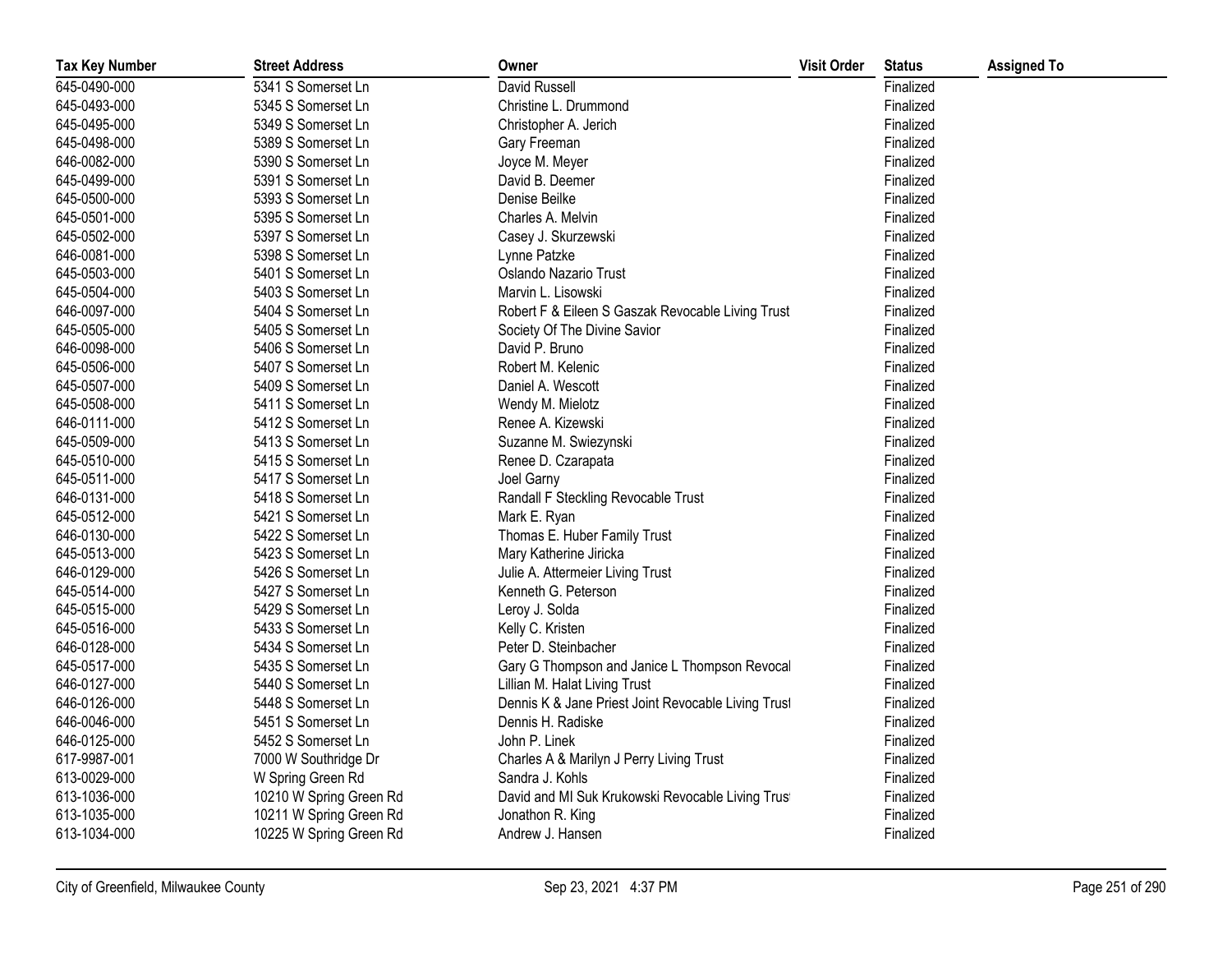| <b>Tax Key Number</b> | <b>Street Address</b>   | Owner                                     | <b>Visit Order</b> | <b>Status</b> | <b>Assigned To</b> |
|-----------------------|-------------------------|-------------------------------------------|--------------------|---------------|--------------------|
| 613-1033-000          | 10231 W Spring Green Rd | James H. Bryant Revocable Trust           |                    | Finalized     |                    |
| 613-1037-000          | 10232 W Spring Green Rd | Michael T. Shonborn                       |                    | Finalized     |                    |
| 613-1032-000          | 10257 W Spring Green Rd | Jack A. Latona                            |                    | Finalized     |                    |
| 613-1038-000          | 10260 W Spring Green Rd | Mary Ellen Smyczek                        |                    | Finalized     |                    |
| 613-1031-000          | 10275 W Spring Green Rd | Thomas G. Scherbert                       |                    | Finalized     |                    |
| 613-1045-000          | 10300 W Spring Green Rd | Martin J. Ordinans                        |                    | Finalized     |                    |
| 613-1030-000          | 10303 W Spring Green Rd | Barbara A. Hynst                          |                    | Finalized     |                    |
| 613-1046-000          | 10324 W Spring Green Rd | Ann M. Hendrickson                        |                    | Finalized     |                    |
| 613-1029-000          | 10327 W Spring Green Rd | Amanda J. Jungbluth                       |                    | Finalized     |                    |
| 613-1028-000          | 10355 W Spring Green Rd | Jerome J. Zasada                          |                    | Finalized     |                    |
| 613-0034-000          | 10400 W Spring Green Rd | Leslie A. Dietz                           |                    | Finalized     |                    |
| 613-1027-000          | 10401 W Spring Green Rd | Joseph Glisch                             |                    | Finalized     |                    |
| 613-1051-000          | 10410 W Spring Green Rd | Kelly C. Blish                            |                    | Finalized     |                    |
| 613-1026-000          | 10415 W Spring Green Rd | Paul Stencel                              |                    | Finalized     |                    |
| 613-0033-000          | 10420 W Spring Green Rd | Robert K. Koller                          |                    | Finalized     |                    |
| 613-1025-000          | 10427 W Spring Green Rd | Lester W Radtke Revocable Trust           |                    | Finalized     |                    |
| 613-0031-000          | 10441 W Spring Green Rd | Robert A. Bojar                           |                    | Finalized     |                    |
| 613-0015-001          | 10500 W Spring Green Rd | Michael A. Grochowski                     |                    | Finalized     |                    |
| 613-0030-000          | 10501 W Spring Green Rd | Osbaldo Ibarra                            |                    | Finalized     |                    |
| 613-0028-000          | 10511 W Spring Green Rd | Sandra J. Kohls                           |                    | Finalized     |                    |
| 613-0017-000          | 10518 W Spring Green Rd | 1st United Methodist Church of West Allis |                    | Finalized     |                    |
| 613-0018-000          | 10526 W Spring Green Rd | Jack Kewley                               |                    | Finalized     |                    |
| 613-0027-000          | 10531 W Spring Green Rd | Nickolas Bagurdes                         |                    | Finalized     |                    |
| 613-0019-000          | 10534 W Spring Green Rd | Roger Lohr                                |                    | Finalized     |                    |
| 613-0020-000          | 10540 W Spring Green Rd | Jennifer Andrae                           |                    | Finalized     |                    |
| 621-9969-003          | W Squire Ave            | Manojlo Verzich                           |                    | Finalized     |                    |
| 621-0067-000          | 4033 W Squire Ave       | Gregory A. Denomme                        |                    | Finalized     |                    |
| 621-0066-000          | 4040 W Squire Ave       | Richard R. Regent                         |                    | Finalized     |                    |
| 621-0068-000          | 4077 W Squire Ave       | Joel Zar                                  |                    | Finalized     |                    |
| 621-0065-000          | 4080 W Squire Ave       | Michael W. Psuik                          |                    | Finalized     |                    |
| 621-0064-000          | 4100 W Squire Ave       | Marvin Hayes                              |                    | Finalized     |                    |
| 621-0069-000          | 4101 W Squire Ave       | Kevin A. Penneau                          |                    | Finalized     |                    |
| 621-0070-000          | 4141 W Squire Ave       | Jason C. Roetz                            |                    | Finalized     |                    |
| 621-0063-000          | 4150 W Squire Ave       | Jeffrey M. Dreyer                         |                    | Finalized     |                    |
| 621-0071-000          | 4195 W Squire Ave       | Michael J. Reck                           |                    | Finalized     |                    |
| 621-0062-000          | 4200 W Squire Ave       | Gary T. Daroszewski                       |                    | Finalized     |                    |
| 617-0106-000          | 6924 W Squire Ave       | Norimar Pacheco                           |                    | Finalized     |                    |
| 617-0128-000          | 6925 W Squire Ave       | Tait Lenga                                |                    | Finalized     |                    |
| 617-0127-000          | 6939 W Squire Ave       | Zdzislaw E. Pierga                        |                    | Finalized     |                    |
| 617-0105-000          | 6940 W Squire Ave       | Herminio Pacheco Jr                       |                    | Finalized     |                    |
| 617-0126-000          | 7011 W Squire Ave       | Travis P. Wozney                          |                    | Finalized     |                    |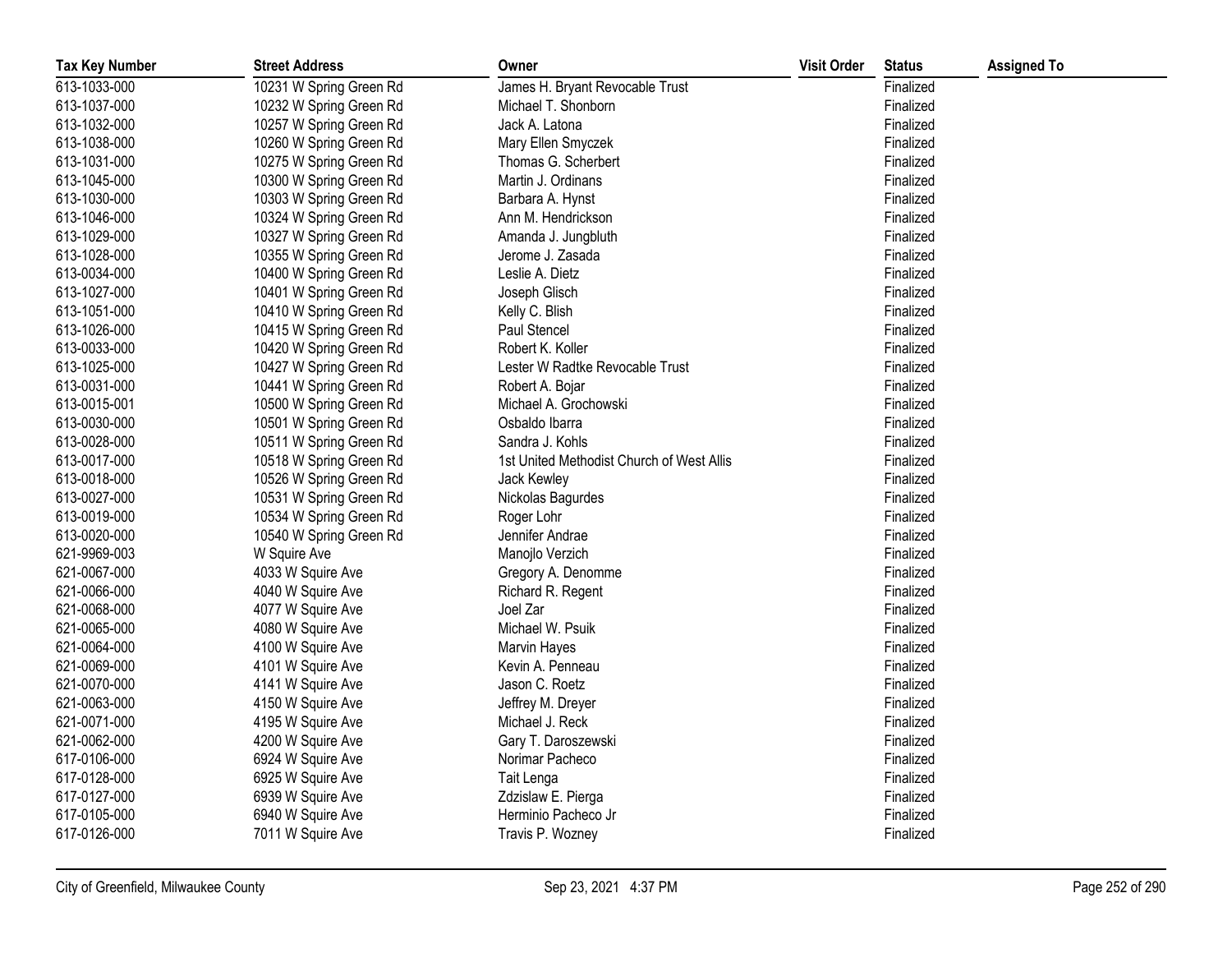| <b>Tax Key Number</b> | <b>Street Address</b> | Owner                                         | <b>Visit Order</b> | <b>Status</b> | <b>Assigned To</b> |
|-----------------------|-----------------------|-----------------------------------------------|--------------------|---------------|--------------------|
| 617-0104-000          | 7012 W Squire Ave     | Michael R. Calteux                            |                    | Finalized     |                    |
| 617-0125-000          | 7027 W Squire Ave     | Curtis L. Mrozak                              |                    | Finalized     |                    |
| 617-0103-000          | 7028 W Squire Ave     | Craig S. Lowry                                |                    | Finalized     |                    |
| 617-0124-000          | 7043 W Squire Ave     | Paula Austin                                  |                    | Finalized     |                    |
| 617-0102-000          | 7100 W Squire Ave     | John M. Procarione                            |                    | Finalized     |                    |
| 617-0123-000          | 7115 W Squire Ave     | Dale W. Crass                                 |                    | Finalized     |                    |
| 617-0101-000          | 7116 W Squire Ave     | Joseph J. Behmke                              |                    | Finalized     |                    |
| 617-0122-000          | 7131 W Squire Ave     | Robert F. Kalke                               |                    | Finalized     |                    |
| 617-0100-000          | 7132 W Squire Ave     | Jenna Yamat                                   |                    | Finalized     |                    |
| 617-0093-000          | 7210 W Squire Ave     | Jennifer Tessmer                              |                    | Finalized     |                    |
| 617-0134-000          | 7211 W Squire Ave     | Kevin M. Eade                                 |                    | Finalized     |                    |
| 617-0133-000          | 7225 W Squire Ave     | Edward J. Meyer Jr                            |                    | Finalized     |                    |
| 617-0092-000          | 7226 W Squire Ave     | Anthony R. Porn                               |                    | Finalized     |                    |
| 617-0132-000          | 7241 W Squire Ave     | Donald R. Doss                                |                    | Finalized     |                    |
| 617-0091-000          | 7242 W Squire Ave     | McGuire Trust Dated 3/19/2015                 |                    | Finalized     |                    |
| 617-0131-000          | 7313 W Squire Ave     | John Vassallo                                 |                    | Finalized     |                    |
| 617-0090-000          | 7314 W Squire Ave     | Daniel R. Mech                                |                    | Finalized     |                    |
| 617-0089-000          | 7328 W Squire Ave     | Dennis J. Hensley                             |                    | Finalized     |                    |
| 617-0130-000          | 7329 W Squire Ave     | Luis Montoya                                  |                    | Finalized     |                    |
| 617-0088-000          | 7342 W Squire Ave     | Fen Chen                                      |                    | Finalized     |                    |
| 617-0129-000          | 7343 W Squire Ave     | Daniel S. Van Dorf                            |                    | Finalized     |                    |
| 611-8984-004          | 12200 W Squire Ave    | Agnes M. Eggert                               |                    | Finalized     |                    |
| 611-8984-003          | 12208 W Squire Ave    | James W. Lemke                                |                    | Finalized     |                    |
| 553-0139-000          | 3405 W St Francis Ave | Paul A. Korthals                              |                    | Finalized     |                    |
| 555-1150-000          | 4401 W St Francis Ave | <b>Bauer Revocable Trust</b>                  |                    | Finalized     |                    |
| 555-1151-000          | 4411 W St Francis Ave | Mang Ceu                                      |                    | Finalized     |                    |
| 555-1152-000          | 4417 W St Francis Ave | Danielle Hansen                               |                    | Finalized     |                    |
| 555-1153-000          | 4423 W St Francis Ave | Timothy T. Rodiez                             |                    | Finalized     |                    |
| 555-1154-000          | 4429 W St Francis Ave | Bryce R. Gehrke                               |                    | Finalized     |                    |
| 555-1155-000          | 4437 W St Francis Ave | Amanda M. Olivares                            |                    | Finalized     |                    |
| 555-1137-000          | 4504 W St Francis Ave | Jaime Sanchez                                 |                    | Finalized     |                    |
| 555-1148-000          | 4505 W St Francis Ave | Nathaniel Hernandez                           |                    | Finalized     |                    |
| 555-1149-000          | 4515 W St Francis Ave | Laura E. Demos                                |                    | Finalized     |                    |
| 555-1127-000          | 4604 W St Francis Ave | Cindy Leranth                                 |                    | Finalized     |                    |
| 555-1163-000          | 4605 W St Francis Ave | Cynthia D. Anderson                           |                    | Finalized     |                    |
| 555-1128-000          | 4618 W St Francis Ave | Roy H. Livingstone                            |                    | Finalized     |                    |
| 555-1129-000          | 4620 W St Francis Ave | Caleb Dewall                                  |                    | Finalized     |                    |
| 555-1130-000          | 4640 W St Francis Ave | Craig W Moore & Sonia V Moore Revocable Trust |                    | Finalized     |                    |
| 555-1131-000          | 4650 W St Francis Ave | <b>Brodzik Revocable Trust</b>                |                    | Finalized     |                    |
| 555-1120-000          | 4700 W St Francis Ave | Vicki Lynn Bailey                             |                    | Finalized     |                    |
| 555-1156-000          | 4715 W St Francis Ave | Scott Kwapick                                 |                    | Finalized     |                    |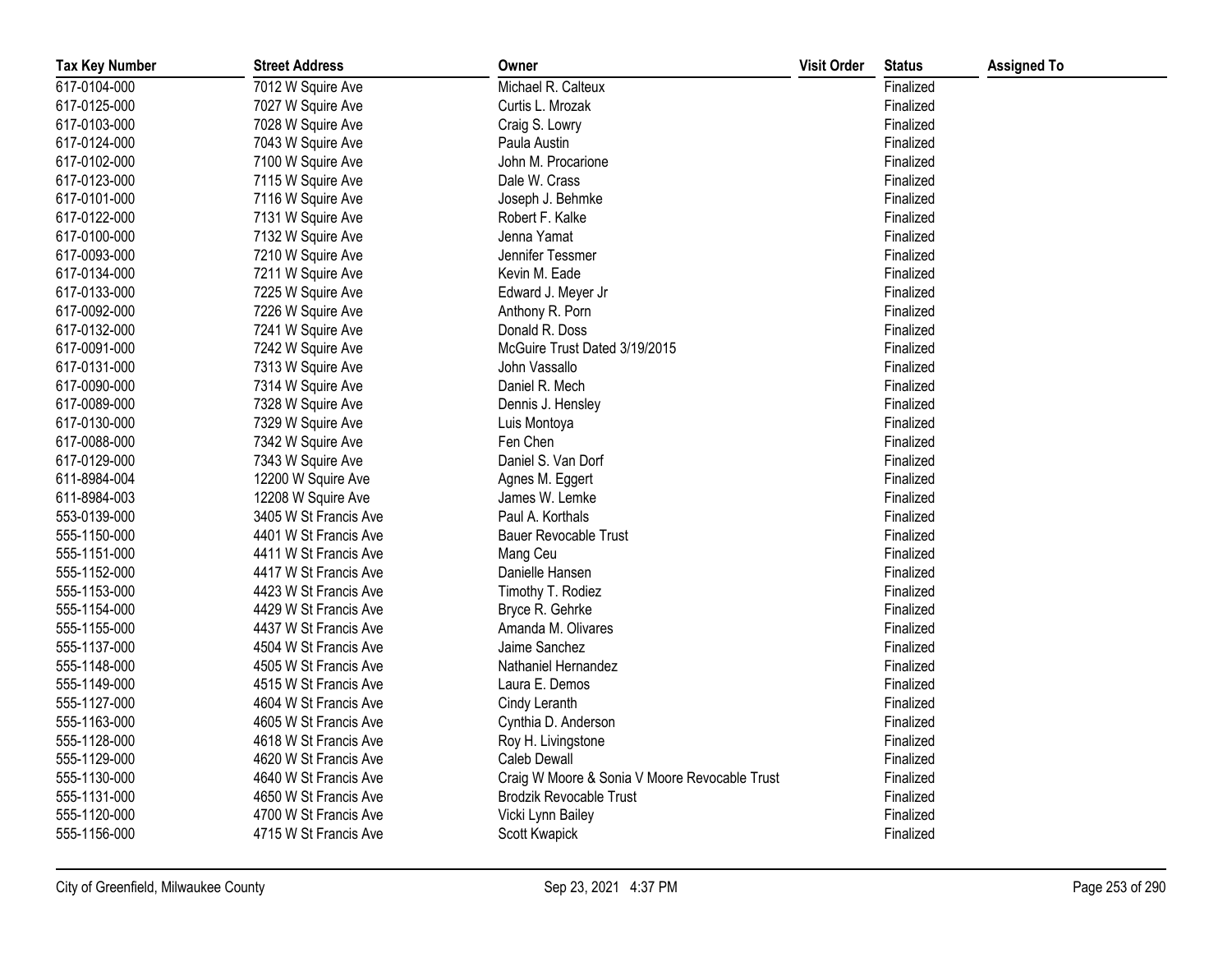| <b>Tax Key Number</b> | <b>Street Address</b>  | Owner                                     | <b>Visit Order</b> | <b>Status</b> | <b>Assigned To</b> |
|-----------------------|------------------------|-------------------------------------------|--------------------|---------------|--------------------|
| 555-1157-000          | 4725 W St Francis Ave  | Barbara A Steele Revocable Living Trust   |                    | Finalized     |                    |
| 555-1158-000          | 4733 W St Francis Ave  | Derrell W. Blada                          |                    | Finalized     |                    |
| 555-1159-000          | 4801 W St Francis Ave  | Lorena Lezama                             |                    | Finalized     |                    |
| 555-1160-000          | 4811 W St Francis Ave  | Gary E. Andrade                           |                    | Finalized     |                    |
| 555-1161-000          | 4821 W St Francis Ave  | Raul Villarreal III                       |                    | Finalized     |                    |
| 555-1162-000          | 4831 W St Francis Ave  | Karl Addy                                 |                    | Finalized     |                    |
| 562-9969-002          | 10305 W St Francis Ave | David A. O'Boyle                          |                    | Finalized     |                    |
| 562-9990-000          | 10310 W St Francis Ave | Adam Henning                              |                    | Finalized     |                    |
| 562-9971-000          | 10321 W St Francis Ave | Chris H. Meixner                          |                    | Finalized     |                    |
| 562-9974-000          | 10405 W St Francis Ave | Lawrence R. Corbin                        |                    | Finalized     |                    |
| 562-9988-002          | 10430 W St Francis Ave | Steven C. Geboy Jr                        |                    | Finalized     |                    |
| 562-9975-002          | 10431 W St Francis Ave | Ricardo D. Arteaga                        |                    | Finalized     |                    |
| 562-9976-004          | 10441 W St Francis Ave | Manvesh Modi                              |                    | Finalized     |                    |
| 562-9986-000          | 10450 W St Francis Ave | Dane E. Masznicz                          |                    | Finalized     |                    |
| 562-9976-003          | 10453 W St Francis Ave | John D. Purdy                             |                    | Finalized     |                    |
| 562-9976-001          | 10465 W St Francis Ave | Matthew J. Wolf                           |                    | Finalized     |                    |
| 562-9985-000          | 10470 W St Francis Ave | Donald Hodson                             |                    | Finalized     |                    |
| 562-9984-000          | 10500 W St Francis Ave | Dale Foskett                              |                    | Finalized     |                    |
| 562-9977-002          | 10501 W St Francis Ave | Trust Agreement of Jane Domacinovich      |                    | Finalized     |                    |
| 562-9977-001          | 10521 W St Francis Ave | Lynn M. Lagowski                          |                    | Finalized     |                    |
| 563-0009-000          | 11094 W St Francis Ave | Harry G. Psuik                            |                    | Finalized     |                    |
| 618-0231-000          | 5000 S Stonehedge Dr   | Daniel Hilsenhoff                         |                    | Finalized     |                    |
| 618-0232-000          | 5002 S Stonehedge Dr   | Kathryn A. Schuette                       |                    | Finalized     |                    |
| 618-0281-000          | 5005 S Stonehedge Dr   | Timothy A. Nasi                           |                    | Finalized     |                    |
| 618-0229-000          | 5006 S Stonehedge Dr   | Debra A. Keesler                          |                    | Finalized     |                    |
| 618-0282-000          | 5007 S Stonehedge Dr   | Jeffrey T. Gerszewski                     |                    | Finalized     |                    |
| 618-0230-000          | 5008 S Stonehedge Dr   | Robin K. Dedynski                         |                    | Finalized     |                    |
| 618-0283-000          | 5011 S Stonehedge Dr   | James Paul Henner                         |                    | Finalized     |                    |
| 618-0227-000          | 5012 S Stonehedge Dr   | Sasa Jefic                                |                    | Finalized     |                    |
| 618-0284-000          | 5013 S Stonehedge Dr   | William M. Ingram                         |                    | Finalized     |                    |
| 618-0228-000          | 5014 S Stonehedge Dr   | JBBF Transition Trust of October 22, 2012 |                    | Finalized     |                    |
| 618-0285-000          | 5017 S Stonehedge Dr   | Gail A. Trapp                             |                    | Finalized     |                    |
| 618-0225-000          | 5018 S Stonehedge Dr   | Charles D. Johnson                        |                    | Finalized     |                    |
| 618-0286-000          | 5019 S Stonehedge Dr   | Diane M. Darling                          |                    | Finalized     |                    |
| 618-0226-000          | 5020 S Stonehedge Dr   | Robert B. Landry Jr                       |                    | Finalized     |                    |
| 618-0287-000          | 5023 S Stonehedge Dr   | Kathleen Bernier                          |                    | Finalized     |                    |
| 618-0288-000          | 5025 S Stonehedge Dr   | Linda M. Krueger                          |                    | Finalized     |                    |
| 618-0223-000          | 5026 S Stonehedge Dr   | <b>Heather Beilke</b>                     |                    | Finalized     |                    |
| 618-0224-000          | 5028 S Stonehedge Dr   | Shawn R. Williams                         |                    | Finalized     |                    |
| 618-0289-000          | 5029 S Stonehedge Dr   | George F. Mayer                           |                    | Finalized     |                    |
| 618-0290-000          | 5031 S Stonehedge Dr   | Roxanne Cliff                             |                    | Finalized     |                    |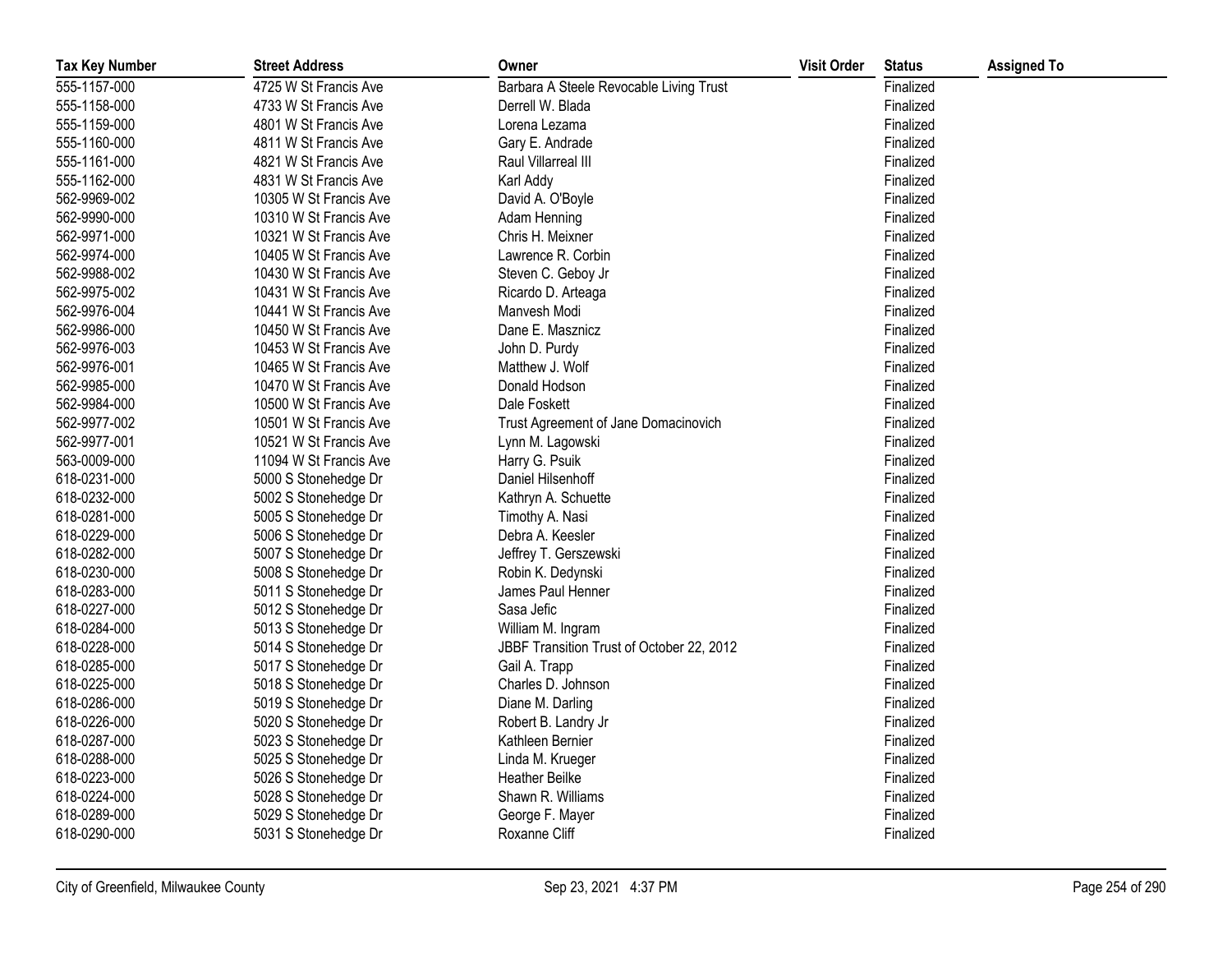| <b>Tax Key Number</b> | <b>Street Address</b>         | Owner                                         | <b>Visit Order</b> | <b>Status</b> | <b>Assigned To</b> |
|-----------------------|-------------------------------|-----------------------------------------------|--------------------|---------------|--------------------|
| 618-0221-000          | 5032 S Stonehedge Dr          | <b>Windler Living Trust</b>                   |                    | Finalized     |                    |
| 618-0222-000          | 5034 S Stonehedge Dr          | Ahmed N. Ghazai                               |                    | Finalized     |                    |
| 618-0291-000          | 5035 S Stonehedge Dr          | Gerald A. Rohmann                             |                    | Finalized     |                    |
| 618-0292-000          | 5037 S Stonehedge Dr          | Jose M. Perez                                 |                    | Finalized     |                    |
| 618-0219-000          | 5038 S Stonehedge Dr          | Cheryl M. Bennett                             |                    | Finalized     |                    |
| 618-0220-000          | 5040 S Stonehedge Dr          | Thomas F. George                              |                    | Finalized     |                    |
| 618-0293-000          | 5041 S Stonehedge Dr          | Thomas E. Warmington                          |                    | Finalized     |                    |
| 618-0294-000          | 5043 S Stonehedge Dr          | John J. Cieslinski Jr Revocable Living Trust  |                    | Finalized     |                    |
| 618-0217-000          | 5044 S Stonehedge Dr          | Joanne Augustynowicz                          |                    | Finalized     |                    |
| 618-0218-000          | 5046 S Stonehedge Dr          | Dorian F. Eigenauer                           |                    | Finalized     |                    |
| 618-0295-000          | 5047 S Stonehedge Dr          | Becky A. Amann                                |                    | Finalized     |                    |
| 618-0296-000          | 5049 S Stonehedge Dr          | Ann Dempsey                                   |                    | Finalized     |                    |
| 618-0297-000          | 5053 S Stonehedge Dr          | Kathleen A. Marusik                           |                    | Finalized     |                    |
| 618-0298-000          | 5055 S Stonehedge Dr          | Lawrence S. Franecki Trust Dated June 8, 1995 |                    | Finalized     |                    |
| 618-0299-000          | 5059 S Stonehedge Dr          | Barbara Szatkowski                            |                    | Finalized     |                    |
| 618-0300-000          | 5061 S Stonehedge Dr          | Linda S. Kolar-Wood                           |                    | Finalized     |                    |
| 618-0311-000          | 5075 S Stonehedge Dr          | Susan M. Hyzer                                |                    | Finalized     |                    |
| 618-0073-000          | 6100 W Stonehedge Dr Unit 100 | Beverly A. Meyerring                          |                    | Finalized     |                    |
| 618-0074-000          | 6100 W Stonehedge Dr Unit 101 | John C. Ernst                                 |                    | Finalized     |                    |
| 618-0075-000          | 6100 W Stonehedge Dr Unit 102 | Robert W. Carroll                             |                    | Finalized     |                    |
| 618-0076-000          | 6100 W Stonehedge Dr Unit 103 | Stephanie L. Kutz                             |                    | Finalized     |                    |
| 618-0077-000          | 6100 W Stonehedge Dr Unit 104 | Kim Grady                                     |                    | Finalized     |                    |
| 618-0078-000          | 6100 W Stonehedge Dr Unit 105 | Howard R. Gruber                              |                    | Finalized     |                    |
| 618-0079-000          | 6100 W Stonehedge Dr Unit 106 | Parujee Pongpant                              |                    | Finalized     |                    |
| 618-0080-000          | 6100 W Stonehedge Dr Unit 107 | Janis R. Young                                |                    | Finalized     |                    |
| 618-0081-000          | 6100 W Stonehedge Dr Unit 108 | Jean L. Dueling                               |                    | Finalized     |                    |
| 618-0082-000          | 6100 W Stonehedge Dr Unit 109 | Julie Wolf                                    |                    | Finalized     |                    |
| 618-0083-000          | 6100 W Stonehedge Dr Unit 110 | Rita T. Robertson                             |                    | Finalized     |                    |
| 618-0084-000          | 6100 W Stonehedge Dr Unit 111 | Joanne L Hurley 2000 Trust                    |                    | Finalized     |                    |
| 618-0085-000          | 6100 W Stonehedge Dr Unit 120 | Janis M Repech Trust                          |                    | Finalized     |                    |
| 618-0086-000          | 6100 W Stonehedge Dr Unit 121 | Joachim Heller                                |                    | Finalized     |                    |
| 618-0087-000          | 6100 W Stonehedge Dr Unit 122 | Doris J. Rachwal                              |                    | Finalized     |                    |
| 618-0088-000          | 6100 W Stonehedge Dr Unit 123 | Gerard Joseph Janquart                        |                    | Finalized     |                    |
| 618-0089-000          | 6100 W Stonehedge Dr Unit 124 | Tina M. Rankin                                |                    | Finalized     |                    |
| 618-0090-000          | 6100 W Stonehedge Dr Unit 125 | Leslie J. Jankowski Revocable Trust           |                    | Finalized     |                    |
| 618-0091-000          | 6100 W Stonehedge Dr Unit 126 | Lynn Nielsen                                  |                    | Finalized     |                    |
| 618-0092-000          | 6100 W Stonehedge Dr Unit 127 | Roman B. Bruening                             |                    | Finalized     |                    |
| 618-0093-000          | 6100 W Stonehedge Dr Unit 128 | Patricia J. Cashmore                          |                    | Finalized     |                    |
| 618-0094-000          | 6100 W Stonehedge Dr Unit 129 | Peggy K. Potter                               |                    | Finalized     |                    |
| 618-0095-000          | 6100 W Stonehedge Dr Unit 130 | Schaal Joint Revocable Trust                  |                    | Finalized     |                    |
| 618-0096-000          | 6100 W Stonehedge Dr Unit 131 | Kathleen Kaishian Living Trust Dated 2/4/2016 |                    | Finalized     |                    |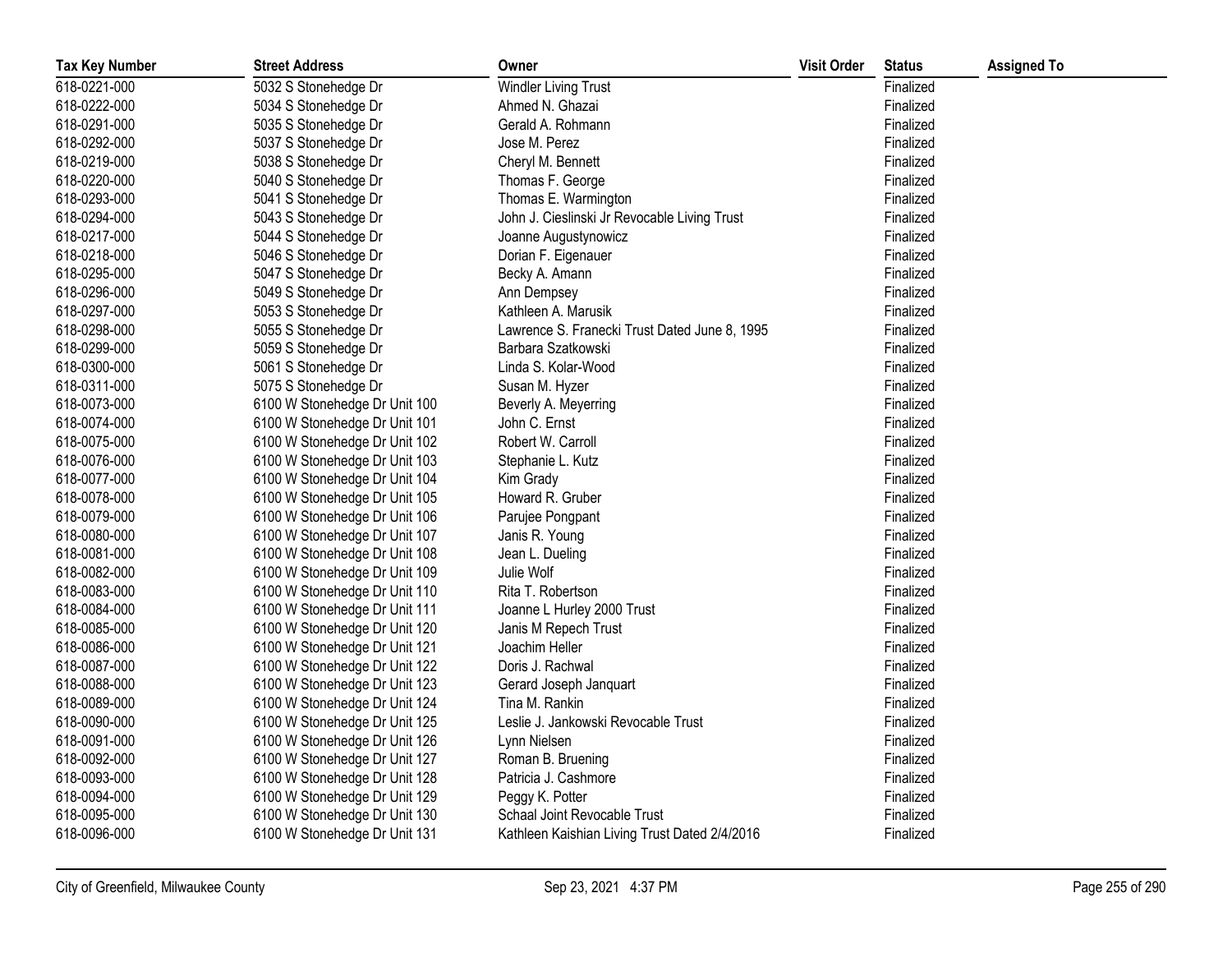| <b>Tax Key Number</b> | <b>Street Address</b>         | Owner                                | <b>Visit Order</b> | <b>Status</b> | <b>Assigned To</b> |
|-----------------------|-------------------------------|--------------------------------------|--------------------|---------------|--------------------|
| 618-0097-000          | 6100 W Stonehedge Dr Unit 140 | Glenn Grossbier Sr                   |                    | Finalized     |                    |
| 618-0098-000          | 6100 W Stonehedge Dr Unit 141 | Joe P. Stetter                       |                    | Finalized     |                    |
| 618-0099-000          | 6100 W Stonehedge Dr Unit 142 | Duane Hand                           |                    | Finalized     |                    |
| 618-0100-000          | 6100 W Stonehedge Dr Unit 143 | Stefan Jabkiewicz                    |                    | Finalized     |                    |
| 618-0101-000          | 6100 W Stonehedge Dr Unit 144 | Patricia Lipke                       |                    | Finalized     |                    |
| 618-0102-000          | 6100 W Stonehedge Dr Unit 145 | Donald J. Schlichting                |                    | Finalized     |                    |
| 618-0103-000          | 6100 W Stonehedge Dr Unit 146 | Patricia D. Monte                    |                    | Finalized     |                    |
| 618-0104-000          | 6100 W Stonehedge Dr Unit 147 | Danny P. Sternig                     |                    | Finalized     |                    |
| 618-0105-000          | 6100 W Stonehedge Dr Unit 148 | Kevin S. Meyers                      |                    | Finalized     |                    |
| 618-0106-000          | 6100 W Stonehedge Dr Unit 149 | Carole A. Jackson                    |                    | Finalized     |                    |
| 618-0107-000          | 6100 W Stonehedge Dr Unit 150 | Barbara B. Wisniewski                |                    | Finalized     |                    |
| 618-0108-000          | 6100 W Stonehedge Dr Unit 151 | Marguerite A. Ingold Revocable Trust |                    | Finalized     |                    |
| 618-0109-000          | 6100 W Stonehedge Dr Unit 160 | Theodore A. Peelen                   |                    | Finalized     |                    |
| 618-0110-000          | 6100 W Stonehedge Dr Unit 161 | Cheryl A. Welch                      |                    | Finalized     |                    |
| 618-0111-000          | 6100 W Stonehedge Dr Unit 162 | Richard L. Oertel                    |                    | Finalized     |                    |
| 618-0112-000          | 6100 W Stonehedge Dr Unit 163 | Kevin J. Stowe                       |                    | Finalized     |                    |
| 618-0113-000          | 6100 W Stonehedge Dr Unit 164 | Kathleen A. Radaj                    |                    | Finalized     |                    |
| 618-0114-000          | 6100 W Stonehedge Dr Unit 165 | James E. Cribb                       |                    | Finalized     |                    |
| 618-0115-000          | 6100 W Stonehedge Dr Unit 166 | Carl A. Nell                         |                    | Finalized     |                    |
| 618-0116-000          | 6100 W Stonehedge Dr Unit 167 | Scott Weber                          |                    | Finalized     |                    |
| 618-0117-000          | 6100 W Stonehedge Dr Unit 168 | Joyce M. Clapps                      |                    | Finalized     |                    |
| 618-0118-000          | 6100 W Stonehedge Dr Unit 169 | Janet Kay Christiansen               |                    | Finalized     |                    |
| 618-0119-000          | 6100 W Stonehedge Dr Unit 170 | Douglas M. Jurgenson Trust           |                    | Finalized     |                    |
| 618-0120-000          | 6100 W Stonehedge Dr Unit 171 | Cathleen M. Filber                   |                    | Finalized     |                    |
| 618-0121-000          | 6100 W Stonehedge Dr Unit 200 | Norm Novotny                         |                    | Finalized     |                    |
| 618-0122-000          | 6100 W Stonehedge Dr Unit 201 | Andrew W. Dudzic                     |                    | Finalized     |                    |
| 618-0123-000          | 6100 W Stonehedge Dr Unit 202 | Nancy L. Alvarez                     |                    | Finalized     |                    |
| 618-0124-000          | 6100 W Stonehedge Dr Unit 203 | Lisa S. Wagner                       |                    | Finalized     |                    |
| 618-0125-000          | 6100 W Stonehedge Dr Unit 204 | Jill Decker                          |                    | Finalized     |                    |
| 618-0126-000          | 6100 W Stonehedge Dr Unit 205 | Raul Mateo                           |                    | Finalized     |                    |
| 618-0127-000          | 6100 W Stonehedge Dr Unit 206 | <b>Fredrick Cooper</b>               |                    | Finalized     |                    |
| 618-0128-000          | 6100 W Stonehedge Dr Unit 207 | Anthony R. Benner                    |                    | Finalized     |                    |
| 618-0129-000          | 6100 W Stonehedge Dr Unit 208 | <b>Christine Maio</b>                |                    | Finalized     |                    |
| 618-0130-000          | 6100 W Stonehedge Dr Unit 209 | Kris Kim                             |                    | Finalized     |                    |
| 618-0131-000          | 6100 W Stonehedge Dr Unit 210 | Michael J. Posig                     |                    | Finalized     |                    |
| 618-0132-000          | 6100 W Stonehedge Dr Unit 211 | Elmer W. Ruokonen                    |                    | Finalized     |                    |
| 618-0133-000          | 6100 W Stonehedge Dr Unit 220 | Paula S. Bond                        |                    | Finalized     |                    |
| 618-0134-000          | 6100 W Stonehedge Dr Unit 221 | Cloisters Condo LLC                  |                    | Finalized     |                    |
| 618-0135-000          | 6100 W Stonehedge Dr Unit 222 | Alexander Belmarez                   |                    | Finalized     |                    |
| 618-0136-000          | 6100 W Stonehedge Dr Unit 223 | Dennis K. Beining Irrevocable Trust  |                    | Finalized     |                    |
| 618-0137-000          | 6100 W Stonehedge Dr Unit 224 | Cynthia D. Lynch                     |                    | Finalized     |                    |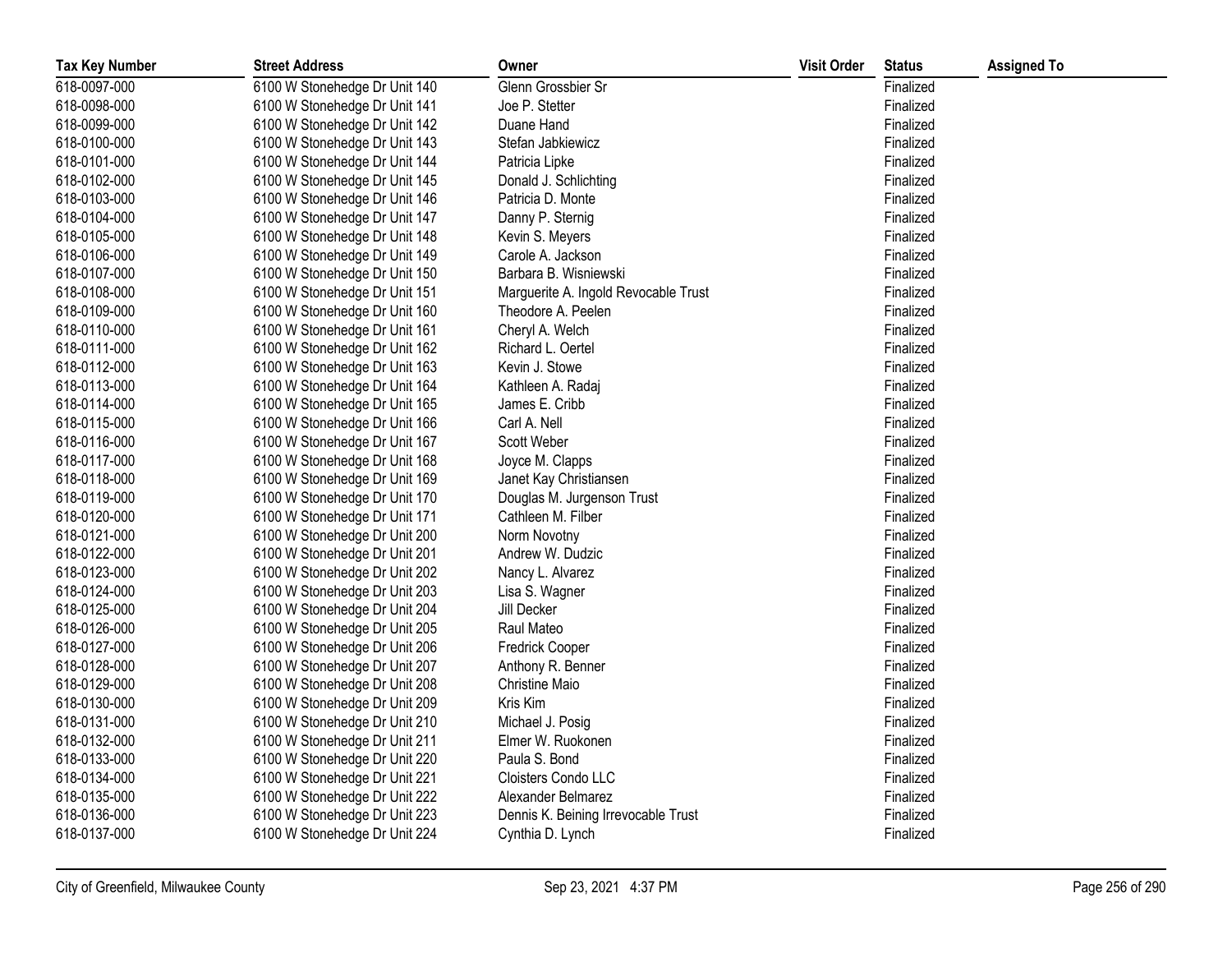| <b>Tax Key Number</b> | <b>Street Address</b>         | Owner                                                | <b>Visit Order</b> | <b>Status</b> | <b>Assigned To</b> |
|-----------------------|-------------------------------|------------------------------------------------------|--------------------|---------------|--------------------|
| 618-0138-000          | 6100 W Stonehedge Dr Unit 225 | Thomas and Georgia Franecki Revocable Trust          |                    | Finalized     |                    |
| 618-0139-000          | 6100 W Stonehedge Dr Unit 226 | Helga M Miedtke Living Trust                         |                    | Finalized     |                    |
| 618-0140-000          | 6100 W Stonehedge Dr Unit 227 | James H. Gessler                                     |                    | Finalized     |                    |
| 618-0141-000          | 6100 W Stonehedge Dr Unit 228 | Jose Avila                                           |                    | Finalized     |                    |
| 618-0142-000          | 6100 W Stonehedge Dr Unit 229 | Heidi Cooper                                         |                    | Finalized     |                    |
| 618-0143-000          | 6100 W Stonehedge Dr Unit 230 | <b>Allison Nowalis</b>                               |                    | Finalized     |                    |
| 618-0144-000          | 6100 W Stonehedge Dr Unit 231 | James A. Wagner                                      |                    | Finalized     |                    |
| 618-0145-000          | 6100 W Stonehedge Dr Unit 240 | Mary J. Natoli                                       |                    | Finalized     |                    |
| 618-0146-000          | 6100 W Stonehedge Dr Unit 241 | Jenny Soblewski                                      |                    | Finalized     |                    |
| 618-0147-000          | 6100 W Stonehedge Dr Unit 242 | Horst H. Wohkittel                                   |                    | Finalized     |                    |
| 618-0148-000          | 6100 W Stonehedge Dr Unit 243 | Shirley A. Weinstock                                 |                    | Finalized     |                    |
| 618-0149-000          | 6100 W Stonehedge Dr Unit 244 | Carol L. Sherman                                     |                    | Finalized     |                    |
| 618-0150-000          | 6100 W Stonehedge Dr Unit 245 | Onalda M. Maslin                                     |                    | Finalized     |                    |
| 618-0151-000          | 6100 W Stonehedge Dr Unit 246 | Beth Ann Billo                                       |                    | Finalized     |                    |
| 618-0152-000          | 6100 W Stonehedge Dr Unit 247 | Lynn M. Silkey                                       |                    | Finalized     |                    |
| 618-0153-000          | 6100 W Stonehedge Dr Unit 248 | Michael L. & Connie A. Hughes Revocable Trust Ag     |                    | Finalized     |                    |
| 618-0154-000          | 6100 W Stonehedge Dr Unit 249 | Judith Mrozinski                                     |                    | Finalized     |                    |
| 618-0155-000          | 6100 W Stonehedge Dr Unit 250 | Marlene A. Grabarczyk                                |                    | Finalized     |                    |
| 618-0156-000          | 6100 W Stonehedge Dr Unit 251 | Florence L Anderson Life Estate                      |                    | Finalized     |                    |
| 618-0157-000          | 6100 W Stonehedge Dr Unit 260 | Ann J. Ames                                          |                    | Finalized     |                    |
| 618-0158-000          | 6100 W Stonehedge Dr Unit 261 | Janet R. Shinners                                    |                    | Finalized     |                    |
| 618-0159-000          | 6100 W Stonehedge Dr Unit 262 | Rosanne T. Burac-Englert                             |                    | Finalized     |                    |
| 618-0160-000          | 6100 W Stonehedge Dr Unit 263 | Karen A. Rytlewski                                   |                    | Finalized     |                    |
| 618-0161-000          | 6100 W Stonehedge Dr Unit 264 | Jodeen I. Gilbert Rev Living Trust Dated July 25, 20 |                    | Finalized     |                    |
| 618-0162-000          | 6100 W Stonehedge Dr Unit 265 | Alphonse T. Pelkowski                                |                    | Finalized     |                    |
| 618-0163-000          | 6100 W Stonehedge Dr Unit 266 | Barbara A. Meyrose                                   |                    | Finalized     |                    |
| 618-0164-000          | 6100 W Stonehedge Dr Unit 267 | Margaret E. Ripp                                     |                    | Finalized     |                    |
| 618-0165-000          | 6100 W Stonehedge Dr Unit 268 | Michael J. Langford                                  |                    | Finalized     |                    |
| 618-0166-000          | 6100 W Stonehedge Dr Unit 269 | Janis L. Racer                                       |                    | Finalized     |                    |
| 618-0167-000          | 6100 W Stonehedge Dr Unit 270 | Michael S. Whittow                                   |                    | Finalized     |                    |
| 618-0168-000          | 6100 W Stonehedge Dr Unit 271 | Elizabeth Pauli                                      |                    | Finalized     |                    |
| 618-0169-000          | 6100 W Stonehedge Dr Unit 300 | Allen F. Bark                                        |                    | Finalized     |                    |
| 618-0170-000          | 6100 W Stonehedge Dr Unit 301 | Charlotte D. Cleve                                   |                    | Finalized     |                    |
| 618-0171-000          | 6100 W Stonehedge Dr Unit 302 | Kathleen J. Wenzel                                   |                    | Finalized     |                    |
| 618-0172-000          | 6100 W Stonehedge Dr Unit 303 | Stephen R. Bailey                                    |                    | Finalized     |                    |
| 618-0173-000          | 6100 W Stonehedge Dr Unit 304 | Valerie Blonski                                      |                    | Finalized     |                    |
| 618-0174-000          | 6100 W Stonehedge Dr Unit 305 | Anthony P. Marin                                     |                    | Finalized     |                    |
| 618-0175-000          | 6100 W Stonehedge Dr Unit 306 | Janice M. Sluss                                      |                    | Finalized     |                    |
| 618-0176-000          | 6100 W Stonehedge Dr Unit 307 | Nancy E. Charles                                     |                    | Finalized     |                    |
| 618-0177-000          | 6100 W Stonehedge Dr Unit 308 | Janet L. Sullivan                                    |                    | Finalized     |                    |
| 618-0178-000          | 6100 W Stonehedge Dr Unit 309 | Holly F. Petz                                        |                    | Finalized     |                    |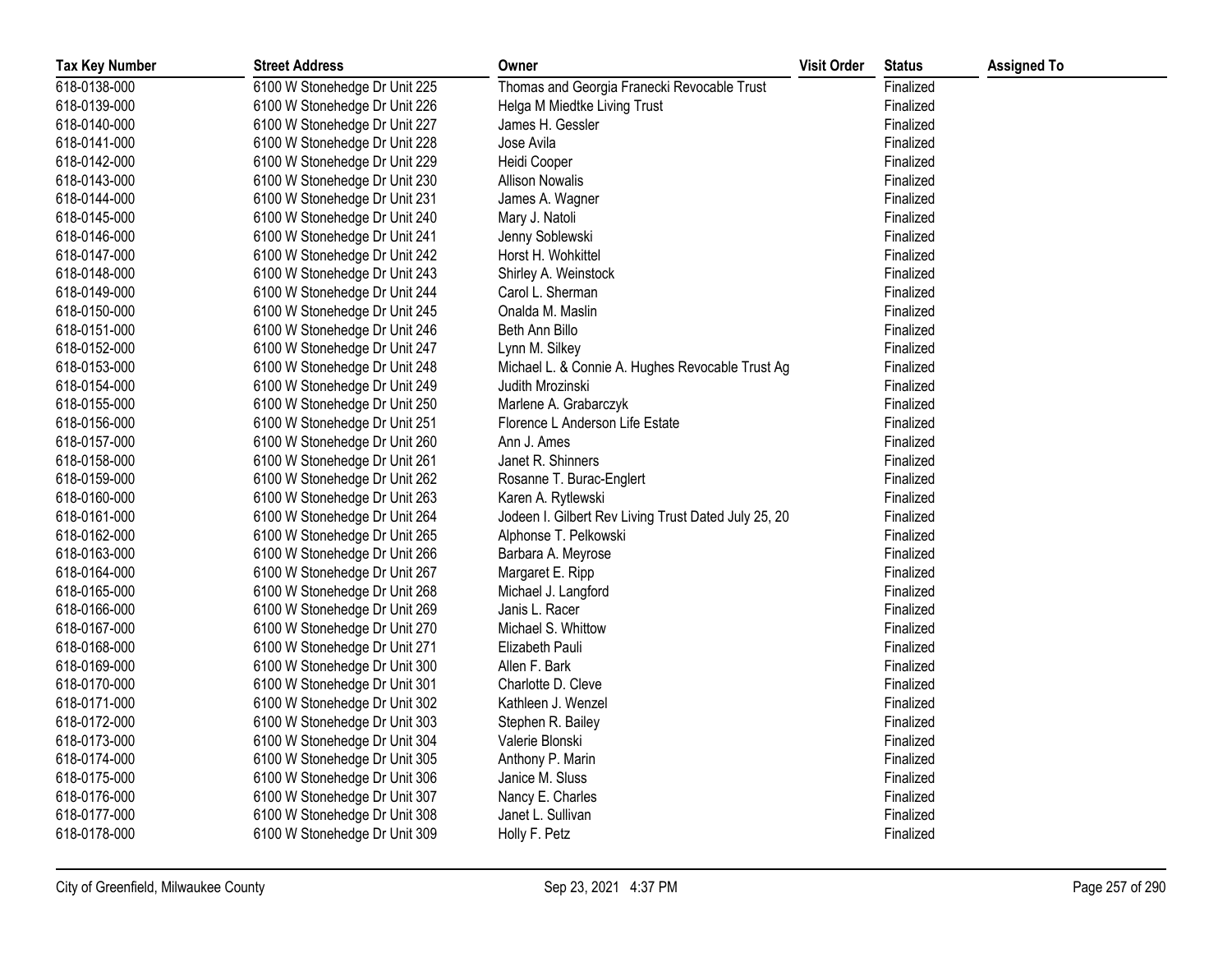| <b>Tax Key Number</b> | <b>Street Address</b>         | Owner                                             | <b>Visit Order</b> | <b>Status</b> | <b>Assigned To</b> |
|-----------------------|-------------------------------|---------------------------------------------------|--------------------|---------------|--------------------|
| 618-0179-000          | 6100 W Stonehedge Dr Unit 310 | Thomas J. Cizmas                                  |                    | Finalized     |                    |
| 618-0180-000          | 6100 W Stonehedge Dr Unit 311 | James M. Braun                                    |                    | Finalized     |                    |
| 618-0181-000          | 6100 W Stonehedge Dr Unit 320 | John Groh                                         |                    | Finalized     |                    |
| 618-0182-000          | 6100 W Stonehedge Dr Unit 321 | Judith A. Curley                                  |                    | Finalized     |                    |
| 618-0183-000          | 6100 W Stonehedge Dr Unit 322 | Paulette Mace                                     |                    | Finalized     |                    |
| 618-0184-000          | 6100 W Stonehedge Dr Unit 323 | Marguerite A. Ingold                              |                    | Finalized     |                    |
| 618-0185-000          | 6100 W Stonehedge Dr Unit 324 | Geromy Yang                                       |                    | Finalized     |                    |
| 618-0186-000          | 6100 W Stonehedge Dr Unit 325 | David N. Somodi                                   |                    | Finalized     |                    |
| 618-0187-000          | 6100 W Stonehedge Dr Unit 326 | Gloria A. Rohrdanz                                |                    | Finalized     |                    |
| 618-0188-000          | 6100 W Stonehedge Dr Unit 327 | Steve R. Brown                                    |                    | Finalized     |                    |
| 618-0189-000          | 6100 W Stonehedge Dr Unit 328 | Michael Niemczyk                                  |                    | Finalized     |                    |
| 618-0190-000          | 6100 W Stonehedge Dr Unit 329 | Srebrenka A. Hudler                               |                    | Finalized     |                    |
| 618-0191-000          | 6100 W Stonehedge Dr Unit 330 | Sharon Ott                                        |                    | Finalized     |                    |
| 618-0192-000          | 6100 W Stonehedge Dr Unit 331 | Thomas P. Glynn                                   |                    | Finalized     |                    |
| 618-0193-000          | 6100 W Stonehedge Dr Unit 340 | Sandra A. Quandt                                  |                    | Finalized     |                    |
| 618-0194-000          | 6100 W Stonehedge Dr Unit 341 | Linda S. Duychak Living Trust                     |                    | Finalized     |                    |
| 618-0195-000          | 6100 W Stonehedge Dr Unit 342 | Restated Janet M. Wittlieff Family Trust          |                    | Finalized     |                    |
| 618-0196-000          | 6100 W Stonehedge Dr Unit 343 | Roberta L. Schwelitz                              |                    | Finalized     |                    |
| 618-0197-000          | 6100 W Stonehedge Dr Unit 344 | Ruth J. Ruffin                                    |                    | Finalized     |                    |
| 618-0198-000          | 6100 W Stonehedge Dr Unit 345 | Elizabeth Humphrey                                |                    | Finalized     |                    |
| 618-0199-000          | 6100 W Stonehedge Dr Unit 346 | Jay Gelhar                                        |                    | Finalized     |                    |
| 618-0200-000          | 6100 W Stonehedge Dr Unit 347 | Gloria S. Arnold                                  |                    | Finalized     |                    |
| 618-0201-000          | 6100 W Stonehedge Dr Unit 348 | Kathryn Tyler                                     |                    | Finalized     |                    |
| 618-0202-000          | 6100 W Stonehedge Dr Unit 349 | Cameron A. Clark                                  |                    | Finalized     |                    |
| 618-0203-000          | 6100 W Stonehedge Dr Unit 350 | James P. Cunz                                     |                    | Finalized     |                    |
| 618-0204-000          | 6100 W Stonehedge Dr Unit 351 | <b>Terry Young</b>                                |                    | Finalized     |                    |
| 618-0205-000          | 6100 W Stonehedge Dr Unit 360 | Amy J. Ferrier                                    |                    | Finalized     |                    |
| 618-0206-000          | 6100 W Stonehedge Dr Unit 361 | Sharon Mogielnicki                                |                    | Finalized     |                    |
| 618-0207-000          | 6100 W Stonehedge Dr Unit 362 | James Alario                                      |                    | Finalized     |                    |
| 618-0208-000          | 6100 W Stonehedge Dr Unit 363 | Eugene J. Deptula                                 |                    | Finalized     |                    |
| 618-0209-000          | 6100 W Stonehedge Dr Unit 364 | Mary Jo Fritz                                     |                    | Finalized     |                    |
| 618-0210-000          | 6100 W Stonehedge Dr Unit 365 | Susan M. Lambert                                  |                    | Finalized     |                    |
| 618-0211-000          | 6100 W Stonehedge Dr Unit 366 | Scott Burac                                       |                    | Finalized     |                    |
| 618-0212-000          | 6100 W Stonehedge Dr Unit 367 | Barbara J. Fiedler                                |                    | Finalized     |                    |
| 618-0213-000          | 6100 W Stonehedge Dr Unit 368 | Carl E. Sandoval Revocable Living Trust           |                    | Finalized     |                    |
| 618-0214-000          | 6100 W Stonehedge Dr Unit 369 | Patricia A. Miller                                |                    | Finalized     |                    |
| 618-0215-000          | 6100 W Stonehedge Dr Unit 370 | Sorce Family Living Trust Dated November 30, 2017 |                    | Finalized     |                    |
| 618-0216-000          | 6100 W Stonehedge Dr Unit 371 | Carolyn M. Rosa                                   |                    | Finalized     |                    |
| 531-1156-000          | 3344 S Strothmann Dr          | Brenda K. Tonn                                    |                    | Finalized     |                    |
| 531-1143-000          | 3353 S Strothmann Dr          | Shaun M. Sweeney                                  |                    | Finalized     |                    |
| 531-1157-000          | 3354 S Strothmann Dr          | Joel M. Sandoval                                  |                    | Finalized     |                    |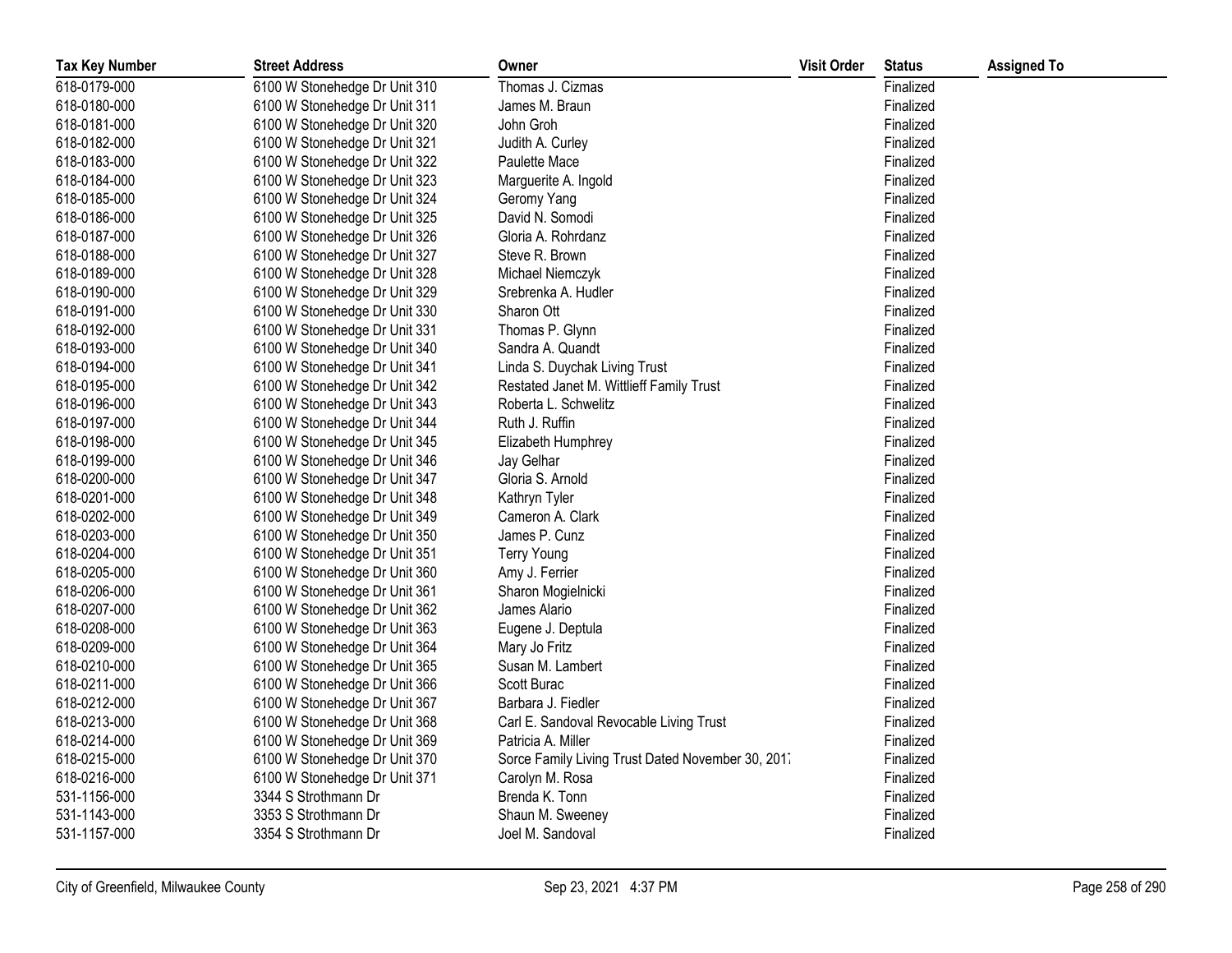| <b>Tax Key Number</b> | <b>Street Address</b> | Owner                                                | <b>Visit Order</b> | <b>Status</b> | <b>Assigned To</b> |
|-----------------------|-----------------------|------------------------------------------------------|--------------------|---------------|--------------------|
| 531-1144-000          | 3363 S Strothmann Dr  | Suchart Ramintho                                     |                    | Finalized     |                    |
| 531-1158-000          | 3364 S Strothmann Dr  | Erik Knautz                                          |                    | Finalized     |                    |
| 531-1159-000          | 3370 S Strothmann Dr  | Barbara Myszkowski                                   |                    | Finalized     |                    |
| 531-1145-000          | 3371 S Strothmann Dr  | Rigoberto Sepulveda                                  |                    | Finalized     |                    |
| 531-1160-000          | 3376 S Strothmann Dr  | Cynthia R. Krug                                      |                    | Finalized     |                    |
| 531-1146-000          | 3383 S Strothmann Dr  | Cora R. Markowski                                    |                    | Finalized     |                    |
| 531-1147-000          | 3405 S Strothmann Dr  | James M. Willms                                      |                    | Finalized     |                    |
| 531-1148-000          | 3415 S Strothmann Dr  | Alissa L. Liebchen                                   |                    | Finalized     |                    |
| 531-1150-000          | 3435 S Strothmann Dr  | Alexander Gorski                                     |                    | Finalized     |                    |
| 531-1151-000          | 3441 S Strothmann Dr  | Kevin Nugent                                         |                    | Finalized     |                    |
| 531-1215-000          | 3450 S Strothmann Dr  | <b>Terrance Guy</b>                                  |                    | Finalized     |                    |
| 531-1152-000          | 3453 S Strothmann Dr  | Mark E. Urban                                        |                    | Finalized     |                    |
| 531-1216-000          | 3458 S Strothmann Dr  | <b>Bradley Cole</b>                                  |                    | Finalized     |                    |
| 531-1217-000          | 3464 S Strothmann Dr  | James Phillips                                       |                    | Finalized     |                    |
| 531-1153-000          | 3465 S Strothmann Dr  | Jerome J. Tarkowski                                  |                    | Finalized     |                    |
| 531-1154-000          | 3467 S Strothmann Dr  | John H. Bintliff                                     |                    | Finalized     |                    |
| 531-1218-000          | 3472 S Strothmann Dr  | Martin A. Savasta                                    |                    | Finalized     |                    |
| 531-1155-000          | 3477 S Strothmann Dr  | Janet M. Dent                                        |                    | Finalized     |                    |
| 531-1219-000          | 3480 S Strothmann Dr  | Hussam W. Othman                                     |                    | Finalized     |                    |
| 609-0093-000          | W Sunset Ln           | Cade Home Builders LLC                               |                    | Finalized     |                    |
| 609-0091-000          | W Sunset Ln           | City of Greenfield                                   |                    | Finalized     |                    |
| 609-0090-000          | 11011 W Sunset Ln     | Daniel Andrade                                       |                    | Finalized     |                    |
| 609-0089-000          | 11033 W Sunset Ln     | Sanjay Patel                                         |                    | Finalized     |                    |
| 609-0088-000          | 11055 W Sunset Ln     | Michael Liu                                          |                    | Finalized     |                    |
| 609-0087-000          | 11077 W Sunset Ln     | Kimberly J. Kotur                                    |                    | Finalized     |                    |
| 609-0086-000          | 11184 W Sunset Ln     | Jon A. Frye                                          |                    | Finalized     |                    |
| 609-0018-000          | 11432 W Sunset Ln     | Elaine M. Rolfs                                      |                    | Finalized     |                    |
| 609-0026-000          | 11433 W Sunset Ln     | Donald A. Wagie                                      |                    | Finalized     |                    |
| 609-0019-000          | 11462 W Sunset Ln     | Gregory A. Korpal                                    |                    | Finalized     |                    |
| 609-0027-000          | 11501 W Sunset Ln     | John D. Lloyd                                        |                    | Finalized     |                    |
| 609-0020-000          | 11514 W Sunset Ln     | Marlene T. Pogorzelski                               |                    | Finalized     |                    |
| 609-0028-000          | 11515 W Sunset Ln     | Erich O. Boettcher                                   |                    | Finalized     |                    |
| 609-0021-000          | 11530 W Sunset Ln     | Joseph M. Schobert                                   |                    | Finalized     |                    |
| 609-0029-000          | 11531 W Sunset Ln     | Jeffrey Kacala                                       |                    | Finalized     |                    |
| 610-0083-000          | 11606 W Sunset Ln     | William Osterndorf                                   |                    | Finalized     |                    |
| 610-0097-000          | 11625 W Sunset Ln     | Alfred J. Wallner                                    |                    | Finalized     |                    |
| 610-0082-000          | 11626 W Sunset Ln     | Michael P. Ertl                                      |                    | Finalized     |                    |
| 610-0081-000          | 11660 W Sunset Ln     | Matthew D. Mueller and Kristen L. Mueller Joint Trus |                    | Finalized     |                    |
| 610-0096-000          | 11665 W Sunset Ln     | Angel Cordero Sr                                     |                    | Finalized     |                    |
| 610-0095-000          | 11685 W Sunset Ln     | Randolf S. Brown                                     |                    | Finalized     |                    |
| 610-0292-000          | 12121 W Sunset Ln     | <b>Terrence Pavletic</b>                             |                    | Finalized     |                    |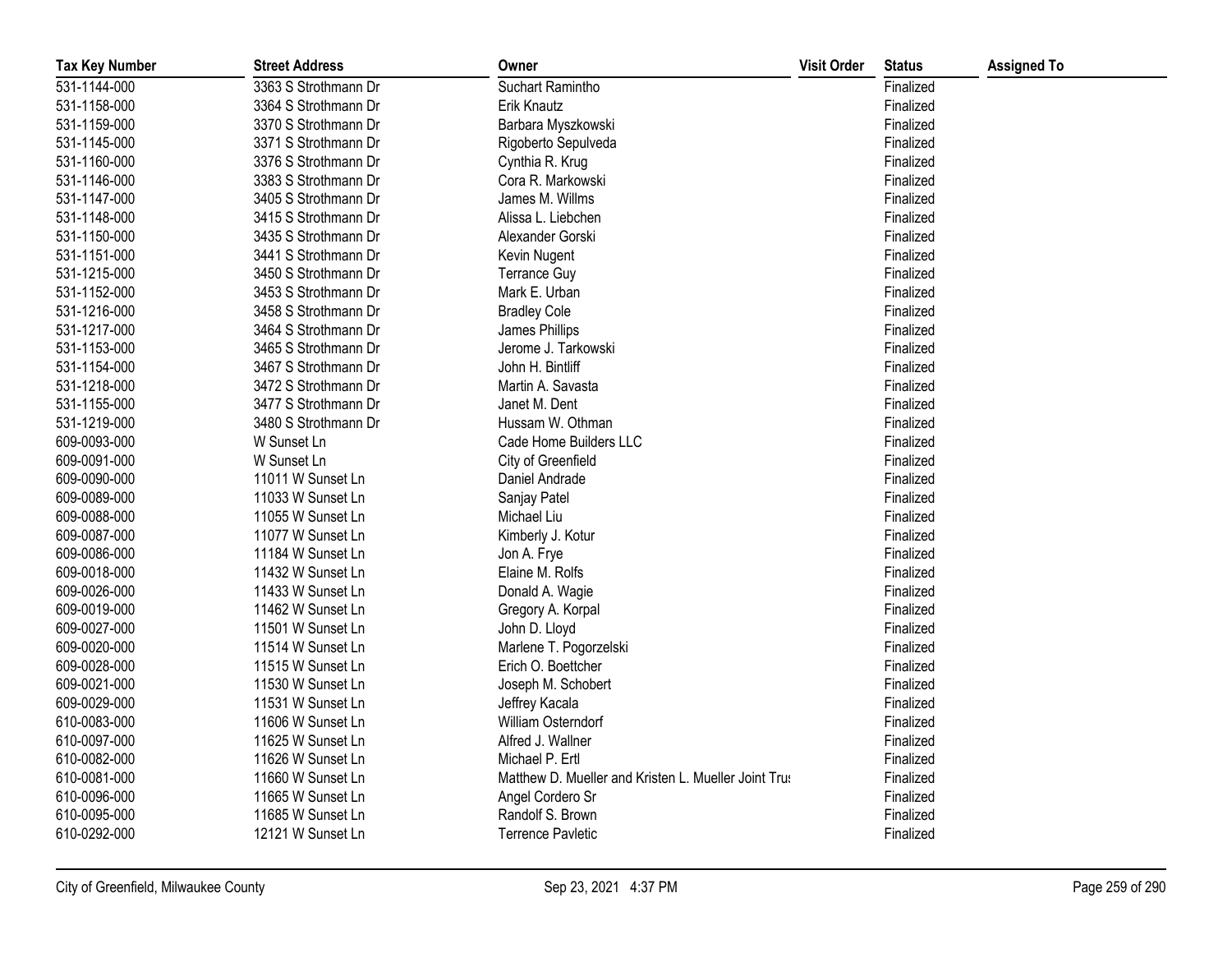| <b>Tax Key Number</b> | <b>Street Address</b> | Owner                                         | <b>Visit Order</b> | <b>Status</b> | <b>Assigned To</b> |
|-----------------------|-----------------------|-----------------------------------------------|--------------------|---------------|--------------------|
| 610-0293-000          | 12141 W Sunset Ln     | Thomas C. Stauder                             |                    | Finalized     |                    |
| 610-0295-000          | 12202 W Sunset Ln     | Christopher G. Riegg                          |                    | Finalized     |                    |
| 610-0294-000          | 12203 W Sunset Ln     | <b>Troy Gueller</b>                           |                    | Finalized     |                    |
| 610-0320-000          | 12223 W Sunset Ln     | Brenda R. Turner                              |                    | Finalized     |                    |
| 610-0308-000          | 12224 W Sunset Ln     | Gregory Chapman Revocable Trust               |                    | Finalized     |                    |
| 610-0321-000          | 12233 W Sunset Ln     | Zbigniew Kowalkowski                          |                    | Finalized     |                    |
| 610-0307-000          | 12234 W Sunset Ln     | Matthew E. Herrmann                           |                    | Finalized     |                    |
| 610-0322-000          | 12253 W Sunset Ln     | Shihai Wang                                   |                    | Finalized     |                    |
| 610-0306-000          | 12254 W Sunset Ln     | Daniel D. Zigich                              |                    | Finalized     |                    |
| 610-0323-000          | 12263 W Sunset Ln     | Gregory A. Krueger                            |                    | Finalized     |                    |
| 610-0305-000          | 12264 W Sunset Ln     | Kyle E. Siettmann                             |                    | Finalized     |                    |
| 610-0324-000          | 12273 W Sunset Ln     | Leo & Donna Turdo Revoc Trust                 |                    | Finalized     |                    |
| 610-0304-000          | 12274 W Sunset Ln     | Anton J. Lak                                  |                    | Finalized     |                    |
| 610-0325-000          | 12283 W Sunset Ln     | Catherine E. Weiland                          |                    | Finalized     |                    |
| 610-0303-000          | 12284 W Sunset Ln     | James C & Marylynn R Kaminski Family Trust    |                    | Finalized     |                    |
| 572-8994-001          | 3901 S Sunset Sq      | Long Nguyen                                   |                    | Finalized     |                    |
| 572-8993-001          | 3947 S Sunset Sq      | Long Nguyen                                   |                    | Finalized     |                    |
| 615-9986-002          | 4700 S Supreme Ct     | Parkway Lofts LLC                             |                    | Finalized     |                    |
| 615-9986-001          | 4701 S Supreme Ct     | Parkway Lofts LLC                             |                    | Finalized     |                    |
| 606-9980-003          | 8410 Sura Ln          | 84 South Retail Center LLC, A Delaware LLC    |                    | Finalized     |                    |
| 606-0053-008          | 8415 Sura Ln          | 84 South Restaurants, LLC                     |                    | Finalized     |                    |
| 606-0053-007          | 8625 Sura Ln          | 84 South Steaks, LLC                          |                    | Finalized     |                    |
| 606-9980-012          | 8700 Sura Ln          | 84 South Retail Center LLC, A Delaware LLC    |                    | Finalized     |                    |
| 606-0053-003          | 8705 Sura Ln          | RANWA Greenfield LLC                          |                    | Finalized     |                    |
| 606-9980-011          | 8750 Sura Ln          | 84 South Retail Center LLC, A Delaware LLC    |                    | Finalized     |                    |
| 606-0053-010          | 8775 Sura Ln          | 84 South Small Shops, LLC                     |                    | Finalized     |                    |
| 606-9980-007          | 8880 Sura Ln          | Greenfield Development Partners Holdings, LLC |                    | Finalized     |                    |
| 606-9980-014          | 8900 Sura Ln          | 84 South Fitness, LLC                         |                    | Finalized     |                    |
| 606-0053-009          | 8925 Sura Ln          | 84 South Small Shops, LLC                     |                    | Finalized     |                    |
| 606-9980-013          | 9000 Sura Ln          | MMAC 150 Greenfield WI, LLC, A Delaware LLC   |                    | Finalized     |                    |
| 606-0053-005          | 9025 Sura Ln          | FRED-Forte, LLC                               |                    | Finalized     |                    |
| 606-9980-015          | 9100 Sura Ln          | CM Greenfield-1, LLC                          |                    | Finalized     |                    |
| 606-9980-006          | 9170 Sura Ln          | FRED-Forte, LLC                               |                    | Finalized     |                    |
| 645-0465-000          | 5300 S Sutton PI      | Aaron J. Kieweg                               |                    | Finalized     |                    |
| 645-0467-000          | 5303 S Sutton Pl      | Kayla L. Wasemiller                           |                    | Finalized     |                    |
| 645-0468-000          | 5304 S Sutton Pl      | Carol L White Revocable Trust                 |                    | Finalized     |                    |
| 645-0470-000          | 5308 S Sutton Pl      | William Swanson                               |                    | Finalized     |                    |
| 645-0472-000          | 5311 S Sutton PI      | Erika L. Minzlaff                             |                    | Finalized     |                    |
| 645-0473-000          | 5312 S Sutton Pl      | Jennifer L. Kowalski                          |                    | Finalized     |                    |
| 645-0475-000          | 5316 S Sutton Pl      | Lezala Living Trust                           |                    | Finalized     |                    |
| 645-0477-000          | 5320 S Sutton Pl      | John J. Mikich                                |                    | Finalized     |                    |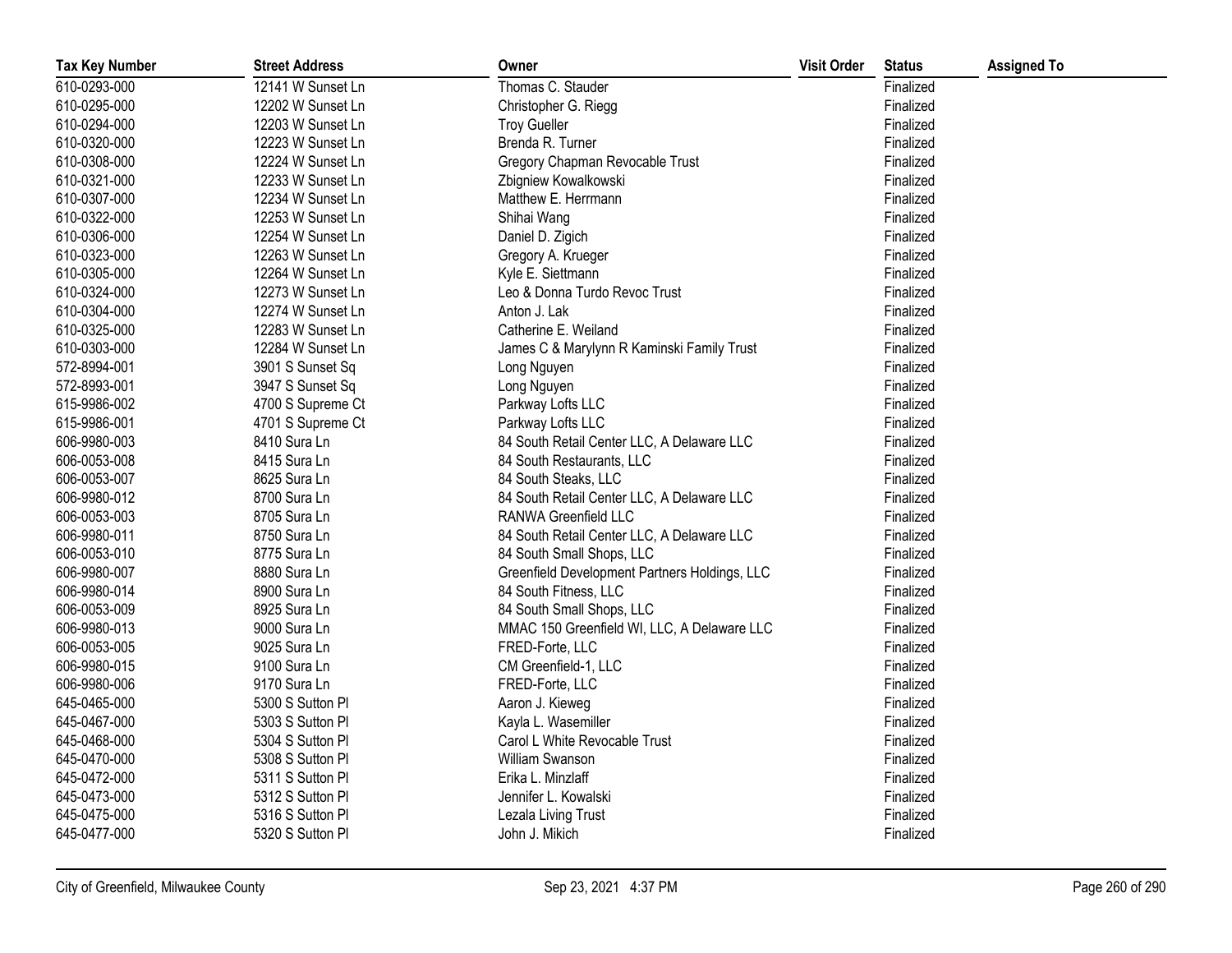| <b>Tax Key Number</b> | <b>Street Address</b> | Owner                                        | <b>Visit Order</b> | <b>Status</b> | <b>Assigned To</b> |
|-----------------------|-----------------------|----------------------------------------------|--------------------|---------------|--------------------|
| 645-0479-000          | 5323 S Sutton Pl      | Vitaliy Kozlovskyy                           |                    | Finalized     |                    |
| 645-0480-000          | 5324 S Sutton Pl      | Gregg A. Weir                                |                    | Finalized     |                    |
| 645-0482-000          | 5328 S Sutton Pl      | Michele L. Rinka                             |                    | Finalized     |                    |
| 645-0484-000          | 5332 S Sutton Pl      | Laurel L. Bragstad                           |                    | Finalized     |                    |
| 645-0486-000          | 5335 S Sutton Pl      | Jerry L. Davey                               |                    | Finalized     |                    |
| 645-0487-000          | 5336 S Sutton Pl      | Jane A. Rau                                  |                    | Finalized     |                    |
| 645-0489-000          | 5340 S Sutton Pl      | Rachel M. Manthy                             |                    | Finalized     |                    |
| 645-0491-000          | 5343 S Sutton Pl      | Paula J. Gaieck                              |                    | Finalized     |                    |
| 645-0492-000          | 5344 S Sutton Pl      | <b>Mark Steffes</b>                          |                    | Finalized     |                    |
| 645-0494-000          | 5348 S Sutton Pl      | Susan Janasiak                               |                    | Finalized     |                    |
| 645-0496-000          | 5351 S Sutton Pl      | Gregory J. Bennett                           |                    | Finalized     |                    |
| 645-0497-000          | 5352 S Sutton Pl      | James M. Carey                               |                    | Finalized     |                    |
| 646-0110-000          | 5410 S Tami Ln        | Wayne Sojkowski                              |                    | Finalized     |                    |
| 646-0112-000          | 5417 S Tami Ln        | Michel 2001 Joint Revoc Trust                |                    | Finalized     |                    |
| 646-0109-000          | 5418 S Tami Ln        | Marie Parker                                 |                    | Finalized     |                    |
| 646-0113-000          | 5425 S Tami Ln        | Laurie R. Williamson                         |                    | Finalized     |                    |
| 646-0108-000          | 5426 S Tami Ln        | Robert A. Freuden                            |                    | Finalized     |                    |
| 646-0114-000          | 5433 S Tami Ln        | Thomas M. Cyganek                            |                    | Finalized     |                    |
| 646-0107-000          | 5440 S Tami Ln        | Diane Kaczkowski                             |                    | Finalized     |                    |
| 646-0115-000          | 5447 S Tami Ln        | Edward L. Roszkowski                         |                    | Finalized     |                    |
| 646-0106-000          | 5452 S Tami Ln        | Linda M. Sierzchulski                        |                    | Finalized     |                    |
| 646-0105-000          | 5476 S Tami Ln        | Jim Frye                                     |                    | Finalized     |                    |
| 572-8995-000          | 3904 S Tara Hill Dr   | Tara Hill LLC                                |                    | Finalized     |                    |
| 574-1111-002          | 4325 W Tesch Ave      | Kyle A. Egide                                |                    | Finalized     |                    |
| 574-1111-001          | 4326 W Tesch Ave      | Nicholas A. Witthuhn                         |                    | Finalized     |                    |
| 574-1110-000          | 4342 W Tesch Ave      | Johnny Renta Jr                              |                    | Finalized     |                    |
| 574-1113-000          | 4343 W Tesch Ave      | David W. Kirkpatrick                         |                    | Finalized     |                    |
| 574-1109-000          | 4358 W Tesch Ave      | Blake S. Seyferth                            |                    | Finalized     |                    |
| 574-1114-000          | 4359 W Tesch Ave      | Milwaukee Investments III LLC, A Foreign LLC |                    | Finalized     |                    |
| 574-1115-000          | 4375 W Tesch Ave      | Karl J. Brien                                |                    | Finalized     |                    |
| 574-1116-000          | 4401 W Tesch Ave      | Daniel L. Mervosh                            |                    | Finalized     |                    |
| 574-1108-000          | 4404 W Tesch Ave      | Michael J. Lechner                           |                    | Finalized     |                    |
| 574-1117-000          | 4417 W Tesch Ave      | Nathaniel Teicher                            |                    | Finalized     |                    |
| 574-1107-000          | 4420 W Tesch Ave      | Thomas A. Johnson Declaration Of Trust       |                    | Finalized     |                    |
| 574-1118-000          | 4433 W Tesch Ave      | J-Lee Properties, LLP                        |                    | Finalized     |                    |
| 574-1106-000          | 4436 W Tesch Ave      | Eriich K. Doll                               |                    | Finalized     |                    |
| 574-1119-000          | 4449 W Tesch Ave      | Harvey P. Salevski                           |                    | Finalized     |                    |
| 574-1090-000          | 4500 W Tesch Ave      | Susan R. Blaski                              |                    | Finalized     |                    |
| 574-1105-000          | 4501 W Tesch Ave      | Kelly S. Scopoline                           |                    | Finalized     |                    |
| 574-1089-000          | 4506 W Tesch Ave      | Paul Klingseisen                             |                    | Finalized     |                    |
| 574-1104-000          | 4507 W Tesch Ave      | Edward J. Carroll                            |                    | Finalized     |                    |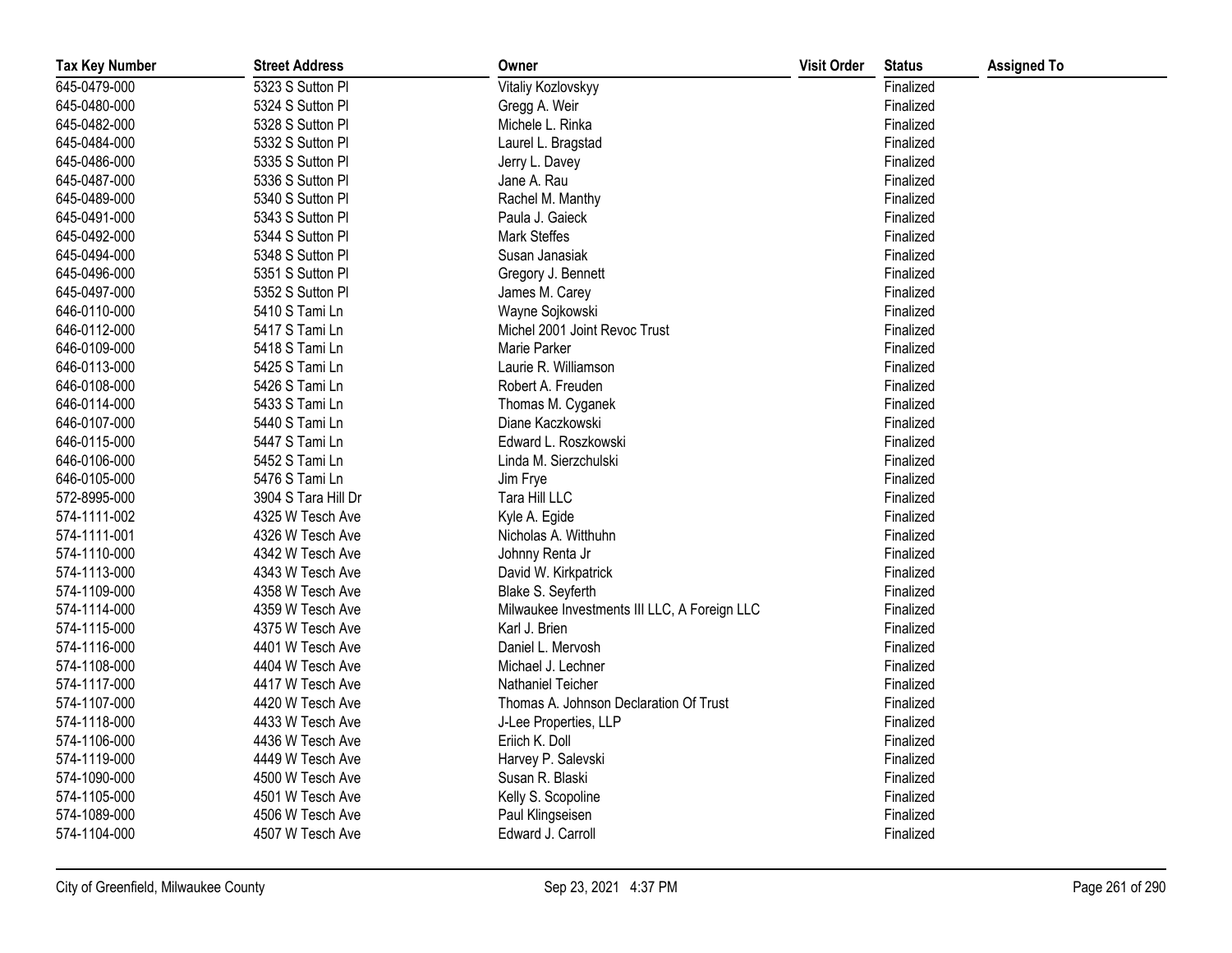| <b>Tax Key Number</b> | <b>Street Address</b> | Owner                           | <b>Visit Order</b> | <b>Status</b> | <b>Assigned To</b> |
|-----------------------|-----------------------|---------------------------------|--------------------|---------------|--------------------|
| 574-1088-000          | 4514 W Tesch Ave      | Narenda M. Patel                |                    | Finalized     |                    |
| 574-1103-000          | 4515 W Tesch Ave      | Edward A. Marshall              |                    | Finalized     |                    |
| 574-1087-000          | 4522 W Tesch Ave      | Joseph A. Kiemen                |                    | Finalized     |                    |
| 574-1102-000          | 4523 W Tesch Ave      | Steven Rae Franklin             |                    | Finalized     |                    |
| 574-1086-000          | 4530 W Tesch Ave      | Timothy P. O'Callaghan          |                    | Finalized     |                    |
| 574-1101-000          | 4531 W Tesch Ave      | Mark Gardner                    |                    | Finalized     |                    |
| 574-1085-000          | 4538 W Tesch Ave      | Chung Uk Thang                  |                    | Finalized     |                    |
| 574-1100-000          | 4539 W Tesch Ave      | Kyle L. Witkowiak               |                    | Finalized     |                    |
| 574-1099-000          | 4547 W Tesch Ave      | Charles J. Wyskochil III        |                    | Finalized     |                    |
| 574-8988-000          | 4550 W Tesch Ave      | James E. Gamache                |                    | Finalized     |                    |
| 574-1098-000          | 4601 W Tesch Ave      | Michael J. Mallon               |                    | Finalized     |                    |
| 574-1084-000          | 4606 W Tesch Ave      | Conrad S. Cesarz                |                    | Finalized     |                    |
| 574-1097-000          | 4611 W Tesch Ave      | Baltazar J. Lopez               |                    | Finalized     |                    |
| 574-1083-000          | 4616 W Tesch Ave      | Brian J. Geskermann             |                    | Finalized     |                    |
| 574-1096-000          | 4619 W Tesch Ave      | Nathan Y. Bruce                 |                    | Finalized     |                    |
| 574-1082-000          | 4624 W Tesch Ave      | Ryan J. Post                    |                    | Finalized     |                    |
| 574-1095-000          | 4627 W Tesch Ave      | Alicia Ramirez                  |                    | Finalized     |                    |
| 574-1081-000          | 4700 W Tesch Ave      | Jeffrey A. Warner               |                    | Finalized     |                    |
| 574-1094-000          | 4701 W Tesch Ave      | Marion H. Konsella              |                    | Finalized     |                    |
| 574-1080-000          | 4706 W Tesch Ave      | Brett W. Rodriguez              |                    | Finalized     |                    |
| 574-1093-000          | 4709 W Tesch Ave      | Gary Knapper                    |                    | Finalized     |                    |
| 574-1079-000          | 4714 W Tesch Ave      | Paul E. Kuenzi                  |                    | Finalized     |                    |
| 574-1092-000          | 4717 W Tesch Ave      | Robert A. Menger                |                    | Finalized     |                    |
| 574-1078-000          | 4722 W Tesch Ave      | Carol D. Mueller                |                    | Finalized     |                    |
| 574-1091-000          | 4723 W Tesch Ave      | Joseph F. Shea                  |                    | Finalized     |                    |
| 570-0062-002          | 8114 W Tesch Ave      | Eduardo J. Garcia               |                    | Finalized     |                    |
| 570-0313-001          | 8115 W Tesch Ave      | Angelina R. Kloth               |                    | Finalized     |                    |
| 570-0063-000          | 8120 W Tesch Ave      | Andrew B. Radtke                |                    | Finalized     |                    |
| 570-0312-000          | 8123 W Tesch Ave      | David W. Hartig                 |                    | Finalized     |                    |
| 570-0064-000          | 8128 W Tesch Ave      | Michelle R. Delgado             |                    | Finalized     |                    |
| 570-0311-000          | 8133 W Tesch Ave      | Nicholas Bourantas              |                    | Finalized     |                    |
| 570-0065-000          | 8136 W Tesch Ave      | David J. Polachek               |                    | Finalized     |                    |
| 570-0310-000          | 8141 W Tesch Ave      | Martin A. Behling               |                    | Finalized     |                    |
| 570-0309-000          | 8207 W Tesch Ave      | Victor M. Santiago              |                    | Finalized     |                    |
| 570-0066-000          | 8208 W Tesch Ave      | Frank D. Retzlaff               |                    | Finalized     |                    |
| 570-0308-000          | 8215 W Tesch Ave      | Gary Radke                      |                    | Finalized     |                    |
| 570-0067-000          | 8216 W Tesch Ave      | Robert E. Ruger                 |                    | Finalized     |                    |
| 570-0068-000          | 8224 W Tesch Ave      | James Weber                     |                    | Finalized     |                    |
| 570-0307-000          | 8225 W Tesch Ave      | Leonard W. Majewski             |                    | Finalized     |                    |
| 570-0069-000          | 8232 W Tesch Ave      | Susan B. Struck                 |                    | Finalized     |                    |
| 570-0306-000          | 8233 W Tesch Ave      | David D. Becker Revocable Trust |                    | Finalized     |                    |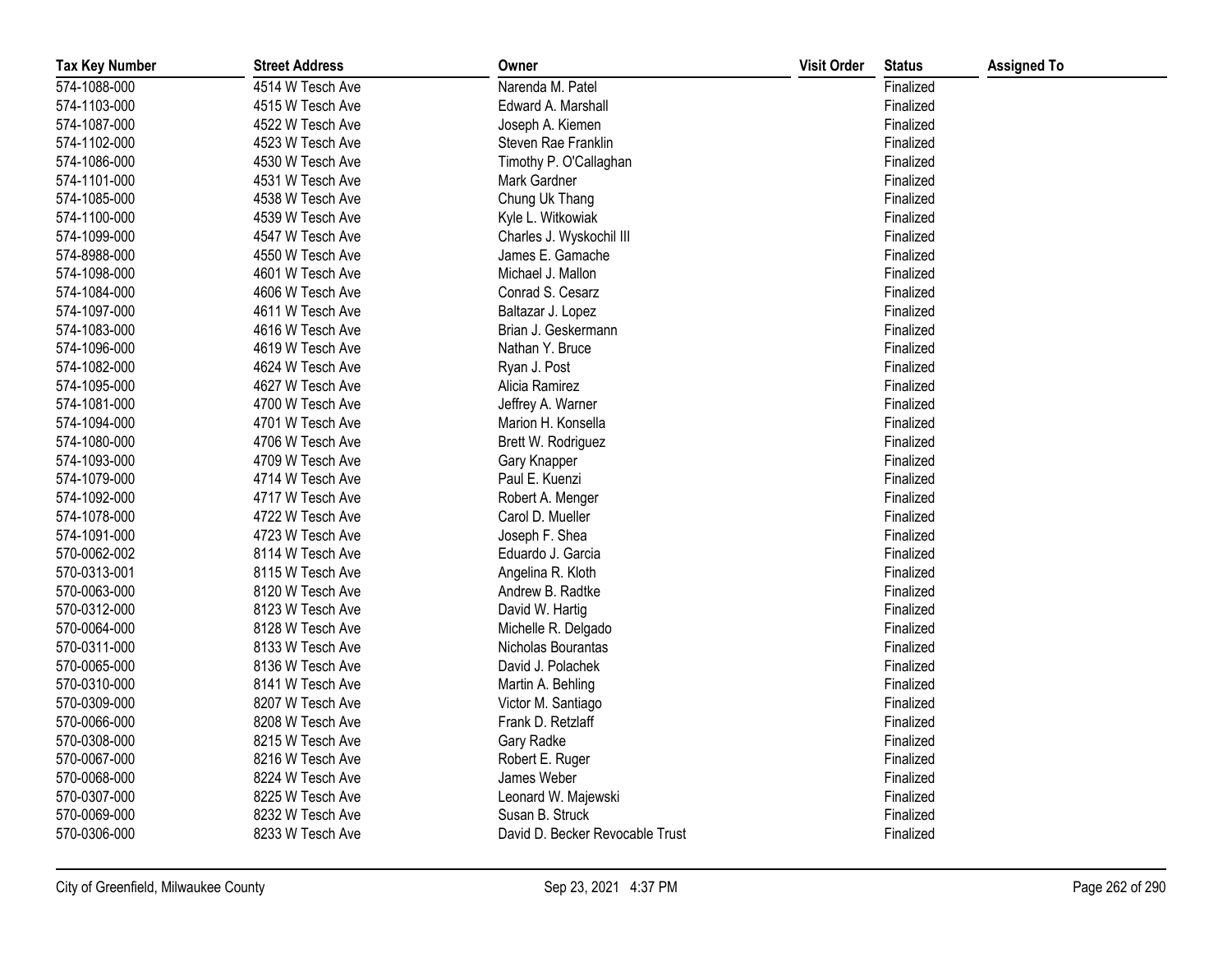| <b>Tax Key Number</b> | <b>Street Address</b>         | Owner                                            | <b>Visit Order</b> | <b>Status</b> | <b>Assigned To</b> |
|-----------------------|-------------------------------|--------------------------------------------------|--------------------|---------------|--------------------|
| 565-0102-000          | 11805 W Tesch Ave             | Brian K. Schwanke                                |                    | Finalized     |                    |
| 565-0103-000          | 11817 W Tesch Ave             | <b>Miguel Torres</b>                             |                    | Finalized     |                    |
| 565-0114-000          | 11818 W Tesch Ave             | Philip M. Dindinger                              |                    | Finalized     |                    |
| 565-0104-000          | 11829 W Tesch Ave             | Steven W. Seidlitz                               |                    | Finalized     |                    |
| 565-0115-000          | 11830 W Tesch Ave             | Charles W. Kopplin                               |                    | Finalized     |                    |
| 565-0116-000          | 11848 W Tesch Ave             | <b>Chars Revoc Trust</b>                         |                    | Finalized     |                    |
| 610-0057-000          | 4305 S Todd Dr                | Joshua F. Cesarz                                 |                    | Finalized     |                    |
| 610-0056-000          | 4306 S Todd Dr                | Douglas P Jones & Denise S Borda Joint Revocable |                    | Finalized     |                    |
| 610-0053-000          | 4307 S Todd Dr                | John A. Kozeniecki                               |                    | Finalized     |                    |
| 610-0058-000          | 4309 S Todd Dr                | James L. Moriarity                               |                    | Finalized     |                    |
| 610-0055-000          | 4310 S Todd Dr                | <b>Phillip Reinhardt</b>                         |                    | Finalized     |                    |
| 610-0052-000          | 4311 S Todd Dr                | Karen L. Darby                                   |                    | Finalized     |                    |
| 610-0059-000          | 4313 S Todd Dr                | Paula L. Dietz                                   |                    | Finalized     |                    |
| 610-0054-000          | 4314 S Todd Dr                | Marsha D. Pinter                                 |                    | Finalized     |                    |
| 610-0051-000          | 4315 S Todd Dr                | Jeanne M. Mulvanny                               |                    | Finalized     |                    |
| 610-0060-000          | 4317 S Todd Dr                | Kris H. Gorski                                   |                    | Finalized     |                    |
| 610-0049-000          | 4318 S Todd Dr                | Rhonda Sue Gdaniec                               |                    | Finalized     |                    |
| 610-0061-000          | 4321 S Todd Dr                | <b>Robert Plaksy</b>                             |                    | Finalized     |                    |
| 610-0050-000          | 4322 S Todd Dr                | Mary Jo Coggon                                   |                    | Finalized     |                    |
| 610-0062-000          | 4325 S Todd Dr                | Cheryl A. Johnson                                |                    | Finalized     |                    |
| 610-0063-000          | 4329 S Todd Dr                | Schmitt Jt Revocable Trust                       |                    | Finalized     |                    |
| 610-0048-000          | 4333 S Todd Dr                | Christopher Lapot                                |                    | Finalized     |                    |
| 610-0047-000          | 4337 S Todd Dr                | Karrie Wenzler                                   |                    | Finalized     |                    |
| 555-8987-000          | 4415 W Tripoli Ave            | Matthew J. Schimke                               |                    | Finalized     |                    |
| 645-9999-008          | S Tuckaway Blvd               | La Casa Real Condominium Assoc                   |                    | Finalized     |                    |
| 645-0266-000          | 5200 S Tuckaway Blvd Unit 100 | Donna J. LaBlanc                                 |                    | Finalized     |                    |
| 645-0267-000          | 5200 S Tuckaway Blvd Unit 101 | Lorena Anne Terando                              |                    | Finalized     |                    |
| 645-0268-000          | 5200 S Tuckaway Blvd Unit 102 | Robin Glazer                                     |                    | Finalized     |                    |
| 645-0269-000          | 5200 S Tuckaway Blvd Unit 103 | Mary Fleege                                      |                    | Finalized     |                    |
| 645-0270-000          | 5200 S Tuckaway Blvd Unit 104 | Dilyana Stoyanova                                |                    | Finalized     |                    |
| 645-0271-000          | 5200 S Tuckaway Blvd Unit 105 | Miletti Investments, LLC                         |                    | Finalized     |                    |
| 645-0272-000          | 5200 S Tuckaway Blvd Unit 106 | Dennis Harton                                    |                    | Finalized     |                    |
| 645-0273-000          | 5200 S Tuckaway Blvd Unit 107 | Nancy Merschdorf                                 |                    | Finalized     |                    |
| 645-0274-000          | 5200 S Tuckaway Blvd Unit 108 | Doris M. Nerat                                   |                    | Finalized     |                    |
| 645-0275-000          | 5200 S Tuckaway Blvd Unit 109 | Matilda Espinoza                                 |                    | Finalized     |                    |
| 645-0276-000          | 5200 S Tuckaway Blvd Unit 110 | Linda J. Noble                                   |                    | Finalized     |                    |
| 645-0277-000          | 5200 S Tuckaway Blvd Unit 111 | William Fischer Revocable Living Trust           |                    | Finalized     |                    |
| 645-0278-000          | 5200 S Tuckaway Blvd Unit 120 | Lorraine Monita                                  |                    | Finalized     |                    |
| 645-0279-000          | 5200 S Tuckaway Blvd Unit 121 | Maxine J. Maass                                  |                    | Finalized     |                    |
| 645-0280-000          | 5200 S Tuckaway Blvd Unit 122 | James M. Jester                                  |                    | Finalized     |                    |
| 645-0281-000          | 5200 S Tuckaway Blvd Unit 123 | Thomas J. Caveney                                |                    | Finalized     |                    |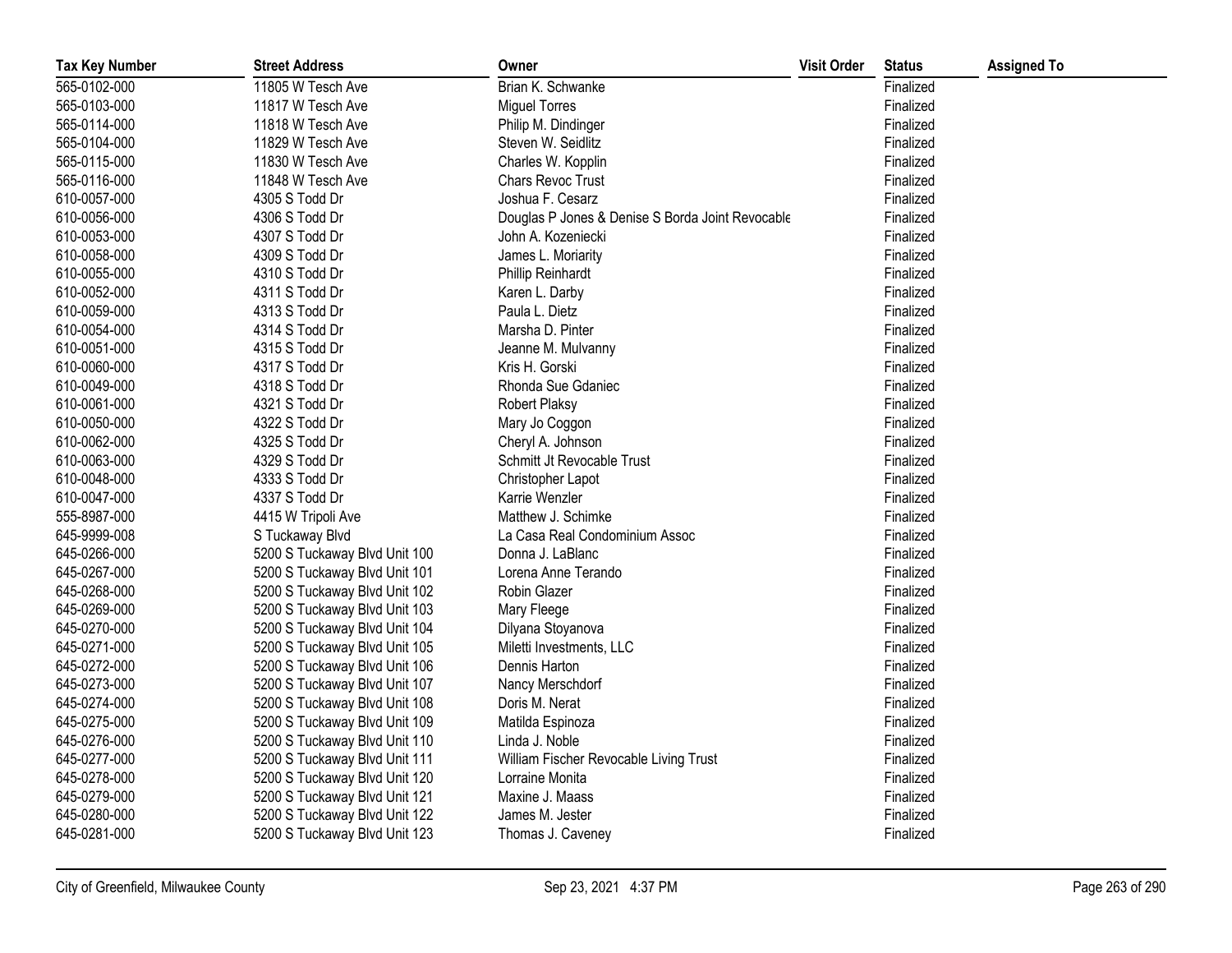| <b>Tax Key Number</b> | <b>Street Address</b>         | Owner                              | <b>Visit Order</b> | <b>Status</b> | <b>Assigned To</b> |
|-----------------------|-------------------------------|------------------------------------|--------------------|---------------|--------------------|
| 645-0282-000          | 5200 S Tuckaway Blvd Unit 124 | James B. Scheidt                   |                    | Finalized     |                    |
| 645-0283-000          | 5200 S Tuckaway Blvd Unit 125 | <b>Falk Family Trust</b>           |                    | Finalized     |                    |
| 645-0284-000          | 5200 S Tuckaway Blvd Unit 126 | David J. Schall                    |                    | Finalized     |                    |
| 645-0285-000          | 5200 S Tuckaway Blvd Unit 127 | John A. Trayser                    |                    | Finalized     |                    |
| 645-0286-000          | 5200 S Tuckaway Blvd Unit 128 | Hailey Lewan                       |                    | Finalized     |                    |
| 645-0287-000          | 5200 S Tuckaway Blvd Unit 129 | Irena Ivic                         |                    | Finalized     |                    |
| 645-0288-000          | 5200 S Tuckaway Blvd Unit 130 | Marlene A. Kempen Revocable Trust  |                    | Finalized     |                    |
| 645-0289-000          | 5200 S Tuckaway Blvd Unit 131 | Linda J. Seibert Irrevocable Trust |                    | Finalized     |                    |
| 645-0290-000          | 5200 S Tuckaway Blvd Unit 140 | Rosemary T. Orlowski               |                    | Finalized     |                    |
| 645-0291-000          | 5200 S Tuckaway Blvd Unit 141 | Kenneth J. Jund                    |                    | Finalized     |                    |
| 645-0292-000          | 5200 S Tuckaway Blvd Unit 142 | Andrea Dee                         |                    | Finalized     |                    |
| 645-0293-000          | 5200 S Tuckaway Blvd Unit 143 | Adam T. Joseph                     |                    | Finalized     |                    |
| 645-0294-000          | 5200 S Tuckaway Blvd Unit 144 | Ashley M. Guttuso                  |                    | Finalized     |                    |
| 645-0295-000          | 5200 S Tuckaway Blvd Unit 145 | Bonnie L. Schmidt                  |                    | Finalized     |                    |
| 645-0296-000          | 5200 S Tuckaway Blvd Unit 146 | Roberta A. Nordvall                |                    | Finalized     |                    |
| 645-0297-000          | 5200 S Tuckaway Blvd Unit 147 | Elizabeth M. Lentz                 |                    | Finalized     |                    |
| 645-0298-000          | 5200 S Tuckaway Blvd Unit 148 | Kent L. Bavery                     |                    | Finalized     |                    |
| 645-0299-000          | 5200 S Tuckaway Blvd Unit 149 | Angela M. Miller                   |                    | Finalized     |                    |
| 645-0300-000          | 5200 S Tuckaway Blvd Unit 150 | <b>Bryan Harris</b>                |                    | Finalized     |                    |
| 645-0301-000          | 5200 S Tuckaway Blvd Unit 151 | Dorothea Lannin                    |                    | Finalized     |                    |
| 645-0302-000          | 5200 S Tuckaway Blvd Unit 160 | Jeffrey A. Wisniewski              |                    | Finalized     |                    |
| 645-0303-000          | 5200 S Tuckaway Blvd Unit 161 | Denise R. Hotochin                 |                    | Finalized     |                    |
| 645-0304-000          | 5200 S Tuckaway Blvd Unit 162 | Marlene P. Collenburg              |                    | Finalized     |                    |
| 645-0305-000          | 5200 S Tuckaway Blvd Unit 163 | Daniel Price                       |                    | Finalized     |                    |
| 645-0306-000          | 5200 S Tuckaway Blvd Unit 164 | <b>Blaine Weigert</b>              |                    | Finalized     |                    |
| 645-0307-000          | 5200 S Tuckaway Blvd Unit 165 | Robert J. Bassett                  |                    | Finalized     |                    |
| 645-0308-000          | 5200 S Tuckaway Blvd Unit 166 | Ann Marie Grube                    |                    | Finalized     |                    |
| 645-0309-000          | 5200 S Tuckaway Blvd Unit 167 | Hector Manuel Pena                 |                    | Finalized     |                    |
| 645-0310-000          | 5200 S Tuckaway Blvd Unit 168 | Thomas Kolasinski                  |                    | Finalized     |                    |
| 645-0311-000          | 5200 S Tuckaway Blvd Unit 169 | Hannah Stout                       |                    | Finalized     |                    |
| 645-0312-000          | 5200 S Tuckaway Blvd Unit 170 | Bette A. Mrozinski                 |                    | Finalized     |                    |
| 645-0313-000          | 5200 S Tuckaway Blvd Unit 171 | Marie E. Boknevitz                 |                    | Finalized     |                    |
| 645-0314-000          | 5200 S Tuckaway Blvd Unit 200 | Jonathan R. Bast                   |                    | Finalized     |                    |
| 645-0315-000          | 5200 S Tuckaway Blvd Unit 201 | Daniel R. Oskar                    |                    | Finalized     |                    |
| 645-0316-000          | 5200 S Tuckaway Blvd Unit 202 | Kathleen Rodriguez                 |                    | Finalized     |                    |
| 645-0317-000          | 5200 S Tuckaway Blvd Unit 203 | Timothy A. Hemmings                |                    | Finalized     |                    |
| 645-0318-000          | 5200 S Tuckaway Blvd Unit 204 | James A. Semrad                    |                    | Finalized     |                    |
| 645-0319-000          | 5200 S Tuckaway Blvd Unit 205 | Gary E. Sadowski                   |                    | Finalized     |                    |
| 645-0320-000          | 5200 S Tuckaway Blvd Unit 206 | Janet K. Heider                    |                    | Finalized     |                    |
| 645-0321-000          | 5200 S Tuckaway Blvd Unit 207 | Timothy R. Pollard                 |                    | Finalized     |                    |
| 645-0322-000          | 5200 S Tuckaway Blvd Unit 208 | Hashem Almashakibeh                |                    | Finalized     |                    |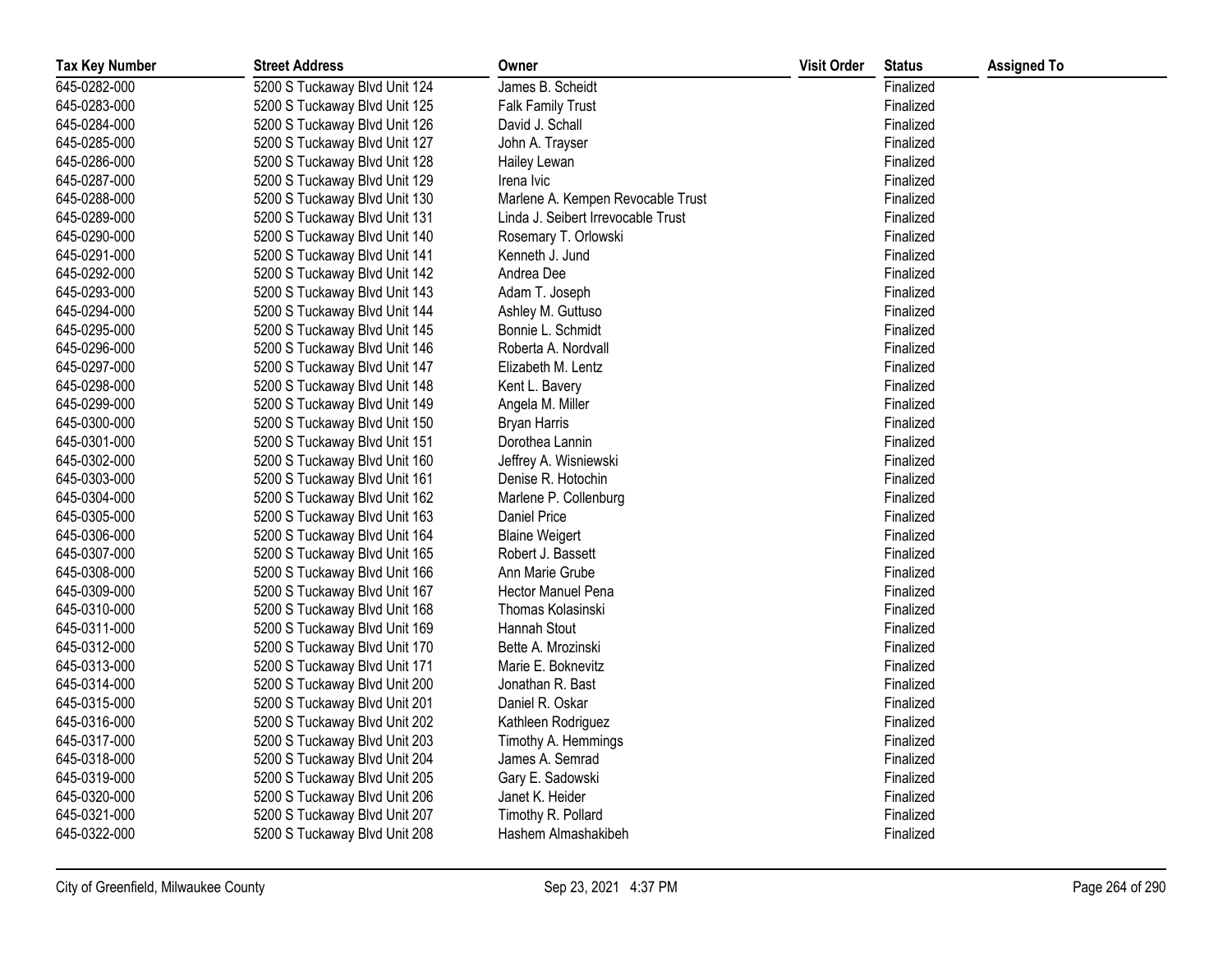| <b>Tax Key Number</b> | <b>Street Address</b>         | Owner                              | <b>Visit Order</b> | <b>Status</b> | <b>Assigned To</b> |
|-----------------------|-------------------------------|------------------------------------|--------------------|---------------|--------------------|
| 645-0323-000          | 5200 S Tuckaway Blvd Unit 209 | Falk Family Trust Dated 05/10/2012 |                    | Finalized     |                    |
| 645-0324-000          | 5200 S Tuckaway Blvd Unit 210 | Joseph Ngo                         |                    | Finalized     |                    |
| 645-0325-000          | 5200 S Tuckaway Blvd Unit 211 | James M. Zemlyak                   |                    | Finalized     |                    |
| 645-0326-000          | 5200 S Tuckaway Blvd Unit 220 | Denise Gifford                     |                    | Finalized     |                    |
| 645-0327-000          | 5200 S Tuckaway Blvd Unit 221 | Denise M. Delie                    |                    | Finalized     |                    |
| 645-0328-000          | 5200 S Tuckaway Blvd Unit 222 | Bonnie L. Schmidt                  |                    | Finalized     |                    |
| 645-0329-000          | 5200 S Tuckaway Blvd Unit 223 | Mary Ann E. Dykas                  |                    | Finalized     |                    |
| 645-0330-000          | 5200 S Tuckaway Blvd Unit 224 | Sarah M. Hand                      |                    | Finalized     |                    |
| 645-0331-000          | 5200 S Tuckaway Blvd Unit 225 | Marlene Thomas                     |                    | Finalized     |                    |
| 645-0332-000          | 5200 S Tuckaway Blvd Unit 226 | James M. Engel                     |                    | Finalized     |                    |
| 645-0333-000          | 5200 S Tuckaway Blvd Unit 227 | Jeanine J. Bragstad                |                    | Finalized     |                    |
| 645-0334-000          | 5200 S Tuckaway Blvd Unit 228 | Robert A. Lewis                    |                    | Finalized     |                    |
| 645-0335-000          | 5200 S Tuckaway Blvd Unit 229 | Jeffrey T. Johnson                 |                    | Finalized     |                    |
| 645-0336-000          | 5200 S Tuckaway Blvd Unit 230 | Robert O. Schulz                   |                    | Finalized     |                    |
| 645-0337-000          | 5200 S Tuckaway Blvd Unit 231 | Heang Chee Chen                    |                    | Finalized     |                    |
| 645-0338-000          | 5200 S Tuckaway Blvd Unit 240 | <b>Felice Massy</b>                |                    | Finalized     |                    |
| 645-0339-000          | 5200 S Tuckaway Blvd Unit 241 | Jessica G. Soto                    |                    | Finalized     |                    |
| 645-0340-000          | 5200 S Tuckaway Blvd Unit 242 | Paul Hugo                          |                    | Finalized     |                    |
| 645-0341-000          | 5200 S Tuckaway Blvd Unit 243 | Shawn M. Rupnick                   |                    | Finalized     |                    |
| 645-0342-000          | 5200 S Tuckaway Blvd Unit 244 | Don S. Phillips                    |                    | Finalized     |                    |
| 645-0343-000          | 5200 S Tuckaway Blvd Unit 245 | Rodney E. Mendini                  |                    | Finalized     |                    |
| 645-0344-000          | 5200 S Tuckaway Blvd Unit 246 | Kathryn Ann Smith                  |                    | Finalized     |                    |
| 645-0345-000          | 5200 S Tuckaway Blvd Unit 247 | Mary J. Dooley                     |                    | Finalized     |                    |
| 645-0346-000          | 5200 S Tuckaway Blvd Unit 248 | Fortunato Gutierrez                |                    | Finalized     |                    |
| 645-0347-000          | 5200 S Tuckaway Blvd Unit 249 | Naoma D. Ory                       |                    | Finalized     |                    |
| 645-0348-000          | 5200 S Tuckaway Blvd Unit 250 | Magen M. Zettelmeier               |                    | Finalized     |                    |
| 645-0349-000          | 5200 S Tuckaway Blvd Unit 251 | Nail Palic                         |                    | Finalized     |                    |
| 645-0350-000          | 5200 S Tuckaway Blvd Unit 260 | Darlene Witkowiak                  |                    | Finalized     |                    |
| 645-0351-000          | 5200 S Tuckaway Blvd Unit 261 | Karen B. Gallagher                 |                    | Finalized     |                    |
| 645-0352-000          | 5200 S Tuckaway Blvd Unit 262 | Audrey R. Bond                     |                    | Finalized     |                    |
| 645-0353-000          | 5200 S Tuckaway Blvd Unit 263 | Lisa Bredeson                      |                    | Finalized     |                    |
| 645-0354-000          | 5200 S Tuckaway Blvd Unit 264 | Herbert J. Bernet                  |                    | Finalized     |                    |
| 645-0355-000          | 5200 S Tuckaway Blvd Unit 265 | Michael J. O'Donnell               |                    | Finalized     |                    |
| 645-0356-000          | 5200 S Tuckaway Blvd Unit 266 | Sead Plavulj                       |                    | Finalized     |                    |
| 645-0357-000          | 5200 S Tuckaway Blvd Unit 267 | Adam Blattner                      |                    | Finalized     |                    |
| 645-0358-000          | 5200 S Tuckaway Blvd Unit 268 | Bruce J. Schmidt                   |                    | Finalized     |                    |
| 645-0359-000          | 5200 S Tuckaway Blvd Unit 269 | Kevin Zilis                        |                    | Finalized     |                    |
| 645-0360-000          | 5200 S Tuckaway Blvd Unit 270 | Cecilia M. Milisch                 |                    | Finalized     |                    |
| 645-0361-000          | 5200 S Tuckaway Blvd Unit 271 | Krystyna Makowska-Kozlovsky        |                    | Finalized     |                    |
| 645-0362-000          | 5200 S Tuckaway Blvd Unit 300 | Scott Lemanczyk                    |                    | Finalized     |                    |
| 645-0363-000          | 5200 S Tuckaway Blvd Unit 301 | Moriarty-Kukuwich Living Trust     |                    | Finalized     |                    |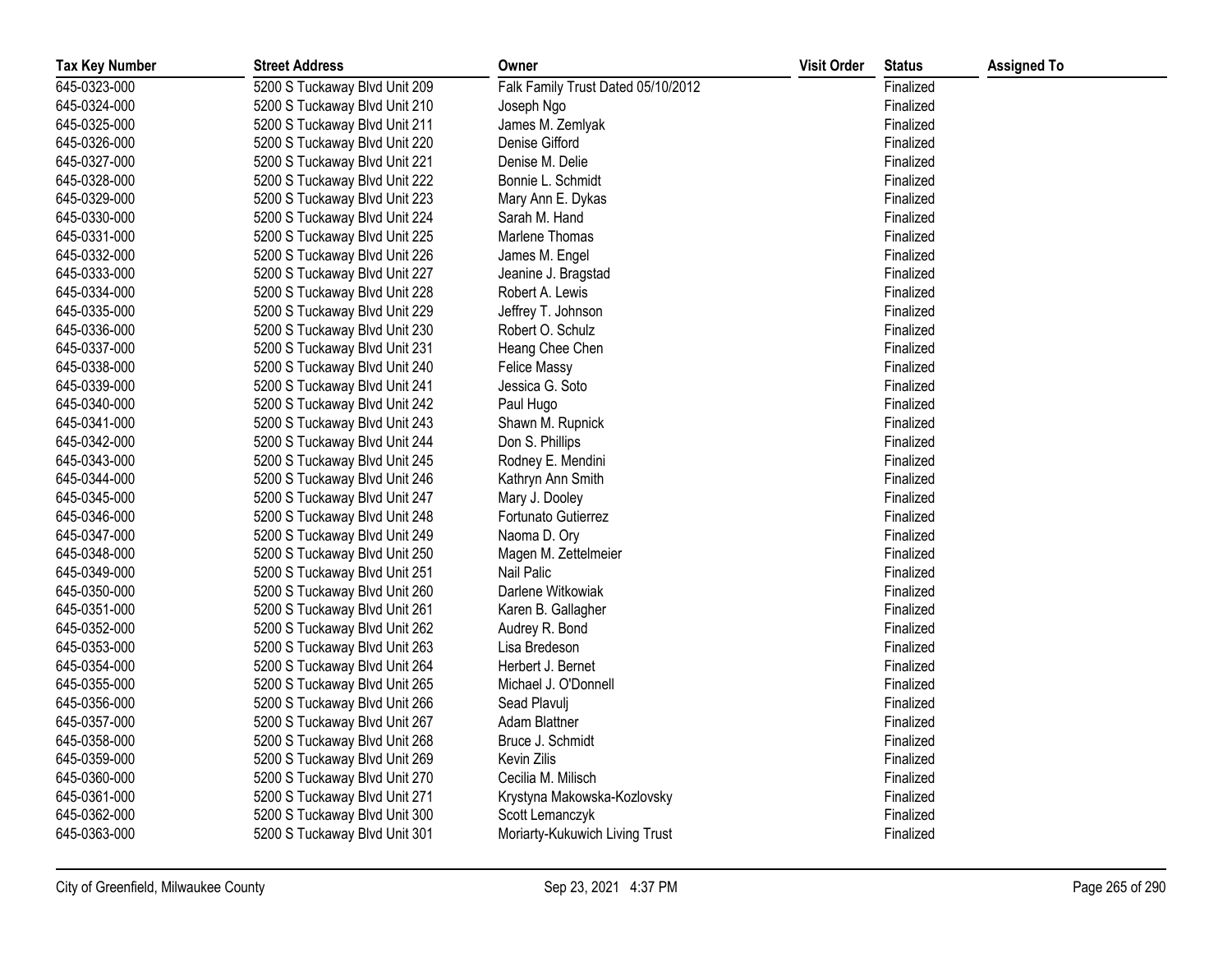| <b>Tax Key Number</b> | <b>Street Address</b>         | Owner                                             | <b>Visit Order</b> | <b>Status</b> | <b>Assigned To</b> |
|-----------------------|-------------------------------|---------------------------------------------------|--------------------|---------------|--------------------|
| 645-0364-000          | 5200 S Tuckaway Blvd Unit 302 | Ruth Kuschel                                      |                    | Finalized     |                    |
| 645-0365-000          | 5200 S Tuckaway Blvd Unit 303 | Patricia A. Goss                                  |                    | Finalized     |                    |
| 645-0366-000          | 5200 S Tuckaway Blvd Unit 304 | Patricia Houghtaling                              |                    | Finalized     |                    |
| 645-0367-000          | 5200 S Tuckaway Blvd Unit 305 | Gloria G. Donahue                                 |                    | Finalized     |                    |
| 645-0368-000          | 5200 S Tuckaway Blvd Unit 306 | Dana Wayne Moore                                  |                    | Finalized     |                    |
| 645-0369-000          | 5200 S Tuckaway Blvd Unit 307 | Robert M. Psket                                   |                    | Finalized     |                    |
| 645-0370-000          | 5200 S Tuckaway Blvd Unit 308 | Richard Hellmich                                  |                    | Finalized     |                    |
| 645-0371-000          | 5200 S Tuckaway Blvd Unit 309 | Dennis A. Kosloske                                |                    | Finalized     |                    |
| 645-0372-000          | 5200 S Tuckaway Blvd Unit 310 | David A. Zupancic                                 |                    | Finalized     |                    |
| 645-0373-000          | 5200 S Tuckaway Blvd Unit 311 | Virginia R. Chybowski                             |                    | Finalized     |                    |
| 645-0374-000          | 5200 S Tuckaway Blvd Unit 320 | Melissa Irene Menge                               |                    | Finalized     |                    |
| 645-0375-000          | 5200 S Tuckaway Blvd Unit 321 | <b>Falk Family Trust</b>                          |                    | Finalized     |                    |
| 645-0376-000          | 5200 S Tuckaway Blvd Unit 322 | Kathleen M. Husting Trust                         |                    | Finalized     |                    |
| 645-0377-000          | 5200 S Tuckaway Blvd Unit 323 | Dorothy J. Baldwin                                |                    | Finalized     |                    |
| 645-0378-000          | 5200 S Tuckaway Blvd Unit 324 | Enes Hodzic                                       |                    | Finalized     |                    |
| 645-0379-000          | 5200 S Tuckaway Blvd Unit 325 | Sandra L. Harris                                  |                    | Finalized     |                    |
| 645-0380-000          | 5200 S Tuckaway Blvd Unit 326 | Aleksandar Sesum                                  |                    | Finalized     |                    |
| 645-0381-000          | 5200 S Tuckaway Blvd Unit 327 | Nancy N N. Alexander                              |                    | Finalized     |                    |
| 645-0382-000          | 5200 S Tuckaway Blvd Unit 328 | Judith A. Zaffke                                  |                    | Finalized     |                    |
| 645-0383-000          | 5200 S Tuckaway Blvd Unit 329 | Natalie C. Canadeo                                |                    | Finalized     |                    |
| 645-0384-000          | 5200 S Tuckaway Blvd Unit 330 | Charlene M. Massy                                 |                    | Finalized     |                    |
| 645-0385-000          | 5200 S Tuckaway Blvd Unit 331 | Joseph H. Donnelly                                |                    | Finalized     |                    |
| 645-0386-000          | 5200 S Tuckaway Blvd Unit 340 | <b>Thomas Klawien</b>                             |                    | Finalized     |                    |
| 645-0387-000          | 5200 S Tuckaway Blvd Unit 341 | Arlene Schwab                                     |                    | Finalized     |                    |
| 645-0388-000          | 5200 S Tuckaway Blvd Unit 342 | Robert D. Blask                                   |                    | Finalized     |                    |
| 645-0389-000          | 5200 S Tuckaway Blvd Unit 343 | Arthur Jalali                                     |                    | Finalized     |                    |
| 645-0390-000          | 5200 S Tuckaway Blvd Unit 344 | Jessica Diamond                                   |                    | Finalized     |                    |
| 645-0391-000          | 5200 S Tuckaway Blvd Unit 345 | Gutierrez Revocable Trust                         |                    | Finalized     |                    |
| 645-0392-000          | 5200 S Tuckaway Blvd Unit 346 | Richard G. Severson                               |                    | Finalized     |                    |
| 645-0393-000          | 5200 S Tuckaway Blvd Unit 347 | Kathleen R. Todryk                                |                    | Finalized     |                    |
| 645-0394-000          | 5200 S Tuckaway Blvd Unit 348 | Luigi Epifani                                     |                    | Finalized     |                    |
| 645-0395-000          | 5200 S Tuckaway Blvd Unit 349 | Mary A. Hughes                                    |                    | Finalized     |                    |
| 645-0396-000          | 5200 S Tuckaway Blvd Unit 350 | Katharine Pendzich                                |                    | Finalized     |                    |
| 645-0397-000          | 5200 S Tuckaway Blvd Unit 351 | John H. Nehm                                      |                    | Finalized     |                    |
| 645-0398-000          | 5200 S Tuckaway Blvd Unit 360 | Robert Donahue                                    |                    | Finalized     |                    |
| 645-0399-000          | 5200 S Tuckaway Blvd Unit 361 | Debra Lynn Ledvora                                |                    | Finalized     |                    |
| 645-0400-000          | 5200 S Tuckaway Blvd Unit 362 | Thomas W. Schlaikowski                            |                    | Finalized     |                    |
| 645-0401-000          | 5200 S Tuckaway Blvd Unit 363 | Patricia Ann Tomaszewski Trust                    |                    | Finalized     |                    |
| 645-0402-000          | 5200 S Tuckaway Blvd Unit 364 | Claudia Perkovich Trust, Dated January 15th, 2018 |                    | Finalized     |                    |
| 645-0403-000          | 5200 S Tuckaway Blvd Unit 365 | Jill Price                                        |                    | Finalized     |                    |
| 645-0404-000          | 5200 S Tuckaway Blvd Unit 366 | Irslan Idrees                                     |                    | Finalized     |                    |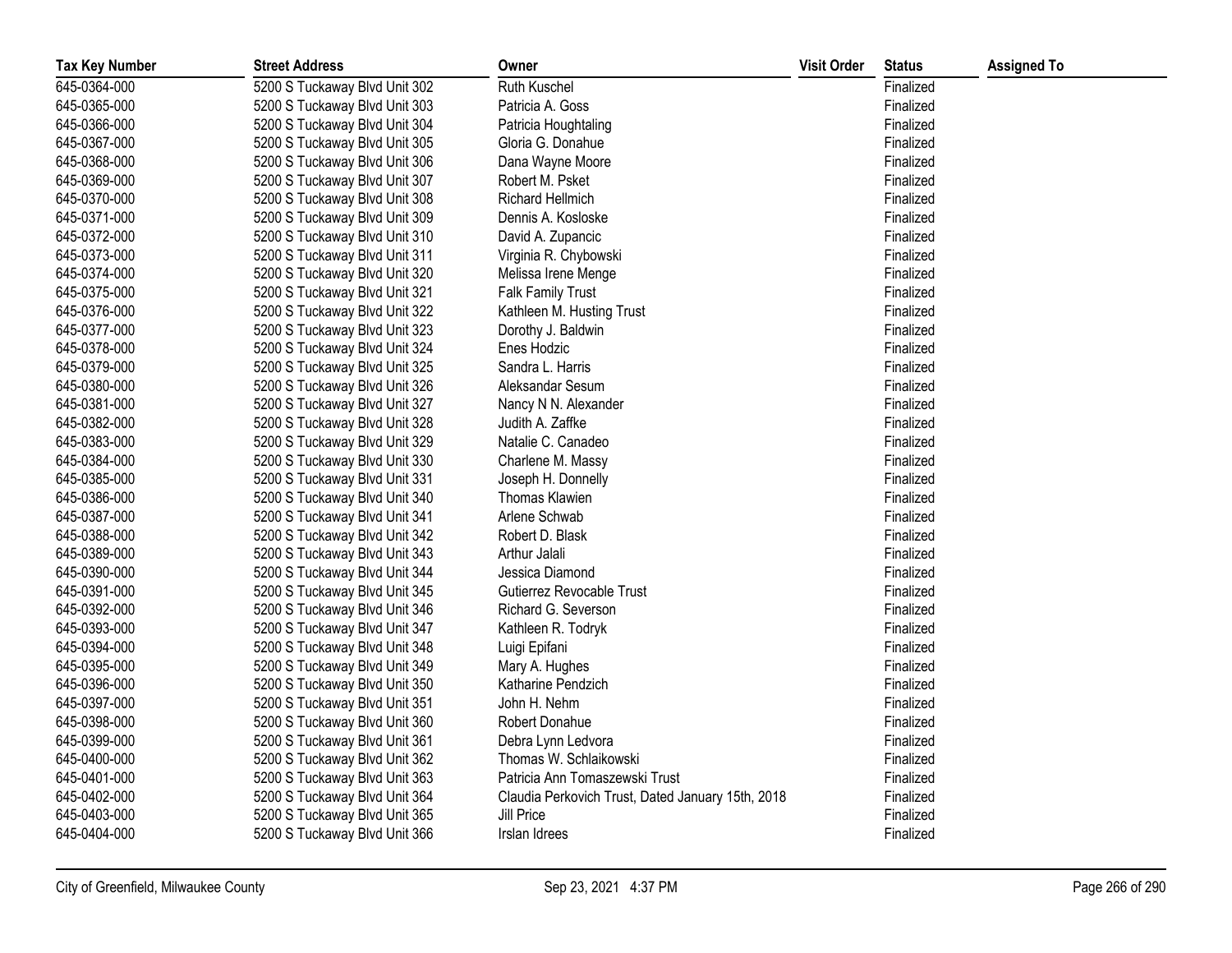| <b>Tax Key Number</b> | <b>Street Address</b>         | Owner                                           | <b>Visit Order</b> | <b>Status</b> | <b>Assigned To</b> |
|-----------------------|-------------------------------|-------------------------------------------------|--------------------|---------------|--------------------|
| 645-0405-000          | 5200 S Tuckaway Blvd Unit 367 | Louis F. Marra                                  |                    | Finalized     |                    |
| 645-0406-000          | 5200 S Tuckaway Blvd Unit 368 | Angela Bauer                                    |                    | Finalized     |                    |
| 645-0407-000          | 5200 S Tuckaway Blvd Unit 369 | John A. Zachar                                  |                    | Finalized     |                    |
| 645-0408-000          | 5200 S Tuckaway Blvd Unit 370 | Frank R. Kenney                                 |                    | Finalized     |                    |
| 645-0409-000          | 5200 S Tuckaway Blvd Unit 371 | John C Roy Revocable Trust                      |                    | Finalized     |                    |
| 645-0566-000          | 5201 S Tuckaway Blvd          | Donna Del Angel                                 |                    | Finalized     |                    |
| 645-0567-000          | 5203 S Tuckaway Blvd          | Virginia L. Rinka Revocable Trust               |                    | Finalized     |                    |
| 645-0568-000          | 5205 S Tuckaway Blvd          | Benjamin Jasso                                  |                    | Finalized     |                    |
| 645-0569-000          | 5207 S Tuckaway Blvd          | LaVerne G. Tabbert                              |                    | Finalized     |                    |
| 645-0570-000          | 5209 S Tuckaway Blvd          | Jeanette A. Storniolo                           |                    | Finalized     |                    |
| 645-0571-000          | 5211 S Tuckaway Blvd          | Gerald D. Mageski                               |                    | Finalized     |                    |
| 645-0059-000          | 5145 S Tuckaway Dr            | James Letizia                                   |                    | Finalized     |                    |
| 645-0005-001          | 5150 S Tuckaway Dr            | Eric W. Staufiger                               |                    | Finalized     |                    |
| 645-0060-000          | 5165 S Tuckaway Dr            | Cynthia S. Nowak                                |                    | Finalized     |                    |
| 645-0006-000          | 5180 S Tuckaway Dr            | James Letizia                                   |                    | Finalized     |                    |
| 645-0061-000          | 5193 S Tuckaway Dr            | Kathryn A. Makowski                             |                    | Finalized     |                    |
| 645-0057-000          | 5210 S Tuckaway Dr            | Gary A. Karnes                                  |                    | Finalized     |                    |
| 645-0077-000          | 5225 S Tuckaway Dr            | Joe Tajnai Properties I LLC                     |                    | Finalized     |                    |
| 645-0056-000          | 5226 S Tuckaway Dr            | Jose Esteban and Theresa Romero Irrevocable Ass |                    | Finalized     |                    |
| 645-0055-000          | 5238 S Tuckaway Dr            | Dean M. Mueller                                 |                    | Finalized     |                    |
| 645-0078-000          | 5241 S Tuckaway Dr            | Steven G. Gilmore                               |                    | Finalized     |                    |
| 645-0079-000          | 5251 S Tuckaway Dr            | Shirley A. Mueller                              |                    | Finalized     |                    |
| 645-0054-000          | 5252 S Tuckaway Dr            | Arnold F. Haberman                              |                    | Finalized     |                    |
| 645-0080-000          | 5265 S Tuckaway Dr            | Jodi A. Stendalen                               |                    | Finalized     |                    |
| 645-0053-000          | 5270 S Tuckaway Dr            | Mary C. La Grange                               |                    | Finalized     |                    |
| 645-0081-000          | 5275 S Tuckaway Dr            | Christopher J. Sippel                           |                    | Finalized     |                    |
| 645-0047-000          | 5304 S Tuckaway Dr            | Ryan R. Farina                                  |                    | Finalized     |                    |
| 645-0089-000          | 5307 S Tuckaway Dr            | <b>Melody Striepling</b>                        |                    | Finalized     |                    |
| 645-0090-000          | 5317 S Tuckaway Dr            | Debra Houston                                   |                    | Finalized     |                    |
| 645-0046-000          | 5320 S Tuckaway Dr            | Richard W. Hankwitz                             |                    | Finalized     |                    |
| 645-0091-000          | 5333 S Tuckaway Dr            | <b>Heather Kaczmarek</b>                        |                    | Finalized     |                    |
| 645-0045-000          | 5336 S Tuckaway Dr            | Stephen P. Mutzenbauer                          |                    | Finalized     |                    |
| 645-0092-000          | 5345 S Tuckaway Dr            | Thomas M. Sirna                                 |                    | Finalized     |                    |
| 645-0044-000          | 5350 S Tuckaway Dr            | Aubrey J. Boetcher                              |                    | Finalized     |                    |
| 645-0093-000          | 5357 S Tuckaway Dr            | Jeffrey A. Nerby                                |                    | Finalized     |                    |
| 645-0043-000          | 5370 S Tuckaway Dr            | Alan R. Clark                                   |                    | Finalized     |                    |
| 645-0094-000          | 5375 S Tuckaway Dr            | Barry K. Wichmann                               |                    | Finalized     |                    |
| 645-9999-005          | 5335 S Tuckaway Ln            | Tuckaway Heights Apts Ltd Ptn                   |                    | Finalized     |                    |
| 646-9958-000          | W Upham Ave                   | Edward C. Herbert Jr                            |                    | Finalized     |                    |
| 645-0014-000          | 2734 W Upham Ave              | James Letizia                                   |                    | Finalized     |                    |
| 645-0052-000          | 2810 W Upham Ave              | Anna Jacobs Jacobs                              |                    | Finalized     |                    |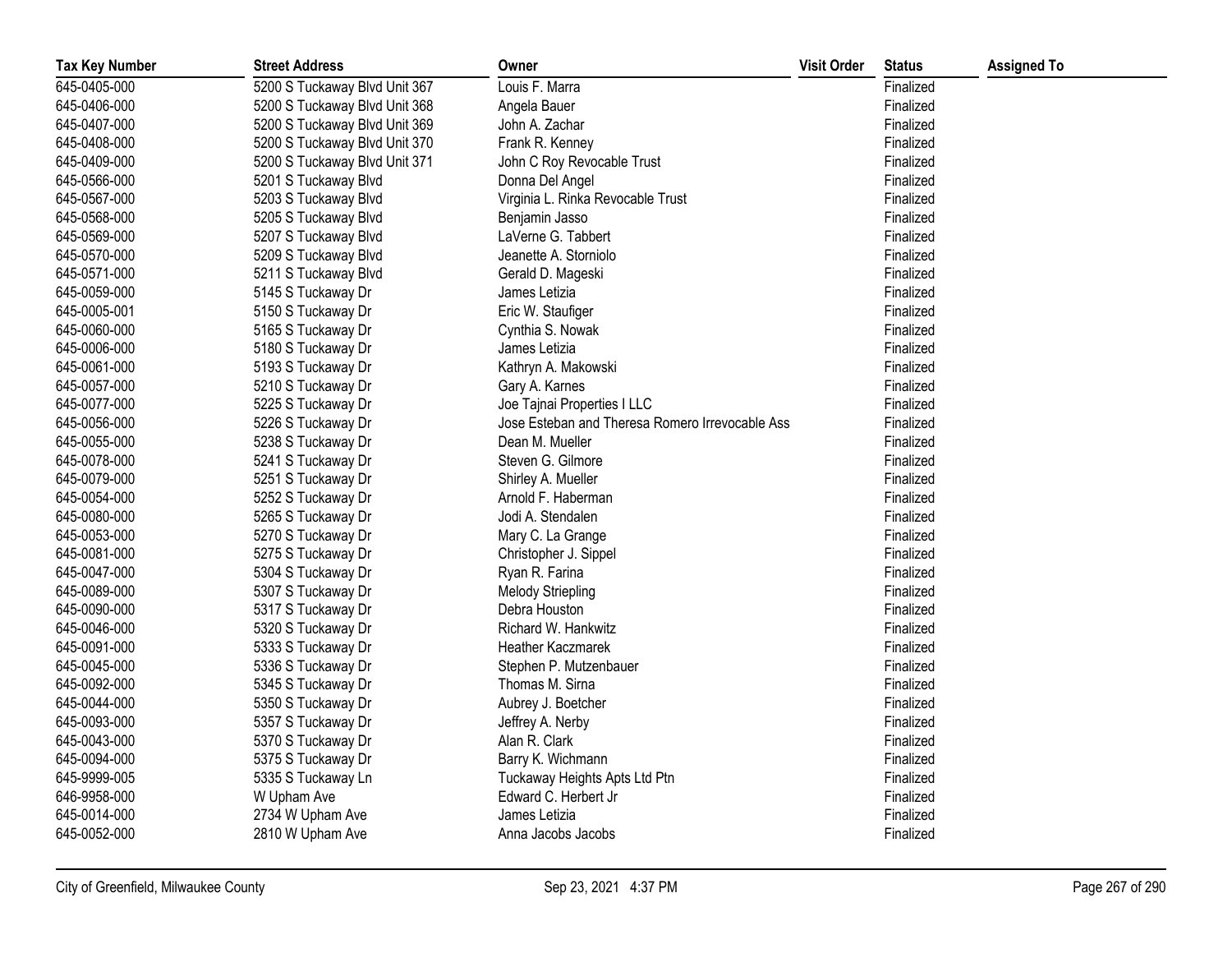| <b>Tax Key Number</b> | <b>Street Address</b> | Owner                                      | <b>Visit Order</b> | <b>Status</b> | <b>Assigned To</b> |
|-----------------------|-----------------------|--------------------------------------------|--------------------|---------------|--------------------|
| 646-0186-002          | 4120 W Upham Ave      | Thomas P. Frohna                           |                    | Finalized     |                    |
| 646-0186-003          | 4140 W Upham Ave      | Michael K. Cormia                          |                    | Finalized     |                    |
| 647-1003-000          | 4312 W Upham Ave      | Steven S. Corrao                           |                    | Finalized     |                    |
| 647-1000-000          | 4336 W Upham Ave      | Jerome R. Kuhnz                            |                    | Finalized     |                    |
| 647-9951-001          | 4345 W Upham Ave      | Victor C. Pollak                           |                    | Finalized     |                    |
| 647-1033-000          | 4411 W Upham Ave      | Daniel E. Schuelke                         |                    | Finalized     |                    |
| 647-1010-000          | 4418 W Upham Ave      | Nicholas J. Reppen                         |                    | Finalized     |                    |
| 647-1032-000          | 4425 W Upham Ave      | Dennis R. Wisniewski                       |                    | Finalized     |                    |
| 647-1009-000          | 4438 W Upham Ave      | Federico Diaz                              |                    | Finalized     |                    |
| 647-1031-000          | 4445 W Upham Ave      | Steven D. Petrovich                        |                    | Finalized     |                    |
| 647-1030-000          | 4515 W Upham Ave      | Donald A. Wagner                           |                    | Finalized     |                    |
| 647-1022-000          | 4532 W Upham Ave      | Daniel Rember                              |                    | Finalized     |                    |
| 647-1029-000          | 4545 W Upham Ave      | John M. Lutz                               |                    | Finalized     |                    |
| 647-1028-000          | 4551 W Upham Ave      | William K. Hodgkinson                      |                    | Finalized     |                    |
| 647-1021-000          | 4552 W Upham Ave      | Rebecca Sabourin                           |                    | Finalized     |                    |
| 648-1036-000          | 5601 W Upham Ave      | Paul Frank                                 |                    | Finalized     |                    |
| 648-1035-000          | 5613 W Upham Ave      | Thomas J. Neitzel                          |                    | Finalized     |                    |
| 648-1037-000          | 5620 W Upham Ave      | Jane D. Arloszynski                        |                    | Finalized     |                    |
| 648-1034-000          | 5625 W Upham Ave      | Mark W. Janeczko                           |                    | Finalized     |                    |
| 648-1033-000          | 5637 W Upham Ave      | John M. Lorch                              |                    | Finalized     |                    |
| 648-1038-000          | 5642 W Upham Ave      | Richard Francisco                          |                    | Finalized     |                    |
| 648-1032-000          | 5649 W Upham Ave      | Kirit N. Dave                              |                    | Finalized     |                    |
| 648-1031-000          | 5661 W Upham Ave      | Eduardo Gonzalez                           |                    | Finalized     |                    |
| 648-1039-000          | 5664 W Upham Ave      | John M. Strohmayer                         |                    | Finalized     |                    |
| 648-1030-000          | 5673 W Upham Ave      | John A. Frymark Revocable Living Trust     |                    | Finalized     |                    |
| 648-1029-000          | 5685 W Upham Ave      | Dimple Kaur                                |                    | Finalized     |                    |
| 648-1040-000          | 5688 W Upham Ave      | Fawn L. Pomeroy                            |                    | Finalized     |                    |
| 648-1028-000          | 5697 W Upham Ave      | Joseph R. Douville                         |                    | Finalized     |                    |
| 648-1041-000          | 5700 W Upham Ave      | Marion L. Fearson                          |                    | Finalized     |                    |
| 648-1027-000          | 5705 W Upham Ave      | Robert R. Freimuth II                      |                    | Finalized     |                    |
| 648-1042-000          | 5724 W Upham Ave      | James H And Ellen L Bunzel Revocable Trust |                    | Finalized     |                    |
| 648-1026-000          | 5733 W Upham Ave      | Anand Kumar                                |                    | Finalized     |                    |
| 648-1043-000          | 5748 W Upham Ave      | Charles W. Schmeda                         |                    | Finalized     |                    |
| 648-1025-000          | 5755 W Upham Ave      | Kian J. Bidanjiri                          |                    | Finalized     |                    |
| 648-1044-000          | 5772 W Upham Ave      | <b>Binelas Jt Revoc Trust</b>              |                    | Finalized     |                    |
| 648-1024-000          | 5777 W Upham Ave      | Robert S. Auer                             |                    | Finalized     |                    |
| 648-1023-000          | 5807 W Upham Ave      | Zoran Vrankovic                            |                    | Finalized     |                    |
| 648-1045-000          | 5810 W Upham Ave      | Logan Living Trust Dated May 22, 2017      |                    | Finalized     |                    |
| 648-1022-000          | 5831 W Upham Ave      | Ki Chin Yang                               |                    | Finalized     |                    |
| 648-1021-000          | 5857 W Upham Ave      | John W. Peters                             |                    | Finalized     |                    |
| 653-0081-000          | 9554 W Upham Ave      | Art and Nan Erlinger Revocable Trust       |                    | Finalized     |                    |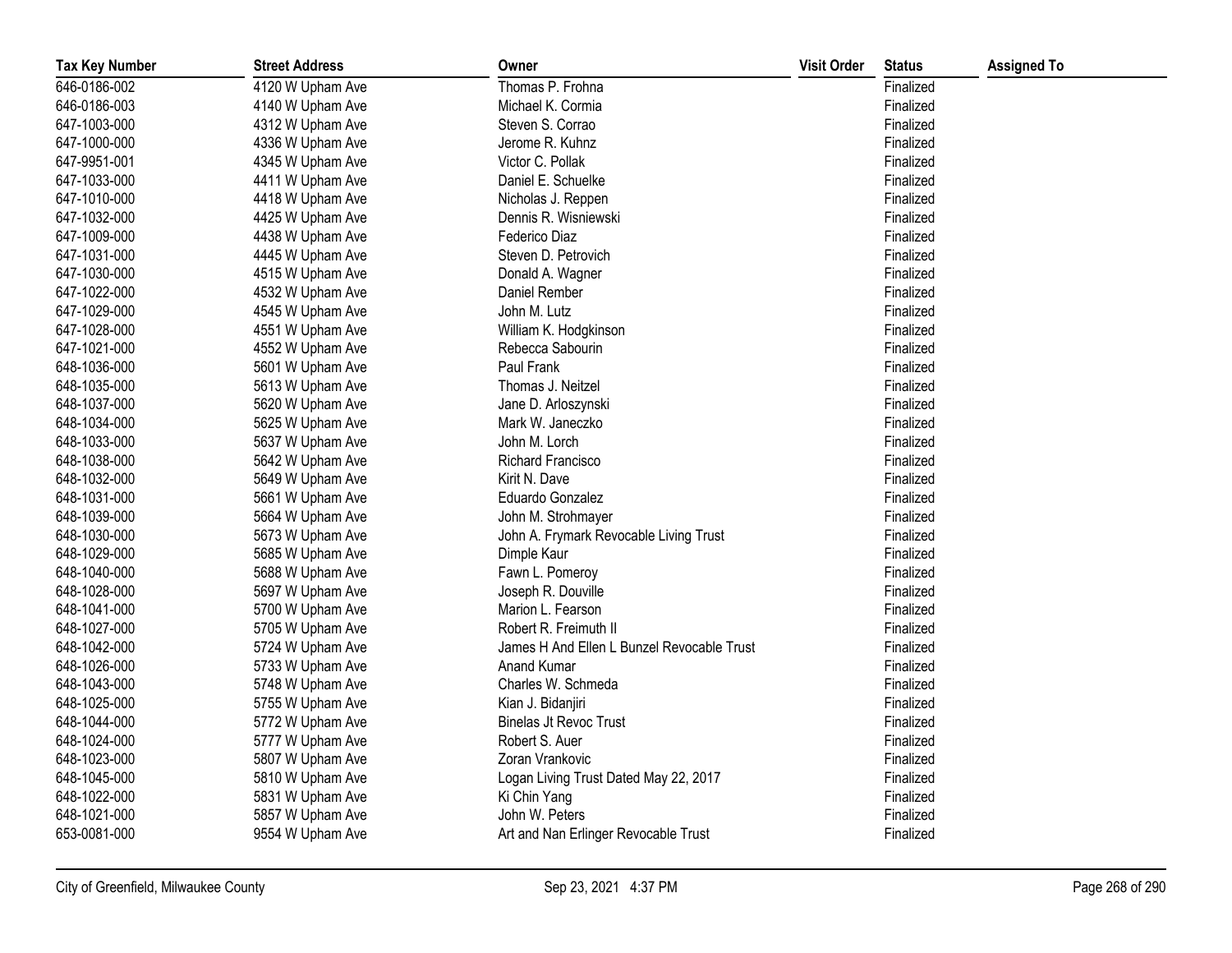| <b>Tax Key Number</b> | <b>Street Address</b> | Owner                                     | <b>Visit Order</b> | <b>Status</b> | <b>Assigned To</b> |
|-----------------------|-----------------------|-------------------------------------------|--------------------|---------------|--------------------|
| 653-0085-000          | 9559 W Upham Ave      | James Czerwinski                          |                    | Finalized     |                    |
| 653-0086-000          | 9569 W Upham Ave      | James S. Symanski                         |                    | Finalized     |                    |
| 570-8998-008          | Vacant Land           | Robert J. Schleck                         |                    | Finalized     |                    |
| 570-8998-002          | Vacant Land           | City of Greenfield                        |                    | Finalized     |                    |
| 570-8998-007          | Vacant Land           | Debra S. Hatcher                          |                    | Finalized     |                    |
| 570-8998-003          | Vacant Land           | City of Greenfield                        |                    | Finalized     |                    |
| 570-8992-002          | W Van Beck Ave        | Edward W. Gratz                           |                    | Finalized     |                    |
| 574-1008-000          | 4400 W Van Beck Ave   | Mark A. Beyer                             |                    | Finalized     |                    |
| 574-1007-000          | 4406 W Van Beck Ave   | Folajimi Agoro                            |                    | Finalized     |                    |
| 574-1006-000          | 4412 W Van Beck Ave   | Sandra Ann Pelczynski                     |                    | Finalized     |                    |
| 574-1029-000          | 4415 W Van Beck Ave   | Monroe J. Ariens                          |                    | Finalized     |                    |
| 574-1005-000          | 4420 W Van Beck Ave   | Craig Kromraj                             |                    | Finalized     |                    |
| 574-1030-000          | 4425 W Van Beck Ave   | <b>Dolores Rola DRFP Transition Trust</b> |                    | Finalized     |                    |
| 574-1031-000          | 4503 W Van Beck Ave   | Richard J. Kaczmarski                     |                    | Finalized     |                    |
| 574-1032-000          | 4511 W Van Beck Ave   | Kathleen M. Books                         |                    | Finalized     |                    |
| 574-1027-000          | 4512 W Van Beck Ave   | Steven V. Marchewka                       |                    | Finalized     |                    |
| 574-1026-000          | 4520 W Van Beck Ave   | Austin Caira                              |                    | Finalized     |                    |
| 574-1033-000          | 4521 W Van Beck Ave   | Jean A. Albrecht                          |                    | Finalized     |                    |
| 574-1034-000          | 4527 W Van Beck Ave   | Sandra L. Pozniak                         |                    | Finalized     |                    |
| 574-1025-000          | 4532 W Van Beck Ave   | Joel M. Eastman                           |                    | Finalized     |                    |
| 574-1035-000          | 4537 W Van Beck Ave   | Thomas G. Pizur                           |                    | Finalized     |                    |
| 574-1024-000          | 4542 W Van Beck Ave   | Nicole R. Buske                           |                    | Finalized     |                    |
| 574-1036-000          | 4545 W Van Beck Ave   | Stacey R. Scharte                         |                    | Finalized     |                    |
| 574-1023-000          | 4600 W Van Beck Ave   | Nancy Koeckenberg                         |                    | Finalized     |                    |
| 574-1037-000          | 4603 W Van Beck Ave   | Catherine Hejdak 2019 Revocable Trust     |                    | Finalized     |                    |
| 574-1057-000          | 4611 W Van Beck Ave   | Mang Cung                                 |                    | Finalized     |                    |
| 574-1054-000          | 4612 W Van Beck Ave   | Le Anh Trang Nguyen                       |                    | Finalized     |                    |
| 574-1055-000          | 4620 W Van Beck Ave   | Paul R. Hetzel                            |                    | Finalized     |                    |
| 574-1058-000          | 4621 W Van Beck Ave   | Brandon S. Harmeyer                       |                    | Finalized     |                    |
| 574-1056-000          | 4630 W Van Beck Ave   | Volodymyr Lopalo                          |                    | Finalized     |                    |
| 574-1059-000          | 4631 W Van Beck Ave   | Rebecca Werthmann                         |                    | Finalized     |                    |
| 574-1071-000          | 4703 W Van Beck Ave   | Rita M. Pruski                            |                    | Finalized     |                    |
| 574-1068-000          | 4706 W Van Beck Ave   | MaLisa Bloechl                            |                    | Finalized     |                    |
| 574-1070-000          | 4713 W Van Beck Ave   | Travis Wisniewski                         |                    | Finalized     |                    |
| 574-1067-000          | 4714 W Van Beck Ave   | Richard J. Scherr                         |                    | Finalized     |                    |
| 574-1069-000          | 4721 W Van Beck Ave   | Angela M. Surges                          |                    | Finalized     |                    |
| 574-1066-000          | 4722 W Van Beck Ave   | <b>Bryan Scherr</b>                       |                    | Finalized     |                    |
| 574-1465-000          | 4752 W Van Beck Ave   | Michael J. Kaminski                       |                    | Finalized     |                    |
| 574-1466-000          | 4754 W Van Beck Ave   | Sandra J. Hansen Revocable Trust          |                    | Finalized     |                    |
| 574-8995-004          | 4800 W Van Beck Ave   | Dmitar Jovic                              |                    | Finalized     |                    |
| 574-1303-000          | 4810 W Van Beck Ave   | Heriberto Reyes Jr                        |                    | Finalized     |                    |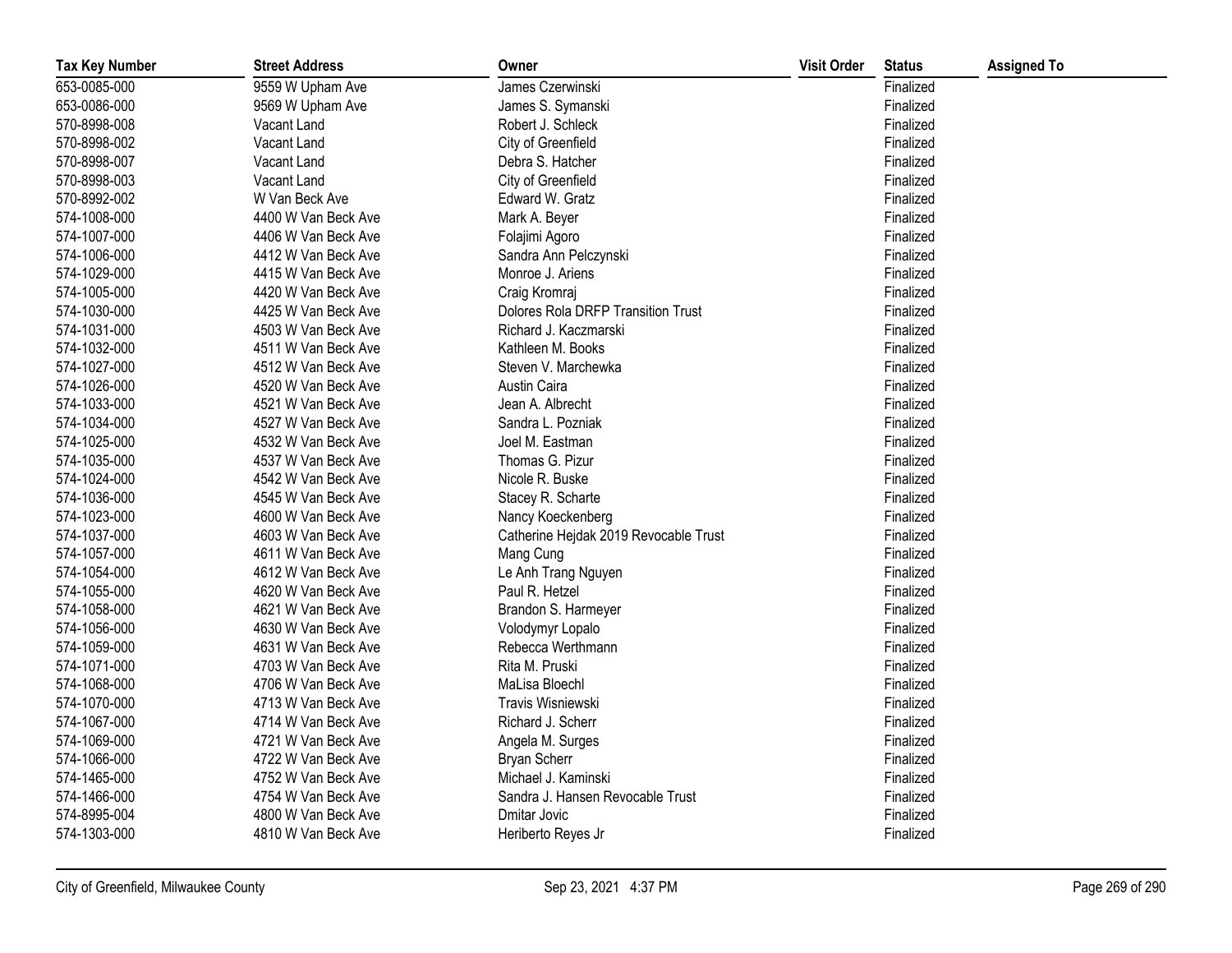| <b>Tax Key Number</b> | <b>Street Address</b> | Owner                                              | <b>Visit Order</b> | <b>Status</b> | <b>Assigned To</b> |
|-----------------------|-----------------------|----------------------------------------------------|--------------------|---------------|--------------------|
| 574-1304-000          | 4812 W Van Beck Ave   | <b>Vishal Patel</b>                                |                    | Finalized     |                    |
| 569-8997-004          | 8524 W Van Beck Ave   | Laura G. Arnett Living Trust Dated November 14, 20 |                    | Finalized     |                    |
| 569-8996-000          | 8525 W Van Beck Ave   | Lisa M. Ertl                                       |                    | Finalized     |                    |
| 569-8997-003          | 8534 W Van Beck Ave   | Brandyn Dietman                                    |                    | Finalized     |                    |
| 568-1087-000          | 9515 W Van Beck Ave   | Gregory E. Vaclav                                  |                    | Finalized     |                    |
| 568-1086-000          | 9518 W Van Beck Ave   | Jeffrey A. Sterr                                   |                    | Finalized     |                    |
| 568-1088-000          | 9523 W Van Beck Ave   | JAMES AND JOYCE KONIECZNY LIVING TRUST             |                    | Finalized     |                    |
| 568-1085-000          | 9528 W Van Beck Ave   | James R. Anick                                     |                    | Finalized     |                    |
| 568-1089-000          | 9533 W Van Beck Ave   | Jeffrey L. Marinkovich                             |                    | Finalized     |                    |
| 568-1084-000          | 9540 W Van Beck Ave   | Peter A. Tisonik                                   |                    | Finalized     |                    |
| 568-1090-000          | 9610 W Van Beck Ave   | Jay R. Refling                                     |                    | Finalized     |                    |
| 568-1096-000          | 9611 W Van Beck Ave   | <b>Strom Trust</b>                                 |                    | Finalized     |                    |
| 568-1091-000          | 9620 W Van Beck Ave   | <b>Truong Tran</b>                                 |                    | Finalized     |                    |
| 568-1095-000          | 9623 W Van Beck Ave   | Adrian M. Bradley                                  |                    | Finalized     |                    |
| 568-1092-000          | 9630 W Van Beck Ave   | Russell J. Szolwinski                              |                    | Finalized     |                    |
| 568-1094-000          | 9635 W Van Beck Ave   | Jeffrey S. Mentkowski                              |                    | Finalized     |                    |
| 568-1093-000          | 9645 W Van Beck Ave   | Neil G. Cooper                                     |                    | Finalized     |                    |
| 565-0105-000          | 11710 W Van Beck Ave  | Sharon K. Rospenda                                 |                    | Finalized     |                    |
| 565-0106-000          | 11722 W Van Beck Ave  | Jason D. Jenich                                    |                    | Finalized     |                    |
| 565-0095-000          | 11723 W Van Beck Ave  | Patrick H. Crawley                                 |                    | Finalized     |                    |
| 565-0107-000          | 11734 W Van Beck Ave  | Michael E. Velvikis                                |                    | Finalized     |                    |
| 565-0108-000          | 11746 W Van Beck Ave  | <b>Matthew Ralston</b>                             |                    | Finalized     |                    |
| 565-0109-000          | 11758 W Van Beck Ave  | Dominic Balistreri                                 |                    | Finalized     |                    |
| 603-0241-001          | 6220 W Van Norman Ave | David W. Ziebell                                   |                    | Finalized     |                    |
| 603-0240-001          | 6250 W Van Norman Ave | Toni M. Large                                      |                    | Finalized     |                    |
| 603-0245-000          | 6251 W Van Norman Ave | Liana Balzer                                       |                    | Finalized     |                    |
| 603-0239-001          | 6284 W Van Norman Ave | Keith P. Olson                                     |                    | Finalized     |                    |
| 603-0244-000          | 6285 W Van Norman Ave | Zachary Younker                                    |                    | Finalized     |                    |
| 603-0243-000          | 6319 W Van Norman Ave | Mauricio J. Moreno                                 |                    | Finalized     |                    |
| 603-0238-001          | 6320 W Van Norman Ave | Daniel S. Dzikowski                                |                    | Finalized     |                    |
| 603-0242-000          | 6353 W Van Norman Ave | Jesus Rojo                                         |                    | Finalized     |                    |
| 603-0237-001          | 6354 W Van Norman Ave | Joshua DeLeon                                      |                    | Finalized     |                    |
| 603-0236-001          | 6370 W Van Norman Ave | Jesus Rojo                                         |                    | Finalized     |                    |
| 604-0095-000          | 6904 W Van Norman Ave | Scott A. McElroy                                   |                    | Finalized     |                    |
| 604-0104-000          | 6909 W Van Norman Ave | Bruce P. Kaminski                                  |                    | Finalized     |                    |
| 604-0094-000          | 6914 W Van Norman Ave | Lisa Butler                                        |                    | Finalized     |                    |
| 604-0103-000          | 6919 W Van Norman Ave | William J. Miller                                  |                    | Finalized     |                    |
| 604-0093-000          | 6924 W Van Norman Ave | <b>Ginger Wollert</b>                              |                    | Finalized     |                    |
| 604-0102-000          | 6929 W Van Norman Ave | Willis Garrett Jr                                  |                    | Finalized     |                    |
| 604-0092-000          | 6932 W Van Norman Ave | Amy J. Mitchell                                    |                    | Finalized     |                    |
| 604-0101-000          | 6939 W Van Norman Ave | Amanda Gillingham                                  |                    | Finalized     |                    |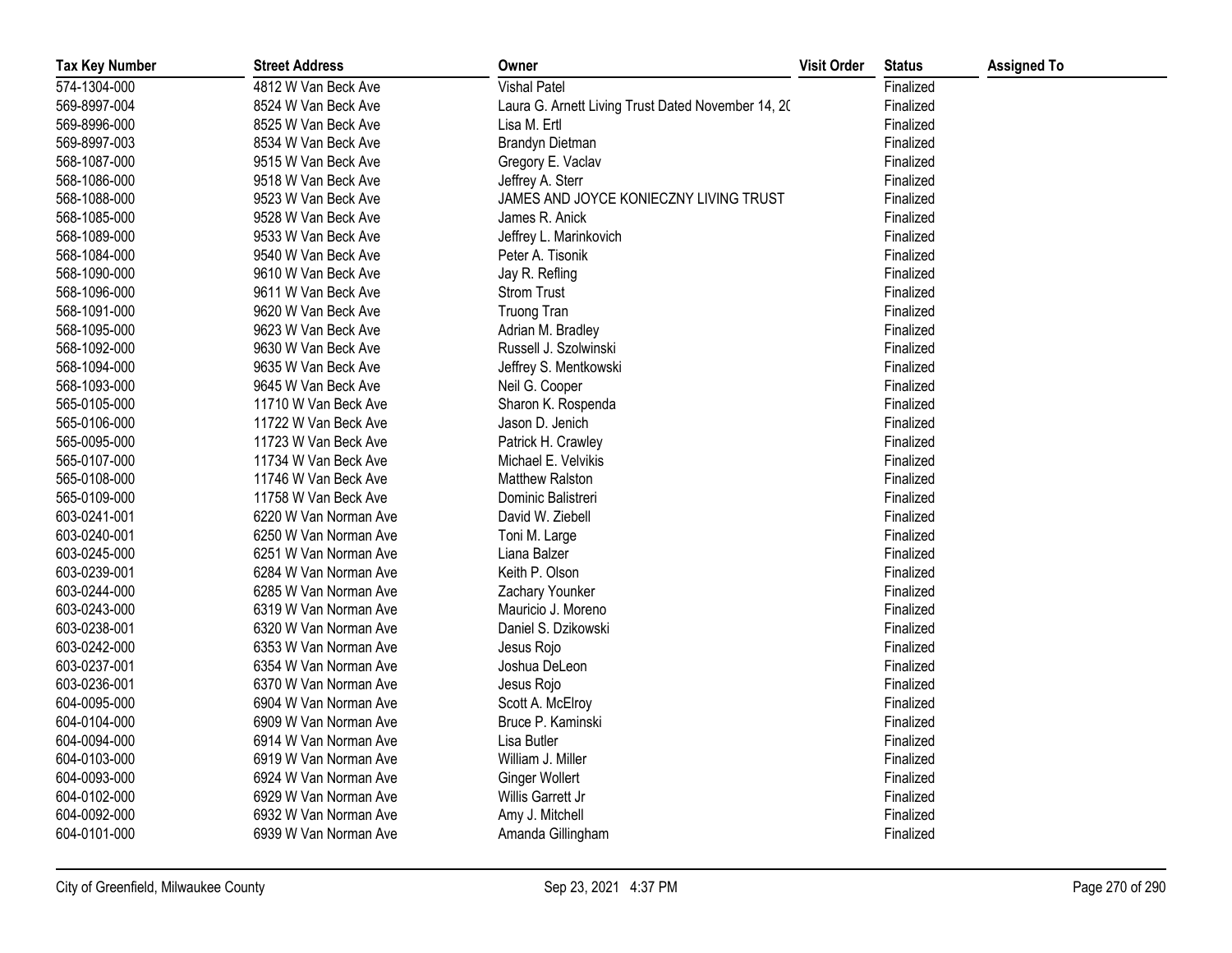| <b>Tax Key Number</b> | <b>Street Address</b>  | Owner                                                 | <b>Visit Order</b> | <b>Status</b> | <b>Assigned To</b> |
|-----------------------|------------------------|-------------------------------------------------------|--------------------|---------------|--------------------|
| 604-0091-000          | 7002 W Van Norman Ave  | Adelfino Chavez Jr                                    |                    | Finalized     |                    |
| 604-0100-000          | 7011 W Van Norman Ave  | Savo Radinovic                                        |                    | Finalized     |                    |
| 604-0090-000          | 7012 W Van Norman Ave  | Pauline K. Pawlowski                                  |                    | Finalized     |                    |
| 604-0099-000          | 7023 W Van Norman Ave  | Dean P. Scheels                                       |                    | Finalized     |                    |
| 604-0089-000          | 7024 W Van Norman Ave  | Mary E. Wroblewski                                    |                    | Finalized     |                    |
| 604-0098-000          | 7031 W Van Norman Ave  | Gerald Neusen                                         |                    | Finalized     |                    |
| 604-0088-000          | 7044 W Van Norman Ave  | <b>Christine Sterr</b>                                |                    | Finalized     |                    |
| 604-0087-000          | 7100 W Van Norman Ave  | Thanom Vang                                           |                    | Finalized     |                    |
| 604-0097-000          | 7101 W Van Norman Ave  | Dale T. Andrejczak                                    |                    | Finalized     |                    |
| 604-0086-000          | 7114 W Van Norman Ave  | Arthur V. Sellhorn V                                  |                    | Finalized     |                    |
| 604-0096-000          | 7115 W Van Norman Ave  | <b>Stephany Schultz</b>                               |                    | Finalized     |                    |
| 604-9942-000          | 7130 W Van Norman Ave  | Dennis R. Hedrick                                     |                    | Finalized     |                    |
| 604-9943-000          | 7131 W Van Norman Ave  | David B. Larson                                       |                    | Finalized     |                    |
| 610-0152-000          | 11910 W Van Norman Ave | Keith D. Hammond                                      |                    | Finalized     |                    |
| 610-0159-002          | 11930 W Van Norman Ave | Timothy P. McMahon                                    |                    | Finalized     |                    |
| 610-0285-000          | 12220 W Van Norman Ct  | Adolfo D. Villagrana                                  |                    | Finalized     |                    |
| 610-0289-001          | 12221 W Van Norman Ct  | Michael J. Lohman                                     |                    | Finalized     |                    |
| 610-0286-000          | 12240 W Van Norman Ct  | Steven J. Cyra                                        |                    | Finalized     |                    |
| 610-0287-000          | 12260 W Van Norman Ct  | Daniel M. Gass                                        |                    | Finalized     |                    |
| 610-0288-000          | 12261 W Van Norman Ct  | <b>Singer Trust</b>                                   |                    | Finalized     |                    |
| 611-8965-001          | W Vogel Ave            | Michael G. Zach                                       |                    | Finalized     |                    |
| 611-8965-002          | W Vogel Ave            | Michael G. Zach                                       |                    | Finalized     |                    |
| 622-9956-001          | 2801 W Vogel Ave       | Jeffrey R. Sidello and Julie A. Sidello Revocable Tru |                    | Finalized     |                    |
| 622-0141-000          | 2804 W Vogel Ave       | Michael C. Ostopowicz                                 |                    | Finalized     |                    |
| 622-0148-000          | 2805 W Vogel Ave       | Kimanh Nt Le                                          |                    | Finalized     |                    |
| 622-0140-000          | 2814 W Vogel Ave       | Cynthia Lade                                          |                    | Finalized     |                    |
| 622-0149-000          | 2815 W Vogel Ave       | Michael J. Schuppert                                  |                    | Finalized     |                    |
| 622-0139-000          | 2824 W Vogel Ave       | Nathan J. Meyer                                       |                    | Finalized     |                    |
| 622-0150-000          | 2825 W Vogel Ave       | Kenneth A. Clapp                                      |                    | Finalized     |                    |
| 622-0138-000          | 2908 W Vogel Ave       | Hanson Revocable Trust                                |                    | Finalized     |                    |
| 622-0151-000          | 2909 W Vogel Ave       | Ciro Ramos                                            |                    | Finalized     |                    |
| 622-0137-000          | 2920 W Vogel Ave       | David M. Mussa                                        |                    | Finalized     |                    |
| 622-0152-000          | 2921 W Vogel Ave       | Robinette 2001 Jt Revoc Trust                         |                    | Finalized     |                    |
| 622-0157-000          | 3001 W Vogel Ave       | John R. Heindel                                       |                    | Finalized     |                    |
| 622-0134-000          | 3004 W Vogel Ave       | Imelda Uvario Reyes                                   |                    | Finalized     |                    |
| 622-0158-000          | 3011 W Vogel Ave       | Chue Thao                                             |                    | Finalized     |                    |
| 622-0133-000          | 3014 W Vogel Ave       | Jane E. Jaworski-Gaessler                             |                    | Finalized     |                    |
| 622-0132-000          | 3020 W Vogel Ave       | Hien T. Nguyen                                        |                    | Finalized     |                    |
| 622-0159-000          | 3021 W Vogel Ave       | <b>Acker Trust</b>                                    |                    | Finalized     |                    |
| 622-0160-000          | 3031 W Vogel Ave       | James A. Basinger                                     |                    | Finalized     |                    |
| 622-0128-000          | 3102 W Vogel Ave       | Christine A. Vang                                     |                    | Finalized     |                    |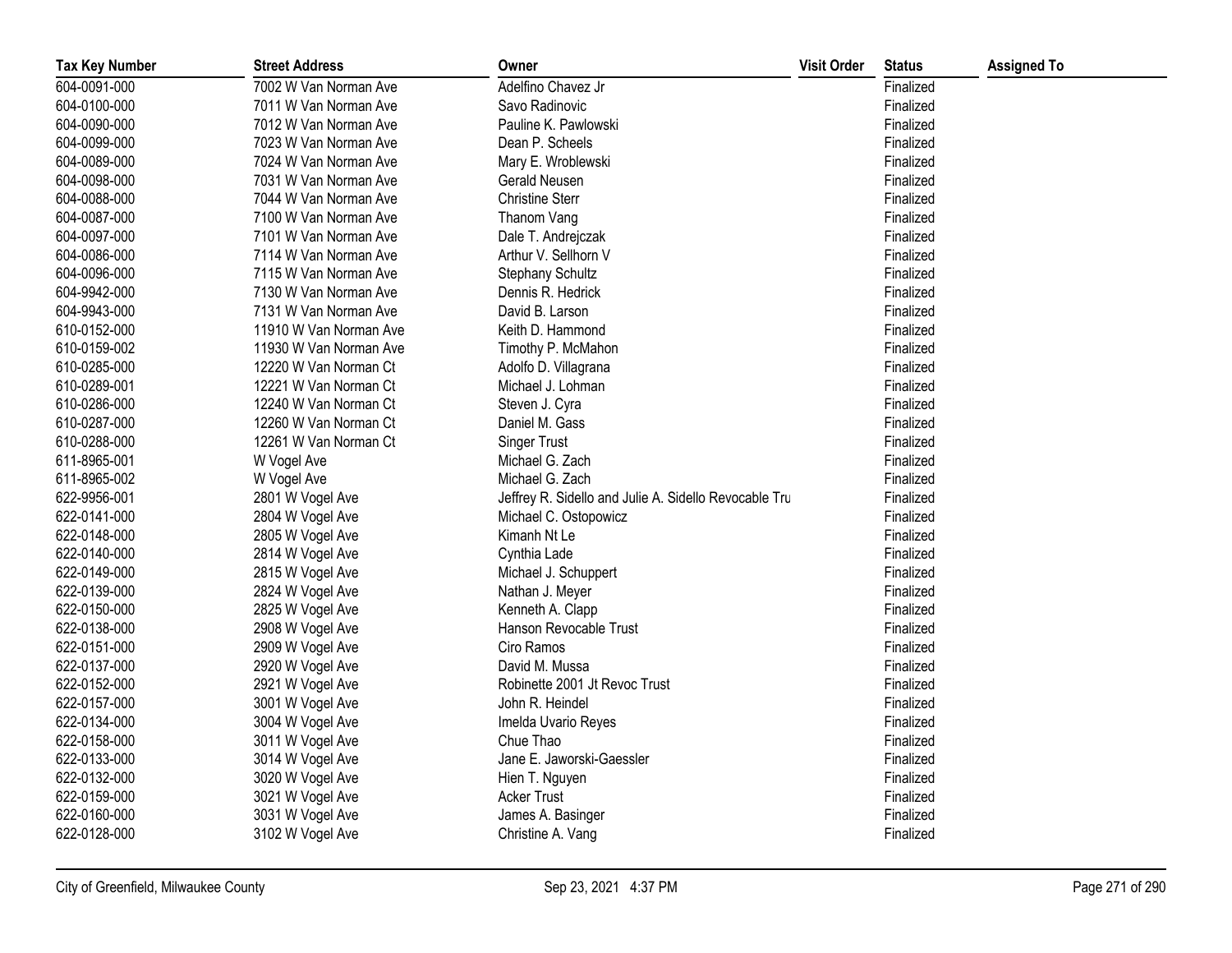| <b>Tax Key Number</b> | <b>Street Address</b> | Owner                                              | <b>Visit Order</b> | <b>Status</b> | <b>Assigned To</b> |
|-----------------------|-----------------------|----------------------------------------------------|--------------------|---------------|--------------------|
| 622-0106-000          | 3103 W Vogel Ave      | Annette R. Leroy                                   |                    | Finalized     |                    |
| 622-0107-000          | 3115 W Vogel Ave      | Jacob Swanson                                      |                    | Finalized     |                    |
| 622-0127-000          | 3116 W Vogel Ave      | Shawn M. Hehn                                      |                    | Finalized     |                    |
| 622-0126-000          | 3200 W Vogel Ave      | Shan-Tel M. Staudt                                 |                    | Finalized     |                    |
| 622-0108-000          | 3201 W Vogel Ave      | Marjorie A. Ping                                   |                    | Finalized     |                    |
| 622-0125-000          | 3210 W Vogel Ave      | Kevin Czerwinski                                   |                    | Finalized     |                    |
| 622-0109-000          | 3211 W Vogel Ave      | Daniel J. Kissinger                                |                    | Finalized     |                    |
| 622-0124-000          | 3220 W Vogel Ave      | Francisco J. Tronco Guzman                         |                    | Finalized     |                    |
| 622-0110-000          | 3221 W Vogel Ave      | Kathleen M. Dagelen                                |                    | Finalized     |                    |
| 622-0111-000          | 3227 W Vogel Ave      | Maria I. Burany                                    |                    | Finalized     |                    |
| 622-0112-000          | 3303 W Vogel Ave      | Maureen E. Szymanski                               |                    | Finalized     |                    |
| 622-0120-000          | 3308 W Vogel Ave      | David C. Cerny                                     |                    | Finalized     |                    |
| 622-0113-000          | 3315 W Vogel Ave      | <b>Christopher Pettis</b>                          |                    | Finalized     |                    |
| 622-0114-000          | 3327 W Vogel Ave      | Sean W. Goggins                                    |                    | Finalized     |                    |
| 622-0119-000          | 3328 W Vogel Ave      | Karen Kirsch                                       |                    | Finalized     |                    |
| 622-0118-000          | 3342 W Vogel Ave      | Daniel Nogueira                                    |                    | Finalized     |                    |
| 622-0115-000          | 3343 W Vogel Ave      | Jesse James Leneave                                |                    | Finalized     |                    |
| 622-0117-000          | 3350 W Vogel Ave      | <b>Barillas Joint Revocable Trust</b>              |                    | Finalized     |                    |
| 622-0116-000          | 3351 W Vogel Ave      | Robin M. Preston                                   |                    | Finalized     |                    |
| 621-0015-000          | 3700 W Vogel Ave      | John J. Lorino                                     |                    | Finalized     |                    |
| 621-0014-000          | 3714 W Vogel Ave      | Leon A. & Shirley A. Saryan Revocable Living Trust |                    | Finalized     |                    |
| 621-0011-000          | 3727 W Vogel Ave      | Mark J. Hetzel                                     |                    | Finalized     |                    |
| 621-0013-000          | 3728 W Vogel Ave      | Gordon A & Rose Marie Christoffersen Revoc Trust   |                    | Finalized     |                    |
| 621-0012-000          | 3742 W Vogel Ave      | Charles H. Bae                                     |                    | Finalized     |                    |
| 617-0028-000          | 6909 W Vogel Ave      | Keith W. Place                                     |                    | Finalized     |                    |
| 617-0048-000          | 6910 W Vogel Ave      | James Glyzewski                                    |                    | Finalized     |                    |
| 617-0030-000          | 7001 W Vogel Ave      | Inman Property Services LLC                        |                    | Finalized     |                    |
| 617-0047-000          | 7014 W Vogel Ave      | Corrine J. Mayer Living Trust                      |                    | Finalized     |                    |
| 617-0031-000          | 7015 W Vogel Ave      | Kathleen M. Bett                                   |                    | Finalized     |                    |
| 617-0032-000          | 7027 W Vogel Ave      | James W. Rice                                      |                    | Finalized     |                    |
| 617-0046-000          | 7028 W Vogel Ave      | Margaret Tyler                                     |                    | Finalized     |                    |
| 617-0045-000          | 7042 W Vogel Ave      | Bryan K. Johnson                                   |                    | Finalized     |                    |
| 617-0033-000          | 7101 W Vogel Ave      | Jean Vella                                         |                    | Finalized     |                    |
| 617-0044-000          | 7118 W Vogel Ave      | Michael D. and Julia A. Witkowski Revocable Trust  |                    | Finalized     |                    |
| 617-0034-000          | 7119 W Vogel Ave      | Wayne S. Stemo                                     |                    | Finalized     |                    |
| 617-0043-000          | 7130 W Vogel Ave      | Joy M. Dowd Revocable Trust                        |                    | Finalized     |                    |
| 617-0035-000          | 7131 W Vogel Ave      | Todd M. Last                                       |                    | Finalized     |                    |
| 531-0284-002          | 4811 W Vollmer Ave    | William Schmidt                                    |                    | Finalized     |                    |
| 531-0286-001          | 4821 W Vollmer Ave    | Lindsay A. Seefeldt                                |                    | Finalized     |                    |
| 531-0255-000          | 4830 W Vollmer Ave    | <b>Paul Thusius</b>                                |                    | Finalized     |                    |
| 531-0290-004          | 4907 W Vollmer Ave    | Steven G. Maxwell                                  |                    | Finalized     |                    |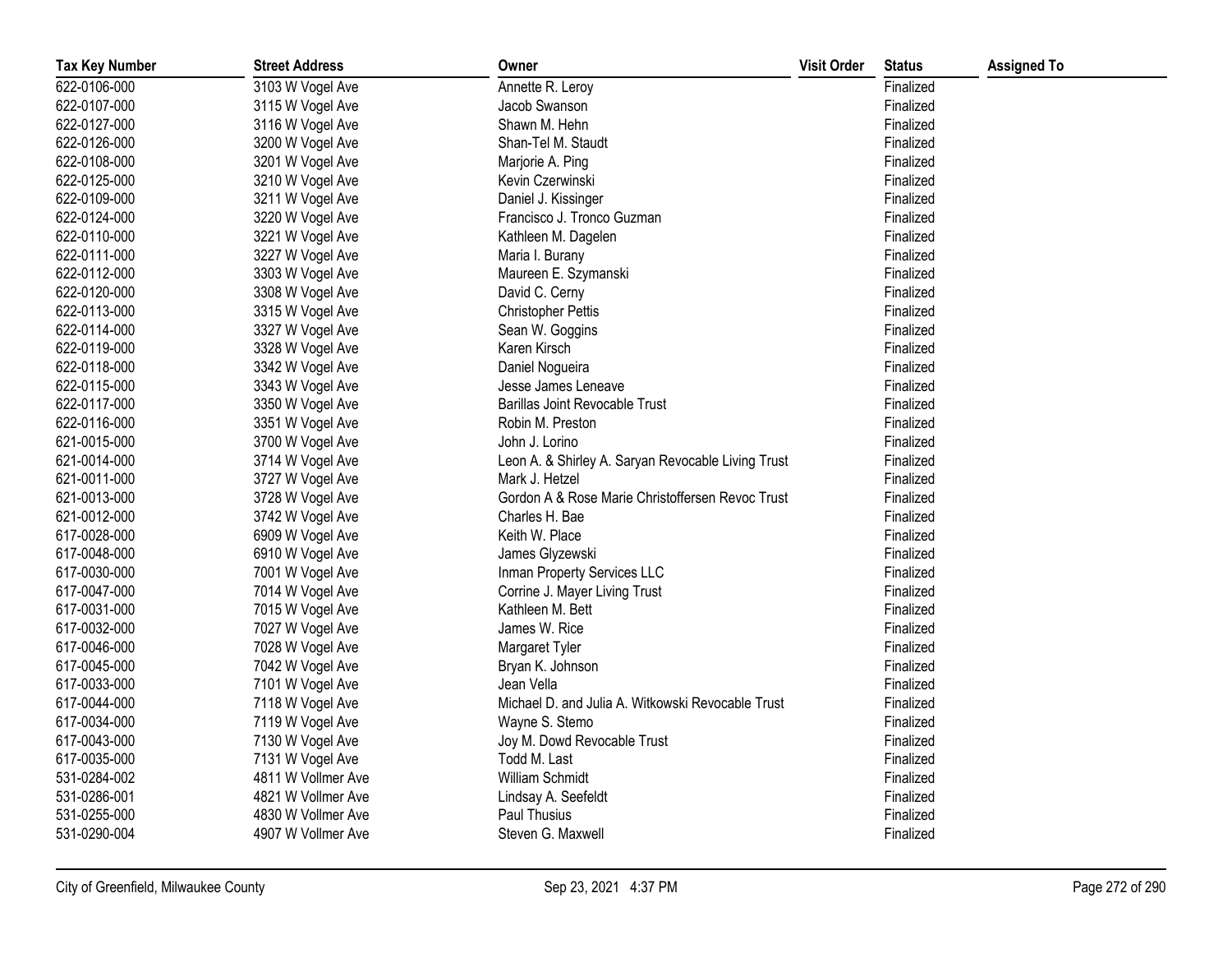| <b>Tax Key Number</b> | <b>Street Address</b> | Owner                                             | <b>Visit Order</b> | <b>Status</b> | <b>Assigned To</b> |
|-----------------------|-----------------------|---------------------------------------------------|--------------------|---------------|--------------------|
| 531-0254-000          | 4910 W Vollmer Ave    | Norval L. Adams Survivor's Trust                  |                    | Finalized     |                    |
| 531-0290-003          | 4915 W Vollmer Ave    | Sandra J. Martin                                  |                    | Finalized     |                    |
| 531-0291-001          | 4931 W Vollmer Ave    | Christopher M. Ryan                               |                    | Finalized     |                    |
| 531-0292-001          | 4937 W Vollmer Ave    | Michael and Judith Trock Revocable Trust          |                    | Finalized     |                    |
| 531-0270-000          | 4940 W Vollmer Ave    | Virginia M. Thurow                                |                    | Finalized     |                    |
| 531-0293-001          | 4947 W Vollmer Ave    | Jesse Heise                                       |                    | Finalized     |                    |
| 531-0269-000          | 4948 W Vollmer Ave    | Glenn A. Wanek                                    |                    | Finalized     |                    |
| 531-0268-000          | 4956 W Vollmer Ave    | Glenn A. Wanek                                    |                    | Finalized     |                    |
| 668-8987-005          | 3202 W Wanda Ave      | Arnold J. Sadorf                                  |                    | Finalized     |                    |
| 668-8987-006          | 3206 W Wanda Ave      | Rizwan Arshad                                     |                    | Finalized     |                    |
| 667-1069-000          | 3610 W Wanda Ave      | Fernando DeLeon-Ramczyk                           |                    | Finalized     |                    |
| 667-1076-000          | 3611 W Wanda Ave      | Nic P. Meyer                                      |                    | Finalized     |                    |
| 667-1068-000          | 3630 W Wanda Ave      | William D. Mueller                                |                    | Finalized     |                    |
| 667-1075-000          | 3631 W Wanda Ave      | Gregory A. Jakus                                  |                    | Finalized     |                    |
| 667-1067-000          | 3650 W Wanda Ave      | Rigoberto Gonzalez                                |                    | Finalized     |                    |
| 667-1074-000          | 3651 W Wanda Ave      | Michael E. Loos                                   |                    | Finalized     |                    |
| 667-1066-000          | 3710 W Wanda Ave      | Thomas Barker                                     |                    | Finalized     |                    |
| 667-1073-000          | 3711 W Wanda Ave      | Kirk T. Lilly                                     |                    | Finalized     |                    |
| 667-1072-000          | 3731 W Wanda Ave      | John P. Siwak                                     |                    | Finalized     |                    |
| 667-1056-000          | 3750 W Wanda Ave      | <b>Christine Ennette</b>                          |                    | Finalized     |                    |
| 667-1034-000          | 3924 W Wanda Ave      | Mark W. Lenzke                                    |                    | Finalized     |                    |
| 667-1033-000          | 3940 W Wanda Ave      | Patrick W. Cooper                                 |                    | Finalized     |                    |
| 667-1032-000          | 4010 W Wanda Ave      | Evona A. Brandt                                   |                    | Finalized     |                    |
| 666-8951-000          | 4332 W Wanda Ave      | Sonja M. Hettwer                                  |                    | Finalized     |                    |
| 666-8932-000          | 4410 W Wanda Ave      | Shawn J. Feiertag                                 |                    | Finalized     |                    |
| 666-8914-003          | 4425 W Wanda Ave      | Janet M. Mason                                    |                    | Finalized     |                    |
| 666-8914-002          | 4435 W Wanda Ave      | Randall Walter and Ellen Walter Revocable Trush D |                    | Finalized     |                    |
| 666-8913-002          | 4444 W Wanda Ave      | Hong T. Nguyen                                    |                    | Finalized     |                    |
| 666-8914-001          | 4447 W Wanda Ave      | Scott D. Nowak                                    |                    | Finalized     |                    |
| 565-9990-005          | W Waterford Ave       | City of Greenfield                                |                    | Finalized     |                    |
| 565-9977-003          | W Waterford Ave       | City of Greenfield                                |                    | Finalized     |                    |
| 565-0068-000          | W Waterford Ave       | City of Greenfield                                |                    | Finalized     |                    |
| 565-9977-005          | W Waterford Ave       | City of Greenfield                                |                    | Finalized     |                    |
| 570-0316-002          | 8114 W Waterford Ave  | Ronald A. Kropfl                                  |                    | Finalized     |                    |
| 570-0331-101          | 8115 W Waterford Ave  | Richard V. Sterle V                               |                    | Finalized     |                    |
| 570-0317-000          | 8120 W Waterford Ave  | Andrew J. Albrecht                                |                    | Finalized     |                    |
| 570-0331-000          | 8125 W Waterford Ave  | Kendal Marie Bauer                                |                    | Finalized     |                    |
| 570-0318-000          | 8128 W Waterford Ave  | Mary T. Thompson                                  |                    | Finalized     |                    |
| 570-0330-000          | 8133 W Waterford Ave  | Renee Flink                                       |                    | Finalized     |                    |
| 570-0319-000          | 8136 W Waterford Ave  | Mark O. Kussard                                   |                    | Finalized     |                    |
| 570-0329-000          | 8141 W Waterford Ave  | Frank S. Franken                                  |                    | Finalized     |                    |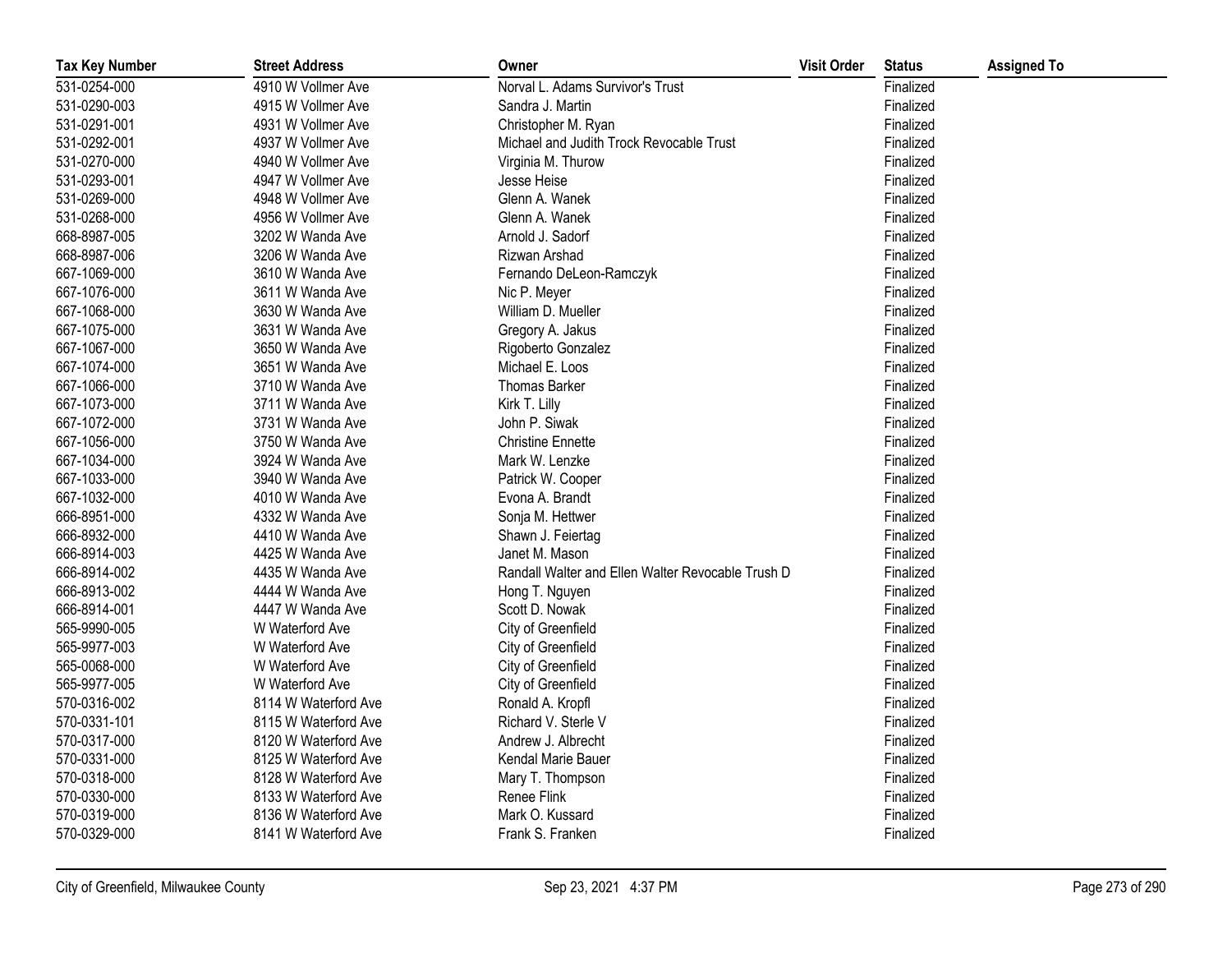| <b>Tax Key Number</b> | <b>Street Address</b>       | Owner                                    | <b>Visit Order</b> | <b>Status</b> | <b>Assigned To</b> |
|-----------------------|-----------------------------|------------------------------------------|--------------------|---------------|--------------------|
| 570-0320-000          | 8208 W Waterford Ave        | Thomas A. Wyszkowski                     |                    | Finalized     |                    |
| 570-0328-000          | 8209 W Waterford Ave        | Linda K. Boardman                        |                    | Finalized     |                    |
| 570-0321-000          | 8216 W Waterford Ave        | Gregory D & Diane L Long Revocable Trust |                    | Finalized     |                    |
| 570-0327-000          | 8217 W Waterford Ave        | John P. Degaro                           |                    | Finalized     |                    |
| 570-0322-000          | 8224 W Waterford Ave        | Joel J. Serafin                          |                    | Finalized     |                    |
| 570-0326-000          | 8225 W Waterford Ave        | Barbara J. Walls                         |                    | Finalized     |                    |
| 570-0323-000          | 8232 W Waterford Ave        | Todd L. Ashworth                         |                    | Finalized     |                    |
| 570-0325-000          | 8233 W Waterford Ave        | John M. Vaa                              |                    | Finalized     |                    |
| 570-0324-000          | 8241 W Waterford Ave        | Larry S. Zupan                           |                    | Finalized     |                    |
| 569-1320-000          | 8500 W Waterford Ave Unit 1 | <b>Milan Dukic</b>                       |                    | Finalized     |                    |
| 569-1321-000          | 8500 W Waterford Ave Unit 2 | David G. Nisler                          |                    | Finalized     |                    |
| 569-1322-000          | 8500 W Waterford Ave Unit 3 | Ismet Sejfovic                           |                    | Finalized     |                    |
| 569-1323-000          | 8500 W Waterford Ave Unit 4 | Dragica Djosanovic                       |                    | Finalized     |                    |
| 569-1324-000          | 8500 W Waterford Ave Unit 5 | Kayla R. Schlei                          |                    | Finalized     |                    |
| 569-1325-000          | 8500 W Waterford Ave Unit 6 | Jolanta Delimat                          |                    | Finalized     |                    |
| 569-1326-000          | 8500 W Waterford Ave Unit 7 | Milenko Goronja                          |                    | Finalized     |                    |
| 569-1327-000          | 8500 W Waterford Ave Unit 8 | Carol J. Gissing                         |                    | Finalized     |                    |
| 569-1376-000          | 8505 W Waterford Ave Unit 1 | Oscar E. Garcia                          |                    | Finalized     |                    |
| 569-1377-000          | 8505 W Waterford Ave Unit 2 | Jordan Arsnow                            |                    | Finalized     |                    |
| 569-1378-000          | 8505 W Waterford Ave Unit 3 | David J. Gilkay                          |                    | Finalized     |                    |
| 569-1379-000          | 8505 W Waterford Ave Unit 4 | Brian A. Adams                           |                    | Finalized     |                    |
| 569-1380-000          | 8505 W Waterford Ave Unit 5 | Christine Thorrington                    |                    | Finalized     |                    |
| 569-1381-000          | 8505 W Waterford Ave Unit 6 | Michael E. Cooley                        |                    | Finalized     |                    |
| 569-1382-000          | 8505 W Waterford Ave Unit 7 | Gaynard C. Hinze                         |                    | Finalized     |                    |
| 569-1383-000          | 8505 W Waterford Ave Unit 8 | Joan Nowicki                             |                    | Finalized     |                    |
| 569-1328-000          | 8510 W Waterford Ave Unit 1 | Judy K. Bowen                            |                    | Finalized     |                    |
| 569-1329-000          | 8510 W Waterford Ave Unit 2 | Audrey M. Rechlicz                       |                    | Finalized     |                    |
| 569-1330-000          | 8510 W Waterford Ave Unit 3 | David Espinoza                           |                    | Finalized     |                    |
| 569-1331-000          | 8510 W Waterford Ave Unit 4 | Barbara Dropp                            |                    | Finalized     |                    |
| 569-1332-000          | 8510 W Waterford Ave Unit 5 | Diane E. Koopmeiners                     |                    | Finalized     |                    |
| 569-1333-000          | 8510 W Waterford Ave Unit 6 | Mark R. Moldenhauer                      |                    | Finalized     |                    |
| 569-1334-000          | 8510 W Waterford Ave Unit 7 | Jason E. Nowak                           |                    | Finalized     |                    |
| 569-1335-000          | 8510 W Waterford Ave Unit 8 | Jacqueline Gerek                         |                    | Finalized     |                    |
| 569-1384-000          | 8515 W Waterford Ave Unit 1 | Douglas J. Fry                           |                    | Finalized     |                    |
| 569-1385-000          | 8515 W Waterford Ave Unit 2 | Kim Humburg                              |                    | Finalized     |                    |
| 569-1386-000          | 8515 W Waterford Ave Unit 3 | Patrice D. Juarez                        |                    | Finalized     |                    |
| 569-1387-000          | 8515 W Waterford Ave Unit 4 | Ann Rose Weber                           |                    | Finalized     |                    |
| 569-1388-000          | 8515 W Waterford Ave Unit 5 | Anthony Stidhum                          |                    | Finalized     |                    |
| 569-1389-000          | 8515 W Waterford Ave Unit 6 | Christin Tara Berges                     |                    | Finalized     |                    |
| 569-1390-000          | 8515 W Waterford Ave Unit 7 | Jessica L. Schultz                       |                    | Finalized     |                    |
| 569-1391-000          | 8515 W Waterford Ave Unit 8 | Steven P. Haan                           |                    | Finalized     |                    |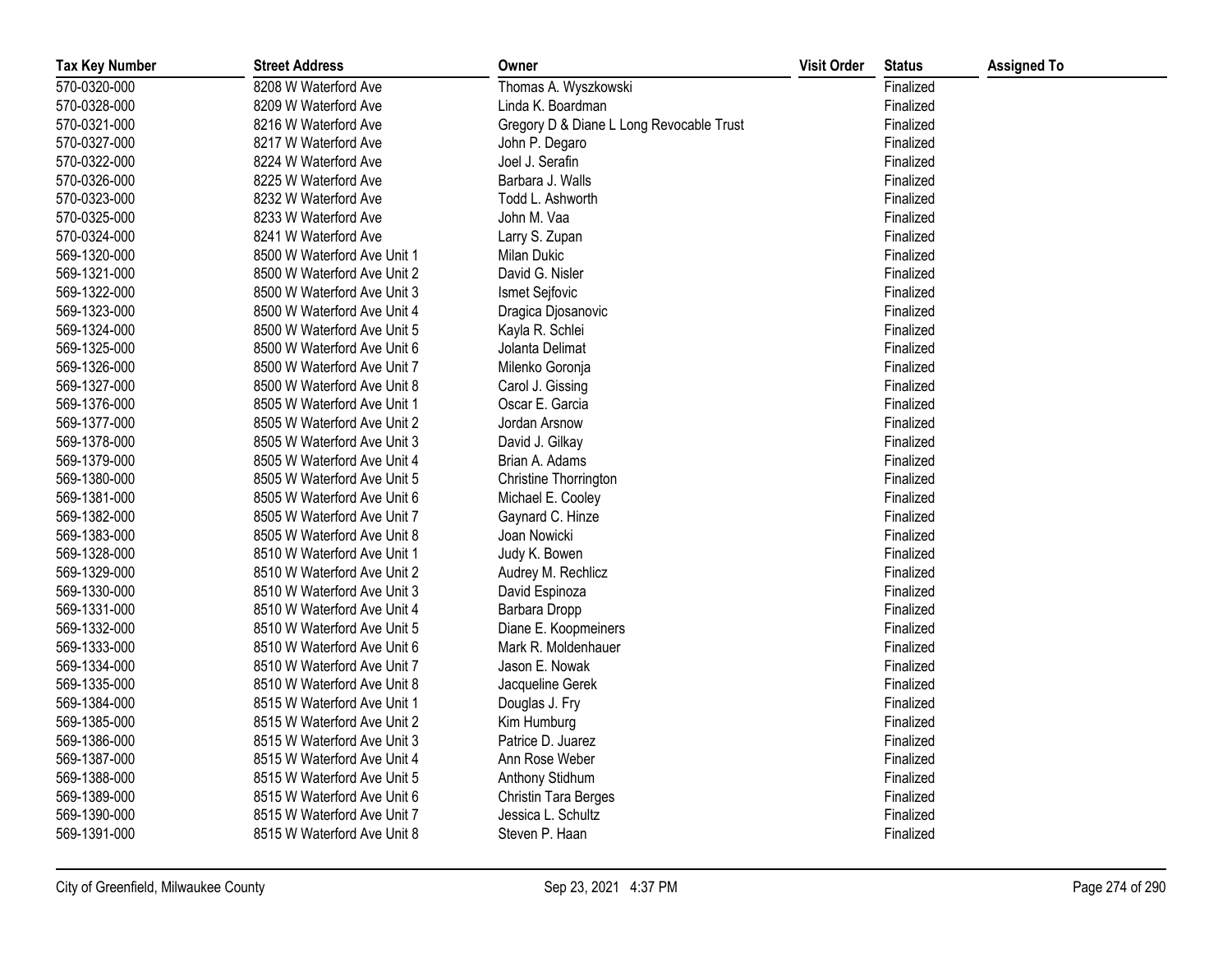| <b>Tax Key Number</b> | <b>Street Address</b>       | Owner                                    | <b>Visit Order</b> | <b>Status</b> | <b>Assigned To</b> |
|-----------------------|-----------------------------|------------------------------------------|--------------------|---------------|--------------------|
| 569-1336-000          | 8520 W Waterford Ave Unit 1 | Renee Reitman                            |                    | Finalized     |                    |
| 569-1337-000          | 8520 W Waterford Ave Unit 2 | Kelly J. Doucette                        |                    | Finalized     |                    |
| 569-1338-000          | 8520 W Waterford Ave Unit 3 | Julie M. West                            |                    | Finalized     |                    |
| 569-1339-000          | 8520 W Waterford Ave Unit 4 | Drago Micic                              |                    | Finalized     |                    |
| 569-1340-000          | 8520 W Waterford Ave Unit 5 | Robert M. Czerwinski                     |                    | Finalized     |                    |
| 569-1341-000          | 8520 W Waterford Ave Unit 6 | Loretta R. Michalski                     |                    | Finalized     |                    |
| 569-1342-000          | 8520 W Waterford Ave Unit 7 | Jeffrey K. A. Darko                      |                    | Finalized     |                    |
| 569-1343-000          | 8520 W Waterford Ave Unit 8 | Maricela Lopez                           |                    | Finalized     |                    |
| 569-1392-000          | 8525 W Waterford Ave Unit 1 | Debra L. Kaebisch                        |                    | Finalized     |                    |
| 569-1393-000          | 8525 W Waterford Ave Unit 2 | Dennis S. Strzyzewski                    |                    | Finalized     |                    |
| 569-1394-000          | 8525 W Waterford Ave Unit 3 | <b>Tiffany Flatten</b>                   |                    | Finalized     |                    |
| 569-1395-000          | 8525 W Waterford Ave Unit 4 | Jordan Januszewski                       |                    | Finalized     |                    |
| 569-1396-000          | 8525 W Waterford Ave Unit 5 | Iva Cuko                                 |                    | Finalized     |                    |
| 569-1397-000          | 8525 W Waterford Ave Unit 6 | Claire F. Webler                         |                    | Finalized     |                    |
| 569-1398-000          | 8525 W Waterford Ave Unit 7 | Jacqueline G. Kato                       |                    | Finalized     |                    |
| 569-1399-000          | 8525 W Waterford Ave Unit 8 | Lorenzo L. Flores                        |                    | Finalized     |                    |
| 569-1344-000          | 8530 W Waterford Ave Unit 1 | Haris Alihodzic                          |                    | Finalized     |                    |
| 569-1345-000          | 8530 W Waterford Ave Unit 2 | Sally A. Kress                           |                    | Finalized     |                    |
| 569-1346-000          | 8530 W Waterford Ave Unit 3 | Erika A. Slottke                         |                    | Finalized     |                    |
| 569-1347-000          | 8530 W Waterford Ave Unit 4 | Alfred P. Jelinek Sr                     |                    | Finalized     |                    |
| 569-1348-000          | 8530 W Waterford Ave Unit 5 | Helga Weiss                              |                    | Finalized     |                    |
| 569-1349-000          | 8530 W Waterford Ave Unit 6 | Brad Gollman Trust Dated June 15th, 2017 |                    | Finalized     |                    |
| 569-1350-000          | 8530 W Waterford Ave Unit 7 | Mario Ortiz                              |                    | Finalized     |                    |
| 569-1351-000          | 8530 W Waterford Ave Unit 8 | Rosemarie D. Eierman                     |                    | Finalized     |                    |
| 569-1400-000          | 8535 W Waterford Ave Unit 1 | Ratko Terzic                             |                    | Finalized     |                    |
| 569-1401-000          | 8535 W Waterford Ave Unit 2 | Daniel J. Kwiatkowski Trust              |                    | Finalized     |                    |
| 569-1402-000          | 8535 W Waterford Ave Unit 3 | Kevin M. Winiarski                       |                    | Finalized     |                    |
| 569-1403-000          | 8535 W Waterford Ave Unit 4 | Lois J. Schneider                        |                    | Finalized     |                    |
| 569-1404-000          | 8535 W Waterford Ave Unit 5 | Borko Vidacak                            |                    | Finalized     |                    |
| 569-1405-000          | 8535 W Waterford Ave Unit 6 | <b>Emily Graham</b>                      |                    | Finalized     |                    |
| 569-1406-000          | 8535 W Waterford Ave Unit 7 | Gulliksen Revocable Trust                |                    | Finalized     |                    |
| 569-1407-000          | 8535 W Waterford Ave Unit 8 | Scott A. Self                            |                    | Finalized     |                    |
| 569-1352-000          | 8540 W Waterford Ave Unit 1 | Robert J. Bodus                          |                    | Finalized     |                    |
| 569-1353-000          | 8540 W Waterford Ave Unit 2 | Teasie Mrzyglod                          |                    | Finalized     |                    |
| 569-1354-000          | 8540 W Waterford Ave Unit 3 | Kelly Faber                              |                    | Finalized     |                    |
| 569-1355-000          | 8540 W Waterford Ave Unit 4 | Snjezana Ana Zecevic                     |                    | Finalized     |                    |
| 569-1356-000          | 8540 W Waterford Ave Unit 5 | Luke Ollie                               |                    | Finalized     |                    |
| 569-1357-000          | 8540 W Waterford Ave Unit 6 | Branislav Hercegovac                     |                    | Finalized     |                    |
| 569-1358-000          | 8540 W Waterford Ave Unit 7 | Yvonne A. Miller                         |                    | Finalized     |                    |
| 569-1359-000          | 8540 W Waterford Ave Unit 8 | Danko Boskovic                           |                    | Finalized     |                    |
| 569-1424-000          | 8545 W Waterford Ave Unit 1 | Brian T. Campbell                        |                    | Finalized     |                    |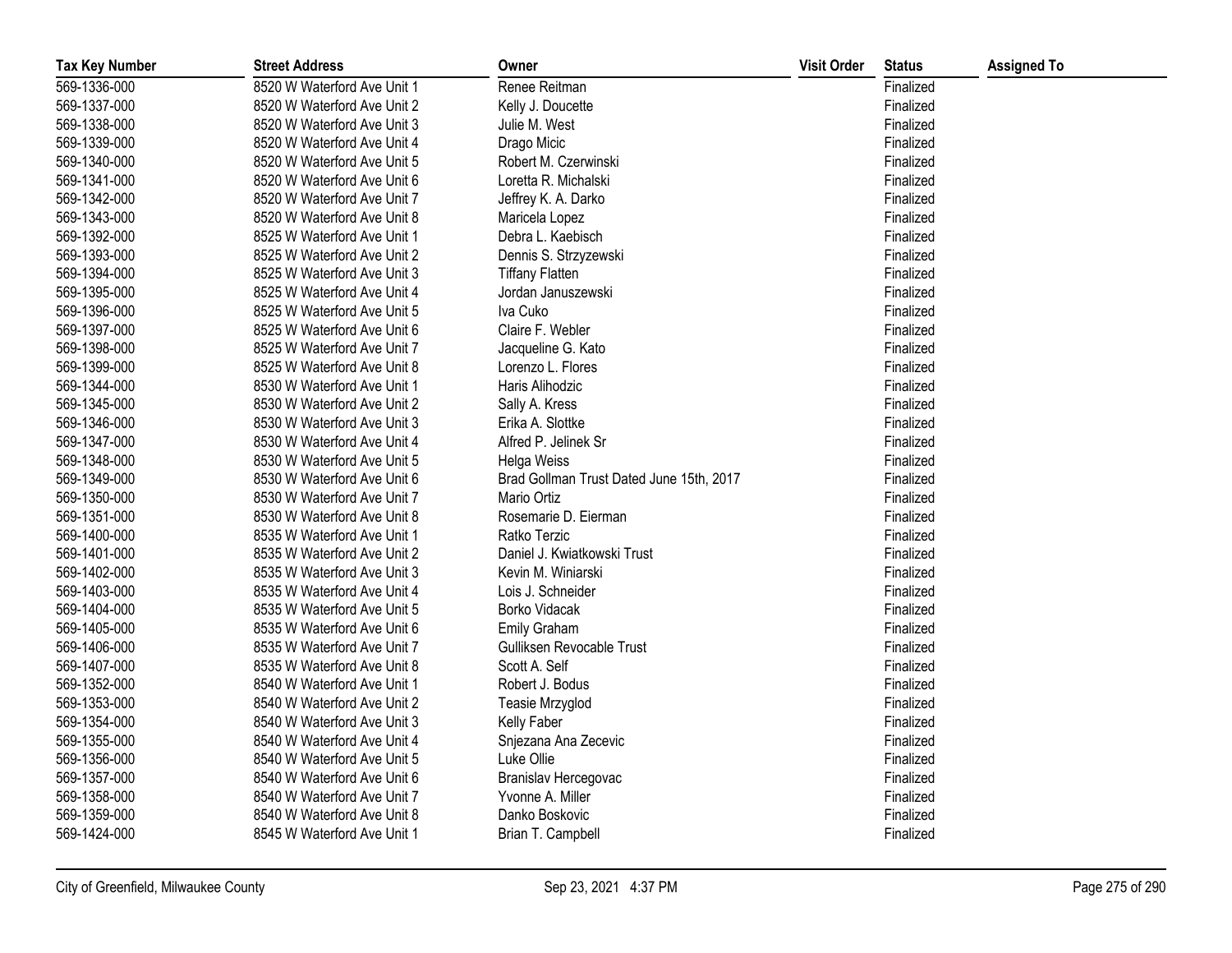| <b>Tax Key Number</b> | <b>Street Address</b>       | Owner                                      | <b>Visit Order</b> | <b>Status</b> | <b>Assigned To</b> |
|-----------------------|-----------------------------|--------------------------------------------|--------------------|---------------|--------------------|
| 569-1425-000          | 8545 W Waterford Ave Unit 2 | Gary S. Barsch                             |                    | Finalized     |                    |
| 569-1426-000          | 8545 W Waterford Ave Unit 3 | Clara June Griesell                        |                    | Finalized     |                    |
| 569-1427-000          | 8545 W Waterford Ave Unit 4 | Dana C. Hauck                              |                    | Finalized     |                    |
| 569-1428-000          | 8545 W Waterford Ave Unit 5 | Shane R. Wesener                           |                    | Finalized     |                    |
| 569-1429-000          | 8545 W Waterford Ave Unit 6 | Marianne Anderson                          |                    | Finalized     |                    |
| 569-1430-000          | 8545 W Waterford Ave Unit 7 | Dawn G. Sierpinski                         |                    | Finalized     |                    |
| 569-1431-000          | 8545 W Waterford Ave Unit 8 | Manuela Montenegro                         |                    | Finalized     |                    |
| 569-1360-000          | 8550 W Waterford Ave Unit 1 | Nicholas W. Ridderbush                     |                    | Finalized     |                    |
| 569-1361-000          | 8550 W Waterford Ave Unit 2 | Donna Langham                              |                    | Finalized     |                    |
| 569-1362-000          | 8550 W Waterford Ave Unit 3 | Sylvesta Fred Higgins Jr                   |                    | Finalized     |                    |
| 569-1363-000          | 8550 W Waterford Ave Unit 4 | David M. Krings                            |                    | Finalized     |                    |
| 569-1364-000          | 8550 W Waterford Ave Unit 5 | Jessica Hohensee                           |                    | Finalized     |                    |
| 569-1365-000          | 8550 W Waterford Ave Unit 6 | Gary R. Swan                               |                    | Finalized     |                    |
| 569-1366-000          | 8550 W Waterford Ave Unit 7 | Charles P. Henschel                        |                    | Finalized     |                    |
| 569-1367-000          | 8550 W Waterford Ave Unit 8 | Katrina P. Balasko                         |                    | Finalized     |                    |
| 569-1416-000          | 8555 W Waterford Ave Unit 1 | Sandra Plautz                              |                    | Finalized     |                    |
| 569-1417-000          | 8555 W Waterford Ave Unit 2 | Kagebein Revocable Trust                   |                    | Finalized     |                    |
| 569-1418-000          | 8555 W Waterford Ave Unit 3 | George Mustas                              |                    | Finalized     |                    |
| 569-1419-000          | 8555 W Waterford Ave Unit 4 | Ruhi S. Burhani                            |                    | Finalized     |                    |
| 569-1420-000          | 8555 W Waterford Ave Unit 5 | Carolyn J. Giersch                         |                    | Finalized     |                    |
| 569-1421-000          | 8555 W Waterford Ave Unit 6 | Christopher D. Schuebel                    |                    | Finalized     |                    |
| 569-1422-000          | 8555 W Waterford Ave Unit 7 | Timothy P. Quigley                         |                    | Finalized     |                    |
| 569-1423-000          | 8555 W Waterford Ave Unit 8 | Marguerite Daniel                          |                    | Finalized     |                    |
| 569-1368-000          | 8560 W Waterford Ave Unit 1 | Peggy A. Downs                             |                    | Finalized     |                    |
| 569-1369-000          | 8560 W Waterford Ave Unit 2 | Justin Povlick                             |                    | Finalized     |                    |
| 569-1370-000          | 8560 W Waterford Ave Unit 3 | Scot A. Bierman                            |                    | Finalized     |                    |
| 569-1371-000          | 8560 W Waterford Ave Unit 4 | Judith A. Michael                          |                    | Finalized     |                    |
| 569-1372-000          | 8560 W Waterford Ave Unit 5 | Bozana Grubnic                             |                    | Finalized     |                    |
| 569-1373-000          | 8560 W Waterford Ave Unit 6 | Julie E Baumgartner Revocable Living Trust |                    | Finalized     |                    |
| 569-1374-000          | 8560 W Waterford Ave Unit 7 | Mary L. Niemiec                            |                    | Finalized     |                    |
| 569-1375-000          | 8560 W Waterford Ave Unit 8 | Diane M Mclean Family Trust                |                    | Finalized     |                    |
| 569-1408-000          | 8565 W Waterford Ave Unit 1 | Katie A. Kaiser                            |                    | Finalized     |                    |
| 569-1409-000          | 8565 W Waterford Ave Unit 2 | Janice A. Kosanke                          |                    | Finalized     |                    |
| 569-1410-000          | 8565 W Waterford Ave Unit 3 | Stephanie N. Mudek                         |                    | Finalized     |                    |
| 569-1411-000          | 8565 W Waterford Ave Unit 4 | <b>Richard Verberg</b>                     |                    | Finalized     |                    |
| 569-1412-000          | 8565 W Waterford Ave Unit 5 | Andrea J. Stroschin                        |                    | Finalized     |                    |
| 569-1413-000          | 8565 W Waterford Ave Unit 6 | Carolyn K. Norton                          |                    | Finalized     |                    |
| 569-1414-000          | 8565 W Waterford Ave Unit 7 | Elise L. Le Mere                           |                    | Finalized     |                    |
| 569-1415-000          | 8565 W Waterford Ave Unit 8 | Pero Jovasevic                             |                    | Finalized     |                    |
| 569-1031-001          | 9137 W Waterford Ave        | <b>Rita McCauley</b>                       |                    | Finalized     |                    |
| 568-1067-000          | 9203 W Waterford Ave        | Peter C. Jungbluth                         |                    | Finalized     |                    |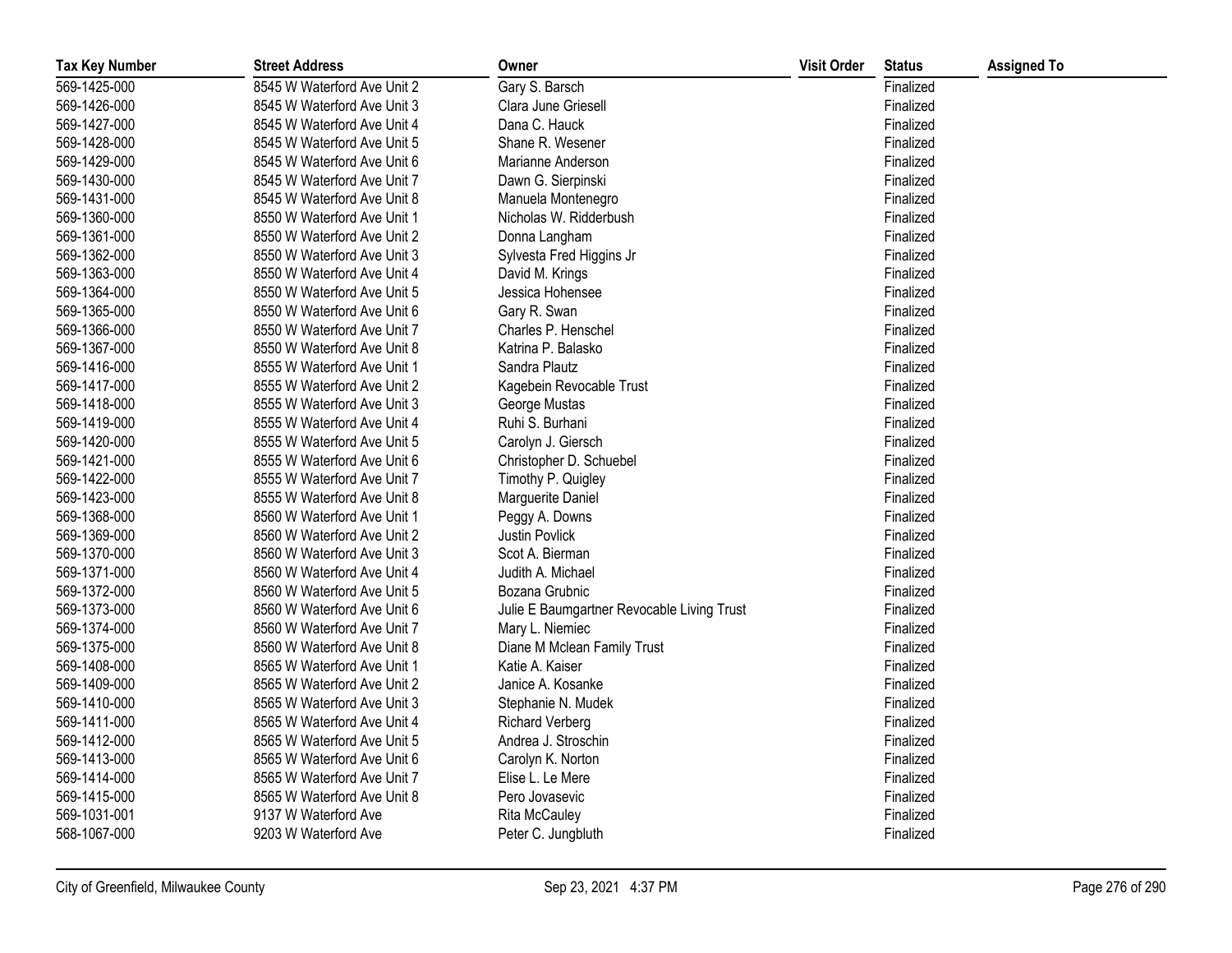| <b>Tax Key Number</b> | <b>Street Address</b> | Owner                    | <b>Visit Order</b> | <b>Status</b> | <b>Assigned To</b> |
|-----------------------|-----------------------|--------------------------|--------------------|---------------|--------------------|
| 568-1083-000          | 9206 W Waterford Ave  | Richard M. Schaub        |                    | Finalized     |                    |
| 568-1068-000          | 9211 W Waterford Ave  | William Blomquist        |                    | Finalized     |                    |
| 568-1082-000          | 9218 W Waterford Ave  | Feiler Trust             |                    | Finalized     |                    |
| 568-1069-000          | 9231 W Waterford Ave  | Joan A. Gunby            |                    | Finalized     |                    |
| 568-1081-000          | 9240 W Waterford Ave  | Mark Weber               |                    | Finalized     |                    |
| 568-1070-000          | 9301 W Waterford Ave  | Gordon N. Hagestad       |                    | Finalized     |                    |
| 568-1080-000          | 9310 W Waterford Ave  | Leon H. Adraktas         |                    | Finalized     |                    |
| 568-1071-000          | 9315 W Waterford Ave  | Richard J. Szczewski     |                    | Finalized     |                    |
| 568-1072-000          | 9335 W Waterford Ave  | William A. Strom         |                    | Finalized     |                    |
| 568-1079-000          | 9340 W Waterford Ave  | Daniel P. Mc Adams       |                    | Finalized     |                    |
| 568-1078-000          | 9410 W Waterford Ave  | Sea Green Lane LLC       |                    | Finalized     |                    |
| 568-1073-000          | 9413 W Waterford Ave  | Herbert N. Boucher       |                    | Finalized     |                    |
| 568-1077-000          | 9420 W Waterford Ave  | Frank D. Damijan         |                    | Finalized     |                    |
| 568-1074-000          | 9423 W Waterford Ave  | Peter C. Jungbluth       |                    | Finalized     |                    |
| 568-1076-000          | 9430 W Waterford Ave  | Dennis T. Schulteis      |                    | Finalized     |                    |
| 568-1075-000          | 9437 W Waterford Ave  | <b>Brian Dantinne</b>    |                    | Finalized     |                    |
| 568-1109-000          | 9701 W Waterford Ave  | Michael J. Fedran        |                    | Finalized     |                    |
| 568-1107-000          | 9710 W Waterford Ave  | Gjergj Carka             |                    | Finalized     |                    |
| 568-1108-000          | 9715 W Waterford Ave  | Robert Huck              |                    | Finalized     |                    |
| 568-1027-000          | 9805 W Waterford Ave  | Eric A. Setum            |                    | Finalized     |                    |
| 568-1026-000          | 9821 W Waterford Ave  | Randall J. Slusar        |                    | Finalized     |                    |
| 568-1025-000          | 9833 W Waterford Ave  | John E. Derzay           |                    | Finalized     |                    |
| 565-0090-000          | 11700 W Waterford Ave | <b>Scott Bennett</b>     |                    | Finalized     |                    |
| 565-0136-000          | 11705 W Waterford Ave | Lawrence Demotto         |                    | Finalized     |                    |
| 565-0089-000          | 11712 W Waterford Ave | Sarosh Khalid            |                    | Finalized     |                    |
| 565-0135-000          | 11717 W Waterford Ave | James R. Wendt           |                    | Finalized     |                    |
| 565-0088-000          | 11724 W Waterford Ave | Steven J. Pokorny        |                    | Finalized     |                    |
| 565-0134-000          | 11729 W Waterford Ave | Marcia R. Bucholtz       |                    | Finalized     |                    |
| 565-0133-000          | 11731 W Waterford Ave | Nicolette J. Mutzenbauer |                    | Finalized     |                    |
| 565-0087-000          | 11736 W Waterford Ave | Steven D. Sobocinski     |                    | Finalized     |                    |
| 565-0132-000          | 11743 W Waterford Ave | Dean A. Erickson         |                    | Finalized     |                    |
| 565-0086-000          | 11748 W Waterford Ave | Adam R. Benoit           |                    | Finalized     |                    |
| 565-0131-000          | 11755 W Waterford Ave | James L. Frommell        |                    | Finalized     |                    |
| 565-0085-000          | 11760 W Waterford Ave | Joseph Casper Sr         |                    | Finalized     |                    |
| 565-0130-000          | 11767 W Waterford Ave | Kress Rossmann           |                    | Finalized     |                    |
| 565-0129-001          | 11779 W Waterford Ave | Robert E. Henning        |                    | Finalized     |                    |
| 565-0128-000          | 11801 W Waterford Ave | Douglas A. Mittelstaedt  |                    | Finalized     |                    |
| 565-0127-000          | 11813 W Waterford Ave | Sandra J. Robak          |                    | Finalized     |                    |
| 565-0126-000          | 11825 W Waterford Ave | Larry A. Van Inthoudt    |                    | Finalized     |                    |
| 565-0084-000          | 11830 W Waterford Ave | Victoria S. Miller       |                    | Finalized     |                    |
| 565-0125-000          | 11837 W Waterford Ave | Gary Janocik             |                    | Finalized     |                    |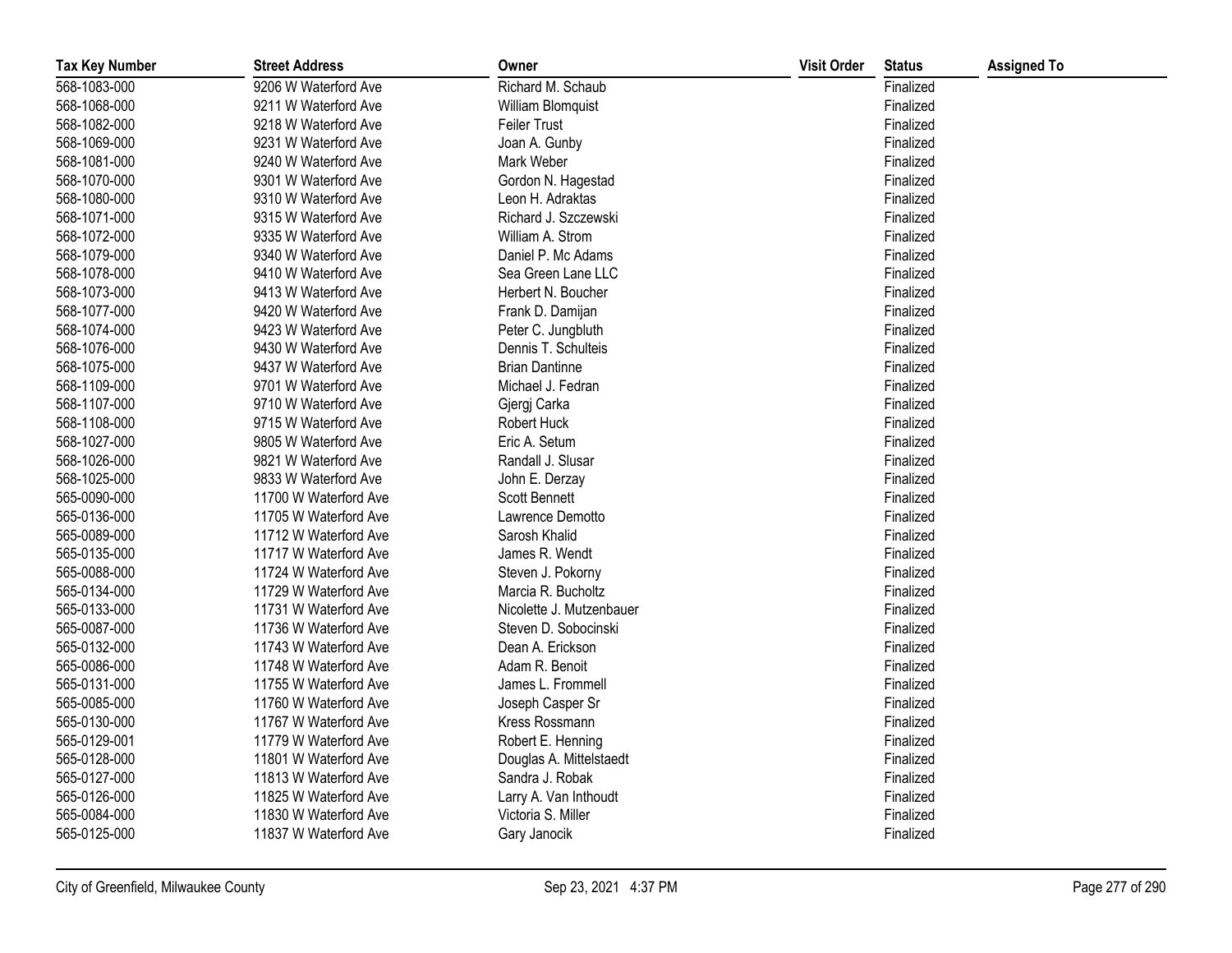| <b>Tax Key Number</b> | <b>Street Address</b> | Owner                                           | <b>Visit Order</b> | <b>Status</b> | <b>Assigned To</b> |
|-----------------------|-----------------------|-------------------------------------------------|--------------------|---------------|--------------------|
| 565-0083-000          | 11842 W Waterford Ave | Karl R. Simandl                                 |                    | Finalized     |                    |
| 565-0082-000          | 11856 W Waterford Ave | Amanda J. O'Day                                 |                    | Finalized     |                    |
| 565-0065-000          | 11906 W Waterford Ave | Charles T. Frankey                              |                    | Finalized     |                    |
| 565-0064-000          | 11920 W Waterford Ave | Frank M. Grotkiewicz                            |                    | Finalized     |                    |
| 565-0044-000          | 11923 W Waterford Ave | Lynne P. Cole                                   |                    | Finalized     |                    |
| 565-0063-000          | 11934 W Waterford Ave | Richard E. Kussmaul                             |                    | Finalized     |                    |
| 565-0045-001          | 11945 W Waterford Ave | Jeffrey A. Brunner                              |                    | Finalized     |                    |
| 565-0062-000          | 11946 W Waterford Ave | Frances M. Carlson                              |                    | Finalized     |                    |
| 565-0045-002          | 11975 W Waterford Ave | Andrew E. Flater                                |                    | Finalized     |                    |
| 565-0046-000          | 12019 W Waterford Ave | James D. Katerinos                              |                    | Finalized     |                    |
| 565-0060-000          | 12020 W Waterford Ave | Cory Callahan                                   |                    | Finalized     |                    |
| 565-0059-000          | 12100 W Waterford Ave | Jacqueline T. Gruszka                           |                    | Finalized     |                    |
| 565-0058-001          | 12114 W Waterford Ave | Steven J. Mendygral                             |                    | Finalized     |                    |
| 565-0047-000          | 12139 W Waterford Ave | David J. Fischbach                              |                    | Finalized     |                    |
| 565-0057-000          | 12140 W Waterford Ave | Frances J. Katerinos                            |                    | Finalized     |                    |
| 565-0205-000          | 12300 W Waterford Ave | Gregg S. Wilke                                  |                    | Finalized     |                    |
| 565-0206-000          | 12301 W Waterford Ave | Jeffrey S. Richter                              |                    | Finalized     |                    |
| 565-0204-000          | 12310 W Waterford Ave | David Koscielniak                               |                    | Finalized     |                    |
| 565-0203-000          | 12314 W Waterford Ave | Jan A. Brown                                    |                    | Finalized     |                    |
| 565-0207-000          | 12321 W Waterford Ave | Donald Evans and Nancy Evans Rev Trust Dated 5/ |                    | Finalized     |                    |
| 565-0208-000          | 12353 W Waterford Ave | <b>Charles Parliament</b>                       |                    | Finalized     |                    |
| 565-0209-000          | 12355 W Waterford Ave | Kathleen M. Schmidt                             |                    | Finalized     |                    |
| 565-0194-000          | 12356 W Waterford Ave | Suzanne Pfersch                                 |                    | Finalized     |                    |
| 565-0210-000          | 12361 W Waterford Ave | Jacqueline Crawford                             |                    | Finalized     |                    |
| 565-0193-000          | 12364 W Waterford Ave | Jennifer K. Bartholomew                         |                    | Finalized     |                    |
| 565-0192-000          | 12366 W Waterford Ave | <b>Bharat Patel</b>                             |                    | Finalized     |                    |
| 565-0211-000          | 12371 W Waterford Ave | Rolf E. Neuendorf                               |                    | Finalized     |                    |
| 565-0191-000          | 12374 W Waterford Ave | Lucille M. Ponasik                              |                    | Finalized     |                    |
| 565-0190-000          | 12376 W Waterford Ave | David J. Bartholomew                            |                    | Finalized     |                    |
| 565-0212-000          | 12393 W Waterford Ave | Dolores J. Kopp                                 |                    | Finalized     |                    |
| 565-0189-000          | 12394 W Waterford Ave | Debra M. Zeman                                  |                    | Finalized     |                    |
| 565-0213-000          | 12395 W Waterford Ave | Joyce E Brielmaier Revocable Living Trust       |                    | Finalized     |                    |
| 565-0188-000          | 12396 W Waterford Ave | Thomas A. Morrison Living Trust                 |                    | Finalized     |                    |
| 569-9989-005          | 8800 W Waterford Sq   | <b>Briarwick Apartments, LLC</b>                |                    | Finalized     |                    |
| 569-9989-006          | 8801 W Waterford Sq   | <b>Briarwick Apartments, LLC</b>                |                    | Finalized     |                    |
| 569-9989-003          | 9049 W Waterford Sq   | <b>Briarwick Apartments, LLC</b>                |                    | Finalized     |                    |
| 569-9989-007          | 9164 W Waterford Sq   | <b>Briarwick Apartments, LLC</b>                |                    | Finalized     |                    |
| 620-0019-000          | 4800 S Waterview Ct   | Kamran Husain                                   |                    | Finalized     |                    |
| 620-0045-000          | 4801 S Waterview Ct   | John Dinh                                       |                    | Finalized     |                    |
| 620-0044-000          | 4805 S Waterview Ct   | Min Ho Yang                                     |                    | Finalized     |                    |
| 620-0020-000          | 4808 S Waterview Ct   | Christine A. Yeomans                            |                    | Finalized     |                    |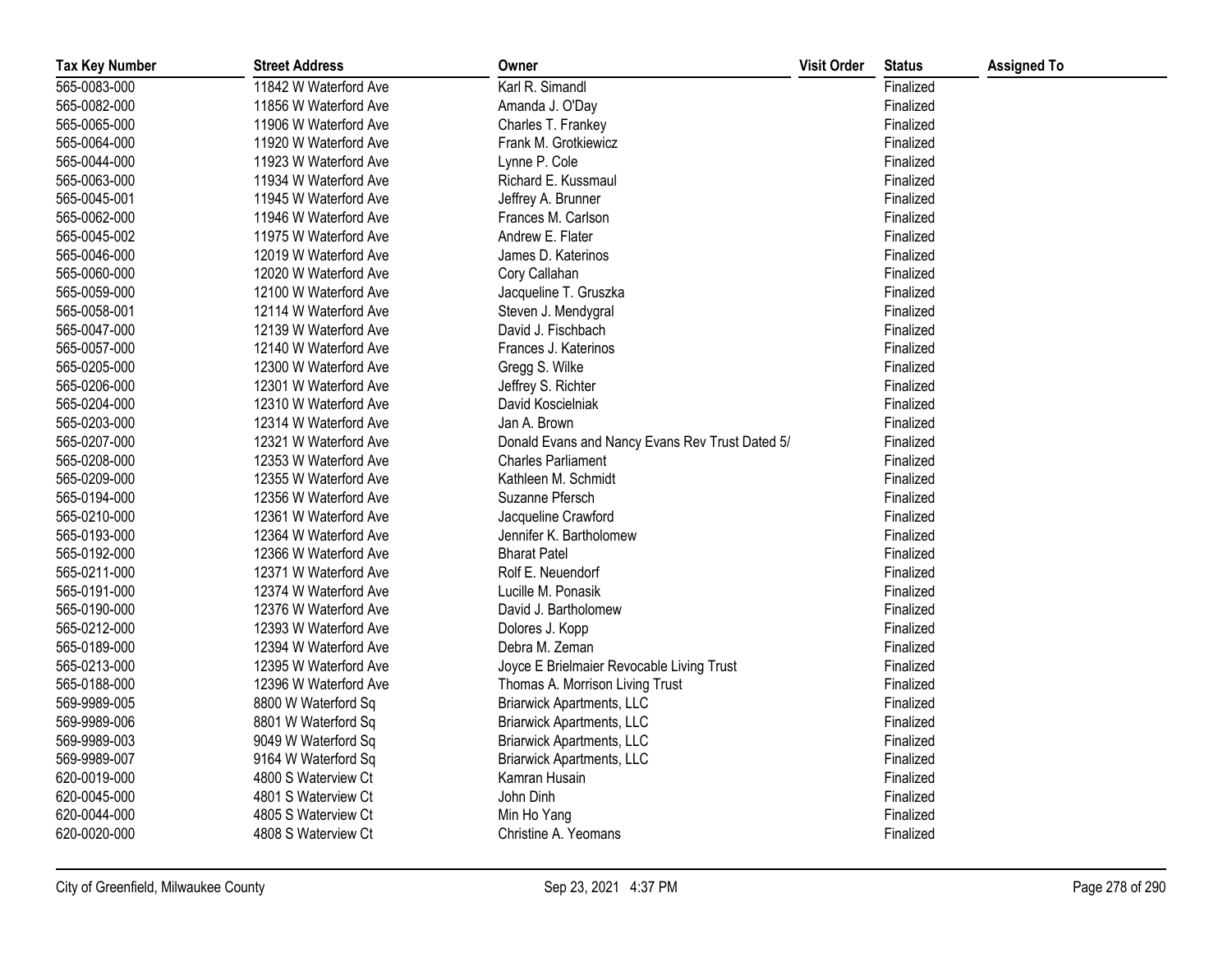| <b>Tax Key Number</b> | <b>Street Address</b> | Owner                                           | <b>Visit Order</b> | <b>Status</b> | <b>Assigned To</b> |
|-----------------------|-----------------------|-------------------------------------------------|--------------------|---------------|--------------------|
| 620-0021-000          | 4810 S Waterview Ct   | <b>Reverend Carlos Florez</b>                   |                    | Finalized     |                    |
| 620-0043-000          | 4815 S Waterview Ct   | Rhoda Foley Revocable Trust                     |                    | Finalized     |                    |
| 620-0022-000          | 4818 S Waterview Ct   | Leslie A. Holloway                              |                    | Finalized     |                    |
| 620-0023-000          | 4820 S Waterview Ct   | William L. Narlock                              |                    | Finalized     |                    |
| 620-0024-000          | 4828 S Waterview Ct   | Scott E. Taychert                               |                    | Finalized     |                    |
| 620-0025-000          | 4830 S Waterview Ct   | Ryan K. Howard                                  |                    | Finalized     |                    |
| 620-0026-000          | 4838 S Waterview Ct   | Fleming Family Revocable Trust                  |                    | Finalized     |                    |
| 620-0027-000          | 4840 S Waterview Ct   | Christopher G. Nugent                           |                    | Finalized     |                    |
| 620-0042-000          | 4841 S Waterview Ct   | Philip Schulteis                                |                    | Finalized     |                    |
| 620-0041-000          | 4843 S Waterview Ct   | Susan M. Krieser                                |                    | Finalized     |                    |
| 620-0028-000          | 4848 S Waterview Ct   | Midland Trust Company As Custodian Fbo Steven D |                    | Finalized     |                    |
| 620-0029-000          | 4860 S Waterview Ct   | Terry L. Hobbs                                  |                    | Finalized     |                    |
| 620-0030-000          | 4868 S Waterview Ct   | Leigh E. Amrhein                                |                    | Finalized     |                    |
| 620-0031-000          | 4870 S Waterview Ct   | Louis A. Paniagua                               |                    | Finalized     |                    |
| 620-0040-000          | 4871 S Waterview Ct   | Gina Kiedinger                                  |                    | Finalized     |                    |
| 620-0039-000          | 4873 S Waterview Ct   | Linda L. Levenhagen                             |                    | Finalized     |                    |
| 620-0032-000          | 4878 S Waterview Ct   | Michael A. Cokes Sr                             |                    | Finalized     |                    |
| 620-0038-000          | 4881 S Waterview Ct   | Suzanne M Breier Revocable Trust                |                    | Finalized     |                    |
| 620-0037-000          | 4883 S Waterview Ct   | Richard Wisniewski                              |                    | Finalized     |                    |
| 620-0033-000          | 4890 S Waterview Ct   | Anne E. Postl                                   |                    | Finalized     |                    |
| 620-0036-000          | 4891 S Waterview Ct   | Robert C. Wollner                               |                    | Finalized     |                    |
| 620-0035-000          | 4893 S Waterview Ct   | Dena Jones                                      |                    | Finalized     |                    |
| 620-0034-000          | 4898 S Waterview Ct   | Richard M. Gillick                              |                    | Finalized     |                    |
| 599-8962-003          | W Whitaker Ave        | Jose J. Delgado                                 |                    | Finalized     |                    |
| 599-8962-006          | W Whitaker Ave        | Debra A. Lewandowski                            |                    | Finalized     |                    |
| 599-8959-001          | W Whitaker Ave        | Ronald J. Barutha                               |                    | Finalized     |                    |
| 599-8986-002          | W Whitaker Ave        | Shirley M. Shircel                              |                    | Finalized     |                    |
| 599-8981-000          | 3130 W Whitaker Ave   | Cody J. Tycz                                    |                    | Finalized     |                    |
| 602-9998-004          | 5202 W Whitaker Ave   | Jonathan Cook                                   |                    | Finalized     |                    |
| 602-9998-006          | 5212 W Whitaker Ave   | Daniel D. Jahn                                  |                    | Finalized     |                    |
| 602-0158-000          | 5215 W Whitaker Ave   | William H. Coakley                              |                    | Finalized     |                    |
| 602-0155-000          | 5218 W Whitaker Ave   | Michael R. Leffel                               |                    | Finalized     |                    |
| 602-0157-000          | 5221 W Whitaker Ave   | Eleazar Galaviz                                 |                    | Finalized     |                    |
| 602-9963-003          | 5227 W Whitaker Ave   | Lore A. Leinstock                               |                    | Finalized     |                    |
| 602-0156-000          | 5228 W Whitaker Ave   | Jeffrey Sears                                   |                    | Finalized     |                    |
| 602-9962-003          | 5233 W Whitaker Ave   | Todd C. Wilde                                   |                    | Finalized     |                    |
| 602-9963-006          | 5234 W Whitaker Ave   | Deborah S. Cmelak                               |                    | Finalized     |                    |
| 602-9962-002          | 5240 W Whitaker Ave   | Michael R. Halverson                            |                    | Finalized     |                    |
| 602-9959-003          | 5308 W Whitaker Ave   | <b>Timothy Remshak</b>                          |                    | Finalized     |                    |
| 602-9960-016          | 5311 W Whitaker Ave   | Frank J. Remshak                                |                    | Finalized     |                    |
| 602-9959-002          | 5316 W Whitaker Ave   | Elizabeth L. Nowak                              |                    | Finalized     |                    |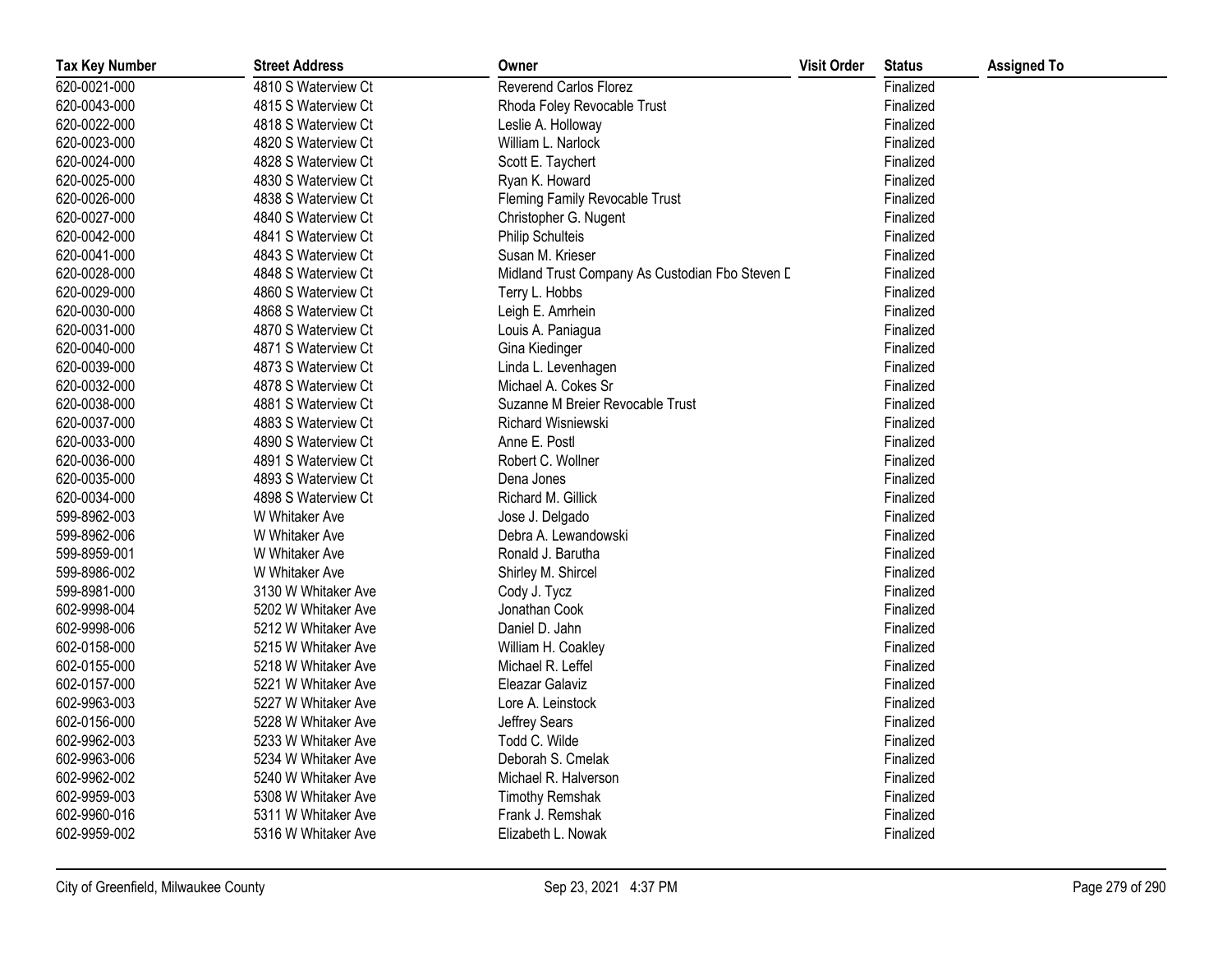| <b>Tax Key Number</b> | <b>Street Address</b> | Owner                                            | <b>Visit Order</b> | <b>Status</b> | <b>Assigned To</b> |
|-----------------------|-----------------------|--------------------------------------------------|--------------------|---------------|--------------------|
| 602-9960-015          | 5317 W Whitaker Ave   | Michael J. Magolan                               |                    | Finalized     |                    |
| 602-0108-000          | 5325 W Whitaker Ave   | Charles R. Otto Sr                               |                    | Finalized     |                    |
| 602-0104-000          | 5332 W Whitaker Ave   | Irene M. Guenther                                |                    | Finalized     |                    |
| 602-0107-000          | 5333 W Whitaker Ave   | Gerald M. Sommers                                |                    | Finalized     |                    |
| 602-0105-000          | 5340 W Whitaker Ave   | Paul Michael Larson                              |                    | Finalized     |                    |
| 602-0106-000          | 5341 W Whitaker Ave   | Russell James & Kristine M Pochowski Revocable T |                    | Finalized     |                    |
| 602-0096-000          | 5404 W Whitaker Ave   | James Aderman                                    |                    | Finalized     |                    |
| 602-0088-000          | 5405 W Whitaker Ave   | David A. Wishmann                                |                    | Finalized     |                    |
| 602-0097-000          | 5412 W Whitaker Ave   | Ronald R. Gray                                   |                    | Finalized     |                    |
| 602-0089-000          | 5415 W Whitaker Ave   | Allen F. Marifke Revocable Trust                 |                    | Finalized     |                    |
| 602-0098-000          | 5420 W Whitaker Ave   | James R. Sabinash                                |                    | Finalized     |                    |
| 602-0090-000          | 5427 W Whitaker Ave   | <b>Bartley Revocable Trust</b>                   |                    | Finalized     |                    |
| 602-0099-000          | 5428 W Whitaker Ave   | Nathan P. Denton                                 |                    | Finalized     |                    |
| 602-0100-000          | 5436 W Whitaker Ave   | Jerome C. Flayter                                |                    | Finalized     |                    |
| 605-0029-000          | 7704 W Whitaker Ave   | Dean W. Colbo                                    |                    | Finalized     |                    |
| 605-0036-000          | 7705 W Whitaker Ave   | James H. Schienbein                              |                    | Finalized     |                    |
| 605-0028-000          | 7714 W Whitaker Ave   | Beatrice V. Ruf                                  |                    | Finalized     |                    |
| 605-0027-000          | 7720 W Whitaker Ave   | Marian Schillig                                  |                    | Finalized     |                    |
| 605-0035-001          | 7721 W Whitaker Ave   | Michael J. Bystra                                |                    | Finalized     |                    |
| 605-0026-000          | 7726 W Whitaker Ave   | Richard L. Wene                                  |                    | Finalized     |                    |
| 605-0010-000          | 7821 W Whitaker Ave   | Melissa A. Barnett                               |                    | Finalized     |                    |
| 605-0003-000          | 7824 W Whitaker Ave   | Jeffrey A. Praxel                                |                    | Finalized     |                    |
| 605-0011-000          | 7835 W Whitaker Ave   | Danny Gonzalez                                   |                    | Finalized     |                    |
| 605-0004-000          | 7836 W Whitaker Ave   | Robert M. Pekrul                                 |                    | Finalized     |                    |
| 605-0012-000          | 7901 W Whitaker Ave   | Paul A. Frisque                                  |                    | Finalized     |                    |
| 605-0005-000          | 7902 W Whitaker Ave   | Richard M. Suttner                               |                    | Finalized     |                    |
| 605-0013-000          | 7911 W Whitaker Ave   | Gerald V. Nielsen                                |                    | Finalized     |                    |
| 605-0006-000          | 7912 W Whitaker Ave   | Robert P. Murawski                               |                    | Finalized     |                    |
| 605-0014-000          | 7921 W Whitaker Ave   | Michael D Urfer TOD                              |                    | Finalized     |                    |
| 605-0007-000          | 7924 W Whitaker Ave   | Ann Marie Mergel                                 |                    | Finalized     |                    |
| 605-0015-000          | 7931 W Whitaker Ave   | Kurt M. Polacek                                  |                    | Finalized     |                    |
| 605-0008-000          | 7934 W Whitaker Ave   | Dean A. Kothrade                                 |                    | Finalized     |                    |
| 605-0087-001          | 8001 W Whitaker Ave   | Predrag Rokvic Revocable Trust                   |                    | Finalized     |                    |
| 605-0083-002          | 8010 W Whitaker Ave   | Milan Stojsavljevic                              |                    | Finalized     |                    |
| 605-0083-001          | 8020 W Whitaker Ave   | Eric Herr                                        |                    | Finalized     |                    |
| 605-0089-001          | 8023 W Whitaker Ave   | John M. Gabor                                    |                    | Finalized     |                    |
| 605-0081-000          | 8030 W Whitaker Ave   | <b>Chad Richard Novell</b>                       |                    | Finalized     |                    |
| 605-0090-001          | 8103 W Whitaker Ave   | Jayson P. Fischer                                |                    | Finalized     |                    |
| 605-0080-000          | 8104 W Whitaker Ave   | Sara K. Lehman                                   |                    | Finalized     |                    |
| 605-0079-000          | 8114 W Whitaker Ave   | Mark S. Albert                                   |                    | Finalized     |                    |
| 605-0078-001          | 8120 W Whitaker Ave   | Norman P. Haasch Joint Revocable Living Trust    |                    | Finalized     |                    |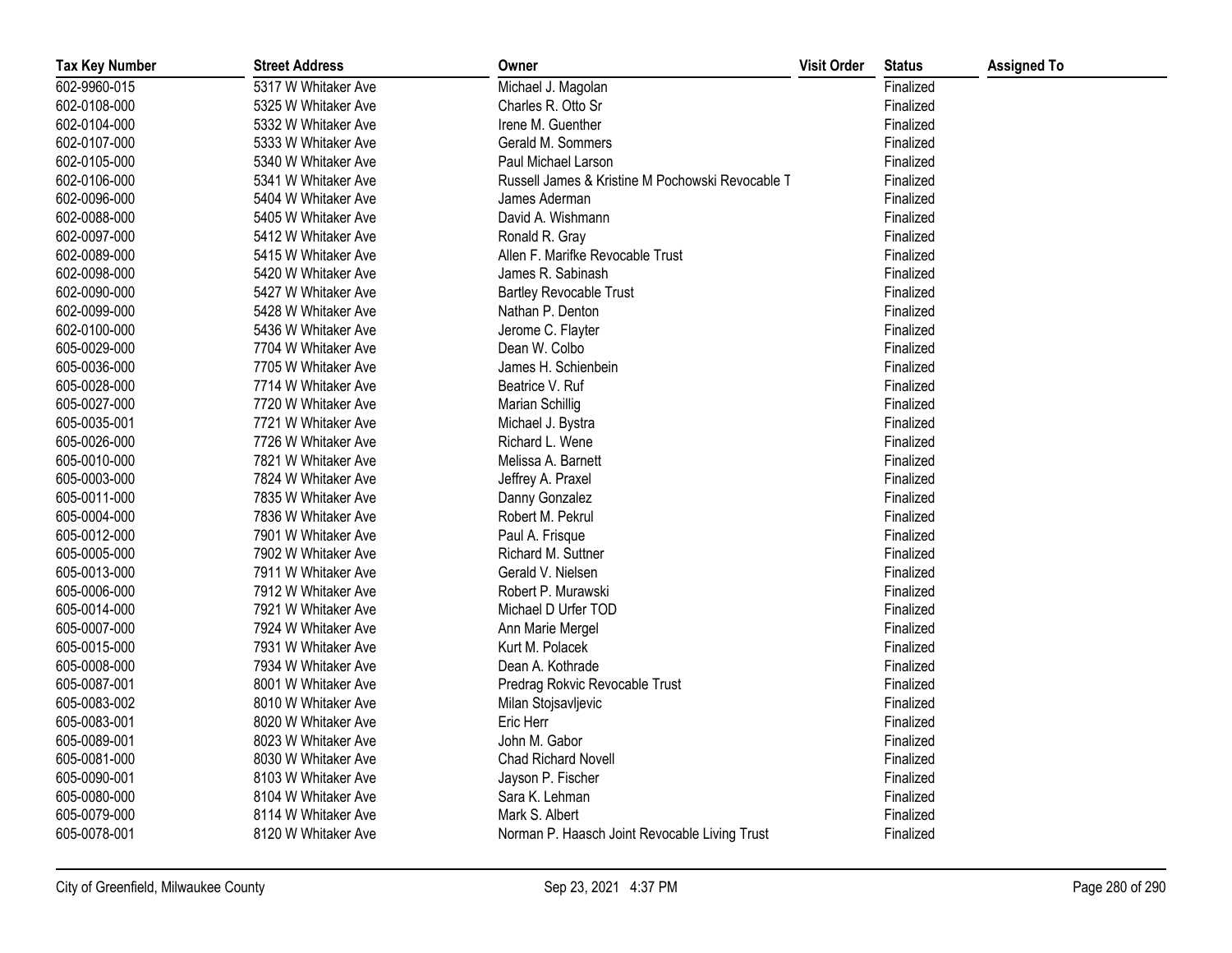| <b>Tax Key Number</b> | <b>Street Address</b> | Owner                                             | <b>Visit Order</b> | <b>Status</b> | <b>Assigned To</b> |
|-----------------------|-----------------------|---------------------------------------------------|--------------------|---------------|--------------------|
| 605-0092-001          | 8121 W Whitaker Ave   | Dale R. Kassel                                    |                    | Finalized     |                    |
| 605-0077-001          | 8126 W Whitaker Ave   | Heather R. Bartell                                |                    | Finalized     |                    |
| 605-0092-002          | 8129 W Whitaker Ave   | Robb Widuch                                       |                    | Finalized     |                    |
| 605-0093-002          | 8137 W Whitaker Ave   | Edgar E. Monsanto                                 |                    | Finalized     |                    |
| 605-0076-002          | 8210 W Whitaker Ave   | William Lang & Judith Lang Revoc Tr               |                    | Finalized     |                    |
| 605-0093-001          | 8215 W Whitaker Ave   | Roger C. Klusman                                  |                    | Finalized     |                    |
| 605-0076-001          | 8224 W Whitaker Ave   | Piotr P. Morawski                                 |                    | Finalized     |                    |
| 605-0094-000          | 8225 W Whitaker Ave   | Mark Swinford                                     |                    | Finalized     |                    |
| 605-0132-000          | 8321 W Whitaker Ave   | Lilliana Lopez-Hernandez                          |                    | Finalized     |                    |
| 606-0217-002          | 8460 W Whitaker Ave   | Michael D. Badora                                 |                    | Finalized     |                    |
| 606-0217-001          | 8474 W Whitaker Ave   | Stevica Veselinovic                               |                    | Finalized     |                    |
| 606-0216-000          | 8500 W Whitaker Ave   | John M. Nacker                                    |                    | Finalized     |                    |
| 606-0215-000          | 8522 W Whitaker Ave   | Herman J. Acevedo                                 |                    | Finalized     |                    |
| 606-0214-000          | 8544 W Whitaker Ave   | Hinko Vugrinec                                    |                    | Finalized     |                    |
| 606-0228-000          | 8545 W Whitaker Ave   | Gregory E. Wroblewski                             |                    | Finalized     |                    |
| 606-0182-000          | 8575 W Whitaker Ave   | Christopher C. Schwartz                           |                    | Finalized     |                    |
| 606-0212-000          | 8628 W Whitaker Ave   | Neil R. Grede                                     |                    | Finalized     |                    |
| 606-0200-000          | 8629 W Whitaker Ave   | Douglas C. Abbott                                 |                    | Finalized     |                    |
| 606-0213-000          | 8648 W Whitaker Ave   | Greg C. Tuma                                      |                    | Finalized     |                    |
| 606-0201-000          | 8661 W Whitaker Ave   | <b>Erwin Bittner</b>                              |                    | Finalized     |                    |
| 606-9995-002          | 8716 W Whitaker Ave   | Cory E. Schultz                                   |                    | Finalized     |                    |
| 606-0202-000          | 8717 W Whitaker Ave   | David Meyer                                       |                    | Finalized     |                    |
| 606-9994-002          | 8742 W Whitaker Ave   | Joel & Connie Jerominski Revocable Trust Dtd 3/26 |                    | Finalized     |                    |
| 606-0203-000          | 8743 W Whitaker Ave   | Alan G. Durant                                    |                    | Finalized     |                    |
| 606-9993-002          | 8824 W Whitaker Ave   | Bryan Skoczynski                                  |                    | Finalized     |                    |
| 606-0204-000          | 8825 W Whitaker Ave   | Ronald and Audreyan B Springer Irrevocable Trust  |                    | Finalized     |                    |
| 606-0130-000          | 8865 W Whitaker Ave   | Curt A. Ruffert                                   |                    | Finalized     |                    |
| 606-0131-000          | 8877 W Whitaker Ave   | <b>Franz Fuetterer</b>                            |                    | Finalized     |                    |
| 606-0132-000          | 8901 W Whitaker Ave   | Mark T. Schumacher                                |                    | Finalized     |                    |
| 606-0126-000          | 8910 W Whitaker Ave   | Mary Weltrowski                                   |                    | Finalized     |                    |
| 606-0133-000          | 8925 W Whitaker Ave   | Timothy E. Roets                                  |                    | Finalized     |                    |
| 606-0127-000          | 8934 W Whitaker Ave   | Scott M. Brendemihl                               |                    | Finalized     |                    |
| 606-0134-000          | 8949 W Whitaker Ave   | Daryl J. Crisci                                   |                    | Finalized     |                    |
| 606-0128-000          | 8958 W Whitaker Ave   | Benjamin Hanson                                   |                    | Finalized     |                    |
| 606-9991-002          | 9006 W Whitaker Ave   | Wayne R. Barczynski                               |                    | Finalized     |                    |
| 606-9990-003          | 9018 W Whitaker Ave   | Lisa M. Pecora                                    |                    | Finalized     |                    |
| 606-0169-004          | 9019 W Whitaker Ave   | John H. Novotny                                   |                    | Finalized     |                    |
| 606-0169-003          | 9025 W Whitaker Ave   | Paul A. Carter                                    |                    | Finalized     |                    |
| 606-9989-002          | 9030 W Whitaker Ave   | Timothy P. Cmeyla                                 |                    | Finalized     |                    |
| 606-0169-002          | 9033 W Whitaker Ave   | Richard G. Biedrzycki                             |                    | Finalized     |                    |
| 606-9988-006          | 9038 W Whitaker Ave   | Jason A. Vanderpal                                |                    | Finalized     |                    |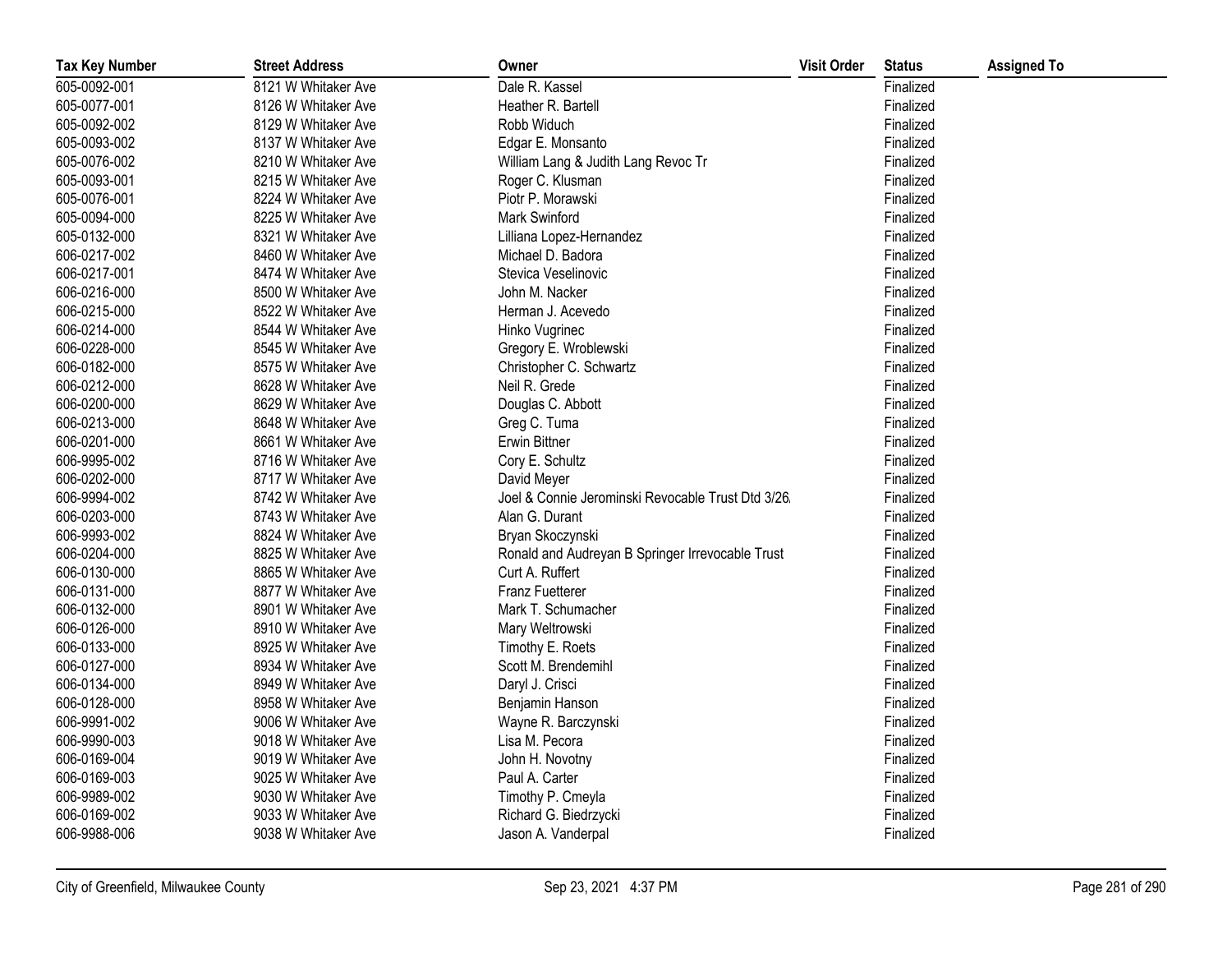| <b>Tax Key Number</b> | <b>Street Address</b> | Owner                                          | <b>Visit Order</b> | <b>Status</b> | <b>Assigned To</b> |
|-----------------------|-----------------------|------------------------------------------------|--------------------|---------------|--------------------|
| 606-0169-001          | 9039 W Whitaker Ave   | <b>Daniel Mattice</b>                          |                    | Finalized     |                    |
| 609-9978-014          | 11235 W Whitaker Ave  | Robert H. Gaertner                             |                    | Finalized     |                    |
| 609-9978-017          | 11240 W Whitaker Ave  | Frank C. Windt                                 |                    | Finalized     |                    |
| 609-9978-016          | 11250 W Whitaker Ave  | Marcella M. Feinauer                           |                    | Finalized     |                    |
| 609-9978-013          | 11251 W Whitaker Ave  | Floyd J. Miller                                |                    | Finalized     |                    |
| 609-9978-012          | 11313 W Whitaker Ave  | Peggy L. Becker                                |                    | Finalized     |                    |
| 609-9978-015          | 11318 W Whitaker Ave  | Marcella M. Feinauer                           |                    | Finalized     |                    |
| 609-9971-025          | 11323 W Whitaker Ave  | Patrick M. Ward                                |                    | Finalized     |                    |
| 609-9975-001          | 11330 W Whitaker Ave  | David C. York                                  |                    | Finalized     |                    |
| 609-9971-024          | 11333 W Whitaker Ave  | John J. Nugent                                 |                    | Finalized     |                    |
| 610-0075-000          | 11730 W Whitaker Ave  | Marc A. Annacchino                             |                    | Finalized     |                    |
| 610-0074-000          | 11750 W Whitaker Ave  | Kevin M. Herrick                               |                    | Finalized     |                    |
| 610-0086-000          | 11755 W Whitaker Ave  | Klinka Living Trust                            |                    | Finalized     |                    |
| 610-0085-000          | 11775 W Whitaker Ave  | Elwood J. Niles Jr                             |                    | Finalized     |                    |
| 610-0069-000          | 11810 W Whitaker Ave  | Stephanie A. Besson                            |                    | Finalized     |                    |
| 610-0084-000          | 11811 W Whitaker Ave  | Thomas J. Muldoon                              |                    | Finalized     |                    |
| 610-0155-000          | 11820 W Whitaker Ave  | Christopher C. Thom                            |                    | Finalized     |                    |
| 610-0154-000          | 11830 W Whitaker Ave  | Steven J. Stribling                            |                    | Finalized     |                    |
| 610-0153-000          | 11831 W Whitaker Ave  | Edward J. Hummelt                              |                    | Finalized     |                    |
| 610-0161-000          | 11920 W Whitaker Ave  | Luke F/K/A Ludger B. Skubsch                   |                    | Finalized     |                    |
| 610-0160-000          | 11941 W Whitaker Ave  | Nicholas Kelnhofer                             |                    | Finalized     |                    |
| 610-0162-000          | 11960 W Whitaker Ave  | Robert Kiepert                                 |                    | Finalized     |                    |
| 610-0159-001          | 11961 W Whitaker Ave  | David A. Karst Sr                              |                    | Finalized     |                    |
| 610-0163-000          | 12000 W Whitaker Ave  | Steven J. Piton                                |                    | Finalized     |                    |
| 610-0164-000          | 12020 W Whitaker Ave  | Aaron T. Holt                                  |                    | Finalized     |                    |
| 610-0236-000          | 12055 W Whitaker Ave  | Daryl F. Mareno                                |                    | Finalized     |                    |
| 610-0226-000          | 12060 W Whitaker Ave  | Aaron T. Holt                                  |                    | Finalized     |                    |
| 610-0237-000          | 12075 W Whitaker Ave  | Scott A. Kossow                                |                    | Finalized     |                    |
| 610-0227-000          | 12080 W Whitaker Ave  | Betty J. Hanson                                |                    | Finalized     |                    |
| 610-0228-000          | 12110 W Whitaker Ave  | Thomas G Weiss and Judith M Weiss Revocable Tr |                    | Finalized     |                    |
| 610-0238-000          | 12121 W Whitaker Ave  | Peter P. Schmall Revocable Trust               |                    | Finalized     |                    |
| 610-0229-001          | 12212 W Whitaker Ave  | Michael A. Teixeira                            |                    | Finalized     |                    |
| 610-0240-000          | 12215 W Whitaker Ave  | John E. Foster                                 |                    | Finalized     |                    |
| 610-0231-000          | 12222 W Whitaker Ave  | Erik C. Eighme                                 |                    | Finalized     |                    |
| 610-0241-000          | 12225 W Whitaker Ave  | Andrew Czachowski                              |                    | Finalized     |                    |
| 610-0232-000          | 12242 W Whitaker Ave  | Michael K. Maginot                             |                    | Finalized     |                    |
| 610-0242-000          | 12245 W Whitaker Ave  | Jeffrey T. Krahn                               |                    | Finalized     |                    |
| 610-0233-000          | 12262 W Whitaker Ave  | William Karwoski                               |                    | Finalized     |                    |
| 610-0243-000          | 12265 W Whitaker Ave  | Jose A. Lopez III                              |                    | Finalized     |                    |
| 610-0234-000          | 12282 W Whitaker Ave  | Daniel J. Roslawski                            |                    | Finalized     |                    |
| 610-0244-000          | 12285 W Whitaker Ave  | Donald Placidi                                 |                    | Finalized     |                    |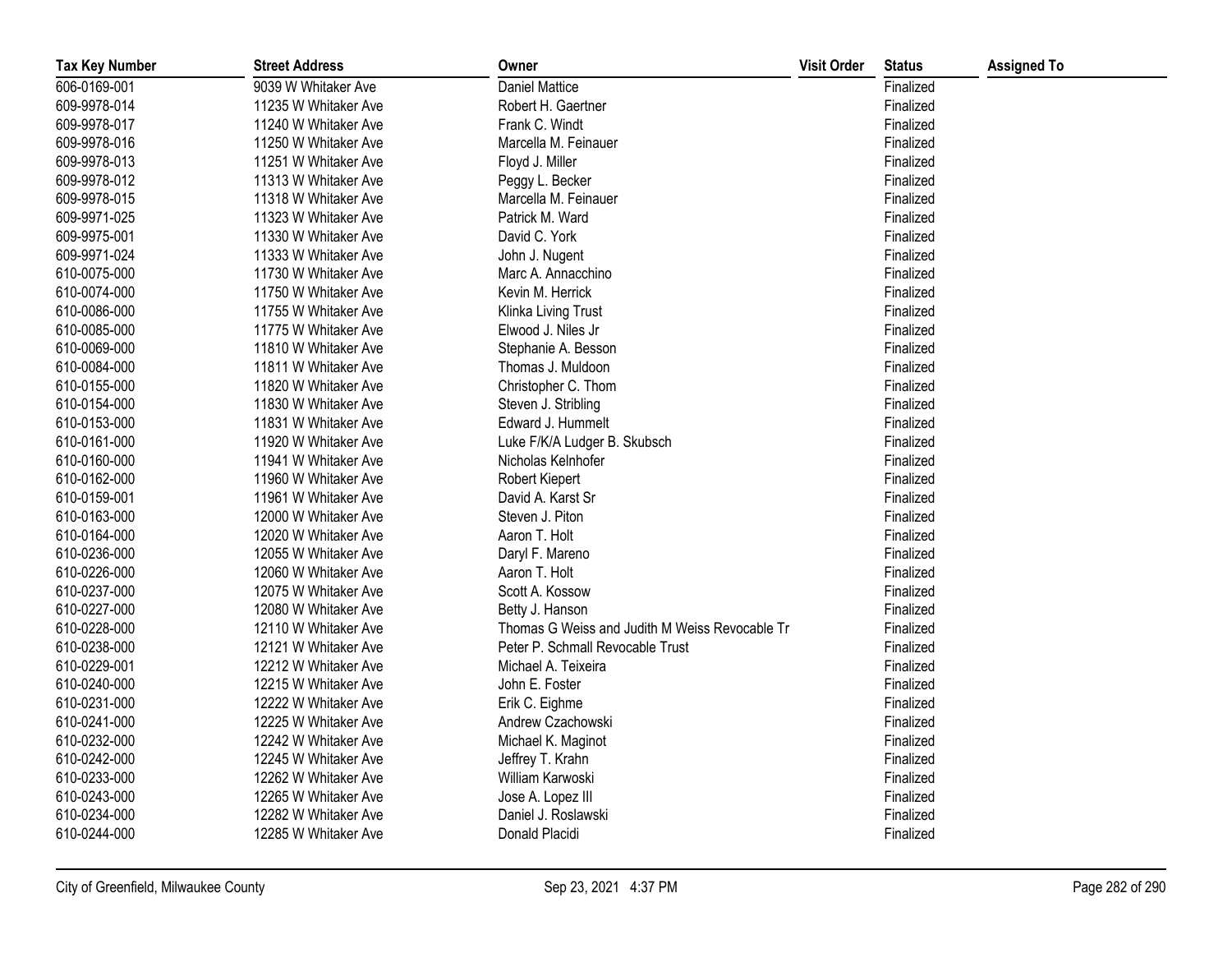| <b>Tax Key Number</b> | <b>Street Address</b> | Owner                                           | <b>Visit Order</b> | <b>Status</b> | <b>Assigned To</b> |
|-----------------------|-----------------------|-------------------------------------------------|--------------------|---------------|--------------------|
| 610-0247-000          | 12320 W Whitaker Ave  | Jeffrey K. Fields                               |                    | Finalized     |                    |
| 610-0248-000          | 12330 W Whitaker Ave  | <b>Barry Griest</b>                             |                    | Finalized     |                    |
| 610-0249-000          | 12340 W Whitaker Ave  | Barbara Collier                                 |                    | Finalized     |                    |
| 610-0255-000          | 12345 W Whitaker Ave  | Ann Eilenfeldt                                  |                    | Finalized     |                    |
| 610-0250-000          | 12350 W Whitaker Ave  | <b>Brad Lee Nennig</b>                          |                    | Finalized     |                    |
| 610-0256-000          | 12355 W Whitaker Ave  | Eric K. Wynn and Laura J. Wynn Revoc Living Tr  |                    | Finalized     |                    |
| 610-0251-000          | 12360 W Whitaker Ave  | Patrick J. Mitchell                             |                    | Finalized     |                    |
| 610-0257-000          | 12365 W Whitaker Ave  | John W. Westmont                                |                    | Finalized     |                    |
| 610-0258-000          | 12375 W Whitaker Ave  | Frank D. Rekowski                               |                    | Finalized     |                    |
| 564-0075-000          | 12101 W White Oak Dr  | John M. and Kay C. Chmielewski Revocable Living |                    | Finalized     |                    |
| 564-0018-000          | 12130 W White Oak Dr  | Lorenz A. Leja                                  |                    | Finalized     |                    |
| 564-0076-000          | 12131 W White Oak Dr  | Eric M. Westin                                  |                    | Finalized     |                    |
| 564-0017-000          | 12160 W White Oak Dr  | Tanja L. Njegovan                               |                    | Finalized     |                    |
| 564-0077-000          | 12161 W White Oak Dr  | William H. Schmid                               |                    | Finalized     |                    |
| 564-0016-000          | 12190 W White Oak Dr  | Jeffrey J. Gallagher                            |                    | Finalized     |                    |
| 564-0078-000          | 12191 W White Oak Dr  | Gina M. DeRosso                                 |                    | Finalized     |                    |
| 564-0015-000          | 12200 W White Oak Dr  | Brian L. Dreyfus                                |                    | Finalized     |                    |
| 564-0014-000          | 12210 W White Oak Dr  | Chester Idzik                                   |                    | Finalized     |                    |
| 564-0079-000          | 12211 W White Oak Dr  | Stephen Yep                                     |                    | Finalized     |                    |
| 564-0013-000          | 12230 W White Oak Dr  | Robert G & Barbara A Zydowicz Trust             |                    | Finalized     |                    |
| 564-0080-000          | 12231 W White Oak Dr  | Daniel F. Cichon                                |                    | Finalized     |                    |
| 564-0012-000          | 12250 W White Oak Dr  | Raivo Hiir                                      |                    | Finalized     |                    |
| 564-0081-000          | 12251 W White Oak Dr  | Jerry W. Burgher The Burgher Trust              |                    | Finalized     |                    |
| 564-0011-000          | 12270 W White Oak Dr  | Jeffrey A. Schmidt                              |                    | Finalized     |                    |
| 564-0082-000          | 12271 W White Oak Dr  | David T. Shore                                  |                    | Finalized     |                    |
| 564-0010-000          | 12290 W White Oak Dr  | Michael J. Wendt                                |                    | Finalized     |                    |
| 564-0083-000          | 12291 W White Oak Dr  | Jeffrey A. Zeman                                |                    | Finalized     |                    |
| 564-0009-000          | 12300 W White Oak Dr  | Anne F. Dettlaff-Gombus Revocable Trust         |                    | Finalized     |                    |
| 553-0409-000          | 3319 W Wilbur Ave     | Donald Earl Stark                               |                    | Finalized     |                    |
| 553-0410-000          | 3331 W Wilbur Ave     | Thomas J. Labisch                               |                    | Finalized     |                    |
| 553-0411-000          | 3401 W Wilbur Ave     | Nicholas J. Gibson                              |                    | Finalized     |                    |
| 553-0412-000          | 3405 W Wilbur Ave     | Nicolas Loehr-Enea                              |                    | Finalized     |                    |
| 553-0413-000          | 3409 W Wilbur Ave     | Dons Services LLC                               |                    | Finalized     |                    |
| 553-0414-000          | 3415 W Wilbur Ave     | Joshua Rivera-Cottes                            |                    | Finalized     |                    |
| 555-1195-000          | 4608 W Wilbur Ave     | Maria R. Berna                                  |                    | Finalized     |                    |
| 555-1228-000          | 4611 W Wilbur Ave     | Tonya L. Windschanz                             |                    | Finalized     |                    |
| 555-1194-000          | 4616 W Wilbur Ave     | Jewel Stern                                     |                    | Finalized     |                    |
| 555-1229-000          | 4617 W Wilbur Ave     | Linda L. Lehmann                                |                    | Finalized     |                    |
| 555-1230-000          | 4623 W Wilbur Ave     | Alex Slaven                                     |                    | Finalized     |                    |
| 555-1193-000          | 4626 W Wilbur Ave     | Michael J. Sanford                              |                    | Finalized     |                    |
| 555-1231-000          | 4629 W Wilbur Ave     | 4629 Wilbur, LLC                                |                    | Finalized     |                    |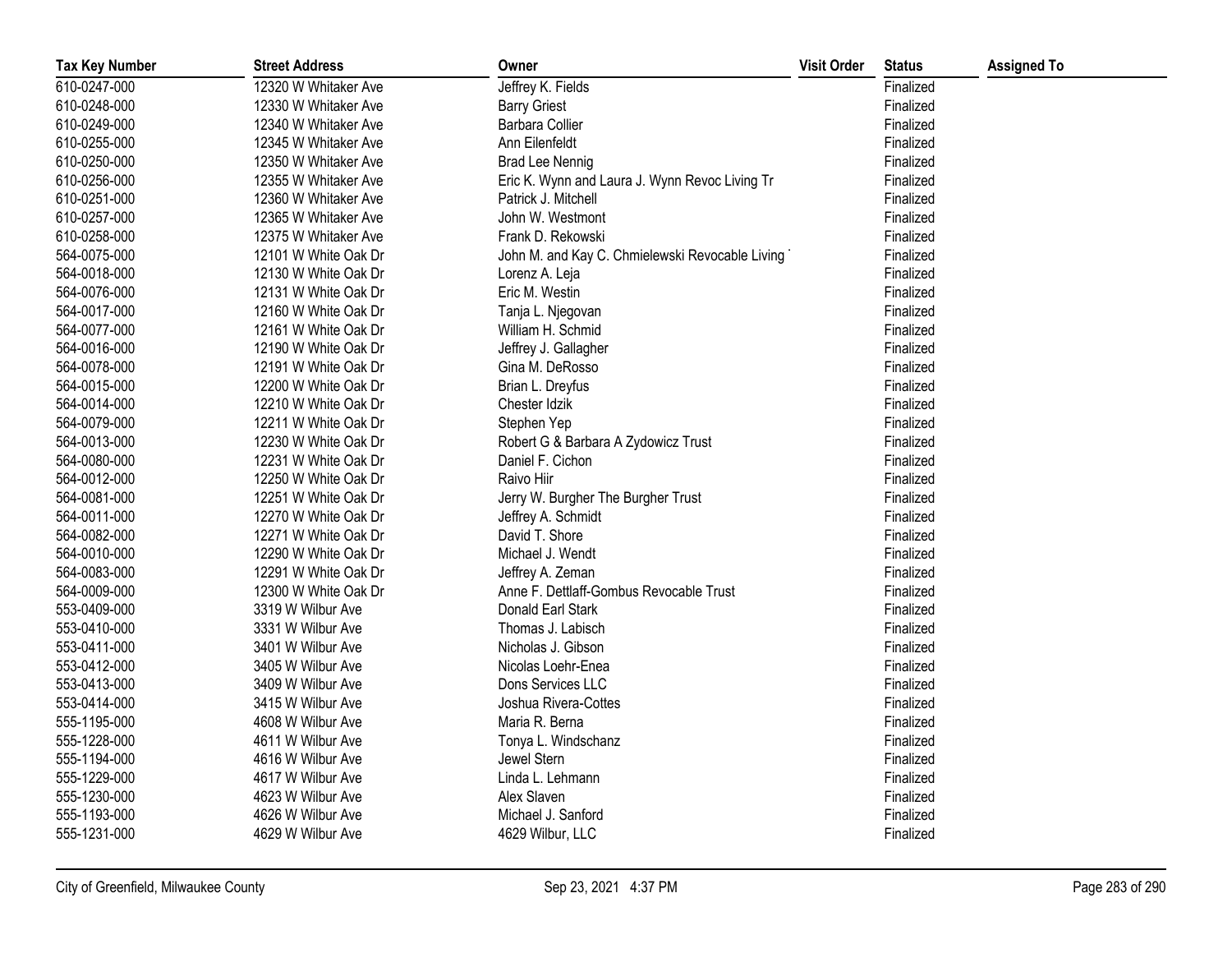| <b>Tax Key Number</b> | <b>Street Address</b> | Owner                                | <b>Visit Order</b> | <b>Status</b> | <b>Assigned To</b> |
|-----------------------|-----------------------|--------------------------------------|--------------------|---------------|--------------------|
| 555-1232-000          | 4635 W Wilbur Ave     | Steven Krause                        |                    | Finalized     |                    |
| 556-0433-000          | 5210 W Wilbur Ave     | Dean J. Schmid                       |                    | Finalized     |                    |
| 556-0434-000          | 5220 W Wilbur Ave     | Joanna K. Palinska                   |                    | Finalized     |                    |
| 556-0445-000          | 5303 W Wilbur Ave     | Walter Ledzki                        |                    | Finalized     |                    |
| 556-0444-000          | 5304 W Wilbur Ave     | James A. Campbell                    |                    | Finalized     |                    |
| 556-0446-000          | 5311 W Wilbur Ave     | Justin Francis Beller                |                    | Finalized     |                    |
| 564-0117-000          | 12030 W Wilbur Ave    | Paul S. Wickert                      |                    | Finalized     |                    |
| 564-0118-000          | 12033 W Wilbur Ave    | Davinder Toor                        |                    | Finalized     |                    |
| 565-0195-000          | 4010 S Wildcat Ct     | Gary M. Sliga                        |                    | Finalized     |                    |
| 565-0196-000          | 4020 S Wildcat Ct     | Carroll D. Blackford Revocable Trust |                    | Finalized     |                    |
| 565-0197-000          | 4022 S Wildcat Ct     | Susan A. Prudlow                     |                    | Finalized     |                    |
| 565-0198-000          | 4040 S Wildcat Ct     | Francis P. Ryan                      |                    | Finalized     |                    |
| 565-0199-000          | 4044 S Wildcat Ct     | Janice A. Schweiger                  |                    | Finalized     |                    |
| 565-0200-000          | 4060 S Wildcat Ct     | Mark A. Corey                        |                    | Finalized     |                    |
| 565-0201-000          | 4064 S Wildcat Ct     | Thomas P. Seroogy                    |                    | Finalized     |                    |
| 565-0202-000          | 4080 S Wildcat Ct     | John A. Lund Trust                   |                    | Finalized     |                    |
| 565-0222-000          | 11665 W Willow Ct     | Nancy Lee R Black                    |                    | Finalized     |                    |
| 565-0223-000          | 11669 W Willow Ct     | Robert Kiepert                       |                    | Finalized     |                    |
| 565-0224-000          | 11675 W Willow Ct     | Jane M. Bratz                        |                    | Finalized     |                    |
| 565-0225-000          | 11679 W Willow Ct     | Dennis W. Brown                      |                    | Finalized     |                    |
| 565-0221-000          | 11684 W Willow Ct     | Robert F. Surwillo                   |                    | Finalized     |                    |
| 565-0226-000          | 11685 W Willow Ct     | Joan Beeferman                       |                    | Finalized     |                    |
| 565-0220-000          | 11688 W Willow Ct     | Randy W. Zimmerman                   |                    | Finalized     |                    |
| 565-0227-000          | 11689 W Willow Ct     | James A. McGinnis                    |                    | Finalized     |                    |
| 565-0228-000          | 11695 W Willow Ct     | Joseph Branda                        |                    | Finalized     |                    |
| 565-0229-000          | 11699 W Willow Ct     | Susan V. Kelley                      |                    | Finalized     |                    |
| 646-0044-000          | 5435 S Willowbrook Ln | Sylvester M. Nieznanski              |                    | Finalized     |                    |
| 645-0518-000          | 5440 S Willowbrook Ln | Pacioni Survivor Trust               |                    | Finalized     |                    |
| 646-0045-000          | 5441 S Willowbrook Ln | Karlen Pitzka-Jablonski              |                    | Finalized     |                    |
| 645-0519-000          | 5442 S Willowbrook Ln | Darwin D. Dotzler                    |                    | Finalized     |                    |
| 612-8971-028          | 4808 S Wingspan Ln    | Falcon Glen II, LLC                  |                    | Finalized     |                    |
| 562-9959-001          | 3631 S Wollmer Rd     | Robert J. Nelson                     |                    | Finalized     |                    |
| 562-9959-002          | 3635 S Wollmer Rd     | Brian R. Lewandowski                 |                    | Finalized     |                    |
| 562-9960-000          | 3636 S Wollmer Rd     | Steve Griepentrog                    |                    | Finalized     |                    |
| 562-9956-001          | 3643 S Wollmer Rd     | Joanne Sabir                         |                    | Finalized     |                    |
| 562-9961-000          | 3650 S Wollmer Rd     | Wayne M. Prohaska                    |                    | Finalized     |                    |
| 562-9956-002          | 3651 S Wollmer Rd     | Eric G. Venci                        |                    | Finalized     |                    |
| 562-9951-003          | 3679 S Wollmer Rd     | David Bunzel                         |                    | Finalized     |                    |
| 645-0178-000          | 5180 S Woodbridge Ln  | Ronald L. Calewarts                  |                    | Finalized     |                    |
| 645-0179-000          | 5182 S Woodbridge Ln  | Robert A. Good                       |                    | Finalized     |                    |
| 645-0180-000          | 5184 S Woodbridge Ln  | Nathan J. Zink                       |                    | Finalized     |                    |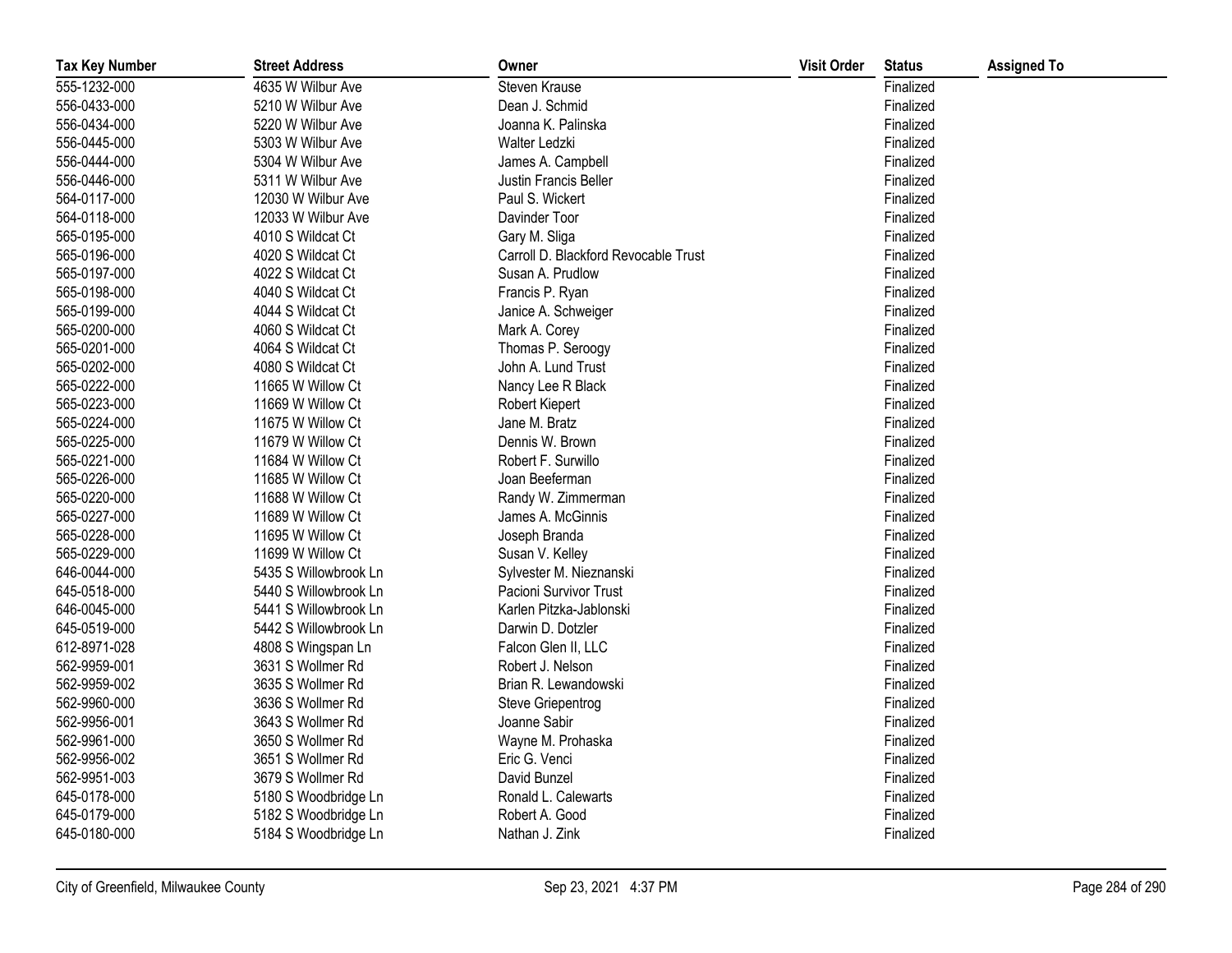| <b>Tax Key Number</b> | <b>Street Address</b> | Owner                                  | <b>Visit Order</b> | <b>Status</b> | <b>Assigned To</b> |
|-----------------------|-----------------------|----------------------------------------|--------------------|---------------|--------------------|
| 645-0181-000          | 5186 S Woodbridge Ln  | <b>Richard Hinckle</b>                 |                    | Finalized     |                    |
| 645-0182-000          | 5188 S Woodbridge Ln  | Craig E. Fairchild                     |                    | Finalized     |                    |
| 645-0183-000          | 5190 S Woodbridge Ln  | Slawomir Sadowski                      |                    | Finalized     |                    |
| 645-0184-000          | 5192 S Woodbridge Ln  | Georgette Jaworski                     |                    | Finalized     |                    |
| 645-0185-000          | 5194 S Woodbridge Ln  | James H. Staehlin                      |                    | Finalized     |                    |
| 645-0186-000          | 5196 S Woodbridge Ln  | Andrea K. Sabel                        |                    | Finalized     |                    |
| 645-0187-000          | 5198 S Woodbridge Ln  | Khalil Khalil                          |                    | Finalized     |                    |
| 645-0188-000          | 5200 S Woodbridge Ln  | Rebecca Lowe                           |                    | Finalized     |                    |
| 645-0189-000          | 5202 S Woodbridge Ln  | William T. Zellner                     |                    | Finalized     |                    |
| 645-0190-000          | 5204 S Woodbridge Ln  | Bonnie L. Heshelman                    |                    | Finalized     |                    |
| 645-0191-000          | 5206 S Woodbridge Ln  | Laura D. Lelo                          |                    | Finalized     |                    |
| 645-0192-000          | 5208 S Woodbridge Ln  | Brian T. Bitzer                        |                    | Finalized     |                    |
| 645-0193-000          | 5210 S Woodbridge Ln  | Wendy S. Eschner                       |                    | Finalized     |                    |
| 645-0194-000          | 5212 S Woodbridge Ln  | Perry E. Buck                          |                    | Finalized     |                    |
| 645-0195-000          | 5214 S Woodbridge Ln  | Donna Pehowski                         |                    | Finalized     |                    |
| 645-0196-000          | 5216 S Woodbridge Ln  | Linda Stasik                           |                    | Finalized     |                    |
| 645-0197-000          | 5218 S Woodbridge Ln  | Pamela A. Bielmeier                    |                    | Finalized     |                    |
| 645-0198-000          | 5220 S Woodbridge Ln  | Donald L. Schroeder                    |                    | Finalized     |                    |
| 645-0199-000          | 5222 S Woodbridge Ln  | Shirley F. Maslowski                   |                    | Finalized     |                    |
| 645-0200-000          | 5224 S Woodbridge Ln  | Therese M. Kaczor Trust                |                    | Finalized     |                    |
| 645-0201-000          | 5226 S Woodbridge Ln  | Stephen W. Johnson                     |                    | Finalized     |                    |
| 645-0214-001          | 5228 S Woodbridge Ln  | <b>Hefter Trust</b>                    |                    | Finalized     |                    |
| 645-0423-000          | 5229 S Woodbridge Ln  | Denise L. Greuel                       |                    | Finalized     |                    |
| 645-0215-000          | 5230 S Woodbridge Ln  | Terryl J. Young                        |                    | Finalized     |                    |
| 645-0433-000          | 5231 S Woodbridge Ln  | Lisa A. Morales                        |                    | Finalized     |                    |
| 645-0216-000          | 5232 S Woodbridge Ln  | Donna M. Kaczmarek                     |                    | Finalized     |                    |
| 645-0424-000          | 5233 S Woodbridge Ln  | Sandra A. Marek                        |                    | Finalized     |                    |
| 645-0217-000          | 5234 S Woodbridge Ln  | Kathleen S. Hendricks                  |                    | Finalized     |                    |
| 645-0425-000          | 5235 S Woodbridge Ln  | Michael A. Balcerowski                 |                    | Finalized     |                    |
| 645-0218-000          | 5236 S Woodbridge Ln  | Lorene E. Sweet                        |                    | Finalized     |                    |
| 645-0434-000          | 5237 S Woodbridge Ln  | Judith A. Job                          |                    | Finalized     |                    |
| 645-0219-000          | 5238 S Woodbridge Ln  | Matthew L. Lenzen                      |                    | Finalized     |                    |
| 645-0426-000          | 5239 S Woodbridge Ln  | James Conley                           |                    | Finalized     |                    |
| 645-0220-000          | 5240 S Woodbridge Ln  | Steven E. Koch                         |                    | Finalized     |                    |
| 645-0221-000          | 5242 S Woodbridge Ln  | Jacob Rozenberg                        |                    | Finalized     |                    |
| 645-0222-000          | 5244 S Woodbridge Ln  | Earle H. Dahlmann                      |                    | Finalized     |                    |
| 645-0223-000          | 5246 S Woodbridge Ln  | Harvey W. Malone                       |                    | Finalized     |                    |
| 645-0224-000          | 5248 S Woodbridge Ln  | Stanley H & Lucille J Trebatoski Trust |                    | Finalized     |                    |
| 645-0225-000          | 5250 S Woodbridge Ln  | Raymond M. Groh                        |                    | Finalized     |                    |
| 645-0226-000          | 5252 S Woodbridge Ln  | Timothy Van Slyke                      |                    | Finalized     |                    |
| 645-0227-000          | 5254 S Woodbridge Ln  | Robert N. Reinap                       |                    | Finalized     |                    |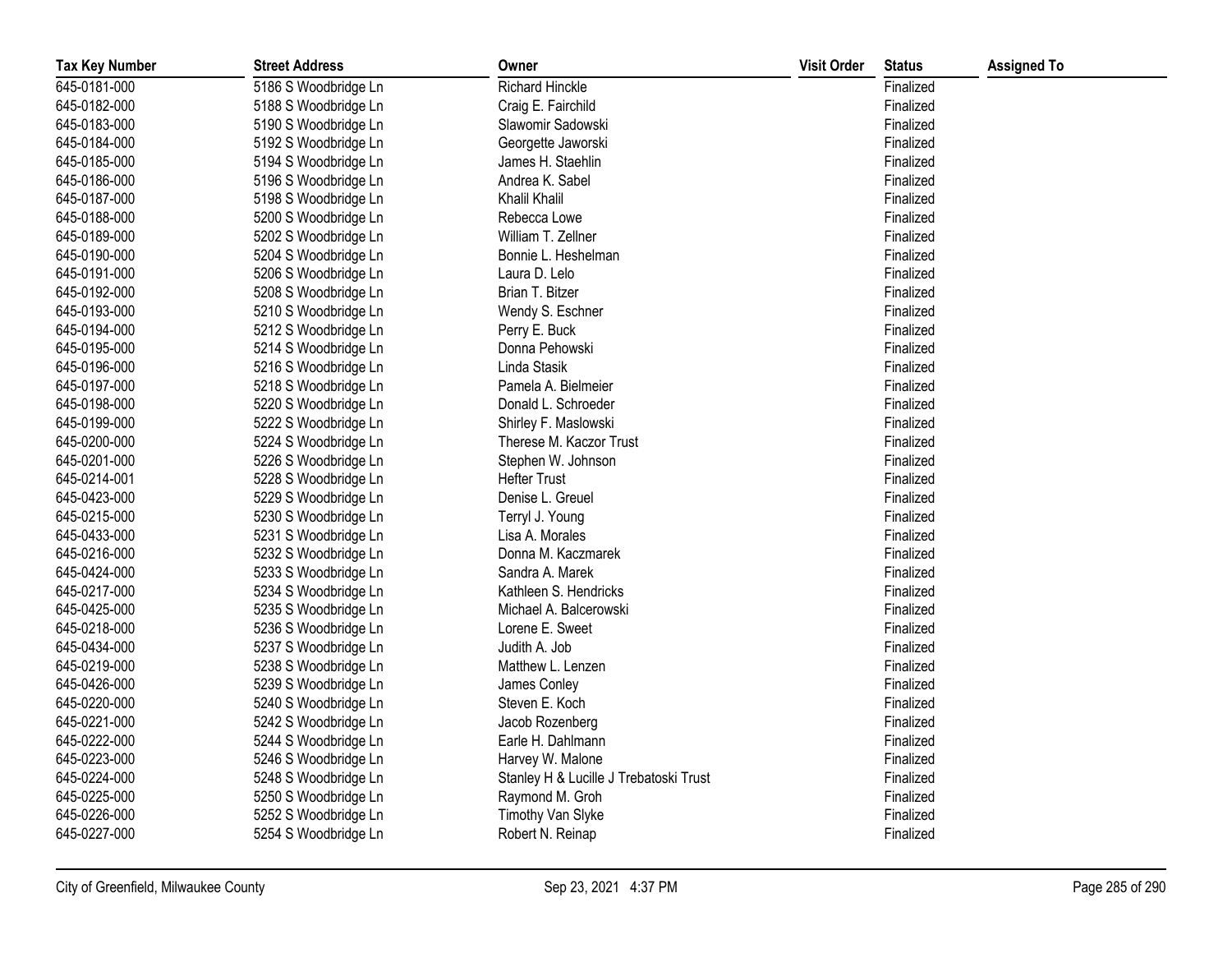| <b>Tax Key Number</b> | <b>Street Address</b> | Owner                                              | <b>Visit Order</b> | <b>Status</b> | <b>Assigned To</b> |
|-----------------------|-----------------------|----------------------------------------------------|--------------------|---------------|--------------------|
| 645-0228-000          | 5256 S Woodbridge Ln  | Frank P. Giuffre Revocable Trust                   |                    | Finalized     |                    |
| 645-0229-000          | 5258 S Woodbridge Ln  | Mary O. Logan                                      |                    | Finalized     |                    |
| 645-0230-000          | 5260 S Woodbridge Ln  | <b>Constance Plew</b>                              |                    | Finalized     |                    |
| 645-0202-000          | 5261 S Woodbridge Ln  | Betty J. Kullas                                    |                    | Finalized     |                    |
| 645-0231-000          | 5262 S Woodbridge Ln  | Colleen A. Dardis                                  |                    | Finalized     |                    |
| 645-0203-000          | 5263 S Woodbridge Ln  | John R. Schleicher                                 |                    | Finalized     |                    |
| 645-0232-000          | 5264 S Woodbridge Ln  | Pamela Justus                                      |                    | Finalized     |                    |
| 645-0204-000          | 5265 S Woodbridge Ln  | Riverhouse Investments LLC                         |                    | Finalized     |                    |
| 645-0233-000          | 5266 S Woodbridge Ln  | Elizabeth J. Volmer                                |                    | Finalized     |                    |
| 645-0205-000          | 5267 S Woodbridge Ln  | Lee H. Grantham                                    |                    | Finalized     |                    |
| 645-0234-000          | 5268 S Woodbridge Ln  | Judith A. Wisdom                                   |                    | Finalized     |                    |
| 645-0206-000          | 5269 S Woodbridge Ln  | Lanette Krygier                                    |                    | Finalized     |                    |
| 645-0235-000          | 5270 S Woodbridge Ln  | Sharon Stroud                                      |                    | Finalized     |                    |
| 645-0207-000          | 5271 S Woodbridge Ln  | Edward A. Hartfield                                |                    | Finalized     |                    |
| 645-0236-000          | 5272 S Woodbridge Ln  | <b>Brian Klafke</b>                                |                    | Finalized     |                    |
| 645-0208-000          | 5273 S Woodbridge Ln  | Steven E. Anderson                                 |                    | Finalized     |                    |
| 645-0237-000          | 5274 S Woodbridge Ln  | Frances A. Wunrow                                  |                    | Finalized     |                    |
| 645-0209-000          | 5275 S Woodbridge Ln  | Woodbridge Village Condominium Association, Inc    |                    | Finalized     |                    |
| 645-0238-000          | 5276 S Woodbridge Ln  | Dorothy A. Molling Trust                           |                    | Finalized     |                    |
| 645-0210-000          | 5277 S Woodbridge Ln  | Leon D. Gutierrez                                  |                    | Finalized     |                    |
| 645-0239-000          | 5278 S Woodbridge Ln  | Judith A. Roth                                     |                    | Finalized     |                    |
| 645-0211-000          | 5279 S Woodbridge Ln  | Allen M. Gaurkee                                   |                    | Finalized     |                    |
| 645-0240-000          | 5280 S Woodbridge Ln  | Mary M. Vail                                       |                    | Finalized     |                    |
| 645-0212-000          | 5281 S Woodbridge Ln  | Thomas A. Wayer                                    |                    | Finalized     |                    |
| 645-0241-000          | 5282 S Woodbridge Ln  | Daniel J. Wilke                                    |                    | Finalized     |                    |
| 645-0213-000          | 5283 S Woodbridge Ln  | Willard A. Yecke                                   |                    | Finalized     |                    |
| 645-0242-000          | 5284 S Woodbridge Ln  | Carlisle S. Hazelwood                              |                    | Finalized     |                    |
| 645-0243-000          | 5286 S Woodbridge Ln  | Valeria P. Sentowski                               |                    | Finalized     |                    |
| 645-0244-000          | 5288 S Woodbridge Ln  | Cynthia A. Armstrong                               |                    | Finalized     |                    |
| 645-0245-000          | 5290 S Woodbridge Ln  | Rebecca A. Chase                                   |                    | Finalized     |                    |
| 645-0246-000          | 5292 S Woodbridge Ln  | James L. Palt                                      |                    | Finalized     |                    |
| 645-0247-000          | 5294 S Woodbridge Ln  | Barbara R. Miller Revocable Trust Dated January 15 |                    | Finalized     |                    |
| 645-0248-000          | 5296 S Woodbridge Ln  | <b>Mark Vercel</b>                                 |                    | Finalized     |                    |
| 645-0249-000          | 5298 S Woodbridge Ln  | Michael Milkowski                                  |                    | Finalized     |                    |
| 645-0250-000          | 5300 S Woodbridge Ln  | Gerald W. Pollen                                   |                    | Finalized     |                    |
| 645-0251-000          | 5302 S Woodbridge Ln  | Robert G. Donovan                                  |                    | Finalized     |                    |
| 645-0252-000          | 5304 S Woodbridge Ln  | <b>Patrick Prudlow</b>                             |                    | Finalized     |                    |
| 645-0253-000          | 5306 S Woodbridge Ln  | Barbara A. Zietlow                                 |                    | Finalized     |                    |
| 645-0254-000          | 5308 S Woodbridge Ln  | Bernadette M. Sebion                               |                    | Finalized     |                    |
| 645-0255-000          | 5310 S Woodbridge Ln  | Katie Brindowski                                   |                    | Finalized     |                    |
| 645-0256-000          | 5312 S Woodbridge Ln  | Keith H. Wing and Julie A. Wing Revocable Trust    |                    | Finalized     |                    |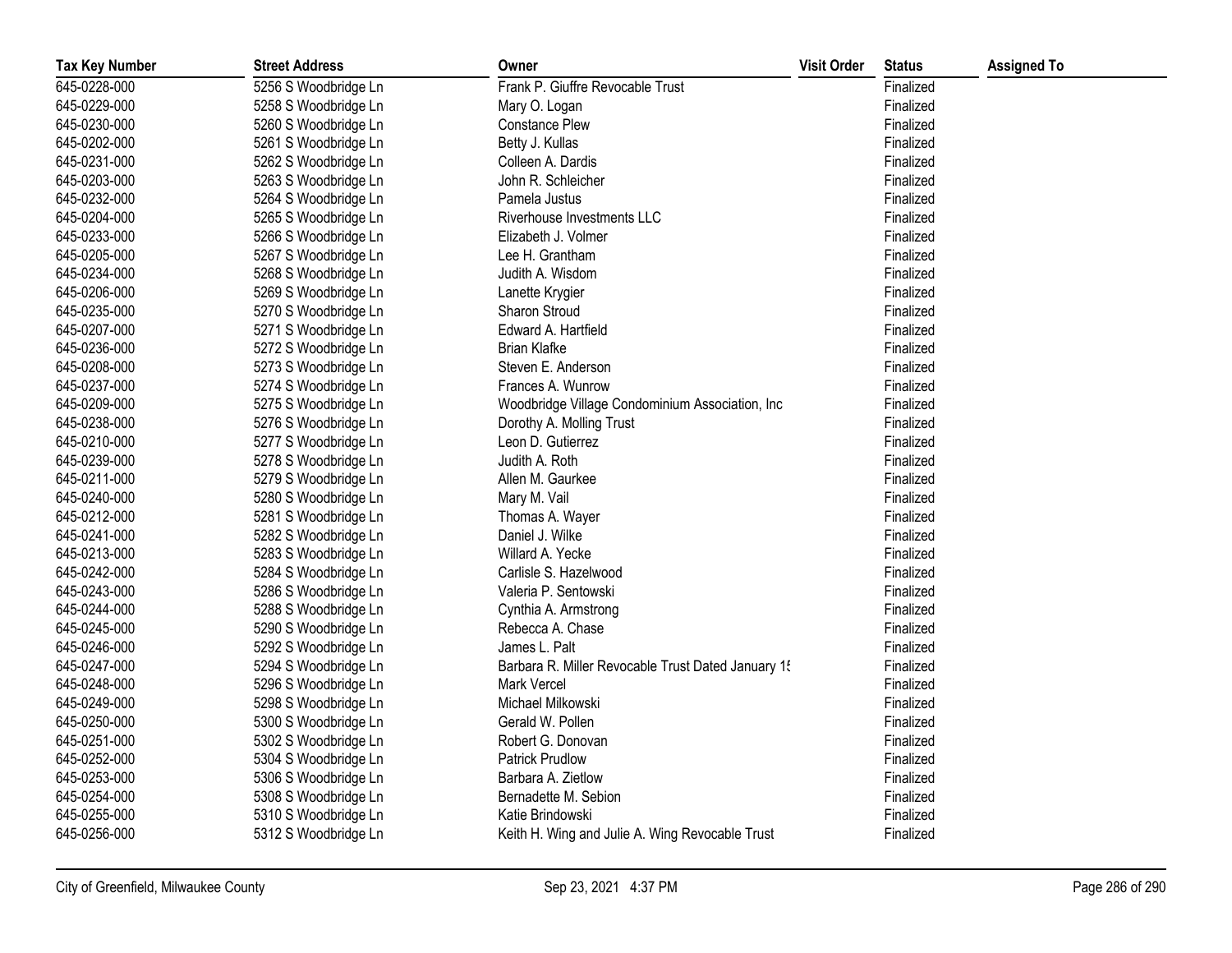| <b>Tax Key Number</b> | <b>Street Address</b> | Owner                                              | <b>Visit Order</b> | <b>Status</b> | <b>Assigned To</b> |
|-----------------------|-----------------------|----------------------------------------------------|--------------------|---------------|--------------------|
| 645-0257-000          | 5314 S Woodbridge Ln  | Molly Ann Hoholik                                  |                    | Finalized     |                    |
| 645-0258-000          | 5316 S Woodbridge Ln  | Diane Holverson                                    |                    | Finalized     |                    |
| 645-0259-000          | 5318 S Woodbridge Ln  | Sandra L. Gregory                                  |                    | Finalized     |                    |
| 645-0260-000          | 5320 S Woodbridge Ln  | Joseph M. Quello                                   |                    | Finalized     |                    |
| 645-0261-000          | 5322 S Woodbridge Ln  | Mary Louise Rice                                   |                    | Finalized     |                    |
| 645-0262-000          | 5324 S Woodbridge Ln  | Cynthia B. Swinney                                 |                    | Finalized     |                    |
| 645-0263-000          | 5326 S Woodbridge Ln  | Vernon Dimmick                                     |                    | Finalized     |                    |
| 645-0264-000          | 5328 S Woodbridge Ln  | Dean T. Wentz                                      |                    | Finalized     |                    |
| 645-0265-000          | 5330 S Woodbridge Ln  | Joel R. Dahl                                       |                    | Finalized     |                    |
| 565-0216-000          | 11720 W Wooded Ct     | <b>Taylor Marquardt</b>                            |                    | Finalized     |                    |
| 565-0249-000          | 11721 W Wooded Ct     | Dean M. Lex                                        |                    | Finalized     |                    |
| 565-0217-000          | 11722 W Wooded Ct     | Victoria A. Wenke Revocable Trust, U/A Dated Sept  |                    | Finalized     |                    |
| 565-0248-000          | 11723 W Wooded Ct     | Wendy M. Roma                                      |                    | Finalized     |                    |
| 565-0218-000          | 11726 W Wooded Ct     | Thomas J. Van Nelson                               |                    | Finalized     |                    |
| 565-0247-000          | 11727 W Wooded Ct     | Patrice McAdams                                    |                    | Finalized     |                    |
| 565-0219-000          | 11728 W Wooded Ct     | Corinne Horvath                                    |                    | Finalized     |                    |
| 565-0246-000          | 11729 W Wooded Ct     | Marie Joan Sattell Trust                           |                    | Finalized     |                    |
| 565-0230-000          | 11735 W Wooded Ct     | Donald R. Maciejewski                              |                    | Finalized     |                    |
| 565-0231-000          | 11737 W Wooded Ct     | Gloria J Hoss Revocable Trust Dated 9/26/2018      |                    | Finalized     |                    |
| 565-0232-000          | 11741 W Wooded Ct     | Mary L. Kling                                      |                    | Finalized     |                    |
| 565-0233-000          | 11745 W Wooded Ct     | Joyce H. Roesler                                   |                    | Finalized     |                    |
| 565-0234-000          | 11753 W Wooded Ct     | Daniel T. Steffen                                  |                    | Finalized     |                    |
| 565-0235-000          | 11757 W Wooded Ct     | Nancy L. Zinkgraf Revocable Trust                  |                    | Finalized     |                    |
| 565-0236-000          | 11761 W Wooded Ct     | Michelle L. Weber                                  |                    | Finalized     |                    |
| 565-0237-000          | 11763 W Wooded Ct     | Debra S. Zorn                                      |                    | Finalized     |                    |
| 565-0238-000          | 11767 W Wooded Ct     | Kondrakiewicz Trust Dated May 26, 2000             |                    | Finalized     |                    |
| 565-0239-000          | 11769 W Wooded Ct     | Susan T. Gebauer                                   |                    | Finalized     |                    |
| 565-0240-000          | 11777 W Wooded Ct     | Palmtag Joint Revocable Trust                      |                    | Finalized     |                    |
| 565-0241-000          | 11779 W Wooded Ct     | David C. Snortum                                   |                    | Finalized     |                    |
| 565-0242-000          | 11785 W Wooded Ct     | Robert E. Pierce                                   |                    | Finalized     |                    |
| 565-0243-000          | 11787 W Wooded Ct     | Roger W. Beaumont                                  |                    | Finalized     |                    |
| 565-0244-000          | 11793 W Wooded Ct     | John P. Perla Jr                                   |                    | Finalized     |                    |
| 565-0245-000          | 11799 W Wooded Ct     | Victoria S. McCormick                              |                    | Finalized     |                    |
| 604-0330-000          | 4600 S Woodland Dr    | Richard J. Schramek                                |                    | Finalized     |                    |
| 604-0339-000          | 4601 S Woodland Dr    | Beatrice Hepfner Irrevocable Trust Dated 12/28/201 |                    | Finalized     |                    |
| 604-0331-000          | 4602 S Woodland Dr    | Robert J. Kilponen                                 |                    | Finalized     |                    |
| 604-0340-000          | 4603 S Woodland Dr    | Raymond J. Vesbach                                 |                    | Finalized     |                    |
| 604-0332-000          | 4604 S Woodland Dr    | Karen E. Burt                                      |                    | Finalized     |                    |
| 604-0341-000          | 4605 S Woodland Dr    | Amanda Schwantes                                   |                    | Finalized     |                    |
| 604-0333-000          | 4606 S Woodland Dr    | Paul Dziomba                                       |                    | Finalized     |                    |
| 604-0342-000          | 4607 S Woodland Dr    | Joan T. Condon                                     |                    | Finalized     |                    |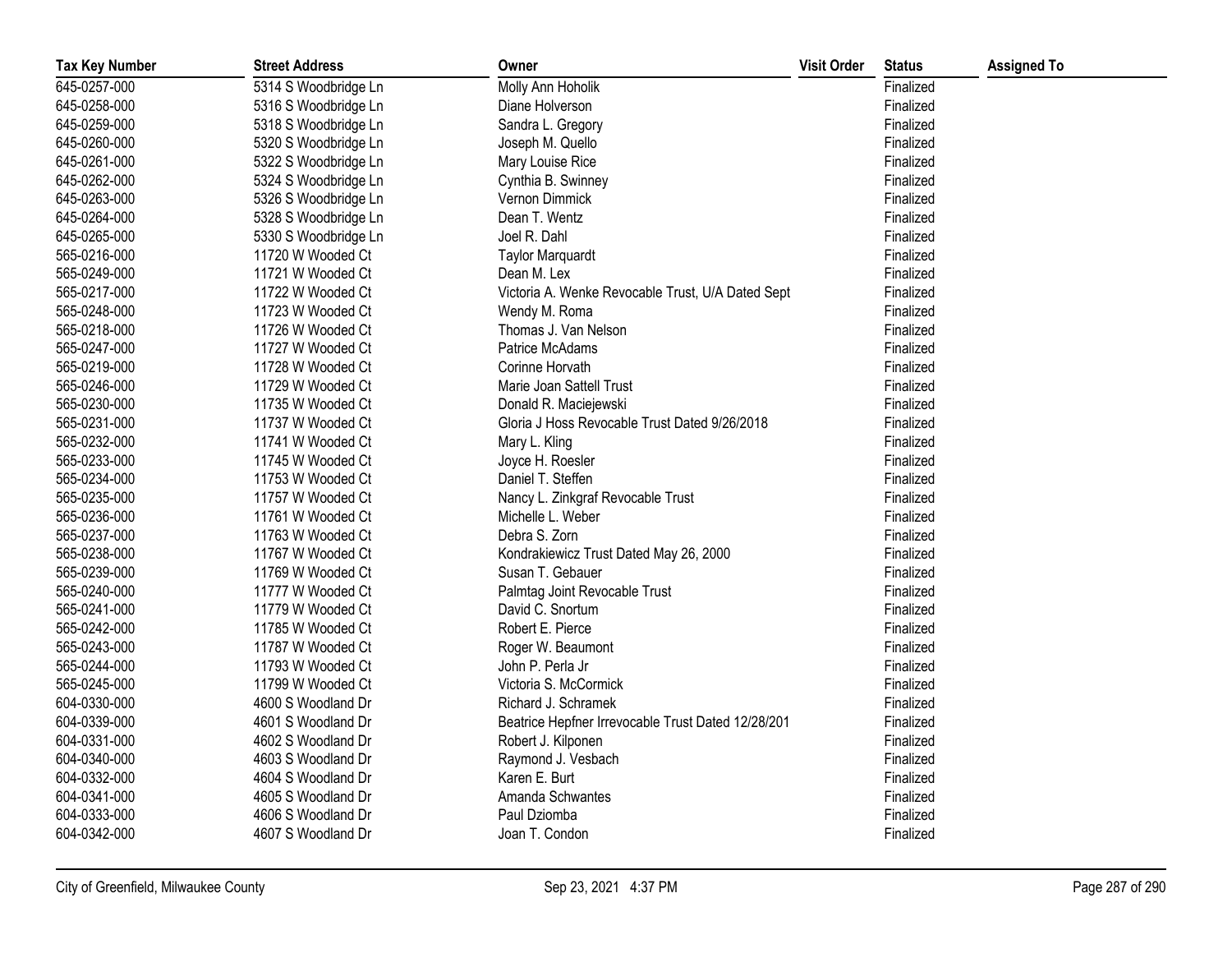| <b>Tax Key Number</b> | <b>Street Address</b> | Owner                        | <b>Visit Order</b> | <b>Status</b> | <b>Assigned To</b> |
|-----------------------|-----------------------|------------------------------|--------------------|---------------|--------------------|
| 604-0334-000          | 4608 S Woodland Dr    | Lijuan Wang                  |                    | Finalized     |                    |
| 604-0343-000          | 4609 S Woodland Dr    | Nicole L. Falk               |                    | Finalized     |                    |
| 604-0335-000          | 4610 S Woodland Dr    | Stacy M. Zylka               |                    | Finalized     |                    |
| 604-0344-000          | 4611 S Woodland Dr    | Scott Patterson              |                    | Finalized     |                    |
| 604-0336-000          | 4612 S Woodland Dr    | Arthur Reed                  |                    | Finalized     |                    |
| 604-0345-000          | 4613 S Woodland Dr    | Joann E. Rutkowski           |                    | Finalized     |                    |
| 604-0337-000          | 4614 S Woodland Dr    | Stephanie L. Bass            |                    | Finalized     |                    |
| 604-0346-000          | 4615 S Woodland Dr    | Kristin J. Wilson            |                    | Finalized     |                    |
| 604-0338-000          | 4616 S Woodland Dr    | Laurie J. Betla              |                    | Finalized     |                    |
| 604-0347-000          | 4617 S Woodland Dr    | Bojana Vukovic               |                    | Finalized     |                    |
| 604-0321-000          | 4618 S Woodland Dr    | Sebastian C. Bingenheimer    |                    | Finalized     |                    |
| 604-0312-000          | 4619 S Woodland Dr    | James A. Hoff                |                    | Finalized     |                    |
| 604-0322-000          | 4620 S Woodland Dr    | Jerrol M. Schrader           |                    | Finalized     |                    |
| 604-0313-000          | 4621 S Woodland Dr    | Nancy L. Kulinski            |                    | Finalized     |                    |
| 604-0323-000          | 4622 S Woodland Dr    | Angela A. Klann              |                    | Finalized     |                    |
| 604-0314-000          | 4623 S Woodland Dr    | Patricia Ellen Ganger        |                    | Finalized     |                    |
| 604-0324-000          | 4624 S Woodland Dr    | Barbara M. Moran             |                    | Finalized     |                    |
| 604-0315-000          | 4625 S Woodland Dr    | Brigitte Meekesh-Sobieralski |                    | Finalized     |                    |
| 604-0325-000          | 4626 S Woodland Dr    | Nancy Ann Drzewiecki         |                    | Finalized     |                    |
| 604-0316-000          | 4627 S Woodland Dr    | Andreas Filopoulos           |                    | Finalized     |                    |
| 604-0326-000          | 4628 S Woodland Dr    | Daniel P. Withington         |                    | Finalized     |                    |
| 604-0317-000          | 4629 S Woodland Dr    | Laura M. Templin             |                    | Finalized     |                    |
| 604-0327-000          | 4630 S Woodland Dr    | Robert L. Pavwoski           |                    | Finalized     |                    |
| 604-0318-000          | 4631 S Woodland Dr    | Marjorie A. Cayton           |                    | Finalized     |                    |
| 604-0328-000          | 4632 S Woodland Dr    | Gerald D. Nagel              |                    | Finalized     |                    |
| 604-0319-000          | 4633 S Woodland Dr    | <b>Timothy Seal</b>          |                    | Finalized     |                    |
| 604-0329-000          | 4634 S Woodland Dr    | Elizabeth Strike             |                    | Finalized     |                    |
| 604-0320-000          | 4635 S Woodland Dr    | Patricia L. Rutkowski        |                    | Finalized     |                    |
| 604-0303-000          | 4636 S Woodland Dr    | Aaron R. Oquendo             |                    | Finalized     |                    |
| 604-0285-000          | 4637 S Woodland Dr    | Brian J. Jacobs              |                    | Finalized     |                    |
| 604-0304-000          | 4638 S Woodland Dr    | Nicholas P. Baumann          |                    | Finalized     |                    |
| 604-0286-000          | 4639 S Woodland Dr    | Kenneth O. Wieland           |                    | Finalized     |                    |
| 604-0305-000          | 4640 S Woodland Dr    | Tijana Trifkovic             |                    | Finalized     |                    |
| 604-0287-000          | 4641 S Woodland Dr    | Amy L. Lorenz                |                    | Finalized     |                    |
| 604-0306-000          | 4642 S Woodland Dr    | Karen E. Pagel               |                    | Finalized     |                    |
| 604-0288-000          | 4643 S Woodland Dr    | Ronald M. Hanstad            |                    | Finalized     |                    |
| 604-0307-000          | 4644 S Woodland Dr    | Karen Brown                  |                    | Finalized     |                    |
| 604-0289-000          | 4645 S Woodland Dr    | Sasha L. Scheuerman          |                    | Finalized     |                    |
| 604-0308-000          | 4646 S Woodland Dr    | Derrick J. Dilts             |                    | Finalized     |                    |
| 604-0290-000          | 4647 S Woodland Dr    | Jill M. McClendon            |                    | Finalized     |                    |
| 604-0309-000          | 4648 S Woodland Dr    | Jeffrey W. Fiebrink          |                    | Finalized     |                    |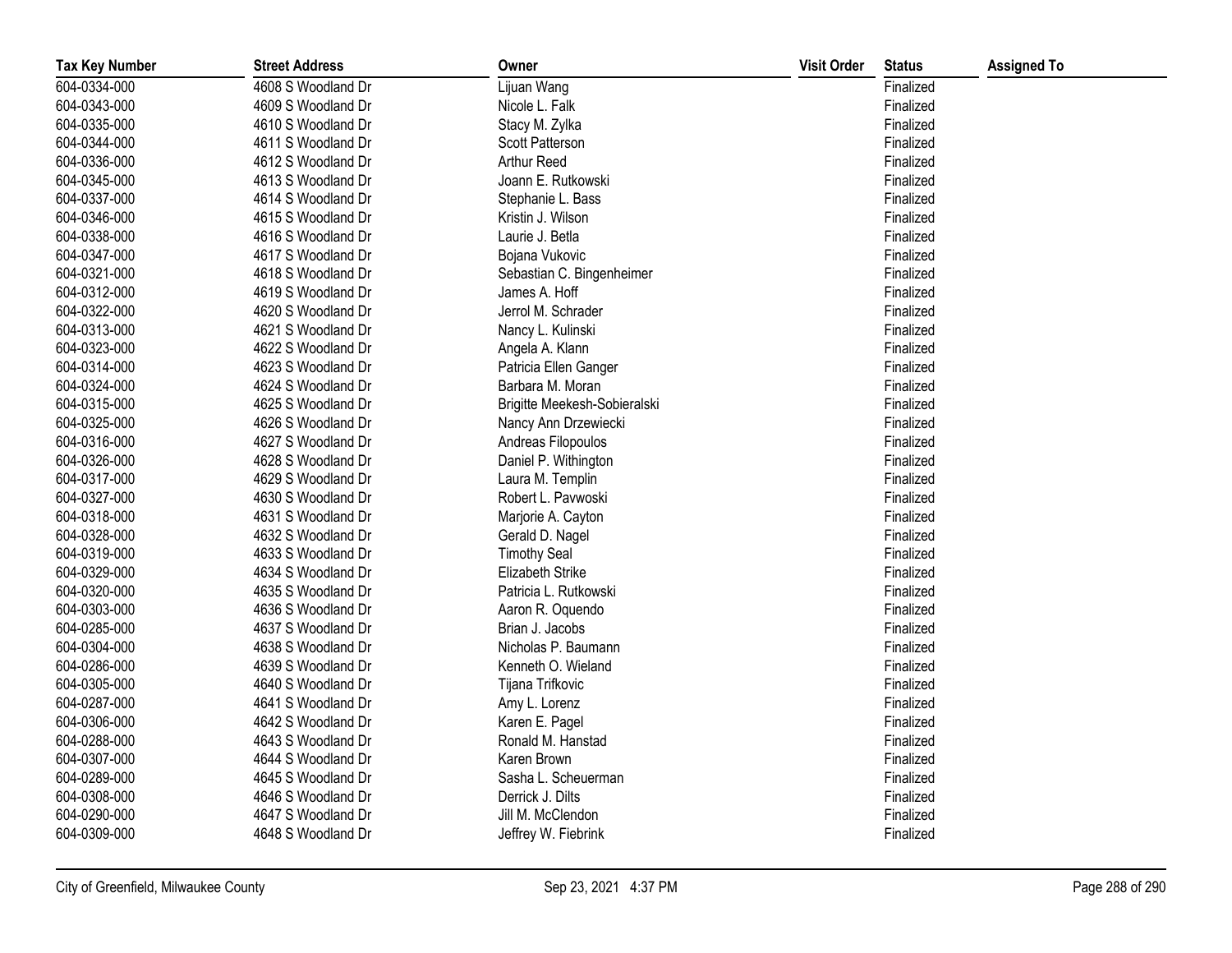| <b>Tax Key Number</b> | <b>Street Address</b> | Owner                                            | <b>Visit Order</b> | <b>Status</b> | <b>Assigned To</b> |
|-----------------------|-----------------------|--------------------------------------------------|--------------------|---------------|--------------------|
| 604-0291-000          | 4649 S Woodland Dr    | <b>Thomas Carver</b>                             |                    | Finalized     |                    |
| 604-0310-000          | 4650 S Woodland Dr    | Jonathan R. Golembiewski                         |                    | Finalized     |                    |
| 604-0292-000          | 4651 S Woodland Dr    | Claudia J. Ochalek                               |                    | Finalized     |                    |
| 604-0311-000          | 4652 S Woodland Dr    | Jeanne A. Huisman                                |                    | Finalized     |                    |
| 604-0293-000          | 4653 S Woodland Dr    | Valerie R. Beeler                                |                    | Finalized     |                    |
| 604-0294-000          | 4654 S Woodland Dr    | Joyce S. Szofer                                  |                    | Finalized     |                    |
| 604-0276-000          | 4655 S Woodland Dr    | Ruth A. Mierzejewski                             |                    | Finalized     |                    |
| 604-0295-000          | 4656 S Woodland Dr    | Marie I. Custer                                  |                    | Finalized     |                    |
| 604-0277-000          | 4657 S Woodland Dr    | Linda M. Szafranski                              |                    | Finalized     |                    |
| 604-0296-000          | 4658 S Woodland Dr    | Carolyn A. Slottke                               |                    | Finalized     |                    |
| 604-0278-000          | 4659 S Woodland Dr    | Cody Borkowicz                                   |                    | Finalized     |                    |
| 604-0297-000          | 4660 S Woodland Dr    | Maurice Rodriguez                                |                    | Finalized     |                    |
| 604-0279-000          | 4661 S Woodland Dr    | Eva Kram                                         |                    | Finalized     |                    |
| 604-0298-000          | 4662 S Woodland Dr    | Predrag Mastilovic                               |                    | Finalized     |                    |
| 604-0280-000          | 4663 S Woodland Dr    | Suad Kikanovic                                   |                    | Finalized     |                    |
| 604-0299-000          | 4664 S Woodland Dr    | Tyson M. Toepfer                                 |                    | Finalized     |                    |
| 604-0281-000          | 4665 S Woodland Dr    | Daryl P. Sweeney                                 |                    | Finalized     |                    |
| 604-0300-000          | 4666 S Woodland Dr    | Marla Chesnik                                    |                    | Finalized     |                    |
| 604-0282-000          | 4667 S Woodland Dr    | Curtis L. Mrozak                                 |                    | Finalized     |                    |
| 604-0301-000          | 4668 S Woodland Dr    | Michelle L. Edminster                            |                    | Finalized     |                    |
| 604-0283-000          | 4669 S Woodland Dr    | Susan M. Greishop                                |                    | Finalized     |                    |
| 604-0302-000          | 4670 S Woodland Dr    | PB Management LLC                                |                    | Finalized     |                    |
| 604-0284-000          | 4671 S Woodland Dr    | Susan D. Hansen                                  |                    | Finalized     |                    |
| 615-9974-000          | 4730 S Woodlawn Pl    | Ann Dembinski                                    |                    | Finalized     |                    |
| 615-9973-001          | 4740 S Woodlawn Pl    | Benjamin W. Schlawin                             |                    | Finalized     |                    |
| 615-9972-001          | 4760 S Woodlawn Pl    | J Howard Smith                                   |                    | Finalized     |                    |
| 615-9972-002          | 4772 S Woodlawn Pl    | Anthony Philip Hanson                            |                    | Finalized     |                    |
| 615-9968-002          | 4810 S Woodlawn Pl    | John D. Solomko                                  |                    | Finalized     |                    |
| 615-9968-001          | 4820 S Woodlawn Pl    | <b>Tracy Thiel</b>                               |                    | Finalized     |                    |
| 615-1010-000          | 4850 S Woodlawn Pl    | Stefanie Acevedo                                 |                    | Finalized     |                    |
| 615-1011-000          | 4860 S Woodlawn Pl    | David A. Setum                                   |                    | Finalized     |                    |
| 615-9961-000          | 4861 S Woodlawn Pl    | John B. Sanson                                   |                    | Finalized     |                    |
| 615-9959-001          | 4875 S Woodlawn Pl    | Thomas & Adeline Hettwer Life Estate             |                    | Finalized     |                    |
| 615-9959-003          | 4879 S Woodlawn Pl    | Michael R. Rice                                  |                    | Finalized     |                    |
| 615-1021-000          | 4900 S Woodlawn Pl    | Daniel R. Miicke                                 |                    | Finalized     |                    |
| 615-9959-004          | 4905 S Woodlawn Pl    | Steven A. Murphy                                 |                    | Finalized     |                    |
| 615-1020-000          | 4906 S Woodlawn Pl    | Kathryn Turenske                                 |                    | Finalized     |                    |
| 615-1019-000          | 4920 S Woodlawn Pl    | Thomas E. Stark                                  |                    | Finalized     |                    |
| 615-9959-005          | 4921 S Woodlawn Pl    | John P. Goniwicha                                |                    | Finalized     |                    |
| 615-9949-001          | 4933 S Woodlawn Pl    | George Williams Jr                               |                    | Finalized     |                    |
| 615-9949-002          | 4945 S Woodlawn Pl    | David M and Kathleen M Ciganek Rev Trust Dated 3 |                    | Finalized     |                    |